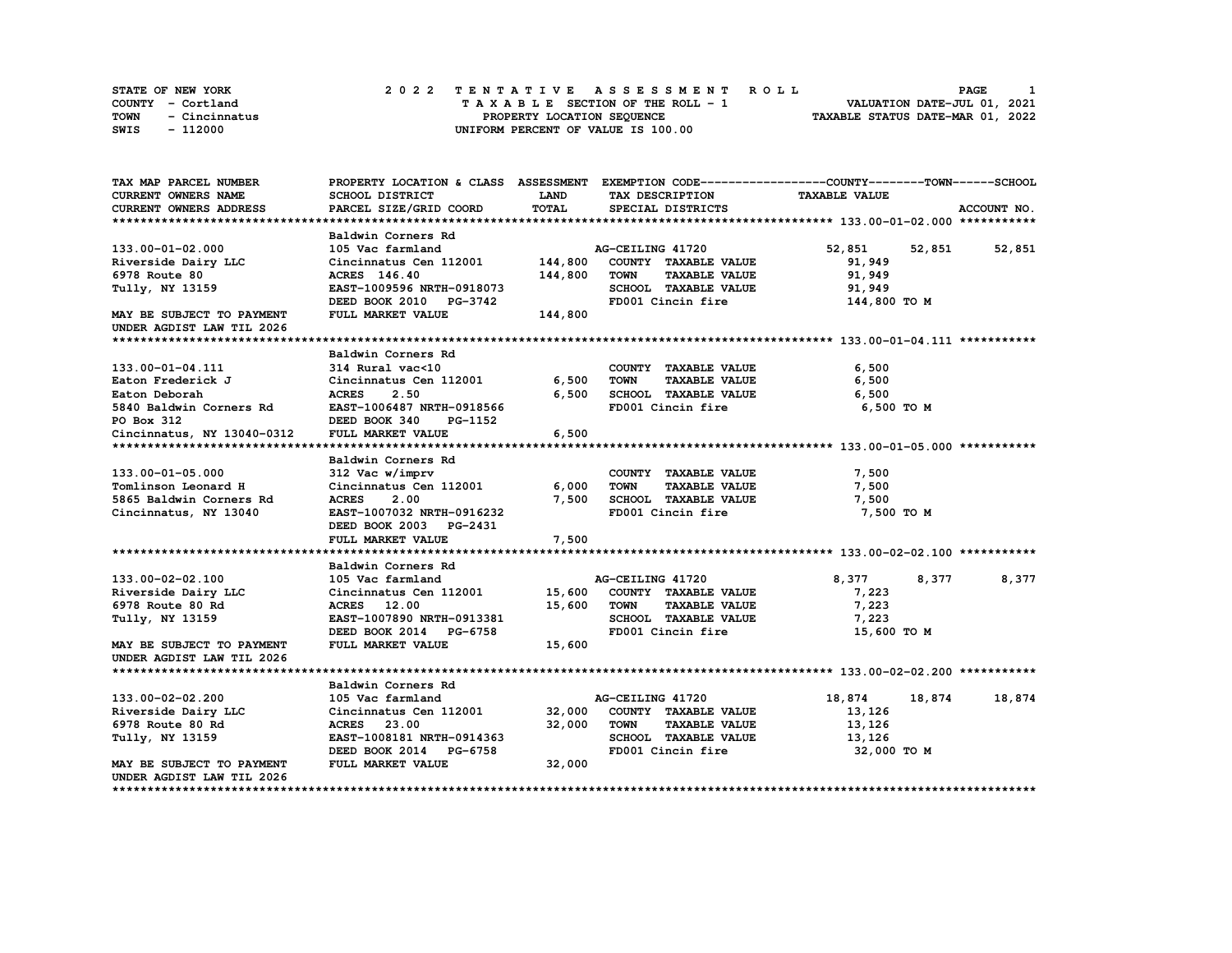| STATE OF NEW YORK     | 2022 TENTATIVE ASSESSMENT ROLL     | 2<br><b>PAGE</b>                 |
|-----------------------|------------------------------------|----------------------------------|
| COUNTY - Cortland     | TAXABLE SECTION OF THE ROLL - 1    | VALUATION DATE-JUL 01, 2021      |
| TOWN<br>- Cincinnatus | PROPERTY LOCATION SEOUENCE         | TAXABLE STATUS DATE-MAR 01, 2022 |
| SWIS<br>- 112000      | UNIFORM PERCENT OF VALUE IS 100.00 |                                  |

| TAX MAP PARCEL NUMBER   |                                  |             |                                             | PROPERTY LOCATION & CLASS ASSESSMENT EXEMPTION CODE-----------------COUNTY-------TOWN------SCHOOL |             |
|-------------------------|----------------------------------|-------------|---------------------------------------------|---------------------------------------------------------------------------------------------------|-------------|
| CURRENT OWNERS NAME     | SCHOOL DISTRICT                  | <b>LAND</b> | TAX DESCRIPTION                             | <b>TAXABLE VALUE</b>                                                                              |             |
| CURRENT OWNERS ADDRESS  | PARCEL SIZE/GRID COORD           | TOTAL       | SPECIAL DISTRICTS                           |                                                                                                   | ACCOUNT NO. |
|                         |                                  |             |                                             |                                                                                                   |             |
|                         | Baldwin Corners Rd               |             |                                             |                                                                                                   |             |
| 133.00-02-06.000        | 314 Rural vac<10                 |             | COUNTY TAXABLE VALUE                        | 5,000                                                                                             |             |
| Riverside Dairy LLC     | Cincinnatus Cen 112001           | 5,000       | <b>TOWN</b><br><b>TAXABLE VALUE</b>         | 5,000                                                                                             |             |
| 6978 Route 80 Rd        | FRNT 125.00 DPTH 100.25          | 5,000       | SCHOOL TAXABLE VALUE                        | 5,000                                                                                             |             |
| Tully, NY 13159         | EAST-1008140 NRTH-0913554        |             | FD001 Cincin fire                           | 5,000 TO M                                                                                        |             |
|                         | DEED BOOK 2014 PG-6758           |             |                                             |                                                                                                   |             |
|                         | FULL MARKET VALUE                | 5,000       |                                             |                                                                                                   |             |
|                         |                                  |             |                                             |                                                                                                   |             |
|                         |                                  |             |                                             |                                                                                                   |             |
|                         | Baldwin Corners Rd               |             |                                             |                                                                                                   |             |
| 133.00-03-01.000        | 312 Vac w/imprv                  |             | COUNTY TAXABLE VALUE                        | 41,000                                                                                            |             |
| Gericke Dennis          | Cincinnatus Cen 112001           | 32,300      | <b>TAXABLE VALUE</b><br><b>TOWN</b>         | 41,000                                                                                            |             |
| 7845 81st St            | <b>ACRES</b> 21.00               | 41,000      | SCHOOL TAXABLE VALUE                        | 41,000                                                                                            |             |
| Glendale, NY 11385-7632 | EAST-1012064 NRTH-0912114        |             | FD001 Cincin fire                           | 41,000 TO M                                                                                       |             |
|                         | DEED BOOK 564<br>PG-215          |             |                                             |                                                                                                   |             |
|                         | FULL MARKET VALUE                | 41,000      |                                             |                                                                                                   |             |
|                         |                                  |             |                                             |                                                                                                   |             |
|                         | 5836 Baldwin Corners Rd          |             |                                             |                                                                                                   |             |
| 133.00-01-04.120        | 210 1 Family Res                 |             | COUNTY TAXABLE VALUE                        | 96,700                                                                                            |             |
| Eaton Lindsey           | Cincinnatus Cen 112001           | 13,600      | <b>TOWN</b><br><b>TAXABLE VALUE</b>         | 96,700                                                                                            |             |
| Eaton Shannon           | <b>ACRES</b><br>1.56 BANK LERETA | 96,700      | SCHOOL TAXABLE VALUE                        | 96,700                                                                                            |             |
| 5836 Baldwin Corners Rd | EAST-1006471 NRTH-0918764        |             | FD001 Cincin fire                           | 96,700 TO M                                                                                       |             |
| Cincinnatus, NY 13040   | DEED BOOK 2015 PG-4379           |             |                                             |                                                                                                   |             |
|                         | FULL MARKET VALUE                | 96,700      |                                             |                                                                                                   |             |
|                         |                                  |             |                                             |                                                                                                   |             |
|                         | 5840 Baldwin Corners Rd          |             |                                             |                                                                                                   |             |
| 133.00-01-04.112        | 220 2 Family Res                 |             | COUNTY TAXABLE VALUE                        | 139,000                                                                                           |             |
| Fiore Kelsey B          | Cincinnatus Cen 112001           | 26,500      | <b>TAXABLE VALUE</b><br><b>TOWN</b>         | 139,000                                                                                           |             |
| 5840 Baldwin Corners Rd | ACRES 10.07 BANK LERETA          | 139,000     | SCHOOL TAXABLE VALUE                        | 139,000                                                                                           |             |
| Cincinnatus, NY 13040   | EAST-1006591 NRTH-0918303        |             | FD001 Cincin fire                           | 139,000 то м                                                                                      |             |
|                         | DEED BOOK 2020 PG-6818           |             |                                             |                                                                                                   |             |
|                         | FULL MARKET VALUE                | 139,000     |                                             |                                                                                                   |             |
|                         |                                  |             |                                             |                                                                                                   |             |
|                         | 5848 Baldwin Corners Rd          |             |                                             |                                                                                                   |             |
| 133.00-01-03.000        | 210 1 Family Res                 |             | COUNTY TAXABLE VALUE                        | 109,000                                                                                           |             |
| Potter Allie C Jr       | Cincinnatus Cen 112001           | 8,800       | <b>TOWN</b><br><b>TAXABLE VALUE</b>         | 109,000                                                                                           |             |
| 5848 Baldwin Corners Rd | FRNT 283.00 DPTH 74.75           | 109,000     | SCHOOL TAXABLE VALUE                        | 109,000                                                                                           |             |
| Cincinnatus, NY 13040   | EAST-1007141 NRTH-0918091        |             | FD001 Cincin fire                           | 109,000 то м                                                                                      |             |
|                         | DEED BOOK 2016 PG-4293           |             |                                             |                                                                                                   |             |
|                         | FULL MARKET VALUE                | 109,000     |                                             |                                                                                                   |             |
|                         |                                  |             |                                             |                                                                                                   |             |
|                         | 5865 Baldwin Corners Rd          |             | 25 PCT OF VALUE USED FOR EXEMPTION PURPOSES |                                                                                                   |             |
| 133.00-01-06.000        | 241 Rural res&ag                 |             | CW 15 VET/ 41162                            | 6,000<br>0                                                                                        | 0           |
| Tomlinson Leonard H     | Cincinnatus Cen 112001           |             | 230,400 AGED CTS 41800                      | 33,125<br>36,125                                                                                  | 36,125      |
| 5865 Baldwin Corners Rd | ACRES 179.60                     |             | 289,000 ENH STAR 41834                      | $\mathbf{0}$<br>0                                                                                 | 74,900      |
|                         | EAST-1008510 NRTH-0916128        |             | COUNTY TAXABLE VALUE                        |                                                                                                   |             |
| Cincinnatus, NY 13040   |                                  |             |                                             | 249,875                                                                                           |             |
|                         | DEED BOOK 2003 PG-2432           |             | <b>TOWN</b><br><b>TAXABLE VALUE</b>         | 252,875                                                                                           |             |
|                         | FULL MARKET VALUE                | 289,000     | <b>SCHOOL TAXABLE VALUE</b>                 | 177,975                                                                                           |             |
|                         |                                  |             | FD001 Cincin fire                           | 289,000 TO M                                                                                      |             |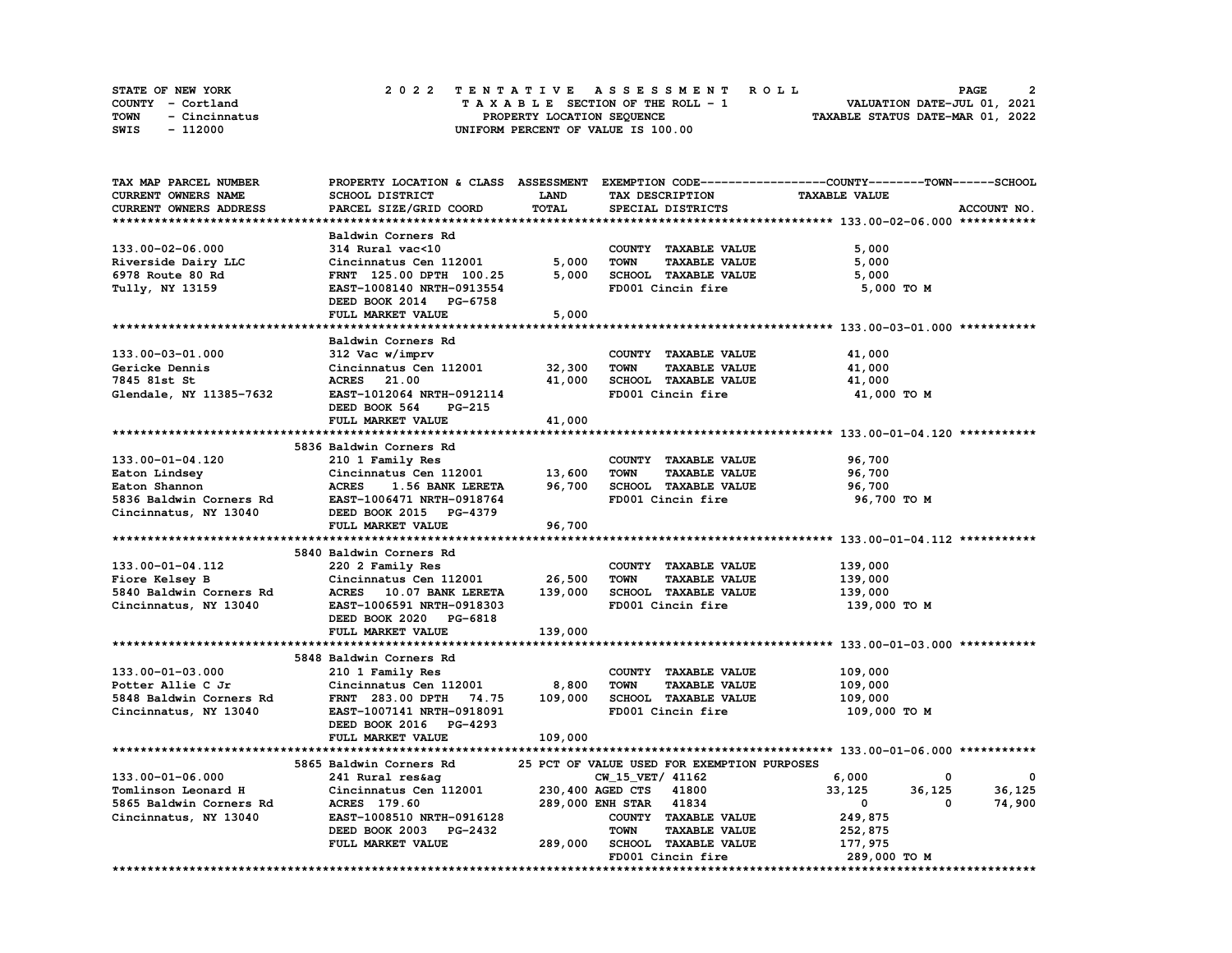| <b>STATE OF NEW YORK</b> | 2022 TENTATIVE ASSESSMENT ROLL     | PAGE                             |
|--------------------------|------------------------------------|----------------------------------|
| COUNTY - Cortland        | TAXABLE SECTION OF THE ROLL - 1    | VALUATION DATE-JUL 01, 2021      |
| TOWN<br>- Cincinnatus    | PROPERTY LOCATION SEOUENCE         | TAXABLE STATUS DATE-MAR 01, 2022 |
| - 112000<br>SWIS         | UNIFORM PERCENT OF VALUE IS 100.00 |                                  |

| TAX MAP PARCEL NUMBER      | PROPERTY LOCATION & CLASS ASSESSMENT EXEMPTION CODE----------------COUNTY-------TOWN------SCHOOL |             |                       |                      |                      |   |             |
|----------------------------|--------------------------------------------------------------------------------------------------|-------------|-----------------------|----------------------|----------------------|---|-------------|
| CURRENT OWNERS NAME        | SCHOOL DISTRICT                                                                                  | <b>LAND</b> | TAX DESCRIPTION       |                      | <b>TAXABLE VALUE</b> |   |             |
| CURRENT OWNERS ADDRESS     | PARCEL SIZE/GRID COORD                                                                           | TOTAL       | SPECIAL DISTRICTS     |                      |                      |   | ACCOUNT NO. |
|                            |                                                                                                  |             |                       |                      |                      |   |             |
|                            | 5936 Baldwin Corners Rd                                                                          |             |                       |                      |                      |   |             |
| 133.00-02-01.000           | 240 Rural res                                                                                    |             | <b>BAS STAR</b> 41854 |                      | $\mathbf{0}$         | 0 | 30,000      |
| Adams Gerald E Jr          | Cincinnatus Cen 112001                                                                           | 54,000      |                       | COUNTY TAXABLE VALUE | 123,000              |   |             |
| 5936 Baldwins Corners Rd   | <b>ACRES</b><br>31.13                                                                            | 123,000     | <b>TOWN</b>           | <b>TAXABLE VALUE</b> | 123,000              |   |             |
| Cincinnatus, NY 13040      | EAST-1007351 NRTH-0914059                                                                        |             |                       | SCHOOL TAXABLE VALUE | 93,000               |   |             |
|                            | DEED BOOK 1997 PG-3092                                                                           |             | FD001 Cincin fire     |                      | 123,000 TO M         |   |             |
|                            | FULL MARKET VALUE                                                                                | 123,000     |                       |                      |                      |   |             |
|                            |                                                                                                  |             |                       |                      |                      |   |             |
|                            | 5949 Baldwin Corners Rd                                                                          |             |                       |                      |                      |   |             |
|                            |                                                                                                  |             |                       |                      |                      |   |             |
| 133.00-02-03.000           | 240 Rural res                                                                                    |             |                       | COUNTY TAXABLE VALUE | 128,000              |   |             |
| Fieschel Arthur            | Cincinnatus Cen 112001                                                                           | 94,200      | <b>TOWN</b>           | <b>TAXABLE VALUE</b> | 128,000              |   |             |
| Fieschel Ellen             | ACRES 65.42                                                                                      | 128,000     |                       | SCHOOL TAXABLE VALUE | 128,000              |   |             |
| 31 Merake Ln               | EAST-1009185 NRTH-0914093                                                                        |             | FD001 Cincin fire     |                      | 128,000 TO M         |   |             |
| East Islip, NY 11730       | DEED BOOK 483<br>PG-103                                                                          |             |                       |                      |                      |   |             |
|                            | FULL MARKET VALUE                                                                                | 128,000     |                       |                      |                      |   |             |
|                            |                                                                                                  |             |                       |                      |                      |   |             |
|                            | 5973 Baldwin Corners Rd                                                                          |             |                       |                      |                      |   |             |
| 133.00-02-04.120           | 240 Rural res                                                                                    |             |                       | COUNTY TAXABLE VALUE | 165,000              |   |             |
| Rosal Equities Ltd         | Cincinnatus Cen 112001                                                                           | 94,200      | <b>TOWN</b>           | <b>TAXABLE VALUE</b> | 165,000              |   |             |
| Attn: Granato Roberto      | ACRES 65.42                                                                                      | 165,000     |                       | SCHOOL TAXABLE VALUE | 165,000              |   |             |
| 40-46 75th St              | EAST-1010542 NRTH-0913856                                                                        |             | FD001 Cincin fire     |                      | 165,000 TO M         |   |             |
| Elmhurst, NY 11373-9999    | DEED BOOK 489<br>PG-62                                                                           |             |                       |                      |                      |   |             |
|                            | FULL MARKET VALUE                                                                                | 165,000     |                       |                      |                      |   |             |
|                            |                                                                                                  |             |                       |                      |                      |   |             |
|                            | 5994 Baldwin Corners Rd                                                                          |             |                       |                      |                      |   |             |
| 133.00-03-05.122           | 270 Mfg housing                                                                                  |             |                       | COUNTY TAXABLE VALUE | 42,700               |   |             |
| Theis Robert J             | Cincinnatus Cen 112001                                                                           | 12,500      | <b>TOWN</b>           | <b>TAXABLE VALUE</b> | 42,700               |   |             |
| Theis Robin G              | <b>ACRES</b><br>1.00                                                                             | 42,700      |                       | SCHOOL TAXABLE VALUE | 42,700               |   |             |
| 208 E Main St              | EAST-1010109 NRTH-0912807                                                                        |             | FD001 Cincin fire     |                      | 42,700 TO M          |   |             |
| Gouveneur, NY 13642        | DEED BOOK 2018 PG-5747                                                                           |             |                       |                      |                      |   |             |
|                            | FULL MARKET VALUE                                                                                | 42,700      |                       |                      |                      |   |             |
|                            |                                                                                                  |             |                       |                      |                      |   |             |
|                            |                                                                                                  |             |                       |                      |                      |   |             |
|                            | 5995 Baldwin Corners Rd                                                                          |             | <b>BAS STAR 41854</b> |                      |                      | 0 | 30,000      |
| 133.00-03-05.121           | 210 1 Family Res                                                                                 |             |                       |                      | $\mathbf{0}$         |   |             |
| Simmons Harry Jr           | Cincinnatus Cen 112001                                                                           | 12,500      |                       | COUNTY TAXABLE VALUE | 93,500               |   |             |
| Simmons Mary               | <b>ACRES</b><br>1.00                                                                             | 93,500      | <b>TOWN</b>           | <b>TAXABLE VALUE</b> | 93,500               |   |             |
| 5994 Baldwin Corners Rd    | EAST-1010190 NRTH-0912756                                                                        |             |                       | SCHOOL TAXABLE VALUE | 63,500               |   |             |
| Cincinnatus, NY 13040-9607 | DEED BOOK 1998 PG-2705                                                                           |             | FD001 Cincin fire     |                      | 93,500 TO M          |   |             |
|                            | FULL MARKET VALUE                                                                                | 93,500      |                       |                      |                      |   |             |
|                            |                                                                                                  |             |                       |                      |                      |   |             |
|                            | 6001 Baldwin Corners Rd                                                                          |             |                       |                      |                      |   |             |
| 133.00-03-05.111           | 210 1 Family Res                                                                                 |             |                       | COUNTY TAXABLE VALUE | 120,000              |   |             |
| Payton Corl D              | Cincinnatus Cen 112001                                                                           | 12,700      | <b>TOWN</b>           | <b>TAXABLE VALUE</b> | 120,000              |   |             |
| Diescher Kameron L         | <b>ACRES</b><br>1.11 BANKCORELOG                                                                 | 120,000     |                       | SCHOOL TAXABLE VALUE | 120,000              |   |             |
| 104 River St               | EAST-1010300 NRTH-0912683                                                                        |             | FD001 Cincin fire     |                      | 120,000 TO M         |   |             |
| Cortland, NY 13045         | DEED BOOK 2021 PG-5394                                                                           |             |                       |                      |                      |   |             |
|                            | FULL MARKET VALUE                                                                                | 120,000     |                       |                      |                      |   |             |
|                            |                                                                                                  |             |                       |                      |                      |   |             |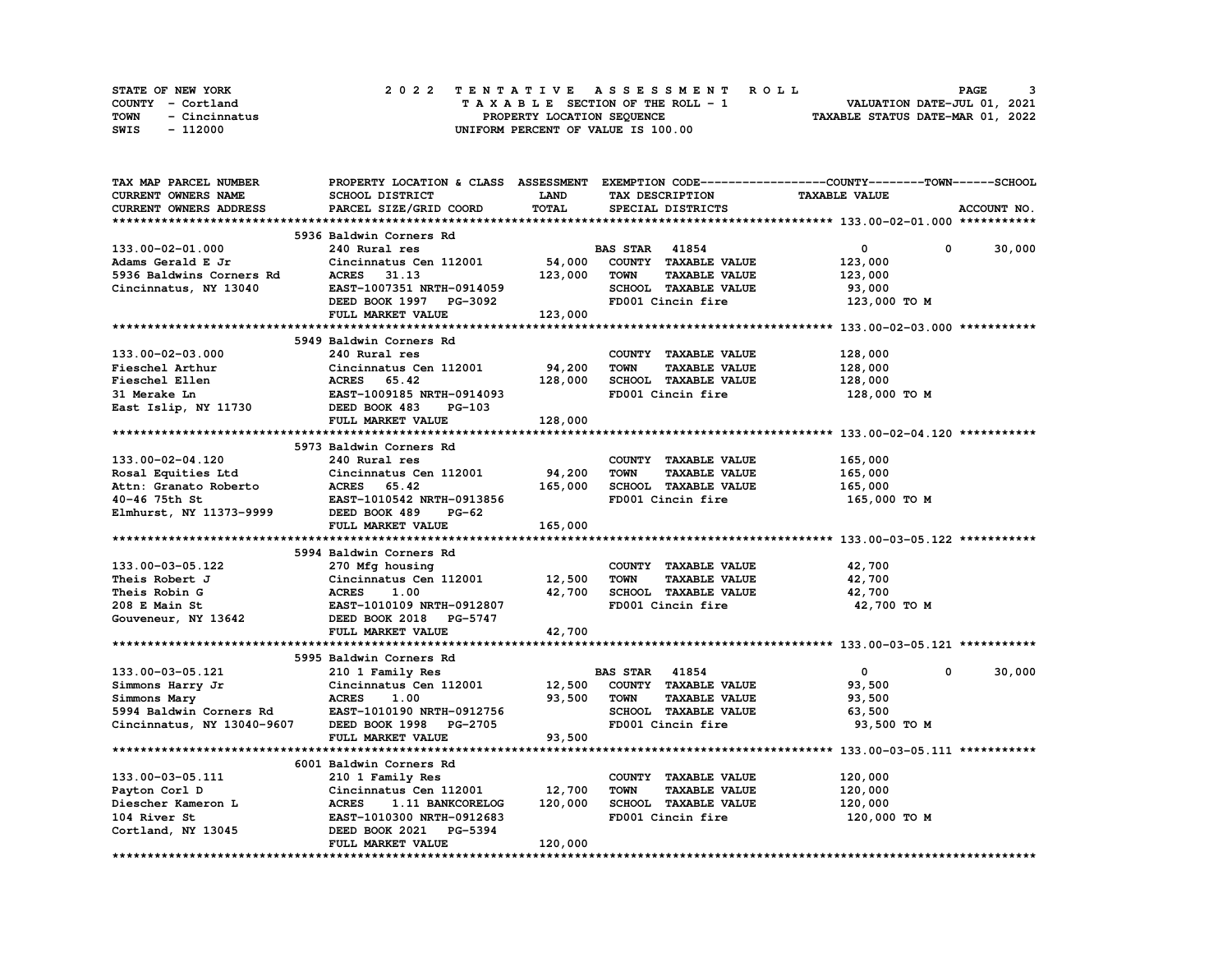|      | STATE OF NEW YORK |  | 2022 TENTATIVE ASSESSMENT ROLL |  |  |  |                                    |  |  |  |  |  |  |                                  |                             |  | PAGE |  |  |
|------|-------------------|--|--------------------------------|--|--|--|------------------------------------|--|--|--|--|--|--|----------------------------------|-----------------------------|--|------|--|--|
|      | COUNTY - Cortland |  |                                |  |  |  | TAXABLE SECTION OF THE ROLL - 1    |  |  |  |  |  |  |                                  | VALUATION DATE-JUL 01, 2021 |  |      |  |  |
| TOWN | - Cincinnatus     |  |                                |  |  |  | PROPERTY LOCATION SEQUENCE         |  |  |  |  |  |  | TAXABLE STATUS DATE-MAR 01, 2022 |                             |  |      |  |  |
| SWIS | - 112000          |  |                                |  |  |  | UNIFORM PERCENT OF VALUE IS 100.00 |  |  |  |  |  |  |                                  |                             |  |      |  |  |

| TAX MAP PARCEL NUMBER      | PROPERTY LOCATION & CLASS ASSESSMENT |         |                       |                             | EXEMPTION CODE-----------------COUNTY-------TOWN------SCHOOL |              |        |
|----------------------------|--------------------------------------|---------|-----------------------|-----------------------------|--------------------------------------------------------------|--------------|--------|
| CURRENT OWNERS NAME        | SCHOOL DISTRICT                      | LAND    |                       | TAX DESCRIPTION             | <b>TAXABLE VALUE</b>                                         |              |        |
| CURRENT OWNERS ADDRESS     | PARCEL SIZE/GRID COORD               | TOTAL   |                       | SPECIAL DISTRICTS           |                                                              | ACCOUNT NO.  |        |
|                            |                                      |         |                       |                             |                                                              |              |        |
|                            | 6005 Baldwin Corners Rd              |         |                       |                             |                                                              |              |        |
| 133.00-03-05.112           | 270 Mfg housing                      |         | <b>AGED C&amp;T</b>   | 41801                       | 11,025                                                       | 11,025       | 0      |
| Pittsley Joyce             | Cincinnatus Cen 112001               |         | 14,300 ENH STAR 41834 |                             | 0                                                            | 0            | 31,500 |
| 6005 Baldwin Corners Rd    | <b>ACRES</b><br>1.89                 | 31,500  |                       | COUNTY TAXABLE VALUE        | 20,475                                                       |              |        |
| Cincinnatus, NY 13040-9607 | EAST-1010420 NRTH-0912622            |         | <b>TOWN</b>           | <b>TAXABLE VALUE</b>        | 20,475                                                       |              |        |
|                            | DEED BOOK 536<br><b>PG-89</b>        |         |                       | SCHOOL TAXABLE VALUE        | 0                                                            |              |        |
|                            |                                      |         |                       |                             |                                                              |              |        |
|                            | FULL MARKET VALUE                    | 31,500  |                       | FD001 Cincin fire           | 31,500 TO M                                                  |              |        |
|                            |                                      |         |                       |                             |                                                              |              |        |
|                            | 6086 Baldwin Corners Rd              |         |                       |                             |                                                              |              |        |
| 133.00-03-05.200           | 312 Vac w/imprv                      |         |                       | COUNTY TAXABLE VALUE        | 99,800                                                       |              |        |
| Kelly Brian J              | Cincinnatus Cen 112001               | 93,800  | <b>TOWN</b>           | <b>TAXABLE VALUE</b>        | 99,800                                                       |              |        |
| Kelly Michael B            | <b>ACRES</b> 65.00                   | 99,800  |                       | SCHOOL TAXABLE VALUE        | 99,800                                                       |              |        |
| Abruscati Joseph           | EAST-1009396 NRTH-0911796            |         |                       | FD001 Cincin fire           | 99,800 TO M                                                  |              |        |
| 5 Stephen Ln               | DEED BOOK 1999 PG-3229               |         |                       |                             |                                                              |              |        |
| Hicksville, NY 11801       | FULL MARKET VALUE                    | 99,800  |                       |                             |                                                              |              |        |
|                            |                                      |         |                       |                             |                                                              |              |        |
|                            | 6091 Baldwin Corners Rd              |         |                       |                             |                                                              |              |        |
| 133.00-03-04.200           | 210 1 Family Res                     |         | <b>BAS STAR 41854</b> |                             | $\mathbf{0}$                                                 | $\mathbf{0}$ | 30,000 |
| Perkins Martin A           | Cincinnatus Cen 112001               | 15,600  |                       | COUNTY TAXABLE VALUE        | 79,500                                                       |              |        |
| Perkins Michele C          | <b>ACRES</b><br>2.73                 | 79,500  | <b>TOWN</b>           | <b>TAXABLE VALUE</b>        | 79,500                                                       |              |        |
| PO Box 18                  | EAST-1010656 NRTH-0912394            |         |                       | SCHOOL TAXABLE VALUE        | 49,500                                                       |              |        |
| Cincinnatus, NY 13040-0018 | DEED BOOK 1996 PG-3955               |         |                       | FD001 Cincin fire           | 79,500 TO M                                                  |              |        |
|                            | FULL MARKET VALUE                    | 79,500  |                       |                             |                                                              |              |        |
|                            |                                      |         |                       |                             |                                                              |              |        |
|                            | 6092 Baldwin Corners Rd              |         |                       |                             |                                                              |              |        |
| 133.00-03-04.100           | 312 Vac w/imprv                      |         |                       | COUNTY TAXABLE VALUE        | 30,000                                                       |              |        |
| Cook Constance L           | Cincinnatus Cen 112001               | 15,300  | <b>TOWN</b>           | <b>TAXABLE VALUE</b>        | 30,000                                                       |              |        |
| 1383 Lower Cincinnatus Rd  | 8.18<br><b>ACRES</b>                 | 30,000  |                       | SCHOOL TAXABLE VALUE        | 30,000                                                       |              |        |
| Cincinnatus, NY 13040      | EAST-1010430 NRTH-0911889            |         |                       | FD001 Cincin fire           | 30,000 TO M                                                  |              |        |
|                            | DEED BOOK 2001 PG-6247               |         |                       |                             |                                                              |              |        |
|                            | FULL MARKET VALUE                    | 30,000  |                       |                             |                                                              |              |        |
|                            |                                      |         |                       |                             |                                                              |              |        |
|                            | 6096 Baldwin Corners Rd              |         |                       |                             |                                                              |              |        |
| 133.00-03-03.000           | 270 Mfg housing                      |         | <b>ENH STAR</b>       | 41834                       | 0                                                            | 0            | 74,900 |
| Osuna Jacqueline J         | Cincinnatus Cen 112001               | 51,200  |                       | COUNTY TAXABLE VALUE        | 76,200                                                       |              |        |
| 6096 Baldwin Corners Rd    | <b>ACRES</b> 29.00                   | 76,200  | <b>TOWN</b>           | <b>TAXABLE VALUE</b>        | 76,200                                                       |              |        |
| Cincinnatus, NY 13040      | EAST-1010396 NRTH-0911265            |         |                       | <b>SCHOOL TAXABLE VALUE</b> | 1,300                                                        |              |        |
|                            | DEED BOOK 2001 PG-5102               |         |                       | FD001 Cincin fire           | 76,200 TO M                                                  |              |        |
|                            | FULL MARKET VALUE                    | 76,200  |                       |                             |                                                              |              |        |
|                            |                                      |         |                       |                             |                                                              |              |        |
|                            | 6097 Baldwin Corners Rd              |         |                       |                             |                                                              |              |        |
|                            |                                      |         |                       |                             |                                                              |              |        |
| 133.00-02-05.000           | 270 Mfg housing                      |         | <b>TOWN</b>           | COUNTY TAXABLE VALUE        | 102,500                                                      |              |        |
| Kouril Katherine           | Cincinnatus Cen 112001               | 88,900  |                       | <b>TAXABLE VALUE</b>        | 102,500                                                      |              |        |
| Kouril Gary                | ACRES 60.07                          | 102,500 |                       | <b>SCHOOL TAXABLE VALUE</b> | 102,500                                                      |              |        |
| 1558 State Highway 220     | EAST-1011583 NRTH-0913047            |         |                       | FD001 Cincin fire           | 102,500 TO M                                                 |              |        |
| McDonough, NY 13801        | DEED BOOK 10602 PG-23001             |         |                       |                             |                                                              |              |        |
|                            | FULL MARKET VALUE                    | 102,500 |                       |                             |                                                              |              |        |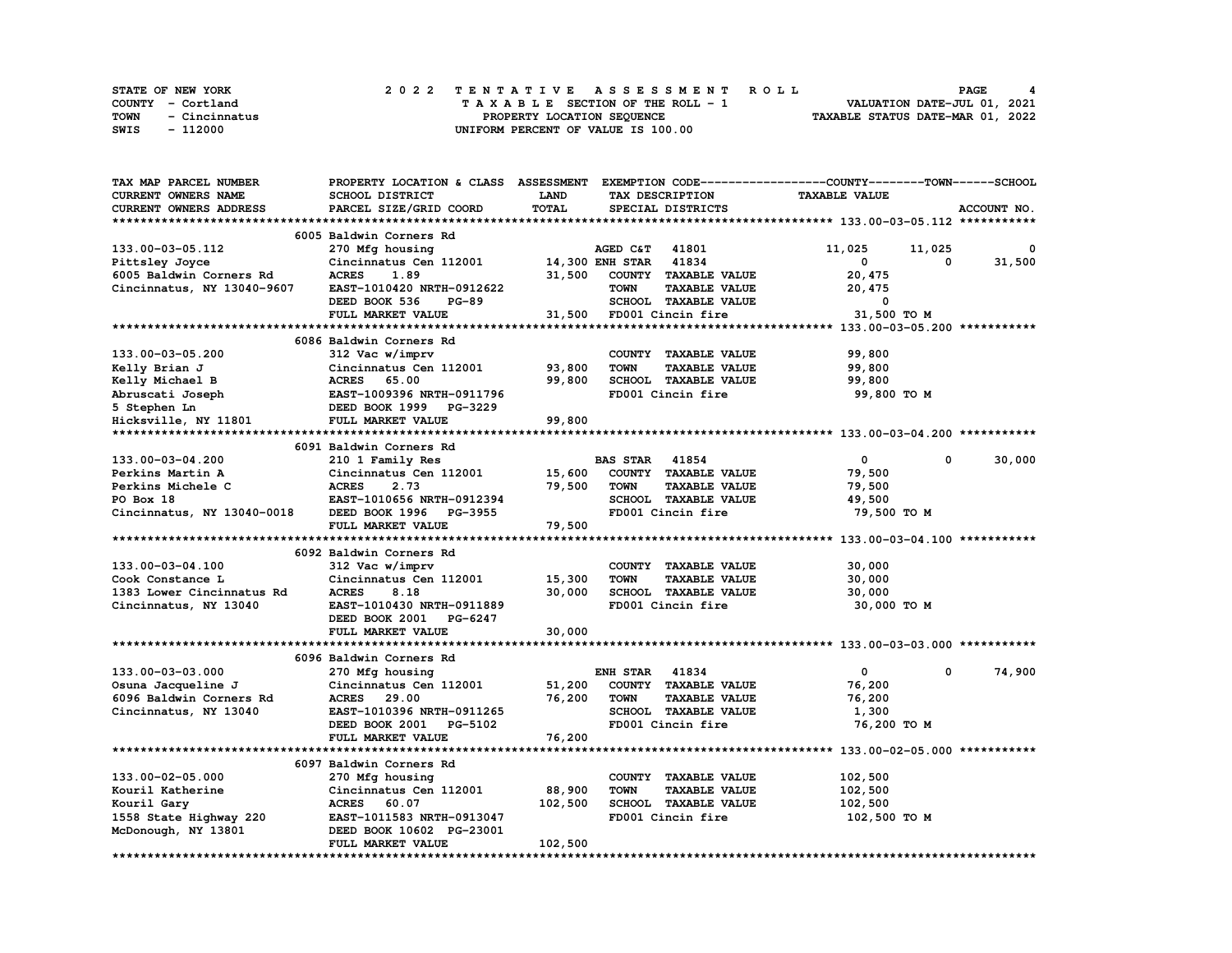|      | STATE OF NEW YORK |  | 2022 TENTATIVE ASSESSMENT ROLL                                 | PAGE |  |
|------|-------------------|--|----------------------------------------------------------------|------|--|
|      | COUNTY - Cortland |  | VALUATION DATE-JUL 01, 2021<br>TAXABLE SECTION OF THE ROLL - 1 |      |  |
| TOWN | - Cincinnatus     |  | TAXABLE STATUS DATE-MAR 01, 2022<br>PROPERTY LOCATION SEQUENCE |      |  |
| SWIS | - 112000          |  | UNIFORM PERCENT OF VALUE IS 100.00                             |      |  |

| <b>CURRENT OWNERS NAME</b><br>LAND<br><b>TAXABLE VALUE</b><br>SCHOOL DISTRICT<br>TAX DESCRIPTION<br>TOTAL<br>CURRENT OWNERS ADDRESS<br>PARCEL SIZE/GRID COORD<br>SPECIAL DISTRICTS<br>ACCOUNT NO.<br>6134 Baldwin Corners Rd<br>$\overline{0}$<br>74,900<br>133.00-03-02.000<br>240 Rural res<br><b>ENH STAR 41834</b><br>0<br>Cincinnatus Cen 112001 60,700<br>COUNTY TAXABLE VALUE<br>179,500<br>Moniz Joseph P<br>179,500<br>Moniz Jessie L<br><b>ACRES</b><br>36.30<br><b>TOWN</b><br><b>TAXABLE VALUE</b><br>179,500<br>EAST-1011640 NRTH-0911161<br>6134 Baldwin Corners Rd<br>SCHOOL TAXABLE VALUE<br>104,600<br>DEED BOOK 10296 PG-72002<br>FD001 Cincin fire<br>179,500 TO M<br>FULL MARKET VALUE<br>179,500<br>Baptist Ave<br>312 Vac w/imprv<br>123.13-01-48.000<br>COUNTY TAXABLE VALUE<br>6,000<br>Cincinnatus Cen 112001<br>1,500<br><b>TOWN</b><br>TAXABLE VALUE<br>6,000<br>6,000<br>SCHOOL TAXABLE VALUE<br>FD001 Cincin fire<br>FRNT 41.25 DPTH 135.63<br>6,000<br>6,000 TO M<br>LD001 Cinc lights 6,000 TO M<br>Cincinnatus, NY 13040 FULL MARKET VALUE<br>6,000 WD005 Cincinnatus water .00 UN M<br>2592 Baptist Ave<br>312 Vac w/imprv<br>46,000<br>COUNTY TAXABLE VALUE<br>6,100<br><b>TOWN</b><br><b>TAXABLE VALUE</b><br>46,000<br>SCHOOL TAXABLE VALUE 46,000<br>FRNT 90.00 DPTH 104.00<br>46,000<br>FD001 Cincin fire 46,000 TO M<br>LD001 Cinc lights 46,000 TO M<br>WD005 Cincinnatus water 0.00 UN M<br>EAST-1005368 NRTH-0923559<br>46,000 то м<br>46,000 то м<br>46,000<br>FULL MARKET VALUE |
|-----------------------------------------------------------------------------------------------------------------------------------------------------------------------------------------------------------------------------------------------------------------------------------------------------------------------------------------------------------------------------------------------------------------------------------------------------------------------------------------------------------------------------------------------------------------------------------------------------------------------------------------------------------------------------------------------------------------------------------------------------------------------------------------------------------------------------------------------------------------------------------------------------------------------------------------------------------------------------------------------------------------------------------------------------------------------------------------------------------------------------------------------------------------------------------------------------------------------------------------------------------------------------------------------------------------------------------------------------------------------------------------------------------------------------------------------------------------------------------------------------------------------------|
|                                                                                                                                                                                                                                                                                                                                                                                                                                                                                                                                                                                                                                                                                                                                                                                                                                                                                                                                                                                                                                                                                                                                                                                                                                                                                                                                                                                                                                                                                                                             |
| PO Box 148<br>Cincinnatus, NY 13040                                                                                                                                                                                                                                                                                                                                                                                                                                                                                                                                                                                                                                                                                                                                                                                                                                                                                                                                                                                                                                                                                                                                                                                                                                                                                                                                                                                                                                                                                         |
|                                                                                                                                                                                                                                                                                                                                                                                                                                                                                                                                                                                                                                                                                                                                                                                                                                                                                                                                                                                                                                                                                                                                                                                                                                                                                                                                                                                                                                                                                                                             |
|                                                                                                                                                                                                                                                                                                                                                                                                                                                                                                                                                                                                                                                                                                                                                                                                                                                                                                                                                                                                                                                                                                                                                                                                                                                                                                                                                                                                                                                                                                                             |
|                                                                                                                                                                                                                                                                                                                                                                                                                                                                                                                                                                                                                                                                                                                                                                                                                                                                                                                                                                                                                                                                                                                                                                                                                                                                                                                                                                                                                                                                                                                             |
|                                                                                                                                                                                                                                                                                                                                                                                                                                                                                                                                                                                                                                                                                                                                                                                                                                                                                                                                                                                                                                                                                                                                                                                                                                                                                                                                                                                                                                                                                                                             |
|                                                                                                                                                                                                                                                                                                                                                                                                                                                                                                                                                                                                                                                                                                                                                                                                                                                                                                                                                                                                                                                                                                                                                                                                                                                                                                                                                                                                                                                                                                                             |
|                                                                                                                                                                                                                                                                                                                                                                                                                                                                                                                                                                                                                                                                                                                                                                                                                                                                                                                                                                                                                                                                                                                                                                                                                                                                                                                                                                                                                                                                                                                             |
|                                                                                                                                                                                                                                                                                                                                                                                                                                                                                                                                                                                                                                                                                                                                                                                                                                                                                                                                                                                                                                                                                                                                                                                                                                                                                                                                                                                                                                                                                                                             |
|                                                                                                                                                                                                                                                                                                                                                                                                                                                                                                                                                                                                                                                                                                                                                                                                                                                                                                                                                                                                                                                                                                                                                                                                                                                                                                                                                                                                                                                                                                                             |
|                                                                                                                                                                                                                                                                                                                                                                                                                                                                                                                                                                                                                                                                                                                                                                                                                                                                                                                                                                                                                                                                                                                                                                                                                                                                                                                                                                                                                                                                                                                             |
|                                                                                                                                                                                                                                                                                                                                                                                                                                                                                                                                                                                                                                                                                                                                                                                                                                                                                                                                                                                                                                                                                                                                                                                                                                                                                                                                                                                                                                                                                                                             |
|                                                                                                                                                                                                                                                                                                                                                                                                                                                                                                                                                                                                                                                                                                                                                                                                                                                                                                                                                                                                                                                                                                                                                                                                                                                                                                                                                                                                                                                                                                                             |
|                                                                                                                                                                                                                                                                                                                                                                                                                                                                                                                                                                                                                                                                                                                                                                                                                                                                                                                                                                                                                                                                                                                                                                                                                                                                                                                                                                                                                                                                                                                             |
|                                                                                                                                                                                                                                                                                                                                                                                                                                                                                                                                                                                                                                                                                                                                                                                                                                                                                                                                                                                                                                                                                                                                                                                                                                                                                                                                                                                                                                                                                                                             |
|                                                                                                                                                                                                                                                                                                                                                                                                                                                                                                                                                                                                                                                                                                                                                                                                                                                                                                                                                                                                                                                                                                                                                                                                                                                                                                                                                                                                                                                                                                                             |
|                                                                                                                                                                                                                                                                                                                                                                                                                                                                                                                                                                                                                                                                                                                                                                                                                                                                                                                                                                                                                                                                                                                                                                                                                                                                                                                                                                                                                                                                                                                             |
|                                                                                                                                                                                                                                                                                                                                                                                                                                                                                                                                                                                                                                                                                                                                                                                                                                                                                                                                                                                                                                                                                                                                                                                                                                                                                                                                                                                                                                                                                                                             |
|                                                                                                                                                                                                                                                                                                                                                                                                                                                                                                                                                                                                                                                                                                                                                                                                                                                                                                                                                                                                                                                                                                                                                                                                                                                                                                                                                                                                                                                                                                                             |
|                                                                                                                                                                                                                                                                                                                                                                                                                                                                                                                                                                                                                                                                                                                                                                                                                                                                                                                                                                                                                                                                                                                                                                                                                                                                                                                                                                                                                                                                                                                             |
|                                                                                                                                                                                                                                                                                                                                                                                                                                                                                                                                                                                                                                                                                                                                                                                                                                                                                                                                                                                                                                                                                                                                                                                                                                                                                                                                                                                                                                                                                                                             |
|                                                                                                                                                                                                                                                                                                                                                                                                                                                                                                                                                                                                                                                                                                                                                                                                                                                                                                                                                                                                                                                                                                                                                                                                                                                                                                                                                                                                                                                                                                                             |
|                                                                                                                                                                                                                                                                                                                                                                                                                                                                                                                                                                                                                                                                                                                                                                                                                                                                                                                                                                                                                                                                                                                                                                                                                                                                                                                                                                                                                                                                                                                             |
|                                                                                                                                                                                                                                                                                                                                                                                                                                                                                                                                                                                                                                                                                                                                                                                                                                                                                                                                                                                                                                                                                                                                                                                                                                                                                                                                                                                                                                                                                                                             |
|                                                                                                                                                                                                                                                                                                                                                                                                                                                                                                                                                                                                                                                                                                                                                                                                                                                                                                                                                                                                                                                                                                                                                                                                                                                                                                                                                                                                                                                                                                                             |
|                                                                                                                                                                                                                                                                                                                                                                                                                                                                                                                                                                                                                                                                                                                                                                                                                                                                                                                                                                                                                                                                                                                                                                                                                                                                                                                                                                                                                                                                                                                             |
|                                                                                                                                                                                                                                                                                                                                                                                                                                                                                                                                                                                                                                                                                                                                                                                                                                                                                                                                                                                                                                                                                                                                                                                                                                                                                                                                                                                                                                                                                                                             |
| 2593 Baptist Ave                                                                                                                                                                                                                                                                                                                                                                                                                                                                                                                                                                                                                                                                                                                                                                                                                                                                                                                                                                                                                                                                                                                                                                                                                                                                                                                                                                                                                                                                                                            |
| 123.13-01-08.100<br>210 1 Family Res<br>COUNTY TAXABLE VALUE<br>65,000                                                                                                                                                                                                                                                                                                                                                                                                                                                                                                                                                                                                                                                                                                                                                                                                                                                                                                                                                                                                                                                                                                                                                                                                                                                                                                                                                                                                                                                      |
| Cincinnatus Cen 112001 8,300<br><b>TOWN</b><br><b>TAXABLE VALUE</b><br>65,000<br>McKee Roger                                                                                                                                                                                                                                                                                                                                                                                                                                                                                                                                                                                                                                                                                                                                                                                                                                                                                                                                                                                                                                                                                                                                                                                                                                                                                                                                                                                                                                |
| FRNT 145.00 DPTH 101.04<br>65,000<br>SCHOOL TAXABLE VALUE<br>65,000<br>McKee Reta                                                                                                                                                                                                                                                                                                                                                                                                                                                                                                                                                                                                                                                                                                                                                                                                                                                                                                                                                                                                                                                                                                                                                                                                                                                                                                                                                                                                                                           |
| PO Box 31<br>FD001 Cincin fire<br>65,000 TO M<br>EAST-1005190 NRTH-0923568                                                                                                                                                                                                                                                                                                                                                                                                                                                                                                                                                                                                                                                                                                                                                                                                                                                                                                                                                                                                                                                                                                                                                                                                                                                                                                                                                                                                                                                  |
| Cincinnatus, NY 13040<br>WD005 Cincinnatus water<br>DEED BOOK 2019 PG-4850<br>.00 UN M                                                                                                                                                                                                                                                                                                                                                                                                                                                                                                                                                                                                                                                                                                                                                                                                                                                                                                                                                                                                                                                                                                                                                                                                                                                                                                                                                                                                                                      |
| FULL MARKET VALUE<br>65,000                                                                                                                                                                                                                                                                                                                                                                                                                                                                                                                                                                                                                                                                                                                                                                                                                                                                                                                                                                                                                                                                                                                                                                                                                                                                                                                                                                                                                                                                                                 |
|                                                                                                                                                                                                                                                                                                                                                                                                                                                                                                                                                                                                                                                                                                                                                                                                                                                                                                                                                                                                                                                                                                                                                                                                                                                                                                                                                                                                                                                                                                                             |
| 2598 Baptist Ave                                                                                                                                                                                                                                                                                                                                                                                                                                                                                                                                                                                                                                                                                                                                                                                                                                                                                                                                                                                                                                                                                                                                                                                                                                                                                                                                                                                                                                                                                                            |
| 123.13-01-21.000<br>COUNTY TAXABLE VALUE<br>69,000<br>210 1 Family Res                                                                                                                                                                                                                                                                                                                                                                                                                                                                                                                                                                                                                                                                                                                                                                                                                                                                                                                                                                                                                                                                                                                                                                                                                                                                                                                                                                                                                                                      |
| Cincinnatus Cen 112001<br>7,400<br><b>TOWN</b><br><b>TAXABLE VALUE</b><br>69,000<br>Marston Trevor A                                                                                                                                                                                                                                                                                                                                                                                                                                                                                                                                                                                                                                                                                                                                                                                                                                                                                                                                                                                                                                                                                                                                                                                                                                                                                                                                                                                                                        |
| <b>FRNT</b><br>69,000<br>SCHOOL TAXABLE VALUE<br>Marston Kelsea D<br>91.24 DPTH 154.95<br>69,000                                                                                                                                                                                                                                                                                                                                                                                                                                                                                                                                                                                                                                                                                                                                                                                                                                                                                                                                                                                                                                                                                                                                                                                                                                                                                                                                                                                                                            |
| FD001 Cincin fire<br>2598 Baptist Ave<br><b>BANKCORELOG</b><br>69,000 TO M                                                                                                                                                                                                                                                                                                                                                                                                                                                                                                                                                                                                                                                                                                                                                                                                                                                                                                                                                                                                                                                                                                                                                                                                                                                                                                                                                                                                                                                  |
| LD001 Cinc lights<br>69,000 TO M<br>Cincinnatus, NY 13040<br>EAST-1005408 NRTH-0923652                                                                                                                                                                                                                                                                                                                                                                                                                                                                                                                                                                                                                                                                                                                                                                                                                                                                                                                                                                                                                                                                                                                                                                                                                                                                                                                                                                                                                                      |
| WD005 Cincinnatus water<br>DEED BOOK 2019 PG-1213<br>.00 UN M                                                                                                                                                                                                                                                                                                                                                                                                                                                                                                                                                                                                                                                                                                                                                                                                                                                                                                                                                                                                                                                                                                                                                                                                                                                                                                                                                                                                                                                               |
| FULL MARKET VALUE<br>69,000                                                                                                                                                                                                                                                                                                                                                                                                                                                                                                                                                                                                                                                                                                                                                                                                                                                                                                                                                                                                                                                                                                                                                                                                                                                                                                                                                                                                                                                                                                 |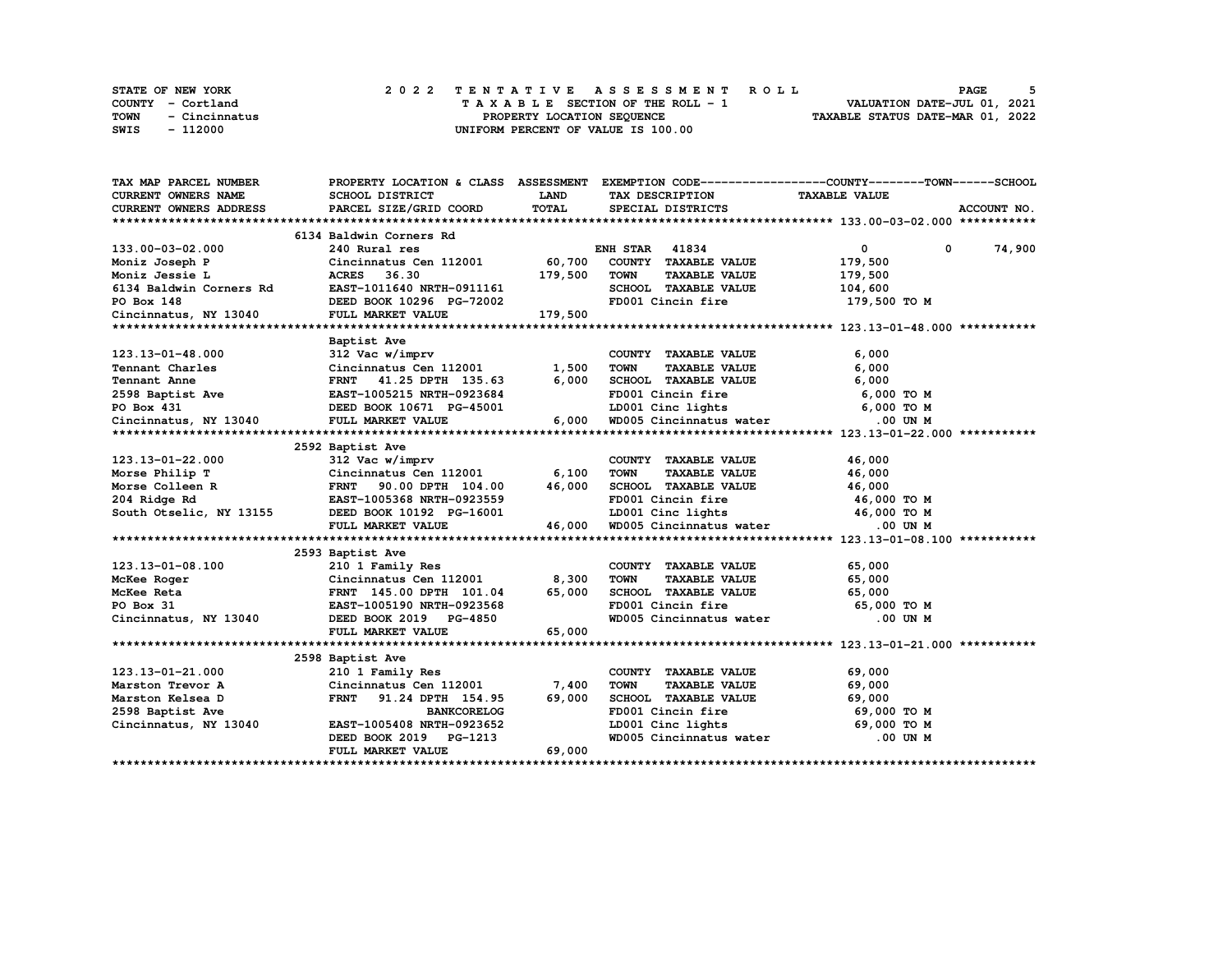| STATE OF NEW YORK     | 2022 TENTATIVE ASSESSMENT ROLL     | -6<br>PAGE                       |
|-----------------------|------------------------------------|----------------------------------|
| COUNTY - Cortland     | TAXABLE SECTION OF THE ROLL - 1    | VALUATION DATE-JUL 01, 2021      |
| TOWN<br>- Cincinnatus | PROPERTY LOCATION SEOUENCE         | TAXABLE STATUS DATE-MAR 01, 2022 |
| SWIS<br>- 112000      | UNIFORM PERCENT OF VALUE IS 100.00 |                                  |

| TAX MAP PARCEL NUMBER   |                                |             |                                                     | PROPERTY LOCATION & CLASS ASSESSMENT EXEMPTION CODE----------------COUNTY-------TOWN------SCHOOL |
|-------------------------|--------------------------------|-------------|-----------------------------------------------------|--------------------------------------------------------------------------------------------------|
| CURRENT OWNERS NAME     | <b>SCHOOL DISTRICT</b>         | <b>LAND</b> | TAX DESCRIPTION                                     | <b>TAXABLE VALUE</b>                                                                             |
| CURRENT OWNERS ADDRESS  | PARCEL SIZE/GRID COORD         | TOTAL       | SPECIAL DISTRICTS                                   | ACCOUNT NO.                                                                                      |
|                         |                                |             |                                                     |                                                                                                  |
|                         | 2603 Baptist Ave               |             |                                                     |                                                                                                  |
| 123.13-01-11.000        | 210 1 Family Res               |             | COUNTY TAXABLE VALUE                                | 60,000                                                                                           |
| Walker Linda            | Cincinnatus Cen 112001         | 7,000       | <b>TOWN</b><br><b>TAXABLE VALUE</b>                 | 60,000                                                                                           |
| 1258 Bell Dr            | FRNT 80.00 DPTH 180.00         | 60,000      | SCHOOL TAXABLE VALUE                                | 60,000                                                                                           |
| Cortland, NY 13045      | EAST-1005200 NRTH-0923749      |             | FD001 Cincin fire                                   | 60,000 TO M                                                                                      |
|                         | <b>PG-755</b><br>DEED BOOK 342 |             |                                                     | 60,000 TO M                                                                                      |
|                         | FULL MARKET VALUE              |             | LD001 Cinc lights<br>60,000 WD005 Cincinnatus water | .00 UN M                                                                                         |
|                         |                                |             |                                                     |                                                                                                  |
|                         | 2627 Baptist Ave               |             |                                                     |                                                                                                  |
| 123.13-01-13.100        | 210 1 Family Res               |             | <b>BAS STAR</b> 41854                               | $\mathbf{0}$<br>30,000<br>0                                                                      |
| Rice James D            |                                | 10,400      | COUNTY TAXABLE VALUE                                |                                                                                                  |
|                         | Cincinnatus Cen 112001         |             |                                                     | 57,500                                                                                           |
| Rice Lorelei            | FRNT 190.00 DPTH 130.00        | 57,500      | <b>TOWN</b><br><b>TAXABLE VALUE</b>                 | 57,500                                                                                           |
| 2627 Baptist Ave        | EAST-1005197 NRTH-0923869      |             | SCHOOL TAXABLE VALUE                                | 27,500                                                                                           |
| Cincinnatus, NY 13040   | DEED BOOK 10539 PG-47004       |             | FD001 Cincin fire                                   | 57,500 TO M                                                                                      |
|                         | FULL MARKET VALUE              |             | 57,500 LD001 Cinc lights                            | 57,500 TO M                                                                                      |
|                         |                                |             | WD005 Cincinnatus water                             | .00 UN M                                                                                         |
|                         |                                |             |                                                     |                                                                                                  |
|                         | Beach Rd                       |             |                                                     |                                                                                                  |
| 142.00-01-15.000        | 314 Rural vac<10               |             | COUNTY TAXABLE VALUE                                | 1,000                                                                                            |
| Hines Martha L          | Cincinnatus Cen 112001         | 1,000       | <b>TOWN</b><br><b>TAXABLE VALUE</b>                 | 1,000                                                                                            |
| 5000 Beach Rd           | FRNT 310.00 DPTH 270.00        | 1,000       | SCHOOL TAXABLE VALUE                                | 1,000                                                                                            |
| Cincinnatus, NY 13040   | EAST-0993173 NRTH-0907017      |             | FD001 Cincin fire                                   | 1,000 TO M                                                                                       |
|                         | DEED BOOK 396<br><b>PG-225</b> |             |                                                     |                                                                                                  |
|                         | FULL MARKET VALUE              | 1,000       |                                                     |                                                                                                  |
|                         |                                |             |                                                     |                                                                                                  |
|                         | Beach Rd                       |             |                                                     |                                                                                                  |
| 142.00-01-16.000        | 314 Rural vac<10               |             | COUNTY TAXABLE VALUE                                | 4,000                                                                                            |
| Craig Deanna            | Cincinnatus Cen 112001         | 4,000       | <b>TOWN</b><br><b>TAXABLE VALUE</b>                 | 4,000                                                                                            |
| 322 Mountain Lake Rd    | <b>ACRES</b><br>3.30           | 4,000       | SCHOOL TAXABLE VALUE                                | 4,000                                                                                            |
| Great Meadows, NJ 07838 | EAST-0993580 NRTH-0907064      |             | FD001 Cincin fire                                   | 4,000 TO M                                                                                       |
|                         | DEED BOOK 518<br><b>PG-56</b>  |             |                                                     |                                                                                                  |
|                         | FULL MARKET VALUE              | 4,000       |                                                     |                                                                                                  |
|                         |                                |             |                                                     |                                                                                                  |
|                         | Beach Rd                       |             |                                                     |                                                                                                  |
| 142.00-01-18.000        | 270 Mfg housing                |             | COUNTY TAXABLE VALUE                                | 27,200                                                                                           |
| Ross Thomas L           | Cincinnatus Cen 112001         | 12,800      | <b>TOWN</b><br><b>TAXABLE VALUE</b>                 | 27,200                                                                                           |
| 5197 Gee Brook Rd       | <b>ACRES</b><br>1.16           | 27,200      | SCHOOL TAXABLE VALUE                                | 27,200                                                                                           |
| Cincinnatus, NY 13040   | EAST-0994249 NRTH-0907197      |             | FD001 Cincin fire                                   | 27,200 TO M                                                                                      |
|                         | DEED BOOK 2008 PG-5342         |             |                                                     |                                                                                                  |
|                         | FULL MARKET VALUE              | 27,200      |                                                     |                                                                                                  |
|                         |                                |             |                                                     |                                                                                                  |
|                         | Beach Rd                       |             |                                                     |                                                                                                  |
| 142.00-01-19.100        | 312 Vac w/imprv                |             | COUNTY TAXABLE VALUE                                | 60,000                                                                                           |
| Schuehler Gordon D      | Cincinnatus Cen 112001         | 59,000      | <b>TOWN</b><br><b>TAXABLE VALUE</b>                 | 60,000                                                                                           |
| 29 Glendale Dr          | <b>ACRES</b> 55.88             | 60,000      | SCHOOL TAXABLE VALUE                                | 60,000                                                                                           |
| Horseheads, NY 14845    | EAST-0994422 NRTH-0907612      |             | FD001 Cincin fire                                   | 60,000 TO M                                                                                      |
|                         | DEED BOOK 10208 PG-74001       |             |                                                     |                                                                                                  |
|                         | FULL MARKET VALUE              | 60,000      |                                                     |                                                                                                  |
|                         |                                |             |                                                     |                                                                                                  |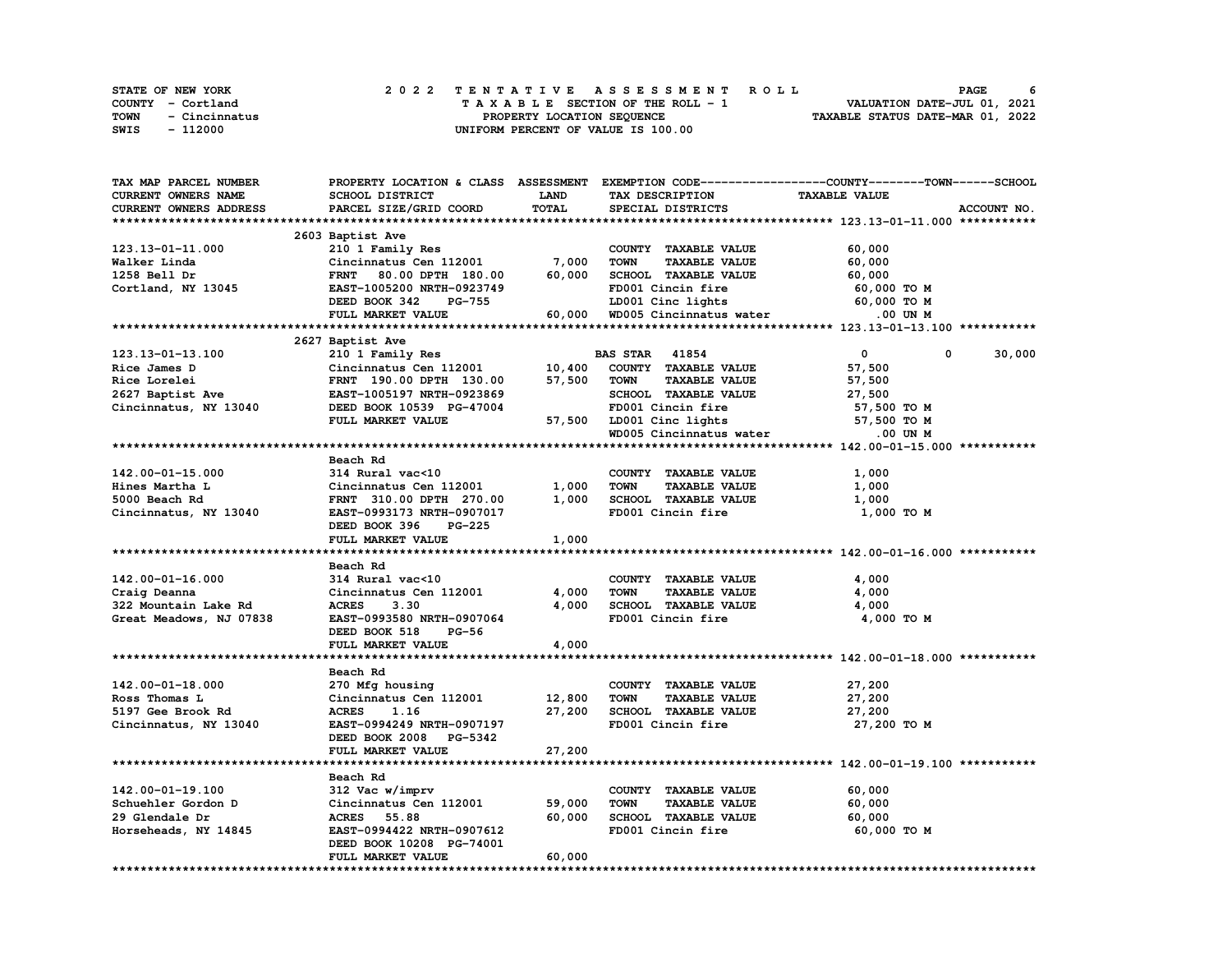| <b>STATE OF NEW YORK</b> | 2022 TENTATIVE ASSESSMENT ROLL     | PAGE                             |
|--------------------------|------------------------------------|----------------------------------|
| COUNTY - Cortland        | TAXABLE SECTION OF THE ROLL - 1    | VALUATION DATE-JUL 01, 2021      |
| TOWN<br>- Cincinnatus    | PROPERTY LOCATION SEOUENCE         | TAXABLE STATUS DATE-MAR 01, 2022 |
| - 112000<br>SWIS         | UNIFORM PERCENT OF VALUE IS 100.00 |                                  |

| TAX MAP PARCEL NUMBER                                |                                                     |             | PROPERTY LOCATION & CLASS ASSESSMENT EXEMPTION CODE----------------COUNTY-------TOWN------SCHOOL |                                   |               |
|------------------------------------------------------|-----------------------------------------------------|-------------|--------------------------------------------------------------------------------------------------|-----------------------------------|---------------|
| <b>CURRENT OWNERS NAME</b>                           | <b>SCHOOL DISTRICT</b>                              | <b>LAND</b> | TAX DESCRIPTION TAXABLE VALUE                                                                    |                                   |               |
| <b>CURRENT OWNERS ADDRESS</b>                        | PARCEL SIZE/GRID COORD                              | TOTAL       | SPECIAL DISTRICTS                                                                                |                                   | ACCOUNT NO.   |
|                                                      |                                                     |             |                                                                                                  |                                   |               |
|                                                      | 5000 Beach Rd                                       |             |                                                                                                  |                                   |               |
| 142.00-01-14.000                                     | 240 Rural res                                       |             | <b>ENH STAR 41834</b>                                                                            | $\overline{0}$ and $\overline{0}$ | $0 \t 74,900$ |
| Hines Martha L                                       |                                                     |             |                                                                                                  | 81,600                            |               |
| 5000 Beach Rd                                        |                                                     |             | <b>TAXABLE VALUE</b>                                                                             | 81,600                            |               |
| Cincinnatus, NY 13040-9714 EAST-0992100 NRTH-0907780 |                                                     |             | SCHOOL TAXABLE VALUE                                                                             | 6,700                             |               |
|                                                      | DEED BOOK 396 PG-225                                |             | FD001 Cincin fire                                                                                | 81,600 TO M                       |               |
|                                                      | FULL MARKET VALUE                                   | 81,600      |                                                                                                  |                                   |               |
|                                                      |                                                     |             |                                                                                                  |                                   |               |
|                                                      | Brackel Rd                                          |             |                                                                                                  |                                   |               |
| 123.00-03-06.100                                     | 322 Rural vac>10                                    |             | COUNTY TAXABLE VALUE                                                                             | 50,100                            |               |
| Couture Bruno J                                      |                                                     |             | <b>TOWN</b><br>TAXABLE VALUE 50,100                                                              |                                   |               |
|                                                      | Cincinnatus Cen 112001 50,100<br>ACRES 34.73 50.100 |             |                                                                                                  | 50,100                            |               |
|                                                      |                                                     |             |                                                                                                  | 50,100 TO M                       |               |
|                                                      | DEED BOOK 2012 PG-824                               |             |                                                                                                  |                                   |               |
|                                                      | FULL MARKET VALUE                                   | 50,100      |                                                                                                  |                                   |               |
|                                                      |                                                     |             |                                                                                                  |                                   |               |
|                                                      | Brackel Rd                                          |             |                                                                                                  |                                   |               |
| 123.00-03-06.200                                     |                                                     |             | COUNTY TAXABLE VALUE                                                                             | 10,900                            |               |
| Fox Steven G                                         | 314 Rural vac<10<br>Cincinnatus Cen 112001 10,900   |             | <b>TAXABLE VALUE</b><br>TOWN                                                                     | 10,900                            |               |
| 5781 Route 23                                        | <b>ACRES</b><br>6.96                                |             | SCHOOL TAXABLE VALUE 10,900                                                                      |                                   |               |
| Cincinnatus, NY 13040                                |                                                     | 10,900      |                                                                                                  |                                   |               |
|                                                      | EAST-1005973 NRTH-0924291<br>DEED BOOK 2019 PG-3773 |             | FD001 Cincin fire 10,900 TO M<br>WD005 Cincinnatus water .00 UN M                                |                                   |               |
|                                                      | FULL MARKET VALUE                                   | 10,900      |                                                                                                  |                                   |               |
|                                                      |                                                     |             |                                                                                                  |                                   |               |
|                                                      |                                                     |             |                                                                                                  |                                   |               |
| 123.00-03-14.000                                     | Brackel Rd<br>105 Vac farmland                      |             | AG-CEILING 41720                                                                                 | 44,632<br>44,632                  | 44,632        |
|                                                      |                                                     |             |                                                                                                  | 38,868                            |               |
| Riverside Dairy LLC<br>6978 Route 80                 | Cincinnatus Cen 112001 83,500 COUNTY TAXABLE VALUE  | 83,500 TOWN |                                                                                                  |                                   |               |
| 6978 Route 80<br>Tully, NY 13159                     | ACRES 64.04<br>EAST-1004319 NRTH-0925148            |             | <b>TAXABLE VALUE</b><br>SCHOOL TAXABLE VALUE 38,868                                              | 38,868                            |               |
|                                                      |                                                     |             | FD001 Cincin fire                                                                                | 83,500 TO M                       |               |
|                                                      | DEED BOOK 2010 PG-1285<br>FULL MARKET VALUE 83,500  |             |                                                                                                  |                                   |               |
| MAY BE SUBJECT TO PAYMENT                            |                                                     |             |                                                                                                  |                                   |               |
| UNDER AGDIST LAW TIL 2026                            |                                                     |             |                                                                                                  |                                   |               |
|                                                      |                                                     |             |                                                                                                  |                                   |               |
|                                                      | Brackel Rd                                          |             |                                                                                                  |                                   |               |
| 123.00-04-26.000                                     | 120 Field crops                                     |             | COUNTY TAXABLE VALUE                                                                             | 143,000                           |               |
| East West Group LLC                                  | Cincinnatus Cen 112001 119,500                      |             | <b>TOWN</b><br>TAXABLE VALUE                                                                     | 143,000                           |               |
| c/o Mason, Clay<br>122 Cole Rd                       | ACRES 99.16                                         | 143,000     | SCHOOL TAXABLE VALUE<br>FD001 Cincin fire                                                        | 143,000                           |               |
| 122 Cole Rd                                          | EAST-1010318 NRTH-0925201                           |             |                                                                                                  | 143,000 TO M                      |               |
| Flemington, NJ 08822                                 | DEED BOOK 10556 PG-77001                            |             |                                                                                                  |                                   |               |
|                                                      | FULL MARKET VALUE                                   | 143,000     |                                                                                                  |                                   |               |
|                                                      |                                                     |             |                                                                                                  |                                   |               |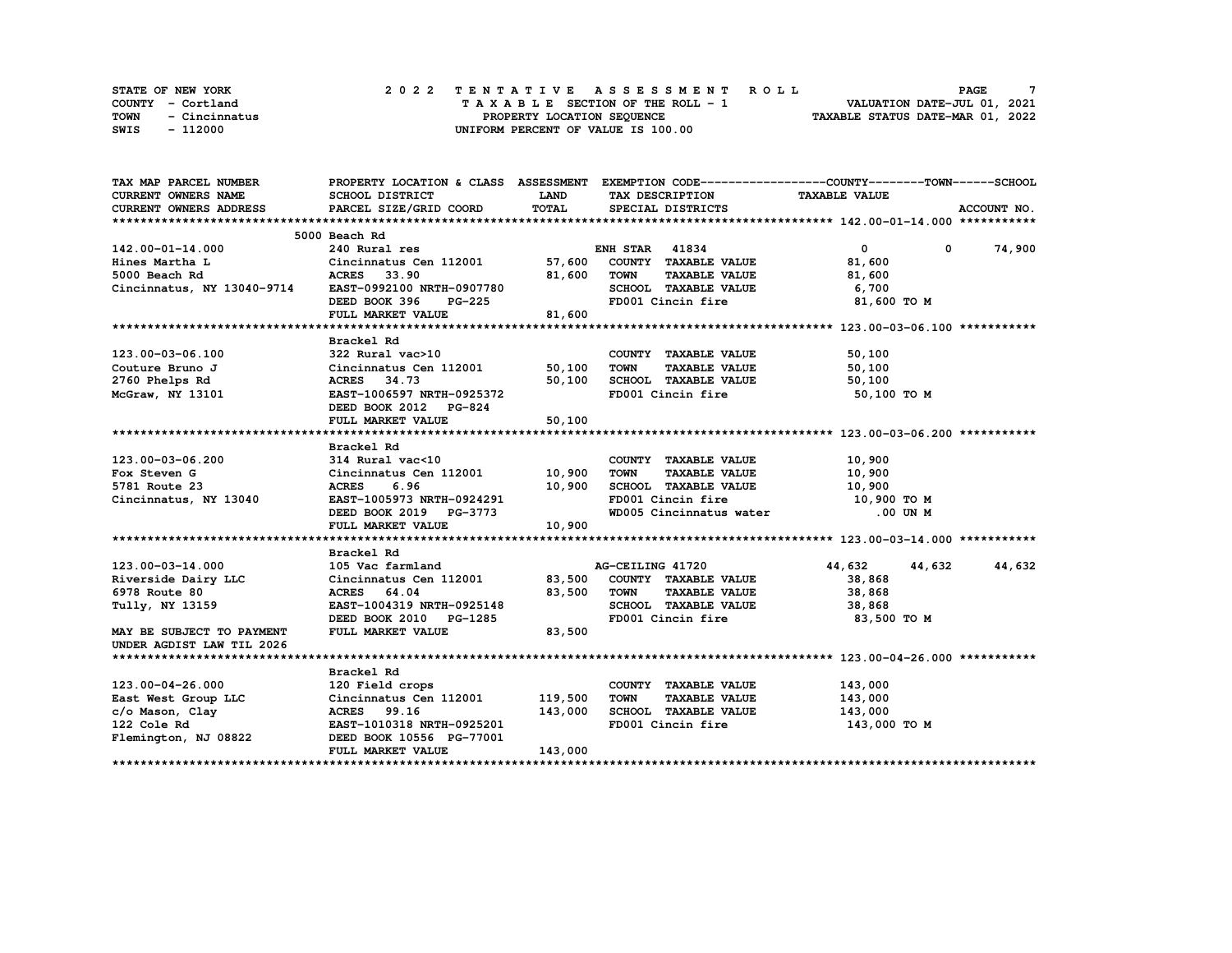|             | <b>STATE OF NEW YORK</b> | 2022 TENTATIVE ASSESSMENT ROLL     | 8<br><b>PAGE</b>                 |  |
|-------------|--------------------------|------------------------------------|----------------------------------|--|
|             | COUNTY - Cortland        | TAXABLE SECTION OF THE ROLL - 1    | VALUATION DATE-JUL 01, 2021      |  |
| <b>TOWN</b> | - Cincinnatus            | PROPERTY LOCATION SEOUENCE         | TAXABLE STATUS DATE-MAR 01, 2022 |  |
| SWIS        | - 112000                 | UNIFORM PERCENT OF VALUE IS 100.00 |                                  |  |

| TAX MAP PARCEL NUMBER                                                                                                                                                                                     |                                                                                                                                                                                 |              | PROPERTY LOCATION & CLASS ASSESSMENT EXEMPTION CODE----------------COUNTY-------TOWN-----SCHOOL     |                      |             |
|-----------------------------------------------------------------------------------------------------------------------------------------------------------------------------------------------------------|---------------------------------------------------------------------------------------------------------------------------------------------------------------------------------|--------------|-----------------------------------------------------------------------------------------------------|----------------------|-------------|
| CURRENT OWNERS NAME                                                                                                                                                                                       | SCHOOL DISTRICT                                                                                                                                                                 | <b>LAND</b>  | TAX DESCRIPTION TAXABLE VALUE                                                                       |                      |             |
| CURRENT OWNERS ADDRESS                                                                                                                                                                                    | PARCEL SIZE/GRID COORD                                                                                                                                                          | <b>TOTAL</b> | SPECIAL DISTRICTS                                                                                   |                      | ACCOUNT NO. |
|                                                                                                                                                                                                           |                                                                                                                                                                                 |              |                                                                                                     |                      |             |
|                                                                                                                                                                                                           | Brackel Rd                                                                                                                                                                      |              |                                                                                                     |                      |             |
| 123.00-04-30.000                                                                                                                                                                                          | 105 Vac farmland a AC Cincinnatus Cen 112001 104,200                                                                                                                            |              | AG-CEILING 41720                                                                                    | 62,349 62,349 62,349 |             |
| Christy Jacob                                                                                                                                                                                             |                                                                                                                                                                                 |              | COUNTY TAXABLE VALUE                                                                                | 41,851               |             |
| PO Box 425                                                                                                                                                                                                |                                                                                                                                                                                 | 104,200      | <b>TOWN</b><br><b>TAXABLE VALUE</b>                                                                 | 41,851               |             |
| Cincinnatus, NY 13040                                                                                                                                                                                     | ACRES 82.10<br>EAST-1009180 NRTH-0927332<br>DEED DOOT 2011                                                                                                                      |              | SCHOOL TAXABLE VALUE 41,851<br>FD001 Cincin fire 104,200 TO M                                       |                      |             |
|                                                                                                                                                                                                           | DEED BOOK 10169 PG-47006                                                                                                                                                        |              |                                                                                                     |                      |             |
| MAY BE SUBJECT TO PAYMENT                                                                                                                                                                                 | FULL MARKET VALUE                                                                                                                                                               | 104,200      |                                                                                                     |                      |             |
| UNDER AGDIST LAW TIL 2026                                                                                                                                                                                 |                                                                                                                                                                                 |              |                                                                                                     |                      |             |
|                                                                                                                                                                                                           |                                                                                                                                                                                 |              |                                                                                                     |                      |             |
|                                                                                                                                                                                                           | Brackel Rd                                                                                                                                                                      |              |                                                                                                     |                      |             |
| 123.13-01-08.200                                                                                                                                                                                          | 311 Res vac land                                                                                                                                                                |              | COUNTY TAXABLE VALUE                                                                                | 500                  |             |
|                                                                                                                                                                                                           |                                                                                                                                                                                 |              | TAXABLE VALUE<br>TOWN                                                                               | 500                  |             |
| Exacy David F<br>Cincinnatus Cen 112001 500<br>Steacy Julie I FRNT 53.27 DPTH 102.88 500<br>2596 Lower Cincinnatus Rd EAST-1005093 NRTH-0923575                                                           |                                                                                                                                                                                 |              |                                                                                                     | 500                  |             |
|                                                                                                                                                                                                           |                                                                                                                                                                                 |              | SCHOOL TAXABLE VALUE<br>FD001 Cincin fire                                                           | 500 TO M             |             |
| Cincinnatus, NY 13040                                                                                                                                                                                     | DEED BOOK 2011 PG-1161                                                                                                                                                          |              | LD001 Cinc lights                                                                                   | 500 TO M             |             |
|                                                                                                                                                                                                           | FULL MARKET VALUE                                                                                                                                                               |              | 500 WD005 Cincinnatus water                                                                         | .00 UN M             |             |
|                                                                                                                                                                                                           |                                                                                                                                                                                 |              |                                                                                                     |                      |             |
|                                                                                                                                                                                                           | 5698 Brackel Rd                                                                                                                                                                 |              |                                                                                                     |                      |             |
|                                                                                                                                                                                                           |                                                                                                                                                                                 |              | COUNTY TAXABLE VALUE                                                                                | 102,000              |             |
|                                                                                                                                                                                                           |                                                                                                                                                                                 |              | <b>TAXABLE VALUE</b><br>TOWN                                                                        | 102,000              |             |
| 122.00-03-23.200 210 1 Family Res<br>Staley Brian F Cincinnatus Cen 112001 15,500<br>492 Maroney Rd ACRES 2.53 102,000<br>McDonoygh, NY 13801 EAST-1004286 NRTH-0923289                                   |                                                                                                                                                                                 |              | SCHOOL TAXABLE VALUE $102,000$                                                                      |                      |             |
|                                                                                                                                                                                                           |                                                                                                                                                                                 |              | FD001 Cincin fire                                                                                   | 102,000 TO M         |             |
|                                                                                                                                                                                                           |                                                                                                                                                                                 |              |                                                                                                     |                      |             |
|                                                                                                                                                                                                           | EAST-1004286 NRTH-0923289 FD001 Cincin fire 102,000 TO M<br>DEED BOOK 2021 PG-7483 LD001 Cinc lights 102,000 TO M<br>FULL MARKET VALUE 102,000 WD005 Cincinnatus water .00 UN M |              |                                                                                                     |                      |             |
|                                                                                                                                                                                                           |                                                                                                                                                                                 |              |                                                                                                     |                      |             |
|                                                                                                                                                                                                           | 5705 Brackel Rd                                                                                                                                                                 |              |                                                                                                     |                      |             |
| 123.13-01-01.000 521 Stadium<br>Brown Gordon E Cincinnatus Cen 112001 14,700<br>White Timothy W ACRES 2.10 29,000<br>PO Box 337 EAST-1004434 NRTH-0923866<br>Cincinnatus, NY 13040 DEED BOOK 2001 PG-2477 |                                                                                                                                                                                 |              |                                                                                                     | 29,000               |             |
|                                                                                                                                                                                                           |                                                                                                                                                                                 |              | COUNTY TAXABLE VALUE<br>TOWN      TAXABLE VALUE                                                     | 29,000               |             |
|                                                                                                                                                                                                           |                                                                                                                                                                                 |              | SCHOOL TAXABLE VALUE 29,000                                                                         |                      |             |
|                                                                                                                                                                                                           |                                                                                                                                                                                 |              | FD001 Cincin fire 29,000 TO M<br>LD001 Cinc lights 29,000 TO M<br>WD005 Cincinnatus water 0.00 UN M |                      |             |
|                                                                                                                                                                                                           |                                                                                                                                                                                 |              |                                                                                                     |                      |             |
|                                                                                                                                                                                                           | FULL MARKET VALUE                                                                                                                                                               | 29,000       |                                                                                                     |                      |             |
|                                                                                                                                                                                                           |                                                                                                                                                                                 |              |                                                                                                     |                      |             |
|                                                                                                                                                                                                           | 5740 Brackel Rd                                                                                                                                                                 |              |                                                                                                     |                      |             |
| 123.13-01-32.000                                                                                                                                                                                          | 210 1 Family Res                                                                                                                                                                |              | COUNTY TAXABLE VALUE                                                                                | 52,000               |             |
| Gallow David S                                                                                                                                                                                            | $Cincinnatus Cen$ 112001 6,000                                                                                                                                                  |              | <b>TOWN</b><br><b>TAXABLE VALUE</b>                                                                 | 52,000               |             |
| 6052 Route 23                                                                                                                                                                                             | FRNT 47.50 DPTH 189.75                                                                                                                                                          | 52,000       | SCHOOL TAXABLE VALUE 52,000                                                                         |                      |             |
| Cincinnatus, NY 13040                                                                                                                                                                                     | <b>BANK LERETA</b>                                                                                                                                                              |              |                                                                                                     |                      |             |
|                                                                                                                                                                                                           | EAST-1005084 NRTH-0923377                                                                                                                                                       |              |                                                                                                     |                      |             |
|                                                                                                                                                                                                           | DEED BOOK 1997 PG-1013                                                                                                                                                          |              | Example 11 The 52,000 TO M<br>LD001 Cinc lights 52,000 TO M<br>WD005 Cincinnatus water .00 UN M     |                      |             |
|                                                                                                                                                                                                           | FULL MARKET VALUE                                                                                                                                                               | 52,000       |                                                                                                     |                      |             |
|                                                                                                                                                                                                           |                                                                                                                                                                                 |              |                                                                                                     |                      |             |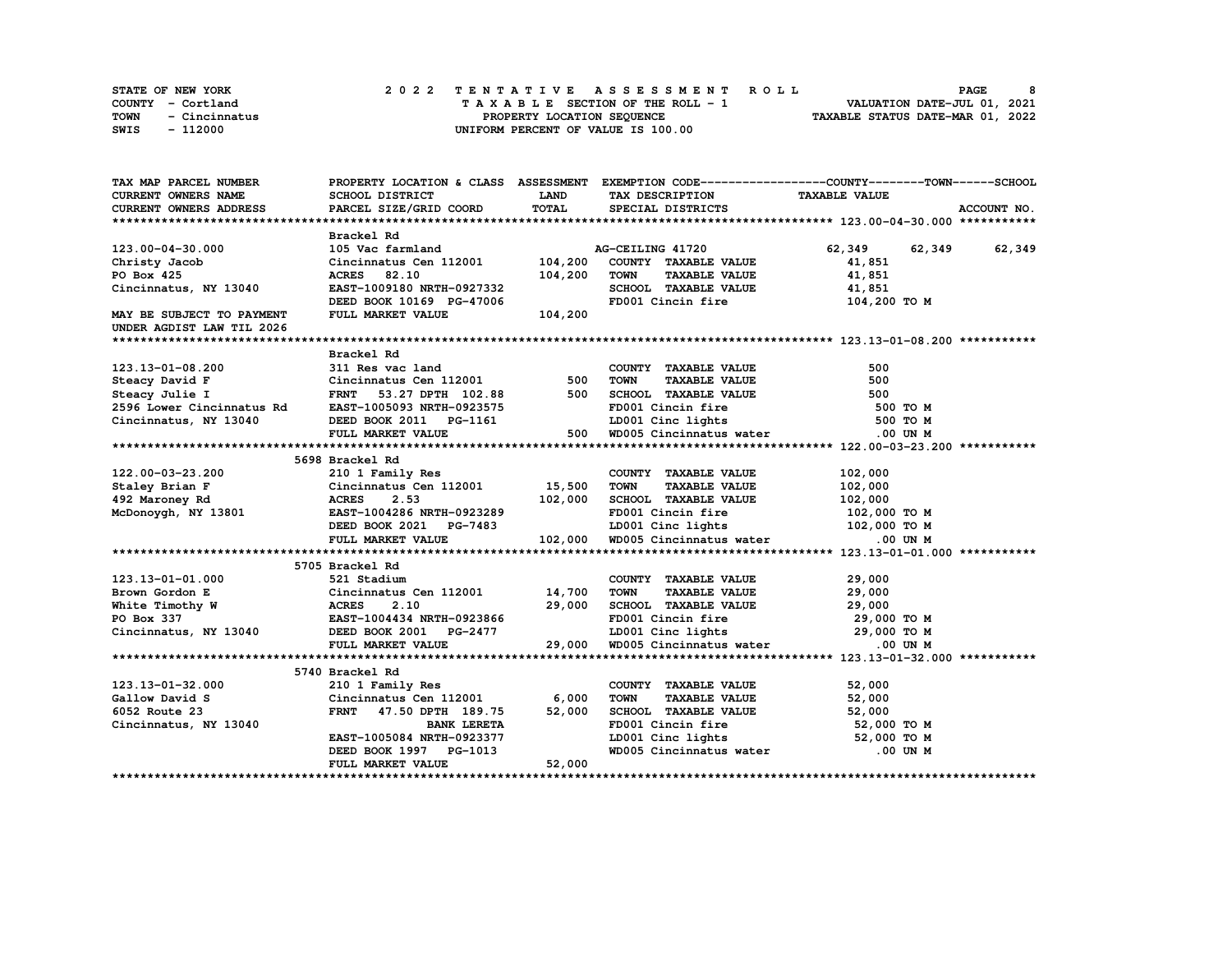| <b>STATE OF NEW YORK</b> | 2022 TENTATIVE ASSESSMENT ROLL     | PAGE                             |
|--------------------------|------------------------------------|----------------------------------|
| COUNTY - Cortland        | TAXABLE SECTION OF THE ROLL - 1    | VALUATION DATE-JUL 01, 2021      |
| TOWN<br>- Cincinnatus    | PROPERTY LOCATION SEOUENCE         | TAXABLE STATUS DATE-MAR 01, 2022 |
| - 112000<br>SWIS         | UNIFORM PERCENT OF VALUE IS 100.00 |                                  |

| TAX MAP PARCEL NUMBER           |                                                                                                                            |             | PROPERTY LOCATION & CLASS ASSESSMENT EXEMPTION CODE-----------------COUNTY-------TOWN------SCHOOL |                             |             |
|---------------------------------|----------------------------------------------------------------------------------------------------------------------------|-------------|---------------------------------------------------------------------------------------------------|-----------------------------|-------------|
| CURRENT OWNERS NAME             | SCHOOL DISTRICT                                                                                                            | <b>LAND</b> | TAX DESCRIPTION                                                                                   | <b>TAXABLE VALUE</b>        |             |
| <b>CURRENT OWNERS ADDRESS</b>   | PARCEL SIZE/GRID COORD                                                                                                     | TOTAL       | SPECIAL DISTRICTS                                                                                 |                             | ACCOUNT NO. |
|                                 |                                                                                                                            |             |                                                                                                   |                             |             |
|                                 | 5762 Brackel Rd                                                                                                            |             |                                                                                                   |                             |             |
| 123.13-01-27.000                | 210 1 Family Res                                                                                                           |             | <b>ENH STAR 41834</b>                                                                             | $\mathbf{0}$                | 0 54,000    |
|                                 | Cincinnatus Cen 112001 8,300                                                                                               |             | COUNTY TAXABLE VALUE                                                                              | 54,000                      |             |
| Olear Elizabeth A<br>PO Box 289 | <b>FRNT</b><br>75.00 DPTH 390.00                                                                                           | 54,000      | <b>TOWN</b><br>TAXABLE VALUE                                                                      | 54,000                      |             |
| Cincinnatus, NY 13040-0289      | EAST-1005623 NRTH-0923238                                                                                                  |             | SCHOOL TAXABLE VALUE                                                                              | $\Omega$                    |             |
|                                 | DEED BOOK 1997 PG-4620                                                                                                     |             | FD001 Cincin fire                                                                                 | 54,000 TO M                 |             |
|                                 | FULL MARKET VALUE                                                                                                          |             |                                                                                                   |                             |             |
|                                 |                                                                                                                            |             | 54,000 LD001 Cinc lights 54,000 TO M<br>WD005 Cincinnatus water .00 UN M                          |                             |             |
|                                 |                                                                                                                            |             |                                                                                                   |                             |             |
|                                 | 5769 Brackel Rd                                                                                                            |             |                                                                                                   |                             |             |
| 123.13-01-24.000                | 210 1 Family Res                                                                                                           |             | <b>ENH STAR 41834</b>                                                                             | $\mathbf{0}$<br>$\mathbf 0$ | 74,300      |
| Carter Leslie J                 | Cincinnatus Cen 112001 12,700                                                                                              |             | COUNTY TAXABLE VALUE                                                                              | 74,300                      |             |
| Kemak Lisa M                    | <b>ACRES</b><br>1.10                                                                                                       | 74,300      | <b>TAXABLE VALUE</b><br><b>TOWN</b>                                                               | 74,300                      |             |
| 5769 Brackel Rd                 | EAST-1005625 NRTH-0923635                                                                                                  |             | SCHOOL TAXABLE VALUE                                                                              | $\overline{\phantom{a}}$    |             |
| Cincinnatus, NY 13040           | DEED BOOK 2019 PG-4840                                                                                                     |             | FD001 Cincin fire                                                                                 | 74,300 TO M                 |             |
|                                 | FULL MARKET VALUE                                                                                                          |             |                                                                                                   | 74,300 TO M                 |             |
|                                 |                                                                                                                            |             | 74,300 LD001 Cinc lights<br>WD005 Cincinnatus water                                               | $.00$ UN M                  |             |
|                                 |                                                                                                                            |             |                                                                                                   |                             |             |
|                                 | 5782 Brackel Rd                                                                                                            |             |                                                                                                   |                             |             |
| 123.13-01-25.000                | 210 1 Family Res                                                                                                           |             | COUNTY TAXABLE VALUE                                                                              | 61,000                      |             |
| Rice Jay D                      |                                                                                                                            |             | <b>TOWN</b><br><b>TAXABLE VALUE</b>                                                               | 61,000                      |             |
| 5782 Brackel Rd                 | Cincinnatus Cen 112001 9,700<br>FRNT 270.29 DPTH 92.05 61,000                                                              |             | SCHOOL TAXABLE VALUE                                                                              | 61,000                      |             |
| Cincinnatus, NY 13040           | EAST-1005952 NRTH-0923415                                                                                                  |             | FD001 Cincin fire 61,000 TO M                                                                     |                             |             |
|                                 | DEED BOOK 2002 PG-4607                                                                                                     |             |                                                                                                   |                             |             |
|                                 | FULL MARKET VALUE                                                                                                          |             | LD001 Cinc lights 61,000 TO M<br>61,000 WD005 Cincinnatus water 0.00 UN M                         |                             |             |
|                                 |                                                                                                                            |             |                                                                                                   |                             |             |
|                                 | 5784 Brackel Rd                                                                                                            |             | 37 PCT OF VALUE USED FOR EXEMPTION PURPOSES                                                       |                             |             |
| 123.00-04-13.000                | 271 Mfg housings                                                                                                           |             | VET COM CT 41131                                                                                  | 5,550<br>5,550              | 0           |
| Rice James                      | Cincinnatus Cen 112001 25,200 BAS STAR 11254<br>ACRES 2.86 60,000 COUNTY TAXABLE<br>EAST-1007786 NRTH-0924002 TOWN TAXABLE |             |                                                                                                   | $\mathbf{0}$<br>$\Omega$    | 30,000      |
| Rice Judy B                     |                                                                                                                            |             | 60,000 COUNTY TAXABLE VALUE                                                                       | 54,450                      |             |
| 5818 Route 23                   |                                                                                                                            |             | <b>TAXABLE VALUE</b>                                                                              | 54,450                      |             |
| Cincinnatus, NY 13040           | DEED BOOK 559<br><b>PG-64</b>                                                                                              |             | SCHOOL TAXABLE VALUE                                                                              | 30,000                      |             |
|                                 | FULL MARKET VALUE                                                                                                          |             | 60,000 FD001 Cincin fire                                                                          | 60,000 TO M                 |             |
|                                 |                                                                                                                            |             |                                                                                                   |                             |             |
|                                 | 5798 Brackel Rd                                                                                                            |             |                                                                                                   |                             |             |
| 123.00-04-09.000                | 270 Mfg housing                                                                                                            |             | COUNTY TAXABLE VALUE                                                                              | 30,000                      |             |
| Hall Timothy                    | Cincinnatus Cen 112001 12,500                                                                                              |             | <b>TOWN</b><br><b>TAXABLE VALUE</b>                                                               | 30,000                      |             |
|                                 |                                                                                                                            | 30,000      | SCHOOL TAXABLE VALUE<br>Theol Cincin fire                                                         | 30,000                      |             |
|                                 |                                                                                                                            |             |                                                                                                   | 30,000 TO M                 |             |
| Cincinnatus, NY 13040           | DEED BOOK 2010 PG-2394                                                                                                     |             |                                                                                                   |                             |             |
|                                 | FULL MARKET VALUE                                                                                                          | 30,000      |                                                                                                   |                             |             |
|                                 |                                                                                                                            |             |                                                                                                   |                             |             |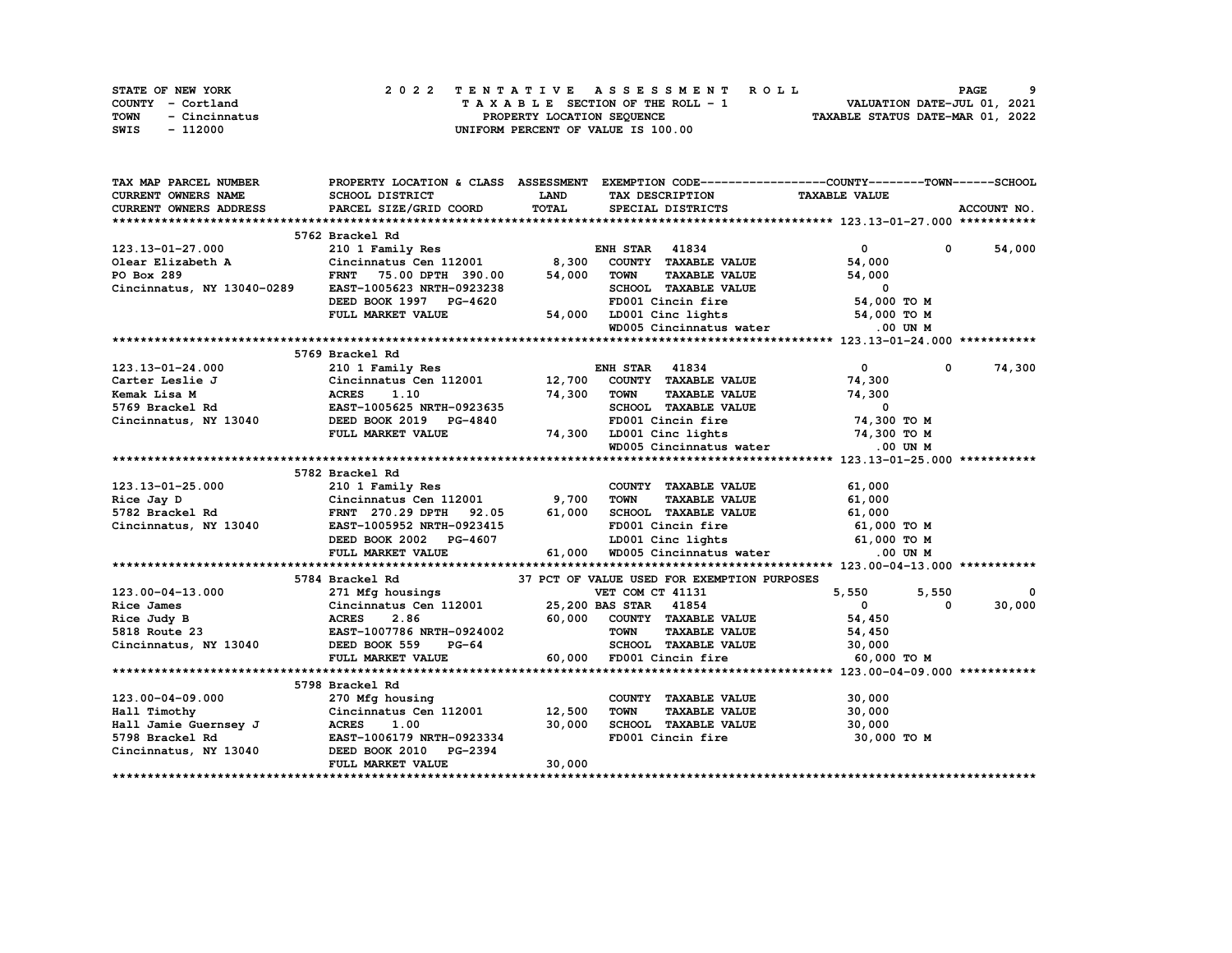| STATE OF NEW YORK     | 2022 TENTATIVE ASSESSMENT ROLL     | 10<br><b>PAGE</b>                |
|-----------------------|------------------------------------|----------------------------------|
| COUNTY - Cortland     | TAXABLE SECTION OF THE ROLL - 1    | VALUATION DATE-JUL 01, 2021      |
| TOWN<br>- Cincinnatus | PROPERTY LOCATION SEQUENCE         | TAXABLE STATUS DATE-MAR 01, 2022 |
| SWIS<br>- 112000      | UNIFORM PERCENT OF VALUE IS 100.00 |                                  |

| TAX MAP PARCEL NUMBER         | PROPERTY LOCATION & CLASS ASSESSMENT |              |                                     | EXEMPTION CODE-----------------COUNTY-------TOWN-----SCHOOL |             |
|-------------------------------|--------------------------------------|--------------|-------------------------------------|-------------------------------------------------------------|-------------|
| CURRENT OWNERS NAME           | SCHOOL DISTRICT                      | <b>LAND</b>  | TAX DESCRIPTION                     | <b>TAXABLE VALUE</b>                                        |             |
| <b>CURRENT OWNERS ADDRESS</b> | PARCEL SIZE/GRID COORD               | TOTAL        | SPECIAL DISTRICTS                   |                                                             | ACCOUNT NO. |
|                               |                                      |              |                                     |                                                             |             |
|                               | 5808 Brackel Rd                      |              |                                     |                                                             |             |
| 123.00-04-10.000              | 210 1 Family Res                     |              | COUNTY TAXABLE VALUE                | 135,000                                                     |             |
| Brown Jacob F                 | Cincinnatus Cen 112001 17,100        |              | <b>TOWN</b><br><b>TAXABLE VALUE</b> | 135,000                                                     |             |
| 5808 Route 23                 | <b>ACRES</b><br>3.70                 | 135,000      | SCHOOL TAXABLE VALUE                | 135,000                                                     |             |
| Cincinnatus, NY 13040         | EAST-1006679 NRTH-0923502            |              | FD001 Cincin fire                   | 135,000 TO M                                                |             |
|                               | DEED BOOK 2019 PG-4204               |              |                                     |                                                             |             |
|                               | FULL MARKET VALUE                    | 135,000      |                                     |                                                             |             |
|                               |                                      |              |                                     |                                                             |             |
|                               | 5812 Brackel Rd                      |              |                                     |                                                             |             |
| 123.00-04-12.000              | 314 Rural vac<10                     |              | COUNTY TAXABLE VALUE                | 3,500                                                       |             |
| Guernsey Dana                 | Cincinnatus Cen 112001               | 3,500        | <b>TOWN</b><br><b>TAXABLE VALUE</b> | 3,500                                                       |             |
| PO Box 465                    | 2.35<br><b>ACRES</b>                 | 3,500        | SCHOOL TAXABLE VALUE                | 3,500                                                       |             |
| McGraw, NY 13101              | EAST-1007370 NRTH-0923827            |              | FD001 Cincin fire                   | 3,500 TO M                                                  |             |
|                               | DEED BOOK 2011 PG-5035               |              |                                     |                                                             |             |
|                               | FULL MARKET VALUE                    | 3,500        |                                     |                                                             |             |
|                               |                                      |              |                                     |                                                             |             |
|                               | 5830 Brackel Rd                      |              |                                     |                                                             |             |
| 123.00-04-14.000              | 480 Mult-use bld                     |              | COUNTY TAXABLE VALUE                | 120,000                                                     |             |
| Wehner Bryce E                | Cincinnatus Cen 112001               | 20,100       | <b>TOWN</b><br><b>TAXABLE VALUE</b> | 120,000                                                     |             |
| PO Box 258                    | <b>ACRES</b><br>5.73 BANK LERETA     | 120,000      | SCHOOL TAXABLE VALUE                | 120,000                                                     |             |
| Cincinnatus, NY 13040         | EAST-1008302 NRTH-0924130            |              | FD001 Cincin fire                   | 120,000 то м                                                |             |
|                               | DEED BOOK 2016 PG-6573               |              |                                     |                                                             |             |
|                               | FULL MARKET VALUE                    | 120,000      |                                     |                                                             |             |
|                               |                                      |              |                                     |                                                             |             |
|                               | 5887 Brackel Rd                      |              |                                     |                                                             |             |
| 123.00-04-23.000              | 113 Cattle farm                      |              | AG 10-YR 41700                      | 46,000 46,000                                               | 46,000      |
| Christy Jacob                 | Cincinnatus Cen 112001               |              | 76,100 AG-CEILING 41720             | 40,638<br>40,638                                            | 40,638      |
| 5887 Brackel Rd               | ACRES 49.48 BANK LERETA              |              | 385,000 BAS STAR 41854              | $\mathbf{0}$<br>$\Omega$                                    | 30,000      |
| Cincinnatus, NY 13040         | EAST-1007757 NRTH-0925743            |              | COUNTY TAXABLE VALUE                | 298,362                                                     |             |
|                               | DEED BOOK 2008 PG-4178               |              | <b>TOWN</b><br><b>TAXABLE VALUE</b> | 298,362                                                     |             |
| MAY BE SUBJECT TO PAYMENT     | FULL MARKET VALUE                    |              | 385,000 SCHOOL TAXABLE VALUE        | 268,362                                                     |             |
| UNDER AGDIST LAW TIL 2026     |                                      |              | FD001 Cincin fire                   | 385,000 TO M                                                |             |
|                               |                                      |              |                                     |                                                             |             |
|                               | 5967 Brackel Rd                      |              |                                     |                                                             |             |
| 123.00-04-28.000              | 270 Mfg housing                      |              | 41801<br>AGED C&T                   | 14,600<br>14,600                                            | 0           |
| Kessler Francis J             | Cincinnatus Cen 112001               | 9,200 AGED S | 41804                               | $\mathbf{o}$<br>0                                           | 11,680      |
| Kessler Constance J           | 89.00<br><b>FRNT</b> 234.00 DPTH     |              | 29,200 ENH STAR 41834               | $\mathbf{0}$<br>$\Omega$                                    | 17,520      |
| 5967 Brackel Rd               | EAST-1009131 NRTH-0925527            |              | COUNTY TAXABLE VALUE                | 14,600                                                      |             |
| Cincinnatus, NY 13040         | DEED BOOK 2013 PG-511                |              | <b>TOWN</b><br><b>TAXABLE VALUE</b> | 14,600                                                      |             |
|                               | FULL MARKET VALUE                    | 29,200       | SCHOOL TAXABLE VALUE                | 0                                                           |             |
|                               |                                      |              | FD001 Cincin fire                   | 29,200 TO M                                                 |             |
|                               |                                      |              |                                     |                                                             |             |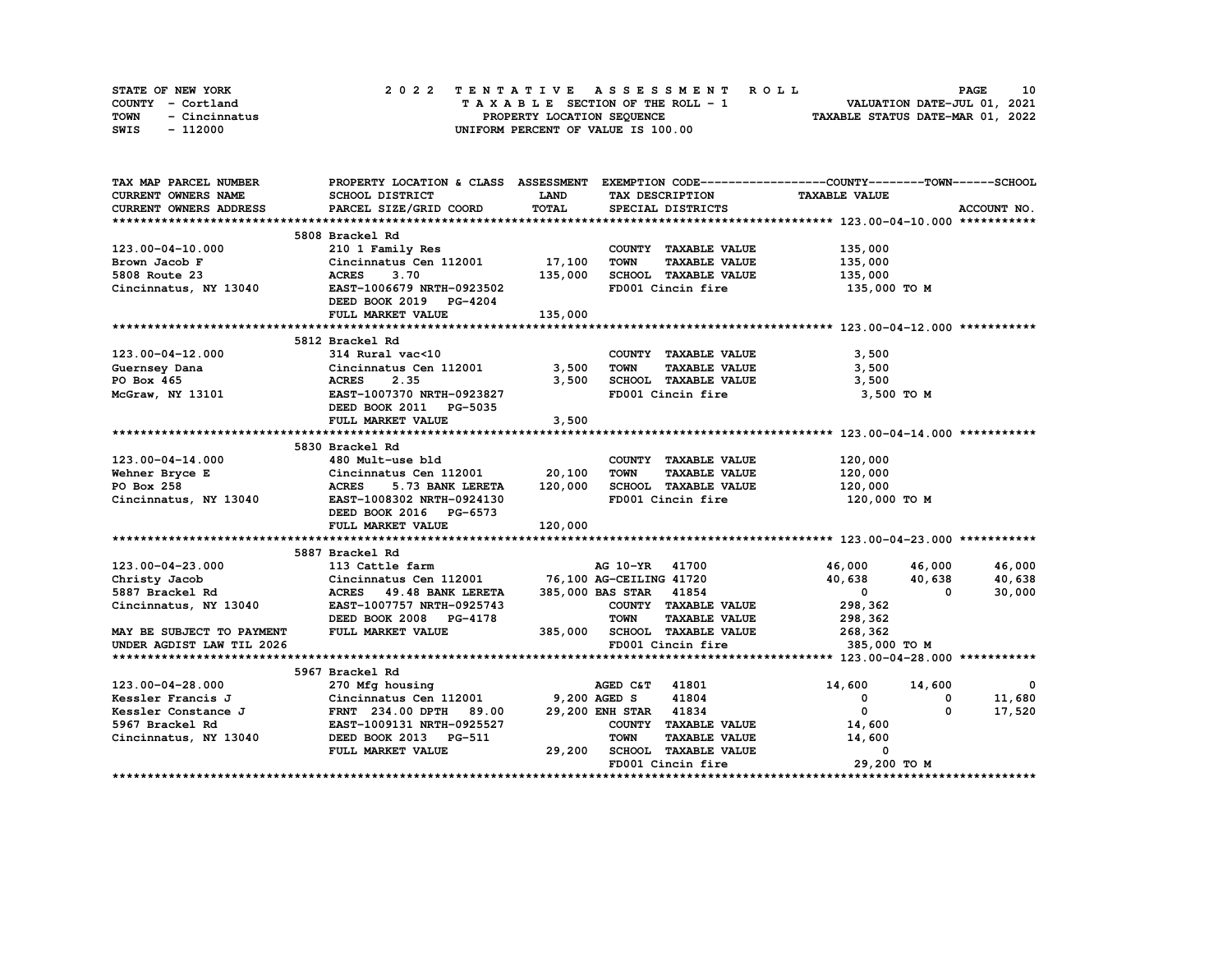| STATE OF NEW YORK     |  |                            | 2022 TENTATIVE ASSESSMENT ROLL     | <b>PAGE</b>                      |  |
|-----------------------|--|----------------------------|------------------------------------|----------------------------------|--|
| COUNTY - Cortland     |  |                            | TAXABLE SECTION OF THE ROLL - 1    | VALUATION DATE-JUL 01, 2021      |  |
| TOWN<br>- Cincinnatus |  | PROPERTY LOCATION SEQUENCE |                                    | TAXABLE STATUS DATE-MAR 01, 2022 |  |
| SWIS<br>- 112000      |  |                            | UNIFORM PERCENT OF VALUE IS 100.00 |                                  |  |

| TAX MAP PARCEL NUMBER         |                                              |             |                                     | PROPERTY LOCATION & CLASS ASSESSMENT EXEMPTION CODE----------------COUNTY-------TOWN-----SCHOOL |
|-------------------------------|----------------------------------------------|-------------|-------------------------------------|-------------------------------------------------------------------------------------------------|
| CURRENT OWNERS NAME           | SCHOOL DISTRICT                              | <b>LAND</b> | TAX DESCRIPTION                     | <b>TAXABLE VALUE</b>                                                                            |
| <b>CURRENT OWNERS ADDRESS</b> | PARCEL SIZE/GRID COORD                       | TOTAL       | SPECIAL DISTRICTS                   | ACCOUNT NO.                                                                                     |
|                               |                                              |             |                                     |                                                                                                 |
|                               | 6052 Brackel Rd                              |             |                                     |                                                                                                 |
| 123.00-04-31.000              | 210 1 Family Res                             |             | COUNTY TAXABLE VALUE                | 122,000                                                                                         |
| Nowalk Carolyn                | Cincinnatus Cen 112001                       | 20,000      | <b>TAXABLE VALUE</b><br><b>TOWN</b> | 122,000                                                                                         |
| 6052 State Route 23           | <b>ACRES</b><br>4.10 BANK WELLS              | 122,000     | SCHOOL TAXABLE VALUE                | 122,000                                                                                         |
| Cincinnatus, NY 13040         | EAST-1010517 NRTH-0926807                    |             | FD001 Cincin fire                   | 122,000 TO M                                                                                    |
|                               | DEED BOOK 2021 PG-4100                       |             |                                     |                                                                                                 |
|                               | FULL MARKET VALUE                            | 122,000     |                                     |                                                                                                 |
|                               |                                              |             |                                     |                                                                                                 |
|                               | 6082 Brackel Rd                              |             |                                     |                                                                                                 |
| 123.00-04-32.000              | 322 Rural vac>10                             |             | COUNTY TAXABLE VALUE                | 35,500                                                                                          |
| BCL & J LLC                   | Cincinnatus Cen 112001                       | 35,500      | TOWN<br><b>TAXABLE VALUE</b>        | 35,500                                                                                          |
| 145 Brooks Ave                | ACRES 23.44                                  | 35,500      | SCHOOL TAXABLE VALUE                | 35,500                                                                                          |
| Vestal, NY 13850              | EAST-1011059 NRTH-0926596                    |             | FD001 Cincin fire                   | 35,500 TO M                                                                                     |
|                               | DEED BOOK 2009 PG-1939                       |             |                                     |                                                                                                 |
|                               | FULL MARKET VALUE                            | 35,500      |                                     |                                                                                                 |
|                               |                                              |             |                                     |                                                                                                 |
|                               | Cincinnatus Rd                               |             |                                     |                                                                                                 |
| 113.00-01-16.120              | 314 Rural vac<10                             |             | COUNTY TAXABLE VALUE                | 13,200                                                                                          |
|                               | Cincinnatus Cen 112001                       |             | <b>TOWN</b><br><b>TAXABLE VALUE</b> |                                                                                                 |
| McKee Allen H                 |                                              | 13,200      |                                     | 13,200                                                                                          |
| McKee Jonathan A              | <b>ACRES</b><br>6.80                         | 13,200      | SCHOOL TAXABLE VALUE                | 13,200                                                                                          |
| PO Box 405                    | EAST-1010540 NRTH-0934000                    |             | FD001 Cincin fire                   | 13,200 TO M                                                                                     |
| Cincinnatus, NY 13040         | DEED BOOK 2016 PG-6588                       |             |                                     |                                                                                                 |
|                               | FULL MARKET VALUE                            | 13,200      |                                     |                                                                                                 |
|                               | Cincinnatus Rd                               |             |                                     |                                                                                                 |
| 113.00-01-16.200              | 105 Vac farmland                             |             | AG-CEILING 41720                    | 29,126<br>29,126<br>29,126                                                                      |
| Parks James M                 |                                              |             | COUNTY TAXABLE VALUE                | 34,074                                                                                          |
|                               | Cincinnatus Cen 112001 63,200<br>ACRES 48.60 | 63,200      | <b>TOWN</b><br><b>TAXABLE VALUE</b> | 34,074                                                                                          |
| 4041 Union Valley Rd          |                                              |             |                                     |                                                                                                 |
| DeRuyter, NY 13052            | EAST-1010023 NRTH-0934490                    |             | SCHOOL TAXABLE VALUE                | 34,074                                                                                          |
|                               | DEED BOOK 2014 PG-528                        |             | FD001 Cincin fire                   | 63,200 то м                                                                                     |
| MAY BE SUBJECT TO PAYMENT     | FULL MARKET VALUE                            | 63,200      |                                     |                                                                                                 |
| UNDER AGDIST LAW TIL 2026     |                                              |             |                                     |                                                                                                 |
|                               |                                              |             |                                     |                                                                                                 |
|                               | Cincinnatus Rd                               |             |                                     |                                                                                                 |
| 113.00-01-17.000              | 105 Vac farmland                             |             | COUNTY TAXABLE VALUE                | 72,000                                                                                          |
| McKee Allen H                 | Cincinnatus Cen 112001                       | 72,000      | TOWN<br><b>TAXABLE VALUE</b>        | 72,000                                                                                          |
| McKee Jonathan A              | ACRES 51.70                                  | 72,000      | SCHOOL TAXABLE VALUE                | 72,000                                                                                          |
| PO Box 405                    | EAST-1010128 NRTH-0933060                    |             | FD001 Cincin fire                   | 72,000 TO M                                                                                     |
| Cincinnatus, NY 13040         | DEED BOOK 2016 PG-6588                       |             |                                     |                                                                                                 |
|                               | FULL MARKET VALUE                            | 72,000      |                                     |                                                                                                 |
|                               |                                              |             |                                     |                                                                                                 |
|                               | Cincinnatus Rd                               |             |                                     |                                                                                                 |
| 113.00-01-18.000              | 314 Rural vac<10                             |             | COUNTY TAXABLE VALUE                | 1,000                                                                                           |
| Ufford Joy                    | Cincinnatus Cen 112001                       | 1,000       | <b>TOWN</b><br><b>TAXABLE VALUE</b> | 1,000                                                                                           |
| PO Box 94                     | FRNT 150.00 DPTH 125.25                      | 1,000       | SCHOOL TAXABLE VALUE                | 1,000                                                                                           |
| Bondurant, WY 82922           | EAST-1009474 NRTH-0933370                    |             | FD001 Cincin fire                   | 1,000 TO M                                                                                      |
|                               | DEED BOOK 10539 PG-68001                     |             |                                     |                                                                                                 |
|                               | FULL MARKET VALUE                            | 1,000       |                                     |                                                                                                 |
|                               |                                              |             |                                     |                                                                                                 |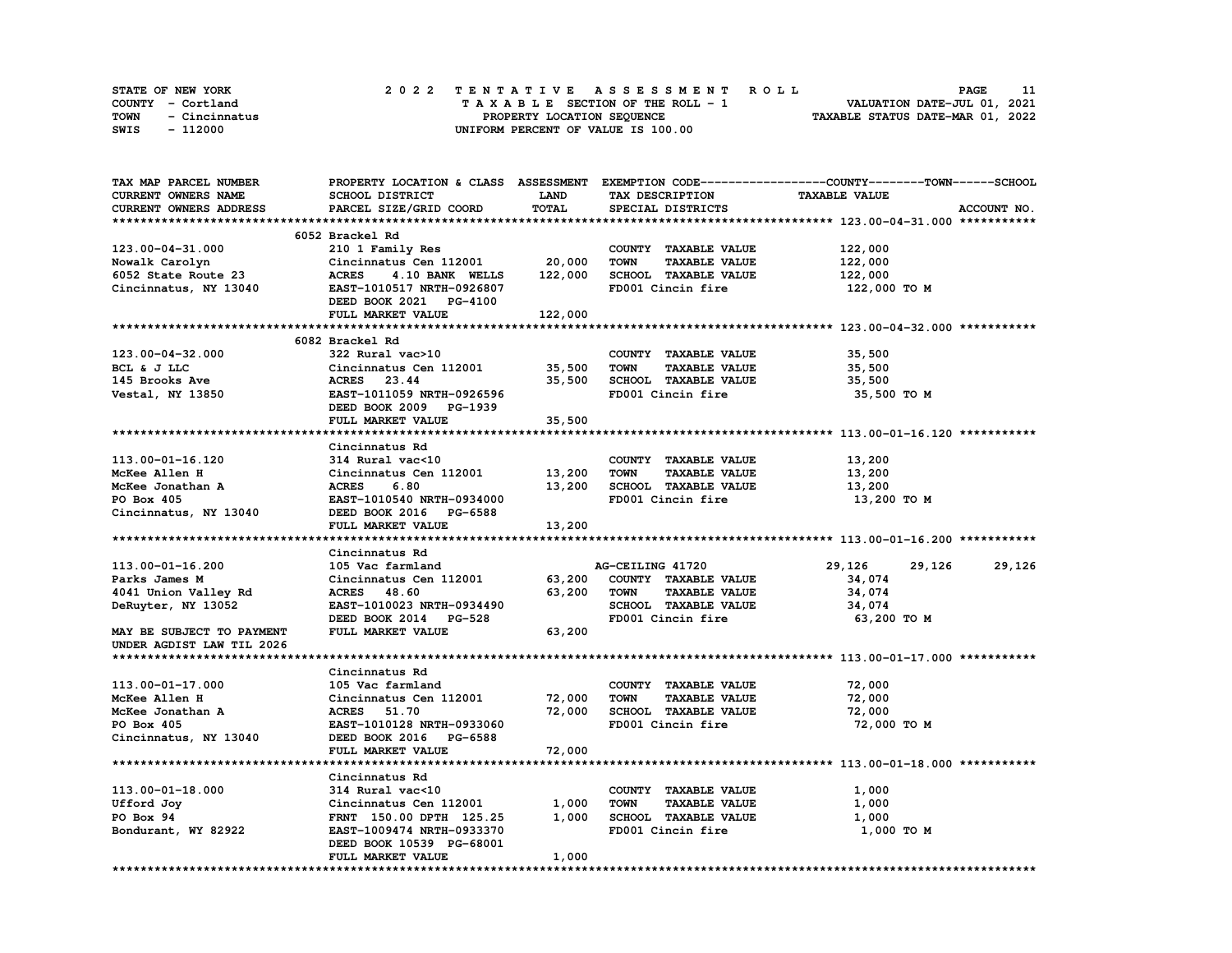| <b>STATE OF NEW YORK</b> | 2022 TENTATIVE ASSESSMENT ROLL     | 12<br><b>PAGE</b>                |
|--------------------------|------------------------------------|----------------------------------|
| COUNTY - Cortland        | TAXABLE SECTION OF THE ROLL - 1    | VALUATION DATE-JUL 01, 2021      |
| TOWN<br>- Cincinnatus    | PROPERTY LOCATION SEQUENCE         | TAXABLE STATUS DATE-MAR 01, 2022 |
| - 112000<br>SWIS         | UNIFORM PERCENT OF VALUE IS 100.00 |                                  |

| TAX MAP PARCEL NUMBER       |                                  |              | PROPERTY LOCATION & CLASS ASSESSMENT EXEMPTION CODE-----------------COUNTY-------TOWN------SCHOOL |                      |             |
|-----------------------------|----------------------------------|--------------|---------------------------------------------------------------------------------------------------|----------------------|-------------|
| CURRENT OWNERS NAME         | SCHOOL DISTRICT                  | LAND         | TAX DESCRIPTION                                                                                   | <b>TAXABLE VALUE</b> |             |
| CURRENT OWNERS ADDRESS      | PARCEL SIZE/GRID COORD           | <b>TOTAL</b> | SPECIAL DISTRICTS                                                                                 |                      | ACCOUNT NO. |
|                             |                                  |              |                                                                                                   |                      |             |
|                             | Cincinnatus Rd                   |              |                                                                                                   |                      |             |
| 113.00-01-23.000            | 105 Vac farmland                 |              | AG-CEILING 41720                                                                                  | 962<br>962           | 962         |
| Liddle Kevin R              | Cincinnatus Cen 112001           | 10,800       | COUNTY TAXABLE VALUE                                                                              | 9,838                |             |
| Liddle Teresa A             | <b>ACRES</b> 12.13               | 10,800       | <b>TOWN</b><br><b>TAXABLE VALUE</b>                                                               | 9,838                |             |
| 190 Route 11                | EAST-1009823 NRTH-0932383        |              | SCHOOL TAXABLE VALUE                                                                              | 9,838                |             |
| Pitcher, NY 13136           | DEED BOOK 2019<br><b>PG-3721</b> |              | FD001 Cincin fire                                                                                 | 10,800 TO M          |             |
|                             | FULL MARKET VALUE                | 10,800       |                                                                                                   |                      |             |
| MAY BE SUBJECT TO PAYMENT   |                                  |              |                                                                                                   |                      |             |
| UNDER AGDIST LAW TIL 2026   |                                  |              |                                                                                                   |                      |             |
|                             |                                  |              |                                                                                                   |                      |             |
|                             | Cincinnatus Rd                   |              |                                                                                                   |                      |             |
| 113.00-01-24.120            | 322 Rural vac>10                 |              | AG-CEILING 41720                                                                                  | 4,606<br>4,606       | 4,606       |
| Liddle Kevin R              | Cincinnatus Cen 112001           | 64,700       | COUNTY TAXABLE VALUE                                                                              | 60,094               |             |
| Liddle Teresa A             | ACRES 63.13                      | 64,700       | TOWN<br><b>TAXABLE VALUE</b>                                                                      | 60,094               |             |
| 190 Route 11                | EAST-1009664 NRTH-0931806        |              | <b>SCHOOL TAXABLE VALUE</b>                                                                       | 60,094               |             |
| Pitcher, NY 13136           | DEED BOOK 2019 PG-3721           |              | FD001 Cincin fire                                                                                 | 64,700 TO M          |             |
|                             | FULL MARKET VALUE                | 64,700       |                                                                                                   |                      |             |
| MAY BE SUBJECT TO PAYMENT   |                                  |              |                                                                                                   |                      |             |
| UNDER AGDIST LAW TIL 2026   |                                  |              |                                                                                                   |                      |             |
|                             |                                  |              |                                                                                                   |                      |             |
|                             | Cincinnatus Rd                   |              |                                                                                                   |                      |             |
| 113.00-01-24.200            | 105 Vac farmland                 |              | AG-CEILING 41720                                                                                  | 8,418<br>8,418       | 8,418       |
| Liddle Kevin R              | Cincinnatus Cen 112001           | 25,200       | COUNTY TAXABLE VALUE                                                                              | 16,782               |             |
| Liddle Teresa A             | ACRES 27.89                      | 25,200       | <b>TOWN</b><br><b>TAXABLE VALUE</b>                                                               | 16,782               |             |
| 190 Route 11                | EAST-1008446 NRTH-0931878        |              | SCHOOL TAXABLE VALUE                                                                              | 16,782               |             |
| Pitcher, NY 13136           | DEED BOOK 2019 PG-3721           |              | FD001 Cincin fire                                                                                 | 25,200 TO M          |             |
|                             | FULL MARKET VALUE                | 25,200       |                                                                                                   |                      |             |
| MAY BE SUBJECT TO PAYMENT   |                                  |              |                                                                                                   |                      |             |
| UNDER AGDIST LAW TIL 2026   |                                  |              |                                                                                                   |                      |             |
|                             |                                  |              |                                                                                                   |                      |             |
|                             | Cincinnatus Rd                   |              |                                                                                                   |                      |             |
| 113.00-04-01.000            | 105 Vac farmland                 |              | AG-CEILING 41720                                                                                  | 9,790<br>9,790       | 9,790       |
| Parks James L               | Cincinnatus Cen 112001           | 34,700       | COUNTY TAXABLE VALUE                                                                              | 24,910               |             |
| 4041 Union Valley Rd        | ACRES 26.10                      | 34,700       | <b>TOWN</b><br><b>TAXABLE VALUE</b>                                                               | 24,910               |             |
| DeRuyter, NY 13052          | EAST-1006431 NRTH-0931317        |              | <b>SCHOOL TAXABLE VALUE</b>                                                                       | 24,910               |             |
|                             | DEED BOOK 2020<br><b>PG-678</b>  |              | FD001 Cincin fire                                                                                 | 34,700 TO M          |             |
| MAY BE SUBJECT TO PAYMENT   | FULL MARKET VALUE                | 34,700       |                                                                                                   |                      |             |
| UNDER AGDIST LAW TIL 2026   |                                  |              |                                                                                                   |                      |             |
|                             |                                  |              |                                                                                                   |                      |             |
|                             | Cincinnatus Rd                   |              |                                                                                                   |                      |             |
| 113.00-04-04.000            | 321 Abandoned ag                 |              | COUNTY TAXABLE VALUE                                                                              | 62,000               |             |
| Fuller's Excavation LLC     | Cincinnatus Cen 112001           | 62,000       | <b>TAXABLE VALUE</b><br><b>TOWN</b>                                                               | 62,000               |             |
| Rd                          | ACRES 18.91                      | 62,000       | SCHOOL TAXABLE VALUE                                                                              | 62,000               |             |
| PO Box 182                  | EAST-1007464 NRTH-0931195        |              | FD001 Cincin fire                                                                                 | 62,000 TO M          |             |
| Cincinnatus, NY 13040       | DEED BOOK 2021<br>PG-1026        |              |                                                                                                   |                      |             |
|                             | FULL MARKET VALUE                | 62,000       |                                                                                                   |                      |             |
| *************************** |                                  |              |                                                                                                   |                      |             |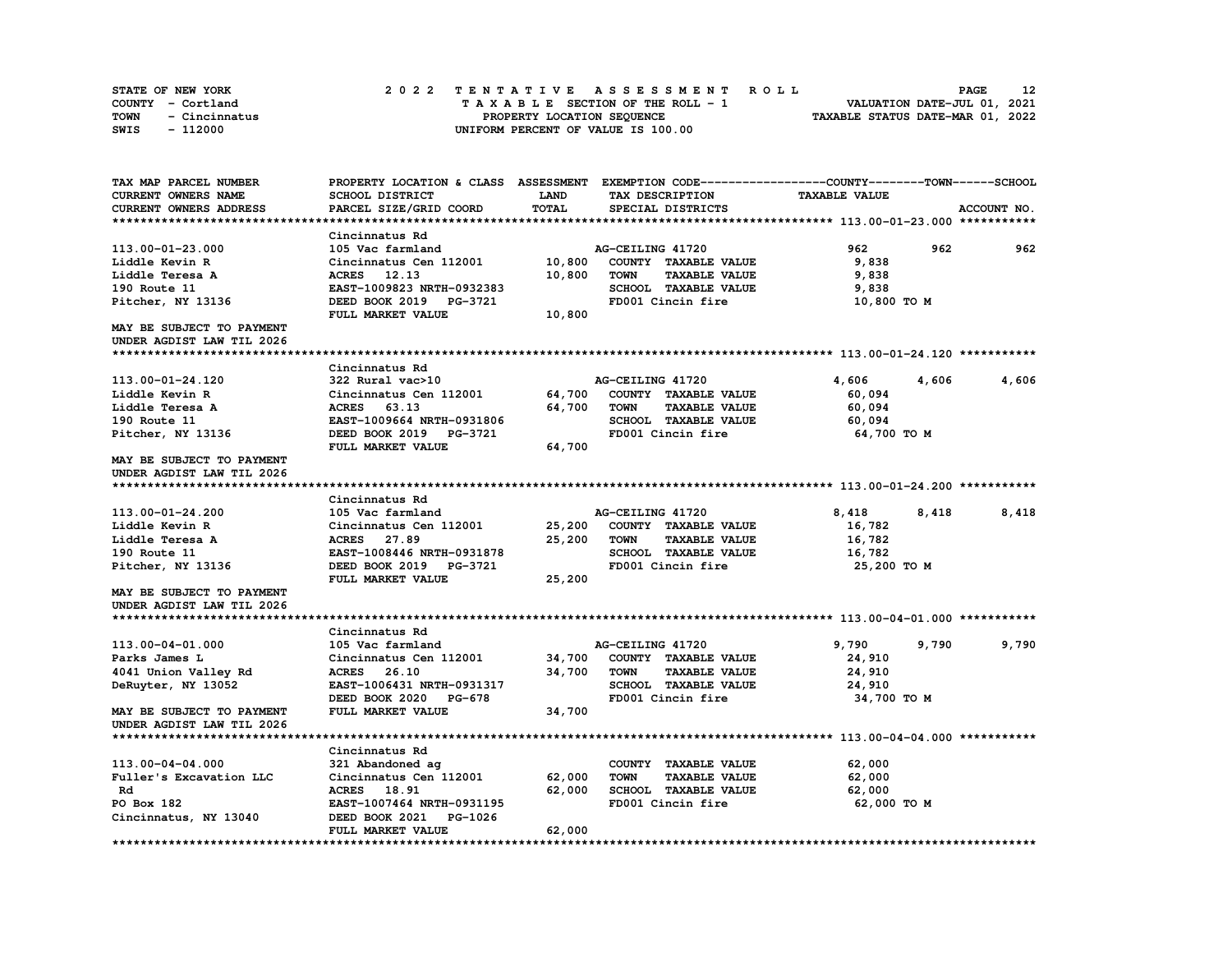| <b>STATE OF NEW YORK</b> | 2022 TENTATIVE ASSESSMENT ROLL     | <b>PAGE</b>                      |
|--------------------------|------------------------------------|----------------------------------|
| COUNTY - Cortland        | TAXABLE SECTION OF THE ROLL - 1    | VALUATION DATE-JUL 01, 2021      |
| TOWN<br>- Cincinnatus    | PROPERTY LOCATION SEQUENCE         | TAXABLE STATUS DATE-MAR 01, 2022 |
| - 112000<br>SWIS         | UNIFORM PERCENT OF VALUE IS 100.00 |                                  |

| TAX MAP PARCEL NUMBER                                       |                                                                                                     |             |                                     | PROPERTY LOCATION & CLASS ASSESSMENT EXEMPTION CODE----------------COUNTY-------TOWN------SCHOOL |             |
|-------------------------------------------------------------|-----------------------------------------------------------------------------------------------------|-------------|-------------------------------------|--------------------------------------------------------------------------------------------------|-------------|
| CURRENT OWNERS NAME                                         | SCHOOL DISTRICT                                                                                     | <b>LAND</b> | TAX DESCRIPTION                     | <b>TAXABLE VALUE</b>                                                                             |             |
| <b>CURRENT OWNERS ADDRESS</b>                               | PARCEL SIZE/GRID COORD                                                                              | TOTAL       | SPECIAL DISTRICTS                   |                                                                                                  | ACCOUNT NO. |
|                                                             |                                                                                                     |             |                                     |                                                                                                  |             |
|                                                             | Cincinnatus Rd                                                                                      |             |                                     |                                                                                                  |             |
| 113.00-04-05.000                                            | 105 Vac farmland                                                                                    |             | COUNTY TAXABLE VALUE                | 84,300                                                                                           |             |
| Venerable Carolyn                                           | Cincinnatus Cen 112001 84,300                                                                       |             | <b>TOWN</b><br><b>TAXABLE VALUE</b> | 84,300                                                                                           |             |
| 238 Mayfair Ave                                             | ACRES 64.00                                                                                         | 84,300      | SCHOOL TAXABLE VALUE                | 84,300                                                                                           |             |
| West Hempstead, NY 11552                                    | EAST-1008227 NRTH-0930655                                                                           |             | FD001 Cincin fire                   | 84,300 TO M                                                                                      |             |
|                                                             | DEED BOOK 10620 PG-22001                                                                            |             |                                     |                                                                                                  |             |
|                                                             | FULL MARKET VALUE                                                                                   | 84,300      |                                     |                                                                                                  |             |
|                                                             |                                                                                                     |             |                                     |                                                                                                  |             |
|                                                             | Cincinnatus Rd                                                                                      |             |                                     |                                                                                                  |             |
| 113.00-04-07.000                                            | 105 Vac farmland                                                                                    |             | AG-CEILING 41720                    | 84,542<br>84,542                                                                                 | 84,542      |
| Crane Cheryl                                                | Cincinnatus Cen 112001                                                                              |             | 222,000 COUNTY TAXABLE VALUE        | 137,458                                                                                          |             |
| 2925 Cincinnatus Rd                                         | ACRES 185.97                                                                                        | 222,000     | <b>TOWN</b><br><b>TAXABLE VALUE</b> | 137,458                                                                                          |             |
| Cincinnatus, NY 13040                                       | EAST-1008379 NRTH-0929043                                                                           |             | SCHOOL TAXABLE VALUE                | 137,458                                                                                          |             |
|                                                             | DEED BOOK 356<br><b>PG-204</b>                                                                      |             | FD001 Cincin fire                   | 222,000 TO M                                                                                     |             |
| MAY BE SUBJECT TO PAYMENT                                   | FULL MARKET VALUE                                                                                   | 222,000     |                                     |                                                                                                  |             |
| UNDER AGDIST LAW TIL 2026                                   |                                                                                                     |             |                                     |                                                                                                  |             |
|                                                             |                                                                                                     |             |                                     |                                                                                                  |             |
|                                                             | Cincinnatus Rd                                                                                      |             |                                     |                                                                                                  |             |
| 113.00-04-08.000                                            | 270 Mfg housing                                                                                     |             | COUNTY TAXABLE VALUE                | 37,500                                                                                           |             |
| Crane Cheryl                                                | Cincinnatus Cen 112001 13,200                                                                       |             | TOWN<br><b>TAXABLE VALUE</b>        | 37,500                                                                                           |             |
| 2925 Cincinnatus Rd                                         |                                                                                                     |             | 37,500 SCHOOL TAXABLE VALUE 37,500  |                                                                                                  |             |
| Cincinnatus, NY 13040                                       | ACRES 1.35<br>EAST-1005798 NRTH-0929171                                                             |             | FD001 Cincin fire                   | 37,500 TO M                                                                                      |             |
|                                                             | DEED BOOK 10247 PG-22002                                                                            |             |                                     |                                                                                                  |             |
|                                                             | FULL MARKET VALUE                                                                                   | 37,500      |                                     |                                                                                                  |             |
|                                                             |                                                                                                     |             |                                     |                                                                                                  |             |
|                                                             | Cincinnatus Rd                                                                                      |             |                                     |                                                                                                  |             |
| 113.00-04-12.000                                            |                                                                                                     |             |                                     | 6,433<br>6,433                                                                                   | 6,433       |
| Parks James                                                 | 314 Rural vac<10 $\overline{A}G-CELLING$ 41720<br>Cincinnatus Cen 112001 8,000 COUNTY TAXABLE VALUE |             |                                     | 1,567                                                                                            |             |
| 4041 Union Valley Rd                                        | <b>ACRES</b><br>3.39                                                                                | 8,000       | <b>TOWN</b><br><b>TAXABLE VALUE</b> | 1,567                                                                                            |             |
| DeRuyter, NY 13052                                          | EAST-1005758 NRTH-0930133                                                                           |             | SCHOOL TAXABLE VALUE                |                                                                                                  |             |
|                                                             | DEED BOOK 2013 PG-4853                                                                              |             | FD001 Cincin fire                   | 1,567<br>8,000 TO M                                                                              |             |
| MAY BE SUBJECT TO PAYMENT                                   | FULL MARKET VALUE                                                                                   | 8,000       |                                     |                                                                                                  |             |
| UNDER AGDIST LAW TIL 2026                                   |                                                                                                     |             |                                     |                                                                                                  |             |
|                                                             |                                                                                                     |             |                                     |                                                                                                  |             |
|                                                             | 2794 Cincinnatus Rd                                                                                 |             |                                     |                                                                                                  |             |
| 123.05-01-36.000                                            | 312 Vac w/imprv                                                                                     |             | COUNTY TAXABLE VALUE                | 45,000                                                                                           |             |
| Our House Your Home, Cincinnat Cincinnatus Cen 112001 6,000 |                                                                                                     |             | <b>TOWN</b><br><b>TAXABLE VALUE</b> | 45,000                                                                                           |             |
| 187 Madison St                                              |                                                                                                     | 45,000      | SCHOOL TAXABLE VALUE                | 45,000                                                                                           |             |
|                                                             |                                                                                                     |             | FD001 Cincin fire                   |                                                                                                  |             |
| Cortland, NY 13045                                          | EAST-1005646 NRTH-0927047                                                                           |             | LD001 Cinc lights 45,000 TO M       | 45,000 TO M                                                                                      |             |
|                                                             | DEED BOOK 2021 PG-5788                                                                              |             |                                     |                                                                                                  |             |
|                                                             | FULL MARKET VALUE                                                                                   |             | 45,000 WD005 Cincinnatus water      | .00 UN M                                                                                         |             |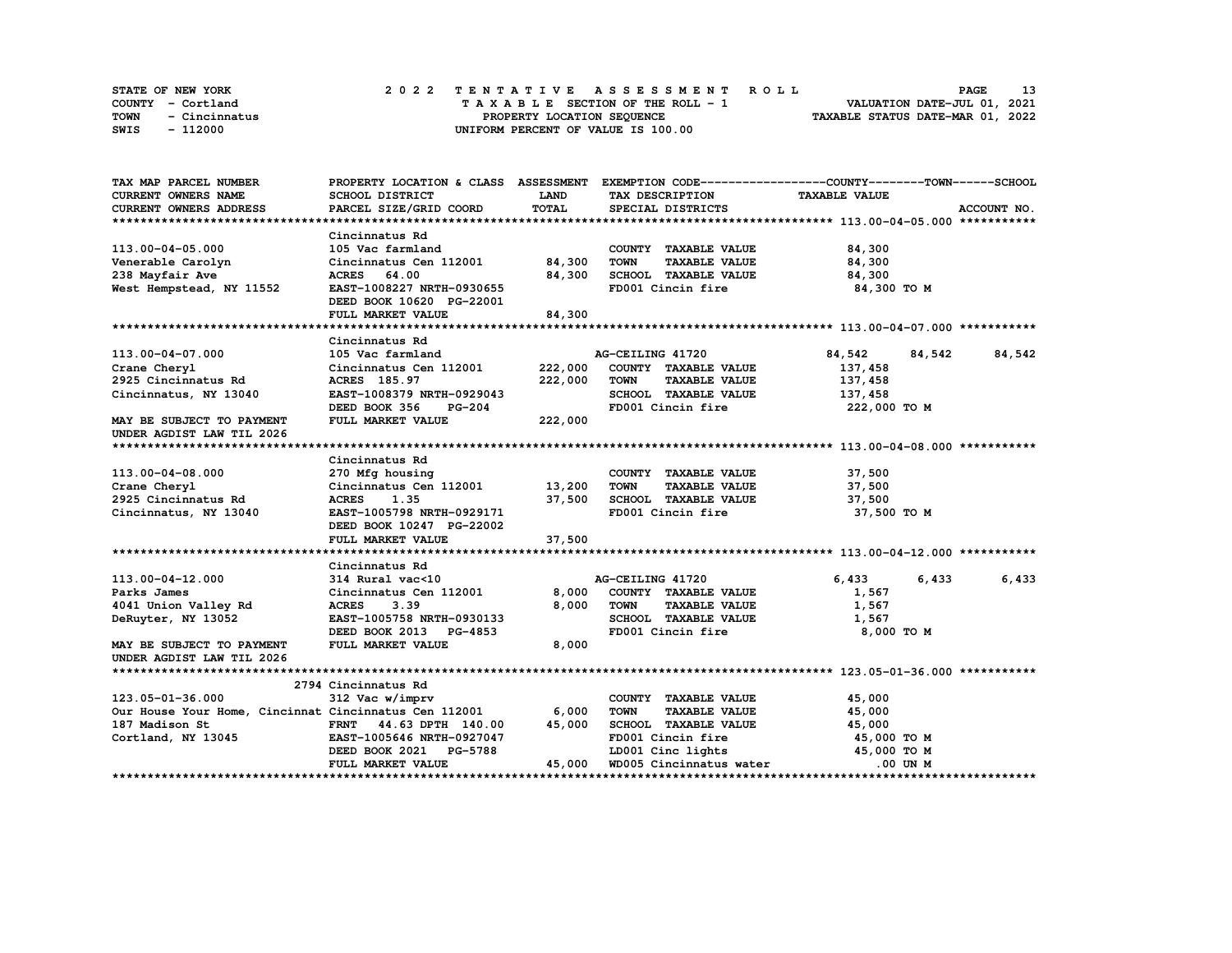|      | STATE OF NEW YORK |  | 2022 TENTATIVE ASSESSMENT ROLL |  |  |  |                                    |  |  |  |  |  |  |                                  |                             |  | <b>PAGE</b> | 14 |
|------|-------------------|--|--------------------------------|--|--|--|------------------------------------|--|--|--|--|--|--|----------------------------------|-----------------------------|--|-------------|----|
|      | COUNTY - Cortland |  |                                |  |  |  | TAXABLE SECTION OF THE ROLL - 1    |  |  |  |  |  |  |                                  | VALUATION DATE-JUL 01, 2021 |  |             |    |
| TOWN | - Cincinnatus     |  |                                |  |  |  | PROPERTY LOCATION SEOUENCE         |  |  |  |  |  |  | TAXABLE STATUS DATE-MAR 01, 2022 |                             |  |             |    |
| SWIS | - 112000          |  |                                |  |  |  | UNIFORM PERCENT OF VALUE IS 100.00 |  |  |  |  |  |  |                                  |                             |  |             |    |

| TAX MAP PARCEL NUMBER                        |                                                                                                |             | PROPERTY LOCATION & CLASS ASSESSMENT EXEMPTION CODE----------------COUNTY-------TOWN-----SCHOOL |                            |              |
|----------------------------------------------|------------------------------------------------------------------------------------------------|-------------|-------------------------------------------------------------------------------------------------|----------------------------|--------------|
| <b>CURRENT OWNERS NAME</b>                   | SCHOOL DISTRICT                                                                                | <b>LAND</b> | TAX DESCRIPTION TAXABLE VALUE                                                                   |                            |              |
| CURRENT OWNERS ADDRESS                       | PARCEL SIZE/GRID COORD                                                                         | TOTAL       | SPECIAL DISTRICTS                                                                               |                            | ACCOUNT NO.  |
|                                              |                                                                                                |             |                                                                                                 |                            |              |
|                                              | 2798 Cincinnatus Rd                                                                            |             |                                                                                                 |                            |              |
| 123.05-01-31.000                             | 481 Att row bldg                                                                               |             | COUNTY TAXABLE VALUE                                                                            | 40,000                     |              |
| Novick Donna R                               | Cincinnatus Cen 112001 2,200                                                                   |             | <b>TOWN</b><br><b>TAXABLE VALUE</b>                                                             | 40,000                     |              |
| PO Box 210                                   | FRNT 35.00 DPTH<br>74.21                                                                       | 40,000      | SCHOOL TAXABLE VALUE                                                                            | 40,000                     |              |
| Cincinnatus, NY 13040                        | EAST-1005627 NRTH-0927115                                                                      |             | CC001 Cincinnatus curbing 0.00 MT M<br>FD001 Cincin fire 40,000 TO M                            |                            |              |
|                                              | DEED BOOK 10293 PG-40003                                                                       |             | FD001 Cincin fire                                                                               |                            |              |
|                                              | FULL MARKET VALUE                                                                              |             | 40,000 LD001 Cinc lights                                                                        | 40,000 TO M                |              |
|                                              |                                                                                                |             | WD005 Cincinnatus water                                                                         | $.00$ UN M                 |              |
|                                              |                                                                                                |             |                                                                                                 |                            |              |
|                                              | 2800 Cincinnatus Rd                                                                            |             |                                                                                                 |                            |              |
| 123.05-01-30.000                             | 210 1 Family Res                                                                               |             | <b>VET WAR C 41122</b>                                                                          | 6,000<br>$^{\circ}$        | $\mathbf{o}$ |
| Livermore James                              | Cincinnatus Cen 112001 5,500 VET WAR T 41123                                                   |             |                                                                                                 | 7,800<br>$^{\circ}$        | $\Omega$     |
|                                              | Livermore Janice<br>2800 Cincinnatus Rd<br>EAST-1005666 NRTH-0927130<br>FRNT 35.31 DPTH 135.00 |             | 52,000 ENH STAR 41834                                                                           | $\mathbf{0}$<br>0          | 52,000       |
|                                              |                                                                                                |             | COUNTY TAXABLE VALUE                                                                            | 46,000                     |              |
| Cincinnatus, NY 13040                        | DEED BOOK 2019 PG-3087                                                                         |             | <b>TOWN</b><br><b>TAXABLE VALUE</b>                                                             | 44,200                     |              |
|                                              | FULL MARKET VALUE                                                                              | 52,000      | SCHOOL TAXABLE VALUE                                                                            | $\overline{\mathbf{0}}$    |              |
|                                              |                                                                                                |             | CC001 Cincinnatus curbing                                                                       | .00 MT M                   |              |
|                                              |                                                                                                |             | FD001 Cincin fire                                                                               | 52,000 TO M                |              |
|                                              |                                                                                                |             | LD001 Cinc lights                                                                               | 52,000 TO M                |              |
|                                              |                                                                                                |             | WD005 Cincinnatus water                                                                         | .00 UN M                   |              |
|                                              |                                                                                                |             |                                                                                                 |                            |              |
|                                              | 2804 Cincinnatus Rd                                                                            |             |                                                                                                 |                            |              |
| 123.05-01-32.000                             |                                                                                                |             | COUNTY TAXABLE VALUE                                                                            | 98,000                     |              |
| Hotaling Gregory                             | 220 2 Family Res<br>Cincinnatus Cen 112001<br>115 April 115 00                                 | 6,300       | <b>TAXABLE VALUE</b><br><b>TOWN</b>                                                             | 98,000                     |              |
| Huntley Matthew Scott                        | FRNT 73.25 DPTH 145.00                                                                         | 98,000      | SCHOOL TAXABLE VALUE                                                                            | 98,000                     |              |
| 3572 Taylor Valley Rd                        | EAST-1005662 NRTH-0927193                                                                      |             | CCOO1 Cincinnatus curbing 0.00 MT M<br>FD001 Cincin fire 98,000 TO M                            |                            |              |
| Cincinnatus, NY 13040                        | DEED BOOK 10619 PG-37001                                                                       |             | FD001 Cincin fire<br>LD001 Cinc lights                                                          |                            |              |
|                                              | FULL MARKET VALUE                                                                              | 98,000      |                                                                                                 | 98,000 TO M                |              |
|                                              |                                                                                                |             | WD005 Cincinnatus water                                                                         | $.00$ UN M                 |              |
|                                              |                                                                                                |             |                                                                                                 |                            |              |
|                                              | 2810 Cincinnatus Rd                                                                            |             |                                                                                                 |                            |              |
| 123.05-01-29.000                             | 210 1 Family Res                                                                               |             | <b>BAS STAR</b> 41854                                                                           | $\mathbf{0}$<br>$^{\circ}$ | 30,000       |
| Christy David R                              | Cincinnatus Cen 112001 7,000                                                                   |             | COUNTY TAXABLE VALUE                                                                            | 97,000                     |              |
|                                              | FRNT 61.30 DPTH 257.16                                                                         | 97,000      | <b>TOWN</b><br><b>TAXABLE VALUE</b>                                                             | 97,000                     |              |
|                                              |                                                                                                |             | SCHOOL TAXABLE VALUE                                                                            | 67,000                     |              |
| PO Box 180                                   | DEED BOOK 413<br>PG-217                                                                        |             | CC001 Cincinnatus curbing 100 MT M<br>FD001 Cincin fire 97,000 TO M                             |                            |              |
| Cincinnatus, NY 13040-0180 FULL MARKET VALUE |                                                                                                | 97,000      | FD001 Cincin fire<br>LD001 Cinc lights                                                          |                            |              |
|                                              |                                                                                                |             |                                                                                                 | 97,000 TO M                |              |
|                                              |                                                                                                |             | WD005 Cincinnatus water                                                                         | .00 UN M                   |              |
|                                              |                                                                                                |             |                                                                                                 |                            |              |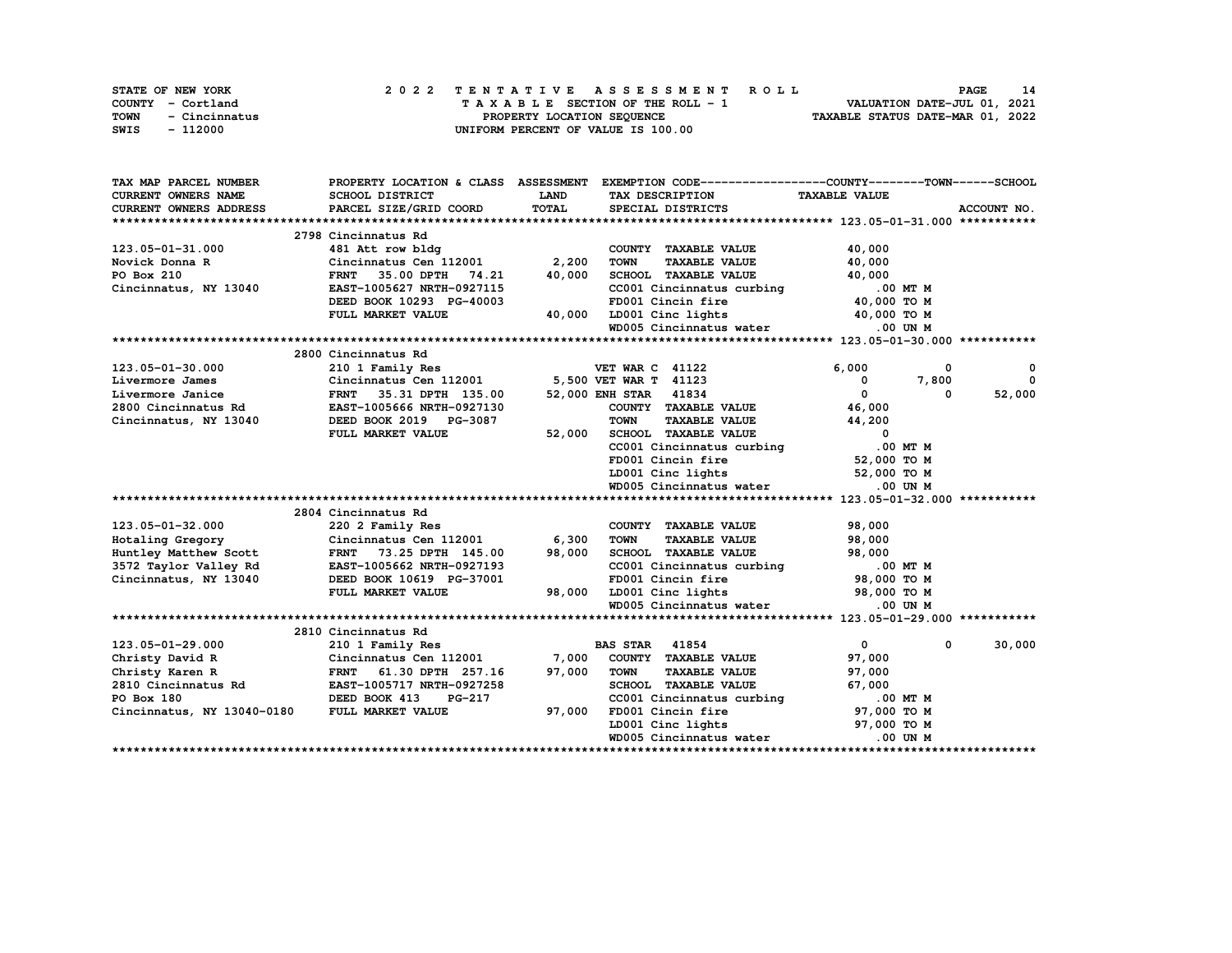| STATE OF NEW YORK     | 2022 TENTATIVE ASSESSMENT ROLL     | 15<br><b>PAGE</b>                |
|-----------------------|------------------------------------|----------------------------------|
| COUNTY - Cortland     | TAXABLE SECTION OF THE ROLL - 1    | VALUATION DATE-JUL 01, 2021      |
| TOWN<br>- Cincinnatus | PROPERTY LOCATION SEOUENCE         | TAXABLE STATUS DATE-MAR 01, 2022 |
| - 112000<br>SWIS      | UNIFORM PERCENT OF VALUE IS 100.00 |                                  |

| TAX MAP PARCEL NUMBER      | PROPERTY LOCATION & CLASS ASSESSMENT |         | EXEMPTION CODE------------------COUNTY-------TOWN------SCHOOL |                         |              |
|----------------------------|--------------------------------------|---------|---------------------------------------------------------------|-------------------------|--------------|
| <b>CURRENT OWNERS NAME</b> | SCHOOL DISTRICT                      | LAND    | TAX DESCRIPTION                                               | <b>TAXABLE VALUE</b>    |              |
| CURRENT OWNERS ADDRESS     | PARCEL SIZE/GRID COORD               | TOTAL   | SPECIAL DISTRICTS                                             |                         | ACCOUNT NO.  |
|                            |                                      |         |                                                               |                         |              |
|                            | 2814 Cincinnatus Rd                  |         |                                                               |                         |              |
| 123.05-01-27.000           | 210 1 Family Res                     |         | <b>VET WAR C 41122</b>                                        | 6,000<br>0              | $^{\circ}$   |
| Rice Trust John M          | Cincinnatus Cen 112001               |         | 8,900 VET WAR T 41123                                         | 12,000<br>$\mathbf 0$   | $\mathbf{0}$ |
| Rice Trust Patricia        | FRNT 101.05 DPTH 205.94              |         | 104,000 BAS STAR 41854                                        | $^{\circ}$<br>$\Omega$  | 30,000       |
| 2814 Cincinnatus Rd        | EAST-1005687 NRTH-0927374            |         | COUNTY TAXABLE VALUE                                          | 98,000                  |              |
| PO Box 286                 | DEED BOOK 2017 PG-2276               |         | <b>TAXABLE VALUE</b><br><b>TOWN</b>                           | 92,000                  |              |
| Cincinnatus, NY 13040-0286 | FULL MARKET VALUE                    | 104,000 | SCHOOL TAXABLE VALUE                                          | 74,000                  |              |
|                            |                                      |         | CC001 Cincinnatus curbing                                     | .00 MT M                |              |
|                            |                                      |         | FD001 Cincin fire                                             | 104,000 TO M            |              |
|                            |                                      |         | LD001 Cinc lights                                             | 104,000 TO M            |              |
|                            |                                      |         | WD005 Cincinnatus water                                       | .00 UN M                |              |
|                            |                                      |         |                                                               |                         |              |
|                            | 2816 Cincinnatus Rd                  |         |                                                               |                         |              |
| 123.05-01-26.000           | 210 1 Family Res                     |         | <b>ENH STAR 41834</b>                                         | $^{\circ}$<br>0         | 66,000       |
| Perkins Lorena             | Cincinnatus Cen 112001               | 6,500   | COUNTY TAXABLE VALUE                                          | 66,000                  |              |
| Perkins Russell            | FRNT 49.00 DPTH 256.47               | 66,000  | <b>TOWN</b><br><b>TAXABLE VALUE</b>                           | 66,000                  |              |
| PO Box 309                 | EAST-1005765 NRTH-0927400            |         | SCHOOL TAXABLE VALUE                                          | $\overline{\mathbf{0}}$ |              |
| Cincinnatus, NY 13040-0309 | DEED BOOK 2001 PG-3475               |         | CC001 Cincinnatus curbing                                     | .00 MT M                |              |
|                            | FULL MARKET VALUE                    | 66,000  | FD001 Cincin fire                                             | 66,000 TO M             |              |
|                            |                                      |         | LD001 Cinc lights                                             | 66,000 TO M             |              |
|                            |                                      |         | WD005 Cincinnatus water                                       | $.00$ UN M              |              |
|                            |                                      |         |                                                               |                         |              |
|                            | 2822 Cincinnatus Rd                  |         |                                                               |                         |              |
| 123.05-01-25.000           | 210 1 Family Res                     |         | VET WAR CT 41121                                              | 6,000<br>11,400         | 0            |
| Rathbun Cheyenne           | Cincinnatus Cen 112001               | 7,500   | COUNTY TAXABLE VALUE                                          | 70,000                  |              |
| 2822 Cincinnatus Rd        | <b>FRNT</b><br>95.56 DPTH 140.32     | 76,000  | <b>TOWN</b><br><b>TAXABLE VALUE</b>                           | 64,600                  |              |
| PO Box 288                 | EAST-1005685 NRTH-0927497            |         | SCHOOL TAXABLE VALUE                                          | 76,000                  |              |
| Cincinnatus, NY 13040      | DEED BOOK 2018 PG-2502               |         | CC001 Cincinnatus curbing                                     | .00 MT M                |              |
|                            | FULL MARKET VALUE                    | 76,000  | FD001 Cincin fire                                             | 76,000 TO M             |              |
|                            |                                      |         | LD001 Cinc lights                                             | 76,000 TO M             |              |
|                            |                                      |         | WD005 Cincinnatus water                                       | .00 UN M                |              |
|                            |                                      |         |                                                               |                         |              |
|                            | 2824 Cincinnatus Rd                  |         |                                                               |                         |              |
| 123.05-01-24.000           | 210 1 Family Res                     |         | VET COM CT 41131                                              | 10,000<br>20,000        | 0            |
| Treacy Clyde D Jr          | Cincinnatus Cen 112001               |         | 6,600 BAS STAR 41854                                          | $\Omega$<br>0           | 30,000       |
| 2824 Cincinnatus Rd        | <b>FRNT</b><br>82.50 DPTH 140.25     | 86,500  | COUNTY TAXABLE VALUE                                          | 76,500                  |              |
| Cincinnatus, NY 13040      | <b>BANKCORELOG</b>                   |         | <b>TOWN</b><br><b>TAXABLE VALUE</b>                           | 66,500                  |              |
|                            | EAST-1005684 NRTH-0927581            |         | SCHOOL TAXABLE VALUE                                          | 56,500                  |              |
|                            | DEED BOOK 2014 PG-3368               |         | CC001 Cincinnatus curbing                                     | .00 MT M                |              |
|                            | FULL MARKET VALUE                    | 86,500  | FD001 Cincin fire                                             | 86,500 то м             |              |
|                            |                                      |         | LD001 Cinc lights                                             | 86,500 TO M             |              |
|                            |                                      |         | WD005 Cincinnatus water                                       | .00 UN M                |              |
|                            |                                      |         |                                                               |                         |              |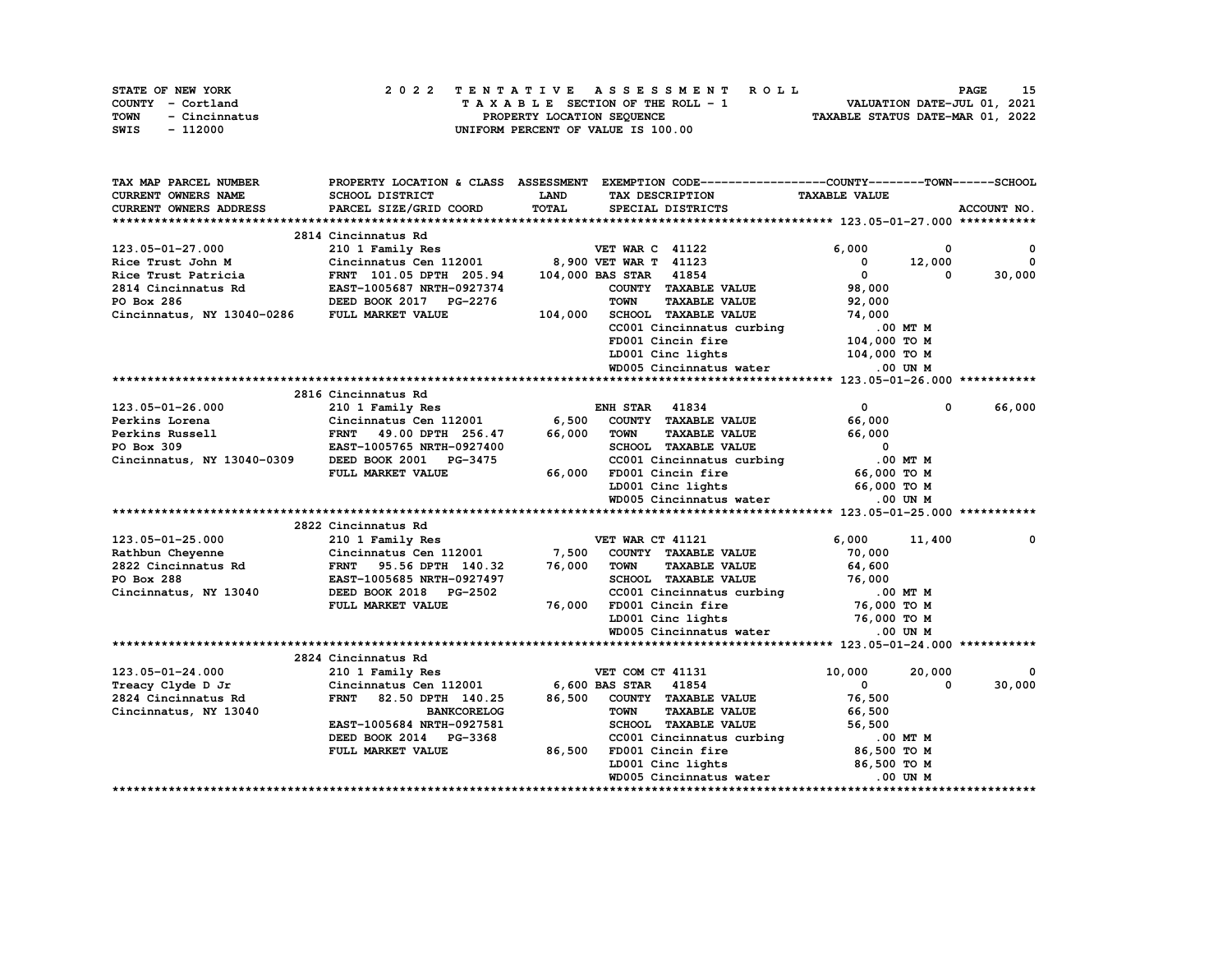| <b>STATE OF NEW YORK</b> | 2022 TENTATIVE ASSESSMENT ROLL     | 16<br>PAGE                       |
|--------------------------|------------------------------------|----------------------------------|
| COUNTY - Cortland        | TAXABLE SECTION OF THE ROLL - 1    | VALUATION DATE-JUL 01, 2021      |
| TOWN<br>- Cincinnatus    | PROPERTY LOCATION SEOUENCE         | TAXABLE STATUS DATE-MAR 01, 2022 |
| SWIS<br>- 112000         | UNIFORM PERCENT OF VALUE IS 100.00 |                                  |

| TAX MAP PARCEL NUMBER         | PROPERTY LOCATION & CLASS ASSESSMENT |             | EXEMPTION CODE------------------COUNTY-------TOWN------SCHOOL      |                      |             |
|-------------------------------|--------------------------------------|-------------|--------------------------------------------------------------------|----------------------|-------------|
| <b>CURRENT OWNERS NAME</b>    | <b>SCHOOL DISTRICT</b>               | <b>LAND</b> | TAX DESCRIPTION                                                    | <b>TAXABLE VALUE</b> |             |
| <b>CURRENT OWNERS ADDRESS</b> | PARCEL SIZE/GRID COORD               | TOTAL       | SPECIAL DISTRICTS                                                  |                      | ACCOUNT NO. |
|                               |                                      |             |                                                                    |                      |             |
|                               | 2827 Cincinnatus Rd                  |             |                                                                    |                      |             |
| 123.05-01-17.000              | 210 1 Family Res                     |             | COUNTY TAXABLE VALUE                                               | 62,700               |             |
| Southern Tess A               | Cincinnatus Cen 112001               | 6,400       | <b>TAXABLE VALUE</b><br><b>TOWN</b>                                | 62,700               |             |
| Smith King Shirley            | <b>FRNT</b><br>81.74 DPTH 135.29     | 62,700      | SCHOOL TAXABLE VALUE                                               | 62,700               |             |
| 2827 Cincinnatus Rd           | <b>BANK WELLS</b>                    |             | CC001 Cincinnatus curbing                                          | .00 MT M             |             |
| Cincinnatus, NY 13040         | EAST-1005504 NRTH-0927699            |             | FD001 Cincin fire                                                  | 62,700 то м          |             |
|                               | DEED BOOK 2013 PG-1726               |             | LD001 Cinc lights                                                  | 62,700 TO M          |             |
|                               | FULL MARKET VALUE                    |             | 62,700 WD005 Cincinnatus water                                     | .00 UN M             |             |
|                               |                                      |             |                                                                    |                      |             |
|                               | 2828 Cincinnatus Rd                  |             |                                                                    |                      |             |
| 123.05-01-22.000              | 210 1 Family Res                     |             | COUNTY TAXABLE VALUE                                               | 68,000               |             |
| McKee Roger                   | Cincinnatus Cen 112001               | 6,200       | <b>TOWN</b><br><b>TAXABLE VALUE</b>                                | 68,000               |             |
| McKee Reta                    | <b>FRNT</b><br>76.49 DPTH 140.41     | 68,000      | SCHOOL TAXABLE VALUE                                               | 68,000               |             |
| PO Box 31                     | EAST-1005684 NRTH-0927659            |             | CC001 Cincinnatus curbing                                          | .00 MT M             |             |
| Cincinnatus, NY 13040         | DEED BOOK 2018 PG-1315               |             | FD001 Cincin fire                                                  | 68,000 TO M          |             |
|                               | FULL MARKET VALUE                    | 68,000      |                                                                    |                      |             |
|                               |                                      |             | LD001 Cinc lights 68,000 TO M<br>WD005 Cincinnatus water 0.00 UN M |                      |             |
|                               |                                      |             |                                                                    |                      |             |
|                               | 2830 Cincinnatus Rd                  |             |                                                                    |                      |             |
| 123.05-01-21.000              |                                      |             | COUNTY TAXABLE VALUE                                               |                      |             |
| Shufelt Steven L              | 220 2 Family Res                     |             | <b>TOWN</b>                                                        | 86,000               |             |
|                               | Cincinnatus Cen 112001               | 6,000       | <b>TAXABLE VALUE</b>                                               | 86,000               |             |
| Shufelt Gretchen M            | <b>FRNT</b><br>56.04 DPTH 141.59     | 86,000      | SCHOOL TAXABLE VALUE                                               | 86,000               |             |
| PO Box 352                    | EAST-1005692 NRTH-0927730            |             | CC001 Cincinnatus curbing                                          | .00 MT M             |             |
| Cincinnatus, NY 13040-0352    | DEED BOOK 410<br>PG-173              |             | FD001 Cincin fire                                                  | 86,000 то м          |             |
|                               | FULL MARKET VALUE                    | 86,000      | LD001 Cinc lights                                                  | 86,000 TO M          |             |
|                               |                                      |             | WD005 Cincinnatus water                                            | .00 UN M             |             |
|                               |                                      |             |                                                                    |                      |             |
|                               | 2831 Cincinnatus Rd                  |             |                                                                    |                      |             |
| 123.05-01-19.000              | 210 1 Family Res                     |             | COUNTY TAXABLE VALUE                                               | 61,800               |             |
| Price Steve                   | Cincinnatus Cen 112001               | 8,600       | <b>TOWN</b><br><b>TAXABLE VALUE</b>                                | 61,800               |             |
| Price Ronney                  | <b>FRNT</b><br>95.76 DPTH 275.09     | 61,800      | <b>SCHOOL TAXABLE VALUE</b>                                        | 61,800               |             |
| 2831 Cincinnatus Rd           | EAST-1005444 NRTH-0927781            |             | CC001 Cincinnatus curbing                                          | .00 MT M             |             |
| Cincinnatus, NY 13040         | DEED BOOK 2021 PG-3345               |             | FD001 Cincin fire                                                  | 61,800 TO M          |             |
|                               | FULL MARKET VALUE                    |             | 61,800 LD001 Cinc lights                                           | 61,800 TO M          |             |
|                               |                                      |             | WD005 Cincinnatus water                                            | .00 UN M             |             |
|                               |                                      |             |                                                                    |                      |             |
|                               | 2832 Cincinnatus Rd                  |             |                                                                    |                      |             |
| 123.05-01-23.000              | 210 1 Family Res                     |             | <b>ENH STAR 41834</b>                                              | $\mathbf{0}$<br>0    | 74,900      |
| Dodge George R                | Cincinnatus Cen 112001               | 20,400      | COUNTY TAXABLE VALUE                                               | 99,000               |             |
| Dodge Lois R                  | <b>ACRES</b><br>5.90                 | 99,000      | <b>TOWN</b><br><b>TAXABLE VALUE</b>                                | 99,000               |             |
| 2832 Cincinnatus Rd           | EAST-1006031 NRTH-0927419            |             | SCHOOL TAXABLE VALUE                                               | 24,100               |             |
| PO Box 195                    | DEED BOOK 10336 PG-33001             |             | CC001 Cincinnatus curbing                                          | .00 MT M             |             |
| Cincinnatus, NY 13040         | <b>FULL MARKET VALUE</b>             | 99,000      | FD001 Cincin fire                                                  | 99,000 TO M          |             |
|                               |                                      |             | LD001 Cinc lights                                                  | 99,000 TO M          |             |
|                               |                                      |             | WD005 Cincinnatus water                                            | .00 UN M             |             |
|                               |                                      |             |                                                                    |                      |             |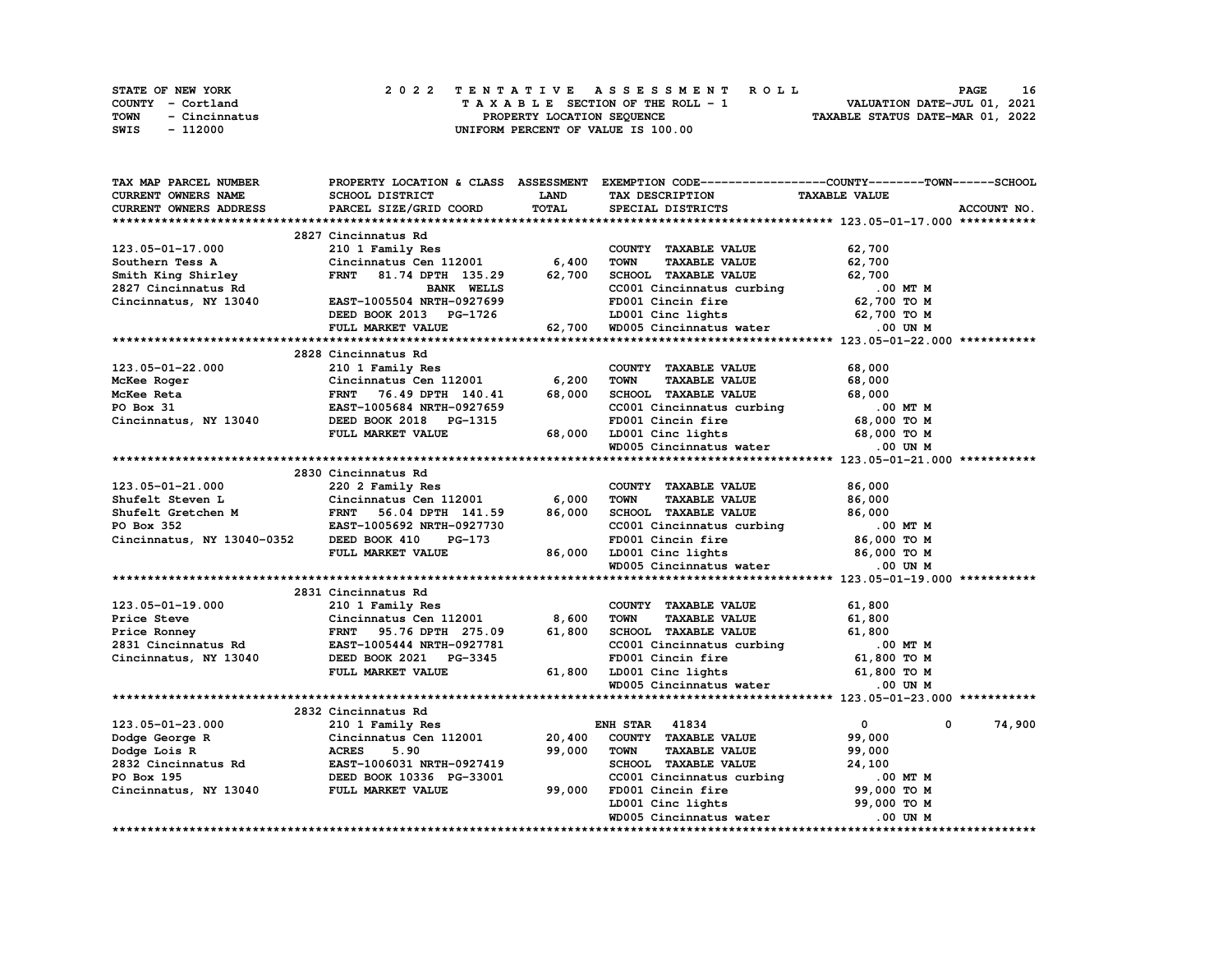| <b>STATE OF NEW YORK</b> | 2022 TENTATIVE ASSESSMENT ROLL     | PAGE                             |
|--------------------------|------------------------------------|----------------------------------|
| COUNTY - Cortland        | TAXABLE SECTION OF THE ROLL - 1    | VALUATION DATE-JUL 01, 2021      |
| TOWN<br>- Cincinnatus    | PROPERTY LOCATION SEOUENCE         | TAXABLE STATUS DATE-MAR 01, 2022 |
| SWIS<br>- 112000         | UNIFORM PERCENT OF VALUE IS 100.00 |                                  |

| TAX MAP PARCEL NUMBER         |                                                                                    |             | PROPERTY LOCATION & CLASS ASSESSMENT EXEMPTION CODE-----------------COUNTY-------TOWN-----SCHOOL             |                            |             |
|-------------------------------|------------------------------------------------------------------------------------|-------------|--------------------------------------------------------------------------------------------------------------|----------------------------|-------------|
| CURRENT OWNERS NAME           | SCHOOL DISTRICT                                                                    | <b>LAND</b> | TAX DESCRIPTION                                                                                              | <b>TAXABLE VALUE</b>       |             |
| <b>CURRENT OWNERS ADDRESS</b> | PARCEL SIZE/GRID COORD                                                             | TOTAL       | SPECIAL DISTRICTS                                                                                            |                            | ACCOUNT NO. |
|                               |                                                                                    |             |                                                                                                              |                            |             |
|                               | 2838 Cincinnatus Rd                                                                |             |                                                                                                              |                            |             |
| 123.00-03-01.000              | 240 Rural res                                                                      |             | COUNTY TAXABLE VALUE                                                                                         | 149,000                    |             |
| Sherwood Tyler W              | Cincinnatus Cen 112001 48,800                                                      |             | <b>TAXABLE VALUE</b><br><b>TOWN</b>                                                                          | 149,000                    |             |
| 2838 Cincinnatus Rd           | ACRES 26.73 BANKCORELOG                                                            | 149,000     | SCHOOL TAXABLE VALUE                                                                                         | 149,000                    |             |
| Cincinnatus, NY 13040         | EAST-1006594 NRTH-0927854                                                          |             | CC001 Cincinnatus curbing                                                                                    |                            |             |
|                               | DEED BOOK 2019 PG-669                                                              |             |                                                                                                              | 00 MT M.<br>149,000 TO M   |             |
|                               | FULL MARKET VALUE                                                                  | 149,000     | FD001 Cincin fire<br>LD001 Cinc lights                                                                       | 149,000 TO M               |             |
|                               |                                                                                    |             | WD005 Cincinnatus water                                                                                      | .00 UN M                   |             |
|                               |                                                                                    |             |                                                                                                              |                            |             |
|                               | 2839 Cincinnatus Rd                                                                |             |                                                                                                              |                            |             |
| 123.05-01-20.000              | 210 1 Family Res                                                                   |             | <b>ENH STAR 41834</b>                                                                                        | $\mathbf{0}$<br>0          | 74,900      |
|                               | Cincinnatus Cen $112001$ 9,600                                                     |             | COUNTY TAXABLE VALUE                                                                                         |                            |             |
| Cummings Dorothy              |                                                                                    |             |                                                                                                              | 95,000                     |             |
| Cummings Daniel               | FRNT 110.00 DPTH 325.14                                                            | 95,000      | <b>TOWN</b><br><b>TAXABLE VALUE</b>                                                                          | 95,000                     |             |
| 2839 Cincinnatus Rd           | EAST-1005429 NRTH-0927877                                                          |             | SCHOOL TAXABLE VALUE                                                                                         | 20,100                     |             |
| Cincinnatus, NY 13040         | DEED BOOK 284<br>PG-217                                                            |             | CC001 Cincinnatus curbing                                                                                    | .00 MT M                   |             |
|                               | FULL MARKET VALUE                                                                  | 95,000      | FD001 Cincin fire<br>LD001 Cinc lights                                                                       | 95,000 то м<br>95,000 то м |             |
|                               |                                                                                    |             |                                                                                                              |                            |             |
|                               |                                                                                    |             | WD005 Cincinnatus water                                                                                      | .00 UN M                   |             |
|                               |                                                                                    |             |                                                                                                              |                            |             |
|                               | 2847 Cincinnatus Rd                                                                |             |                                                                                                              |                            |             |
| 113.17-02-13.000              | 210 1 Family Res                                                                   |             | COUNTY TAXABLE VALUE                                                                                         | 94,000                     |             |
| McKee Allen                   | Cincinnatus Cen 112001 10,300<br>Cincinnatus Cen 112001<br>FRNT 130.06 DPTH 201.58 |             | <b>TAXABLE VALUE</b><br><b>TOWN</b>                                                                          | 94,000                     |             |
| PO Box 405                    |                                                                                    | 94,000      | SCHOOL TAXABLE VALUE                                                                                         | 94,000                     |             |
| Cincinnatus, NY 13040-0405    | EAST-1005485 NRTH-0927995                                                          |             | CC001 Cincinnatus curbing                                                                                    | .00 MT M                   |             |
|                               | DEED BOOK 370<br>PG-558                                                            |             |                                                                                                              | M TM 0.<br>94,000 TO M     |             |
|                               | FULL MARKET VALUE                                                                  |             |                                                                                                              |                            |             |
|                               |                                                                                    |             | FD001 Cincin fire 594,000 TO M<br>94,000 LD001 Cinc lights 594,000 TO M<br>WD005 Cincinnatus water 0.00 UN M |                            |             |
|                               |                                                                                    |             |                                                                                                              |                            |             |
|                               | 2850 Cincinnatus Rd                                                                |             |                                                                                                              |                            |             |
| 113.17-01-06.000              | 210 1 Family Res                                                                   |             | COUNTY TAXABLE VALUE                                                                                         | 100,000                    |             |
| Golicki Elizabeth             | Cincinnatus Cen 112001                                                             | 8,000       | <b>TOWN</b><br><b>TAXABLE VALUE</b>                                                                          | 100,000                    |             |
| Golicki Patricia A            | FRNT 82.10 DPTH 305.11                                                             | 100,000     | SCHOOL TAXABLE VALUE                                                                                         | 100,000                    |             |
| 2850 Cincinnatus Rd           | <b>BANKCORELOG</b>                                                                 |             | CC001 Cincinnatus curbing                                                                                    | .00 MT M                   |             |
| Cincinnatus, NY 13040         | EAST-1005789 NRTH-0928081                                                          |             | FD001 Cincin fire                                                                                            | 100,000 TO M               |             |
|                               | DEED BOOK 2020 PG-4169                                                             |             | LD001 Cinc lights                                                                                            | 100,000 TO M               |             |
|                               | FULL MARKET VALUE                                                                  |             | 100,000 WD005 Cincinnatus water                                                                              | $.00$ UN $M$               |             |
|                               |                                                                                    |             |                                                                                                              |                            |             |
|                               | 2851 Cincinnatus Rd                                                                |             |                                                                                                              |                            |             |
| 113.17-02-12.000              | 210 1 Family Res                                                                   |             | COUNTY TAXABLE VALUE                                                                                         | 52,000                     |             |
| McKee Roger                   | Cincinnatus Cen 112001 7,200                                                       |             | <b>TOWN</b><br><b>TAXABLE VALUE</b>                                                                          | 52,000                     |             |
| McKee Reta                    | FRNT 70.00 DPTH 219.00                                                             | 52,000      | SCHOOL TAXABLE VALUE                                                                                         | 52,000                     |             |
| PO Box 31                     | EAST-1005499 NRTH-0928117                                                          |             | CC001 Cincinnatus curbing .00 MT M                                                                           |                            |             |
| Cincinnatus, NY 13040         | DEED BOOK 2021 PG-876                                                              |             | FD001 Cincin fire                                                                                            | 52,000 TO M                |             |
|                               | FULL MARKET VALUE                                                                  | 52,000      | LD001 Cinc lights                                                                                            | 52,000 TO M                |             |
|                               |                                                                                    |             |                                                                                                              |                            |             |
|                               |                                                                                    |             | WD005 Cincinnatus water                                                                                      | .00 UN M                   |             |
|                               |                                                                                    |             |                                                                                                              |                            |             |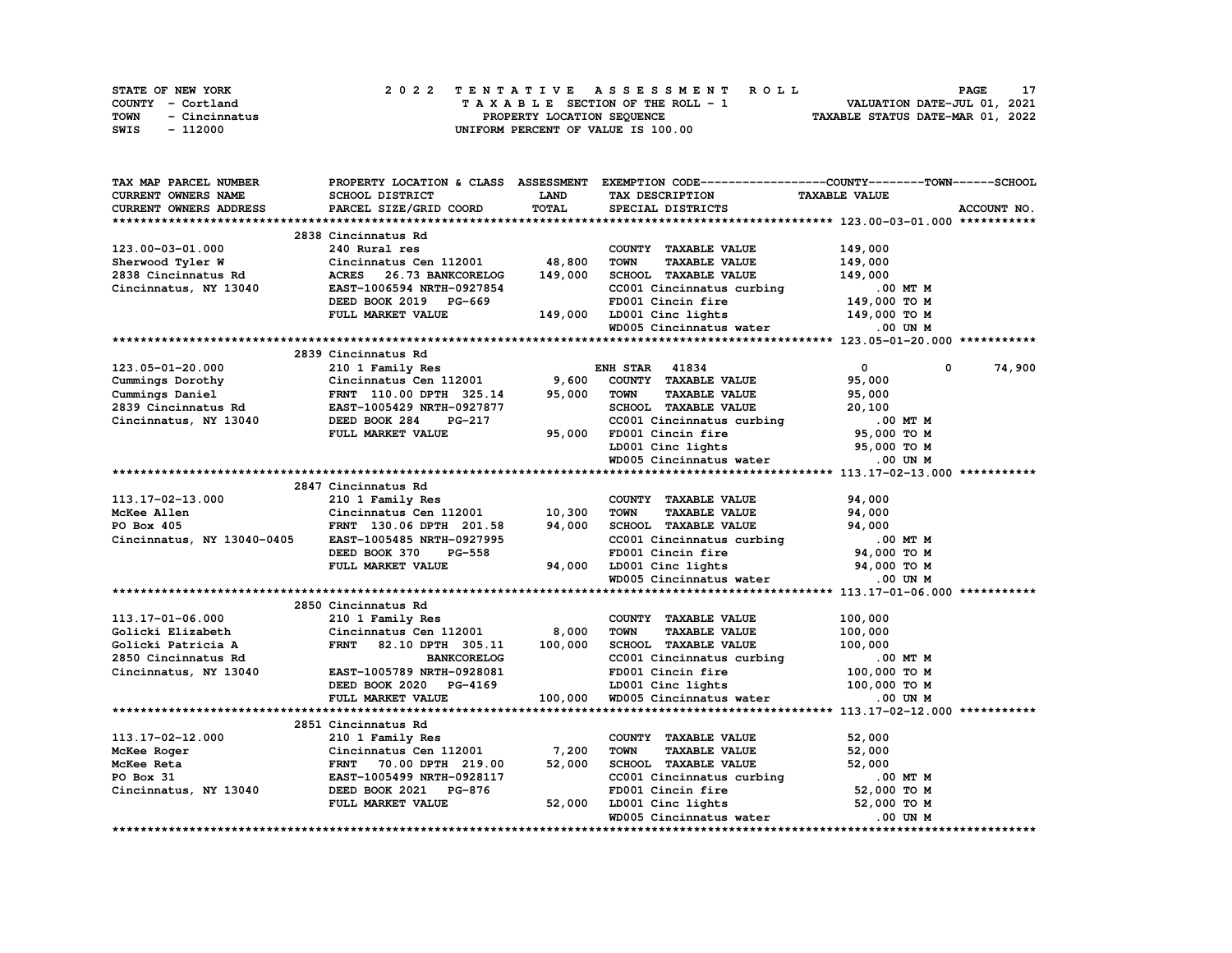| <b>STATE OF NEW YORK</b> | 2022 TENTATIVE ASSESSMENT ROLL     | 18<br><b>PAGE</b>                |
|--------------------------|------------------------------------|----------------------------------|
| COUNTY - Cortland        | TAXABLE SECTION OF THE ROLL - 1    | VALUATION DATE-JUL 01, 2021      |
| TOWN<br>- Cincinnatus    | PROPERTY LOCATION SEOUENCE         | TAXABLE STATUS DATE-MAR 01, 2022 |
| SWIS<br>- 112000         | UNIFORM PERCENT OF VALUE IS 100.00 |                                  |

| TAX MAP PARCEL NUMBER         |                                  |             | PROPERTY LOCATION & CLASS ASSESSMENT EXEMPTION CODE----------------COUNTY-------TOWN-----SCHOOL |                              |             |
|-------------------------------|----------------------------------|-------------|-------------------------------------------------------------------------------------------------|------------------------------|-------------|
| CURRENT OWNERS NAME           | SCHOOL DISTRICT                  | <b>LAND</b> | TAX DESCRIPTION                                                                                 | <b>TAXABLE VALUE</b>         |             |
| <b>CURRENT OWNERS ADDRESS</b> | PARCEL SIZE/GRID COORD           | TOTAL       | SPECIAL DISTRICTS                                                                               |                              | ACCOUNT NO. |
|                               |                                  |             |                                                                                                 |                              |             |
|                               | 2856 Cincinnatus Rd              |             |                                                                                                 |                              |             |
| 113.17-01-05.000              | 210 1 Family Res                 |             | <b>ENH STAR 41834</b>                                                                           | 0<br>$\Omega$                | 74,900      |
| Massman C Ernest              | Cincinnatus Cen 112001           | 8,000       | COUNTY TAXABLE VALUE                                                                            | 115,200                      |             |
| Massman Seth                  | 82.50 DPTH 309.25<br><b>FRNT</b> | 115,200     | <b>TOWN</b><br><b>TAXABLE VALUE</b>                                                             | 115,200                      |             |
| 2856 Cincinnatus Rd           |                                  |             | SCHOOL TAXABLE VALUE                                                                            |                              |             |
|                               | EAST-1005801 NRTH-0928162        |             |                                                                                                 | 40,300                       |             |
| PO Box 52                     | DEED BOOK 2020 PG-3642           |             | CC001 Cincinnatus curbing                                                                       | $.00$ MT $M$                 |             |
| Cincinnatus, NY 13040-0052    | FULL MARKET VALUE                | 115,200     | FD001 Cincin fire                                                                               | 115,200 TO M                 |             |
|                               |                                  |             | LD001 Cinc lights                                                                               | 115,200 TO M                 |             |
|                               |                                  |             | WD005 Cincinnatus water                                                                         | .00 UN M                     |             |
|                               |                                  |             |                                                                                                 |                              |             |
|                               | 2859 Cincinnatus Rd              |             |                                                                                                 |                              |             |
| 113.17-02-11.000              | 210 1 Family Res                 |             | <b>BAS STAR 41854</b>                                                                           | $\mathbf{0}$<br>$\mathbf{0}$ | 30,000      |
| Euson Randy C                 | Cincinnatus Cen 112001           | 7,200       | COUNTY TAXABLE VALUE                                                                            | 86,000                       |             |
| Euson Linda M                 | <b>FRNT</b><br>70.00 DPTH 224.25 | 86,000      | <b>TAXABLE VALUE</b><br><b>TOWN</b>                                                             | 86,000                       |             |
| PO Box 203                    | EAST-1005494 NRTH-0928190        |             | SCHOOL TAXABLE VALUE                                                                            | 56,000                       |             |
| Cincinnatus, NY 13040-0203    | DEED BOOK 537<br>PG-111          |             | CC001 Cincinnatus curbing                                                                       | .00 MT M                     |             |
|                               | FULL MARKET VALUE                | 86,000      | FD001 Cincin fire                                                                               | 86,000 TO M                  |             |
|                               |                                  |             | LD001 Cinc lights                                                                               | 86,000 TO M                  |             |
|                               |                                  |             |                                                                                                 |                              |             |
|                               |                                  |             | WD005 Cincinnatus water                                                                         | $.00$ UN $M$                 |             |
|                               |                                  |             |                                                                                                 |                              |             |
|                               | 2861 Cincinnatus Rd              |             |                                                                                                 |                              |             |
| 113.17-02-10.000              | 210 1 Family Res                 |             | COUNTY TAXABLE VALUE                                                                            | 61,000                       |             |
| Longaker James M              | Cincinnatus Cen 112001           | 10,200      | <b>TOWN</b><br><b>TAXABLE VALUE</b>                                                             | 61,000                       |             |
| Longaker Sandra L             | FRNT 125.67 DPTH 239.20          | 61,000      | SCHOOL TAXABLE VALUE                                                                            | 61,000                       |             |
| PO Box 369                    | EAST-1005490 NRTH-0928288        |             | CC001 Cincinnatus curbing                                                                       | .00 MT M                     |             |
| Cincinnatus, NY 13040         | DEED BOOK 1996 PG-235            |             | FD001 Cincin fire                                                                               | 61,000 TO M                  |             |
|                               | FULL MARKET VALUE                | 61,000      | LD001 Cinc lights                                                                               | 61,000 TO M                  |             |
|                               |                                  |             | WD005 Cincinnatus water                                                                         | .00 UN M                     |             |
|                               |                                  |             |                                                                                                 |                              |             |
|                               | 2862 Cincinnatus Rd              |             |                                                                                                 |                              |             |
| 113.17-01-04.000              | 210 1 Family Res                 |             | COUNTY TAXABLE VALUE                                                                            | 106,000                      |             |
| Randall Joseph B              | Cincinnatus Cen 112001           | 12,900      | <b>TOWN</b><br><b>TAXABLE VALUE</b>                                                             | 106,000                      |             |
| 2862 Cincinnatus Rd           | <b>ACRES</b><br>1.21 BANKCORELOG | 106,000     | SCHOOL TAXABLE VALUE                                                                            | 106,000                      |             |
| Cincinnatus, NY 13040         | EAST-1005831 NRTH-0928266        |             | CC001 Cincinnatus curbing                                                                       | .00 MT M                     |             |
|                               | DEED BOOK 2017 PG-4773           |             | FD001 Cincin fire                                                                               | 106,000 то м                 |             |
|                               | FULL MARKET VALUE                | 106,000     | LD001 Cinc lights                                                                               | 106,000 TO M                 |             |
|                               |                                  |             | WD005 Cincinnatus water                                                                         | $.00$ UN $M$                 |             |
|                               |                                  |             |                                                                                                 |                              |             |
|                               |                                  |             |                                                                                                 |                              |             |
|                               | 2868 Cincinnatus Rd              |             |                                                                                                 |                              |             |
| 113.17-01-03.000              | 210 1 Family Res                 |             | <b>BAS STAR 41854</b>                                                                           | $\mathbf{0}$<br>0            | 30,000      |
| Smith Ronald P                | Cincinnatus Cen 112001           | 12,600      | COUNTY TAXABLE VALUE                                                                            | 84,000                       |             |
| Francisco Dorothy A           | <b>ACRES</b><br>1.07 BANKCORELOG | 84,000      | <b>TOWN</b><br><b>TAXABLE VALUE</b>                                                             | 84,000                       |             |
| 2868 Cincinnatus Rd           | EAST-1005820 NRTH-0928389        |             | SCHOOL TAXABLE VALUE                                                                            | 54,000                       |             |
| Cincinnatus, NY 13040-9669    | DEED BOOK 1999 PG-2730           |             | FD001 Cincin fire                                                                               | 84,000 TO M                  |             |
|                               | FULL MARKET VALUE                | 84,000      | LD001 Cinc lights                                                                               | 84,000 TO M                  |             |
|                               |                                  |             | WD005 Cincinnatus water                                                                         | .00 UN M                     |             |
|                               |                                  |             |                                                                                                 |                              |             |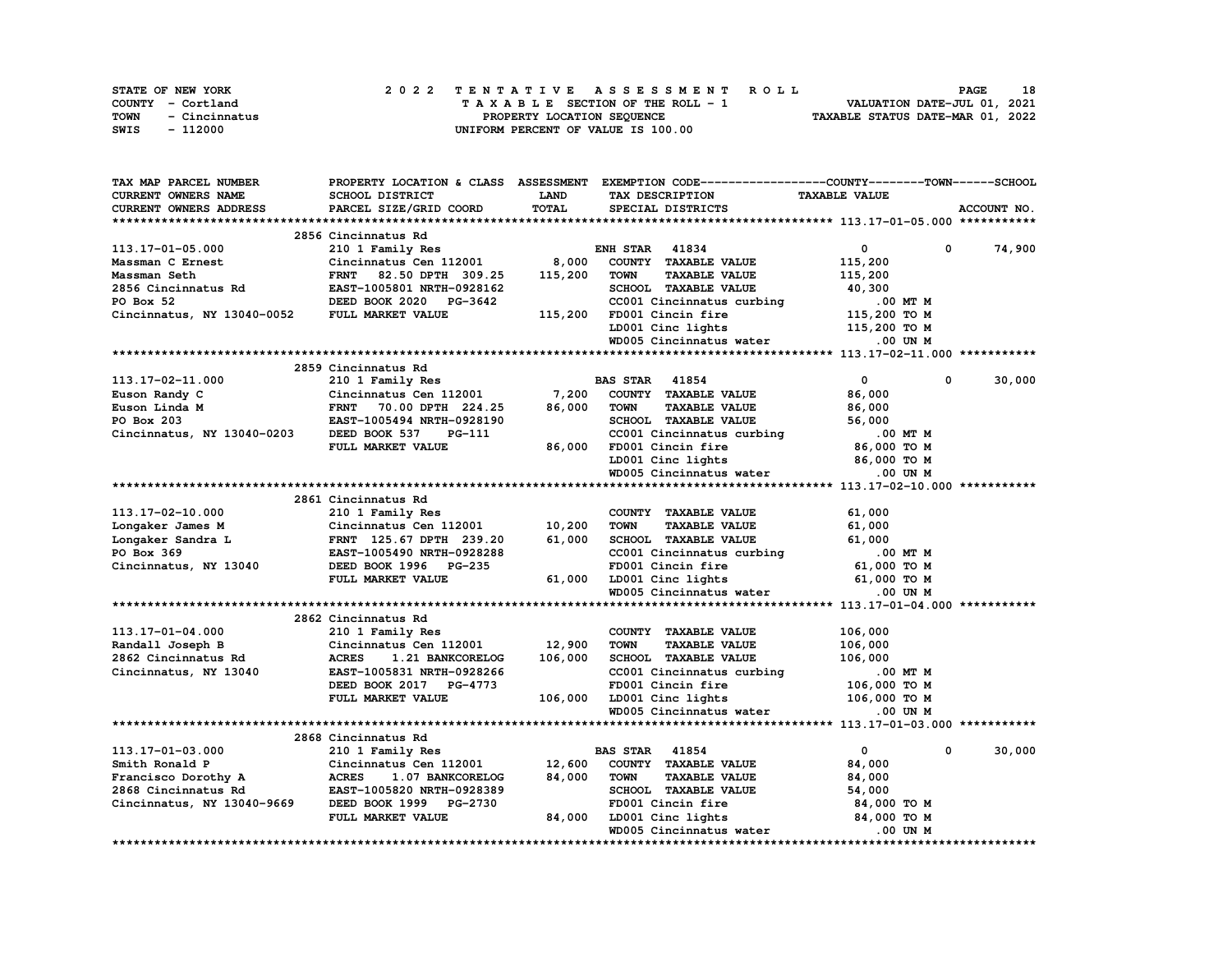|      | STATE OF NEW YORK |  | 2022 TENTATIVE ASSESSMENT ROLL |  |  |  |                                    |  |  |  |  |  |  |                                  | <b>PAGE</b> | 19 |
|------|-------------------|--|--------------------------------|--|--|--|------------------------------------|--|--|--|--|--|--|----------------------------------|-------------|----|
|      | COUNTY - Cortland |  |                                |  |  |  | TAXABLE SECTION OF THE ROLL - 1    |  |  |  |  |  |  | VALUATION DATE-JUL 01, 2021      |             |    |
| TOWN | - Cincinnatus     |  |                                |  |  |  | PROPERTY LOCATION SEQUENCE         |  |  |  |  |  |  | TAXABLE STATUS DATE-MAR 01, 2022 |             |    |
| SWIS | - 112000          |  |                                |  |  |  | UNIFORM PERCENT OF VALUE IS 100.00 |  |  |  |  |  |  |                                  |             |    |

| TAX MAP PARCEL NUMBER         |                                                   |             | PROPERTY LOCATION & CLASS ASSESSMENT EXEMPTION CODE----------------COUNTY-------TOWN-----SCHOOL |                            |                        |
|-------------------------------|---------------------------------------------------|-------------|-------------------------------------------------------------------------------------------------|----------------------------|------------------------|
| <b>CURRENT OWNERS NAME</b>    | SCHOOL DISTRICT                                   | <b>LAND</b> | TAX DESCRIPTION                                                                                 | <b>TAXABLE VALUE</b>       |                        |
| <b>CURRENT OWNERS ADDRESS</b> | PARCEL SIZE/GRID COORD                            | TOTAL       | SPECIAL DISTRICTS                                                                               |                            | ACCOUNT NO.            |
|                               |                                                   |             |                                                                                                 |                            |                        |
|                               | 2869 Cincinnatus Rd                               |             |                                                                                                 |                            |                        |
| 113.17-02-09.000              | 210 1 Family Res                                  |             | <b>BAS STAR 41854</b>                                                                           | $\mathbf{0}$<br>0          | 30,000                 |
| Byroads John E                | Cincinnatus Cen 112001 7,200                      |             | COUNTY TAXABLE VALUE                                                                            | 98,500                     |                        |
| 2869 Cincinnatus Rd           | <b>FRNT</b><br>82.50 DPTH 183.25                  | 98,500      | <b>TAXABLE VALUE</b><br><b>TOWN</b>                                                             | 98,500                     |                        |
| Cincinnatus, NY 13040-9669    | <b>BANKCORELOG</b>                                |             | SCHOOL TAXABLE VALUE                                                                            | 68,500                     |                        |
|                               | EAST-1005524 NRTH-0928398                         |             | CC001 Cincinnatus curbing .00 MT M                                                              |                            |                        |
|                               | DEED BOOK 2019 PG-5715                            |             | FD001 Cincin fire                                                                               | 98,500 TO M                |                        |
|                               | FULL MARKET VALUE                                 |             | 98,500 LD001 Cinc lights                                                                        | 98,500 TO M                |                        |
|                               |                                                   |             | WD005 Cincinnatus water                                                                         | $.00$ UN $M$               |                        |
|                               |                                                   |             |                                                                                                 |                            |                        |
|                               | 2873 Cincinnatus Rd                               |             |                                                                                                 |                            |                        |
| 113.17-02-08.000              | 210 1 Family Res                                  |             | <b>ENH STAR 41834</b>                                                                           | $\overline{0}$             | 74,900<br>$\mathbf{0}$ |
| Merchant Joan L               | Cincinnatus Cen 112001 7,000                      |             | COUNTY TAXABLE VALUE                                                                            | 98,000                     |                        |
| PO Box 259                    | FRNT 65.00 DPTH 183.25                            | 98,000      | <b>TOWN</b><br><b>TAXABLE VALUE</b>                                                             | 98,000                     |                        |
| Cincinnatus, NY 13040         | EAST-1005524 NRTH-0928469                         |             | SCHOOL TAXABLE VALUE                                                                            | 23,100                     |                        |
|                               | DEED BOOK 10415 PG-51002                          |             | CC001 Cincinnatus curbing $100$ MT M<br>FD001 Cincin fire 98,000 TO M                           |                            |                        |
|                               | FULL MARKET VALUE                                 | 98,000      |                                                                                                 |                            |                        |
|                               |                                                   |             | LD001 Cinc lights 98,000 TO M                                                                   |                            |                        |
|                               |                                                   |             | WD005 Cincinnatus water                                                                         | .00 UN M                   |                        |
|                               |                                                   |             |                                                                                                 |                            |                        |
|                               | 2876 Cincinnatus Rd                               |             |                                                                                                 |                            |                        |
| 113.17-01-02.000              | 210 1 Family Res                                  |             | COUNTY TAXABLE VALUE                                                                            | 93,500                     |                        |
| Souva Jacob                   | Cincinnatus Cen 112001 10,400                     |             | <b>TOWN</b><br><b>TAXABLE VALUE</b>                                                             | 93,500                     |                        |
| Souva Marinda                 | FRNT 128.10 DPTH 291.42 93,500                    |             | SCHOOL TAXABLE VALUE                                                                            | 93,500                     |                        |
| 2876 Cincinnatus Rd           | <b>BANKCORELOG</b>                                |             | CC001 Cincinnatus curbing 00 MT M<br>FD001 Cincin fire 93,500 TO M                              |                            |                        |
| Cincinnatus, NY 13040         | EAST-1005800 NRTH-0928519                         |             |                                                                                                 |                            |                        |
|                               | DEED BOOK 2011 PG-4678                            |             | LD001 Cinc lights 93,500 TO M<br>LD001 Cinc lights<br>93,500 WD005 Cincinnatus water            |                            |                        |
|                               | FULL MARKET VALUE                                 |             |                                                                                                 | .00 UN M                   |                        |
|                               |                                                   |             |                                                                                                 |                            |                        |
|                               | 2878 Cincinnatus Rd                               |             |                                                                                                 |                            |                        |
| 113.17-01-01.000              | 210 1 Family Res                                  |             | <b>ENH STAR 41834</b>                                                                           | $\mathbf{0}$<br>$^{\circ}$ | 74,900                 |
| Landers Wayne                 | Cincinnatus Cen 112001                            |             | 12,700 COUNTY TAXABLE VALUE                                                                     | 115,900                    |                        |
| Landers Linda L               | <b>ACRES</b><br>1.10<br>EAST-1005787 NRTH-0928677 | 115,900     | <b>TOWN</b><br><b>TAXABLE VALUE</b><br>SCHOOL TAXABLE VALUE                                     | 115,900<br>41,000          |                        |
| PO Box 276                    |                                                   |             |                                                                                                 |                            |                        |
| Cincinnatus, NY 13040-0276    | DEED BOOK 309<br><b>PG-472</b>                    |             |                                                                                                 |                            |                        |
|                               | FULL MARKET VALUE                                 | 115,900     | FD001 Cincin fire<br>LD001 Cinc lights                                                          | 115,900 TO M               |                        |
|                               |                                                   |             | WD005 Cincinnatus water                                                                         | $.00$ UN M                 |                        |
|                               |                                                   |             |                                                                                                 |                            |                        |
|                               |                                                   |             |                                                                                                 |                            |                        |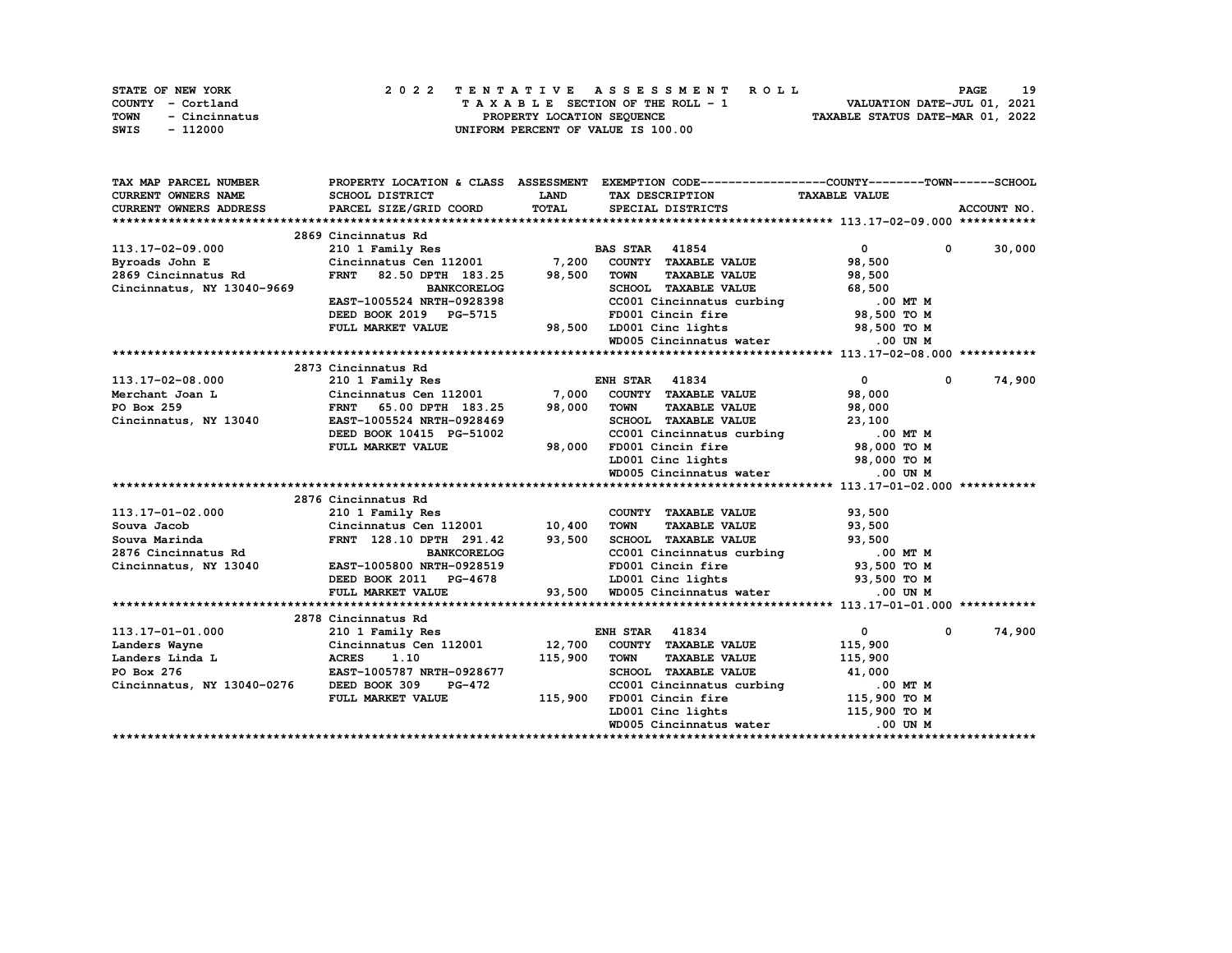| STATE OF NEW YORK     | 2022 TENTATIVE ASSESSMENT ROLL     | 20<br><b>PAGE</b>                |
|-----------------------|------------------------------------|----------------------------------|
| COUNTY - Cortland     | TAXABLE SECTION OF THE ROLL - 1    | VALUATION DATE-JUL 01, 2021      |
| TOWN<br>- Cincinnatus | PROPERTY LOCATION SEQUENCE         | TAXABLE STATUS DATE-MAR 01, 2022 |
| SWIS<br>- 112000      | UNIFORM PERCENT OF VALUE IS 100.00 |                                  |

| <b>CURRENT OWNERS NAME</b><br>SCHOOL DISTRICT<br><b>LAND</b><br>TAX DESCRIPTION<br><b>TAXABLE VALUE</b><br><b>TOTAL</b><br><b>CURRENT OWNERS ADDRESS</b><br>PARCEL SIZE/GRID COORD<br>ACCOUNT NO.<br>SPECIAL DISTRICTS<br>2879 Cincinnatus Rd<br>220 2 Family Res<br>74,900<br>113.17-01-15.000<br><b>ENH STAR 41834</b><br>$\mathbf{0}$<br>$\mathbf 0$<br>Cincinnatus Cen 112001 17,000 COUNTY TAXABLE VALUE<br>104,000<br>Diaz Joe Jr<br>104,000<br>PO Box 376<br><b>ACRES</b><br>3.68 BANK LERETA<br><b>TOWN</b><br><b>TAXABLE VALUE</b><br>104,000<br>Cincinnatus, NY 13040-0376<br>SCHOOL TAXABLE VALUE<br>EAST-1005193 NRTH-0928632<br>29,100<br>DEED BOOK 1996 PG-3555<br>CC001 Cincinnatus curbing<br>.00 MT M<br>104,000 TO M<br>104,000 FD001 Cincin fire<br>LD001 Cinc lights<br>FULL MARKET VALUE<br>104,000 TO M<br>WD005 Cincinnatus water<br>$.00$ UN M<br>2889 Cincinnatus Rd<br>113.17-01-12.000<br>210 1 Family Res<br>COUNTY TAXABLE VALUE<br>120,000<br>$Cincinnatus Cen$ 112001 9,500<br><b>TOWN</b><br><b>TAXABLE VALUE</b><br>120,000<br>Soule Kenneth A<br>2889 Cincinnatus Rd<br>FRNT 119.54 DPTH 189.48<br>120,000<br>SCHOOL TAXABLE VALUE<br>120,000<br>$ \sim$ 00 MT M<br><b>BANKCORELOG</b><br>CC001 Cincinnatus curbing<br>FD001 Cincin fire<br>Cincinnatus, NY 13040<br>120,000 TO M<br>EAST-1005529 NRTH-0928692<br>DEED BOOK 2020 PG-5854 LD001 Cinc lights 120,000 TO M<br>FULL MARKET VALUE 120,000 WD005 Cincinnatus water 0.00 UN M<br>2891 Cincinnatus Rd<br>113.17-01-13.000<br>210 1 Family Res<br>Cincinnatus Cen 112001     15,900<br>COUNTY TAXABLE VALUE<br>205,000<br>210 1<br>Cincin<br>ACRES<br>EAST-1<br>Cobb William J<br><b>TOWN</b><br><b>TAXABLE VALUE</b><br>205,000<br>205,000 SCHOOL TAXABLE VALUE 205,000 CC01 Cincinnatus curbing<br>FD001 Cincinnatus curbing<br>PD001 Cincinnatus curbing<br>PD001 Cincinnatus curbing<br>205,000 TO M<br>WD005 Cincinnatus water 0.00 UN M<br>205,000<br>Cobb Macy L<br>2.90<br>2891 Cincinnatus Rd<br>Cincinnatus, NY 13040 DEED BOOK 1997 PG-2902<br>2919 Cincinnatus Rd<br>210 1 Family Res<br>30,000<br>113.00-04-09.000<br><b>BAS STAR 41854</b><br>$\mathbf{0}$<br>$\mathbf{0}$<br>Cincinnatus Cen 112001 $14,500$ COUNTY TAXABLE VALUE<br>ACRES 2.00 135,000 TOWN TAXABLE VALUE<br>135,000<br>Bates Dale R Cincinnatus Cen 112001<br>Bates Rebecca ACRES 2.00<br>2919 Cincinnatus Rd EAST-1005586 NRTH-0929239<br>Cincinnatus, NY 13040-9667 DEED BOOK 424 PG-59<br>135,000<br>SCHOOL TAXABLE VALUE 105,000<br>FD001 Cincin fire 135,000 TO M<br>135,000 WD005 Cincinnatus water .00 UN M<br>FULL MARKET VALUE<br>2925 Cincinnatus Rd<br>Cincinnatus Rd<br>210 1 Family Res<br>$0 \t 30,000$<br><b>BAS STAR</b> 41854<br>$\mathbf{0}$<br>113.00-04-10.000<br>Crane Cheryl A Cincinnatus Cen 112001 14,800<br>2925 Cincinnatus Rd ACRES 2.20 206,000<br>COUNTY TAXABLE VALUE<br>206,000<br><b>TOWN</b><br><b>TAXABLE VALUE</b><br>206,000<br>Cincinnatus, NY 13040-9667<br>SCHOOL TAXABLE VALUE<br>176,000<br>PG-229<br>3<br>FD001 Cincin fire 206,000 TO M<br>FULL MARKET VALUE<br>206,000 | TAX MAP PARCEL NUMBER |  | PROPERTY LOCATION & CLASS ASSESSMENT EXEMPTION CODE-----------------COUNTY-------TOWN-----SCHOOL |  |
|-----------------------------------------------------------------------------------------------------------------------------------------------------------------------------------------------------------------------------------------------------------------------------------------------------------------------------------------------------------------------------------------------------------------------------------------------------------------------------------------------------------------------------------------------------------------------------------------------------------------------------------------------------------------------------------------------------------------------------------------------------------------------------------------------------------------------------------------------------------------------------------------------------------------------------------------------------------------------------------------------------------------------------------------------------------------------------------------------------------------------------------------------------------------------------------------------------------------------------------------------------------------------------------------------------------------------------------------------------------------------------------------------------------------------------------------------------------------------------------------------------------------------------------------------------------------------------------------------------------------------------------------------------------------------------------------------------------------------------------------------------------------------------------------------------------------------------------------------------------------------------------------------------------------------------------------------------------------------------------------------------------------------------------------------------------------------------------------------------------------------------------------------------------------------------------------------------------------------------------------------------------------------------------------------------------------------------------------------------------------------------------------------------------------------------------------------------------------------------------------------------------------------------------------------------------------------------------------------------------------------------------------------------------------------------------------------------------------------------------------------------------------------------------------------------------------------------------------------------------------------------------------------------------------------------------------------------------------------------------------------------------------------------------------------------------------------------------------------|-----------------------|--|--------------------------------------------------------------------------------------------------|--|
|                                                                                                                                                                                                                                                                                                                                                                                                                                                                                                                                                                                                                                                                                                                                                                                                                                                                                                                                                                                                                                                                                                                                                                                                                                                                                                                                                                                                                                                                                                                                                                                                                                                                                                                                                                                                                                                                                                                                                                                                                                                                                                                                                                                                                                                                                                                                                                                                                                                                                                                                                                                                                                                                                                                                                                                                                                                                                                                                                                                                                                                                                               |                       |  |                                                                                                  |  |
|                                                                                                                                                                                                                                                                                                                                                                                                                                                                                                                                                                                                                                                                                                                                                                                                                                                                                                                                                                                                                                                                                                                                                                                                                                                                                                                                                                                                                                                                                                                                                                                                                                                                                                                                                                                                                                                                                                                                                                                                                                                                                                                                                                                                                                                                                                                                                                                                                                                                                                                                                                                                                                                                                                                                                                                                                                                                                                                                                                                                                                                                                               |                       |  |                                                                                                  |  |
|                                                                                                                                                                                                                                                                                                                                                                                                                                                                                                                                                                                                                                                                                                                                                                                                                                                                                                                                                                                                                                                                                                                                                                                                                                                                                                                                                                                                                                                                                                                                                                                                                                                                                                                                                                                                                                                                                                                                                                                                                                                                                                                                                                                                                                                                                                                                                                                                                                                                                                                                                                                                                                                                                                                                                                                                                                                                                                                                                                                                                                                                                               |                       |  |                                                                                                  |  |
|                                                                                                                                                                                                                                                                                                                                                                                                                                                                                                                                                                                                                                                                                                                                                                                                                                                                                                                                                                                                                                                                                                                                                                                                                                                                                                                                                                                                                                                                                                                                                                                                                                                                                                                                                                                                                                                                                                                                                                                                                                                                                                                                                                                                                                                                                                                                                                                                                                                                                                                                                                                                                                                                                                                                                                                                                                                                                                                                                                                                                                                                                               |                       |  |                                                                                                  |  |
|                                                                                                                                                                                                                                                                                                                                                                                                                                                                                                                                                                                                                                                                                                                                                                                                                                                                                                                                                                                                                                                                                                                                                                                                                                                                                                                                                                                                                                                                                                                                                                                                                                                                                                                                                                                                                                                                                                                                                                                                                                                                                                                                                                                                                                                                                                                                                                                                                                                                                                                                                                                                                                                                                                                                                                                                                                                                                                                                                                                                                                                                                               |                       |  |                                                                                                  |  |
|                                                                                                                                                                                                                                                                                                                                                                                                                                                                                                                                                                                                                                                                                                                                                                                                                                                                                                                                                                                                                                                                                                                                                                                                                                                                                                                                                                                                                                                                                                                                                                                                                                                                                                                                                                                                                                                                                                                                                                                                                                                                                                                                                                                                                                                                                                                                                                                                                                                                                                                                                                                                                                                                                                                                                                                                                                                                                                                                                                                                                                                                                               |                       |  |                                                                                                  |  |
|                                                                                                                                                                                                                                                                                                                                                                                                                                                                                                                                                                                                                                                                                                                                                                                                                                                                                                                                                                                                                                                                                                                                                                                                                                                                                                                                                                                                                                                                                                                                                                                                                                                                                                                                                                                                                                                                                                                                                                                                                                                                                                                                                                                                                                                                                                                                                                                                                                                                                                                                                                                                                                                                                                                                                                                                                                                                                                                                                                                                                                                                                               |                       |  |                                                                                                  |  |
|                                                                                                                                                                                                                                                                                                                                                                                                                                                                                                                                                                                                                                                                                                                                                                                                                                                                                                                                                                                                                                                                                                                                                                                                                                                                                                                                                                                                                                                                                                                                                                                                                                                                                                                                                                                                                                                                                                                                                                                                                                                                                                                                                                                                                                                                                                                                                                                                                                                                                                                                                                                                                                                                                                                                                                                                                                                                                                                                                                                                                                                                                               |                       |  |                                                                                                  |  |
|                                                                                                                                                                                                                                                                                                                                                                                                                                                                                                                                                                                                                                                                                                                                                                                                                                                                                                                                                                                                                                                                                                                                                                                                                                                                                                                                                                                                                                                                                                                                                                                                                                                                                                                                                                                                                                                                                                                                                                                                                                                                                                                                                                                                                                                                                                                                                                                                                                                                                                                                                                                                                                                                                                                                                                                                                                                                                                                                                                                                                                                                                               |                       |  |                                                                                                  |  |
|                                                                                                                                                                                                                                                                                                                                                                                                                                                                                                                                                                                                                                                                                                                                                                                                                                                                                                                                                                                                                                                                                                                                                                                                                                                                                                                                                                                                                                                                                                                                                                                                                                                                                                                                                                                                                                                                                                                                                                                                                                                                                                                                                                                                                                                                                                                                                                                                                                                                                                                                                                                                                                                                                                                                                                                                                                                                                                                                                                                                                                                                                               |                       |  |                                                                                                  |  |
|                                                                                                                                                                                                                                                                                                                                                                                                                                                                                                                                                                                                                                                                                                                                                                                                                                                                                                                                                                                                                                                                                                                                                                                                                                                                                                                                                                                                                                                                                                                                                                                                                                                                                                                                                                                                                                                                                                                                                                                                                                                                                                                                                                                                                                                                                                                                                                                                                                                                                                                                                                                                                                                                                                                                                                                                                                                                                                                                                                                                                                                                                               |                       |  |                                                                                                  |  |
|                                                                                                                                                                                                                                                                                                                                                                                                                                                                                                                                                                                                                                                                                                                                                                                                                                                                                                                                                                                                                                                                                                                                                                                                                                                                                                                                                                                                                                                                                                                                                                                                                                                                                                                                                                                                                                                                                                                                                                                                                                                                                                                                                                                                                                                                                                                                                                                                                                                                                                                                                                                                                                                                                                                                                                                                                                                                                                                                                                                                                                                                                               |                       |  |                                                                                                  |  |
|                                                                                                                                                                                                                                                                                                                                                                                                                                                                                                                                                                                                                                                                                                                                                                                                                                                                                                                                                                                                                                                                                                                                                                                                                                                                                                                                                                                                                                                                                                                                                                                                                                                                                                                                                                                                                                                                                                                                                                                                                                                                                                                                                                                                                                                                                                                                                                                                                                                                                                                                                                                                                                                                                                                                                                                                                                                                                                                                                                                                                                                                                               |                       |  |                                                                                                  |  |
|                                                                                                                                                                                                                                                                                                                                                                                                                                                                                                                                                                                                                                                                                                                                                                                                                                                                                                                                                                                                                                                                                                                                                                                                                                                                                                                                                                                                                                                                                                                                                                                                                                                                                                                                                                                                                                                                                                                                                                                                                                                                                                                                                                                                                                                                                                                                                                                                                                                                                                                                                                                                                                                                                                                                                                                                                                                                                                                                                                                                                                                                                               |                       |  |                                                                                                  |  |
|                                                                                                                                                                                                                                                                                                                                                                                                                                                                                                                                                                                                                                                                                                                                                                                                                                                                                                                                                                                                                                                                                                                                                                                                                                                                                                                                                                                                                                                                                                                                                                                                                                                                                                                                                                                                                                                                                                                                                                                                                                                                                                                                                                                                                                                                                                                                                                                                                                                                                                                                                                                                                                                                                                                                                                                                                                                                                                                                                                                                                                                                                               |                       |  |                                                                                                  |  |
|                                                                                                                                                                                                                                                                                                                                                                                                                                                                                                                                                                                                                                                                                                                                                                                                                                                                                                                                                                                                                                                                                                                                                                                                                                                                                                                                                                                                                                                                                                                                                                                                                                                                                                                                                                                                                                                                                                                                                                                                                                                                                                                                                                                                                                                                                                                                                                                                                                                                                                                                                                                                                                                                                                                                                                                                                                                                                                                                                                                                                                                                                               |                       |  |                                                                                                  |  |
|                                                                                                                                                                                                                                                                                                                                                                                                                                                                                                                                                                                                                                                                                                                                                                                                                                                                                                                                                                                                                                                                                                                                                                                                                                                                                                                                                                                                                                                                                                                                                                                                                                                                                                                                                                                                                                                                                                                                                                                                                                                                                                                                                                                                                                                                                                                                                                                                                                                                                                                                                                                                                                                                                                                                                                                                                                                                                                                                                                                                                                                                                               |                       |  |                                                                                                  |  |
|                                                                                                                                                                                                                                                                                                                                                                                                                                                                                                                                                                                                                                                                                                                                                                                                                                                                                                                                                                                                                                                                                                                                                                                                                                                                                                                                                                                                                                                                                                                                                                                                                                                                                                                                                                                                                                                                                                                                                                                                                                                                                                                                                                                                                                                                                                                                                                                                                                                                                                                                                                                                                                                                                                                                                                                                                                                                                                                                                                                                                                                                                               |                       |  |                                                                                                  |  |
|                                                                                                                                                                                                                                                                                                                                                                                                                                                                                                                                                                                                                                                                                                                                                                                                                                                                                                                                                                                                                                                                                                                                                                                                                                                                                                                                                                                                                                                                                                                                                                                                                                                                                                                                                                                                                                                                                                                                                                                                                                                                                                                                                                                                                                                                                                                                                                                                                                                                                                                                                                                                                                                                                                                                                                                                                                                                                                                                                                                                                                                                                               |                       |  |                                                                                                  |  |
|                                                                                                                                                                                                                                                                                                                                                                                                                                                                                                                                                                                                                                                                                                                                                                                                                                                                                                                                                                                                                                                                                                                                                                                                                                                                                                                                                                                                                                                                                                                                                                                                                                                                                                                                                                                                                                                                                                                                                                                                                                                                                                                                                                                                                                                                                                                                                                                                                                                                                                                                                                                                                                                                                                                                                                                                                                                                                                                                                                                                                                                                                               |                       |  |                                                                                                  |  |
|                                                                                                                                                                                                                                                                                                                                                                                                                                                                                                                                                                                                                                                                                                                                                                                                                                                                                                                                                                                                                                                                                                                                                                                                                                                                                                                                                                                                                                                                                                                                                                                                                                                                                                                                                                                                                                                                                                                                                                                                                                                                                                                                                                                                                                                                                                                                                                                                                                                                                                                                                                                                                                                                                                                                                                                                                                                                                                                                                                                                                                                                                               |                       |  |                                                                                                  |  |
|                                                                                                                                                                                                                                                                                                                                                                                                                                                                                                                                                                                                                                                                                                                                                                                                                                                                                                                                                                                                                                                                                                                                                                                                                                                                                                                                                                                                                                                                                                                                                                                                                                                                                                                                                                                                                                                                                                                                                                                                                                                                                                                                                                                                                                                                                                                                                                                                                                                                                                                                                                                                                                                                                                                                                                                                                                                                                                                                                                                                                                                                                               |                       |  |                                                                                                  |  |
|                                                                                                                                                                                                                                                                                                                                                                                                                                                                                                                                                                                                                                                                                                                                                                                                                                                                                                                                                                                                                                                                                                                                                                                                                                                                                                                                                                                                                                                                                                                                                                                                                                                                                                                                                                                                                                                                                                                                                                                                                                                                                                                                                                                                                                                                                                                                                                                                                                                                                                                                                                                                                                                                                                                                                                                                                                                                                                                                                                                                                                                                                               |                       |  |                                                                                                  |  |
|                                                                                                                                                                                                                                                                                                                                                                                                                                                                                                                                                                                                                                                                                                                                                                                                                                                                                                                                                                                                                                                                                                                                                                                                                                                                                                                                                                                                                                                                                                                                                                                                                                                                                                                                                                                                                                                                                                                                                                                                                                                                                                                                                                                                                                                                                                                                                                                                                                                                                                                                                                                                                                                                                                                                                                                                                                                                                                                                                                                                                                                                                               |                       |  |                                                                                                  |  |
|                                                                                                                                                                                                                                                                                                                                                                                                                                                                                                                                                                                                                                                                                                                                                                                                                                                                                                                                                                                                                                                                                                                                                                                                                                                                                                                                                                                                                                                                                                                                                                                                                                                                                                                                                                                                                                                                                                                                                                                                                                                                                                                                                                                                                                                                                                                                                                                                                                                                                                                                                                                                                                                                                                                                                                                                                                                                                                                                                                                                                                                                                               |                       |  |                                                                                                  |  |
|                                                                                                                                                                                                                                                                                                                                                                                                                                                                                                                                                                                                                                                                                                                                                                                                                                                                                                                                                                                                                                                                                                                                                                                                                                                                                                                                                                                                                                                                                                                                                                                                                                                                                                                                                                                                                                                                                                                                                                                                                                                                                                                                                                                                                                                                                                                                                                                                                                                                                                                                                                                                                                                                                                                                                                                                                                                                                                                                                                                                                                                                                               |                       |  |                                                                                                  |  |
|                                                                                                                                                                                                                                                                                                                                                                                                                                                                                                                                                                                                                                                                                                                                                                                                                                                                                                                                                                                                                                                                                                                                                                                                                                                                                                                                                                                                                                                                                                                                                                                                                                                                                                                                                                                                                                                                                                                                                                                                                                                                                                                                                                                                                                                                                                                                                                                                                                                                                                                                                                                                                                                                                                                                                                                                                                                                                                                                                                                                                                                                                               |                       |  |                                                                                                  |  |
|                                                                                                                                                                                                                                                                                                                                                                                                                                                                                                                                                                                                                                                                                                                                                                                                                                                                                                                                                                                                                                                                                                                                                                                                                                                                                                                                                                                                                                                                                                                                                                                                                                                                                                                                                                                                                                                                                                                                                                                                                                                                                                                                                                                                                                                                                                                                                                                                                                                                                                                                                                                                                                                                                                                                                                                                                                                                                                                                                                                                                                                                                               |                       |  |                                                                                                  |  |
|                                                                                                                                                                                                                                                                                                                                                                                                                                                                                                                                                                                                                                                                                                                                                                                                                                                                                                                                                                                                                                                                                                                                                                                                                                                                                                                                                                                                                                                                                                                                                                                                                                                                                                                                                                                                                                                                                                                                                                                                                                                                                                                                                                                                                                                                                                                                                                                                                                                                                                                                                                                                                                                                                                                                                                                                                                                                                                                                                                                                                                                                                               |                       |  |                                                                                                  |  |
|                                                                                                                                                                                                                                                                                                                                                                                                                                                                                                                                                                                                                                                                                                                                                                                                                                                                                                                                                                                                                                                                                                                                                                                                                                                                                                                                                                                                                                                                                                                                                                                                                                                                                                                                                                                                                                                                                                                                                                                                                                                                                                                                                                                                                                                                                                                                                                                                                                                                                                                                                                                                                                                                                                                                                                                                                                                                                                                                                                                                                                                                                               |                       |  |                                                                                                  |  |
|                                                                                                                                                                                                                                                                                                                                                                                                                                                                                                                                                                                                                                                                                                                                                                                                                                                                                                                                                                                                                                                                                                                                                                                                                                                                                                                                                                                                                                                                                                                                                                                                                                                                                                                                                                                                                                                                                                                                                                                                                                                                                                                                                                                                                                                                                                                                                                                                                                                                                                                                                                                                                                                                                                                                                                                                                                                                                                                                                                                                                                                                                               |                       |  |                                                                                                  |  |
|                                                                                                                                                                                                                                                                                                                                                                                                                                                                                                                                                                                                                                                                                                                                                                                                                                                                                                                                                                                                                                                                                                                                                                                                                                                                                                                                                                                                                                                                                                                                                                                                                                                                                                                                                                                                                                                                                                                                                                                                                                                                                                                                                                                                                                                                                                                                                                                                                                                                                                                                                                                                                                                                                                                                                                                                                                                                                                                                                                                                                                                                                               |                       |  |                                                                                                  |  |
|                                                                                                                                                                                                                                                                                                                                                                                                                                                                                                                                                                                                                                                                                                                                                                                                                                                                                                                                                                                                                                                                                                                                                                                                                                                                                                                                                                                                                                                                                                                                                                                                                                                                                                                                                                                                                                                                                                                                                                                                                                                                                                                                                                                                                                                                                                                                                                                                                                                                                                                                                                                                                                                                                                                                                                                                                                                                                                                                                                                                                                                                                               |                       |  |                                                                                                  |  |
|                                                                                                                                                                                                                                                                                                                                                                                                                                                                                                                                                                                                                                                                                                                                                                                                                                                                                                                                                                                                                                                                                                                                                                                                                                                                                                                                                                                                                                                                                                                                                                                                                                                                                                                                                                                                                                                                                                                                                                                                                                                                                                                                                                                                                                                                                                                                                                                                                                                                                                                                                                                                                                                                                                                                                                                                                                                                                                                                                                                                                                                                                               |                       |  |                                                                                                  |  |
|                                                                                                                                                                                                                                                                                                                                                                                                                                                                                                                                                                                                                                                                                                                                                                                                                                                                                                                                                                                                                                                                                                                                                                                                                                                                                                                                                                                                                                                                                                                                                                                                                                                                                                                                                                                                                                                                                                                                                                                                                                                                                                                                                                                                                                                                                                                                                                                                                                                                                                                                                                                                                                                                                                                                                                                                                                                                                                                                                                                                                                                                                               |                       |  |                                                                                                  |  |
|                                                                                                                                                                                                                                                                                                                                                                                                                                                                                                                                                                                                                                                                                                                                                                                                                                                                                                                                                                                                                                                                                                                                                                                                                                                                                                                                                                                                                                                                                                                                                                                                                                                                                                                                                                                                                                                                                                                                                                                                                                                                                                                                                                                                                                                                                                                                                                                                                                                                                                                                                                                                                                                                                                                                                                                                                                                                                                                                                                                                                                                                                               |                       |  |                                                                                                  |  |
|                                                                                                                                                                                                                                                                                                                                                                                                                                                                                                                                                                                                                                                                                                                                                                                                                                                                                                                                                                                                                                                                                                                                                                                                                                                                                                                                                                                                                                                                                                                                                                                                                                                                                                                                                                                                                                                                                                                                                                                                                                                                                                                                                                                                                                                                                                                                                                                                                                                                                                                                                                                                                                                                                                                                                                                                                                                                                                                                                                                                                                                                                               |                       |  |                                                                                                  |  |
|                                                                                                                                                                                                                                                                                                                                                                                                                                                                                                                                                                                                                                                                                                                                                                                                                                                                                                                                                                                                                                                                                                                                                                                                                                                                                                                                                                                                                                                                                                                                                                                                                                                                                                                                                                                                                                                                                                                                                                                                                                                                                                                                                                                                                                                                                                                                                                                                                                                                                                                                                                                                                                                                                                                                                                                                                                                                                                                                                                                                                                                                                               |                       |  |                                                                                                  |  |
|                                                                                                                                                                                                                                                                                                                                                                                                                                                                                                                                                                                                                                                                                                                                                                                                                                                                                                                                                                                                                                                                                                                                                                                                                                                                                                                                                                                                                                                                                                                                                                                                                                                                                                                                                                                                                                                                                                                                                                                                                                                                                                                                                                                                                                                                                                                                                                                                                                                                                                                                                                                                                                                                                                                                                                                                                                                                                                                                                                                                                                                                                               |                       |  |                                                                                                  |  |
|                                                                                                                                                                                                                                                                                                                                                                                                                                                                                                                                                                                                                                                                                                                                                                                                                                                                                                                                                                                                                                                                                                                                                                                                                                                                                                                                                                                                                                                                                                                                                                                                                                                                                                                                                                                                                                                                                                                                                                                                                                                                                                                                                                                                                                                                                                                                                                                                                                                                                                                                                                                                                                                                                                                                                                                                                                                                                                                                                                                                                                                                                               |                       |  |                                                                                                  |  |
|                                                                                                                                                                                                                                                                                                                                                                                                                                                                                                                                                                                                                                                                                                                                                                                                                                                                                                                                                                                                                                                                                                                                                                                                                                                                                                                                                                                                                                                                                                                                                                                                                                                                                                                                                                                                                                                                                                                                                                                                                                                                                                                                                                                                                                                                                                                                                                                                                                                                                                                                                                                                                                                                                                                                                                                                                                                                                                                                                                                                                                                                                               |                       |  |                                                                                                  |  |
|                                                                                                                                                                                                                                                                                                                                                                                                                                                                                                                                                                                                                                                                                                                                                                                                                                                                                                                                                                                                                                                                                                                                                                                                                                                                                                                                                                                                                                                                                                                                                                                                                                                                                                                                                                                                                                                                                                                                                                                                                                                                                                                                                                                                                                                                                                                                                                                                                                                                                                                                                                                                                                                                                                                                                                                                                                                                                                                                                                                                                                                                                               |                       |  |                                                                                                  |  |
|                                                                                                                                                                                                                                                                                                                                                                                                                                                                                                                                                                                                                                                                                                                                                                                                                                                                                                                                                                                                                                                                                                                                                                                                                                                                                                                                                                                                                                                                                                                                                                                                                                                                                                                                                                                                                                                                                                                                                                                                                                                                                                                                                                                                                                                                                                                                                                                                                                                                                                                                                                                                                                                                                                                                                                                                                                                                                                                                                                                                                                                                                               |                       |  |                                                                                                  |  |
|                                                                                                                                                                                                                                                                                                                                                                                                                                                                                                                                                                                                                                                                                                                                                                                                                                                                                                                                                                                                                                                                                                                                                                                                                                                                                                                                                                                                                                                                                                                                                                                                                                                                                                                                                                                                                                                                                                                                                                                                                                                                                                                                                                                                                                                                                                                                                                                                                                                                                                                                                                                                                                                                                                                                                                                                                                                                                                                                                                                                                                                                                               |                       |  |                                                                                                  |  |
|                                                                                                                                                                                                                                                                                                                                                                                                                                                                                                                                                                                                                                                                                                                                                                                                                                                                                                                                                                                                                                                                                                                                                                                                                                                                                                                                                                                                                                                                                                                                                                                                                                                                                                                                                                                                                                                                                                                                                                                                                                                                                                                                                                                                                                                                                                                                                                                                                                                                                                                                                                                                                                                                                                                                                                                                                                                                                                                                                                                                                                                                                               |                       |  |                                                                                                  |  |
|                                                                                                                                                                                                                                                                                                                                                                                                                                                                                                                                                                                                                                                                                                                                                                                                                                                                                                                                                                                                                                                                                                                                                                                                                                                                                                                                                                                                                                                                                                                                                                                                                                                                                                                                                                                                                                                                                                                                                                                                                                                                                                                                                                                                                                                                                                                                                                                                                                                                                                                                                                                                                                                                                                                                                                                                                                                                                                                                                                                                                                                                                               |                       |  |                                                                                                  |  |
|                                                                                                                                                                                                                                                                                                                                                                                                                                                                                                                                                                                                                                                                                                                                                                                                                                                                                                                                                                                                                                                                                                                                                                                                                                                                                                                                                                                                                                                                                                                                                                                                                                                                                                                                                                                                                                                                                                                                                                                                                                                                                                                                                                                                                                                                                                                                                                                                                                                                                                                                                                                                                                                                                                                                                                                                                                                                                                                                                                                                                                                                                               |                       |  |                                                                                                  |  |
|                                                                                                                                                                                                                                                                                                                                                                                                                                                                                                                                                                                                                                                                                                                                                                                                                                                                                                                                                                                                                                                                                                                                                                                                                                                                                                                                                                                                                                                                                                                                                                                                                                                                                                                                                                                                                                                                                                                                                                                                                                                                                                                                                                                                                                                                                                                                                                                                                                                                                                                                                                                                                                                                                                                                                                                                                                                                                                                                                                                                                                                                                               |                       |  |                                                                                                  |  |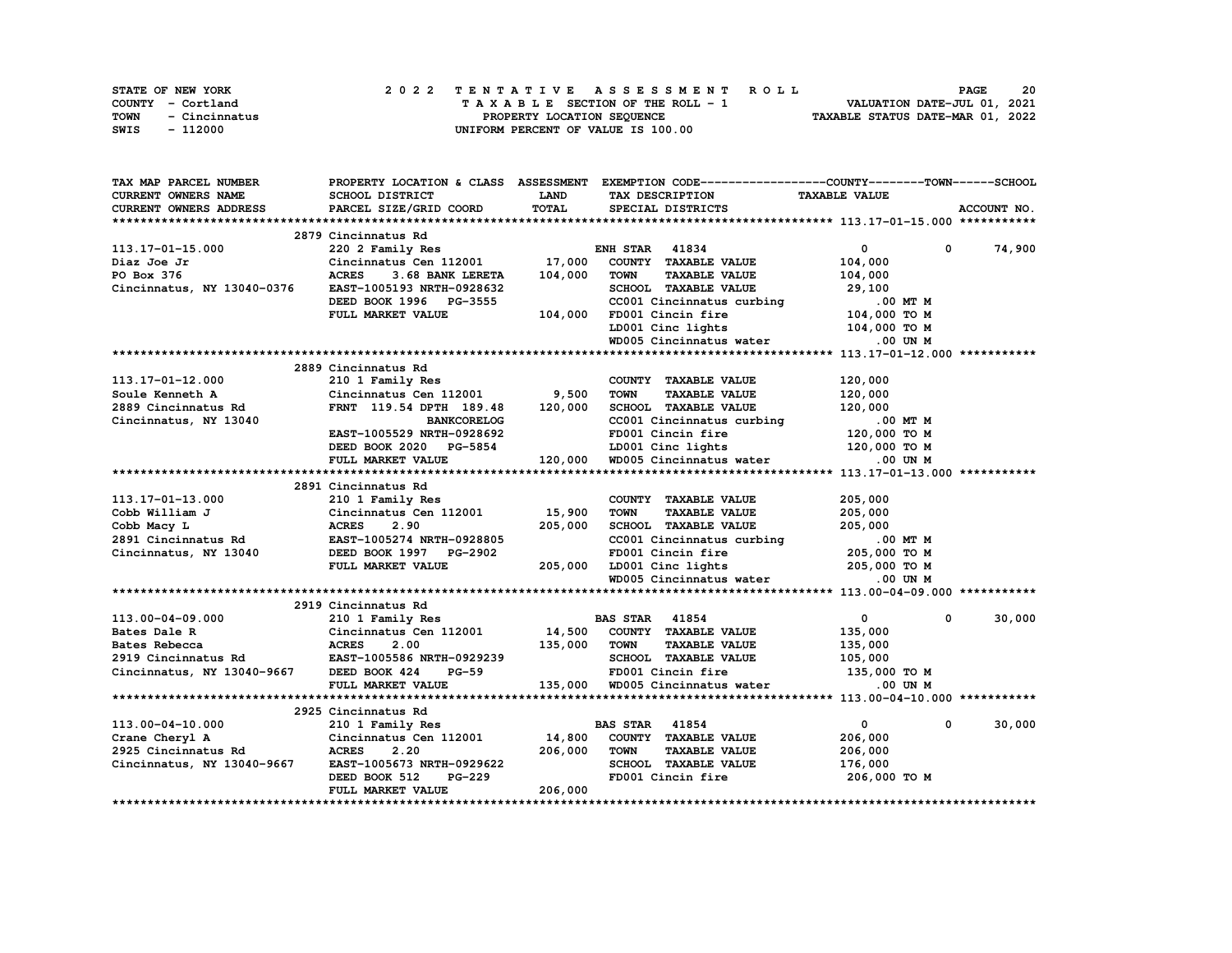| <b>STATE OF NEW YORK</b> | 2022 TENTATIVE ASSESSMENT ROLL     |  | 21<br><b>PAGE</b>                |
|--------------------------|------------------------------------|--|----------------------------------|
| COUNTY - Cortland        | TAXABLE SECTION OF THE ROLL - 1    |  | VALUATION DATE-JUL 01, 2021      |
| TOWN<br>- Cincinnatus    | PROPERTY LOCATION SEQUENCE         |  | TAXABLE STATUS DATE-MAR 01, 2022 |
| - 112000<br>SWIS         | UNIFORM PERCENT OF VALUE IS 100.00 |  |                                  |

| TAX MAP PARCEL NUMBER      | PROPERTY LOCATION & CLASS ASSESSMENT EXEMPTION CODE----------------COUNTY-------TOWN-----SCHOOL |             |                           |                              |                      |            |             |
|----------------------------|-------------------------------------------------------------------------------------------------|-------------|---------------------------|------------------------------|----------------------|------------|-------------|
| <b>CURRENT OWNERS NAME</b> | SCHOOL DISTRICT                                                                                 | <b>LAND</b> |                           | TAX DESCRIPTION              | <b>TAXABLE VALUE</b> |            |             |
| CURRENT OWNERS ADDRESS     | PARCEL SIZE/GRID COORD                                                                          | TOTAL       |                           | SPECIAL DISTRICTS            |                      |            | ACCOUNT NO. |
|                            |                                                                                                 |             |                           |                              |                      |            |             |
|                            | 2942 Cincinnatus Rd                                                                             |             |                           |                              |                      |            |             |
| 113.00-04-11.000           | 210 1 Family Res                                                                                |             | <b>BAS STAR</b> 41854     |                              | $\mathbf{0}$         | 0          | 30,000      |
| Tomlinson Wade E           | Cincinnatus Cen 112001 8,800 COUNTY TAXABLE VALUE                                               |             |                           |                              | 69,500               |            |             |
| Tomlinson Dannette C       | FRNT 229.17 DPTH 83.25 69,500                                                                   |             | <b>TOWN</b>               | <b>TAXABLE VALUE</b>         | 69,500               |            |             |
| 2942 Cincinnatus Rd        | EAST-1005907 NRTH-0929748                                                                       |             |                           | SCHOOL TAXABLE VALUE         | 39,500               |            |             |
| Cincinnatus, NY 13040      | DEED BOOK 484<br><b>PG-53</b>                                                                   |             |                           | FD001 Cincin fire            | 69,500 то м          |            |             |
|                            | FULL MARKET VALUE                                                                               | 69,500      |                           |                              |                      |            |             |
|                            |                                                                                                 |             |                           |                              |                      |            |             |
|                            | 2958 Cincinnatus Rd                                                                             |             |                           |                              |                      |            |             |
| 113.00-04-06.000           | 241 Rural res&aq                                                                                |             | AG-CEILING 41720          |                              | 48,785               | 48,785     | 48,785      |
| Christian Mark T           | Cincinnatus Cen 112001                                                                          |             | 99,500 ENH STAR 41834     |                              | $\mathbf{0}$         | $^{\circ}$ | 74,900      |
| Christian Rhonda L         | ACRES 70.72                                                                                     | 290,000     |                           | COUNTY TAXABLE VALUE         | 241,215              |            |             |
| 2958 Cincinnatus Rd        | EAST-1007678 NRTH-0929991                                                                       |             | <b>TOWN</b>               | <b>TAXABLE VALUE</b>         | 241,215              |            |             |
| PO Box 6                   | DEED BOOK 10247 PG-22001                                                                        |             |                           | SCHOOL TAXABLE VALUE         | 166,315              |            |             |
|                            | FULL MARKET VALUE                                                                               |             |                           | 290,000 FD001 Cincin fire    |                      |            |             |
| Cincinnatus, NY 13040-9667 |                                                                                                 |             |                           |                              | 290,000 то м         |            |             |
| MAY BE SUBJECT TO PAYMENT  |                                                                                                 |             |                           |                              |                      |            |             |
| UNDER AGDIST LAW TIL 2026  |                                                                                                 |             |                           |                              |                      |            |             |
|                            |                                                                                                 |             |                           |                              |                      |            |             |
|                            | 2958 Cincinnatus Rd                                                                             |             |                           |                              |                      |            |             |
| 113.00-04-13.000           | 312 Vac w/imprv                                                                                 |             | AG-CEILING 41720          |                              | 14,275               | 14,275     | 14,275      |
| Christian Rhonda L         | Cincinnatus Cen 112001 16,000                                                                   |             |                           | COUNTY TAXABLE VALUE         | 5,725                |            |             |
| PO Box 6                   | <b>ACRES</b><br>2.97                                                                            | 20,000      | <b>TOWN</b>               | <b>TAXABLE VALUE</b>         | 5,725                |            |             |
| Cincinnatus, NY 13803      | EAST-1006285 NRTH-0930267                                                                       |             |                           | SCHOOL TAXABLE VALUE         | 5,725                |            |             |
|                            | DEED BOOK 2002 PG-5188                                                                          |             |                           | FD001 Cincin fire            | 20,000 TO M          |            |             |
|                            | FULL MARKET VALUE                                                                               | 20,000      |                           |                              |                      |            |             |
| MAY BE SUBJECT TO PAYMENT  |                                                                                                 |             |                           |                              |                      |            |             |
| UNDER AGDIST LAW TIL 2026  |                                                                                                 |             |                           |                              |                      |            |             |
|                            |                                                                                                 |             |                           |                              |                      |            |             |
|                            | 3038 Cincinnatus Rd                                                                             |             |                           |                              |                      |            |             |
| 113.00-04-02.000           | 314 Rural vac<10                                                                                |             |                           | COUNTY TAXABLE VALUE         | 13,500               |            |             |
| Paino Michael              | Cincinnatus Cen 112001                                                                          | 13,500      | <b>TOWN</b>               | <b>TAXABLE VALUE</b>         | 13,500               |            |             |
| Schmitt Eileen             | <b>ACRES</b><br>1.50                                                                            | 13,500      |                           | SCHOOL TAXABLE VALUE         | 13,500               |            |             |
| 238 Mayfair Ave            | EAST-1006931 NRTH-0931227                                                                       |             |                           | FD001 Cincin fire            | 13,500 TO M          |            |             |
| West Hempstead, NY 11552   | DEED BOOK 2021 PG-1153                                                                          |             |                           |                              |                      |            |             |
|                            | FULL MARKET VALUE                                                                               | 13,500      |                           |                              |                      |            |             |
|                            |                                                                                                 |             |                           |                              |                      |            |             |
|                            | 3100 Cincinnatus Rd                                                                             |             |                           |                              |                      |            |             |
| 113.00-01-24.110           | 240 Rural res                                                                                   |             | <b>BAS STAR</b> 41854     |                              | $\mathbf 0$          | 0          | 30,000      |
| Dirig Teresa L             | Cincinnatus Cen 112001 38,100 Dis & Lim 41932                                                   |             |                           |                              | 57,750               | $\Omega$   | $^{\circ}$  |
| 3100 Cincinnatus Rd        | ACRES 18.93                                                                                     |             |                           | 115,500 COUNTY TAXABLE VALUE | 57,750               |            |             |
| Cincinnatus, NY 13040-9667 | EAST-1007947 NRTH-0932311                                                                       |             | <b>TOWN</b>               | <b>TAXABLE VALUE</b>         | 115,500              |            |             |
|                            | <b>PG-2895</b><br>DEED BOOK 2019                                                                |             |                           | SCHOOL TAXABLE VALUE         | 85,500               |            |             |
|                            | FULL MARKET VALUE                                                                               |             | 115,500 FD001 Cincin fire |                              | 115,500 TO M         |            |             |
|                            |                                                                                                 |             |                           |                              |                      |            |             |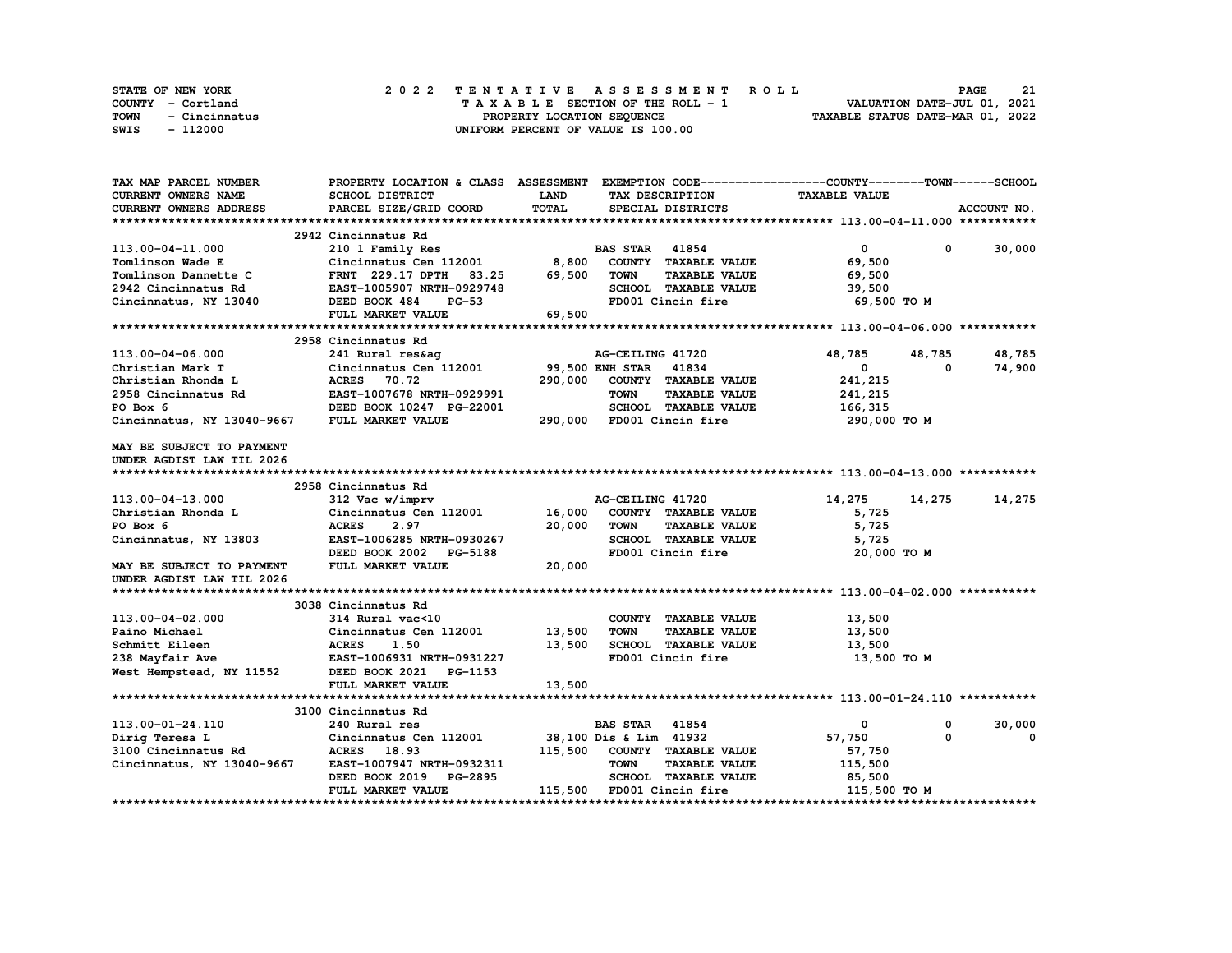| <b>STATE OF NEW YORK</b> | 2022 TENTATIVE ASSESSMENT ROLL     | 22<br><b>PAGE</b>                |
|--------------------------|------------------------------------|----------------------------------|
| COUNTY - Cortland        | TAXABLE SECTION OF THE ROLL - 1    | VALUATION DATE-JUL 01, 2021      |
| TOWN<br>- Cincinnatus    | PROPERTY LOCATION SEQUENCE         | TAXABLE STATUS DATE-MAR 01, 2022 |
| - 112000<br>SWIS         | UNIFORM PERCENT OF VALUE IS 100.00 |                                  |

| TAX MAP PARCEL NUMBER            |                                  |             |                                             | PROPERTY LOCATION & CLASS ASSESSMENT EXEMPTION CODE-----------------COUNTY-------TOWN------SCHOOL |              |
|----------------------------------|----------------------------------|-------------|---------------------------------------------|---------------------------------------------------------------------------------------------------|--------------|
| CURRENT OWNERS NAME              | SCHOOL DISTRICT                  | <b>LAND</b> | TAX DESCRIPTION                             | <b>TAXABLE VALUE</b>                                                                              |              |
| CURRENT OWNERS ADDRESS           | PARCEL SIZE/GRID COORD           | TOTAL       | SPECIAL DISTRICTS                           |                                                                                                   | ACCOUNT NO.  |
|                                  |                                  |             |                                             |                                                                                                   |              |
|                                  | 3137 Cincinnatus Rd              |             | 72 PCT OF VALUE USED FOR EXEMPTION PURPOSES |                                                                                                   |              |
| 113.00-01-22.000                 | 210 1 Family Res                 |             | <b>VET WAR C 41122</b>                      | 6.000<br>0                                                                                        | 0            |
| Livermore John H                 | Cincinnatus Cen 112001           |             | 19,900 VET WAR T 41123                      | 0<br>8,100                                                                                        | $\mathbf{o}$ |
| 3141 Cincinnatus Rd              | 5.60<br><b>ACRES</b>             |             | 41834<br><b>75,000 ENH STAR</b>             | $\mathbf 0$<br>0                                                                                  | 74,900       |
| Cincinnatus, NY 13040            | EAST-1008793 NRTH-0933297        |             | COUNTY TAXABLE VALUE                        | 69,000                                                                                            |              |
|                                  | DEED BOOK 2014 PG-828            |             | <b>TAXABLE VALUE</b><br>TOWN                | 66,900                                                                                            |              |
|                                  | FULL MARKET VALUE                | 75,000      | <b>SCHOOL TAXABLE VALUE</b>                 | 100                                                                                               |              |
|                                  |                                  |             | FD001 Cincin fire                           | 75,000 TO M                                                                                       |              |
|                                  |                                  |             |                                             |                                                                                                   |              |
|                                  | 3146 Cincinnatus Rd              |             |                                             |                                                                                                   |              |
| 113.00-01-19.000                 | 270 Mfg housing                  |             | COUNTY TAXABLE VALUE                        | 26,000                                                                                            |              |
| Lincoln Spencer F                | Cincinnatus Cen 112001           | 8,400       | <b>TOWN</b><br><b>TAXABLE VALUE</b>         | 26,000                                                                                            |              |
| Lincoln Connie Angell            | FRNT 125.00 DPTH 125.25          | 26,000      | SCHOOL TAXABLE VALUE                        | 26,000                                                                                            |              |
| 3146 Cincinnatus Rd              | EAST-1009361 NRTH-0933294        |             | FD001 Cincin fire                           | 26,000 TO M                                                                                       |              |
| Cincinnatus, NY 13040            | DEED BOOK 2014 PG-4183           |             |                                             |                                                                                                   |              |
|                                  | FULL MARKET VALUE                | 26,000      |                                             |                                                                                                   |              |
|                                  |                                  |             |                                             |                                                                                                   |              |
|                                  | 3147 Cincinnatus Rd              |             |                                             |                                                                                                   |              |
| 113.00-01-21.000                 | 210 1 Family Res                 |             | COUNTY TAXABLE VALUE                        | 47,000                                                                                            |              |
| McKee Stephanie Trust            | Cincinnatus Cen 112001           | 9,000       | TOWN<br><b>TAXABLE VALUE</b>                | 47,000                                                                                            |              |
| Maricle Dorn Trustee             | FRNT 130.00 DPTH 136.00          | 47,000      | SCHOOL TAXABLE VALUE                        | 47,000                                                                                            |              |
| 1327 State Highway 23 Rd         | EAST-1009104 NRTH-0933331        |             | FD001 Cincin fire                           | 47,000 TO M                                                                                       |              |
| South Plymouth, NY 13844         | DEED BOOK 2016 PG-1278           |             |                                             |                                                                                                   |              |
|                                  | FULL MARKET VALUE                | 47,000      |                                             |                                                                                                   |              |
|                                  |                                  |             |                                             |                                                                                                   |              |
|                                  | 3151 Cincinnatus Rd              |             |                                             |                                                                                                   |              |
| 113.00-01-20.000                 | 210 1 Family Res                 |             | COUNTY TAXABLE VALUE                        | 49,000                                                                                            |              |
| LJR Associates                   | Cincinnatus Cen 112001           | 8,800       | <b>TOWN</b><br><b>TAXABLE VALUE</b>         | 49,000                                                                                            |              |
| 1350 Elm St Ext                  | FRNT 118.90 DPTH 147.05          | 49,000      | SCHOOL TAXABLE VALUE                        | 49,000                                                                                            |              |
| Groton, NY 13073-9667            | EAST-1009211 NRTH-0933413        |             | FD001 Cincin fire                           | 49,000 TO M                                                                                       |              |
|                                  | DEED BOOK 537<br>$PG-343$        |             |                                             |                                                                                                   |              |
|                                  | FULL MARKET VALUE                | 49,000      |                                             |                                                                                                   |              |
|                                  |                                  |             |                                             |                                                                                                   |              |
|                                  | 3158 Cincinnatus Rd              |             |                                             |                                                                                                   |              |
| 113.00-01-16.110                 | 312 Vac w/imprv                  |             | COUNTY TAXABLE VALUE                        | 11,000                                                                                            |              |
|                                  | Cincinnatus Cen 112001           | 1,000       | <b>TOWN</b><br><b>TAXABLE VALUE</b>         | 11,000                                                                                            |              |
| Delee Joseph A<br>Delee Amanda B | <b>ACRES</b><br>1.00 BANKCORELOG | 11,000      | SCHOOL TAXABLE VALUE                        |                                                                                                   |              |
|                                  |                                  |             | FD001 Cincin fire                           | 11,000                                                                                            |              |
| 5814 Route 23                    | EAST-1010733 NRTH-0934560        |             |                                             | 11,000 TO M                                                                                       |              |
| Cincinnatus, NY 13040            | DEED BOOK 2018 PG-901            | 11,000      |                                             |                                                                                                   |              |
|                                  | FULL MARKET VALUE                |             |                                             |                                                                                                   |              |
|                                  |                                  |             |                                             |                                                                                                   |              |
|                                  | 3012,3038 Cincinnatus Rd         |             |                                             |                                                                                                   |              |
| 113.00-04-03.000                 | 210 1 Family Res                 |             | COUNTY TAXABLE VALUE                        | 205,000                                                                                           |              |
| Paino Michael                    | Cincinnatus Cen 112001           | 17,300      | TOWN<br><b>TAXABLE VALUE</b>                | 205,000                                                                                           |              |
| Schmitt Eileen                   | <b>ACRES</b><br>3.88             | 205,000     | SCHOOL TAXABLE VALUE                        | 205,000                                                                                           |              |
| 238 Mayfair Ave                  | EAST-1006740 NRTH-0930882        |             | FD001 Cincin fire                           | 205,000 TO M                                                                                      |              |
| West Hempstead, NY 11552         | DEED BOOK 2021 PG-1153           |             |                                             |                                                                                                   |              |
|                                  | FULL MARKET VALUE                | 205,000     |                                             |                                                                                                   |              |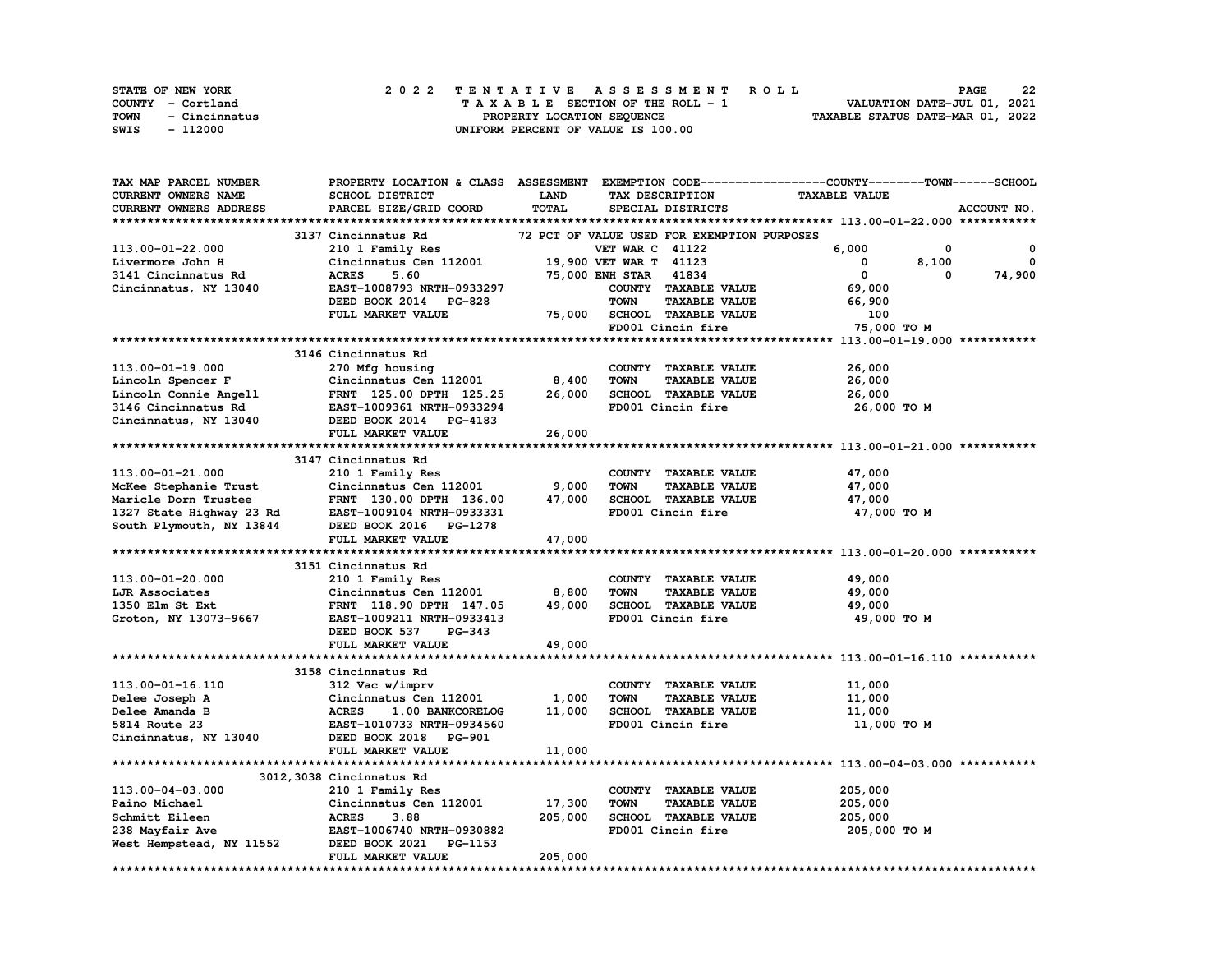| STATE OF NEW YORK     | 2022 TENTATIVE ASSESSMENT ROLL     | 23<br><b>PAGE</b>                |
|-----------------------|------------------------------------|----------------------------------|
| COUNTY - Cortland     | TAXABLE SECTION OF THE ROLL - 1    | VALUATION DATE-JUL 01, 2021      |
| TOWN<br>- Cincinnatus | PROPERTY LOCATION SEQUENCE         | TAXABLE STATUS DATE-MAR 01, 2022 |
| - 112000<br>SWIS      | UNIFORM PERCENT OF VALUE IS 100.00 |                                  |

| <b>TAX MAP PARCEL NUMBER</b> |                           |        |                                     | PROPERTY LOCATION & CLASS ASSESSMENT EXEMPTION CODE-----------------COUNTY-------TOWN-----SCHOOL |
|------------------------------|---------------------------|--------|-------------------------------------|--------------------------------------------------------------------------------------------------|
| CURRENT OWNERS NAME          | SCHOOL DISTRICT           | LAND   | TAX DESCRIPTION                     | <b>TAXABLE VALUE</b>                                                                             |
| CURRENT OWNERS ADDRESS       | PARCEL SIZE/GRID COORD    | TOTAL  | SPECIAL DISTRICTS                   | ACCOUNT NO.                                                                                      |
|                              |                           |        |                                     |                                                                                                  |
|                              | Clarks Rd                 |        |                                     |                                                                                                  |
| 111.00-01-02.000             | 312 Vac w/imprv           |        | COUNTY TAXABLE VALUE                | 28,500                                                                                           |
| Taylor David M               | Cincinnatus Cen 112001    | 23,000 | <b>TOWN</b><br><b>TAXABLE VALUE</b> | 28,500                                                                                           |
| Taylor Jeanne M              | 16.20<br><b>ACRES</b>     | 28,500 | SCHOOL TAXABLE VALUE                | 28,500                                                                                           |
| 344 Ludlowville Rd           | EAST-0985530 NRTH-0932775 |        | FD001 Cincin fire                   | 28,500 TO M                                                                                      |
| Lansing, NY 14882            | DEED BOOK 2018 PG-6334    |        |                                     |                                                                                                  |
|                              |                           |        |                                     |                                                                                                  |
|                              | FULL MARKET VALUE         | 28,500 |                                     |                                                                                                  |
|                              |                           |        |                                     |                                                                                                  |
|                              | Clarks Rd                 |        |                                     |                                                                                                  |
| 111.00-01-03.200             | 312 Vac w/imprv           |        | COUNTY TAXABLE VALUE                | 97,900                                                                                           |
| Yesalonis Joseph             | Cincinnatus Cen 112001    | 83,900 | <b>TOWN</b><br><b>TAXABLE VALUE</b> | 97,900                                                                                           |
| McGoff Kenneth               | <b>ACRES</b><br>61.50     | 97,900 | SCHOOL TAXABLE VALUE                | 97,900                                                                                           |
| 43 Harvest Ln                | EAST-0986768 NRTH-0933170 |        | FD001 Cincin fire                   | 97,900 TO M                                                                                      |
| Commack, NY 11725-1507       | DEED BOOK 1995 PG-3780    |        |                                     |                                                                                                  |
|                              | FULL MARKET VALUE         | 97,900 |                                     |                                                                                                  |
|                              |                           |        |                                     |                                                                                                  |
|                              | Clarks Rd                 |        |                                     |                                                                                                  |
| 111.00-04-01.000             | 322 Rural vac>10          |        | COUNTY TAXABLE VALUE                | 75,300                                                                                           |
| Negley Timothy               | Cincinnatus Cen 112001    | 75,300 | <b>TOWN</b><br><b>TAXABLE VALUE</b> | 75,300                                                                                           |
| Negley Sherry                | <b>ACRES</b> 55.00        | 75,300 | SCHOOL TAXABLE VALUE                | 75,300                                                                                           |
| 5450 Otisco Valley Rd        | EAST-0985693 NRTH-0930678 |        | FD001 Cincin fire                   | 75,300 TO M                                                                                      |
| Tully, NY 13159              | DEED BOOK 2020 PG-3667    |        |                                     |                                                                                                  |
|                              | FULL MARKET VALUE         | 75,300 |                                     |                                                                                                  |
|                              |                           |        |                                     |                                                                                                  |
|                              | Clarks Rd                 |        |                                     |                                                                                                  |
| 111.00-04-02.100             | 314 Rural vac<10          |        | COUNTY TAXABLE VALUE                | 8,500                                                                                            |
| Wagner Bettina K             | Cincinnatus Cen 112001    | 8,500  | <b>TOWN</b><br><b>TAXABLE VALUE</b> | 8,500                                                                                            |
| 4694 Clarks Rd               | <b>ACRES</b><br>3.65      | 8,500  | SCHOOL TAXABLE VALUE                | 8,500                                                                                            |
| Cincinnatus, NY 13040        | EAST-0987234 NRTH-0932154 |        | FD001 Cincin fire                   | 8,500 TO M                                                                                       |
|                              |                           |        |                                     |                                                                                                  |
|                              | DEED BOOK 2017 PG-5458    |        |                                     |                                                                                                  |
| MAY BE SUBJECT TO PAYMENT    | FULL MARKET VALUE         | 8,500  |                                     |                                                                                                  |
| UNDER AGDIST LAW TIL 2025    |                           |        |                                     |                                                                                                  |
|                              |                           |        |                                     |                                                                                                  |
|                              | Clarks Rd                 |        |                                     |                                                                                                  |
| 111.00-04-03.000             | 120 Field crops           |        | COUNTY TAXABLE VALUE                | 39,000                                                                                           |
| Sexton John B                | Cincinnatus Cen 112001    | 27,800 | <b>TOWN</b><br><b>TAXABLE VALUE</b> | 39,000                                                                                           |
| Sexton Barbara               | ACRES 17.51               | 39,000 | SCHOOL TAXABLE VALUE                | 39,000                                                                                           |
| 119 Quenby Rd                | EAST-0987888 NRTH-0932147 |        | FD001 Cincin fire                   | 39,000 TO M                                                                                      |
| Great Meadows, NJ 07838      | DEED BOOK 1999 PG-4605    |        |                                     |                                                                                                  |
|                              | <b>FULL MARKET VALUE</b>  | 39,000 |                                     |                                                                                                  |
|                              |                           |        |                                     | ******************************* 112.00-05-11.000 ***********                                     |
|                              | Clarks Rd                 |        |                                     |                                                                                                  |
| 112.00-05-11.000             | 322 Rural vac>10          |        | COUNTY TAXABLE VALUE                | 27,100                                                                                           |
| King Kevin                   | Cincinnatus Cen 112001    | 27,100 | <b>TAXABLE VALUE</b><br>TOWN        | 27,100                                                                                           |
| 5139 Clarks Rd               | ACRES 17.00               | 27,100 | SCHOOL TAXABLE VALUE                | 27,100                                                                                           |
| Cincinnatus, NY 13040        | EAST-0994045 NRTH-0932952 |        | FD001 Cincin fire                   | 27,100 TO M                                                                                      |
|                              | DEED BOOK 2000 PG-4378    |        |                                     |                                                                                                  |
|                              | FULL MARKET VALUE         | 27,100 |                                     |                                                                                                  |
|                              |                           |        |                                     |                                                                                                  |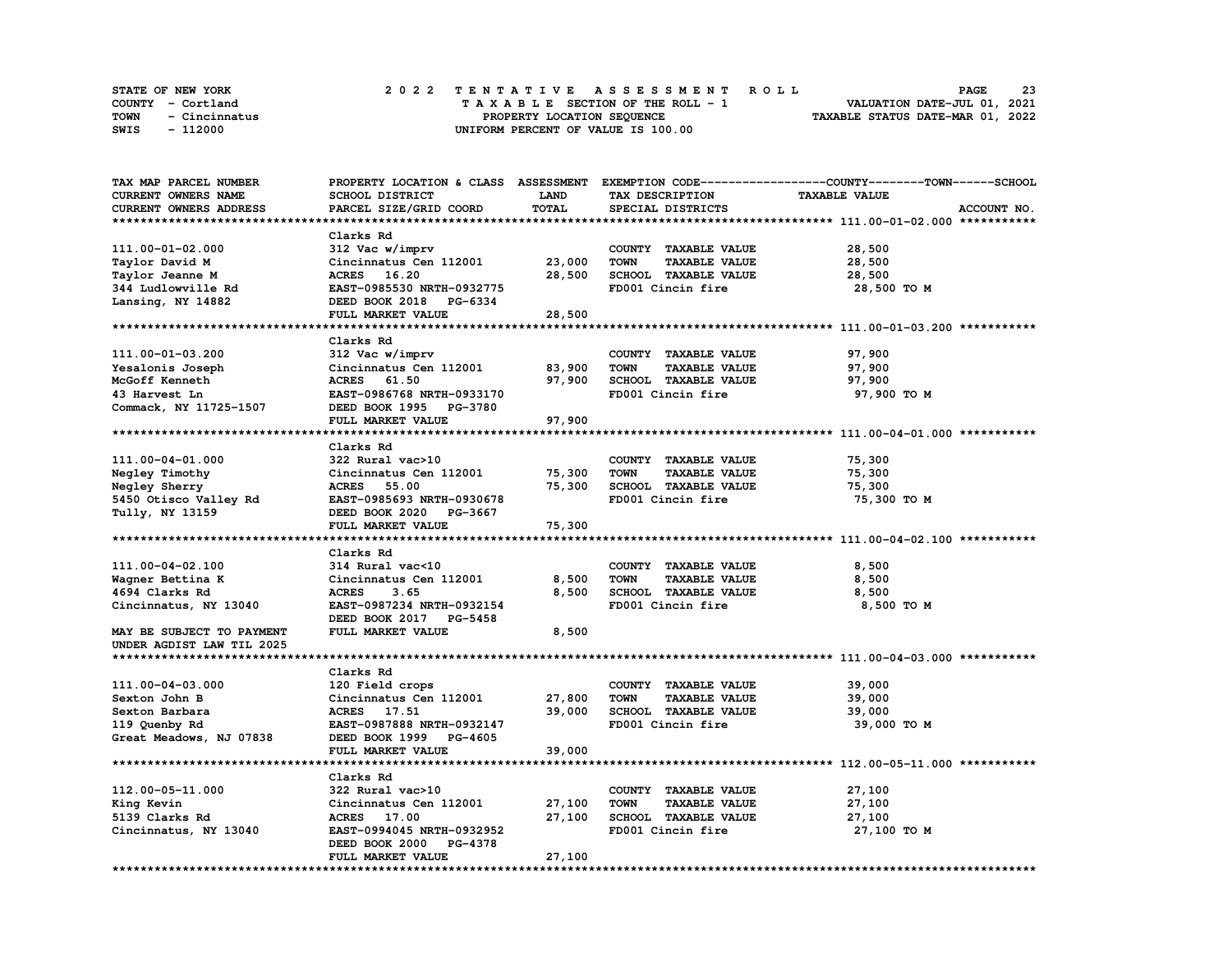|      | STATE OF NEW YORK |  | 2022 TENTATIVE ASSESSMENT ROLL |  |  |  |                                    |  |  |  |  |  |  |                                  |  | <b>PAGE</b> | 24 |
|------|-------------------|--|--------------------------------|--|--|--|------------------------------------|--|--|--|--|--|--|----------------------------------|--|-------------|----|
|      | COUNTY - Cortland |  |                                |  |  |  | TAXABLE SECTION OF THE ROLL - 1    |  |  |  |  |  |  | VALUATION DATE-JUL 01, 2021      |  |             |    |
| TOWN | - Cincinnatus     |  |                                |  |  |  | PROPERTY LOCATION SEQUENCE         |  |  |  |  |  |  | TAXABLE STATUS DATE-MAR 01, 2022 |  |             |    |
| SWIS | - 112000          |  |                                |  |  |  | UNIFORM PERCENT OF VALUE IS 100.00 |  |  |  |  |  |  |                                  |  |             |    |

| CURRENT OWNERS NAME<br>SCHOOL DISTRICT<br>LAND<br>TAX DESCRIPTION<br><b>TAXABLE VALUE</b><br>TOTAL<br>PARCEL SIZE/GRID COORD<br>ACCOUNT NO.<br>CURRENT OWNERS ADDRESS<br>SPECIAL DISTRICTS<br>4694 Clarks Rd<br>111.00-04-02.200<br>241 Rural res&ag<br>AG 10-YR 41700<br>384,800<br>384,800<br>384,800<br>72,000 AG 10-YR 41700<br>6,000<br>6,000<br>Wagner Stables LLC<br>Cincinnatus Cen 112001<br>6,000<br>ACRES 46.97 BANKCORELOG<br>600,800 AG COMMIT 41730<br>Bettina Wagner<br>38,145<br>38,145<br>38,145<br>4694 Clarks Rd<br>EAST-0986615 NRTH-0931492<br>COUNTY TAXABLE VALUE<br>171,855<br>Cincinnatus, NY 13040<br>DEED BOOK 2018 PG-4415<br><b>TOWN</b><br><b>TAXABLE VALUE</b><br>171,855<br>FULL MARKET VALUE<br>SCHOOL TAXABLE VALUE<br>600,800<br>171,855<br>MAY BE SUBJECT TO PAYMENT<br>FD001 Cincin fire<br>600,800 TO M<br>UNDER AGDIST LAW TIL 2029<br>4743 Clarks Rd<br>210 1 Family Res<br>111.00-01-04.000<br>COUNTY TAXABLE VALUE<br>194,000<br>18,800<br>Cincinnatus Cen 112001<br><b>TOWN</b><br><b>TAXABLE VALUE</b><br>194,000<br>Widrick Darryl G<br>194,000<br>SCHOOL TAXABLE VALUE<br>Widrick Angela<br><b>ACRES</b><br>4.82 BANK LERETA<br>194,000<br>FD001 Cincin fire<br>20 Cedar St<br>EAST-0987546 NRTH-0932673<br>194,000 TO M<br>DEED BOOK 2021 PG-1781<br>Cortland, NY 13045<br>194,000<br>FULL MARKET VALUE<br>48 PCT OF VALUE USED FOR EXEMPTION PURPOSES<br>4813 Clarks Rd<br>240 Rural res<br>10,000<br>111.00-01-05.000<br>VET COM C 41132<br>$\Omega$<br>0<br>$\mathbf 0$<br>Holt Jay O<br>Cincinnatus Cen 112001<br>86,800 VET COM T 41133<br>0<br>20,000<br>225,000 VET DIS C 41142<br>$\mathbf{0}$<br>4813 Clarks Rd<br><b>ACRES</b><br>58.00<br>20,000<br>0<br>$\mathbf 0$<br><b>VET DIS T 41143</b><br>Cincinnatus, NY 13040<br>EAST-0988490 NRTH-0933309<br>$^{\circ}$<br>32,400<br><b>BAS STAR 41854</b><br>$^{\circ}$<br>30,000<br>DEED BOOK 10185 PG-55001<br>$\Omega$<br>225,000 COUNTY TAXABLE VALUE<br>195,000<br>FULL MARKET VALUE<br><b>TAXABLE VALUE</b><br><b>TOWN</b><br>172,600<br>SCHOOL TAXABLE VALUE<br>195,000<br>FD001 Cincin fire<br>225,000 TO M<br>4912 Clarks Rd<br>111.00-01-06.000<br>105 Vac farmland<br>AG-CEILING 41720<br>60,635<br>60,635<br>60,635<br>106,400<br>Cincinnatus Cen 112001<br>Steiginga David<br>COUNTY TAXABLE VALUE<br>45,765<br>106,400<br>Steiginga Roger<br>ACRES 83.90<br><b>TOWN</b><br><b>TAXABLE VALUE</b><br>45,765<br>EAST-0990172 NRTH-0933164<br>SCHOOL TAXABLE VALUE<br>4942 Knickerbocker Rd<br>45,765<br>DEED BOOK 2017 PG-4681<br>FD001 Cincin fire<br>Cincinnatus, NY 13040<br>106,400 TO M<br>106,400<br>FULL MARKET VALUE<br>MAY BE SUBJECT TO PAYMENT<br>UNDER AGDIST LAW TIL 2026<br>5067 Clarks Rd<br>111.00-01-07.100<br>312 Vac w/imprv<br>143,000<br>COUNTY TAXABLE VALUE<br>Knickerbocker Donald E II<br>Cincinnatus Cen 112001<br>123,000<br><b>TOWN</b><br><b>TAXABLE VALUE</b><br>143,000<br>143,000<br>SCHOOL TAXABLE VALUE<br>Knickerbocker Donald E<br>ACRES 103.40<br>143,000<br>FD001 Cincin fire<br>5358 Telephone Rd<br>EAST-0992346 NRTH-0933461<br>143,000 TO M<br>Cincinnatus, NY 13040<br>DEED BOOK 2015 PG-1266<br>143,000<br>FULL MARKET VALUE | TAX MAP PARCEL NUMBER |  | PROPERTY LOCATION & CLASS ASSESSMENT EXEMPTION CODE-----------------COUNTY-------TOWN-----SCHOOL |  |
|-------------------------------------------------------------------------------------------------------------------------------------------------------------------------------------------------------------------------------------------------------------------------------------------------------------------------------------------------------------------------------------------------------------------------------------------------------------------------------------------------------------------------------------------------------------------------------------------------------------------------------------------------------------------------------------------------------------------------------------------------------------------------------------------------------------------------------------------------------------------------------------------------------------------------------------------------------------------------------------------------------------------------------------------------------------------------------------------------------------------------------------------------------------------------------------------------------------------------------------------------------------------------------------------------------------------------------------------------------------------------------------------------------------------------------------------------------------------------------------------------------------------------------------------------------------------------------------------------------------------------------------------------------------------------------------------------------------------------------------------------------------------------------------------------------------------------------------------------------------------------------------------------------------------------------------------------------------------------------------------------------------------------------------------------------------------------------------------------------------------------------------------------------------------------------------------------------------------------------------------------------------------------------------------------------------------------------------------------------------------------------------------------------------------------------------------------------------------------------------------------------------------------------------------------------------------------------------------------------------------------------------------------------------------------------------------------------------------------------------------------------------------------------------------------------------------------------------------------------------------------------------------------------------------------------------------------------------------------------------------------------------------------------------------------------------------------------------------------------------------------------------------------------------------------------------------|-----------------------|--|--------------------------------------------------------------------------------------------------|--|
|                                                                                                                                                                                                                                                                                                                                                                                                                                                                                                                                                                                                                                                                                                                                                                                                                                                                                                                                                                                                                                                                                                                                                                                                                                                                                                                                                                                                                                                                                                                                                                                                                                                                                                                                                                                                                                                                                                                                                                                                                                                                                                                                                                                                                                                                                                                                                                                                                                                                                                                                                                                                                                                                                                                                                                                                                                                                                                                                                                                                                                                                                                                                                                                           |                       |  |                                                                                                  |  |
|                                                                                                                                                                                                                                                                                                                                                                                                                                                                                                                                                                                                                                                                                                                                                                                                                                                                                                                                                                                                                                                                                                                                                                                                                                                                                                                                                                                                                                                                                                                                                                                                                                                                                                                                                                                                                                                                                                                                                                                                                                                                                                                                                                                                                                                                                                                                                                                                                                                                                                                                                                                                                                                                                                                                                                                                                                                                                                                                                                                                                                                                                                                                                                                           |                       |  |                                                                                                  |  |
|                                                                                                                                                                                                                                                                                                                                                                                                                                                                                                                                                                                                                                                                                                                                                                                                                                                                                                                                                                                                                                                                                                                                                                                                                                                                                                                                                                                                                                                                                                                                                                                                                                                                                                                                                                                                                                                                                                                                                                                                                                                                                                                                                                                                                                                                                                                                                                                                                                                                                                                                                                                                                                                                                                                                                                                                                                                                                                                                                                                                                                                                                                                                                                                           |                       |  |                                                                                                  |  |
|                                                                                                                                                                                                                                                                                                                                                                                                                                                                                                                                                                                                                                                                                                                                                                                                                                                                                                                                                                                                                                                                                                                                                                                                                                                                                                                                                                                                                                                                                                                                                                                                                                                                                                                                                                                                                                                                                                                                                                                                                                                                                                                                                                                                                                                                                                                                                                                                                                                                                                                                                                                                                                                                                                                                                                                                                                                                                                                                                                                                                                                                                                                                                                                           |                       |  |                                                                                                  |  |
|                                                                                                                                                                                                                                                                                                                                                                                                                                                                                                                                                                                                                                                                                                                                                                                                                                                                                                                                                                                                                                                                                                                                                                                                                                                                                                                                                                                                                                                                                                                                                                                                                                                                                                                                                                                                                                                                                                                                                                                                                                                                                                                                                                                                                                                                                                                                                                                                                                                                                                                                                                                                                                                                                                                                                                                                                                                                                                                                                                                                                                                                                                                                                                                           |                       |  |                                                                                                  |  |
|                                                                                                                                                                                                                                                                                                                                                                                                                                                                                                                                                                                                                                                                                                                                                                                                                                                                                                                                                                                                                                                                                                                                                                                                                                                                                                                                                                                                                                                                                                                                                                                                                                                                                                                                                                                                                                                                                                                                                                                                                                                                                                                                                                                                                                                                                                                                                                                                                                                                                                                                                                                                                                                                                                                                                                                                                                                                                                                                                                                                                                                                                                                                                                                           |                       |  |                                                                                                  |  |
|                                                                                                                                                                                                                                                                                                                                                                                                                                                                                                                                                                                                                                                                                                                                                                                                                                                                                                                                                                                                                                                                                                                                                                                                                                                                                                                                                                                                                                                                                                                                                                                                                                                                                                                                                                                                                                                                                                                                                                                                                                                                                                                                                                                                                                                                                                                                                                                                                                                                                                                                                                                                                                                                                                                                                                                                                                                                                                                                                                                                                                                                                                                                                                                           |                       |  |                                                                                                  |  |
|                                                                                                                                                                                                                                                                                                                                                                                                                                                                                                                                                                                                                                                                                                                                                                                                                                                                                                                                                                                                                                                                                                                                                                                                                                                                                                                                                                                                                                                                                                                                                                                                                                                                                                                                                                                                                                                                                                                                                                                                                                                                                                                                                                                                                                                                                                                                                                                                                                                                                                                                                                                                                                                                                                                                                                                                                                                                                                                                                                                                                                                                                                                                                                                           |                       |  |                                                                                                  |  |
|                                                                                                                                                                                                                                                                                                                                                                                                                                                                                                                                                                                                                                                                                                                                                                                                                                                                                                                                                                                                                                                                                                                                                                                                                                                                                                                                                                                                                                                                                                                                                                                                                                                                                                                                                                                                                                                                                                                                                                                                                                                                                                                                                                                                                                                                                                                                                                                                                                                                                                                                                                                                                                                                                                                                                                                                                                                                                                                                                                                                                                                                                                                                                                                           |                       |  |                                                                                                  |  |
|                                                                                                                                                                                                                                                                                                                                                                                                                                                                                                                                                                                                                                                                                                                                                                                                                                                                                                                                                                                                                                                                                                                                                                                                                                                                                                                                                                                                                                                                                                                                                                                                                                                                                                                                                                                                                                                                                                                                                                                                                                                                                                                                                                                                                                                                                                                                                                                                                                                                                                                                                                                                                                                                                                                                                                                                                                                                                                                                                                                                                                                                                                                                                                                           |                       |  |                                                                                                  |  |
|                                                                                                                                                                                                                                                                                                                                                                                                                                                                                                                                                                                                                                                                                                                                                                                                                                                                                                                                                                                                                                                                                                                                                                                                                                                                                                                                                                                                                                                                                                                                                                                                                                                                                                                                                                                                                                                                                                                                                                                                                                                                                                                                                                                                                                                                                                                                                                                                                                                                                                                                                                                                                                                                                                                                                                                                                                                                                                                                                                                                                                                                                                                                                                                           |                       |  |                                                                                                  |  |
|                                                                                                                                                                                                                                                                                                                                                                                                                                                                                                                                                                                                                                                                                                                                                                                                                                                                                                                                                                                                                                                                                                                                                                                                                                                                                                                                                                                                                                                                                                                                                                                                                                                                                                                                                                                                                                                                                                                                                                                                                                                                                                                                                                                                                                                                                                                                                                                                                                                                                                                                                                                                                                                                                                                                                                                                                                                                                                                                                                                                                                                                                                                                                                                           |                       |  |                                                                                                  |  |
|                                                                                                                                                                                                                                                                                                                                                                                                                                                                                                                                                                                                                                                                                                                                                                                                                                                                                                                                                                                                                                                                                                                                                                                                                                                                                                                                                                                                                                                                                                                                                                                                                                                                                                                                                                                                                                                                                                                                                                                                                                                                                                                                                                                                                                                                                                                                                                                                                                                                                                                                                                                                                                                                                                                                                                                                                                                                                                                                                                                                                                                                                                                                                                                           |                       |  |                                                                                                  |  |
|                                                                                                                                                                                                                                                                                                                                                                                                                                                                                                                                                                                                                                                                                                                                                                                                                                                                                                                                                                                                                                                                                                                                                                                                                                                                                                                                                                                                                                                                                                                                                                                                                                                                                                                                                                                                                                                                                                                                                                                                                                                                                                                                                                                                                                                                                                                                                                                                                                                                                                                                                                                                                                                                                                                                                                                                                                                                                                                                                                                                                                                                                                                                                                                           |                       |  |                                                                                                  |  |
|                                                                                                                                                                                                                                                                                                                                                                                                                                                                                                                                                                                                                                                                                                                                                                                                                                                                                                                                                                                                                                                                                                                                                                                                                                                                                                                                                                                                                                                                                                                                                                                                                                                                                                                                                                                                                                                                                                                                                                                                                                                                                                                                                                                                                                                                                                                                                                                                                                                                                                                                                                                                                                                                                                                                                                                                                                                                                                                                                                                                                                                                                                                                                                                           |                       |  |                                                                                                  |  |
|                                                                                                                                                                                                                                                                                                                                                                                                                                                                                                                                                                                                                                                                                                                                                                                                                                                                                                                                                                                                                                                                                                                                                                                                                                                                                                                                                                                                                                                                                                                                                                                                                                                                                                                                                                                                                                                                                                                                                                                                                                                                                                                                                                                                                                                                                                                                                                                                                                                                                                                                                                                                                                                                                                                                                                                                                                                                                                                                                                                                                                                                                                                                                                                           |                       |  |                                                                                                  |  |
|                                                                                                                                                                                                                                                                                                                                                                                                                                                                                                                                                                                                                                                                                                                                                                                                                                                                                                                                                                                                                                                                                                                                                                                                                                                                                                                                                                                                                                                                                                                                                                                                                                                                                                                                                                                                                                                                                                                                                                                                                                                                                                                                                                                                                                                                                                                                                                                                                                                                                                                                                                                                                                                                                                                                                                                                                                                                                                                                                                                                                                                                                                                                                                                           |                       |  |                                                                                                  |  |
|                                                                                                                                                                                                                                                                                                                                                                                                                                                                                                                                                                                                                                                                                                                                                                                                                                                                                                                                                                                                                                                                                                                                                                                                                                                                                                                                                                                                                                                                                                                                                                                                                                                                                                                                                                                                                                                                                                                                                                                                                                                                                                                                                                                                                                                                                                                                                                                                                                                                                                                                                                                                                                                                                                                                                                                                                                                                                                                                                                                                                                                                                                                                                                                           |                       |  |                                                                                                  |  |
|                                                                                                                                                                                                                                                                                                                                                                                                                                                                                                                                                                                                                                                                                                                                                                                                                                                                                                                                                                                                                                                                                                                                                                                                                                                                                                                                                                                                                                                                                                                                                                                                                                                                                                                                                                                                                                                                                                                                                                                                                                                                                                                                                                                                                                                                                                                                                                                                                                                                                                                                                                                                                                                                                                                                                                                                                                                                                                                                                                                                                                                                                                                                                                                           |                       |  |                                                                                                  |  |
|                                                                                                                                                                                                                                                                                                                                                                                                                                                                                                                                                                                                                                                                                                                                                                                                                                                                                                                                                                                                                                                                                                                                                                                                                                                                                                                                                                                                                                                                                                                                                                                                                                                                                                                                                                                                                                                                                                                                                                                                                                                                                                                                                                                                                                                                                                                                                                                                                                                                                                                                                                                                                                                                                                                                                                                                                                                                                                                                                                                                                                                                                                                                                                                           |                       |  |                                                                                                  |  |
|                                                                                                                                                                                                                                                                                                                                                                                                                                                                                                                                                                                                                                                                                                                                                                                                                                                                                                                                                                                                                                                                                                                                                                                                                                                                                                                                                                                                                                                                                                                                                                                                                                                                                                                                                                                                                                                                                                                                                                                                                                                                                                                                                                                                                                                                                                                                                                                                                                                                                                                                                                                                                                                                                                                                                                                                                                                                                                                                                                                                                                                                                                                                                                                           |                       |  |                                                                                                  |  |
|                                                                                                                                                                                                                                                                                                                                                                                                                                                                                                                                                                                                                                                                                                                                                                                                                                                                                                                                                                                                                                                                                                                                                                                                                                                                                                                                                                                                                                                                                                                                                                                                                                                                                                                                                                                                                                                                                                                                                                                                                                                                                                                                                                                                                                                                                                                                                                                                                                                                                                                                                                                                                                                                                                                                                                                                                                                                                                                                                                                                                                                                                                                                                                                           |                       |  |                                                                                                  |  |
|                                                                                                                                                                                                                                                                                                                                                                                                                                                                                                                                                                                                                                                                                                                                                                                                                                                                                                                                                                                                                                                                                                                                                                                                                                                                                                                                                                                                                                                                                                                                                                                                                                                                                                                                                                                                                                                                                                                                                                                                                                                                                                                                                                                                                                                                                                                                                                                                                                                                                                                                                                                                                                                                                                                                                                                                                                                                                                                                                                                                                                                                                                                                                                                           |                       |  |                                                                                                  |  |
|                                                                                                                                                                                                                                                                                                                                                                                                                                                                                                                                                                                                                                                                                                                                                                                                                                                                                                                                                                                                                                                                                                                                                                                                                                                                                                                                                                                                                                                                                                                                                                                                                                                                                                                                                                                                                                                                                                                                                                                                                                                                                                                                                                                                                                                                                                                                                                                                                                                                                                                                                                                                                                                                                                                                                                                                                                                                                                                                                                                                                                                                                                                                                                                           |                       |  |                                                                                                  |  |
|                                                                                                                                                                                                                                                                                                                                                                                                                                                                                                                                                                                                                                                                                                                                                                                                                                                                                                                                                                                                                                                                                                                                                                                                                                                                                                                                                                                                                                                                                                                                                                                                                                                                                                                                                                                                                                                                                                                                                                                                                                                                                                                                                                                                                                                                                                                                                                                                                                                                                                                                                                                                                                                                                                                                                                                                                                                                                                                                                                                                                                                                                                                                                                                           |                       |  |                                                                                                  |  |
|                                                                                                                                                                                                                                                                                                                                                                                                                                                                                                                                                                                                                                                                                                                                                                                                                                                                                                                                                                                                                                                                                                                                                                                                                                                                                                                                                                                                                                                                                                                                                                                                                                                                                                                                                                                                                                                                                                                                                                                                                                                                                                                                                                                                                                                                                                                                                                                                                                                                                                                                                                                                                                                                                                                                                                                                                                                                                                                                                                                                                                                                                                                                                                                           |                       |  |                                                                                                  |  |
|                                                                                                                                                                                                                                                                                                                                                                                                                                                                                                                                                                                                                                                                                                                                                                                                                                                                                                                                                                                                                                                                                                                                                                                                                                                                                                                                                                                                                                                                                                                                                                                                                                                                                                                                                                                                                                                                                                                                                                                                                                                                                                                                                                                                                                                                                                                                                                                                                                                                                                                                                                                                                                                                                                                                                                                                                                                                                                                                                                                                                                                                                                                                                                                           |                       |  |                                                                                                  |  |
|                                                                                                                                                                                                                                                                                                                                                                                                                                                                                                                                                                                                                                                                                                                                                                                                                                                                                                                                                                                                                                                                                                                                                                                                                                                                                                                                                                                                                                                                                                                                                                                                                                                                                                                                                                                                                                                                                                                                                                                                                                                                                                                                                                                                                                                                                                                                                                                                                                                                                                                                                                                                                                                                                                                                                                                                                                                                                                                                                                                                                                                                                                                                                                                           |                       |  |                                                                                                  |  |
|                                                                                                                                                                                                                                                                                                                                                                                                                                                                                                                                                                                                                                                                                                                                                                                                                                                                                                                                                                                                                                                                                                                                                                                                                                                                                                                                                                                                                                                                                                                                                                                                                                                                                                                                                                                                                                                                                                                                                                                                                                                                                                                                                                                                                                                                                                                                                                                                                                                                                                                                                                                                                                                                                                                                                                                                                                                                                                                                                                                                                                                                                                                                                                                           |                       |  |                                                                                                  |  |
|                                                                                                                                                                                                                                                                                                                                                                                                                                                                                                                                                                                                                                                                                                                                                                                                                                                                                                                                                                                                                                                                                                                                                                                                                                                                                                                                                                                                                                                                                                                                                                                                                                                                                                                                                                                                                                                                                                                                                                                                                                                                                                                                                                                                                                                                                                                                                                                                                                                                                                                                                                                                                                                                                                                                                                                                                                                                                                                                                                                                                                                                                                                                                                                           |                       |  |                                                                                                  |  |
|                                                                                                                                                                                                                                                                                                                                                                                                                                                                                                                                                                                                                                                                                                                                                                                                                                                                                                                                                                                                                                                                                                                                                                                                                                                                                                                                                                                                                                                                                                                                                                                                                                                                                                                                                                                                                                                                                                                                                                                                                                                                                                                                                                                                                                                                                                                                                                                                                                                                                                                                                                                                                                                                                                                                                                                                                                                                                                                                                                                                                                                                                                                                                                                           |                       |  |                                                                                                  |  |
|                                                                                                                                                                                                                                                                                                                                                                                                                                                                                                                                                                                                                                                                                                                                                                                                                                                                                                                                                                                                                                                                                                                                                                                                                                                                                                                                                                                                                                                                                                                                                                                                                                                                                                                                                                                                                                                                                                                                                                                                                                                                                                                                                                                                                                                                                                                                                                                                                                                                                                                                                                                                                                                                                                                                                                                                                                                                                                                                                                                                                                                                                                                                                                                           |                       |  |                                                                                                  |  |
|                                                                                                                                                                                                                                                                                                                                                                                                                                                                                                                                                                                                                                                                                                                                                                                                                                                                                                                                                                                                                                                                                                                                                                                                                                                                                                                                                                                                                                                                                                                                                                                                                                                                                                                                                                                                                                                                                                                                                                                                                                                                                                                                                                                                                                                                                                                                                                                                                                                                                                                                                                                                                                                                                                                                                                                                                                                                                                                                                                                                                                                                                                                                                                                           |                       |  |                                                                                                  |  |
|                                                                                                                                                                                                                                                                                                                                                                                                                                                                                                                                                                                                                                                                                                                                                                                                                                                                                                                                                                                                                                                                                                                                                                                                                                                                                                                                                                                                                                                                                                                                                                                                                                                                                                                                                                                                                                                                                                                                                                                                                                                                                                                                                                                                                                                                                                                                                                                                                                                                                                                                                                                                                                                                                                                                                                                                                                                                                                                                                                                                                                                                                                                                                                                           |                       |  |                                                                                                  |  |
|                                                                                                                                                                                                                                                                                                                                                                                                                                                                                                                                                                                                                                                                                                                                                                                                                                                                                                                                                                                                                                                                                                                                                                                                                                                                                                                                                                                                                                                                                                                                                                                                                                                                                                                                                                                                                                                                                                                                                                                                                                                                                                                                                                                                                                                                                                                                                                                                                                                                                                                                                                                                                                                                                                                                                                                                                                                                                                                                                                                                                                                                                                                                                                                           |                       |  |                                                                                                  |  |
|                                                                                                                                                                                                                                                                                                                                                                                                                                                                                                                                                                                                                                                                                                                                                                                                                                                                                                                                                                                                                                                                                                                                                                                                                                                                                                                                                                                                                                                                                                                                                                                                                                                                                                                                                                                                                                                                                                                                                                                                                                                                                                                                                                                                                                                                                                                                                                                                                                                                                                                                                                                                                                                                                                                                                                                                                                                                                                                                                                                                                                                                                                                                                                                           |                       |  |                                                                                                  |  |
|                                                                                                                                                                                                                                                                                                                                                                                                                                                                                                                                                                                                                                                                                                                                                                                                                                                                                                                                                                                                                                                                                                                                                                                                                                                                                                                                                                                                                                                                                                                                                                                                                                                                                                                                                                                                                                                                                                                                                                                                                                                                                                                                                                                                                                                                                                                                                                                                                                                                                                                                                                                                                                                                                                                                                                                                                                                                                                                                                                                                                                                                                                                                                                                           |                       |  |                                                                                                  |  |
|                                                                                                                                                                                                                                                                                                                                                                                                                                                                                                                                                                                                                                                                                                                                                                                                                                                                                                                                                                                                                                                                                                                                                                                                                                                                                                                                                                                                                                                                                                                                                                                                                                                                                                                                                                                                                                                                                                                                                                                                                                                                                                                                                                                                                                                                                                                                                                                                                                                                                                                                                                                                                                                                                                                                                                                                                                                                                                                                                                                                                                                                                                                                                                                           |                       |  |                                                                                                  |  |
|                                                                                                                                                                                                                                                                                                                                                                                                                                                                                                                                                                                                                                                                                                                                                                                                                                                                                                                                                                                                                                                                                                                                                                                                                                                                                                                                                                                                                                                                                                                                                                                                                                                                                                                                                                                                                                                                                                                                                                                                                                                                                                                                                                                                                                                                                                                                                                                                                                                                                                                                                                                                                                                                                                                                                                                                                                                                                                                                                                                                                                                                                                                                                                                           |                       |  |                                                                                                  |  |
|                                                                                                                                                                                                                                                                                                                                                                                                                                                                                                                                                                                                                                                                                                                                                                                                                                                                                                                                                                                                                                                                                                                                                                                                                                                                                                                                                                                                                                                                                                                                                                                                                                                                                                                                                                                                                                                                                                                                                                                                                                                                                                                                                                                                                                                                                                                                                                                                                                                                                                                                                                                                                                                                                                                                                                                                                                                                                                                                                                                                                                                                                                                                                                                           |                       |  |                                                                                                  |  |
|                                                                                                                                                                                                                                                                                                                                                                                                                                                                                                                                                                                                                                                                                                                                                                                                                                                                                                                                                                                                                                                                                                                                                                                                                                                                                                                                                                                                                                                                                                                                                                                                                                                                                                                                                                                                                                                                                                                                                                                                                                                                                                                                                                                                                                                                                                                                                                                                                                                                                                                                                                                                                                                                                                                                                                                                                                                                                                                                                                                                                                                                                                                                                                                           |                       |  |                                                                                                  |  |
|                                                                                                                                                                                                                                                                                                                                                                                                                                                                                                                                                                                                                                                                                                                                                                                                                                                                                                                                                                                                                                                                                                                                                                                                                                                                                                                                                                                                                                                                                                                                                                                                                                                                                                                                                                                                                                                                                                                                                                                                                                                                                                                                                                                                                                                                                                                                                                                                                                                                                                                                                                                                                                                                                                                                                                                                                                                                                                                                                                                                                                                                                                                                                                                           |                       |  |                                                                                                  |  |
|                                                                                                                                                                                                                                                                                                                                                                                                                                                                                                                                                                                                                                                                                                                                                                                                                                                                                                                                                                                                                                                                                                                                                                                                                                                                                                                                                                                                                                                                                                                                                                                                                                                                                                                                                                                                                                                                                                                                                                                                                                                                                                                                                                                                                                                                                                                                                                                                                                                                                                                                                                                                                                                                                                                                                                                                                                                                                                                                                                                                                                                                                                                                                                                           |                       |  |                                                                                                  |  |
|                                                                                                                                                                                                                                                                                                                                                                                                                                                                                                                                                                                                                                                                                                                                                                                                                                                                                                                                                                                                                                                                                                                                                                                                                                                                                                                                                                                                                                                                                                                                                                                                                                                                                                                                                                                                                                                                                                                                                                                                                                                                                                                                                                                                                                                                                                                                                                                                                                                                                                                                                                                                                                                                                                                                                                                                                                                                                                                                                                                                                                                                                                                                                                                           |                       |  |                                                                                                  |  |
|                                                                                                                                                                                                                                                                                                                                                                                                                                                                                                                                                                                                                                                                                                                                                                                                                                                                                                                                                                                                                                                                                                                                                                                                                                                                                                                                                                                                                                                                                                                                                                                                                                                                                                                                                                                                                                                                                                                                                                                                                                                                                                                                                                                                                                                                                                                                                                                                                                                                                                                                                                                                                                                                                                                                                                                                                                                                                                                                                                                                                                                                                                                                                                                           |                       |  |                                                                                                  |  |
|                                                                                                                                                                                                                                                                                                                                                                                                                                                                                                                                                                                                                                                                                                                                                                                                                                                                                                                                                                                                                                                                                                                                                                                                                                                                                                                                                                                                                                                                                                                                                                                                                                                                                                                                                                                                                                                                                                                                                                                                                                                                                                                                                                                                                                                                                                                                                                                                                                                                                                                                                                                                                                                                                                                                                                                                                                                                                                                                                                                                                                                                                                                                                                                           |                       |  |                                                                                                  |  |
|                                                                                                                                                                                                                                                                                                                                                                                                                                                                                                                                                                                                                                                                                                                                                                                                                                                                                                                                                                                                                                                                                                                                                                                                                                                                                                                                                                                                                                                                                                                                                                                                                                                                                                                                                                                                                                                                                                                                                                                                                                                                                                                                                                                                                                                                                                                                                                                                                                                                                                                                                                                                                                                                                                                                                                                                                                                                                                                                                                                                                                                                                                                                                                                           |                       |  |                                                                                                  |  |
|                                                                                                                                                                                                                                                                                                                                                                                                                                                                                                                                                                                                                                                                                                                                                                                                                                                                                                                                                                                                                                                                                                                                                                                                                                                                                                                                                                                                                                                                                                                                                                                                                                                                                                                                                                                                                                                                                                                                                                                                                                                                                                                                                                                                                                                                                                                                                                                                                                                                                                                                                                                                                                                                                                                                                                                                                                                                                                                                                                                                                                                                                                                                                                                           |                       |  |                                                                                                  |  |
|                                                                                                                                                                                                                                                                                                                                                                                                                                                                                                                                                                                                                                                                                                                                                                                                                                                                                                                                                                                                                                                                                                                                                                                                                                                                                                                                                                                                                                                                                                                                                                                                                                                                                                                                                                                                                                                                                                                                                                                                                                                                                                                                                                                                                                                                                                                                                                                                                                                                                                                                                                                                                                                                                                                                                                                                                                                                                                                                                                                                                                                                                                                                                                                           |                       |  |                                                                                                  |  |
|                                                                                                                                                                                                                                                                                                                                                                                                                                                                                                                                                                                                                                                                                                                                                                                                                                                                                                                                                                                                                                                                                                                                                                                                                                                                                                                                                                                                                                                                                                                                                                                                                                                                                                                                                                                                                                                                                                                                                                                                                                                                                                                                                                                                                                                                                                                                                                                                                                                                                                                                                                                                                                                                                                                                                                                                                                                                                                                                                                                                                                                                                                                                                                                           |                       |  |                                                                                                  |  |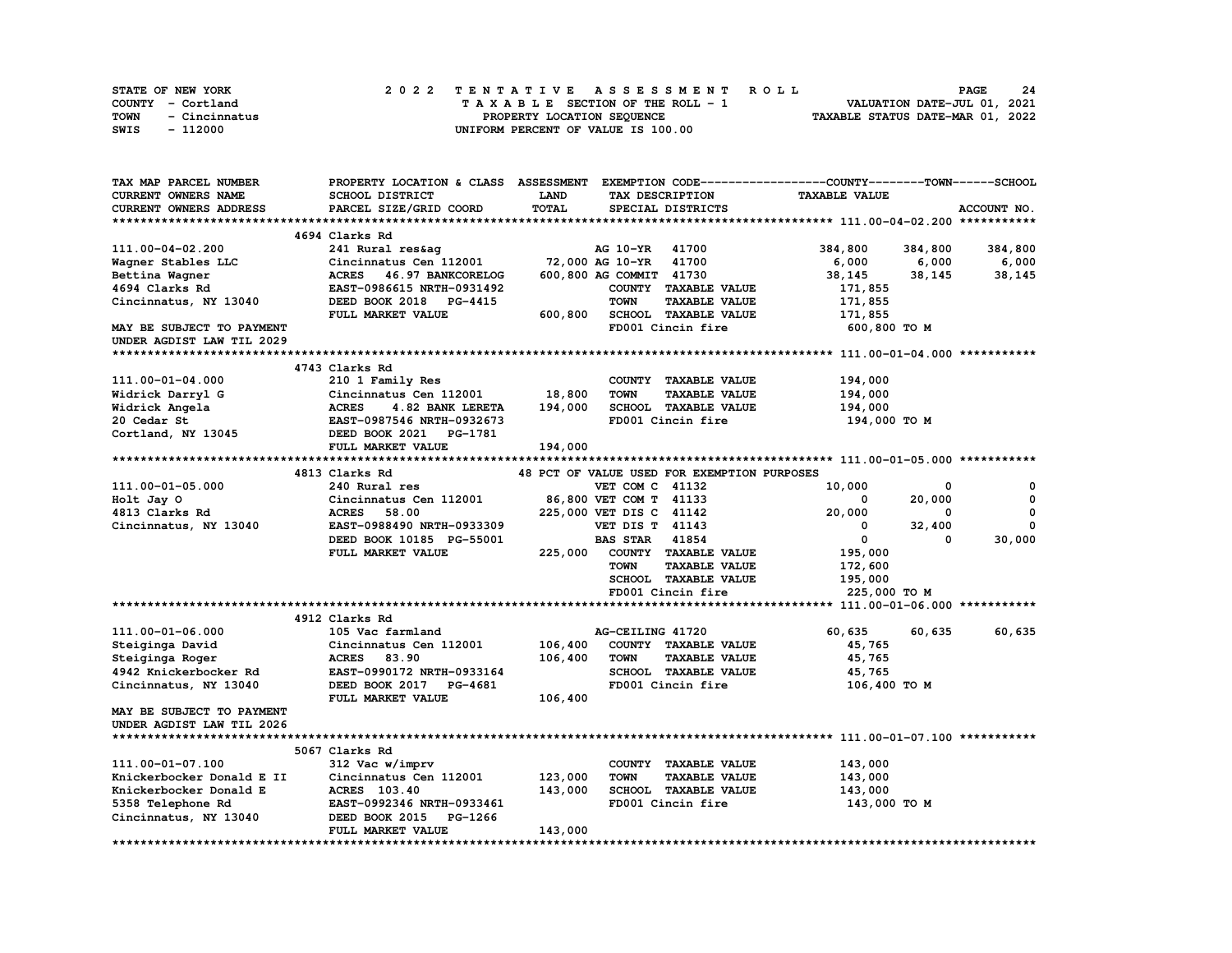| <b>STATE OF NEW YORK</b> | 2022 TENTATIVE ASSESSMENT ROLL     | 25<br><b>PAGE</b>                |
|--------------------------|------------------------------------|----------------------------------|
| COUNTY - Cortland        | TAXABLE SECTION OF THE ROLL - 1    | VALUATION DATE-JUL 01, 2021      |
| TOWN<br>- Cincinnatus    | PROPERTY LOCATION SEOUENCE         | TAXABLE STATUS DATE-MAR 01, 2022 |
| SWIS<br>- 112000         | UNIFORM PERCENT OF VALUE IS 100.00 |                                  |

| TAX MAP PARCEL NUMBER                                                                                                                                                                                                                                       |                                                                                                                                                                           |              |                                                                                                         | PROPERTY LOCATION & CLASS ASSESSMENT EXEMPTION CODE----------------COUNTY-------TOWN-----SCHOOL |
|-------------------------------------------------------------------------------------------------------------------------------------------------------------------------------------------------------------------------------------------------------------|---------------------------------------------------------------------------------------------------------------------------------------------------------------------------|--------------|---------------------------------------------------------------------------------------------------------|-------------------------------------------------------------------------------------------------|
| <b>CURRENT OWNERS NAME</b>                                                                                                                                                                                                                                  | SCHOOL DISTRICT                                                                                                                                                           | <b>LAND</b>  | TAX DESCRIPTION TAXABLE VALUE                                                                           |                                                                                                 |
| CURRENT OWNERS ADDRESS                                                                                                                                                                                                                                      | PARCEL SIZE/GRID COORD                                                                                                                                                    | <b>TOTAL</b> | SPECIAL DISTRICTS                                                                                       | ACCOUNT NO.                                                                                     |
|                                                                                                                                                                                                                                                             |                                                                                                                                                                           |              |                                                                                                         |                                                                                                 |
|                                                                                                                                                                                                                                                             |                                                                                                                                                                           |              |                                                                                                         |                                                                                                 |
| 112.00-05-12.000<br>Xing Kevin M<br>Xing Luann M<br>Sing Luann M<br>Sing Luann M<br>Sing Luann M<br>Sing Clarks Rd<br>NY 13040<br>Sing Luann M<br>Sing Luann M<br>ERST-0994369 NRTH-0932317<br>DEED BOOK 540<br>PG-242<br>NY 13040<br>NRTH-0932317<br>NGCRE |                                                                                                                                                                           |              |                                                                                                         | $\overline{0}$<br>$0 \t 30,000$                                                                 |
|                                                                                                                                                                                                                                                             |                                                                                                                                                                           |              |                                                                                                         | 164,500                                                                                         |
|                                                                                                                                                                                                                                                             |                                                                                                                                                                           |              | TOWN<br><b>TAXABLE VALUE</b>                                                                            | 164,500                                                                                         |
|                                                                                                                                                                                                                                                             |                                                                                                                                                                           |              | SCHOOL TAXABLE VALUE 134,500                                                                            |                                                                                                 |
|                                                                                                                                                                                                                                                             |                                                                                                                                                                           |              | FD001 Cincin fire 164,500 TO M                                                                          |                                                                                                 |
|                                                                                                                                                                                                                                                             |                                                                                                                                                                           |              |                                                                                                         |                                                                                                 |
|                                                                                                                                                                                                                                                             |                                                                                                                                                                           |              |                                                                                                         |                                                                                                 |
|                                                                                                                                                                                                                                                             | Deer Path Ln                                                                                                                                                              |              |                                                                                                         |                                                                                                 |
| 113.17-01-14.200                                                                                                                                                                                                                                            | 311 Res vac land                                                                                                                                                          |              | COUNTY TAXABLE VALUE                                                                                    | 8,800                                                                                           |
| Christopher Maureen Cincinnatus Cen 112001 8,800                                                                                                                                                                                                            |                                                                                                                                                                           |              | TAXABLE VALUE<br><b>TOWN</b>                                                                            | 8,800                                                                                           |
| 5757 Deer Path Ln                                                                                                                                                                                                                                           | FRNT 100.00 DPTH 215.63                                                                                                                                                   | 8,800        | SCHOOL TAXABLE VALUE                                                                                    | 8,800                                                                                           |
| Cincinnatus, NY 13040-9678                                                                                                                                                                                                                                  |                                                                                                                                                                           |              |                                                                                                         |                                                                                                 |
|                                                                                                                                                                                                                                                             | $\begin{tabular}{lllllllllll} \texttt{EAST-1004756 NRTH-0928941} \\ \texttt{DEED BOOK 501} & \texttt{PG-22} \\ \texttt{FULL MARKET VALUE} & \texttt{8,800} \end{tabular}$ |              | FD001 Cincin fire 8,800 TO M<br>LD001 Cinc lights 8,800 TO M<br>8,800 WD005 Cincinnatus water 0.00 UN M |                                                                                                 |
|                                                                                                                                                                                                                                                             |                                                                                                                                                                           |              |                                                                                                         |                                                                                                 |
|                                                                                                                                                                                                                                                             |                                                                                                                                                                           |              |                                                                                                         |                                                                                                 |
|                                                                                                                                                                                                                                                             | Deer Path Ln                                                                                                                                                              |              |                                                                                                         |                                                                                                 |
| 113.17-01-34.110                                                                                                                                                                                                                                            | 311 Res vac land                                                                                                                                                          |              | COUNTY TAXABLE VALUE                                                                                    | 2,000                                                                                           |
| McNally Mike                                                                                                                                                                                                                                                | Cincinnatus Cen 112001 2,000                                                                                                                                              |              | <b>TAXABLE VALUE</b><br><b>TOWN</b>                                                                     | 2,000                                                                                           |
| Hall Betty                                                                                                                                                                                                                                                  | FRNT 49.78 DPTH 206.25                                                                                                                                                    | 2,000        |                                                                                                         |                                                                                                 |
|                                                                                                                                                                                                                                                             |                                                                                                                                                                           |              | SCHOOL TAXABLE VALUE $2,000$<br>FD001 Cincin fire $2,000$ TO M<br>LD001 Cinc lights $2,000$ TO M        |                                                                                                 |
| 208 Toylor Dr<br>Summerville, SC 29485                                                                                                                                                                                                                      |                                                                                                                                                                           |              |                                                                                                         |                                                                                                 |
|                                                                                                                                                                                                                                                             | FULL MARKET VALUE                                                                                                                                                         |              | 2,000 WD005 Cincinnatus water .00 UN M                                                                  |                                                                                                 |
|                                                                                                                                                                                                                                                             |                                                                                                                                                                           |              |                                                                                                         |                                                                                                 |
|                                                                                                                                                                                                                                                             | Deer Path Ln                                                                                                                                                              |              |                                                                                                         |                                                                                                 |
| 113.17-01-34.120                                                                                                                                                                                                                                            | 311 Res vac land                                                                                                                                                          |              | COUNTY TAXABLE VALUE                                                                                    | 1,000                                                                                           |
|                                                                                                                                                                                                                                                             |                                                                                                                                                                           |              |                                                                                                         |                                                                                                 |
|                                                                                                                                                                                                                                                             |                                                                                                                                                                           |              |                                                                                                         |                                                                                                 |
| Hall Betty<br>McNally Michael A<br>204 Taylor Dr                                                                                                                                                                                                            | Cincinnatus Cen 112001 1,000<br>FRNT 49.78 DPTH 108.36 1,000<br>EAST-1004168 NRTH-0928749<br>DEED BOOK 2009 PG-4590                                                       |              | TOWN TAXABLE VALUE 1,000<br>SCHOOL TAXABLE VALUE 1,000<br>FD001 Cincin fire 1,000 TO M                  |                                                                                                 |
| Summerville, NC 29483                                                                                                                                                                                                                                       |                                                                                                                                                                           |              | LD001 Cinc lights 1,000 TO M                                                                            |                                                                                                 |
|                                                                                                                                                                                                                                                             | FULL MARKET VALUE                                                                                                                                                         |              | 1,000 WD005 Cincinnatus water                                                                           | .00 UN M                                                                                        |
|                                                                                                                                                                                                                                                             |                                                                                                                                                                           |              |                                                                                                         |                                                                                                 |
|                                                                                                                                                                                                                                                             | Deer Path Ln                                                                                                                                                              |              |                                                                                                         |                                                                                                 |
| 113.17-01-34.200                                                                                                                                                                                                                                            | 311 Res vac land                                                                                                                                                          |              | COUNTY TAXABLE VALUE                                                                                    | 7,500                                                                                           |
|                                                                                                                                                                                                                                                             |                                                                                                                                                                           | 7,500        |                                                                                                         | 7,500                                                                                           |
| Baldwin Bradley S<br>Baldwin Sharon L<br>FRNT 65.84 DPTH 281.58<br>5745 Deer Path Ln<br>EAST-1004265 NRTH-0928919                                                                                                                                           | Cincinnatus Cen 112001<br>FRNT 65.84 DPTH 281.58                                                                                                                          | 7,500        | TOWN TAXABLE VALUE<br>SCHOOL TAXABLE VALUE<br>FD001 Cincin fire                                         | 7,500                                                                                           |
|                                                                                                                                                                                                                                                             |                                                                                                                                                                           |              |                                                                                                         | 7,500 TO M                                                                                      |
| Cincinnatus, NY 13040                                                                                                                                                                                                                                       |                                                                                                                                                                           |              | LD001 Cinc lights 7,500 TO M                                                                            |                                                                                                 |
|                                                                                                                                                                                                                                                             | DEED BOOK 2018 PG-5876 LD001 Cinc lights<br>FULL MARKET VALUE 7,500 WD005 Cincinnatus water                                                                               |              |                                                                                                         | .00 UN M                                                                                        |
|                                                                                                                                                                                                                                                             |                                                                                                                                                                           |              |                                                                                                         |                                                                                                 |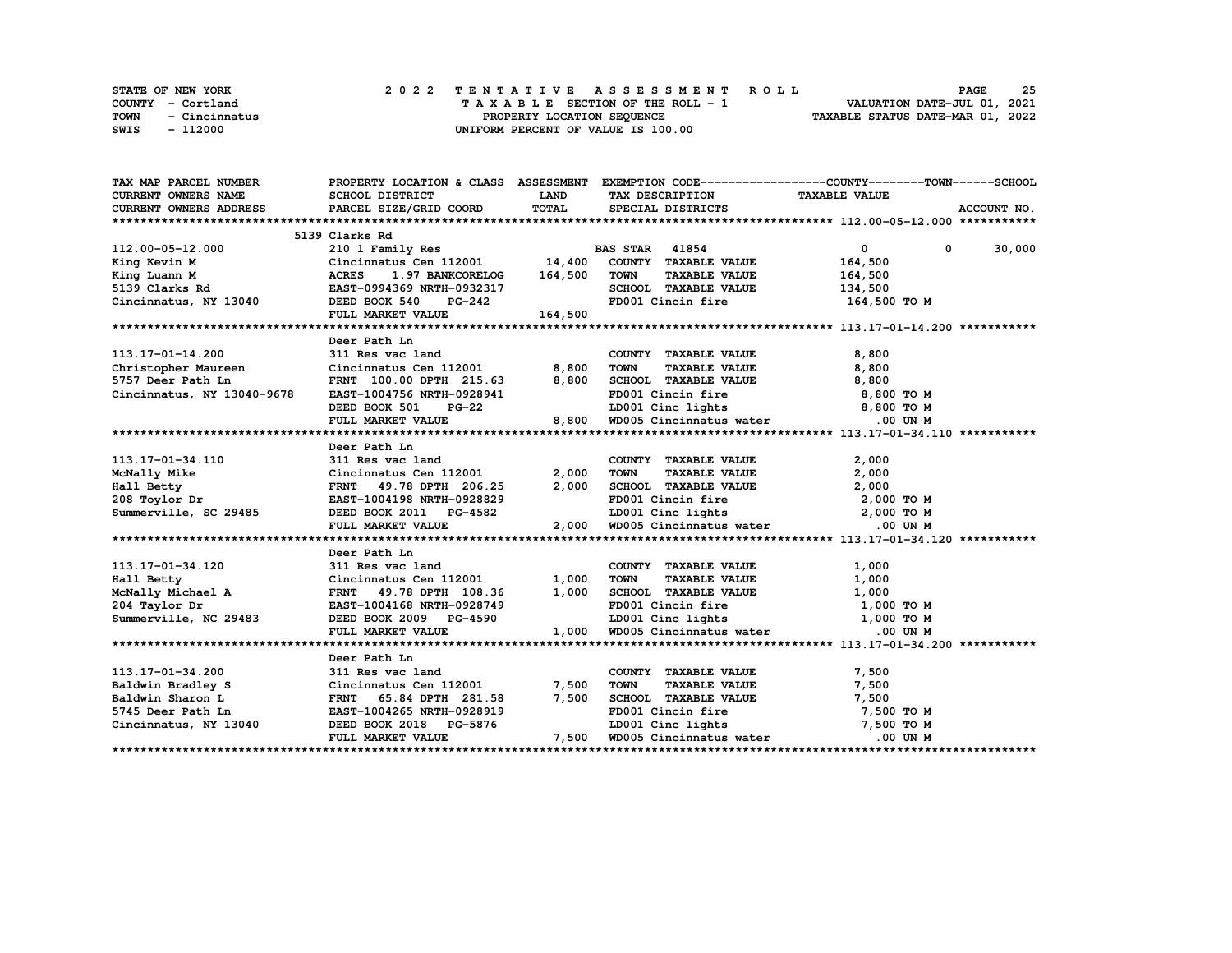|      | <b>STATE OF NEW YORK</b> |  | 2022 TENTATIVE ASSESSMENT ROLL     | <b>PAGE</b>                      | 26 |
|------|--------------------------|--|------------------------------------|----------------------------------|----|
|      | COUNTY - Cortland        |  | TAXABLE SECTION OF THE ROLL - 1    | VALUATION DATE-JUL 01, 2021      |    |
| TOWN | - Cincinnatus            |  | PROPERTY LOCATION SEOUENCE         | TAXABLE STATUS DATE-MAR 01, 2022 |    |
| SWIS | - 112000                 |  | UNIFORM PERCENT OF VALUE IS 100.00 |                                  |    |

| TAX MAP PARCEL NUMBER         | PROPERTY LOCATION & CLASS ASSESSMENT EXEMPTION CODE-----------------COUNTY-------TOWN------SCHOOL |             |                                                                |                      |             |
|-------------------------------|---------------------------------------------------------------------------------------------------|-------------|----------------------------------------------------------------|----------------------|-------------|
| CURRENT OWNERS NAME           | SCHOOL DISTRICT                                                                                   | <b>LAND</b> | TAX DESCRIPTION                                                | <b>TAXABLE VALUE</b> |             |
| <b>CURRENT OWNERS ADDRESS</b> | PARCEL SIZE/GRID COORD                                                                            | TOTAL       | SPECIAL DISTRICTS                                              |                      | ACCOUNT NO. |
|                               |                                                                                                   |             |                                                                |                      |             |
|                               | Deer Path Ln                                                                                      |             |                                                                |                      |             |
| 113.17-02-06.100              | 311 Res vac land                                                                                  |             | COUNTY TAXABLE VALUE                                           | 15,000               |             |
| Russell Kristin J             | Cincinnatus Cen 112001                                                                            | 15,000      | <b>TOWN</b><br><b>TAXABLE VALUE</b>                            | 15,000               |             |
| 5696 Deer Path Ln             | <b>ACRES</b><br>2.50 BANK LERETA                                                                  | 15,000      | SCHOOL TAXABLE VALUE                                           | 15,000               |             |
| Cincinnatus, NY 13040         | EAST-1004520 NRTH-0928467                                                                         |             | FD001 Cincin fire                                              | 15,000 TO M          |             |
|                               | DEED BOOK 2021 PG-4276                                                                            |             | LD001 Cinc lights 15,000 TO M                                  |                      |             |
|                               | FULL MARKET VALUE                                                                                 |             | 15,000 WD005 Cincinnatus water 500 UN M                        |                      |             |
|                               |                                                                                                   |             |                                                                |                      |             |
|                               | Deer Path Ln                                                                                      |             |                                                                |                      |             |
| 113.17-02-06.200              | 311 Res vac land                                                                                  |             | COUNTY TAXABLE VALUE                                           | 3,200                |             |
| Diaz Joe Jr                   | Cincinnatus Cen 112001 3,200                                                                      |             | <b>TOWN</b><br>TAXABLE VALUE                                   | 3,200                |             |
| PO Box 376                    | <b>ACRES</b><br>1.74                                                                              | 3,200       | SCHOOL TAXABLE VALUE                                           | 3,200                |             |
| Cincinnatus, NY 13040         | EAST-1005168 NRTH-0928431                                                                         |             | FD001 Cincin fire                                              | 3,200 TO M           |             |
|                               | DEED BOOK 10313 PG-36002<br>FULL MARKET VALUE                                                     |             | LD001 Cinc lights 3,200 TO M                                   |                      |             |
|                               | FULL MARKET VALUE                                                                                 | 3,200       | WD005 Cincinnatus water                                        | .00 UN M             |             |
|                               |                                                                                                   |             |                                                                |                      |             |
|                               | 5605 Deer Path Ln                                                                                 |             |                                                                |                      |             |
| 113.17-02-04.000              | 210 1 Family Res                                                                                  |             | COUNTY TAXABLE VALUE                                           | 95,500               |             |
| Butler Cathy L                | Cincinnatus Cen 112001 10,300                                                                     |             | <b>TOWN</b><br><b>TAXABLE VALUE</b>                            | 95,500               |             |
| 5605 Deer Path Ln             | FRNT 154.91 DPTH 146.58 95,500                                                                    |             | SCHOOL TAXABLE VALUE                                           | 95,500               |             |
| Cincinnatus, NY 13040         | <b>BANKCORELOG</b>                                                                                |             | FD001 Cincin fire                                              | 95,500 TO M          |             |
|                               | EAST-1004756 NRTH-0928713                                                                         |             |                                                                | 95,500 TO M          |             |
|                               | DEED BOOK 2018 PG-2447                                                                            |             | LD001 Cinc lights<br>WD005 Cincinnatus water                   | .00 UN M             |             |
|                               | FULL MARKET VALUE                                                                                 | 95,500      |                                                                |                      |             |
|                               |                                                                                                   |             |                                                                |                      |             |
|                               | 5606 Deer Path Ln                                                                                 |             |                                                                |                      |             |
| 113.17-02-03.000              | 210 1 Family Res                                                                                  |             | COUNTY TAXABLE VALUE                                           | 98,000               |             |
| Barrows Rebecca L             | Cincinnatus Cen $112001$ 9,200                                                                    |             | <b>TOWN</b><br><b>TAXABLE VALUE</b>                            | 98,000               |             |
| 5606 Deer Path Ln             | FRNT 118.28 DPTH 173.47                                                                           | 98,000      | SCHOOL TAXABLE VALUE                                           | 98,000               |             |
| Cincinnatus, NY 13040         | <b>BANKCORELOG</b>                                                                                |             | FD001 Cincin fire                                              | 98,000 TO M          |             |
|                               | EAST-1004533 NRTH-0928699                                                                         |             | LD001 Cinc lights                                              | 98,000 TO M          |             |
|                               | DEED BOOK 2015 PG-4245                                                                            |             | WD005 Cincinnatus water                                        | .00 UN M             |             |
|                               | FULL MARKET VALUE                                                                                 | 98,000      |                                                                |                      |             |
|                               |                                                                                                   |             |                                                                |                      |             |
|                               | 5615 Deer Path Ln                                                                                 |             |                                                                |                      |             |
| 113.17-02-05.000              | 210 1 Family Res                                                                                  |             | VET WAR CT 41121                                               | 6,000<br>12,000      | 0           |
| Butler William H              | Cincinnatus Cen 112001 10,300                                                                     |             | COUNTY TAXABLE VALUE                                           | 93,000               |             |
| Butler Marna B                | FRNT 154.21 DPTH 148.72                                                                           | 99,000      | <b>TOWN</b><br><b>TAXABLE VALUE</b>                            | 87,000               |             |
| 5615 Deer Path Ln             | EAST-1004767 NRTH-0928571                                                                         |             | SCHOOL TAXABLE VALUE                                           | 99,000               |             |
| Cincinnatus, NY 13040         | DEED BOOK 2019 PG-2291                                                                            |             | FD001 Cincin fire                                              | 99,000 TO M          |             |
|                               | FULL MARKET VALUE                                                                                 | 99,000      | FD001 Cincin fire 59,000 TO M<br>LD001 Cinc lights 59,000 TO M |                      |             |
|                               |                                                                                                   |             | WD005 Cincinnatus water                                        | .00 UN M             |             |
|                               |                                                                                                   |             |                                                                |                      |             |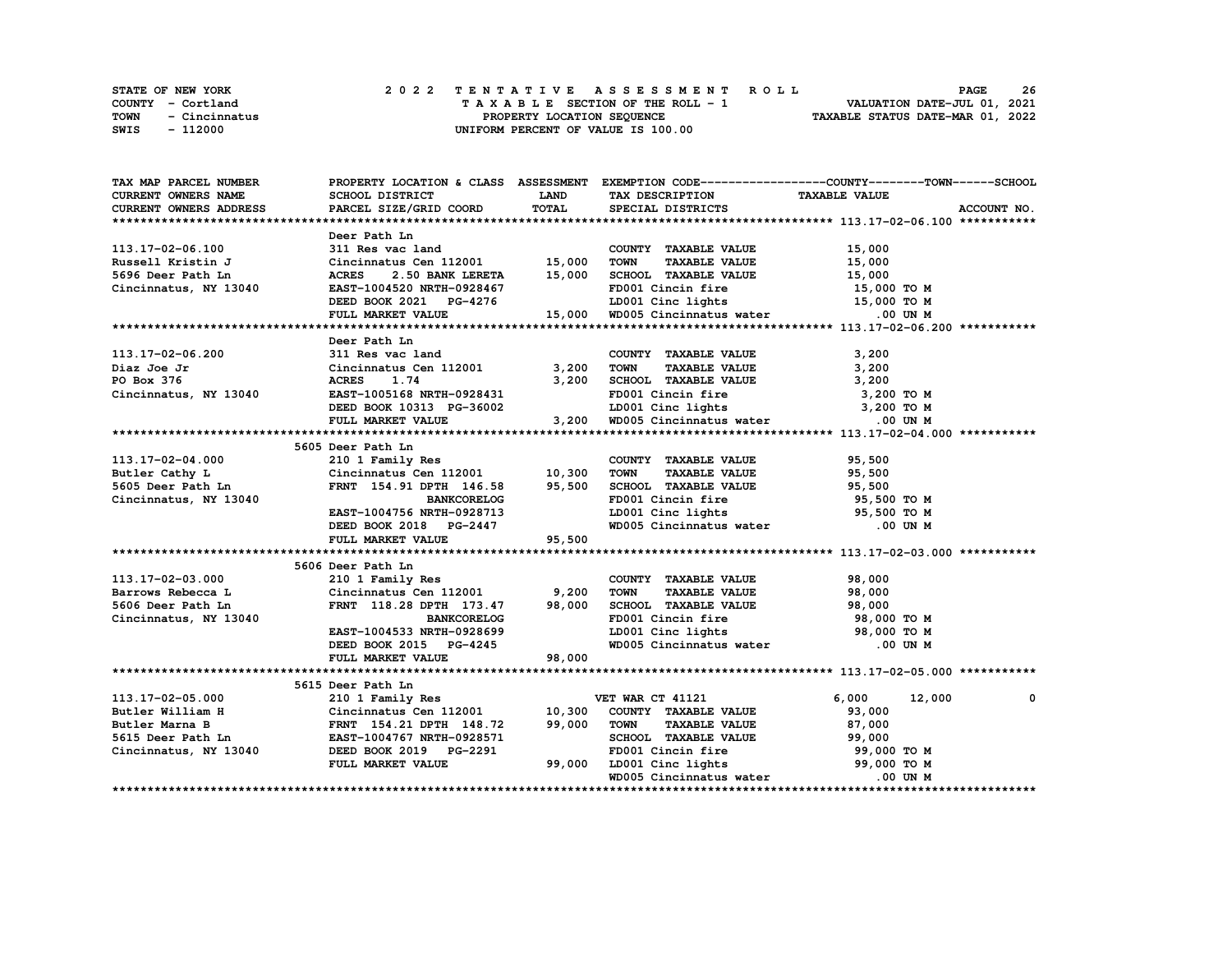| STATE OF NEW YORK     | 2022 TENTATIVE ASSESSMENT ROLL     | -27<br><b>PAGE</b>               |
|-----------------------|------------------------------------|----------------------------------|
| COUNTY - Cortland     | TAXABLE SECTION OF THE ROLL - 1    | VALUATION DATE-JUL 01, 2021      |
| TOWN<br>- Cincinnatus | PROPERTY LOCATION SEOUENCE         | TAXABLE STATUS DATE-MAR 01, 2022 |
| SWIS<br>- 112000      | UNIFORM PERCENT OF VALUE IS 100.00 |                                  |

| TAX MAP PARCEL NUMBER      | PROPERTY LOCATION & CLASS ASSESSMENT |         |                                     | EXEMPTION CODE-----------------COUNTY-------TOWN------SCHOOL |             |
|----------------------------|--------------------------------------|---------|-------------------------------------|--------------------------------------------------------------|-------------|
| CURRENT OWNERS NAME        | SCHOOL DISTRICT                      | LAND    | TAX DESCRIPTION                     | <b>TAXABLE VALUE</b>                                         |             |
| CURRENT OWNERS ADDRESS     | PARCEL SIZE/GRID COORD               | TOTAL   | SPECIAL DISTRICTS                   |                                                              | ACCOUNT NO. |
|                            |                                      |         |                                     |                                                              |             |
|                            | 5625 Deer Path Ln                    |         |                                     |                                                              |             |
| 113.17-02-07.000           | 210 1 Family Res                     |         | AGED C&T 41801                      | 34,500<br>34,500                                             | 0           |
| Tankalavage Jean           | Cincinnatus Cen 112001               |         | 8,700 ENH STAR 41834                | $\mathbf{0}$<br>$\Omega$                                     | 74,900      |
| 5625 Deer Path Ln          | FRNT 107.30 DPTH 170.39              | 115,000 | COUNTY TAXABLE VALUE                | 80,500                                                       |             |
| Cincinnatus, NY 13040      | EAST-1004808 NRTH-0928398            |         | <b>TOWN</b><br><b>TAXABLE VALUE</b> | 80,500                                                       |             |
|                            | DEED BOOK 10203 PG-53002             |         | SCHOOL TAXABLE VALUE                | 40,100                                                       |             |
|                            | FULL MARKET VALUE                    |         | FD001 Cincin fire                   |                                                              |             |
|                            |                                      | 115,000 | LD001 Cinc lights                   | 115,000 TO M                                                 |             |
|                            |                                      |         |                                     | 115,000 TO M                                                 |             |
|                            |                                      |         | WD005 Cincinnatus water             | .00 UN M                                                     |             |
|                            |                                      |         |                                     |                                                              |             |
|                            | 5635 Deer Path Ln                    |         |                                     |                                                              |             |
| 113.17-02-16.000           | 411 Apartment                        |         | COUNTY TAXABLE VALUE                | 165,000                                                      |             |
| Williams James A Jr        | Cincinnatus Cen 112001               | 11,600  | <b>TOWN</b><br><b>TAXABLE VALUE</b> | 165,000                                                      |             |
| Williams Carolyn R         | FRNT 160.00 DPTH 215.70              | 165,000 | SCHOOL TAXABLE VALUE                | 165,000                                                      |             |
| 1668 Southwood Trl         | EAST-1004831 NRTH-0928227            |         | FD001 Cincin fire                   | 165,000 TO M                                                 |             |
| St. Cloud, MN 56301-7600   | DEED BOOK 493<br>PG-71               |         | LD001 Cinc lights                   | 165,000 TO M                                                 |             |
|                            | FULL MARKET VALUE                    | 165,000 | WD005 Cincinnatus water             | .00 UN M                                                     |             |
|                            |                                      |         |                                     |                                                              |             |
|                            | 5675 Deer Path Ln                    |         |                                     |                                                              |             |
| 113.17-02-17.000           | 210 1 Family Res                     |         | VET COM C 41132                     | 10,000<br>0                                                  | $\Omega$    |
| Connor Brian M             | Cincinnatus Cen 112001               |         | 7,200 VET COM T 41133               | 0<br>20,000                                                  | $\mathbf 0$ |
| 5675 Deer Path Ln          | FRNT 70.00 DPTH 215.70               |         | 85,000 BAS STAR 41854               | 0<br>0                                                       | 30,000      |
| Cincinnatus, NY 13040-9678 | EAST-1004773 NRTH-0928077            |         | COUNTY TAXABLE VALUE                | 75,000                                                       |             |
|                            | DEED BOOK 1996 PG-5967               |         | <b>TOWN</b><br><b>TAXABLE VALUE</b> | 65,000                                                       |             |
|                            | FULL MARKET VALUE                    | 85,000  | SCHOOL TAXABLE VALUE                | 55,000                                                       |             |
|                            |                                      |         | FD001 Cincin fire                   | 85,000 TO M                                                  |             |
|                            |                                      |         | LD001 Cinc lights                   | 85,000 TO M                                                  |             |
|                            |                                      |         | WD005 Cincinnatus water             | .00 UN M                                                     |             |
|                            |                                      |         |                                     |                                                              |             |
|                            |                                      |         |                                     |                                                              |             |
|                            | 5685 Deer Path Ln                    |         |                                     |                                                              |             |
| 113.17-02-20.200           | 210 1 Family Res                     |         | COUNTY TAXABLE VALUE                | 101,500                                                      |             |
| Temple Aaron M             | Cincinnatus Cen 112001               | 7,000   | <b>TOWN</b><br><b>TAXABLE VALUE</b> | 101,500                                                      |             |
| Temple Heather L           | FRNT 123.00 DPTH 151.74              | 101,500 | SCHOOL TAXABLE VALUE                | 101,500                                                      |             |
| 5685 Deer Path Ln          | <b>BANKCORELOG</b>                   |         | FD001 Cincin fire                   | 101,500 то м                                                 |             |
| Cincinnatus, NY 13040      | EAST-1004654 NRTH-0928073            |         | WD005 Cincinnatus water             | .00 UN M                                                     |             |
|                            | DEED BOOK 2019 PG-147                |         |                                     |                                                              |             |
|                            | FULL MARKET VALUE                    | 101,500 |                                     |                                                              |             |
|                            |                                      |         |                                     |                                                              |             |
|                            | 5696 Deer Path Ln                    |         |                                     |                                                              |             |
| 113.17-02-22.000           | 210 1 Family Res                     |         | COUNTY TAXABLE VALUE                | 180,000                                                      |             |
| Russell Kristin J          | Cincinnatus Cen 112001               | 12,000  | <b>TOWN</b><br><b>TAXABLE VALUE</b> | 180,000                                                      |             |
| 5696 Deer Path Ln          | FRNT 226.11 DPTH 161.59              | 180,000 | SCHOOL TAXABLE VALUE                | 180,000                                                      |             |
| Cincinnatus, NY 13040      | <b>BANK LERETA</b>                   |         | FD001 Cincin fire                   | 180,000 то м                                                 |             |
|                            | EAST-1004455 NRTH-0928308            |         | LD001 Cinc lights                   | 180,000 TO M                                                 |             |
|                            | DEED BOOK 2021 PG-4276               |         | WD005 Cincinnatus water             | .00 UN M                                                     |             |
|                            | FULL MARKET VALUE                    | 180,000 |                                     |                                                              |             |
|                            |                                      |         |                                     |                                                              |             |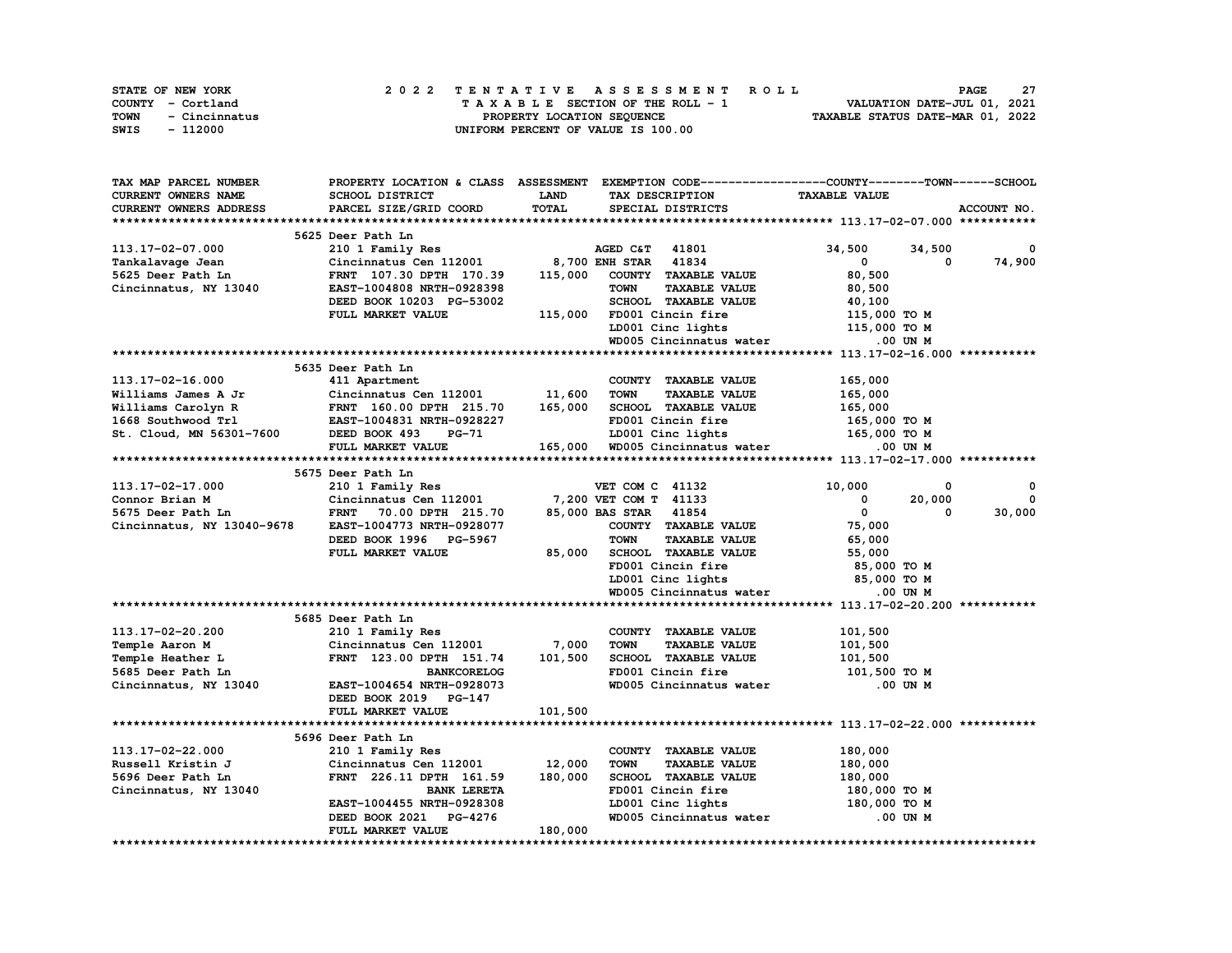| STATE OF NEW YORK     | 2022 TENTATIVE ASSESSMENT ROLL     | 28<br><b>PAGE</b>                |
|-----------------------|------------------------------------|----------------------------------|
| COUNTY - Cortland     | TAXABLE SECTION OF THE ROLL - 1    | VALUATION DATE-JUL 01, 2021      |
| TOWN<br>- Cincinnatus | PROPERTY LOCATION SEOUENCE         | TAXABLE STATUS DATE-MAR 01, 2022 |
| - 112000<br>SWIS      | UNIFORM PERCENT OF VALUE IS 100.00 |                                  |

| <b>TAX MAP PARCEL NUMBER</b>  | PROPERTY LOCATION & CLASS ASSESSMENT |         | EXEMPTION CODE-----------------COUNTY-------TOWN------SCHOOL |                             |             |
|-------------------------------|--------------------------------------|---------|--------------------------------------------------------------|-----------------------------|-------------|
| CURRENT OWNERS NAME           | SCHOOL DISTRICT                      | LAND    | TAX DESCRIPTION                                              | <b>TAXABLE VALUE</b>        |             |
| <b>CURRENT OWNERS ADDRESS</b> | PARCEL SIZE/GRID COORD               | TOTAL   | SPECIAL DISTRICTS                                            |                             | ACCOUNT NO. |
|                               |                                      |         |                                                              |                             |             |
|                               | 5699 Deer Path Ln                    |         |                                                              |                             |             |
| 113.17-02-21.000              | 210 1 Family Res                     |         | COUNTY TAXABLE VALUE                                         | 89,000                      |             |
| Harlow Geoffrey R             | Cincinnatus Cen 112001               | 9,100   | <b>TOWN</b><br><b>TAXABLE VALUE</b>                          | 89,000                      |             |
| Purcell Summer M              | FRNT 124.00 DPTH 150.00              | 89,000  | SCHOOL TAXABLE VALUE                                         | 89,000                      |             |
| 5699 Deer Path Ln             | EAST-1004386 NRTH-0928064            |         | CC001 Cincinnatus curbing                                    | .00 MT M                    |             |
| Cincinnatus, NY 13040         | DEED BOOK 2016 PG-6159               |         | FD001 Cincin fire                                            | 89,000 TO M                 |             |
|                               | FULL MARKET VALUE                    | 89,000  | LD001 Cinc lights                                            | 89,000 TO M                 |             |
|                               |                                      |         |                                                              | .00 UN M                    |             |
|                               |                                      |         | WD005 Cincinnatus water                                      |                             |             |
|                               |                                      |         |                                                              |                             |             |
|                               | 5707 Deer Path Ln                    |         |                                                              |                             |             |
| 113.17-02-01.000              | 210 1 Family Res                     |         | <b>BAS STAR 41854</b>                                        | $\mathbf{0}$<br>$\mathbf 0$ | 30,000      |
| Kievit Lori A                 | Cincinnatus Cen 112001               | 14,900  | COUNTY TAXABLE VALUE                                         | 154,000                     |             |
| 5707 Deer Path Lane           | <b>ACRES</b><br>2.28                 | 154,000 | <b>TOWN</b><br><b>TAXABLE VALUE</b>                          | 154,000                     |             |
| Cincinnatus, NY 13040         | EAST-1004214 NRTH-0928342            |         | SCHOOL TAXABLE VALUE                                         | 124,000                     |             |
|                               | DEED BOOK 2009 PG-2896               |         | FD001 Cincin fire                                            | 154,000 TO M                |             |
|                               | FULL MARKET VALUE                    |         | 154,000 LD001 Cinc lights                                    | 154,000 TO M                |             |
|                               |                                      |         | WD005 Cincinnatus water                                      | .00 UN M                    |             |
|                               |                                      |         |                                                              |                             |             |
|                               | 5745 Deer Path Ln                    |         |                                                              |                             |             |
| 113.17-01-32.000              | 210 1 Family Res                     |         | COUNTY TAXABLE VALUE                                         | 94,300                      |             |
| Baldwin Bradley S             | Cincinnatus Cen 112001               | 8,200   | <b>TOWN</b><br><b>TAXABLE VALUE</b>                          | 94,300                      |             |
| Baldwin Sharon L              | <b>FRNT</b><br>90.00 DPTH 281.58     | 94,300  | SCHOOL TAXABLE VALUE                                         | 94,300                      |             |
| 5745 Deer Path Ln             | <b>BANKCORELOG</b>                   |         | FD001 Cincin fire                                            | 94,300 TO M                 |             |
| Cincinnatus, NY 13040         | EAST-1004366 NRTH-0928937            |         | LD001 Cinc lights                                            | 94,300 TO M                 |             |
|                               |                                      |         | WD005 Cincinnatus water                                      |                             |             |
|                               | DEED BOOK 2018 PG-5877               |         |                                                              | .00 UN M                    |             |
|                               | FULL MARKET VALUE                    | 94,300  |                                                              |                             |             |
|                               |                                      |         |                                                              |                             |             |
|                               | 5746 Deer Path Ln                    |         |                                                              |                             |             |
| 113.17-02-02.000              | 210 1 Family Res                     |         | COUNTY TAXABLE VALUE                                         | 73,300                      |             |
| Durney James                  | Cincinnatus Cen 112001               | 9,700   | <b>TOWN</b><br><b>TAXABLE VALUE</b>                          | 73,300                      |             |
| $4944$ E Lake Dr              | FRNT 164.12 DPTH 125.25              | 73,300  | SCHOOL TAXABLE VALUE                                         | 73,300                      |             |
| Pompano Beach, FL 33064       | EAST-1004359 NRTH-0928686            |         | FD001 Cincin fire                                            | 73,300 TO M                 |             |
|                               | DEED BOOK 2019 PG-506                |         | LD001 Cinc lights 73,300 TO M                                |                             |             |
|                               | FULL MARKET VALUE                    | 73,300  | WD005 Cincinnatus water                                      | .00 UN M                    |             |
|                               |                                      |         |                                                              |                             |             |
|                               | 5753 Deer Path Ln                    |         |                                                              |                             |             |
| 113.17-01-14.100              | 312 Vac w/imprv                      |         | COUNTY TAXABLE VALUE                                         | 32,000                      |             |
| Bates Dale R                  | Cincinnatus Cen 112001               | 6,700   | <b>TOWN</b><br><b>TAXABLE VALUE</b>                          | 32,000                      |             |
| Bates Rebecca                 | <b>ACRES</b><br>2.50                 | 32,000  | <b>SCHOOL TAXABLE VALUE</b>                                  | 32,000                      |             |
| 2919 Cincinnatus Rd           | EAST-1005207 NRTH-0928969            |         | CC001 Cincinnatus curbing                                    | .00 MT M                    |             |
| Cincinnatus, NY 13040         | DEED BOOK 2008 PG-4949               |         | FD001 Cincin fire                                            | 32,000 TO M                 |             |
|                               | FULL MARKET VALUE                    | 32,000  | LD001 Cinc lights                                            | 32,000 TO M                 |             |
|                               |                                      |         | WD005 Cincinnatus water                                      | .00 UN M                    |             |
|                               |                                      |         |                                                              |                             |             |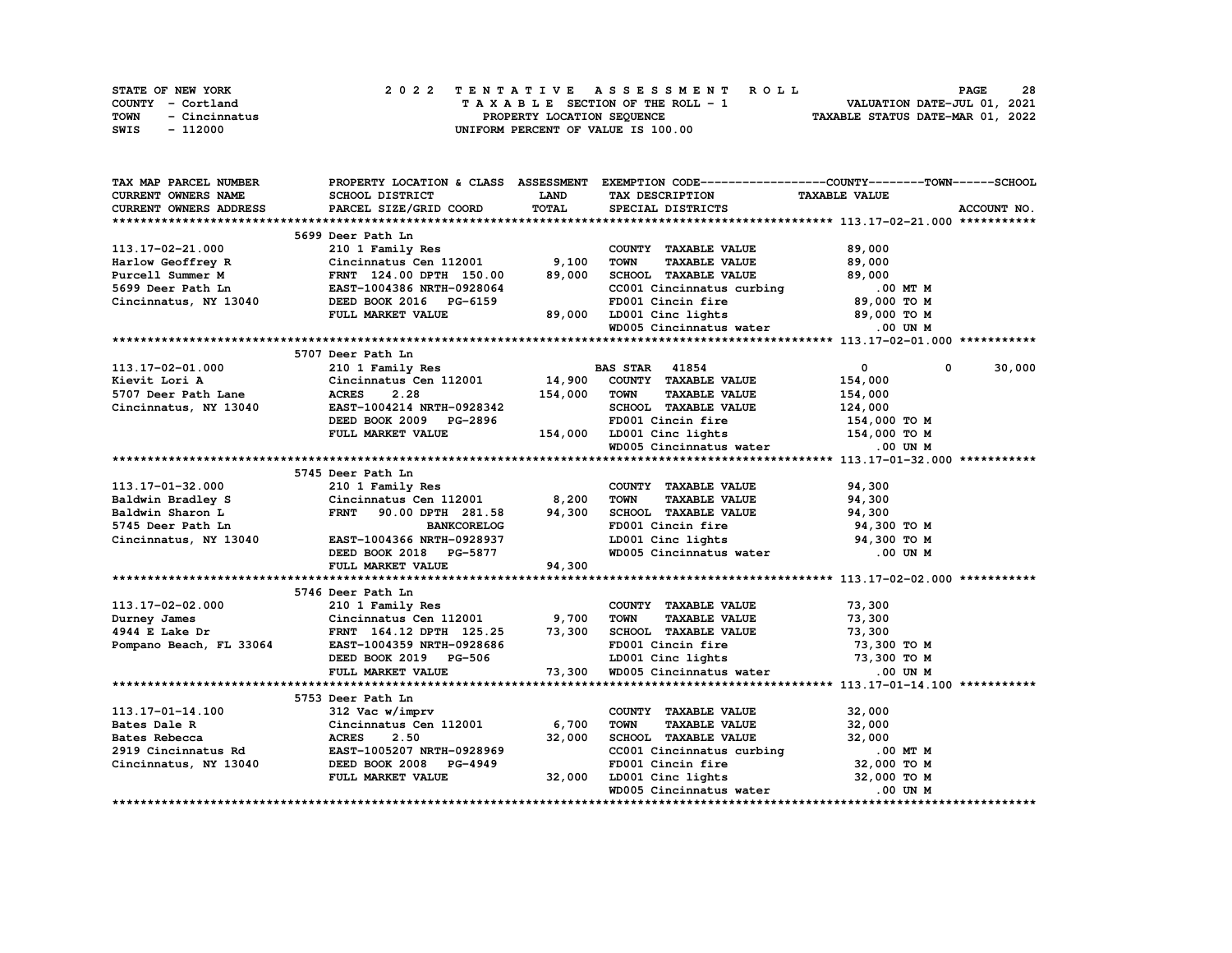| STATE OF NEW YORK     | 2022 TENTATIVE ASSESSMENT ROLL     | 29<br><b>PAGE</b>                |
|-----------------------|------------------------------------|----------------------------------|
| COUNTY - Cortland     | TAXABLE SECTION OF THE ROLL - 1    | VALUATION DATE-JUL 01, 2021      |
| TOWN<br>- Cincinnatus | PROPERTY LOCATION SEQUENCE         | TAXABLE STATUS DATE-MAR 01, 2022 |
| - 112000<br>SWIS      | UNIFORM PERCENT OF VALUE IS 100.00 |                                  |

| <b>LAND</b><br><b>TAXABLE VALUE</b><br>CURRENT OWNERS NAME<br>SCHOOL DISTRICT<br>TAX DESCRIPTION<br>TOTAL<br>ACCOUNT NO.<br>CURRENT OWNERS ADDRESS<br>PARCEL SIZE/GRID COORD<br>SPECIAL DISTRICTS<br>5753 Deer Path Ln<br><b>BAS STAR 41854</b><br>0<br>30,000<br>113.17-01-30.000<br>0<br>210 1 Family Res<br>12,700<br>Cincinnatus Cen 112001<br>COUNTY TAXABLE VALUE<br>130,000<br>Kurtz Robert L III<br><b>ACRES</b><br>1.08 BANK WELLS<br>130,000<br><b>TOWN</b><br><b>TAXABLE VALUE</b><br>Kurtz Raye Lynn<br>130,000<br>SCHOOL TAXABLE VALUE<br>5753 Deer Path Ln<br>EAST-1004514 NRTH-0928937<br>100,000<br>FD001 Cincin fire<br>Cincinnatus, NY 13040-9678<br>DEED BOOK 2001 PG-4477<br>130,000 то м<br>FULL MARKET VALUE<br>130,000 LD001 Cinc lights<br>130,000 TO M<br>WD005 Cincinnatus water<br>.00 UN M<br>5757 Deer Path Ln<br>74,900<br>113.17-01-29.000<br><b>ENH STAR 41834</b><br>$\mathbf{0}$<br>$\mathbf 0$<br>210 1 Family Res<br>8,900<br>COUNTY TAXABLE VALUE<br>Christopher Maureen M<br>Cincinnatus Cen 112001<br>109,000<br>5757 Deer Path Ln<br>FRNT 100.00 DPTH 231.72<br>109,000<br><b>TOWN</b><br><b>TAXABLE VALUE</b><br>109,000<br>SCHOOL TAXABLE VALUE<br>Cincinnatus, NY 13040-9678<br>EAST-1004654 NRTH-0928939<br>34,100<br>DEED BOOK 349<br><b>PG-857</b><br>FD001 Cincin fire<br>109,000 то м<br>FULL MARKET VALUE<br>109,000<br>LD001 Cinc lights 109,000 TO M<br>WD005 Cincinnatus water<br>.00 UN M<br>3224 Duke Rd<br>112.00-06-04.000<br>312 Vac w/imprv<br>COUNTY TAXABLE VALUE<br>114,500<br>Cincinnatus Cen 112001<br>79,300<br><b>TOWN</b><br>Wood Jeffrey L<br><b>TAXABLE VALUE</b><br>114,500<br>114,500<br><b>ACRES</b> 59.00<br>SCHOOL TAXABLE VALUE<br>114,500<br>Wood Lori C<br>EAST-0999843 NRTH-0934173<br>FD001 Cincin fire<br>114,500 TO M<br>116 County Road 13A<br>PO Box 301<br>DEED BOOK 2001 PG-1495<br>S. Otselic, NY 13155<br>FULL MARKET VALUE<br>114,500<br>Dutch Hill Rd<br>131.00-01-06.000<br>322 Rural vac>10<br>COUNTY TAXABLE VALUE<br>80,300<br>Stronk Ventures LLC<br>Cincinnatus Cen 112001<br>80,300<br><b>TOWN</b><br><b>TAXABLE VALUE</b><br>80,300<br>237 McAdam Rd<br><b>ACRES</b><br>80,300<br>SCHOOL TAXABLE VALUE<br>60.00<br>80,300<br>FD001 Cincin fire<br>Westmoreland, NH 03467<br>EAST-0987888 NRTH-0918418<br>80,300 TO M<br>DEED BOOK 2021 PG-160<br>80,300<br>FULL MARKET VALUE<br>Dutch Hill Rd<br>131.00-01-07.000<br>105 Vac farmland<br>AG-CEILING 41720<br>41,012<br>41,012<br>41,012<br>Cincinnatus Cen 112001<br>64,700<br>COUNTY TAXABLE VALUE<br>Kamel Hany<br>23,688<br>64,700<br><b>TOWN</b><br>Kamel Leila<br><b>ACRES</b> 48.00<br><b>TAXABLE VALUE</b><br>23,688<br>212 West End Ave<br>SCHOOL TAXABLE VALUE<br>EAST-0986571 NRTH-0918522<br>23,688<br>FD001 Cincin fire<br>Ridgewood, NJ 07450<br>DEED BOOK 2014 PG-6897<br>64,700 TO M<br>FULL MARKET VALUE<br>64,700<br>MAY BE SUBJECT TO PAYMENT<br>UNDER AGDIST LAW TIL 2026 | TAX MAP PARCEL NUMBER | PROPERTY LOCATION & CLASS ASSESSMENT |  | EXEMPTION CODE-----------------COUNTY-------TOWN-----SCHOOL |  |
|----------------------------------------------------------------------------------------------------------------------------------------------------------------------------------------------------------------------------------------------------------------------------------------------------------------------------------------------------------------------------------------------------------------------------------------------------------------------------------------------------------------------------------------------------------------------------------------------------------------------------------------------------------------------------------------------------------------------------------------------------------------------------------------------------------------------------------------------------------------------------------------------------------------------------------------------------------------------------------------------------------------------------------------------------------------------------------------------------------------------------------------------------------------------------------------------------------------------------------------------------------------------------------------------------------------------------------------------------------------------------------------------------------------------------------------------------------------------------------------------------------------------------------------------------------------------------------------------------------------------------------------------------------------------------------------------------------------------------------------------------------------------------------------------------------------------------------------------------------------------------------------------------------------------------------------------------------------------------------------------------------------------------------------------------------------------------------------------------------------------------------------------------------------------------------------------------------------------------------------------------------------------------------------------------------------------------------------------------------------------------------------------------------------------------------------------------------------------------------------------------------------------------------------------------------------------------------------------------------------------------------------------------------------------------------------------------------------------------------------------------------------------------------------------------------------------------------------------------------------------------------------------------------------------------------------------|-----------------------|--------------------------------------|--|-------------------------------------------------------------|--|
|                                                                                                                                                                                                                                                                                                                                                                                                                                                                                                                                                                                                                                                                                                                                                                                                                                                                                                                                                                                                                                                                                                                                                                                                                                                                                                                                                                                                                                                                                                                                                                                                                                                                                                                                                                                                                                                                                                                                                                                                                                                                                                                                                                                                                                                                                                                                                                                                                                                                                                                                                                                                                                                                                                                                                                                                                                                                                                                                              |                       |                                      |  |                                                             |  |
|                                                                                                                                                                                                                                                                                                                                                                                                                                                                                                                                                                                                                                                                                                                                                                                                                                                                                                                                                                                                                                                                                                                                                                                                                                                                                                                                                                                                                                                                                                                                                                                                                                                                                                                                                                                                                                                                                                                                                                                                                                                                                                                                                                                                                                                                                                                                                                                                                                                                                                                                                                                                                                                                                                                                                                                                                                                                                                                                              |                       |                                      |  |                                                             |  |
|                                                                                                                                                                                                                                                                                                                                                                                                                                                                                                                                                                                                                                                                                                                                                                                                                                                                                                                                                                                                                                                                                                                                                                                                                                                                                                                                                                                                                                                                                                                                                                                                                                                                                                                                                                                                                                                                                                                                                                                                                                                                                                                                                                                                                                                                                                                                                                                                                                                                                                                                                                                                                                                                                                                                                                                                                                                                                                                                              |                       |                                      |  |                                                             |  |
|                                                                                                                                                                                                                                                                                                                                                                                                                                                                                                                                                                                                                                                                                                                                                                                                                                                                                                                                                                                                                                                                                                                                                                                                                                                                                                                                                                                                                                                                                                                                                                                                                                                                                                                                                                                                                                                                                                                                                                                                                                                                                                                                                                                                                                                                                                                                                                                                                                                                                                                                                                                                                                                                                                                                                                                                                                                                                                                                              |                       |                                      |  |                                                             |  |
|                                                                                                                                                                                                                                                                                                                                                                                                                                                                                                                                                                                                                                                                                                                                                                                                                                                                                                                                                                                                                                                                                                                                                                                                                                                                                                                                                                                                                                                                                                                                                                                                                                                                                                                                                                                                                                                                                                                                                                                                                                                                                                                                                                                                                                                                                                                                                                                                                                                                                                                                                                                                                                                                                                                                                                                                                                                                                                                                              |                       |                                      |  |                                                             |  |
|                                                                                                                                                                                                                                                                                                                                                                                                                                                                                                                                                                                                                                                                                                                                                                                                                                                                                                                                                                                                                                                                                                                                                                                                                                                                                                                                                                                                                                                                                                                                                                                                                                                                                                                                                                                                                                                                                                                                                                                                                                                                                                                                                                                                                                                                                                                                                                                                                                                                                                                                                                                                                                                                                                                                                                                                                                                                                                                                              |                       |                                      |  |                                                             |  |
|                                                                                                                                                                                                                                                                                                                                                                                                                                                                                                                                                                                                                                                                                                                                                                                                                                                                                                                                                                                                                                                                                                                                                                                                                                                                                                                                                                                                                                                                                                                                                                                                                                                                                                                                                                                                                                                                                                                                                                                                                                                                                                                                                                                                                                                                                                                                                                                                                                                                                                                                                                                                                                                                                                                                                                                                                                                                                                                                              |                       |                                      |  |                                                             |  |
|                                                                                                                                                                                                                                                                                                                                                                                                                                                                                                                                                                                                                                                                                                                                                                                                                                                                                                                                                                                                                                                                                                                                                                                                                                                                                                                                                                                                                                                                                                                                                                                                                                                                                                                                                                                                                                                                                                                                                                                                                                                                                                                                                                                                                                                                                                                                                                                                                                                                                                                                                                                                                                                                                                                                                                                                                                                                                                                                              |                       |                                      |  |                                                             |  |
|                                                                                                                                                                                                                                                                                                                                                                                                                                                                                                                                                                                                                                                                                                                                                                                                                                                                                                                                                                                                                                                                                                                                                                                                                                                                                                                                                                                                                                                                                                                                                                                                                                                                                                                                                                                                                                                                                                                                                                                                                                                                                                                                                                                                                                                                                                                                                                                                                                                                                                                                                                                                                                                                                                                                                                                                                                                                                                                                              |                       |                                      |  |                                                             |  |
|                                                                                                                                                                                                                                                                                                                                                                                                                                                                                                                                                                                                                                                                                                                                                                                                                                                                                                                                                                                                                                                                                                                                                                                                                                                                                                                                                                                                                                                                                                                                                                                                                                                                                                                                                                                                                                                                                                                                                                                                                                                                                                                                                                                                                                                                                                                                                                                                                                                                                                                                                                                                                                                                                                                                                                                                                                                                                                                                              |                       |                                      |  |                                                             |  |
|                                                                                                                                                                                                                                                                                                                                                                                                                                                                                                                                                                                                                                                                                                                                                                                                                                                                                                                                                                                                                                                                                                                                                                                                                                                                                                                                                                                                                                                                                                                                                                                                                                                                                                                                                                                                                                                                                                                                                                                                                                                                                                                                                                                                                                                                                                                                                                                                                                                                                                                                                                                                                                                                                                                                                                                                                                                                                                                                              |                       |                                      |  |                                                             |  |
|                                                                                                                                                                                                                                                                                                                                                                                                                                                                                                                                                                                                                                                                                                                                                                                                                                                                                                                                                                                                                                                                                                                                                                                                                                                                                                                                                                                                                                                                                                                                                                                                                                                                                                                                                                                                                                                                                                                                                                                                                                                                                                                                                                                                                                                                                                                                                                                                                                                                                                                                                                                                                                                                                                                                                                                                                                                                                                                                              |                       |                                      |  |                                                             |  |
|                                                                                                                                                                                                                                                                                                                                                                                                                                                                                                                                                                                                                                                                                                                                                                                                                                                                                                                                                                                                                                                                                                                                                                                                                                                                                                                                                                                                                                                                                                                                                                                                                                                                                                                                                                                                                                                                                                                                                                                                                                                                                                                                                                                                                                                                                                                                                                                                                                                                                                                                                                                                                                                                                                                                                                                                                                                                                                                                              |                       |                                      |  |                                                             |  |
|                                                                                                                                                                                                                                                                                                                                                                                                                                                                                                                                                                                                                                                                                                                                                                                                                                                                                                                                                                                                                                                                                                                                                                                                                                                                                                                                                                                                                                                                                                                                                                                                                                                                                                                                                                                                                                                                                                                                                                                                                                                                                                                                                                                                                                                                                                                                                                                                                                                                                                                                                                                                                                                                                                                                                                                                                                                                                                                                              |                       |                                      |  |                                                             |  |
|                                                                                                                                                                                                                                                                                                                                                                                                                                                                                                                                                                                                                                                                                                                                                                                                                                                                                                                                                                                                                                                                                                                                                                                                                                                                                                                                                                                                                                                                                                                                                                                                                                                                                                                                                                                                                                                                                                                                                                                                                                                                                                                                                                                                                                                                                                                                                                                                                                                                                                                                                                                                                                                                                                                                                                                                                                                                                                                                              |                       |                                      |  |                                                             |  |
|                                                                                                                                                                                                                                                                                                                                                                                                                                                                                                                                                                                                                                                                                                                                                                                                                                                                                                                                                                                                                                                                                                                                                                                                                                                                                                                                                                                                                                                                                                                                                                                                                                                                                                                                                                                                                                                                                                                                                                                                                                                                                                                                                                                                                                                                                                                                                                                                                                                                                                                                                                                                                                                                                                                                                                                                                                                                                                                                              |                       |                                      |  |                                                             |  |
|                                                                                                                                                                                                                                                                                                                                                                                                                                                                                                                                                                                                                                                                                                                                                                                                                                                                                                                                                                                                                                                                                                                                                                                                                                                                                                                                                                                                                                                                                                                                                                                                                                                                                                                                                                                                                                                                                                                                                                                                                                                                                                                                                                                                                                                                                                                                                                                                                                                                                                                                                                                                                                                                                                                                                                                                                                                                                                                                              |                       |                                      |  |                                                             |  |
|                                                                                                                                                                                                                                                                                                                                                                                                                                                                                                                                                                                                                                                                                                                                                                                                                                                                                                                                                                                                                                                                                                                                                                                                                                                                                                                                                                                                                                                                                                                                                                                                                                                                                                                                                                                                                                                                                                                                                                                                                                                                                                                                                                                                                                                                                                                                                                                                                                                                                                                                                                                                                                                                                                                                                                                                                                                                                                                                              |                       |                                      |  |                                                             |  |
|                                                                                                                                                                                                                                                                                                                                                                                                                                                                                                                                                                                                                                                                                                                                                                                                                                                                                                                                                                                                                                                                                                                                                                                                                                                                                                                                                                                                                                                                                                                                                                                                                                                                                                                                                                                                                                                                                                                                                                                                                                                                                                                                                                                                                                                                                                                                                                                                                                                                                                                                                                                                                                                                                                                                                                                                                                                                                                                                              |                       |                                      |  |                                                             |  |
|                                                                                                                                                                                                                                                                                                                                                                                                                                                                                                                                                                                                                                                                                                                                                                                                                                                                                                                                                                                                                                                                                                                                                                                                                                                                                                                                                                                                                                                                                                                                                                                                                                                                                                                                                                                                                                                                                                                                                                                                                                                                                                                                                                                                                                                                                                                                                                                                                                                                                                                                                                                                                                                                                                                                                                                                                                                                                                                                              |                       |                                      |  |                                                             |  |
|                                                                                                                                                                                                                                                                                                                                                                                                                                                                                                                                                                                                                                                                                                                                                                                                                                                                                                                                                                                                                                                                                                                                                                                                                                                                                                                                                                                                                                                                                                                                                                                                                                                                                                                                                                                                                                                                                                                                                                                                                                                                                                                                                                                                                                                                                                                                                                                                                                                                                                                                                                                                                                                                                                                                                                                                                                                                                                                                              |                       |                                      |  |                                                             |  |
|                                                                                                                                                                                                                                                                                                                                                                                                                                                                                                                                                                                                                                                                                                                                                                                                                                                                                                                                                                                                                                                                                                                                                                                                                                                                                                                                                                                                                                                                                                                                                                                                                                                                                                                                                                                                                                                                                                                                                                                                                                                                                                                                                                                                                                                                                                                                                                                                                                                                                                                                                                                                                                                                                                                                                                                                                                                                                                                                              |                       |                                      |  |                                                             |  |
|                                                                                                                                                                                                                                                                                                                                                                                                                                                                                                                                                                                                                                                                                                                                                                                                                                                                                                                                                                                                                                                                                                                                                                                                                                                                                                                                                                                                                                                                                                                                                                                                                                                                                                                                                                                                                                                                                                                                                                                                                                                                                                                                                                                                                                                                                                                                                                                                                                                                                                                                                                                                                                                                                                                                                                                                                                                                                                                                              |                       |                                      |  |                                                             |  |
|                                                                                                                                                                                                                                                                                                                                                                                                                                                                                                                                                                                                                                                                                                                                                                                                                                                                                                                                                                                                                                                                                                                                                                                                                                                                                                                                                                                                                                                                                                                                                                                                                                                                                                                                                                                                                                                                                                                                                                                                                                                                                                                                                                                                                                                                                                                                                                                                                                                                                                                                                                                                                                                                                                                                                                                                                                                                                                                                              |                       |                                      |  |                                                             |  |
|                                                                                                                                                                                                                                                                                                                                                                                                                                                                                                                                                                                                                                                                                                                                                                                                                                                                                                                                                                                                                                                                                                                                                                                                                                                                                                                                                                                                                                                                                                                                                                                                                                                                                                                                                                                                                                                                                                                                                                                                                                                                                                                                                                                                                                                                                                                                                                                                                                                                                                                                                                                                                                                                                                                                                                                                                                                                                                                                              |                       |                                      |  |                                                             |  |
|                                                                                                                                                                                                                                                                                                                                                                                                                                                                                                                                                                                                                                                                                                                                                                                                                                                                                                                                                                                                                                                                                                                                                                                                                                                                                                                                                                                                                                                                                                                                                                                                                                                                                                                                                                                                                                                                                                                                                                                                                                                                                                                                                                                                                                                                                                                                                                                                                                                                                                                                                                                                                                                                                                                                                                                                                                                                                                                                              |                       |                                      |  |                                                             |  |
|                                                                                                                                                                                                                                                                                                                                                                                                                                                                                                                                                                                                                                                                                                                                                                                                                                                                                                                                                                                                                                                                                                                                                                                                                                                                                                                                                                                                                                                                                                                                                                                                                                                                                                                                                                                                                                                                                                                                                                                                                                                                                                                                                                                                                                                                                                                                                                                                                                                                                                                                                                                                                                                                                                                                                                                                                                                                                                                                              |                       |                                      |  |                                                             |  |
|                                                                                                                                                                                                                                                                                                                                                                                                                                                                                                                                                                                                                                                                                                                                                                                                                                                                                                                                                                                                                                                                                                                                                                                                                                                                                                                                                                                                                                                                                                                                                                                                                                                                                                                                                                                                                                                                                                                                                                                                                                                                                                                                                                                                                                                                                                                                                                                                                                                                                                                                                                                                                                                                                                                                                                                                                                                                                                                                              |                       |                                      |  |                                                             |  |
|                                                                                                                                                                                                                                                                                                                                                                                                                                                                                                                                                                                                                                                                                                                                                                                                                                                                                                                                                                                                                                                                                                                                                                                                                                                                                                                                                                                                                                                                                                                                                                                                                                                                                                                                                                                                                                                                                                                                                                                                                                                                                                                                                                                                                                                                                                                                                                                                                                                                                                                                                                                                                                                                                                                                                                                                                                                                                                                                              |                       |                                      |  |                                                             |  |
|                                                                                                                                                                                                                                                                                                                                                                                                                                                                                                                                                                                                                                                                                                                                                                                                                                                                                                                                                                                                                                                                                                                                                                                                                                                                                                                                                                                                                                                                                                                                                                                                                                                                                                                                                                                                                                                                                                                                                                                                                                                                                                                                                                                                                                                                                                                                                                                                                                                                                                                                                                                                                                                                                                                                                                                                                                                                                                                                              |                       |                                      |  |                                                             |  |
|                                                                                                                                                                                                                                                                                                                                                                                                                                                                                                                                                                                                                                                                                                                                                                                                                                                                                                                                                                                                                                                                                                                                                                                                                                                                                                                                                                                                                                                                                                                                                                                                                                                                                                                                                                                                                                                                                                                                                                                                                                                                                                                                                                                                                                                                                                                                                                                                                                                                                                                                                                                                                                                                                                                                                                                                                                                                                                                                              |                       |                                      |  |                                                             |  |
|                                                                                                                                                                                                                                                                                                                                                                                                                                                                                                                                                                                                                                                                                                                                                                                                                                                                                                                                                                                                                                                                                                                                                                                                                                                                                                                                                                                                                                                                                                                                                                                                                                                                                                                                                                                                                                                                                                                                                                                                                                                                                                                                                                                                                                                                                                                                                                                                                                                                                                                                                                                                                                                                                                                                                                                                                                                                                                                                              |                       |                                      |  |                                                             |  |
|                                                                                                                                                                                                                                                                                                                                                                                                                                                                                                                                                                                                                                                                                                                                                                                                                                                                                                                                                                                                                                                                                                                                                                                                                                                                                                                                                                                                                                                                                                                                                                                                                                                                                                                                                                                                                                                                                                                                                                                                                                                                                                                                                                                                                                                                                                                                                                                                                                                                                                                                                                                                                                                                                                                                                                                                                                                                                                                                              |                       |                                      |  |                                                             |  |
|                                                                                                                                                                                                                                                                                                                                                                                                                                                                                                                                                                                                                                                                                                                                                                                                                                                                                                                                                                                                                                                                                                                                                                                                                                                                                                                                                                                                                                                                                                                                                                                                                                                                                                                                                                                                                                                                                                                                                                                                                                                                                                                                                                                                                                                                                                                                                                                                                                                                                                                                                                                                                                                                                                                                                                                                                                                                                                                                              |                       |                                      |  |                                                             |  |
|                                                                                                                                                                                                                                                                                                                                                                                                                                                                                                                                                                                                                                                                                                                                                                                                                                                                                                                                                                                                                                                                                                                                                                                                                                                                                                                                                                                                                                                                                                                                                                                                                                                                                                                                                                                                                                                                                                                                                                                                                                                                                                                                                                                                                                                                                                                                                                                                                                                                                                                                                                                                                                                                                                                                                                                                                                                                                                                                              |                       |                                      |  |                                                             |  |
|                                                                                                                                                                                                                                                                                                                                                                                                                                                                                                                                                                                                                                                                                                                                                                                                                                                                                                                                                                                                                                                                                                                                                                                                                                                                                                                                                                                                                                                                                                                                                                                                                                                                                                                                                                                                                                                                                                                                                                                                                                                                                                                                                                                                                                                                                                                                                                                                                                                                                                                                                                                                                                                                                                                                                                                                                                                                                                                                              |                       |                                      |  |                                                             |  |
|                                                                                                                                                                                                                                                                                                                                                                                                                                                                                                                                                                                                                                                                                                                                                                                                                                                                                                                                                                                                                                                                                                                                                                                                                                                                                                                                                                                                                                                                                                                                                                                                                                                                                                                                                                                                                                                                                                                                                                                                                                                                                                                                                                                                                                                                                                                                                                                                                                                                                                                                                                                                                                                                                                                                                                                                                                                                                                                                              |                       |                                      |  |                                                             |  |
|                                                                                                                                                                                                                                                                                                                                                                                                                                                                                                                                                                                                                                                                                                                                                                                                                                                                                                                                                                                                                                                                                                                                                                                                                                                                                                                                                                                                                                                                                                                                                                                                                                                                                                                                                                                                                                                                                                                                                                                                                                                                                                                                                                                                                                                                                                                                                                                                                                                                                                                                                                                                                                                                                                                                                                                                                                                                                                                                              |                       |                                      |  |                                                             |  |
|                                                                                                                                                                                                                                                                                                                                                                                                                                                                                                                                                                                                                                                                                                                                                                                                                                                                                                                                                                                                                                                                                                                                                                                                                                                                                                                                                                                                                                                                                                                                                                                                                                                                                                                                                                                                                                                                                                                                                                                                                                                                                                                                                                                                                                                                                                                                                                                                                                                                                                                                                                                                                                                                                                                                                                                                                                                                                                                                              |                       |                                      |  |                                                             |  |
|                                                                                                                                                                                                                                                                                                                                                                                                                                                                                                                                                                                                                                                                                                                                                                                                                                                                                                                                                                                                                                                                                                                                                                                                                                                                                                                                                                                                                                                                                                                                                                                                                                                                                                                                                                                                                                                                                                                                                                                                                                                                                                                                                                                                                                                                                                                                                                                                                                                                                                                                                                                                                                                                                                                                                                                                                                                                                                                                              |                       |                                      |  |                                                             |  |
|                                                                                                                                                                                                                                                                                                                                                                                                                                                                                                                                                                                                                                                                                                                                                                                                                                                                                                                                                                                                                                                                                                                                                                                                                                                                                                                                                                                                                                                                                                                                                                                                                                                                                                                                                                                                                                                                                                                                                                                                                                                                                                                                                                                                                                                                                                                                                                                                                                                                                                                                                                                                                                                                                                                                                                                                                                                                                                                                              |                       |                                      |  |                                                             |  |
|                                                                                                                                                                                                                                                                                                                                                                                                                                                                                                                                                                                                                                                                                                                                                                                                                                                                                                                                                                                                                                                                                                                                                                                                                                                                                                                                                                                                                                                                                                                                                                                                                                                                                                                                                                                                                                                                                                                                                                                                                                                                                                                                                                                                                                                                                                                                                                                                                                                                                                                                                                                                                                                                                                                                                                                                                                                                                                                                              |                       |                                      |  |                                                             |  |
|                                                                                                                                                                                                                                                                                                                                                                                                                                                                                                                                                                                                                                                                                                                                                                                                                                                                                                                                                                                                                                                                                                                                                                                                                                                                                                                                                                                                                                                                                                                                                                                                                                                                                                                                                                                                                                                                                                                                                                                                                                                                                                                                                                                                                                                                                                                                                                                                                                                                                                                                                                                                                                                                                                                                                                                                                                                                                                                                              |                       |                                      |  |                                                             |  |
|                                                                                                                                                                                                                                                                                                                                                                                                                                                                                                                                                                                                                                                                                                                                                                                                                                                                                                                                                                                                                                                                                                                                                                                                                                                                                                                                                                                                                                                                                                                                                                                                                                                                                                                                                                                                                                                                                                                                                                                                                                                                                                                                                                                                                                                                                                                                                                                                                                                                                                                                                                                                                                                                                                                                                                                                                                                                                                                                              |                       |                                      |  |                                                             |  |
|                                                                                                                                                                                                                                                                                                                                                                                                                                                                                                                                                                                                                                                                                                                                                                                                                                                                                                                                                                                                                                                                                                                                                                                                                                                                                                                                                                                                                                                                                                                                                                                                                                                                                                                                                                                                                                                                                                                                                                                                                                                                                                                                                                                                                                                                                                                                                                                                                                                                                                                                                                                                                                                                                                                                                                                                                                                                                                                                              |                       |                                      |  |                                                             |  |
|                                                                                                                                                                                                                                                                                                                                                                                                                                                                                                                                                                                                                                                                                                                                                                                                                                                                                                                                                                                                                                                                                                                                                                                                                                                                                                                                                                                                                                                                                                                                                                                                                                                                                                                                                                                                                                                                                                                                                                                                                                                                                                                                                                                                                                                                                                                                                                                                                                                                                                                                                                                                                                                                                                                                                                                                                                                                                                                                              |                       |                                      |  |                                                             |  |
|                                                                                                                                                                                                                                                                                                                                                                                                                                                                                                                                                                                                                                                                                                                                                                                                                                                                                                                                                                                                                                                                                                                                                                                                                                                                                                                                                                                                                                                                                                                                                                                                                                                                                                                                                                                                                                                                                                                                                                                                                                                                                                                                                                                                                                                                                                                                                                                                                                                                                                                                                                                                                                                                                                                                                                                                                                                                                                                                              |                       |                                      |  |                                                             |  |
|                                                                                                                                                                                                                                                                                                                                                                                                                                                                                                                                                                                                                                                                                                                                                                                                                                                                                                                                                                                                                                                                                                                                                                                                                                                                                                                                                                                                                                                                                                                                                                                                                                                                                                                                                                                                                                                                                                                                                                                                                                                                                                                                                                                                                                                                                                                                                                                                                                                                                                                                                                                                                                                                                                                                                                                                                                                                                                                                              |                       |                                      |  |                                                             |  |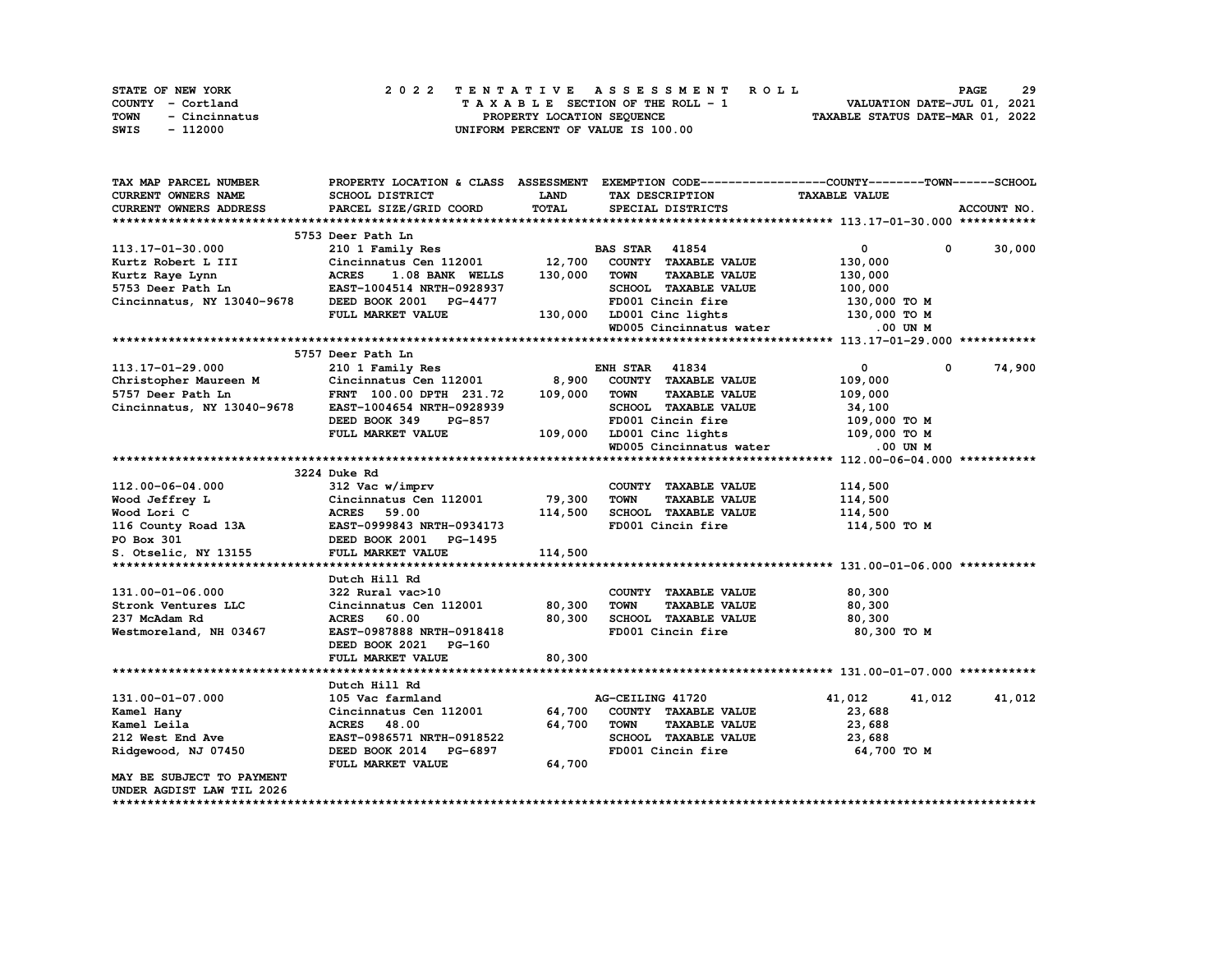|      | STATE OF NEW YORK | 2022 TENTATIVE ASSESSMENT ROLL          | 30<br><b>PAGE</b>                |
|------|-------------------|-----------------------------------------|----------------------------------|
|      | COUNTY - Cortland | $T A X A B L E$ SECTION OF THE ROLL - 1 | VALUATION DATE-JUL 01, 2021      |
| TOWN | - Cincinnatus     | PROPERTY LOCATION SEQUENCE              | TAXABLE STATUS DATE-MAR 01, 2022 |
| SWIS | - 112000          | UNIFORM PERCENT OF VALUE IS 100.00      |                                  |

| TAX MAP PARCEL NUMBER     | PROPERTY LOCATION & CLASS ASSESSMENT EXEMPTION CODE----------------COUNTY-------TOWN------SCHOOL |         |                   |                                              |                      |             |
|---------------------------|--------------------------------------------------------------------------------------------------|---------|-------------------|----------------------------------------------|----------------------|-------------|
| CURRENT OWNERS NAME       | <b>SCHOOL DISTRICT</b>                                                                           | LAND    | TAX DESCRIPTION   |                                              | <b>TAXABLE VALUE</b> |             |
| CURRENT OWNERS ADDRESS    | PARCEL SIZE/GRID COORD                                                                           | TOTAL   | SPECIAL DISTRICTS |                                              |                      | ACCOUNT NO. |
|                           |                                                                                                  |         |                   |                                              |                      |             |
|                           | Dutch Hill Rd                                                                                    |         |                   |                                              |                      |             |
| 131.00-01-08.000          | 322 Rural vac>10                                                                                 |         |                   | COUNTY TAXABLE VALUE                         | 201,100              |             |
| Keisling Alan             | Cincinnatus Cen 112001                                                                           | 201,100 | <b>TOWN</b>       | <b>TAXABLE VALUE</b>                         | 201,100              |             |
| Sprinkle Trust            | ACRES 220.58                                                                                     | 201,100 |                   | SCHOOL TAXABLE VALUE                         | 201,100              |             |
| 1532 Summit Lake Rd       | EAST-0987315 NRTH-0915678                                                                        |         | FD001 Cincin fire |                                              | 201,100 TO M         |             |
| Clarks Summit, PA 18411   | DEED BOOK 2011 PG-3545                                                                           |         |                   |                                              |                      |             |
|                           | FULL MARKET VALUE                                                                                | 201,100 |                   |                                              |                      |             |
|                           |                                                                                                  |         |                   |                                              |                      |             |
|                           | Dutch Hill Rd                                                                                    |         |                   |                                              |                      |             |
| 131.00-01-09.000          | 322 Rural vac>10                                                                                 |         | 480A              | 47460                                        | 21,100<br>21,100     | 21,100      |
| Kuty Raymond A            | Cincinnatus Cen 112001                                                                           | 58,000  |                   | COUNTY TAXABLE VALUE                         | 36,900               |             |
| Kuty Barbara              | <b>ACRES</b><br>58.00                                                                            | 58,000  | <b>TOWN</b>       | <b>TAXABLE VALUE</b>                         | 36,900               |             |
| 6762 E Homer Baltimore Rd | EAST-0988049 NRTH-0912968                                                                        |         |                   | SCHOOL TAXABLE VALUE                         | 36,900               |             |
| Homer, NY 13077           | DEED BOOK 2018 PG-3195                                                                           |         | FD001 Cincin fire |                                              | 58,000 TO M          |             |
|                           | FULL MARKET VALUE                                                                                | 58,000  |                   |                                              |                      |             |
| MAY BE SUBJECT TO PAYMENT |                                                                                                  |         |                   |                                              |                      |             |
| UNDER RPTL480A UNTIL 2031 |                                                                                                  |         |                   |                                              |                      |             |
|                           |                                                                                                  |         |                   |                                              |                      |             |
|                           | Dutch Hill Rd                                                                                    |         |                   |                                              |                      |             |
| 131.00-01-10.000          | 322 Rural vac>10                                                                                 |         |                   | COUNTY TAXABLE VALUE                         | 95,300               |             |
| Burmester Brett           | Cincinnatus Cen 112001                                                                           | 95,300  | <b>TOWN</b>       | <b>TAXABLE VALUE</b>                         | 95,300               |             |
| Brannigan Desmond         | ACRES 75.00                                                                                      | 95,300  |                   | SCHOOL TAXABLE VALUE                         | 95,300               |             |
| 4915 Dutch Hill Rd        | EAST-0989696 NRTH-0915033                                                                        |         |                   | FD001 Cincin fire                            | 95,300 TO M          |             |
| Cincinnatus, NY 13040     | DEED BOOK 1999 PG-5576                                                                           |         |                   |                                              |                      |             |
|                           | FULL MARKET VALUE                                                                                | 95,300  |                   |                                              |                      |             |
|                           |                                                                                                  |         |                   |                                              |                      |             |
|                           | Dutch Hill Rd                                                                                    |         |                   |                                              |                      |             |
| 131.00-01-11.000          | 322 Rural vac>10                                                                                 |         |                   | COUNTY TAXABLE VALUE                         | 30,000               |             |
| Burmester Lenwill         | Cincinnatus Cen 112001                                                                           | 30,000  | <b>TOWN</b>       | <b>TAXABLE VALUE</b>                         | 30,000               |             |
| 163-58 22nd Ave           | <b>ACRES</b> 30.00                                                                               | 30,000  |                   | SCHOOL TAXABLE VALUE                         |                      |             |
|                           |                                                                                                  |         |                   |                                              | 30,000               |             |
| Whitestone, NY 11357      | EAST-0990689 NRTH-0914500<br>DEED BOOK 1998 PG-3218                                              |         | FD001 Cincin fire |                                              | 30,000 TO M          |             |
|                           |                                                                                                  |         |                   |                                              |                      |             |
|                           | FULL MARKET VALUE                                                                                | 30,000  |                   |                                              |                      |             |
|                           |                                                                                                  |         |                   |                                              |                      |             |
|                           | Dutch Hill Rd                                                                                    |         |                   |                                              |                      |             |
| 131.00-02-01.000          | 312 Vac w/imprv                                                                                  | 9,300   | <b>TOWN</b>       | COUNTY TAXABLE VALUE<br><b>TAXABLE VALUE</b> | 19,300               |             |
| Flewelling Douglas S      | Cincinnatus Cen 112001                                                                           |         |                   |                                              | 19,300               |             |
| Dixon Charles Barry       | <b>ACRES</b><br>5.87                                                                             | 19,300  |                   | SCHOOL TAXABLE VALUE                         | 19,300               |             |
| Attn: Dixon               | EAST-0988824 NRTH-0916057                                                                        |         |                   | FD001 Cincin fire                            | 19,300 TO M          |             |
| 6282 Reidy Hill Rd        | DEED BOOK 1998 PG-7182                                                                           |         |                   |                                              |                      |             |
| Lafayette, NY 13084-9535  | FULL MARKET VALUE                                                                                | 19,300  |                   |                                              |                      |             |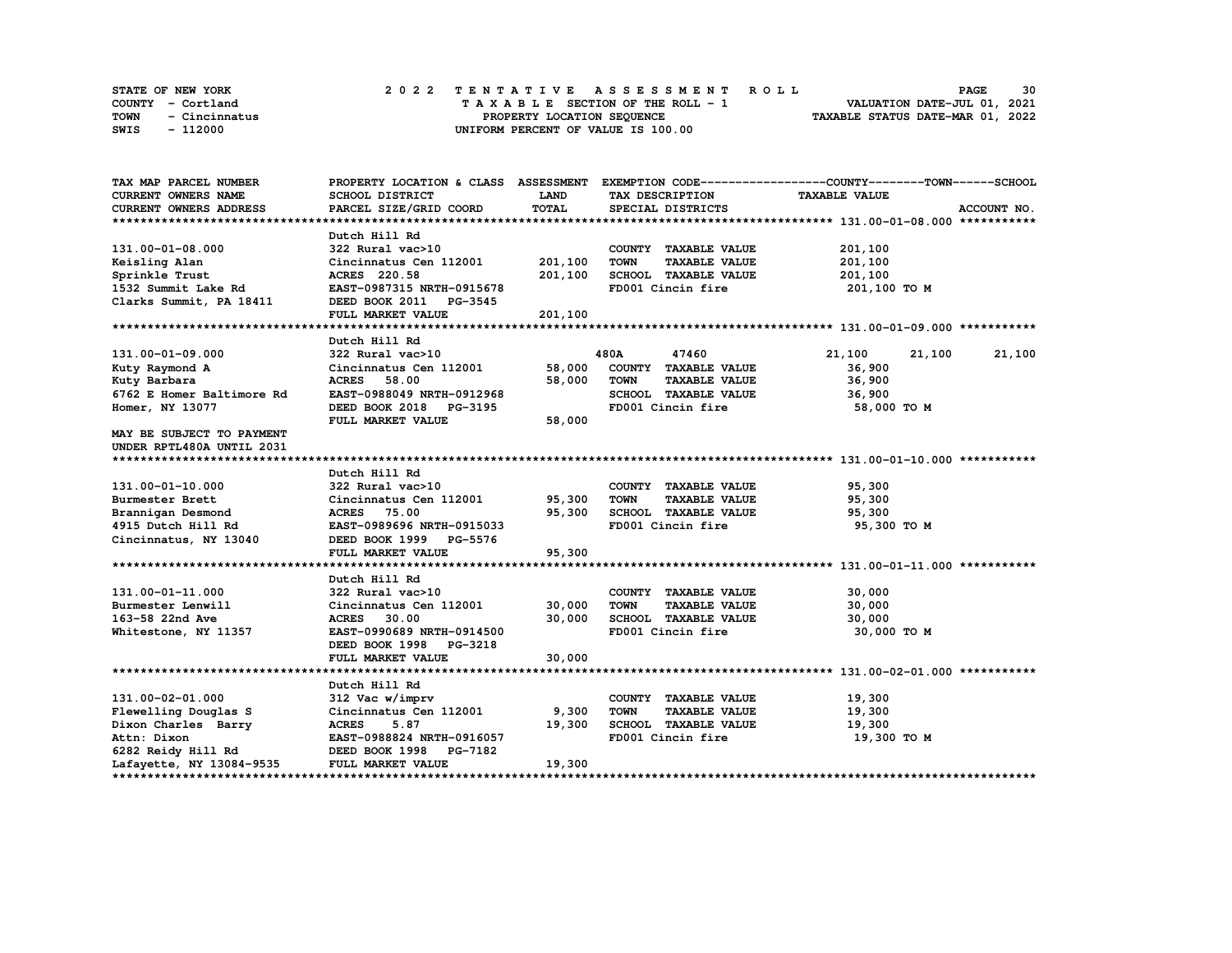|      | <b>STATE OF NEW YORK</b> | 2022 TENTATIVE ASSESSMENT ROLL     | 31<br><b>PAGE</b>                |
|------|--------------------------|------------------------------------|----------------------------------|
|      | COUNTY - Cortland        | TAXABLE SECTION OF THE ROLL - 1    | VALUATION DATE-JUL 01, 2021      |
| TOWN | - Cincinnatus            | PROPERTY LOCATION SEQUENCE         | TAXABLE STATUS DATE-MAR 01, 2022 |
| SWIS | - 112000                 | UNIFORM PERCENT OF VALUE IS 100.00 |                                  |

| TAX MAP PARCEL NUMBER         | PROPERTY LOCATION & CLASS ASSESSMENT |             |                                     | EXEMPTION CODE-----------------COUNTY-------TOWN------SCHOOL |
|-------------------------------|--------------------------------------|-------------|-------------------------------------|--------------------------------------------------------------|
| <b>CURRENT OWNERS NAME</b>    | SCHOOL DISTRICT                      | <b>LAND</b> | TAX DESCRIPTION                     | <b>TAXABLE VALUE</b>                                         |
| <b>CURRENT OWNERS ADDRESS</b> | PARCEL SIZE/GRID COORD               | TOTAL       | SPECIAL DISTRICTS                   | ACCOUNT NO.                                                  |
|                               |                                      |             |                                     |                                                              |
|                               | Dutch Hill Rd                        |             |                                     |                                                              |
| 131.00-02-02.000              | 322 Rural vac>10                     |             | COUNTY TAXABLE VALUE                | 10,700                                                       |
| Flewelling Douglas S          | Cincinnatus Cen 112001 10,700        |             | <b>TOWN</b><br><b>TAXABLE VALUE</b> | 10,700                                                       |
| Dixon Charles Barry           | ACRES 10.00                          | 10,700      | SCHOOL TAXABLE VALUE                | 10,700                                                       |
| Attn: Dixon                   | EAST-0989363 NRTH-0916099            |             | FD001 Cincin fire                   | 10,700 TO M                                                  |
| 6282 Reidy Hill Rd            | DEED BOOK 1998 PG-7182               |             |                                     |                                                              |
| Lafayette, NY 13084-9535      | FULL MARKET VALUE                    | 10,700      |                                     |                                                              |
|                               |                                      |             |                                     |                                                              |
|                               | Dutch Hill Rd                        |             |                                     |                                                              |
| 131.00-02-03.000              | 322 Rural vac>10                     |             | COUNTY TAXABLE VALUE                | 48,800                                                       |
| Flewelling Douglas S          | Cincinnatus Cen 112001               | 48,800      | <b>TOWN</b><br><b>TAXABLE VALUE</b> | 48,800                                                       |
| Dixon Charles Barry           | ACRES 41.01                          | 48,800      | SCHOOL TAXABLE VALUE                | 48,800                                                       |
| Attn: Dixon                   | EAST-0989217 NRTH-0917000            |             | FD001 Cincin fire                   | 48,800 TO M                                                  |
| 6282 Reidy Hill Rd            | DEED BOOK 1998 PG-7182               |             |                                     |                                                              |
| Lafayette, NY 13084-9535      | FULL MARKET VALUE                    | 48,800      |                                     |                                                              |
|                               |                                      |             |                                     |                                                              |
|                               | Dutch Hill Rd                        |             |                                     |                                                              |
| 131.00-02-05.000              | 314 Rural vac<10                     |             | COUNTY TAXABLE VALUE                | 10,100                                                       |
| Fun Farm, LLC                 | Cincinnatus Cen 112001               | 10,100      | <b>TAXABLE VALUE</b><br><b>TOWN</b> | 10,100                                                       |
| c/o Danny Essig Jr.           | <b>ACRES</b><br>4.75                 | 10,100      | SCHOOL TAXABLE VALUE                | 10,100                                                       |
| 32-23 204th St                | EAST-0990427 NRTH-0917534            |             | FD001 Cincin fire                   | 10,100 то м                                                  |
| Bayside, NY 11361             | DEED BOOK 2002 PG-5553               |             |                                     |                                                              |
|                               | FULL MARKET VALUE                    | 10,100      |                                     |                                                              |
|                               |                                      |             |                                     |                                                              |
|                               | Dutch Hill Rd                        |             |                                     |                                                              |
| 131.00-02-06.000              | 314 Rural vac<10                     |             | COUNTY TAXABLE VALUE                | 10,500                                                       |
| Fun Farm LLC                  | Cincinnatus Cen 112001               | 10,500      | <b>TOWN</b><br><b>TAXABLE VALUE</b> | 10,500                                                       |
| c/o Danny Essig Jr.           | <b>ACRES</b><br>5.00                 | 10,500      | SCHOOL TAXABLE VALUE                | 10,500                                                       |
| 32-23 204th St                | EAST-0991198 NRTH-0917581            |             | FD001 Cincin fire                   | 10,500 TO M                                                  |
| Bayside, NY 11361             | DEED BOOK 2002 PG-5553               |             |                                     |                                                              |
|                               | FULL MARKET VALUE                    | 10,500      |                                     |                                                              |
|                               |                                      |             |                                     |                                                              |
|                               | Dutch Hill Rd                        |             |                                     |                                                              |
| 131.00-02-07.000              | 312 Vac w/imprv                      |             | COUNTY TAXABLE VALUE                | 107,900                                                      |
| Fun Farm LLC                  | Cincinnatus Cen 112001               | 87,400      | <b>TOWN</b><br><b>TAXABLE VALUE</b> | 107,900                                                      |
| C/O Danny Essig Jr.           | ACRES 67.14                          | 107,900     | SCHOOL TAXABLE VALUE                | 107,900                                                      |
| 32 23 204th St                | EAST-0991855 NRTH-0917073            |             | FD001 Cincin fire                   | 107,900 то м                                                 |
| Bayside, NY 11361-1031        | DEED BOOK 2002 PG-5553               |             |                                     |                                                              |
|                               | FULL MARKET VALUE                    | 107,900     |                                     |                                                              |
| MAY BE SUBJECT TO PAYMENT     |                                      |             |                                     |                                                              |
| UNDER AGDIST LAW TIL 2026     |                                      |             |                                     |                                                              |
|                               |                                      |             |                                     |                                                              |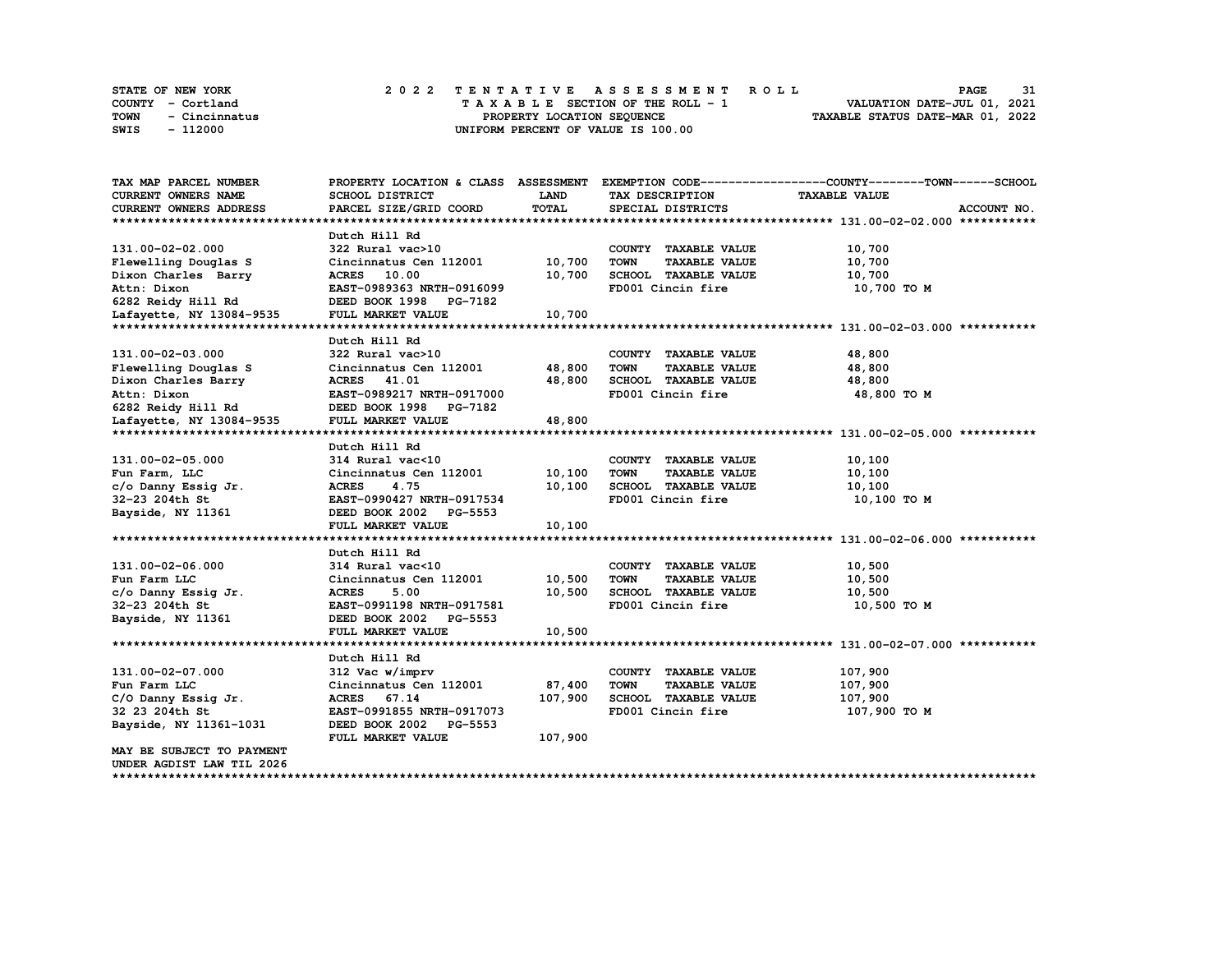| <b>STATE OF NEW YORK</b> |               |  | 2022 TENTATIVE ASSESSMENT ROLL |  |  |  |                                    |  |  |  |  |  |  |                                  | <b>PAGE</b> | 32 |
|--------------------------|---------------|--|--------------------------------|--|--|--|------------------------------------|--|--|--|--|--|--|----------------------------------|-------------|----|
| COUNTY - Cortland        |               |  |                                |  |  |  | TAXABLE SECTION OF THE ROLL - 1    |  |  |  |  |  |  | VALUATION DATE-JUL 01, 2021      |             |    |
| TOWN                     | - Cincinnatus |  |                                |  |  |  | PROPERTY LOCATION SEQUENCE         |  |  |  |  |  |  | TAXABLE STATUS DATE-MAR 01, 2022 |             |    |
| SWIS                     | - 112000      |  |                                |  |  |  | UNIFORM PERCENT OF VALUE IS 100.00 |  |  |  |  |  |  |                                  |             |    |

| TAX MAP PARCEL NUMBER                                 |                           |        |                                     | PROPERTY LOCATION & CLASS ASSESSMENT EXEMPTION CODE----------------COUNTY-------TOWN------SCHOOL |
|-------------------------------------------------------|---------------------------|--------|-------------------------------------|--------------------------------------------------------------------------------------------------|
| CURRENT OWNERS NAME                                   | SCHOOL DISTRICT           | LAND   | TAX DESCRIPTION                     | <b>TAXABLE VALUE</b>                                                                             |
| CURRENT OWNERS ADDRESS                                | PARCEL SIZE/GRID COORD    | TOTAL  | SPECIAL DISTRICTS                   | ACCOUNT NO.                                                                                      |
|                                                       |                           |        |                                     |                                                                                                  |
|                                                       | Dutch Hill Rd             |        |                                     |                                                                                                  |
| 131.00-02-08.000                                      | 314 Rural vac<10          |        | COUNTY TAXABLE VALUE                | 10,500                                                                                           |
| Burmester Lenwill Fredrick III Cincinnatus Cen 112001 |                           | 10,500 | <b>TOWN</b><br><b>TAXABLE VALUE</b> | 10,500                                                                                           |
| 163-58 22nd Ave                                       | <b>ACRES</b><br>5.00      | 10,500 | SCHOOL TAXABLE VALUE                | 10,500                                                                                           |
| Whitestone, NY 11357                                  | EAST-0990585 NRTH-0916586 |        | FD001 Cincin fire                   | 10,500 то м                                                                                      |
|                                                       | DEED BOOK 2016 PG-161     |        |                                     |                                                                                                  |
|                                                       | FULL MARKET VALUE         | 10,500 |                                     |                                                                                                  |
|                                                       |                           |        |                                     |                                                                                                  |
|                                                       |                           |        |                                     |                                                                                                  |
|                                                       | Dutch Hill Rd             |        |                                     |                                                                                                  |
| 131.00-02-09.000                                      | 322 Rural vac>10          |        | COUNTY TAXABLE VALUE                | 90,300                                                                                           |
| Burmester Lenwill Fredrick III Cincinnatus Cen 112001 |                           | 90,300 | <b>TOWN</b><br><b>TAXABLE VALUE</b> | 90,300                                                                                           |
| 163-58 22nd Ave                                       | <b>ACRES</b> 70.00        | 90,300 | SCHOOL TAXABLE VALUE                | 90,300                                                                                           |
| Whitestone, NY 11357                                  | EAST-0992041 NRTH-0915821 |        | FD001 Cincin fire                   | 90,300 TO M                                                                                      |
|                                                       | DEED BOOK 2016 PG-161     |        |                                     |                                                                                                  |
|                                                       | FULL MARKET VALUE         | 90,300 |                                     |                                                                                                  |
|                                                       |                           |        |                                     |                                                                                                  |
|                                                       | Dutch Hill Rd             |        |                                     |                                                                                                  |
| 131.00-03-01.000                                      | 241 Rural res&ag          |        | COUNTY TAXABLE VALUE                | 70,000                                                                                           |
| Brown Jeffrey P                                       | Cincinnatus Cen 112001    | 70,000 | TOWN<br><b>TAXABLE VALUE</b>        | 70,000                                                                                           |
| Brown Amanda                                          | ACRES 67.76               | 70,000 | SCHOOL TAXABLE VALUE                | 70,000                                                                                           |
| Dutch Hill Rd                                         | EAST-0991938 NRTH-0920854 |        | FD001 Cincin fire                   | 70,000 TO M                                                                                      |
| Cincinnatus, NY                                       | DEED BOOK 2017 PG-2298    |        |                                     |                                                                                                  |
|                                                       | FULL MARKET VALUE         | 70,000 |                                     |                                                                                                  |
|                                                       |                           |        |                                     |                                                                                                  |
|                                                       | Dutch Hill Rd             |        |                                     |                                                                                                  |
| 131.00-03-03.000                                      | 241 Rural res&aq          |        | COUNTY TAXABLE VALUE                | 64,985                                                                                           |
| Brown Jeffrey P                                       | Cincinnatus Cen 112001    | 32,185 | <b>TOWN</b><br><b>TAXABLE VALUE</b> | 64,985                                                                                           |
| Brown Amanda                                          | ACRES 20.62               | 64,985 | SCHOOL TAXABLE VALUE                | 64,985                                                                                           |
| Dutch Hill Rd                                         | EAST-0991521 NRTH-0919613 |        | FD001 Cincin fire                   | 64,985 TO M                                                                                      |
| Cincinnatus, NY                                       | DEED BOOK 2017 PG-2298    |        |                                     |                                                                                                  |
|                                                       | FULL MARKET VALUE         | 64,985 |                                     |                                                                                                  |
|                                                       |                           |        |                                     |                                                                                                  |
|                                                       |                           |        |                                     |                                                                                                  |
|                                                       | Dutch Hill Rd             |        |                                     |                                                                                                  |
| 131.00-03-06.000                                      | 241 Rural res&ag          |        | COUNTY TAXABLE VALUE                | 34,650                                                                                           |
| Brown Jeffrey P                                       | Cincinnatus Cen 112001    | 34,650 | TOWN<br><b>TAXABLE VALUE</b>        | 34,650                                                                                           |
| Brown Amanda                                          | ACRES 15.15               | 34,650 | SCHOOL TAXABLE VALUE                | 34,650                                                                                           |
| Dutch Hill Rd                                         | EAST-0991552 NRTH-0917926 |        | FD001 Cincin fire                   | 34,650 TO M                                                                                      |
| Cincinnatus, NY                                       | DEED BOOK 2017 PG-2298    |        |                                     |                                                                                                  |
|                                                       | FULL MARKET VALUE         | 34,650 |                                     |                                                                                                  |
|                                                       |                           |        |                                     |                                                                                                  |
|                                                       | Dutch Hill Rd             |        |                                     |                                                                                                  |
| 132.00-01-02.100                                      | 322 Rural vac>10          |        | COUNTY TAXABLE VALUE                | 26,000                                                                                           |
| Gregg Lyndon B                                        | Cincinnatus Cen 112001    | 26,000 | <b>TOWN</b><br><b>TAXABLE VALUE</b> | 26,000                                                                                           |
| Olaf Theresa M                                        | ACRES 16.15               | 26,000 | SCHOOL TAXABLE VALUE                | 26,000                                                                                           |
| 5279 Dutch Hill Rd                                    | EAST-0996333 NRTH-0919471 |        | FD001 Cincin fire                   | 26,000 TO M                                                                                      |
| Cincinnatus, NY 13040                                 | DEED BOOK 2016 PG-3070    |        |                                     |                                                                                                  |
|                                                       | FULL MARKET VALUE         | 26,000 |                                     |                                                                                                  |
|                                                       |                           |        |                                     |                                                                                                  |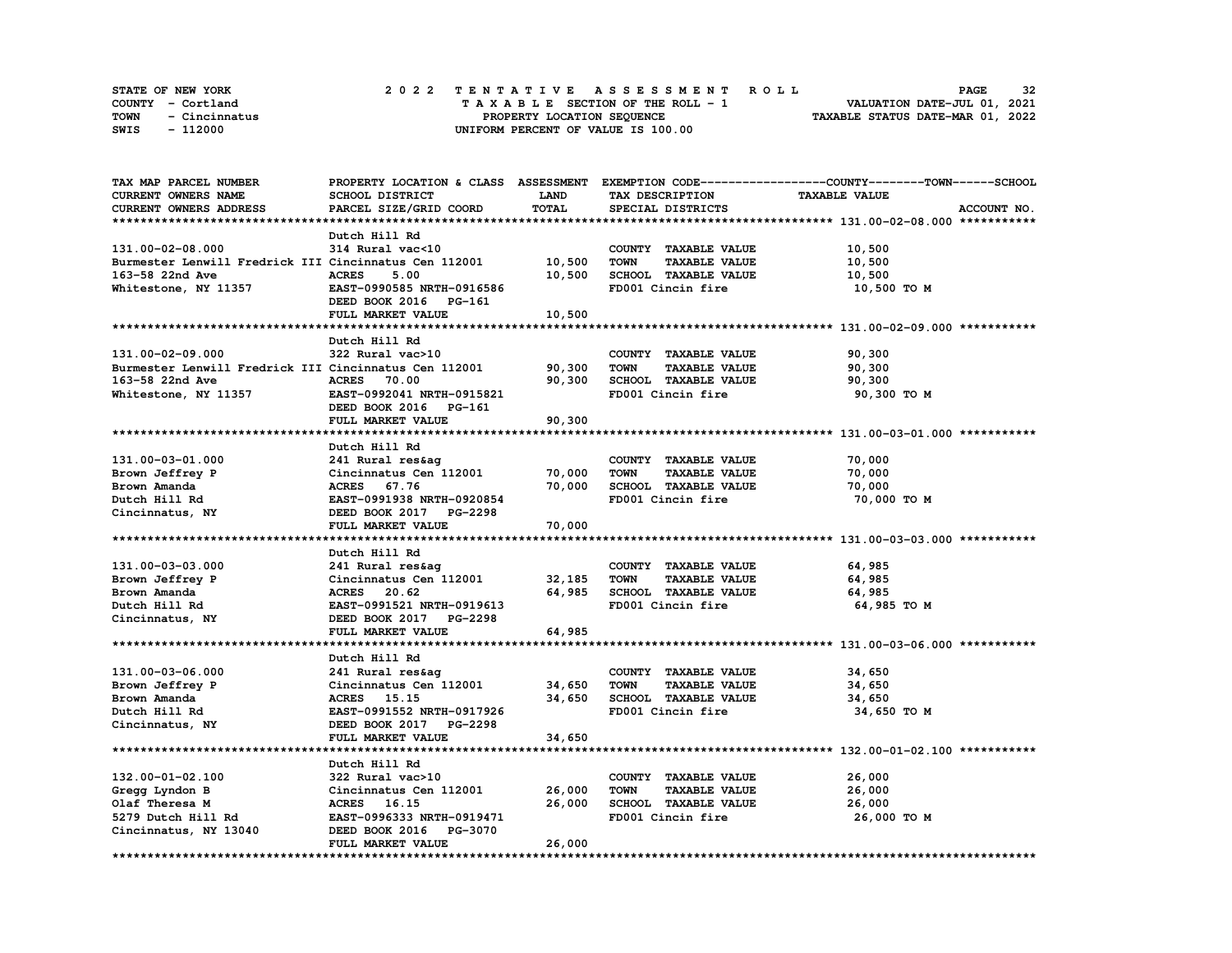|      | <b>STATE OF NEW YORK</b> |  | 2022 TENTATIVE ASSESSMENT ROLL |  |  |  |                                    |  |  |  |  |  |  |                                  | <b>PAGE</b> | 33 |
|------|--------------------------|--|--------------------------------|--|--|--|------------------------------------|--|--|--|--|--|--|----------------------------------|-------------|----|
|      | COUNTY - Cortland        |  |                                |  |  |  | TAXABLE SECTION OF THE ROLL - 1    |  |  |  |  |  |  | VALUATION DATE-JUL 01, 2021      |             |    |
| TOWN | - Cincinnatus            |  |                                |  |  |  | PROPERTY LOCATION SEQUENCE         |  |  |  |  |  |  | TAXABLE STATUS DATE-MAR 01, 2022 |             |    |
| SWIS | - 112000                 |  |                                |  |  |  | UNIFORM PERCENT OF VALUE IS 100.00 |  |  |  |  |  |  |                                  |             |    |

| TAX MAP PARCEL NUMBER      |                                      |         |                                             | PROPERTY LOCATION & CLASS ASSESSMENT EXEMPTION CODE----------------COUNTY-------TOWN-----SCHOOL |
|----------------------------|--------------------------------------|---------|---------------------------------------------|-------------------------------------------------------------------------------------------------|
| CURRENT OWNERS NAME        | SCHOOL DISTRICT                      | LAND    | TAX DESCRIPTION                             | <b>TAXABLE VALUE</b>                                                                            |
| CURRENT OWNERS ADDRESS     | PARCEL SIZE/GRID COORD               | TOTAL   | SPECIAL DISTRICTS                           | ACCOUNT NO.                                                                                     |
|                            |                                      |         |                                             |                                                                                                 |
|                            | Dutch Hill Rd                        |         |                                             |                                                                                                 |
| 132.00-01-16.110           | 322 Rural vac>10                     |         | COUNTY TAXABLE VALUE                        | 73,900                                                                                          |
| Doghramji Rose Marie       | Cincinnatus Cen 112001               | 73,900  | <b>TAXABLE VALUE</b><br><b>TOWN</b>         | 73,900                                                                                          |
| Davis Jonathan             | ACRES 53.58                          | 73,900  | SCHOOL TAXABLE VALUE                        | 73,900                                                                                          |
| 705 Cedar Hill Rd          | EAST-0993102 NRTH-0917908            |         | FD001 Cincin fire                           | 73,900 TO M                                                                                     |
|                            | DEED BOOK 2013 PG-4235               |         |                                             |                                                                                                 |
| Ambler, PA 19002           |                                      |         |                                             |                                                                                                 |
|                            | FULL MARKET VALUE                    | 73,900  |                                             |                                                                                                 |
|                            |                                      |         |                                             |                                                                                                 |
|                            | Dutch Hill Rd                        |         |                                             |                                                                                                 |
| 132.00-01-16.120           | 322 Rural vac>10                     |         | COUNTY TAXABLE VALUE                        | 45,000                                                                                          |
| Brown Denise Susan         | Cincinnatus Cen 112001               | 45,000  | TOWN<br><b>TAXABLE VALUE</b>                | 45,000                                                                                          |
| Brown Robert Jay           | ACRES 43.70                          | 45,000  | SCHOOL TAXABLE VALUE                        | 45,000                                                                                          |
| 9603 Clarecastle Path      | EAST-0994017 NRTH-0918684            |         | FD001 Cincin fire                           | 45,000 TO M                                                                                     |
| Brewerton, NY 13029        | DEED BOOK 10659 PG-86001             |         |                                             |                                                                                                 |
|                            | FULL MARKET VALUE                    | 45,000  |                                             |                                                                                                 |
|                            |                                      |         |                                             |                                                                                                 |
|                            | Dutch Hill Rd                        |         |                                             |                                                                                                 |
| 132.00-01-16.220           | 322 Rural vac>10                     |         | COUNTY TAXABLE VALUE                        | 18,400                                                                                          |
| Henry Douglas W            | Cincinnatus Cen 112001               | 18,400  | <b>TOWN</b><br><b>TAXABLE VALUE</b>         | 18,400                                                                                          |
| 111 Water St               | ACRES 10.28                          | 18,400  | SCHOOL TAXABLE VALUE                        | 18,400                                                                                          |
| Clinton, ME 01510          | EAST-0993559 NRTH-0920155            |         | FD001 Cincin fire                           | 18,400 TO M                                                                                     |
|                            | DEED BOOK 522<br>PG-175              |         |                                             |                                                                                                 |
|                            | FULL MARKET VALUE                    | 18,400  |                                             |                                                                                                 |
|                            |                                      |         |                                             |                                                                                                 |
|                            | 4836 Dutch Hill Rd                   |         |                                             |                                                                                                 |
|                            |                                      |         |                                             |                                                                                                 |
| 131.00-02-10.000           | 260 Seasonal res                     |         | COUNTY TAXABLE VALUE                        | 24,500                                                                                          |
| Lynch Michael T            | Cincinnatus Cen 112001               | 14,500  | <b>TOWN</b><br><b>TAXABLE VALUE</b>         | 24,500                                                                                          |
| 130 Harford Rd             | <b>ACRES</b><br>2.00                 | 24,500  | SCHOOL TAXABLE VALUE                        | 24,500                                                                                          |
| Syracuse, NY 13208-1920    | EAST-0989783 NRTH-0915937            |         | FD001 Cincin fire                           | 24,500 TO M                                                                                     |
|                            | DEED BOOK 1997 PG-5153               |         |                                             |                                                                                                 |
|                            | FULL MARKET VALUE                    | 24,500  |                                             |                                                                                                 |
|                            |                                      |         |                                             |                                                                                                 |
|                            | 4915 Dutch Hill Rd                   |         |                                             |                                                                                                 |
| 131.00-02-04.000           | 210 1 Family Res                     |         | COUNTY TAXABLE VALUE                        | 86,000                                                                                          |
| Fun Farm, LLC              | Cincinnatus Cen 112001               | 22,000  | <b>TOWN</b><br><b>TAXABLE VALUE</b>         | 86,000                                                                                          |
| c/o Danny Essig Jr.        | <b>ACRES</b><br>7.00                 | 86,000  | SCHOOL TAXABLE VALUE                        | 86,000                                                                                          |
| 32-23 204th St             | EAST-0990108 NRTH-0917251            |         | FD001 Cincin fire                           | 86,000 TO M                                                                                     |
| Bayside, NY 11361          | DEED BOOK 2002 PG-5553               |         |                                             |                                                                                                 |
|                            | FULL MARKET VALUE                    | 86,000  |                                             |                                                                                                 |
|                            |                                      |         |                                             |                                                                                                 |
|                            | 4925 Dutch Hill Rd                   |         | 70 PCT OF VALUE USED FOR EXEMPTION PURPOSES |                                                                                                 |
| 131.00-01-02.100           | 240 Rural res                        |         | VET COM C 41132                             | 10,000<br>0<br>0                                                                                |
| Lieb Ronald W              | Cincinnatus Cen 112001               |         | 113,100 VET COM T 41133                     | 20,000<br>$^{\circ}$<br>$^{\circ}$                                                              |
| Lieb Eileen                | <b>ACRES</b><br>84.30                |         | 255,300 BAS STAR 41854                      | $\overline{\mathbf{0}}$<br>30,000<br>0                                                          |
|                            |                                      |         |                                             |                                                                                                 |
| 4925 Dutch Hill Rd         | EAST-0989524 NRTH-0918490<br>$PG-70$ |         | COUNTY TAXABLE VALUE                        | 245,300                                                                                         |
| Cincinnatus, NY 13040-9724 | DEED BOOK 425                        |         | <b>TOWN</b><br><b>TAXABLE VALUE</b>         | 235,300                                                                                         |
|                            | FULL MARKET VALUE                    | 255,300 | SCHOOL TAXABLE VALUE                        | 225,300                                                                                         |
|                            |                                      |         | FD001 Cincin fire                           | 255,300 TO M                                                                                    |
|                            |                                      |         |                                             |                                                                                                 |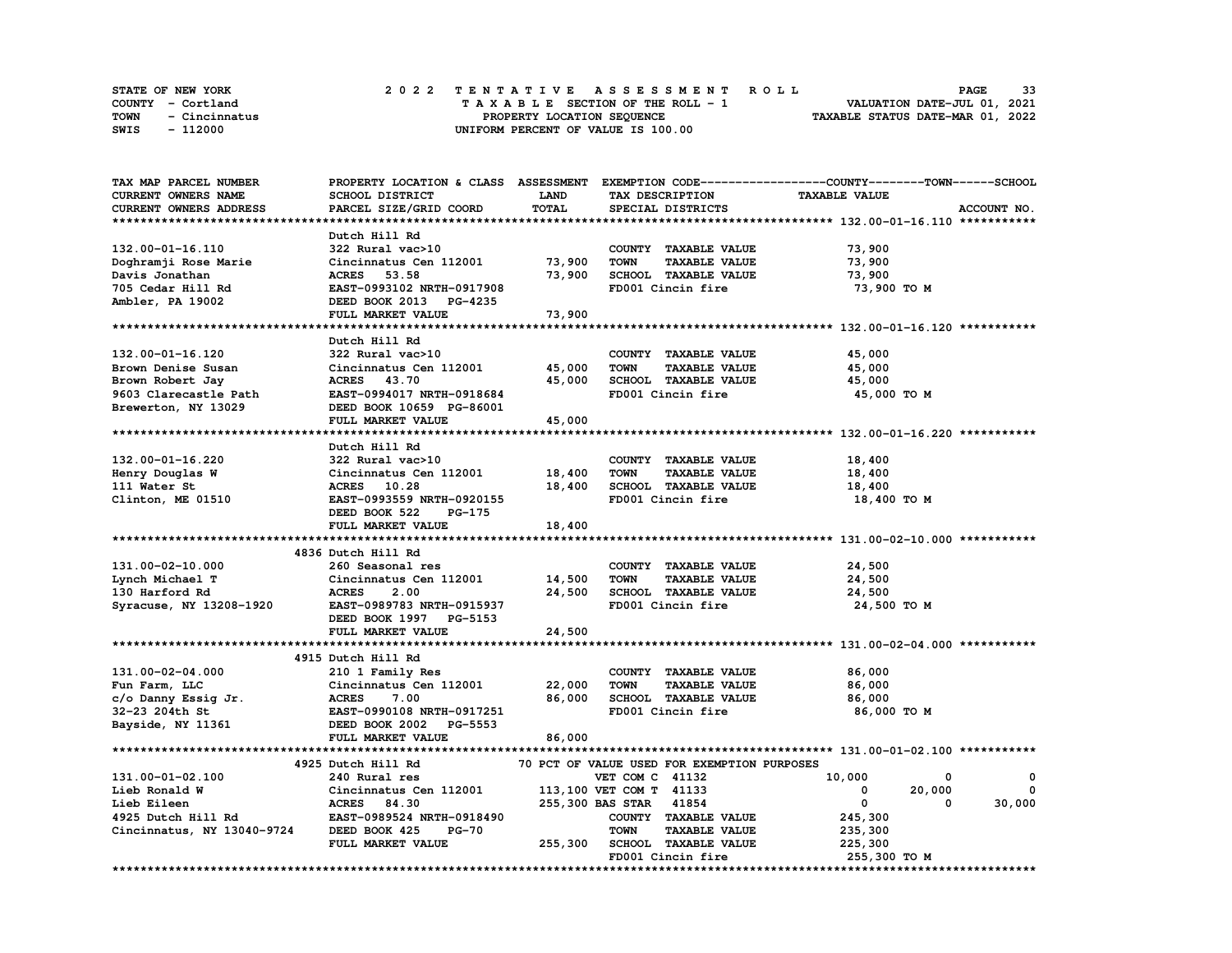|      | STATE OF NEW YORK | 2022 TENTATIVE ASSESSMENT ROLL     | 34<br><b>PAGE</b>                |
|------|-------------------|------------------------------------|----------------------------------|
|      | COUNTY - Cortland | TAXABLE SECTION OF THE ROLL - 1    | VALUATION DATE-JUL 01, 2021      |
| TOWN | - Cincinnatus     | PROPERTY LOCATION SEQUENCE         | TAXABLE STATUS DATE-MAR 01, 2022 |
| SWIS | - 112000          | UNIFORM PERCENT OF VALUE IS 100.00 |                                  |

| TAX MAP PARCEL NUMBER                                       |                                                              |             |                                     | PROPERTY LOCATION & CLASS ASSESSMENT EXEMPTION CODE----------------COUNTY-------TOWN-----SCHOOL |
|-------------------------------------------------------------|--------------------------------------------------------------|-------------|-------------------------------------|-------------------------------------------------------------------------------------------------|
| <b>CURRENT OWNERS NAME</b>                                  | <b>SCHOOL DISTRICT</b>                                       | <b>LAND</b> | TAX DESCRIPTION                     | <b>TAXABLE VALUE</b>                                                                            |
| <b>CURRENT OWNERS ADDRESS</b>                               | PARCEL SIZE/GRID COORD                                       | TOTAL       | SPECIAL DISTRICTS                   | ACCOUNT NO.                                                                                     |
|                                                             |                                                              |             |                                     |                                                                                                 |
|                                                             | 4986 Dutch Hill Rd                                           |             |                                     |                                                                                                 |
| 131.00-03-05.000                                            | 241 Rural res&aq                                             |             | COUNTY TAXABLE VALUE                | 45,200                                                                                          |
| Brown Jeffrey P                                             | Cincinnatus Cen $112001$ 23,200                              |             | <b>TOWN</b><br><b>TAXABLE VALUE</b> | 45,200                                                                                          |
| Brown Amanda                                                | ACRES 10.38                                                  | 45,200      | SCHOOL TAXABLE VALUE                | 45,200                                                                                          |
| 4986 Dutch Hill Rd                                          | EAST-0991454 NRTH-0918515                                    |             | FD001 Cincin fire                   | 45,200 TO M                                                                                     |
| Cincinnatus, NY                                             | DEED BOOK 2017 PG-2298                                       |             |                                     |                                                                                                 |
|                                                             | FULL MARKET VALUE                                            | 45,200      |                                     |                                                                                                 |
|                                                             |                                                              |             |                                     |                                                                                                 |
|                                                             | 4988 Dutch Hill Rd                                           |             |                                     |                                                                                                 |
| 131.00-03-04.000                                            | 241 Rural res&ag                                             |             | COUNTY TAXABLE VALUE                | 130,000                                                                                         |
| Brown Jeffrey P                                             | 241 Rural res&ag<br>Cincinnatus Cen 112001            57,000 |             | <b>TOWN</b><br><b>TAXABLE VALUE</b> | 130,000                                                                                         |
|                                                             | ACRES 43.49                                                  | 130,000     | SCHOOL TAXABLE VALUE                | 130,000                                                                                         |
|                                                             | EAST-0992321 NRTH-0919911                                    |             | FD001 Cincin fire                   | 130,000 TO M                                                                                    |
| Brown Amanda<br>4988 Dutch Hill Rd<br>Cincinnatus, NY 13040 | DEED BOOK 2017 PG-2298                                       |             |                                     |                                                                                                 |
|                                                             | FULL MARKET VALUE                                            | 130,000     |                                     |                                                                                                 |
| MAY BE SUBJECT TO PAYMENT                                   |                                                              |             |                                     |                                                                                                 |
| UNDER AGDIST LAW TIL 2029                                   |                                                              |             |                                     |                                                                                                 |
|                                                             |                                                              |             |                                     |                                                                                                 |
|                                                             | 5091 Dutch Hill Rd                                           |             |                                     |                                                                                                 |
| 131.00-03-02.000                                            | 210 1 Family Res                                             |             | <b>BAS STAR 41854</b>               | $\bullet$<br>$^{\circ}$<br>30,000                                                               |
| Jordan Patricia S                                           | Cincinnatus Cen 112001 14,800 COUNTY TAXABLE VALUE           |             |                                     | 87,700                                                                                          |
| 5091 Dutch Hill Rd                                          | <b>ACRES</b><br>2.22                                         | 87,700      | TOWN<br><b>TAXABLE VALUE</b>        | 87,700                                                                                          |
| Cincinnatus, NY 13040-9721                                  | EAST-0992890 NRTH-0920225                                    |             | SCHOOL TAXABLE VALUE                | 57,700                                                                                          |
|                                                             | DEED BOOK 1995 PG-4661                                       |             | FD001 Cincin fire                   | 87,700 TO M                                                                                     |
|                                                             | FULL MARKET VALUE                                            | 87,700      |                                     |                                                                                                 |
|                                                             |                                                              |             |                                     |                                                                                                 |
|                                                             | 5122 Dutch Hill Rd                                           |             |                                     |                                                                                                 |
| 132.00-01-16.210                                            | 322 Rural vac>10                                             |             | COUNTY TAXABLE VALUE                | 107,000                                                                                         |
| Gridley Trust                                               | Cincinnatus Cen 112001                                       | 107,000     | <b>TOWN</b><br><b>TAXABLE VALUE</b> | 107,000                                                                                         |
|                                                             | ACRES 85.46                                                  | 107,000     | SCHOOL TAXABLE VALUE                | 107,000                                                                                         |
| 5283 Health Camp Rd<br>Homer NY 13077<br>Homer, NY 13077    | EAST-0993675 NRTH-0917466                                    |             | FD001 Cincin fire                   | 107,000 TO M                                                                                    |
|                                                             | DEED BOOK 2020<br><b>PG-5885</b>                             |             |                                     |                                                                                                 |
|                                                             | FULL MARKET VALUE                                            | 107,000     |                                     |                                                                                                 |
|                                                             |                                                              |             |                                     |                                                                                                 |
|                                                             | 5192 Dutch Hill Rd                                           |             |                                     |                                                                                                 |
| 132.00-01-01.000                                            | 240 Rural res                                                |             | COUNTY TAXABLE VALUE                | 376,000                                                                                         |
| Webster Lori                                                | Cincinnatus Cen 112001                                       | 139,800     | <b>TOWN</b><br><b>TAXABLE VALUE</b> | 376,000                                                                                         |
| <b>Wilks Amy</b>                                            | ACRES 115.25                                                 | 376,000     | SCHOOL TAXABLE VALUE                | 376,000                                                                                         |
| 26525 221st Pl SE                                           | EAST-0995132 NRTH-0919289                                    |             | FD001 Cincin fire                   | 376,000 то м                                                                                    |
| Maple Valley, WA 98038                                      | DEED BOOK 2015 PG-1750                                       |             |                                     |                                                                                                 |
|                                                             | FULL MARKET VALUE                                            | 376,000     |                                     |                                                                                                 |
|                                                             |                                                              |             |                                     |                                                                                                 |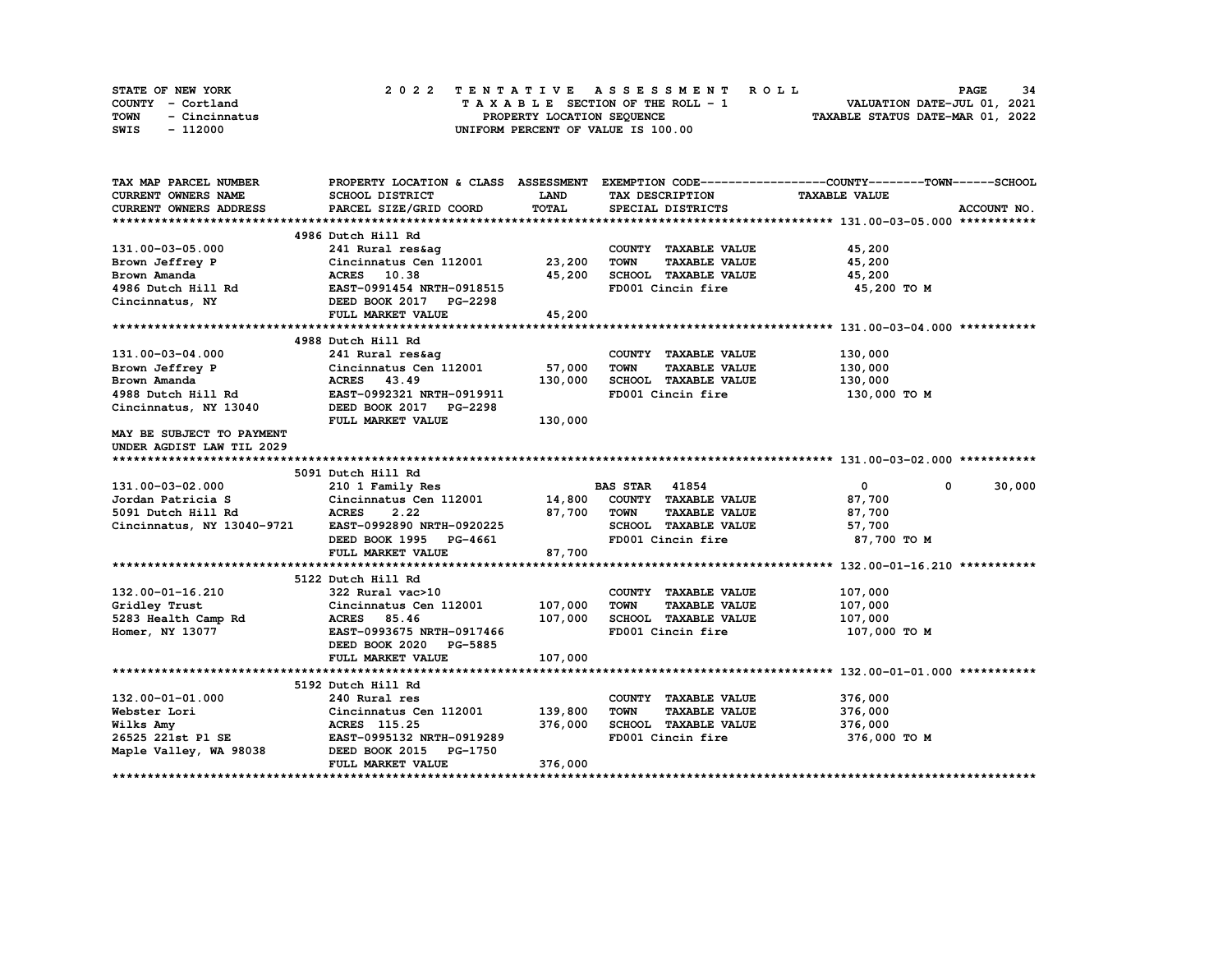| <b>STATE OF NEW YORK</b> | 2022 TENTATIVE ASSESSMENT ROLL     | 35<br><b>PAGE</b>                |
|--------------------------|------------------------------------|----------------------------------|
| COUNTY - Cortland        | TAXABLE SECTION OF THE ROLL - 1    | VALUATION DATE-JUL 01, 2021      |
| TOWN<br>- Cincinnatus    | PROPERTY LOCATION SEOUENCE         | TAXABLE STATUS DATE-MAR 01, 2022 |
| SWIS<br>- 112000         | UNIFORM PERCENT OF VALUE IS 100.00 |                                  |

| <b>CURRENT OWNERS NAME</b><br><b>TAXABLE VALUE</b><br>SCHOOL DISTRICT<br><b>LAND</b><br>TAX DESCRIPTION<br>TOTAL<br>CURRENT OWNERS ADDRESS<br>PARCEL SIZE/GRID COORD<br>SPECIAL DISTRICTS<br>ACCOUNT NO.<br>5279 Dutch Hill Rd<br>132.00-01-02.200<br>210 1 Family Res<br>COUNTY TAXABLE VALUE<br>105,000<br>Cincinnatus Cen 112001<br>19,000<br><b>TOWN</b><br><b>TAXABLE VALUE</b><br>105,000<br>Gregg Lyndon B<br>5.00<br>105,000<br>Olaf Theresa M<br><b>ACRES</b><br>SCHOOL TAXABLE VALUE<br>105,000<br>5279 Dutch Hill Rd<br>EAST-0996690 NRTH-0919625<br>FD001 Cincin fire<br>105,000 TO M<br>Cincinnatus, NY 13040<br>DEED BOOK 2016 PG-3070<br>FULL MARKET VALUE<br>105,000<br>5300 Dutch Hill Rd<br>210 1 Family Res<br><b>BAS STAR 41854</b><br>0<br>30,000<br>132.00-01-03.210<br>0<br>Randall Michael D<br>Cincinnatus Cen 112001<br>21,000<br>COUNTY TAXABLE VALUE<br>89,500<br>89,500<br>Randall Sandra<br><b>ACRES</b><br>6.31<br><b>TOWN</b><br><b>TAXABLE VALUE</b><br>89,500<br>5300 Dutch Hill Rd<br>EAST-0997797 NRTH-0919168<br>SCHOOL TAXABLE VALUE<br>59,500<br>Cincinnatus, NY 13040-9721<br>FD001 Cincin fire<br>89,500 TO M<br>DEED BOOK 438<br><b>PG-65</b><br>89,500<br>FULL MARKET VALUE<br>5306 Dutch Hill Rd<br>132.00-01-03.220<br>210 1 Family Res<br>COUNTY TAXABLE VALUE<br>94,700<br>Strickland William<br>Cincinnatus Cen 112001<br>15,500<br><b>TOWN</b><br><b>TAXABLE VALUE</b><br>94,700<br>94,700<br>SCHOOL TAXABLE VALUE<br>Strickland Denise<br><b>ACRES</b><br>2.69<br>94,700<br>5306 Dutch Hill Rd<br>EAST-0998089 NRTH-0919425<br>FD001 Cincin fire<br>94,700 TO M<br>Cincinnatus, NY 13040<br>DEED BOOK 2019 PG-6269<br>FULL MARKET VALUE<br>94,700<br>5295 5299 Dutch Hill Rd<br>74,900<br>122.00-04-07.000<br><b>ENH STAR 41834</b><br>$\mathbf{0}$<br>240 Rural res<br>$\mathbf 0$<br>84,200<br>Cincinnatus Cen 112001<br>COUNTY TAXABLE VALUE<br>183,000<br>Shafer Eugene<br>183,000<br>Shafer Lorna C<br><b>ACRES</b><br>50.20<br><b>TOWN</b><br><b>TAXABLE VALUE</b><br>183,000<br>SCHOOL TAXABLE VALUE<br>5299 Dutch Hill Rd<br>EAST-0996703 NRTH-0920585<br>108,100<br>FD001 Cincin fire<br>DEED BOOK 2000<br>183,000 TO M<br>Cincinnatus, NY 13040<br>PG-1568<br>183,000<br>FULL MARKET VALUE<br>Dutch Hill Rd Spur<br>179,200<br>121.00-02-02.000<br>COUNTY TAXABLE VALUE<br>120 Field crops<br>Cincinnatus Cen 112001<br>166,200<br><b>TOWN</b><br><b>TAXABLE VALUE</b><br>179,200<br>Robinson Edward S<br>179,200<br>Outlaw Terry D<br><b>ACRES</b> 153.00<br>SCHOOL TAXABLE VALUE<br>179,200<br>FD001 Cincin fire<br>113-10 175st<br>EAST-0989477 NRTH-0922046<br>179,200 TO M<br>St Albans, NY 11433-4137<br>DEED BOOK 451<br>PG-248<br>FULL MARKET VALUE<br>179,200<br>Dutch Hill Rd Spur<br>121.00-02-04.121<br>314 Rural vac<10<br>COUNTY TAXABLE VALUE<br>6,600<br>6,600<br>6,600<br>Wingenbach John<br>Cincinnatus Cen 112001<br><b>TOWN</b><br><b>TAXABLE VALUE</b><br>6,600<br>Wingenbach Cathleen<br><b>ACRES</b><br>2.07<br>SCHOOL TAXABLE VALUE<br>6,600<br>4850 Dutch Hill Rd Spur<br>6,600 TO M<br>EAST-0989049 NRTH-0921323<br>FD001 Cincin fire<br>Cincinnatus, NY 13040<br>DEED BOOK 2015 PG-2099<br>6,600<br>FULL MARKET VALUE | TAX MAP PARCEL NUMBER |  | PROPERTY LOCATION & CLASS ASSESSMENT EXEMPTION CODE-----------------COUNTY-------TOWN------SCHOOL |
|--------------------------------------------------------------------------------------------------------------------------------------------------------------------------------------------------------------------------------------------------------------------------------------------------------------------------------------------------------------------------------------------------------------------------------------------------------------------------------------------------------------------------------------------------------------------------------------------------------------------------------------------------------------------------------------------------------------------------------------------------------------------------------------------------------------------------------------------------------------------------------------------------------------------------------------------------------------------------------------------------------------------------------------------------------------------------------------------------------------------------------------------------------------------------------------------------------------------------------------------------------------------------------------------------------------------------------------------------------------------------------------------------------------------------------------------------------------------------------------------------------------------------------------------------------------------------------------------------------------------------------------------------------------------------------------------------------------------------------------------------------------------------------------------------------------------------------------------------------------------------------------------------------------------------------------------------------------------------------------------------------------------------------------------------------------------------------------------------------------------------------------------------------------------------------------------------------------------------------------------------------------------------------------------------------------------------------------------------------------------------------------------------------------------------------------------------------------------------------------------------------------------------------------------------------------------------------------------------------------------------------------------------------------------------------------------------------------------------------------------------------------------------------------------------------------------------------------------------------------------------------------------------------------------------------------------------------------------------------------------------------------------------------------------------------------------------------------------------------------------------------------------------------------------------------------------------------------|-----------------------|--|---------------------------------------------------------------------------------------------------|
|                                                                                                                                                                                                                                                                                                                                                                                                                                                                                                                                                                                                                                                                                                                                                                                                                                                                                                                                                                                                                                                                                                                                                                                                                                                                                                                                                                                                                                                                                                                                                                                                                                                                                                                                                                                                                                                                                                                                                                                                                                                                                                                                                                                                                                                                                                                                                                                                                                                                                                                                                                                                                                                                                                                                                                                                                                                                                                                                                                                                                                                                                                                                                                                                              |                       |  |                                                                                                   |
|                                                                                                                                                                                                                                                                                                                                                                                                                                                                                                                                                                                                                                                                                                                                                                                                                                                                                                                                                                                                                                                                                                                                                                                                                                                                                                                                                                                                                                                                                                                                                                                                                                                                                                                                                                                                                                                                                                                                                                                                                                                                                                                                                                                                                                                                                                                                                                                                                                                                                                                                                                                                                                                                                                                                                                                                                                                                                                                                                                                                                                                                                                                                                                                                              |                       |  |                                                                                                   |
|                                                                                                                                                                                                                                                                                                                                                                                                                                                                                                                                                                                                                                                                                                                                                                                                                                                                                                                                                                                                                                                                                                                                                                                                                                                                                                                                                                                                                                                                                                                                                                                                                                                                                                                                                                                                                                                                                                                                                                                                                                                                                                                                                                                                                                                                                                                                                                                                                                                                                                                                                                                                                                                                                                                                                                                                                                                                                                                                                                                                                                                                                                                                                                                                              |                       |  |                                                                                                   |
|                                                                                                                                                                                                                                                                                                                                                                                                                                                                                                                                                                                                                                                                                                                                                                                                                                                                                                                                                                                                                                                                                                                                                                                                                                                                                                                                                                                                                                                                                                                                                                                                                                                                                                                                                                                                                                                                                                                                                                                                                                                                                                                                                                                                                                                                                                                                                                                                                                                                                                                                                                                                                                                                                                                                                                                                                                                                                                                                                                                                                                                                                                                                                                                                              |                       |  |                                                                                                   |
|                                                                                                                                                                                                                                                                                                                                                                                                                                                                                                                                                                                                                                                                                                                                                                                                                                                                                                                                                                                                                                                                                                                                                                                                                                                                                                                                                                                                                                                                                                                                                                                                                                                                                                                                                                                                                                                                                                                                                                                                                                                                                                                                                                                                                                                                                                                                                                                                                                                                                                                                                                                                                                                                                                                                                                                                                                                                                                                                                                                                                                                                                                                                                                                                              |                       |  |                                                                                                   |
|                                                                                                                                                                                                                                                                                                                                                                                                                                                                                                                                                                                                                                                                                                                                                                                                                                                                                                                                                                                                                                                                                                                                                                                                                                                                                                                                                                                                                                                                                                                                                                                                                                                                                                                                                                                                                                                                                                                                                                                                                                                                                                                                                                                                                                                                                                                                                                                                                                                                                                                                                                                                                                                                                                                                                                                                                                                                                                                                                                                                                                                                                                                                                                                                              |                       |  |                                                                                                   |
|                                                                                                                                                                                                                                                                                                                                                                                                                                                                                                                                                                                                                                                                                                                                                                                                                                                                                                                                                                                                                                                                                                                                                                                                                                                                                                                                                                                                                                                                                                                                                                                                                                                                                                                                                                                                                                                                                                                                                                                                                                                                                                                                                                                                                                                                                                                                                                                                                                                                                                                                                                                                                                                                                                                                                                                                                                                                                                                                                                                                                                                                                                                                                                                                              |                       |  |                                                                                                   |
|                                                                                                                                                                                                                                                                                                                                                                                                                                                                                                                                                                                                                                                                                                                                                                                                                                                                                                                                                                                                                                                                                                                                                                                                                                                                                                                                                                                                                                                                                                                                                                                                                                                                                                                                                                                                                                                                                                                                                                                                                                                                                                                                                                                                                                                                                                                                                                                                                                                                                                                                                                                                                                                                                                                                                                                                                                                                                                                                                                                                                                                                                                                                                                                                              |                       |  |                                                                                                   |
|                                                                                                                                                                                                                                                                                                                                                                                                                                                                                                                                                                                                                                                                                                                                                                                                                                                                                                                                                                                                                                                                                                                                                                                                                                                                                                                                                                                                                                                                                                                                                                                                                                                                                                                                                                                                                                                                                                                                                                                                                                                                                                                                                                                                                                                                                                                                                                                                                                                                                                                                                                                                                                                                                                                                                                                                                                                                                                                                                                                                                                                                                                                                                                                                              |                       |  |                                                                                                   |
|                                                                                                                                                                                                                                                                                                                                                                                                                                                                                                                                                                                                                                                                                                                                                                                                                                                                                                                                                                                                                                                                                                                                                                                                                                                                                                                                                                                                                                                                                                                                                                                                                                                                                                                                                                                                                                                                                                                                                                                                                                                                                                                                                                                                                                                                                                                                                                                                                                                                                                                                                                                                                                                                                                                                                                                                                                                                                                                                                                                                                                                                                                                                                                                                              |                       |  |                                                                                                   |
|                                                                                                                                                                                                                                                                                                                                                                                                                                                                                                                                                                                                                                                                                                                                                                                                                                                                                                                                                                                                                                                                                                                                                                                                                                                                                                                                                                                                                                                                                                                                                                                                                                                                                                                                                                                                                                                                                                                                                                                                                                                                                                                                                                                                                                                                                                                                                                                                                                                                                                                                                                                                                                                                                                                                                                                                                                                                                                                                                                                                                                                                                                                                                                                                              |                       |  |                                                                                                   |
|                                                                                                                                                                                                                                                                                                                                                                                                                                                                                                                                                                                                                                                                                                                                                                                                                                                                                                                                                                                                                                                                                                                                                                                                                                                                                                                                                                                                                                                                                                                                                                                                                                                                                                                                                                                                                                                                                                                                                                                                                                                                                                                                                                                                                                                                                                                                                                                                                                                                                                                                                                                                                                                                                                                                                                                                                                                                                                                                                                                                                                                                                                                                                                                                              |                       |  |                                                                                                   |
|                                                                                                                                                                                                                                                                                                                                                                                                                                                                                                                                                                                                                                                                                                                                                                                                                                                                                                                                                                                                                                                                                                                                                                                                                                                                                                                                                                                                                                                                                                                                                                                                                                                                                                                                                                                                                                                                                                                                                                                                                                                                                                                                                                                                                                                                                                                                                                                                                                                                                                                                                                                                                                                                                                                                                                                                                                                                                                                                                                                                                                                                                                                                                                                                              |                       |  |                                                                                                   |
|                                                                                                                                                                                                                                                                                                                                                                                                                                                                                                                                                                                                                                                                                                                                                                                                                                                                                                                                                                                                                                                                                                                                                                                                                                                                                                                                                                                                                                                                                                                                                                                                                                                                                                                                                                                                                                                                                                                                                                                                                                                                                                                                                                                                                                                                                                                                                                                                                                                                                                                                                                                                                                                                                                                                                                                                                                                                                                                                                                                                                                                                                                                                                                                                              |                       |  |                                                                                                   |
|                                                                                                                                                                                                                                                                                                                                                                                                                                                                                                                                                                                                                                                                                                                                                                                                                                                                                                                                                                                                                                                                                                                                                                                                                                                                                                                                                                                                                                                                                                                                                                                                                                                                                                                                                                                                                                                                                                                                                                                                                                                                                                                                                                                                                                                                                                                                                                                                                                                                                                                                                                                                                                                                                                                                                                                                                                                                                                                                                                                                                                                                                                                                                                                                              |                       |  |                                                                                                   |
|                                                                                                                                                                                                                                                                                                                                                                                                                                                                                                                                                                                                                                                                                                                                                                                                                                                                                                                                                                                                                                                                                                                                                                                                                                                                                                                                                                                                                                                                                                                                                                                                                                                                                                                                                                                                                                                                                                                                                                                                                                                                                                                                                                                                                                                                                                                                                                                                                                                                                                                                                                                                                                                                                                                                                                                                                                                                                                                                                                                                                                                                                                                                                                                                              |                       |  |                                                                                                   |
|                                                                                                                                                                                                                                                                                                                                                                                                                                                                                                                                                                                                                                                                                                                                                                                                                                                                                                                                                                                                                                                                                                                                                                                                                                                                                                                                                                                                                                                                                                                                                                                                                                                                                                                                                                                                                                                                                                                                                                                                                                                                                                                                                                                                                                                                                                                                                                                                                                                                                                                                                                                                                                                                                                                                                                                                                                                                                                                                                                                                                                                                                                                                                                                                              |                       |  |                                                                                                   |
|                                                                                                                                                                                                                                                                                                                                                                                                                                                                                                                                                                                                                                                                                                                                                                                                                                                                                                                                                                                                                                                                                                                                                                                                                                                                                                                                                                                                                                                                                                                                                                                                                                                                                                                                                                                                                                                                                                                                                                                                                                                                                                                                                                                                                                                                                                                                                                                                                                                                                                                                                                                                                                                                                                                                                                                                                                                                                                                                                                                                                                                                                                                                                                                                              |                       |  |                                                                                                   |
|                                                                                                                                                                                                                                                                                                                                                                                                                                                                                                                                                                                                                                                                                                                                                                                                                                                                                                                                                                                                                                                                                                                                                                                                                                                                                                                                                                                                                                                                                                                                                                                                                                                                                                                                                                                                                                                                                                                                                                                                                                                                                                                                                                                                                                                                                                                                                                                                                                                                                                                                                                                                                                                                                                                                                                                                                                                                                                                                                                                                                                                                                                                                                                                                              |                       |  |                                                                                                   |
|                                                                                                                                                                                                                                                                                                                                                                                                                                                                                                                                                                                                                                                                                                                                                                                                                                                                                                                                                                                                                                                                                                                                                                                                                                                                                                                                                                                                                                                                                                                                                                                                                                                                                                                                                                                                                                                                                                                                                                                                                                                                                                                                                                                                                                                                                                                                                                                                                                                                                                                                                                                                                                                                                                                                                                                                                                                                                                                                                                                                                                                                                                                                                                                                              |                       |  |                                                                                                   |
|                                                                                                                                                                                                                                                                                                                                                                                                                                                                                                                                                                                                                                                                                                                                                                                                                                                                                                                                                                                                                                                                                                                                                                                                                                                                                                                                                                                                                                                                                                                                                                                                                                                                                                                                                                                                                                                                                                                                                                                                                                                                                                                                                                                                                                                                                                                                                                                                                                                                                                                                                                                                                                                                                                                                                                                                                                                                                                                                                                                                                                                                                                                                                                                                              |                       |  |                                                                                                   |
|                                                                                                                                                                                                                                                                                                                                                                                                                                                                                                                                                                                                                                                                                                                                                                                                                                                                                                                                                                                                                                                                                                                                                                                                                                                                                                                                                                                                                                                                                                                                                                                                                                                                                                                                                                                                                                                                                                                                                                                                                                                                                                                                                                                                                                                                                                                                                                                                                                                                                                                                                                                                                                                                                                                                                                                                                                                                                                                                                                                                                                                                                                                                                                                                              |                       |  |                                                                                                   |
|                                                                                                                                                                                                                                                                                                                                                                                                                                                                                                                                                                                                                                                                                                                                                                                                                                                                                                                                                                                                                                                                                                                                                                                                                                                                                                                                                                                                                                                                                                                                                                                                                                                                                                                                                                                                                                                                                                                                                                                                                                                                                                                                                                                                                                                                                                                                                                                                                                                                                                                                                                                                                                                                                                                                                                                                                                                                                                                                                                                                                                                                                                                                                                                                              |                       |  |                                                                                                   |
|                                                                                                                                                                                                                                                                                                                                                                                                                                                                                                                                                                                                                                                                                                                                                                                                                                                                                                                                                                                                                                                                                                                                                                                                                                                                                                                                                                                                                                                                                                                                                                                                                                                                                                                                                                                                                                                                                                                                                                                                                                                                                                                                                                                                                                                                                                                                                                                                                                                                                                                                                                                                                                                                                                                                                                                                                                                                                                                                                                                                                                                                                                                                                                                                              |                       |  |                                                                                                   |
|                                                                                                                                                                                                                                                                                                                                                                                                                                                                                                                                                                                                                                                                                                                                                                                                                                                                                                                                                                                                                                                                                                                                                                                                                                                                                                                                                                                                                                                                                                                                                                                                                                                                                                                                                                                                                                                                                                                                                                                                                                                                                                                                                                                                                                                                                                                                                                                                                                                                                                                                                                                                                                                                                                                                                                                                                                                                                                                                                                                                                                                                                                                                                                                                              |                       |  |                                                                                                   |
|                                                                                                                                                                                                                                                                                                                                                                                                                                                                                                                                                                                                                                                                                                                                                                                                                                                                                                                                                                                                                                                                                                                                                                                                                                                                                                                                                                                                                                                                                                                                                                                                                                                                                                                                                                                                                                                                                                                                                                                                                                                                                                                                                                                                                                                                                                                                                                                                                                                                                                                                                                                                                                                                                                                                                                                                                                                                                                                                                                                                                                                                                                                                                                                                              |                       |  |                                                                                                   |
|                                                                                                                                                                                                                                                                                                                                                                                                                                                                                                                                                                                                                                                                                                                                                                                                                                                                                                                                                                                                                                                                                                                                                                                                                                                                                                                                                                                                                                                                                                                                                                                                                                                                                                                                                                                                                                                                                                                                                                                                                                                                                                                                                                                                                                                                                                                                                                                                                                                                                                                                                                                                                                                                                                                                                                                                                                                                                                                                                                                                                                                                                                                                                                                                              |                       |  |                                                                                                   |
|                                                                                                                                                                                                                                                                                                                                                                                                                                                                                                                                                                                                                                                                                                                                                                                                                                                                                                                                                                                                                                                                                                                                                                                                                                                                                                                                                                                                                                                                                                                                                                                                                                                                                                                                                                                                                                                                                                                                                                                                                                                                                                                                                                                                                                                                                                                                                                                                                                                                                                                                                                                                                                                                                                                                                                                                                                                                                                                                                                                                                                                                                                                                                                                                              |                       |  |                                                                                                   |
|                                                                                                                                                                                                                                                                                                                                                                                                                                                                                                                                                                                                                                                                                                                                                                                                                                                                                                                                                                                                                                                                                                                                                                                                                                                                                                                                                                                                                                                                                                                                                                                                                                                                                                                                                                                                                                                                                                                                                                                                                                                                                                                                                                                                                                                                                                                                                                                                                                                                                                                                                                                                                                                                                                                                                                                                                                                                                                                                                                                                                                                                                                                                                                                                              |                       |  |                                                                                                   |
|                                                                                                                                                                                                                                                                                                                                                                                                                                                                                                                                                                                                                                                                                                                                                                                                                                                                                                                                                                                                                                                                                                                                                                                                                                                                                                                                                                                                                                                                                                                                                                                                                                                                                                                                                                                                                                                                                                                                                                                                                                                                                                                                                                                                                                                                                                                                                                                                                                                                                                                                                                                                                                                                                                                                                                                                                                                                                                                                                                                                                                                                                                                                                                                                              |                       |  |                                                                                                   |
|                                                                                                                                                                                                                                                                                                                                                                                                                                                                                                                                                                                                                                                                                                                                                                                                                                                                                                                                                                                                                                                                                                                                                                                                                                                                                                                                                                                                                                                                                                                                                                                                                                                                                                                                                                                                                                                                                                                                                                                                                                                                                                                                                                                                                                                                                                                                                                                                                                                                                                                                                                                                                                                                                                                                                                                                                                                                                                                                                                                                                                                                                                                                                                                                              |                       |  |                                                                                                   |
|                                                                                                                                                                                                                                                                                                                                                                                                                                                                                                                                                                                                                                                                                                                                                                                                                                                                                                                                                                                                                                                                                                                                                                                                                                                                                                                                                                                                                                                                                                                                                                                                                                                                                                                                                                                                                                                                                                                                                                                                                                                                                                                                                                                                                                                                                                                                                                                                                                                                                                                                                                                                                                                                                                                                                                                                                                                                                                                                                                                                                                                                                                                                                                                                              |                       |  |                                                                                                   |
|                                                                                                                                                                                                                                                                                                                                                                                                                                                                                                                                                                                                                                                                                                                                                                                                                                                                                                                                                                                                                                                                                                                                                                                                                                                                                                                                                                                                                                                                                                                                                                                                                                                                                                                                                                                                                                                                                                                                                                                                                                                                                                                                                                                                                                                                                                                                                                                                                                                                                                                                                                                                                                                                                                                                                                                                                                                                                                                                                                                                                                                                                                                                                                                                              |                       |  |                                                                                                   |
|                                                                                                                                                                                                                                                                                                                                                                                                                                                                                                                                                                                                                                                                                                                                                                                                                                                                                                                                                                                                                                                                                                                                                                                                                                                                                                                                                                                                                                                                                                                                                                                                                                                                                                                                                                                                                                                                                                                                                                                                                                                                                                                                                                                                                                                                                                                                                                                                                                                                                                                                                                                                                                                                                                                                                                                                                                                                                                                                                                                                                                                                                                                                                                                                              |                       |  |                                                                                                   |
|                                                                                                                                                                                                                                                                                                                                                                                                                                                                                                                                                                                                                                                                                                                                                                                                                                                                                                                                                                                                                                                                                                                                                                                                                                                                                                                                                                                                                                                                                                                                                                                                                                                                                                                                                                                                                                                                                                                                                                                                                                                                                                                                                                                                                                                                                                                                                                                                                                                                                                                                                                                                                                                                                                                                                                                                                                                                                                                                                                                                                                                                                                                                                                                                              |                       |  |                                                                                                   |
|                                                                                                                                                                                                                                                                                                                                                                                                                                                                                                                                                                                                                                                                                                                                                                                                                                                                                                                                                                                                                                                                                                                                                                                                                                                                                                                                                                                                                                                                                                                                                                                                                                                                                                                                                                                                                                                                                                                                                                                                                                                                                                                                                                                                                                                                                                                                                                                                                                                                                                                                                                                                                                                                                                                                                                                                                                                                                                                                                                                                                                                                                                                                                                                                              |                       |  |                                                                                                   |
|                                                                                                                                                                                                                                                                                                                                                                                                                                                                                                                                                                                                                                                                                                                                                                                                                                                                                                                                                                                                                                                                                                                                                                                                                                                                                                                                                                                                                                                                                                                                                                                                                                                                                                                                                                                                                                                                                                                                                                                                                                                                                                                                                                                                                                                                                                                                                                                                                                                                                                                                                                                                                                                                                                                                                                                                                                                                                                                                                                                                                                                                                                                                                                                                              |                       |  |                                                                                                   |
|                                                                                                                                                                                                                                                                                                                                                                                                                                                                                                                                                                                                                                                                                                                                                                                                                                                                                                                                                                                                                                                                                                                                                                                                                                                                                                                                                                                                                                                                                                                                                                                                                                                                                                                                                                                                                                                                                                                                                                                                                                                                                                                                                                                                                                                                                                                                                                                                                                                                                                                                                                                                                                                                                                                                                                                                                                                                                                                                                                                                                                                                                                                                                                                                              |                       |  |                                                                                                   |
|                                                                                                                                                                                                                                                                                                                                                                                                                                                                                                                                                                                                                                                                                                                                                                                                                                                                                                                                                                                                                                                                                                                                                                                                                                                                                                                                                                                                                                                                                                                                                                                                                                                                                                                                                                                                                                                                                                                                                                                                                                                                                                                                                                                                                                                                                                                                                                                                                                                                                                                                                                                                                                                                                                                                                                                                                                                                                                                                                                                                                                                                                                                                                                                                              |                       |  |                                                                                                   |
|                                                                                                                                                                                                                                                                                                                                                                                                                                                                                                                                                                                                                                                                                                                                                                                                                                                                                                                                                                                                                                                                                                                                                                                                                                                                                                                                                                                                                                                                                                                                                                                                                                                                                                                                                                                                                                                                                                                                                                                                                                                                                                                                                                                                                                                                                                                                                                                                                                                                                                                                                                                                                                                                                                                                                                                                                                                                                                                                                                                                                                                                                                                                                                                                              |                       |  |                                                                                                   |
|                                                                                                                                                                                                                                                                                                                                                                                                                                                                                                                                                                                                                                                                                                                                                                                                                                                                                                                                                                                                                                                                                                                                                                                                                                                                                                                                                                                                                                                                                                                                                                                                                                                                                                                                                                                                                                                                                                                                                                                                                                                                                                                                                                                                                                                                                                                                                                                                                                                                                                                                                                                                                                                                                                                                                                                                                                                                                                                                                                                                                                                                                                                                                                                                              |                       |  |                                                                                                   |
|                                                                                                                                                                                                                                                                                                                                                                                                                                                                                                                                                                                                                                                                                                                                                                                                                                                                                                                                                                                                                                                                                                                                                                                                                                                                                                                                                                                                                                                                                                                                                                                                                                                                                                                                                                                                                                                                                                                                                                                                                                                                                                                                                                                                                                                                                                                                                                                                                                                                                                                                                                                                                                                                                                                                                                                                                                                                                                                                                                                                                                                                                                                                                                                                              |                       |  |                                                                                                   |
|                                                                                                                                                                                                                                                                                                                                                                                                                                                                                                                                                                                                                                                                                                                                                                                                                                                                                                                                                                                                                                                                                                                                                                                                                                                                                                                                                                                                                                                                                                                                                                                                                                                                                                                                                                                                                                                                                                                                                                                                                                                                                                                                                                                                                                                                                                                                                                                                                                                                                                                                                                                                                                                                                                                                                                                                                                                                                                                                                                                                                                                                                                                                                                                                              |                       |  |                                                                                                   |
|                                                                                                                                                                                                                                                                                                                                                                                                                                                                                                                                                                                                                                                                                                                                                                                                                                                                                                                                                                                                                                                                                                                                                                                                                                                                                                                                                                                                                                                                                                                                                                                                                                                                                                                                                                                                                                                                                                                                                                                                                                                                                                                                                                                                                                                                                                                                                                                                                                                                                                                                                                                                                                                                                                                                                                                                                                                                                                                                                                                                                                                                                                                                                                                                              |                       |  |                                                                                                   |
|                                                                                                                                                                                                                                                                                                                                                                                                                                                                                                                                                                                                                                                                                                                                                                                                                                                                                                                                                                                                                                                                                                                                                                                                                                                                                                                                                                                                                                                                                                                                                                                                                                                                                                                                                                                                                                                                                                                                                                                                                                                                                                                                                                                                                                                                                                                                                                                                                                                                                                                                                                                                                                                                                                                                                                                                                                                                                                                                                                                                                                                                                                                                                                                                              |                       |  |                                                                                                   |
|                                                                                                                                                                                                                                                                                                                                                                                                                                                                                                                                                                                                                                                                                                                                                                                                                                                                                                                                                                                                                                                                                                                                                                                                                                                                                                                                                                                                                                                                                                                                                                                                                                                                                                                                                                                                                                                                                                                                                                                                                                                                                                                                                                                                                                                                                                                                                                                                                                                                                                                                                                                                                                                                                                                                                                                                                                                                                                                                                                                                                                                                                                                                                                                                              |                       |  |                                                                                                   |
|                                                                                                                                                                                                                                                                                                                                                                                                                                                                                                                                                                                                                                                                                                                                                                                                                                                                                                                                                                                                                                                                                                                                                                                                                                                                                                                                                                                                                                                                                                                                                                                                                                                                                                                                                                                                                                                                                                                                                                                                                                                                                                                                                                                                                                                                                                                                                                                                                                                                                                                                                                                                                                                                                                                                                                                                                                                                                                                                                                                                                                                                                                                                                                                                              |                       |  |                                                                                                   |
|                                                                                                                                                                                                                                                                                                                                                                                                                                                                                                                                                                                                                                                                                                                                                                                                                                                                                                                                                                                                                                                                                                                                                                                                                                                                                                                                                                                                                                                                                                                                                                                                                                                                                                                                                                                                                                                                                                                                                                                                                                                                                                                                                                                                                                                                                                                                                                                                                                                                                                                                                                                                                                                                                                                                                                                                                                                                                                                                                                                                                                                                                                                                                                                                              |                       |  |                                                                                                   |
|                                                                                                                                                                                                                                                                                                                                                                                                                                                                                                                                                                                                                                                                                                                                                                                                                                                                                                                                                                                                                                                                                                                                                                                                                                                                                                                                                                                                                                                                                                                                                                                                                                                                                                                                                                                                                                                                                                                                                                                                                                                                                                                                                                                                                                                                                                                                                                                                                                                                                                                                                                                                                                                                                                                                                                                                                                                                                                                                                                                                                                                                                                                                                                                                              |                       |  |                                                                                                   |
|                                                                                                                                                                                                                                                                                                                                                                                                                                                                                                                                                                                                                                                                                                                                                                                                                                                                                                                                                                                                                                                                                                                                                                                                                                                                                                                                                                                                                                                                                                                                                                                                                                                                                                                                                                                                                                                                                                                                                                                                                                                                                                                                                                                                                                                                                                                                                                                                                                                                                                                                                                                                                                                                                                                                                                                                                                                                                                                                                                                                                                                                                                                                                                                                              |                       |  |                                                                                                   |
|                                                                                                                                                                                                                                                                                                                                                                                                                                                                                                                                                                                                                                                                                                                                                                                                                                                                                                                                                                                                                                                                                                                                                                                                                                                                                                                                                                                                                                                                                                                                                                                                                                                                                                                                                                                                                                                                                                                                                                                                                                                                                                                                                                                                                                                                                                                                                                                                                                                                                                                                                                                                                                                                                                                                                                                                                                                                                                                                                                                                                                                                                                                                                                                                              |                       |  |                                                                                                   |
|                                                                                                                                                                                                                                                                                                                                                                                                                                                                                                                                                                                                                                                                                                                                                                                                                                                                                                                                                                                                                                                                                                                                                                                                                                                                                                                                                                                                                                                                                                                                                                                                                                                                                                                                                                                                                                                                                                                                                                                                                                                                                                                                                                                                                                                                                                                                                                                                                                                                                                                                                                                                                                                                                                                                                                                                                                                                                                                                                                                                                                                                                                                                                                                                              |                       |  |                                                                                                   |
|                                                                                                                                                                                                                                                                                                                                                                                                                                                                                                                                                                                                                                                                                                                                                                                                                                                                                                                                                                                                                                                                                                                                                                                                                                                                                                                                                                                                                                                                                                                                                                                                                                                                                                                                                                                                                                                                                                                                                                                                                                                                                                                                                                                                                                                                                                                                                                                                                                                                                                                                                                                                                                                                                                                                                                                                                                                                                                                                                                                                                                                                                                                                                                                                              |                       |  |                                                                                                   |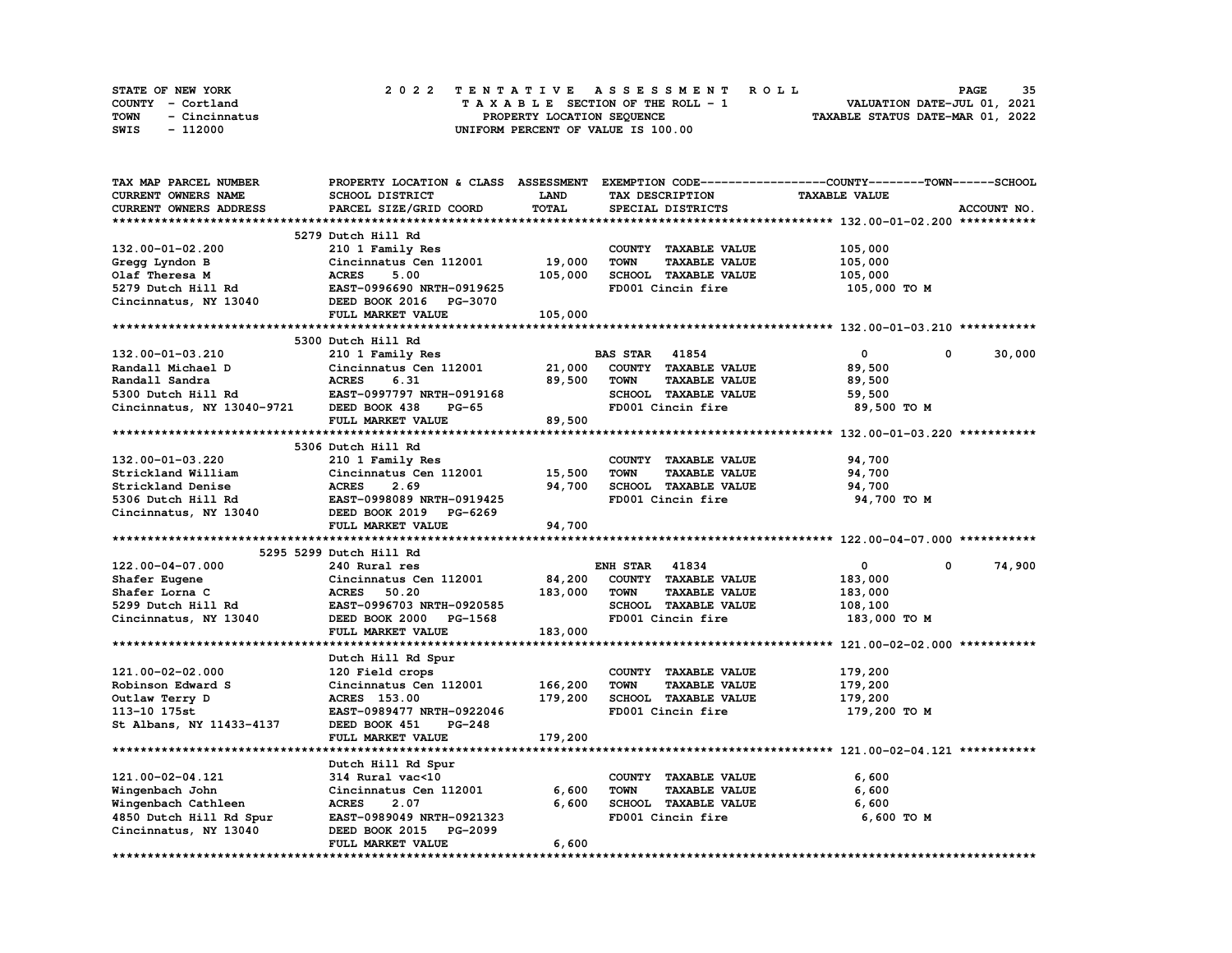| STATE OF NEW YORK     | 2022 TENTATIVE ASSESSMENT ROLL     | 36<br><b>PAGE</b>                |
|-----------------------|------------------------------------|----------------------------------|
| COUNTY - Cortland     | TAXABLE SECTION OF THE ROLL - 1    | VALUATION DATE-JUL 01, 2021      |
| TOWN<br>- Cincinnatus | PROPERTY LOCATION SEQUENCE         | TAXABLE STATUS DATE-MAR 01, 2022 |
| - 112000<br>SWIS      | UNIFORM PERCENT OF VALUE IS 100.00 |                                  |

| TAX MAP PARCEL NUMBER            | PROPERTY LOCATION & CLASS ASSESSMENT EXEMPTION CODE----------------COUNTY-------TOWN-----SCHOOL |              |                       |                             |                      |        |             |
|----------------------------------|-------------------------------------------------------------------------------------------------|--------------|-----------------------|-----------------------------|----------------------|--------|-------------|
| <b>CURRENT OWNERS NAME</b>       | SCHOOL DISTRICT                                                                                 | LAND         |                       | TAX DESCRIPTION             | <b>TAXABLE VALUE</b> |        |             |
| <b>CURRENT OWNERS ADDRESS</b>    | PARCEL SIZE/GRID COORD                                                                          | <b>TOTAL</b> |                       | SPECIAL DISTRICTS           |                      |        | ACCOUNT NO. |
|                                  |                                                                                                 |              |                       |                             |                      |        |             |
|                                  | Dutch Hill Rd Spur                                                                              |              |                       |                             |                      |        |             |
| 121.00-02-05.000                 | 322 Rural vac>10                                                                                |              | AG-CEILING 41720      |                             | 51,536               | 51,536 | 51,536      |
| Gorham Thomas                    | Cincinnatus Cen 112001                                                                          | 102,400      |                       | COUNTY TAXABLE VALUE        | 50,864               |        |             |
| 167 Crocus Ave                   | <b>ACRES</b> 77.00                                                                              | 102,400      | <b>TOWN</b>           | <b>TAXABLE VALUE</b>        | 50,864               |        |             |
| Floral Park, NY 11001            | EAST-0986562 NRTH-0920371                                                                       |              |                       | SCHOOL TAXABLE VALUE        | 50,864               |        |             |
|                                  | DEED BOOK 2002 PG-39                                                                            |              |                       | FD001 Cincin fire           | 102,400 TO M         |        |             |
| MAY BE SUBJECT TO PAYMENT        | FULL MARKET VALUE                                                                               | 102,400      |                       |                             |                      |        |             |
| UNDER AGDIST LAW TIL 2026        |                                                                                                 |              |                       |                             |                      |        |             |
|                                  |                                                                                                 |              |                       |                             |                      |        |             |
|                                  | 4649 Dutch Hill Rd Spur                                                                         |              |                       |                             |                      |        |             |
| 121.00-02-01.000                 | 210 1 Family Res                                                                                |              | <b>BAS STAR 41854</b> |                             | $\mathbf 0$          | 0      | 30,000      |
| Lieb Gary A                      | Cincinnatus Cen 112001                                                                          | 22,000       |                       | COUNTY TAXABLE VALUE        | 163,800              |        |             |
| Lieb Connie W                    | <b>ACRES</b><br>7.00                                                                            | 163,800      | <b>TOWN</b>           | <b>TAXABLE VALUE</b>        | 163,800              |        |             |
| 4649 Dutch Hill Rd Spur          | EAST-0986104 NRTH-0922039                                                                       |              |                       | SCHOOL TAXABLE VALUE        | 133,800              |        |             |
| Cincinnatus, NY 13040            | DEED BOOK 2019 PG-5701                                                                          |              |                       | FD001 Cincin fire           | 163,800 то м         |        |             |
|                                  | FULL MARKET VALUE                                                                               | 163,800      |                       |                             |                      |        |             |
|                                  |                                                                                                 |              |                       |                             |                      |        |             |
|                                  | 4691 Dutch Hill Rd Spur                                                                         |              |                       |                             |                      |        |             |
| 121.00-02-04.112                 | 210 1 Family Res                                                                                |              |                       | COUNTY TAXABLE VALUE        | 200,000              |        |             |
| Pember Richard C                 | Cincinnatus Cen 112001                                                                          | 21,400       | <b>TOWN</b>           | <b>TAXABLE VALUE</b>        | 200,000              |        |             |
| PO Box 38                        | 6.63<br><b>ACRES</b>                                                                            | 200,000      |                       | <b>SCHOOL TAXABLE VALUE</b> | 200,000              |        |             |
| Willet, NY 13863                 | EAST-0986804 NRTH-0922050                                                                       |              |                       | FD001 Cincin fire           | 200,000 TO M         |        |             |
|                                  | DEED BOOK 2021 PG-4234                                                                          |              |                       |                             |                      |        |             |
|                                  | FULL MARKET VALUE                                                                               | 200,000      |                       |                             |                      |        |             |
|                                  |                                                                                                 |              |                       |                             |                      |        |             |
|                                  | 4730 Dutch Hill Rd Spur                                                                         |              |                       |                             |                      |        |             |
| 121.00-02-04.200                 | 241 Rural res&ag                                                                                |              | AG-CEILING 41720      |                             | 41,356               | 41,356 | 41,356      |
| Rosa Gary                        | Cincinnatus Cen 112001                                                                          | 104,300      |                       | COUNTY TAXABLE VALUE        | 118,644              |        |             |
|                                  |                                                                                                 |              |                       |                             |                      |        |             |
| Rosa Francine                    | ACRES 71.27                                                                                     | 160,000      | <b>TOWN</b>           | <b>TAXABLE VALUE</b>        | 118,644              |        |             |
| 73-20 198th St                   | EAST-0987888 NRTH-0920517                                                                       |              |                       | SCHOOL TAXABLE VALUE        | 118,644              |        |             |
| Flushing, NY 11366-1819          | DEED BOOK 453<br>$PG-1$                                                                         |              |                       | FD001 Cincin fire           | 160,000 TO M         |        |             |
|                                  | FULL MARKET VALUE                                                                               | 160,000      |                       |                             |                      |        |             |
| <b>MAY BE SUBJECT TO PAYMENT</b> |                                                                                                 |              |                       |                             |                      |        |             |
| UNDER AGDIST LAW TIL 2026        |                                                                                                 |              |                       |                             |                      |        |             |
|                                  |                                                                                                 |              |                       |                             |                      |        |             |
|                                  | 4821 Dutch Hill Rd Spur                                                                         |              |                       |                             |                      |        |             |
| 121.00-02-06.000                 | 270 Mfg housing                                                                                 |              |                       | COUNTY TAXABLE VALUE        | 48,000               |        |             |
| Davis Cory R                     | Cincinnatus Cen 112001                                                                          | 24,500       | <b>TOWN</b>           | <b>TAXABLE VALUE</b>        | 48,000               |        |             |
| Davis Ana A                      | <b>ACRES</b><br>8.68                                                                            | 48,000       |                       | SCHOOL TAXABLE VALUE        | 48,000               |        |             |
| 4821 Dutch Hill Rd Spur          | EAST-0986070 NRTH-0921561                                                                       |              |                       | FD001 Cincin fire           | 48,000 TO M          |        |             |
| Cincinnatus, NY 13040            | DEED BOOK 2016 PG-2269                                                                          |              |                       |                             |                      |        |             |
|                                  | FULL MARKET VALUE                                                                               | 48,000       |                       |                             |                      |        |             |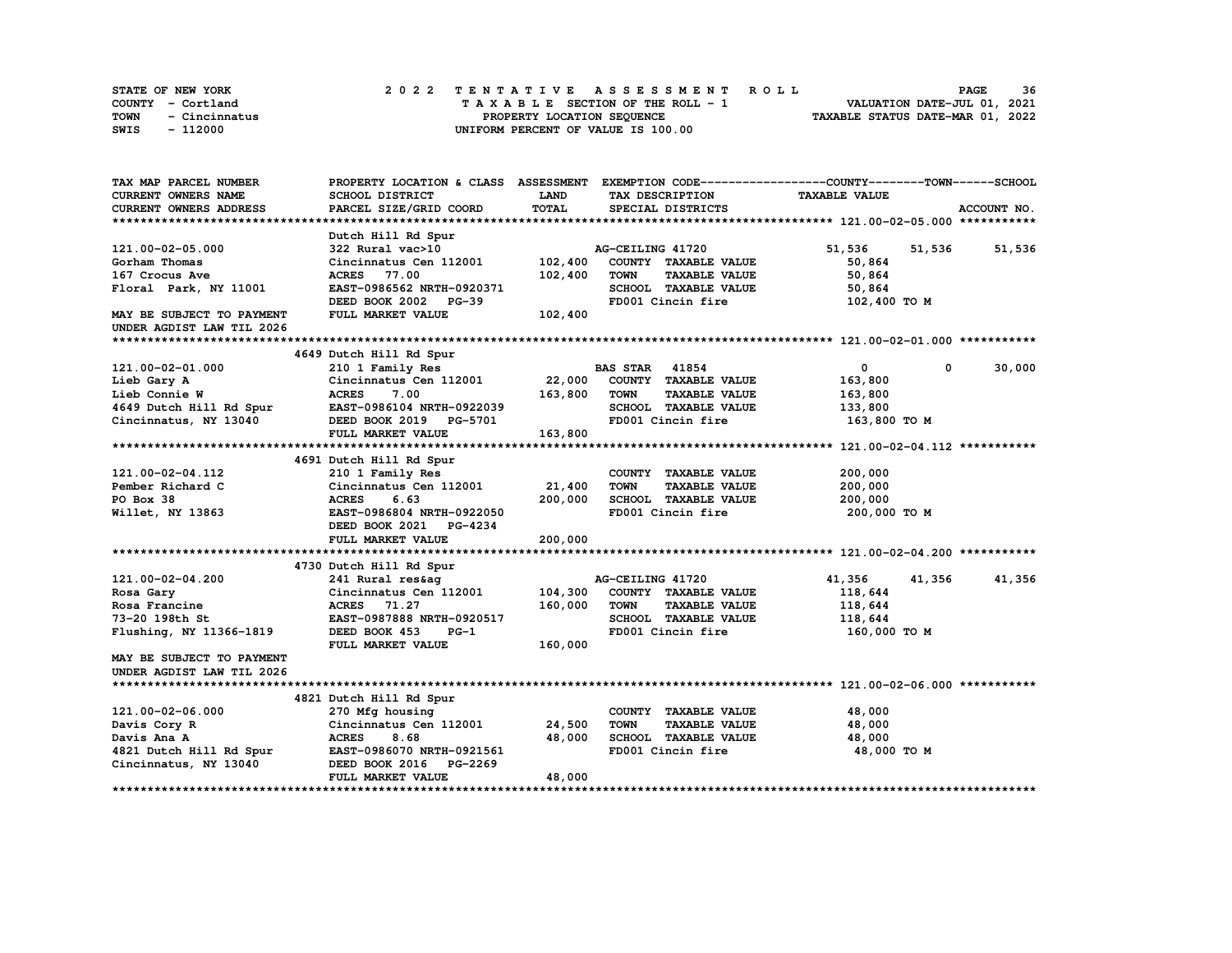|      | STATE OF NEW YORK |                            |  | 2022 TENTATIVE ASSESSMENT ROLL |  |  |  |  |  |  |                                    |  |  |  |  |  |  |  |  | <b>PAGE</b>                 | -37 |
|------|-------------------|----------------------------|--|--------------------------------|--|--|--|--|--|--|------------------------------------|--|--|--|--|--|--|--|--|-----------------------------|-----|
|      | COUNTY - Cortland |                            |  |                                |  |  |  |  |  |  | TAXABLE SECTION OF THE ROLL - 1    |  |  |  |  |  |  |  |  | VALUATION DATE-JUL 01, 2021 |     |
| TOWN | - Cincinnatus     | PROPERTY LOCATION SEQUENCE |  |                                |  |  |  |  |  |  | TAXABLE STATUS DATE-MAR 01, 2022   |  |  |  |  |  |  |  |  |                             |     |
| SWIS | - 112000          |                            |  |                                |  |  |  |  |  |  | UNIFORM PERCENT OF VALUE IS 100.00 |  |  |  |  |  |  |  |  |                             |     |

| TAX MAP PARCEL NUMBER                                            | PROPERTY LOCATION & CLASS ASSESSMENT                                                  |             |                                     | EXEMPTION CODE-----------------COUNTY-------TOWN------SCHOOL |             |
|------------------------------------------------------------------|---------------------------------------------------------------------------------------|-------------|-------------------------------------|--------------------------------------------------------------|-------------|
| <b>CURRENT OWNERS NAME</b>                                       | SCHOOL DISTRICT                                                                       | <b>LAND</b> | TAX DESCRIPTION                     | <b>TAXABLE VALUE</b>                                         |             |
| CURRENT OWNERS ADDRESS                                           | PARCEL SIZE/GRID COORD                                                                | TOTAL       | SPECIAL DISTRICTS                   |                                                              | ACCOUNT NO. |
|                                                                  |                                                                                       |             |                                     |                                                              |             |
|                                                                  | 4836 Dutch Hill Rd Spur                                                               |             |                                     |                                                              |             |
| 121.00-02-04.122                                                 | 270 Mfg housing                                                                       |             | COUNTY TAXABLE VALUE                | 53,000                                                       |             |
| Lardo Michael                                                    | Cincinnatus Cen 112001 31,200                                                         |             | <b>TOWN</b><br><b>TAXABLE VALUE</b> | 53,000                                                       |             |
| 4836 Dutch Hill Rd Spur                                          | ACRES 13.65                                                                           | 53,000      | SCHOOL TAXABLE VALUE                | 53,000                                                       |             |
| Cincinnatus, NY 13040                                            | EAST-0988683 NRTH-0920894                                                             |             | FD001 Cincin fire                   | 53,000 TO M                                                  |             |
|                                                                  | DEED BOOK 2017 PG-2706                                                                |             |                                     |                                                              |             |
|                                                                  | FULL MARKET VALUE                                                                     | 53,000      |                                     |                                                              |             |
|                                                                  |                                                                                       |             |                                     |                                                              |             |
|                                                                  | 4850 Dutch Hill Rd Spur                                                               |             |                                     |                                                              |             |
| 121.00-02-03.000                                                 |                                                                                       |             |                                     | $\mathbf{0}$<br>$\mathbf{0}$                                 | 30,000      |
| Wingenbach John R                                                | 210 1 Family Res BAS STAR 41854<br>Cincinnatus Cen 112001 19,400 COUNTY TAXABLE VALUE |             |                                     | 104,000                                                      |             |
| Wingenbach Cathleen                                              | 5.26<br><b>ACRES</b>                                                                  | 104,000     | <b>TOWN</b><br><b>TAXABLE VALUE</b> | 104,000                                                      |             |
|                                                                  |                                                                                       |             | SCHOOL TAXABLE VALUE                | 74,000                                                       |             |
| 4850 Dutch Hill Spur EAST-0989288 NRTH-0921072                   | DEED BOOK 2000 PG-4766                                                                |             | FD001 Cincin fire                   | 104,000 TO M                                                 |             |
| Cincinnatus, NY 13040                                            | FULL MARKET VALUE                                                                     | 104,000     |                                     |                                                              |             |
|                                                                  |                                                                                       |             |                                     |                                                              |             |
|                                                                  | 4874 Dutch Hill Rd Spur                                                               |             |                                     |                                                              |             |
| 131.00-01-01.200                                                 | 240 Rural res                                                                         |             | COUNTY TAXABLE VALUE                | 135,000                                                      |             |
|                                                                  | Cincinnatus Cen 112001 82,600                                                         |             | <b>TOWN</b><br><b>TAXABLE VALUE</b> | 135,000                                                      |             |
| Doughan Terry                                                    |                                                                                       |             | SCHOOL TAXABLE VALUE                |                                                              |             |
| 200 Pulaski Rd                                                   | ACRES 53.82                                                                           | 135,000     | FD001 Cincin fire                   | 135,000                                                      |             |
| Kings Park, NY 11754                                             | EAST-0989755 NRTH-0919891                                                             |             |                                     | 135,000 TO M                                                 |             |
|                                                                  | DEED BOOK 10416 PG-31001                                                              |             |                                     |                                                              |             |
|                                                                  | FULL MARKET VALUE                                                                     | 135,000     |                                     |                                                              |             |
|                                                                  |                                                                                       |             |                                     |                                                              |             |
|                                                                  | 4882 Dutch Hill Rd Spur                                                               |             | <b>BAS STAR 41854</b>               | $\overline{0}$<br>0                                          | 30,000      |
| 121.00-02-04.111                                                 | 240 Rural res                                                                         |             |                                     |                                                              |             |
| Brewer Michael J                                                 | Cincinnatus Cen 112001 $31,100$ COUNTY TAXABLE VALUE                                  |             |                                     | 97,000                                                       |             |
| Pierce Diana L<br>4882 Dutch Hill Spur EAST-0989401 NRTH-0920626 | ACRES 13.52 BANK WELLS 97,000                                                         |             | TOWN<br><b>TAXABLE VALUE</b>        | 97,000                                                       |             |
|                                                                  |                                                                                       |             | SCHOOL TAXABLE VALUE                | 67,000                                                       |             |
| Cincinnatus, NY 13040-9716 DEED BOOK 1997 PG-894                 |                                                                                       |             | FD001 Cincin fire                   | 97,000 TO M                                                  |             |
|                                                                  | FULL MARKET VALUE                                                                     | 97,000      |                                     |                                                              |             |
|                                                                  |                                                                                       |             |                                     |                                                              |             |
|                                                                  | 4946 Dutch Hill Rd Spur                                                               |             | <b>BAS STAR 41854</b>               | $\overline{0}$                                               |             |
| 131.00-01-02.200                                                 | 240 Rural res                                                                         |             |                                     | 0                                                            | 30,000      |
| Constantino Sharon                                               | Cincinnatus Cen 112001                                                                | 39,500      | COUNTY TAXABLE VALUE                | 145,000                                                      |             |
| 4946 Dutch Hill Spur                                             | <b>ACRES</b> 20.00                                                                    | 145,000     | <b>TOWN</b><br><b>TAXABLE VALUE</b> | 145,000                                                      |             |
| Cincinnatus, NY 13040-9716                                       | EAST-0990703 NRTH-0918981                                                             |             | SCHOOL TAXABLE VALUE                | 115,000                                                      |             |
|                                                                  | DEED BOOK 522<br>PG-210                                                               |             | FD001 Cincin fire                   | 145,000 TO M                                                 |             |
|                                                                  | FULL MARKET VALUE                                                                     | 145,000     |                                     |                                                              |             |
|                                                                  |                                                                                       |             |                                     |                                                              |             |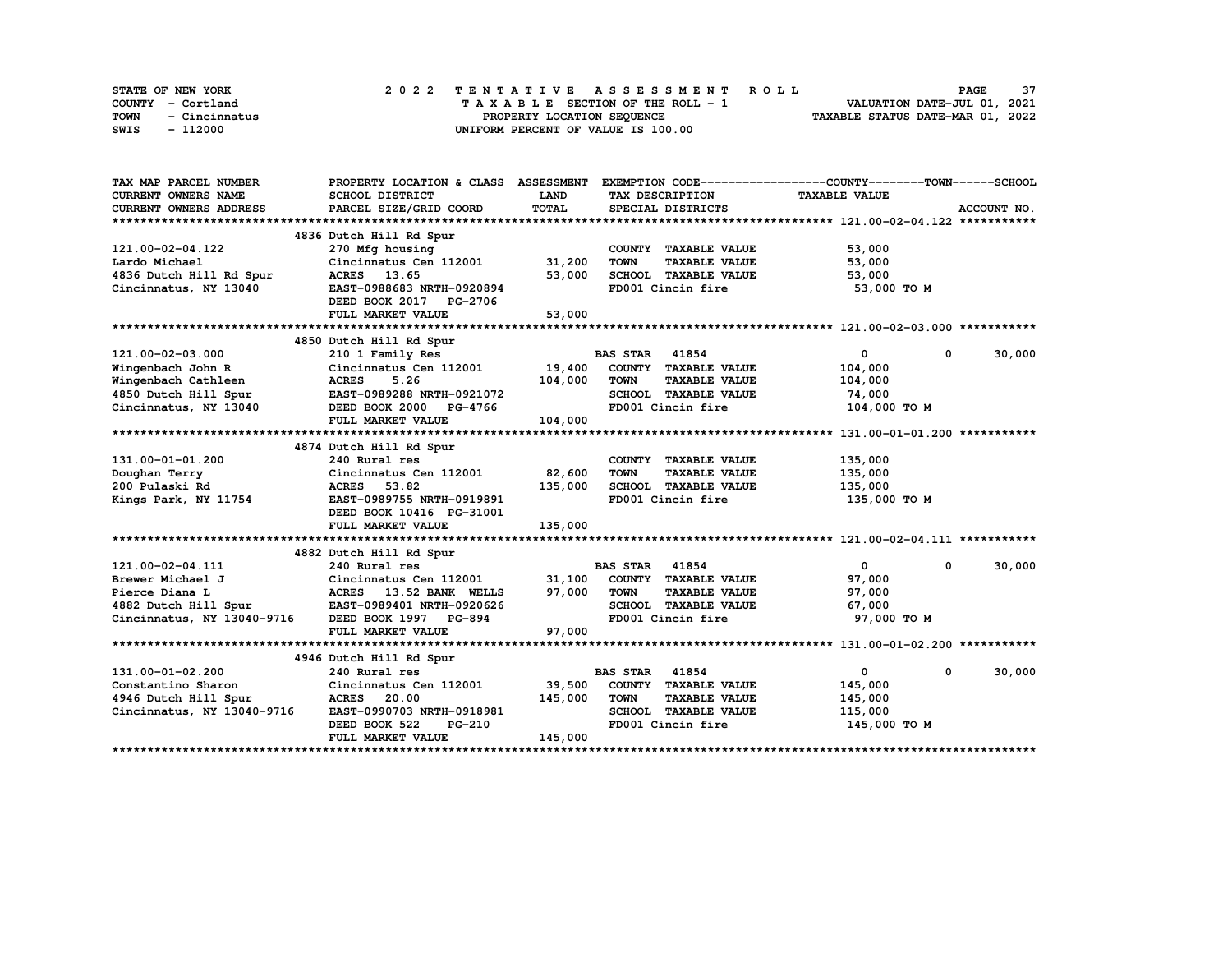|             | <b>STATE OF NEW YORK</b> | 2022 TENTATIVE ASSESSMENT ROLL          | 38<br><b>PAGE</b>                |
|-------------|--------------------------|-----------------------------------------|----------------------------------|
|             | COUNTY - Cortland        | $T A X A B L E$ SECTION OF THE ROLL - 1 | VALUATION DATE-JUL 01, 2021      |
| <b>TOWN</b> | - Cincinnatus            | PROPERTY LOCATION SEQUENCE              | TAXABLE STATUS DATE-MAR 01, 2022 |
| SWIS        | - 112000                 | UNIFORM PERCENT OF VALUE IS 100.00      |                                  |

| TAX MAP PARCEL NUMBER                                                                                                                                                                                                          |                                                                                                                  |              | PROPERTY LOCATION & CLASS ASSESSMENT EXEMPTION CODE----------------COUNTY-------TOWN------SCHOOL                   |                              |             |
|--------------------------------------------------------------------------------------------------------------------------------------------------------------------------------------------------------------------------------|------------------------------------------------------------------------------------------------------------------|--------------|--------------------------------------------------------------------------------------------------------------------|------------------------------|-------------|
| CURRENT OWNERS NAME                                                                                                                                                                                                            | SCHOOL DISTRICT                                                                                                  | <b>LAND</b>  | TAX DESCRIPTION TAXABLE VALUE                                                                                      |                              |             |
| <b>CURRENT OWNERS ADDRESS</b>                                                                                                                                                                                                  | PARCEL SIZE/GRID COORD                                                                                           | <b>TOTAL</b> | SPECIAL DISTRICTS                                                                                                  |                              | ACCOUNT NO. |
|                                                                                                                                                                                                                                |                                                                                                                  |              |                                                                                                                    |                              |             |
|                                                                                                                                                                                                                                | Eastview Ter                                                                                                     |              |                                                                                                                    |                              |             |
| 112.20-01-10.000                                                                                                                                                                                                               | 311 Res vac land                                                                                                 |              | COUNTY TAXABLE VALUE                                                                                               | 1,000                        |             |
|                                                                                                                                                                                                                                | Cincinnatus Cen $112001$ 1,000                                                                                   |              | TAXABLE VALUE<br><b>TOWN</b>                                                                                       | 1,000                        |             |
|                                                                                                                                                                                                                                | FRNT 100.00 DPTH 140.00                                                                                          | 1,000        |                                                                                                                    |                              |             |
| Contract Contract Contract Contract Contract Contract Contract Contract Contract Contract Contract Contract Contract Contract Contract Contract Contract Contract Contract Contract Contract Contract Contract Contract Contra |                                                                                                                  |              | SCHOOL TAXABLE VALUE<br>EDOOL TAXABLE VALUE                                                                        | $1,000$ TO M<br>$1,000$ TO M |             |
| Cincinnatus, NY 13040                                                                                                                                                                                                          |                                                                                                                  |              |                                                                                                                    |                              |             |
|                                                                                                                                                                                                                                | DEED BOOK 1998 PG-6012 LD001 Cinc lights 1,000 TO M<br>FULL MARKET VALUE 1,000 WD005 Cincinnatus water 0.00 UN M |              |                                                                                                                    |                              |             |
|                                                                                                                                                                                                                                |                                                                                                                  |              |                                                                                                                    |                              |             |
|                                                                                                                                                                                                                                | Eastview Ter                                                                                                     |              |                                                                                                                    |                              |             |
| 112.20-01-20.000                                                                                                                                                                                                               | 312 Vac w/imprv                                                                                                  |              | COUNTY TAXABLE VALUE                                                                                               | 15,500                       |             |
| Morse Ryan                                                                                                                                                                                                                     |                                                                                                                  |              | <b>TOWN</b><br>TAXABLE VALUE 15,500                                                                                |                              |             |
| 5626 Miles Rd                                                                                                                                                                                                                  | Cincinnatus Cen 112001 3,000<br>FRNT 100.00 DPTH 140.00 15,500<br>FRNT 100.00 DPTH 140.00 15,500                 |              | SCHOOL TAXABLE VALUE                                                                                               | 15,500                       |             |
| Cincinnatus, NY 13040                                                                                                                                                                                                          | EAST-1003270 NRTH-0928406                                                                                        |              | FD001 Cincin fire                                                                                                  | 15,500 TO M                  |             |
|                                                                                                                                                                                                                                |                                                                                                                  |              |                                                                                                                    |                              |             |
|                                                                                                                                                                                                                                |                                                                                                                  |              | DEED BOOK 2021 PG-4506 LD001 Cinc lights 15,500 TO M<br>FULL MARKET VALUE 15,500 WD005 Cincinnatus water 0.00 UN M |                              |             |
|                                                                                                                                                                                                                                |                                                                                                                  |              |                                                                                                                    |                              |             |
|                                                                                                                                                                                                                                | 2871 Eastview Ter                                                                                                |              |                                                                                                                    |                              |             |
| 112.20-01-07.000                                                                                                                                                                                                               |                                                                                                                  |              | 210 1 Family Res CW_15_VET/ 41162                                                                                  | 6,000<br>$\mathbf 0$         | 0           |
|                                                                                                                                                                                                                                |                                                                                                                  |              |                                                                                                                    | $\mathbf{0}$<br>$^{\circ}$   | 30,000      |
|                                                                                                                                                                                                                                |                                                                                                                  |              |                                                                                                                    | 59<br>59,000                 |             |
|                                                                                                                                                                                                                                |                                                                                                                  |              | <b>TAXABLE VALUE</b>                                                                                               | 65,000                       |             |
|                                                                                                                                                                                                                                |                                                                                                                  |              |                                                                                                                    |                              |             |
|                                                                                                                                                                                                                                | FULL MARKET VALUE                                                                                                |              | SCHOOL TAXABLE VALUE 35,000<br>65,000 FD001 Cincin fire 65,000 TO M                                                |                              |             |
|                                                                                                                                                                                                                                |                                                                                                                  |              | LD001 Cinc lights 65,000 TO M                                                                                      |                              |             |
|                                                                                                                                                                                                                                |                                                                                                                  |              | WD005 Cincinnatus water                                                                                            | $.00$ UN M                   |             |
|                                                                                                                                                                                                                                |                                                                                                                  |              |                                                                                                                    |                              |             |
|                                                                                                                                                                                                                                | 2879 Eastview Ter                                                                                                |              |                                                                                                                    |                              |             |
| 112.20-01-04.000                                                                                                                                                                                                               | 210 1 Family Res                                                                                                 |              | COUNTY TAXABLE VALUE                                                                                               | 125,000                      |             |
| Price Danielle A                                                                                                                                                                                                               | Cincinnatus Cen 112001 11,100                                                                                    |              | <b>TOWN</b><br><b>TAXABLE VALUE</b>                                                                                | 125,000                      |             |
| 2879 Eastview Ter                                                                                                                                                                                                              | FRNT 200.00 DPTH 140.00 125,000                                                                                  |              | SCHOOL TAXABLE VALUE                                                                                               | 125,000                      |             |
| Cincinnatus, NY 13040                                                                                                                                                                                                          | <b>BANKCORELOG</b>                                                                                               |              | FD001 Cincin fire                                                                                                  | 125,000 TO M                 |             |
|                                                                                                                                                                                                                                |                                                                                                                  |              |                                                                                                                    |                              |             |
|                                                                                                                                                                                                                                | DEED BOOK 2019 PG-6151<br>FULL MADES WATER THE THE STATE OF                                                      |              | LD001 Cinc lights 125,000 TO M<br>WD005 Cincinnatus water .00 UN M                                                 |                              |             |
|                                                                                                                                                                                                                                | FULL MARKET VALUE                                                                                                | 125,000      |                                                                                                                    |                              |             |
|                                                                                                                                                                                                                                |                                                                                                                  |              |                                                                                                                    |                              |             |
|                                                                                                                                                                                                                                | Eastview Terrace                                                                                                 |              |                                                                                                                    |                              |             |
| 112.20-01-13.200                                                                                                                                                                                                               | 311 Res vac land                                                                                                 |              | COUNTY TAXABLE VALUE                                                                                               | 2,000                        |             |
| Rice Joel C                                                                                                                                                                                                                    | Cincinnatus Cen 112001                                                                                           | 2,000        | <b>TAXABLE VALUE</b><br>TOWN                                                                                       | 2,000                        |             |
| 2857 Route 26                                                                                                                                                                                                                  | <b>ACRES</b><br>0.32                                                                                             | 2,000        | SCHOOL TAXABLE VALUE                                                                                               | 2,000                        |             |
| Cincinnatus, NY 13040                                                                                                                                                                                                          | EAST-1003335 NRTH-0918118                                                                                        |              |                                                                                                                    |                              |             |
|                                                                                                                                                                                                                                | DEED BOOK 2018 PG-5851                                                                                           |              | FD001 Cincin fire 2,000 TO M<br>LD001 Cinc lights 2,000 TO M                                                       |                              |             |
|                                                                                                                                                                                                                                | FULL MARKET VALUE                                                                                                |              | 2,000 WD005 Cincinnatus water .00 UN M                                                                             |                              |             |
|                                                                                                                                                                                                                                |                                                                                                                  |              |                                                                                                                    |                              |             |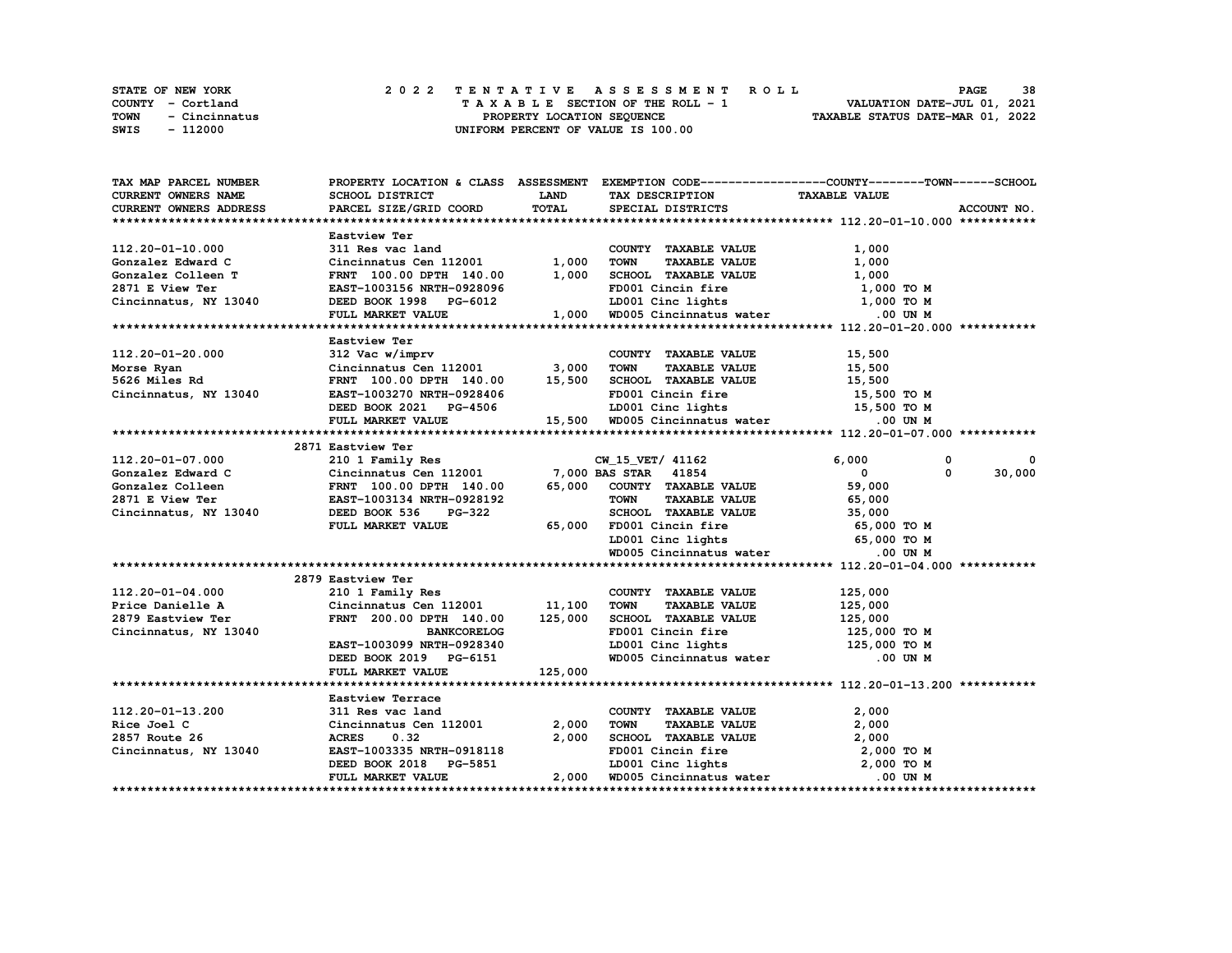|      | STATE OF NEW YORK |  |  |  |  |  | 2022 TENTATIVE ASSESSMENT ROLL     |  |  |  |  |  |  |                                  | PAGE | 39 |  |
|------|-------------------|--|--|--|--|--|------------------------------------|--|--|--|--|--|--|----------------------------------|------|----|--|
|      | COUNTY - Cortland |  |  |  |  |  | TAXABLE SECTION OF THE ROLL - 1    |  |  |  |  |  |  | VALUATION DATE-JUL 01, 2021      |      |    |  |
| TOWN | - Cincinnatus     |  |  |  |  |  | PROPERTY LOCATION SEQUENCE         |  |  |  |  |  |  | TAXABLE STATUS DATE-MAR 01, 2022 |      |    |  |
| SWIS | - 112000          |  |  |  |  |  | UNIFORM PERCENT OF VALUE IS 100.00 |  |  |  |  |  |  |                                  |      |    |  |

| TAX MAP PARCEL NUMBER                                                             |                                                   |             |                                     | PROPERTY LOCATION & CLASS ASSESSMENT EXEMPTION CODE----------------COUNTY-------TOWN-----SCHOOL |
|-----------------------------------------------------------------------------------|---------------------------------------------------|-------------|-------------------------------------|-------------------------------------------------------------------------------------------------|
| <b>CURRENT OWNERS NAME</b>                                                        | SCHOOL DISTRICT                                   | <b>LAND</b> | TAX DESCRIPTION                     | <b>TAXABLE VALUE</b>                                                                            |
| CURRENT OWNERS ADDRESS                                                            | PARCEL SIZE/GRID COORD                            | TOTAL       | SPECIAL DISTRICTS                   | ACCOUNT NO.                                                                                     |
|                                                                                   |                                                   |             |                                     |                                                                                                 |
|                                                                                   | Fox Rd                                            |             |                                     |                                                                                                 |
| 121.00-01-05.112                                                                  | 105 Vac farmland                                  |             | COUNTY TAXABLE VALUE                | 69,200                                                                                          |
| Coblentz Noah E                                                                   | Cincinnatus Cen 112001 69,200                     |             | TOWN<br><b>TAXABLE VALUE</b>        | 69,200                                                                                          |
| Coblentz Emma M                                                                   | <b>ACRES</b> 53.77                                | 69,200      | SCHOOL TAXABLE VALUE 69,200         |                                                                                                 |
| Fox Rd                                                                            | EAST-0986308 NRTH-0923141                         |             | FD001 Cincin fire                   | 69,200 то м                                                                                     |
| Fox Rd<br>Cincinnatus, NY 13040                                                   | FULL MARKET VALUE                                 | 69,200      |                                     |                                                                                                 |
|                                                                                   |                                                   |             |                                     |                                                                                                 |
|                                                                                   | Fox Rd                                            |             |                                     |                                                                                                 |
| 121.00-01-09.000                                                                  | 322 Rural vac>10                                  |             | COUNTY TAXABLE VALUE                | 55,400                                                                                          |
| Mann Trust Robert G                                                               | Cincinnatus Cen 112001 55,400                     |             | <b>TOWN</b><br><b>TAXABLE VALUE</b> | 55,400                                                                                          |
| 490 Benn Venue Rd                                                                 | ACRES 41.88                                       |             | 55,400 SCHOOL TAXABLE VALUE 55,400  |                                                                                                 |
| Flint Hill, VA 22627                                                              | EAST-0987508 NRTH-0926365                         |             | FD001 Cincin fire                   | 55,400 TO M                                                                                     |
|                                                                                   | DEED BOOK 2019 PG-371                             |             |                                     |                                                                                                 |
|                                                                                   | FULL MARKET VALUE                                 | 55,400      |                                     |                                                                                                 |
|                                                                                   | 4675 Fox Rd                                       |             |                                     |                                                                                                 |
| 121.00-01-01.100                                                                  | 210 1 Family Res                                  |             | COUNTY TAXABLE VALUE                | 106,000                                                                                         |
|                                                                                   | Cincinnatus Cen 112001 19,000                     |             | TOWN<br><b>TAXABLE VALUE</b>        | 106,000                                                                                         |
| Wiater Patrick Joseph<br>4675 Fox Rd                                              | <b>ACRES</b><br>5.00                              | 106,000     | SCHOOL TAXABLE VALUE                | 106,000                                                                                         |
| Cincinnatus, NY 13040 EAST-0985725 NRTH-0925373                                   |                                                   |             | FD001 Cincin fire                   | 106,000 то м                                                                                    |
|                                                                                   | DEED BOOK 2017 PG-2405                            |             |                                     |                                                                                                 |
|                                                                                   | FULL MARKET VALUE                                 | 106,000     |                                     |                                                                                                 |
|                                                                                   |                                                   |             |                                     |                                                                                                 |
|                                                                                   | 4676 Fox Rd                                       |             |                                     |                                                                                                 |
| 121.00-01-05.111                                                                  |                                                   |             | COUNTY TAXABLE VALUE                | 110,500                                                                                         |
| Brown Tristin G                                                                   | 210 1 Family Res<br>Cincinnatus Cen 112001 17,500 |             | <b>TOWN</b><br><b>TAXABLE VALUE</b> | 110,500                                                                                         |
|                                                                                   |                                                   |             | 110,500 SCHOOL TAXABLE VALUE        | 110,500                                                                                         |
| 5572 Chenango Solon Pond Rd<br>Cincinnatus, NY 13040<br>EAST-0985747 NRTH-0924698 |                                                   |             | FD001 Cincin fire                   | 110,500 TO M                                                                                    |
|                                                                                   | DEED BOOK 2020 PG-7106                            |             |                                     |                                                                                                 |
|                                                                                   | FULL MARKET VALUE                                 | 110,500     |                                     |                                                                                                 |
|                                                                                   |                                                   |             |                                     |                                                                                                 |
|                                                                                   | 4678 Fox Rd                                       |             |                                     |                                                                                                 |
| 121.00-01-05.120                                                                  |                                                   |             | COUNTY TAXABLE VALUE                | 153,000                                                                                         |
| Robinson John V                                                                   | Cincinnatus Cen 112001                            | 60,300      | <b>TOWN</b><br><b>TAXABLE VALUE</b> | 153,000                                                                                         |
| Robinson Lorrie M                                                                 | 240 Rural res<br>Cincinnatus Ce<br>ACRES 38.13    | 153,000     | SCHOOL TAXABLE VALUE                | 153,000                                                                                         |
| 4678 Fox Rd                                                                       | EAST-0986425 NRTH-0924408                         |             | FD001 Cincin fire                   | 153,000 то м                                                                                    |
| Cincinnatus, NY 13040                                                             | DEED BOOK 2020 PG-4749                            |             |                                     |                                                                                                 |
|                                                                                   | FULL MARKET VALUE                                 | 153,000     |                                     |                                                                                                 |
| MAY BE SUBJECT TO PAYMENT                                                         |                                                   |             |                                     |                                                                                                 |
| UNDER AGDIST LAW TIL 2022                                                         |                                                   |             |                                     |                                                                                                 |
|                                                                                   |                                                   |             |                                     |                                                                                                 |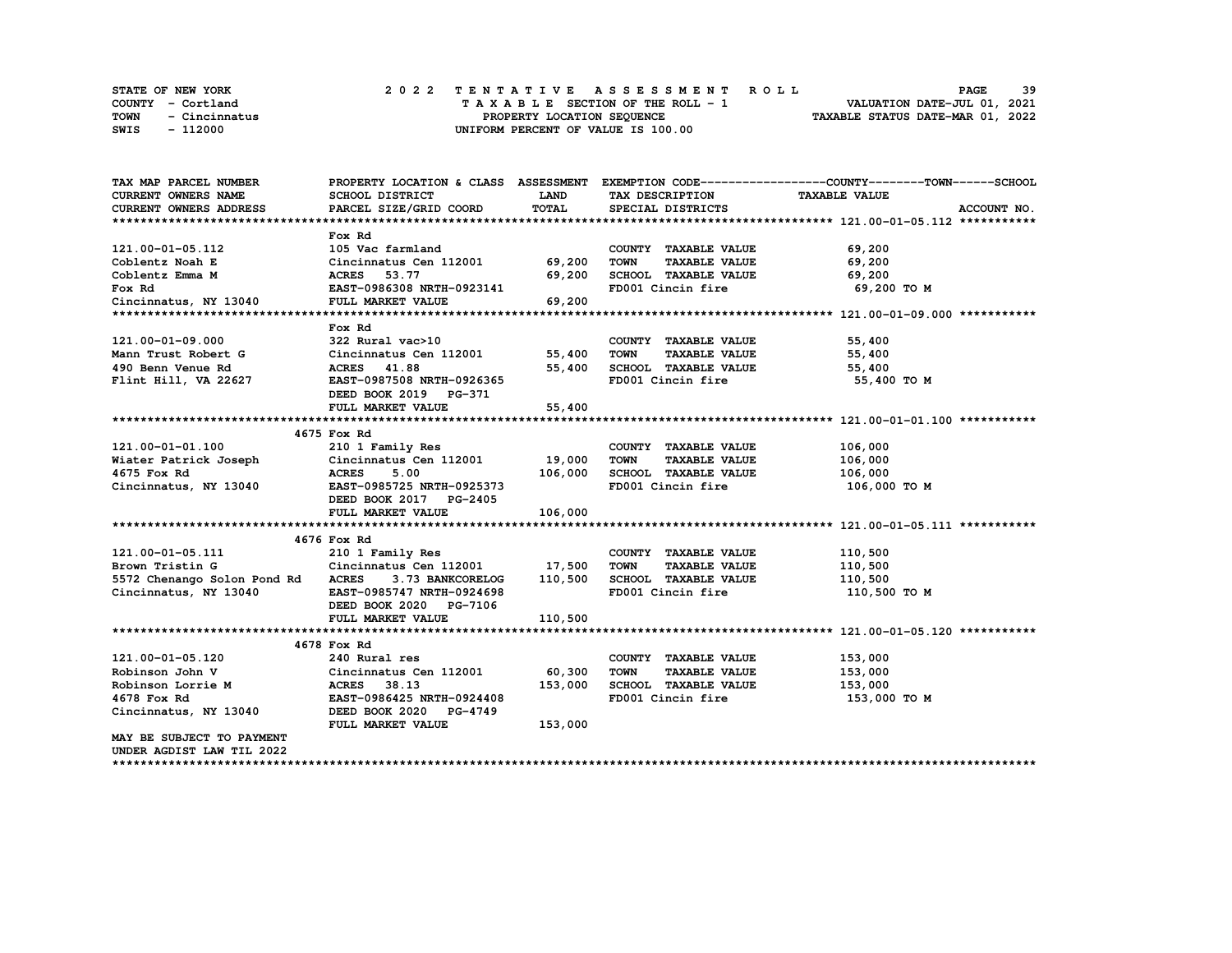| STATE OF NEW YORK     | 2022 TENTATIVE ASSESSMENT ROLL     | 40<br><b>PAGE</b>                |
|-----------------------|------------------------------------|----------------------------------|
| COUNTY - Cortland     | TAXABLE SECTION OF THE ROLL - 1    | VALUATION DATE-JUL 01, 2021      |
| TOWN<br>- Cincinnatus | PROPERTY LOCATION SEQUENCE         | TAXABLE STATUS DATE-MAR 01, 2022 |
| - 112000<br>SWIS      | UNIFORM PERCENT OF VALUE IS 100.00 |                                  |

| TAX MAP PARCEL NUMBER            | PROPERTY LOCATION & CLASS ASSESSMENT EXEMPTION CODE----------------COUNTY-------TOWN-----SCHOOL |         |                       |                             |                      |            |             |
|----------------------------------|-------------------------------------------------------------------------------------------------|---------|-----------------------|-----------------------------|----------------------|------------|-------------|
| CURRENT OWNERS NAME              | SCHOOL DISTRICT                                                                                 | LAND    |                       | TAX DESCRIPTION             | <b>TAXABLE VALUE</b> |            |             |
| CURRENT OWNERS ADDRESS           | PARCEL SIZE/GRID COORD                                                                          | TOTAL   |                       | SPECIAL DISTRICTS           |                      |            | ACCOUNT NO. |
|                                  |                                                                                                 |         |                       |                             |                      |            |             |
|                                  | 4681 Fox Rd                                                                                     |         |                       |                             |                      |            |             |
| 121.00-01-01.200                 | 241 Rural res&ag                                                                                |         | <b>BAS STAR</b>       | 41854                       | 0                    | 0          | 30,000      |
| Wiater Patrick F                 | Cincinnatus Cen 112001                                                                          | 105,700 |                       | COUNTY TAXABLE VALUE        | 243,000              |            |             |
| Wiater Sharon                    | <b>ACRES</b><br>86.84                                                                           | 243,000 | <b>TOWN</b>           | <b>TAXABLE VALUE</b>        | 243,000              |            |             |
| 4681 Fox Rd                      | EAST-0986261 NRTH-0926552                                                                       |         |                       | SCHOOL TAXABLE VALUE        | 213,000              |            |             |
| Cincinnatus, NY 13040-9722       | DEED BOOK 10162 PG-83001                                                                        |         |                       | FD001 Cincin fire           | 243,000 TO M         |            |             |
|                                  | FULL MARKET VALUE                                                                               | 243,000 |                       |                             |                      |            |             |
| <b>MAY BE SUBJECT TO PAYMENT</b> |                                                                                                 |         |                       |                             |                      |            |             |
| UNDER AGDIST LAW TIL 2025        |                                                                                                 |         |                       |                             |                      |            |             |
|                                  |                                                                                                 |         |                       |                             |                      |            |             |
|                                  | 4704 Fox Rd                                                                                     |         |                       |                             |                      |            |             |
|                                  |                                                                                                 |         |                       |                             |                      | $^{\circ}$ |             |
| 121.00-01-06.000                 | 210 1 Family Res                                                                                |         | <b>ENH STAR 41834</b> |                             | $\mathbf 0$          |            | 74,900      |
| Fox Ward                         | Cincinnatus Cen 112001                                                                          | 13,100  |                       | COUNTY TAXABLE VALUE        | 112,000              |            |             |
| Fox Louise                       | <b>ACRES</b><br>1.31                                                                            | 112,000 | TOWN                  | <b>TAXABLE VALUE</b>        | 112,000              |            |             |
| 4704 Fox Rd                      | EAST-0986541 NRTH-0925063                                                                       |         |                       | SCHOOL TAXABLE VALUE        | 37,100               |            |             |
| Cincinnatus, NY 13040-9722       | DEED BOOK 2010 PG-4485                                                                          |         |                       | FD001 Cincin fire           | 112,000 TO M         |            |             |
|                                  | FULL MARKET VALUE                                                                               | 112,000 |                       |                             |                      |            |             |
|                                  |                                                                                                 |         |                       |                             |                      |            |             |
|                                  | 4816 Fox Rd                                                                                     |         |                       |                             |                      |            |             |
| 121.00-01-04.000                 | 242 Rurl res&rec                                                                                |         |                       | COUNTY TAXABLE VALUE        | 235,000              |            |             |
| Murro John                       | Cincinnatus Cen 112001                                                                          | 138,700 | <b>TOWN</b>           | <b>TAXABLE VALUE</b>        | 235,000              |            |             |
| Murro Rosa A                     | ACRES 113.76 BANK WELLS                                                                         | 235,000 |                       | SCHOOL TAXABLE VALUE        | 235,000              |            |             |
| 236 Retford Ave                  | EAST-0988069 NRTH-0924430                                                                       |         |                       | FD001 Cincin fire           | 235,000 TO M         |            |             |
| Staten Island, NY 10312          | DEED BOOK 2021 PG-956                                                                           |         |                       |                             |                      |            |             |
|                                  | FULL MARKET VALUE                                                                               | 235,000 |                       |                             |                      |            |             |
| MAY BE SUBJECT TO PAYMENT        |                                                                                                 |         |                       |                             |                      |            |             |
| UNDER AGDIST LAW TIL 2025        |                                                                                                 |         |                       |                             |                      |            |             |
|                                  |                                                                                                 |         |                       |                             |                      |            |             |
|                                  | 4845 Fox Rd                                                                                     |         |                       |                             |                      |            |             |
| 121.00-01-10.000                 | 241 Rural res&ag                                                                                |         | AG-CEILING 41720      |                             | 10,086               | 10,086     | 10,086      |
| Mann Trust Robert G              | Cincinnatus Cen 112001                                                                          | 47,100  |                       | COUNTY TAXABLE VALUE        | 148,914              |            |             |
| 490 Ben Venue Rd                 | 25.87<br><b>ACRES</b>                                                                           | 159,000 | TOWN                  | <b>TAXABLE VALUE</b>        | 148,914              |            |             |
| Flint Hill, VA 22627             | EAST-0988422 NRTH-0926482                                                                       |         |                       | <b>SCHOOL TAXABLE VALUE</b> | 148,914              |            |             |
|                                  | DEED BOOK 2019 PG-371                                                                           |         |                       | FD001 Cincin fire           | 159,000 то м         |            |             |
| <b>MAY BE SUBJECT TO PAYMENT</b> | FULL MARKET VALUE                                                                               | 159,000 |                       |                             |                      |            |             |
| UNDER AGDIST LAW TIL 2026        |                                                                                                 |         |                       |                             |                      |            |             |
|                                  |                                                                                                 |         |                       |                             |                      |            |             |
|                                  |                                                                                                 |         |                       |                             |                      |            |             |
|                                  | Gee Brook Rd                                                                                    |         |                       |                             |                      |            |             |
| 141.00-02-05.100                 | 314 Rural vac<10                                                                                |         |                       | COUNTY TAXABLE VALUE        | 6,000                |            |             |
| Lynch Michael Terry              | Cincinnatus Cen 112001                                                                          | 6,000   | <b>TOWN</b>           | <b>TAXABLE VALUE</b>        | 6,000                |            |             |
| Lynch Carol Ann                  | 1.37<br><b>ACRES</b>                                                                            | 6,000   |                       | SCHOOL TAXABLE VALUE        | 6,000                |            |             |
| 2741 E Main St                   | EAST-0991071 NRTH-0909333                                                                       |         |                       | FD001 Cincin fire           | 6,000 TO M           |            |             |
| Whitney Point, NY 13862          | DEED BOOK 2021<br><b>PG-2706</b>                                                                |         |                       |                             |                      |            |             |
|                                  | FULL MARKET VALUE                                                                               | 6,000   |                       |                             |                      |            |             |
|                                  |                                                                                                 |         |                       |                             |                      |            |             |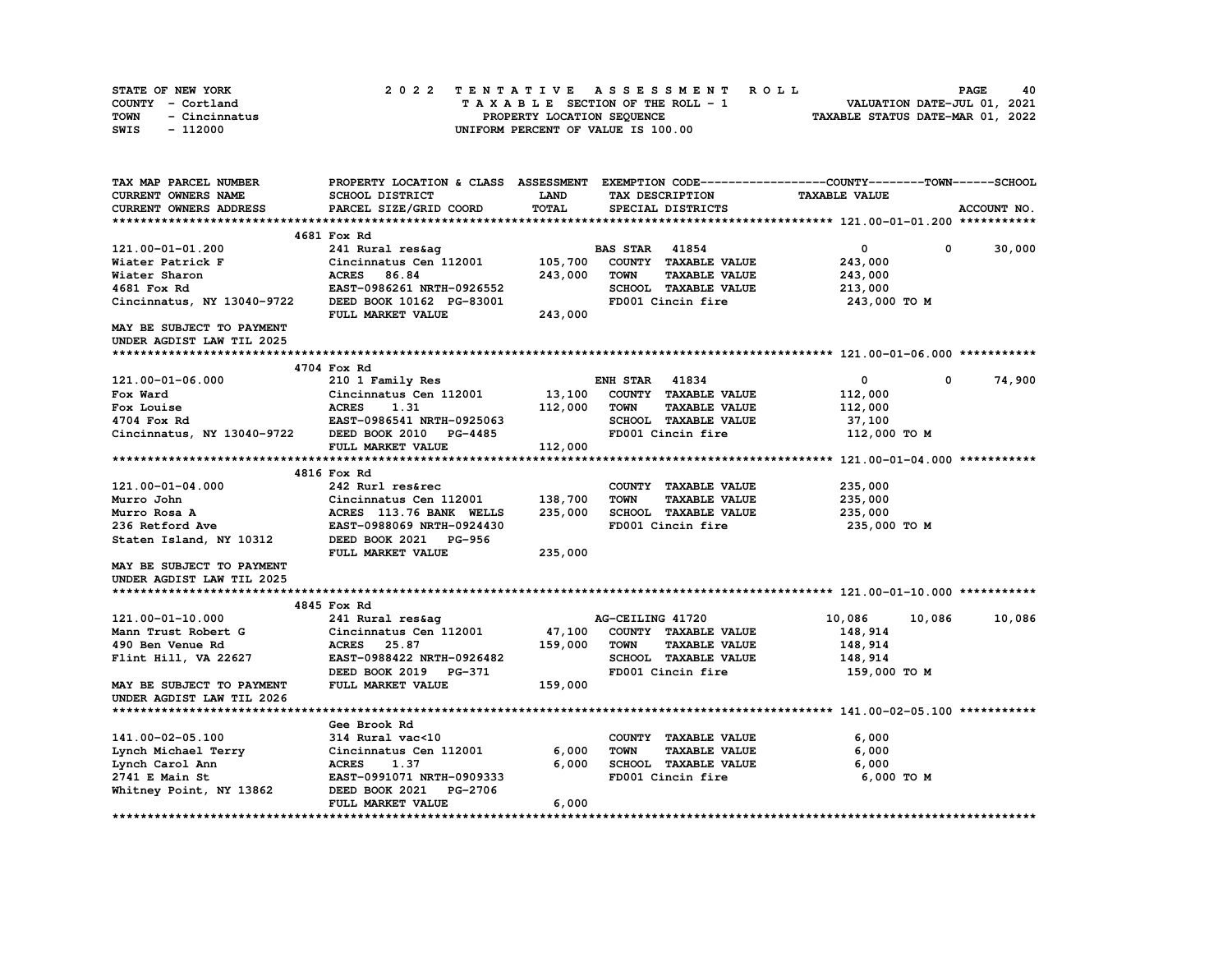| <b>STATE OF NEW YORK</b> | 2022 TENTATIVE ASSESSMENT ROLL     | PAGE<br>41                       |
|--------------------------|------------------------------------|----------------------------------|
| COUNTY - Cortland        | TAXABLE SECTION OF THE ROLL - 1    | VALUATION DATE-JUL 01, 2021      |
| TOWN<br>- Cincinnatus    | PROPERTY LOCATION SEOUENCE         | TAXABLE STATUS DATE-MAR 01, 2022 |
| SWIS<br>- 112000         | UNIFORM PERCENT OF VALUE IS 100.00 |                                  |

| TAX MAP PARCEL NUMBER      | PROPERTY LOCATION & CLASS ASSESSMENT EXEMPTION CODE----------------COUNTY-------TOWN-----SCHOOL |             |                  |                      |                      |        |             |
|----------------------------|-------------------------------------------------------------------------------------------------|-------------|------------------|----------------------|----------------------|--------|-------------|
| <b>CURRENT OWNERS NAME</b> | <b>SCHOOL DISTRICT</b>                                                                          | <b>LAND</b> |                  | TAX DESCRIPTION      | <b>TAXABLE VALUE</b> |        |             |
| CURRENT OWNERS ADDRESS     | PARCEL SIZE/GRID COORD                                                                          | TOTAL       |                  | SPECIAL DISTRICTS    |                      |        | ACCOUNT NO. |
|                            |                                                                                                 |             |                  |                      |                      |        |             |
|                            | Gee Brook Rd                                                                                    |             |                  |                      |                      |        |             |
| 141.00-02-08.000           | 314 Rural vac<10                                                                                |             |                  | COUNTY TAXABLE VALUE | 10,000               |        |             |
| Smolinsky Mark W           | Cincinnatus Cen 112001                                                                          | 10,000      | <b>TOWN</b>      | <b>TAXABLE VALUE</b> | 10,000               |        |             |
| Smolinsky Christine M      | 2.37<br><b>ACRES</b>                                                                            | 10,000      |                  | SCHOOL TAXABLE VALUE | 10,000               |        |             |
| 739 Brown Rd               | EAST-0990334 NRTH-0909352                                                                       |             |                  | FD001 Cincin fire    | 10,000 TO M          |        |             |
| Berkshire, NY 13736        | DEED BOOK 10451 PG-37002                                                                        |             |                  |                      |                      |        |             |
|                            | FULL MARKET VALUE                                                                               | 10,000      |                  |                      |                      |        |             |
|                            |                                                                                                 |             |                  |                      |                      |        |             |
|                            | Gee Brook Rd                                                                                    |             |                  |                      |                      |        |             |
| 141.00-03-01.000           | 312 Vac w/imprv                                                                                 |             | 480A             | 47460                | 25,500               | 25,500 | 25,500      |
| Kuty Raymond A             | Marathon Centra 113401                                                                          | 48,200      |                  | COUNTY TAXABLE VALUE | 24,000               |        |             |
|                            |                                                                                                 |             |                  |                      |                      |        |             |
| Kuty Barbara               | ACRES 33.20                                                                                     | 49,500      | TOWN             | <b>TAXABLE VALUE</b> | 24,000               |        |             |
| 6762 E Homer Baltimore Rd  | EAST-0987878 NRTH-0911203                                                                       |             |                  | SCHOOL TAXABLE VALUE | 24,000               |        |             |
| Homer, NY 13077            | DEED BOOK 2018 PG-3195                                                                          |             |                  | FD001 Cincin fire    | 49,500 TO M          |        |             |
|                            | FULL MARKET VALUE                                                                               | 49,500      |                  |                      |                      |        |             |
| MAY BE SUBJECT TO PAYMENT  |                                                                                                 |             |                  |                      |                      |        |             |
| UNDER RPTL480A UNTIL 2031  |                                                                                                 |             |                  |                      |                      |        |             |
|                            |                                                                                                 |             |                  |                      |                      |        |             |
|                            | Gee Brook Rd                                                                                    |             |                  |                      |                      |        |             |
| 141.00-03-04.000           | 322 Rural vac>10                                                                                |             | AG-CEILING 41720 |                      | 20,814               | 20,814 | 20,814      |
| Sautter Stephen S          | Marathon Centra 113401                                                                          | 32,700      |                  | COUNTY TAXABLE VALUE | 11,886               |        |             |
| Toussaint Sharon M         | ACRES 21.28                                                                                     | 32,700      | <b>TOWN</b>      | <b>TAXABLE VALUE</b> | 11,886               |        |             |
| 1553 Bloody Pond Rd        | EAST-0988044 NRTH-0909771                                                                       |             |                  | SCHOOL TAXABLE VALUE | 11,886               |        |             |
| Cincinnatus, NY 13040      | DEED BOOK 10523 PG-79001                                                                        |             |                  | FD001 Cincin fire    | 32,700 TO M          |        |             |
|                            | FULL MARKET VALUE                                                                               | 32,700      |                  |                      |                      |        |             |
| MAY BE SUBJECT TO PAYMENT  |                                                                                                 |             |                  |                      |                      |        |             |
| UNDER AGDIST LAW TIL 2026  |                                                                                                 |             |                  |                      |                      |        |             |
|                            |                                                                                                 |             |                  |                      |                      |        |             |
|                            | Gee Brook Rd                                                                                    |             |                  |                      |                      |        |             |
| 142.00-01-04.000           | 314 Rural vac<10                                                                                |             |                  | COUNTY TAXABLE VALUE | 1,000                |        |             |
| Albro Arthur               | Cincinnatus Cen 112001                                                                          | 1,000       | <b>TOWN</b>      | <b>TAXABLE VALUE</b> | 1,000                |        |             |
| Attn: Albro Richard        | <b>ACRES</b><br>1.30                                                                            | 1,000       |                  | SCHOOL TAXABLE VALUE | 1,000                |        |             |
| PO Box 44                  | EAST-0995262 NRTH-0910495                                                                       |             |                  | FD001 Cincin fire    | 1,000 TO M           |        |             |
| Fishers Landing, NY 13641  | DEED BOOK 450<br>$PG-40$                                                                        |             |                  |                      |                      |        |             |
|                            | FULL MARKET VALUE                                                                               | 1,000       |                  |                      |                      |        |             |
|                            |                                                                                                 |             |                  |                      |                      |        |             |
|                            | Gee Brook Rd                                                                                    |             |                  |                      |                      |        |             |
| 142.00-01-07.210           | 322 Rural vac>10                                                                                |             |                  | COUNTY TAXABLE VALUE | 24,500               |        |             |
| Appel Karl                 | Cincinnatus Cen 112001                                                                          | 24,500      | <b>TOWN</b>      | <b>TAXABLE VALUE</b> | 24,500               |        |             |
| Appel Laurie               | ACRES 15.00                                                                                     | 24,500      |                  | SCHOOL TAXABLE VALUE | 24,500               |        |             |
| PO Box 37                  | EAST-0995965 NRTH-0910287                                                                       |             |                  | FD001 Cincin fire    | 24,500 TO M          |        |             |
|                            |                                                                                                 |             |                  |                      |                      |        |             |
| Jamesport, NY 11947        | DEED BOOK 10209 PG-62001<br>FULL MARKET VALUE                                                   |             |                  |                      |                      |        |             |
|                            |                                                                                                 | 24,500      |                  |                      |                      |        |             |
|                            |                                                                                                 |             |                  |                      |                      |        |             |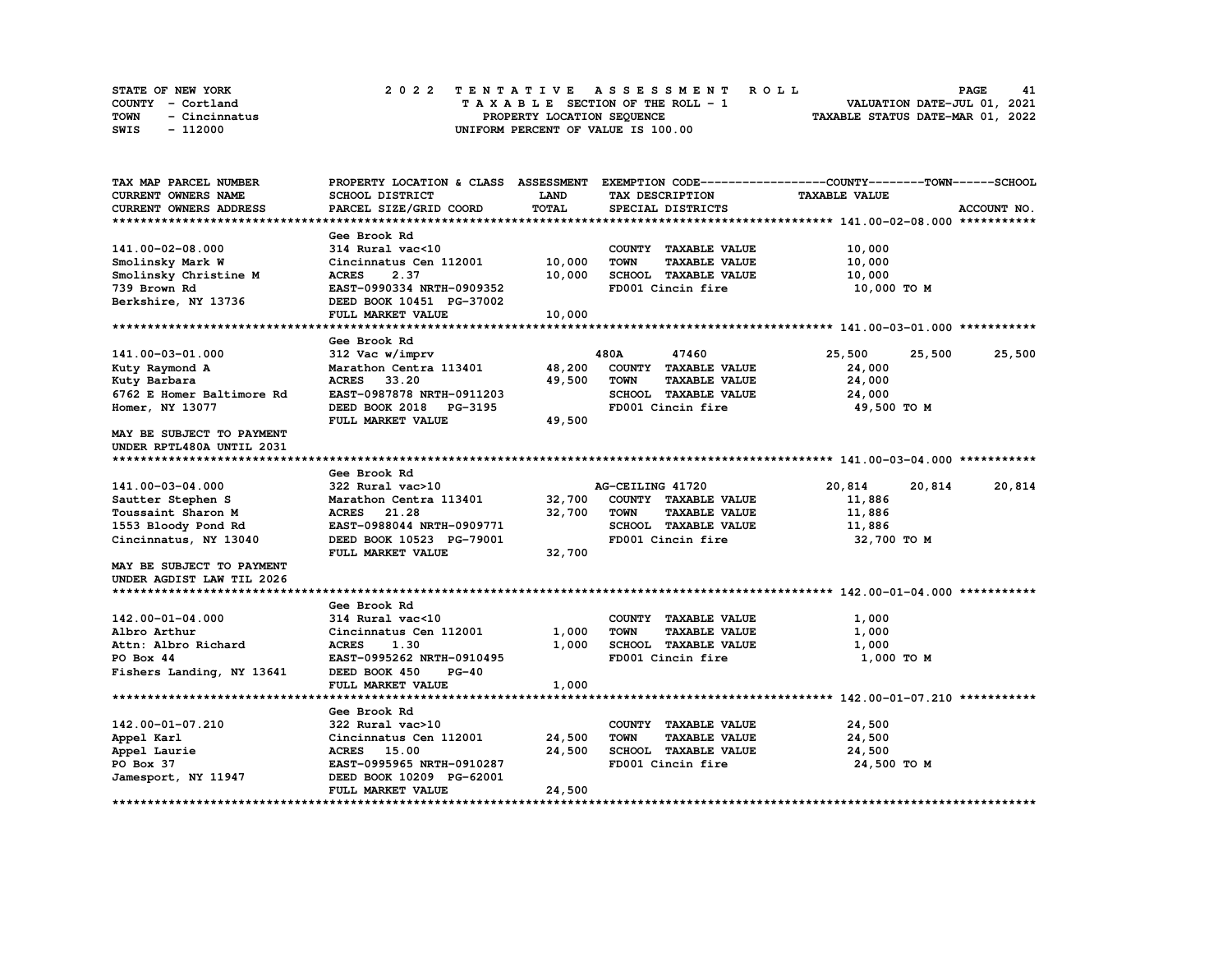| <b>STATE OF NEW YORK</b> | 2022 TENTATIVE ASSESSMENT ROLL     | 42<br><b>PAGE</b>                |
|--------------------------|------------------------------------|----------------------------------|
| COUNTY - Cortland        | TAXABLE SECTION OF THE ROLL - 1    | VALUATION DATE-JUL 01, 2021      |
| TOWN<br>- Cincinnatus    | PROPERTY LOCATION SEOUENCE         | TAXABLE STATUS DATE-MAR 01, 2022 |
| SWIS<br>- 112000         | UNIFORM PERCENT OF VALUE IS 100.00 |                                  |

| TAX MAP PARCEL NUMBER                                 |                                                   |        |                                           | PROPERTY LOCATION & CLASS ASSESSMENT EXEMPTION CODE----------------COUNTY-------TOWN-----SCHOOL |             |
|-------------------------------------------------------|---------------------------------------------------|--------|-------------------------------------------|-------------------------------------------------------------------------------------------------|-------------|
| CURRENT OWNERS NAME                                   | SCHOOL DISTRICT                                   | LAND   | TAX DESCRIPTION                           | <b>TAXABLE VALUE</b>                                                                            |             |
| CURRENT OWNERS ADDRESS                                | PARCEL SIZE/GRID COORD                            | TOTAL  | SPECIAL DISTRICTS                         |                                                                                                 | ACCOUNT NO. |
|                                                       |                                                   |        |                                           |                                                                                                 |             |
|                                                       | Gee Brook Rd                                      |        |                                           |                                                                                                 |             |
| 142.00-01-07.220                                      | 322 Rural vac>10                                  |        | COUNTY TAXABLE VALUE                      | 24,500                                                                                          |             |
| Appel Karl                                            | Cincinnatus Cen 112001 24,500                     |        | <b>TAXABLE VALUE</b><br>TOWN              | 24,500                                                                                          |             |
| Appel Laurie                                          | ACRES 15.00                                       | 24,500 | SCHOOL TAXABLE VALUE                      | 24,500                                                                                          |             |
| PO Box 37                                             | EAST-0996162 NRTH-0911069                         |        | FD001 Cincin fire                         | 24,500 TO M                                                                                     |             |
| Jamesport, NY 11947                                   | DEED BOOK 10209 PG-62001                          |        |                                           |                                                                                                 |             |
|                                                       | FULL MARKET VALUE                                 | 24,500 |                                           |                                                                                                 |             |
|                                                       |                                                   |        |                                           |                                                                                                 |             |
|                                                       | Gee Brook Rd                                      |        |                                           |                                                                                                 |             |
| 142.00-01-13.112                                      | 314 Rural vac<10                                  |        | COUNTY TAXABLE VALUE                      | 14,100                                                                                          |             |
| Hunold Jeffrey J                                      | Cincinnatus Cen 112001 14,100                     |        | <b>TOWN</b><br><b>TAXABLE VALUE</b>       | 14,100                                                                                          |             |
| Hunold Kimberly M                                     | <b>ACRES</b><br>7.39                              | 14,100 |                                           | 14,100                                                                                          |             |
| 9525 Glengarriff Dr                                   | EAST-0993426 NRTH-0911287                         |        | TOWN<br>SCHOOL TAXABLE VALUE<br>City fire | 14,100 TO M                                                                                     |             |
| Brewerton, NY 13029 DEED BOOK 2019 PG-2612            |                                                   |        |                                           |                                                                                                 |             |
|                                                       | FULL MARKET VALUE                                 | 14,100 |                                           |                                                                                                 |             |
|                                                       |                                                   |        |                                           |                                                                                                 |             |
|                                                       | Gee Brook Rd                                      |        |                                           |                                                                                                 |             |
| 142.00-01-24.000                                      |                                                   |        | COUNTY TAXABLE VALUE                      | 15,100                                                                                          |             |
| Ross Thomas L Sr                                      | 314 Rural vac<10<br>Cincinnatus Cen 112001 15,100 |        | TOWN<br><b>TAXABLE VALUE</b>              | 15,100                                                                                          |             |
| 5197 Gee Brook Rd                                     | <b>ACRES</b><br>8.08                              | 15,100 | SCHOOL TAXABLE VALUE 15,100               |                                                                                                 |             |
| Cincinnatus, NY 13040                                 | EAST-0994294 NRTH-0910801                         |        | FD001 Cincin fire                         | 15,100 TO M                                                                                     |             |
|                                                       | DEED BOOK 2015 PG-1707                            |        |                                           |                                                                                                 |             |
|                                                       | FULL MARKET VALUE                                 | 15,100 |                                           |                                                                                                 |             |
|                                                       |                                                   |        |                                           |                                                                                                 |             |
|                                                       | 1553 Gee Brook Rd                                 |        |                                           |                                                                                                 |             |
| 141.00-01-08.000                                      |                                                   |        |                                           | 59,780<br>59,780                                                                                | 59,780      |
| Sautter Stephen S                                     |                                                   |        |                                           | $\mathbf{0}$<br>$^{\circ}$                                                                      | 74,900      |
| 1553 Bloody Pond Rd                                   |                                                   |        | COUNTY TAXABLE VALUE                      | 201,220                                                                                         |             |
| Cincinnatus, NY 13040-9618                            | EAST-0987947 NRTH-0907569                         |        | <b>TOWN</b><br><b>TAXABLE VALUE</b>       | 201,220                                                                                         |             |
|                                                       | DEED BOOK 361<br><b>PG-773</b>                    |        | SCHOOL TAXABLE VALUE                      | 126,320                                                                                         |             |
| MAY BE SUBJECT TO PAYMENT                             | FULL MARKET VALUE                                 |        | 261,000 FD001 Cincin fire                 | 261,000 TO M                                                                                    |             |
| UNDER AGDIST LAW TIL 2026                             |                                                   |        |                                           |                                                                                                 |             |
|                                                       |                                                   |        |                                           |                                                                                                 |             |
|                                                       | 4692 Gee Brook Rd                                 |        |                                           |                                                                                                 |             |
| 141.00-01-06.000                                      | 314 Rural vac<10                                  |        | COUNTY TAXABLE VALUE                      | 6,500                                                                                           |             |
| Sautter Stephen S<br>Toussaint Sharon M<br>ACRES 2.36 |                                                   | 6,500  | <b>TOWN</b><br>TAXABLE VALUE              | 6,500                                                                                           |             |
|                                                       |                                                   | 6,500  | SCHOOL TAXABLE VALUE<br>FD001 Cincin fire | 6,500                                                                                           |             |
| 1553 Bloody Pond Rd EAST-0986523 NRTH-0910028         |                                                   |        |                                           | 6,500 TO M                                                                                      |             |
| Cincinnatus, NY 13040 DEED BOOK 2011 PG-4180          |                                                   |        |                                           |                                                                                                 |             |
|                                                       | FULL MARKET VALUE                                 | 6,500  |                                           |                                                                                                 |             |
|                                                       |                                                   |        |                                           |                                                                                                 |             |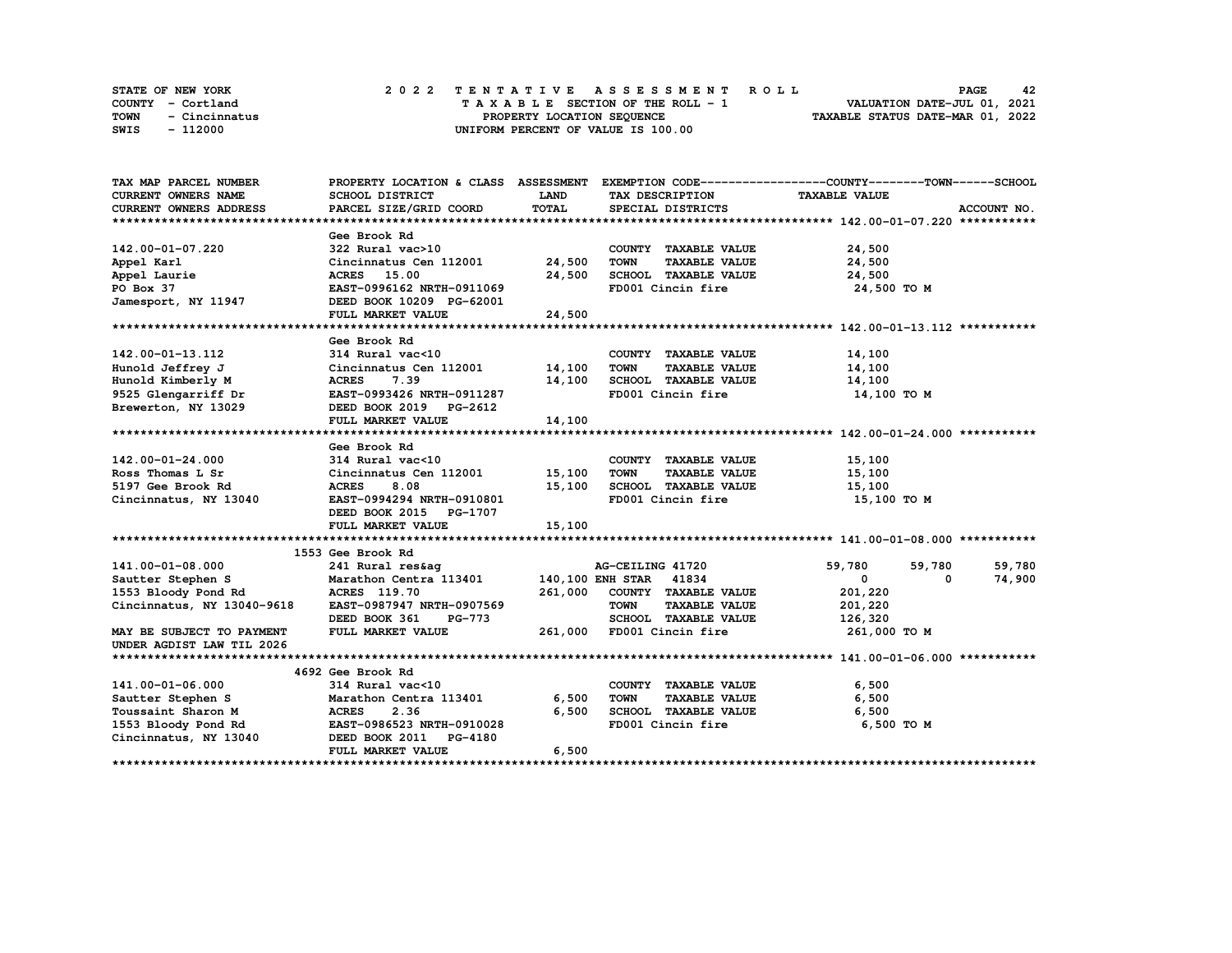|      | STATE OF NEW YORK |  | 2022 TENTATIVE ASSESSMENT ROLL |  |  |  |                                    |  |  |  |  |  |  |  |                                  |                             |  | <b>PAGE</b> |  | 43 |
|------|-------------------|--|--------------------------------|--|--|--|------------------------------------|--|--|--|--|--|--|--|----------------------------------|-----------------------------|--|-------------|--|----|
|      | COUNTY - Cortland |  |                                |  |  |  | TAXABLE SECTION OF THE ROLL - 1    |  |  |  |  |  |  |  |                                  | VALUATION DATE-JUL 01, 2021 |  |             |  |    |
| TOWN | - Cincinnatus     |  |                                |  |  |  | PROPERTY LOCATION SEQUENCE         |  |  |  |  |  |  |  | TAXABLE STATUS DATE-MAR 01, 2022 |                             |  |             |  |    |
| SWIS | - 112000          |  |                                |  |  |  | UNIFORM PERCENT OF VALUE IS 100.00 |  |  |  |  |  |  |  |                                  |                             |  |             |  |    |

| TAX MAP PARCEL NUMBER                                                                                                                                                                                            |                                                       |             |                                             | PROPERTY LOCATION & CLASS ASSESSMENT EXEMPTION CODE-----------------COUNTY-------TOWN------SCHOOL |             |
|------------------------------------------------------------------------------------------------------------------------------------------------------------------------------------------------------------------|-------------------------------------------------------|-------------|---------------------------------------------|---------------------------------------------------------------------------------------------------|-------------|
| <b>CURRENT OWNERS NAME</b>                                                                                                                                                                                       | <b>SCHOOL DISTRICT</b>                                | <b>LAND</b> | TAX DESCRIPTION TAXABLE VALUE               |                                                                                                   |             |
| CURRENT OWNERS ADDRESS                                                                                                                                                                                           | PARCEL SIZE/GRID COORD                                | TOTAL       | SPECIAL DISTRICTS                           |                                                                                                   | ACCOUNT NO. |
|                                                                                                                                                                                                                  |                                                       |             |                                             |                                                                                                   |             |
|                                                                                                                                                                                                                  | 4705 Gee Brook Rd                                     |             | 37 PCT OF VALUE USED FOR EXEMPTION PURPOSES |                                                                                                   |             |
| 141.00-01-07.000                                                                                                                                                                                                 |                                                       |             |                                             | 6,000<br>$\mathbf{0}$                                                                             | $\mathbf 0$ |
| Pinkerton Robert                                                                                                                                                                                                 |                                                       |             |                                             | $0 \t 12,000 \t 0$                                                                                |             |
|                                                                                                                                                                                                                  |                                                       |             |                                             | 69,109 69,109 69,109                                                                              |             |
|                                                                                                                                                                                                                  |                                                       |             |                                             | $\overline{\mathbf{0}}$<br>$\overline{\mathbf{0}}$                                                | 30,000      |
| Cincinnatus, NY 13040-9718                                                                                                                                                                                       | DEED BOOK 386 PG-48<br>FULL MARKET VALUE 228,500 TOWN |             | COUNTY TAXABLE VALUE 153,391                |                                                                                                   |             |
|                                                                                                                                                                                                                  |                                                       |             | TAXABLE VALUE                               |                                                                                                   |             |
| MAY BE SUBJECT TO PAYMENT                                                                                                                                                                                        |                                                       |             | SCHOOL TAXABLE VALUE                        | 147,391<br>129,391                                                                                |             |
| UNDER AGDIST LAW TIL 2026                                                                                                                                                                                        |                                                       |             | FD001 Cincin fire                           | 228,500 TO M                                                                                      |             |
|                                                                                                                                                                                                                  |                                                       |             |                                             |                                                                                                   |             |
|                                                                                                                                                                                                                  | 4767 Gee Brook Rd                                     |             |                                             |                                                                                                   |             |
| 141.00-03-03.000                                                                                                                                                                                                 | 240 Rural res                                         |             | <b>BAS STAR 41854</b>                       | $\mathbf{0}$<br>0                                                                                 | 30,000      |
|                                                                                                                                                                                                                  |                                                       |             |                                             | 118,200                                                                                           |             |
| Macuch Joshua J                          Marathon Centra 113401            34,600   COUNTY  TAXABLE VALUE<br>4767 Gee Brook Rd                   ACRES    16.21 BANK  WELLS     118,200   TOWN     TAXABLE VALUE |                                                       |             |                                             |                                                                                                   |             |
|                                                                                                                                                                                                                  |                                                       |             |                                             | 118,200                                                                                           |             |
| Cincinnatus, NY 13040 EAST-0988373 NRTH-0910597                                                                                                                                                                  |                                                       |             | SCHOOL TAXABLE VALUE 88,200                 |                                                                                                   |             |
|                                                                                                                                                                                                                  | DEED BOOK 10400 PG-22001                              |             | FD001 Cincin fire                           | 118,200 TO M                                                                                      |             |
|                                                                                                                                                                                                                  | FULL MARKET VALUE                                     | 118,200     |                                             |                                                                                                   |             |
|                                                                                                                                                                                                                  |                                                       |             |                                             |                                                                                                   |             |
|                                                                                                                                                                                                                  | 4907 Gee Brook Rd<br>$314$ Rural vac<10               |             |                                             |                                                                                                   |             |
| 141.00-02-05.200                                                                                                                                                                                                 |                                                       |             | COUNTY TAXABLE VALUE                        | 15,000                                                                                            |             |
|                                                                                                                                                                                                                  |                                                       |             | <b>TOWN</b>                                 | TAXABLE VALUE 15,000                                                                              |             |
| 628 Sea Pine Way Apt E2 ACRES 5.01 15,000 SCHOOL TAXABLE VALUE<br>Greenacres, FL 33415 EAST-0990577 NRTH-0909550 FD001 Cincin fire                                                                               |                                                       |             |                                             | 15,000<br>FD001 Cincin fire 15,000 TO M                                                           |             |
|                                                                                                                                                                                                                  |                                                       |             |                                             |                                                                                                   |             |
|                                                                                                                                                                                                                  | DEED BOOK 2018 PG-3863                                |             |                                             |                                                                                                   |             |
|                                                                                                                                                                                                                  | FULL MARKET VALUE                                     | 15,000      |                                             |                                                                                                   |             |
|                                                                                                                                                                                                                  |                                                       |             |                                             |                                                                                                   |             |
|                                                                                                                                                                                                                  | 4915 Gee Brook Rd                                     |             |                                             |                                                                                                   |             |
| 141.00-02-07.000                                                                                                                                                                                                 | 270 Mfg housing                                       |             | COUNTY TAXABLE VALUE                        | 50,000                                                                                            |             |
|                                                                                                                                                                                                                  |                                                       |             | <b>TOWN</b><br>TAXABLE VALUE                | 50,000                                                                                            |             |
| Marathon, NY 13803 EAST-0990597 NRTH-0909253                                                                                                                                                                     |                                                       |             | SCHOOL TAXABLE VALUE                        | 50,000                                                                                            |             |
|                                                                                                                                                                                                                  |                                                       |             | FD001 Cincin fire                           | 50,000 TO M                                                                                       |             |
|                                                                                                                                                                                                                  | DEED BOOK 2020 PG-4967                                |             |                                             |                                                                                                   |             |
|                                                                                                                                                                                                                  | FULL MARKET VALUE                                     | 50,000      |                                             |                                                                                                   |             |
|                                                                                                                                                                                                                  |                                                       |             |                                             |                                                                                                   |             |
|                                                                                                                                                                                                                  | 4920 Gee Brook Rd                                     |             |                                             |                                                                                                   |             |
| 141.00-02-03.000                                                                                                                                                                                                 | $210$ 1 Family Res                                    |             | COUNTY TAXABLE VALUE                        | 80,000                                                                                            |             |
| Delevan Jonathan                                                                                                                                                                                                 | Cincinnatus Cen 112001 23,000                         |             | <b>TOWN</b><br>TAXABLE VALUE                | 80,000                                                                                            |             |
| Delevan Jessica                                                                                                                                                                                                  | ACRES 7.65<br>EAST-0991193 NRTH-0909600               | 80,000      | SCHOOL TAXABLE VALUE 80,000                 |                                                                                                   |             |
| 4929 Gee Brook Rd                                                                                                                                                                                                |                                                       |             | FD001 Cincin fire                           | 80,000 TO M                                                                                       |             |
| Cincinnatus, NY 13040 DEED BOOK 2017 PG-5333                                                                                                                                                                     |                                                       |             |                                             |                                                                                                   |             |
|                                                                                                                                                                                                                  | FULL MARKET VALUE                                     | 80,000      |                                             |                                                                                                   |             |
|                                                                                                                                                                                                                  |                                                       |             |                                             |                                                                                                   |             |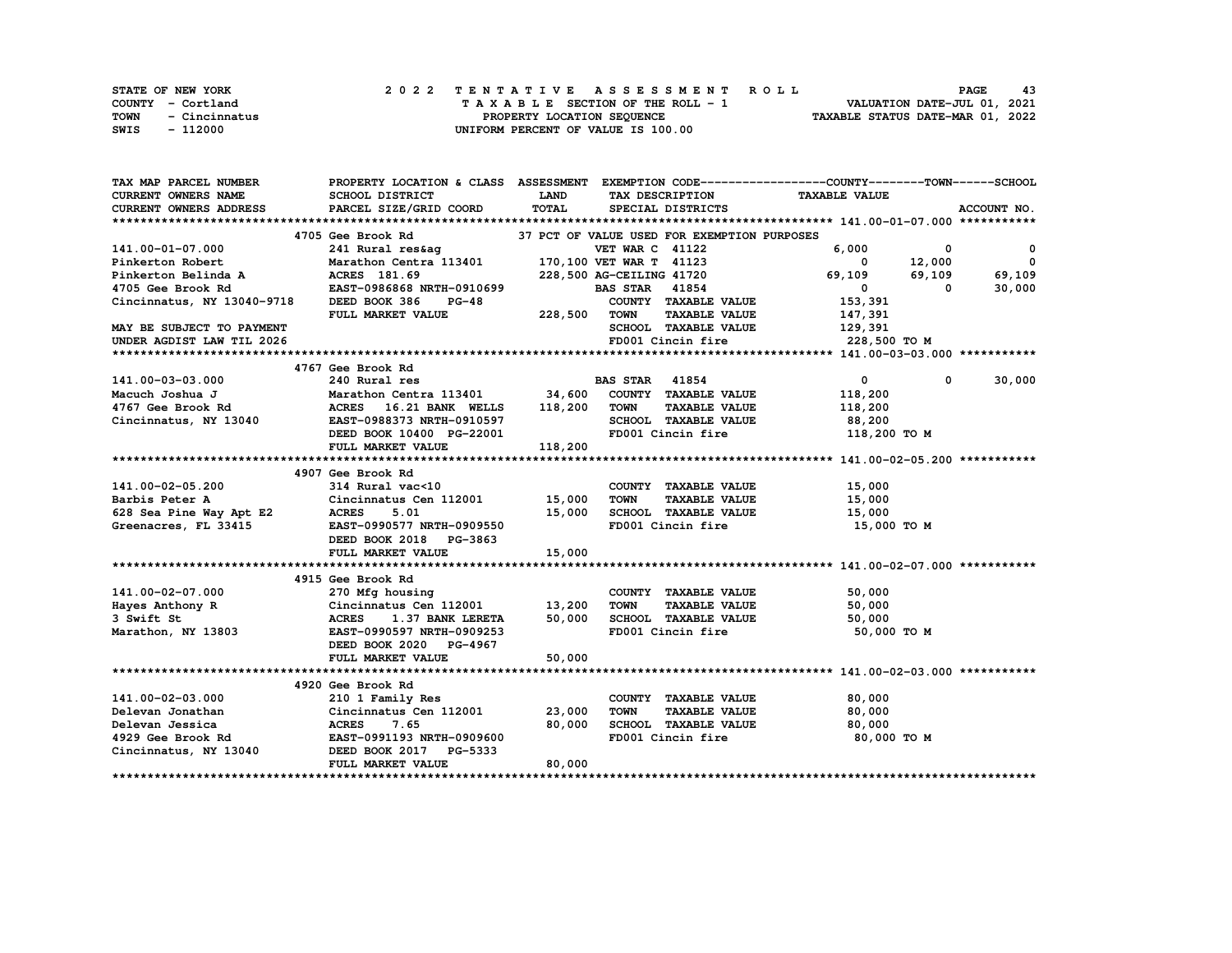|      | STATE OF NEW YORK | 2022 TENTATIVE ASSESSMENT ROLL     | <b>PAGE</b><br>44                |
|------|-------------------|------------------------------------|----------------------------------|
|      | COUNTY - Cortland | TAXABLE SECTION OF THE ROLL - 1    | VALUATION DATE-JUL 01, 2021      |
| TOWN | - Cincinnatus     | PROPERTY LOCATION SEQUENCE         | TAXABLE STATUS DATE-MAR 01, 2022 |
| SWIS | - 112000          | UNIFORM PERCENT OF VALUE IS 100.00 |                                  |

| TAX MAP PARCEL NUMBER                                            | PROPERTY LOCATION & CLASS ASSESSMENT |             |                                     | EXEMPTION CODE-----------------COUNTY-------TOWN------SCHOOL |             |
|------------------------------------------------------------------|--------------------------------------|-------------|-------------------------------------|--------------------------------------------------------------|-------------|
| <b>CURRENT OWNERS NAME</b>                                       | SCHOOL DISTRICT                      | <b>LAND</b> | TAX DESCRIPTION                     | <b>TAXABLE VALUE</b>                                         |             |
| CURRENT OWNERS ADDRESS                                           | PARCEL SIZE/GRID COORD               | TOTAL       | SPECIAL DISTRICTS                   |                                                              | ACCOUNT NO. |
|                                                                  |                                      |             |                                     |                                                              |             |
|                                                                  | 4936 Gee Brook Rd                    |             |                                     |                                                              |             |
| 141.00-01-10.000                                                 | 210 1 Family Res                     |             | COUNTY TAXABLE VALUE                | 138,000                                                      |             |
| Ryan Gradon                                                      | Cincinnatus Cen 112001               | 12,900      | <b>TOWN</b><br><b>TAXABLE VALUE</b> | 138,000                                                      |             |
| 4936 Gee Brook                                                   | FRNT 280.00 DPTH 165.59              | 138,000     | SCHOOL TAXABLE VALUE                | 138,000                                                      |             |
| Cincinnatus, NY 13040-9713                                       | EAST-0990992 NRTH-0908946            |             | FD001 Cincin fire                   | 138,000 то м                                                 |             |
|                                                                  | DEED BOOK 2016 PG-4715               |             |                                     |                                                              |             |
|                                                                  | FULL MARKET VALUE                    | 138,000     |                                     |                                                              |             |
|                                                                  |                                      |             |                                     |                                                              |             |
|                                                                  | 4940 Gee Brook Rd                    |             |                                     |                                                              |             |
| 141.00-01-03.120                                                 | 240 Rural res                        |             | COUNTY TAXABLE VALUE                | 74,000                                                       |             |
| Ludlow Scott A                                                   | Cincinnatus Cen 112001               | 27,000      | <b>TOWN</b><br><b>TAXABLE VALUE</b> | 74,000                                                       |             |
| 4940 Gee Brook Rd                                                |                                      | 74,000      | SCHOOL TAXABLE VALUE                |                                                              |             |
|                                                                  | ACRES 10.42 BANK WELLS               |             |                                     | 74,000                                                       |             |
| Cincinnatus, NY 13040-9713                                       | EAST-0991528 NRTH-0909131            |             | FD001 Cincin fire                   | 74,000 TO M                                                  |             |
|                                                                  | DEED BOOK 10411 PG-22001             |             |                                     |                                                              |             |
|                                                                  | FULL MARKET VALUE                    | 74,000      |                                     |                                                              |             |
|                                                                  |                                      |             |                                     |                                                              |             |
|                                                                  | 4943 Gee Brook Rd                    |             |                                     |                                                              |             |
| 141.00-02-01.000                                                 | 260 Seasonal res                     |             | AG-CEILING 41720                    | 50,496<br>50,496                                             | 50,496      |
| Sautter Stephen S                                                | Cincinnatus Cen 112001               | 77,900      | COUNTY TAXABLE VALUE                | 29,404                                                       |             |
| Toussaint Sharon M                                               | ACRES 61.70                          | 79,900      | <b>TOWN</b><br><b>TAXABLE VALUE</b> | 29,404                                                       |             |
| 1553 Bloody Pond Rd                                              | EAST-0990922 NRTH-0910515            |             | SCHOOL TAXABLE VALUE                | 29,404                                                       |             |
| Cincinnatus, NY 13040-9618                                       | DEED BOOK 1999 PG-3287               |             | FD001 Cincin fire                   | 79,900 то м                                                  |             |
|                                                                  | FULL MARKET VALUE                    | 79,900      |                                     |                                                              |             |
| MAY BE SUBJECT TO PAYMENT                                        |                                      |             |                                     |                                                              |             |
| UNDER AGDIST LAW TIL 2026                                        |                                      |             |                                     |                                                              |             |
|                                                                  |                                      |             |                                     |                                                              |             |
|                                                                  | 5007 Gee Brook Rd                    |             |                                     |                                                              |             |
| 141.00-02-02.000                                                 | 241 Rural res&ag                     |             | COUNTY TAXABLE VALUE                | 100,500                                                      |             |
| Brown Ira N                                                      | Cincinnatus Cen 112001               | 39,500      | <b>TOWN</b><br><b>TAXABLE VALUE</b> | 100,500                                                      |             |
| Brown Deborah C<br>2289 State Hwy 23<br>South Plymouth, NY 13844 | <b>ACRES</b><br>20.00                | 100,500     | SCHOOL TAXABLE VALUE                | 100,500                                                      |             |
|                                                                  | EAST-0991928 NRTH-0910921            |             | FD001 Cincin fire                   | 100,500 то м                                                 |             |
|                                                                  | DEED BOOK 2021 PG-4609               |             |                                     |                                                              |             |
|                                                                  | FULL MARKET VALUE                    | 100,500     |                                     |                                                              |             |
|                                                                  |                                      |             |                                     |                                                              |             |
|                                                                  | 5034 Gee Brook Rd                    |             |                                     |                                                              |             |
| 142.00-01-13.111                                                 | 241 Rural res&ag                     |             | AG-CEILING 41720                    | 55,562<br>55,562                                             | 55,562      |
| Delavan Dean A                                                   | Cincinnatus Cen 112001               |             | 114,900 ENH STAR 41834              | $\mathbf{0}$<br>$^{\circ}$                                   | 74,900      |
| Delavan Ruth E                                                   | ACRES 84.20                          | 220,500     | COUNTY TAXABLE VALUE                | 164,938                                                      |             |
| 5034 Gee Brook Rd                                                | EAST-0992629 NRTH-0910578            |             | <b>TOWN</b><br><b>TAXABLE VALUE</b> | 164,938                                                      |             |
| Cincinnatus, NY 13040                                            | DEED BOOK 2009 PG-1724               |             | SCHOOL TAXABLE VALUE                | 90,038                                                       |             |
|                                                                  |                                      |             |                                     |                                                              |             |
|                                                                  | FULL MARKET VALUE                    |             | 220,500 FD001 Cincin fire           | 220,500 TO M                                                 |             |
| MAY BE SUBJECT TO PAYMENT                                        |                                      |             |                                     |                                                              |             |
| UNDER AGDIST LAW TIL 2026                                        |                                      |             |                                     |                                                              |             |
|                                                                  |                                      |             |                                     |                                                              |             |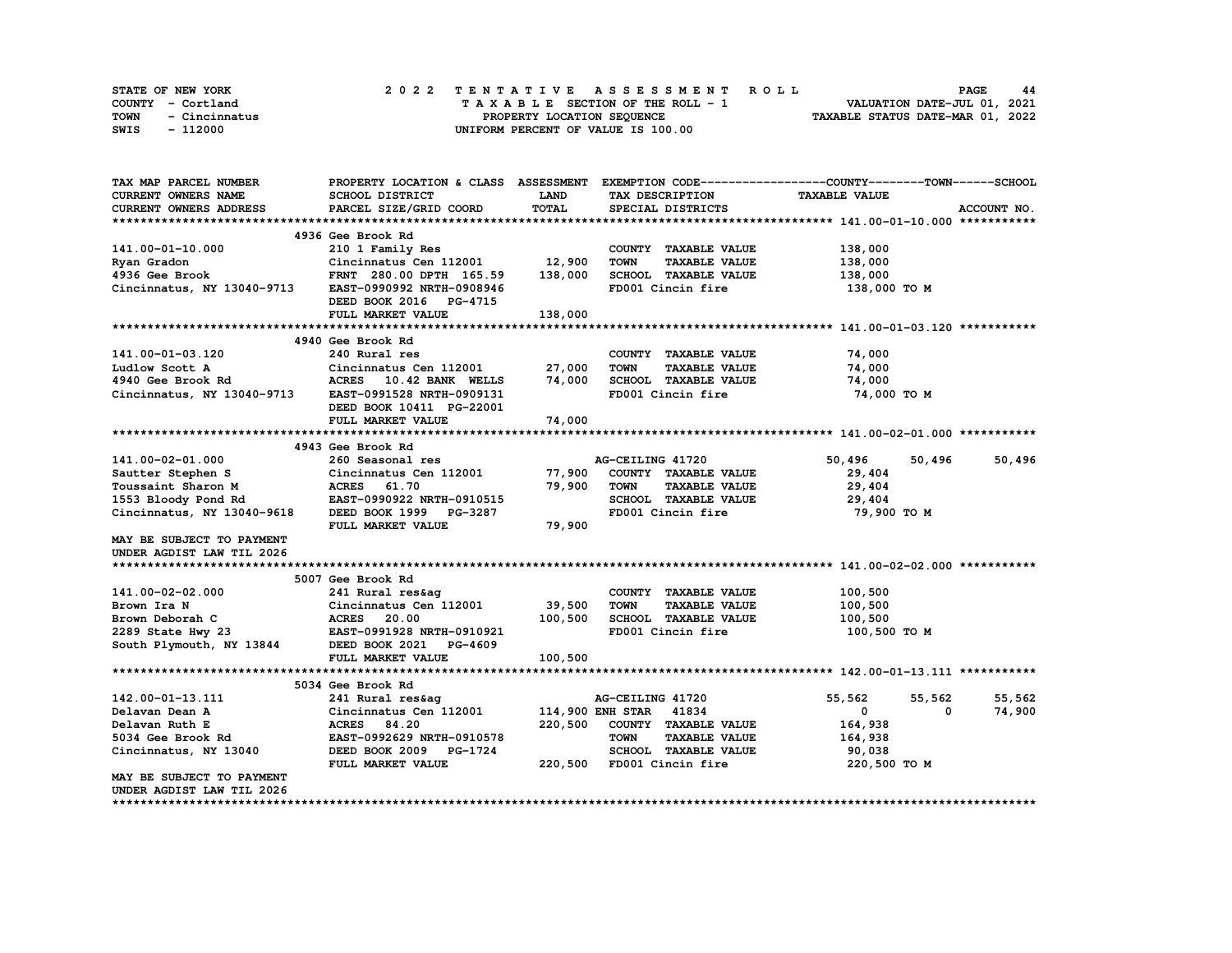| <b>STATE OF NEW YORK</b> | 2022 TENTATIVE ASSESSMENT ROLL     | 45<br><b>PAGE</b>                |
|--------------------------|------------------------------------|----------------------------------|
| COUNTY - Cortland        | TAXABLE SECTION OF THE ROLL - 1    | VALUATION DATE-JUL 01, 2021      |
| TOWN<br>- Cincinnatus    | PROPERTY LOCATION SEQUENCE         | TAXABLE STATUS DATE-MAR 01, 2022 |
| - 112000<br>SWIS         | UNIFORM PERCENT OF VALUE IS 100.00 |                                  |

| TAX MAP PARCEL NUMBER         |                                 |              |                                     | PROPERTY LOCATION & CLASS ASSESSMENT EXEMPTION CODE----------------COUNTY-------TOWN-----SCHOOL |             |
|-------------------------------|---------------------------------|--------------|-------------------------------------|-------------------------------------------------------------------------------------------------|-------------|
| <b>CURRENT OWNERS NAME</b>    | SCHOOL DISTRICT                 | <b>LAND</b>  | TAX DESCRIPTION                     | <b>TAXABLE VALUE</b>                                                                            |             |
| <b>CURRENT OWNERS ADDRESS</b> | PARCEL SIZE/GRID COORD          | TOTAL        | SPECIAL DISTRICTS                   |                                                                                                 | ACCOUNT NO. |
|                               |                                 |              |                                     |                                                                                                 |             |
|                               | 5065 Gee Brook Rd               |              |                                     |                                                                                                 |             |
| 131.00-01-12.000              | 241 Rural res&ag                |              | AG COMMIT 41730                     | 126,532 126,532                                                                                 | 126,532     |
| Laugeron Realty Corp          | Cincinnatus Cen 112001          | 334,300 480A | 47460                               | 143,100<br>143,100                                                                              | 143,100     |
| Ronald Algiere                | <b>ACRES</b> 298.00             | 429,300      | COUNTY TAXABLE VALUE                | 159,668                                                                                         |             |
| 22 Stonebrook Cir             | EAST-0991107 NRTH-0913170       |              | <b>TOWN</b><br><b>TAXABLE VALUE</b> | 159,668                                                                                         |             |
| Essex, VT 05452               | DEED BOOK 428<br><b>PG-309</b>  |              | SCHOOL TAXABLE VALUE                | 159,668                                                                                         |             |
|                               | FULL MARKET VALUE               | 429,300      | FD001 Cincin fire                   | 429,300 то м                                                                                    |             |
| MAY BE SUBJECT TO PAYMENT     |                                 |              |                                     |                                                                                                 |             |
| UNDER RPTL480A UNTIL 2031     |                                 |              |                                     |                                                                                                 |             |
|                               |                                 |              |                                     |                                                                                                 |             |
|                               | 5092 Gee Brook Rd               |              |                                     |                                                                                                 |             |
| 142.00-01-13.200              | 240 Rural res                   |              | COUNTY TAXABLE VALUE                | 80,000                                                                                          |             |
| Becerra Adriana Pickett M     | Cincinnatus Cen 112001          | 28,900       | <b>TOWN</b><br><b>TAXABLE VALUE</b> | 80,000                                                                                          |             |
| 5092 Gee Brook Rd             | ACRES 11.81                     | 80,000       | SCHOOL TAXABLE VALUE                | 80,000                                                                                          |             |
|                               | EAST-0993709 NRTH-0910921       |              | FD001 Cincin fire                   | 80,000 TO M                                                                                     |             |
| Cincinnatus, NY 13040         |                                 |              |                                     |                                                                                                 |             |
|                               | DEED BOOK 2018 PG-5621          |              |                                     |                                                                                                 |             |
|                               | FULL MARKET VALUE               | 80,000       |                                     |                                                                                                 |             |
|                               |                                 |              |                                     |                                                                                                 |             |
|                               | 5099 Gee Brook Rd               |              |                                     |                                                                                                 |             |
| 142.00-01-01.000              | 312 Vac w/imprv - WTRFNT        |              | COUNTY TAXABLE VALUE                | 42,500                                                                                          |             |
| Place Thomas                  | Cincinnatus Cen 112001          | 26,500       | <b>TOWN</b><br><b>TAXABLE VALUE</b> | 42,500                                                                                          |             |
| 1816 OShea Rd                 | ACRES 11.00                     | 42,500       | SCHOOL TAXABLE VALUE                | 42,500                                                                                          |             |
| Homer, NY 13077               | EAST-0994416 NRTH-0911971       |              | FD001 Cincin fire                   | 42,500 TO M                                                                                     |             |
|                               | DEED BOOK 10535 PG-95001        |              |                                     |                                                                                                 |             |
|                               | FULL MARKET VALUE               | 42,500       |                                     |                                                                                                 |             |
|                               |                                 |              |                                     |                                                                                                 |             |
|                               | 5147 Gee Brook Rd               |              |                                     |                                                                                                 |             |
| 132.00-01-17.200              | 240 Rural res                   |              | COUNTY TAXABLE VALUE                | 271,500                                                                                         |             |
| Eaton George B                | Cincinnatus Cen 112001          | 145,900      | <b>TOWN</b><br><b>TAXABLE VALUE</b> | 271,500                                                                                         |             |
| Ludgate Megan I               | ACRES 124.00 BANKCORELOG        | 271,500      | SCHOOL TAXABLE VALUE                | 271,500                                                                                         |             |
| 5147 Gee Brook Rd             | EAST-0994142 NRTH-0913357       |              | FD001 Cincin fire                   | 271,500 TO M                                                                                    |             |
| Cincinnatus, NY 13040         | DEED BOOK 2021<br><b>PG-365</b> |              |                                     |                                                                                                 |             |
|                               | FULL MARKET VALUE               | 271,500      |                                     |                                                                                                 |             |
|                               |                                 |              |                                     |                                                                                                 |             |
|                               | 5184 Gee Brook Rd               |              |                                     |                                                                                                 |             |
| 142.00-01-03.000              | 270 Mfg housing                 |              | <b>BAS STAR 41854</b>               | $\overline{0}$<br>$\mathbf{0}$                                                                  | 29,000      |
| Perkins Dennis                | Cincinnatus Cen 112001          | 7,500        | COUNTY TAXABLE VALUE                | 29,000                                                                                          |             |
| Perkins Alicia J              | FRNT 265.00 DPTH 350.00         | 29,000       | <b>TOWN</b><br><b>TAXABLE VALUE</b> | 29,000                                                                                          |             |
| 5184 Gee Brook Rd             | EAST-0994761 NRTH-0910678       |              | SCHOOL TAXABLE VALUE                | $\mathbf{o}$                                                                                    |             |
| Cincinnatus, NY 13040-9713    | DEED BOOK 2001 PG-6588          |              | FD001 Cincin fire                   | 29,000 TO M                                                                                     |             |
|                               | FULL MARKET VALUE               | 29,000       |                                     |                                                                                                 |             |
|                               |                                 |              |                                     |                                                                                                 |             |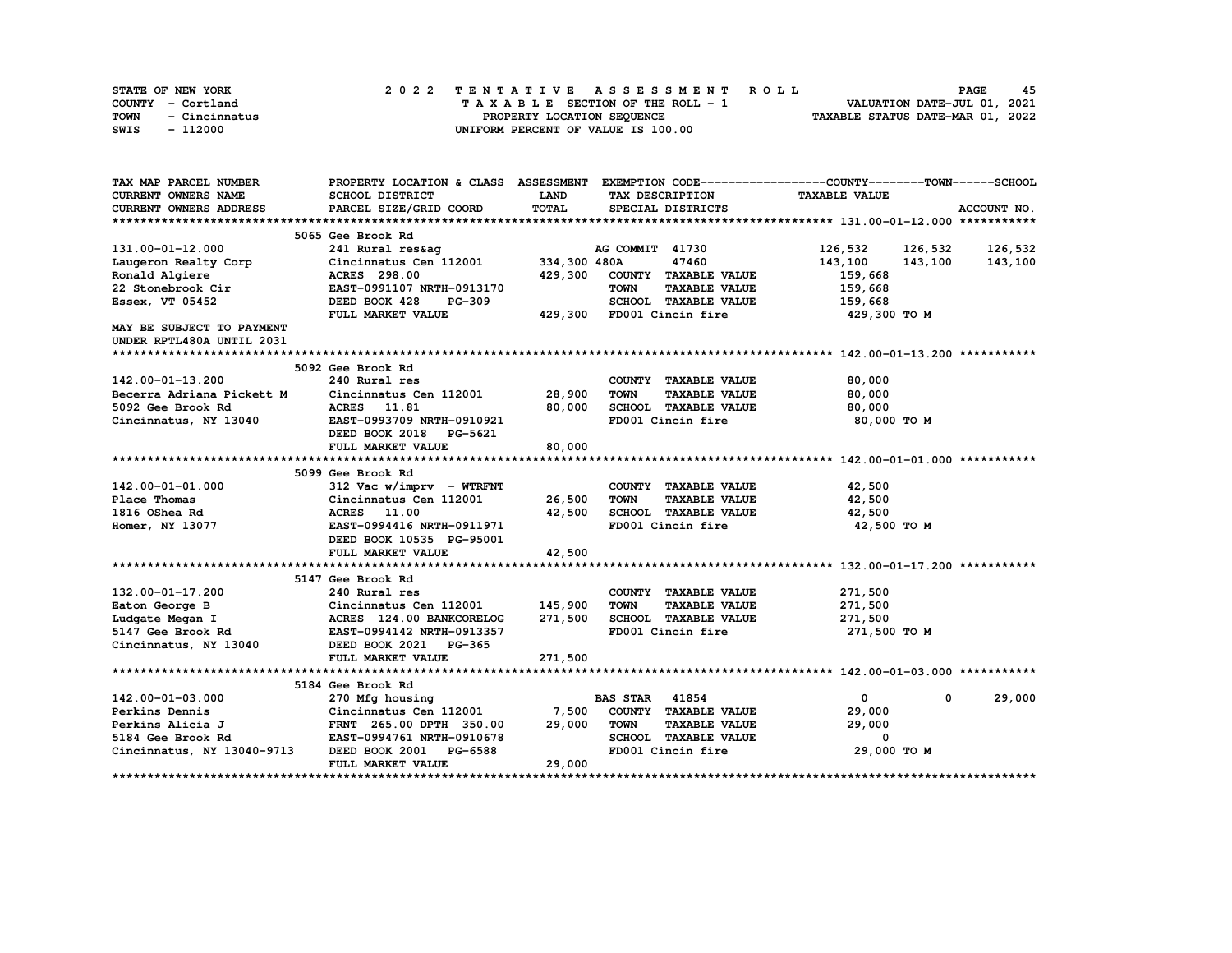| STATE OF NEW YORK     | 2022 TENTATIVE ASSESSMENT ROLL     | 46<br><b>PAGE</b>                |
|-----------------------|------------------------------------|----------------------------------|
| COUNTY - Cortland     | TAXABLE SECTION OF THE ROLL - 1    | VALUATION DATE-JUL 01, 2021      |
| TOWN<br>- Cincinnatus | PROPERTY LOCATION SEQUENCE         | TAXABLE STATUS DATE-MAR 01, 2022 |
| SWIS<br>- 112000      | UNIFORM PERCENT OF VALUE IS 100.00 |                                  |

| TAX MAP PARCEL NUMBER                            |                                                |             |                                     | PROPERTY LOCATION & CLASS ASSESSMENT EXEMPTION CODE----------------COUNTY-------TOWN-----SCHOOL |             |
|--------------------------------------------------|------------------------------------------------|-------------|-------------------------------------|-------------------------------------------------------------------------------------------------|-------------|
| <b>CURRENT OWNERS NAME</b>                       | SCHOOL DISTRICT                                | <b>LAND</b> | TAX DESCRIPTION                     | <b>TAXABLE VALUE</b>                                                                            |             |
| CURRENT OWNERS ADDRESS                           | PARCEL SIZE/GRID COORD                         | TOTAL       | SPECIAL DISTRICTS                   |                                                                                                 | ACCOUNT NO. |
|                                                  |                                                |             |                                     |                                                                                                 |             |
|                                                  | 5197 Gee Brook Rd                              |             |                                     |                                                                                                 |             |
| 142.00-01-02.000                                 | 210 1 Family Res                               |             | <b>BAS STAR 41854</b>               | $\mathbf{0}$<br>$\mathbf 0$                                                                     | 30,000      |
| Ross Thomas L Sr                                 | Cincinnatus Cen 112001                         | 12,500      | COUNTY TAXABLE VALUE                | 146,000                                                                                         |             |
| 5197 Gee Brook Rd                                | <b>ACRES</b><br>1.00 BANK LERETA               | 146,000     | <b>TOWN</b><br><b>TAXABLE VALUE</b> | 146,000                                                                                         |             |
| Cincinnatus, NY 13040-9712                       | EAST-0994718 NRTH-0910954                      |             | SCHOOL TAXABLE VALUE                | 116,000                                                                                         |             |
|                                                  | DEED BOOK 2008 PG-5343                         |             | FD001 Cincin fire                   | 146,000 TO M                                                                                    |             |
|                                                  | FULL MARKET VALUE                              | 146,000     |                                     |                                                                                                 |             |
|                                                  |                                                |             |                                     |                                                                                                 |             |
|                                                  | 5203 Gee Brook Rd                              |             |                                     |                                                                                                 |             |
| 142.00-01-23.000                                 | 210 1 Family Res                               |             | COUNTY TAXABLE VALUE                | 125,000                                                                                         |             |
| Sanford David W                                  | Cincinnatus Cen 112001                         | 17,000      | <b>TOWN</b><br><b>TAXABLE VALUE</b> | 125,000                                                                                         |             |
| Sanford Becky L                                  | <b>ACRES</b><br>3.65                           | 125,000     | SCHOOL TAXABLE VALUE                | 125,000                                                                                         |             |
| 3200 Blodgett Mills Rd EAST-0995052 NRTH-0910856 |                                                |             | FD001 Cincin fire                   | 125,000 TO M                                                                                    |             |
| Blodgett Mills, NY 13738                         | DEED BOOK 2018 PG-5270                         |             |                                     |                                                                                                 |             |
|                                                  | FULL MARKET VALUE                              | 125,000     |                                     |                                                                                                 |             |
|                                                  |                                                |             |                                     |                                                                                                 |             |
|                                                  | 5211 Gee Brook Rd                              |             |                                     |                                                                                                 |             |
|                                                  |                                                |             | <b>ENH STAR 41834</b>               | $\mathbf 0$<br>$^{\circ}$                                                                       | 74,900      |
| $142.00 - 01 - 05.000$                           | 210 1 Family Res                               | 22,300      | COUNTY TAXABLE VALUE                | 122,000                                                                                         |             |
| Parsons Gary<br>5211 Gee Brook                   | Cincinnatus Cen 112001<br><b>ACRES</b><br>7.20 | 122,000     | <b>TOWN</b><br><b>TAXABLE VALUE</b> |                                                                                                 |             |
|                                                  |                                                |             |                                     | 122,000                                                                                         |             |
| Cincinnatus, NY 13040-9712                       | EAST-0995437 NRTH-0911114                      |             | SCHOOL TAXABLE VALUE                | 47,100                                                                                          |             |
|                                                  | DEED BOOK 329<br><b>PG-54</b>                  |             | FD001 Cincin fire                   | 122,000 TO M                                                                                    |             |
|                                                  | FULL MARKET VALUE                              | 122,000     |                                     |                                                                                                 |             |
|                                                  |                                                |             |                                     |                                                                                                 |             |
|                                                  | 5215 Gee Brook Rd                              |             |                                     |                                                                                                 |             |
| 142.00-01-06.000                                 | 210 1 Family Res                               |             | COUNTY TAXABLE VALUE                | 45,000                                                                                          |             |
| Parsons Gary                                     | Cincinnatus Cen 112001                         | 19,600      | <b>TOWN</b><br><b>TAXABLE VALUE</b> | 45,000                                                                                          |             |
| 5211 Gee Brook                                   | <b>ACRES</b><br>5.40                           | 45,000      | SCHOOL TAXABLE VALUE                | 45,000                                                                                          |             |
| Cincinnatus, NY 13040-9712                       | EAST-0995579 NRTH-0911564                      |             | FD001 Cincin fire                   | 45,000 TO M                                                                                     |             |
|                                                  | DEED BOOK 1996 PG-5534                         |             |                                     |                                                                                                 |             |
|                                                  | FULL MARKET VALUE                              | 45,000      |                                     |                                                                                                 |             |
|                                                  |                                                |             |                                     |                                                                                                 |             |
|                                                  | 5246 Gee Brook Rd                              |             |                                     |                                                                                                 |             |
| 142.00-01-11.100                                 | 240 Rural res                                  |             | COUNTY TAXABLE VALUE                | 180,000                                                                                         |             |
| Wilk Kryzsztof                                   | Cincinnatus Cen 112001                         | 30,000      | <b>TOWN</b><br><b>TAXABLE VALUE</b> | 180,000                                                                                         |             |
| Du Ling                                          | ACRES 11.57 BANK LERETA                        | 180,000     | SCHOOL TAXABLE VALUE                | 180,000                                                                                         |             |
| 125 Giles Ave                                    | EAST-0996834 NRTH-0911767                      |             | FD001 Cincin fire                   | 180,000 TO M                                                                                    |             |
| Middlesex, NJ 08846                              | DEED BOOK 2021 PG-2454                         |             |                                     |                                                                                                 |             |
|                                                  | FULL MARKET VALUE                              | 180,000     |                                     |                                                                                                 |             |
|                                                  |                                                |             |                                     |                                                                                                 |             |
|                                                  | 5250 Gee Brook Rd                              |             |                                     |                                                                                                 |             |
| 142.00-01-11.200                                 | 210 1 Family Res                               |             | COUNTY TAXABLE VALUE                | 80,000                                                                                          |             |
| Raymond Shawn                                    | Cincinnatus Cen 112001 13,000                  |             | <b>TOWN</b><br><b>TAXABLE VALUE</b> | 80,000                                                                                          |             |
| Raymond Danielle                                 | <b>ACRES</b><br>1.53                           | 80,000      | SCHOOL TAXABLE VALUE                | 80,000                                                                                          |             |
| 5250 Gee Brook Rd                                | EAST-0996425 NRTH-0911586                      |             | FD001 Cincin fire                   | 80,000 TO M                                                                                     |             |
| Cincinnatus, NY 13040                            | DEED BOOK 2021 PG-2428                         |             |                                     |                                                                                                 |             |
|                                                  | FULL MARKET VALUE                              | 80,000      |                                     |                                                                                                 |             |
|                                                  |                                                |             |                                     |                                                                                                 |             |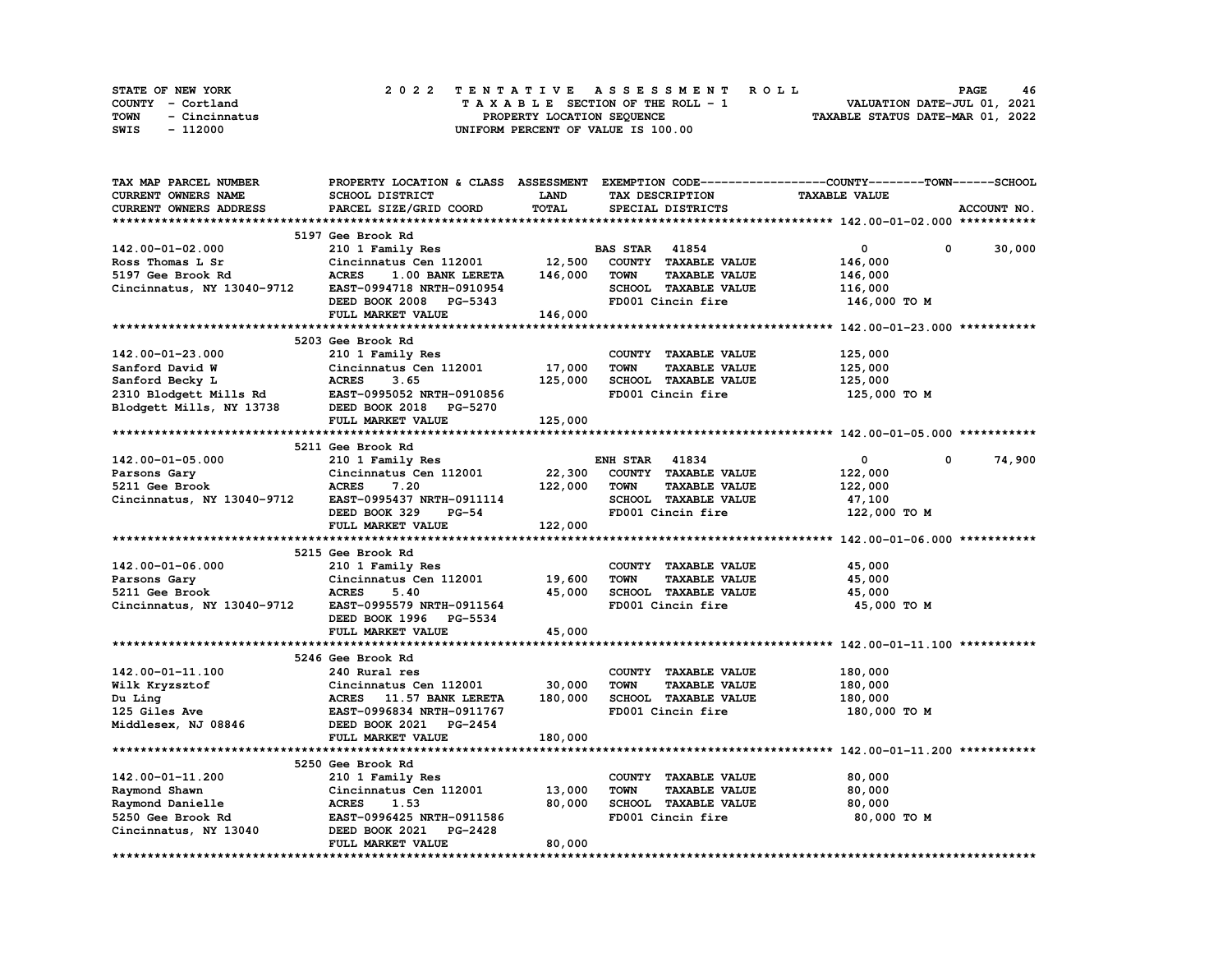| STATE OF NEW YORK     | 2022 TENTATIVE ASSESSMENT ROLL     | 47<br><b>PAGE</b>                |
|-----------------------|------------------------------------|----------------------------------|
| COUNTY - Cortland     | TAXABLE SECTION OF THE ROLL - 1    | VALUATION DATE-JUL 01, 2021      |
| TOWN<br>- Cincinnatus | PROPERTY LOCATION SEOUENCE         | TAXABLE STATUS DATE-MAR 01, 2022 |
| - 112000<br>SWIS      | UNIFORM PERCENT OF VALUE IS 100.00 |                                  |

| TAX MAP PARCEL NUMBER                              |                                                   |                   |                                                                                     | PROPERTY LOCATION & CLASS ASSESSMENT EXEMPTION CODE----------------COUNTY-------TOWN-----SCHOOL |             |
|----------------------------------------------------|---------------------------------------------------|-------------------|-------------------------------------------------------------------------------------|-------------------------------------------------------------------------------------------------|-------------|
| CURRENT OWNERS NAME                                | SCHOOL DISTRICT                                   | <b>LAND</b>       | TAX DESCRIPTION                                                                     | <b>TAXABLE VALUE</b>                                                                            |             |
| <b>CURRENT OWNERS ADDRESS</b>                      | PARCEL SIZE/GRID COORD                            | TOTAL             | SPECIAL DISTRICTS                                                                   |                                                                                                 | ACCOUNT NO. |
|                                                    |                                                   |                   |                                                                                     |                                                                                                 |             |
|                                                    | 5267 Gee Brook Rd                                 |                   |                                                                                     |                                                                                                 |             |
| 142.00-01-07.100                                   | 105 Vac farmland                                  |                   | COUNTY TAXABLE VALUE                                                                | 94,300                                                                                          |             |
| Appel Karl                                         | Cincinnatus Cen 112001                            | 94,300            | <b>TOWN</b><br><b>TAXABLE VALUE</b>                                                 | 94,300                                                                                          |             |
| Appel Laurie                                       | ACRES 74.75                                       | 94,300            | SCHOOL TAXABLE VALUE                                                                | 94,300                                                                                          |             |
| PO Box 37                                          | EAST-0995896 NRTH-0912352                         |                   | FD001 Cincin fire                                                                   | 94,300 TO M                                                                                     |             |
| Jamesport, NY 11947                                | DEED BOOK 10209 PG-62001                          |                   |                                                                                     |                                                                                                 |             |
|                                                    | FULL MARKET VALUE                                 | 94,300            |                                                                                     |                                                                                                 |             |
| MAY BE SUBJECT TO PAYMENT                          |                                                   |                   |                                                                                     |                                                                                                 |             |
| UNDER AGDIST LAW TIL 2022                          |                                                   |                   |                                                                                     |                                                                                                 |             |
|                                                    |                                                   |                   |                                                                                     |                                                                                                 |             |
|                                                    | 5285 Gee Brook Rd                                 |                   |                                                                                     |                                                                                                 |             |
| 132.00-01-18.000                                   | 210 1 Family Res                                  |                   | <b>ENH STAR 41834</b>                                                               | $\mathbf{0}$<br>$^{\circ}$                                                                      | 74,900      |
| Stafford Gerald R Sr<br>- Command Marianne         | Cincinnatus Cen 112001                            |                   | COUNTY TAXABLE VALUE                                                                | 149,000                                                                                         |             |
|                                                    | Cincir<br>ACRES<br>1.00                           | 12,500<br>149,000 | TOWN<br><b>TAXABLE VALUE</b>                                                        | 149,000                                                                                         |             |
| 5285 Gee Brook Rd                                  | EAST-0997089 NRTH-0912793                         |                   | SCHOOL TAXABLE VALUE                                                                | 74,100                                                                                          |             |
| Cincinnatus, NY 13040-9712                         | DEED BOOK 329<br>PG-730                           |                   | FD001 Cincin fire                                                                   | 149,000 TO M                                                                                    |             |
|                                                    | FULL MARKET VALUE                                 | 149,000           |                                                                                     |                                                                                                 |             |
|                                                    |                                                   |                   |                                                                                     |                                                                                                 |             |
|                                                    | 5377 Gee Brook Rd                                 |                   | 90 PCT OF VALUE USED FOR EXEMPTION PURPOSES                                         |                                                                                                 |             |
| 132.00-01-19.000                                   | 210 1 Family Res                                  |                   | 41801<br>AGED C&T                                                                   | 32,580<br>32,580                                                                                | 0           |
| Santora Joseph                                     | Cincinnatus Cen 112001                            |                   | 22,100 ENH STAR 41834                                                               | $\mathbf{0}$<br>$^{\circ}$                                                                      | 74,900      |
| Zaage Peter                                        | <b>ACRES</b><br>4.59                              |                   | 90,500 COUNTY TAXABLE VALUE                                                         | 57,920                                                                                          |             |
| 5377 Gee Brook Rd <b>EAST-0998226 NRTH-0914333</b> |                                                   |                   | <b>TAXABLE VALUE</b><br><b>TOWN</b>                                                 | 57,920                                                                                          |             |
| Cincinnatus, NY 13040-9712                         | DEED BOOK 420<br><b>PG-77</b>                     |                   |                                                                                     |                                                                                                 |             |
|                                                    | FULL MARKET VALUE                                 |                   | SCHOOL TAXABLE VALUE 15,600<br>FD001 Cincin fire 90,500<br>90,500 FD001 Cincin fire | 90,500 TO M                                                                                     |             |
|                                                    |                                                   |                   |                                                                                     |                                                                                                 |             |
|                                                    | 5378 Gee Brook Rd                                 |                   |                                                                                     |                                                                                                 |             |
| 132.00-01-20.200                                   | 240 Rural res                                     |                   | COUNTY TAXABLE VALUE                                                                | 219,400                                                                                         |             |
| Duff Timothy A                                     |                                                   | 30,900            | <b>TOWN</b><br><b>TAXABLE VALUE</b>                                                 | 219,400                                                                                         |             |
| Duff Patricia A                                    | Cincinnatus Cen 112001<br>ACRES 13.37 BANKCORELOG | 219,400           | SCHOOL TAXABLE VALUE                                                                | 219,400                                                                                         |             |
| 5378 Gee Brook Rd                                  | EAST-0999086 NRTH-0914365                         |                   | FD001 Cincin fire                                                                   | 219,400 то м                                                                                    |             |
| Cincinnatus, NY 13040-9712 DEED BOOK 2012 PG-7636  |                                                   |                   |                                                                                     |                                                                                                 |             |
|                                                    | FULL MARKET VALUE                                 | 219,400           |                                                                                     |                                                                                                 |             |
|                                                    |                                                   |                   |                                                                                     |                                                                                                 |             |
|                                                    | 4927-4929 Gee Brook Rd                            |                   |                                                                                     |                                                                                                 |             |
| 141.00-02-06.000                                   | 314 Rural vac<10                                  |                   | COUNTY TAXABLE VALUE                                                                | 7,000                                                                                           |             |
| Maricle Dale                                       | Cincinnatus Cen 112001                            | 7,000             | <b>TOWN</b><br><b>TAXABLE VALUE</b>                                                 | 7,000                                                                                           |             |
| 4269 Mosher Rd                                     | <b>ACRES</b><br>2.40                              | 7,000             | SCHOOL TAXABLE VALUE                                                                | 7,000                                                                                           |             |
| Cincinnatus, NY 13040                              | EAST-0990841 NRTH-0909185                         |                   | FD001 Cincin fire                                                                   | 7,000 TO M                                                                                      |             |
|                                                    | DEED BOOK 2015<br><b>PG-5049</b>                  |                   |                                                                                     |                                                                                                 |             |
|                                                    | FULL MARKET VALUE                                 | 7,000             |                                                                                     |                                                                                                 |             |
|                                                    |                                                   |                   |                                                                                     |                                                                                                 |             |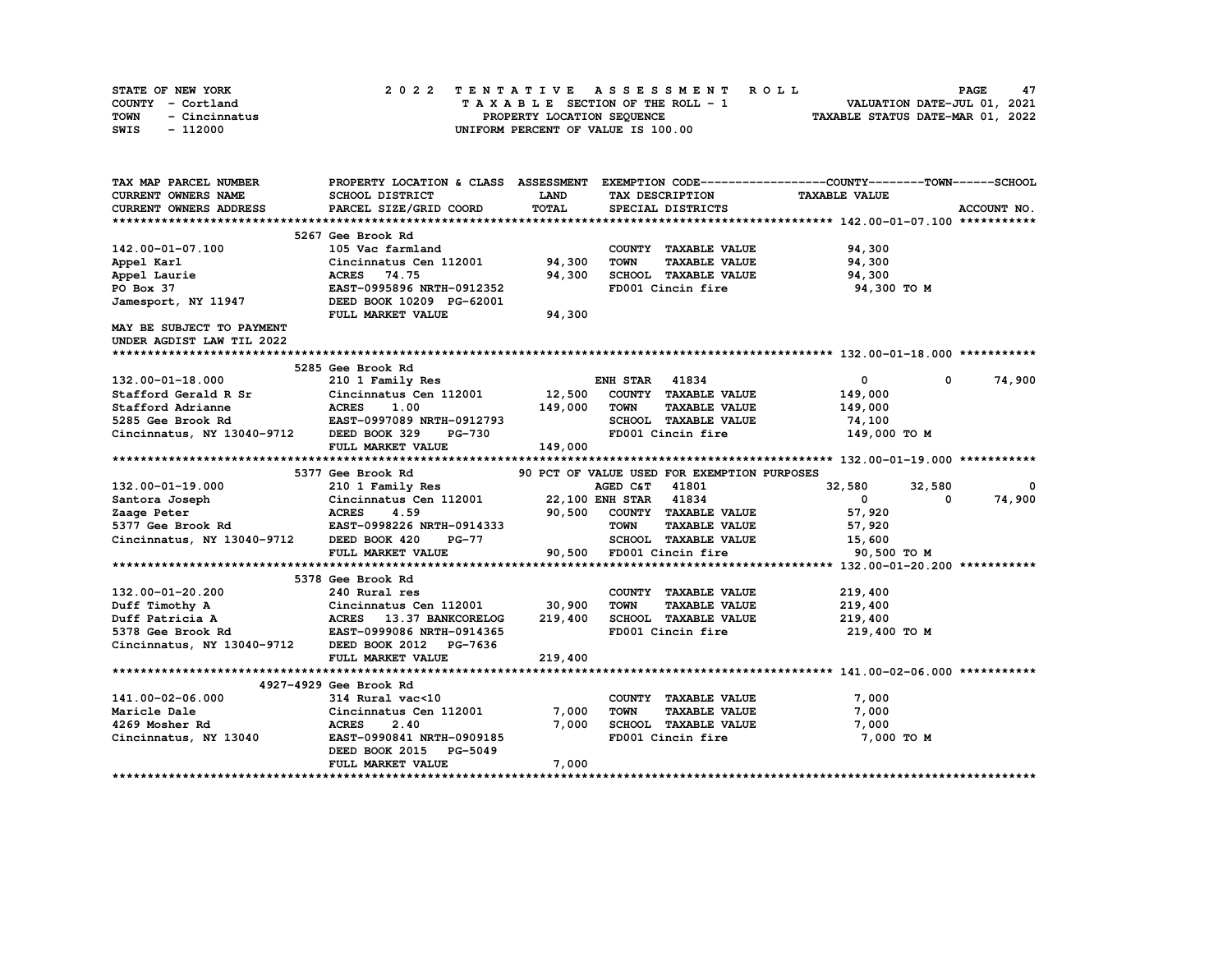| <b>STATE OF NEW YORK</b> | 2022 TENTATIVE ASSESSMENT ROLL     | 48<br><b>PAGE</b>                |
|--------------------------|------------------------------------|----------------------------------|
| COUNTY - Cortland        | TAXABLE SECTION OF THE ROLL - 1    | VALUATION DATE-JUL 01, 2021      |
| TOWN<br>- Cincinnatus    | PROPERTY LOCATION SEQUENCE         | TAXABLE STATUS DATE-MAR 01, 2022 |
| - 112000<br>SWIS         | UNIFORM PERCENT OF VALUE IS 100.00 |                                  |

| TAX MAP PARCEL NUMBER         |                               |              |                                     | PROPERTY LOCATION & CLASS ASSESSMENT EXEMPTION CODE----------------COUNTY-------TOWN------SCHOOL |               |
|-------------------------------|-------------------------------|--------------|-------------------------------------|--------------------------------------------------------------------------------------------------|---------------|
| CURRENT OWNERS NAME           | <b>SCHOOL DISTRICT</b>        | <b>LAND</b>  | TAX DESCRIPTION                     | <b>TAXABLE VALUE</b>                                                                             |               |
| <b>CURRENT OWNERS ADDRESS</b> | PARCEL SIZE/GRID COORD        | <b>TOTAL</b> | SPECIAL DISTRICTS                   |                                                                                                  | ACCOUNT NO.   |
|                               |                               |              |                                     |                                                                                                  |               |
|                               | German Hill Rd                |              |                                     |                                                                                                  |               |
| 143.00-01-06.000              | 105 Vac farmland              |              | AG-CEILING 41720                    | 11,598                                                                                           | 11,598 11,598 |
| Briggs Frederick D            | Cincinnatus Cen 112001        | 26,100       | COUNTY TAXABLE VALUE                | 14,502                                                                                           |               |
| 5935 Staley Rd                | ACRES 27.70                   | 26,100       | <b>TOWN</b><br><b>TAXABLE VALUE</b> | 14,502                                                                                           |               |
| Cincinnatus, NY 13040         | EAST-1011478 NRTH-0908552     |              | SCHOOL TAXABLE VALUE                | 14,502                                                                                           |               |
|                               | DEED BOOK 1998 PG-1021        |              | FD001 Cincin fire                   | 26,100 то м                                                                                      |               |
| MAY BE SUBJECT TO PAYMENT     | FULL MARKET VALUE             | 26,100       |                                     |                                                                                                  |               |
| UNDER AGDIST LAW TIL 2026     |                               |              |                                     |                                                                                                  |               |
|                               |                               |              |                                     |                                                                                                  |               |
|                               | German Hill Rd                |              |                                     |                                                                                                  |               |
| 143.00-01-07.000              | 322 Rural vac>10              |              | COUNTY TAXABLE VALUE                | 67,400                                                                                           |               |
| Gerg Steven J                 | Cincinnatus Cen 112001 67,400 |              | <b>TAXABLE VALUE</b><br><b>TOWN</b> | 67,400                                                                                           |               |
| Gerg Julie E                  | ACRES 47.97                   | 67,400       | SCHOOL TAXABLE VALUE                | 67,400                                                                                           |               |
| 4577 Albany St                | EAST-1012175 NRTH-0909450     |              | FD001 Cincin fire                   | 67,400 TO M                                                                                      |               |
| Homer, NY 13077               | DEED BOOK 2021 PG-7608        |              |                                     |                                                                                                  |               |
|                               | FULL MARKET VALUE             | 67,400       |                                     |                                                                                                  |               |
|                               |                               |              |                                     |                                                                                                  |               |
|                               | Gun Club Rd                   |              |                                     |                                                                                                  |               |
| 113.00-01-15.000              | 314 Rural vac<10              |              | COUNTY TAXABLE VALUE                | 10,100                                                                                           |               |
| Stafford Vicki L              | Cincinnatus Cen 112001 10,100 |              | <b>TOWN</b><br><b>TAXABLE VALUE</b> | 10,100                                                                                           |               |
| 5965 Townline Rd              | <b>ACRES</b><br>4.70          | 10,100       | SCHOOL TAXABLE VALUE                | 10,100                                                                                           |               |
| Cincinnatus, NY 13040-9602    | EAST-1009418 NRTH-0935049     |              | FD001 Cincin fire                   | 10,100 то м                                                                                      |               |
|                               | DEED BOOK 1998 PG-3860        |              |                                     |                                                                                                  |               |
|                               | FULL MARKET VALUE             | 10,100       |                                     |                                                                                                  |               |
|                               |                               |              |                                     |                                                                                                  |               |
|                               | Knickerbocker Rd              |              |                                     |                                                                                                  |               |
| 111.00-01-07.200              | 105 Vac farmland              |              | AG-CEILING 41720                    | 36,295<br>36,295                                                                                 | 36,295        |
| Christy David                 | Cincinnatus Cen 112001        | 60,600       | COUNTY TAXABLE VALUE                | 24,305                                                                                           |               |
| PO Box 180                    | ACRES 45.87                   | 60,600       | <b>TOWN</b><br><b>TAXABLE VALUE</b> | 24,305                                                                                           |               |
| Cincinnatus, NY 13040         | EAST-0992131 NRTH-0932050     |              | SCHOOL TAXABLE VALUE                | 24,305                                                                                           |               |
|                               | DEED BOOK 2014 PG-5254        |              | FD001 Cincin fire                   | 60,600 то м                                                                                      |               |
| MAY BE SUBJECT TO PAYMENT     | FULL MARKET VALUE             | 60,600       |                                     |                                                                                                  |               |
| UNDER AGDIST LAW TIL 2026     |                               |              |                                     |                                                                                                  |               |
|                               |                               |              |                                     |                                                                                                  |               |
|                               | Knickerbocker Rd              |              |                                     |                                                                                                  |               |
| 111.00-01-08.000              | 312 Vac w/imprv               |              | COUNTY TAXABLE VALUE                | 15,900                                                                                           |               |
| Knickerbocker Donald E II     | Cincinnatus Cen 112001        | 15,400       | <b>TOWN</b><br><b>TAXABLE VALUE</b> | 15,900                                                                                           |               |
| Knickerbocker Donald E        | ACRES 36.70                   | 15,900       | SCHOOL TAXABLE VALUE                | 15,900                                                                                           |               |
| 5358 Telephone Rd             | EAST-0992570 NRTH-0930692     |              | FD001 Cincin fire                   | 15,900 TO M                                                                                      |               |
| Cincinnatus, NY 13040         | DEED BOOK 2015 PG-1266        |              |                                     |                                                                                                  |               |
|                               | FULL MARKET VALUE             | 15,900       |                                     |                                                                                                  |               |
|                               |                               |              |                                     |                                                                                                  |               |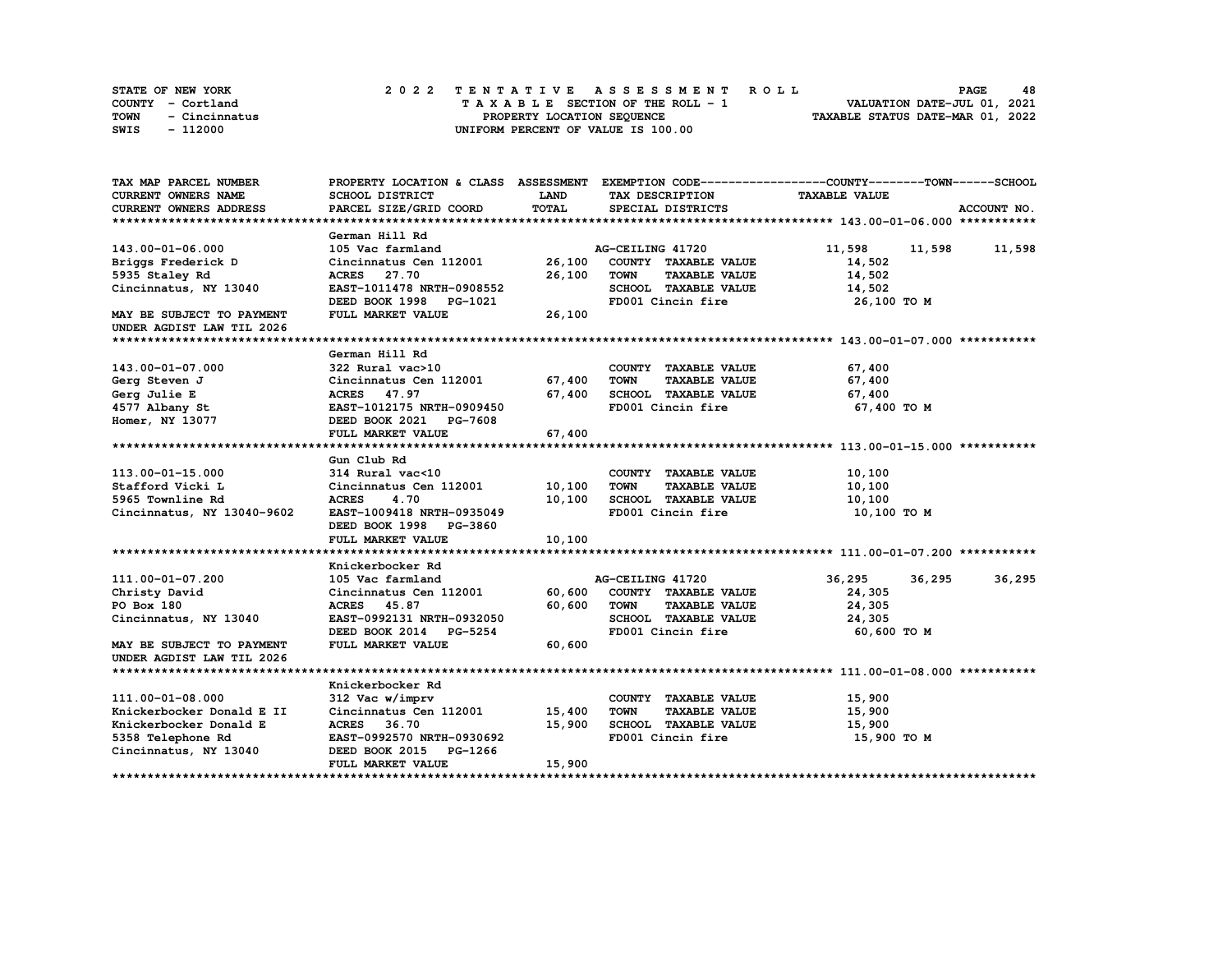| <b>STATE OF NEW YORK</b> |               |  | 2022 TENTATIVE ASSESSMENT ROLL |  |  |  |                                    |  |  |  |  |  |  |                                  | <b>PAGE</b>                 | 49 |  |
|--------------------------|---------------|--|--------------------------------|--|--|--|------------------------------------|--|--|--|--|--|--|----------------------------------|-----------------------------|----|--|
| COUNTY - Cortland        |               |  |                                |  |  |  | TAXABLE SECTION OF THE ROLL - 1    |  |  |  |  |  |  |                                  | VALUATION DATE-JUL 01, 2021 |    |  |
| TOWN                     | - Cincinnatus |  |                                |  |  |  | PROPERTY LOCATION SEQUENCE         |  |  |  |  |  |  | TAXABLE STATUS DATE-MAR 01, 2022 |                             |    |  |
| SWIS                     | - 112000      |  |                                |  |  |  | UNIFORM PERCENT OF VALUE IS 100.00 |  |  |  |  |  |  |                                  |                             |    |  |

| <b>TAX MAP PARCEL NUMBER</b> | PROPERTY LOCATION & CLASS        | <b>ASSESSMENT</b> |                                     | EXEMPTION CODE-----------------COUNTY-------TOWN------SCHOOL |             |
|------------------------------|----------------------------------|-------------------|-------------------------------------|--------------------------------------------------------------|-------------|
| CURRENT OWNERS NAME          | <b>SCHOOL DISTRICT</b>           | LAND              | TAX DESCRIPTION                     | <b>TAXABLE VALUE</b>                                         |             |
| CURRENT OWNERS ADDRESS       | PARCEL SIZE/GRID COORD           | <b>TOTAL</b>      | SPECIAL DISTRICTS                   |                                                              | ACCOUNT NO. |
|                              |                                  |                   |                                     |                                                              |             |
|                              | Knickerbocker Rd                 |                   |                                     |                                                              |             |
| 111.00-01-10.100             | 260 Seasonal res                 |                   | COUNTY TAXABLE VALUE                | 33,000                                                       |             |
|                              |                                  |                   |                                     |                                                              |             |
| Hoogenhuis George P          | Cincinnatus Cen 112001           | 15,000            | <b>TOWN</b><br><b>TAXABLE VALUE</b> | 33,000                                                       |             |
| Hoogenhuis Janice            | <b>ACRES</b><br>8.00             | 33,000            | SCHOOL TAXABLE VALUE                | 33,000                                                       |             |
| 9 Mountainside Rd            | EAST-0990599 NRTH-0931685        |                   | FD001 Cincin fire                   | 33,000 TO M                                                  |             |
| Warwick, NY 10990            | DEED BOOK 2014 PG-2479           |                   |                                     |                                                              |             |
|                              | FULL MARKET VALUE                | 33,000            |                                     |                                                              |             |
|                              |                                  |                   |                                     |                                                              |             |
|                              | Knickerbocker Rd                 |                   |                                     |                                                              |             |
| 111.00-01-10.200             | 314 Rural vac<10                 |                   | COUNTY TAXABLE VALUE                | 11,000                                                       |             |
| Sandy Paul                   | Cincinnatus Cen 112001           | 11,000            | <b>TOWN</b><br><b>TAXABLE VALUE</b> | 11,000                                                       |             |
| PO Box 51                    | <b>ACRES</b><br>8.08             | 11,000            | SCHOOL TAXABLE VALUE                | 11,000                                                       |             |
| Truxton, NY 13158            | EAST-0990990 NRTH-0931749        |                   | FD001 Cincin fire                   | 11,000 TO M                                                  |             |
|                              | DEED BOOK 2014<br><b>PG-2412</b> |                   |                                     |                                                              |             |
|                              | FULL MARKET VALUE                | 11,000            |                                     |                                                              |             |
|                              |                                  |                   |                                     |                                                              |             |
|                              | Knickerbocker Rd                 |                   |                                     |                                                              |             |
|                              |                                  |                   |                                     |                                                              |             |
| 111.00-02-05.120             | 322 Rural vac>10                 |                   | COUNTY TAXABLE VALUE                | 60,400                                                       |             |
| Daley Paul J                 | Cincinnatus Cen 112001           | 60,400            | <b>TOWN</b><br><b>TAXABLE VALUE</b> | 60,400                                                       |             |
| Daley Jean A                 | ACRES 42.58                      | 60,400            | SCHOOL TAXABLE VALUE                | 60,400                                                       |             |
| 109 Leghorn Ave              | EAST-0989670 NRTH-0931277        |                   | FD001 Cincin fire                   | 60,400 TO M                                                  |             |
| Bridgewater, NJ 08807        | DEED BOOK 10271 PG-93001         |                   |                                     |                                                              |             |
|                              | FULL MARKET VALUE                | 60,400            |                                     |                                                              |             |
|                              |                                  |                   |                                     |                                                              |             |
|                              | Knickerbocker Rd                 |                   |                                     |                                                              |             |
| 111.00-03-03.200             | 322 Rural vac>10                 |                   | COUNTY TAXABLE VALUE                | 33,000                                                       |             |
| Sandy Paul                   | Cincinnatus Cen 112001           | 33,000            | <b>TOWN</b><br><b>TAXABLE VALUE</b> | 33,000                                                       |             |
| Sandy Susan L                | <b>ACRES</b><br>29.47            | 33,000            | SCHOOL TAXABLE VALUE                | 33,000                                                       |             |
| 4952 Knickerbocker Rd        | EAST-0989445 NRTH-0929201        |                   | FD001 Cincin fire                   | 33,000 TO M                                                  |             |
| Cincinnatus, NY 13040        | DEED BOOK 2018<br>PG-6315        |                   |                                     |                                                              |             |
|                              | FULL MARKET VALUE                | 33,000            |                                     |                                                              |             |
|                              |                                  |                   |                                     |                                                              |             |
|                              |                                  |                   |                                     |                                                              |             |
|                              | Knickerbocker Rd                 |                   |                                     |                                                              |             |
| 112.00-02-04.111             | 322 Rural vac>10                 |                   | COUNTY TAXABLE VALUE                | 135,500                                                      |             |
| Knickerbocker Donald E II    | Cincinnatus Cen 112001           | 135,500           | <b>TOWN</b><br><b>TAXABLE VALUE</b> | 135,500                                                      |             |
| Knickerbocker Donald E       | <b>ACRES</b> 112.70              | 135,500           | SCHOOL TAXABLE VALUE                | 135,500                                                      |             |
| 5358 Telephone Rd            | EAST-0994638 NRTH-0930232        |                   | FD001 Cincin fire                   | 135,500 TO M                                                 |             |
| Cincinnatus, NY 13040        | DEED BOOK 2015 PG-1266           |                   |                                     |                                                              |             |
|                              | FULL MARKET VALUE                | 135,500           |                                     |                                                              |             |
|                              |                                  |                   |                                     |                                                              |             |
|                              | Knickerbocker Rd                 |                   |                                     |                                                              |             |
| 112.00-02-04.120             | 105 Vac farmland                 |                   | AG-CEILING 41720                    | 35,849<br>35,849                                             | 35,849      |
| Christy David                | Cincinnatus Cen 112001           | 61,900            | COUNTY TAXABLE VALUE                | 26,051                                                       |             |
| PO Box 180                   | ACRES 47.31                      | 61,900            | <b>TOWN</b><br><b>TAXABLE VALUE</b> | 26,051                                                       |             |
|                              | EAST-0994041 NRTH-0931145        |                   | SCHOOL TAXABLE VALUE                | 26,051                                                       |             |
| Cincinnatus, NY 13040        | DEED BOOK 2014                   |                   | FD001 Cincin fire                   |                                                              |             |
|                              | <b>PG-5254</b>                   |                   |                                     | 61,900 TO M                                                  |             |
| MAY BE SUBJECT TO PAYMENT    | FULL MARKET VALUE                | 61,900            |                                     |                                                              |             |
| UNDER AGDIST LAW TIL 2026    |                                  |                   |                                     |                                                              |             |
|                              |                                  |                   |                                     |                                                              |             |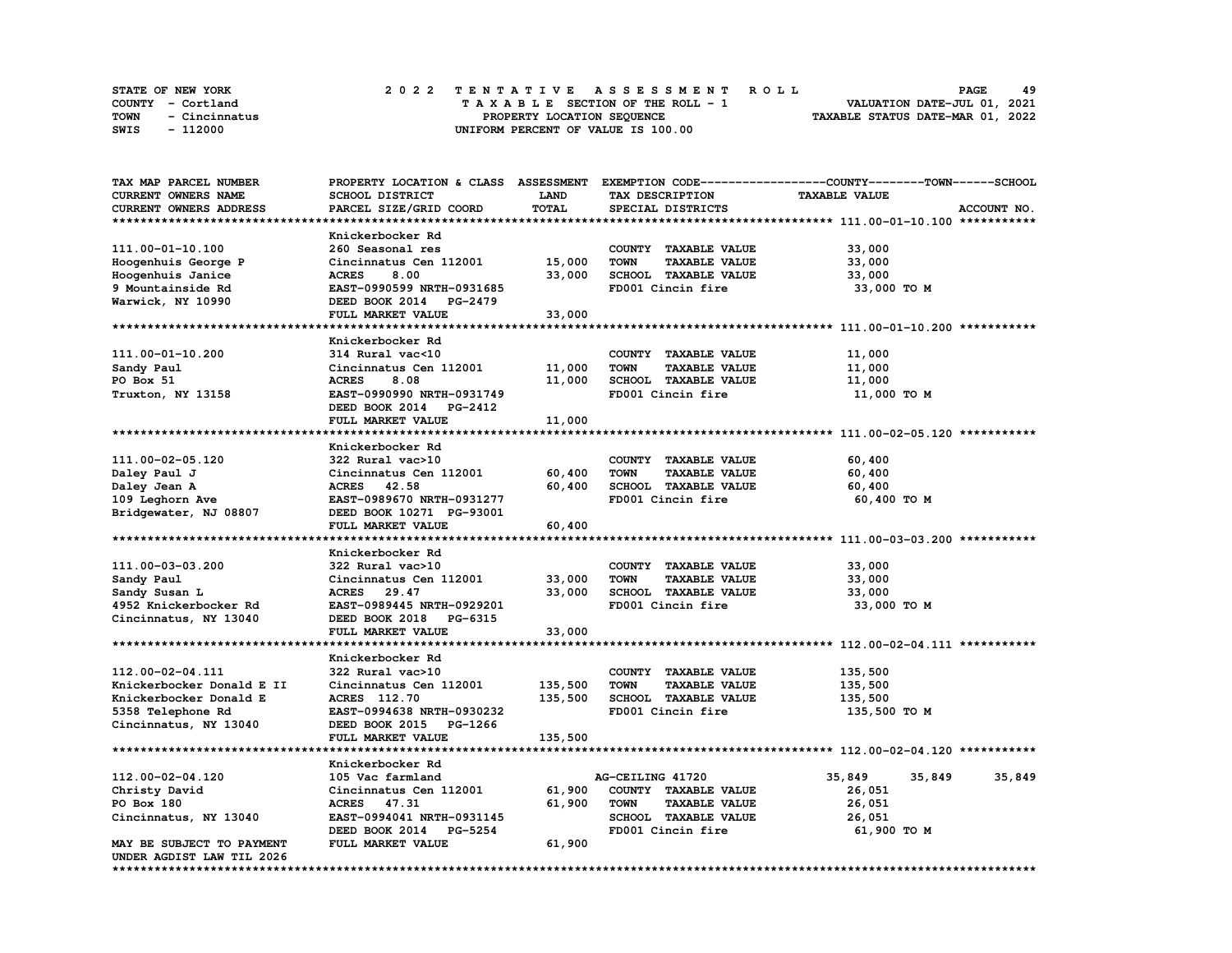|      | STATE OF NEW YORK |  | 2022 TENTATIVE ASSESSMENT ROLL |  |  |  |                                    |  |  |  |  |  |  |                                  | <b>PAGE</b>                 | 50 |
|------|-------------------|--|--------------------------------|--|--|--|------------------------------------|--|--|--|--|--|--|----------------------------------|-----------------------------|----|
|      | COUNTY - Cortland |  |                                |  |  |  | TAXABLE SECTION OF THE ROLL - 1    |  |  |  |  |  |  |                                  | VALUATION DATE-JUL 01, 2021 |    |
| TOWN | - Cincinnatus     |  |                                |  |  |  | PROPERTY LOCATION SEQUENCE         |  |  |  |  |  |  | TAXABLE STATUS DATE-MAR 01, 2022 |                             |    |
| SWIS | - 112000          |  |                                |  |  |  | UNIFORM PERCENT OF VALUE IS 100.00 |  |  |  |  |  |  |                                  |                             |    |

| TAX MAP PARCEL NUMBER         |                           |             | PROPERTY LOCATION & CLASS ASSESSMENT EXEMPTION CODE----------------COUNTY-------TOWN------SCHOOL |                            |               |
|-------------------------------|---------------------------|-------------|--------------------------------------------------------------------------------------------------|----------------------------|---------------|
| <b>CURRENT OWNERS NAME</b>    | SCHOOL DISTRICT           | <b>LAND</b> | TAX DESCRIPTION                                                                                  | <b>TAXABLE VALUE</b>       |               |
| <b>CURRENT OWNERS ADDRESS</b> | PARCEL SIZE/GRID COORD    | TOTAL       | SPECIAL DISTRICTS                                                                                |                            | ACCOUNT NO.   |
|                               |                           |             |                                                                                                  |                            |               |
|                               | Knickerbocker Rd          |             |                                                                                                  |                            |               |
| 112.00-05-08.000              | 105 Vac farmland          |             | AG-CEILING 41720                                                                                 | 14,671                     | 14,671 14,671 |
| McSloy Shellie                | Cincinnatus Cen 112001    | 19,300      | COUNTY TAXABLE VALUE                                                                             | 4,629                      |               |
| 5224 Knickerbocker Rd         | <b>ACRES</b> 11.00        | 19,300      | <b>TOWN</b><br><b>TAXABLE VALUE</b>                                                              | 4,629                      |               |
| Cincinnatus, NY 13040         | EAST-0995728 NRTH-0932709 |             | SCHOOL TAXABLE VALUE                                                                             | 4,629                      |               |
|                               | DEED BOOK 2014 PG-5123    |             | FD001 Cincin fire                                                                                | 19,300 TO M                |               |
| MAY BE SUBJECT TO PAYMENT     | FULL MARKET VALUE         | 19,300      |                                                                                                  |                            |               |
| UNDER AGDIST LAW TIL 2026     |                           |             |                                                                                                  |                            |               |
|                               |                           |             |                                                                                                  |                            |               |
|                               | Knickerbocker Rd          |             |                                                                                                  |                            |               |
| 112.00-05-09.000              | 105 Vac farmland          |             | AG-CEILING 41720                                                                                 | 17,420<br>17,420           | 17,420        |
| McSloy Frank                  | Cincinnatus Cen 112001    | 25,800      | COUNTY TAXABLE VALUE                                                                             | 8,380                      |               |
| 5224 Knickerbocker Rd         | ACRES 16.00               | 25,800      | <b>TAXABLE VALUE</b><br><b>TOWN</b>                                                              | 8,380                      |               |
| Cincinnatus, NY 13040         | EAST-0995181 NRTH-0932954 |             | SCHOOL TAXABLE VALUE                                                                             | 8,380                      |               |
|                               | DEED BOOK 2019 PG-3053    |             | FD001 Cincin fire                                                                                |                            |               |
|                               |                           |             |                                                                                                  | 25,800 TO M                |               |
| MAY BE SUBJECT TO PAYMENT     | FULL MARKET VALUE         | 25,800      |                                                                                                  |                            |               |
| UNDER AGDIST LAW TIL 2026     |                           |             |                                                                                                  |                            |               |
|                               |                           |             |                                                                                                  |                            |               |
|                               | Knickerbocker Rd          |             |                                                                                                  |                            |               |
| 112.00-05-10.000              | 322 Rural vac>10          |             | COUNTY TAXABLE VALUE                                                                             | 28,400                     |               |
| Marshall Donna R              | Cincinnatus Cen 112001    | 28,400      | <b>TOWN</b><br><b>TAXABLE VALUE</b>                                                              | 28,400                     |               |
| 45 Parkway Gardens Blvd       | ACRES 18.00               | 28,400      | SCHOOL TAXABLE VALUE                                                                             | 28,400                     |               |
| Hauppauge, NY 11788           | EAST-0994630 NRTH-0932946 |             | FD001 Cincin fire                                                                                | 28,400 TO M                |               |
|                               | DEED BOOK 2002 PG-1468    |             |                                                                                                  |                            |               |
|                               | FULL MARKET VALUE         | 28,400      |                                                                                                  |                            |               |
|                               |                           |             |                                                                                                  |                            |               |
|                               | 4781 Knickerbocker Rd     |             |                                                                                                  |                            |               |
| 111.00-03-01.000              | 270 Mfg housing           |             | <b>BAS STAR 41854</b>                                                                            | $\mathbf{0}$<br>$^{\circ}$ | 30,000        |
| Wagner Mark E                 | Cincinnatus Cen 112001    | 47,500      | COUNTY TAXABLE VALUE                                                                             | 87,800                     |               |
| Wagner Elona M                | ACRES 26.17 BANK WELLS    | 87,800      | <b>TOWN</b><br><b>TAXABLE VALUE</b>                                                              | 87,800                     |               |
| 4781 Knickerbocker Rd         | EAST-0987853 NRTH-0929772 |             | SCHOOL TAXABLE VALUE                                                                             | 57,800                     |               |
| Cincinnatus, NY 13040-8517    | DEED BOOK 2001 PG-5907    |             | FD001 Cincin fire                                                                                | 87,800 TO M                |               |
|                               | FULL MARKET VALUE         | 87,800      |                                                                                                  |                            |               |
|                               |                           |             |                                                                                                  |                            |               |
|                               | 4784 Knickerbocker Rd     |             |                                                                                                  |                            |               |
| 111.00-03-03.100              | 322 Rural vac>10          |             | COUNTY TAXABLE VALUE                                                                             | 45,000                     |               |
| Vanwagenen Travis             | Cincinnatus Cen 112001    | 45,000      | <b>TOWN</b><br><b>TAXABLE VALUE</b>                                                              | 45,000                     |               |
| Vanwagenen Tina               | ACRES 39.83               | 45,000      | SCHOOL TAXABLE VALUE                                                                             | 45,000                     |               |
| 3922 Taylor Valley Rd         | EAST-0988534 NRTH-0928837 |             | FD001 Cincin fire                                                                                | 45,000 TO M                |               |
| Cincinnatus, NY 13040         | DEED BOOK 2019 PG-909     |             |                                                                                                  |                            |               |
|                               | FULL MARKET VALUE         | 45,000      |                                                                                                  |                            |               |
|                               |                           |             |                                                                                                  |                            |               |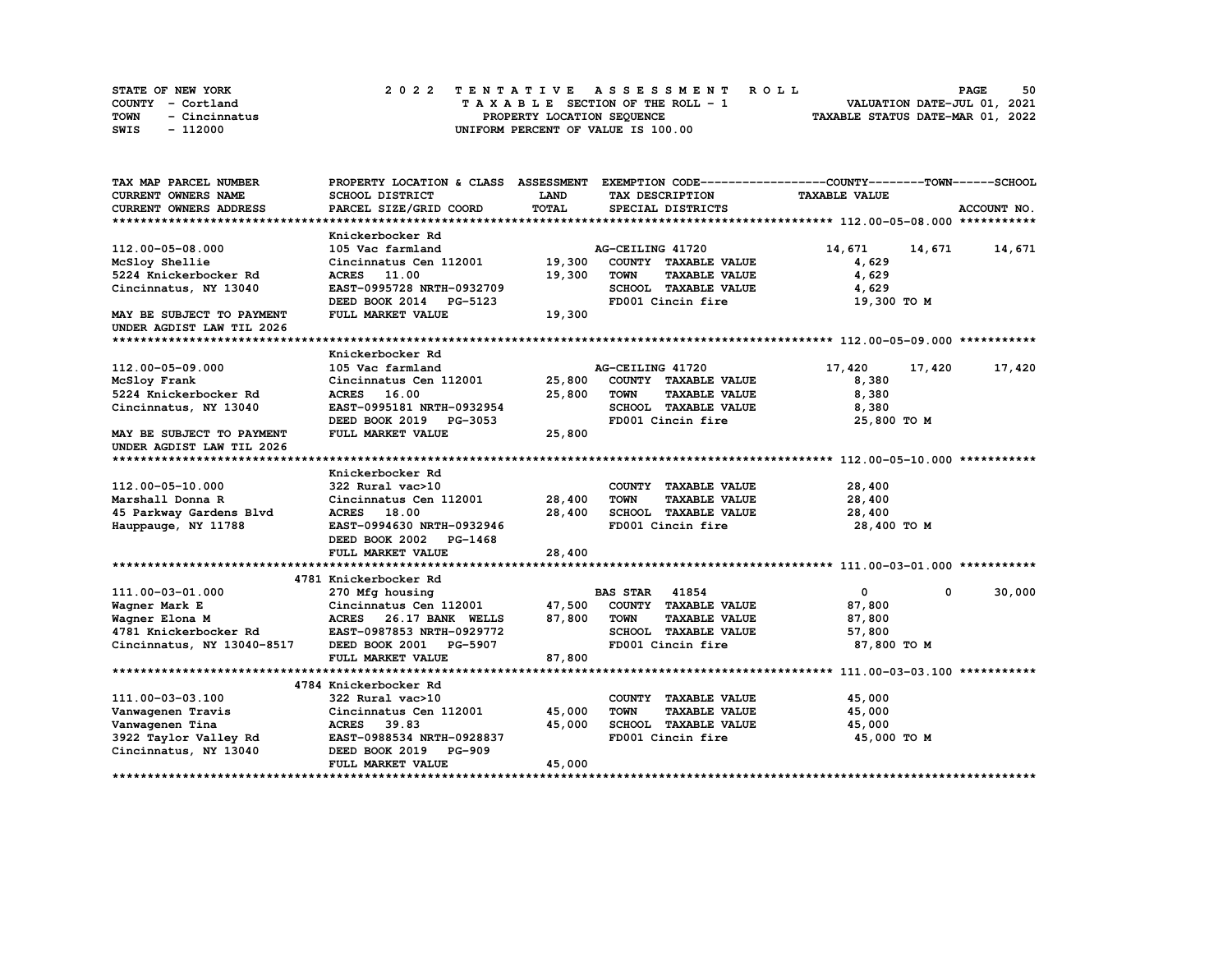| STATE OF NEW YORK     | 2022 TENTATIVE ASSESSMENT ROLL     | 51<br>PAGE                       |
|-----------------------|------------------------------------|----------------------------------|
| COUNTY - Cortland     | TAXABLE SECTION OF THE ROLL - 1    | VALUATION DATE-JUL 01, 2021      |
| TOWN<br>- Cincinnatus | PROPERTY LOCATION SEOUENCE         | TAXABLE STATUS DATE-MAR 01, 2022 |
| SWIS<br>- 112000      | UNIFORM PERCENT OF VALUE IS 100.00 |                                  |

| TAX MAP PARCEL NUMBER                                                            | PROPERTY LOCATION & CLASS ASSESSMENT EXEMPTION CODE----------------COUNTY-------TOWN-----SCHOOL |             |                       |                      |                      |            |             |
|----------------------------------------------------------------------------------|-------------------------------------------------------------------------------------------------|-------------|-----------------------|----------------------|----------------------|------------|-------------|
| <b>CURRENT OWNERS NAME</b>                                                       | SCHOOL DISTRICT                                                                                 | <b>LAND</b> |                       | TAX DESCRIPTION      | <b>TAXABLE VALUE</b> |            |             |
| <b>CURRENT OWNERS ADDRESS</b>                                                    | PARCEL SIZE/GRID COORD                                                                          | TOTAL       |                       | SPECIAL DISTRICTS    |                      |            | ACCOUNT NO. |
|                                                                                  |                                                                                                 |             |                       |                      |                      |            |             |
|                                                                                  | 4818 Knickerbocker Rd                                                                           |             |                       |                      |                      |            |             |
| 111.00-03-02.000                                                                 | 210 1 Family Res                                                                                |             | <b>BAS STAR</b> 41854 |                      | $\mathbf{0}$         | $^{\circ}$ | 30,000      |
| Barrows Mark C                                                                   | Cincinnatus Cen 112001 12,300                                                                   |             |                       | COUNTY TAXABLE VALUE | 45,000               |            |             |
| Barrows Geraldine Heller                                                         | FRNT 208.00 DPTH 183.25 45,000                                                                  |             | <b>TOWN</b>           | <b>TAXABLE VALUE</b> | 45,000               |            |             |
| 4818 Knickerbocker Rd                                                            | EAST-0988410 NRTH-0929459                                                                       |             |                       | SCHOOL TAXABLE VALUE | 15,000               |            |             |
| Cincinnatus, NY 13040                                                            | DEED BOOK 2014 PG-4041                                                                          |             |                       | FD001 Cincin fire    | 45,000 TO M          |            |             |
|                                                                                  | FULL MARKET VALUE                                                                               | 45,000      |                       |                      |                      |            |             |
|                                                                                  |                                                                                                 |             |                       |                      |                      |            |             |
|                                                                                  | 4852 Knickerbocker Rd                                                                           |             |                       |                      |                      |            |             |
| 111.00-02-07.000                                                                 | 210 1 Family Res                                                                                |             |                       | COUNTY TAXABLE VALUE | 88,200               |            |             |
| Sandy Paul                                                                       | Cincinnatus Cen 112001                                                                          | 22,200      | <b>TOWN</b>           | <b>TAXABLE VALUE</b> | 88,200               |            |             |
| Sandy Susan                                                                      | <b>ACRES</b><br>7.14                                                                            | 88,200      |                       | SCHOOL TAXABLE VALUE | 88,200               |            |             |
| 4852 Knickerbocker Rd                                                            | EAST-0989465 NRTH-0930170                                                                       |             |                       | FD001 Cincin fire    | 88,200 TO M          |            |             |
| Cincinnatus, NY 13040                                                            | DEED BOOK 2010 PG-1582                                                                          |             |                       |                      |                      |            |             |
|                                                                                  |                                                                                                 | 88,200      |                       |                      |                      |            |             |
|                                                                                  | FULL MARKET VALUE                                                                               |             |                       |                      |                      |            |             |
|                                                                                  |                                                                                                 |             |                       |                      |                      |            |             |
|                                                                                  | 4910 Knickerbocker Rd                                                                           |             |                       |                      |                      |            |             |
| 111.00-02-08.000                                                                 | 240 Rural res                                                                                   |             | <b>BAS STAR 41854</b> |                      | $\mathbf{0}$         | $^{\circ}$ | 30,000      |
| DeHart Steven S                                                                  | Cincinnatus Cen 112001                                                                          | 67,800      |                       | COUNTY TAXABLE VALUE | 295,000              |            |             |
| DeHart Theresa A                                                                 | <b>ACRES</b> 40.00                                                                              | 295,000     | TOWN                  | <b>TAXABLE VALUE</b> | 295,000              |            |             |
| 4910 Knickerbocker Rd EAST-0990153 N<br>Cincinnatus, NY 13040-2154 DEED BOOK 369 | EAST-0990153 NRTH-0929694                                                                       |             |                       | SCHOOL TAXABLE VALUE | 265,000              |            |             |
|                                                                                  | PG-834                                                                                          |             |                       | FD001 Cincin fire    | 295,000 TO M         |            |             |
|                                                                                  | FULL MARKET VALUE                                                                               | 295,000     |                       |                      |                      |            |             |
|                                                                                  |                                                                                                 |             |                       |                      |                      |            |             |
|                                                                                  | 4942 Knickerbocker Rd                                                                           |             |                       |                      |                      |            |             |
| 111.00-01-19.000                                                                 | 240 Rural res                                                                                   |             | AG-CEILING 41720      |                      | 64,185               | 64,185     | 64,185      |
| Steiginga David H                                                                | Cincinnatus Cen 112001                                                                          | 172,600     |                       | COUNTY TAXABLE VALUE | 475,815              |            |             |
| Steiginga Cindy L                                                                | ACRES 127.50                                                                                    | 540,000     | <b>TOWN</b>           | <b>TAXABLE VALUE</b> | 475,815              |            |             |
| 4942 Knickerbocker Rd                                                            | EAST-0991428 NRTH-0929895                                                                       |             |                       | SCHOOL TAXABLE VALUE | 475,815              |            |             |
| Cincinnatus, NY 13040                                                            | DEED BOOK 10392 PG-22001                                                                        |             |                       | FD001 Cincin fire    | 540,000 TO M         |            |             |
|                                                                                  | FULL MARKET VALUE                                                                               | 540,000     |                       |                      |                      |            |             |
| MAY BE SUBJECT TO PAYMENT                                                        |                                                                                                 |             |                       |                      |                      |            |             |
| UNDER AGDIST LAW TIL 2026                                                        |                                                                                                 |             |                       |                      |                      |            |             |
|                                                                                  |                                                                                                 |             |                       |                      |                      |            |             |
|                                                                                  | 4954 Knickerbocker Rd                                                                           |             |                       |                      |                      |            |             |
| 111.00-01-09.000                                                                 | 210 1 Family Res                                                                                |             |                       | COUNTY TAXABLE VALUE | 40,000               |            |             |
| Sandy Paul A                                                                     | Cincinnatus Cen 112001                                                                          | 12,500      | <b>TOWN</b>           | <b>TAXABLE VALUE</b> | 40,000               |            |             |
| Sandy Susan L                                                                    | 1.00<br><b>ACRES</b>                                                                            | 40,000      |                       | SCHOOL TAXABLE VALUE | 40,000               |            |             |
| 4187 Route 13                                                                    | EAST-0991135 NRTH-0931171                                                                       |             |                       | FD001 Cincin fire    | 40,000 TO M          |            |             |
| Truxton, NY 13158                                                                | DEED BOOK 2018 PG-4359                                                                          |             |                       |                      |                      |            |             |
|                                                                                  | FULL MARKET VALUE                                                                               | 40,000      |                       |                      |                      |            |             |
|                                                                                  |                                                                                                 |             |                       |                      |                      |            |             |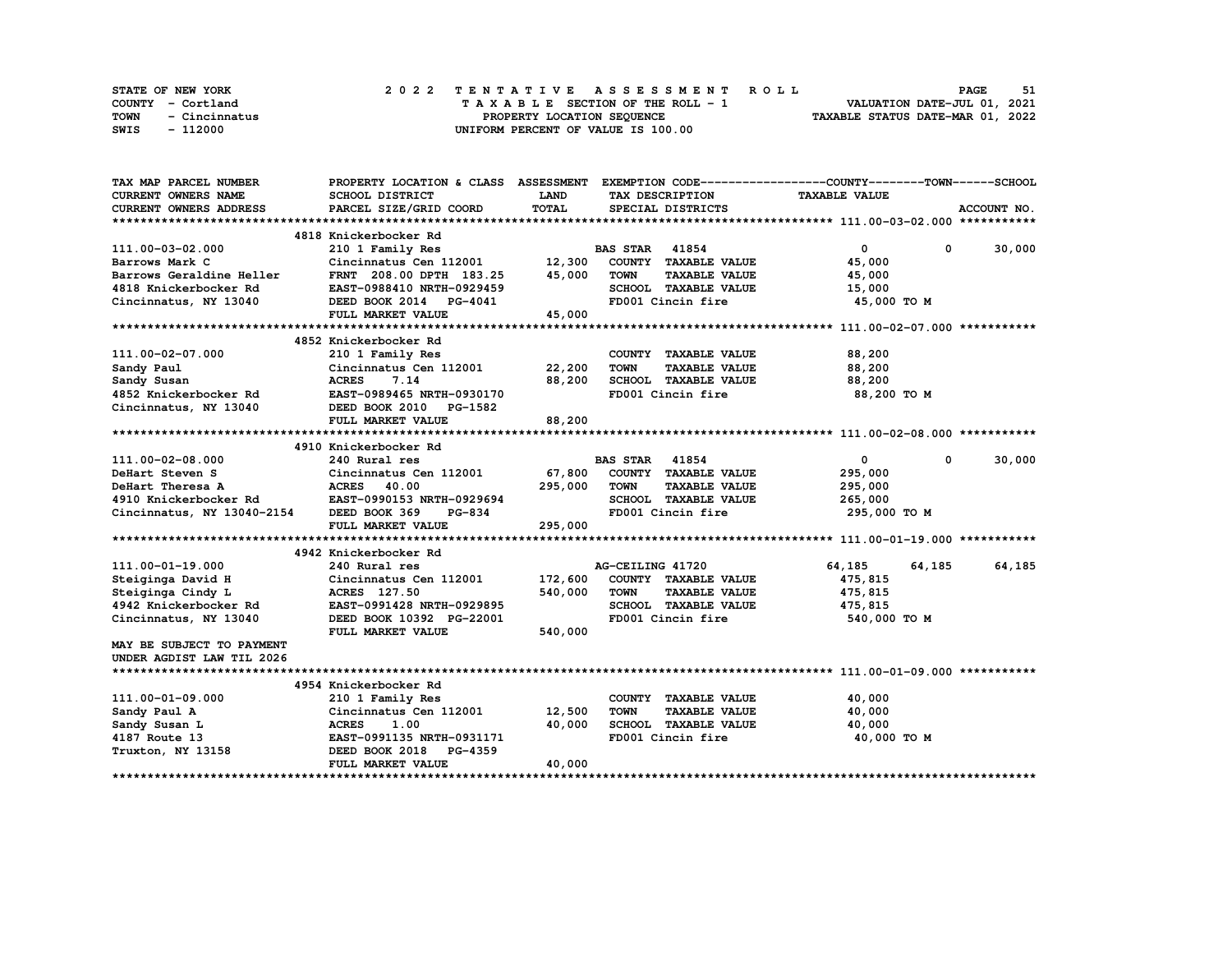| STATE OF NEW YORK     | 2022 TENTATIVE ASSESSMENT ROLL     | 52<br><b>PAGE</b>                |
|-----------------------|------------------------------------|----------------------------------|
| COUNTY - Cortland     | TAXABLE SECTION OF THE ROLL - 1    | VALUATION DATE-JUL 01, 2021      |
| TOWN<br>- Cincinnatus | PROPERTY LOCATION SEQUENCE         | TAXABLE STATUS DATE-MAR 01, 2022 |
| SWIS<br>- 112000      | UNIFORM PERCENT OF VALUE IS 100.00 |                                  |

| TAX MAP PARCEL NUMBER                                                                                                                        |                               |             |                                     | PROPERTY LOCATION & CLASS ASSESSMENT EXEMPTION CODE----------------COUNTY-------TOWN------SCHOOL |
|----------------------------------------------------------------------------------------------------------------------------------------------|-------------------------------|-------------|-------------------------------------|--------------------------------------------------------------------------------------------------|
| <b>CURRENT OWNERS NAME</b>                                                                                                                   | SCHOOL DISTRICT               | <b>LAND</b> | TAX DESCRIPTION                     | <b>TAXABLE VALUE</b>                                                                             |
| CURRENT OWNERS ADDRESS                                                                                                                       | PARCEL SIZE/GRID COORD        | TOTAL       | SPECIAL DISTRICTS                   | ACCOUNT NO.                                                                                      |
|                                                                                                                                              |                               |             |                                     |                                                                                                  |
|                                                                                                                                              | 5075 Knickerbocker Rd         |             |                                     |                                                                                                  |
| 112.00-02-05.000                                                                                                                             | 314 Rural vac<10              |             | COUNTY TAXABLE VALUE                | 12,300                                                                                           |
| Dehart Mary E                                                                                                                                | Cincinnatus Cen 112001 12,300 |             | <b>TOWN</b><br><b>TAXABLE VALUE</b> | 12,300                                                                                           |
| 5095 Knickerbocker Rd                                                                                                                        | 6.20<br><b>ACRES</b>          | 12,300      | SCHOOL TAXABLE VALUE                | 12,300                                                                                           |
| Cincinnatus, NY 13040                                                                                                                        | EAST-0993390 NRTH-0932113     |             | FD001 Cincin fire                   | 12,300 TO M                                                                                      |
|                                                                                                                                              | DEED BOOK 2017 PG-1153        |             |                                     |                                                                                                  |
|                                                                                                                                              | FULL MARKET VALUE             | 12,300      |                                     |                                                                                                  |
|                                                                                                                                              |                               |             |                                     |                                                                                                  |
|                                                                                                                                              | 5076 Knickerbocker Rd         |             |                                     |                                                                                                  |
| 112.00-02-04.112                                                                                                                             | 312 Vac w/imprv               |             | COUNTY TAXABLE VALUE                | 14,000                                                                                           |
| Example 2011 Cincinnatus Cen 112001                                                                                                          |                               | 4,000       | <b>TOWN</b><br><b>TAXABLE VALUE</b> | 14,000                                                                                           |
|                                                                                                                                              |                               | 14,000      | SCHOOL TAXABLE VALUE                | 14,000                                                                                           |
| EXPIDENT 104.33 DPTH 423.64<br>5358 Telephone Rd 5358 Telephone Rd EAST-0993277 NRTH-0931556<br>Cincinnatus, NY 13040 DEED BOOK 2015 PG-1266 |                               |             | FD001 Cincin fire                   | 14,000 TO M                                                                                      |
|                                                                                                                                              |                               |             |                                     |                                                                                                  |
|                                                                                                                                              | FULL MARKET VALUE             | 14,000      |                                     |                                                                                                  |
|                                                                                                                                              |                               |             |                                     |                                                                                                  |
|                                                                                                                                              | 5095 Knickerbocker Rd         |             |                                     |                                                                                                  |
| 112.00-02-08.000                                                                                                                             | 270 Mfg housing               |             | COUNTY TAXABLE VALUE                | 44,000                                                                                           |
| Dehart Mary E                                                                                                                                | Cincinnatus Cen 112001        | 12,800      | <b>TAXABLE VALUE</b><br>TOWN        | 44,000                                                                                           |
| 5095 Knickerbocker Rd                                                                                                                        | <b>ACRES</b><br>1.06          | 44,000      | SCHOOL TAXABLE VALUE                | 44,000                                                                                           |
| Cincinnatus, NY 13040                                                                                                                        | EAST-0993640 NRTH-0932092     |             | FD001 Cincin fire                   | 44,000 TO M                                                                                      |
|                                                                                                                                              | DEED BOOK 2017 PG-1152        |             |                                     |                                                                                                  |
|                                                                                                                                              | FULL MARKET VALUE             | 44,000      |                                     |                                                                                                  |
|                                                                                                                                              |                               |             |                                     |                                                                                                  |
|                                                                                                                                              | 5113 Knickerbocker Rd         |             |                                     |                                                                                                  |
| 112.00-02-09.000                                                                                                                             | 210 1 Family Res              |             | AGED C&T 41801                      | 38,500<br>38,500<br>0                                                                            |
| White Lloyd R                                                                                                                                | Cincinnatus Cen 112001        |             | 14,100 ENH STAR 41834               | 74,900<br>$\mathbf{0}$<br>0                                                                      |
| 5113 Knickerbocker Rd                                                                                                                        | 1.80<br><b>ACRES</b>          |             | 110,000 COUNTY TAXABLE VALUE        | 71,500                                                                                           |
| Cincinnatus, NY 13040                                                                                                                        | EAST-0993845 NRTH-0932245     |             | <b>TAXABLE VALUE</b><br><b>TOWN</b> | 71,500                                                                                           |
|                                                                                                                                              | DEED BOOK 313<br>PG-00012     |             | SCHOOL TAXABLE VALUE                | 35,100                                                                                           |
|                                                                                                                                              | FULL MARKET VALUE             |             | 110,000 FD001 Cincin fire           | 110,000 TO M                                                                                     |
|                                                                                                                                              |                               |             |                                     |                                                                                                  |
|                                                                                                                                              | 5224 Knickerbocker Rd         |             |                                     |                                                                                                  |
| 112.00-02-03.000                                                                                                                             | 241 Rural res&aq              |             | AG-CEILING 41720                    | 71,422<br>71,422<br>71,422                                                                       |
| McSloy Frank                                                                                                                                 | Cincinnatus Cen 112001        |             | 127,700 BAS STAR 41854              | 30,000<br>$\mathbf{0}$<br>$^{\circ}$                                                             |
| McSloy Shellie                                                                                                                               | <b>ACRES</b><br>99.00         | 190,000     | COUNTY TAXABLE VALUE                | 118,578                                                                                          |
| 5224 Knickerbocker Rd                                                                                                                        | EAST-0996124 NRTH-0930787     |             | <b>TOWN</b><br><b>TAXABLE VALUE</b> | 118,578                                                                                          |
| Cincinnatus, NY 13040                                                                                                                        | DEED BOOK 2014 PG-3898        |             | SCHOOL TAXABLE VALUE                | 88,578                                                                                           |
|                                                                                                                                              | FULL MARKET VALUE             |             | 190,000 FD001 Cincin fire           | 190,000 TO M                                                                                     |
| MAY BE SUBJECT TO PAYMENT                                                                                                                    |                               |             |                                     |                                                                                                  |
| UNDER AGDIST LAW TIL 2026                                                                                                                    |                               |             |                                     |                                                                                                  |
|                                                                                                                                              |                               |             |                                     |                                                                                                  |
|                                                                                                                                              |                               |             |                                     |                                                                                                  |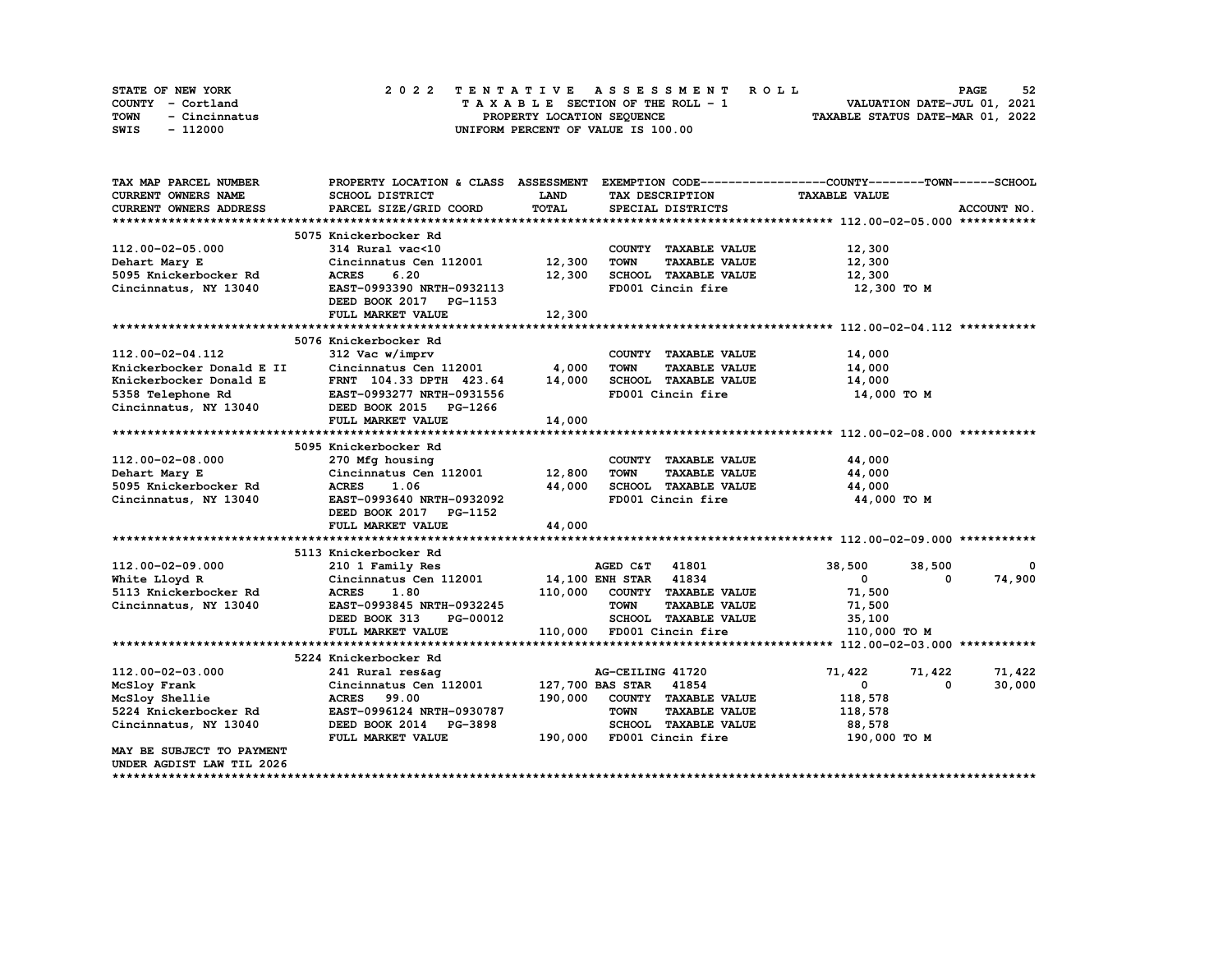| STATE OF NEW YORK     | 2022 TENTATIVE ASSESSMENT ROLL     | 53<br><b>PAGE</b>                |
|-----------------------|------------------------------------|----------------------------------|
| COUNTY - Cortland     | TAXABLE SECTION OF THE ROLL - 1    | VALUATION DATE-JUL 01, 2021      |
| TOWN<br>- Cincinnatus | PROPERTY LOCATION SEQUENCE         | TAXABLE STATUS DATE-MAR 01, 2022 |
| SWIS<br>- 112000      | UNIFORM PERCENT OF VALUE IS 100.00 |                                  |

| TAX MAP PARCEL NUMBER                               | PROPERTY LOCATION & CLASS ASSESSMENT |         |                  |                             | EXEMPTION CODE-----------------COUNTY-------TOWN-----SCHOOL |             |             |
|-----------------------------------------------------|--------------------------------------|---------|------------------|-----------------------------|-------------------------------------------------------------|-------------|-------------|
| <b>CURRENT OWNERS NAME</b>                          | SCHOOL DISTRICT                      | LAND    |                  | TAX DESCRIPTION             | <b>TAXABLE VALUE</b>                                        |             |             |
| CURRENT OWNERS ADDRESS                              | PARCEL SIZE/GRID COORD               | TOTAL   |                  | SPECIAL DISTRICTS           |                                                             |             | ACCOUNT NO. |
|                                                     |                                      |         |                  |                             |                                                             |             |             |
|                                                     | Kroll Hill Rd                        |         |                  |                             |                                                             |             |             |
| 112.00-04-01.000                                    | 322 Rural vac>10                     |         |                  | COUNTY TAXABLE VALUE        | 108,500                                                     |             |             |
| Pratt Elroy D                                       | Cincinnatus Cen 112001               | 108,500 | <b>TOWN</b>      | <b>TAXABLE VALUE</b>        | 108,500                                                     |             |             |
| Pratt Diana L                                       | ACRES 88.19                          | 108,500 |                  | <b>SCHOOL TAXABLE VALUE</b> | 108,500                                                     |             |             |
| 469 Hemlock Hill Rd                                 | EAST-1001365 NRTH-0932972            |         |                  | FD001 Cincin fire           | 108,500 TO M                                                |             |             |
| Whitney Point, NY 13862-1314 DEED BOOK 1998         | <b>PG-5350</b>                       |         |                  |                             |                                                             |             |             |
|                                                     | FULL MARKET VALUE                    | 108,500 |                  |                             |                                                             |             |             |
|                                                     |                                      |         |                  |                             |                                                             |             |             |
|                                                     | Kroll Hill Rd                        |         |                  |                             |                                                             |             |             |
| 112.00-04-02.000                                    | 322 Rural vac>10                     |         |                  | COUNTY TAXABLE VALUE        | 37,200                                                      |             |             |
| Pratt Elroy D                                       | Cincinnatus Cen 112001               | 37,200  | <b>TOWN</b>      | <b>TAXABLE VALUE</b>        | 37,200                                                      |             |             |
| Pratt Diana L                                       | ACRES 44.34                          | 37,200  |                  | SCHOOL TAXABLE VALUE        | 37,200                                                      |             |             |
| 469 Hemlock Hill Rd                                 | EAST-1001907 NRTH-0933986            |         |                  | FD001 Cincin fire           |                                                             | 37,200 TO M |             |
| Whitney Point, NY 13862-1314 DEED BOOK 1998 PG-5386 |                                      |         |                  |                             |                                                             |             |             |
|                                                     | FULL MARKET VALUE                    | 37,200  |                  |                             |                                                             |             |             |
|                                                     |                                      |         |                  |                             |                                                             |             |             |
|                                                     | Lake Rd                              |         |                  |                             |                                                             |             |             |
| 142.00-01-12.111                                    | 105 Vac farmland                     |         | AG-CEILING 41720 |                             | 22,277                                                      | 22,277      | 22, 277     |
| Delevan Jonathan                                    | Cincinnatus Cen 112001               | 55,000  |                  | COUNTY TAXABLE VALUE        | 32,723                                                      |             |             |
| Delevan Jessica                                     | ACRES 49.30                          | 55,000  | TOWN             | <b>TAXABLE VALUE</b>        | 32,723                                                      |             |             |
| 4929 Gee Brook Rd                                   | EAST-0993318 NRTH-0909243            |         |                  | SCHOOL TAXABLE VALUE        | 32,723                                                      |             |             |
| Cincinnatus, NY 13040                               | DEED BOOK 2021 PG-2492               |         |                  | FD001 Cincin fire           |                                                             | 55,000 TO M |             |
|                                                     | FULL MARKET VALUE                    | 55,000  |                  |                             |                                                             |             |             |
| MAY BE SUBJECT TO PAYMENT                           |                                      |         |                  |                             |                                                             |             |             |
| UNDER AGDIST LAW TIL 2026                           |                                      |         |                  |                             |                                                             |             |             |
|                                                     |                                      |         |                  |                             |                                                             |             |             |
|                                                     | Lake Rd                              |         |                  |                             |                                                             |             |             |
| 142.00-01-12.112                                    | 105 Vac farmland                     |         | AG COMMIT 41730  |                             | 26,615                                                      | 26,615      | 26,615      |
| Paraskevas Mark                                     | Cincinnatus Cen 112001               | 39,600  |                  | COUNTY TAXABLE VALUE        | 12,985                                                      |             |             |
| 2706 Verona Ave                                     | ACRES 26.58                          | 39,600  | <b>TOWN</b>      | <b>TAXABLE VALUE</b>        | 12,985                                                      |             |             |
| Linden, NJ 07036                                    | EAST-0994200 NRTH-0910147            |         |                  | SCHOOL TAXABLE VALUE        | 12,985                                                      |             |             |
|                                                     | DEED BOOK 10502 PG-43001             |         |                  | FD001 Cincin fire           |                                                             | 39,600 TO M |             |
| MAY BE SUBJECT TO PAYMENT                           | FULL MARKET VALUE                    | 39,600  |                  |                             |                                                             |             |             |
| UNDER AGDIST LAW TIL 2029                           |                                      |         |                  |                             |                                                             |             |             |
|                                                     |                                      |         |                  |                             |                                                             |             |             |
|                                                     | Lake Rd                              |         |                  |                             |                                                             |             |             |
| 142.00-01-12.120                                    | 105 Vac farmland                     |         | AG-CEILING 41720 |                             | 50,770                                                      | 50,770      | 50,770      |
| Littel Leona C                                      | Cincinnatus Cen 112001               | 94,300  |                  | COUNTY TAXABLE VALUE        | 43,530                                                      |             |             |
| Littel James L                                      | <b>ACRES</b> 75.00                   | 94,300  | <b>TOWN</b>      | <b>TAXABLE VALUE</b>        | 43,530                                                      |             |             |
| 1689 Route 41                                       | EAST-0995388 NRTH-0909270            |         |                  | SCHOOL TAXABLE VALUE        | 43,530                                                      |             |             |
| Cincinnatus, NY 13040                               | DEED BOOK 558<br><b>PG-317</b>       |         |                  | FD001 Cincin fire           |                                                             | 94,300 TO M |             |
|                                                     | FULL MARKET VALUE                    | 94,300  |                  |                             |                                                             |             |             |
| MAY BE SUBJECT TO PAYMENT                           |                                      |         |                  |                             |                                                             |             |             |
| UNDER AGDIST LAW TIL 2026                           |                                      |         |                  |                             |                                                             |             |             |
|                                                     |                                      |         |                  |                             |                                                             |             |             |
|                                                     |                                      |         |                  |                             |                                                             |             |             |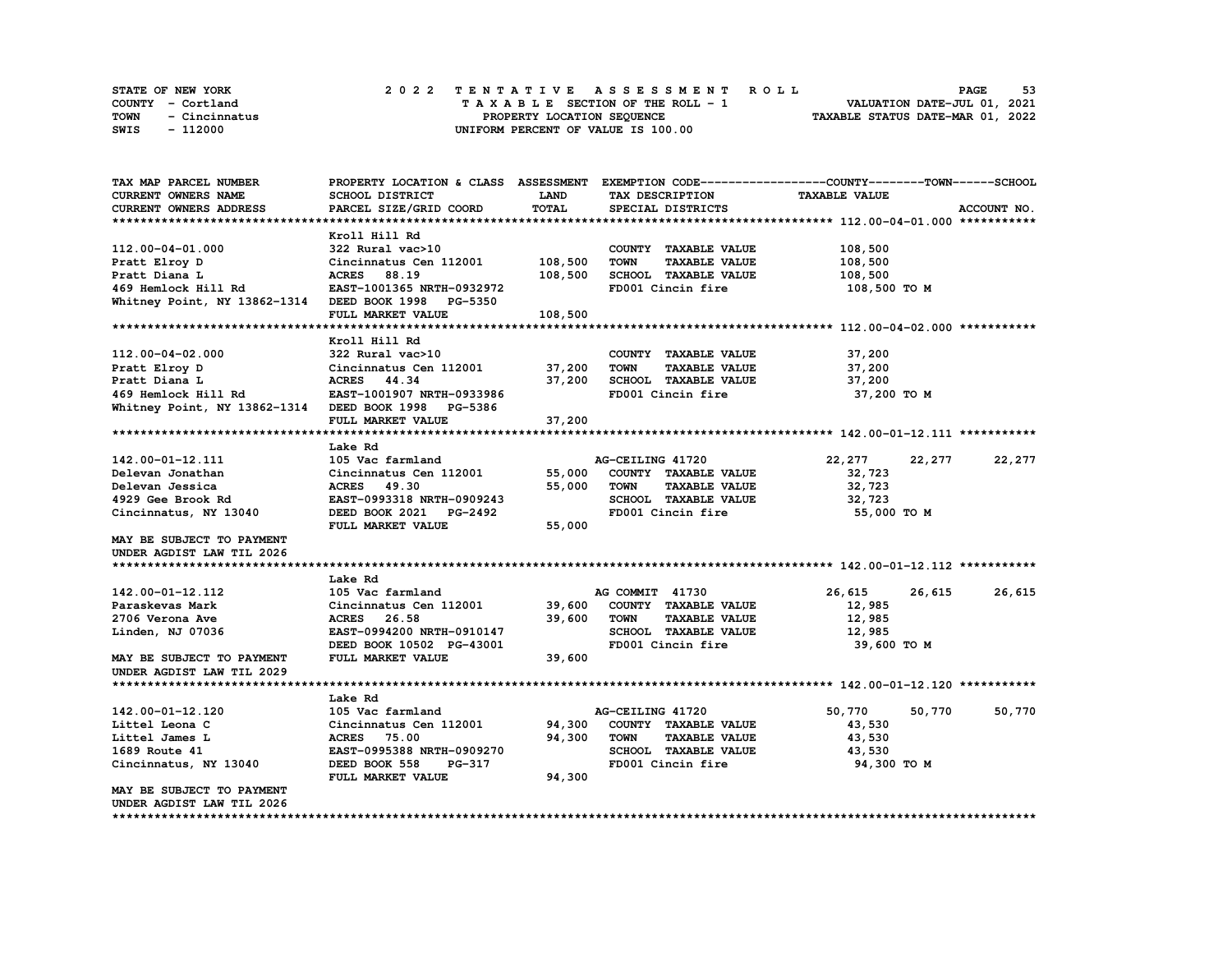|      | STATE OF NEW YORK |  | 2022 TENTATIVE ASSESSMENT ROLL |  |  |  |                                    |  |  |  |  |  |  |                                  |  |  | <b>PAGE</b>                 | - 54 |
|------|-------------------|--|--------------------------------|--|--|--|------------------------------------|--|--|--|--|--|--|----------------------------------|--|--|-----------------------------|------|
|      | COUNTY - Cortland |  |                                |  |  |  | TAXABLE SECTION OF THE ROLL - 1    |  |  |  |  |  |  |                                  |  |  | VALUATION DATE-JUL 01, 2021 |      |
| TOWN | - Cincinnatus     |  |                                |  |  |  | PROPERTY LOCATION SEQUENCE         |  |  |  |  |  |  | TAXABLE STATUS DATE-MAR 01, 2022 |  |  |                             |      |
| SWIS | - 112000          |  |                                |  |  |  | UNIFORM PERCENT OF VALUE IS 100.00 |  |  |  |  |  |  |                                  |  |  |                             |      |

| TAX MAP PARCEL NUMBER                                                  | PROPERTY LOCATION & CLASS ASSESSMENT EXEMPTION CODE-----------------COUNTY-------TOWN-----SCHOOL |         |                                     |                              |             |
|------------------------------------------------------------------------|--------------------------------------------------------------------------------------------------|---------|-------------------------------------|------------------------------|-------------|
| CURRENT OWNERS NAME                                                    | SCHOOL DISTRICT                                                                                  | LAND    | TAX DESCRIPTION                     | <b>TAXABLE VALUE</b>         |             |
| CURRENT OWNERS ADDRESS                                                 | PARCEL SIZE/GRID COORD                                                                           | TOTAL   | SPECIAL DISTRICTS                   |                              | ACCOUNT NO. |
|                                                                        |                                                                                                  |         |                                     |                              |             |
|                                                                        | Lake Rd                                                                                          |         |                                     |                              |             |
| 142.00-01-17.100                                                       | 312 Vac w/imprv                                                                                  |         | COUNTY TAXABLE VALUE                | 30,000                       |             |
| Stafford Gerald R                                                      | Cincinnatus Cen 112001                                                                           | 29,700  | <b>TOWN</b><br><b>TAXABLE VALUE</b> | 30,000                       |             |
| 5285 Gee Brook Rd                                                      | ACRES 19.00                                                                                      | 30,000  | SCHOOL TAXABLE VALUE                | 30,000                       |             |
| Cincinnatus, NY 13040-9712                                             | EAST-0993843 NRTH-0908158                                                                        |         | FD001 Cincin fire                   | 30,000 TO M                  |             |
|                                                                        | DEED BOOK 415<br>PG-181                                                                          |         |                                     |                              |             |
|                                                                        | FULL MARKET VALUE                                                                                | 30,000  |                                     |                              |             |
|                                                                        |                                                                                                  |         |                                     |                              |             |
|                                                                        | 1699 Lake Rd                                                                                     |         |                                     |                              |             |
| 142.00-01-19.200                                                       | 210 1 Family Res                                                                                 |         | <b>BAS STAR 41854</b>               | $\overline{0}$<br>$^{\circ}$ | 30,000      |
| Finch Alison                                                           | Cincinnatus Cen 112001 23,400                                                                    |         | COUNTY TAXABLE VALUE                | 123,000                      |             |
| 1699 Lake Rd                                                           | <b>ACRES</b><br>7.96 BANK LERETA                                                                 | 123,000 | TOWN<br><b>TAXABLE VALUE</b>        | 123,000                      |             |
| Cincinnatus, NY 13040                                                  | EAST-0992907 NRTH-0907819                                                                        |         | SCHOOL TAXABLE VALUE                | 93,000                       |             |
|                                                                        | DEED BOOK 2018 PG-1699                                                                           |         | FD001 Cincin fire                   | 123,000 TO M                 |             |
|                                                                        | FULL MARKET VALUE                                                                                | 123,000 |                                     |                              |             |
|                                                                        |                                                                                                  |         |                                     |                              |             |
|                                                                        | 1706 Lake Rd                                                                                     |         |                                     |                              |             |
| 142.00-01-17.200                                                       | 210 1 Family Res                                                                                 |         | COUNTY TAXABLE VALUE                | 47,000                       |             |
| Stafford Gerald R                                                      | Cincinnatus Cen 112001                                                                           | 11,400  | <b>TOWN</b><br><b>TAXABLE VALUE</b> | 47,000                       |             |
| Stafford Adrianne L FRNT 148.23 DPTH 265.41                            |                                                                                                  | 47,000  | SCHOOL TAXABLE VALUE                | 47,000                       |             |
|                                                                        |                                                                                                  |         | FD001 Cincin fire                   | 47,000 TO M                  |             |
| 5285 Gee Brook Rd<br>Cincinnatus, NY 13040 BEED BOOK 10655 PG-19008054 |                                                                                                  |         |                                     |                              |             |
|                                                                        | FULL MARKET VALUE                                                                                | 47,000  |                                     |                              |             |
|                                                                        |                                                                                                  |         |                                     |                              |             |
|                                                                        | 1813 Lake Rd                                                                                     |         |                                     |                              |             |
| 142.00-01-12.200                                                       | 210 1 Family Res                                                                                 |         | <b>BAS STAR</b> 41854               | $\mathbf{0}$<br>$^{\circ}$   | 30,000      |
| Fox Lloyd A                                                            |                                                                                                  |         | COUNTY TAXABLE VALUE                | 81,200                       |             |
| Fox Tina Marie                                                         | Cincinnatus Cen 112001 13,900<br>ACRES 1.68 BANK LERETA 81,200<br>EAST-0994923 NRTH-0910119      |         | <b>TOWN</b><br><b>TAXABLE VALUE</b> | 81,200                       |             |
| 1813 Lake Rd                                                           |                                                                                                  |         | SCHOOL TAXABLE VALUE                | 51,200                       |             |
| Cincinnatus, NY 13040-9702 DEED BOOK 1995 PG-3917                      |                                                                                                  |         | FD001 Cincin fire                   | 81,200 TO M                  |             |
|                                                                        | FULL MARKET VALUE                                                                                | 81,200  |                                     |                              |             |
|                                                                        |                                                                                                  |         |                                     |                              |             |
|                                                                        | Lower Cincinnatus Rd                                                                             |         |                                     |                              |             |
| 122.00-03-27.000                                                       | 322 Rural vac>10                                                                                 |         | AG-CEILING 41720                    | 55,878<br>55,878             | 55,878      |
| Riverside Dairy LLC                                                    | Cincinnatus Cen 112001                                                                           | 116,000 | COUNTY TAXABLE VALUE                | 60,122                       |             |
| 6978 Route 80                                                          | ACRES 108.60                                                                                     | 116,000 | <b>TOWN</b><br><b>TAXABLE VALUE</b> | 60,122                       |             |
| Tully, NY 13159                                                        | EAST-1003730 NRTH-0921680                                                                        |         | SCHOOL TAXABLE VALUE                | 60,122                       |             |
|                                                                        | DEED BOOK 2010 PG-1285                                                                           |         | FD001 Cincin fire                   | 116,000 TO M                 |             |
| MAY BE SUBJECT TO PAYMENT                                              | FULL MARKET VALUE                                                                                | 116,000 | WD005 Cincinnatus water             | .00 UN M                     |             |
| UNDER AGDIST LAW TIL 2026                                              |                                                                                                  |         |                                     |                              |             |
|                                                                        |                                                                                                  |         |                                     |                              |             |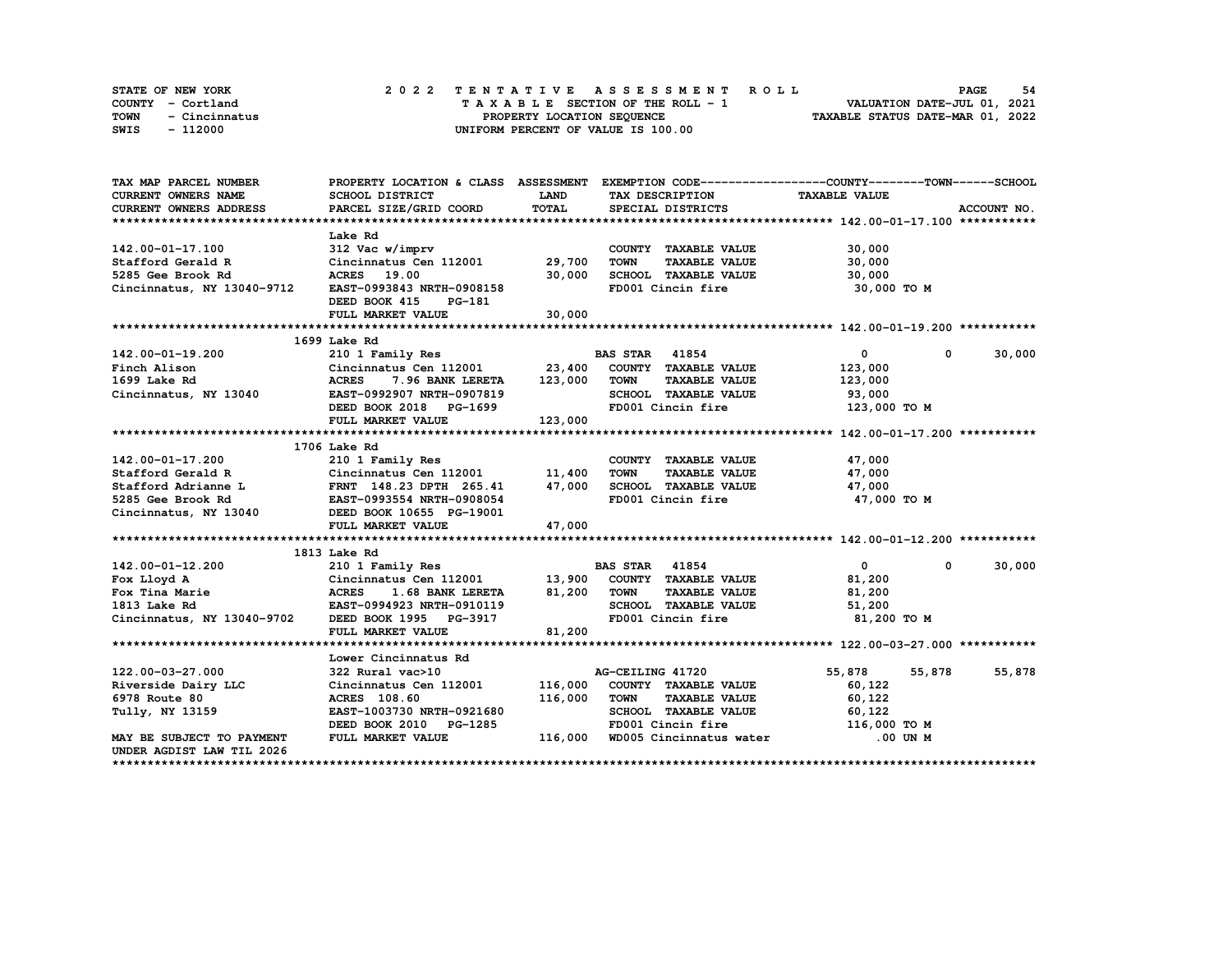|             | <b>STATE OF NEW YORK</b> |  | 2022 TENTATIVE ASSESSMENT ROLL                                 | <b>PAGE</b>                 | 55 |
|-------------|--------------------------|--|----------------------------------------------------------------|-----------------------------|----|
|             | COUNTY - Cortland        |  | TAXABLE SECTION OF THE ROLL - 1                                | VALUATION DATE-JUL 01, 2021 |    |
| <b>TOWN</b> | - Cincinnatus            |  | TAXABLE STATUS DATE-MAR 01, 2022<br>PROPERTY LOCATION SEOUENCE |                             |    |
| SWIS        | - 112000                 |  | UNIFORM PERCENT OF VALUE IS 100.00                             |                             |    |

| TAX MAP PARCEL NUMBER      | PROPERTY LOCATION & CLASS ASSESSMENT EXEMPTION CODE-----------------COUNTY-------TOWN------SCHOOL |              |             |                           |                      |             |
|----------------------------|---------------------------------------------------------------------------------------------------|--------------|-------------|---------------------------|----------------------|-------------|
| <b>CURRENT OWNERS NAME</b> | <b>SCHOOL DISTRICT</b>                                                                            | LAND         |             | TAX DESCRIPTION           | <b>TAXABLE VALUE</b> |             |
| CURRENT OWNERS ADDRESS     | PARCEL SIZE/GRID COORD                                                                            | <b>TOTAL</b> |             | SPECIAL DISTRICTS         |                      | ACCOUNT NO. |
|                            |                                                                                                   |              |             |                           |                      |             |
|                            | Lower Cincinnatus Rd                                                                              |              |             |                           |                      |             |
| 123.00-04-04.000           | 314 Rural vac<10                                                                                  |              |             | COUNTY TAXABLE VALUE      | 10,900               |             |
| Eaton Charles L Jr         | Cincinnatus Cen 112001                                                                            | 10,900       | <b>TOWN</b> | <b>TAXABLE VALUE</b>      | 10,900               |             |
| Eaton Robyn R              | <b>ACRES</b><br>5.29                                                                              | 10,900       |             | SCHOOL TAXABLE VALUE      | 10,900               |             |
| 2574 Lower Cincinnatus Rd  | EAST-1005256 NRTH-0923108                                                                         |              |             | FD001 Cincin fire         | 10,900 TO M          |             |
| Cincinnatus, NY 13040      | DEED BOOK 1998 PG-1041                                                                            |              |             | WD005 Cincinnatus water   | .00 UN M             |             |
|                            | FULL MARKET VALUE                                                                                 | 10,900       |             |                           |                      |             |
|                            |                                                                                                   |              |             |                           |                      |             |
|                            | Lower Cincinnatus Rd                                                                              |              |             |                           |                      |             |
| 123.09-01-03.200           | 210 1 Family Res                                                                                  |              |             | COUNTY TAXABLE VALUE      | 100                  |             |
| Yale Ricky L               | Cincinnatus Cen 112001                                                                            | 100          | <b>TOWN</b> | <b>TAXABLE VALUE</b>      | 100                  |             |
| 1616 State Hwy 26          | <b>ACRES</b><br>0.06                                                                              | 100          |             | SCHOOL TAXABLE VALUE      | 100                  |             |
| South Otselic, NY 13155    | EAST-1005561 NRTH-0926032                                                                         |              |             | CC001 Cincinnatus curbing | .00 MT M             |             |
|                            | DEED BOOK 2022 PG-1012                                                                            |              |             | FD001 Cincin fire         | 100 то м             |             |
| PRIOR OWNER ON 3/01/2022   | FULL MARKET VALUE                                                                                 | 100          |             | LD001 Cinc lights         | 100 TO M             |             |
|                            |                                                                                                   |              |             | WD005 Cincinnatus water   | $.00$ UN $M$         |             |
| Yale Ricky L               |                                                                                                   |              |             |                           |                      |             |
|                            |                                                                                                   |              |             |                           |                      |             |
|                            | Lower Cincinnatus Rd                                                                              |              |             |                           |                      |             |
| 142.00-01-22.000           | 105 Vac farmland                                                                                  |              |             | COUNTY TAXABLE VALUE      | 6,800                |             |
| Munro Edward               | Cincinnatus Cen 112001                                                                            | 6,800        | <b>TOWN</b> | <b>TAXABLE VALUE</b>      | 6,800                |             |
| Munro Emily                | 2.20<br><b>ACRES</b>                                                                              | 6,800        |             | SCHOOL TAXABLE VALUE      | 6,800                |             |
| 4403 Schoolhouse Rd        | EAST-1003331 NRTH-0912274                                                                         |              |             | FD001 Cincin fire         | 6,800 TO M           |             |
| Cincinnatus, NY 13040      | DEED BOOK 2021 PG-2037                                                                            |              |             |                           |                      |             |
|                            | FULL MARKET VALUE                                                                                 | 6,800        |             |                           |                      |             |
| MAY BE SUBJECT TO PAYMENT  |                                                                                                   |              |             |                           |                      |             |
| UNDER AGDIST LAW TIL 2025  |                                                                                                   |              |             |                           |                      |             |
|                            |                                                                                                   |              |             |                           |                      |             |
|                            | 2052 Lower Cincinnatus Rd                                                                         |              |             |                           |                      |             |
| 133.00-01-12.200           | 210 1 Family Res                                                                                  |              |             | COUNTY TAXABLE VALUE      | 55,500               |             |
| Dunmire David R            | Cincinnatus Cen 112001                                                                            | 19,000       | <b>TOWN</b> | <b>TAXABLE VALUE</b>      | 55,500               |             |
| Dunmire Judith             | <b>ACRES</b><br>5.00                                                                              | 55,500       |             | SCHOOL TAXABLE VALUE      | 55,500               |             |
| 11808 Montan Springs Dr    | EAST-1004345 NRTH-0913934                                                                         |              |             | FD001 Cincin fire         | 55,500 TO M          |             |
| Marble Falls, TX 78654     | DEED BOOK 2022 PG-252                                                                             |              |             |                           |                      |             |
|                            | FULL MARKET VALUE                                                                                 | 55,500       |             |                           |                      |             |
| PRIOR OWNER ON 3/01/2022   |                                                                                                   |              |             |                           |                      |             |
| Dunmire David R            |                                                                                                   |              |             |                           |                      |             |
|                            |                                                                                                   |              |             |                           |                      |             |
|                            | 2513 Lower Cincinnatus Rd                                                                         |              |             |                           |                      |             |
| 122.00-03-28.000           | 210 1 Family Res                                                                                  |              |             | COUNTY TAXABLE VALUE      | 43,000               |             |
| Button Karen J             | Cincinnatus Cen 112001                                                                            | 12,600       | <b>TOWN</b> | <b>TAXABLE VALUE</b>      | 43,000               |             |
| 5663 Telephone Rd          | <b>ACRES</b><br>1.05                                                                              | 43,000       |             | SCHOOL TAXABLE VALUE      | 43,000               |             |
| Cincinnatus, NY 13040      | EAST-1004350 NRTH-0922010                                                                         |              |             | FD001 Cincin fire         | 43,000 TO M          |             |
|                            | DEED BOOK 2016 PG-48                                                                              |              |             | WD005 Cincinnatus water   | .00 UN M             |             |
|                            | FULL MARKET VALUE                                                                                 | 43,000       |             |                           |                      |             |
|                            |                                                                                                   |              |             |                           |                      |             |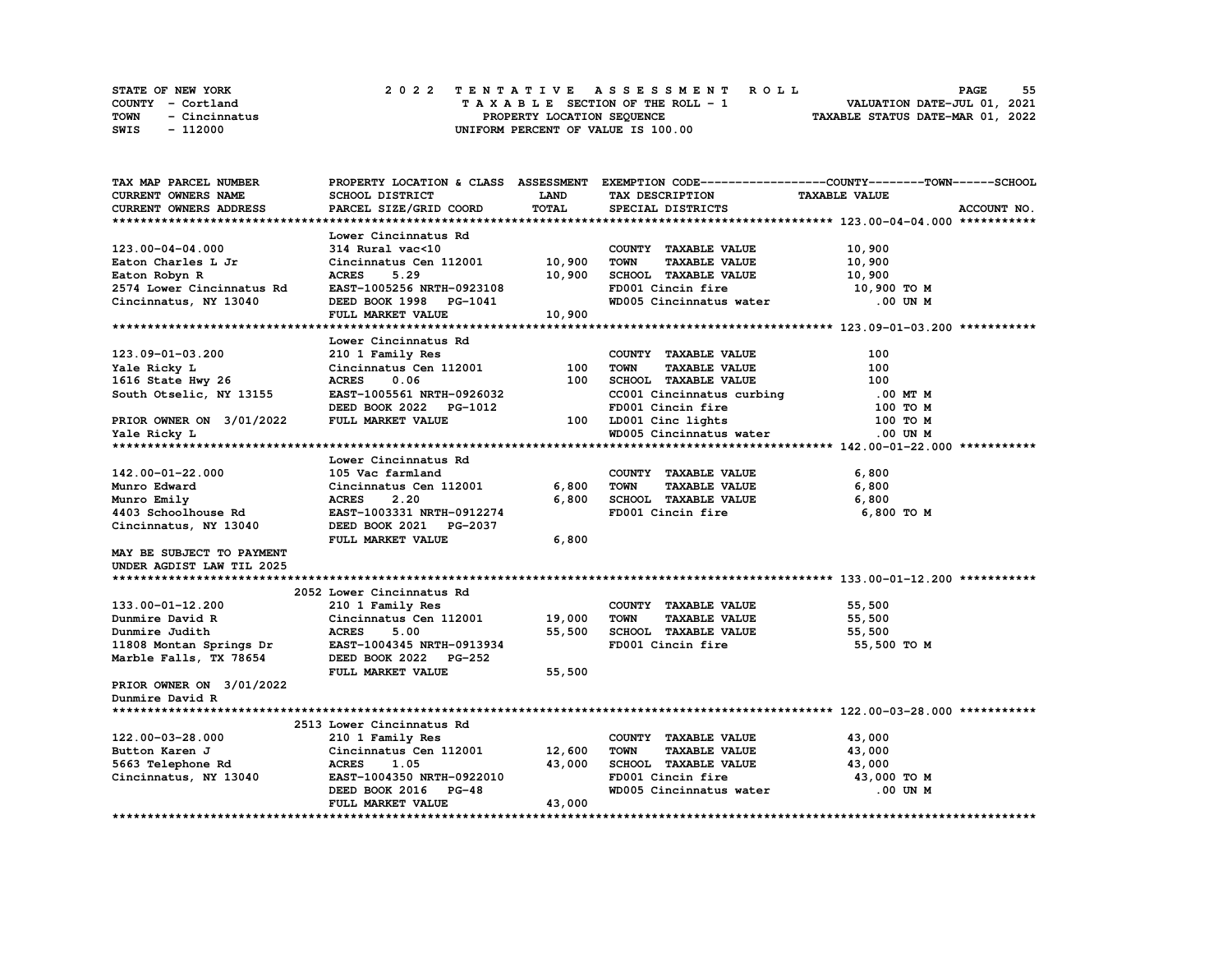| <b>STATE OF NEW YORK</b> | 2022 TENTATIVE ASSESSMENT ROLL     | 56<br><b>PAGE</b>                |
|--------------------------|------------------------------------|----------------------------------|
| COUNTY - Cortland        | TAXABLE SECTION OF THE ROLL - 1    | VALUATION DATE-JUL 01, 2021      |
| TOWN<br>- Cincinnatus    | PROPERTY LOCATION SEOUENCE         | TAXABLE STATUS DATE-MAR 01, 2022 |
| SWIS<br>- 112000         | UNIFORM PERCENT OF VALUE IS 100.00 |                                  |

| TAX MAP PARCEL NUMBER                                                                                                                                   |                                                                                              |                  |                                                                                       | PROPERTY LOCATION & CLASS ASSESSMENT EXEMPTION CODE-----------------COUNTY-------TOWN-----SCHOOL |
|---------------------------------------------------------------------------------------------------------------------------------------------------------|----------------------------------------------------------------------------------------------|------------------|---------------------------------------------------------------------------------------|--------------------------------------------------------------------------------------------------|
| <b>CURRENT OWNERS NAME</b>                                                                                                                              | SCHOOL DISTRICT                                                                              | <b>LAND</b>      | TAX DESCRIPTION TAXABLE VALUE                                                         |                                                                                                  |
| CURRENT OWNERS ADDRESS                                                                                                                                  | PARCEL SIZE/GRID COORD                                                                       | <b>TOTAL</b>     | SPECIAL DISTRICTS                                                                     | ACCOUNT NO.                                                                                      |
|                                                                                                                                                         |                                                                                              |                  |                                                                                       |                                                                                                  |
|                                                                                                                                                         | 2593 Lower Cincinnatus Rd<br>210 1 Family Res<br>Cincinnatus Cen 112001 10,500               |                  |                                                                                       |                                                                                                  |
| 123.13-01-04.000                                                                                                                                        |                                                                                              |                  | COUNTY TAXABLE VALUE                                                                  | 97,000                                                                                           |
| Hemming Robert D                                                                                                                                        |                                                                                              |                  | TAXABLE VALUE<br><b>TOWN</b>                                                          | 97,000                                                                                           |
| Hemming Leann M                                                                                                                                         | FRNT 141.00 DPTH 183.15 97,000                                                               |                  | SCHOOL TAXABLE VALUE                                                                  | 97,000                                                                                           |
| 2593 Lower Cincinnatus Rd                                                                                                                               | <b>BANK WELLS</b>                                                                            |                  | FD001 Cincin fire                                                                     | 97,000 TO M                                                                                      |
| Cincinnatus, NY 13040-9605                                                                                                                              | EAST-1004757 NRTH-0923611                                                                    |                  | LD001 Cinc lights 97,000 TO M                                                         |                                                                                                  |
|                                                                                                                                                         | DEED BOOK 2012 PG-3746                                                                       |                  | WD005 Cincinnatus water .00 UN M                                                      |                                                                                                  |
|                                                                                                                                                         | FULL MARKET VALUE                                                                            | G−3746<br>97,000 |                                                                                       |                                                                                                  |
|                                                                                                                                                         |                                                                                              |                  |                                                                                       |                                                                                                  |
|                                                                                                                                                         | 2594 Lower Cincinnatus Rd                                                                    |                  |                                                                                       |                                                                                                  |
|                                                                                                                                                         | 210 1 Family Res                                                                             |                  | COUNTY TAXABLE VALUE                                                                  | 64,000                                                                                           |
|                                                                                                                                                         | $Cincin n$ Cincinnatus Cen 112001 6,100                                                      |                  | <b>TOWN</b><br>TAXABLE VALUE 64,000                                                   |                                                                                                  |
| 123.13-01-07.000<br>Danciu Nicolae                                                                                                                      |                                                                                              |                  |                                                                                       |                                                                                                  |
| Cincinnatus, NY 13040                                                                                                                                   | FRNT 58.76 DPTH $164.64$ 64,000<br>EAST-1005002 NRTH-0923594                                 |                  | SCHOOL TAXABLE VALUE 64,000<br>FD001 Cincin fire 64,000 TO M                          |                                                                                                  |
|                                                                                                                                                         | DEED BOOK 496                                                                                | $PG-29$          |                                                                                       |                                                                                                  |
|                                                                                                                                                         | FULL MARKET VALUE                                                                            |                  | −29 LD001 Cinc lights 64,000 TO M<br>64,000 WD005 Cincinnatus water 0.00 UN M         |                                                                                                  |
|                                                                                                                                                         |                                                                                              |                  |                                                                                       |                                                                                                  |
|                                                                                                                                                         |                                                                                              |                  |                                                                                       |                                                                                                  |
| 123.13-01-09.000                                                                                                                                        | 2596 Lower Cincinnatus Rd<br>210 1 Family Res<br>Cincinnatus Cen 112001 7,600 COUNTY TAXABLE |                  |                                                                                       | $\overline{\mathbf{0}}$<br>30,000<br>$\mathbf{0}$                                                |
|                                                                                                                                                         |                                                                                              |                  | COUNTY TAXABLE VALUE                                                                  | 74,000                                                                                           |
| Steacy David F<br>Steacy Julie I Cincinnatus Cen 112001<br>Steacy Julie I FRNT 63.44 DPTH 362.95<br>2596 Lower Cincinnatus Rd EAST-1005125 NRTH-0923644 |                                                                                              | 74,000           | <b>TOWN</b>                                                                           | 74,000                                                                                           |
|                                                                                                                                                         | FRNT 63.44 DPTH 362.95                                                                       |                  | TAXABLE VALUE<br>SCHOOL TAXABLE VALUE                                                 | 44,000                                                                                           |
| Cincinnatus, NY 13040                                                                                                                                   | DEED BOOK 2011 PG-1161                                                                       |                  | FD001 Cincin fire<br>74,000 TO M                                                      |                                                                                                  |
|                                                                                                                                                         | FULL MARKET VALUE                                                                            |                  |                                                                                       |                                                                                                  |
|                                                                                                                                                         |                                                                                              |                  | 74,000 LD001 Cinc lights 74,000 TO M<br>WD005 Cincinnatus water 0.00 UN M             |                                                                                                  |
|                                                                                                                                                         |                                                                                              |                  |                                                                                       |                                                                                                  |
|                                                                                                                                                         | 2598 Lower Cincinnatus Rd                                                                    |                  |                                                                                       |                                                                                                  |
| 123.13-01-10.000                                                                                                                                        | 210 1 Family Res                                                                             |                  | COUNTY TAXABLE VALUE                                                                  | 44,000                                                                                           |
|                                                                                                                                                         | Cincinnatus Cen 112001 6,100                                                                 |                  | <b>TOWN</b>                                                                           |                                                                                                  |
|                                                                                                                                                         |                                                                                              |                  | TAXABLE VALUE 44,000                                                                  |                                                                                                  |
|                                                                                                                                                         | FRNT 44.75 DPTH 232.87 44,000                                                                |                  | SCHOOL TAXABLE VALUE 44,000<br>FD001 Cincin fire 44,000 TO M                          |                                                                                                  |
|                                                                                                                                                         |                                                                                              |                  |                                                                                       |                                                                                                  |
| Cincinnatus, NY 13040<br>Cincinnatus, NY 13040<br>EED BOOK 10658 PG-93001                                                                               |                                                                                              |                  | $3-93001$ LD001 Cinc lights $44,000$ TO M<br>44,000 WD005 Cincinnatus water 0.00 UN M |                                                                                                  |
|                                                                                                                                                         |                                                                                              |                  |                                                                                       |                                                                                                  |
|                                                                                                                                                         | 2601 Lower Cincinnatus Rd                                                                    |                  |                                                                                       |                                                                                                  |
|                                                                                                                                                         |                                                                                              |                  |                                                                                       |                                                                                                  |
| 123.13-01-03.100<br>Loomis Chrystal                                                                                                                     | 210 1 Family Res<br>Cincinnatus Cen $112001$ 12,500                                          |                  | COUNTY TAXABLE VALUE<br><b>TOWN</b><br><b>TAXABLE VALUE</b>                           | 82,500<br>82,500                                                                                 |
| 2601 Lower Cincinnatus Rd                                                                                                                               | ACRES 1.00 BANKCORELOG                                                                       | 82,500           |                                                                                       |                                                                                                  |
|                                                                                                                                                         |                                                                                              |                  | SCHOOL TAXABLE VALUE $82,500$                                                         |                                                                                                  |
| Cincinnatus, NY 13040-9605                                                                                                                              | EAST-1004750 NRTH-0923765                                                                    |                  | FD001 Cincin fire<br>$10001$ Cinc lights 82,500 TO M                                  | 82,500 TO M                                                                                      |
|                                                                                                                                                         | DEED BOOK 2020 PG-4394                                                                       |                  |                                                                                       |                                                                                                  |
|                                                                                                                                                         | FULL MARKET VALUE                                                                            |                  | 82,500 WD005 Cincinnatus water                                                        | .00 UN M                                                                                         |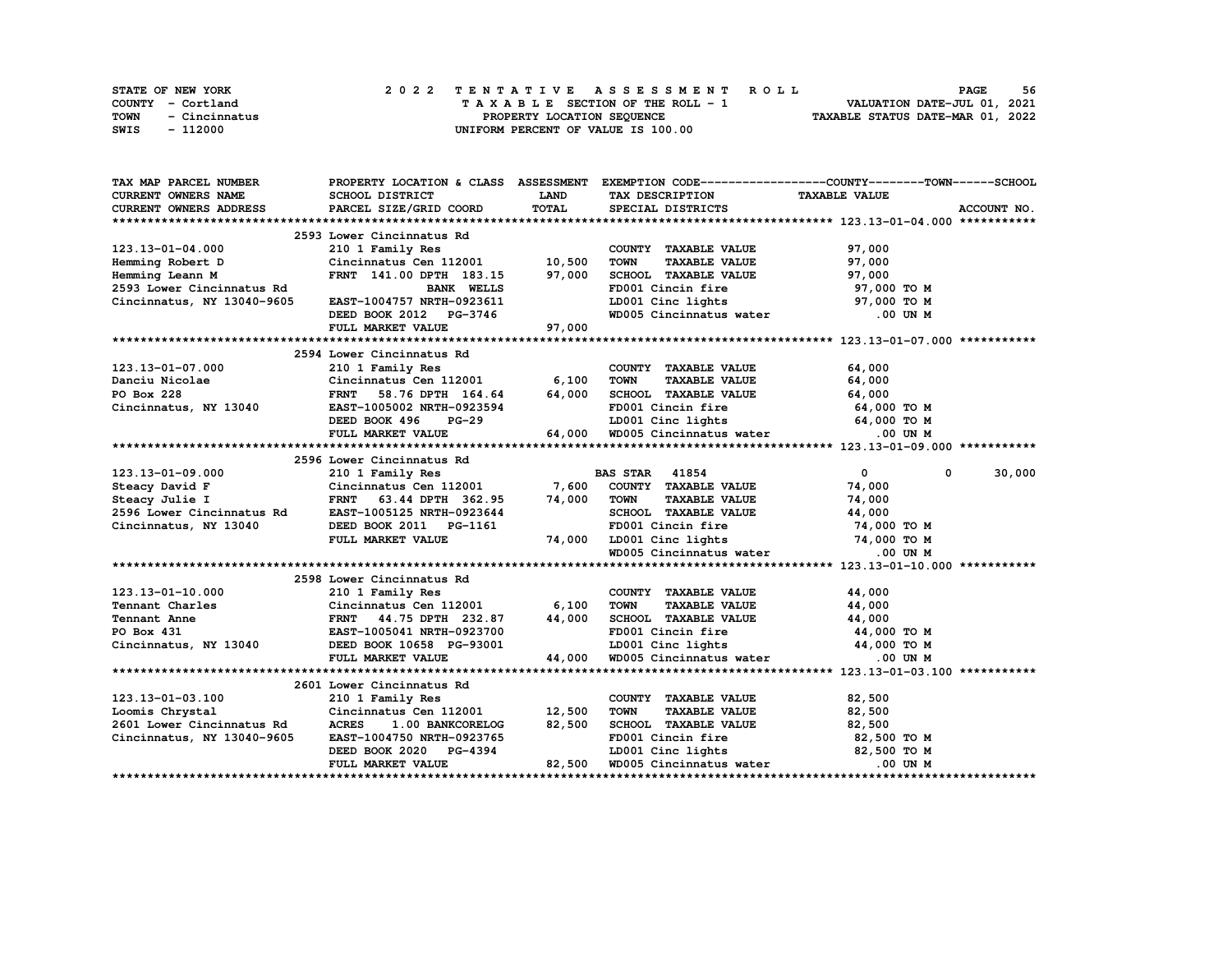|      | STATE OF NEW YORK |  |  |  |  |  | 2022 TENTATIVE ASSESSMENT ROLL     |  |  |  |  |  |  |                                  | <b>PAGE</b> | 57 |
|------|-------------------|--|--|--|--|--|------------------------------------|--|--|--|--|--|--|----------------------------------|-------------|----|
|      | COUNTY - Cortland |  |  |  |  |  | TAXABLE SECTION OF THE ROLL - 1    |  |  |  |  |  |  | VALUATION DATE-JUL 01, 2021      |             |    |
| TOWN | - Cincinnatus     |  |  |  |  |  | PROPERTY LOCATION SEQUENCE         |  |  |  |  |  |  | TAXABLE STATUS DATE-MAR 01, 2022 |             |    |
| SWIS | - 112000          |  |  |  |  |  | UNIFORM PERCENT OF VALUE IS 100.00 |  |  |  |  |  |  |                                  |             |    |

| TAX MAP PARCEL NUMBER                               |                                            |             | PROPERTY LOCATION & CLASS ASSESSMENT EXEMPTION CODE----------------COUNTY-------TOWN------SCHOOL |                                |             |
|-----------------------------------------------------|--------------------------------------------|-------------|--------------------------------------------------------------------------------------------------|--------------------------------|-------------|
| <b>CURRENT OWNERS NAME</b>                          | SCHOOL DISTRICT                            | <b>LAND</b> | TAX DESCRIPTION                                                                                  | <b>TAXABLE VALUE</b>           |             |
| <b>CURRENT OWNERS ADDRESS</b>                       | PARCEL SIZE/GRID COORD                     | TOTAL       | SPECIAL DISTRICTS                                                                                |                                | ACCOUNT NO. |
|                                                     |                                            |             |                                                                                                  |                                |             |
|                                                     | 2607 Lower Cincinnatus Rd                  |             |                                                                                                  |                                |             |
| 123.13-01-03.210                                    | 210 1 Family Res                           |             | <b>BAS STAR</b> 41854                                                                            | $\overline{0}$<br>$\mathbf{0}$ | 30,000      |
| Latta James                                         | Cincinnatus Cen 112001 13,800              |             | COUNTY TAXABLE VALUE                                                                             | 95,000                         |             |
| Latta Jessica                                       | <b>ACRES</b><br>1.64                       | 95,000      | <b>TOWN</b><br><b>TAXABLE VALUE</b>                                                              | 95,000                         |             |
| 2607 Lower Cincinnatus Rd                           | EAST-1004659 NRTH-0923885                  |             | SCHOOL TAXABLE VALUE                                                                             | 65,000                         |             |
| Cincinnatus, NY 13040                               | DEED BOOK 2011 PG-90                       |             | FD001 Cincin fire                                                                                | 95,000 TO M                    |             |
|                                                     | FULL MARKET VALUE                          | 95,000      | LD001 Cinc lights                                                                                | 95,000 TO M                    |             |
|                                                     |                                            |             | WD005 Cincinnatus water                                                                          | .00 UN M                       |             |
|                                                     |                                            |             |                                                                                                  |                                |             |
|                                                     | 2608 Lower Cincinnatus Rd                  |             |                                                                                                  |                                |             |
| 123.13-01-12.000                                    | 210 1 Family Res                           |             | COUNTY TAXABLE VALUE                                                                             | 40,000                         |             |
| Maricle Dorn L                                      | Cincinnatus Cen 112001 10,100              |             | <b>TOWN</b><br><b>TAXABLE VALUE</b>                                                              | 40,000                         |             |
| 1327 Route 23                                       | FRNT 168.86 DPTH 173.62                    | 40,000      | SCHOOL TAXABLE VALUE                                                                             | 40,000                         |             |
| South Plymouth, NY 13844                            | <b>ACRES</b><br>0.67                       |             |                                                                                                  | 40,000 TO M                    |             |
|                                                     | EAST-1005030 NRTH-0923806                  |             | FD001 Cincin fire<br>LD001 Cinc lights                                                           | 40,000 TO M                    |             |
|                                                     | DEED BOOK 2020 PG-3736                     |             | WD005 Cincinnatus water .00 UN M                                                                 |                                |             |
|                                                     | FULL MARKET VALUE                          | 40,000      |                                                                                                  |                                |             |
|                                                     |                                            |             |                                                                                                  |                                |             |
|                                                     | 2618 Lower Cincinnatus Rd                  |             |                                                                                                  |                                |             |
| $123.13 - 01 - 14.000$                              | 311 Res vac land                           |             | COUNTY TAXABLE VALUE                                                                             | 2,000                          |             |
| Rice James D                                        | Cincinnatus Cen 112001                     | 2,000       | <b>TOWN</b><br><b>TAXABLE VALUE</b>                                                              | 2,000                          |             |
| Rice Lorelei                                        | FRNT 88.00 DPTH 132.62                     | 2,000       | SCHOOL TAXABLE VALUE                                                                             | 2,000                          |             |
| 2618 Lower Cincinnatus Rd EAST-1005037 NRTH-0923933 |                                            |             | FD001 Cincin fire                                                                                | 2,000 TO M                     |             |
| Cincinnatus, NY 13040                               | DEED BOOK 10539 PG-47003                   |             |                                                                                                  |                                |             |
|                                                     | FULL MARKET VALUE                          | 2,000       | LD001 Cinc lights 2,000 TO M<br>WD005 Cincinnatus water                                          | .00 UN M                       |             |
|                                                     |                                            |             |                                                                                                  |                                |             |
|                                                     | 2620 Lower Cincinnatus Rd                  |             |                                                                                                  |                                |             |
| 123.13-01-15.000                                    | 210 1 Family Res                           |             | COUNTY TAXABLE VALUE                                                                             | 58,500                         |             |
| Hotaling Gregory C                                  | Cincinnatus Cen $112001$ 8,300             |             | <b>TOWN</b><br><b>TAXABLE VALUE</b>                                                              | 58,500                         |             |
| Huntley Matthew Scott                               | FRNT 99.00 DPTH 173.25                     | 58,500      | SCHOOL TAXABLE VALUE                                                                             | 58,500                         |             |
| 3572 Taylor Valley Rd EAST-1005086 NRTH-0924062     |                                            |             | FD001 Cincin fire                                                                                | 58,500 TO M                    |             |
| Cincinnatus, NY 13040                               | DEED BOOK 10619 PG-36001                   |             |                                                                                                  |                                |             |
|                                                     | FULL MARKET VALUE                          |             | LD001 Cinc lights 58,500 TO M<br>58,500 WD005 Cincinnatus water 68,500 WD005 Cincinnatus water   |                                |             |
|                                                     |                                            |             |                                                                                                  |                                |             |
|                                                     | 2623 Lower Cincinnatus Rd                  |             |                                                                                                  |                                |             |
|                                                     |                                            |             |                                                                                                  | $\mathbf{0}$<br>$\mathbf 0$    | 49,000      |
| 123.13-01-51.000<br>Halstrom Bonnie L               | 210 1 Family Res<br>Cincinnatus Cen 112001 | 5,900       | <b>ENH STAR 41834</b><br>COUNTY TAXABLE VALUE                                                    | 49,000                         |             |
| 2623 Lower Cincinnatus Rd                           | <b>FRNT</b><br>80.00 DPTH 100.25           | 49,000      | <b>TOWN</b><br><b>TAXABLE VALUE</b>                                                              | 49,000                         |             |
|                                                     | EAST-1004890 NRTH-0924061                  |             | SCHOOL TAXABLE VALUE                                                                             | 0                              |             |
| Cincinnatus, NY 13040                               | DEED BOOK 10609 PG-35001                   |             | FD001 Cincin fire                                                                                | 49,000 TO M                    |             |
|                                                     | FULL MARKET VALUE                          | 49,000      | LD001 Cinc lights                                                                                | 49,000 TO M                    |             |
|                                                     |                                            |             |                                                                                                  |                                |             |
|                                                     |                                            |             | WD005 Cincinnatus water                                                                          | .00 UN M                       |             |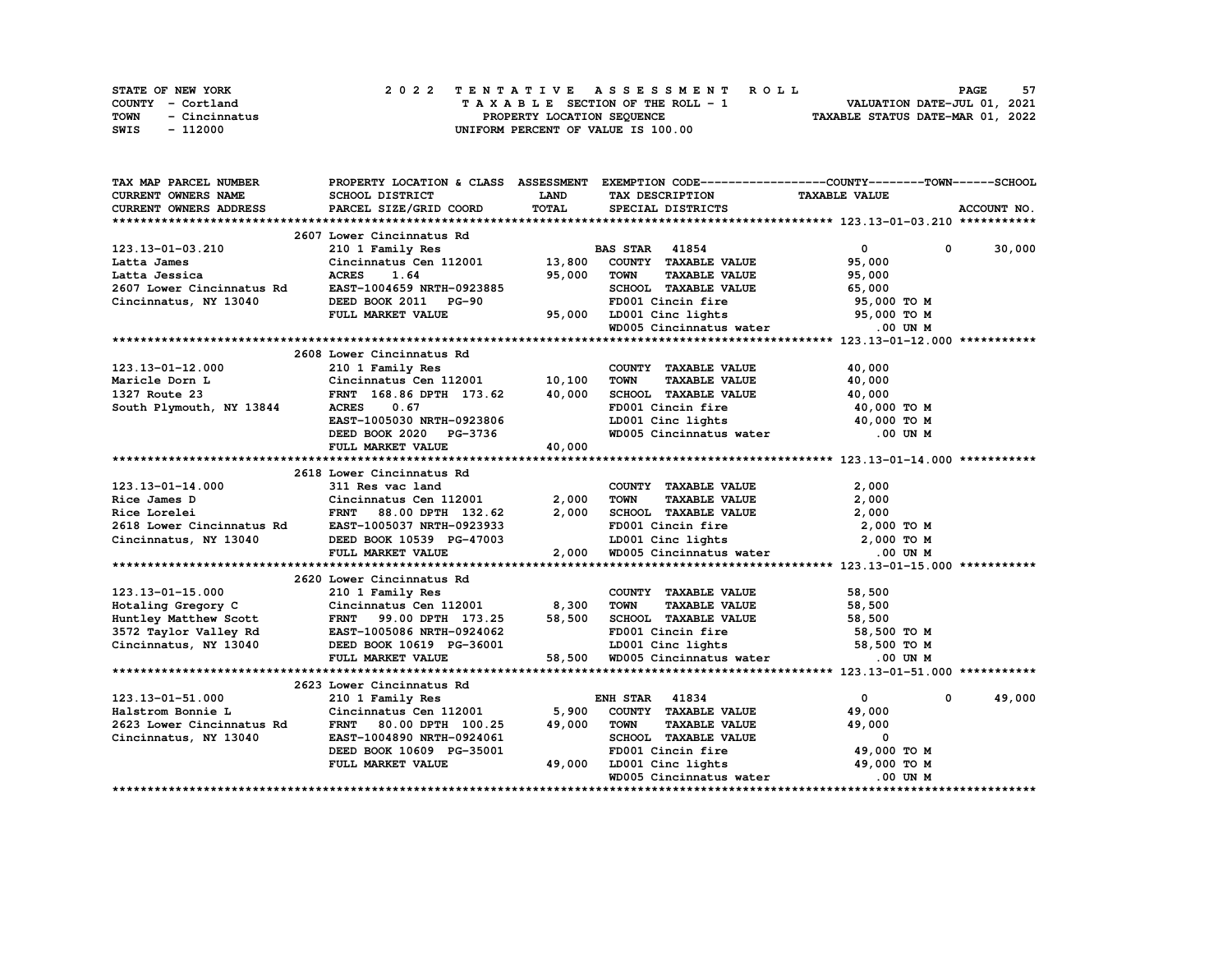|      | STATE OF NEW YORK |  |  |  |  |  | 2022 TENTATIVE ASSESSMENT ROLL     |  |  |  |  |  |  |  |                                  |                             |  | <b>PAGE</b> |  | 58 |
|------|-------------------|--|--|--|--|--|------------------------------------|--|--|--|--|--|--|--|----------------------------------|-----------------------------|--|-------------|--|----|
|      | COUNTY - Cortland |  |  |  |  |  | TAXABLE SECTION OF THE ROLL - 1    |  |  |  |  |  |  |  |                                  | VALUATION DATE-JUL 01, 2021 |  |             |  |    |
| TOWN | - Cincinnatus     |  |  |  |  |  | PROPERTY LOCATION SEQUENCE         |  |  |  |  |  |  |  | TAXABLE STATUS DATE-MAR 01, 2022 |                             |  |             |  |    |
| SWIS | - 112000          |  |  |  |  |  | UNIFORM PERCENT OF VALUE IS 100.00 |  |  |  |  |  |  |  |                                  |                             |  |             |  |    |

| TAX MAP PARCEL NUMBER                               |                                                                |             | PROPERTY LOCATION & CLASS ASSESSMENT EXEMPTION CODE----------------COUNTY-------TOWN-----SCHOOL |                                          |                          |
|-----------------------------------------------------|----------------------------------------------------------------|-------------|-------------------------------------------------------------------------------------------------|------------------------------------------|--------------------------|
| <b>CURRENT OWNERS NAME</b>                          | SCHOOL DISTRICT                                                | <b>LAND</b> | TAX DESCRIPTION TAXABLE VALUE                                                                   |                                          |                          |
| <b>CURRENT OWNERS ADDRESS</b>                       | PARCEL SIZE/GRID COORD                                         | TOTAL       | SPECIAL DISTRICTS                                                                               |                                          | ACCOUNT NO.              |
|                                                     |                                                                |             |                                                                                                 |                                          |                          |
|                                                     | 2627 Lower Cincinnatus Rd                                      |             |                                                                                                 |                                          |                          |
| 123.13-01-52.000                                    | 210 1 Family Res                                               |             | <b>VET WAR C 41122</b>                                                                          | 6,000<br>0                               | 0                        |
| Fish Betty                                          | Cincinnatus Cen 112001 7,200 VET WAR T 41123                   |             |                                                                                                 | 10,350<br>$\sim$ 0                       | $\mathbf{0}$             |
| PO Box 252                                          | FRNT 108.43 DPTH 110.00                                        |             | 69,000 AGED C&T 41801                                                                           | 22,050<br>20,528                         | $\mathbf{o}$             |
| Cincinnatus, NY 13040-0252                          | EAST-1004879 NRTH-0924160                                      |             | <b>ENH STAR 41834</b>                                                                           | $\mathbf{0}$<br>$\overline{\phantom{0}}$ | 69,000                   |
|                                                     | DEED BOOK 295<br><b>PG-347</b>                                 |             | COUNTY TAXABLE VALUE                                                                            | 40,950                                   |                          |
|                                                     | FULL MARKET VALUE                                              | 69,000      | <b>TOWN</b><br><b>TAXABLE VALUE</b>                                                             | 38,122                                   |                          |
|                                                     |                                                                |             | SCHOOL TAXABLE VALUE                                                                            | 0                                        |                          |
|                                                     |                                                                |             | FD001 Cincin fire                                                                               | 69,000 TO M                              |                          |
|                                                     |                                                                |             | LD001 Cinc lights                                                                               | 69,000 TO M                              |                          |
|                                                     |                                                                |             | WD005 Cincinnatus water                                                                         | $.00$ UN M                               |                          |
|                                                     |                                                                |             |                                                                                                 |                                          |                          |
|                                                     | 2628 Lower Cincinnatus Rd                                      |             |                                                                                                 |                                          |                          |
| 123.13-01-17.000                                    | 210 1 Family Res                                               |             | AGED C&T 41801                                                                                  | 29,200<br>29,200                         | $\overline{\phantom{a}}$ |
| Perkins Joanne                                      | Cincinnatus Cen 112001 10,900 ENH STAR 41834                   |             |                                                                                                 | $\overline{0}$<br>0                      | 73,000                   |
| 2628 Lower Cincinnatus Rd                           | FRNT 156.75 DPTH 174.00                                        |             | 73,000 COUNTY TAXABLE VALUE                                                                     | 43,800                                   |                          |
| Cincinnatus, NY 13040-9601                          | EAST-1005105 NRTH-0924192                                      |             | <b>TOWN</b><br>TAXABLE VALUE                                                                    | 43,800                                   |                          |
|                                                     | DEED BOOK 326<br><b>PG-656</b>                                 |             | SCHOOL TAXABLE VALUE                                                                            | $\overline{\phantom{0}}$                 |                          |
|                                                     | FULL MARKET VALUE                                              | 73,000      | FD001 Cincin fire 73,000 TO M                                                                   |                                          |                          |
|                                                     |                                                                |             | LD001 Cinc lights 73,000 TO M                                                                   |                                          |                          |
|                                                     |                                                                |             | WD005 Cincinnatus water                                                                         | .00 UN M                                 |                          |
|                                                     |                                                                |             |                                                                                                 |                                          |                          |
|                                                     | 2638 Lower Cincinnatus Rd                                      |             |                                                                                                 |                                          |                          |
| 123.00-03-09.000                                    | 270 Mfg housing                                                |             | COUNTY TAXABLE VALUE                                                                            | 18,000                                   |                          |
| Rice Darren T                                       | Cincinnatus Cen 112001 8,400<br>FRNT 100.00 DPTH 175.25 18,000 |             | <b>TOWN</b><br><b>TAXABLE VALUE</b>                                                             | 18,000                                   |                          |
| 5822 Route 23                                       |                                                                |             | SCHOOL TAXABLE VALUE                                                                            | 18,000                                   |                          |
| Cincinnatus, NY 13040                               | EAST-1005319 NRTH-0925166                                      |             | FD001 Cincin fire                                                                               | 18,000 TO M                              |                          |
|                                                     | DEED BOOK 2017 PG-3727                                         |             | LD001 Cinc lights 18,000 TO M                                                                   |                                          |                          |
|                                                     | FULL MARKET VALUE                                              | 18,000      | WD005 Cincinnatus water                                                                         | .00 UN M                                 |                          |
|                                                     |                                                                |             |                                                                                                 |                                          |                          |
|                                                     | 2712 Lower Cincinnatus Rd                                      |             |                                                                                                 |                                          |                          |
| 123.00-03-05.000                                    | 240 Rural res                                                  |             | COUNTY TAXABLE VALUE                                                                            | 190,000                                  |                          |
| Hull Donald H III                                   | Cincinnatus Cen 112001<br>ACRES 95.90                          | 124,700     | <b>TOWN</b><br><b>TAXABLE VALUE</b>                                                             | 190,000                                  |                          |
| Hull Bruce D                                        | <b>ACRES</b> 95.90                                             | 190,000     | SCHOOL TAXABLE VALUE                                                                            | 190,000                                  |                          |
| 2712 Lower Cincinnatus Rd EAST-1006032 NRTH-0926062 |                                                                |             | CC001 Cincinnatus curbing                                                                       | $.00$ MT M                               |                          |
| Cincinnatus, NY 13040                               | DEED BOOK 2009 PG-1915                                         |             | FD001 Cincin fire 190,000 TO M                                                                  |                                          |                          |
|                                                     | FULL MARKET VALUE                                              | 190,000     | LD001 Cinc lights 190,000 TO M                                                                  |                                          |                          |
|                                                     |                                                                |             | WD005 Cincinnatus water                                                                         | .00 UN M                                 |                          |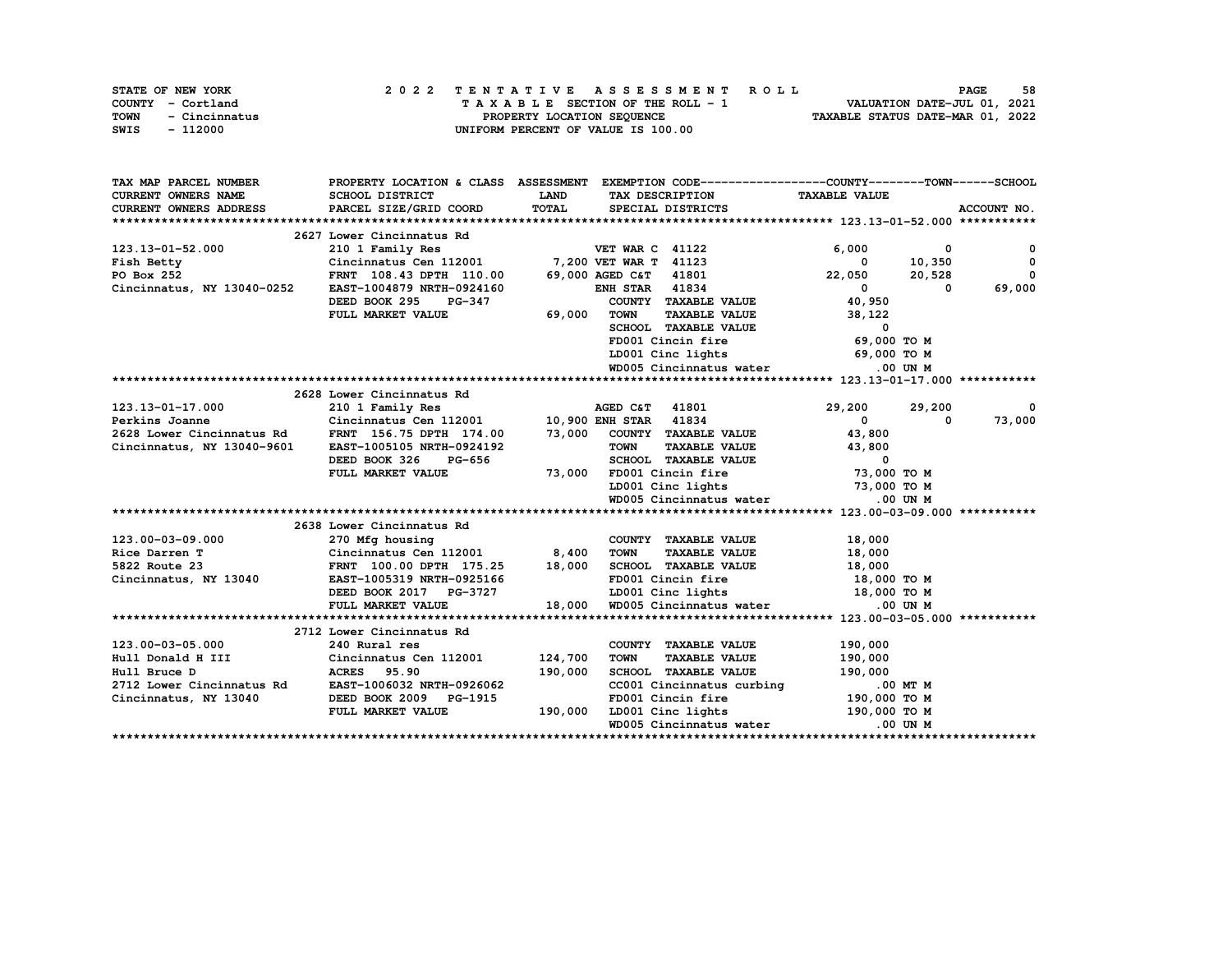| <b>STATE OF NEW YORK</b> | 2022 TENTATIVE ASSESSMENT ROLL     | 59<br><b>PAGE</b>                |
|--------------------------|------------------------------------|----------------------------------|
| COUNTY - Cortland        | TAXABLE SECTION OF THE ROLL - 1    | VALUATION DATE-JUL 01, 2021      |
| TOWN<br>- Cincinnatus    | PROPERTY LOCATION SEOUENCE         | TAXABLE STATUS DATE-MAR 01, 2022 |
| SWIS<br>- 112000         | UNIFORM PERCENT OF VALUE IS 100.00 |                                  |

| TAX MAP PARCEL NUMBER     |                                           |             | PROPERTY LOCATION & CLASS ASSESSMENT EXEMPTION CODE----------------COUNTY-------TOWN-----SCHOOL |                              |             |
|---------------------------|-------------------------------------------|-------------|-------------------------------------------------------------------------------------------------|------------------------------|-------------|
| CURRENT OWNERS NAME       | <b>SCHOOL DISTRICT</b>                    | <b>LAND</b> | TAX DESCRIPTION                                                                                 | <b>TAXABLE VALUE</b>         |             |
| CURRENT OWNERS ADDRESS    | PARCEL SIZE/GRID COORD                    | TOTAL       | SPECIAL DISTRICTS                                                                               |                              | ACCOUNT NO. |
|                           |                                           |             |                                                                                                 |                              |             |
|                           | 2718 Lower Cincinnatus Rd                 |             |                                                                                                 |                              |             |
| 123.09-01-05.000          | 210 1 Family Res                          |             | COUNTY TAXABLE VALUE                                                                            | 69,000                       |             |
| Shufelt Stephen S         | Cincinnatus Cen 112001 $\overline{7,000}$ |             | <b>TOWN</b><br><b>TAXABLE VALUE</b>                                                             | 69,000                       |             |
| Shufelt Gretchen Marie    | FRNT 72.25 DPTH 206.19                    | 69,000      | SCHOOL TAXABLE VALUE                                                                            | 69,000                       |             |
| 2718 Lower Cincinnatus Rd | EAST-1005468 NRTH-0925813                 |             | SCHOOL TAXABLE value.<br>CC001 Cincinnatus curbing .00 MT M<br>69,000 TO M                      |                              |             |
|                           |                                           |             |                                                                                                 |                              |             |
| Cincinnatus, NY 13040     | DEED BOOK 2019 PG-1546                    |             |                                                                                                 |                              |             |
|                           | FULL MARKET VALUE                         | 69,000      | LD001 Cinc lights 69,000 TO M<br>WD005 Cincinnatus water 0.00 UN M                              |                              |             |
|                           |                                           |             |                                                                                                 |                              |             |
|                           |                                           |             |                                                                                                 |                              |             |
|                           | 2719 Lower Cincinnatus Rd                 |             |                                                                                                 |                              |             |
| 123.09-01-06.000          | 210 1 Family Res                          |             | <b>BAS STAR 41854</b>                                                                           | $\overline{0}$<br>$^{\circ}$ | 30,000      |
| Burritt Davis W           | Cincinnatus Cen 112001                    | 20,100      | COUNTY TAXABLE VALUE                                                                            | 106,000                      |             |
| Burritt Carrie H          | <b>ACRES</b><br>5.73 BANK WELLS           | 106,000     | <b>TAXABLE VALUE</b><br><b>TOWN</b>                                                             | 106,000                      |             |
| 2719 Lower Cincinnatus Rd | EAST-1005120 NRTH-0925898                 |             | SCHOOL TAXABLE VALUE                                                                            | 76,000                       |             |
| Cincinnatus, NY 13040     | DEED BOOK 10286 PG-32001                  |             | CC001 Cincinnatus curbing                                                                       | .00 MT M                     |             |
|                           | FULL MARKET VALUE                         | 106,000     | FD001 Cincin fire                                                                               | 106,000 то м                 |             |
|                           |                                           |             | LD001 Cinc lights                                                                               | 106,000 TO M                 |             |
|                           |                                           |             | WD005 Cincinnatus water                                                                         | .00 UN M                     |             |
|                           |                                           |             |                                                                                                 |                              |             |
|                           | 2724 Lower Cincinnatus Rd                 |             |                                                                                                 |                              |             |
|                           |                                           |             |                                                                                                 |                              |             |
| 123.09-01-04.000          | $633$ Aged - home                         |             | COUNTY TAXABLE VALUE                                                                            | 100,000                      |             |
| Shorter Rose A            | Cincinnatus Cen 112001 9,300              |             | <b>TOWN</b><br><b>TAXABLE VALUE</b>                                                             | 100,000                      |             |
| 6006 Fairlake Rd          | FRNT 105.53 DPTH 295.46                   | 100,000     | SCHOOL TAXABLE VALUE                                                                            | 100,000                      |             |
| East Syracuse, NY 13057   | EAST-1005541 NRTH-0925900                 |             | CC001 Cincinnatus curbing                                                                       | $.00$ MT $M$                 |             |
|                           | DEED BOOK 488<br><b>PG-280</b>            |             | FD001 Cincin fire                                                                               | 100,000 TO M                 |             |
|                           | FULL MARKET VALUE                         | 100,000     |                                                                                                 |                              |             |
|                           |                                           |             | LD001 Cinc lights 100,000 TO M<br>WD005 Cincinnatus water 0.00 UN M                             |                              |             |
|                           |                                           |             |                                                                                                 |                              |             |
|                           | 2725 Lower Cincinnatus Rd                 |             |                                                                                                 |                              |             |
| 123.09-01-02.000          | 220 2 Family Res                          |             | COUNTY TAXABLE VALUE                                                                            | 106,000                      |             |
| Stage Garrett N           | Cincinnatus Cen 112001 9,700              |             | <b>TAXABLE VALUE</b><br><b>TOWN</b>                                                             | 106,000                      |             |
| Stage Amber L             | FRNT 136.36 DPTH 154.54                   | 106,000     | SCHOOL TAXABLE VALUE                                                                            | 106,000                      |             |
| 2285 Stafford Rd          | <b>BANKCORELOG</b>                        |             | CC001 Cincinnatus curbing                                                                       | .00 MT M                     |             |
| Cortland, NY 13045        | EAST-1005274 NRTH-0925976                 |             |                                                                                                 | 106,000 TO M                 |             |
|                           | DEED BOOK 2021 PG-890                     |             | FD001 Cincin fire<br>LD001 Cinc lights                                                          | 106,000 то м                 |             |
|                           | FULL MARKET VALUE                         | 106,000     | WD005 Cincinnatus water                                                                         | .00 UN M                     |             |
|                           |                                           |             |                                                                                                 |                              |             |
|                           |                                           |             |                                                                                                 |                              |             |
|                           | 2727 Lower Cincinnatus Rd                 |             |                                                                                                 |                              |             |
| 123.09-01-01.000          | 210 1 Family Res                          |             | <b>BAS STAR 41854</b>                                                                           | $\mathbf{0}$<br>$\mathbf{0}$ | 30,000      |
| Ryan John                 | Cincinnatus Cen 112001                    | 8,900       | COUNTY TAXABLE VALUE                                                                            | 79,900                       |             |
| 2727 Lower Cincinnatus Rd | FRNT 110.97 DPTH 176.00                   | 79,900      | <b>TOWN</b><br><b>TAXABLE VALUE</b>                                                             | 79,900                       |             |
| Cincinnatus, NY 13040     | <b>BANKCORELOG</b>                        |             | SCHOOL TAXABLE VALUE                                                                            | 49,900                       |             |
|                           | EAST-1005288 NRTH-0926087                 |             | CC001 Cincinnatus curbing                                                                       | $.00$ MT M                   |             |
|                           | DEED BOOK 2009 PG-3583                    |             | FD001 Cincin fire                                                                               | 79,900 то м                  |             |
|                           | FULL MARKET VALUE                         | 79,900      | LD001 Cinc lights                                                                               | 79,900 TO M                  |             |
|                           |                                           |             | WD005 Cincinnatus water                                                                         | .00 UN M                     |             |
|                           |                                           |             |                                                                                                 |                              |             |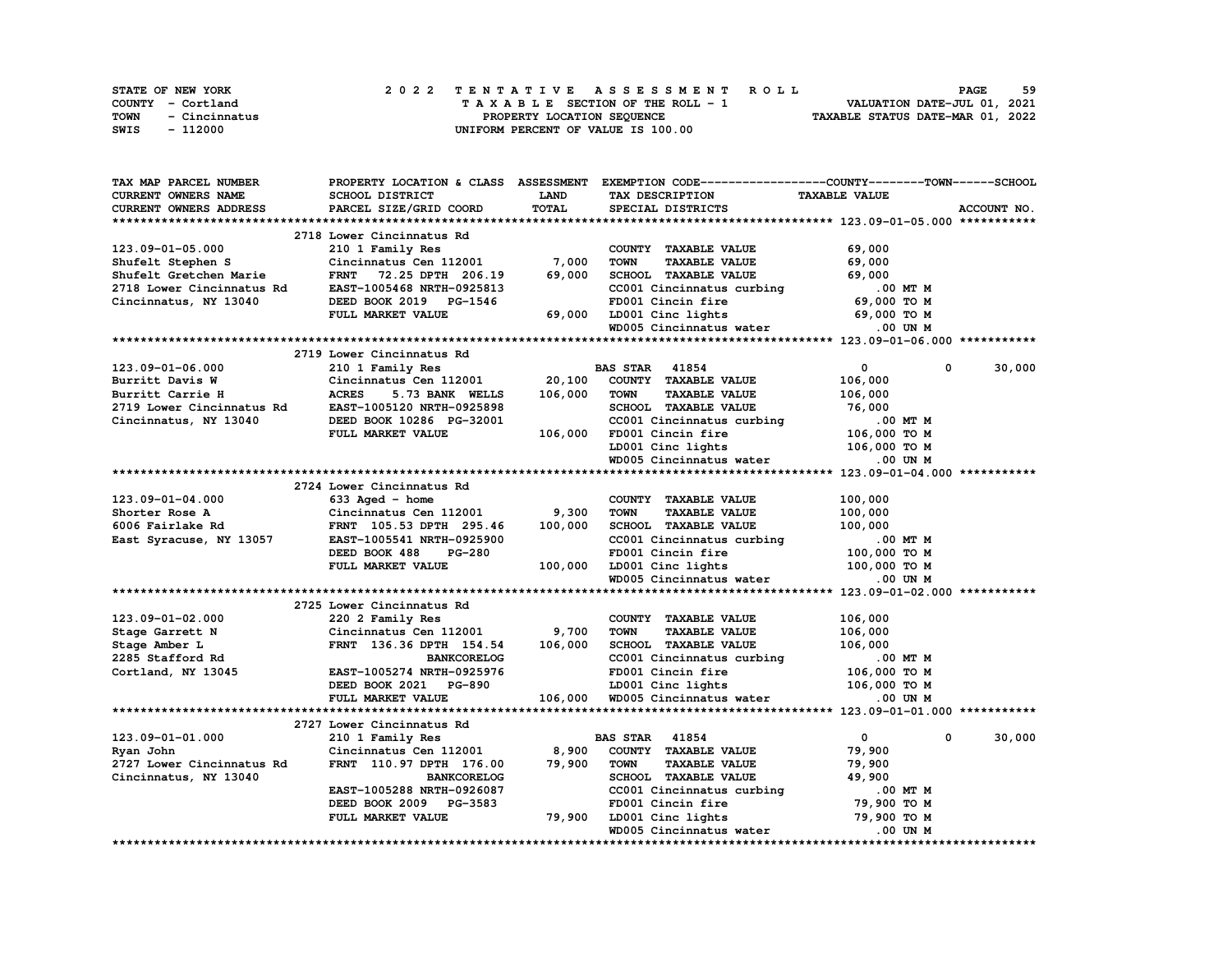| STATE OF NEW YORK |               |  |  |  |  |                                    |  |  |  | 2022 TENTATIVE ASSESSMENT ROLL |                                  | <b>PAGE</b>                 | 60 |
|-------------------|---------------|--|--|--|--|------------------------------------|--|--|--|--------------------------------|----------------------------------|-----------------------------|----|
| COUNTY - Cortland |               |  |  |  |  | TAXABLE SECTION OF THE ROLL - 1    |  |  |  |                                |                                  | VALUATION DATE-JUL 01, 2021 |    |
| TOWN              | - Cincinnatus |  |  |  |  | PROPERTY LOCATION SEQUENCE         |  |  |  |                                | TAXABLE STATUS DATE-MAR 01, 2022 |                             |    |
| SWIS              | - 112000      |  |  |  |  | UNIFORM PERCENT OF VALUE IS 100.00 |  |  |  |                                |                                  |                             |    |

| TAX MAP PARCEL NUMBER     | PROPERTY LOCATION & CLASS ASSESSMENT |             | EXEMPTION CODE-----------------COUNTY-------TOWN-----SCHOOL |                          |             |
|---------------------------|--------------------------------------|-------------|-------------------------------------------------------------|--------------------------|-------------|
| CURRENT OWNERS NAME       | SCHOOL DISTRICT                      | <b>LAND</b> | TAX DESCRIPTION                                             | <b>TAXABLE VALUE</b>     |             |
| CURRENT OWNERS ADDRESS    | PARCEL SIZE/GRID COORD               | TOTAL       | SPECIAL DISTRICTS                                           |                          | ACCOUNT NO. |
|                           |                                      |             |                                                             |                          |             |
|                           | 2728 Lower Cincinnatus Rd            |             |                                                             |                          |             |
| 123.09-01-03.100          | 210 1 Family Res                     |             | COUNTY TAXABLE VALUE                                        | 82,000                   |             |
| Colledge Thomas           | Cincinnatus Cen 112001               | 12,500      | <b>TAXABLE VALUE</b><br><b>TOWN</b>                         | 82,000                   |             |
| 2728 Lower Cincinnatus Rd | 99.04 DPTH 425.85<br><b>FRNT</b>     | 82,000      | SCHOOL TAXABLE VALUE                                        | 82,000                   |             |
| Cincinnatus, NY 13040     | EAST-1005606 NRTH-0926002            |             | CC001 Cincinnatus curbing                                   | .00 MT M                 |             |
|                           | DEED BOOK 2013 PG-4518               |             | FD001 Cincin fire                                           | 82,000 TO M              |             |
|                           |                                      |             |                                                             |                          |             |
|                           | FULL MARKET VALUE                    | 82,000      | LD001 Cinc lights                                           | 82,000 TO M              |             |
|                           |                                      |             | WD005 Cincinnatus water                                     | .00 UN M                 |             |
|                           |                                      |             |                                                             |                          |             |
|                           | 2736 Lower Cincinnatus Rd            |             |                                                             |                          |             |
| 123.05-01-48.000          | 230 3 Family Res                     |             | COUNTY TAXABLE VALUE                                        | 85,200                   |             |
| Yale Ricky L              | Cincinnatus Cen 112001               | 6,100       | <b>TOWN</b><br><b>TAXABLE VALUE</b>                         | 85,200                   |             |
| 1616 Route 26             | <b>FRNT</b><br>47.12 DPTH 218.82     | 85,200      | SCHOOL TAXABLE VALUE                                        | 85,200                   |             |
| S Otselic, NY 13155       | EAST-1005534 NRTH-0926072            |             | CC001 Cincinnatus curbing                                   | .00 MT M                 |             |
|                           | DEED BOOK 10530 PG-11001             |             | FD001 Cincin fire                                           | 85,200 TO M              |             |
|                           | FULL MARKET VALUE                    | 85,200      | LD001 Cinc lights                                           | 85,200 TO M              |             |
|                           |                                      |             | WD005 Cincinnatus water                                     | .00 UN M                 |             |
|                           |                                      |             |                                                             |                          |             |
|                           | 2738 Lower Cincinnatus Rd            |             |                                                             |                          |             |
| 123.05-01-47.000          |                                      |             | <b>ENH STAR 41834</b>                                       | $\mathbf{0}$<br>0        | 74,900      |
|                           | 210 1 Family Res                     |             |                                                             |                          |             |
| Wingenbach Martin         | Cincinnatus Cen 112001               | 7,200       | COUNTY TAXABLE VALUE                                        | 85,000                   |             |
| Wingenbach Jan            | FRNT 78.87 DPTH 215.75               | 85,000      | <b>TOWN</b><br><b>TAXABLE VALUE</b>                         | 85,000                   |             |
| PO Box 110                | EAST-1005549 NRTH-0926123            |             | SCHOOL TAXABLE VALUE                                        | 10,100                   |             |
| Cincinnatus, NY 13040     | DEED BOOK 10266 PG-18001             |             | CC001 Cincinnatus curbing                                   | .00 MT M                 |             |
|                           | FULL MARKET VALUE                    | 85,000      | FD001 Cincin fire                                           | 85,000 TO M              |             |
|                           |                                      |             | LD001 Cinc lights                                           | 85,000 TO M              |             |
|                           |                                      |             | WD005 Cincinnatus water                                     | .00 UN M                 |             |
|                           |                                      |             |                                                             |                          |             |
|                           | 2747 Lower Cincinnatus Rd            |             |                                                             |                          |             |
| 123.05-01-49.000          | 220 2 Family Res                     |             | COUNTY TAXABLE VALUE                                        | 42,000                   |             |
| Wehner Bryce E            | Cincinnatus Cen 112001               | 10,700      | <b>TAXABLE VALUE</b><br><b>TOWN</b>                         | 42,000                   |             |
| Wehner Rhonda L           | FRNT 140.00 DPTH 198.00              | 42,000      | SCHOOL TAXABLE VALUE                                        | 42,000                   |             |
| PO Box 258                | EAST-1005312 NRTH-0926219            |             | CC001 Cincinnatus curbing                                   | .00 MT M                 |             |
| Cincinnatus, NY 13040     | DEED BOOK 2021 PG-338                |             |                                                             | 42,000 TO M              |             |
|                           | FULL MARKET VALUE                    | 42,000      | FD001 Cincin fire<br>LD001 Cinc lights                      | 42,000 TO M              |             |
|                           |                                      |             |                                                             |                          |             |
|                           |                                      |             | WD005 Cincinnatus water                                     | .00 UN M                 |             |
|                           |                                      |             |                                                             |                          |             |
|                           | 2748 Lower Cincinnatus Rd            |             |                                                             |                          |             |
| 123.05-01-45.000          | 210 1 Family Res                     |             | <b>VET WAR C 41122</b>                                      | 6,000<br>0               | 0           |
| Zeeuw Keith               | Cincinnatus Cen 112001               |             | 6,600 VET WAR T 41123                                       | 0<br>7,500               | 0           |
| 2748 Lower Cincinnatus Rd | FRNT 82.50 DPTH 141.25               |             | 50,000 ENH STAR 41834                                       | $\mathbf{0}$<br>$\Omega$ | 50,000      |
| Cincinnatus, NY 13040     | EAST-1005528 NRTH-0926271            |             | COUNTY TAXABLE VALUE                                        | 44,000                   |             |
|                           | DEED BOOK 2008 PG-796                |             | <b>TOWN</b><br><b>TAXABLE VALUE</b>                         | 42,500                   |             |
|                           | FULL MARKET VALUE                    | 50,000      | SCHOOL TAXABLE VALUE                                        | 0                        |             |
|                           |                                      |             | CC001 Cincinnatus curbing                                   | .00 MT M                 |             |
|                           |                                      |             | FD001 Cincin fire                                           | 50,000 TO M              |             |
|                           |                                      |             | LD001 Cinc lights                                           | 50,000 TO M              |             |
|                           |                                      |             | WD005 Cincinnatus water                                     | .00 UN M                 |             |
|                           |                                      |             |                                                             |                          |             |
|                           |                                      |             |                                                             |                          |             |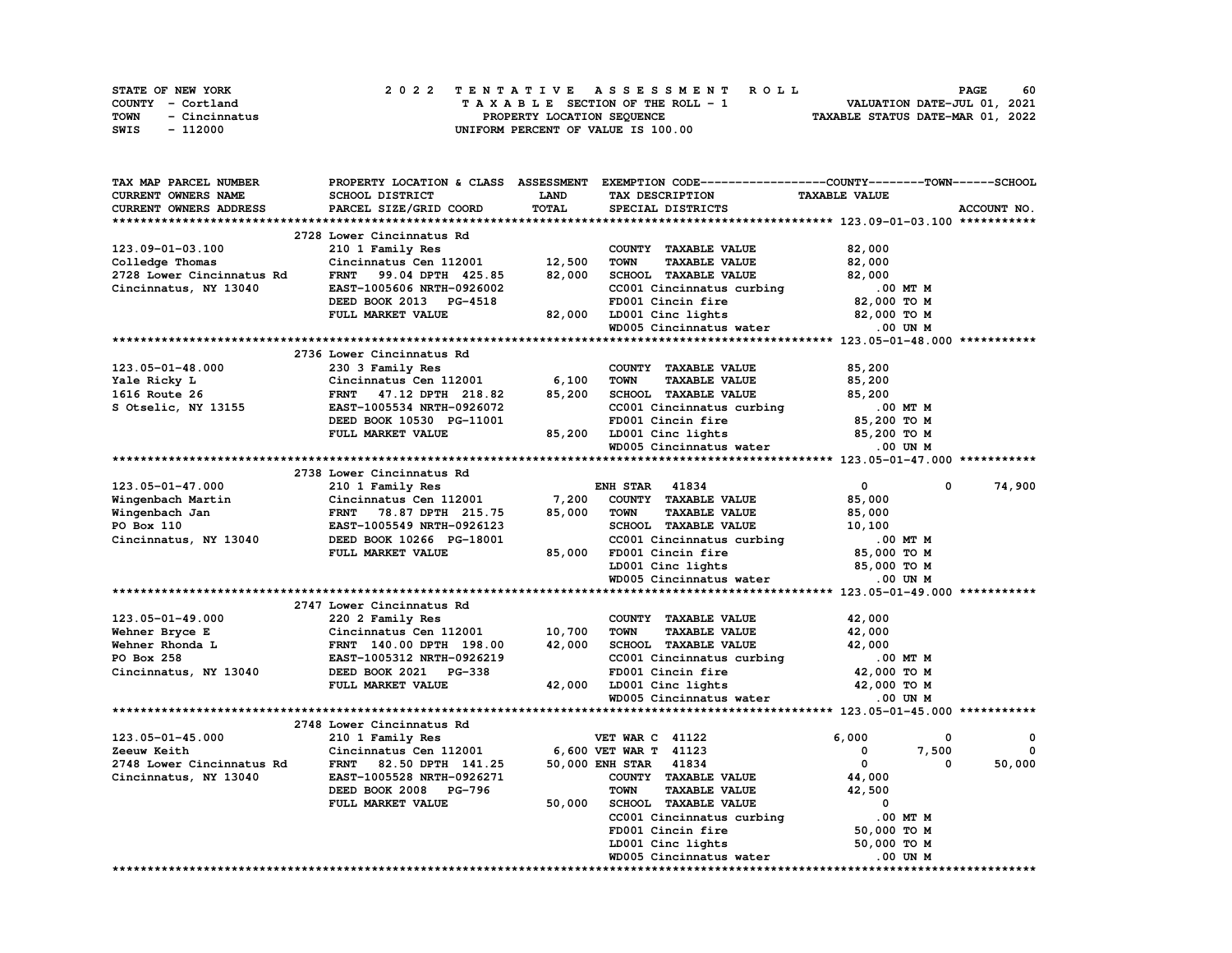| <b>STATE OF NEW YORK</b> | 2022 TENTATIVE ASSESSMENT ROLL     | 61<br>PAGE                       |
|--------------------------|------------------------------------|----------------------------------|
| COUNTY - Cortland        | TAXABLE SECTION OF THE ROLL - 1    | VALUATION DATE-JUL 01, 2021      |
| TOWN<br>- Cincinnatus    | PROPERTY LOCATION SEOUENCE         | TAXABLE STATUS DATE-MAR 01, 2022 |
| SWIS<br>- 112000         | UNIFORM PERCENT OF VALUE IS 100.00 |                                  |

| TAX MAP PARCEL NUMBER                                          | PROPERTY LOCATION & CLASS ASSESSMENT |             | EXEMPTION CODE-----------------COUNTY-------TOWN------SCHOOL             |                            |             |
|----------------------------------------------------------------|--------------------------------------|-------------|--------------------------------------------------------------------------|----------------------------|-------------|
| CURRENT OWNERS NAME                                            | SCHOOL DISTRICT                      | <b>LAND</b> | TAX DESCRIPTION                                                          | <b>TAXABLE VALUE</b>       |             |
| CURRENT OWNERS ADDRESS                                         | PARCEL SIZE/GRID COORD               | TOTAL       | SPECIAL DISTRICTS                                                        |                            | ACCOUNT NO. |
|                                                                |                                      |             |                                                                          |                            |             |
|                                                                | 2752 Lower Cincinnatus Rd            |             |                                                                          |                            |             |
| 123.05-01-44.000                                               | 220 2 Family Res                     |             | COUNTY TAXABLE VALUE                                                     | 68,500                     |             |
| Wehner Bryce E                                                 | Cincinnatus Cen 112001 8,000         |             | <b>TAXABLE VALUE</b><br><b>TOWN</b>                                      | 68,500                     |             |
| Wehner Rhonda L                                                | FRNT 89.10 DPTH 218.94               | 68,500      | SCHOOL TAXABLE VALUE                                                     | 68,500                     |             |
| PO Box 258                                                     | EAST-1005629 NRTH-0926337            |             | CC001 Cincinnatus curbing .00 MT M                                       |                            |             |
| Cincinnatus, NY 13040                                          | DEED BOOK 2019 PG-3502               |             | FD001 Cincin fire                                                        | 68,500 TO M                |             |
|                                                                | FULL MARKET VALUE                    | 68,500      | LD001 Cinc lights                                                        | 68,500 TO M                |             |
|                                                                |                                      |             | WD005 Cincinnatus water                                                  | .00 UN M                   |             |
|                                                                |                                      |             |                                                                          |                            |             |
|                                                                | 2755 Lower Cincinnatus Rd            |             |                                                                          |                            |             |
| 123.05-01-50.000                                               | 210 1 Family Res                     |             | COUNTY TAXABLE VALUE                                                     | 67,000                     |             |
| Mulhern Thomas M IV                                            | Cincinnatus Cen 112001 8,700         |             | <b>TOWN</b><br><b>TAXABLE VALUE</b>                                      | 67,000                     |             |
| 2755 Lower Cincinnatus Rd                                      | FRNT 110.17 DPTH 163.57 67,000       |             | SCHOOL TAXABLE VALUE                                                     | 67,000                     |             |
| Cincinnatus, NY 13040                                          | <b>BANKCORELOG</b>                   |             | CC001 Cincinnatus curbing                                                | .00 MT M                   |             |
|                                                                | EAST-1005343 NRTH-0926338            |             | FD001 Cincin fire 67,000 TO M                                            |                            |             |
|                                                                | DEED BOOK 2021 PG-1933               |             |                                                                          |                            |             |
|                                                                | FULL MARKET VALUE                    |             | ED001 Cinc lights 67,000 TO M<br>67,000 WD005 Cincinnatus water .00 UN M |                            |             |
|                                                                |                                      |             |                                                                          |                            |             |
|                                                                | 2756 Lower Cincinnatus Rd            |             |                                                                          |                            |             |
| 123.05-01-43.000                                               | 210 1 Family Res                     |             | <b>BAS STAR</b> 41854                                                    | $\mathbf{0}$<br>$^{\circ}$ | 30,000      |
| Beckwith Mary E                                                | Cincinnatus Cen 112001               | 5,800       | COUNTY TAXABLE VALUE                                                     | 40,600                     |             |
| 2756 Lower Cincinnatus Rd                                      | <b>FRNT</b><br>69.71 DPTH 141.70     | 40,600      | <b>TOWN</b><br><b>TAXABLE VALUE</b>                                      | 40,600                     |             |
| Cincinnatus, NY 13040                                          | <b>BANKCORELOG</b>                   |             | SCHOOL TAXABLE VALUE                                                     | 10,600                     |             |
|                                                                | EAST-1005549 NRTH-0926432            |             | CC001 Cincinnatus curbing                                                | .00 MT M                   |             |
|                                                                | DEED BOOK 539<br>$PG-41$             |             | FD001 Cincin fire                                                        | 40,600 TO M                |             |
|                                                                | FULL MARKET VALUE                    |             | 40,600 LD001 Cinc lights 40,600 TO M                                     |                            |             |
|                                                                |                                      |             | WD005 Cincinnatus water                                                  | .00 UN M                   |             |
|                                                                |                                      |             |                                                                          |                            |             |
|                                                                | 2759 Lower Cincinnatus Rd            |             | 92 PCT OF VALUE USED FOR EXEMPTION PURPOSES                              |                            |             |
| 123.05-01-51.000                                               | 210 1 Family Res                     |             | AGED C&T 41801                                                           | 32,660<br>32,660           | 0           |
| Wood Jean                                                      | Cincinnatus Cen 112001 18,300 AGED S |             | 41804                                                                    | $^{\circ}$<br>0            | 16,330      |
| Wood Jack                                                      | 4.50<br><b>ACRES</b>                 |             | 71,000 ENH STAR 41834                                                    | $^{\circ}$<br>$\Omega$     | 54,670      |
|                                                                |                                      |             | COUNTY TAXABLE VALUE                                                     |                            |             |
| PO Box 330<br>Cincinnatus, NY 13040-0330 DEED BOOK 2017 PG-393 | EAST-1005062 NRTH-0926448            |             | <b>TOWN</b><br><b>TAXABLE VALUE</b>                                      | 38,340<br>38,340           |             |
|                                                                |                                      |             |                                                                          | $\overline{0}$             |             |
|                                                                | FULL MARKET VALUE                    | 71,000      | SCHOOL TAXABLE VALUE                                                     |                            |             |
|                                                                |                                      |             | CC001 Cincinnatus curbing<br>FD001 Cincin fire                           | .00 MT M<br>71,000 TO M    |             |
|                                                                |                                      |             | LD001 Cinc lights                                                        |                            |             |
|                                                                |                                      |             |                                                                          | 71,000 TO M                |             |
|                                                                |                                      |             | WD005 Cincinnatus water                                                  | $.00$ UN M                 |             |
|                                                                |                                      |             |                                                                          |                            |             |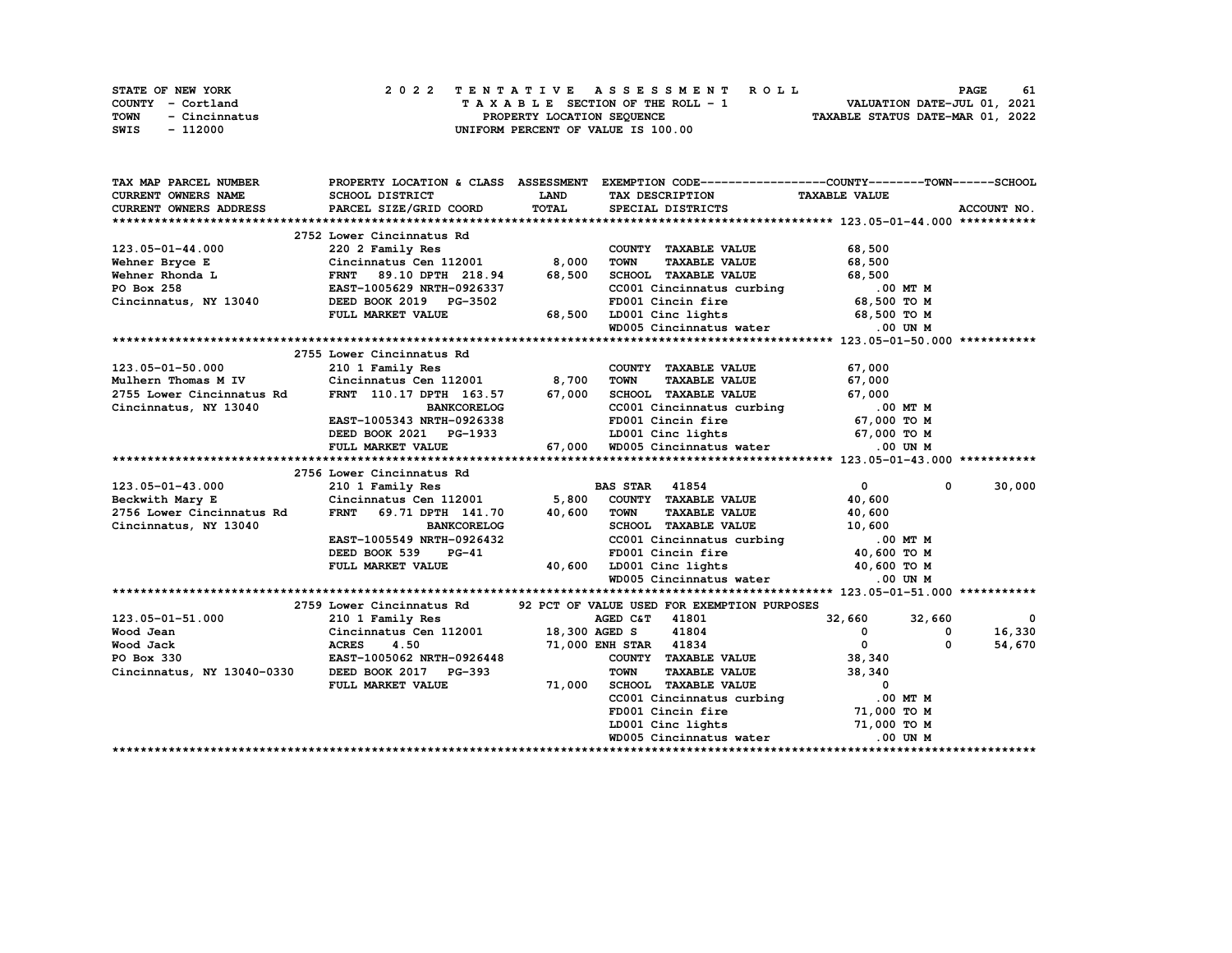| STATE OF NEW YORK     | 2022 TENTATIVE ASSESSMENT ROLL     | 62<br><b>PAGE</b>                |
|-----------------------|------------------------------------|----------------------------------|
| COUNTY - Cortland     | TAXABLE SECTION OF THE ROLL - 1    | VALUATION DATE-JUL 01, 2021      |
| TOWN<br>- Cincinnatus | PROPERTY LOCATION SEQUENCE         | TAXABLE STATUS DATE-MAR 01, 2022 |
| - 112000<br>SWIS      | UNIFORM PERCENT OF VALUE IS 100.00 |                                  |

| TAX MAP PARCEL NUMBER                                                                        |                                                      |              | PROPERTY LOCATION & CLASS ASSESSMENT EXEMPTION CODE-----------------COUNTY-------TOWN------SCHOOL   |                              |             |
|----------------------------------------------------------------------------------------------|------------------------------------------------------|--------------|-----------------------------------------------------------------------------------------------------|------------------------------|-------------|
| CURRENT OWNERS NAME                                                                          | SCHOOL DISTRICT                                      | <b>LAND</b>  | TAX DESCRIPTION TAXABLE VALUE                                                                       |                              |             |
| CURRENT OWNERS ADDRESS                                                                       | PARCEL SIZE/GRID COORD                               | <b>TOTAL</b> | SPECIAL DISTRICTS                                                                                   |                              | ACCOUNT NO. |
|                                                                                              |                                                      |              |                                                                                                     |                              |             |
|                                                                                              | 2763 Lower Cincinnatus Rd                            |              |                                                                                                     |                              |             |
| 123.05-01-52.000                                                                             | 652 Govt bldgs                                       |              | COUNTY TAXABLE VALUE                                                                                | 86,000                       |             |
| Postal Building and Leasing Co Cincinnatus Cen 112001 6,100                                  |                                                      |              | <b>TOWN</b><br>TAXABLE VALUE                                                                        | 86,000                       |             |
|                                                                                              |                                                      | 86,000       | SCHOOL TAXABLE VALUE                                                                                | 86,000                       |             |
| 720 Olive St Ste 1630 FRNT 71.10 DPTH 159.45<br>St Louis, MO 63101 EAST-1005359 NRTH-0926537 |                                                      |              | CC001 Cincinnatus curbing 0.00 MT M<br>FD001 Cincin fire 86,000 TO M                                |                              |             |
|                                                                                              | DEED BOOK 2020 PG-650                                |              |                                                                                                     |                              |             |
|                                                                                              | FULL MARKET VALUE                                    | 86,000       |                                                                                                     |                              |             |
|                                                                                              |                                                      |              | FD001 Cincin fire 86,000 TO M<br>LD001 Cinc lights 86,000 TO M<br>WD005 Cincinnatus water 0.00 UN M |                              |             |
|                                                                                              |                                                      |              |                                                                                                     |                              |             |
|                                                                                              | 2765 Lower Cincinnatus Rd                            |              |                                                                                                     |                              |             |
| 123.05-01-53.000                                                                             | 270 Mfg housing                                      |              | <b>BAS STAR 41854</b>                                                                               | $\overline{0}$<br>$^{\circ}$ | 11,500      |
| Woodcock Robert                                                                              |                                                      |              | Cincinnatus Cen 112001 6,500 COUNTY TAXABLE VALUE                                                   | 11,500                       |             |
| Austin Elsie                                                                                 | 60.00 DPTH 166.00<br><b>FRNT</b>                     | 11,500       | <b>TOWN</b><br>TAXABLE VALUE                                                                        | 11,500                       |             |
| 2765 Lower Cincinnatus Rd                                                                    | EAST-1005369 NRTH-0926603                            |              | SCHOOL TAXABLE VALUE                                                                                | $\overline{\mathbf{0}}$      |             |
| Cincinnatus, NY 13040                                                                        | DEED BOOK 2012 PG-4871                               |              | CC001 Cincinnatus curbing                                                                           | .00 MT M                     |             |
|                                                                                              | FULL MARKET VALUE                                    | 11,500       | FD001 Cincin fire                                                                                   | 11,500 TO M                  |             |
|                                                                                              |                                                      |              | LD001 Cinc lights $11,500$ TO M                                                                     |                              |             |
|                                                                                              |                                                      |              | WD005 Cincinnatus water                                                                             | .00 UN M                     |             |
|                                                                                              |                                                      |              |                                                                                                     |                              |             |
|                                                                                              | 2766 Lower Cincinnatus Rd                            |              |                                                                                                     |                              |             |
| 123.05-01-41.000                                                                             | 210 1 Family Res                                     |              | COUNTY TAXABLE VALUE                                                                                | 52,000                       |             |
| McKee Roger J                                                                                | Cincinnatus Cen 112001 6,200                         |              | <b>TOWN</b><br><b>TAXABLE VALUE</b>                                                                 | 52,000                       |             |
| McKee Rita<br>McKee Rita<br>5727 Lower Cincinnatus Rd<br>PO Box 243                          | FRNT 82.58 DPTH 123.75                               | 52,000       | SCHOOL TAXABLE VALUE                                                                                | 52,000                       |             |
|                                                                                              | EAST-1005568 NRTH-0926598                            |              | CCOO1 Cincinnatus curbing 0.00 MT M<br>FD001 Cincin fire 52,000 TO M                                |                              |             |
|                                                                                              | DEED BOOK 2008 PG-4102                               |              | FD001 Cincin fire 52,000 TO M<br>LD001 Cinc lights 52,000 TO M<br>WD005 Cincinnatus water 0.00 UN M |                              |             |
| Cincinnatus, NY 13040                                                                        | FULL MARKET VALUE                                    | 52,000       |                                                                                                     |                              |             |
|                                                                                              |                                                      |              |                                                                                                     |                              |             |
|                                                                                              |                                                      |              |                                                                                                     |                              |             |
|                                                                                              | 2769 Lower Cincinnatus Rd                            |              |                                                                                                     |                              |             |
| 123.05-01-55.000                                                                             | 220 2 Family Res                                     |              | <b>ENH STAR 41834</b>                                                                               | $\overline{0}$<br>0          | 74,900      |
| Januszka Charles A                                                                           | Cincinnatus Cen 112001                               | 9,000        | COUNTY TAXABLE VALUE                                                                                | 85,000                       |             |
| Januszka Carol J                                                                             | FRNT 102.30 DPTH 235.00<br>EAST-1005351 NRTH-0926689 | 85,000       | <b>TOWN</b><br><b>TAXABLE VALUE</b>                                                                 | 85,000                       |             |
| PO Box 46                                                                                    |                                                      |              | SCHOOL TAXABLE VALUE                                                                                | 10,100                       |             |
| Cincinnatus, NY 13040-0046 DEED BOOK 325                                                     | <b>PG-263</b>                                        |              | FORM CONTINUE VALUE<br>CC001 Cincinnatus curbing<br>FD001 Cincinnatus curbing                       | .00 MT M                     |             |
|                                                                                              | FULL MARKET VALUE                                    | 85,000       | FD001 Cincin fire                                                                                   | 85,000 TO M                  |             |
|                                                                                              |                                                      |              | LD001 Cinc lights 65,000 TO M                                                                       |                              |             |
|                                                                                              |                                                      |              | WD005 Cincinnatus water                                                                             | .00 UN M                     |             |
|                                                                                              |                                                      |              |                                                                                                     |                              |             |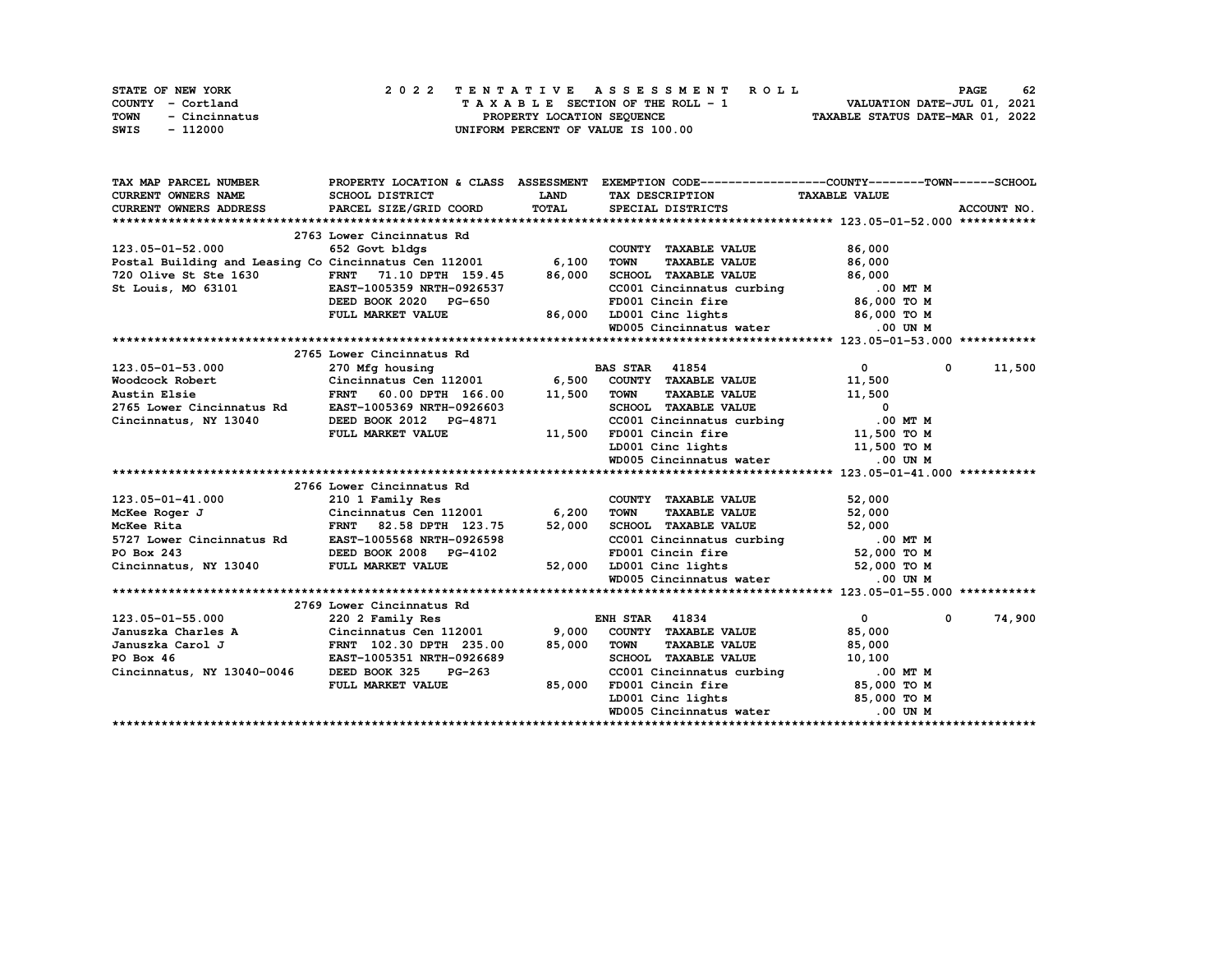| STATE OF NEW YORK     | 2022 TENTATIVE ASSESSMENT ROLL     | - 63<br><b>PAGE</b>              |
|-----------------------|------------------------------------|----------------------------------|
| COUNTY - Cortland     | TAXABLE SECTION OF THE ROLL - 1    | VALUATION DATE-JUL 01, 2021      |
| TOWN<br>- Cincinnatus | PROPERTY LOCATION SEQUENCE         | TAXABLE STATUS DATE-MAR 01, 2022 |
| - 112000<br>SWIS      | UNIFORM PERCENT OF VALUE IS 100.00 |                                  |

| TAX MAP PARCEL NUMBER                                                       |                                             |             | PROPERTY LOCATION & CLASS ASSESSMENT EXEMPTION CODE-----------------COUNTY-------TOWN------SCHOOL |                          |             |
|-----------------------------------------------------------------------------|---------------------------------------------|-------------|---------------------------------------------------------------------------------------------------|--------------------------|-------------|
| <b>CURRENT OWNERS NAME</b>                                                  | SCHOOL DISTRICT                             | <b>LAND</b> | TAX DESCRIPTION                                                                                   | <b>TAXABLE VALUE</b>     |             |
| <b>CURRENT OWNERS ADDRESS</b>                                               | PARCEL SIZE/GRID COORD                      | TOTAL       | SPECIAL DISTRICTS                                                                                 |                          | ACCOUNT NO. |
|                                                                             |                                             |             |                                                                                                   |                          |             |
|                                                                             | 2775 Lower Cincinnatus Rd                   |             |                                                                                                   |                          |             |
| 123.05-01-56.000                                                            | 210 1 Family Res                            |             | <b>VET WAR C 41122</b>                                                                            | 6,000<br>0               | 0           |
| Greene Trust William F                                                      | Cincinnatus Cen 112001                      |             | 6,000 VET WAR T 41123                                                                             | $\mathbf 0$<br>9,900     | $\mathbf 0$ |
| Weatherby Susan C                                                           | <b>FRNT</b><br>64.68 DPTH 124.74            |             | 66,000 ENH STAR 41834                                                                             | $\mathbf{0}$<br>0        | 66,000      |
|                                                                             | EAST-1005412 NRTH-0926760                   |             | COUNTY TAXABLE VALUE                                                                              | 60,000                   |             |
| 2775 Lower Cincinnatus Rd<br>Cincinnatus, NY 13040<br>Cincinnatus, NY 13040 | DEED BOOK 2018 PG-2534                      |             | <b>TOWN</b><br><b>TAXABLE VALUE</b>                                                               | 56,100                   |             |
|                                                                             | FULL MARKET VALUE                           | 66,000      | SCHOOL TAXABLE VALUE                                                                              | $\Omega$                 |             |
|                                                                             |                                             |             |                                                                                                   | .00 MT M                 |             |
|                                                                             |                                             |             | CC001 Cincinnatus curbing                                                                         |                          |             |
|                                                                             |                                             |             | FD001 Cincin fire                                                                                 | 66,000 TO M              |             |
|                                                                             |                                             |             | LD001 Cinc lights                                                                                 | 66,000 TO M              |             |
|                                                                             |                                             |             | WD005 Cincinnatus water                                                                           | .00 UN M                 |             |
|                                                                             |                                             |             |                                                                                                   |                          |             |
|                                                                             | 2780 Lower Cincinnatus Rd                   |             |                                                                                                   |                          |             |
| 123.05-01-37.000                                                            | 210 1 Family Res                            |             | COUNTY TAXABLE VALUE                                                                              | 90,000                   |             |
| Welch Kathleen S                                                            | Cincinnatus Cen 112001 8,800                |             | <b>TOWN</b><br><b>TAXABLE VALUE</b>                                                               | 90,000                   |             |
| 2780 Lower Cincinnatus Rd                                                   | FRNT 120.11 DPTH 144.00                     | 90,000      | SCHOOL TAXABLE VALUE                                                                              | 90,000                   |             |
| Cincinnatus, NY 13040                                                       | <b>BANKCORELOG</b>                          |             | FD001 Cincin fire                                                                                 | 90,000 TO M              |             |
|                                                                             | EAST-1005608 NRTH-0926795                   |             | LD001 Cinc lights                                                                                 | 90,000 TO M              |             |
|                                                                             | DEED BOOK 2021 PG-2871                      |             | WD005 Cincinnatus water                                                                           | .00 UN M                 |             |
|                                                                             | FULL MARKET VALUE                           | 90,000      |                                                                                                   |                          |             |
|                                                                             |                                             |             |                                                                                                   |                          |             |
|                                                                             | 2788 Lower Cincinnatus Rd                   |             |                                                                                                   |                          |             |
| 123.05-01-35.000                                                            | 210 1 Family Res                            |             | COUNTY TAXABLE VALUE                                                                              | 127,000                  |             |
| Herline Donald H                                                            | Cincinnatus Cen 112001                      | 23,200      | <b>TOWN</b><br><b>TAXABLE VALUE</b>                                                               | 127,000                  |             |
| Herline Melissa W                                                           | <b>ACRES</b><br>7.79 BANK WELLS             | 127,000     | SCHOOL TAXABLE VALUE                                                                              | 127,000                  |             |
| PO Box 231                                                                  | EAST-1006063 NRTH-0926898                   |             | CC001 Cincinnatus curbing                                                                         | $.00$ MT M               |             |
| Cincinnatus, NY 13040                                                       | DEED BOOK 10255 PG-76002                    |             | FD001 Cincin fire                                                                                 | 127,000 TO M             |             |
|                                                                             | FULL MARKET VALUE                           |             | 127,000 LD001 Cinc lights                                                                         | 127,000 TO M             |             |
|                                                                             |                                             |             | WD005 Cincinnatus water                                                                           | .00 UN M                 |             |
|                                                                             |                                             |             |                                                                                                   |                          |             |
|                                                                             | Lower Cincinnatus Willet                    |             |                                                                                                   |                          |             |
| 123.00-04-01.100                                                            | 120 Field crops                             |             | AG-CEILING 41720                                                                                  | 92,645<br>92,645         | 92,645      |
| Ruschmann Peter                                                             | Cincinnatus Cen 112001                      | 182,500     | COUNTY TAXABLE VALUE                                                                              | 126,855                  |             |
| 2464 Lower Cincinnatus Rd                                                   | <b>ACRES</b> 145.90                         | 219,500     | <b>TOWN</b><br><b>TAXABLE VALUE</b>                                                               | 126,855                  |             |
|                                                                             | EAST-1006387 NRTH-0921586                   |             | SCHOOL TAXABLE VALUE                                                                              | 126,855                  |             |
| Cincinnatus, NY 13040                                                       |                                             |             | FD001 Cincin fire                                                                                 |                          |             |
|                                                                             | DEED BOOK 2021 PG-5367<br>FULL MARKET VALUE | 219,500     | FD001 Cincin fire<br>WD005 Cincinnatus water                                                      | 219,500 то м<br>.00 UN M |             |
| MAY BE SUBJECT TO PAYMENT                                                   |                                             |             |                                                                                                   |                          |             |
| UNDER AGDIST LAW TIL 2026                                                   |                                             |             |                                                                                                   |                          |             |
|                                                                             |                                             |             |                                                                                                   |                          |             |
|                                                                             | Lower Cincinnatus Willet                    |             |                                                                                                   |                          |             |
| 142.00-01-10.000                                                            | 105 Vac farmland                            |             | COUNTY TAXABLE VALUE                                                                              | 78,100                   |             |
| Parks James                                                                 | Cincinnatus Cen 112001                      | 78,100      | <b>TOWN</b><br><b>TAXABLE VALUE</b>                                                               | 78,100                   |             |
| 4041 Union Valley Rd                                                        | ACRES 63.77                                 | 78,100      | SCHOOL TAXABLE VALUE                                                                              | 78,100                   |             |
| DeRuyter, NY 13152                                                          | EAST-1001736 NRTH-0909833                   |             | FD001 Cincin fire                                                                                 | 78,100 TO M              |             |
|                                                                             | DEED BOOK 2021 PG-2120                      |             |                                                                                                   |                          |             |
| MAY BE SUBJECT TO PAYMENT                                                   | FULL MARKET VALUE                           | 78,100      |                                                                                                   |                          |             |
| UNDER AGDIST LAW TIL 2025                                                   |                                             |             |                                                                                                   |                          |             |
| *********************                                                       |                                             |             |                                                                                                   |                          |             |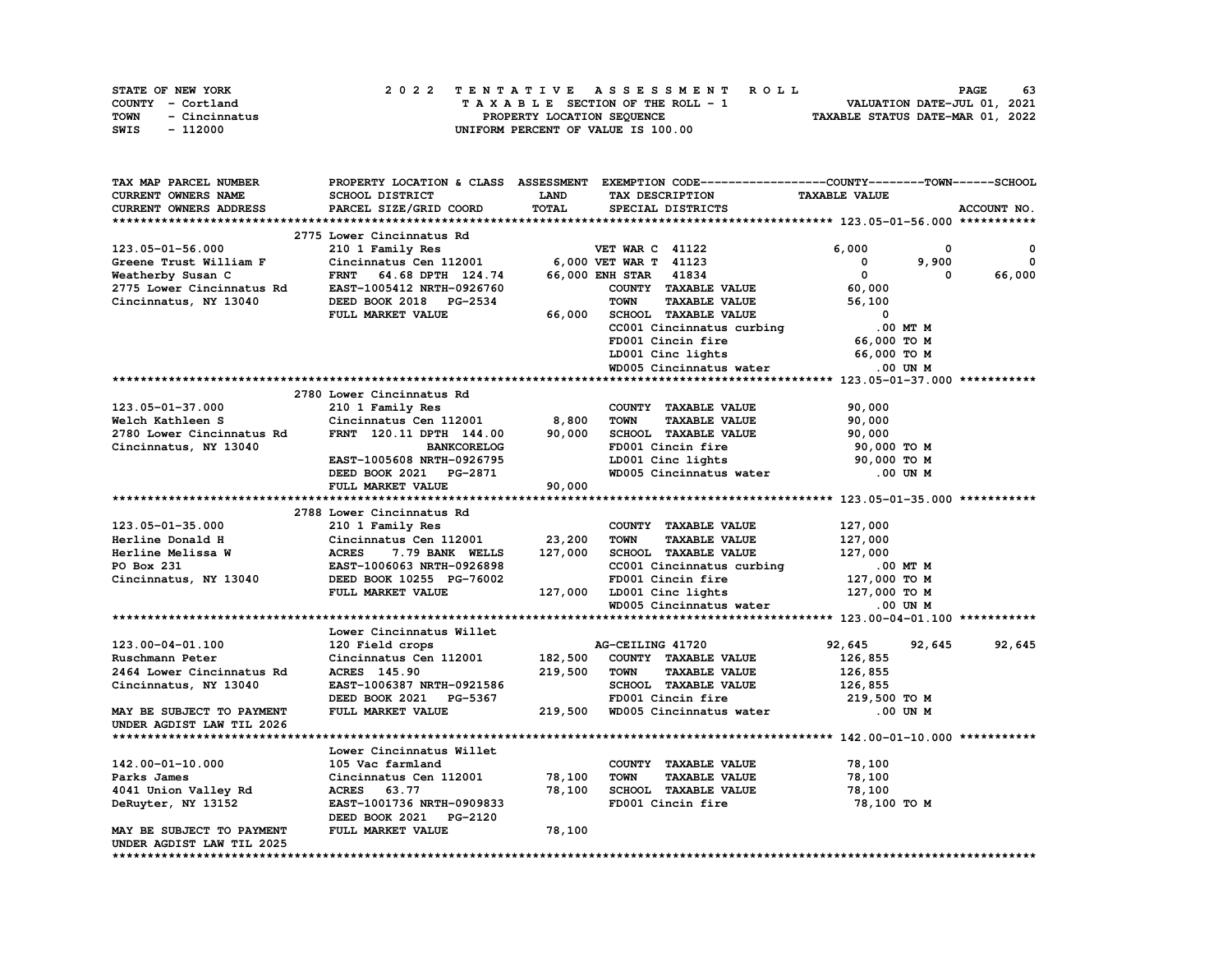| STATE OF NEW YORK     | 2022 TENTATIVE ASSESSMENT ROLL     | - 64<br><b>PAGE</b>              |
|-----------------------|------------------------------------|----------------------------------|
| COUNTY - Cortland     | TAXABLE SECTION OF THE ROLL - 1    | VALUATION DATE-JUL 01, 2021      |
| TOWN<br>- Cincinnatus | PROPERTY LOCATION SEOUENCE         | TAXABLE STATUS DATE-MAR 01, 2022 |
| SWIS<br>- 112000      | UNIFORM PERCENT OF VALUE IS 100.00 |                                  |

| TAX MAP PARCEL NUMBER                                   | PROPERTY LOCATION & CLASS ASSESSMENT EXEMPTION CODE-----------------COUNTY-------TOWN------SCHOOL |         |                          |                                             |                      |         |             |
|---------------------------------------------------------|---------------------------------------------------------------------------------------------------|---------|--------------------------|---------------------------------------------|----------------------|---------|-------------|
| CURRENT OWNERS NAME                                     | <b>SCHOOL DISTRICT</b>                                                                            | LAND    |                          | TAX DESCRIPTION                             | <b>TAXABLE VALUE</b> |         |             |
| <b>CURRENT OWNERS ADDRESS</b>                           | PARCEL SIZE/GRID COORD                                                                            | TOTAL   |                          | SPECIAL DISTRICTS                           |                      |         | ACCOUNT NO. |
|                                                         |                                                                                                   |         |                          |                                             |                      |         |             |
|                                                         | Lower Cincinnatus Willet                                                                          |         |                          |                                             |                      |         |             |
| 143.00-01-02.110                                        | 105 Vac farmland                                                                                  |         |                          | COUNTY TAXABLE VALUE                        | 55,500               |         |             |
| Munro Edward                                            | Cincinnatus Cen 112001                                                                            | 55,500  | <b>TOWN</b>              | <b>TAXABLE VALUE</b>                        | 55,500               |         |             |
| Munro Emily                                             | 38.47<br><b>ACRES</b>                                                                             | 55,500  |                          | SCHOOL TAXABLE VALUE                        | 55,500               |         |             |
| 4403 Schoolhouse Rd                                     | EAST-1003927 NRTH-0911934                                                                         |         |                          | FD001 Cincin fire                           | 55,500 TO M          |         |             |
| Cincinnatus, NY 13040                                   | DEED BOOK 2021 PG-2037                                                                            |         |                          |                                             |                      |         |             |
|                                                         | FULL MARKET VALUE                                                                                 | 55,500  |                          |                                             |                      |         |             |
| MAY BE SUBJECT TO PAYMENT                               |                                                                                                   |         |                          |                                             |                      |         |             |
| UNDER AGDIST LAW TIL 2025                               |                                                                                                   |         |                          |                                             |                      |         |             |
|                                                         |                                                                                                   |         |                          |                                             |                      |         |             |
|                                                         | 1902 Lower Cincinnatus Willet                                                                     |         |                          | 26 PCT OF VALUE USED FOR EXEMPTION PURPOSES |                      |         |             |
| 142.00-01-09.000                                        | 112 Dairy farm                                                                                    |         | VET COM C 41132          |                                             | 10,000               | 0       | 0           |
| Clark Nancy A                                           | Cincinnatus Cen 112001                                                                            |         | 277,700 VET COM T 41133  |                                             | 0                    | 20,000  | 0           |
| Clark Fredwin A Jr                                      | ACRES 240.27                                                                                      |         | 377,500 AG-CEILING 41720 |                                             | 135,356              | 135,356 | 135,356     |
| 1902 Lower Cincinnatus Rd                               | EAST-1003054 NRTH-0909511                                                                         |         | <b>ENH STAR</b>          | 41834                                       | $\mathbf 0$          | 0       | 74,900      |
| Cincinnatus, NY 13040-9629                              | DEED BOOK 334<br><b>PG-658</b>                                                                    |         | AG IMPROV 42100          |                                             | 7,700                | 7,700   | 7,700       |
|                                                         | FULL MARKET VALUE                                                                                 | 377,500 |                          | COUNTY TAXABLE VALUE                        | 224,444              |         |             |
| MAY BE SUBJECT TO PAYMENT                               |                                                                                                   |         | <b>TOWN</b>              | <b>TAXABLE VALUE</b>                        | 214,444              |         |             |
| UNDER AGDIST LAW TIL 2026                               |                                                                                                   |         |                          | <b>SCHOOL TAXABLE VALUE</b>                 | 159,544              |         |             |
|                                                         |                                                                                                   |         |                          | FD001 Cincin fire                           |                      |         |             |
|                                                         |                                                                                                   |         |                          |                                             | 369,800 TO M         |         |             |
|                                                         |                                                                                                   |         |                          | 7,700 EX                                    |                      |         |             |
|                                                         |                                                                                                   |         |                          |                                             |                      |         |             |
|                                                         | 1952 Lower Cincinnatus Willet                                                                     |         |                          | 79 PCT OF VALUE USED FOR EXEMPTION PURPOSES |                      |         |             |
| 143.00-01-02.200                                        | 210 1 Family Res                                                                                  |         | CW 15 VET/ 41162         |                                             | 6,000                | 0       | 0           |
| Torrey Arthur                                           | Cincinnatus Cen 112001                                                                            |         | 18,000 AGED C&T          | 41801                                       | 37,290               | 40,290  | $\mathbf 0$ |
| 1952 Lower Cincinnatus Willet ACRES                     | 2.14                                                                                              |         | 102,000 AGED S           | 41804                                       | $^{\circ}$           | 0       | 24,174      |
| Cincinnatus, NY 13040                                   | EAST-1003683 NRTH-0912248                                                                         |         | <b>ENH STAR 41834</b>    |                                             | $\mathbf 0$          | 0       | 74,900      |
|                                                         | DEED BOOK 2013 PG-3021                                                                            |         |                          | COUNTY TAXABLE VALUE                        | 58,710               |         |             |
|                                                         | FULL MARKET VALUE                                                                                 | 102,000 | <b>TOWN</b>              | <b>TAXABLE VALUE</b>                        | 61,710               |         |             |
|                                                         |                                                                                                   |         |                          | SCHOOL TAXABLE VALUE                        | 2,926                |         |             |
|                                                         |                                                                                                   |         |                          | FD001 Cincin fire                           | 102,000 TO M         |         |             |
|                                                         |                                                                                                   |         |                          |                                             |                      |         |             |
|                                                         | 1971 Lower Cincinnatus Willet                                                                     |         |                          |                                             |                      |         |             |
| 142.00-01-21.000                                        | 210 1 Family Res                                                                                  |         | <b>BAS STAR</b>          | 41854                                       | $\mathbf 0$          | 0       | 30,000      |
| Smith Richard                                           | Cincinnatus Cen 112001                                                                            | 20,200  |                          | COUNTY TAXABLE VALUE                        | 170,000              |         |             |
| Smith Janice                                            | <b>ACRES</b><br>5.77                                                                              | 170,000 | <b>TOWN</b>              | <b>TAXABLE VALUE</b>                        | 170,000              |         |             |
| 1971 Lower Cincinnatus Rd                               | EAST-1003427 NRTH-0912648                                                                         |         |                          | SCHOOL TAXABLE VALUE                        | 140,000              |         |             |
| Cincinnatus, NY 13040-9630                              | DEED BOOK 424<br><b>PG-37</b>                                                                     |         |                          | FD001 Cincin fire                           | 170,000 TO M         |         |             |
|                                                         | FULL MARKET VALUE                                                                                 | 170,000 |                          |                                             |                      |         |             |
|                                                         |                                                                                                   |         |                          |                                             |                      |         |             |
|                                                         | 1982 Lower Cincinnatus Willet                                                                     |         |                          |                                             |                      |         |             |
| 143.00-01-01.000                                        | 210 1 Family Res                                                                                  |         |                          | COUNTY TAXABLE VALUE                        | 120,000              |         |             |
| Bushey Justin L                                         | Cincinnatus Cen 112001                                                                            | 12,700  | <b>TOWN</b>              | <b>TAXABLE VALUE</b>                        | 120,000              |         |             |
| Fitzpatrick Kathleen L                                  | <b>ACRES</b><br>1.09                                                                              | 120,000 |                          | <b>SCHOOL TAXABLE VALUE</b>                 | 120,000              |         |             |
| 1982 Lower Cincinnatus Willet EAST-1003920 NRTH-0912831 |                                                                                                   |         |                          | FD001 Cincin fire                           | 120,000 TO M         |         |             |
| Cincinnatus, NY 13040                                   | DEED BOOK 2016<br>PG-6866                                                                         |         |                          |                                             |                      |         |             |
|                                                         | FULL MARKET VALUE                                                                                 | 120,000 |                          |                                             |                      |         |             |
| ***********************************                     | *******************                                                                               |         |                          |                                             |                      |         |             |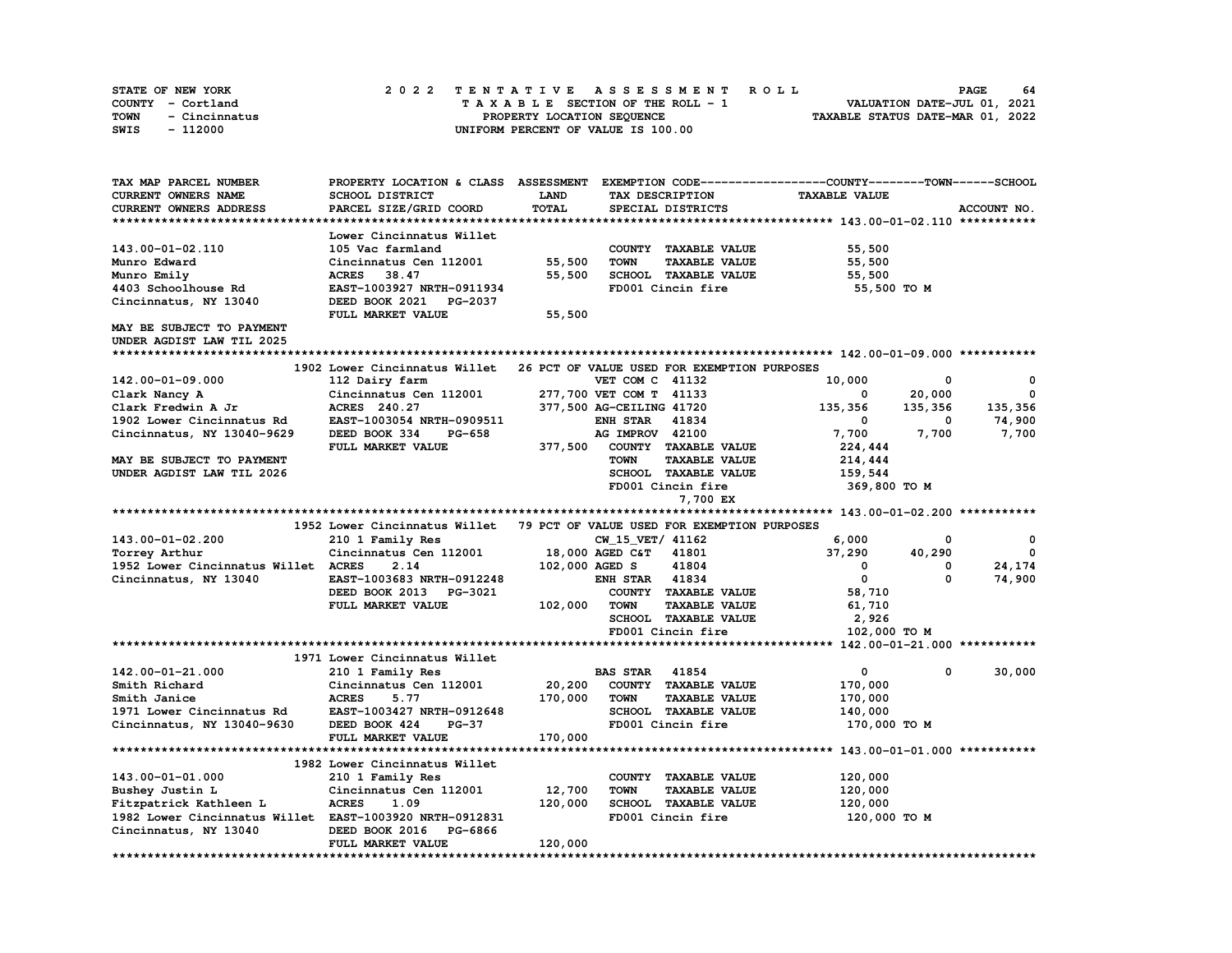| STATE OF NEW YORK     | 2022 TENTATIVE ASSESSMENT ROLL                                 |  |  | 65<br><b>PAGE</b>           |  |  |  |  |
|-----------------------|----------------------------------------------------------------|--|--|-----------------------------|--|--|--|--|
| COUNTY - Cortland     | TAXABLE SECTION OF THE ROLL - 1                                |  |  | VALUATION DATE-JUL 01, 2021 |  |  |  |  |
| TOWN<br>- Cincinnatus | TAXABLE STATUS DATE-MAR 01, 2022<br>PROPERTY LOCATION SEOUENCE |  |  |                             |  |  |  |  |
| SWIS<br>- 112000      | UNIFORM PERCENT OF VALUE IS 100.00                             |  |  |                             |  |  |  |  |

| TAX MAP PARCEL NUMBER                                   |                                                  |             | PROPERTY LOCATION & CLASS ASSESSMENT EXEMPTION CODE----------------COUNTY-------TOWN-----SCHOOL |                      |             |
|---------------------------------------------------------|--------------------------------------------------|-------------|-------------------------------------------------------------------------------------------------|----------------------|-------------|
| CURRENT OWNERS NAME                                     | SCHOOL DISTRICT                                  | <b>LAND</b> | TAX DESCRIPTION                                                                                 | <b>TAXABLE VALUE</b> |             |
| <b>CURRENT OWNERS ADDRESS</b>                           | PARCEL SIZE/GRID COORD                           | TOTAL       | SPECIAL DISTRICTS                                                                               |                      | ACCOUNT NO. |
|                                                         |                                                  |             |                                                                                                 |                      |             |
|                                                         | 2004 Lower Cincinnatus Willet                    |             |                                                                                                 |                      |             |
| 133.00-01-12.100                                        | 312 Vac w/imprv                                  |             | COUNTY TAXABLE VALUE                                                                            | 395,900              |             |
| Mead Estate Robert                                      | Cincinnatus Cen 112001                           | 355,100     | <b>TOWN</b><br><b>TAXABLE VALUE</b>                                                             | 395,900              |             |
| 2052 L Cincinnatus                                      | ACRES 410.85                                     | 395,900     | SCHOOL TAXABLE VALUE                                                                            | 395,900              |             |
| Cincinnatus, NY 13040-9630                              | EAST-1004956 NRTH-0914169                        |             | FD001 Cincin fire                                                                               | 395,900 то м         |             |
|                                                         | DEED BOOK 1997 PG-4465                           |             |                                                                                                 |                      |             |
| MAY BE SUBJECT TO PAYMENT                               | FULL MARKET VALUE                                | 395,900     |                                                                                                 |                      |             |
| UNDER AGDIST LAW TIL 2024                               |                                                  |             |                                                                                                 |                      |             |
|                                                         |                                                  |             |                                                                                                 |                      |             |
|                                                         | 2258 Lower Cincinnatus Willet                    |             |                                                                                                 |                      |             |
| 133.00-01-01.000                                        | 112 Dairy farm                                   |             | AG 10-YR 41700                                                                                  | 426,200 426,200      | 426,200     |
| Riverside Dairy LLC                                     | Cincinnatus Cen 112001 750, 200 AG-CEILING 41720 |             |                                                                                                 | 158,245<br>158,245   | 158,245     |
| 6978 Route 80                                           | ACRES 795.34                                     |             | 1589,500 COUNTY TAXABLE VALUE                                                                   | 1005,055             |             |
|                                                         |                                                  |             | <b>TOWN</b><br><b>TAXABLE VALUE</b>                                                             |                      |             |
| Tully, NY 13159                                         | EAST-1006379 NRTH-0917481                        |             |                                                                                                 | 1005,055             |             |
|                                                         | DEED BOOK 2010 PG-1285                           |             | SCHOOL TAXABLE VALUE                                                                            | 1005,055             |             |
| MAY BE SUBJECT TO PAYMENT                               | FULL MARKET VALUE                                |             | 1589,500 FD001 Cincin fire                                                                      | 1589,500 TO M        |             |
| UNDER AGDIST LAW TIL 2026                               |                                                  |             |                                                                                                 |                      |             |
|                                                         |                                                  |             |                                                                                                 |                      |             |
|                                                         | 2464 Lower Cincinnatus Willet                    |             |                                                                                                 |                      |             |
| 122.00-03-29.000                                        | 210 1 Family Res                                 |             | AG-CEILING 41720                                                                                | 2,748<br>2,748       | 2,748       |
| Ruschmann Peter                                         | Cincinnatus Cen 112001 16,000                    |             | COUNTY TAXABLE VALUE                                                                            | 96,252               |             |
| 2464 Lower Cincinnatus Rd                               | <b>ACRES</b><br>3.00                             | 99,000      | TOWN<br><b>TAXABLE VALUE</b>                                                                    | 96,252               |             |
| Cincinnatus, NY 13040                                   | EAST-1004636 NRTH-0921097                        |             | SCHOOL TAXABLE VALUE                                                                            | 96,252               |             |
|                                                         | DEED BOOK 2021 PG-5367                           |             | FD001 Cincin fire                                                                               | 99,000 TO M          |             |
| MAY BE SUBJECT TO PAYMENT                               | FULL MARKET VALUE                                | 99,000      |                                                                                                 |                      |             |
| UNDER AGDIST LAW TIL 2026                               |                                                  |             |                                                                                                 |                      |             |
|                                                         |                                                  |             |                                                                                                 |                      |             |
|                                                         | 2522 Lower Cincinnatus Willet                    |             |                                                                                                 |                      |             |
| 123.00-04-02.000                                        | 210 1 Family Res                                 |             | COUNTY TAXABLE VALUE                                                                            | 120,000              |             |
| McUmber Daniel J                                        | Cincinnatus Cen 112001                           | 10, 200     | <b>TOWN</b><br><b>TAXABLE VALUE</b>                                                             | 120,000              |             |
| McUmber Catherine M                                     | FRNT 267.35 DPTH 183.79                          | 120,000     | SCHOOL TAXABLE VALUE                                                                            | 120,000              |             |
| 2522 Lower Cincinnatus Willet EAST-1004646 NRTH-0922294 |                                                  |             | FD001 Cincin fire                                                                               | 120,000 TO M         |             |
| Cincinnatus, NY 13040                                   | DEED BOOK 2019 PG-4202                           |             | WD005 Cincinnatus water                                                                         | .00 UN M             |             |
|                                                         | FULL MARKET VALUE                                | 120,000     |                                                                                                 |                      |             |
|                                                         |                                                  |             |                                                                                                 |                      |             |
|                                                         | 2558 Lower Cincinnatus Willet                    |             |                                                                                                 |                      |             |
| 123.13-01-39.000                                        | 210 1 Family Res                                 |             | <b>BAS STAR</b> 41854                                                                           | $\mathbf{0}$<br>0    | 30,000      |
| Frink Gary L Sr                                         | Cincinnatus Cen 112001                           | 7,700       | COUNTY TAXABLE VALUE                                                                            | 64,500               |             |
| Frink Leslie A                                          | FRNT 82.34 DPTH 286.17                           | 64,500      | <b>TOWN</b><br><b>TAXABLE VALUE</b>                                                             | 64,500               |             |
| 2558 Lower Cincinnatus Rd                               | <b>BANK WELLS</b>                                |             | SCHOOL TAXABLE VALUE                                                                            | 34,500               |             |
| Cincinnatus, NY 13040                                   | EAST-1004960 NRTH-0922939                        |             | FD001 Cincin fire                                                                               | 64,500 TO M          |             |
|                                                         | DEED BOOK 10412 PG-34001                         |             | LD001 Cinc lights                                                                               | 64,500 TO M          |             |
|                                                         | FULL MARKET VALUE                                | 64,500      | WD005 Cincinnatus water                                                                         | .00 UN M             |             |
|                                                         |                                                  |             |                                                                                                 |                      |             |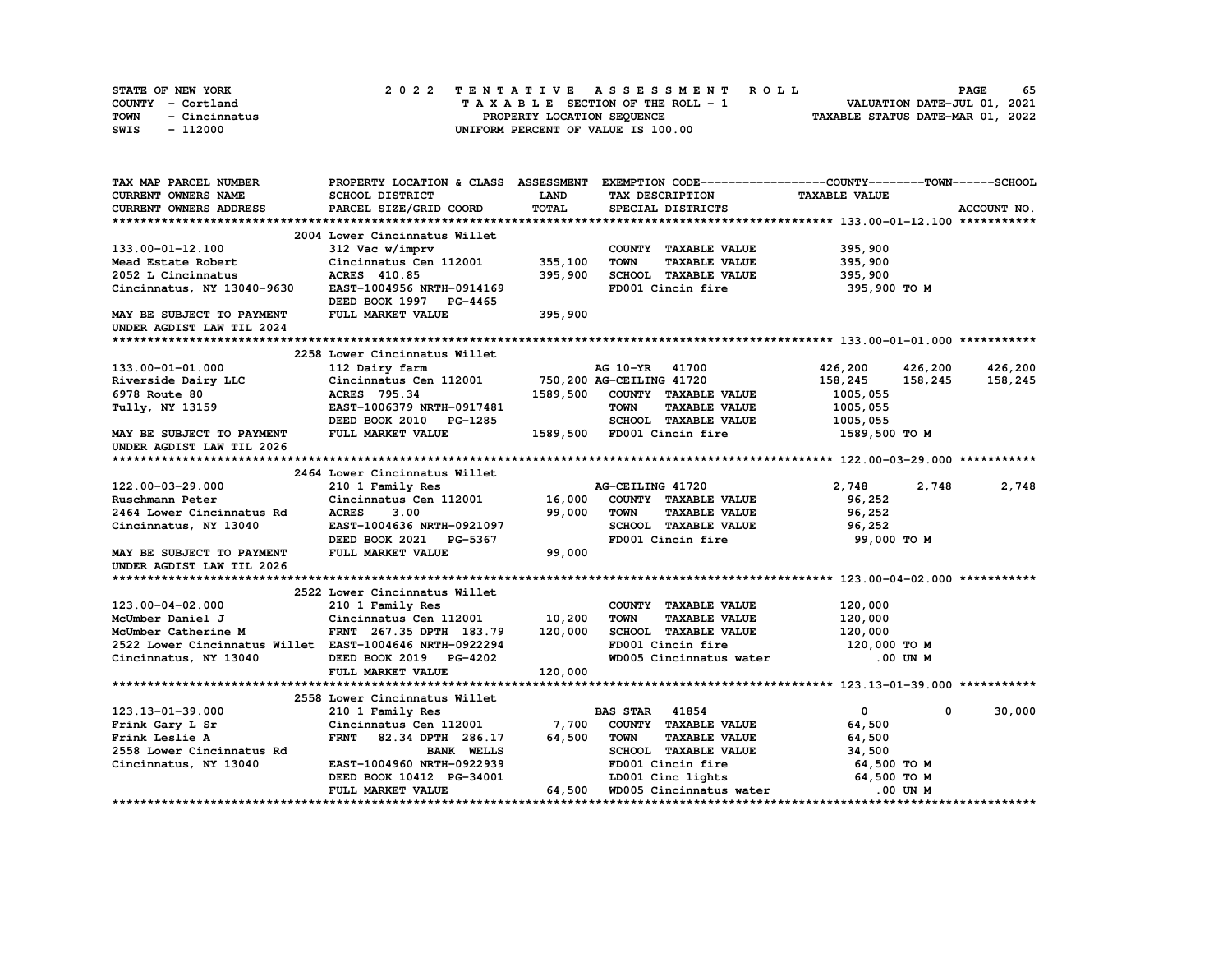|      | STATE OF NEW YORK |                            |  | 2022 TENTATIVE ASSESSMENT ROLL |  |  |  |  |  |                                    |  |  |  |  |  |  |  |  |  |  | <b>PAGE</b>                 | 66 |
|------|-------------------|----------------------------|--|--------------------------------|--|--|--|--|--|------------------------------------|--|--|--|--|--|--|--|--|--|--|-----------------------------|----|
|      | COUNTY - Cortland |                            |  |                                |  |  |  |  |  | TAXABLE SECTION OF THE ROLL - 1    |  |  |  |  |  |  |  |  |  |  | VALUATION DATE-JUL 01, 2021 |    |
| TOWN | - Cincinnatus     | PROPERTY LOCATION SEQUENCE |  |                                |  |  |  |  |  | TAXABLE STATUS DATE-MAR 01, 2022   |  |  |  |  |  |  |  |  |  |  |                             |    |
| SWIS | - 112000          |                            |  |                                |  |  |  |  |  | UNIFORM PERCENT OF VALUE IS 100.00 |  |  |  |  |  |  |  |  |  |  |                             |    |

| TAX MAP PARCEL NUMBER                                   |                                             |              | PROPERTY LOCATION & CLASS ASSESSMENT EXEMPTION CODE----------------COUNTY-------TOWN-----SCHOOL |                                |                      |
|---------------------------------------------------------|---------------------------------------------|--------------|-------------------------------------------------------------------------------------------------|--------------------------------|----------------------|
| <b>CURRENT OWNERS NAME</b>                              | SCHOOL DISTRICT                             | <b>LAND</b>  | TAX DESCRIPTION TAXABLE VALUE                                                                   |                                |                      |
| CURRENT OWNERS ADDRESS                                  | PARCEL SIZE/GRID COORD                      | <b>TOTAL</b> | SPECIAL DISTRICTS                                                                               |                                | ACCOUNT NO.          |
|                                                         |                                             |              |                                                                                                 |                                |                      |
|                                                         | 2562 Lower Cincinnatus Willet               |              |                                                                                                 |                                |                      |
| 123.13-01-38.000                                        | 210 1 Family Res                            |              | <b>ENH STAR 41834</b>                                                                           | $\overline{0}$<br>$\mathbf{0}$ | 55,700               |
| Tracey Violet                                           |                                             |              | Cincinnatus Cen 112001 6,400 COUNTY TAXABLE VALUE                                               | 55,700                         |                      |
| Tracey Lawrence E                                       | 94.50 DPTH 105.25<br><b>FRNT</b>            | 55,700       | <b>TOWN</b><br><b>TAXABLE VALUE</b>                                                             | 55,700                         |                      |
| 2562 Lower Cincinnatus Willet EAST-1004820 NRTH-0923022 |                                             |              | SCHOOL TAXABLE VALUE                                                                            | 0                              |                      |
| Cincinnatus, NY 13040                                   | DEED BOOK 10336 PG-93001                    |              | FD001 Cincin fire                                                                               | 55,700 TO M                    |                      |
|                                                         | FULL MARKET VALUE                           | 55,700       | LD001 Cinc lights 55,700 TO M                                                                   |                                |                      |
|                                                         |                                             |              | WD005 Cincinnatus water                                                                         | .00 UN M                       |                      |
|                                                         |                                             |              |                                                                                                 |                                |                      |
|                                                         | 2568 Lower Cincinnatus Willet               |              |                                                                                                 |                                |                      |
| 123.13-01-37.000                                        | 210 1 Family Res                            |              | AGED CTS 41800                                                                                  | 26,000<br>26,000               | 26,000               |
| Donato James E                                          | Cincinnatus Cen 112001 6,900 ENH STAR 41834 |              |                                                                                                 | $\mathbf{0}$<br>$\Omega$       | 26,000               |
| 2568 Lower Cincinnatus Willet FRNT                      | 81.00 DPTH 163.00                           | 52,000       | COUNTY TAXABLE VALUE                                                                            | 26,000                         |                      |
| Cincinnatus, NY 13040                                   | EAST-1004910 NRTH-0923072                   |              | <b>TOWN</b><br>TAXABLE VALUE                                                                    | 26,000                         |                      |
|                                                         | DEED BOOK 2013 PG-1564                      |              | SCHOOL TAXABLE VALUE                                                                            | 0                              |                      |
|                                                         | FULL MARKET VALUE                           | 52,000       | FD001 Cincin fire                                                                               | 52,000 TO M                    |                      |
|                                                         |                                             |              | LD001 Cinc lights                                                                               | 52,000 TO M                    |                      |
|                                                         |                                             |              | WD005 Cincinnatus water                                                                         | $.00$ UN $M$                   |                      |
|                                                         |                                             |              |                                                                                                 |                                |                      |
|                                                         | 2574 Lower Cincinnatus Willet               |              |                                                                                                 |                                |                      |
| 123.13-01-36.000                                        | 210 1 Family Res                            |              | <b>BAS STAR</b> 41854                                                                           | $\mathbf{0}$                   | 30,000<br>$^{\circ}$ |
| Eaton Charles                                           | Cincinnatus Cen 112001                      |              | 5,700 COUNTY TAXABLE VALUE                                                                      | 65,000                         |                      |
| Walker Robyn R                                          | FRNT 80.00 DPTH 75.00                       | 65,000       | <b>TOWN</b><br><b>TAXABLE VALUE</b>                                                             | 65,000                         |                      |
| 2574 Lower Cincinnatus Rd                               | <b>BANKCORELOG</b>                          |              | SCHOOL TAXABLE VALUE                                                                            | 35,000                         |                      |
| Cincinnatus, NY 13040-9602                              | EAST-1004841 NRTH-0923194                   |              | FD001 Cincin fire 65,000 TO M                                                                   |                                |                      |
|                                                         | DEED BOOK 564<br>PG-272                     |              | LD001 Cinc lights 65,000 TO M                                                                   |                                |                      |
|                                                         | FULL MARKET VALUE                           | 65,000       | WD005 Cincinnatus water                                                                         | $.00$ UN M                     |                      |
|                                                         |                                             |              |                                                                                                 |                                |                      |
|                                                         | 2577 Lower Cincinnatus Willet               |              |                                                                                                 |                                |                      |
| 123.13-01-41.000                                        | 210 1 Family Res                            |              | <b>BAS STAR 41854</b>                                                                           | $\overline{0}$<br>$\mathbf 0$  | 30,000               |
| Davis Wendy A                                           | Cincinnatus Cen 112001 13,100               |              | COUNTY TAXABLE VALUE                                                                            | 77,000                         |                      |
| 2577 Lower Cincinnatus Willet ACRES                     | 1.29                                        | 77,000       | <b>TOWN</b><br><b>TAXABLE VALUE</b>                                                             | 77,000                         |                      |
| Cincinnatus, NY 13040                                   | EAST-1004614 NRTH-0923176                   |              | SCHOOL TAXABLE VALUE                                                                            | 47,000                         |                      |
|                                                         | DEED BOOK 2010 PG-4290                      |              | FD001 Cincin fire                                                                               | 77,000 TO M                    |                      |
|                                                         | FULL MARKET VALUE                           | 77,000       | LD001 Cinc lights                                                                               | 77,000 TO M                    |                      |
|                                                         |                                             |              | WD005 Cincinnatus water                                                                         | $.00$ UN M                     |                      |
|                                                         |                                             |              |                                                                                                 |                                |                      |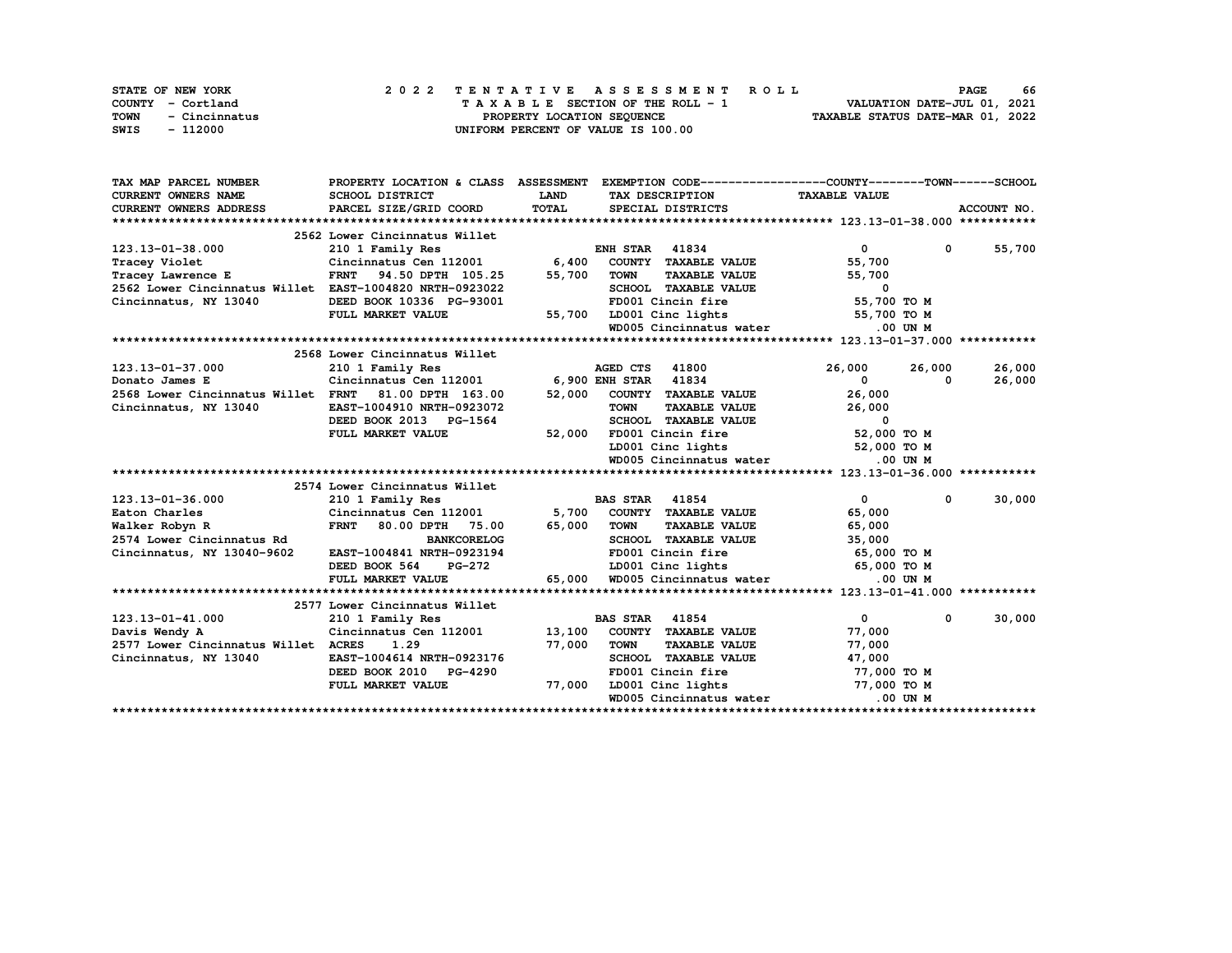| STATE OF NEW YORK     | 2022 TENTATIVE ASSESSMENT ROLL     | 67<br><b>PAGE</b>                |
|-----------------------|------------------------------------|----------------------------------|
| COUNTY - Cortland     | TAXABLE SECTION OF THE ROLL - 1    | VALUATION DATE-JUL 01, 2021      |
| TOWN<br>- Cincinnatus | PROPERTY LOCATION SEQUENCE         | TAXABLE STATUS DATE-MAR 01, 2022 |
| SWIS<br>- 112000      | UNIFORM PERCENT OF VALUE IS 100.00 |                                  |

| TAX MAP PARCEL NUMBER                                   | PROPERTY LOCATION & CLASS ASSESSMENT         |             | EXEMPTION CODE-----------------COUNTY-------TOWN------SCHOOL |                                |              |
|---------------------------------------------------------|----------------------------------------------|-------------|--------------------------------------------------------------|--------------------------------|--------------|
| <b>CURRENT OWNERS NAME</b>                              | SCHOOL DISTRICT                              | <b>LAND</b> | TAX DESCRIPTION                                              | <b>TAXABLE VALUE</b>           |              |
| <b>CURRENT OWNERS ADDRESS</b>                           | PARCEL SIZE/GRID COORD                       | TOTAL       | SPECIAL DISTRICTS                                            |                                | ACCOUNT NO.  |
|                                                         |                                              |             |                                                              |                                |              |
|                                                         | 2578 Lower Cincinnatus Willet                |             |                                                              |                                |              |
| 123.13-01-35.000                                        | 210 1 Family Res                             |             | VET COM C 41132                                              | 10,000<br>0                    | 0            |
| Livermore Robert K                                      | Cincinnatus Cen 112001 8,500 VET COM T 41133 |             |                                                              | 15,250<br>$^{\circ}$           | $\mathbf{0}$ |
| Livermore Joanne                                        | FRNT 95.00 DPTH 230.00                       |             | 61,000 VET DIS C 41142                                       | 20,000<br>$^{\circ}$           | $\Omega$     |
| 2578 Lower Cincinnatus                                  | EAST-1004942 NRTH-0923315                    |             | <b>VET DIS T 41143</b>                                       | 21,350<br>$\mathbf 0$          | $\Omega$     |
| Cincinnatus, NY 13040-9602                              | DEED BOOK 503<br>PG-126                      |             | <b>BAS STAR 41854</b>                                        | $\mathbf{0}$<br>0              | 30,000       |
|                                                         | FULL MARKET VALUE                            | 61,000      | COUNTY TAXABLE VALUE                                         | 31,000                         |              |
|                                                         |                                              |             | <b>TAXABLE VALUE</b><br><b>TOWN</b>                          | 24,400                         |              |
|                                                         |                                              |             | SCHOOL TAXABLE VALUE                                         | 31,000                         |              |
|                                                         |                                              |             | FD001 Cincin fire                                            | 61,000 TO M                    |              |
|                                                         |                                              |             | LD001 Cinc lights                                            | 61,000 TO M                    |              |
|                                                         |                                              |             | WD005 Cincinnatus water                                      | .00 UN M                       |              |
|                                                         |                                              |             |                                                              |                                |              |
|                                                         | 2581 Lower Cincinnatus Willet                |             |                                                              |                                |              |
| 123.13-01-42.000                                        | 210 1 Family Res                             |             | <b>BAS STAR 41854</b>                                        | $\mathbf{0}$<br>$^{\circ}$     | 30,000       |
| Pittsley Jedadiah E                                     | Cincinnatus Cen 112001                       | 8,800       | COUNTY TAXABLE VALUE                                         | 55,800                         |              |
| 2581 Lower Cincinnatus Rd                               | FRNT 112.42 DPTH 167.04                      | 55,800      | <b>TOWN</b><br><b>TAXABLE VALUE</b>                          | 55,800                         |              |
| Cincinnatus, NY 13040                                   | EAST-1004694 NRTH-0923312                    |             | SCHOOL TAXABLE VALUE                                         | 25,800                         |              |
|                                                         | DEED BOOK 2002 PG-4374                       |             | FD001 Cincin fire                                            | 55,800 TO M                    |              |
|                                                         | FULL MARKET VALUE                            |             | 55,800 LD001 Cinc lights                                     | 55,800 TO M                    |              |
|                                                         |                                              |             | WD005 Cincinnatus water                                      | .00 UN M                       |              |
|                                                         |                                              |             |                                                              |                                |              |
|                                                         | 2582 Lower Cincinnatus Willet                |             |                                                              |                                |              |
| 123.13-01-34.000                                        | 210 1 Family Res                             |             | <b>BAS STAR</b> 41854                                        | $\overline{0}$<br>$\mathbf{0}$ | 30,000       |
| Livermore Melissa                                       | Cincinnatus Cen 112001                       |             | 5,900 COUNTY TAXABLE VALUE                                   | 56,300                         |              |
| c/o Melissa Hummel                                      | FRNT 36.00 DPTH 218.93                       | 56,300      | <b>TAXABLE VALUE</b><br><b>TOWN</b>                          | 56,300                         |              |
| 2582 Lower Cincinnatus Willet EAST-1004953 NRTH-0923373 |                                              |             | SCHOOL TAXABLE VALUE                                         | 26,300                         |              |
| Cincinnatus, NY 13040                                   | DEED BOOK 2001 PG-1132                       |             | FD001 Cincin fire                                            | 56,300 то м                    |              |
|                                                         | FULL MARKET VALUE                            | 56,300      | LD001 Cinc lights                                            | 56,300 TO M                    |              |
|                                                         |                                              |             | WD005 Cincinnatus water                                      | $.00$ UN M                     |              |
|                                                         |                                              |             |                                                              |                                |              |
|                                                         | 2583 Lower Cincinnatus Willet                |             |                                                              |                                |              |
| 123.13-01-43.000                                        | 230 3 Family Res                             |             | <b>BAS STAR 41854</b>                                        | $\overline{0}$<br>$^{\circ}$   | 30,000       |
| Aldrich Shiloh                                          | Cincinnatus Cen 112001                       | 7,800       | COUNTY TAXABLE VALUE                                         | 73,000                         |              |
| 2583 Lower Cincinnatus Willet FRNT 123.00 DPTH 109.36   |                                              | 73,000      | <b>TOWN</b><br><b>TAXABLE VALUE</b>                          | 73,000                         |              |
| Cincinnatus, NY 13040                                   | EAST-1004711 NRTH-0923420                    |             | SCHOOL TAXABLE VALUE                                         | 43,000                         |              |
|                                                         | DEED BOOK 2010 PG-1976                       |             | FD001 Cincin fire                                            | 73,000 TO M                    |              |
|                                                         | FULL MARKET VALUE                            | 73,000      | LD001 Cinc lights                                            | 73,000 TO M                    |              |
|                                                         |                                              |             | WD005 Cincinnatus water                                      | .00 UN M                       |              |
|                                                         |                                              |             |                                                              |                                |              |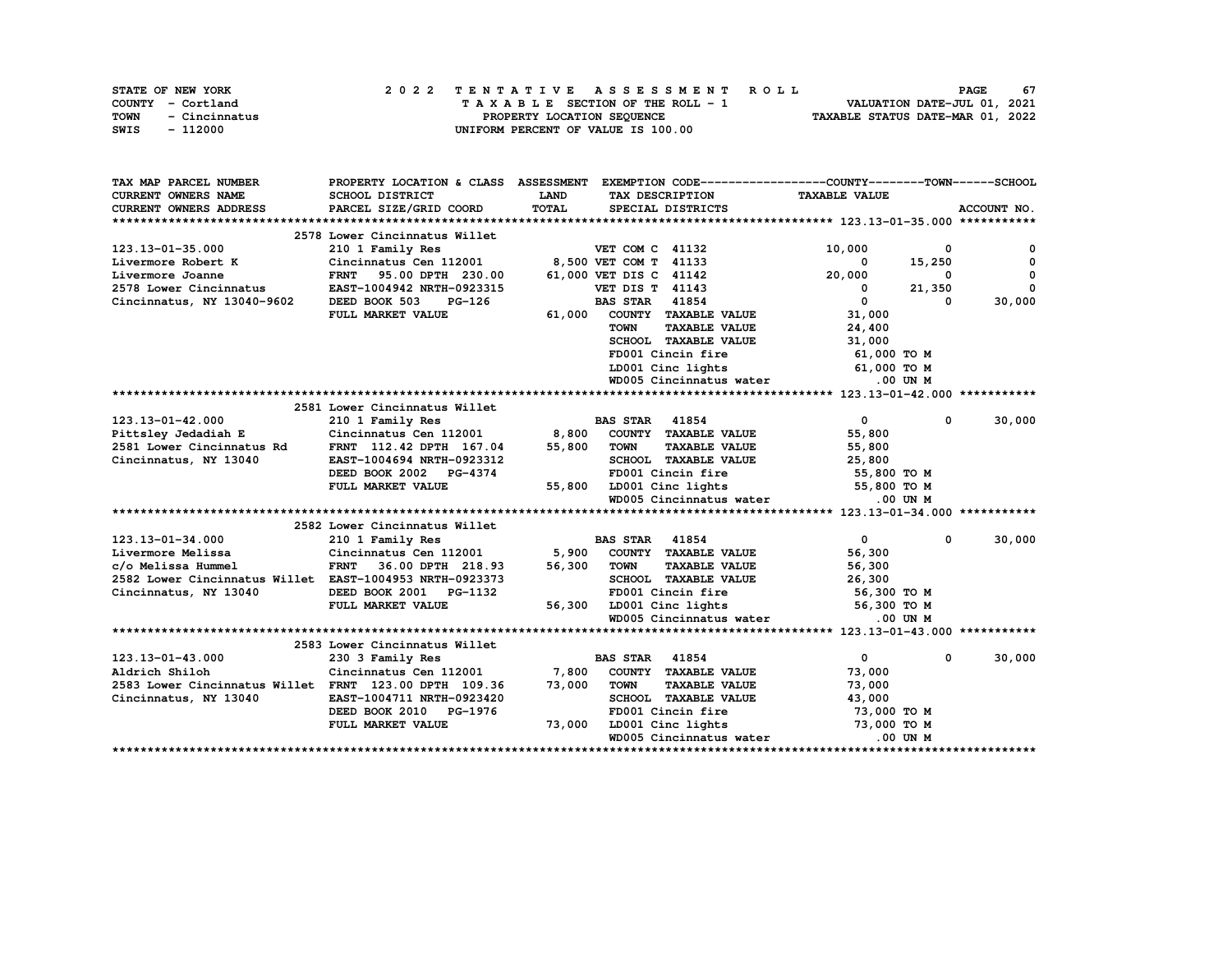|      | STATE OF NEW YORK | 2022 TENTATIVE ASSESSMENT ROLL     | 68<br><b>PAGE</b>                |
|------|-------------------|------------------------------------|----------------------------------|
|      | COUNTY - Cortland | TAXABLE SECTION OF THE ROLL - 1    | VALUATION DATE-JUL 01, 2021      |
| TOWN | - Cincinnatus     | PROPERTY LOCATION SEQUENCE         | TAXABLE STATUS DATE-MAR 01, 2022 |
| SWIS | - 112000          | UNIFORM PERCENT OF VALUE IS 100.00 |                                  |

| TAX MAP PARCEL NUMBER      |                                  |             |                                     | PROPERTY LOCATION & CLASS ASSESSMENT EXEMPTION CODE----------------COUNTY-------TOWN-----SCHOOL |
|----------------------------|----------------------------------|-------------|-------------------------------------|-------------------------------------------------------------------------------------------------|
| <b>CURRENT OWNERS NAME</b> | SCHOOL DISTRICT                  | <b>LAND</b> | TAX DESCRIPTION                     | <b>TAXABLE VALUE</b>                                                                            |
| CURRENT OWNERS ADDRESS     | PARCEL SIZE/GRID COORD           | TOTAL       | SPECIAL DISTRICTS                   | ACCOUNT NO.                                                                                     |
|                            |                                  |             |                                     |                                                                                                 |
|                            | 2586 Lower Cincinnatus Willet    |             |                                     |                                                                                                 |
| 123.13-01-33.000           | 220 2 Family Res                 |             | COUNTY TAXABLE VALUE                | 69,000                                                                                          |
| Pothos Emmanuel            | Cincinnatus Cen 112001           | 6,400       | <b>TOWN</b><br><b>TAXABLE VALUE</b> | 69,000                                                                                          |
| 109 N Main St              | 58.56 DPTH 213.73<br><b>FRNT</b> | 69,000      | SCHOOL TAXABLE VALUE                | 69,000                                                                                          |
| Cortland, NY 13045         | <b>ACRES</b><br>0.29             |             | FD001 Cincin fire                   | 69,000 TO M                                                                                     |
|                            | EAST-1004963 NRTH-0923431        |             | LD001 Cinc lights                   | 69,000 то м                                                                                     |
|                            | DEED BOOK 10171 PG-60001         |             | WD005 Cincinnatus water             | .00 UN M                                                                                        |
|                            | FULL MARKET VALUE                | 69,000      |                                     |                                                                                                 |
|                            |                                  |             |                                     |                                                                                                 |
|                            | McFarlane Rd                     |             |                                     |                                                                                                 |
| 123.00-02-01.000           | 314 Rural vac<10                 |             | COUNTY TAXABLE VALUE                | 23,700                                                                                          |
| Palumbo Russell Jr         | Cincinnatus Cen 112001           | 23,700      | <b>TOWN</b><br><b>TAXABLE VALUE</b> | 23,700                                                                                          |
| 908 Davidsons Mill Rd      | <b>ACRES</b><br>9.00             | 23,700      | SCHOOL TAXABLE VALUE                | 23,700                                                                                          |
|                            |                                  |             | FD001 Cincin fire                   |                                                                                                 |
| North Brunswick, NJ 08902  | EAST-1009221 NRTH-0922191        |             |                                     | 23,700 TO M                                                                                     |
|                            | DEED BOOK 2020 PG-1185           |             |                                     |                                                                                                 |
|                            | FULL MARKET VALUE                | 23,700      |                                     |                                                                                                 |
|                            |                                  |             |                                     |                                                                                                 |
|                            | McFarlane Rd                     |             |                                     |                                                                                                 |
| 123.00-02-03.000           | 240 Rural res                    |             | COUNTY TAXABLE VALUE                | 87,000                                                                                          |
| Bilarczyk William          | Cincinnatus Cen 112001           | 26,500      | <b>TOWN</b><br><b>TAXABLE VALUE</b> | 87,000                                                                                          |
| 69 Rutgers Rd              | <b>ACRES</b> 10.00               | 87,000      | SCHOOL TAXABLE VALUE                | 87,000                                                                                          |
| Clark, NJ 07066            | EAST-1009920 NRTH-0922113        |             | FD001 Cincin fire                   | 87,000 TO M                                                                                     |
|                            | DEED BOOK 1998 PG-6152           |             |                                     |                                                                                                 |
|                            | FULL MARKET VALUE                | 87,000      |                                     |                                                                                                 |
|                            |                                  |             |                                     |                                                                                                 |
|                            | McFarlane Rd                     |             |                                     |                                                                                                 |
| 123.00-02-07.000           | 314 Rural vac<10                 |             | COUNTY TAXABLE VALUE                | 12,100                                                                                          |
| Olesnicki Alexander T      | Cincinnatus Cen 112001           | 12,100      | <b>TOWN</b><br><b>TAXABLE VALUE</b> | 12,100                                                                                          |
| 1186 Broadway 934          | <b>ACRES</b><br>6.08             | 12,100      | SCHOOL TAXABLE VALUE                | 12,100                                                                                          |
| New York, NY 10001         | EAST-1010937 NRTH-0920886        |             | FD001 Cincin fire                   | 12,100 TO M                                                                                     |
|                            | DEED BOOK 523<br>PG-321          |             |                                     |                                                                                                 |
|                            | FULL MARKET VALUE                | 12,100      |                                     |                                                                                                 |
|                            |                                  |             |                                     |                                                                                                 |
|                            | McFarlane Rd                     |             |                                     |                                                                                                 |
| 123.00-02-08.000           | 314 Rural vac<10                 |             | COUNTY TAXABLE VALUE                | 13,500                                                                                          |
| Becker Patricia C          | Cincinnatus Cen 112001           | 13,500      | <b>TOWN</b><br><b>TAXABLE VALUE</b> | 13,500                                                                                          |
| 10008 Lenox St             | <b>ACRES</b><br>7.00             | 13,500      | SCHOOL TAXABLE VALUE                | 13,500                                                                                          |
| Cleremont, FL 34711-9110   | EAST-1011066 NRTH-0921333        |             | FD001 Cincin fire                   | 13,500 TO M                                                                                     |
|                            | DEED BOOK 2014 PG-4296           |             |                                     |                                                                                                 |
|                            | FULL MARKET VALUE                | 13,500      |                                     |                                                                                                 |
|                            |                                  |             |                                     |                                                                                                 |
|                            | McFarlane Rd                     |             |                                     |                                                                                                 |
| $123.00 - 02 - 09.000$     | 314 Rural vac<10                 |             | COUNTY TAXABLE VALUE                | 18,000                                                                                          |
| Tracey Marcy               | Cincinnatus Cen 112001           | 18,000      | <b>TOWN</b><br><b>TAXABLE VALUE</b> | 18,000                                                                                          |
| Hoppes Sherry              | ACRES 10.00                      | 18,000      | SCHOOL TAXABLE VALUE                | 18,000                                                                                          |
| 443 Lafayette Ave          | EAST-1011006 NRTH-0921684        |             | FD001 Cincin fire                   | 18,000 TO M                                                                                     |
| Homerton, PA 18071         | DEED BOOK 2017 PG-5019           |             |                                     |                                                                                                 |
|                            | FULL MARKET VALUE                | 18,000      |                                     |                                                                                                 |
|                            |                                  |             |                                     |                                                                                                 |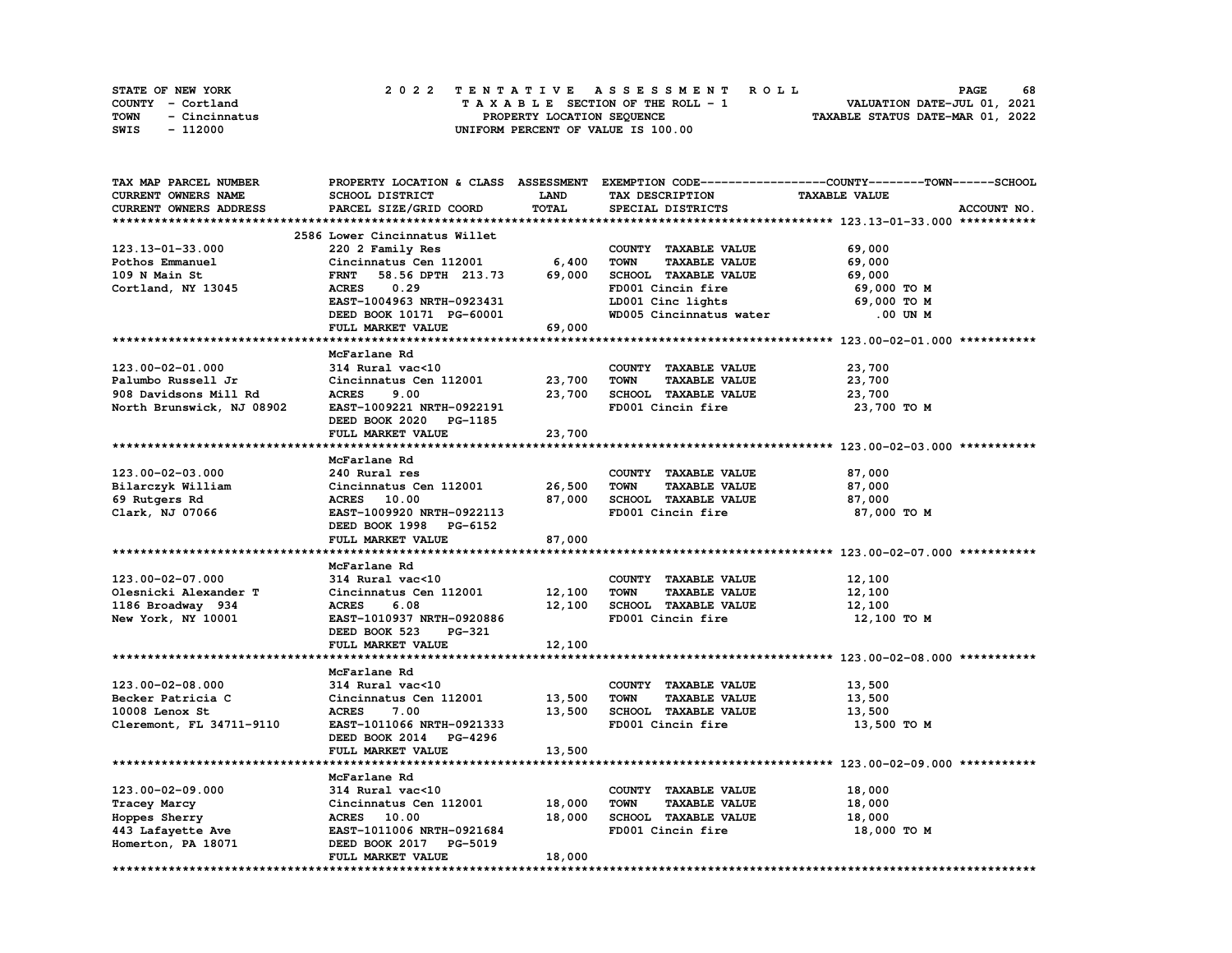| <b>STATE OF NEW YORK</b> | 2022 TENTATIVE ASSESSMENT ROLL     | 69<br><b>PAGE</b>                |
|--------------------------|------------------------------------|----------------------------------|
| COUNTY - Cortland        | TAXABLE SECTION OF THE ROLL - 1    | VALUATION DATE-JUL 01, 2021      |
| TOWN<br>- Cincinnatus    | PROPERTY LOCATION SEOUENCE         | TAXABLE STATUS DATE-MAR 01, 2022 |
| SWIS<br>- 112000         | UNIFORM PERCENT OF VALUE IS 100.00 |                                  |

| <b>CURRENT OWNERS NAME</b><br><b>LAND</b><br><b>TAXABLE VALUE</b><br><b>SCHOOL DISTRICT</b><br>TAX DESCRIPTION<br><b>TOTAL</b><br><b>CURRENT OWNERS ADDRESS</b><br>PARCEL SIZE/GRID COORD<br>SPECIAL DISTRICTS<br>ACCOUNT NO.<br>McFarlane Rd<br>123.00-02-13.100<br>322 Rural vac>10<br>COUNTY TAXABLE VALUE<br>20,500<br>Cincinnatus Cen 112001<br>20,500<br><b>TOWN</b><br><b>TAXABLE VALUE</b><br>20,500<br>Loomis Charles<br>20,500<br>SCHOOL TAXABLE VALUE<br>20,500<br>Loomis Tammy Brown<br>ACRES 14.00<br>EAST-1011572 NRTH-0921987<br>FD001 Cincin fire<br>20,500 TO M<br>129 Horton Rd<br>Pitcher, NY 13136<br>DEED BOOK 2003 PG-3068<br>20,500<br>FULL MARKET VALUE<br>McFarlane Rd<br>33,600<br>123.00-02-13.200<br>322 Rural vac>10<br>COUNTY TAXABLE VALUE<br>Cincinnatus Cen 112001 33,600<br>Fox David W<br>TOWN<br><b>TAXABLE VALUE</b><br>33,600<br>33,600<br>SCHOOL TAXABLE VALUE<br><b>ACRES</b><br>34.50<br>33,600<br>PO Box 27<br>FD001 Cincin fire<br>EAST-1010825 NRTH-0923627<br>33,600 TO M<br>Mallory, NY 13103<br>DEED BOOK 552<br>$PG-22$<br>33,600<br>FULL MARKET VALUE<br>McFarlane Rd<br>123.00-04-03.000<br>210 1 Family Res<br><b>BAS STAR 41854</b><br>$\mathbf{0}$<br>0<br>Cincinnatus Cen 112001 21,300 COUNTY TAXABLE VALUE<br>98,000<br>Harvey Kenneth M<br>Harvey Tina Marie<br><b>ACRES</b><br>6.55<br>98,000<br>TOWN<br><b>TAXABLE VALUE</b><br>98,000 |        |        |        |  | PROPERTY LOCATION & CLASS ASSESSMENT EXEMPTION CODE----------------COUNTY-------TOWN-----SCHOOL | TAX MAP PARCEL NUMBER |
|---------------------------------------------------------------------------------------------------------------------------------------------------------------------------------------------------------------------------------------------------------------------------------------------------------------------------------------------------------------------------------------------------------------------------------------------------------------------------------------------------------------------------------------------------------------------------------------------------------------------------------------------------------------------------------------------------------------------------------------------------------------------------------------------------------------------------------------------------------------------------------------------------------------------------------------------------------------------------------------------------------------------------------------------------------------------------------------------------------------------------------------------------------------------------------------------------------------------------------------------------------------------------------------------------------------------------------------------------------------------------------------------------|--------|--------|--------|--|-------------------------------------------------------------------------------------------------|-----------------------|
|                                                                                                                                                                                                                                                                                                                                                                                                                                                                                                                                                                                                                                                                                                                                                                                                                                                                                                                                                                                                                                                                                                                                                                                                                                                                                                                                                                                                   |        |        |        |  |                                                                                                 |                       |
|                                                                                                                                                                                                                                                                                                                                                                                                                                                                                                                                                                                                                                                                                                                                                                                                                                                                                                                                                                                                                                                                                                                                                                                                                                                                                                                                                                                                   |        |        |        |  |                                                                                                 |                       |
|                                                                                                                                                                                                                                                                                                                                                                                                                                                                                                                                                                                                                                                                                                                                                                                                                                                                                                                                                                                                                                                                                                                                                                                                                                                                                                                                                                                                   |        |        |        |  |                                                                                                 |                       |
|                                                                                                                                                                                                                                                                                                                                                                                                                                                                                                                                                                                                                                                                                                                                                                                                                                                                                                                                                                                                                                                                                                                                                                                                                                                                                                                                                                                                   |        |        |        |  |                                                                                                 |                       |
|                                                                                                                                                                                                                                                                                                                                                                                                                                                                                                                                                                                                                                                                                                                                                                                                                                                                                                                                                                                                                                                                                                                                                                                                                                                                                                                                                                                                   |        |        |        |  |                                                                                                 |                       |
|                                                                                                                                                                                                                                                                                                                                                                                                                                                                                                                                                                                                                                                                                                                                                                                                                                                                                                                                                                                                                                                                                                                                                                                                                                                                                                                                                                                                   |        |        |        |  |                                                                                                 |                       |
|                                                                                                                                                                                                                                                                                                                                                                                                                                                                                                                                                                                                                                                                                                                                                                                                                                                                                                                                                                                                                                                                                                                                                                                                                                                                                                                                                                                                   |        |        |        |  |                                                                                                 |                       |
|                                                                                                                                                                                                                                                                                                                                                                                                                                                                                                                                                                                                                                                                                                                                                                                                                                                                                                                                                                                                                                                                                                                                                                                                                                                                                                                                                                                                   |        |        |        |  |                                                                                                 |                       |
|                                                                                                                                                                                                                                                                                                                                                                                                                                                                                                                                                                                                                                                                                                                                                                                                                                                                                                                                                                                                                                                                                                                                                                                                                                                                                                                                                                                                   |        |        |        |  |                                                                                                 |                       |
|                                                                                                                                                                                                                                                                                                                                                                                                                                                                                                                                                                                                                                                                                                                                                                                                                                                                                                                                                                                                                                                                                                                                                                                                                                                                                                                                                                                                   |        |        |        |  |                                                                                                 |                       |
|                                                                                                                                                                                                                                                                                                                                                                                                                                                                                                                                                                                                                                                                                                                                                                                                                                                                                                                                                                                                                                                                                                                                                                                                                                                                                                                                                                                                   |        |        |        |  |                                                                                                 |                       |
|                                                                                                                                                                                                                                                                                                                                                                                                                                                                                                                                                                                                                                                                                                                                                                                                                                                                                                                                                                                                                                                                                                                                                                                                                                                                                                                                                                                                   |        |        |        |  |                                                                                                 |                       |
|                                                                                                                                                                                                                                                                                                                                                                                                                                                                                                                                                                                                                                                                                                                                                                                                                                                                                                                                                                                                                                                                                                                                                                                                                                                                                                                                                                                                   |        |        |        |  |                                                                                                 |                       |
|                                                                                                                                                                                                                                                                                                                                                                                                                                                                                                                                                                                                                                                                                                                                                                                                                                                                                                                                                                                                                                                                                                                                                                                                                                                                                                                                                                                                   |        |        |        |  |                                                                                                 |                       |
|                                                                                                                                                                                                                                                                                                                                                                                                                                                                                                                                                                                                                                                                                                                                                                                                                                                                                                                                                                                                                                                                                                                                                                                                                                                                                                                                                                                                   |        |        |        |  |                                                                                                 |                       |
|                                                                                                                                                                                                                                                                                                                                                                                                                                                                                                                                                                                                                                                                                                                                                                                                                                                                                                                                                                                                                                                                                                                                                                                                                                                                                                                                                                                                   |        |        |        |  |                                                                                                 |                       |
|                                                                                                                                                                                                                                                                                                                                                                                                                                                                                                                                                                                                                                                                                                                                                                                                                                                                                                                                                                                                                                                                                                                                                                                                                                                                                                                                                                                                   |        |        |        |  |                                                                                                 |                       |
|                                                                                                                                                                                                                                                                                                                                                                                                                                                                                                                                                                                                                                                                                                                                                                                                                                                                                                                                                                                                                                                                                                                                                                                                                                                                                                                                                                                                   |        |        |        |  |                                                                                                 |                       |
|                                                                                                                                                                                                                                                                                                                                                                                                                                                                                                                                                                                                                                                                                                                                                                                                                                                                                                                                                                                                                                                                                                                                                                                                                                                                                                                                                                                                   |        |        |        |  |                                                                                                 |                       |
|                                                                                                                                                                                                                                                                                                                                                                                                                                                                                                                                                                                                                                                                                                                                                                                                                                                                                                                                                                                                                                                                                                                                                                                                                                                                                                                                                                                                   |        |        |        |  |                                                                                                 |                       |
|                                                                                                                                                                                                                                                                                                                                                                                                                                                                                                                                                                                                                                                                                                                                                                                                                                                                                                                                                                                                                                                                                                                                                                                                                                                                                                                                                                                                   | 30,000 |        |        |  |                                                                                                 |                       |
|                                                                                                                                                                                                                                                                                                                                                                                                                                                                                                                                                                                                                                                                                                                                                                                                                                                                                                                                                                                                                                                                                                                                                                                                                                                                                                                                                                                                   |        |        |        |  |                                                                                                 |                       |
|                                                                                                                                                                                                                                                                                                                                                                                                                                                                                                                                                                                                                                                                                                                                                                                                                                                                                                                                                                                                                                                                                                                                                                                                                                                                                                                                                                                                   |        |        |        |  |                                                                                                 |                       |
| 2552 Lower Cincinnatus Rd<br>EAST-1004936 NRTH-0922651<br>SCHOOL TAXABLE VALUE<br>68,000                                                                                                                                                                                                                                                                                                                                                                                                                                                                                                                                                                                                                                                                                                                                                                                                                                                                                                                                                                                                                                                                                                                                                                                                                                                                                                          |        |        |        |  |                                                                                                 |                       |
| FD001 Cincin fire<br>98,000 TO M<br>Cincinnatus, NY 13040<br>DEED BOOK 10491 PG-33001                                                                                                                                                                                                                                                                                                                                                                                                                                                                                                                                                                                                                                                                                                                                                                                                                                                                                                                                                                                                                                                                                                                                                                                                                                                                                                             |        |        |        |  |                                                                                                 |                       |
| 98,000<br>FULL MARKET VALUE                                                                                                                                                                                                                                                                                                                                                                                                                                                                                                                                                                                                                                                                                                                                                                                                                                                                                                                                                                                                                                                                                                                                                                                                                                                                                                                                                                       |        |        |        |  |                                                                                                 |                       |
|                                                                                                                                                                                                                                                                                                                                                                                                                                                                                                                                                                                                                                                                                                                                                                                                                                                                                                                                                                                                                                                                                                                                                                                                                                                                                                                                                                                                   |        |        |        |  |                                                                                                 |                       |
| McFarlane Rd                                                                                                                                                                                                                                                                                                                                                                                                                                                                                                                                                                                                                                                                                                                                                                                                                                                                                                                                                                                                                                                                                                                                                                                                                                                                                                                                                                                      |        |        |        |  |                                                                                                 |                       |
| 6,464<br>AG-CEILING 41720<br>6,464<br>123.00-04-08.112<br>105 Vac farmland                                                                                                                                                                                                                                                                                                                                                                                                                                                                                                                                                                                                                                                                                                                                                                                                                                                                                                                                                                                                                                                                                                                                                                                                                                                                                                                        | 6,464  |        |        |  |                                                                                                 |                       |
| 10,000<br>Cincinnatus Cen 112001<br>COUNTY TAXABLE VALUE<br>Brown Donald A<br>3,536                                                                                                                                                                                                                                                                                                                                                                                                                                                                                                                                                                                                                                                                                                                                                                                                                                                                                                                                                                                                                                                                                                                                                                                                                                                                                                               |        |        |        |  |                                                                                                 |                       |
| <b>ACRES</b><br>8.00<br>10,000<br><b>TAXABLE VALUE</b><br>3,536<br>5836 McFarland Rd<br><b>TOWN</b>                                                                                                                                                                                                                                                                                                                                                                                                                                                                                                                                                                                                                                                                                                                                                                                                                                                                                                                                                                                                                                                                                                                                                                                                                                                                                               |        |        |        |  |                                                                                                 |                       |
| SCHOOL TAXABLE VALUE<br>Cincinnatus, NY 13040-0375<br>EAST-1008682 NRTH-0922315<br>3,536                                                                                                                                                                                                                                                                                                                                                                                                                                                                                                                                                                                                                                                                                                                                                                                                                                                                                                                                                                                                                                                                                                                                                                                                                                                                                                          |        |        |        |  |                                                                                                 |                       |
| DEED BOOK 542<br>FD001 Cincin fire<br><b>PG-294</b><br>10,000 TO M                                                                                                                                                                                                                                                                                                                                                                                                                                                                                                                                                                                                                                                                                                                                                                                                                                                                                                                                                                                                                                                                                                                                                                                                                                                                                                                                |        |        |        |  |                                                                                                 |                       |
| FULL MARKET VALUE<br>10,000<br>MAY BE SUBJECT TO PAYMENT                                                                                                                                                                                                                                                                                                                                                                                                                                                                                                                                                                                                                                                                                                                                                                                                                                                                                                                                                                                                                                                                                                                                                                                                                                                                                                                                          |        |        |        |  |                                                                                                 |                       |
| UNDER AGDIST LAW TIL 2026                                                                                                                                                                                                                                                                                                                                                                                                                                                                                                                                                                                                                                                                                                                                                                                                                                                                                                                                                                                                                                                                                                                                                                                                                                                                                                                                                                         |        |        |        |  |                                                                                                 |                       |
|                                                                                                                                                                                                                                                                                                                                                                                                                                                                                                                                                                                                                                                                                                                                                                                                                                                                                                                                                                                                                                                                                                                                                                                                                                                                                                                                                                                                   |        |        |        |  |                                                                                                 |                       |
| McFarlane Rd                                                                                                                                                                                                                                                                                                                                                                                                                                                                                                                                                                                                                                                                                                                                                                                                                                                                                                                                                                                                                                                                                                                                                                                                                                                                                                                                                                                      |        |        |        |  |                                                                                                 |                       |
| AG-CEILING 41720                                                                                                                                                                                                                                                                                                                                                                                                                                                                                                                                                                                                                                                                                                                                                                                                                                                                                                                                                                                                                                                                                                                                                                                                                                                                                                                                                                                  |        |        |        |  |                                                                                                 |                       |
|                                                                                                                                                                                                                                                                                                                                                                                                                                                                                                                                                                                                                                                                                                                                                                                                                                                                                                                                                                                                                                                                                                                                                                                                                                                                                                                                                                                                   |        |        |        |  |                                                                                                 |                       |
|                                                                                                                                                                                                                                                                                                                                                                                                                                                                                                                                                                                                                                                                                                                                                                                                                                                                                                                                                                                                                                                                                                                                                                                                                                                                                                                                                                                                   | 38,888 | 38,888 | 38,888 |  | 105 Vac farmland                                                                                | 123.00-04-08.120      |
| 54,500<br>COUNTY TAXABLE VALUE<br>15,612<br>Brown Donald A<br>Cincinnatus Cen 112001                                                                                                                                                                                                                                                                                                                                                                                                                                                                                                                                                                                                                                                                                                                                                                                                                                                                                                                                                                                                                                                                                                                                                                                                                                                                                                              |        |        |        |  |                                                                                                 |                       |
| <b>ACRES</b><br>33.93<br>54,500<br><b>TOWN</b><br><b>TAXABLE VALUE</b><br>15,612<br>5836 McFarland Rd                                                                                                                                                                                                                                                                                                                                                                                                                                                                                                                                                                                                                                                                                                                                                                                                                                                                                                                                                                                                                                                                                                                                                                                                                                                                                             |        |        |        |  |                                                                                                 |                       |
| Cincinnatus, NY 13040-0375<br>EAST-1008113 NRTH-0923187<br>SCHOOL TAXABLE VALUE<br>15,612                                                                                                                                                                                                                                                                                                                                                                                                                                                                                                                                                                                                                                                                                                                                                                                                                                                                                                                                                                                                                                                                                                                                                                                                                                                                                                         |        |        |        |  |                                                                                                 |                       |
| DEED BOOK 542<br>FD001 Cincin fire<br>54,500 TO M<br>PG-294                                                                                                                                                                                                                                                                                                                                                                                                                                                                                                                                                                                                                                                                                                                                                                                                                                                                                                                                                                                                                                                                                                                                                                                                                                                                                                                                       |        |        |        |  |                                                                                                 |                       |
| FULL MARKET VALUE<br>54,500<br>MAY BE SUBJECT TO PAYMENT<br>UNDER AGDIST LAW TIL 2026                                                                                                                                                                                                                                                                                                                                                                                                                                                                                                                                                                                                                                                                                                                                                                                                                                                                                                                                                                                                                                                                                                                                                                                                                                                                                                             |        |        |        |  |                                                                                                 |                       |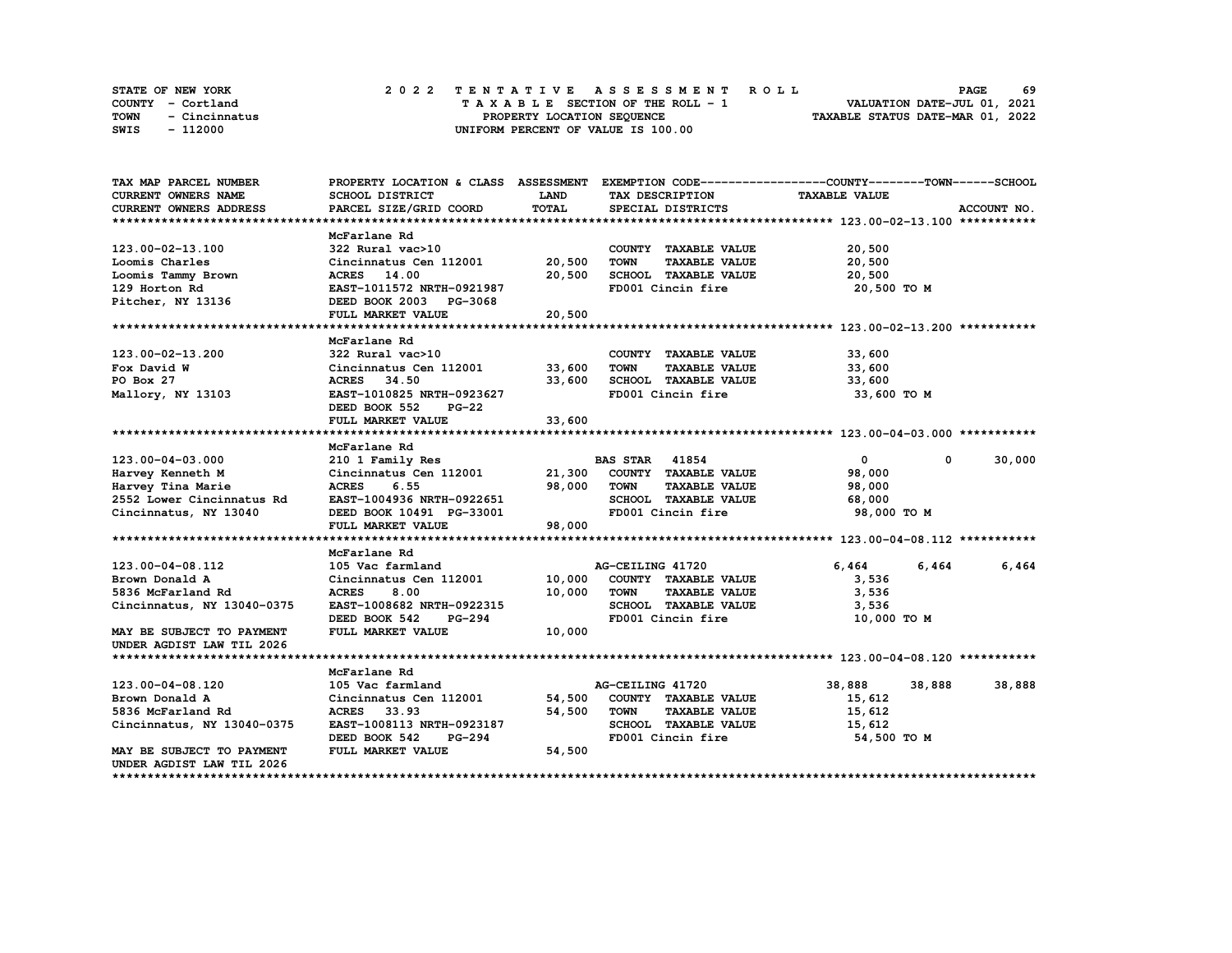| <b>STATE OF NEW YORK</b> | 2022 TENTATIVE ASSESSMENT ROLL     | 70<br><b>PAGE</b>                |
|--------------------------|------------------------------------|----------------------------------|
| COUNTY - Cortland        | TAXABLE SECTION OF THE ROLL - 1    | VALUATION DATE-JUL 01, 2021      |
| TOWN<br>- Cincinnatus    | PROPERTY LOCATION SEOUENCE         | TAXABLE STATUS DATE-MAR 01, 2022 |
| SWIS<br>- 112000         | UNIFORM PERCENT OF VALUE IS 100.00 |                                  |

| TAX MAP PARCEL NUMBER            |                                                     |              |                                              | PROPERTY LOCATION & CLASS ASSESSMENT EXEMPTION CODE------------------COUNTY-------TOWN------SCHOOL |             |
|----------------------------------|-----------------------------------------------------|--------------|----------------------------------------------|----------------------------------------------------------------------------------------------------|-------------|
| CURRENT OWNERS NAME              | SCHOOL DISTRICT                                     | LAND         | TAX DESCRIPTION                              | <b>TAXABLE VALUE</b>                                                                               |             |
| CURRENT OWNERS ADDRESS           | PARCEL SIZE/GRID COORD                              | <b>TOTAL</b> | SPECIAL DISTRICTS                            |                                                                                                    | ACCOUNT NO. |
|                                  |                                                     |              |                                              |                                                                                                    |             |
|                                  | McFarlane Rd                                        |              |                                              |                                                                                                    |             |
| 123.00-04-08.200                 | 322 Rural vac>10                                    |              | COUNTY TAXABLE VALUE                         | 52,000                                                                                             |             |
| Sheckler Joshua                  | Cincinnatus Cen 112001                              | 52,000       | <b>TOWN</b><br><b>TAXABLE VALUE</b>          | 52,000                                                                                             |             |
| Rd                               | <b>ACRES</b> 20.00                                  | 52,000       | <b>SCHOOL TAXABLE VALUE</b>                  | 52,000                                                                                             |             |
| PO Box 1251                      | EAST-1008938 NRTH-0923295                           |              | FD001 Cincin fire                            | 52,000 TO M                                                                                        |             |
| Albrightsville, PA 18210         | DEED BOOK 2021 PG-4083                              |              |                                              |                                                                                                    |             |
|                                  | FULL MARKET VALUE                                   | 52,000       |                                              |                                                                                                    |             |
| MAY BE SUBJECT TO PAYMENT        |                                                     |              |                                              |                                                                                                    |             |
| UNDER AGDIST LAW TIL 2026        |                                                     |              |                                              |                                                                                                    |             |
|                                  | McFarlane Rd                                        |              |                                              |                                                                                                    |             |
| 123.00-04-18.000                 |                                                     |              | COUNTY TAXABLE VALUE                         |                                                                                                    |             |
|                                  | 120 Field crops<br>Cincinnatus Cen 112001           | 14,000       | <b>TOWN</b>                                  | 14,000                                                                                             |             |
| Loomis Kyle C<br>341 Oak Hill Rd | <b>ACRES</b><br>7.32                                | 14,000       | <b>TAXABLE VALUE</b><br>SCHOOL TAXABLE VALUE | 14,000                                                                                             |             |
|                                  |                                                     |              |                                              | 14,000                                                                                             |             |
| Pitcher, NY 13136                | EAST-1010086 NRTH-0923161<br>DEED BOOK 2021 PG-1998 |              | FD001 Cincin fire                            | 14,000 TO M                                                                                        |             |
| MAY BE SUBJECT TO PAYMENT        | FULL MARKET VALUE                                   | 14,000       |                                              |                                                                                                    |             |
| UNDER AGDIST LAW TIL 2026        |                                                     |              |                                              |                                                                                                    |             |
|                                  |                                                     |              |                                              |                                                                                                    |             |
|                                  | 5771 McFarlane Rd                                   |              |                                              |                                                                                                    |             |
| 123.00-04-05.000                 | 210 1 Family Res                                    |              | <b>ENH STAR</b><br>41834                     | $\mathbf 0$<br>$^{\circ}$                                                                          | 74,900      |
| Oros Elaine                      | Cincinnatus Cen 112001                              | 19,500       | COUNTY TAXABLE VALUE                         | 172,000                                                                                            |             |
| Smith Kim S                      | <b>ACRES</b><br>5.30                                | 172,000      | TOWN<br><b>TAXABLE VALUE</b>                 | 172,000                                                                                            |             |
| 5771 McFarlane Rd                | EAST-1005503 NRTH-0922675                           |              | SCHOOL TAXABLE VALUE                         | 97,100                                                                                             |             |
| Cincinnatus, NY 13040            | DEED BOOK 2015 PG-3122                              |              | FD001 Cincin fire                            | 172,000 TO M                                                                                       |             |
|                                  | FULL MARKET VALUE                                   | 172,000      |                                              |                                                                                                    |             |
|                                  |                                                     |              |                                              |                                                                                                    |             |
|                                  | 5783 McFarlane Rd                                   |              |                                              |                                                                                                    |             |
| 123.00-04-06.000                 | 210 1 Family Res                                    |              | <b>ENH STAR 41834</b>                        | 0<br>$^{\circ}$                                                                                    | 74,900      |
| Talutis Margery K                | Cincinnatus Cen 112001                              | 19,200       | COUNTY TAXABLE VALUE                         | 215,000                                                                                            |             |
| 5783 McFarlane Rd                | <b>ACRES</b><br>5.14                                | 215,000      | <b>TAXABLE VALUE</b><br><b>TOWN</b>          | 215,000                                                                                            |             |
| Cincinnatus, NY 13040-9603       | EAST-1005851 NRTH-0922738                           |              | SCHOOL TAXABLE VALUE                         | 140,100                                                                                            |             |
|                                  | DEED BOOK 360<br><b>PG-859</b>                      |              | FD001 Cincin fire                            | 215,000 TO M                                                                                       |             |
|                                  | FULL MARKET VALUE                                   | 215,000      |                                              |                                                                                                    |             |
|                                  |                                                     |              |                                              |                                                                                                    |             |
|                                  | 5813 McFarlane Rd                                   |              |                                              |                                                                                                    |             |
| 123.00-04-07.000                 | 210 1 Family Res                                    |              | COUNTY TAXABLE VALUE                         | 51,000                                                                                             |             |
| Stafford Jimmy S                 | Cincinnatus Cen 112001                              | 13,000       | <b>TOWN</b><br><b>TAXABLE VALUE</b>          | 51,000                                                                                             |             |
| 3443 County Road 2 Rd            | <b>ACRES</b><br>1.23                                | 51,000       | SCHOOL TAXABLE VALUE                         | 51,000                                                                                             |             |
| Cincinnatus, NY 13040-9603       | EAST-1006448 NRTH-0922496                           |              | FD001 Cincin fire                            | 51,000 TO M                                                                                        |             |
|                                  | DEED BOOK 1996 PG-4388                              |              |                                              |                                                                                                    |             |
|                                  | FULL MARKET VALUE                                   | 51,000       |                                              |                                                                                                    |             |
|                                  |                                                     |              |                                              |                                                                                                    |             |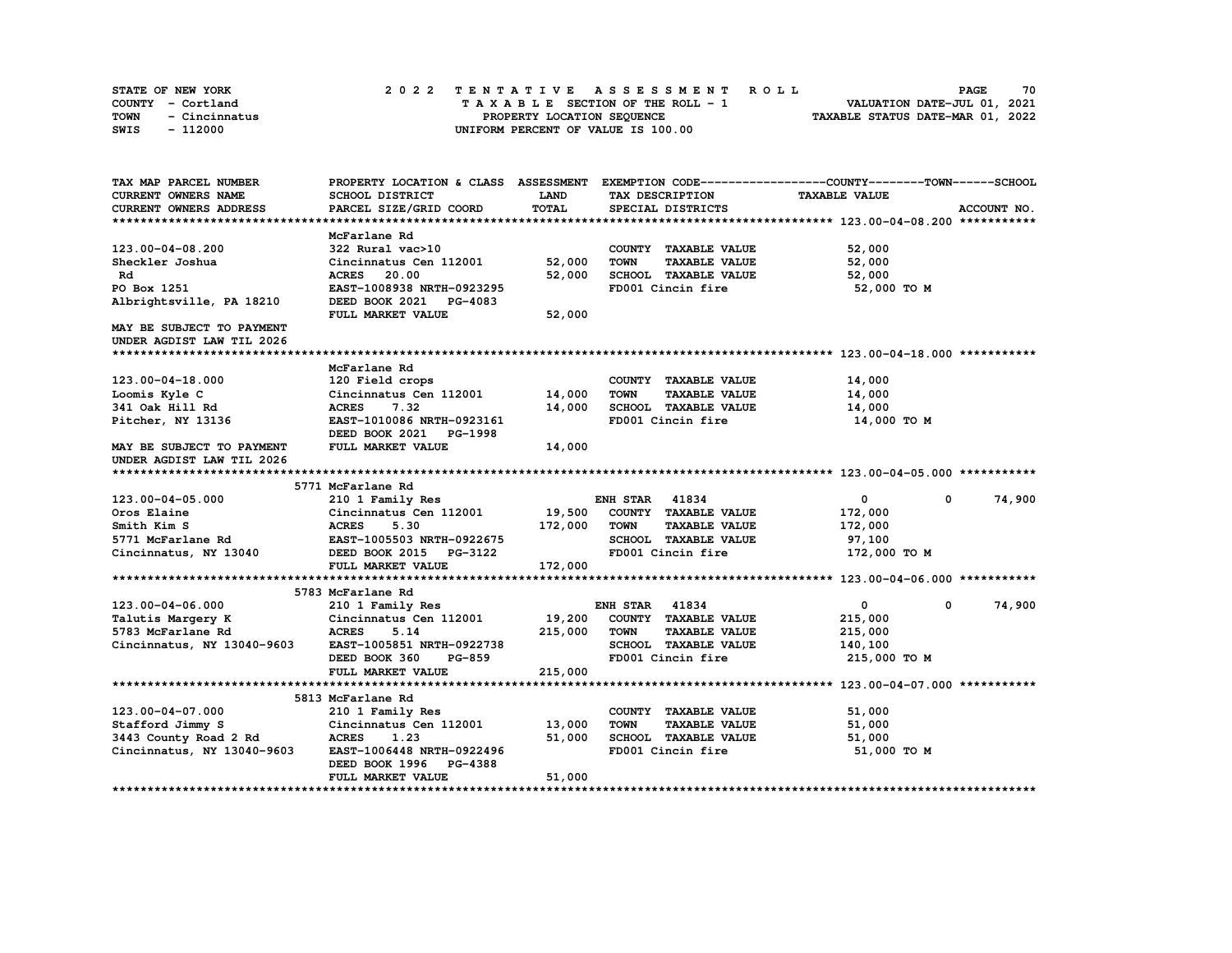| STATE OF NEW YORK     | 2022 TENTATIVE ASSESSMENT ROLL     | 71<br><b>PAGE</b>                |
|-----------------------|------------------------------------|----------------------------------|
| COUNTY - Cortland     | TAXABLE SECTION OF THE ROLL - 1    | VALUATION DATE-JUL 01, 2021      |
| TOWN<br>- Cincinnatus | PROPERTY LOCATION SEQUENCE         | TAXABLE STATUS DATE-MAR 01, 2022 |
| - 112000<br>SWIS      | UNIFORM PERCENT OF VALUE IS 100.00 |                                  |

| TAX MAP PARCEL NUMBER                                        |                                                                                     |              |                                            | PROPERTY LOCATION & CLASS ASSESSMENT EXEMPTION CODE----------------COUNTY-------TOWN------SCHOOL |             |
|--------------------------------------------------------------|-------------------------------------------------------------------------------------|--------------|--------------------------------------------|--------------------------------------------------------------------------------------------------|-------------|
| <b>CURRENT OWNERS NAME</b>                                   | SCHOOL DISTRICT                                                                     | <b>LAND</b>  | TAX DESCRIPTION                            | <b>TAXABLE VALUE</b>                                                                             |             |
| <b>CURRENT OWNERS ADDRESS</b>                                | PARCEL SIZE/GRID COORD                                                              | <b>TOTAL</b> | SPECIAL DISTRICTS                          |                                                                                                  | ACCOUNT NO. |
|                                                              |                                                                                     |              |                                            |                                                                                                  |             |
|                                                              | 5836 McFarlane Rd                                                                   |              |                                            |                                                                                                  |             |
| 123.00-04-08.000                                             | 112 Dairy farm                                                                      |              | AG-CEILING 41720                           | 55,256<br>55,256                                                                                 | 55,256      |
| Brown Donald A                                               | Cincinnatus Cen 112001                                                              |              | 126,700 BAS STAR 41854                     | $\mathbf 0$<br>$\mathbf{0}$                                                                      | 30,000      |
| 5836 McFarland Rd                                            | ACRES 114.40                                                                        |              | 189,000 AG IMPROV 42100                    | 1,800                                                                                            | 1,800 1,800 |
| Cincinnatus, NY 13040-0375                                   | EAST-1007730 NRTH-0923031                                                           |              | COUNTY TAXABLE VALUE                       | 131,944                                                                                          |             |
|                                                              | <b>PG-294</b><br>DEED BOOK 542                                                      |              | <b>TOWN</b><br><b>TAXABLE VALUE</b>        | 131,944                                                                                          |             |
| MAY BE SUBJECT TO PAYMENT                                    | FULL MARKET VALUE                                                                   |              | 189,000 SCHOOL TAXABLE VALUE               | 101,944                                                                                          |             |
| UNDER AGDIST LAW TIL 2026                                    |                                                                                     |              | FD001 Cincin fire                          | 187,200 TO M                                                                                     |             |
|                                                              |                                                                                     |              | 1,800 EX                                   |                                                                                                  |             |
|                                                              |                                                                                     |              |                                            |                                                                                                  |             |
|                                                              | 5836 McFarlane Rd                                                                   |              |                                            |                                                                                                  |             |
| 123.00-04-08.111                                             | 240 Rural res                                                                       |              | AG COMMIT 41730                            | 30,962<br>30,962                                                                                 | 30,962      |
| Brown Donald A                                               | Cincinnatus Cen 112001 85,000 BAS STAR 41854<br>ACRES 55.21 225,000 AG IMPROV 42100 |              |                                            | $\mathbf 0$<br>$\mathbf{0}$                                                                      | 30,000      |
| 5836 McFarland Rd                                            |                                                                                     |              | 225,000 AG IMPROV 42100                    | 1,000<br>1,000                                                                                   | 1,000       |
| Cincinnatus, NY 13040                                        | EAST-1007096 NRTH-0922751                                                           |              | COUNTY TAXABLE VALUE                       | 193,038                                                                                          |             |
|                                                              | DEED BOOK 542<br><b>PG-294</b>                                                      |              | <b>TOWN</b><br><b>TAXABLE VALUE</b>        | 193,038                                                                                          |             |
| MAY BE SUBJECT TO PAYMENT                                    | FULL MARKET VALUE                                                                   |              | 225,000 SCHOOL TAXABLE VALUE               | 163,038                                                                                          |             |
| UNDER AGDIST LAW TIL 2029                                    |                                                                                     |              | FD001 Cincin fire                          | 224,000 TO M                                                                                     |             |
|                                                              |                                                                                     |              | 1,000 EX                                   |                                                                                                  |             |
|                                                              |                                                                                     |              |                                            |                                                                                                  |             |
|                                                              | 5939 McFarlane Rd                                                                   |              |                                            |                                                                                                  |             |
| 123.00-04-16.000                                             | 314 Rural vac<10                                                                    |              | COUNTY TAXABLE VALUE                       | 31,500                                                                                           |             |
| Sheckler Ryan                                                | Cincinnatus Cen 112001 31,500                                                       |              | <b>TOWN</b><br><b>TAXABLE VALUE</b>        | 31,500                                                                                           |             |
| 205 Watson Park Blvd                                         | <b>ACRES</b> 20.00                                                                  | 31,500       |                                            | 31,500                                                                                           |             |
| Lehighton, PA 18235                                          | EAST-1009763 NRTH-0923647                                                           |              | TOWN LOWELLY VALUE<br>SCHOOL TAXABLE VALUE | 31,500 TO M                                                                                      |             |
|                                                              | DEED BOOK 10540 PG-34005                                                            |              |                                            |                                                                                                  |             |
|                                                              | FULL MARKET VALUE                                                                   | 31,500       |                                            |                                                                                                  |             |
|                                                              |                                                                                     |              |                                            |                                                                                                  |             |
|                                                              | 6001 McFarlane Rd                                                                   |              |                                            |                                                                                                  |             |
| 123.00-04-17.000                                             | 210 1 Family Res                                                                    |              | COUNTY TAXABLE VALUE                       | 55,000                                                                                           |             |
| Secretary of Housing & Urban D Cincinnatus Cen 112001 12,300 |                                                                                     |              | <b>TOWN</b><br><b>TAXABLE VALUE</b>        | 55,000                                                                                           |             |
| 2401 NW 23rd St Ste 1D                                       | FRNT 214.91 DPTH 179.54                                                             | 55,000       | SCHOOL TAXABLE VALUE                       | 55,000                                                                                           |             |
| Oklahoma City, OK 73107                                      | <b>BANKCORELOG</b>                                                                  |              | FD001 Cincin fire                          | 55,000 TO M                                                                                      |             |
|                                                              | EAST-1009813 NRTH-0922984                                                           |              |                                            |                                                                                                  |             |
|                                                              | DEED BOOK 2021 PG-5245                                                              |              |                                            |                                                                                                  |             |
|                                                              | FULL MARKET VALUE                                                                   | 55,000       |                                            |                                                                                                  |             |
|                                                              |                                                                                     |              |                                            |                                                                                                  |             |
|                                                              | 6002 McFarlane Rd                                                                   |              |                                            |                                                                                                  |             |
| 123.00-02-02.000                                             | 322 Rural vac>10                                                                    |              | COUNTY TAXABLE VALUE                       | 26,300                                                                                           |             |
| Palumbo Russell Jr                                           | Cincinnatus Cen 112001                                                              | 26,300       | <b>TOWN</b><br><b>TAXABLE VALUE</b>        | 26,300                                                                                           |             |
| 908 Davidsons Mill Rd                                        | <b>ACRES</b> 10.00                                                                  | 26,300       | SCHOOL TAXABLE VALUE 26,300                |                                                                                                  |             |
| North Brunswick, NJ 08902                                    | EAST-1009762 NRTH-0922585                                                           |              | FD001 Cincin fire                          | 26,300 то м                                                                                      |             |
|                                                              | DEED BOOK 2020 PG-1185                                                              |              |                                            |                                                                                                  |             |
|                                                              | FULL MARKET VALUE                                                                   | 26,300       |                                            |                                                                                                  |             |
|                                                              |                                                                                     |              |                                            |                                                                                                  |             |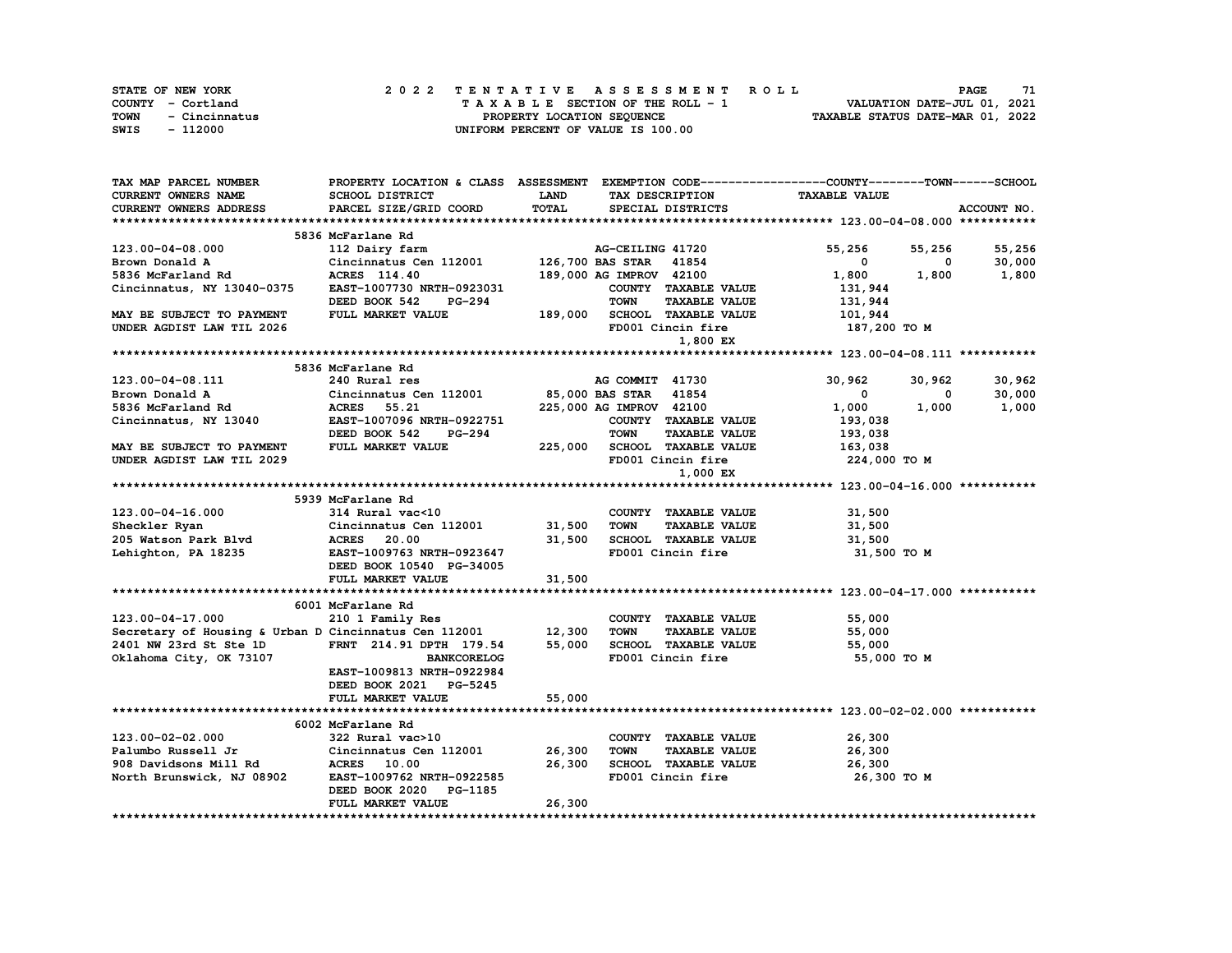|      | STATE OF NEW YORK | 2022 TENTATIVE ASSESSMENT ROLL     | 72<br><b>PAGE</b>                |
|------|-------------------|------------------------------------|----------------------------------|
|      | COUNTY - Cortland | TAXABLE SECTION OF THE ROLL - 1    | VALUATION DATE-JUL 01, 2021      |
| TOWN | - Cincinnatus     | PROPERTY LOCATION SEQUENCE         | TAXABLE STATUS DATE-MAR 01, 2022 |
| SWIS | - 112000          | UNIFORM PERCENT OF VALUE IS 100.00 |                                  |

| <b>TAX MAP PARCEL NUMBER</b>                                                           |                           |              |                                     | PROPERTY LOCATION & CLASS ASSESSMENT EXEMPTION CODE----------------COUNTY-------TOWN-----SCHOOL |
|----------------------------------------------------------------------------------------|---------------------------|--------------|-------------------------------------|-------------------------------------------------------------------------------------------------|
| <b>CURRENT OWNERS NAME</b>                                                             | <b>SCHOOL DISTRICT</b>    | <b>LAND</b>  | TAX DESCRIPTION                     | <b>TAXABLE VALUE</b>                                                                            |
| CURRENT OWNERS ADDRESS                                                                 | PARCEL SIZE/GRID COORD    | <b>TOTAL</b> | SPECIAL DISTRICTS                   | ACCOUNT NO.                                                                                     |
|                                                                                        |                           |              |                                     |                                                                                                 |
|                                                                                        | 6013 McFarlane Rd         |              |                                     |                                                                                                 |
| 123.00-02-12.000                                                                       | 314 Rural vac<10          |              | COUNTY TAXABLE VALUE                | 16,700                                                                                          |
| International Appraisal Assoc Cincinnatus Cen 112001                                   |                           | 16,700       | <b>TOWN</b><br><b>TAXABLE VALUE</b> | 16,700                                                                                          |
|                                                                                        | <b>ACRES</b><br>9.14      | 16,700       | SCHOOL TAXABLE VALUE                | 16,700                                                                                          |
| c/o Real Est Info.<br>PO Box 291<br>PO Box 291                                         | EAST-1010822 NRTH-0922842 |              | FD001 Cincin fire                   | 16,700 TO M                                                                                     |
| Delaware Water Gap, PA 18327 DEED BOOK 2002 PG-3352                                    |                           |              |                                     |                                                                                                 |
|                                                                                        | FULL MARKET VALUE         | 16,700       |                                     |                                                                                                 |
|                                                                                        |                           |              |                                     |                                                                                                 |
|                                                                                        | 6021 McFarlane Rd         |              |                                     |                                                                                                 |
|                                                                                        |                           |              |                                     |                                                                                                 |
| 123.00-02-10.000                                                                       | 240 Rural res             |              | COUNTY TAXABLE VALUE                | 82,000                                                                                          |
| Wilson Timothy                                                                         | Cincinnatus Cen 112001    | 39,500       | <b>TOWN</b><br><b>TAXABLE VALUE</b> | 82,000                                                                                          |
| <b>Wilson Barbara<br/>Wilson Barbara<br/>654 Long Mountain Rd<br/>Effort, PA 18330</b> | <b>ACRES</b> 20.00        | 82,000       | SCHOOL TAXABLE VALUE                | 82,000                                                                                          |
|                                                                                        | EAST-1010950 NRTH-0922295 |              | FD001 Cincin fire                   | 82,000 TO M                                                                                     |
|                                                                                        | DEED BOOK 10449 PG-95001  |              |                                     |                                                                                                 |
|                                                                                        | FULL MARKET VALUE         | 82,000       |                                     |                                                                                                 |
|                                                                                        |                           |              |                                     |                                                                                                 |
|                                                                                        | 6048 McFarlane Rd         |              |                                     |                                                                                                 |
| 123.00-02-04.000                                                                       | 322 Rural vac>10          |              | COUNTY TAXABLE VALUE                | 15,000                                                                                          |
| Kravetz Edward P                                                                       | Cincinnatus Cen 112001    | 15,000       | <b>TOWN</b><br><b>TAXABLE VALUE</b> | 15,000                                                                                          |
| Kravetz Darla Dee                                                                      | ACRES 12.00               | 15,000       | SCHOOL TAXABLE VALUE                | 15,000                                                                                          |
| 279 Thomas Jefferson Rd                                                                | EAST-1009866 NRTH-0921635 |              | FD001 Cincin fire                   | 15,000 TO M                                                                                     |
| Lehighton, PA 18235                                                                    | DEED BOOK 2014 PG-1676    |              |                                     |                                                                                                 |
|                                                                                        | FULL MARKET VALUE         | 15,000       |                                     |                                                                                                 |
|                                                                                        |                           |              |                                     |                                                                                                 |
|                                                                                        | 6058 McFarlane Rd         |              |                                     |                                                                                                 |
| 123.00-02-05.000                                                                       | 260 Seasonal res          |              | COUNTY TAXABLE VALUE                | 44,500                                                                                          |
| Drugotch Joseph Stephen Sr                                                             | Cincinnatus Cen 112001    | 24,500       | <b>TOWN</b><br><b>TAXABLE VALUE</b> | 44,500                                                                                          |
| Drugotch Claudine                                                                      | <b>ACRES</b> 15.00        | 44,500       | SCHOOL TAXABLE VALUE                | 44,500                                                                                          |
| 1577 Main Rd                                                                           | EAST-1009826 NRTH-0921202 |              | FD001 Cincin fire                   | 44,500 TO M                                                                                     |
| Hunlockcreek, PA 18621                                                                 | DEED BOOK 2018 PG-2413    |              |                                     |                                                                                                 |
|                                                                                        | FULL MARKET VALUE         | 44,500       |                                     |                                                                                                 |
|                                                                                        |                           |              |                                     |                                                                                                 |
|                                                                                        |                           |              |                                     |                                                                                                 |
|                                                                                        | 6089 McFarlane Rd         |              |                                     |                                                                                                 |
| 123.00-02-06.000                                                                       | 312 Vac w/imprv           |              | COUNTY TAXABLE VALUE                | 22,200                                                                                          |
| Lesniak Mark Robert                                                                    | Cincinnatus Cen 112001    | 21,200       | <b>TOWN</b><br><b>TAXABLE VALUE</b> | 22,200                                                                                          |
| 409 Jackson Ave                                                                        | <b>ACRES</b><br>6.11      | 22,200       | SCHOOL TAXABLE VALUE                | 22,200                                                                                          |
| Dunellen, NJ 08812                                                                     | EAST-1011367 NRTH-0920884 |              | FD001 Cincin fire                   | 22,200 TO M                                                                                     |
|                                                                                        | DEED BOOK 2021 PG-4685    |              |                                     |                                                                                                 |
|                                                                                        | FULL MARKET VALUE         | 22,200       |                                     |                                                                                                 |
|                                                                                        |                           |              |                                     |                                                                                                 |
|                                                                                        | 6166 McFarlane Rd         |              |                                     |                                                                                                 |
| 133.00-01-07.000                                                                       | 240 Rural res             |              | <b>BAS STAR</b> 41854               | $\mathbf 0$<br>$\Omega$<br>30,000                                                               |
| Roberts Leslie F                                                                       | Cincinnatus Cen 112001    | 134,700      | COUNTY TAXABLE VALUE                | 242,500                                                                                         |
| Flaherty Mary G                                                                        | <b>ACRES</b> 108.00       | 242,500      | <b>TOWN</b><br><b>TAXABLE VALUE</b> | 242,500                                                                                         |
| 3209 McFarlane Rd                                                                      | EAST-1011656 NRTH-0916355 |              | SCHOOL TAXABLE VALUE                | 212,500                                                                                         |
| Cincinnatus, NY 13040                                                                  | DEED BOOK 2001 PG-6250    |              | FD001 Cincin fire                   | 242,500 TO M                                                                                    |
|                                                                                        | FULL MARKET VALUE         | 242,500      |                                     |                                                                                                 |
|                                                                                        |                           |              |                                     |                                                                                                 |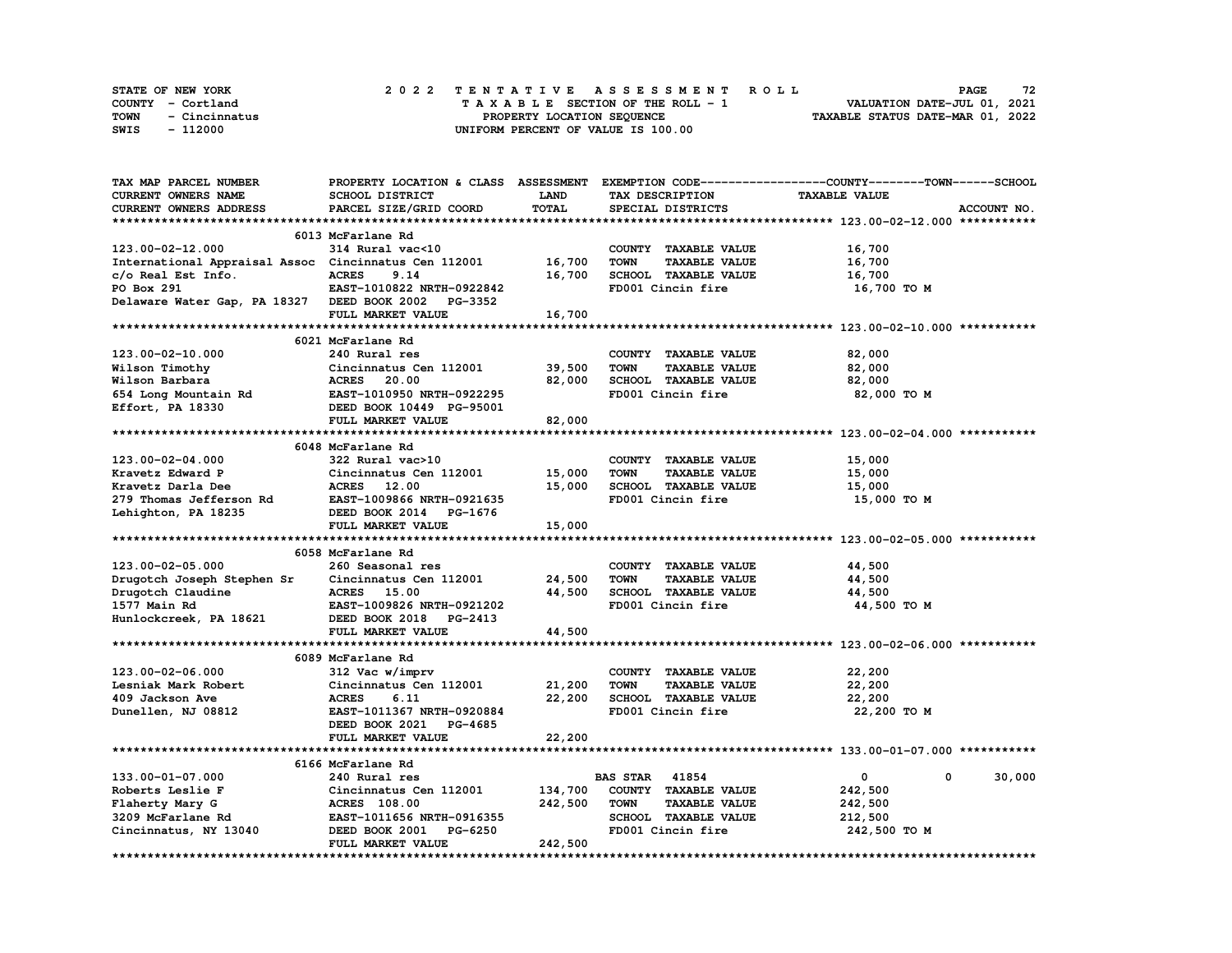| <b>STATE OF NEW YORK</b> | 2022 TENTATIVE ASSESSMENT ROLL     | 73<br>PAGE                       |
|--------------------------|------------------------------------|----------------------------------|
| COUNTY - Cortland        | TAXABLE SECTION OF THE ROLL - 1    | VALUATION DATE-JUL 01, 2021      |
| TOWN<br>- Cincinnatus    | PROPERTY LOCATION SEOUENCE         | TAXABLE STATUS DATE-MAR 01, 2022 |
| SWIS<br>- 112000         | UNIFORM PERCENT OF VALUE IS 100.00 |                                  |

| TAX MAP PARCEL NUMBER      |                                                                                   |             | PROPERTY LOCATION & CLASS ASSESSMENT EXEMPTION CODE----------------COUNTY-------TOWN------SCHOOL |                              |             |
|----------------------------|-----------------------------------------------------------------------------------|-------------|--------------------------------------------------------------------------------------------------|------------------------------|-------------|
| CURRENT OWNERS NAME        | SCHOOL DISTRICT                                                                   | <b>LAND</b> | TAX DESCRIPTION                                                                                  | <b>TAXABLE VALUE</b>         |             |
| CURRENT OWNERS ADDRESS     | PARCEL SIZE/GRID COORD                                                            | TOTAL       | SPECIAL DISTRICTS                                                                                |                              | ACCOUNT NO. |
|                            |                                                                                   |             |                                                                                                  |                              |             |
|                            | Miles Rd                                                                          |             |                                                                                                  |                              |             |
| 112.20-01-02.000           | 311 Res vac land                                                                  |             | COUNTY TAXABLE VALUE                                                                             | 2,600                        |             |
| Kuscher Dawn R             | Cincinnatus Cen 112001                                                            | 2,600       | <b>TOWN</b><br><b>TAXABLE VALUE</b>                                                              | 2,600                        |             |
| 5620 Miles Rd              | FRNT 140.00 DPTH 100.00                                                           | 2,600       | SCHOOL TAXABLE VALUE                                                                             | 2,600                        |             |
| Cincinnatus, NY 13040      | <b>BANKCORELOG</b>                                                                |             | FD001 Cincin fire                                                                                | 2,600 TO M                   |             |
|                            | EAST-1002929 NRTH-0928480                                                         |             | LD001 Cinc lights                                                                                | 2,600 TO M                   |             |
|                            | DEED BOOK 2021 PG-2957                                                            |             | WD005 Cincinnatus water                                                                          | .00 UN M                     |             |
|                            | FULL MARKET VALUE                                                                 | 2,600       |                                                                                                  |                              |             |
|                            |                                                                                   |             |                                                                                                  |                              |             |
|                            |                                                                                   |             |                                                                                                  |                              |             |
|                            | 5619 Miles Rd                                                                     |             |                                                                                                  |                              |             |
| 112.00-03-05.000           | 210 1 Family Res                                                                  |             | <b>BAS STAR 41854</b>                                                                            | $\mathbf{0}$<br>0            | 30,000      |
| Price James D              | Cincinnatus Cen 112001                                                            | 12,800      | COUNTY TAXABLE VALUE                                                                             | 87,000                       |             |
| Price Georginna L          | <b>ACRES</b><br>1.13                                                              | 87,000      | <b>TAXABLE VALUE</b><br><b>TOWN</b>                                                              | 87,000                       |             |
| 5619 Miles Rd              | EAST-1002961 NRTH-0928670                                                         |             | SCHOOL TAXABLE VALUE                                                                             | 57,000                       |             |
| Cincinnatus, NY 13040      | DEED BOOK 2015 PG-3900                                                            |             | FD001 Cincin fire                                                                                | 87,000 TO M                  |             |
|                            | FULL MARKET VALUE                                                                 | 87,000      |                                                                                                  | 87,000 TO M                  |             |
|                            |                                                                                   |             | LD001 Cinc lights<br>WD005 Cincinnatus water                                                     | .00 UN M                     |             |
|                            |                                                                                   |             |                                                                                                  |                              |             |
|                            | 5620 Miles Rd                                                                     |             |                                                                                                  |                              |             |
| 112.20-01-01.000           | 210 1 Family Res                                                                  |             | COUNTY TAXABLE VALUE                                                                             | 81,000                       |             |
| Kuscher Dawn R             | Cincinnatus Cen 112001                                                            | 8,100       | <b>TOWN</b><br><b>TAXABLE VALUE</b>                                                              | 81,000                       |             |
| 5620 Miles Rd              | FRNT 140.00 DPTH 100.00                                                           | 81,000      | SCHOOL TAXABLE VALUE                                                                             | 81,000                       |             |
| Cincinnatus, NY 13040      | <b>BANKCORELOG</b>                                                                |             | FD001 Cincin fire                                                                                | 81,000 TO M                  |             |
|                            | EAST-1003067 NRTH-0928488                                                         |             | LD001 Cinc lights                                                                                | 81,000 TO M                  |             |
|                            | DEED BOOK 2021 PG-2957                                                            |             | WD005 Cincinnatus water                                                                          | .00 UN M                     |             |
|                            | FULL MARKET VALUE                                                                 | 81,000      |                                                                                                  |                              |             |
|                            |                                                                                   |             |                                                                                                  |                              |             |
|                            |                                                                                   |             |                                                                                                  |                              |             |
|                            | 5626 Miles Rd                                                                     |             |                                                                                                  |                              |             |
| 112.20-01-22.000           | 210 1 Family Res                                                                  |             | COUNTY TAXABLE VALUE                                                                             | 81,000                       |             |
| Morse Ryan                 | Cincinnatus Cen 112001                                                            | 8,100       | TOWN<br><b>TAXABLE VALUE</b>                                                                     | 81,000                       |             |
| 5626 Miles Rd              | FRNT 140.00 DPTH 100.00                                                           | 81,000      | SCHOOL TAXABLE VALUE                                                                             | 81,000                       |             |
| Cincinnatus, NY 13040      | EAST-1003249 NRTH-0928504                                                         |             | FD001 Cincin fire                                                                                | 81,000 TO M                  |             |
|                            | DEED BOOK 2008 PG-4777                                                            |             | LD001 Cinc lights                                                                                | 81,000 TO M                  |             |
|                            | FULL MARKET VALUE                                                                 |             | 81,000 WD005 Cincinnatus water                                                                   | .00 UN M                     |             |
|                            |                                                                                   |             |                                                                                                  |                              |             |
|                            | 5628 Miles Rd                                                                     |             |                                                                                                  |                              |             |
| 112.20-01-23.000           | 210 1 Family Res                                                                  |             | VET WAR CT 41121                                                                                 | 6,000<br>11,250              | 0           |
| Mauzy Sherman F            | Cincinnatus Cen 112001                                                            |             | 7,800 BAS STAR 41854                                                                             | $\mathbf{0}$<br>$\mathbf{0}$ | 30,000      |
| Mauzy Johann L             | L<br>ERNT 100.00 DPTH 140.00<br>ERST-1003385 NRTH-0928513<br>DEED BOOK 313 PG-479 | 75,000      | COUNTY TAXABLE VALUE                                                                             | 69,000                       |             |
| 5628 Miles Rd              |                                                                                   |             | <b>TOWN</b><br><b>TAXABLE VALUE</b>                                                              | 63,750                       |             |
| PO Box 211                 |                                                                                   |             | <b>SCHOOL TAXABLE VALUE</b>                                                                      | 45,000                       |             |
| Cincinnatus, NY 13040-0211 | FULL MARKET VALUE                                                                 | 75,000      | FD001 Cincin fire                                                                                | 75,000 TO M                  |             |
|                            |                                                                                   |             | LD001 Cinc lights                                                                                | 75,000 TO M                  |             |
|                            |                                                                                   |             | WD005 Cincinnatus water                                                                          | .00 UN M                     |             |
|                            |                                                                                   |             |                                                                                                  |                              |             |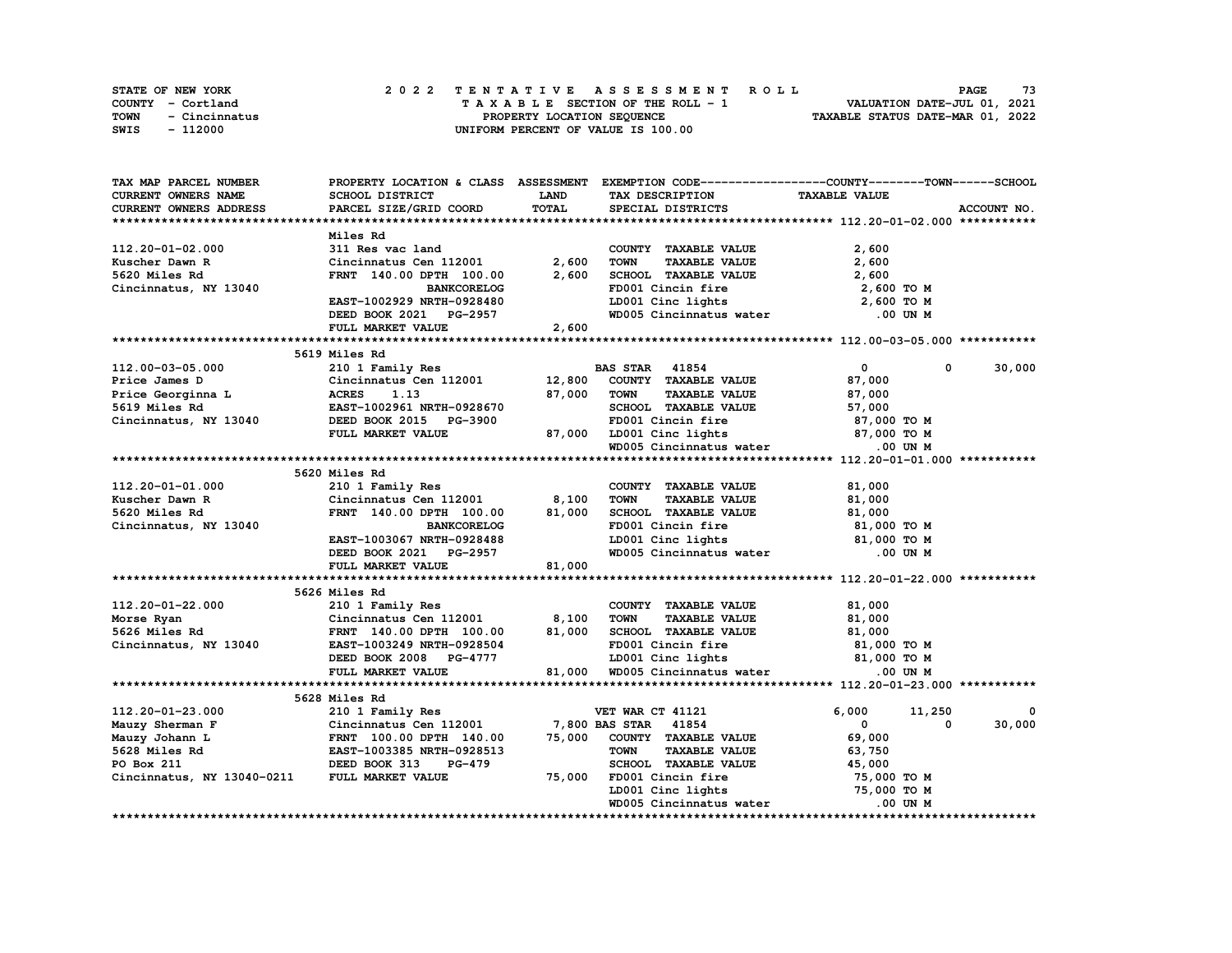| <b>STATE OF NEW YORK</b> | 2022 TENTATIVE ASSESSMENT ROLL     | 74<br>PAGE                       |
|--------------------------|------------------------------------|----------------------------------|
| COUNTY - Cortland        | TAXABLE SECTION OF THE ROLL - 1    | VALUATION DATE-JUL 01, 2021      |
| TOWN<br>- Cincinnatus    | PROPERTY LOCATION SEOUENCE         | TAXABLE STATUS DATE-MAR 01, 2022 |
| SWIS<br>- 112000         | UNIFORM PERCENT OF VALUE IS 100.00 |                                  |

| TAX MAP PARCEL NUMBER     |                               |         |                                     | PROPERTY LOCATION & CLASS ASSESSMENT EXEMPTION CODE-----------------COUNTY-------TOWN-----SCHOOL |
|---------------------------|-------------------------------|---------|-------------------------------------|--------------------------------------------------------------------------------------------------|
| CURRENT OWNERS NAME       | <b>SCHOOL DISTRICT</b>        | LAND    | TAX DESCRIPTION                     | <b>TAXABLE VALUE</b>                                                                             |
| CURRENT OWNERS ADDRESS    | PARCEL SIZE/GRID COORD        | TOTAL   | SPECIAL DISTRICTS                   | ACCOUNT NO.                                                                                      |
|                           |                               |         |                                     |                                                                                                  |
|                           | Piety Hill Rd                 |         |                                     |                                                                                                  |
| 122.00-04-16.200          | 322 Rural vac>10              |         | COUNTY TAXABLE VALUE                | 27,000                                                                                           |
| Deyo Justin Alan          | Cincinnatus Cen 112001        | 27,000  | <b>TAXABLE VALUE</b><br><b>TOWN</b> | 27,000                                                                                           |
| 300 Heinz St Apt C223     | ACRES 12.36                   | 27,000  | SCHOOL TAXABLE VALUE                | 27,000                                                                                           |
| Pittsburgh, PA 15212      | EAST-1000690 NRTH-0925953     |         | FD001 Cincin fire                   | 27,000 TO M                                                                                      |
|                           | DEED BOOK 2020 PG-1558        |         |                                     |                                                                                                  |
|                           | FULL MARKET VALUE             | 27,000  |                                     |                                                                                                  |
|                           |                               |         |                                     |                                                                                                  |
|                           | Piety Hill Rd                 |         |                                     |                                                                                                  |
| 122.00-04-17.000          | 241 Rural res&ag              |         | AG-CEILING 41720                    | 7,360<br>7,360<br>7,360                                                                          |
| Mudge Tyler               | Cincinnatus Cen 112001 25,100 |         | COUNTY TAXABLE VALUE                | 169,640                                                                                          |
| 5169 Piety Hill Rd        | ACRES 10.67                   | 177,000 | <b>TOWN</b><br><b>TAXABLE VALUE</b> | 169,640                                                                                          |
| Cincinnatus, NY 13040     | EAST-0999131 NRTH-0923697     |         | SCHOOL TAXABLE VALUE                | 169,640                                                                                          |
|                           | DEED BOOK 10551 PG-33001      |         | FD001 Cincin fire                   | 177,000 TO M                                                                                     |
| MAY BE SUBJECT TO PAYMENT | FULL MARKET VALUE             | 177,000 |                                     |                                                                                                  |
| UNDER AGDIST LAW TIL 2026 |                               |         |                                     |                                                                                                  |
|                           |                               |         |                                     |                                                                                                  |
|                           | Piety Hill Rd                 |         |                                     |                                                                                                  |
| 122.00-04-27.000          | 260 Seasonal res              |         | COUNTY TAXABLE VALUE                | 42,300                                                                                           |
| Brazen Scott              | Cincinnatus Cen 112001 25,800 |         | <b>TOWN</b><br><b>TAXABLE VALUE</b> | 42,300                                                                                           |
| 3627 Rath Ave             | ACRES 16.00                   | 42,300  | SCHOOL TAXABLE VALUE                | 42,300                                                                                           |
| Endwell, NY 13760         | EAST-1000657 NRTH-0926925     |         | FD001 Cincin fire                   | 42,300 TO M                                                                                      |
|                           | DEED BOOK 1999 PG-6654        |         |                                     |                                                                                                  |
|                           | FULL MARKET VALUE             | 42,300  |                                     |                                                                                                  |
|                           |                               |         |                                     |                                                                                                  |
|                           | Piety Hill Rd                 |         |                                     |                                                                                                  |
| 122.08-01-51.120          | 314 Rural vac<10              |         | COUNTY TAXABLE VALUE                | 2,500                                                                                            |
| Blanchard Lawrence N      | Cincinnatus Cen 112001        | 2,500   | <b>TOWN</b><br><b>TAXABLE VALUE</b> | 2,500                                                                                            |
| 1479 Route 41             | FRNT 99.45 DPTH 205.00        | 2,500   | SCHOOL TAXABLE VALUE                | 2,500                                                                                            |
| Cincinnatus, NY 13040     | EAST-1002814 NRTH-0926791     |         | FD001 Cincin fire                   | 2,500 TO M                                                                                       |
|                           | DEED BOOK 2020 PG-563         |         | LD001 Cinc lights                   | 2,500 TO M                                                                                       |
|                           | FULL MARKET VALUE             | 2,500   | WD005 Cincinnatus water             | .00 UN M                                                                                         |
|                           |                               |         |                                     |                                                                                                  |
|                           | Piety Hill Rd                 |         |                                     |                                                                                                  |
| 122.08-02-04.000          | 311 Res vac land              |         | COUNTY TAXABLE VALUE                | 12,600                                                                                           |
| O'Brien Barbara J         | Cincinnatus Cen 112001        | 12,600  | <b>TOWN</b><br><b>TAXABLE VALUE</b> | 12,600                                                                                           |
| Wight Terry               | <b>ACRES</b><br>6.40          | 12,600  | SCHOOL TAXABLE VALUE                | 12,600                                                                                           |
| 5557 Piety Hill Rd        | EAST-1002828 NRTH-0926368     |         | FD001 Cincin fire                   | 12,600 TO M                                                                                      |
| Cincinnatus, NY 13040     | DEED BOOK 2011 PG-5320        |         | LD001 Cinc lights 12,600 TO M       |                                                                                                  |
|                           | FULL MARKET VALUE             |         | 12,600 WD005 Cincinnatus water      | .00 UN M                                                                                         |
|                           |                               |         |                                     |                                                                                                  |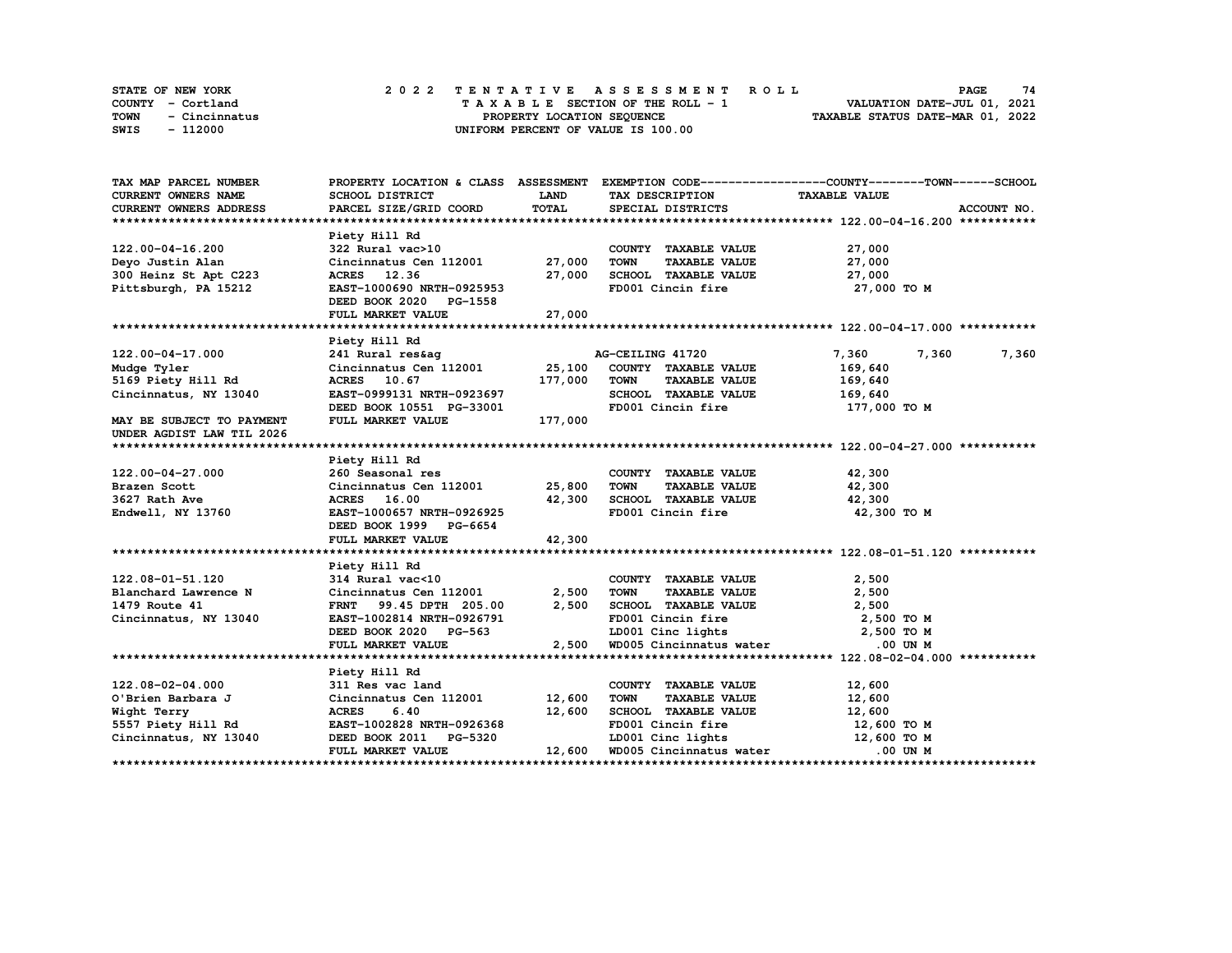|      | <b>STATE OF NEW YORK</b> |  | 2022 TENTATIVE ASSESSMENT ROLL     | PAGE                             | 75 |
|------|--------------------------|--|------------------------------------|----------------------------------|----|
|      | COUNTY - Cortland        |  | TAXABLE SECTION OF THE ROLL - 1    | VALUATION DATE-JUL 01, 2021      |    |
| TOWN | - Cincinnatus            |  | PROPERTY LOCATION SEQUENCE         | TAXABLE STATUS DATE-MAR 01, 2022 |    |
| SWIS | - 112000                 |  | UNIFORM PERCENT OF VALUE IS 100.00 |                                  |    |

| TAX MAP PARCEL NUMBER         |                                                       | PROPERTY LOCATION & CLASS ASSESSMENT EXEMPTION CODE---------------COUNTY-------TOWN------SCHOOL |                                      |
|-------------------------------|-------------------------------------------------------|-------------------------------------------------------------------------------------------------|--------------------------------------|
| CURRENT OWNERS NAME           | SCHOOL DISTRICT                                       | LAND<br>TAX DESCRIPTION                                                                         | <b>TAXABLE VALUE</b>                 |
| <b>CURRENT OWNERS ADDRESS</b> | PARCEL SIZE/GRID COORD                                | <b>TOTAL</b><br>SPECIAL DISTRICTS                                                               | ACCOUNT NO.                          |
|                               |                                                       |                                                                                                 |                                      |
|                               | 5169 Piety Hill Rd                                    |                                                                                                 |                                      |
| 122.00-04-15.100              | 112 Dairy farm                                        | AG 10-YR 41700                                                                                  | 40,000<br>40,000<br>40,000           |
| Mudge Steven R                | Cincinnatus Cen 112001                                | 340,800 AG-CEILING 41720                                                                        | 171,633<br>171,633<br>171,633        |
| Mudge Shelby                  | ACRES 276.30                                          | 544,800 BAS STAR 41854                                                                          | $\mathbf 0$<br>30,000<br>0           |
| 5169 Piety Hill Rd            | EAST-0996264 NRTH-0924469                             | AG IMPROV 42100                                                                                 | 9,700<br>9,700<br>9,700              |
| Cincinnatus, NY 13040         | DEED BOOK 1999 PG-6455                                | COUNTY TAXABLE VALUE                                                                            | 323,467                              |
|                               |                                                       | <b>TOWN</b>                                                                                     |                                      |
|                               | FULL MARKET VALUE                                     | 544,800<br><b>TAXABLE VALUE</b>                                                                 | 323, 467                             |
| MAY BE SUBJECT TO PAYMENT     |                                                       | SCHOOL TAXABLE VALUE                                                                            | 293,467                              |
| UNDER AGDIST LAW TIL 2026     |                                                       | FD001 Cincin fire                                                                               | 535,100 TO M                         |
|                               |                                                       | 9,700 EX                                                                                        |                                      |
|                               |                                                       |                                                                                                 |                                      |
|                               | 5212 Piety Hill Rd                                    |                                                                                                 |                                      |
| 122.00-04-15.200              | 210 1 Family Res                                      | VET COM CT 41131                                                                                | 20,000<br>10,000<br>0                |
| Lamoree Bryan G               | Cincinnatus Cen 112001                                | 16,000 VET COM CT 41131                                                                         | 20,000<br>$\Omega$<br>10,000         |
| Lamoree Corinne R             | <b>ACRES</b><br>3.14                                  | 155,500<br>COUNTY TAXABLE VALUE                                                                 | 135,500                              |
| 5200 Piety Hill Rd            | EAST-0995715 NRTH-0923053                             | <b>TOWN</b><br><b>TAXABLE VALUE</b>                                                             | 115,500                              |
| Cincinnatus, NY 13040         | DEED BOOK 2020 PG-2971                                | SCHOOL TAXABLE VALUE                                                                            | 155,500                              |
|                               | FULL MARKET VALUE                                     | 155,500 FD001 Cincin fire                                                                       | 155,500 TO M                         |
|                               |                                                       |                                                                                                 |                                      |
|                               | 5362 Piety Hill Rd                                    |                                                                                                 |                                      |
| 122.00-03-13.000              | 240 Rural res                                         | 41834<br>ENH STAR                                                                               | 74,900<br>$\mathbf{0}$<br>$^{\circ}$ |
| Bell William                  | Cincinnatus Cen 112001                                | 26,500<br>COUNTY TAXABLE VALUE                                                                  | 149,000                              |
| 5362 Piety Hl                 | <b>ACRES</b> 10.00                                    | 149,000<br><b>TOWN</b><br><b>TAXABLE VALUE</b>                                                  | 149,000                              |
| Cincinnatus, NY 13040-9703    | EAST-0998969 NRTH-0922889                             | SCHOOL TAXABLE VALUE                                                                            | 74,100                               |
|                               | DEED BOOK 1995 PG-1759                                | FD001 Cincin fire                                                                               | 149,000 TO M                         |
|                               | FULL MARKET VALUE                                     | 149,000                                                                                         |                                      |
|                               |                                                       |                                                                                                 |                                      |
|                               |                                                       |                                                                                                 |                                      |
|                               | 5386 Piety Hill Rd                                    |                                                                                                 |                                      |
| 122.00-03-14.100-2            | 837 Cell Tower                                        | COUNTY TAXABLE VALUE                                                                            | 180,000                              |
| Cellular One                  | Cincinnatus Cen 112001                                | 17,100<br><b>TOWN</b><br><b>TAXABLE VALUE</b>                                                   | 180,000                              |
|                               | Attn: SBC Tower Holdings, LLC FRNT 450.00 DPTH 450.00 | 180,000<br>SCHOOL TAXABLE VALUE                                                                 | 180,000                              |
| Property Tax Dept             | EAST-1001469 NRTH-0923406                             | FD001 Cincin fire                                                                               | 180,000 то м                         |
| 1010 Pine 9E-L-01             | FULL MARKET VALUE                                     | LD001 Cinc lights<br>180,000                                                                    | 180,000 TO M                         |
| St Louis, MO 63101            |                                                       | WD005 Cincinnatus water                                                                         | .00 UN M                             |
|                               |                                                       |                                                                                                 |                                      |
|                               | 5406 Piety Hill Rd                                    |                                                                                                 |                                      |
| 122.00-04-18.000              | 210 1 Family Res                                      | VET COM C 41132                                                                                 | 10,000<br>0<br>0                     |
| Kneer Raymond L               | Cincinnatus Cen 112001                                | 15,400 VET COM T 41133                                                                          | 20,000<br>$\Omega$<br>0              |
| Kneer Patricia L              | <b>ACRES</b><br>2.63                                  | 98,000 ENH STAR 41834                                                                           | $\mathbf 0$<br>74,900<br>0           |
| 5406 Piety Hill Rd            | EAST-0999990 NRTH-0923714                             | COUNTY TAXABLE VALUE                                                                            | 88,000                               |
| Cincinnatus, NY 13040-9703    | DEED BOOK 1997 PG-4826                                | <b>TOWN</b><br><b>TAXABLE VALUE</b>                                                             | 78,000                               |
|                               | FULL MARKET VALUE                                     | 98,000<br>SCHOOL TAXABLE VALUE                                                                  | 23,100                               |
|                               |                                                       | FD001 Cincin fire                                                                               | 98,000 TO M                          |
|                               |                                                       |                                                                                                 |                                      |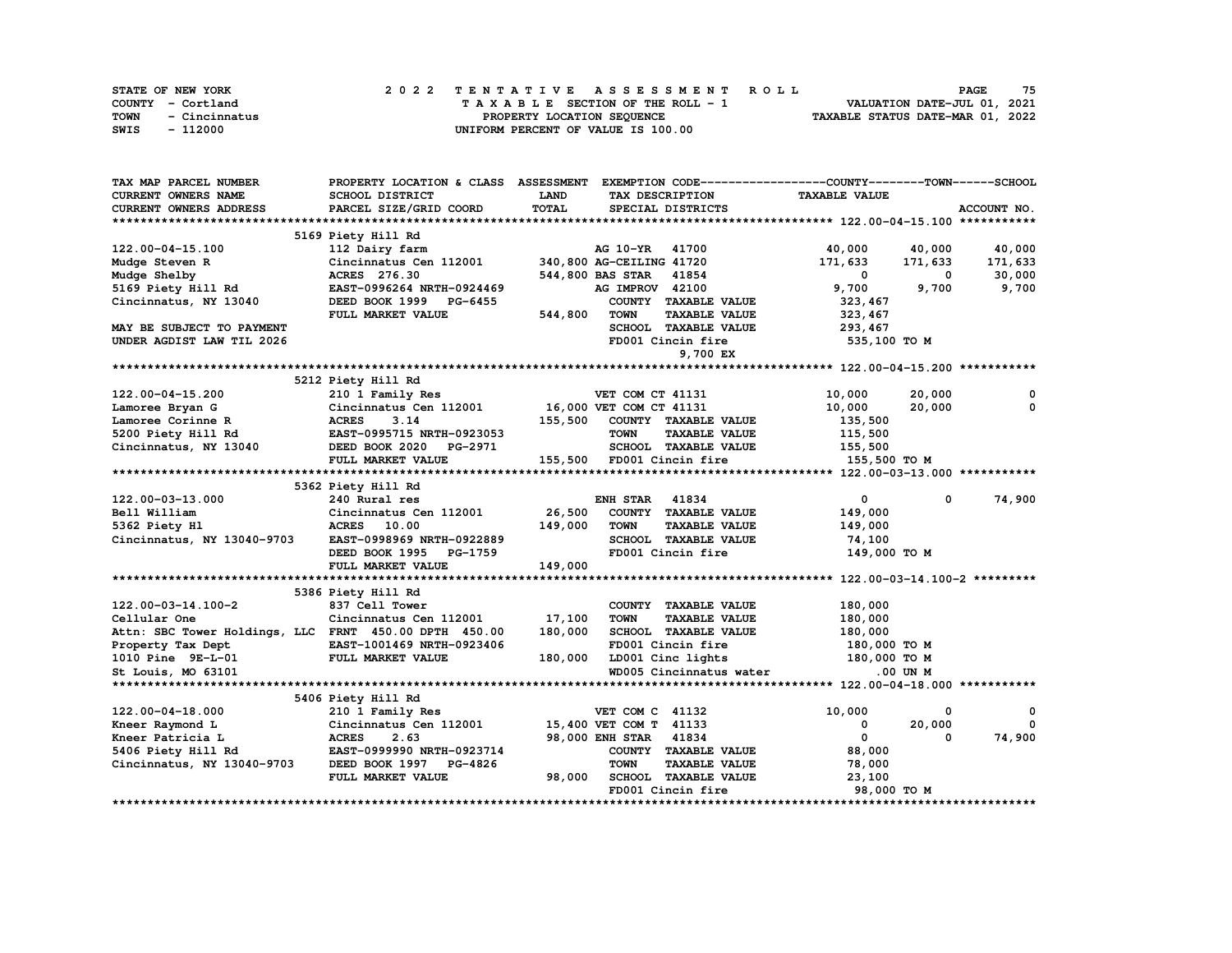| STATE OF NEW YORK     | 2022 TENTATIVE ASSESSMENT ROLL     | 76<br><b>PAGE</b>                |
|-----------------------|------------------------------------|----------------------------------|
| COUNTY - Cortland     | TAXABLE SECTION OF THE ROLL - 1    | VALUATION DATE-JUL 01, 2021      |
| TOWN<br>- Cincinnatus | PROPERTY LOCATION SEQUENCE         | TAXABLE STATUS DATE-MAR 01, 2022 |
| - 112000<br>SWIS      | UNIFORM PERCENT OF VALUE IS 100.00 |                                  |

| TAX MAP PARCEL NUMBER                                                | PROPERTY LOCATION & CLASS ASSESSMENT         |         |                                                             | EXEMPTION CODE-----------------COUNTY-------TOWN------SCHOOL |               |
|----------------------------------------------------------------------|----------------------------------------------|---------|-------------------------------------------------------------|--------------------------------------------------------------|---------------|
| <b>CURRENT OWNERS NAME</b>                                           | SCHOOL DISTRICT                              | LAND    | TAX DESCRIPTION                                             | <b>TAXABLE VALUE</b>                                         |               |
| <b>CURRENT OWNERS ADDRESS</b>                                        | PARCEL SIZE/GRID COORD                       | TOTAL   | SPECIAL DISTRICTS                                           |                                                              | ACCOUNT NO.   |
|                                                                      |                                              |         |                                                             |                                                              |               |
|                                                                      | 5467 Piety Hill Rd                           |         |                                                             |                                                              |               |
| 122.00-04-16.100                                                     | 312 Vac w/imprv                              |         | AG-CEILING 41720                                            | 82,566                                                       | 82,566 82,566 |
| FJC Family Limited Partnership Cincinnatus Cen 112001                |                                              | 355,300 | COUNTY TAXABLE VALUE                                        | 294,934                                                      |               |
| 6945 Spring Hill Rd                                                  | ACRES 421.10                                 | 377,500 | <b>TOWN</b><br><b>TAXABLE VALUE</b>                         | 294,934                                                      |               |
| Wyalusing, PA 18853                                                  | EAST-0997974 NRTH-0926853                    |         | SCHOOL TAXABLE VALUE                                        | 294,934                                                      |               |
|                                                                      | DEED BOOK 2014 PG-1876                       |         | FD001 Cincin fire                                           | 377,500 TO M                                                 |               |
| MAY BE SUBJECT TO PAYMENT                                            | FULL MARKET VALUE                            | 377,500 |                                                             |                                                              |               |
| UNDER AGDIST LAW TIL 2026                                            |                                              |         |                                                             |                                                              |               |
|                                                                      |                                              |         |                                                             |                                                              |               |
|                                                                      | 5530 Piety Hill Rd                           |         |                                                             |                                                              |               |
| 122.00-04-20.000                                                     | 240 Rural res                                |         | VET WAR CT 41121                                            | 6,000<br>9,345                                               | 0             |
| Jordan Lynott R                                                      | Cincinnatus Cen 112001 30,300 BAS STAR 41854 |         |                                                             | $\mathbf{0}$<br>$\Omega$                                     | 30,000        |
| Jordan Mary E                                                        | ACRES 12.95                                  | 62,300  | COUNTY TAXABLE VALUE                                        | 56,300                                                       |               |
| $5530$ Piety Hill Rd<br>$5530$ Piety Hill Rd<br>$2530$ Piety Hill Rd |                                              |         | <b>TOWN</b><br><b>TAXABLE VALUE</b>                         | 52,955                                                       |               |
| Cincinnatus, NY 13040-9703                                           | DEED BOOK 2013<br><b>PG-4874</b>             |         | SCHOOL TAXABLE VALUE                                        | 32,300                                                       |               |
|                                                                      | FULL MARKET VALUE                            |         | 62,300 FD001 Cincin fire                                    | 62,300 TO M                                                  |               |
|                                                                      |                                              |         |                                                             |                                                              |               |
|                                                                      | 5557 Piety Hill Rd                           |         |                                                             |                                                              |               |
|                                                                      | 240 Rural res                                |         |                                                             | 142,000                                                      |               |
| 122.00-04-26.000<br>O'Brien Barbara J                                | Cincinnatus Cen 112001                       | 76,900  | COUNTY TAXABLE VALUE<br><b>TOWN</b><br><b>TAXABLE VALUE</b> |                                                              |               |
|                                                                      |                                              |         |                                                             | 142,000                                                      |               |
| Wight Terry                                                          | ACRES 48.80                                  | 142,000 | SCHOOL TAXABLE VALUE                                        | 142,000                                                      |               |
| 5557 Piety Hill Rd                                                   | EAST-1001414 NRTH-0927342                    |         | FD001 Cincin fire                                           | 142,000 TO M                                                 |               |
| Cincinnatus, NY 13040                                                | DEED BOOK 2011 PG-5320                       |         |                                                             |                                                              |               |
|                                                                      | FULL MARKET VALUE                            | 142,000 |                                                             |                                                              |               |
|                                                                      |                                              |         |                                                             |                                                              |               |
|                                                                      | 5568 Piety Hill Rd                           |         |                                                             |                                                              |               |
| 122.00-04-22.000                                                     | 240 Rural res                                |         | <b>BAS STAR</b> 41854                                       | $\mathbf{0}$<br>$^{\circ}$                                   | 30,000        |
| Lieb Kyle R                                                          | Cincinnatus Cen 112001                       | 48,400  | COUNTY TAXABLE VALUE                                        | 282,900                                                      |               |
| Lieb Justine E                                                       | 26.66<br><b>ACRES</b>                        | 282,900 | <b>TOWN</b><br><b>TAXABLE VALUE</b>                         | 282,900                                                      |               |
| 5568 Piety Hill Rd                                                   | EAST-1001815 NRTH-0925941                    |         | SCHOOL TAXABLE VALUE                                        | 252,900                                                      |               |
| Cincinnatus, NY 13040                                                | DEED BOOK 2008 PG-5561                       |         | FD001 Cincin fire                                           | 282,900 то м                                                 |               |
|                                                                      | FULL MARKET VALUE                            |         | 282,900 LD001 Cinc lights                                   | 282,900 TO M                                                 |               |
|                                                                      |                                              |         |                                                             |                                                              |               |
|                                                                      | 5569 Piety Hill Rd                           |         |                                                             |                                                              |               |
| 122.00-04-25.000                                                     | 210 1 Family Res                             |         | <b>BAS STAR 41854</b>                                       | $\mathbf{0}$<br>0                                            | 30,000        |
| Fox Jeffrey T                                                        | Cincinnatus Cen 112001                       | 14,000  | COUNTY TAXABLE VALUE                                        | 114,000                                                      |               |
| Stillman Kevin S                                                     | <b>ACRES</b><br>1.74 BANKCORELOG             | 114,000 | <b>TOWN</b><br><b>TAXABLE VALUE</b>                         | 114,000                                                      |               |
| 5569 Piety Hill Rd                                                   | EAST-1002009 NRTH-0926754                    |         | SCHOOL TAXABLE VALUE                                        | 84,000                                                       |               |
| Cincinnatus, NY 13040-9703                                           | DEED BOOK 2012 PG-4393                       |         | FD001 Cincin fire                                           | 114,000 TO M                                                 |               |
|                                                                      | FULL MARKET VALUE                            | 114,000 | LD001 Cinc lights                                           | 114,000 TO M                                                 |               |
|                                                                      |                                              |         | WD005 Cincinnatus water                                     | .00 UN M                                                     |               |
|                                                                      |                                              |         |                                                             |                                                              |               |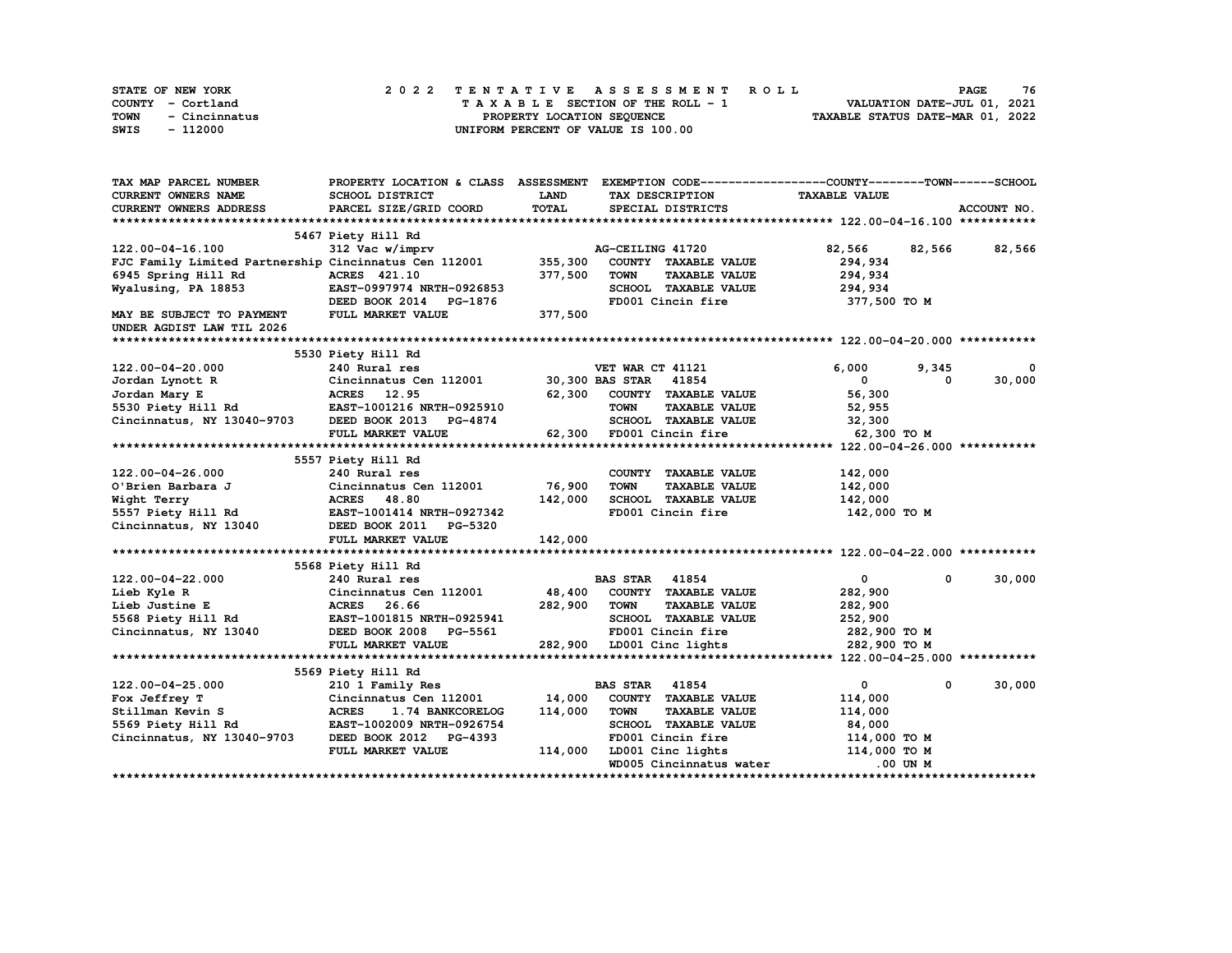| STATE OF NEW YORK     | 2022 TENTATIVE ASSESSMENT ROLL     | 77<br>PAGE                       |
|-----------------------|------------------------------------|----------------------------------|
| COUNTY - Cortland     | TAXABLE SECTION OF THE ROLL - 1    | VALUATION DATE-JUL 01, 2021      |
| TOWN<br>- Cincinnatus | PROPERTY LOCATION SEOUENCE         | TAXABLE STATUS DATE-MAR 01, 2022 |
| SWIS<br>- 112000      | UNIFORM PERCENT OF VALUE IS 100.00 |                                  |

| TAX MAP PARCEL NUMBER                                                                                                                                                                                                                                          |                                                        |         | PROPERTY LOCATION & CLASS ASSESSMENT EXEMPTION CODE----------------COUNTY-------TOWN------SCHOOL |                            |             |
|----------------------------------------------------------------------------------------------------------------------------------------------------------------------------------------------------------------------------------------------------------------|--------------------------------------------------------|---------|--------------------------------------------------------------------------------------------------|----------------------------|-------------|
| CURRENT OWNERS NAME                                                                                                                                                                                                                                            | SCHOOL DISTRICT                                        | LAND    | TAX DESCRIPTION TAXABLE VALUE                                                                    |                            |             |
| CURRENT OWNERS ADDRESS                                                                                                                                                                                                                                         | PARCEL SIZE/GRID COORD                                 | TOTAL   | SPECIAL DISTRICTS                                                                                |                            | ACCOUNT NO. |
|                                                                                                                                                                                                                                                                |                                                        |         |                                                                                                  |                            |             |
|                                                                                                                                                                                                                                                                | 5570 Piety Hill Rd                                     |         |                                                                                                  |                            |             |
| 122.08-02-01.000                                                                                                                                                                                                                                               | 210 1 Family Res<br>210 1 Family Res 60 ENH STAR 41834 |         |                                                                                                  | 0 0 74,900                 |             |
|                                                                                                                                                                                                                                                                | $Cincinnatus$ Cen 112001 9,300                         |         | COUNTY TAXABLE VALUE                                                                             | 84,000                     |             |
|                                                                                                                                                                                                                                                                |                                                        | 84,000  | <b>TOWN</b><br>TAXABLE VALUE                                                                     | 84,000                     |             |
|                                                                                                                                                                                                                                                                |                                                        |         | SCHOOL TAXABLE VALUE                                                                             | 9,100                      |             |
| Cincinnatus, NY 13040-9703 DEED BOOK 1995 PG-2880                                                                                                                                                                                                              |                                                        |         | FD001 Cincin fire 34,000 TO M                                                                    |                            |             |
|                                                                                                                                                                                                                                                                | FULL MARKET VALUE                                      | 84,000  |                                                                                                  |                            |             |
|                                                                                                                                                                                                                                                                |                                                        |         | LD001 Cinc lights 84,000 TO M<br>WD005 Cincinnatus water 0.00 UN M                               |                            |             |
|                                                                                                                                                                                                                                                                |                                                        |         |                                                                                                  |                            |             |
|                                                                                                                                                                                                                                                                | 5575 Piety Hill Rd                                     |         |                                                                                                  |                            |             |
|                                                                                                                                                                                                                                                                |                                                        |         | COUNTY TAXABLE VALUE                                                                             | 164,800                    |             |
|                                                                                                                                                                                                                                                                |                                                        |         | <b>TAXABLE VALUE</b><br><b>TOWN</b>                                                              | 164,800                    |             |
|                                                                                                                                                                                                                                                                |                                                        |         |                                                                                                  |                            |             |
| Moses David B II<br>349 Route 23<br>Cincinnatus Cen 112001<br>349 Route 23<br>Cincinnatus, NY 13040<br>EAST-1002331 NRTH-0926721                                                                                                                               |                                                        |         | SCHOOL TAXABLE VALUE 164,800<br>FD001 Cincin fire 164,800 TO M                                   |                            |             |
|                                                                                                                                                                                                                                                                |                                                        |         | LD001 Cinc lights 164,800 TO M                                                                   |                            |             |
|                                                                                                                                                                                                                                                                | DEED BOOK 2017 PG-2914                                 |         |                                                                                                  |                            |             |
|                                                                                                                                                                                                                                                                | FULL MARKET VALUE                                      | 164,800 | WD005 Cincinnatus water .00 UN M                                                                 |                            |             |
|                                                                                                                                                                                                                                                                |                                                        |         |                                                                                                  |                            |             |
|                                                                                                                                                                                                                                                                | 5612 Piety Hill Rd<br>447 Truck termnl                 |         |                                                                                                  |                            |             |
| 122.08-02-03.000<br>S & H Mechanical Inc                                                                                                                                                                                                                       | Cincinnatus Cen 112001 9,500                           |         | COUNTY TAXABLE VALUE                                                                             | 72,800                     |             |
|                                                                                                                                                                                                                                                                |                                                        |         | TAXABLE VALUE<br><b>TOWN</b>                                                                     | 72,800                     |             |
| PO Box 374                                                                                                                                                                                                                                                     | FRNT 114.00 DPTH 204.46 72,800                         |         | SCHOOL TAXABLE VALUE 72,800                                                                      |                            |             |
| Cincinnatus, NY 13040                                                                                                                                                                                                                                          |                                                        |         | FD001 Cincin fire                                                                                | 72,800 TO M                |             |
|                                                                                                                                                                                                                                                                |                                                        |         |                                                                                                  |                            |             |
|                                                                                                                                                                                                                                                                | FULL MARKET VALUE                                      |         |                                                                                                  |                            |             |
|                                                                                                                                                                                                                                                                |                                                        |         |                                                                                                  |                            |             |
|                                                                                                                                                                                                                                                                | 5616 Piety Hill Rd                                     |         |                                                                                                  |                            |             |
|                                                                                                                                                                                                                                                                |                                                        |         |                                                                                                  | $\mathbf{0}$<br>$^{\circ}$ | 30,000      |
|                                                                                                                                                                                                                                                                |                                                        |         |                                                                                                  | 57,000                     |             |
| $122.08-01-51.110$ 210 I Family Res BAS STAR 41854<br>Standish Kimberly J Cincinnatus Cen 112001 7,900 COUNTY TAXABLE VALUE<br>5616 Piety Hill Rd                                                                                                              |                                                        |         | TAXABLE VALUE                                                                                    | 57,000                     |             |
| Cincinnatus, NY 13040-9703                                                                                                                                                                                                                                     | EAST-1002849 NRTH-0926550                              |         | SCHOOL TAXABLE VALUE $27,000$                                                                    |                            |             |
|                                                                                                                                                                                                                                                                | DEED BOOK 1998 PG-580                                  |         | FD001 Cincin fire                                                                                | 57,000 TO M                |             |
|                                                                                                                                                                                                                                                                | FULL MARKET VALUE                                      |         | 57,000 LD001 Cinc lights 57,000 TO M                                                             |                            |             |
|                                                                                                                                                                                                                                                                |                                                        |         | WD005 Cincinnatus water .00 UN M                                                                 |                            |             |
|                                                                                                                                                                                                                                                                |                                                        |         |                                                                                                  |                            |             |
|                                                                                                                                                                                                                                                                | 5620 Piety Hill Rd                                     |         |                                                                                                  |                            |             |
| 122.08-02-05.000                                                                                                                                                                                                                                               | 210 1 Family Res                                       |         | COUNTY TAXABLE VALUE                                                                             | 73,000                     |             |
| $T = 2$ $T = 3$ $T = 7$ $T = 7$ $T = 7$ $T = 7$ $T = 7$ $T = 7$ $T = 7$ $T = 7$ $T = 7$ $T = 7$ $T = 7$ $T = 7$ $T = 7$ $T = 7$ $T = 7$ $T = 7$ $T = 7$ $T = 7$ $T = 7$ $T = 7$ $T = 7$ $T = 7$ $T = 7$ $T = 7$ $T = 7$ $T = 7$ $T = 7$ $T = 7$ $T = 7$ $T = $ |                                                        |         | <b>TAXABLE VALUE</b><br><b>TOWN</b>                                                              | 73,000                     |             |
| $\sim$ 40<br>5620 Piety Hill Rd                                                                                                                                                                                                                                | FRNT 67.00 DPTH 202.42                                 | 73,000  | SCHOOL TAXABLE VALUE 73,000                                                                      |                            |             |
| Cincinnatus, NY 13040                                                                                                                                                                                                                                          | EAST-1002938 NRTH-0926553                              |         |                                                                                                  |                            |             |
|                                                                                                                                                                                                                                                                | DEED BOOK 2015 PG-2047                                 |         | FD001 Cincin fire 73,000 TO M<br>LD001 Cinc lights 73,000 TO M                                   |                            |             |
|                                                                                                                                                                                                                                                                | FULL MARKET VALUE                                      | 73,000  | WD005 Cincinnatus water .00 UN M                                                                 |                            |             |
|                                                                                                                                                                                                                                                                |                                                        |         |                                                                                                  |                            |             |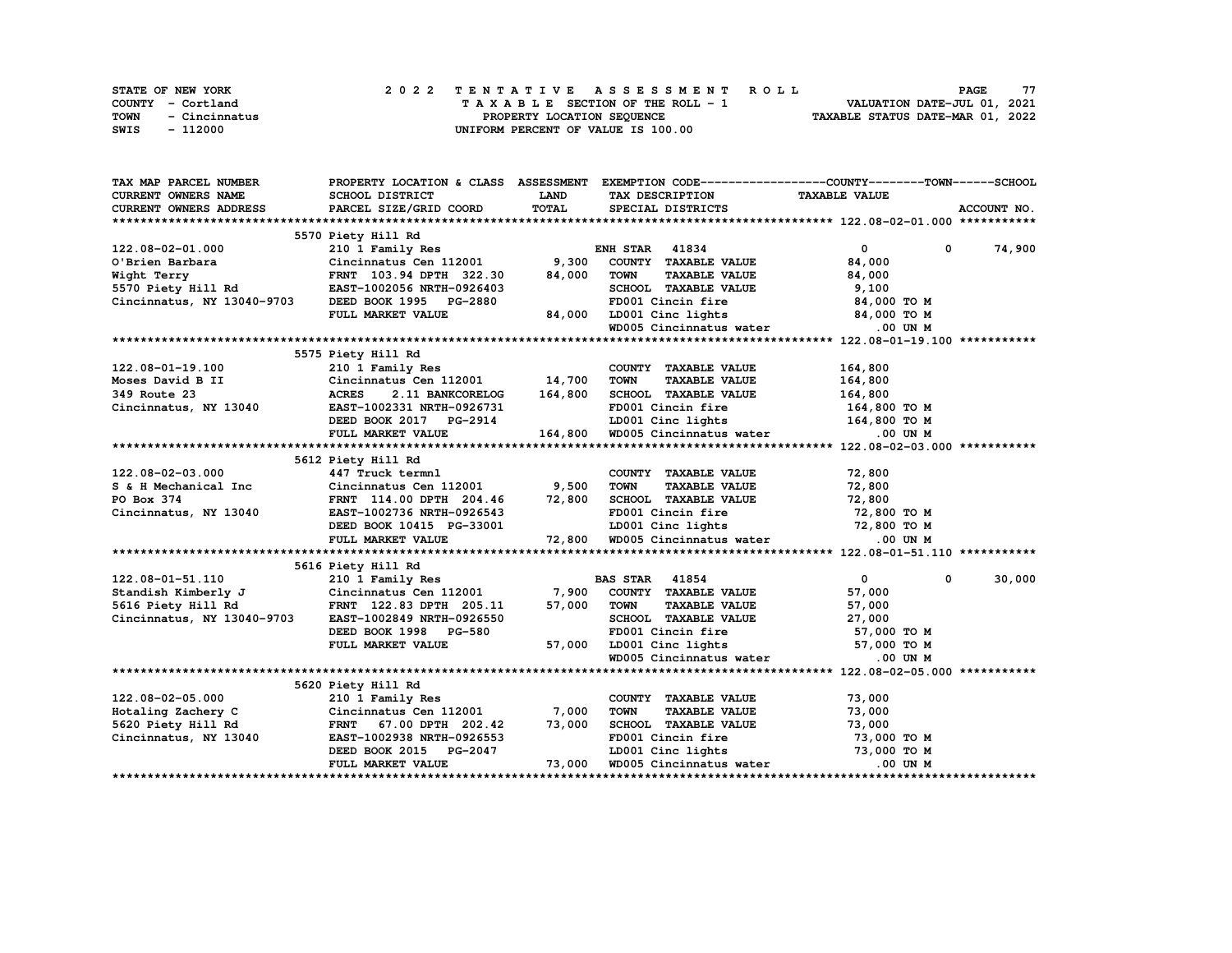| STATE OF NEW YORK     | 2022 TENTATIVE ASSESSMENT ROLL     | 78<br><b>PAGE</b>                |
|-----------------------|------------------------------------|----------------------------------|
| COUNTY - Cortland     | TAXABLE SECTION OF THE ROLL - 1    | VALUATION DATE-JUL 01, 2021      |
| TOWN<br>- Cincinnatus | PROPERTY LOCATION SEQUENCE         | TAXABLE STATUS DATE-MAR 01, 2022 |
| - 112000<br>SWIS      | UNIFORM PERCENT OF VALUE IS 100.00 |                                  |

| TAX MAP PARCEL NUMBER         | PROPERTY LOCATION & CLASS ASSESSMENT |             |                                     | EXEMPTION CODE-----------------COUNTY-------TOWN-----SCHOOL |             |
|-------------------------------|--------------------------------------|-------------|-------------------------------------|-------------------------------------------------------------|-------------|
| CURRENT OWNERS NAME           | SCHOOL DISTRICT                      | <b>LAND</b> | TAX DESCRIPTION                     | <b>TAXABLE VALUE</b>                                        |             |
| <b>CURRENT OWNERS ADDRESS</b> | PARCEL SIZE/GRID COORD               | TOTAL       | SPECIAL DISTRICTS                   |                                                             | ACCOUNT NO. |
|                               |                                      |             |                                     |                                                             |             |
|                               | 5621 Piety Hill Rd                   |             |                                     |                                                             |             |
| 122.08-01-20.000              | 210 1 Family Res                     |             | COUNTY TAXABLE VALUE                | 47,000                                                      |             |
| Blanchard Lawrence N          | Cincinnatus Cen 112001               | 8,400       | <b>TOWN</b><br><b>TAXABLE VALUE</b> | 47,000                                                      |             |
| 1479 Route 41                 | FRNT 128.00 DPTH 121.09              | 47,000      | SCHOOL TAXABLE VALUE                | 47,000                                                      |             |
| Cincinnatus, NY 13040         | EAST-1002931 NRTH-0926750            |             | FD001 Cincin fire                   | 47,000 TO M                                                 |             |
|                               | DEED BOOK 2012 PG-1558               |             | LD001 Cinc lights                   | 47,000 TO M                                                 |             |
|                               | FULL MARKET VALUE                    | 47,000      | WD005 Cincinnatus water             | .00 UN M                                                    |             |
|                               |                                      |             |                                     |                                                             |             |
|                               | 5622 Piety Hill Rd                   |             |                                     |                                                             |             |
| 122.08-02-06.000              | 210 1 Family Res                     |             | 41854<br><b>BAS STAR</b>            | $\mathbf{0}$<br>$\mathbf 0$                                 | 30,000      |
| Totman Philip B               | Cincinnatus Cen 112001               | 6,900       | COUNTY TAXABLE VALUE                | 64,000                                                      |             |
| Totman Rebecca L              | <b>FRNT</b><br>75.00 DPTH 206.00     | 64,000      | <b>TOWN</b><br><b>TAXABLE VALUE</b> | 64,000                                                      |             |
|                               |                                      |             |                                     |                                                             |             |
| 5622 Piety Hill Rd            | EAST-1003010 NRTH-0926560            |             | SCHOOL TAXABLE VALUE                | 34,000                                                      |             |
| Cincinnatus, NY 13040-9703    | DEED BOOK 567<br>$PG-63$             |             | FD001 Cincin fire                   | 64,000 TO M                                                 |             |
|                               | FULL MARKET VALUE                    | 64,000      | LD001 Cinc lights                   | 64,000 TO M                                                 |             |
|                               |                                      |             | WD005 Cincinnatus water             | .00 UN M                                                    |             |
|                               |                                      |             |                                     |                                                             |             |
|                               | 5625 Piety Hill Rd                   |             |                                     |                                                             |             |
| 122.08-01-21.000              | 210 1 Family Res                     |             | <b>ENH STAR</b><br>41834            | $\mathbf{0}$<br>$\mathbf{0}$                                | 53,000      |
| Vosburg Douglas A             | Cincinnatus Cen 112001               | 8,500       | COUNTY TAXABLE VALUE                | 53,000                                                      |             |
| Vosburg Sandra J Scoville     | <b>FRNT</b> 200.00 DPTH<br>82.75     | 53,000      | <b>TOWN</b><br><b>TAXABLE VALUE</b> | 53,000                                                      |             |
| 5625 Piety Hill Rd            | EAST-1003049 NRTH-0926741            |             | SCHOOL TAXABLE VALUE                | 0                                                           |             |
| Cincinnatus, NY 13040-2150    | DEED BOOK 416<br><b>PG-159</b>       |             | FD001 Cincin fire                   | 53,000 TO M                                                 |             |
|                               | FULL MARKET VALUE                    |             | 53,000 LD001 Cinc lights            | 53,000 TO M                                                 |             |
|                               |                                      |             | WD005 Cincinnatus water             | $.00$ UN $M$                                                |             |
|                               |                                      |             |                                     |                                                             |             |
|                               | 5634 Piety Hill Rd                   |             |                                     |                                                             |             |
| 122.08-02-07.000-1            | 210 1 Family Res                     |             | <b>VET WAR C 41122</b>              | 6,000<br>0                                                  | 0           |
| Totman Elsie                  | Cincinnatus Cen 112001               |             | 14,500 VET WAR T 41123              | 0<br>12,000                                                 | 0           |
| Totman Clarence               | <b>ACRES</b><br>2.00                 |             | 41834<br><b>112,000 ENH STAR</b>    | 0<br>$\Omega$                                               | 74,900      |
| Box 172                       | EAST-1003317 NRTH-0926556            |             | COUNTY TAXABLE VALUE                | 106,000                                                     |             |
| 5624 Piety Hill Rd            | DEED BOOK 247<br>PG-248              |             | <b>TOWN</b><br><b>TAXABLE VALUE</b> | 100,000                                                     |             |
| Cincinnatus, NY 13040-9703    | FULL MARKET VALUE                    | 112,000     | SCHOOL TAXABLE VALUE                | 37,100                                                      |             |
|                               |                                      |             | FD001 Cincin fire                   | 112,000 TO M                                                |             |
|                               |                                      |             | LD001 Cinc lights                   | 112,000 TO M                                                |             |
|                               |                                      |             | WD005 Cincinnatus water             | .00 UN M                                                    |             |
|                               |                                      |             |                                     |                                                             |             |
|                               | 5436, 5471 Piety Hill Rd             |             |                                     |                                                             |             |
| 122.00-04-19.000              | 240 Rural res                        |             | ENH STAR<br>41834                   | 0<br>0                                                      | 74,900      |
|                               | Cincinnatus Cen 112001               | 61,000      | COUNTY TAXABLE VALUE                | 160,000                                                     |             |
| Lapierre Lloyd J              |                                      |             | <b>TOWN</b><br><b>TAXABLE VALUE</b> |                                                             |             |
| Lapierre Annette P            | ACRES 36.51                          | 160,000     |                                     | 160,000                                                     |             |
| 5471 Piety Hill Rd            | EAST-1000667 NRTH-0924515            |             | SCHOOL TAXABLE VALUE                | 85,100                                                      |             |
| Cincinnatus, NY 13040-9703    | DEED BOOK 357<br>PG-332              |             | FD001 Cincin fire                   | 160,000 TO M                                                |             |
|                               | FULL MARKET VALUE                    | 160,000     |                                     |                                                             |             |
|                               |                                      |             |                                     |                                                             |             |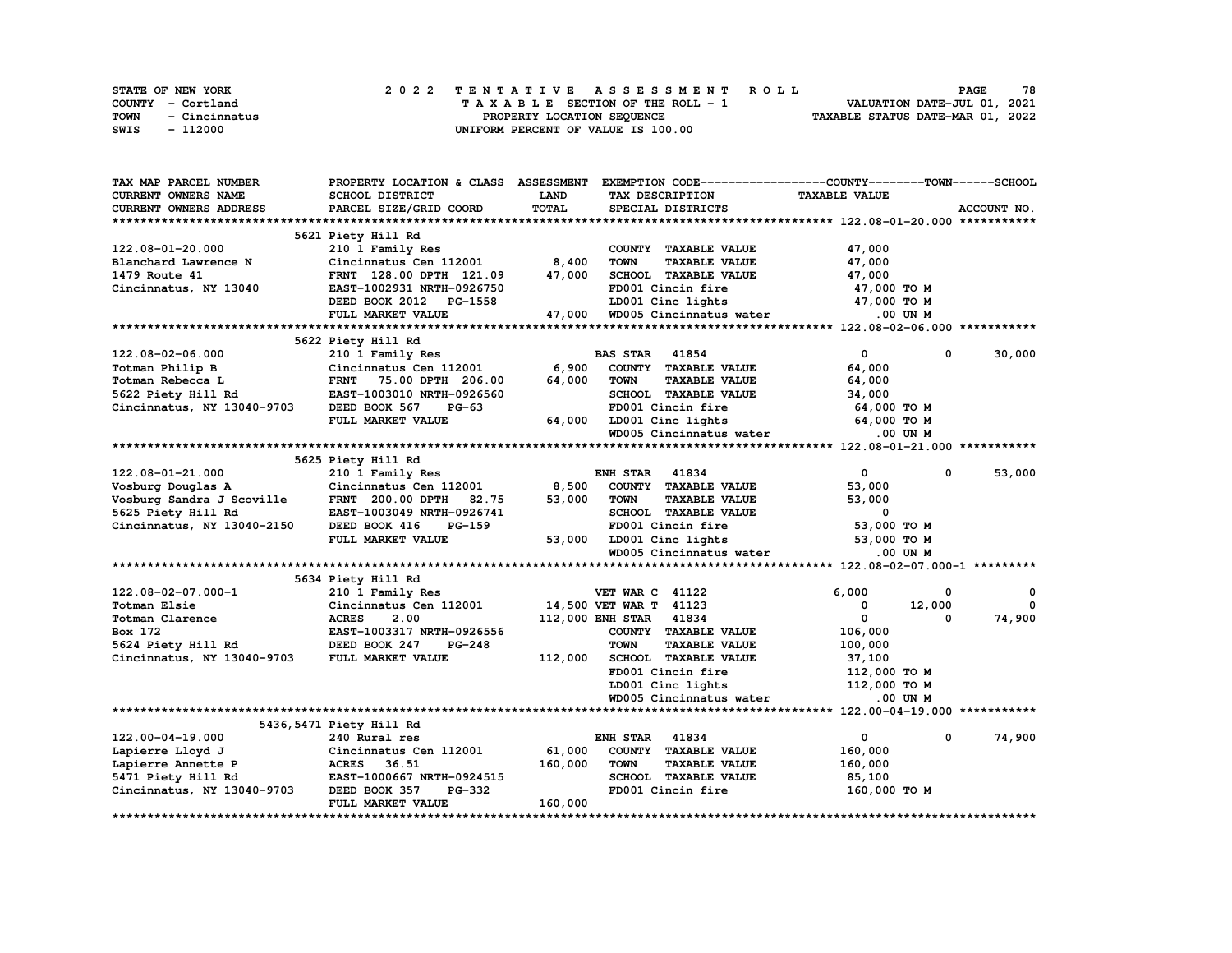|      | <b>STATE OF NEW YORK</b> | 2022 TENTATIVE ASSESSMENT ROLL     | 79<br>PAGE                       |
|------|--------------------------|------------------------------------|----------------------------------|
|      | COUNTY - Cortland        | TAXABLE SECTION OF THE ROLL - 1    | VALUATION DATE-JUL 01, 2021      |
| TOWN | - Cincinnatus            | PROPERTY LOCATION SEQUENCE         | TAXABLE STATUS DATE-MAR 01, 2022 |
| SWIS | - 112000                 | UNIFORM PERCENT OF VALUE IS 100.00 |                                  |

| <b>TAX MAP PARCEL NUMBER</b> |                           |        | PROPERTY LOCATION & CLASS ASSESSMENT EXEMPTION CODE----------------COUNTY-------TOWN------SCHOOL |                      |             |
|------------------------------|---------------------------|--------|--------------------------------------------------------------------------------------------------|----------------------|-------------|
| CURRENT OWNERS NAME          | SCHOOL DISTRICT           | LAND   | TAX DESCRIPTION                                                                                  | <b>TAXABLE VALUE</b> |             |
| CURRENT OWNERS ADDRESS       | PARCEL SIZE/GRID COORD    | TOTAL  | SPECIAL DISTRICTS                                                                                |                      | ACCOUNT NO. |
|                              |                           |        |                                                                                                  |                      |             |
|                              | 5773 Post Office St       |        |                                                                                                  |                      |             |
| 123.05-01-34.000             | 210 1 Family Res          |        | COUNTY TAXABLE VALUE                                                                             | 72,000               |             |
| Feehan Robert S              | Cincinnatus Cen 112001    | 6,900  | <b>TAXABLE VALUE</b><br><b>TOWN</b>                                                              | 72,000               |             |
|                              |                           |        |                                                                                                  |                      |             |
| Kelly Julie                  | FRNT 81.00 DPTH 166.53    | 72,000 | SCHOOL TAXABLE VALUE                                                                             | 72,000               |             |
| 2774 County Road 2           | EAST-1005790 NRTH-0927164 |        | FD001 Cincin fire                                                                                | 72,000 TO M          |             |
| McDonough, NY 13801          | DEED BOOK 2021 PG-1941    |        | LD001 Cinc lights<br>www.cincingts<br>WD005 Cincinnatus water                                    | 72,000 TO M          |             |
|                              | FULL MARKET VALUE         | 72,000 |                                                                                                  | .00 UN M             |             |
|                              |                           |        |                                                                                                  |                      |             |
|                              | 5775 Post Office St       |        |                                                                                                  |                      |             |
| 123.05-01-33.000             | 210 1 Family Res          |        | COUNTY TAXABLE VALUE                                                                             | 70,000               |             |
| Wehner Bryce E               | Cincinnatus Cen 112001    | 13,100 | <b>TAXABLE VALUE</b><br><b>TOWN</b>                                                              | 70,000               |             |
| Wehner Rhonda L              | <b>ACRES</b><br>1.29      | 70,000 | SCHOOL TAXABLE VALUE                                                                             | 70,000               |             |
| PO Box 258                   | EAST-1005982 NRTH-0927119 |        | FD001 Cincin fire                                                                                | 70,000 TO M          |             |
| Cincinnatus, NY 13040        | DEED BOOK 2021 PG-1919    |        | LD001 Cinc lights                                                                                | 70,000 TO M          |             |
|                              | FULL MARKET VALUE         | 70,000 | WD005 Cincinnatus water                                                                          | .00 UN M             |             |
|                              |                           |        |                                                                                                  |                      |             |
|                              |                           |        |                                                                                                  |                      |             |
|                              | Route 23                  |        |                                                                                                  |                      |             |
| 123.00-04-11.000             | 314 Rural vac<10          |        | COUNTY TAXABLE VALUE                                                                             | 1,000                |             |
| Christy David R              | Cincinnatus Cen 112001    | 1,000  | <b>TOWN</b><br><b>TAXABLE VALUE</b>                                                              | 1,000                |             |
| 1810 Cincinnatus Rd          | FRNT 107.00 DPTH 190.00   | 1,000  | SCHOOL TAXABLE VALUE                                                                             | 1,000                |             |
| Cincinnatus, NY 13040        | EAST-1007104 NRTH-0923752 |        | FD001 Cincin fire                                                                                | 1,000 TO M           |             |
|                              | DEED BOOK 2012 PG-3632    |        |                                                                                                  |                      |             |
|                              | FULL MARKET VALUE         | 1,000  |                                                                                                  |                      |             |
|                              |                           |        |                                                                                                  |                      |             |
|                              | Route 23                  |        |                                                                                                  |                      |             |
| $123.00 - 04 - 19.000$       | 314 Rural vac<10          |        | COUNTY TAXABLE VALUE                                                                             | 6,000                |             |
| Christy David R              | Cincinnatus Cen 112001    | 6,000  | <b>TOWN</b><br><b>TAXABLE VALUE</b>                                                              | 6,000                |             |
|                              | <b>ACRES</b><br>2.03      | 6.000  |                                                                                                  | 6,000                |             |
| 1810 Cincinnatus Rd          |                           |        | SCHOOL TAXABLE VALUE                                                                             |                      |             |
| Cincinnatus, NY 13040        | EAST-1006628 NRTH-0923944 |        | FD001 Cincin fire                                                                                | 6,000 TO M           |             |
|                              | DEED BOOK 2012 PG-3632    |        |                                                                                                  |                      |             |
|                              | FULL MARKET VALUE         | 6,000  |                                                                                                  |                      |             |
|                              |                           |        |                                                                                                  |                      |             |
|                              | Route 23                  |        |                                                                                                  |                      |             |
| 123.00-04-21.000             | 314 Rural vac<10          |        | COUNTY TAXABLE VALUE                                                                             | 8,700                |             |
| Christy David R              | Cincinnatus Cen 112001    | 8,700  | <b>TOWN</b><br><b>TAXABLE VALUE</b>                                                              | 8,700                |             |
| 1810 Cincinnatus Rd          | <b>ACRES</b><br>3.80      | 8,700  | SCHOOL TAXABLE VALUE                                                                             | 8,700                |             |
| Cincinnatus, NY 13040        | EAST-1007319 NRTH-0924267 |        | FD001 Cincin fire                                                                                | 8,700 TO M           |             |
|                              | DEED BOOK 2012 PG-3632    |        |                                                                                                  |                      |             |
|                              |                           |        |                                                                                                  |                      |             |
|                              | FULL MARKET VALUE         | 8,700  |                                                                                                  |                      |             |
|                              |                           |        |                                                                                                  |                      |             |
|                              | Route 23                  |        |                                                                                                  |                      |             |
| 123.00-04-22.000             | 105 Vac farmland          |        | AG-CEILING 41720                                                                                 | 19,385<br>19,385     | 19,385      |
| Christy David                | Cincinnatus Cen 112001    | 32,100 | COUNTY TAXABLE VALUE                                                                             | 12,715               |             |
| 2810 Cincinnatus Rd          | <b>ACRES</b><br>25.00     | 32,100 | <b>TOWN</b><br><b>TAXABLE VALUE</b>                                                              | 12,715               |             |
| Cincinnatus, NY 13040        | EAST-1006850 NRTH-0924649 |        | SCHOOL TAXABLE VALUE                                                                             | 12,715               |             |
|                              | DEED BOOK 10577 PG-94006  |        | FD001 Cincin fire                                                                                | 32,100 TO M          |             |
| MAY BE SUBJECT TO PAYMENT    | FULL MARKET VALUE         | 32,100 |                                                                                                  |                      |             |
| UNDER AGDIST LAW TIL 2026    |                           |        |                                                                                                  |                      |             |
|                              |                           |        |                                                                                                  |                      |             |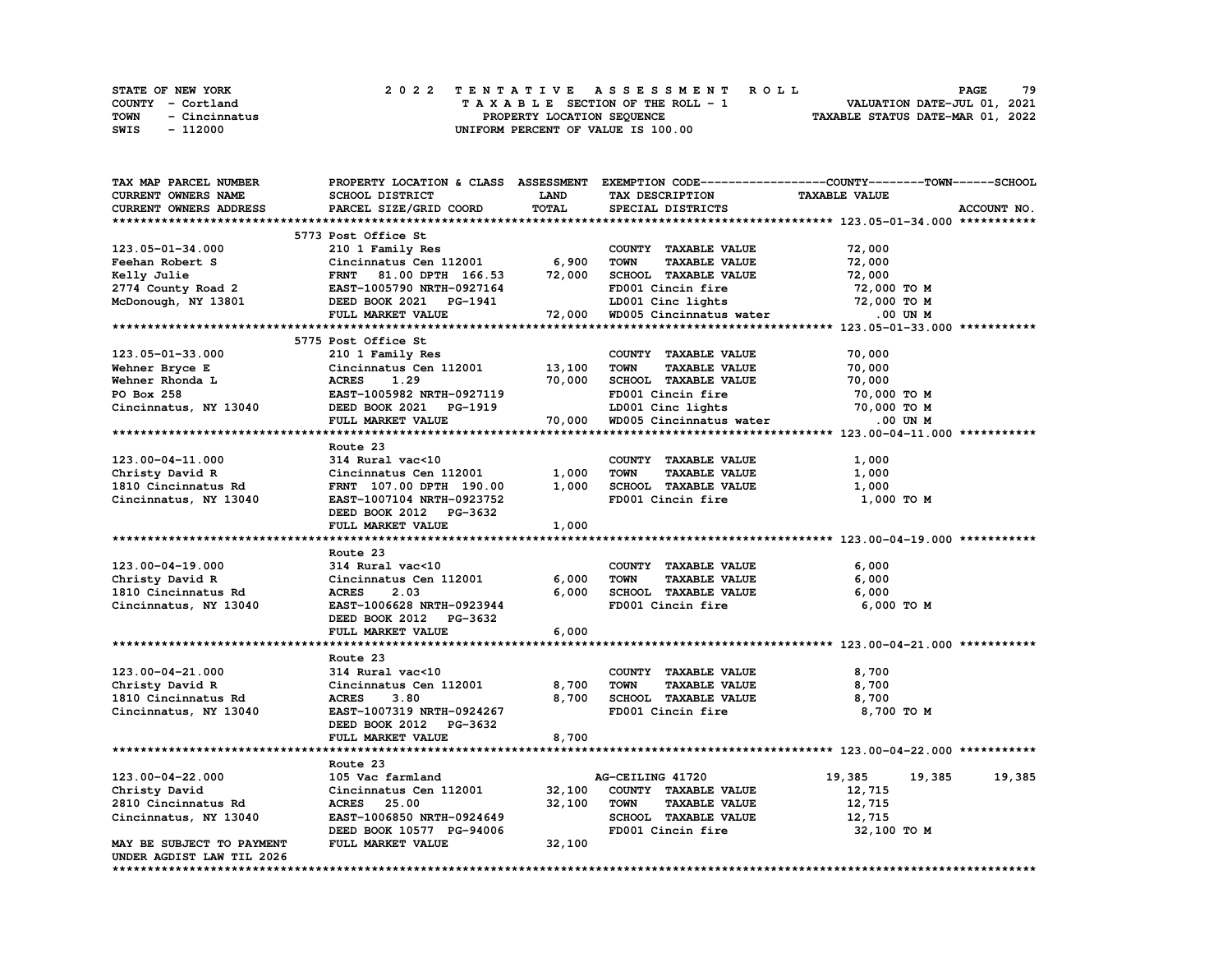|      | STATE OF NEW YORK | 2022 TENTATIVE ASSESSMENT ROLL     | 80<br><b>PAGE</b>                |
|------|-------------------|------------------------------------|----------------------------------|
|      | COUNTY - Cortland | TAXABLE SECTION OF THE ROLL - 1    | VALUATION DATE-JUL 01, 2021      |
| TOWN | - Cincinnatus     | PROPERTY LOCATION SEOUENCE         | TAXABLE STATUS DATE-MAR 01, 2022 |
| SWIS | - 112000          | UNIFORM PERCENT OF VALUE IS 100.00 |                                  |

| TAX MAP PARCEL NUMBER                                                                                                                                                                                                          |                                                       |              |                                                                                                     | PROPERTY LOCATION & CLASS ASSESSMENT EXEMPTION CODE-----------------COUNTY-------TOWN-----SCHOOL |
|--------------------------------------------------------------------------------------------------------------------------------------------------------------------------------------------------------------------------------|-------------------------------------------------------|--------------|-----------------------------------------------------------------------------------------------------|--------------------------------------------------------------------------------------------------|
| CURRENT OWNERS NAME                                                                                                                                                                                                            | SCHOOL DISTRICT                                       | LAND         | TAX DESCRIPTION TAXABLE VALUE                                                                       |                                                                                                  |
| CURRENT OWNERS ADDRESS                                                                                                                                                                                                         | PARCEL SIZE/GRID COORD                                | <b>TOTAL</b> | SPECIAL DISTRICTS                                                                                   | ACCOUNT NO.                                                                                      |
|                                                                                                                                                                                                                                |                                                       |              |                                                                                                     |                                                                                                  |
|                                                                                                                                                                                                                                | Route 23                                              |              |                                                                                                     |                                                                                                  |
| 123.00-04-24.000                                                                                                                                                                                                               | 312 Vac w/imprv                                       |              | COUNTY TAXABLE VALUE                                                                                |                                                                                                  |
| Guernsey Kevin                                                                                                                                                                                                                 | $Cincinnatus$ Cen 112001 12,300                       |              | <b>TOWN</b><br><b>TAXABLE VALUE</b>                                                                 | 12,900<br>12,900                                                                                 |
| Guernsey Lonnell                                                                                                                                                                                                               | 6.20<br><b>ACRES</b>                                  | 12,900       | SCHOOL TAXABLE VALUE 12,900                                                                         |                                                                                                  |
|                                                                                                                                                                                                                                |                                                       |              | FD001 Cincin fire                                                                                   | 12,900 TO M                                                                                      |
| 5965 Route 23 EAST-1008378 NRTH-0924999<br>Cincinnatus, NY 13040 DEED BOOK 2016 PG-1764                                                                                                                                        |                                                       |              |                                                                                                     |                                                                                                  |
|                                                                                                                                                                                                                                | FULL MARKET VALUE                                     | 12,900       |                                                                                                     |                                                                                                  |
|                                                                                                                                                                                                                                |                                                       |              |                                                                                                     |                                                                                                  |
|                                                                                                                                                                                                                                | 5702 Route 23                                         |              |                                                                                                     |                                                                                                  |
| 123.13-01-47.000                                                                                                                                                                                                               | 210 1 Family Res                                      |              | COUNTY TAXABLE VALUE 47,500                                                                         |                                                                                                  |
|                                                                                                                                                                                                                                | Cincinnatus Cen 112001 6,300                          |              | <b>TOWN</b><br><b>TAXABLE VALUE</b>                                                                 | 47,500                                                                                           |
| Livermore Robert K Cincinnatus Cen 112001 6,300<br>Livermore Joanne FRNT 85.06 DPTH 140.78 47,500<br>2578 Lower Cincinnatus Rd EAST-1004399 NRTH-0923426                                                                       |                                                       |              |                                                                                                     | 47,500                                                                                           |
|                                                                                                                                                                                                                                |                                                       |              | SCHOOL TAXABLE VALUE<br>FD001 Cincin fire                                                           | 47,500 TO M                                                                                      |
|                                                                                                                                                                                                                                |                                                       |              |                                                                                                     |                                                                                                  |
| 2578 Lower Cincinnatus Rd EAST-1004399 NRTH-0923426 FD001 Cincin fire 47,500 TO M<br>Cincinnatus, NY 13040 DEED BOOK 2013, PG-3848, LD001 Cinc lights 47,500 TO M<br>FULL MARKET VALUE 47,500 WD005 Cincinnatus water .00 UN M |                                                       |              |                                                                                                     |                                                                                                  |
|                                                                                                                                                                                                                                |                                                       |              |                                                                                                     |                                                                                                  |
|                                                                                                                                                                                                                                | 5708 Route 23                                         |              |                                                                                                     |                                                                                                  |
|                                                                                                                                                                                                                                |                                                       |              | COUNTY TAXABLE VALUE                                                                                | 51,000                                                                                           |
| Cass-Lockwood Melanie<br>5708 Route 23                                                                                                                                                                                         | 210 1 Family Res<br>Cincinnatus Cen 112001     11,100 |              | <b>TOWN</b><br><b>TAXABLE VALUE</b>                                                                 | 51,000                                                                                           |
| 5708 Route 23                                                                                                                                                                                                                  | FRNT 145.74 DPTH 205.45                               | 51,000       | SCHOOL TAXABLE VALUE                                                                                | 51,000                                                                                           |
| Cincinnatus, NY 13040                                                                                                                                                                                                          | <b>BANKCORELOG</b>                                    |              |                                                                                                     |                                                                                                  |
|                                                                                                                                                                                                                                | EAST-1004521 NRTH-0923404                             |              |                                                                                                     |                                                                                                  |
|                                                                                                                                                                                                                                | DEED BOOK 2022 PG-711                                 |              | FD001 Cincin fire 51,000 TO M<br>LD001 Cinc lights 51,000 TO M<br>WD005 Cincinnatus water 0.00 UN M |                                                                                                  |
|                                                                                                                                                                                                                                | FULL MARKET VALUE                                     | 51,000       |                                                                                                     |                                                                                                  |
|                                                                                                                                                                                                                                |                                                       |              |                                                                                                     |                                                                                                  |
|                                                                                                                                                                                                                                | 5709 Route 23                                         |              |                                                                                                     |                                                                                                  |
|                                                                                                                                                                                                                                | 210 1 Family Res                                      |              | COUNTY TAXABLE VALUE                                                                                | 82,000                                                                                           |
|                                                                                                                                                                                                                                | Cincinnatus Cen $112001$ 9,000                        |              | TOWN<br><b>TAXABLE VALUE</b>                                                                        | 82,000                                                                                           |
| 123.13-01-02.000<br>Sandy Trust Janice M<br>5709 Route 23                                                                                                                                                                      | FRNT 200.00 DPTH 128.85                               | 82,000       | SCHOOL TAXABLE VALUE 82,000                                                                         |                                                                                                  |
| Cincinnatus, NY 13040                                                                                                                                                                                                          | EAST-1004568 NRTH-0923605                             |              | FD001 Cincin fire 32,000 TO M<br>LD001 Cinc lights 32,000 TO M                                      |                                                                                                  |
|                                                                                                                                                                                                                                | DEED BOOK 2019 PG-3219                                |              |                                                                                                     |                                                                                                  |
|                                                                                                                                                                                                                                | FULL MARKET VALUE                                     | 82,000       | LD001 Cinc lights<br>WD005 Cincinnatus water                                                        | .00 UN M                                                                                         |
|                                                                                                                                                                                                                                |                                                       |              |                                                                                                     |                                                                                                  |
|                                                                                                                                                                                                                                | 5712 Route 23                                         |              |                                                                                                     |                                                                                                  |
| 123.13-01-44.000                                                                                                                                                                                                               | 260 Seasonal res                                      |              | COUNTY TAXABLE VALUE                                                                                | 34,000                                                                                           |
|                                                                                                                                                                                                                                |                                                       |              | <b>TOWN</b><br><b>TAXABLE VALUE</b>                                                                 | 34,000                                                                                           |
|                                                                                                                                                                                                                                |                                                       |              | SCHOOL TAXABLE VALUE                                                                                | 34,000                                                                                           |
|                                                                                                                                                                                                                                |                                                       |              | FD001 Cincin fire                                                                                   | 34,000 TO M                                                                                      |
| Milford, PA 18337                                                                                                                                                                                                              | DEED BOOK 10438 PG-94002                              |              | LD001 Cinc lights $34,000$ TO M                                                                     |                                                                                                  |
|                                                                                                                                                                                                                                | FULL MARKET VALUE                                     |              | 34,000 WD005 Cincinnatus water                                                                      | .00 UN M                                                                                         |
|                                                                                                                                                                                                                                |                                                       |              |                                                                                                     |                                                                                                  |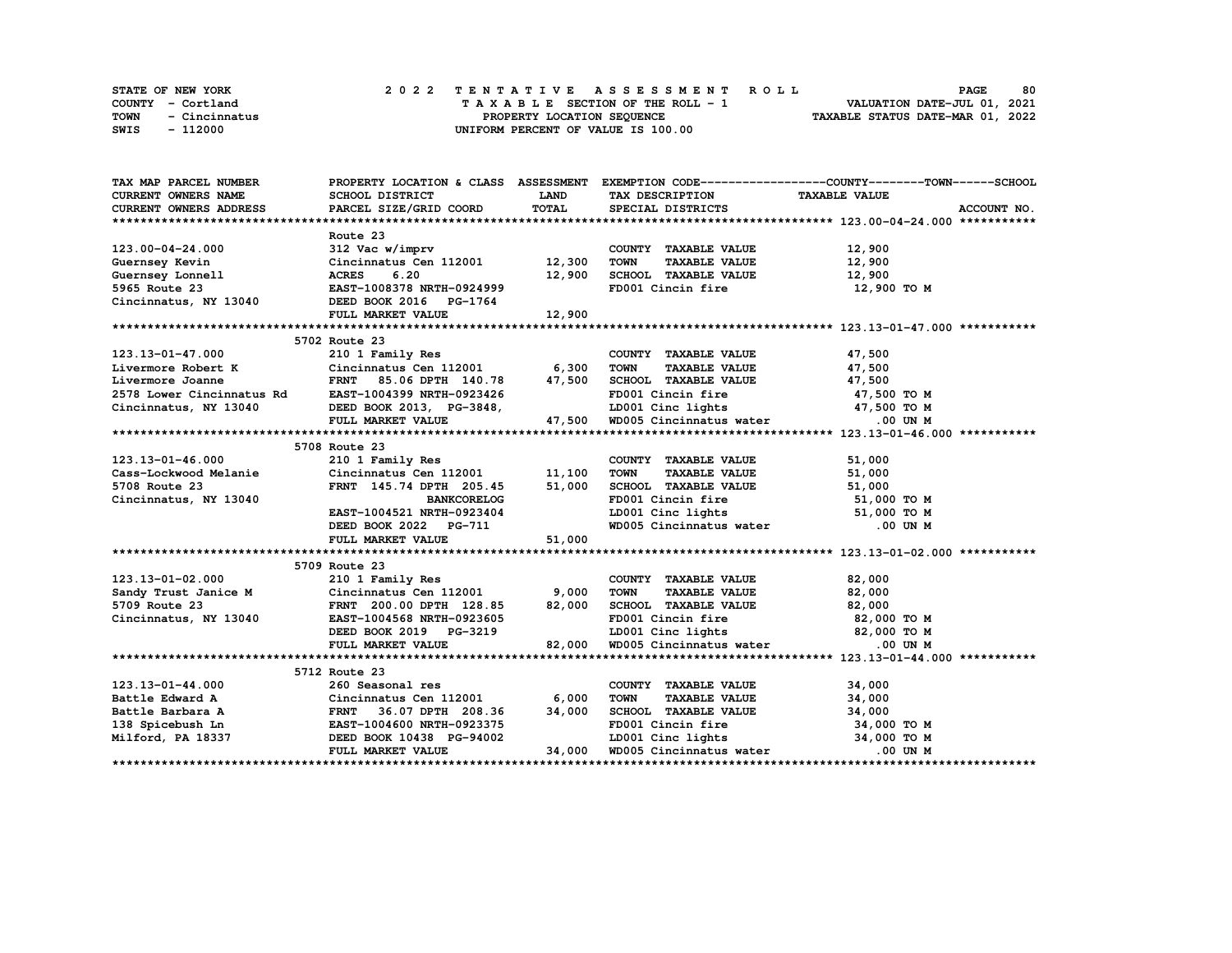| STATE OF NEW YORK     | 2022 TENTATIVE ASSESSMENT ROLL     | 81<br><b>PAGE</b>                |
|-----------------------|------------------------------------|----------------------------------|
| COUNTY - Cortland     | TAXABLE SECTION OF THE ROLL - 1    | VALUATION DATE-JUL 01, 2021      |
| TOWN<br>- Cincinnatus | PROPERTY LOCATION SEOUENCE         | TAXABLE STATUS DATE-MAR 01, 2022 |
| SWIS<br>- 112000      | UNIFORM PERCENT OF VALUE IS 100.00 |                                  |

| TAX MAP PARCEL NUMBER                                                                                                                                                                                                                    |                                                   |              |                                                                                                                                                                        | PROPERTY LOCATION & CLASS ASSESSMENT EXEMPTION CODE-----------------COUNTY-------TOWN-----SCHOOL |
|------------------------------------------------------------------------------------------------------------------------------------------------------------------------------------------------------------------------------------------|---------------------------------------------------|--------------|------------------------------------------------------------------------------------------------------------------------------------------------------------------------|--------------------------------------------------------------------------------------------------|
| <b>CURRENT OWNERS NAME</b>                                                                                                                                                                                                               | SCHOOL DISTRICT                                   | <b>LAND</b>  | TAX DESCRIPTION TAXABLE VALUE                                                                                                                                          |                                                                                                  |
| <b>CURRENT OWNERS ADDRESS</b>                                                                                                                                                                                                            | PARCEL SIZE/GRID COORD                            | <b>TOTAL</b> | SPECIAL DISTRICTS                                                                                                                                                      | ACCOUNT NO.                                                                                      |
|                                                                                                                                                                                                                                          |                                                   |              |                                                                                                                                                                        |                                                                                                  |
|                                                                                                                                                                                                                                          | 5744 Route 23                                     |              |                                                                                                                                                                        |                                                                                                  |
| 123.13-01-31.000                                                                                                                                                                                                                         | 210 1 Family Res<br>Cincinnatus Cen 112001 6,400  |              | COUNTY TAXABLE VALUE                                                                                                                                                   | 47,000                                                                                           |
| Allen Jennifer M                                                                                                                                                                                                                         |                                                   |              | TAXABLE VALUE 47,000<br><b>TOWN</b>                                                                                                                                    |                                                                                                  |
| 5744 Piety Hill Rd                                                                                                                                                                                                                       | FRNT 66.00 DPTH 189.02 47,000                     |              | SCHOOL TAXABLE VALUE 47,000                                                                                                                                            |                                                                                                  |
| Cincinnatus, NY 13040                                                                                                                                                                                                                    | <b>BANK WELLS</b>                                 |              | FD001 Cincin fire                                                                                                                                                      | 47,000 TO M                                                                                      |
|                                                                                                                                                                                                                                          | EAST-1005142 NRTH-0923377                         |              | LD001 Cinc lights 47,000 TO M                                                                                                                                          |                                                                                                  |
|                                                                                                                                                                                                                                          |                                                   |              | WD005 Cincinnatus water .00 UN M                                                                                                                                       |                                                                                                  |
|                                                                                                                                                                                                                                          | DEED BOOK 2009 PG-271<br>FULL MARKET VALUE 47,000 |              |                                                                                                                                                                        |                                                                                                  |
|                                                                                                                                                                                                                                          |                                                   |              |                                                                                                                                                                        |                                                                                                  |
|                                                                                                                                                                                                                                          | 5754 Route 23                                     |              |                                                                                                                                                                        |                                                                                                  |
| 123.13-01-30.000                                                                                                                                                                                                                         | 210 1 Family Res                                  |              | COUNTY TAXABLE VALUE                                                                                                                                                   | 31,000                                                                                           |
|                                                                                                                                                                                                                                          |                                                   |              |                                                                                                                                                                        |                                                                                                  |
|                                                                                                                                                                                                                                          |                                                   |              |                                                                                                                                                                        |                                                                                                  |
|                                                                                                                                                                                                                                          |                                                   |              |                                                                                                                                                                        |                                                                                                  |
| Moutafis Theologis Cincinnatus Cen 112001 4,000 TOWN TAXABLE VALUE 31,000<br>Mastic, NY 11950 EAST-1005204 NRTH-0923430 FD001 Cincin fire 31,000 TOWN SCHOOL TAXABLE VALUE<br>Mastic, NY 11950 EAST-1005204 NRTH-0923430 FD001 Cin       |                                                   |              |                                                                                                                                                                        |                                                                                                  |
|                                                                                                                                                                                                                                          |                                                   |              |                                                                                                                                                                        |                                                                                                  |
|                                                                                                                                                                                                                                          |                                                   |              |                                                                                                                                                                        |                                                                                                  |
|                                                                                                                                                                                                                                          |                                                   |              |                                                                                                                                                                        |                                                                                                  |
| 123.13-01-29.000<br>McKee Collin Cincinnatus Cen 112001 6,700<br>5758 Route 23 FRNT 88.62 DPTH 130.00 47,500<br>Cincinnatus, NY 13040 EAST-1005250 NRTH-0923380<br>DEED BOOK 2019 PG-3674<br>THE 131.00 CENTER SOURCED BOOK 2019 PG-3674 | 5758 Route 23                                     |              |                                                                                                                                                                        |                                                                                                  |
|                                                                                                                                                                                                                                          |                                                   |              | COUNTY TAXABLE VALUE 47,500<br>TAXABLE VALUE 47,500                                                                                                                    |                                                                                                  |
|                                                                                                                                                                                                                                          |                                                   |              | TOWN                                                                                                                                                                   |                                                                                                  |
|                                                                                                                                                                                                                                          |                                                   |              |                                                                                                                                                                        |                                                                                                  |
|                                                                                                                                                                                                                                          |                                                   |              |                                                                                                                                                                        |                                                                                                  |
|                                                                                                                                                                                                                                          |                                                   |              |                                                                                                                                                                        |                                                                                                  |
|                                                                                                                                                                                                                                          | FULL MARKET VALUE                                 |              | 130.00 17,500 SCHOOL TAXABLE VALUE 47,500<br>-0923380 FD001 Cincin fire 47,500 TO M<br>2G-3674 LD001 Cinc lights 47,500 TO M<br>47,500 MD005 Cincinnatus water 00 UN M |                                                                                                  |
|                                                                                                                                                                                                                                          |                                                   |              |                                                                                                                                                                        |                                                                                                  |
|                                                                                                                                                                                                                                          | 5760 Route 23                                     |              |                                                                                                                                                                        |                                                                                                  |
|                                                                                                                                                                                                                                          |                                                   |              | COUNTY TAXABLE VALUE 57,000<br>TOWN TAXABLE VALUE 57,000                                                                                                               |                                                                                                  |
|                                                                                                                                                                                                                                          |                                                   |              |                                                                                                                                                                        |                                                                                                  |
|                                                                                                                                                                                                                                          |                                                   |              | SCHOOL TAXABLE VALUE 57,000                                                                                                                                            |                                                                                                  |
|                                                                                                                                                                                                                                          |                                                   |              |                                                                                                                                                                        |                                                                                                  |
| 123.13-01-28.000 210 1 Family Res<br>Rice James D Cincinnatus Cen 112001 11,400<br>Rice Lorelei B FRNT 264.81 DPTH 127.75 57,000<br>2627 Baptist Ave EAST-1005439 NRTH-0923391<br>Cincinnatus, NY 13040 DEED BOOK 2017 PG-2273           |                                                   |              |                                                                                                                                                                        |                                                                                                  |
|                                                                                                                                                                                                                                          | FULL MARKET VALUE                                 |              | 0923391 FD001 Cincin fire 57,000 TO M<br>RG-2273 ID001 Cinc lights 57,000 TO M<br>57,000 WD005 Cincinnatus water 0.00 UN M                                             |                                                                                                  |
|                                                                                                                                                                                                                                          |                                                   |              |                                                                                                                                                                        |                                                                                                  |
|                                                                                                                                                                                                                                          |                                                   |              |                                                                                                                                                                        |                                                                                                  |
| 123.13-01-23.000 210 1 Family Res<br>Langer Jeffery S Cincinnatus Cen 112001 5,800 COUNTY TAXABLE VALUE<br>Langer Lacole I FRNT 70.00 DPTH 109.00 77,000 TOWN TAXABLE VALUE<br>5763 Route 23 BANKCORELOG SCHOOL SCHOOL SCHOOL SCHOO      |                                                   |              |                                                                                                                                                                        | $\overline{\mathbf{0}}$<br>30,000<br>$\mathbf{0}$                                                |
|                                                                                                                                                                                                                                          |                                                   |              |                                                                                                                                                                        | 77,000                                                                                           |
|                                                                                                                                                                                                                                          |                                                   |              | <b>TAXABLE VALUE</b>                                                                                                                                                   | 77,000                                                                                           |
| 5763 Route 23 BANKCORELOG<br>Cincinnatus, NY 13040-9679 EAST-1005480 NRTH-0923593                                                                                                                                                        |                                                   |              | SCHOOL TAXABLE VALUE 47,000<br>FD001 Cincin fire 77,000 TO M                                                                                                           |                                                                                                  |
|                                                                                                                                                                                                                                          |                                                   |              |                                                                                                                                                                        |                                                                                                  |
|                                                                                                                                                                                                                                          | DEED BOOK 2008 PG-5151                            |              |                                                                                                                                                                        |                                                                                                  |
|                                                                                                                                                                                                                                          | FULL MARKET VALUE                                 |              | 77,000 WD005 Cincinnatus water                                                                                                                                         |                                                                                                  |
|                                                                                                                                                                                                                                          |                                                   |              |                                                                                                                                                                        |                                                                                                  |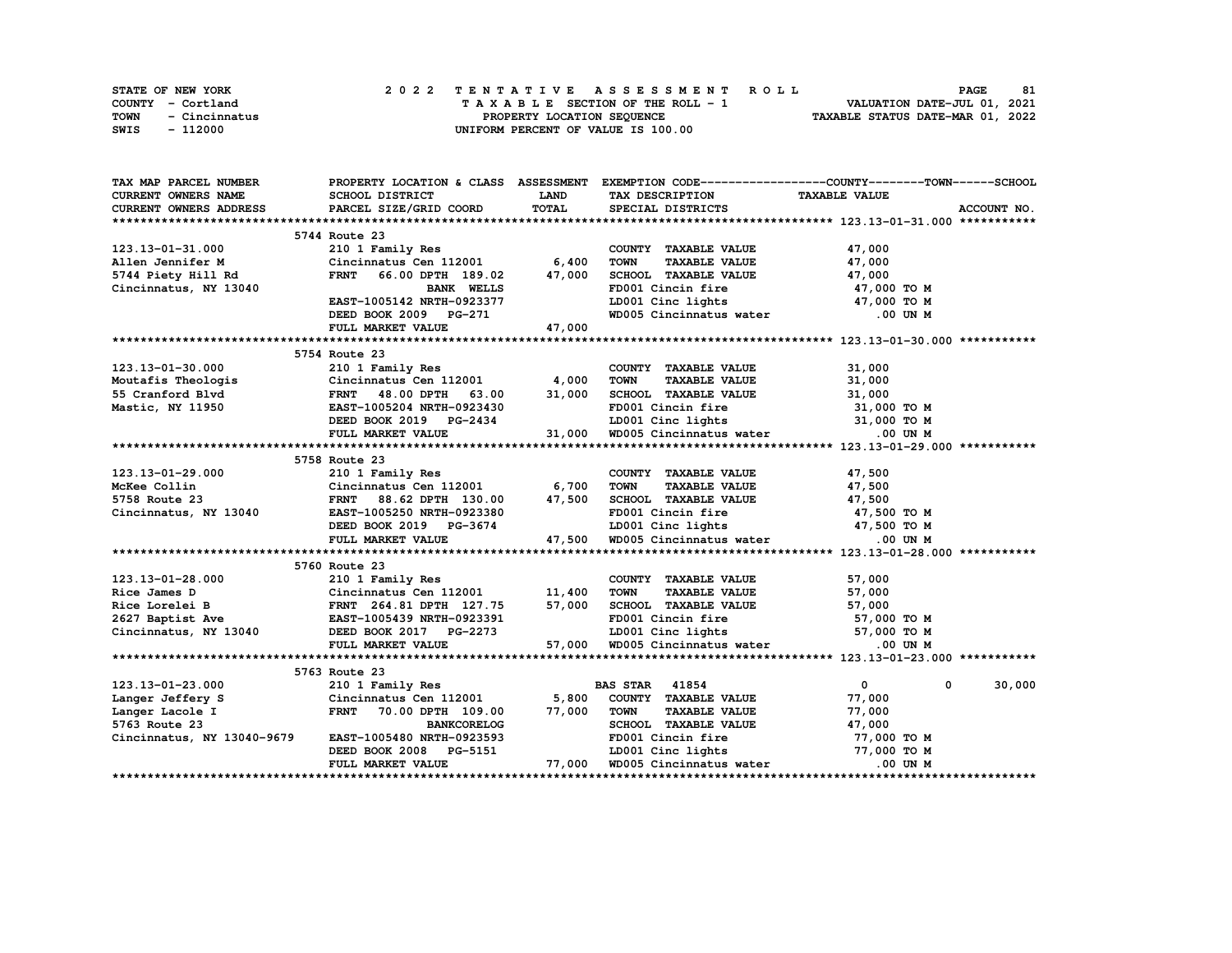|      | STATE OF NEW YORK |  |  |  |  |  | 2022 TENTATIVE ASSESSMENT ROLL     |  |  |  |  |  |  |  |                                  |  | <b>PAGE</b> | 82 |
|------|-------------------|--|--|--|--|--|------------------------------------|--|--|--|--|--|--|--|----------------------------------|--|-------------|----|
|      | COUNTY - Cortland |  |  |  |  |  | TAXABLE SECTION OF THE ROLL - 1    |  |  |  |  |  |  |  | VALUATION DATE-JUL 01, 2021      |  |             |    |
| TOWN | - Cincinnatus     |  |  |  |  |  | PROPERTY LOCATION SEOUENCE         |  |  |  |  |  |  |  | TAXABLE STATUS DATE-MAR 01, 2022 |  |             |    |
| SWIS | - 112000          |  |  |  |  |  | UNIFORM PERCENT OF VALUE IS 100.00 |  |  |  |  |  |  |  |                                  |  |             |    |

| TAX MAP PARCEL NUMBER      |                                                                                                                              |              |                                              | PROPERTY LOCATION & CLASS ASSESSMENT EXEMPTION CODE----------------COUNTY-------TOWN-----SCHOOL |
|----------------------------|------------------------------------------------------------------------------------------------------------------------------|--------------|----------------------------------------------|-------------------------------------------------------------------------------------------------|
| <b>CURRENT OWNERS NAME</b> | SCHOOL DISTRICT                                                                                                              | LAND         | TAX DESCRIPTION                              | <b>TAXABLE VALUE</b>                                                                            |
| CURRENT OWNERS ADDRESS     | PARCEL SIZE/GRID COORD                                                                                                       | <b>TOTAL</b> | SPECIAL DISTRICTS                            | ACCOUNT NO.                                                                                     |
|                            |                                                                                                                              |              |                                              |                                                                                                 |
|                            | 5764 Route 23                                                                                                                |              |                                              |                                                                                                 |
| 123.13-01-26.000           | 210 1 Family Res                                                                                                             |              | COUNTY TAXABLE VALUE                         | 52,200                                                                                          |
| Spencer Isaac              | Cincinnatus Cen 112001 14,600                                                                                                |              | <b>TOWN</b><br><b>TAXABLE VALUE</b>          | 52,200                                                                                          |
| .<br>Spencer Jennifer      | 2.<br>Cincl<br>ACRES<br>EAST<br>DE <sup>T</sup><br>2.04                                                                      | 52,200       | SCHOOL TAXABLE VALUE                         | 52,200                                                                                          |
|                            | 5764 Route 23 EAST-1005844 NRTH-0923279<br>Cincinnatus, NY 13040 DEED BOOK 2019 PG-2382                                      |              | FD001 Cincin fire                            | 52,200 TO M                                                                                     |
|                            |                                                                                                                              |              | LD001 Cinc lights<br>WD005 Cincinnatus water | 52,200 TO M                                                                                     |
|                            | FULL MARKET VALUE                                                                                                            | 52,200       |                                              | .00 UN M                                                                                        |
|                            |                                                                                                                              |              |                                              |                                                                                                 |
|                            | 5779 Route 23                                                                                                                |              |                                              |                                                                                                 |
| 123.00-03-12.000           | 210 1 Family Res                                                                                                             |              | COUNTY TAXABLE VALUE                         | 52,000                                                                                          |
| Livermore Robert Kelly     | Cincinnatus Cen $112001$ 10,500                                                                                              |              | <b>TOWN</b><br><b>TAXABLE VALUE</b>          | 52,000                                                                                          |
|                            | FRNT 130.00 DPTH 250.00<br>Livermore Joanne 6 FRNT 130.00 DPTH 250.00<br>2578 Lower Cincinnatus Rd EAST-1005791 NRTH-0923627 | 52,000       | SCHOOL TAXABLE VALUE                         | 52,000                                                                                          |
|                            |                                                                                                                              |              | FD001 Cincin fire                            | 52,000 TO M                                                                                     |
|                            | Cincinnatus, NY 13040 DEED BOOK 2017 PG-456                                                                                  |              | LD001 Cinc lights 52,000 TO M                |                                                                                                 |
|                            | FULL MARKET VALUE                                                                                                            |              | 52,000 WD005 Cincinnatus water .00 UN M      |                                                                                                 |
|                            |                                                                                                                              |              |                                              |                                                                                                 |
|                            | 5781 Route 23                                                                                                                |              |                                              |                                                                                                 |
| 123.00-03-13.000           | 210 1 Family Res                                                                                                             |              | COUNTY TAXABLE VALUE                         | 95,000                                                                                          |
| Fox Steven                 | Cincinnatus Cen $112001$ 13,600                                                                                              |              | <b>TOWN</b><br><b>TAXABLE VALUE</b>          | 95,000                                                                                          |
| Fox Angela                 | FRNT 191.20 DPTH 274.56 95,000                                                                                               |              | SCHOOL TAXABLE VALUE 95,000                  |                                                                                                 |
| 5781 Route 23              | <b>BANK LERETA</b>                                                                                                           |              | FD001 Cincin fire                            | 95,000 TO M                                                                                     |
| Cincinnatus, NY 13040      | EAST-1005935 NRTH-0923669                                                                                                    |              | WD005 Cincinnatus water                      | .00 UN M                                                                                        |
|                            | DEED BOOK 2018 PG-5643                                                                                                       |              |                                              |                                                                                                 |
|                            | FULL MARKET VALUE                                                                                                            | 95,000       |                                              |                                                                                                 |
|                            |                                                                                                                              |              |                                              |                                                                                                 |
|                            | 5845 Route 23                                                                                                                |              |                                              |                                                                                                 |
| 123.00-04-20.200           |                                                                                                                              |              | COUNTY TAXABLE VALUE                         | 126,000                                                                                         |
| McKee Roger J              |                                                                                                                              |              | TOWN<br><b>TAXABLE VALUE</b>                 | 126,000                                                                                         |
| PO Box 31                  | <b>ACRES</b><br>1.90                                                                                                         | 126,000      | SCHOOL TAXABLE VALUE                         | 126,000                                                                                         |
| Cincinnatus, NY 13040      | EAST-1006840 NRTH-0924024                                                                                                    |              | FD001 Cincin fire                            | 126,000 то м                                                                                    |
|                            | DEED BOOK 2021 PG-3567                                                                                                       |              |                                              |                                                                                                 |
|                            | FULL MARKET VALUE                                                                                                            | 126,000      |                                              |                                                                                                 |
|                            |                                                                                                                              |              |                                              |                                                                                                 |
|                            | 5847 Route 23                                                                                                                |              |                                              |                                                                                                 |
| 123.00-04-20.100           | 210 1 Family Res                                                                                                             |              | COUNTY TAXABLE VALUE                         | 62,000                                                                                          |
| McKee Roger J              | Cincinnatus Cen 112001 12,500                                                                                                |              | <b>TOWN</b><br>TAXABLE VALUE                 | 62,000                                                                                          |
| McKee Rita J               | <b>ACRES</b><br>1.24                                                                                                         | 62,000       | SCHOOL TAXABLE VALUE                         | 62,000                                                                                          |
| 5847 Route 23              | EAST-1007025 NRTH-0924123                                                                                                    |              | FD001 Cincin fire                            | 62,000 TO M                                                                                     |
| Cincinnatus, NY 13040      | DEED BOOK 2018 PG-4834                                                                                                       |              |                                              |                                                                                                 |
|                            | FULL MARKET VALUE                                                                                                            | 62,000       |                                              |                                                                                                 |
|                            |                                                                                                                              |              |                                              |                                                                                                 |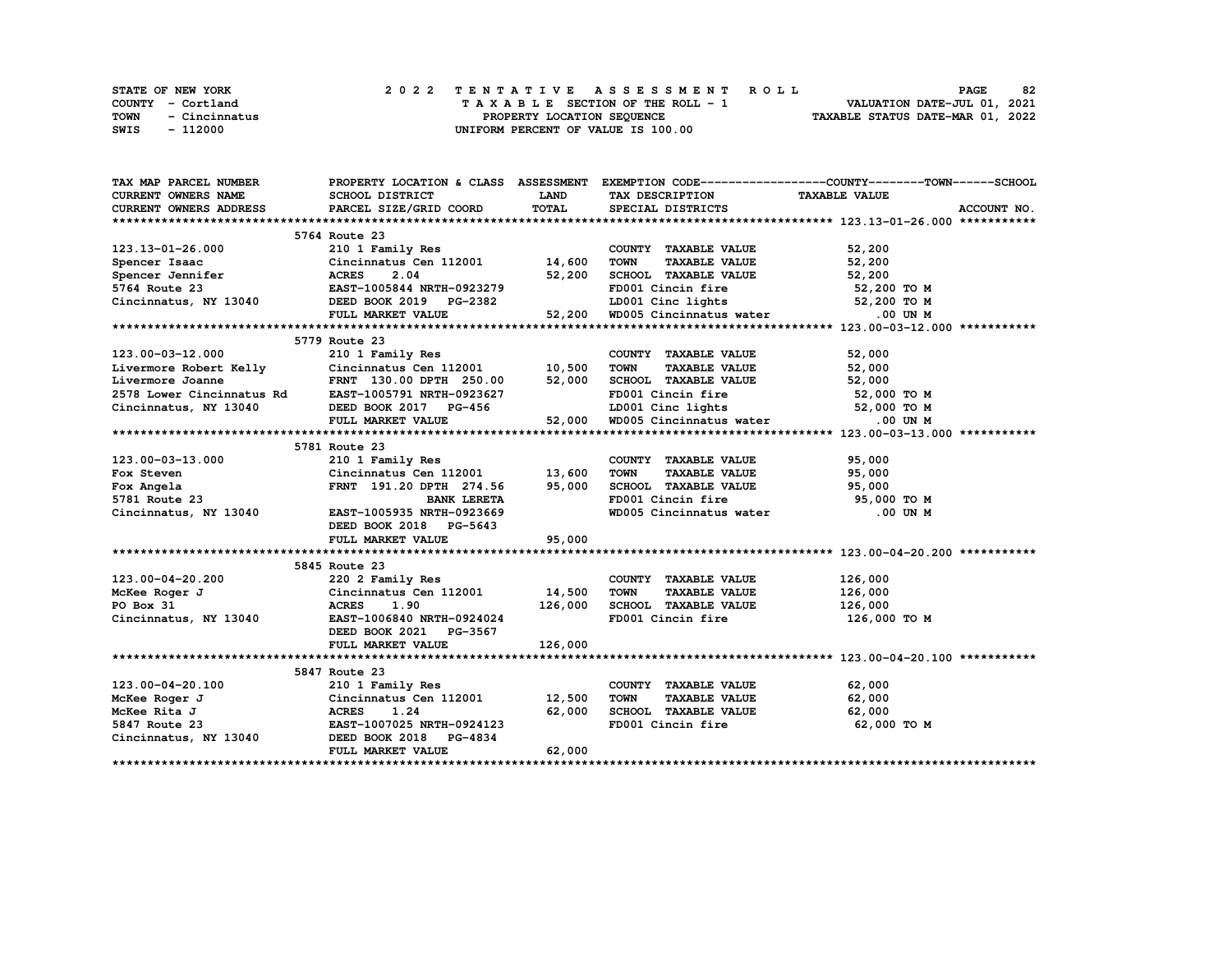| STATE OF NEW YORK     | 2022 TENTATIVE ASSESSMENT ROLL     | 83<br><b>PAGE</b>                |
|-----------------------|------------------------------------|----------------------------------|
| COUNTY - Cortland     | TAXABLE SECTION OF THE ROLL - 1    | VALUATION DATE-JUL 01, 2021      |
| TOWN<br>- Cincinnatus | PROPERTY LOCATION SEQUENCE         | TAXABLE STATUS DATE-MAR 01, 2022 |
| - 112000<br>SWIS      | UNIFORM PERCENT OF VALUE IS 100.00 |                                  |

| TAX MAP PARCEL NUMBER      | PROPERTY LOCATION & CLASS ASSESSMENT EXEMPTION CODE----------------COUNTY-------TOWN-----SCHOOL |             |                       |                                           |                      |              |             |
|----------------------------|-------------------------------------------------------------------------------------------------|-------------|-----------------------|-------------------------------------------|----------------------|--------------|-------------|
| CURRENT OWNERS NAME        | SCHOOL DISTRICT                                                                                 | <b>LAND</b> |                       | TAX DESCRIPTION                           | <b>TAXABLE VALUE</b> |              |             |
| CURRENT OWNERS ADDRESS     | PARCEL SIZE/GRID COORD                                                                          | TOTAL       |                       | SPECIAL DISTRICTS                         |                      |              | ACCOUNT NO. |
|                            |                                                                                                 |             |                       |                                           |                      |              |             |
|                            | 5948 Route 23                                                                                   |             |                       |                                           |                      |              |             |
| 123.00-04-15.000           | 240 Rural res                                                                                   |             | <b>BAS STAR 41854</b> |                                           | 0                    | 0            | 30,000      |
| Walker Harold W            | Cincinnatus Cen 112001                                                                          | 31,300      |                       | COUNTY TAXABLE VALUE                      | 87,200               |              |             |
| Walker Jennifer M          | <b>ACRES</b><br>13.72 BANKCORELOG                                                               | 87,200      | <b>TOWN</b>           | <b>TAXABLE VALUE</b>                      | 87,200               |              |             |
| 5948 Route 23              | EAST-1008653 NRTH-0924174                                                                       |             |                       | SCHOOL TAXABLE VALUE                      | 57,200               |              |             |
| Cincinnatus, NY 13040-9604 | DEED BOOK 10269 PG-12001                                                                        |             |                       | FD001 Cincin fire                         | 87,200 TO M          |              |             |
|                            | FULL MARKET VALUE                                                                               | 87,200      |                       |                                           |                      |              |             |
|                            |                                                                                                 |             |                       |                                           |                      |              |             |
|                            | 5949 Route 23                                                                                   |             |                       |                                           |                      |              |             |
| 123.00-04-25.000           | 220 2 Family Res                                                                                |             |                       | COUNTY TAXABLE VALUE                      | 120,000              |              |             |
| Redtail Homes, LLC         | Cincinnatus Cen 112001                                                                          | 18,900      | <b>TOWN</b>           | <b>TAXABLE VALUE</b>                      | 120,000              |              |             |
| 2621 Iowa St               | <b>ACRES</b><br>4.94 BANKCORELOG                                                                | 120,000     |                       | SCHOOL TAXABLE VALUE                      | 120,000              |              |             |
| Davenport, IA 52803        | EAST-1008961 NRTH-0924938                                                                       |             |                       | FD001 Cincin fire                         | 120,000 TO M         |              |             |
|                            | DEED BOOK 2021 PG-2739                                                                          |             |                       |                                           |                      |              |             |
|                            | FULL MARKET VALUE                                                                               | 120,000     |                       |                                           |                      |              |             |
|                            |                                                                                                 |             |                       |                                           |                      |              |             |
|                            | 5965 Route 23                                                                                   |             |                       |                                           |                      |              |             |
| 123.00-04-27.000           | 270 Mfg housing                                                                                 |             | <b>BAS STAR 41854</b> |                                           | $\mathbf 0$          | 0            | 30,000      |
| Guernsey Kevin             | Cincinnatus Cen 112001                                                                          | 11,900      |                       | COUNTY TAXABLE VALUE                      | 37,000               |              |             |
| Guernsey Lonnell           |                                                                                                 | 37,000      | <b>TOWN</b>           | <b>TAXABLE VALUE</b>                      | 37,000               |              |             |
|                            | FRNT 200.00 DPTH 170.00<br>EAST-1008987 NRTH-0925350<br>-- 1763                                 |             |                       |                                           |                      |              |             |
| 5965 Route 23              |                                                                                                 |             |                       | SCHOOL TAXABLE VALUE<br>FD001 Cincin fire | 7,000                |              |             |
| Cincinnatus, NY 13040-9604 | DEED BOOK 2016 PG-1763                                                                          | 37,000      |                       |                                           | 37,000 TO M          |              |             |
|                            | FULL MARKET VALUE                                                                               |             |                       |                                           |                      |              |             |
|                            |                                                                                                 |             |                       |                                           |                      |              |             |
| 123.00-04-29.000           | 5985 Route 23                                                                                   |             | <b>BAS STAR</b> 41854 |                                           | 0                    | $\mathbf{0}$ |             |
|                            | 240 Rural res                                                                                   |             |                       |                                           |                      |              | 30,000      |
| Haynes Walter R            | Cincinnatus Cen 112001                                                                          | 67,100      |                       | COUNTY TAXABLE VALUE                      | 171,000              |              |             |
| Schreiber Nancy M          | <b>ACRES</b><br>41.25 BANKCORELOG                                                               | 171,000     | <b>TOWN</b>           | <b>TAXABLE VALUE</b>                      | 171,000              |              |             |
| 5985 Route 23              | EAST-1009023 NRTH-0926130                                                                       |             |                       | <b>SCHOOL TAXABLE VALUE</b>               | 141,000              |              |             |
| Cincinnatus, NY 13040      | DEED BOOK 2002 PG-2301                                                                          |             |                       | FD001 Cincin fire                         | 171,000 TO M         |              |             |
|                            | FULL MARKET VALUE                                                                               | 171,000     |                       |                                           |                      |              |             |
|                            |                                                                                                 |             |                       |                                           |                      |              |             |
|                            | Route 26                                                                                        |             |                       |                                           |                      |              |             |
| 112.00-04-07.000           | 105 Vac farmland                                                                                |             | AG-CEILING 41720      |                                           | 39,480               | 39,480       | 39,480      |
| Parks James L              | Cincinnatus Cen 112001                                                                          | 59,100      |                       | COUNTY TAXABLE VALUE                      | 19,620               |              |             |
| 4041 Union Valley Rd       | ACRES 45.46                                                                                     | 59,100      | <b>TOWN</b>           | <b>TAXABLE VALUE</b>                      | 19,620               |              |             |
| DeRuyter, NY 13052         | EAST-1004795 NRTH-0930070                                                                       |             |                       | SCHOOL TAXABLE VALUE                      | 19,620               |              |             |
|                            | DEED BOOK 2020 PG-678                                                                           |             |                       | FD001 Cincin fire                         | 59,100 TO M          |              |             |
| MAY BE SUBJECT TO PAYMENT  | FULL MARKET VALUE                                                                               | 59,100      |                       |                                           |                      |              |             |
| UNDER AGDIST LAW TIL 2026  |                                                                                                 |             |                       |                                           |                      |              |             |
|                            |                                                                                                 |             |                       |                                           |                      |              |             |
|                            | Route 26                                                                                        |             |                       |                                           |                      |              |             |
| 112.00-04-08.000           | 314 Rural vac<10                                                                                |             |                       | COUNTY TAXABLE VALUE                      | 7,000                |              |             |
| Waffner Albert J           | Cincinnatus Cen 112001                                                                          | 7,000       | <b>TOWN</b>           | <b>TAXABLE VALUE</b>                      | 7,000                |              |             |
| Waffner Marcia E           | <b>ACRES</b><br>2.44                                                                            | 7,000       |                       | SCHOOL TAXABLE VALUE                      | 7,000                |              |             |
| PO Box 434                 | EAST-1004049 NRTH-0930089                                                                       |             |                       | FD001 Cincin fire                         | 7,000 TO M           |              |             |
| Cincinnatus, NY 13040-0434 | DEED BOOK 1999 PG-4690                                                                          |             |                       |                                           |                      |              |             |
|                            | FULL MARKET VALUE                                                                               | 7,000       |                       |                                           |                      |              |             |
|                            |                                                                                                 |             |                       |                                           |                      |              |             |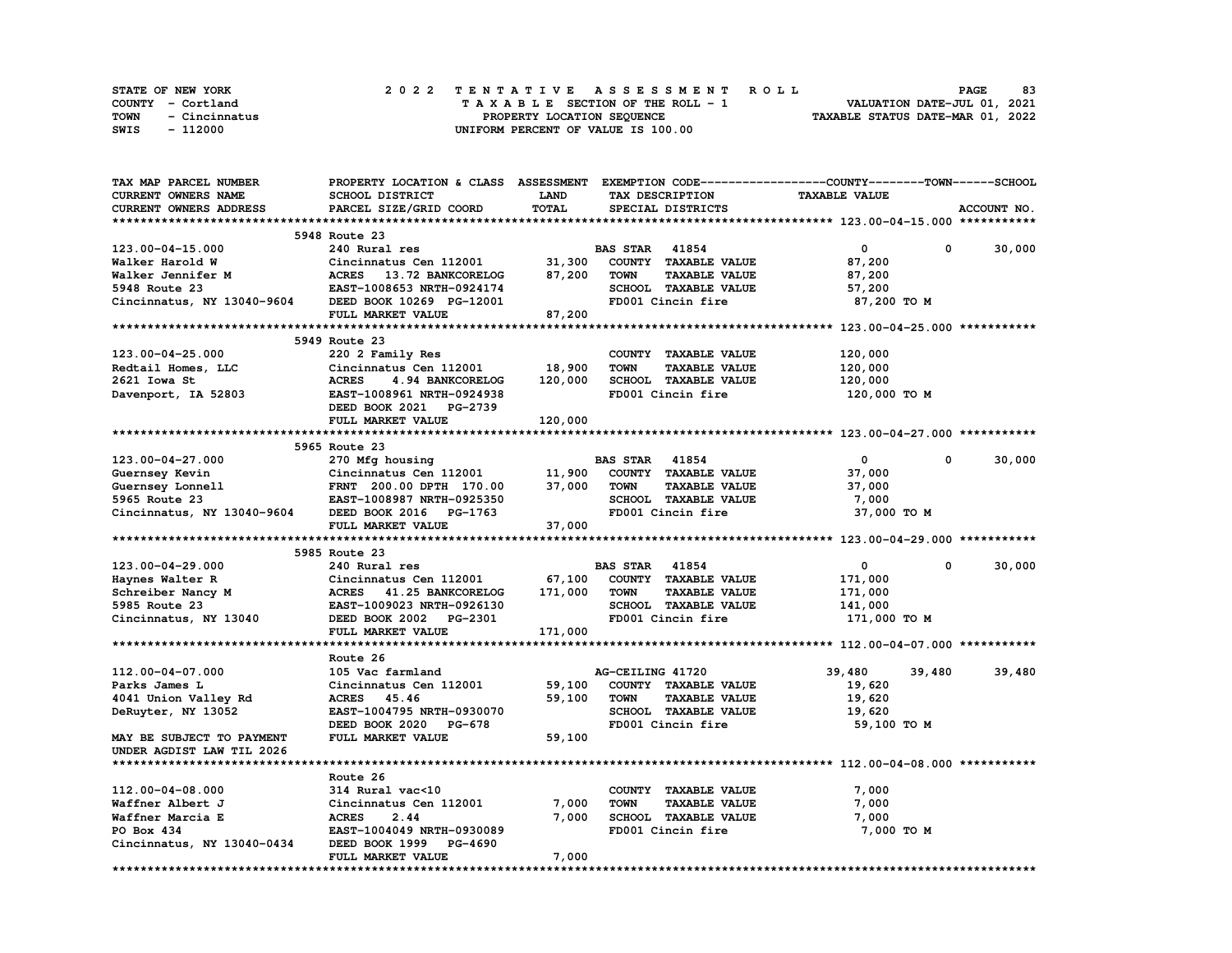| STATE OF NEW YORK     | 2022 TENTATIVE ASSESSMENT ROLL     | 84<br><b>PAGE</b>                |
|-----------------------|------------------------------------|----------------------------------|
| COUNTY - Cortland     | TAXABLE SECTION OF THE ROLL - 1    | VALUATION DATE-JUL 01, 2021      |
| TOWN<br>- Cincinnatus | PROPERTY LOCATION SEQUENCE         | TAXABLE STATUS DATE-MAR 01, 2022 |
| - 112000<br>SWIS      | UNIFORM PERCENT OF VALUE IS 100.00 |                                  |

| TAX MAP PARCEL NUMBER      |                           |        |                                     | PROPERTY LOCATION & CLASS ASSESSMENT EXEMPTION CODE----------------COUNTY-------TOWN-----SCHOOL |             |
|----------------------------|---------------------------|--------|-------------------------------------|-------------------------------------------------------------------------------------------------|-------------|
| CURRENT OWNERS NAME        | SCHOOL DISTRICT           | LAND   | TAX DESCRIPTION                     | <b>TAXABLE VALUE</b>                                                                            |             |
| CURRENT OWNERS ADDRESS     | PARCEL SIZE/GRID COORD    | TOTAL  | SPECIAL DISTRICTS                   |                                                                                                 | ACCOUNT NO. |
|                            |                           |        |                                     |                                                                                                 |             |
|                            | Route 26                  |        |                                     |                                                                                                 |             |
| 112.00-04-10.000           | 312 Vac w/imprv           |        | COUNTY TAXABLE VALUE                | 6,000                                                                                           |             |
| Waffner Albert J           | Cincinnatus Cen 112001    | 5,000  | <b>TAXABLE VALUE</b><br><b>TOWN</b> | 6,000                                                                                           |             |
| Waffner Marcia E           | <b>ACRES</b><br>1.50      | 6,000  | SCHOOL TAXABLE VALUE                | 6,000                                                                                           |             |
| PO Box 434                 | EAST-1003962 NRTH-0929606 |        | FD001 Cincin fire                   | 6,000 TO M                                                                                      |             |
| Cincinnatus, NY 13040-0434 | DEED BOOK 1997 PG-1945    |        |                                     |                                                                                                 |             |
|                            | FULL MARKET VALUE         | 6,000  |                                     |                                                                                                 |             |
|                            |                           |        |                                     |                                                                                                 |             |
|                            | Route 26                  |        |                                     |                                                                                                 |             |
| 112.00-04-16.000           | 322 Rural vac>10          |        | COUNTY TAXABLE VALUE                | 97,300                                                                                          |             |
| Walsh Thomas E             | Cincinnatus Cen 112001    | 97,300 | TOWN<br><b>TAXABLE VALUE</b>        | 97,300                                                                                          |             |
| Walsh Debra                | <b>ACRES</b> 77.02        | 97,300 | SCHOOL TAXABLE VALUE                | 97,300                                                                                          |             |
| 26 Huren Ave               | EAST-1002623 NRTH-0930779 |        | FD001 Cincin fire                   | 97,300 TO M                                                                                     |             |
| Lake Hiawatha, NJ 07034    | DEED BOOK 2000 PG-1184    |        |                                     |                                                                                                 |             |
|                            | FULL MARKET VALUE         | 97,300 |                                     |                                                                                                 |             |
|                            |                           |        |                                     |                                                                                                 |             |
|                            | Route 26                  |        |                                     |                                                                                                 |             |
| 113.00-02-04.000           | 314 Rural vac<10          |        | COUNTY TAXABLE VALUE                | 18,000                                                                                          |             |
| McKee Michael              | Cincinnatus Cen 112001    | 18,000 | <b>TOWN</b><br><b>TAXABLE VALUE</b> | 18,000                                                                                          |             |
|                            | <b>ACRES</b> 10.00        | 18,000 | SCHOOL TAXABLE VALUE                |                                                                                                 |             |
| McKee Judy                 |                           |        |                                     | 18,000                                                                                          |             |
| 3111 Route 26              | EAST-1005738 NRTH-0933848 |        | FD001 Cincin fire                   | 18,000 TO M                                                                                     |             |
| Cincinnatus, NY 13040      | DEED BOOK 2011 PG-4740    |        |                                     |                                                                                                 |             |
|                            | FULL MARKET VALUE         | 18,000 |                                     |                                                                                                 |             |
|                            |                           |        |                                     |                                                                                                 |             |
|                            | Route 26                  |        |                                     |                                                                                                 |             |
| 113.00-02-05.000           | 314 Rural vac<10          |        | COUNTY TAXABLE VALUE                | 13,100                                                                                          |             |
| McKee Judy                 | Cincinnatus Cen 112001    | 13,100 | <b>TOWN</b><br><b>TAXABLE VALUE</b> | 13,100                                                                                          |             |
| 3111 Route 26              | <b>ACRES</b><br>6.70      | 13,100 | SCHOOL TAXABLE VALUE                | 13,100                                                                                          |             |
| Cincinnatus, NY 13040      | EAST-1005637 NRTH-0933452 |        | FD001 Cincin fire                   | 13,100 TO M                                                                                     |             |
|                            | DEED BOOK 2010 PG-2398    |        |                                     |                                                                                                 |             |
|                            | FULL MARKET VALUE         | 13,100 |                                     |                                                                                                 |             |
|                            |                           |        |                                     |                                                                                                 |             |
|                            | Route 26                  |        |                                     |                                                                                                 |             |
| 113.00-02-08.000           | 322 Rural vac>10          |        | COUNTY TAXABLE VALUE                | 21,100                                                                                          |             |
| McKee Michael M            | Cincinnatus Cen 112001    | 21,100 | <b>TOWN</b><br><b>TAXABLE VALUE</b> | 21,100                                                                                          |             |
| McKee Judy P               | ACRES 12.39               | 21,100 | SCHOOL TAXABLE VALUE                | 21,100                                                                                          |             |
| 3111 Route 26              | EAST-1004754 NRTH-0932338 |        | FD001 Cincin fire                   | 21,100 TO M                                                                                     |             |
| Cincinnatus, NY 13040-9638 | DEED BOOK 1999 PG-1913    |        |                                     |                                                                                                 |             |
|                            | FULL MARKET VALUE         | 21,100 |                                     |                                                                                                 |             |
|                            |                           |        |                                     |                                                                                                 |             |
|                            | Route 26                  |        |                                     |                                                                                                 |             |
| 113.00-02-10.000           | 105 Vac farmland          |        | AG-CEILING 41720                    | 29,350<br>29,350                                                                                | 29,350      |
| Parks James L              | Cincinnatus Cen 112001    | 50,600 | COUNTY TAXABLE VALUE                | 21,250                                                                                          |             |
| 4041 Union Valley Rd       | <b>ACRES</b><br>38.89     | 50,600 | <b>TOWN</b><br><b>TAXABLE VALUE</b> | 21,250                                                                                          |             |
| DeRuyter, NY 13052         | EAST-1005879 NRTH-0931923 |        | SCHOOL TAXABLE VALUE                | 21,250                                                                                          |             |
|                            | DEED BOOK 2020 PG-678     |        | FD001 Cincin fire                   | 50,600 TO M                                                                                     |             |
| MAY BE SUBJECT TO PAYMENT  | FULL MARKET VALUE         | 50,600 |                                     |                                                                                                 |             |
| UNDER AGDIST LAW TIL 2026  |                           |        |                                     |                                                                                                 |             |
|                            |                           |        |                                     |                                                                                                 |             |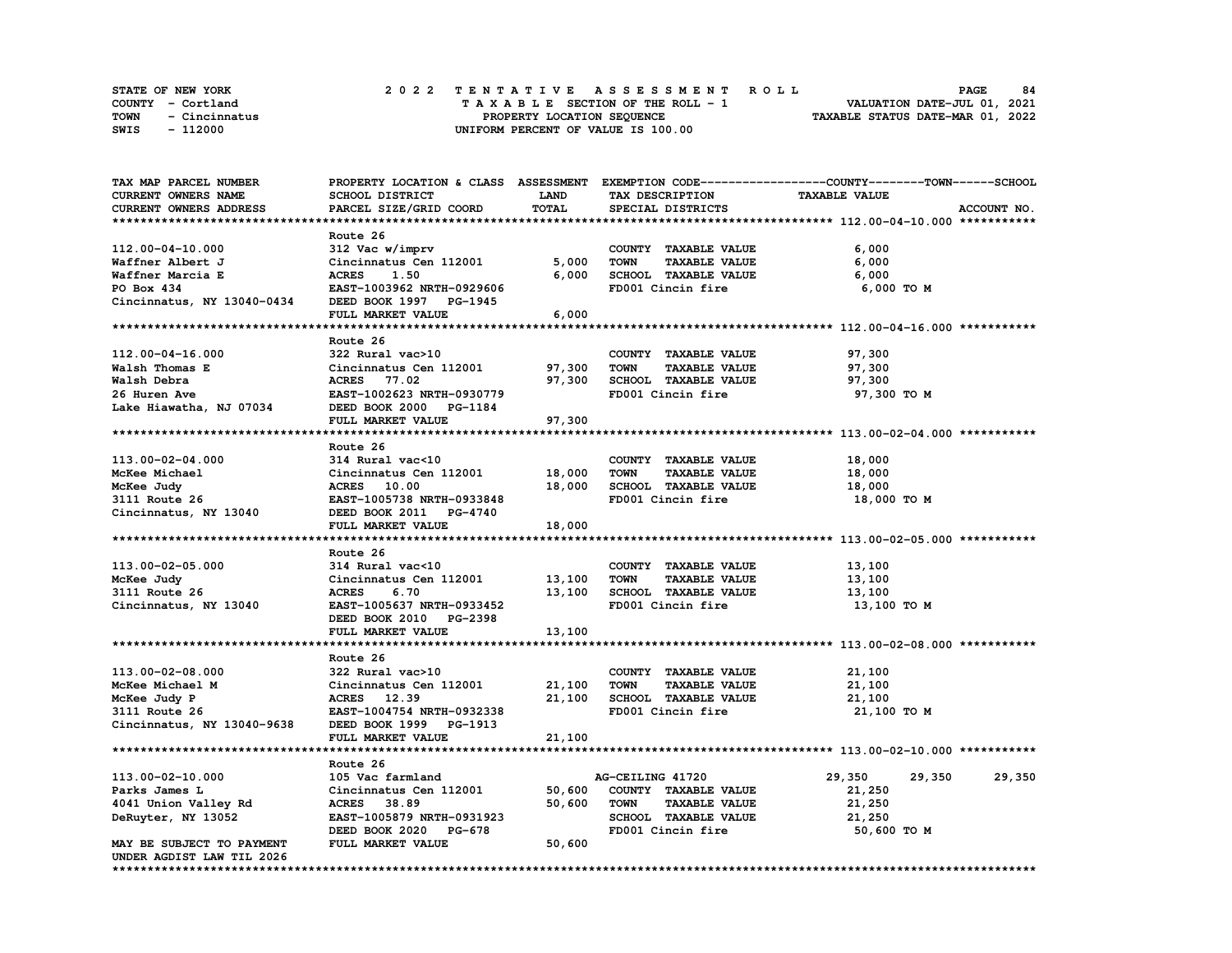| STATE OF NEW YORK     |  | 2022 TENTATIVE ASSESSMENT ROLL     |  | <b>PAGE</b>                      | 85 |
|-----------------------|--|------------------------------------|--|----------------------------------|----|
| COUNTY - Cortland     |  | TAXABLE SECTION OF THE ROLL - 1    |  | VALUATION DATE-JUL 01, 2021      |    |
| TOWN<br>- Cincinnatus |  | PROPERTY LOCATION SEQUENCE         |  | TAXABLE STATUS DATE-MAR 01, 2022 |    |
| - 112000<br>SWIS      |  | UNIFORM PERCENT OF VALUE IS 100.00 |  |                                  |    |

| TAX MAP PARCEL NUMBER         |                                 |         | PROPERTY LOCATION & CLASS ASSESSMENT EXEMPTION CODE-----------------COUNTY-------TOWN-----SCHOOL |                      |             |
|-------------------------------|---------------------------------|---------|--------------------------------------------------------------------------------------------------|----------------------|-------------|
| CURRENT OWNERS NAME           | SCHOOL DISTRICT                 | LAND    | TAX DESCRIPTION                                                                                  | <b>TAXABLE VALUE</b> |             |
| <b>CURRENT OWNERS ADDRESS</b> | PARCEL SIZE/GRID COORD          | TOTAL   | SPECIAL DISTRICTS                                                                                |                      | ACCOUNT NO. |
|                               |                                 |         |                                                                                                  |                      |             |
|                               | Route 26                        |         |                                                                                                  |                      |             |
| 113.00-02-11.000              | 105 Vac farmland                |         | AG-CEILING 41720                                                                                 | 21,791<br>21,791     | 21,791      |
| Parks James L                 | Cincinnatus Cen 112001          | 32,600  | COUNTY TAXABLE VALUE                                                                             | 10,809               |             |
| 4041 Union Valley Rd          | <b>ACRES</b> 25.05              | 32,600  | <b>TOWN</b><br><b>TAXABLE VALUE</b>                                                              | 10,809               |             |
| DeRuyter, NY 13052            | EAST-1005177 NRTH-0931097       |         | SCHOOL TAXABLE VALUE                                                                             | 10,809               |             |
|                               | DEED BOOK 2020<br><b>PG-678</b> |         | FD001 Cincin fire                                                                                | 32,600 TO M          |             |
|                               |                                 |         |                                                                                                  |                      |             |
| MAY BE SUBJECT TO PAYMENT     | FULL MARKET VALUE               | 32,600  |                                                                                                  |                      |             |
| UNDER AGDIST LAW TIL 2026     |                                 |         |                                                                                                  |                      |             |
|                               |                                 |         |                                                                                                  |                      |             |
|                               | Route 26                        |         |                                                                                                  |                      |             |
| 122.00-03-01.000              | 105 Vac farmland                |         | AG-CEILING 41720                                                                                 | 22,546<br>22,546     | 22,546      |
| Gough Leslie                  | Cincinnatus Cen 112001 44,800   |         | COUNTY TAXABLE VALUE                                                                             | 22,254               |             |
| Gough Charlene                | <b>ACRES</b> 37.30              | 44,800  | <b>TOWN</b><br><b>TAXABLE VALUE</b>                                                              | 22,254               |             |
| 425 Dingman Hill Rd           | EAST-0999613 NRTH-0920645       |         | SCHOOL TAXABLE VALUE                                                                             | 22,254               |             |
| Bainbridge, NY 13733          | DEED BOOK 10528 PG-89003        |         | FD001 Cincin fire                                                                                | 44,800 TO M          |             |
|                               | FULL MARKET VALUE               | 44,800  | FD001 Cincin fire<br>WD005 Cincinnatus water                                                     | .00 UN M             |             |
| MAY BE SUBJECT TO PAYMENT     |                                 |         |                                                                                                  |                      |             |
| UNDER AGDIST LAW TIL 2026     |                                 |         |                                                                                                  |                      |             |
|                               |                                 |         |                                                                                                  |                      |             |
|                               | Route 26                        |         |                                                                                                  |                      |             |
| 122.00-03-02.000              | 314 Rural vac<10                |         | COUNTY TAXABLE VALUE                                                                             | 4,000                |             |
| Alzitoon Maan                 | Cincinnatus Cen 112001          | 4,000   | TOWN<br><b>TAXABLE VALUE</b>                                                                     | 4,000                |             |
| 253 Owego St                  | <b>ACRES</b><br>1.00            | 4,000   | SCHOOL TAXABLE VALUE                                                                             | 4,000                |             |
|                               |                                 |         | FD001 Cincin fire                                                                                | 4,000 TO M           |             |
| Candor, NY 13743              | EAST-1000381 NRTH-0919912       |         |                                                                                                  |                      |             |
|                               | DEED BOOK 2019 PG-2578          |         |                                                                                                  |                      |             |
|                               | FULL MARKET VALUE               | 4,000   |                                                                                                  |                      |             |
|                               |                                 |         |                                                                                                  |                      |             |
|                               | Route 26                        |         |                                                                                                  |                      |             |
| 122.00-03-14.100-1            | 105 Vac farmland                |         | AG-CEILING 41720                                                                                 | 126,093<br>126,093   | 126,093     |
| Button Karen J                | Cincinnatus Cen 112001          | 247,100 | COUNTY TAXABLE VALUE                                                                             | 121,007              |             |
| 5663 Telephone Rd             | <b>ACRES</b> 206.80             | 247,100 | TOWN<br><b>TAXABLE VALUE</b>                                                                     | 121,007              |             |
| Cincinnatus, NY 13040         | EAST-1001469 NRTH-0923406       |         | SCHOOL TAXABLE VALUE                                                                             | 121,007              |             |
|                               | DEED BOOK 2000 PG-345           |         | FD001 Cincin fire                                                                                | 247,100 TO M         |             |
| MAY BE SUBJECT TO PAYMENT     | FULL MARKET VALUE               |         | 247,100 WD005 Cincinnatus water                                                                  | .00 UN M             |             |
| UNDER AGDIST LAW TIL 2026     |                                 |         |                                                                                                  |                      |             |
|                               |                                 |         |                                                                                                  |                      |             |
|                               | Route 26                        |         |                                                                                                  |                      |             |
| 122.00-03-18.100              | 311 Res vac land                |         | COUNTY TAXABLE VALUE                                                                             | 1,000                |             |
| Button Karen                  | Cincinnatus Cen 112001          | 1,000   | <b>TOWN</b><br><b>TAXABLE VALUE</b>                                                              | 1,000                |             |
| 5663 Telephone Rd             | FRNT 164.70 DPTH 178.62         | 1,000   | SCHOOL TAXABLE VALUE                                                                             | 1,000                |             |
| Cincinnatus, NY 13040         | EAST-1002787 NRTH-0924347       |         | FD001 Cincin fire                                                                                | 1,000 TO M           |             |
|                               | DEED BOOK 2018 PG-3926          |         | LD001 Cinc lights                                                                                | 1,000 TO M           |             |
|                               | FULL MARKET VALUE               | 1,000   | WD005 Cincinnatus water                                                                          | .00 UN M             |             |
|                               |                                 |         |                                                                                                  |                      |             |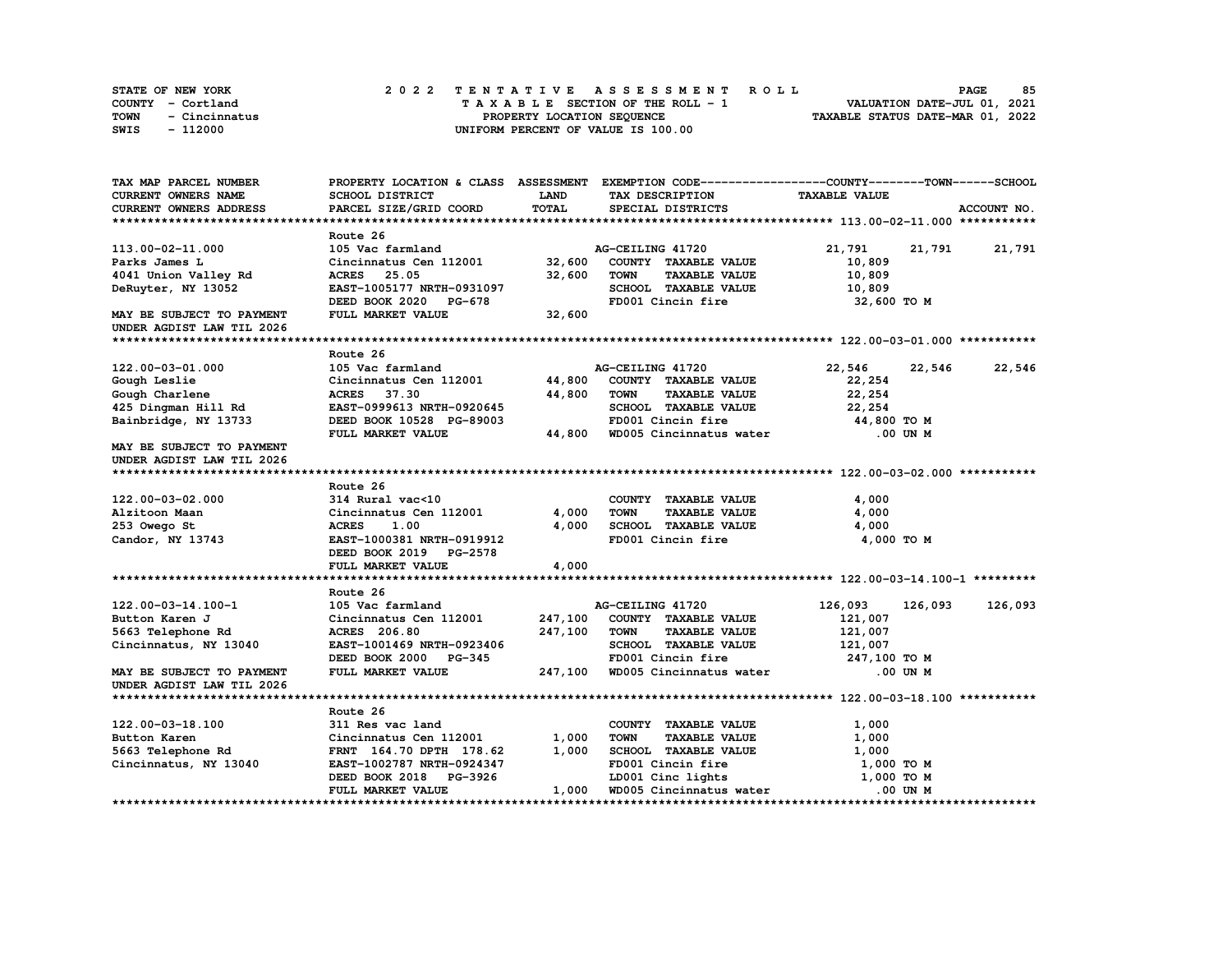|             | STATE OF NEW YORK | 2022 TENTATIVE ASSESSMENT ROLL |  |  |  |                                    |  |  |  |  |  |  |                                  | <b>PAGE</b>                 | 86 |
|-------------|-------------------|--------------------------------|--|--|--|------------------------------------|--|--|--|--|--|--|----------------------------------|-----------------------------|----|
|             | COUNTY - Cortland |                                |  |  |  | TAXABLE SECTION OF THE ROLL - 1    |  |  |  |  |  |  |                                  | VALUATION DATE-JUL 01, 2021 |    |
| <b>TOWN</b> | - Cincinnatus     |                                |  |  |  | PROPERTY LOCATION SEQUENCE         |  |  |  |  |  |  | TAXABLE STATUS DATE-MAR 01, 2022 |                             |    |
| SWIS        | - 112000          |                                |  |  |  | UNIFORM PERCENT OF VALUE IS 100.00 |  |  |  |  |  |  |                                  |                             |    |

| TAX MAP PARCEL NUMBER                            |                                                                     |             |                                                             | PROPERTY LOCATION & CLASS ASSESSMENT EXEMPTION CODE-----------------COUNTY-------TOWN------SCHOOL |
|--------------------------------------------------|---------------------------------------------------------------------|-------------|-------------------------------------------------------------|---------------------------------------------------------------------------------------------------|
| <b>CURRENT OWNERS NAME</b>                       | <b>SCHOOL DISTRICT</b>                                              | <b>LAND</b> | TAX DESCRIPTION                                             | <b>TAXABLE VALUE</b>                                                                              |
| CURRENT OWNERS ADDRESS                           | PARCEL SIZE/GRID COORD                                              | TOTAL       | SPECIAL DISTRICTS                                           | ACCOUNT NO.                                                                                       |
|                                                  |                                                                     |             |                                                             |                                                                                                   |
|                                                  | Route 26                                                            |             |                                                             |                                                                                                   |
| 122.00-03-18.200                                 | 311 Res vac land                                                    |             | COUNTY TAXABLE VALUE                                        | 4,000                                                                                             |
| Cincinnatus Storage, LLC                         | Cincinnatus Cen 112001                                              | 4,000       | <b>TOWN</b><br><b>TAXABLE VALUE</b>                         | 4,000                                                                                             |
| 1940 Elmira Rd                                   | <b>FRNT</b> 164.70 DPTH<br>85.00                                    | 4,000       | SCHOOL TAXABLE VALUE                                        | 4,000                                                                                             |
| Newfield, NY 14867                               | EAST-1002884 NRTH-0924309                                           |             | FD001 Cincin fire                                           | 4,000 TO M                                                                                        |
|                                                  | DEED BOOK 2022 PG-660                                               |             | LD001 Cinc lights                                           | 4,000 TO M                                                                                        |
| PRIOR OWNER ON 3/01/2022                         | FULL MARKET VALUE                                                   | 4,000       | WD005 Cincinnatus water                                     | .00 UN M                                                                                          |
| Cincinnatus Storage, LLC                         |                                                                     |             |                                                             |                                                                                                   |
|                                                  |                                                                     |             |                                                             |                                                                                                   |
|                                                  | Route 26                                                            |             |                                                             |                                                                                                   |
| 132.00-01-07.110                                 | 314 Rural vac<10                                                    |             | COUNTY TAXABLE VALUE                                        | 1,000                                                                                             |
| Tuning Martha J                                  | Cincinnatus Cen 112001                                              | 1,000       | TOWN<br><b>TAXABLE VALUE</b>                                | 1,000                                                                                             |
| Tuning Jeremiah P                                | FRNT 240.00 DPTH 170.00                                             | 1,000       | SCHOOL TAXABLE VALUE                                        | 1,000                                                                                             |
| Route 26                                         | EAST-0999391 NRTH-0918279                                           |             | FD001 Cincin fire                                           | 1,000 TO M                                                                                        |
| Cincinnatus, NY 13040                            | DEED BOOK 1997 PG-2870                                              |             |                                                             |                                                                                                   |
|                                                  | FULL MARKET VALUE                                                   | 1,000       |                                                             |                                                                                                   |
|                                                  |                                                                     |             |                                                             |                                                                                                   |
|                                                  | Route 26                                                            |             |                                                             |                                                                                                   |
| 132.00-01-10.100                                 | 311 Res vac land                                                    |             | COUNTY TAXABLE VALUE                                        | 100                                                                                               |
| Warga Joseph Est                                 | Cincinnatus Cen 112001                                              | 100         | <b>TAXABLE VALUE</b><br><b>TOWN</b>                         | 100                                                                                               |
| Attn: Warga Guy                                  | FRNT 40.00 DPTH 40.00                                               | 100         | SCHOOL TAXABLE VALUE                                        | 100                                                                                               |
| 2430 Route 26                                    | EAST-1001983 NRTH-0920834                                           |             | FD001 Cincin fire                                           | 100 TO M                                                                                          |
| Cincinnatus, NY 13040                            | DEED BOOK 531<br><b>PG-101</b>                                      |             |                                                             |                                                                                                   |
|                                                  | FULL MARKET VALUE                                                   | 100         |                                                             |                                                                                                   |
|                                                  |                                                                     |             |                                                             |                                                                                                   |
|                                                  | 2359 Route 26                                                       |             |                                                             |                                                                                                   |
| 132.00-01-06.000                                 | 270 Mfg housing<br>270 Mfg housing<br>Cincinnatus Cen 112001 24,300 |             | COUNTY TAXABLE VALUE                                        | 49,000                                                                                            |
| Kwak Kara Lynne<br><b>ACRES</b><br>2359 Route 26 | 8.50                                                                | 49,000      | <b>TOWN</b><br><b>TAXABLE VALUE</b><br>SCHOOL TAXABLE VALUE | 49,000                                                                                            |
|                                                  |                                                                     |             | FD001 Cincin fire                                           | 49,000                                                                                            |
| Cincinnatus, NY 13040-9708                       | EAST-0999579 NRTH-0919266                                           |             |                                                             | 49,000 TO M                                                                                       |
|                                                  | DEED BOOK 10451 PG-16001<br>FULL MARKET VALUE                       | 49,000      |                                                             |                                                                                                   |
|                                                  |                                                                     |             |                                                             |                                                                                                   |
|                                                  | 2389 Route 26                                                       |             |                                                             |                                                                                                   |
| 122.00-03-03.000                                 | 314 Rural vac<10                                                    |             | COUNTY TAXABLE VALUE                                        |                                                                                                   |
|                                                  | Cincinnatus Cen 112001                                              | 13,700      | <b>TOWN</b><br><b>TAXABLE VALUE</b>                         | 13,700<br>13,700                                                                                  |
| Gough Leslie R Jr<br>Gough Charlene              | <b>ACRES</b><br>7.15                                                | 13,700      | SCHOOL TAXABLE VALUE                                        | 13,700                                                                                            |
| 1 Francine Pl                                    | EAST-1000432 NRTH-0920127                                           |             | FD001 Cincin fire                                           | 13,700 TO M                                                                                       |
| Oak Ridge, NJ 07438                              | DEED BOOK 2011 PG-3425                                              |             |                                                             |                                                                                                   |
|                                                  | FULL MARKET VALUE                                                   | 13,700      |                                                             |                                                                                                   |
|                                                  |                                                                     |             |                                                             |                                                                                                   |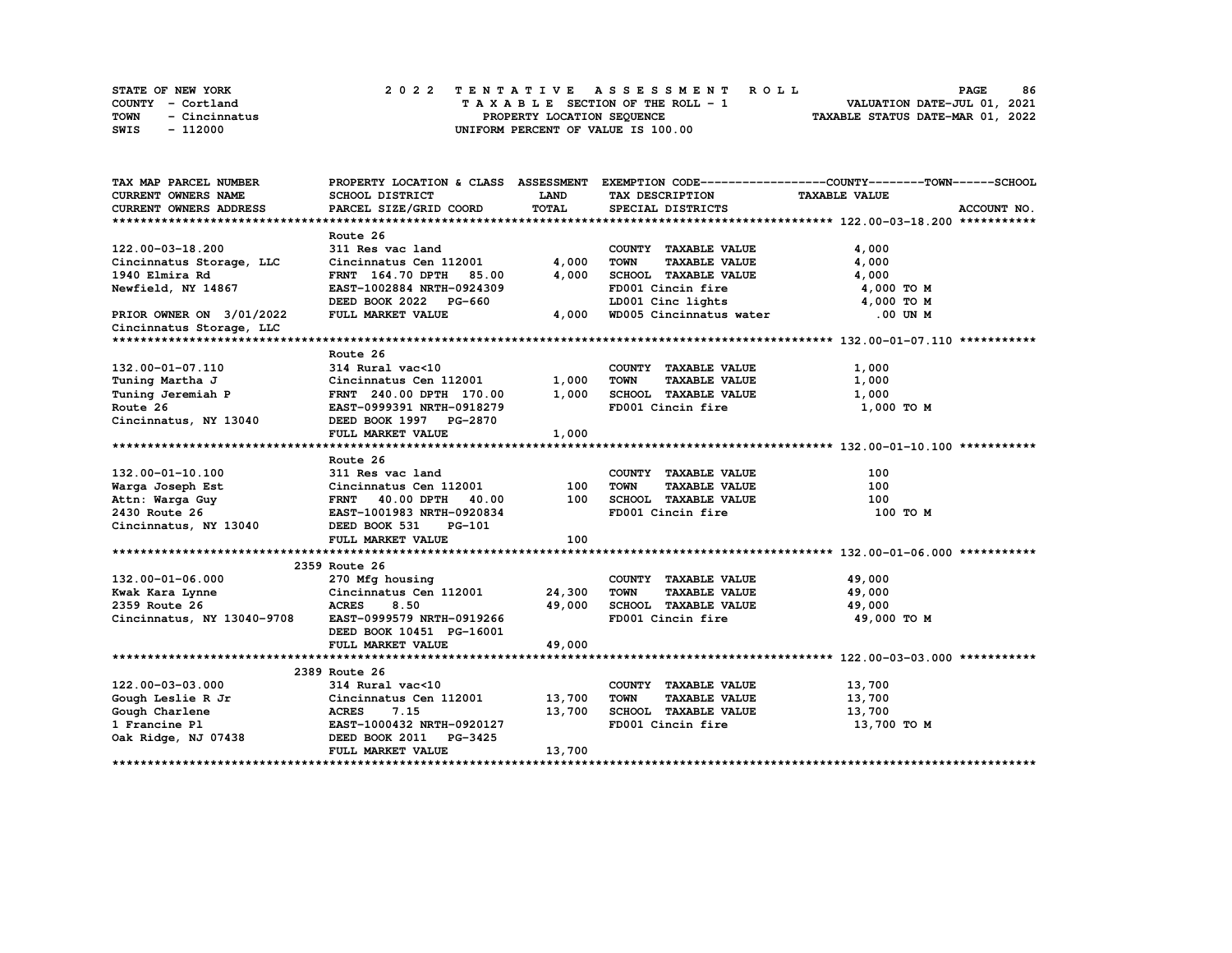| STATE OF NEW YORK     | 2022 TENTATIVE ASSESSMENT ROLL     | 87<br><b>PAGE</b>                |
|-----------------------|------------------------------------|----------------------------------|
| COUNTY - Cortland     | TAXABLE SECTION OF THE ROLL - 1    | VALUATION DATE-JUL 01, 2021      |
| TOWN<br>- Cincinnatus | PROPERTY LOCATION SEOUENCE         | TAXABLE STATUS DATE-MAR 01, 2022 |
| SWIS<br>- 112000      | UNIFORM PERCENT OF VALUE IS 100.00 |                                  |

| TAX MAP PARCEL NUMBER                                                                                                                                                       |                                                                                                         |         | PROPERTY LOCATION & CLASS ASSESSMENT EXEMPTION CODE-----------------COUNTY-------TOWN-----SCHOOL    |                      |                             |
|-----------------------------------------------------------------------------------------------------------------------------------------------------------------------------|---------------------------------------------------------------------------------------------------------|---------|-----------------------------------------------------------------------------------------------------|----------------------|-----------------------------|
| <b>CURRENT OWNERS NAME</b>                                                                                                                                                  | SCHOOL DISTRICT                                                                                         | LAND    | TAX DESCRIPTION                                                                                     | <b>TAXABLE VALUE</b> |                             |
| <b>CURRENT OWNERS ADDRESS</b>                                                                                                                                               | PARCEL SIZE/GRID COORD                                                                                  | TOTAL   | SPECIAL DISTRICTS                                                                                   |                      | ACCOUNT NO.                 |
|                                                                                                                                                                             |                                                                                                         |         |                                                                                                     |                      |                             |
|                                                                                                                                                                             | 2401 Route 26                                                                                           |         |                                                                                                     |                      |                             |
| 122.00-03-07.000                                                                                                                                                            | 120 Field crops and the state of the state of                                                           |         | AG-CEILING 41720                                                                                    | 29,414               | 29,414 29,414               |
| Gough Leslie                                                                                                                                                                | Cincinnatus Cen 112001                                                                                  | 67,000  | COUNTY TAXABLE VALUE                                                                                | 40,586               |                             |
| Gough Charlene                                                                                                                                                              | <b>ACRES</b> 57.00                                                                                      | 70,000  | <b>TOWN</b><br><b>TAXABLE VALUE</b>                                                                 | 40,586               |                             |
| 425 Dingman Hill Rd                                                                                                                                                         | EAST-1000982 NRTH-0921052                                                                               |         | SCHOOL TAXABLE VALUE                                                                                | 40,586               |                             |
| Bainbridge, NY 13733                                                                                                                                                        | DEED BOOK 10528 PG-89003                                                                                |         | FD001 Cincin fire                                                                                   | 70,000 TO M          |                             |
|                                                                                                                                                                             | FULL MARKET VALUE                                                                                       | 70,000  | WD005 Cincinnatus water                                                                             | .00 UN M             |                             |
| MAY BE SUBJECT TO PAYMENT                                                                                                                                                   |                                                                                                         |         |                                                                                                     |                      |                             |
| UNDER AGDIST LAW TIL 2026                                                                                                                                                   |                                                                                                         |         |                                                                                                     |                      |                             |
|                                                                                                                                                                             |                                                                                                         |         |                                                                                                     |                      |                             |
|                                                                                                                                                                             | 2408 Route 26                                                                                           |         |                                                                                                     |                      |                             |
| 122.00-03-04.000                                                                                                                                                            | 210 1 Family Res                                                                                        |         | <b>BAS STAR</b> 41854                                                                               | $\mathbf{0}$         | 30,000<br>$\mathbf 0$       |
| Kwak Bryan J                                                                                                                                                                | Cincinnatus Cen 112001<br>Cincinnatus Cen 112001<br>ACRES 6.65 BANK LERETA<br>EAST-1001283 NRTH-0920120 | 21,500  | COUNTY TAXABLE VALUE                                                                                | 84,000               |                             |
| Kwak Kara L                                                                                                                                                                 | 6.65 BANK LERETA 84,000                                                                                 |         | <b>TOWN</b><br><b>TAXABLE VALUE</b>                                                                 | 84,000               |                             |
| 2408 Route 26                                                                                                                                                               |                                                                                                         |         | SCHOOL TAXABLE VALUE 54,000                                                                         |                      |                             |
| Cincinnatus, NY 13040 DEED BOOK 10528 PG-71001                                                                                                                              |                                                                                                         |         |                                                                                                     |                      |                             |
|                                                                                                                                                                             | FULL MARKET VALUE                                                                                       |         |                                                                                                     |                      |                             |
|                                                                                                                                                                             |                                                                                                         |         |                                                                                                     |                      |                             |
|                                                                                                                                                                             | 2415 Route 26                                                                                           |         |                                                                                                     |                      |                             |
|                                                                                                                                                                             |                                                                                                         |         | <b>ENH STAR 41834</b>                                                                               | $\mathbf{0}$         | 74,900<br>$^{\circ}$        |
|                                                                                                                                                                             |                                                                                                         |         | COUNTY TAXABLE VALUE                                                                                | 109,000              |                             |
|                                                                                                                                                                             |                                                                                                         | 109,000 | <b>TOWN</b><br><b>TAXABLE VALUE</b>                                                                 | 109,000              |                             |
| 122.00-03-06.000<br>Jack Trust Gerald A Cincinnatus Cen 112001 10,500<br>Jack Trust Cheryl Lynne FRNT 184.80 DPTH 133.22 109,000<br>2415 Route 26 EAST-1001322 NRTH-0920501 |                                                                                                         |         | SCHOOL TAXABLE VALUE                                                                                | 34,100               |                             |
| Cincinnatus, NY 13040 DEED BOOK 2018 PG-2326 FD001 Cincin fire 109,000 TO M<br>FULL MARKET VALUE 109,000 WD005 Cincinnatus water 0.00 UN M                                  |                                                                                                         |         |                                                                                                     |                      |                             |
|                                                                                                                                                                             |                                                                                                         |         |                                                                                                     |                      |                             |
|                                                                                                                                                                             |                                                                                                         |         |                                                                                                     |                      |                             |
|                                                                                                                                                                             | 2420 Route 26                                                                                           |         |                                                                                                     |                      |                             |
| 132.00-01-11.100                                                                                                                                                            | 210 1 Family Res                                                                                        |         | VET WAR CT 41121                                                                                    | 6,000                | 12,000<br>0<br>$\mathbf{o}$ |
| Phillips Heath                                                                                                                                                              | Cincinnatus Cen 112001 16,000 VET DIS CT 41141                                                          |         |                                                                                                     | 20,000               | 40,000                      |
| $\mathbf{r}$<br>Phillips Stacy I                                                                                                                                            | FRNT 410.00 DPTH 250.00                                                                                 |         | 136,000 COUNTY TAXABLE VALUE                                                                        | 110,000              |                             |
| 2420 Route 26                                                                                                                                                               | EAST-1001708 NRTH-0920465                                                                               |         | <b>TOWN</b><br><b>TAXABLE VALUE</b>                                                                 | 84,000               |                             |
| Cincinnatus, NY 13040                                                                                                                                                       | DEED BOOK 2015 PG-2748                                                                                  |         | 136,000 FD001 Cincin fire                                                                           |                      |                             |
|                                                                                                                                                                             | FULL MARKET VALUE                                                                                       |         | SCHOOL TAXABLE VALUE 136,000<br>FD001 Cincin fire 136,000 TO M<br>WD005 Cincinnatus water 0.00 UN M |                      |                             |
|                                                                                                                                                                             |                                                                                                         |         |                                                                                                     |                      |                             |
|                                                                                                                                                                             | 2430 Route 26                                                                                           |         |                                                                                                     |                      |                             |
| 132.00-01-09.000                                                                                                                                                            | 210 1 Family Res                                                                                        |         | <b>BAS STAR</b> 41854                                                                               | $\mathbf{0}$         | 30,000<br>$\mathbf 0$       |
| Warga Guy                                                                                                                                                                   | Cincinnatus Cen 112001 12,800                                                                           |         | COUNTY TAXABLE VALUE                                                                                | 66,000               |                             |
| 2430 Route 26                                                                                                                                                               | <b>ACRES</b><br><b>1.14 BANK LERETA</b>                                                                 | 66,000  | <b>TOWN</b><br><b>TAXABLE VALUE</b>                                                                 | 66,000               |                             |
| Cincinnatus, NY 13040-9708                                                                                                                                                  | EAST-1002114 NRTH-0920743                                                                               |         |                                                                                                     |                      |                             |
|                                                                                                                                                                             | DEED BOOK 2000 PG-3344                                                                                  |         |                                                                                                     |                      |                             |
|                                                                                                                                                                             | FULL MARKET VALUE                                                                                       | 66,000  | WD005 Cincinnatus water                                                                             | .00 UN M             |                             |
|                                                                                                                                                                             |                                                                                                         |         |                                                                                                     |                      |                             |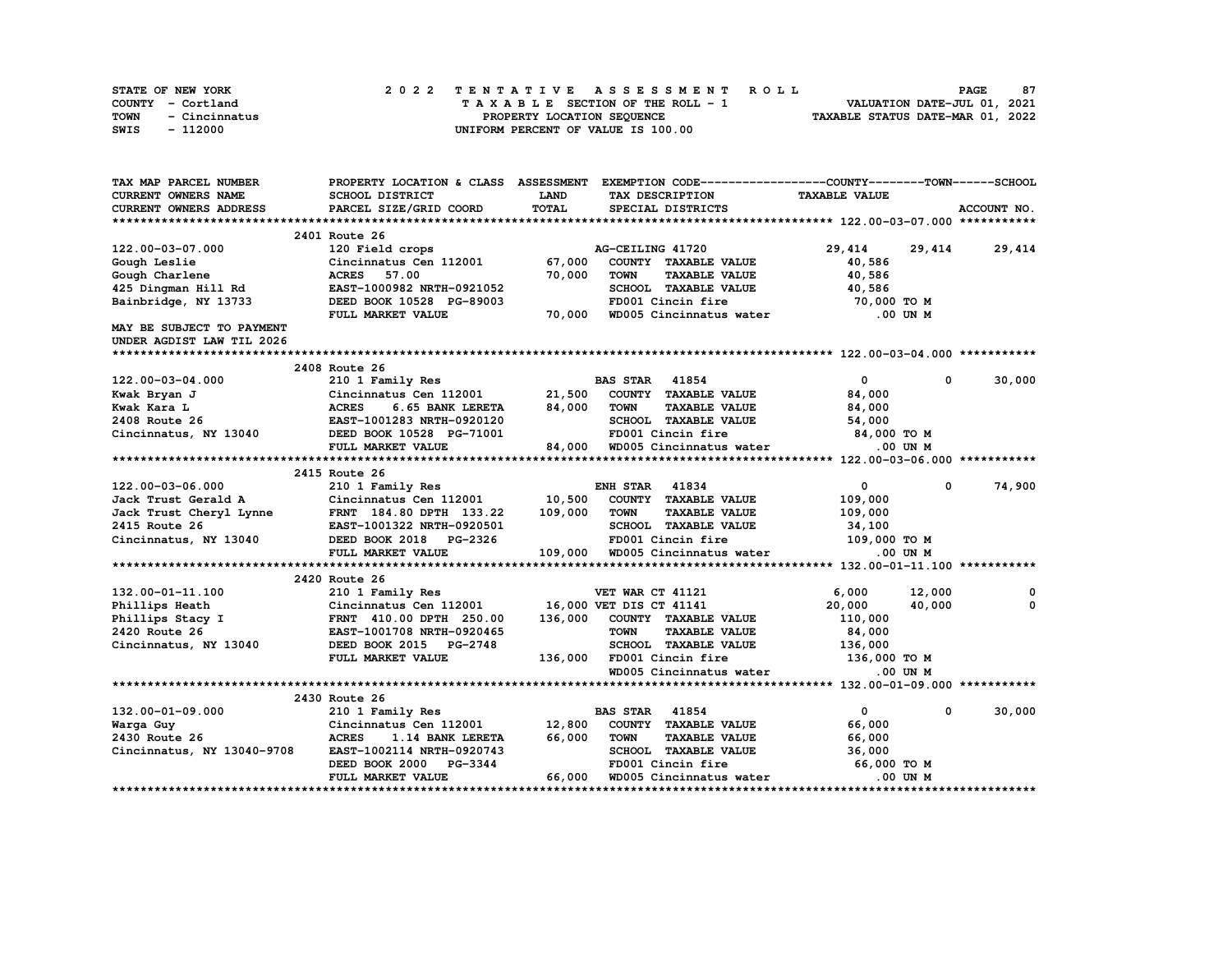| STATE OF NEW YORK     | 2022 TENTATIVE ASSESSMENT ROLL     | 88<br><b>PAGE</b>                |
|-----------------------|------------------------------------|----------------------------------|
| COUNTY - Cortland     | TAXABLE SECTION OF THE ROLL - 1    | VALUATION DATE-JUL 01, 2021      |
| TOWN<br>- Cincinnatus | PROPERTY LOCATION SEQUENCE         | TAXABLE STATUS DATE-MAR 01, 2022 |
| - 112000<br>SWIS      | UNIFORM PERCENT OF VALUE IS 100.00 |                                  |

| TAX MAP PARCEL NUMBER      | PROPERTY LOCATION & CLASS ASSESSMENT EXEMPTION CODE-----------------COUNTY-------TOWN-----SCHOOL |             |                        |                             |                      |              |             |
|----------------------------|--------------------------------------------------------------------------------------------------|-------------|------------------------|-----------------------------|----------------------|--------------|-------------|
| CURRENT OWNERS NAME        | SCHOOL DISTRICT                                                                                  | <b>LAND</b> |                        | TAX DESCRIPTION             | <b>TAXABLE VALUE</b> |              |             |
| CURRENT OWNERS ADDRESS     | PARCEL SIZE/GRID COORD                                                                           | TOTAL       |                        | SPECIAL DISTRICTS           |                      |              | ACCOUNT NO. |
|                            |                                                                                                  |             |                        |                             |                      |              |             |
|                            | 2440 Route 26                                                                                    |             |                        |                             |                      |              |             |
| 132.00-01-10.200           | 210 1 Family Res                                                                                 |             | <b>BAS STAR 41854</b>  |                             | $\mathbf{0}$         | $\mathbf{0}$ | 30,000      |
| Holtmart Debra             | Cincinnatus Cen 112001                                                                           | 10,800      |                        | COUNTY TAXABLE VALUE        | 97,800               |              |             |
| 2440 Route 26              | FRNT 210.00 DPTH 130.82                                                                          | 97,800      | <b>TOWN</b>            | <b>TAXABLE VALUE</b>        | 97,800               |              |             |
|                            |                                                                                                  |             |                        | SCHOOL TAXABLE VALUE        |                      |              |             |
| Cincinnatus, NY 13040-9708 | <b>BANKCORELOG</b>                                                                               |             |                        |                             | 67,800               |              |             |
|                            | EAST-1002076 NRTH-0920936                                                                        |             |                        | FD001 Cincin fire           | 97,800 TO M          |              |             |
|                            | DEED BOOK 1999 PG-4159                                                                           |             |                        | WD005 Cincinnatus water     | .00 UN M             |              |             |
|                            | FULL MARKET VALUE                                                                                | 97,800      |                        |                             |                      |              |             |
|                            |                                                                                                  |             |                        |                             |                      |              |             |
|                            | 2469 Route 26                                                                                    |             |                        |                             |                      |              |             |
| 122.00-03-08.000           | 210 1 Family Res                                                                                 |             | AGED C&T               | 41801                       | 55,000               | 55,000       | $\Omega$    |
| Fisher Evelyn L            | Cincinnatus Cen 112001                                                                           |             | 11,300 AGED S          | 41804                       | 0                    | 0            | 22,000      |
| 2469 Route 26              | FRNT 175.00 DPTH 172.00                                                                          |             | 110,000 ENH STAR 41834 |                             | $\mathbf 0$          | 0            | 74,900      |
| Cincinnatus, NY 13040-9708 | EAST-1002037 NRTH-0921510                                                                        |             |                        | COUNTY TAXABLE VALUE        | 55,000               |              |             |
|                            | DEED BOOK 546<br>$PG-83$                                                                         |             | <b>TOWN</b>            | TAXABLE VALUE               | 55,000               |              |             |
|                            | FULL MARKET VALUE                                                                                | 110,000     |                        | SCHOOL TAXABLE VALUE        | 13,100               |              |             |
|                            |                                                                                                  |             |                        | FD001 Cincin fire           | 110,000 TO M         |              |             |
|                            |                                                                                                  |             |                        | WD005 Cincinnatus water     |                      | .00 UN M     |             |
|                            |                                                                                                  |             |                        |                             |                      |              |             |
|                            | 2486 Route 26                                                                                    |             |                        |                             |                      |              |             |
| 122.00-03-26.000           | 312 Vac w/imprv                                                                                  |             | AG COMMIT 41730        |                             | 29,905               | 29,905       | 29,905      |
| Nettleton Robert R         | Cincinnatus Cen 112001                                                                           |             |                        | 41,600 COUNTY TAXABLE VALUE |                      |              |             |
|                            |                                                                                                  |             |                        |                             | 12,695               |              |             |
| Nettleton Martha J         | <b>ACRES</b><br>27.01                                                                            | 42,600      | TOWN                   | <b>TAXABLE VALUE</b>        | 12,695               |              |             |
| 2385 Stafford Rd           | EAST-1002563 NRTH-0921700                                                                        |             |                        | SCHOOL TAXABLE VALUE        | 12,695               |              |             |
| Cincinnatus, NY 13040      | DEED BOOK 2019 PG-1866                                                                           |             |                        | FD001 Cincin fire           | 42,600 TO M          |              |             |
|                            | FULL MARKET VALUE                                                                                | 42,600      |                        | WD005 Cincinnatus water     | .00 UN M             |              |             |
| MAY BE SUBJECT TO PAYMENT  |                                                                                                  |             |                        |                             |                      |              |             |
| UNDER AGDIST LAW TIL 2029  |                                                                                                  |             |                        |                             |                      |              |             |
|                            |                                                                                                  |             |                        |                             |                      |              |             |
|                            | 2493 Route 26                                                                                    |             |                        |                             |                      |              |             |
| 122.00-03-09.000           | 322 Rural vac>10                                                                                 |             |                        | COUNTY TAXABLE VALUE        | 55,200               |              |             |
| Rutan Billy                | Cincinnatus Cen 112001                                                                           | 55,200      | <b>TOWN</b>            | <b>TAXABLE VALUE</b>        | 55,200               |              |             |
| Belfield Rebeca L          | <b>ACRES</b> 38.58                                                                               | 55,200      |                        | SCHOOL TAXABLE VALUE        | 55,200               |              |             |
| 136 Cook Rd                | EAST-1001779 NRTH-0922387                                                                        |             |                        | FD001 Cincin fire           | 55,200 TO M          |              |             |
| Pitcher, NY 13136          | DEED BOOK 2020 PG-5884                                                                           |             |                        | WD005 Cincinnatus water     |                      | .00 UN M     |             |
|                            | FULL MARKET VALUE                                                                                | 55,200      |                        |                             |                      |              |             |
|                            |                                                                                                  |             |                        |                             |                      |              |             |
|                            | 2533 Route 26                                                                                    |             |                        |                             |                      |              |             |
| 122.00-03-10.000           |                                                                                                  |             |                        |                             | 20,000               | 0            | 0           |
|                            | 210 1 Family Res                                                                                 |             | VET DIS C 41142        |                             |                      |              | 0           |
| Phillips Richard V         | Cincinnatus Cen 112001                                                                           |             | 11,200 VET DIS T 41143 |                             | 0                    | 26,250       |             |
| 2533 Route 26              | FRNT 163.95 DPTH 177.61                                                                          |             | 75,000 VET COM T 41133 |                             | $\mathbf 0$          | 18,750       | 0           |
| Cincinnatus, NY 13040-9707 | <b>BANK WELLS</b>                                                                                |             | VET COM C 41132        |                             | 10,000               | $\Omega$     | 0           |
|                            | EAST-1002339 NRTH-0922581                                                                        |             |                        | COUNTY TAXABLE VALUE        | 45,000               |              |             |
|                            | DEED BOOK 2001 PG-2827                                                                           |             | TOWN                   | <b>TAXABLE VALUE</b>        | 30,000               |              |             |
|                            | FULL MARKET VALUE                                                                                | 75,000      |                        | <b>SCHOOL TAXABLE VALUE</b> | 75,000               |              |             |
|                            |                                                                                                  |             |                        | FD001 Cincin fire           | 75,000 TO M          |              |             |
|                            |                                                                                                  |             |                        | LD001 Cinc lights           | 75,000 TO M          |              |             |
|                            |                                                                                                  |             |                        | WD005 Cincinnatus water     |                      | .00 UN M     |             |
|                            |                                                                                                  |             |                        |                             |                      |              |             |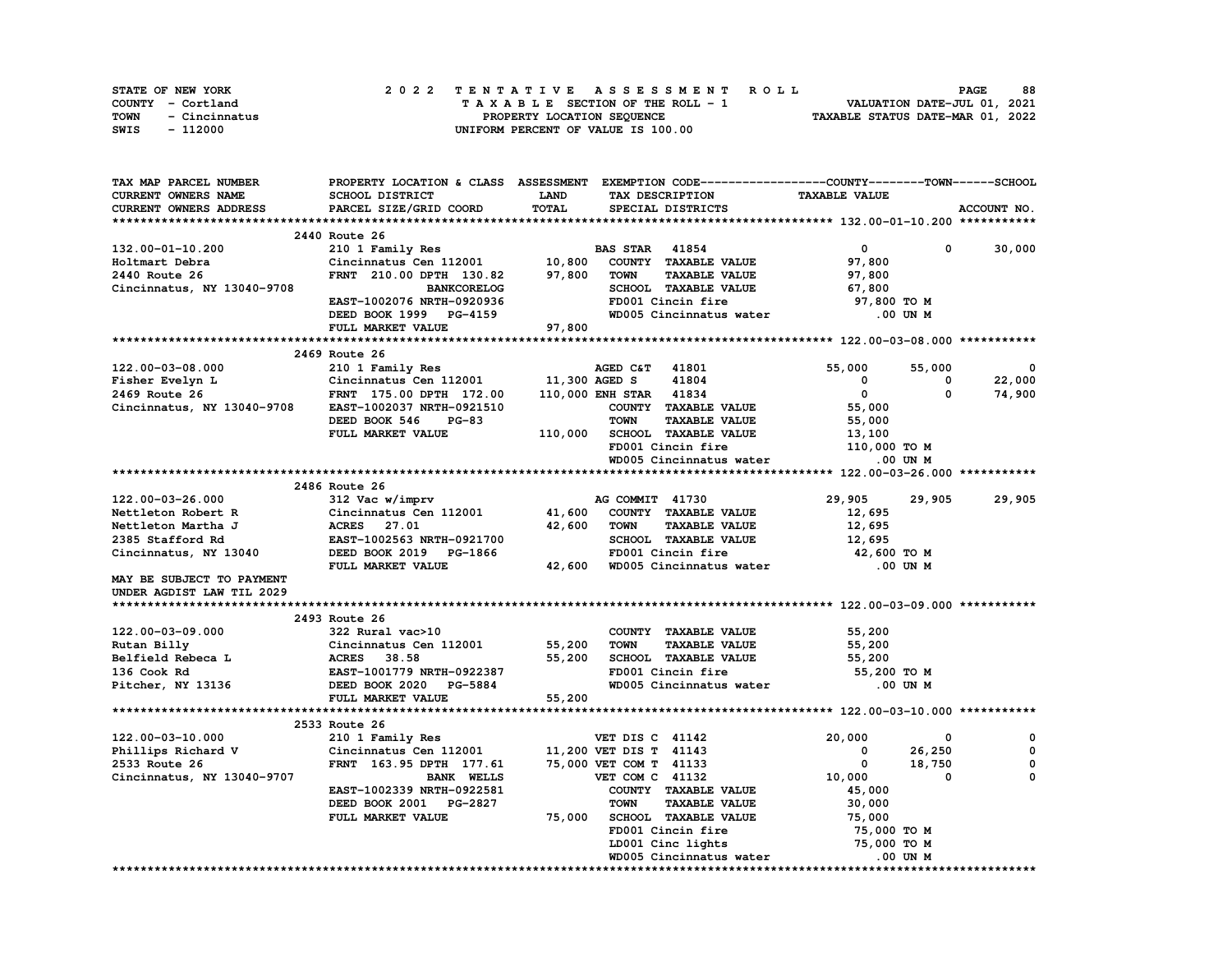| STATE OF NEW YORK     | 2022 TENTATIVE ASSESSMENT ROLL     | 89<br><b>PAGE</b>                |
|-----------------------|------------------------------------|----------------------------------|
| COUNTY - Cortland     | TAXABLE SECTION OF THE ROLL - 1    | VALUATION DATE-JUL 01, 2021      |
| TOWN<br>- Cincinnatus | PROPERTY LOCATION SEOUENCE         | TAXABLE STATUS DATE-MAR 01, 2022 |
| SWIS<br>- 112000      | UNIFORM PERCENT OF VALUE IS 100.00 |                                  |

| TAX MAP PARCEL NUMBER                                                                                                                 |                                                     |              | PROPERTY LOCATION & CLASS ASSESSMENT EXEMPTION CODE-----------------COUNTY-------TOWN------SCHOOL |                             |               |  |  |  |  |  |
|---------------------------------------------------------------------------------------------------------------------------------------|-----------------------------------------------------|--------------|---------------------------------------------------------------------------------------------------|-----------------------------|---------------|--|--|--|--|--|
| CURRENT OWNERS NAME                                                                                                                   | SCHOOL DISTRICT                                     | <b>LAND</b>  | TAX DESCRIPTION                                                                                   | <b>TAXABLE VALUE</b>        |               |  |  |  |  |  |
| CURRENT OWNERS ADDRESS                                                                                                                | PARCEL SIZE/GRID COORD                              | <b>TOTAL</b> | SPECIAL DISTRICTS                                                                                 |                             | ACCOUNT NO.   |  |  |  |  |  |
|                                                                                                                                       |                                                     |              |                                                                                                   |                             |               |  |  |  |  |  |
|                                                                                                                                       | 2538 Route 26                                       |              |                                                                                                   |                             |               |  |  |  |  |  |
| 122.00-03-25.000                                                                                                                      | 220 2 Family Res                                    |              | <b>BAS STAR</b> 41854                                                                             | $\bullet$ $\bullet$         | $0 \t 30,000$ |  |  |  |  |  |
| Lieb Joshua                                                                                                                           | Cincinnatus Cen 112001                              | 10,000       | COUNTY TAXABLE VALUE                                                                              | 74,000                      |               |  |  |  |  |  |
| Kellaway Michael C                                                                                                                    | FRNT 135.00 DPTH 169.22                             | 74,000       | <b>TOWN</b><br><b>TAXABLE VALUE</b>                                                               | 74,000                      |               |  |  |  |  |  |
| 2538 Route 26                                                                                                                         | EAST-1002582 NRTH-0922582                           |              | SCHOOL TAXABLE VALUE                                                                              | 44,000                      |               |  |  |  |  |  |
| Cincinnatus, NY 13040                                                                                                                 | DEED BOOK 2008 PG-2117                              |              | FD001 Cincin fire                                                                                 | 74,000 TO M                 |               |  |  |  |  |  |
|                                                                                                                                       | FULL MARKET VALUE                                   |              |                                                                                                   |                             |               |  |  |  |  |  |
|                                                                                                                                       |                                                     |              | 74,000 LD001 Cinc lights 74,000 TO M<br>WD005 Cincinnatus water 0.00 UN M                         |                             |               |  |  |  |  |  |
|                                                                                                                                       |                                                     |              |                                                                                                   |                             |               |  |  |  |  |  |
| 2554 Route 26                                                                                                                         |                                                     |              |                                                                                                   |                             |               |  |  |  |  |  |
| 122.00-03-24.000                                                                                                                      | 449 Other Storag                                    |              | COUNTY TAXABLE VALUE                                                                              | 63,200                      |               |  |  |  |  |  |
|                                                                                                                                       |                                                     |              | <b>TOWN</b><br><b>TAXABLE VALUE</b>                                                               | 63,200                      |               |  |  |  |  |  |
|                                                                                                                                       |                                                     |              | SCHOOL TAXABLE VALUE                                                                              | 63,200                      |               |  |  |  |  |  |
| Carter Charles<br>PO Box 81<br>Willet, NY 13863<br>Willet, NY 13863<br>CRES<br>CAST-1002922 NRTH-0922953<br>CAST-1002922 NRTH-0922953 |                                                     |              | FD001 Cincin fire                                                                                 | 63,200 то м                 |               |  |  |  |  |  |
|                                                                                                                                       | DEED BOOK 2001 PG-5393                              |              |                                                                                                   |                             |               |  |  |  |  |  |
|                                                                                                                                       |                                                     | 63,200       | LD001 Cinc lights 63,200 TO M<br>WD005 Cincinnatus water                                          | .00 UN M                    |               |  |  |  |  |  |
|                                                                                                                                       | FULL MARKET VALUE                                   |              |                                                                                                   |                             |               |  |  |  |  |  |
|                                                                                                                                       |                                                     |              |                                                                                                   |                             |               |  |  |  |  |  |
|                                                                                                                                       | 2557 Route 26                                       |              |                                                                                                   |                             |               |  |  |  |  |  |
| 122.00-03-12.000                                                                                                                      | 210 1 Family Res<br>Cincinnatus Cen $112001$ 13,900 |              | COUNTY TAXABLE VALUE                                                                              | 106,000                     |               |  |  |  |  |  |
| Van Loon Gideon                                                                                                                       |                                                     |              | TOWN<br><b>TAXABLE VALUE</b>                                                                      | 106,000                     |               |  |  |  |  |  |
| 13040<br>2557 Route 26                                                                                                                | <b>ACRES</b><br><b>1.71 BANKCORELOG</b>             | 106,000      | SCHOOL TAXABLE VALUE                                                                              | 106,000                     |               |  |  |  |  |  |
| Cincinnatus, NY 13040                                                                                                                 | EAST-1002468 NRTH-0923014                           |              | FD001 Cincin fire                                                                                 | 106,000 то м                |               |  |  |  |  |  |
|                                                                                                                                       | DEED BOOK 2020 PG-1292                              |              | LD001 Cinc lights 106,000 TO M                                                                    |                             |               |  |  |  |  |  |
|                                                                                                                                       | FULL MARKET VALUE                                   |              | 106,000 WD005 Cincinnatus water                                                                   | $.00$ UN M                  |               |  |  |  |  |  |
|                                                                                                                                       |                                                     |              |                                                                                                   |                             |               |  |  |  |  |  |
|                                                                                                                                       | 2597 Route 26                                       |              |                                                                                                   |                             |               |  |  |  |  |  |
| 122.00-03-15.000                                                                                                                      | 210 1 Family Res                                    |              | <b>BAS STAR 41854</b>                                                                             | $\mathbf{0}$<br>$^{\circ}$  | 30,000        |  |  |  |  |  |
| Baldwin Arin J                                                                                                                        | Cincinnatus Cen 112001 15,200 COUNTY TAXABLE VALUE  |              |                                                                                                   | 55,500                      |               |  |  |  |  |  |
| 2597 Route 26                                                                                                                         | <b>ACRES</b><br>2.44                                | 55,500       | <b>TAXABLE VALUE</b><br>TOWN                                                                      | 55,500                      |               |  |  |  |  |  |
| Cincinnatus, NY 13040-9707                                                                                                            | EAST-1002510 NRTH-0923331                           |              | SCHOOL TAXABLE VALUE 25,500<br>FD001 Cincin fire 55,500                                           |                             |               |  |  |  |  |  |
|                                                                                                                                       | DEED BOOK 2020 PG-3097                              |              |                                                                                                   | 55,500 TO M                 |               |  |  |  |  |  |
|                                                                                                                                       | FULL MARKET VALUE                                   | 55,500       | WD005 Cincinnatus water .00 UN M                                                                  |                             |               |  |  |  |  |  |
|                                                                                                                                       |                                                     |              |                                                                                                   |                             |               |  |  |  |  |  |
|                                                                                                                                       | 2601 Route 26                                       |              |                                                                                                   |                             |               |  |  |  |  |  |
| 122.00-03-16.000<br>Martin John<br>Vedder Stacy A                                                                                     | 210 1 Family Res                                    |              | <b>BAS STAR 41854</b>                                                                             | $\mathbf{0}$<br>$\mathbf 0$ | 30,000        |  |  |  |  |  |
|                                                                                                                                       | Cincinnatus Cen 112001                              | 18,300       | COUNTY TAXABLE VALUE                                                                              | 99,000                      |               |  |  |  |  |  |
|                                                                                                                                       | <b>ACRES</b><br>4.54 BANKCORELOG                    | 99,000       | <b>TOWN</b><br><b>TAXABLE VALUE</b>                                                               | 99,000                      |               |  |  |  |  |  |
| 2601 Route 26                                                                                                                         | EAST-1002704 NRTH-0923611                           |              | SCHOOL TAXABLE VALUE                                                                              | 69,000                      |               |  |  |  |  |  |
| Cincinnatus, NY 13040                                                                                                                 | DEED BOOK 10636 PG-39001                            |              | FD001 Cincin fire                                                                                 | 99,000 TO M                 |               |  |  |  |  |  |
|                                                                                                                                       | FULL MARKET VALUE                                   | 99,000       | LD001 Cinc lights 99,000 TO M                                                                     |                             |               |  |  |  |  |  |
|                                                                                                                                       |                                                     |              | WD005 Cincinnatus water                                                                           | .00 UN M                    |               |  |  |  |  |  |
|                                                                                                                                       |                                                     |              |                                                                                                   |                             |               |  |  |  |  |  |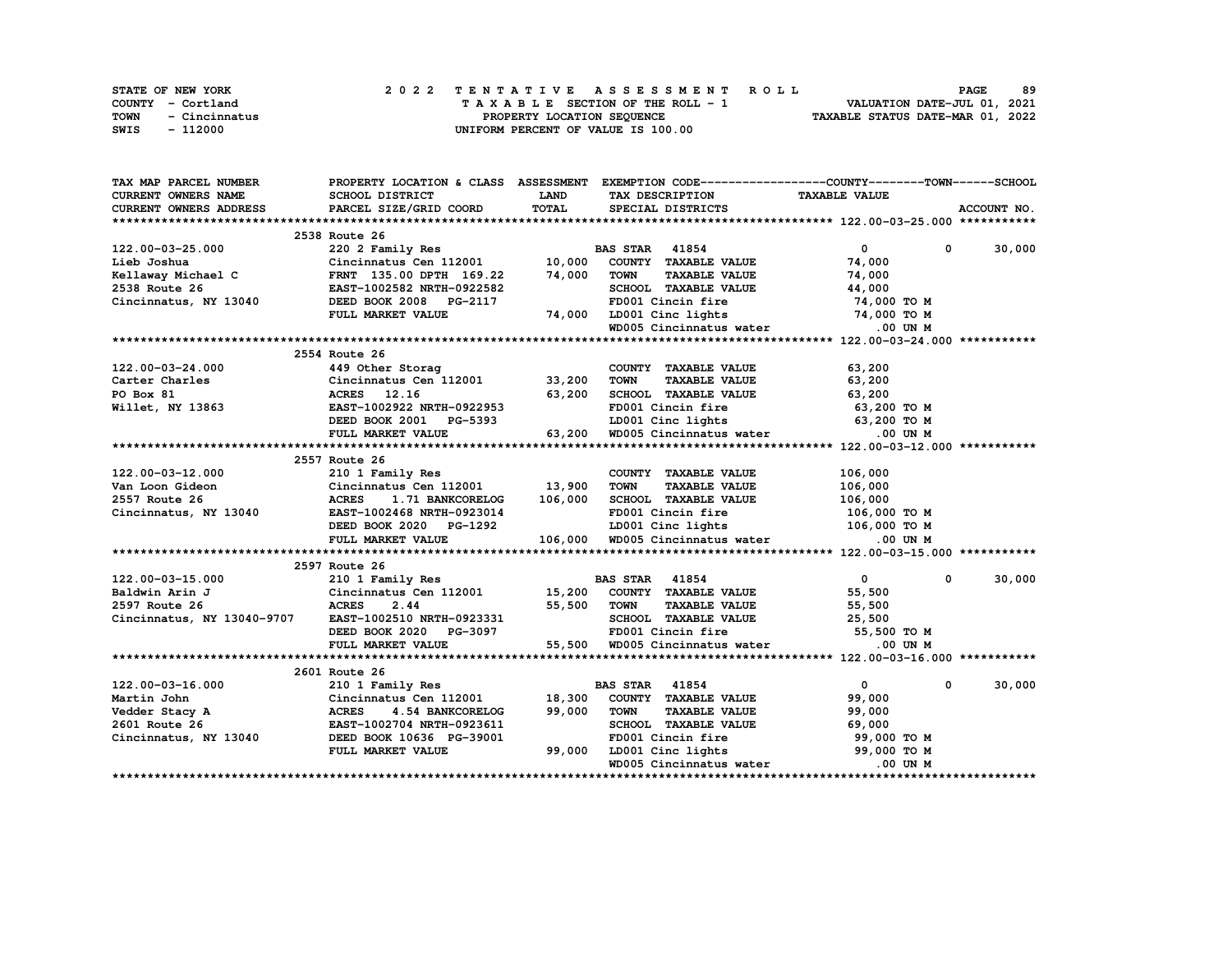|      | <b>STATE OF NEW YORK</b> |  | 2022 TENTATIVE ASSESSMENT ROLL                                 | <b>PAGE</b>                 | 90 |
|------|--------------------------|--|----------------------------------------------------------------|-----------------------------|----|
|      | COUNTY - Cortland        |  | TAXABLE SECTION OF THE ROLL - 1                                | VALUATION DATE-JUL 01, 2021 |    |
| TOWN | - Cincinnatus            |  | TAXABLE STATUS DATE-MAR 01, 2022<br>PROPERTY LOCATION SEQUENCE |                             |    |
| SWIS | - 112000                 |  | UNIFORM PERCENT OF VALUE IS 100.00                             |                             |    |

| <b>TAXABLE VALUE</b><br><b>CURRENT OWNERS NAME</b><br>SCHOOL DISTRICT<br>LAND<br>TAX DESCRIPTION<br><b>TOTAL</b><br>CURRENT OWNERS ADDRESS<br>PARCEL SIZE/GRID COORD<br>SPECIAL DISTRICTS<br>ACCOUNT NO.<br>2602 Route 26<br>122.00-03-22.000<br>COUNTY TAXABLE VALUE<br>76,000<br>210 1 Family Res |  |
|-----------------------------------------------------------------------------------------------------------------------------------------------------------------------------------------------------------------------------------------------------------------------------------------------------|--|
|                                                                                                                                                                                                                                                                                                     |  |
|                                                                                                                                                                                                                                                                                                     |  |
|                                                                                                                                                                                                                                                                                                     |  |
|                                                                                                                                                                                                                                                                                                     |  |
|                                                                                                                                                                                                                                                                                                     |  |
| Cincinnatus Cen 112001 16,000<br>Gonzalez Noe Garcia<br>PO Box 236<br><b>TOWN</b><br><b>TAXABLE VALUE</b><br>76,000                                                                                                                                                                                 |  |
| 76,000<br>PO Box 236<br><b>ACRES</b><br>3.00<br>SCHOOL TAXABLE VALUE<br>76,000                                                                                                                                                                                                                      |  |
| Cincinnatus, NY 13040<br>EAST-1003489 NRTH-0923958<br>FD001 Cincin fire<br>76,000 то м                                                                                                                                                                                                              |  |
| LD001 Cinc lights 76,000 TO M<br>WD005 Cincinnatus water 0.00 UN M<br>DEED BOOK 2019 PG-2305                                                                                                                                                                                                        |  |
| FULL MARKET VALUE<br>76,000                                                                                                                                                                                                                                                                         |  |
|                                                                                                                                                                                                                                                                                                     |  |
| 2609 Route 26                                                                                                                                                                                                                                                                                       |  |
| 122.00-03-17.000<br>590 Park<br>COUNTY TAXABLE VALUE<br>130,000                                                                                                                                                                                                                                     |  |
| Duff's Dairy Treat<br>Cincinnatus Cen 112001 16,500<br><b>TOWN</b><br><b>TAXABLE VALUE</b><br>130,000                                                                                                                                                                                               |  |
| 130,000<br>SCHOOL TAXABLE VALUE<br>130,000                                                                                                                                                                                                                                                          |  |
| FD001 Cincin fire<br>130,000 то м                                                                                                                                                                                                                                                                   |  |
| DEED BOOK 2018 PG-4598 LD001 Cinc lights 130,000 TO M<br>FULL MARKET VALUE 130,000 WD005 Cincinnatus water 0.00 UN M                                                                                                                                                                                |  |
|                                                                                                                                                                                                                                                                                                     |  |
|                                                                                                                                                                                                                                                                                                     |  |
| 2637 Route 26                                                                                                                                                                                                                                                                                       |  |
| 122.00-03-19.000<br>COUNTY TAXABLE VALUE<br>176,400<br>442 MiniWhseSelf<br>Cincinnatus Cen 112001 12,500                                                                                                                                                                                            |  |
| Cincinnatus Storage, LLC<br>1940 Elmira Rd<br><b>TOWN</b><br><b>TAXABLE VALUE</b><br>176,400                                                                                                                                                                                                        |  |
| SCHOOL TAXABLE VALUE<br>176,400<br><b>ACRES</b><br>1.00<br>176,400                                                                                                                                                                                                                                  |  |
| Newfield, NY 14867<br>Newfield, NY 14867<br>DEED BOOK 2022 PG-660<br>FD001 Cincin fire<br>LD001 Cinc lights<br>176,400 то м                                                                                                                                                                         |  |
| 176,400 то м                                                                                                                                                                                                                                                                                        |  |
| WD005 Cincinnatus water .00 UN M<br>176,400<br>PRIOR OWNER ON 3/01/2022<br>FULL MARKET VALUE                                                                                                                                                                                                        |  |
| Cincinnatus Storage, LLC                                                                                                                                                                                                                                                                            |  |
|                                                                                                                                                                                                                                                                                                     |  |
| 2638 Route 26                                                                                                                                                                                                                                                                                       |  |
| 122.00-03-21.000<br>Christy David Cincinnatus Cen 112001 14,600<br>Christy David Cincinnatus Cen 112001 14,600<br>COUNTY TAXABLE VALUE<br>99,800                                                                                                                                                    |  |
| TOWN<br><b>TAXABLE VALUE</b><br>99,800                                                                                                                                                                                                                                                              |  |
| 2810 Cincinnatus Rd ACRES<br>SCHOOL TAXABLE VALUE 99,800<br>99,800<br>2.06                                                                                                                                                                                                                          |  |
| FD001 Cincin fire<br>Cincinnatus, NY 13040 EAST-1003315 NRTH-0924144<br>99,800 то м<br>99,800 то м                                                                                                                                                                                                  |  |
| LD001 Cinc lights<br>WD005 Cincinnatus water<br>DEED BOOK 2014 PG-5208                                                                                                                                                                                                                              |  |
| 99,800<br>FULL MARKET VALUE<br>.00 UN M                                                                                                                                                                                                                                                             |  |
|                                                                                                                                                                                                                                                                                                     |  |
| 2668 Route 26                                                                                                                                                                                                                                                                                       |  |
| 122.00-03-20.000<br>312 Vac w/imprv<br>COUNTY TAXABLE VALUE<br>20,000                                                                                                                                                                                                                               |  |
| Cincinnatus Cen 112001 14,800<br><b>TOWN</b><br>Kemak Lisa M<br>TAXABLE VALUE<br>20,000                                                                                                                                                                                                             |  |
| 20,000<br>SCHOOL TAXABLE VALUE<br>2680 Route 26<br><b>ACRES</b><br>2.20<br>20,000                                                                                                                                                                                                                   |  |
| FD001 Cincin fire<br>Cincinnatus, NY 13040<br>EAST-1003401 NRTH-0924512<br>20,000 TO M                                                                                                                                                                                                              |  |
| LD001 Cinc lights 20,000 TO M<br>DEED BOOK 2019 PG-4839                                                                                                                                                                                                                                             |  |
| FULL MARKET VALUE<br>20,000<br>WD005 Cincinnatus water<br>.00 UN M                                                                                                                                                                                                                                  |  |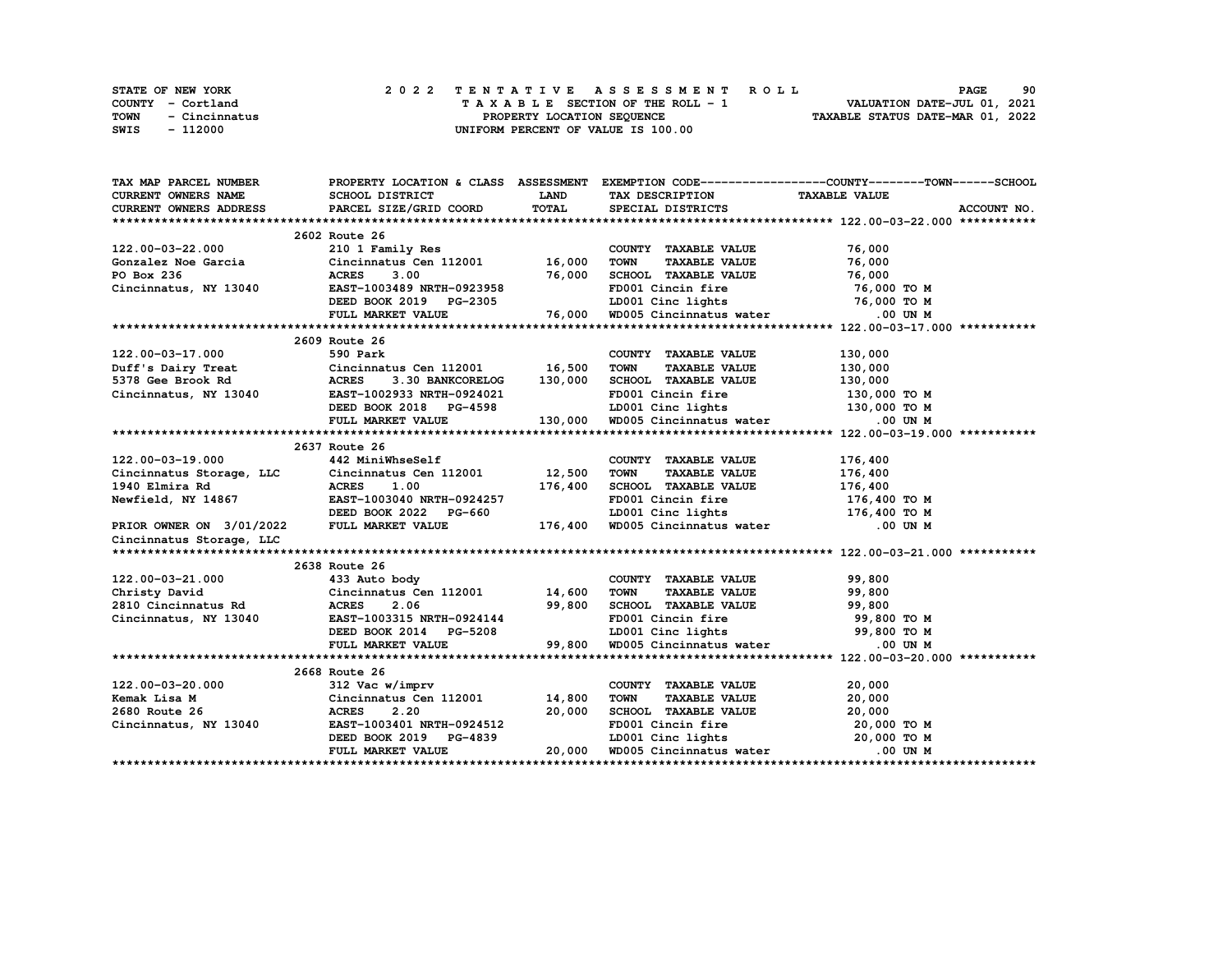| <b>STATE OF NEW YORK</b> | 2022 TENTATIVE ASSESSMENT ROLL     | 91<br><b>PAGE</b>                |
|--------------------------|------------------------------------|----------------------------------|
| COUNTY - Cortland        | TAXABLE SECTION OF THE ROLL - 1    | VALUATION DATE-JUL 01, 2021      |
| TOWN<br>- Cincinnatus    | PROPERTY LOCATION SEOUENCE         | TAXABLE STATUS DATE-MAR 01, 2022 |
| SWIS<br>- 112000         | UNIFORM PERCENT OF VALUE IS 100.00 |                                  |

| TAX MAP PARCEL NUMBER                                                                                                                                                                                                                  |                                                                                           |              |                                                                                                            | PROPERTY LOCATION & CLASS ASSESSMENT EXEMPTION CODE----------------COUNTY-------TOWN------SCHOOL                                                                                                                                                                                                                                                                                                      |               |
|----------------------------------------------------------------------------------------------------------------------------------------------------------------------------------------------------------------------------------------|-------------------------------------------------------------------------------------------|--------------|------------------------------------------------------------------------------------------------------------|-------------------------------------------------------------------------------------------------------------------------------------------------------------------------------------------------------------------------------------------------------------------------------------------------------------------------------------------------------------------------------------------------------|---------------|
| <b>CURRENT OWNERS NAME</b>                                                                                                                                                                                                             | SCHOOL DISTRICT                                                                           | <b>LAND</b>  | TAX DESCRIPTION TAXABLE VALUE                                                                              |                                                                                                                                                                                                                                                                                                                                                                                                       |               |
| CURRENT OWNERS ADDRESS                                                                                                                                                                                                                 | PARCEL SIZE/GRID COORD                                                                    | <b>TOTAL</b> | SPECIAL DISTRICTS                                                                                          |                                                                                                                                                                                                                                                                                                                                                                                                       | ACCOUNT NO.   |
|                                                                                                                                                                                                                                        |                                                                                           |              |                                                                                                            |                                                                                                                                                                                                                                                                                                                                                                                                       |               |
|                                                                                                                                                                                                                                        | 2680 Route 26                                                                             |              |                                                                                                            |                                                                                                                                                                                                                                                                                                                                                                                                       |               |
| 122.12-01-11.000                                                                                                                                                                                                                       | 270 Mfg housing B2<br>Cincinnatus Cen 112001 10,400                                       |              | <b>BAS STAR</b> 41854                                                                                      | $\overline{\mathbf{0}}$ and $\overline{\mathbf{0}}$ and $\overline{\mathbf{0}}$ and $\overline{\mathbf{0}}$ and $\overline{\mathbf{0}}$ and $\overline{\mathbf{0}}$ and $\overline{\mathbf{0}}$ and $\overline{\mathbf{0}}$ and $\overline{\mathbf{0}}$ and $\overline{\mathbf{0}}$ and $\overline{\mathbf{0}}$ and $\overline{\mathbf{0}}$ and $\overline{\mathbf{0}}$ and $\overline{\mathbf{0}}$ a | $0 \t 30,000$ |
| Kemak Lisa                                                                                                                                                                                                                             |                                                                                           |              | COUNTY TAXABLE VALUE                                                                                       | 50,400                                                                                                                                                                                                                                                                                                                                                                                                |               |
| PO Box 168                                                                                                                                                                                                                             |                                                                                           | 50,400       | TAXABLE VALUE<br>TOWN                                                                                      | 50,400                                                                                                                                                                                                                                                                                                                                                                                                |               |
| Cincinnatus, NY 13040-0168                                                                                                                                                                                                             | EAST-1003470 NRTH-0924823                                                                 |              | SCHOOL TAXABLE VALUE 20,400                                                                                |                                                                                                                                                                                                                                                                                                                                                                                                       |               |
|                                                                                                                                                                                                                                        | DEED BOOK 2001 PG-878                                                                     |              | FD001 Cincin fire                                                                                          | 50,400 TO M                                                                                                                                                                                                                                                                                                                                                                                           |               |
|                                                                                                                                                                                                                                        | FULL MARKET VALUE                                                                         | 50,400       | 2001 Cinc lights<br>WD005 Cincinnatus water 50,400 TO M<br>WD005 Cincinnatus water 00 UN M                 |                                                                                                                                                                                                                                                                                                                                                                                                       |               |
|                                                                                                                                                                                                                                        |                                                                                           |              |                                                                                                            |                                                                                                                                                                                                                                                                                                                                                                                                       |               |
|                                                                                                                                                                                                                                        |                                                                                           |              |                                                                                                            |                                                                                                                                                                                                                                                                                                                                                                                                       |               |
|                                                                                                                                                                                                                                        | 2686 Route 26                                                                             |              |                                                                                                            |                                                                                                                                                                                                                                                                                                                                                                                                       |               |
|                                                                                                                                                                                                                                        |                                                                                           |              |                                                                                                            |                                                                                                                                                                                                                                                                                                                                                                                                       |               |
|                                                                                                                                                                                                                                        |                                                                                           |              |                                                                                                            |                                                                                                                                                                                                                                                                                                                                                                                                       |               |
|                                                                                                                                                                                                                                        |                                                                                           |              |                                                                                                            |                                                                                                                                                                                                                                                                                                                                                                                                       |               |
|                                                                                                                                                                                                                                        |                                                                                           |              |                                                                                                            |                                                                                                                                                                                                                                                                                                                                                                                                       |               |
|                                                                                                                                                                                                                                        |                                                                                           |              |                                                                                                            |                                                                                                                                                                                                                                                                                                                                                                                                       |               |
|                                                                                                                                                                                                                                        |                                                                                           |              |                                                                                                            |                                                                                                                                                                                                                                                                                                                                                                                                       |               |
|                                                                                                                                                                                                                                        |                                                                                           |              |                                                                                                            |                                                                                                                                                                                                                                                                                                                                                                                                       |               |
|                                                                                                                                                                                                                                        | 2696 Route 26                                                                             |              |                                                                                                            |                                                                                                                                                                                                                                                                                                                                                                                                       |               |
| 122.12-01-09.000 210 1 Family Res<br>Stafford Jimmy S Cincinnatus Cen 112001 10,000<br>Jencks Alisha A FRNT 155.00 DPTH 138.28 119,000<br>3443 County Road 2 EAST-1003572 NRTH-0925162<br>Cincinnatus, NY 13040 DEED BOOK 10555 PG-700 |                                                                                           |              | COUNTY TAXABLE VALUE                                                                                       | 119,000                                                                                                                                                                                                                                                                                                                                                                                               |               |
|                                                                                                                                                                                                                                        |                                                                                           |              | <b>TOWN</b><br><b>TAXABLE VALUE</b>                                                                        | 119,000                                                                                                                                                                                                                                                                                                                                                                                               |               |
|                                                                                                                                                                                                                                        |                                                                                           |              | SCHOOL TAXABLE VALUE 119,000<br>FD001 Cincin fire 119,000 TO M                                             |                                                                                                                                                                                                                                                                                                                                                                                                       |               |
|                                                                                                                                                                                                                                        |                                                                                           |              |                                                                                                            |                                                                                                                                                                                                                                                                                                                                                                                                       |               |
|                                                                                                                                                                                                                                        |                                                                                           |              | LD001 Cinc lights $119,000$ TO M                                                                           |                                                                                                                                                                                                                                                                                                                                                                                                       |               |
|                                                                                                                                                                                                                                        | FULL MARKET VALUE                                                                         |              | 119,000 WD005 Cincinnatus water .00 UN M                                                                   |                                                                                                                                                                                                                                                                                                                                                                                                       |               |
|                                                                                                                                                                                                                                        |                                                                                           |              |                                                                                                            |                                                                                                                                                                                                                                                                                                                                                                                                       |               |
|                                                                                                                                                                                                                                        | 2704 Route 26                                                                             |              |                                                                                                            |                                                                                                                                                                                                                                                                                                                                                                                                       |               |
|                                                                                                                                                                                                                                        |                                                                                           |              | COUNTY TAXABLE VALUE                                                                                       | 10,000<br>10,000                                                                                                                                                                                                                                                                                                                                                                                      |               |
|                                                                                                                                                                                                                                        |                                                                                           |              | TOWN<br><b>TAXABLE VALUE</b>                                                                               | 10,000                                                                                                                                                                                                                                                                                                                                                                                                |               |
| 122.12-01-08.000 314 Rural vac<10<br>Gonzalez Noe G Cincinnatus Cen 112001 10,000<br>PO Box 236 FRNT 140.00 DPTH 131.57 10,000                                                                                                         |                                                                                           |              | SCHOOL TAXABLE VALUE 10,000                                                                                |                                                                                                                                                                                                                                                                                                                                                                                                       |               |
| Cincinnatus, NY 13040                                                                                                                                                                                                                  | EAST-1003618 NRTH-0925312                                                                 |              | ED001 Cincin fire 10,000 TO M<br>LD001 Cinc lights 10,000 TO M<br>10,000 WD005 Cincinnatus water 0.00 UN M |                                                                                                                                                                                                                                                                                                                                                                                                       |               |
|                                                                                                                                                                                                                                        | DEED BOOK 2020 PG-708                                                                     |              |                                                                                                            |                                                                                                                                                                                                                                                                                                                                                                                                       |               |
|                                                                                                                                                                                                                                        | FULL MARKET VALUE                                                                         |              |                                                                                                            |                                                                                                                                                                                                                                                                                                                                                                                                       |               |
|                                                                                                                                                                                                                                        |                                                                                           |              |                                                                                                            |                                                                                                                                                                                                                                                                                                                                                                                                       |               |
|                                                                                                                                                                                                                                        | 2705 Route 26                                                                             |              |                                                                                                            |                                                                                                                                                                                                                                                                                                                                                                                                       |               |
| 122.12-01-03.200                                                                                                                                                                                                                       | 484 1 use sm bld                                                                          |              | COUNTY TAXABLE VALUE 49,100                                                                                |                                                                                                                                                                                                                                                                                                                                                                                                       |               |
| Carter Leslie                                                                                                                                                                                                                          | Cincinnatus Cen 112001              8,400<br>FRNT      95.00 DPTH   202.00         49,100 |              | <b>TOWN</b><br>TAXABLE VALUE 49,100                                                                        |                                                                                                                                                                                                                                                                                                                                                                                                       |               |
| 5769 Route 23 FRNT 95.00 DPTH 202.00<br>Cincinnatus, NY 13040 EAST-1003398 NRTH-0925404                                                                                                                                                | FRNT 95.00 DPTH 202.00 49,100                                                             |              | SCHOOL TAXABLE VALUE<br>FD001 Cincin fire                                                                  | 49,100                                                                                                                                                                                                                                                                                                                                                                                                |               |
|                                                                                                                                                                                                                                        |                                                                                           |              |                                                                                                            | 49,100 TO M                                                                                                                                                                                                                                                                                                                                                                                           |               |
|                                                                                                                                                                                                                                        | DEED BOOK 1999 PG-3391                                                                    |              | LD001 Cinc lights 49,100 TO M                                                                              |                                                                                                                                                                                                                                                                                                                                                                                                       |               |
|                                                                                                                                                                                                                                        | FULL MARKET VALUE                                                                         |              | 49,100 WD005 Cincinnatus water                                                                             | .00 UN M                                                                                                                                                                                                                                                                                                                                                                                              |               |
|                                                                                                                                                                                                                                        |                                                                                           |              |                                                                                                            |                                                                                                                                                                                                                                                                                                                                                                                                       |               |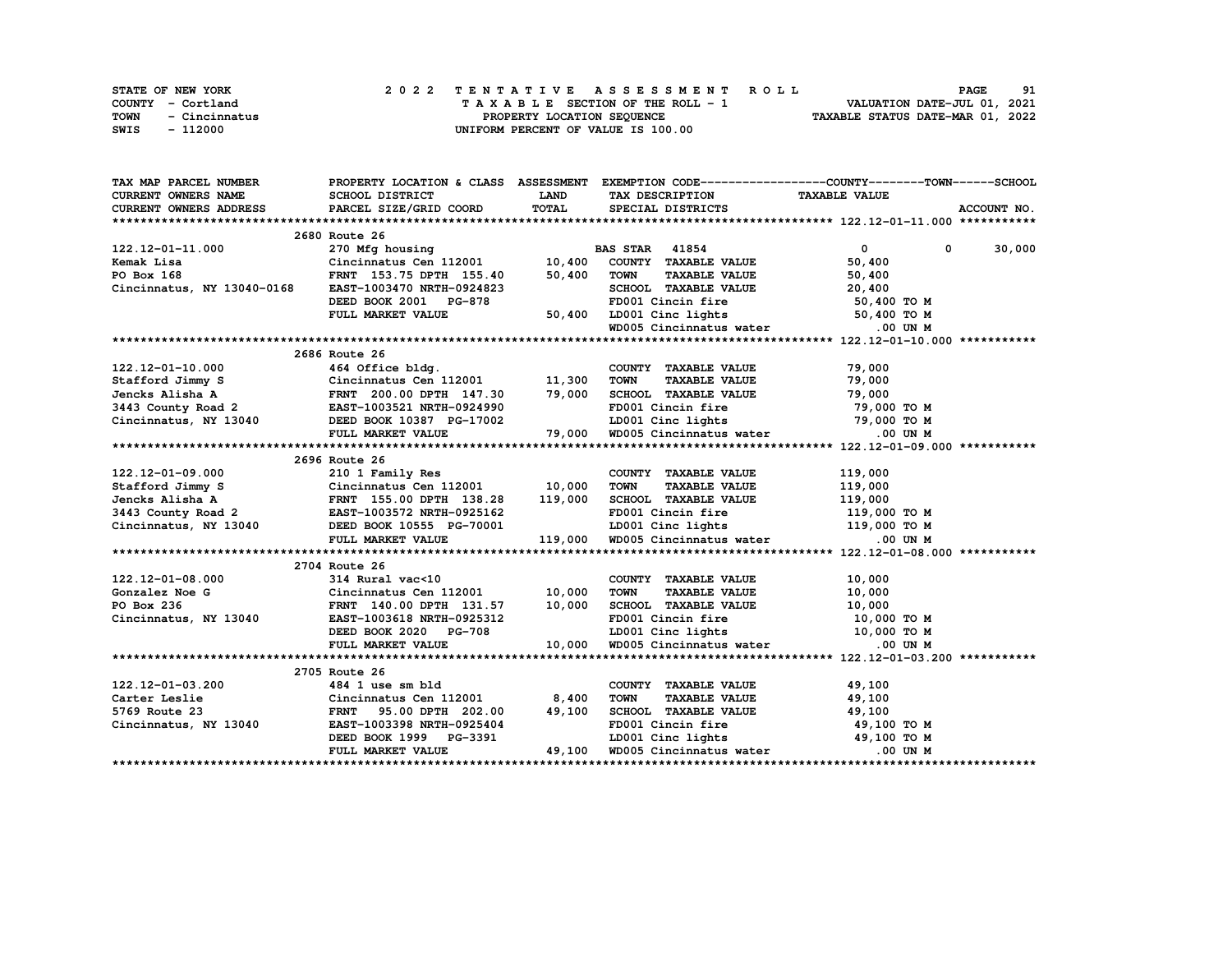| <b>STATE OF NEW YORK</b> | 2022 TENTATIVE ASSESSMENT ROLL     | 92<br><b>PAGE</b>                |
|--------------------------|------------------------------------|----------------------------------|
| COUNTY - Cortland        | TAXABLE SECTION OF THE ROLL - 1    | VALUATION DATE-JUL 01, 2021      |
| TOWN<br>- Cincinnatus    | PROPERTY LOCATION SEOUENCE         | TAXABLE STATUS DATE-MAR 01, 2022 |
| SWIS<br>- 112000         | UNIFORM PERCENT OF VALUE IS 100.00 |                                  |

| TAX MAP PARCEL NUMBER       |                                                                                                                                                                                                                                                    |              |                                                                                                                                               | PROPERTY LOCATION & CLASS ASSESSMENT EXEMPTION CODE----------------COUNTY-------TOWN-----SCHOOL |  |
|-----------------------------|----------------------------------------------------------------------------------------------------------------------------------------------------------------------------------------------------------------------------------------------------|--------------|-----------------------------------------------------------------------------------------------------------------------------------------------|-------------------------------------------------------------------------------------------------|--|
| CURRENT OWNERS NAME         | <b>SCHOOL DISTRICT</b>                                                                                                                                                                                                                             | <b>LAND</b>  | TAX DESCRIPTION TAXABLE VALUE                                                                                                                 |                                                                                                 |  |
| CURRENT OWNERS ADDRESS      | PARCEL SIZE/GRID COORD                                                                                                                                                                                                                             | <b>TOTAL</b> | SPECIAL DISTRICTS                                                                                                                             | ACCOUNT NO.                                                                                     |  |
|                             |                                                                                                                                                                                                                                                    |              |                                                                                                                                               |                                                                                                 |  |
|                             | 2712 Route 26                                                                                                                                                                                                                                      |              |                                                                                                                                               |                                                                                                 |  |
| 122.12-01-07.200            | 270 Mfg housing BZ<br>Cincinnatus Cen 112001 9,200                                                                                                                                                                                                 |              | <b>BAS STAR</b> 41854                                                                                                                         | $\overline{0}$<br>$0 \t 30,000$                                                                 |  |
| McKee Roger J               |                                                                                                                                                                                                                                                    |              | COUNTY TAXABLE VALUE                                                                                                                          | 36,000                                                                                          |  |
| PO Box 31                   | FRNT 140.00 DPTH 131.57 36,000                                                                                                                                                                                                                     |              | <b>TOWN</b><br>TAXABLE VALUE                                                                                                                  | 36,000                                                                                          |  |
| Cincinnatus, NY 13040       | EAST-1003652 NRTH-0925449                                                                                                                                                                                                                          |              |                                                                                                                                               |                                                                                                 |  |
|                             | DEED BOOK 10277 PG-61001                                                                                                                                                                                                                           |              | SCHOOL TAXABLE VALUE 6,000<br>FD001 Cincin fire 36,000 TO M                                                                                   |                                                                                                 |  |
|                             | FULL MARKET VALUE                                                                                                                                                                                                                                  |              | 36,000 LD001 Cinc lights 36,000 TO M<br>WD005 Cincinnatus water 0.00 UN M                                                                     |                                                                                                 |  |
|                             |                                                                                                                                                                                                                                                    |              |                                                                                                                                               |                                                                                                 |  |
|                             |                                                                                                                                                                                                                                                    |              |                                                                                                                                               |                                                                                                 |  |
|                             | 2717 Route 26                                                                                                                                                                                                                                      |              |                                                                                                                                               |                                                                                                 |  |
| 122.12-01-03.100            | 484 1 use sm bld                                                                                                                                                                                                                                   |              | COUNTY TAXABLE VALUE                                                                                                                          | 478,800                                                                                         |  |
| Spirit Realty, LP           | Cincinnatus Cen 112001 20,000                                                                                                                                                                                                                      |              | <b>TOWN</b><br>TAXABLE VALUE                                                                                                                  | 478,800                                                                                         |  |
|                             |                                                                                                                                                                                                                                                    | 478,800      | SCHOOL TAXABLE VALUE 478,800                                                                                                                  |                                                                                                 |  |
|                             | 2727 N Harwood Ste 300 ACRES 1.10<br>Dallas, TX 75201 EAST-1003395 NRTH-0925519                                                                                                                                                                    |              | FD001 Cincin fire                                                                                                                             | 478,800 TO M                                                                                    |  |
|                             | DEED BOOK 2021 PG-2793 LD001 Cinc lights 478,800 TO M<br>FULL MARKET VALUE 478,800 WD005 Cincinnatus water 0.00 UN M                                                                                                                               |              |                                                                                                                                               |                                                                                                 |  |
|                             |                                                                                                                                                                                                                                                    |              |                                                                                                                                               |                                                                                                 |  |
|                             |                                                                                                                                                                                                                                                    |              |                                                                                                                                               |                                                                                                 |  |
|                             | 2719 Route 26                                                                                                                                                                                                                                      |              |                                                                                                                                               |                                                                                                 |  |
|                             |                                                                                                                                                                                                                                                    |              | COUNTY TAXABLE VALUE                                                                                                                          | 95,000                                                                                          |  |
|                             |                                                                                                                                                                                                                                                    |              | <b>TAXABLE VALUE</b><br>TOWN                                                                                                                  | 95,000                                                                                          |  |
|                             |                                                                                                                                                                                                                                                    |              | SCHOOL TAXABLE VALUE 95,000                                                                                                                   |                                                                                                 |  |
|                             |                                                                                                                                                                                                                                                    |              | FD001 Cincin fire                                                                                                                             |                                                                                                 |  |
|                             |                                                                                                                                                                                                                                                    |              |                                                                                                                                               |                                                                                                 |  |
|                             | 122.12-01-04.000<br>Howlett Martha Cincinnatus Cen 112001 12,700<br>40 Burgett Dr ACRES 1.10 95,000<br>Homer, NY 13077 EAST-1003442 NRTH-0925694<br>DEED BOOK 2019 PG-946<br>12,700<br>25,000<br>2019 PG-946<br>25,000<br>FULL MARKET VALUE        |              | %5,000 TO M FD001 Cincin fire = 95,000 TO M = 95,000 TO M = 95,000 TO M = 1D001 Cincin fire<br>PG-946 55,000 MD005 Cincinnatus water .00 UN M |                                                                                                 |  |
|                             |                                                                                                                                                                                                                                                    |              |                                                                                                                                               |                                                                                                 |  |
|                             | 2722 Route 26                                                                                                                                                                                                                                      |              |                                                                                                                                               |                                                                                                 |  |
|                             |                                                                                                                                                                                                                                                    |              |                                                                                                                                               |                                                                                                 |  |
|                             |                                                                                                                                                                                                                                                    |              | COUNTY TAXABLE VALUE $86,000$<br>TOWN TAXABLE VALUE $86,000$                                                                                  |                                                                                                 |  |
|                             |                                                                                                                                                                                                                                                    |              | SCHOOL TAXABLE VALUE 86,000                                                                                                                   |                                                                                                 |  |
|                             | 122.12-01-07.100<br>Harrington Carol A<br>Po Box 355<br>Cincinnatus Cen 112001<br>210 1 Family Res<br>Cincinnatus Cen 112001<br>210 1 Family Res<br>210 1 13,100<br>210<br>210 1 21201<br>213,100<br>26,000<br>26,000<br>26,000<br>26,000<br>25728 |              | FD001 Cincin fire 86,000 TO M<br>LD001 Cinc lights 86,000 TO M<br>WD005 Cincinnatus water 0.00 UN M                                           |                                                                                                 |  |
|                             | 025728 ELED BOOK 2018 PG-3210                                                                                                                                                                                                                      |              |                                                                                                                                               |                                                                                                 |  |
|                             | FULL MARKET VALUE                                                                                                                                                                                                                                  | 86,000       |                                                                                                                                               |                                                                                                 |  |
|                             |                                                                                                                                                                                                                                                    |              |                                                                                                                                               |                                                                                                 |  |
|                             | 2723 Route 26                                                                                                                                                                                                                                      |              |                                                                                                                                               |                                                                                                 |  |
| 122.12-01-05.000            | 210 1 Family Res                                                                                                                                                                                                                                   |              | COUNTY TAXABLE VALUE                                                                                                                          | 142,500                                                                                         |  |
| Sharp Kevin L<br>PO Box 424 | Cincinnatus Cen 112001 7,800                                                                                                                                                                                                                       |              | <b>TAXABLE VALUE</b><br><b>TOWN</b>                                                                                                           | 142,500                                                                                         |  |
| PO Box 424                  | FRNT 96.03 DPTH 158.88                                                                                                                                                                                                                             | 142,500      | SCHOOL TAXABLE VALUE 142,500                                                                                                                  |                                                                                                 |  |
| Cincinnatus, NY 13040       | <b>BANKCORELOG</b>                                                                                                                                                                                                                                 |              | FD001 Cincin fire                                                                                                                             | 142,500 TO M                                                                                    |  |
|                             | EAST-1003547 NRTH-0925821                                                                                                                                                                                                                          |              | LD001 Cinc lights 142,500 TO M<br>WD005 Cincinnatus water .00 UN M                                                                            |                                                                                                 |  |
|                             | DEED BOOK 2021 PG-309                                                                                                                                                                                                                              |              |                                                                                                                                               |                                                                                                 |  |
|                             | FULL MARKET VALUE                                                                                                                                                                                                                                  | 142,500      |                                                                                                                                               |                                                                                                 |  |
|                             |                                                                                                                                                                                                                                                    |              |                                                                                                                                               |                                                                                                 |  |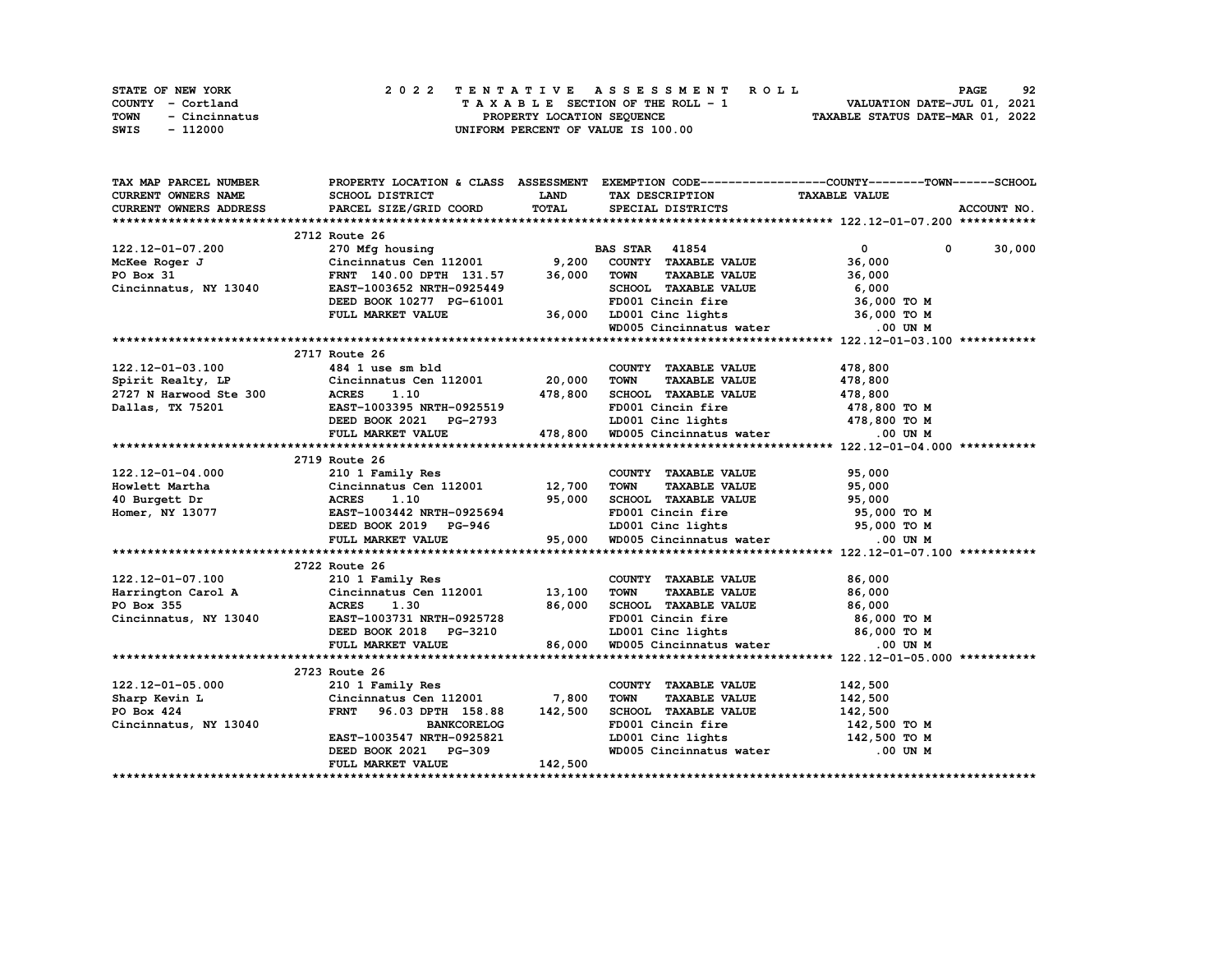| STATE OF NEW YORK     | 2022 TENTATIVE ASSESSMENT ROLL     | 93<br><b>PAGE</b>                |
|-----------------------|------------------------------------|----------------------------------|
| COUNTY - Cortland     | TAXABLE SECTION OF THE ROLL - 1    | VALUATION DATE-JUL 01, 2021      |
| TOWN<br>- Cincinnatus | PROPERTY LOCATION SEOUENCE         | TAXABLE STATUS DATE-MAR 01, 2022 |
| - 112000<br>SWIS      | UNIFORM PERCENT OF VALUE IS 100.00 |                                  |

| TAX MAP PARCEL NUMBER      |                                                                                                                                                                                                                                          |              |                                                                    | PROPERTY LOCATION & CLASS ASSESSMENT EXEMPTION CODE-----------------COUNTY-------TOWN------SCHOOL |
|----------------------------|------------------------------------------------------------------------------------------------------------------------------------------------------------------------------------------------------------------------------------------|--------------|--------------------------------------------------------------------|---------------------------------------------------------------------------------------------------|
| <b>CURRENT OWNERS NAME</b> | SCHOOL DISTRICT                                                                                                                                                                                                                          | <b>LAND</b>  | TAX DESCRIPTION TAXABLE VALUE                                      |                                                                                                   |
| CURRENT OWNERS ADDRESS     | PARCEL SIZE/GRID COORD                                                                                                                                                                                                                   | <b>TOTAL</b> | SPECIAL DISTRICTS                                                  | ACCOUNT NO.                                                                                       |
|                            |                                                                                                                                                                                                                                          |              |                                                                    |                                                                                                   |
|                            | 2729 Route 26                                                                                                                                                                                                                            |              |                                                                    |                                                                                                   |
|                            | ENH STAR 41834<br>210 1 Family Res ENH STAR 41834<br>Cincinnatus Cen 112001 9,100 COUNTY TAXABLE VALUE                                                                                                                                   |              |                                                                    | 0 0 74,900                                                                                        |
|                            |                                                                                                                                                                                                                                          |              |                                                                    |                                                                                                   |
|                            |                                                                                                                                                                                                                                          |              |                                                                    |                                                                                                   |
|                            |                                                                                                                                                                                                                                          |              |                                                                    |                                                                                                   |
|                            |                                                                                                                                                                                                                                          |              |                                                                    |                                                                                                   |
|                            |                                                                                                                                                                                                                                          |              |                                                                    |                                                                                                   |
|                            |                                                                                                                                                                                                                                          |              |                                                                    |                                                                                                   |
|                            | 122.12-01-06.000<br>EXPERIME SUBANTILE CONTRAINS CONTRAINS ON TAXABLE VALUE 122,500<br>2729 Route 26 FRNT 120.00 DPTH 163.39 122,500 TOWN TAXABLE VALUE 122,500<br>Cincinnatus, NY 13040 EAST-1003574 NRTH-0925922 SCHOOL TAXABLE        |              |                                                                    |                                                                                                   |
|                            | 2743 Route 26                                                                                                                                                                                                                            |              |                                                                    |                                                                                                   |
| 122.08-02-18.000           | 462 Branch bank                                                                                                                                                                                                                          |              | COUNTY TAXABLE VALUE                                               | 178,000                                                                                           |
|                            |                                                                                                                                                                                                                                          |              |                                                                    |                                                                                                   |
|                            |                                                                                                                                                                                                                                          |              |                                                                    |                                                                                                   |
|                            |                                                                                                                                                                                                                                          |              |                                                                    |                                                                                                   |
|                            |                                                                                                                                                                                                                                          |              |                                                                    |                                                                                                   |
|                            | NET Bank N. A.<br>NET Bank N. A.<br>Cincinnatus Cen 112001 11,900 TOWN TAXABLE VALUE<br>Facilities FRNT 214.45 DPTH 162.92 178,000 SCHOOL TAXABLE VALUE<br>52 S Broad St EAST-1003626 NRTH-0926100 FD001 Cincin fire 178,000 TO M<br>Nor |              |                                                                    |                                                                                                   |
|                            |                                                                                                                                                                                                                                          |              |                                                                    |                                                                                                   |
|                            | 2745 Route 26                                                                                                                                                                                                                            |              |                                                                    |                                                                                                   |
| 122.08-02-16.000           | 210 1 Family Res                                                                                                                                                                                                                         |              | COUNTY TAXABLE VALUE                                               | 120,000                                                                                           |
|                            |                                                                                                                                                                                                                                          |              | <b>TAXABLE VALUE</b><br>TOWN                                       | 120,000                                                                                           |
|                            | Cobb Mark I Cincinnatus Cen 112001 15,100<br>2745 Route 26 FRNT 256.65 DPTH 130.00 120,000<br>Cincinnatus, NY 13040 ACRES 2.37 BANK LERETA                                                                                               |              |                                                                    |                                                                                                   |
|                            |                                                                                                                                                                                                                                          |              | SCHOOL TAXABLE VALUE 120,000<br>FD001 Cincin fire 120,000 TO M     |                                                                                                   |
|                            |                                                                                                                                                                                                                                          |              |                                                                    |                                                                                                   |
|                            |                                                                                                                                                                                                                                          |              | LD001 Cinc lights 120,000 TO M<br>WD005 Cincinnatus water .00 UN M |                                                                                                   |
|                            | EAST-1003281 NRTH-0926248<br>DEED BOOK 2018 PG-5986<br>FULL MARKET VALUE 120,000                                                                                                                                                         |              |                                                                    |                                                                                                   |
|                            |                                                                                                                                                                                                                                          |              |                                                                    |                                                                                                   |
|                            | 2751 Route 26                                                                                                                                                                                                                            |              |                                                                    |                                                                                                   |
|                            |                                                                                                                                                                                                                                          |              |                                                                    |                                                                                                   |
|                            |                                                                                                                                                                                                                                          |              |                                                                    |                                                                                                   |
|                            |                                                                                                                                                                                                                                          |              |                                                                    |                                                                                                   |
|                            |                                                                                                                                                                                                                                          |              |                                                                    |                                                                                                   |
|                            |                                                                                                                                                                                                                                          |              |                                                                    |                                                                                                   |
|                            |                                                                                                                                                                                                                                          |              |                                                                    |                                                                                                   |
|                            | 122.08-02-15.120<br>Rice James D Cincinnatus Cen 112001<br>Rice Lorelei B ACRES 4.79 10,200 TOWN TAXABLE VALUE<br>PO Box 371 EAST-1002824 NRTH-0926011<br>Cincinnatus, NY 13040 DEED BOOK 2009 PG-6887 10,200 WD005 Cincinnatus water    |              |                                                                    |                                                                                                   |
|                            | 2761 Route 26                                                                                                                                                                                                                            |              |                                                                    |                                                                                                   |
|                            |                                                                                                                                                                                                                                          |              |                                                                    |                                                                                                   |
|                            |                                                                                                                                                                                                                                          |              |                                                                    |                                                                                                   |
|                            |                                                                                                                                                                                                                                          |              |                                                                    |                                                                                                   |
|                            |                                                                                                                                                                                                                                          |              |                                                                    |                                                                                                   |
|                            |                                                                                                                                                                                                                                          |              |                                                                    |                                                                                                   |
|                            | 122.08-02-13.000<br>Reinhart Corp Cincinnatus Cen 112001 12,900 TOWN TAXABLE VALUE<br>3919 Route 23 ACRES 1.20 149,000 SCHOOL TAXABLE VALUE<br>West Oneonta, NY 13861 EAST-1003660 NRTH-0926440 FD001 Cincin fire 149,000 TO M<br>DEE    |              |                                                                    |                                                                                                   |
|                            |                                                                                                                                                                                                                                          |              |                                                                    |                                                                                                   |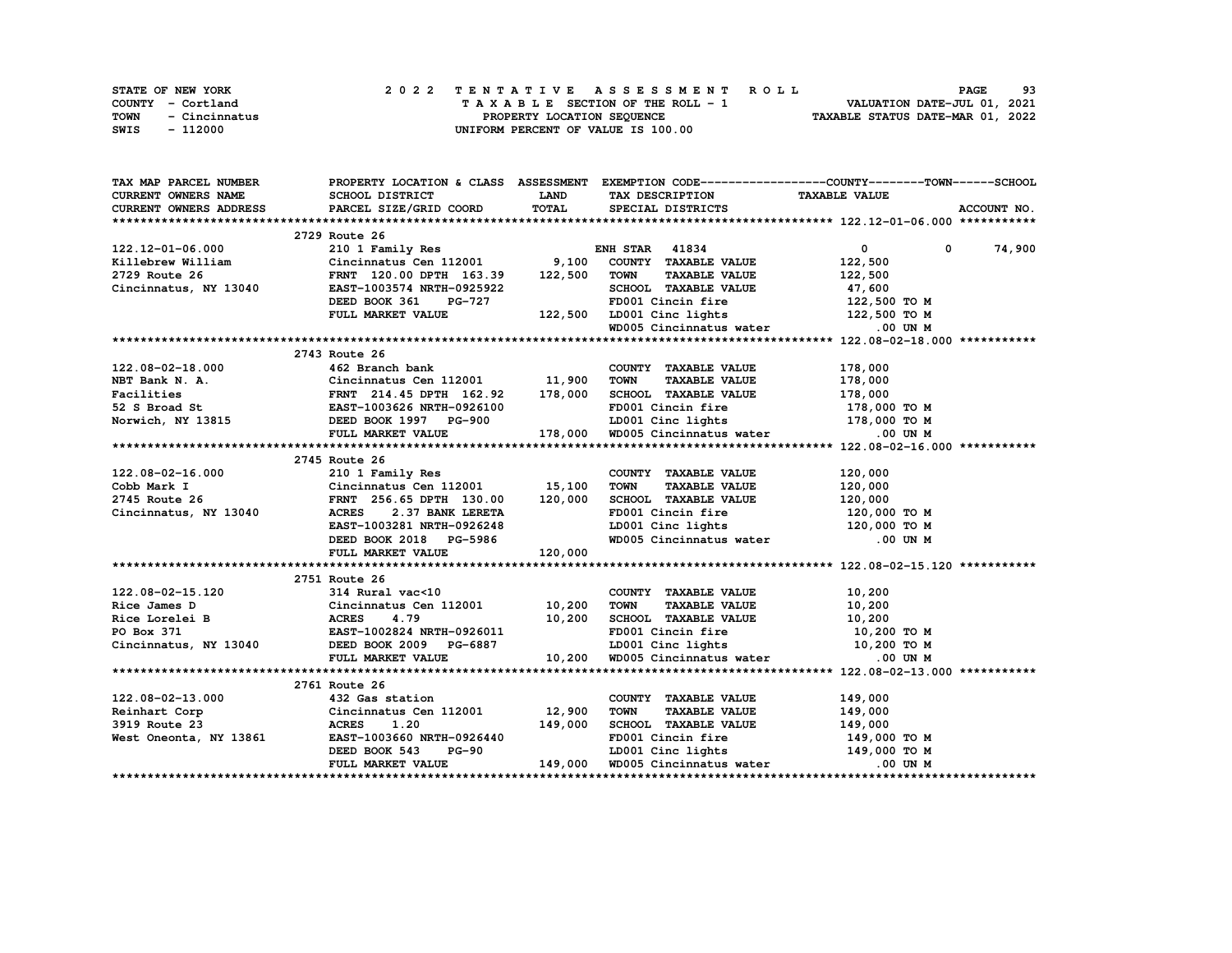| <b>STATE OF NEW YORK</b>     | 2022 TENTATIVE ASSESSMENT ROLL     | 94<br>PAGE                       |
|------------------------------|------------------------------------|----------------------------------|
| COUNTY - Cortland            | TAXABLE SECTION OF THE ROLL - 1    | VALUATION DATE-JUL 01, 2021      |
| <b>TOWN</b><br>- Cincinnatus | PROPERTY LOCATION SEOUENCE         | TAXABLE STATUS DATE-MAR 01, 2022 |
| SWIS<br>- 112000             | UNIFORM PERCENT OF VALUE IS 100.00 |                                  |

| TAX MAP PARCEL NUMBER      | PROPERTY LOCATION & CLASS ASSESSMENT |             |                                     | EXEMPTION CODE-----------------COUNTY-------TOWN-----SCHOOL |              |
|----------------------------|--------------------------------------|-------------|-------------------------------------|-------------------------------------------------------------|--------------|
| CURRENT OWNERS NAME        | SCHOOL DISTRICT                      | <b>LAND</b> | TAX DESCRIPTION                     | <b>TAXABLE VALUE</b>                                        |              |
| CURRENT OWNERS ADDRESS     | PARCEL SIZE/GRID COORD               | TOTAL       | SPECIAL DISTRICTS                   |                                                             | ACCOUNT NO.  |
|                            |                                      |             |                                     |                                                             |              |
|                            | 2769 Route 26                        |             |                                     |                                                             |              |
| 122.08-02-12.000           | 230 3 Family Res                     |             | <b>ENH STAR</b><br>41834            | $\mathbf 0$<br>0                                            | 74,900       |
| King Shirley Smith         | Cincinnatus Cen 112001               | 8,800       | COUNTY TAXABLE VALUE                | 98,000                                                      |              |
| 2769 Route 26              | FRNT 106.00 DPTH 180.03              | 98,000      | <b>TOWN</b><br><b>TAXABLE VALUE</b> | 98,000                                                      |              |
| Cincinnatus, NY 13040-0349 | EAST-1003811 NRTH-0926632            |             | SCHOOL TAXABLE VALUE                | 23,100                                                      |              |
|                            | DEED BOOK 523<br>$PG-36$             |             | FD001 Cincin fire                   | 98,000 TO M                                                 |              |
|                            | FULL MARKET VALUE                    | 98,000      | LD001 Cinc lights                   | 98,000 TO M                                                 |              |
|                            |                                      |             | WD005 Cincinnatus water             | .00 UN M                                                    |              |
|                            |                                      |             |                                     |                                                             |              |
|                            | 2770 Route 26                        |             |                                     |                                                             |              |
| 122.08-01-40.110           | 220 2 Family Res                     |             | COUNTY TAXABLE VALUE                | 88,700                                                      |              |
| Loomis Dale J              | Cincinnatus Cen 112001               | 6,900       | <b>TOWN</b><br><b>TAXABLE VALUE</b> | 88,700                                                      |              |
| Loomis Terena M            | FRNT 136.00 DPTH 76.35               | 88,700      | SCHOOL TAXABLE VALUE                | 88,700                                                      |              |
| 5680 Telephone Rd Ext      | EAST-1003979 NRTH-0926598            |             | FD001 Cincin fire                   | 88,700 то м                                                 |              |
| Cincinnatus, NY 13040      | DEED BOOK 2010 PG-179                |             | LD001 Cinc lights                   | 88,700 TO M                                                 |              |
|                            | FULL MARKET VALUE                    |             | 88,700 WD005 Cincinnatus water      | $.00$ UN M                                                  |              |
|                            |                                      |             |                                     |                                                             |              |
|                            | 2788 Route 26                        |             |                                     |                                                             |              |
| 122.08-01-30.000           | 210 1 Family Res                     |             | 41834<br><b>ENH STAR</b>            | $\mathbf{0}$<br>$\Omega$                                    | 74,900       |
| Pryor George               | Cincinnatus Cen 112001               | 6,300       | COUNTY TAXABLE VALUE                | 97,000                                                      |              |
| 2788 Route 26              | <b>FRNT</b><br>60.00 DPTH 198.00     | 97,000      | <b>TOWN</b><br><b>TAXABLE VALUE</b> | 97,000                                                      |              |
| Cincinnatus, NY 13040-9631 | EAST-1003984 NRTH-0926950            |             | SCHOOL TAXABLE VALUE                | 22,100                                                      |              |
|                            | DEED BOOK 303<br>PG-225              |             | FD001 Cincin fire                   | 97,000 TO M                                                 |              |
|                            | FULL MARKET VALUE                    | 97,000      | LD001 Cinc lights                   | 97,000 TO M                                                 |              |
|                            |                                      |             | WD005 Cincinnatus water             | .00 UN M                                                    |              |
|                            |                                      |             |                                     |                                                             |              |
|                            | 2789 Route 26                        |             |                                     |                                                             |              |
| 122.08-01-27.000           | 210 1 Family Res                     |             | COUNTY TAXABLE VALUE                | 131,000                                                     |              |
| MacRae Beth E              | Cincinnatus Cen 112001               | 13,700      | <b>TOWN</b><br><b>TAXABLE VALUE</b> | 131,000                                                     |              |
| 4707 Telephone Rd          | <b>ACRES</b><br>1.59                 | 131,000     | SCHOOL TAXABLE VALUE                | 131,000                                                     |              |
| Cincinnatus, NY 13040      | EAST-1003571 NRTH-0926948            |             | FD001 Cincin fire                   | 131,000 TO M                                                |              |
|                            | DEED BOOK 2019 PG-3260               |             | LD001 Cinc lights                   | 131,000 TO M                                                |              |
|                            | FULL MARKET VALUE                    | 131,000     | WD005 Cincinnatus water             | .00 UN M                                                    |              |
|                            |                                      |             |                                     |                                                             |              |
|                            | 2794 Route 26                        |             |                                     |                                                             |              |
| 122.08-01-33.000           | 210 1 Family Res                     |             | <b>VET WAR C 41122</b>              | 6,000<br>0                                                  | 0            |
| Shore Mary                 | Cincinnatus Cen 112001               |             | 8,500 VET WAR T 41123               | 12,000<br>0                                                 | $\mathbf{0}$ |
| Shore Colby H              | <b>FRNT</b><br>94.65 DPTH 264.00     |             | 107,000 ENH STAR 41834              | $\mathbf{0}$<br>0                                           | 74,900       |
| 2794 Route 26              | EAST-1004015 NRTH-0927038            |             | COUNTY TAXABLE VALUE                | 101,000                                                     |              |
| Cincinnatus, NY 13040-9631 | DEED BOOK 2009 PG-6010               |             | <b>TOWN</b><br><b>TAXABLE VALUE</b> | 95,000                                                      |              |
|                            | FULL MARKET VALUE                    | 107,000     | <b>SCHOOL TAXABLE VALUE</b>         | 32,100                                                      |              |
|                            |                                      |             | FD001 Cincin fire                   | 107,000 TO M                                                |              |
|                            |                                      |             | LD001 Cinc lights                   | 107,000 TO M                                                |              |
|                            |                                      |             | WD005 Cincinnatus water             | .00 UN M                                                    |              |
|                            |                                      |             |                                     |                                                             |              |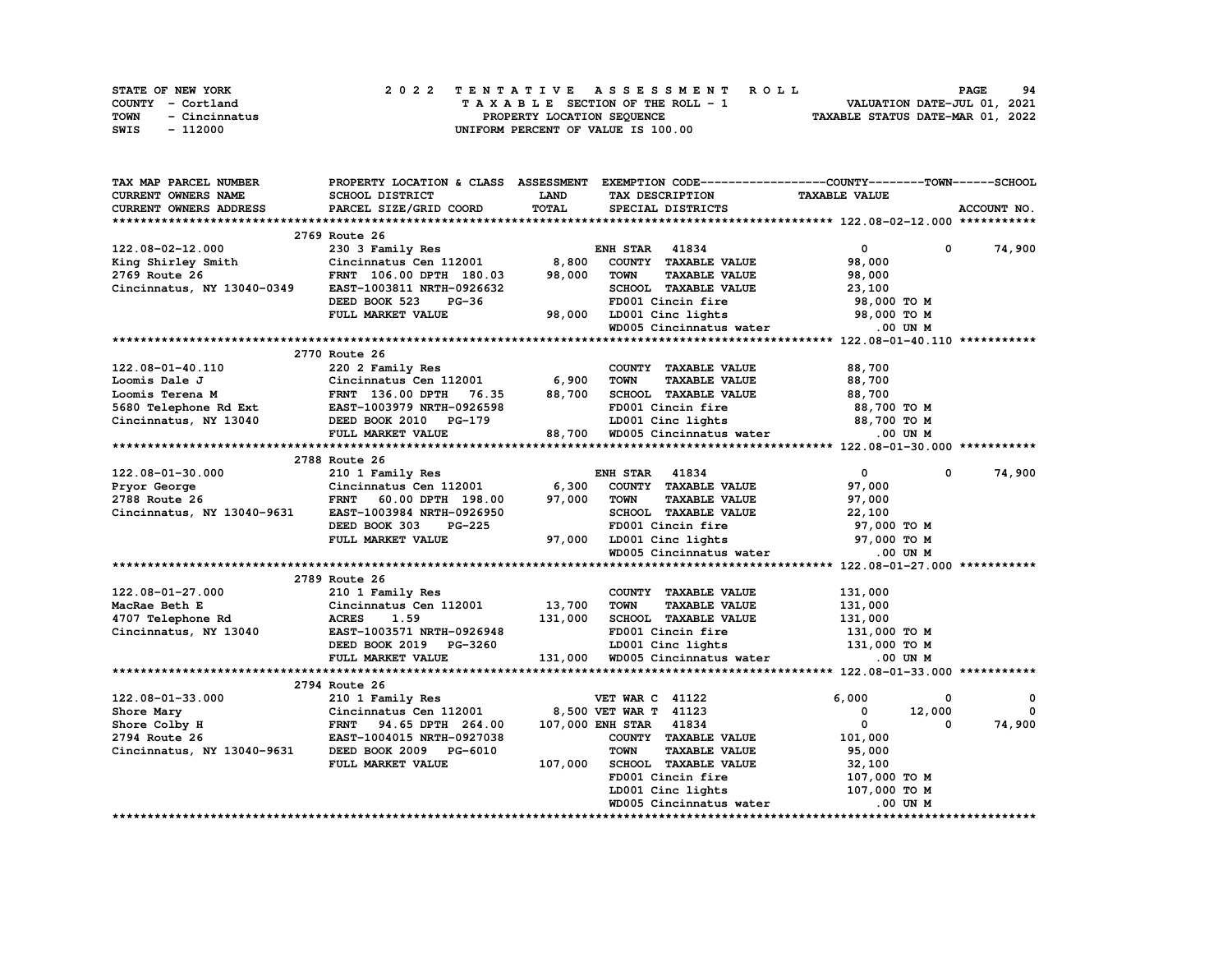|      | <b>STATE OF NEW YORK</b> |  | 2022 TENTATIVE ASSESSMENT ROLL                                 | <b>PAGE</b> | 95 |
|------|--------------------------|--|----------------------------------------------------------------|-------------|----|
|      | COUNTY - Cortland        |  | VALUATION DATE-JUL 01, 2021<br>TAXABLE SECTION OF THE ROLL - 1 |             |    |
| TOWN | - Cincinnatus            |  | TAXABLE STATUS DATE-MAR 01, 2022<br>PROPERTY LOCATION SEQUENCE |             |    |
| SWIS | - 112000                 |  | UNIFORM PERCENT OF VALUE IS 100.00                             |             |    |

| TAX MAP PARCEL NUMBER                                     |                                                                                   |              | PROPERTY LOCATION & CLASS ASSESSMENT EXEMPTION CODE---------------COUNTY-------TOWN------SCHOOL                    |                      |                       |
|-----------------------------------------------------------|-----------------------------------------------------------------------------------|--------------|--------------------------------------------------------------------------------------------------------------------|----------------------|-----------------------|
| <b>CURRENT OWNERS NAME</b>                                | SCHOOL DISTRICT                                                                   | LAND         | TAX DESCRIPTION                                                                                                    | <b>TAXABLE VALUE</b> |                       |
| CURRENT OWNERS ADDRESS                                    | PARCEL SIZE/GRID COORD                                                            | <b>TOTAL</b> | SPECIAL DISTRICTS                                                                                                  |                      | ACCOUNT NO.           |
|                                                           |                                                                                   |              |                                                                                                                    |                      |                       |
|                                                           | 2797 Route 26                                                                     |              |                                                                                                                    |                      |                       |
| 122.08-01-25.100                                          | 220 2 Family Res                                                                  |              | COUNTY TAXABLE VALUE                                                                                               | 146,000              |                       |
| Fuller William D                                          | Cincinnatus Cen 112001 13,500                                                     |              | <b>TOWN</b><br><b>TAXABLE VALUE</b>                                                                                | 146,000              |                       |
| Fuller Kelli J                                            | <b>ACRES</b><br>1.49                                                              | 146,000      | SCHOOL TAXABLE VALUE                                                                                               | 146,000              |                       |
| 2797 Route 26                                             | EAST-1003547 NRTH-0927093                                                         |              | FD001 Cincin fire                                                                                                  | 146,000 TO M         |                       |
| Cincinnatus, NY 13040                                     | DEED BOOK 2020 PG-736                                                             |              |                                                                                                                    | 146,000 TO M         |                       |
|                                                           | FULL MARKET VALUE                                                                 |              | LD001 Cinc lights 146,000 TO M<br>146,000 WD005 Cincinnatus water 0.00 UN M                                        |                      |                       |
|                                                           |                                                                                   |              |                                                                                                                    |                      |                       |
|                                                           | 2800 Route 26                                                                     |              |                                                                                                                    |                      |                       |
| 122.08-01-32.000                                          | 220 2 Family Res                                                                  |              | COUNTY TAXABLE VALUE                                                                                               | 73,000               |                       |
| Whaley Herbert P Jr                                       | $Cincinnatus$ Cen 112001 7,400                                                    |              | <b>TOWN</b><br><b>TAXABLE VALUE</b>                                                                                | 73,000               |                       |
| 2800 Route 26                                             | FRNT 79.72 DPTH 263.93 73,000                                                     |              | SCHOOL TAXABLE VALUE                                                                                               | 73,000               |                       |
| Cincinnatus, NY 13040                                     | <b>BANK LERETA</b>                                                                |              | FD001 Cincin fire                                                                                                  | 73,000 TO M          |                       |
|                                                           | EAST-1003990 NRTH-0927119                                                         |              | LD001 Cinc lights                                                                                                  | 73,000 TO M          |                       |
|                                                           | DEED BOOK 2001 PG-803                                                             |              | WD005 Cincinnatus water .00 UN M                                                                                   |                      |                       |
|                                                           |                                                                                   |              |                                                                                                                    |                      |                       |
|                                                           | FULL MARKET VALUE                                                                 | 73,000       |                                                                                                                    |                      |                       |
|                                                           | 2803 Route 26                                                                     |              |                                                                                                                    |                      |                       |
|                                                           |                                                                                   |              |                                                                                                                    | $\mathbf{0}$         | 30,000                |
| 122.08-01-09.000                                          | 210 1 Family Res                                                                  |              | <b>BAS STAR 41854</b>                                                                                              | 0                    |                       |
| 122.08-01-09.000<br>Metzler Nathan A<br>Metzler Shannon M | Cincinnatus Cen 112001 7,300                                                      |              | COUNTY TAXABLE VALUE                                                                                               | 98,000               |                       |
|                                                           | FRNT 82.50 DPTH 190.50                                                            | 98,000       | <b>TOWN</b><br><b>TAXABLE VALUE</b>                                                                                | 98,000               |                       |
| 2803 Route 26                                             | <b>BANK LERETA</b>                                                                |              | SCHOOL TAXABLE VALUE                                                                                               | 68,000               |                       |
| PO Box 228                                                | EAST-1003672 NRTH-0927196                                                         |              | FD001 Cincin fire                                                                                                  | 98,000 TO M          |                       |
| Cincinnatus, NY 13040                                     |                                                                                   |              | DEED BOOK 2012 PG-2007 LD001 Cinc lights 98,000 TO M<br>FULL MARKET VALUE 98,000 WD005 Cincinnatus water 0.00 UN M |                      |                       |
|                                                           |                                                                                   |              |                                                                                                                    |                      |                       |
|                                                           |                                                                                   |              |                                                                                                                    |                      |                       |
|                                                           | 2809 Route 26                                                                     |              |                                                                                                                    |                      |                       |
| 122.08-01-10.000                                          | 210 1 Family Res                                                                  |              | <b>BAS STAR 41854</b>                                                                                              | $\mathbf{0}$         | 30,000<br>$^{\circ}$  |
| Eaton William L                                           |                                                                                   |              | COUNTY TAXABLE VALUE                                                                                               | 86,000               |                       |
| Eaton Patricia A                                          |                                                                                   |              | <b>TOWN</b><br><b>TAXABLE VALUE</b>                                                                                | 86,000               |                       |
| 2809 Route 26                                             | Cincinnatus Cen 112001 13,100<br>A ACRES 1.30 86,000<br>EAST-1003420 NRTH-0927238 |              | SCHOOL TAXABLE VALUE                                                                                               | 56,000               |                       |
| Cincinnatus, NY 13040-9631 DEED BOOK 567 PG-259           |                                                                                   |              | FD001 Cincin fire                                                                                                  | 86,000 то м          |                       |
|                                                           | FULL MARKET VALUE                                                                 | 86,000       | LD001 Cinc lights 86,000 TO M                                                                                      |                      |                       |
|                                                           |                                                                                   |              | WD005 Cincinnatus water                                                                                            | .00 UN M             |                       |
|                                                           |                                                                                   |              |                                                                                                                    |                      |                       |
|                                                           | 2815 Route 26                                                                     |              |                                                                                                                    |                      |                       |
| 122.08-01-12.110                                          | 210 1 Family Res                                                                  |              | <b>BAS STAR 41854</b>                                                                                              | $\mathbf{0}$         | 30,000<br>$\mathbf 0$ |
| Campbell Timothy A Cincinnatus Cen 112001                 |                                                                                   | 9,000        | COUNTY TAXABLE VALUE                                                                                               | 104,000              |                       |
| 2815 Route 26                                             | FRNT 82.50 DPTH 416.13                                                            | 104,000      | <b>TAXABLE VALUE</b><br><b>TOWN</b>                                                                                | 104,000              |                       |
| Cincinnatus, NY 13040-9631 EAST-1003524 NRTH-0927340      |                                                                                   |              | SCHOOL TAXABLE VALUE                                                                                               | 74,000               |                       |
|                                                           | DEED BOOK 1997 PG-1179                                                            |              | FD001 Cincin fire                                                                                                  | 104,000 TO M         |                       |
|                                                           | FULL MARKET VALUE                                                                 | 104,000      | LD001 Cinc lights                                                                                                  | 104,000 TO M         |                       |
|                                                           |                                                                                   |              | WD005 Cincinnatus water                                                                                            | .00 UN M             |                       |
|                                                           |                                                                                   |              |                                                                                                                    |                      |                       |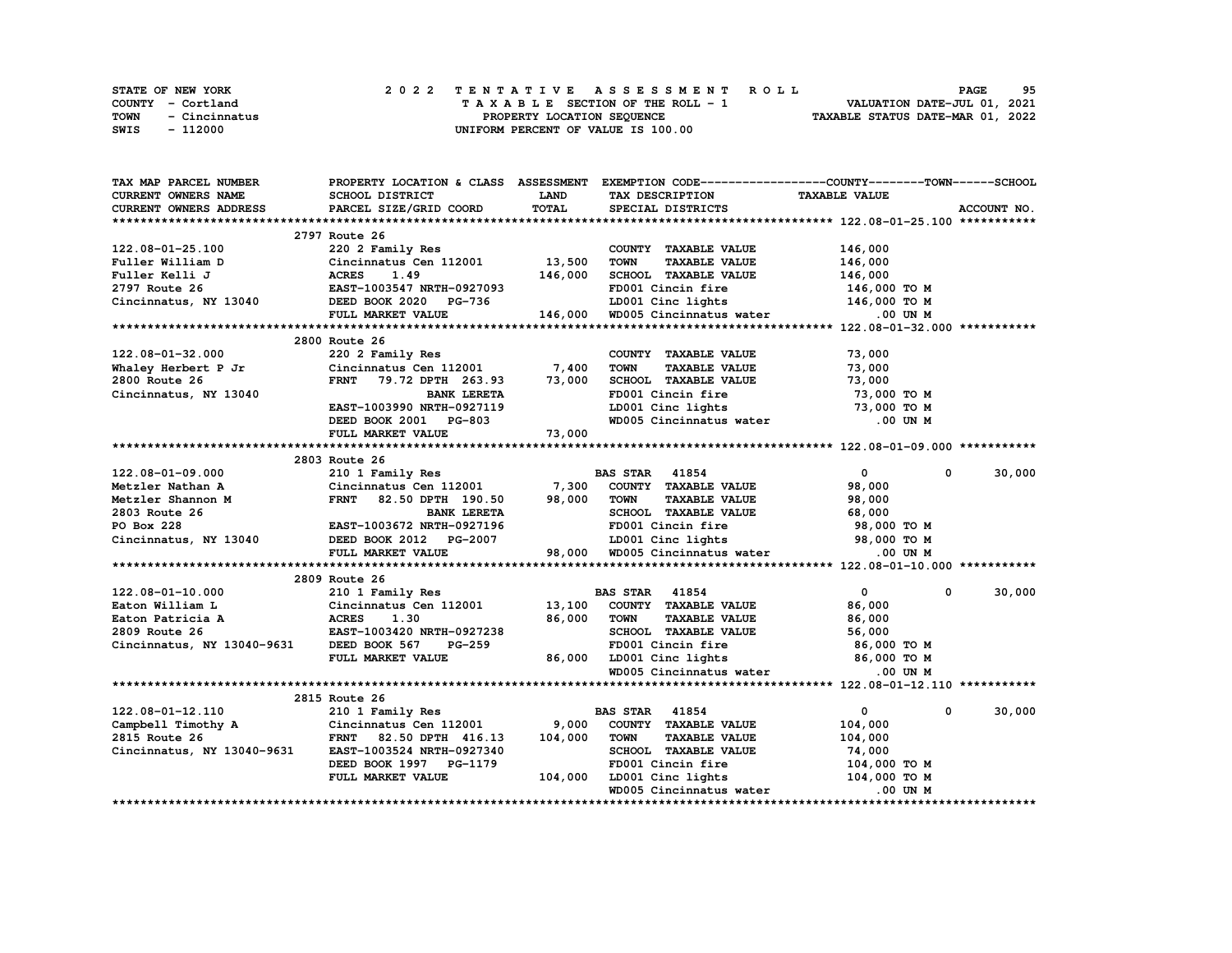| <b>STATE OF NEW YORK</b> | 2022 TENTATIVE ASSESSMENT ROLL     | 96<br><b>PAGE</b>                |
|--------------------------|------------------------------------|----------------------------------|
| COUNTY - Cortland        | TAXABLE SECTION OF THE ROLL - 1    | VALUATION DATE-JUL 01, 2021      |
| TOWN<br>- Cincinnatus    | PROPERTY LOCATION SEOUENCE         | TAXABLE STATUS DATE-MAR 01, 2022 |
| SWIS<br>- 112000         | UNIFORM PERCENT OF VALUE IS 100.00 |                                  |

| TAX MAP PARCEL NUMBER                                                                                                                                                                                                                   |                                                                                                        |             |                                                                                     | PROPERTY LOCATION & CLASS ASSESSMENT EXEMPTION CODE----------------COUNTY-------TOWN-----SCHOOL |               |
|-----------------------------------------------------------------------------------------------------------------------------------------------------------------------------------------------------------------------------------------|--------------------------------------------------------------------------------------------------------|-------------|-------------------------------------------------------------------------------------|-------------------------------------------------------------------------------------------------|---------------|
| CURRENT OWNERS NAME                                                                                                                                                                                                                     | SCHOOL DISTRICT                                                                                        | <b>LAND</b> | TAX DESCRIPTION TAXABLE VALUE                                                       |                                                                                                 |               |
| CURRENT OWNERS ADDRESS                                                                                                                                                                                                                  | PARCEL SIZE/GRID COORD                                                                                 | TOTAL       | SPECIAL DISTRICTS                                                                   |                                                                                                 | ACCOUNT NO.   |
|                                                                                                                                                                                                                                         |                                                                                                        |             |                                                                                     |                                                                                                 |               |
|                                                                                                                                                                                                                                         | 2821 Route 26                                                                                          |             |                                                                                     |                                                                                                 |               |
| 122.08-01-11.000                                                                                                                                                                                                                        | 210 1 Family Res<br>210 1 Family Res<br>Cincinnatus Cen 112001 9,000 COUNTY TAXABLE                    |             |                                                                                     | $\overline{0}$                                                                                  | $0 \t 30,000$ |
|                                                                                                                                                                                                                                         |                                                                                                        |             | COUNTY TAXABLE VALUE                                                                | 98,000                                                                                          |               |
|                                                                                                                                                                                                                                         |                                                                                                        |             | TAXABLE VALUE<br><b>TOWN</b>                                                        | 98,000                                                                                          |               |
|                                                                                                                                                                                                                                         |                                                                                                        |             | SCHOOL TAXABLE VALUE                                                                | 68,000                                                                                          |               |
| 122.00-01-11.000 210 1 Family Res B2<br>Stafford Michael S Cincinnatus Cen 112001 9,000<br>Stafford Leanne C FRNT 82.50 DPTH 416.00 98,000<br>2821 Route 26 EAST-1003500 NRTH-0927422<br>Cincinnatus, NY 13040 DEED BOOK 1999 PG-4741   | DEED BOOK 1999 $PG-4741$                                                                               |             | FD001 Cincin fire                                                                   | 98,000 TO M                                                                                     |               |
|                                                                                                                                                                                                                                         | FULL MARKET VALUE                                                                                      |             |                                                                                     |                                                                                                 |               |
|                                                                                                                                                                                                                                         |                                                                                                        |             | 98,000 LD001 Cinc lights 98,000 TO M<br>WD005 Cincinnatus water .00 UN M            |                                                                                                 |               |
|                                                                                                                                                                                                                                         |                                                                                                        |             |                                                                                     |                                                                                                 |               |
|                                                                                                                                                                                                                                         | 2827 Route 26                                                                                          |             |                                                                                     |                                                                                                 |               |
| 122.08-01-13.000                                                                                                                                                                                                                        | 210 1 Family Res                                                                                       |             | <b>ENH STAR 41834</b>                                                               | $\mathbf{0}$<br>$^{\circ}$                                                                      | 66,000        |
| Allen Trust Arthur A Cincinnatus Cen 112001 8,700                                                                                                                                                                                       |                                                                                                        |             | COUNTY TAXABLE VALUE                                                                | 66,000                                                                                          |               |
| Allen Sondra C                                                                                                                                                                                                                          |                                                                                                        | 66,000      |                                                                                     |                                                                                                 |               |
| Allen Sondra C<br>2827 Route 26 EAST-1003480 NRTH-092/501<br>Cincinnatus, NY 13040 EED BOOK 2017 PG-3696 FD001 Cincin fire 66,000 TO M<br>FULL MARKET VALUE 66,000 LD001 Cinc lights 66,000 TO M MD005 Cincinnatus water 000 M MD005 Ci | FRNT 78.14 DPTH 413.15<br>EAST-1003480 NRTH-0927501                                                    |             | TOWN TAXABLE VALUE<br>SCHOOL TAXABLE VALUE 66,000<br>FD001 Cincin fire 66,000 TO M  |                                                                                                 |               |
|                                                                                                                                                                                                                                         |                                                                                                        |             |                                                                                     |                                                                                                 |               |
|                                                                                                                                                                                                                                         |                                                                                                        |             |                                                                                     |                                                                                                 |               |
|                                                                                                                                                                                                                                         |                                                                                                        |             |                                                                                     |                                                                                                 |               |
|                                                                                                                                                                                                                                         |                                                                                                        |             |                                                                                     |                                                                                                 |               |
|                                                                                                                                                                                                                                         | 2832 Route 26                                                                                          |             |                                                                                     |                                                                                                 |               |
| 122.08-01-06.000                                                                                                                                                                                                                        | 210 1 Family Res                                                                                       |             | COUNTY TAXABLE VALUE                                                                | 105,000                                                                                         |               |
|                                                                                                                                                                                                                                         |                                                                                                        |             | <b>TOWN</b><br>TAXABLE VALUE<br>TAXABLE VALUE 105,000<br>All Contract 105,000       |                                                                                                 |               |
|                                                                                                                                                                                                                                         |                                                                                                        |             | SCHOOL TAXABLE VALUE                                                                |                                                                                                 |               |
|                                                                                                                                                                                                                                         |                                                                                                        |             |                                                                                     |                                                                                                 |               |
|                                                                                                                                                                                                                                         |                                                                                                        |             |                                                                                     |                                                                                                 |               |
|                                                                                                                                                                                                                                         |                                                                                                        |             |                                                                                     |                                                                                                 |               |
| 2832 Route 26<br>Cincinnatus, NY 13040-0304 EAST-1003979 NRTH-0927732 FD001 Cincin fire 105,000 TO M<br>DEED BOOK 2021 PG-276 ID001 Cinc lights 105,000 TO M<br>FULL MARKET VALUE 105,000 WD005 Cincinnatus water 00 UN M               |                                                                                                        |             |                                                                                     |                                                                                                 |               |
|                                                                                                                                                                                                                                         |                                                                                                        |             |                                                                                     |                                                                                                 |               |
|                                                                                                                                                                                                                                         | 2833 Route 26                                                                                          |             |                                                                                     |                                                                                                 |               |
| 122.08-01-03.000                                                                                                                                                                                                                        | 210 1 Family Res                                                                                       |             | COUNTY TAXABLE VALUE                                                                | 166,400                                                                                         |               |
|                                                                                                                                                                                                                                         |                                                                                                        |             | TAXABLE VALUE<br><b>TOWN</b>                                                        | 166,400                                                                                         |               |
|                                                                                                                                                                                                                                         |                                                                                                        |             | SCHOOL TAXABLE VALUE 166,400<br>FD001 Cincin fire 166,400 TO M                      |                                                                                                 |               |
|                                                                                                                                                                                                                                         |                                                                                                        |             |                                                                                     |                                                                                                 |               |
|                                                                                                                                                                                                                                         |                                                                                                        |             | G-54001 LD001 Cinc lights 166,400 TO M<br>166,400 WD005 Cincinnatus water 0.00 UN M |                                                                                                 |               |
|                                                                                                                                                                                                                                         | FULL MARKET VALUE                                                                                      |             |                                                                                     |                                                                                                 |               |
|                                                                                                                                                                                                                                         |                                                                                                        |             |                                                                                     |                                                                                                 |               |
|                                                                                                                                                                                                                                         | 2838 Route 26                                                                                          |             |                                                                                     |                                                                                                 |               |
| 122.08-01-05.000                                                                                                                                                                                                                        | 210 1 Family Res                                                                                       |             | COUNTY TAXABLE VALUE                                                                | 105,000                                                                                         |               |
| Paden Ronald K                                                                                                                                                                                                                          | Concinnatus Cen 112001 14, 200<br>ACRES 1.84 BANKCORELOG 105, 000                                      |             | <b>TOWN</b><br><b>TAXABLE VALUE</b>                                                 | 105,000                                                                                         |               |
| 2838 Route 26                                                                                                                                                                                                                           |                                                                                                        |             | SCHOOL TAXABLE VALUE                                                                | 105,000                                                                                         |               |
| Cincinnatus, NY 13040-9631 EAST-1003947 NRTH-0927887                                                                                                                                                                                    |                                                                                                        |             | FD001 Cincin fire                                                                   | 105,000 TO M                                                                                    |               |
|                                                                                                                                                                                                                                         |                                                                                                        |             | LD001 Cinc lights 105,000 TO M                                                      |                                                                                                 |               |
|                                                                                                                                                                                                                                         | EASI-IVOSS:<br>DEED BOOK 2019 PG-6084 [DEED BOOK 2019 PG-6084 [DEED BOOK 2019 PG-6084 [DEED BOOK 2019] |             |                                                                                     | .00 UN M                                                                                        |               |
|                                                                                                                                                                                                                                         |                                                                                                        |             |                                                                                     |                                                                                                 |               |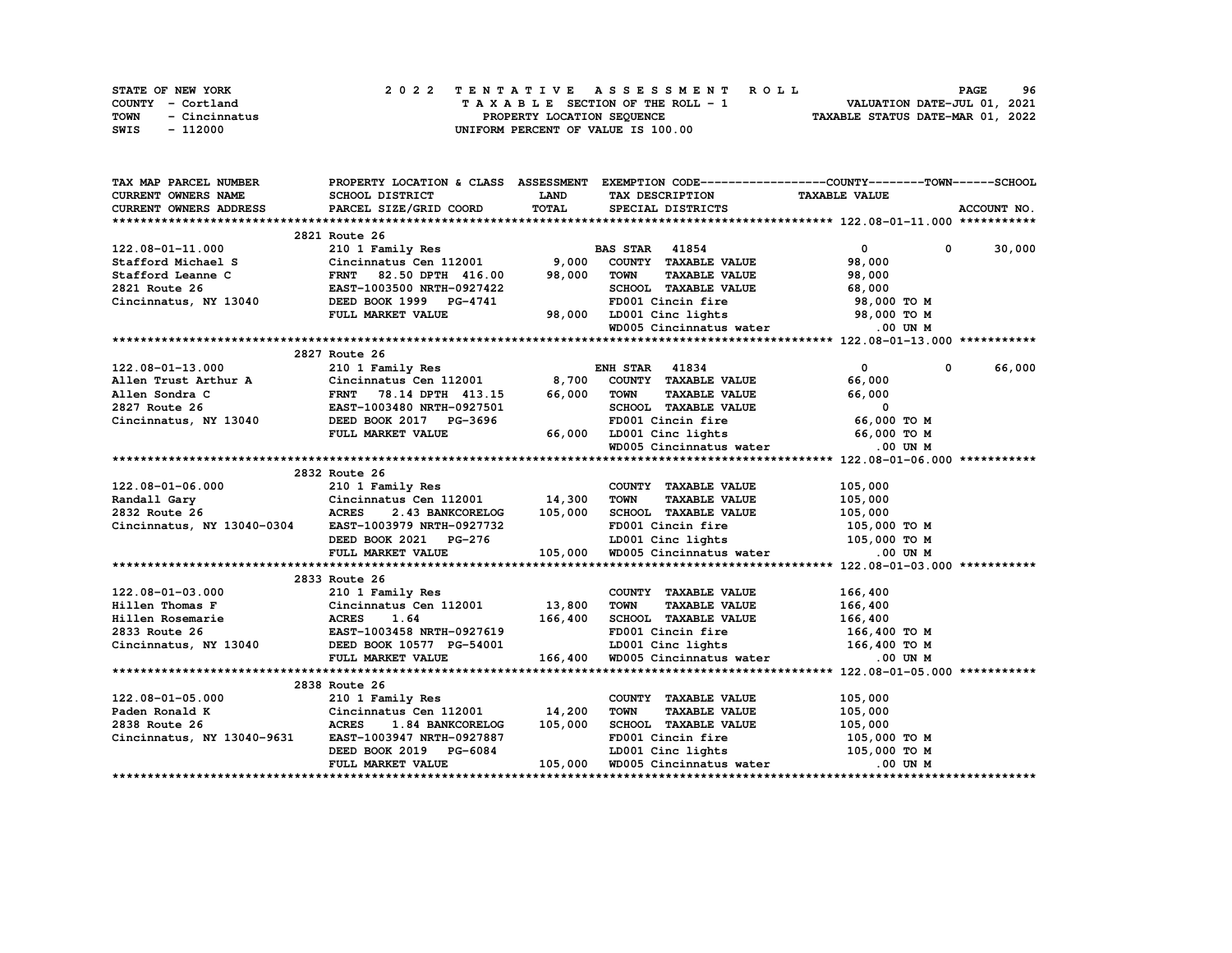| <b>STATE OF NEW YORK</b> | 2022 TENTATIVE ASSESSMENT ROLL     | 97<br><b>PAGE</b>                |
|--------------------------|------------------------------------|----------------------------------|
| COUNTY - Cortland        | TAXABLE SECTION OF THE ROLL - 1    | VALUATION DATE-JUL 01, 2021      |
| TOWN<br>- Cincinnatus    | PROPERTY LOCATION SEOUENCE         | TAXABLE STATUS DATE-MAR 01, 2022 |
| SWIS<br>- 112000         | UNIFORM PERCENT OF VALUE IS 100.00 |                                  |

| TAX MAP PARCEL NUMBER                             | PROPERTY LOCATION & CLASS ASSESSMENT |         |                                             | EXEMPTION CODE------------------COUNTY-------TOWN------SCHOOL |              |
|---------------------------------------------------|--------------------------------------|---------|---------------------------------------------|---------------------------------------------------------------|--------------|
| CURRENT OWNERS NAME                               | SCHOOL DISTRICT                      | LAND    | TAX DESCRIPTION                             | <b>TAXABLE VALUE</b>                                          |              |
| CURRENT OWNERS ADDRESS                            | PARCEL SIZE/GRID COORD               | TOTAL   | SPECIAL DISTRICTS                           |                                                               | ACCOUNT NO.  |
|                                                   |                                      |         |                                             |                                                               |              |
|                                                   | 2843 Route 26                        |         |                                             |                                                               |              |
| 122.08-01-04.000                                  | 270 Mfg housing                      |         | COUNTY TAXABLE VALUE                        | 35,000                                                        |              |
| Aldrich William G                                 | Cincinnatus Cen 112001 7,200         |         | <b>TOWN</b><br><b>TAXABLE VALUE</b>         | 35,000                                                        |              |
| 7840 Cowles Settlement Rd                         | <b>FRNT</b> 125.00 DPTH<br>92.00     | 35,000  | SCHOOL TAXABLE VALUE                        | 35,000                                                        |              |
| Cuyler, NY 13158                                  | EAST-1003579 NRTH-0927775            |         | FD001 Cincin fire                           | 35,000 TO M                                                   |              |
|                                                   | DEED BOOK 2019 PG-5896               |         | LD001 Cinc lights                           | 35,000 TO M                                                   |              |
|                                                   | FULL MARKET VALUE                    |         | 35,000 WD005 Cincinnatus water              | .00 UN M                                                      |              |
|                                                   |                                      |         |                                             |                                                               |              |
|                                                   | 2847 Route 26                        |         | 84 PCT OF VALUE USED FOR EXEMPTION PURPOSES |                                                               |              |
| 122.08-01-02.000                                  | 210 1 Family Res                     |         | AGED C&T 41801                              | 44,100<br>44,100                                              | 0            |
| Staley Vicki W                                    | Cincinnatus Cen 112001               |         | 18,800 AGED S<br>41804                      | $\mathbf{0}$<br>0                                             | 17,640       |
| Aldrich Shiloh                                    | <b>ACRES</b><br>4.85 BANK LERETA     |         | 105,000 ENH STAR 41834                      | $\mathbf{0}$<br>$\mathbf{0}$                                  | 74,900       |
| 2847 Route 26                                     | EAST-1003113 NRTH-0927785            |         | COUNTY TAXABLE VALUE                        | 60,900                                                        |              |
| Cincinnatus, NY 13040                             | DEED BOOK 2010 PG-1245               |         | TOWN<br><b>TAXABLE VALUE</b>                | 60,900                                                        |              |
|                                                   | FULL MARKET VALUE                    | 105,000 | SCHOOL TAXABLE VALUE                        | 12,460                                                        |              |
|                                                   |                                      |         | FD001 Cincin fire                           | 105,000 то м                                                  |              |
|                                                   |                                      |         |                                             | LD001 Cinc lights 105,000 TO M                                |              |
|                                                   |                                      |         | WD005 Cincinnatus water                     | .00 UN M                                                      |              |
|                                                   |                                      |         |                                             |                                                               |              |
|                                                   | 2849 Route 26                        |         |                                             |                                                               |              |
| 112.20-01-13.100                                  | 210 1 Family Res                     |         | <b>VET WAR C 41122</b>                      | 6,000<br>0                                                    | 0            |
| Livermore Sharon                                  | Cincinnatus Cen 112001               |         | 12,000 VET WAR T 41123                      | $\mathbf{0}$<br>12,000                                        | $\mathbf{0}$ |
| 2849 Route 26                                     | <b>ACRES</b><br>1.30                 |         | 118,500 ENH STAR 41834                      | $\mathbf{0}$<br>0                                             | 74,900       |
| Cincinnatus, NY 13040-9531                        | EAST-1003339 NRTH-0928010            |         | COUNTY TAXABLE VALUE                        | 112,500                                                       |              |
|                                                   | DEED BOOK 436,1 PG-307,5             |         | <b>TOWN</b><br><b>TAXABLE VALUE</b>         | 106,500                                                       |              |
|                                                   | FULL MARKET VALUE                    | 118,500 | SCHOOL TAXABLE VALUE                        | 43,600                                                        |              |
|                                                   |                                      |         | FD001 Cincin fire                           | 118,500 TO M                                                  |              |
|                                                   |                                      |         | LD001 Cinc lights                           | 118,500 TO M                                                  |              |
|                                                   |                                      |         | WD005 Cincinnatus water                     | .00 UN M                                                      |              |
|                                                   |                                      |         |                                             |                                                               |              |
|                                                   | 2850 Route 26                        |         |                                             |                                                               |              |
| 112.20-01-25.000                                  | 210 1 Family Res                     |         | COUNTY TAXABLE VALUE                        | 82,000                                                        |              |
| Davis Blake C                                     | Cincinnatus Cen 112001               | 16,500  | <b>TOWN</b><br><b>TAXABLE VALUE</b>         | 82,000                                                        |              |
| Davis Beth Ann                                    | <b>ACRES</b><br>3.32 BANKCORELOG     | 82,000  | SCHOOL TAXABLE VALUE                        | 82,000                                                        |              |
| <b>2850 Route 26</b>                              | EAST-1003876 NRTH-0928067            |         | FD001 Cincin fire                           | 82,000 TO M                                                   |              |
| Cincinnatus, NY 13040-9631 DEED BOOK 2018 PG-2807 |                                      |         | LD001 Cinc lights                           | 82,000 TO M                                                   |              |
|                                                   | FULL MARKET VALUE                    | 82,000  | WD005 Cincinnatus water                     | .00 UN M                                                      |              |
|                                                   |                                      |         |                                             |                                                               |              |
|                                                   | 2857 Route 26                        |         |                                             |                                                               |              |
| 112.20-01-15.000                                  | 210 1 Family Res                     |         | <b>BAS STAR 41854</b>                       | $\bullet$<br>0                                                | 30,000       |
| Rice Joel C                                       | Cincinnatus Cen 112001               | 7,800   | COUNTY TAXABLE VALUE                        | 99,500                                                        |              |
| 2857 Route 26                                     | FRNT 100.00 DPTH 140.00              | 99,500  | <b>TOWN</b><br><b>TAXABLE VALUE</b>         | 99,500                                                        |              |
| Cincinnatus, NY 13040                             | EAST-1003474 NRTH-0928121            |         | SCHOOL TAXABLE VALUE                        | 69,500                                                        |              |
|                                                   | DEED BOOK 10381 PG-10001             |         | FD001 Cincin fire                           | 99,500 TO M                                                   |              |
|                                                   | FULL MARKET VALUE                    | 99,500  | LD001 Cinc lights                           | 99,500 TO M                                                   |              |
|                                                   |                                      |         | WD005 Cincinnatus water                     | .00 UN M                                                      |              |
|                                                   |                                      |         |                                             |                                                               |              |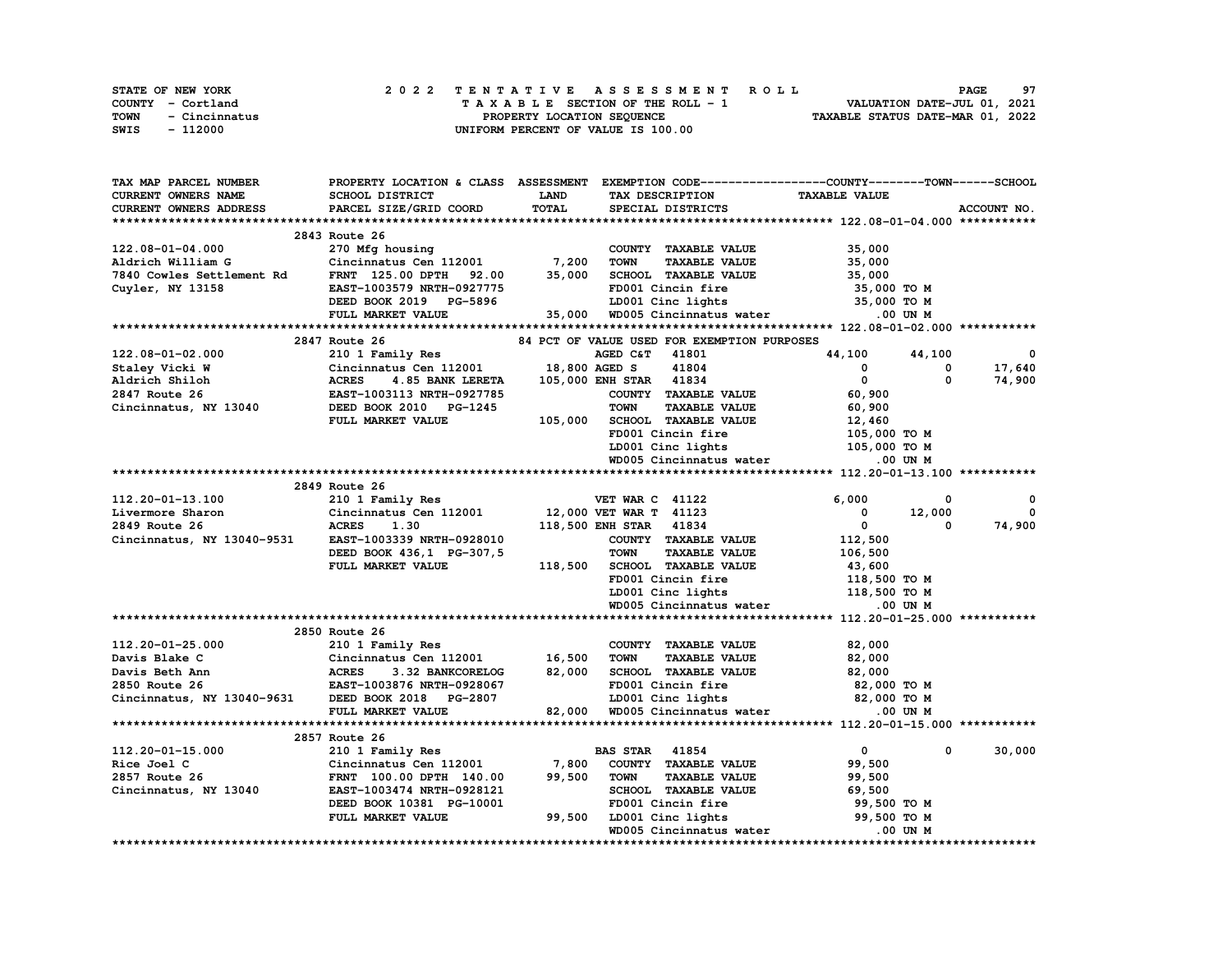| <b>STATE OF NEW YORK</b> | 2022 TENTATIVE ASSESSMENT ROLL     | 98<br><b>PAGE</b>                |
|--------------------------|------------------------------------|----------------------------------|
| COUNTY - Cortland        | TAXABLE SECTION OF THE ROLL - 1    | VALUATION DATE-JUL 01, 2021      |
| TOWN<br>- Cincinnatus    | PROPERTY LOCATION SEOUENCE         | TAXABLE STATUS DATE-MAR 01, 2022 |
| SWIS<br>- 112000         | UNIFORM PERCENT OF VALUE IS 100.00 |                                  |

| TAX MAP PARCEL NUMBER                                            | PROPERTY LOCATION & CLASS ASSESSMENT EXEMPTION CODE-----------------COUNTY-------TOWN------SCHOOL |             |                                                                                     |                             |               |
|------------------------------------------------------------------|---------------------------------------------------------------------------------------------------|-------------|-------------------------------------------------------------------------------------|-----------------------------|---------------|
| CURRENT OWNERS NAME                                              | SCHOOL DISTRICT                                                                                   | <b>LAND</b> | TAX DESCRIPTION                                                                     | <b>TAXABLE VALUE</b>        |               |
| <b>CURRENT OWNERS ADDRESS</b>                                    | PARCEL SIZE/GRID COORD                                                                            | TOTAL       | SPECIAL DISTRICTS                                                                   |                             | ACCOUNT NO.   |
|                                                                  |                                                                                                   |             |                                                                                     |                             |               |
|                                                                  | 2861 Route 26                                                                                     |             |                                                                                     |                             |               |
| 112.20-01-17.000                                                 | 270 Mfg housing                                                                                   |             | <b>ENH STAR 41834</b>                                                               | $\bullet$ $\bullet$         | $0 \t 35,000$ |
| Christy Linda B                                                  | Cincinnatus Cen $112001$ 8,900                                                                    |             | COUNTY TAXABLE VALUE                                                                | 35,000                      |               |
|                                                                  | FRNT 100.00 DPTH 280.00                                                                           | 35,000      | <b>TOWN</b><br>TAXABLE VALUE                                                        | 35,000                      |               |
| ERNT 100.00 DPTH 280.00<br>PO Box 143 EAST-1003369 NRTH-0928210  |                                                                                                   |             | SCHOOL TAXABLE VALUE                                                                | 0                           |               |
| Cincinnatus, NY 13040 DEED BOOK 10609 PG-78001                   |                                                                                                   |             | FD001 Cincin fire                                                                   | $35,000$ TO M               |               |
|                                                                  | FULL MARKET VALUE                                                                                 |             |                                                                                     | 35,000 TO M                 |               |
|                                                                  |                                                                                                   |             | 35,000 LD001 Cinc lights<br>WD005 Cincinnatus water                                 | .00 UN M                    |               |
|                                                                  |                                                                                                   |             |                                                                                     |                             |               |
|                                                                  | 2862 Route 26                                                                                     |             |                                                                                     |                             |               |
| 112.20-01-24.000                                                 | 210 1 Family Res                                                                                  |             | COUNTY TAXABLE VALUE                                                                | 64,000                      |               |
|                                                                  |                                                                                                   |             | <b>TOWN</b><br><b>TAXABLE VALUE</b>                                                 | 64,000                      |               |
| 4137 Cheningo Solon Pond Rd ACRES                                | 2.85                                                                                              | 64,000      | SCHOOL TAXABLE VALUE                                                                | 64,000                      |               |
| Cincinnatus, NY 13040                                            | EAST-1003697 NRTH-0928320                                                                         |             | 28320 FD001 Cincin fire<br>5994 LD001 Cinc lights<br>64,000 WD005 Cincinnatus water | 64,000 TO M                 |               |
|                                                                  | DEED BOOK 2011 PG-5994                                                                            |             |                                                                                     | 64,000 TO M                 |               |
|                                                                  | FULL MARKET VALUE                                                                                 |             |                                                                                     | $.00$ UN $M$                |               |
|                                                                  |                                                                                                   |             |                                                                                     |                             |               |
|                                                                  | 2867 Route 26                                                                                     |             |                                                                                     |                             |               |
|                                                                  |                                                                                                   |             | <b>ENH STAR 41834</b>                                                               | $\mathbf{0}$<br>$\mathbf 0$ | 74,900        |
|                                                                  |                                                                                                   |             | COUNTY TAXABLE VALUE                                                                | 94,000                      |               |
|                                                                  |                                                                                                   |             | <b>TAXABLE VALUE</b><br><b>TOWN</b>                                                 | 94,000                      |               |
|                                                                  |                                                                                                   |             | SCHOOL TAXABLE VALUE                                                                | 19,100                      |               |
| Cincinnatus, NY 13040-9631 DEED BOOK 2020 PG-3767                |                                                                                                   |             | FD001 Cincin fire                                                                   | 94,000 TO M                 |               |
|                                                                  | FULL MARKET VALUE                                                                                 |             | 94,000 LD001 Cinc lights 94,000 TO M                                                |                             |               |
|                                                                  |                                                                                                   |             | WD005 Cincinnatus water                                                             | .00 UN M                    |               |
|                                                                  |                                                                                                   |             |                                                                                     |                             |               |
|                                                                  | 2875 Route 26                                                                                     |             |                                                                                     |                             |               |
| 112.20-01-21.000                                                 | 210 1 Family Res                                                                                  |             | <b>BAS STAR</b> 41854                                                               | $\bullet$<br>$\mathbf 0$    | 30,000        |
| Colasurdo Ronald J                                               | Cincinnatus Cen 112001 7,800 COUNTY TAXABLE VALUE                                                 |             |                                                                                     | 112,000                     |               |
| 2875 Route 26                                                    | FRNT 100.00 DPTH 140.00                                                                           | 112,000     | TOWN<br><b>TAXABLE VALUE</b>                                                        | 112,000                     |               |
| PO Box 241                                                       | EAST-1003404 NRTH-0928414                                                                         |             | SCHOOL TAXABLE VALUE                                                                | 82,000                      |               |
| Cincinnatus, NY 13040                                            | DEED BOOK 2001 PG-6332                                                                            |             | FD001 Cincin fire                                                                   | 112,000 TO M                |               |
|                                                                  | FULL MARKET VALUE                                                                                 |             | 112,000 LD001 Cinc lights 112,000 TO M<br>WD005 Cincinnatus water .00 UN M          |                             |               |
|                                                                  |                                                                                                   |             |                                                                                     |                             |               |
|                                                                  |                                                                                                   |             |                                                                                     |                             |               |
|                                                                  | 2895 Route 26                                                                                     |             |                                                                                     |                             |               |
| 112.00-03-02.000                                                 | 210 1 Family Res                                                                                  |             | COUNTY TAXABLE VALUE                                                                | 150,000                     |               |
| Raimo Derek                                                      | $210 \text{ J}$ $x$ $\text{amu}$ $x \sim$<br>Cincinnatus Cen 112001 24,800                        |             | <b>TOWN</b><br><b>TAXABLE VALUE</b>                                                 | 150,000                     |               |
|                                                                  |                                                                                                   | 150,000     | SCHOOL TAXABLE VALUE                                                                | 150,000                     |               |
| PO Box 270<br>Cincinnatus, NY 13040<br>EAST-1003164 NRTH-0928950 |                                                                                                   |             | FD001 Cincin fire                                                                   | 150,000 TO M                |               |
|                                                                  | DEED BOOK 2013 PG-3093                                                                            |             | LD001 Cinc lights 150,000 TO M                                                      |                             |               |
|                                                                  | FULL MARKET VALUE                                                                                 |             | 150,000 WD005 Cincinnatus water                                                     | .00 UN M                    |               |
|                                                                  |                                                                                                   |             |                                                                                     |                             |               |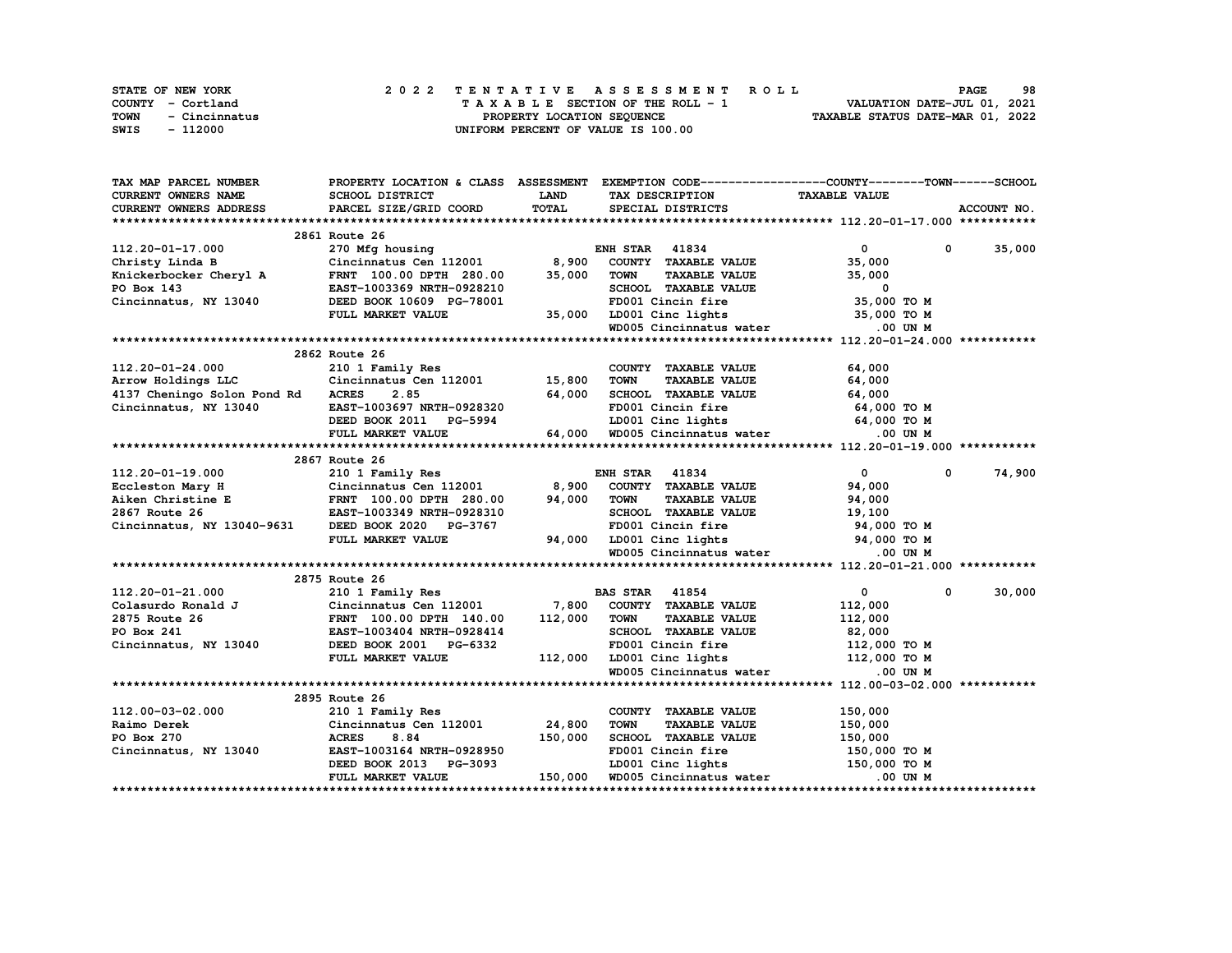| <b>STATE OF NEW YORK</b>     | 2022 TENTATIVE ASSESSMENT ROLL     | 99<br><b>PAGE</b>                |
|------------------------------|------------------------------------|----------------------------------|
| COUNTY - Cortland            | TAXABLE SECTION OF THE ROLL - 1    | VALUATION DATE-JUL 01, 2021      |
| <b>TOWN</b><br>- Cincinnatus | PROPERTY LOCATION SEOUENCE         | TAXABLE STATUS DATE-MAR 01, 2022 |
| SWIS<br>- 112000             | UNIFORM PERCENT OF VALUE IS 100.00 |                                  |

| TAX MAP PARCEL NUMBER                                                                                                              |                               |             |                                     | PROPERTY LOCATION & CLASS ASSESSMENT EXEMPTION CODE-----------------COUNTY-------TOWN-----SCHOOL |
|------------------------------------------------------------------------------------------------------------------------------------|-------------------------------|-------------|-------------------------------------|--------------------------------------------------------------------------------------------------|
| CURRENT OWNERS NAME                                                                                                                | SCHOOL DISTRICT               | <b>LAND</b> | TAX DESCRIPTION                     | <b>TAXABLE VALUE</b>                                                                             |
| <b>CURRENT OWNERS ADDRESS</b>                                                                                                      | PARCEL SIZE/GRID COORD        | TOTAL       | SPECIAL DISTRICTS                   | ACCOUNT NO.                                                                                      |
|                                                                                                                                    |                               |             |                                     |                                                                                                  |
|                                                                                                                                    | 2907 Route 26                 |             |                                     |                                                                                                  |
| 112.00-03-04.000                                                                                                                   | 210 1 Family Res              |             | COUNTY TAXABLE VALUE                | 96,000                                                                                           |
| Barry Kody Donald                                                                                                                  | Cincinnatus Cen 112001        | 10,100      | <b>TAXABLE VALUE</b><br><b>TOWN</b> | 96,000                                                                                           |
| 2907 Route 26                                                                                                                      | FRNT 121.80 DPTH 306.45       | 96,000      | SCHOOL TAXABLE VALUE                | 96,000                                                                                           |
| Cincinnatus, NY 13040                                                                                                              | EAST-1003435 NRTH-0929084     |             | FD001 Cincin fire                   | 96,000 то м                                                                                      |
|                                                                                                                                    | DEED BOOK 2018 PG-5447        |             | WD005 Cincinnatus water             | .00 UN M                                                                                         |
|                                                                                                                                    | FULL MARKET VALUE             | 96,000      |                                     |                                                                                                  |
|                                                                                                                                    |                               |             |                                     |                                                                                                  |
|                                                                                                                                    |                               |             |                                     |                                                                                                  |
|                                                                                                                                    | 2908 Route 26                 |             |                                     |                                                                                                  |
| 112.00-04-13.000                                                                                                                   | 240 Rural res                 |             | COUNTY TAXABLE VALUE                | 101,000                                                                                          |
| Conroy Jerome<br>3021 State Route 8                                                                                                | Cincinnatus Cen 112001        | 32,100      | <b>TOWN</b><br><b>TAXABLE VALUE</b> | 101,000                                                                                          |
|                                                                                                                                    | ACRES 14.30 BANKCORELOG       | 101,000     | SCHOOL TAXABLE VALUE                | 101,000                                                                                          |
| South New Berlin, NY 13843 EAST-1003995 NRTH-0928993                                                                               |                               |             | FD001 Cincin fire                   | 101,000 TO M                                                                                     |
|                                                                                                                                    | DEED BOOK 2019 PG-6090        |             |                                     |                                                                                                  |
|                                                                                                                                    | FULL MARKET VALUE             | 101,000     |                                     |                                                                                                  |
|                                                                                                                                    |                               |             |                                     |                                                                                                  |
|                                                                                                                                    | 2919 Route 26                 |             |                                     |                                                                                                  |
| 112.00-03-03.000                                                                                                                   | 210 1 Family Res              |             | COUNTY TAXABLE VALUE                | 67,000                                                                                           |
|                                                                                                                                    | Cincinnatus Cen 112001 12,200 |             | <b>TOWN</b><br><b>TAXABLE VALUE</b> | 67,000                                                                                           |
|                                                                                                                                    |                               | 67,000      | SCHOOL TAXABLE VALUE                | 67,000                                                                                           |
| Turshsman Eugene J<br>Turshman Carol E<br>5247 Conrad Rd EAST-1003472 NRTH-0929205<br>Cincinnatus, NY 13040 DEED BOOK 2018 PG-6108 |                               |             | FD001 Cincin fire                   | 67,000 TO M                                                                                      |
|                                                                                                                                    |                               |             |                                     |                                                                                                  |
|                                                                                                                                    | FULL MARKET VALUE             | 67,000      |                                     |                                                                                                  |
|                                                                                                                                    |                               |             |                                     |                                                                                                  |
|                                                                                                                                    | 2922 Route 26                 |             |                                     |                                                                                                  |
| 112.00-04-12.000                                                                                                                   | 210 1 Family Res              |             | <b>BAS STAR 41854</b>               | 30,000<br>$\mathbf{0}$<br>$^{\circ}$                                                             |
|                                                                                                                                    | Cincinnatus Cen 112001 12,900 |             | COUNTY TAXABLE VALUE                | 67,500                                                                                           |
| Eccleston Bradley D Cincinnatus Cen 112001<br>Eccleston Penny L ACRES 1.18<br>2922 Route 26 EAST-1003815 NRTH-0929220              |                               | 67,500      | <b>TOWN</b><br><b>TAXABLE VALUE</b> | 67,500                                                                                           |
|                                                                                                                                    |                               |             | SCHOOL TAXABLE VALUE                | 37,500                                                                                           |
| Cincinnatus, NY 13040-9637 DEED BOOK 468                                                                                           | PG-257                        |             | FD001 Cincin fire                   | 67,500 TO M                                                                                      |
|                                                                                                                                    | FULL MARKET VALUE             | 67,500      |                                     |                                                                                                  |
|                                                                                                                                    |                               |             |                                     |                                                                                                  |
|                                                                                                                                    |                               |             |                                     |                                                                                                  |
|                                                                                                                                    | 2930 Route 26                 |             |                                     |                                                                                                  |
| 112.00-04-11.000                                                                                                                   | 541 Bowlng alley              |             | COUNTY TAXABLE VALUE                | 70,000                                                                                           |
| Sonnacchio Carmine                                                                                                                 | Cincinnatus Cen 112001        | 11,600      | <b>TOWN</b><br><b>TAXABLE VALUE</b> | 70,000                                                                                           |
| 5443 Dog Hollow Rd                                                                                                                 | FRNT 223.00 DPTH 145.00       | 70,000      | SCHOOL TAXABLE VALUE                | 70,000                                                                                           |
| Cuyler, NY 13158                                                                                                                   | EAST-1003825 NRTH-0929420     |             | FD001 Cincin fire                   | 70,000 TO M                                                                                      |
|                                                                                                                                    | DEED BOOK 2018 PG-1759        |             |                                     |                                                                                                  |
|                                                                                                                                    | FULL MARKET VALUE             | 70,000      |                                     |                                                                                                  |
|                                                                                                                                    |                               |             |                                     |                                                                                                  |
|                                                                                                                                    | 2942 Route 26                 |             |                                     |                                                                                                  |
| 112.00-04-09.000                                                                                                                   |                               |             | COUNTY TAXABLE VALUE                | 69,000                                                                                           |
|                                                                                                                                    | 430 Mtor veh srv              |             |                                     |                                                                                                  |
| Waffner Albert J                                                                                                                   | Cincinnatus Cen 112001        | 13,400      | <b>TOWN</b><br><b>TAXABLE VALUE</b> | 69,000                                                                                           |
| Waffner Marcia E                                                                                                                   | 1.47                          | 69,000      | SCHOOL TAXABLE VALUE                | 69,000                                                                                           |
| CINCII<br>ACRES<br>EAST-1<br>PO Box 434                                                                                            | EAST-1004011 NRTH-0929793     |             | FD001 Cincin fire                   | 69,000 TO M                                                                                      |
|                                                                                                                                    | DEED BOOK 1996 PG-1590        |             |                                     |                                                                                                  |
| Cincinnatus, NY 13040-0434                                                                                                         | FULL MARKET VALUE             | 69,000      |                                     |                                                                                                  |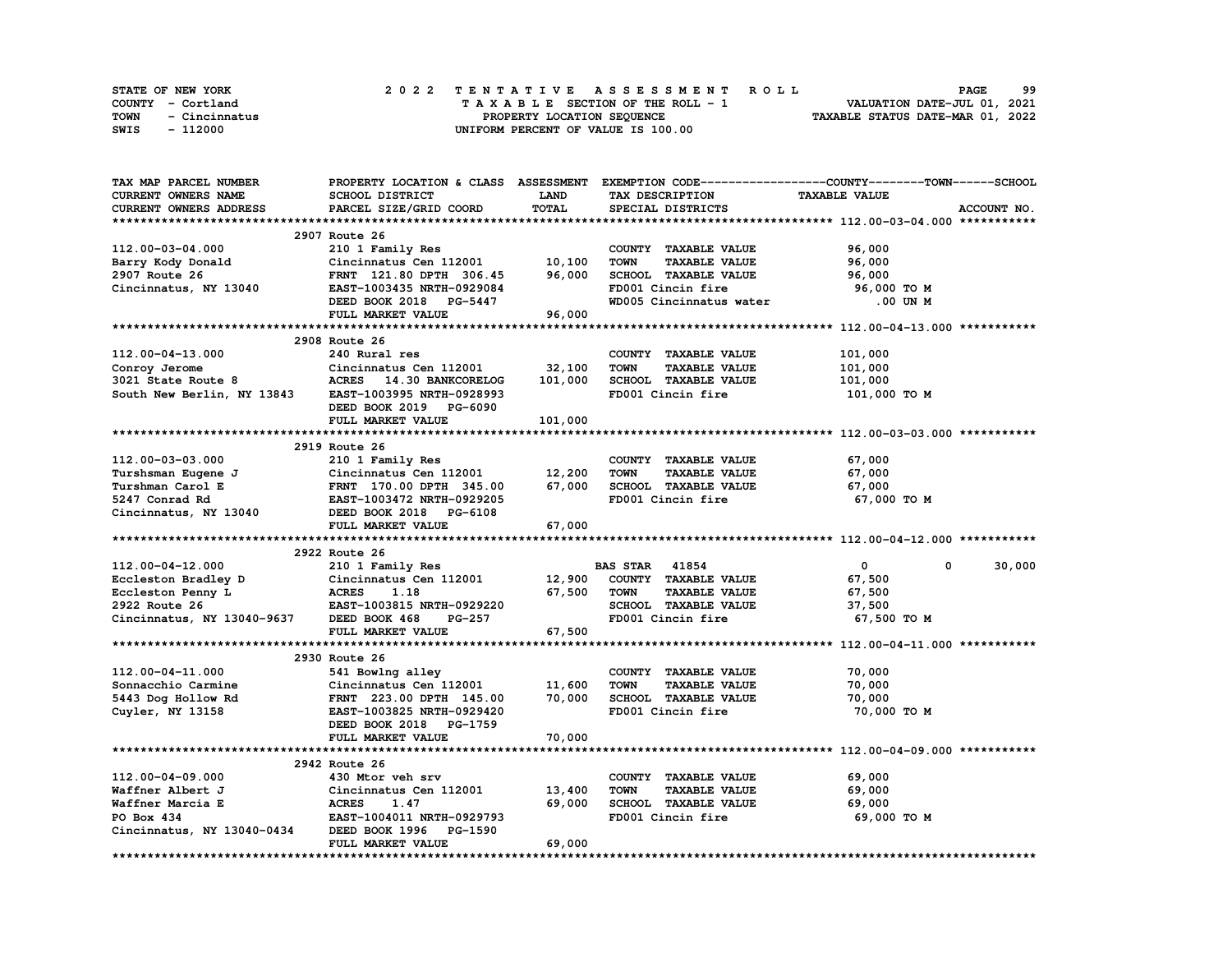| STATE OF NEW YORK     | 2022 TENTATIVE ASSESSMENT ROLL     | 100<br>PAGE                      |
|-----------------------|------------------------------------|----------------------------------|
| COUNTY - Cortland     | TAXABLE SECTION OF THE ROLL - 1    | VALUATION DATE-JUL 01, 2021      |
| TOWN<br>- Cincinnatus | PROPERTY LOCATION SEQUENCE         | TAXABLE STATUS DATE-MAR 01, 2022 |
| - 112000<br>SWIS      | UNIFORM PERCENT OF VALUE IS 100.00 |                                  |

| <b>TAX MAP PARCEL NUMBER</b> | PROPERTY LOCATION & CLASS ASSESSMENT EXEMPTION CODE----------------COUNTY-------TOWN------SCHOOL |         |                       |                      |                                |             |
|------------------------------|--------------------------------------------------------------------------------------------------|---------|-----------------------|----------------------|--------------------------------|-------------|
| CURRENT OWNERS NAME          | SCHOOL DISTRICT                                                                                  | LAND    |                       | TAX DESCRIPTION      | <b>TAXABLE VALUE</b>           |             |
| CURRENT OWNERS ADDRESS       | PARCEL SIZE/GRID COORD                                                                           | TOTAL   |                       | SPECIAL DISTRICTS    |                                | ACCOUNT NO. |
|                              |                                                                                                  |         |                       |                      |                                |             |
|                              | 2959 Route 26                                                                                    |         |                       |                      |                                |             |
| 112.00-04-15.000             | 240 Rural res                                                                                    |         | <b>BAS STAR 41854</b> |                      | 0<br>$\mathbf{o}$              | 30,000      |
| Goff Robert A                | Cincinnatus Cen 112001                                                                           | 73,900  |                       | COUNTY TAXABLE VALUE | 231,000                        |             |
| Goff Kelly S                 | ACRES 46.48                                                                                      | 231,000 | <b>TOWN</b>           | <b>TAXABLE VALUE</b> | 231,000                        |             |
| 2959 Route 26                | EAST-1002628 NRTH-0929678                                                                        |         |                       | SCHOOL TAXABLE VALUE | 201,000                        |             |
| Cincinnatus, NY 13040        | DEED BOOK 10669 PG-58004                                                                         |         |                       | FD001 Cincin fire    | 231,000 TO M                   |             |
|                              | FULL MARKET VALUE                                                                                | 231,000 |                       |                      |                                |             |
|                              |                                                                                                  |         |                       |                      |                                |             |
|                              | 2983 Route 26                                                                                    |         |                       |                      |                                |             |
| 112.00-04-14.000             | 210 1 Family Res                                                                                 |         | <b>BAS STAR 41854</b> |                      | $\mathbf 0$<br>0               | 30,000      |
| Streichert Justin            | Cincinnatus Cen 112001                                                                           | 19,200  |                       | COUNTY TAXABLE VALUE | 230,000                        |             |
| 2983 Route 26                | <b>ACRES</b><br>5.10 BANK LERETA                                                                 | 230,000 | <b>TOWN</b>           | <b>TAXABLE VALUE</b> | 230,000                        |             |
| Cincinnatus, NY 13040        | EAST-1003564 NRTH-0930252                                                                        |         |                       | SCHOOL TAXABLE VALUE | 200,000                        |             |
|                              | DEED BOOK 2008 PG-1929                                                                           |         |                       | FD001 Cincin fire    | 230,000 TO M                   |             |
|                              | FULL MARKET VALUE                                                                                | 230,000 |                       |                      |                                |             |
|                              |                                                                                                  |         |                       |                      |                                |             |
|                              | 2998 Route 26                                                                                    |         |                       |                      |                                |             |
| 112.00-04-06.000             | 210 1 Family Res                                                                                 |         |                       | COUNTY TAXABLE VALUE | 99,000                         |             |
| Moffitt David Earl           | Cincinnatus Cen 112001                                                                           | 10,200  | <b>TOWN</b>           | <b>TAXABLE VALUE</b> | 99,000                         |             |
| Shafer Leah D                | FRNT 235.19 DPTH 101.54                                                                          | 99,000  |                       | SCHOOL TAXABLE VALUE | 99,000                         |             |
| 1963 Peruville Rd            | <b>BANK LERETA</b>                                                                               |         |                       | FD001 Cincin fire    | 99,000 TO M                    |             |
| Freeville, NY 13068          | EAST-1004182 NRTH-0930679                                                                        |         |                       |                      |                                |             |
|                              | DEED BOOK 2019 PG-3149                                                                           |         |                       |                      |                                |             |
|                              | FULL MARKET VALUE                                                                                | 99,000  |                       |                      |                                |             |
|                              |                                                                                                  |         |                       |                      |                                |             |
|                              | 3019 Route 26                                                                                    |         |                       |                      |                                |             |
| 112.00-04-05.000             | 270 Mfg housing                                                                                  |         |                       | COUNTY TAXABLE VALUE | 36,000                         |             |
| McKee Jonathan               | Cincinnatus Cen 112001                                                                           | 19,500  | <b>TOWN</b>           | <b>TAXABLE VALUE</b> | 36,000                         |             |
| 3037 Route 26                | <b>ACRES</b><br>5.31                                                                             | 36,000  |                       | SCHOOL TAXABLE VALUE | 36,000                         |             |
| Cincinnatus, NY 13040        | EAST-1003977 NRTH-0930967                                                                        |         |                       | FD001 Cincin fire    | 36,000 TO M                    |             |
|                              | DEED BOOK 10485 PG-49002                                                                         |         |                       |                      |                                |             |
|                              | FULL MARKET VALUE                                                                                | 36,000  |                       |                      |                                |             |
|                              |                                                                                                  |         |                       |                      |                                |             |
|                              | 3037 Route 26                                                                                    |         |                       |                      |                                |             |
| 112.00-04-17.200             | 210 1 Family Res                                                                                 |         | <b>BAS STAR 41854</b> |                      | $\overline{0}$<br>$\mathbf{0}$ | 30,000      |
| McKee Jonathon               | Cincinnatus Cen 112001                                                                           | 17,600  |                       | COUNTY TAXABLE VALUE | 134,300                        |             |
| 3037 Route 26                | <b>ACRES</b><br>4.08                                                                             | 134,300 | <b>TOWN</b>           | <b>TAXABLE VALUE</b> | 134,300                        |             |
| Cincinnatus, NY 13040-9637   | EAST-1004139 NRTH-0931320                                                                        |         |                       | SCHOOL TAXABLE VALUE | 104,300                        |             |
|                              | DEED BOOK 2011 PG-6351                                                                           |         |                       | FD001 Cincin fire    | 134,300 TO M                   |             |
|                              | FULL MARKET VALUE                                                                                | 134,300 |                       |                      |                                |             |
|                              |                                                                                                  |         |                       |                      |                                |             |
|                              | 3059 Route 26                                                                                    |         |                       |                      |                                |             |
| 112.00-04-17.100             | 120 Field crops                                                                                  |         |                       | COUNTY TAXABLE VALUE | 207,500                        |             |
| McKee Jonathan A             | Cincinnatus Cen 112001                                                                           | 102,500 | <b>TOWN</b>           | <b>TAXABLE VALUE</b> | 207,500                        |             |
| McKee Allen H                | ACRES 73.72                                                                                      | 207,500 |                       | SCHOOL TAXABLE VALUE | 207,500                        |             |
| PO Box 405                   | EAST-1003664 NRTH-0932375                                                                        |         |                       | FD001 Cincin fire    | 207,500 TO M                   |             |
| Cincinnatus, NY 13040        | DEED BOOK 2015 PG-6948                                                                           |         |                       |                      |                                |             |
|                              |                                                                                                  |         |                       |                      |                                |             |
|                              | FULL MARKET VALUE                                                                                | 207,500 |                       |                      |                                |             |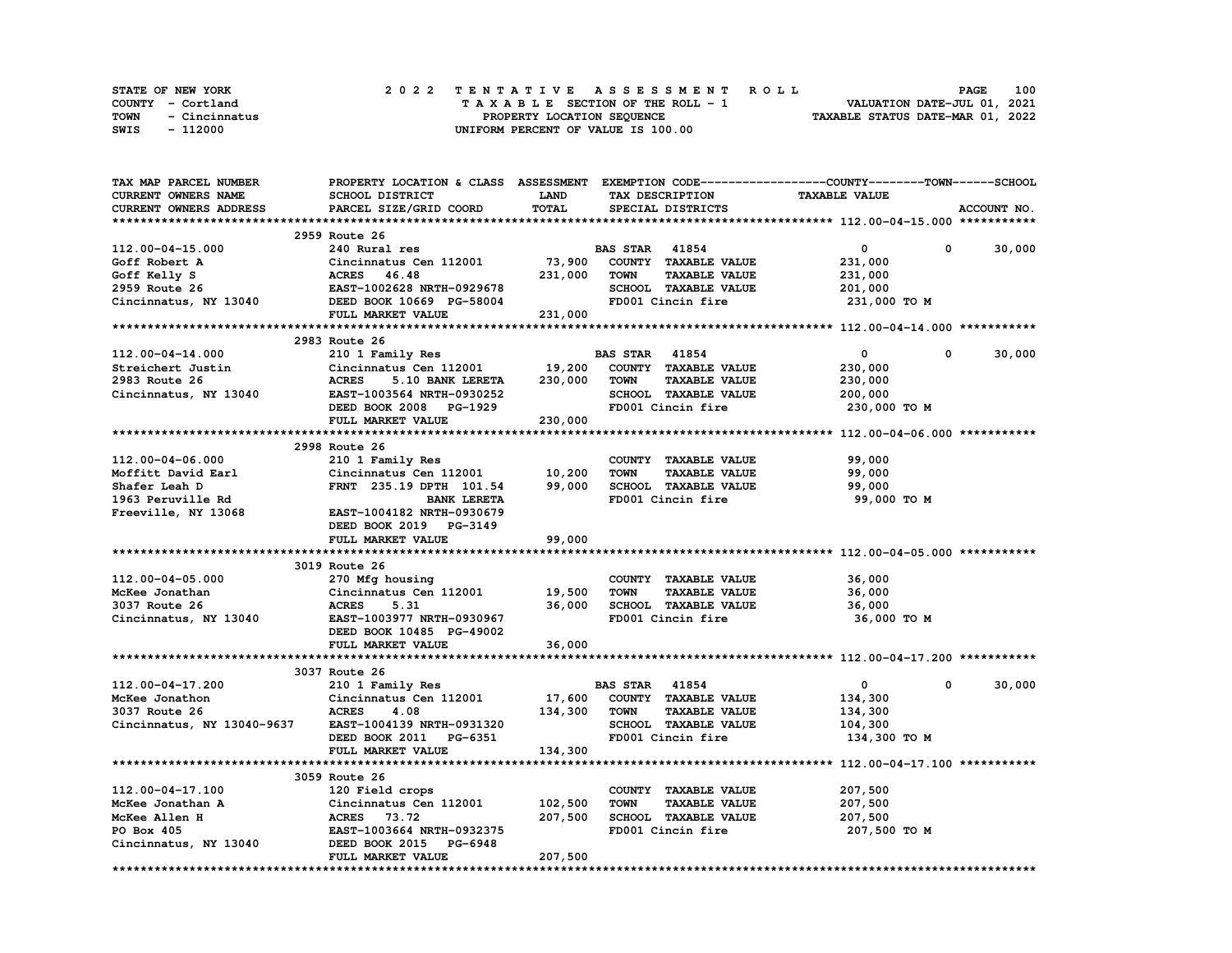|      | STATE OF NEW YORK | 2022 TENTATIVE ASSESSMENT ROLL                                 | <b>PAGE</b>                 | 101 |
|------|-------------------|----------------------------------------------------------------|-----------------------------|-----|
|      | COUNTY - Cortland | TAXABLE SECTION OF THE ROLL - 1                                | VALUATION DATE-JUL 01, 2021 |     |
| TOWN | - Cincinnatus     | TAXABLE STATUS DATE-MAR 01, 2022<br>PROPERTY LOCATION SEQUENCE |                             |     |
| SWIS | - 112000          | UNIFORM PERCENT OF VALUE IS 100.00                             |                             |     |

| TAX MAP PARCEL NUMBER                                                                                     |                                                                                                                      |             |                                           | PROPERTY LOCATION & CLASS ASSESSMENT EXEMPTION CODE----------------COUNTY-------TOWN------SCHOOL |             |
|-----------------------------------------------------------------------------------------------------------|----------------------------------------------------------------------------------------------------------------------|-------------|-------------------------------------------|--------------------------------------------------------------------------------------------------|-------------|
| <b>CURRENT OWNERS NAME</b>                                                                                | <b>SCHOOL DISTRICT</b>                                                                                               | <b>LAND</b> | TAX DESCRIPTION                           | <b>TAXABLE VALUE</b>                                                                             |             |
| CURRENT OWNERS ADDRESS                                                                                    | PARCEL SIZE/GRID COORD                                                                                               | TOTAL       | SPECIAL DISTRICTS                         |                                                                                                  | ACCOUNT NO. |
|                                                                                                           |                                                                                                                      |             |                                           |                                                                                                  |             |
|                                                                                                           | 3111 Route 26                                                                                                        |             |                                           |                                                                                                  |             |
| 113.00-02-07.000                                                                                          | 240 Rural res                                                                                                        |             | COUNTY TAXABLE VALUE                      | 157,000                                                                                          |             |
| McKee Michael M                                                                                           | M Cincinnatus Cen 112001<br>ACRES 10.00<br>EAST-1005095 NRTH-0932829                                                 | 26,500      | TOWN<br><b>TAXABLE VALUE</b>              | 157,000                                                                                          |             |
| McKee Judy                                                                                                |                                                                                                                      | 157,000     | SCHOOL TAXABLE VALUE                      | 157,000                                                                                          |             |
| 3111 Route 26                                                                                             |                                                                                                                      |             | FD001 Cincin fire                         | 157,000 TO M                                                                                     |             |
| Cincinnatus, NY 13040 DEED BOOK 2010 PG-517                                                               |                                                                                                                      |             |                                           |                                                                                                  |             |
|                                                                                                           | FULL MARKET VALUE                                                                                                    | 157,000     |                                           |                                                                                                  |             |
|                                                                                                           |                                                                                                                      |             |                                           |                                                                                                  |             |
|                                                                                                           | 3123 Route 26                                                                                                        |             |                                           |                                                                                                  |             |
| 113.00-02-06.120                                                                                          | 210 1 Family Res                                                                                                     |             | <b>BAS STAR 41854</b>                     | $\overline{0}$<br>$\mathbf{0}$                                                                   | 30,000      |
| Case Lisa                                                                                                 | Cincinnatus Cen 112001 11,900 COUNTY TAXABLE VALUE                                                                   |             |                                           | 75,000                                                                                           |             |
| 3123 Route 26                                                                                             | FRNT 165.00 DPTH 260.98 75,000 TOWN                                                                                  |             | TAXABLE VALUE                             | 75,000                                                                                           |             |
| Cincinnatus, NY 13040 EAST-1005594 NRTH-0932983                                                           |                                                                                                                      |             | SCHOOL TAXABLE VALUE                      | 45,000                                                                                           |             |
|                                                                                                           | DEED BOOK 2008 PG-1997                                                                                               |             | FD001 Cincin fire                         | 75,000 TO M                                                                                      |             |
|                                                                                                           | FULL MARKET VALUE                                                                                                    | 75,000      |                                           |                                                                                                  |             |
|                                                                                                           |                                                                                                                      |             |                                           |                                                                                                  |             |
|                                                                                                           | 3124 Route 26                                                                                                        |             |                                           |                                                                                                  |             |
| 113.00-02-09.000                                                                                          | 210 1 Family Res                                                                                                     |             | COUNTY TAXABLE VALUE                      | 61,700                                                                                           |             |
| <b>Tennant Charles</b>                                                                                    | Cincinnatus Cen 112001 13,100<br>ACRES 1.30 61,700<br>EAST-1005820 NRTH-0932784                                      |             | <b>TOWN</b>                               | TAXABLE VALUE 61,700                                                                             |             |
| Tennant Anne                                                                                              |                                                                                                                      |             | 61,700 SCHOOL TAXABLE VALUE 61,700        |                                                                                                  |             |
|                                                                                                           |                                                                                                                      |             | FD001 Cincin fire                         | 61,700 TO M                                                                                      |             |
|                                                                                                           |                                                                                                                      |             |                                           |                                                                                                  |             |
|                                                                                                           | FULL MARKET VALUE                                                                                                    | 61,700      |                                           |                                                                                                  |             |
|                                                                                                           |                                                                                                                      |             |                                           |                                                                                                  |             |
|                                                                                                           | 3125 Route 26                                                                                                        |             |                                           |                                                                                                  |             |
| 113.00-02-06.200                                                                                          | 270 Mfg housing and the Management of the Management of the Management of the Management of the Management of the Ma |             | COUNTY TAXABLE VALUE                      | 33,000                                                                                           |             |
| Byron Clara J                                                                                             |                                                                                                                      |             | <b>TOWN</b><br>TAXABLE VALUE              | 33,000                                                                                           |             |
| PO Box 166                                                                                                | Cincinnatus Cen 112001 12,400<br>FRNT 185.00 DPTH 243.94 33,000                                                      |             | SCHOOL TAXABLE VALUE<br>FD001 Cincin fire | 33,000                                                                                           |             |
| Cincinnatus, NY 13040-0166 EAST-1005533 NRTH-0932867                                                      |                                                                                                                      |             |                                           | 33,000 TO M                                                                                      |             |
|                                                                                                           | DEED BOOK 1999 PG-322                                                                                                |             |                                           |                                                                                                  |             |
|                                                                                                           | FULL MARKET VALUE                                                                                                    | 33,000      |                                           |                                                                                                  |             |
|                                                                                                           |                                                                                                                      |             |                                           |                                                                                                  |             |
|                                                                                                           | 3147 Route 26                                                                                                        |             |                                           |                                                                                                  |             |
|                                                                                                           |                                                                                                                      |             | COUNTY TAXABLE VALUE                      | 10,400                                                                                           |             |
| 113.00-02-06.110<br>McKee Michael M Cincinnatus Cen 112001 10,400<br>McKee Judy Pendell ACRES 4.91 10,400 |                                                                                                                      |             | <b>TOWN</b><br><b>TAXABLE VALUE</b>       | 10,400                                                                                           |             |
|                                                                                                           |                                                                                                                      |             | SCHOOL TAXABLE VALUE 10,400               |                                                                                                  |             |
| 3111 Route 26                                                                                             | EAST-1005312 NRTH-0933221                                                                                            |             | FD001 Cincin fire 10,400 TO M             |                                                                                                  |             |
| Cincinnatus, NY 13040                                                                                     | DEED BOOK 2017 PG-3690                                                                                               |             |                                           |                                                                                                  |             |
|                                                                                                           | FULL MARKET VALUE                                                                                                    | 10,400      |                                           |                                                                                                  |             |
|                                                                                                           |                                                                                                                      |             |                                           |                                                                                                  |             |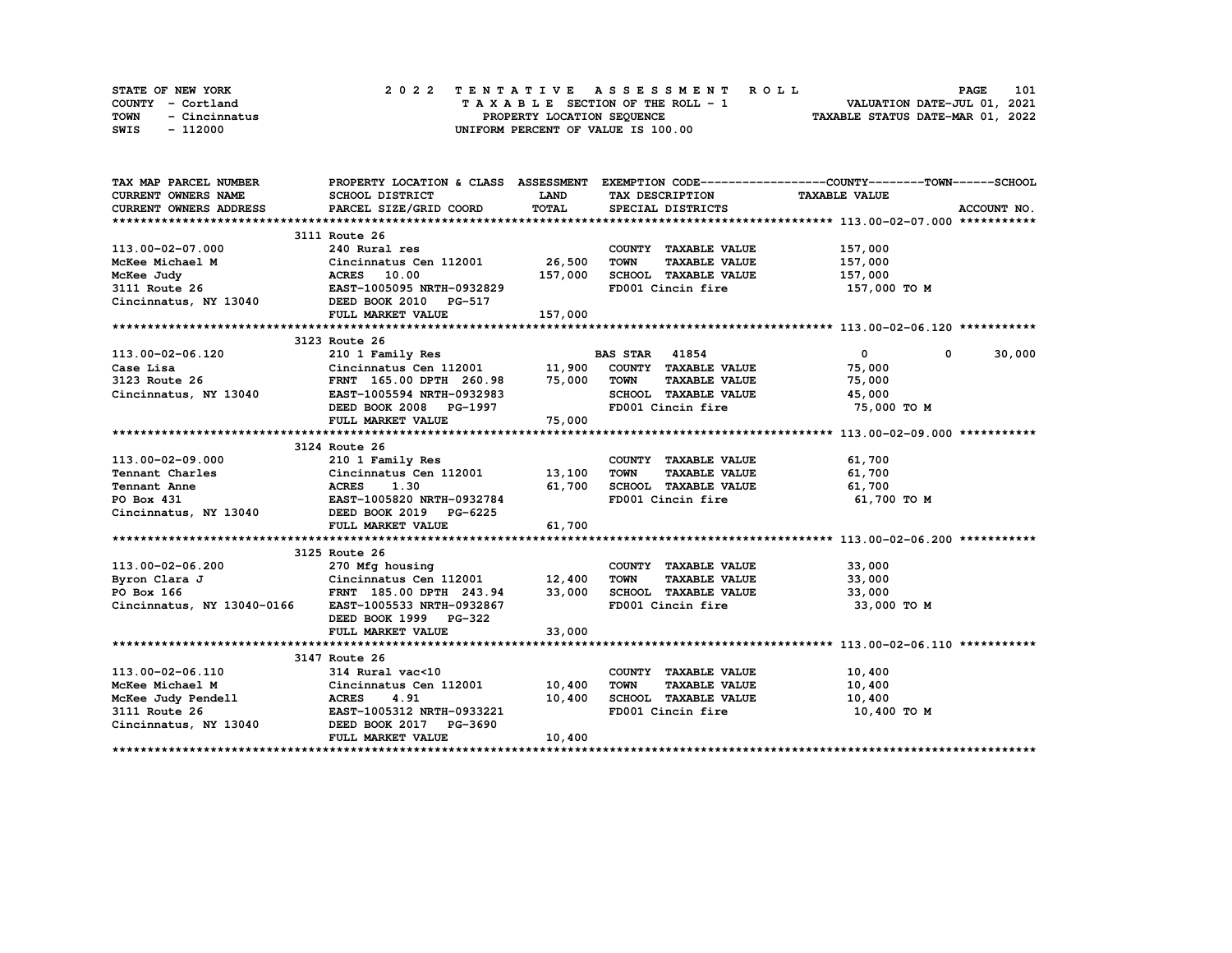|      | STATE OF NEW YORK |  | 2022 TENTATIVE ASSESSMENT ROLL |  |  |  |                                    |  |  |  |  |  |  |                                  |  | <b>PAGE</b> | 102 |
|------|-------------------|--|--------------------------------|--|--|--|------------------------------------|--|--|--|--|--|--|----------------------------------|--|-------------|-----|
|      | COUNTY - Cortland |  |                                |  |  |  | TAXABLE SECTION OF THE ROLL - 1    |  |  |  |  |  |  | VALUATION DATE-JUL 01, 2021      |  |             |     |
| TOWN | - Cincinnatus     |  |                                |  |  |  | PROPERTY LOCATION SEQUENCE         |  |  |  |  |  |  | TAXABLE STATUS DATE-MAR 01, 2022 |  |             |     |
| SWIS | - 112000          |  |                                |  |  |  | UNIFORM PERCENT OF VALUE IS 100.00 |  |  |  |  |  |  |                                  |  |             |     |

| TAX MAP PARCEL NUMBER                                                                            | PROPERTY LOCATION & CLASS ASSESSMENT EXEMPTION CODE----------------COUNTY-------TOWN-----SCHOOL |             |                                     |                             |                 |
|--------------------------------------------------------------------------------------------------|-------------------------------------------------------------------------------------------------|-------------|-------------------------------------|-----------------------------|-----------------|
| CURRENT OWNERS NAME                                                                              | SCHOOL DISTRICT                                                                                 | <b>LAND</b> | TAX DESCRIPTION                     | <b>TAXABLE VALUE</b>        |                 |
| <b>CURRENT OWNERS ADDRESS</b>                                                                    | PARCEL SIZE/GRID COORD                                                                          | TOTAL       | SPECIAL DISTRICTS                   |                             | ACCOUNT NO.     |
|                                                                                                  |                                                                                                 |             |                                     |                             |                 |
|                                                                                                  | 3148 Route 26                                                                                   |             |                                     |                             |                 |
| 113.00-01-14.000                                                                                 | 241 Rural res&ag                                                                                |             | AG-CEILING 41720                    | 62,194                      | 62, 194 62, 194 |
| Davis Sally                                                                                      | Cincinnatus Cen 112001                                                                          |             | 197,600 ENH STAR 41834              | $\mathbf{0}$<br>0           | 74,900          |
| David Richard                                                                                    | <b>ACRES</b> 168.80                                                                             | 287,700     | COUNTY TAXABLE VALUE                | 225,506                     |                 |
| 3148 Route 26                                                                                    | EAST-1007708 NRTH-0933944                                                                       |             | <b>TOWN</b><br><b>TAXABLE VALUE</b> | 225,506                     |                 |
| Cincinnatus, NY 13040-9638                                                                       | DEED BOOK 299<br><b>PG-380</b>                                                                  |             | SCHOOL TAXABLE VALUE                | 150,606                     |                 |
|                                                                                                  | FULL MARKET VALUE                                                                               |             | 287,700 FD001 Cincin fire           | 287,700 TO M                |                 |
| MAY BE SUBJECT TO PAYMENT                                                                        |                                                                                                 |             |                                     |                             |                 |
| UNDER AGDIST LAW TIL 2026                                                                        |                                                                                                 |             |                                     |                             |                 |
|                                                                                                  |                                                                                                 |             |                                     |                             |                 |
|                                                                                                  | 3219 Route 26                                                                                   |             |                                     |                             |                 |
| 113.00-01-03.000                                                                                 | 210 1 Family Res                                                                                |             | COUNTY TAXABLE VALUE                | 91,200                      |                 |
| Aiken James L                                                                                    | Cincinnatus Cen 112001 22,500                                                                   |             | <b>TAXABLE VALUE</b><br>TOWN        | 91,200                      |                 |
| Aiken Elaine R                                                                                   | <b>ACRES</b><br>7.30                                                                            | 91,200      | SCHOOL TAXABLE VALUE                | 91,200                      |                 |
| 296 Route 26                                                                                     |                                                                                                 |             | FD001 Cincin fire                   | 91,200 TO M                 |                 |
| PO Box 9                                                                                         | EAST-1006052 NRTH-0934276<br>DEED BOOK 2019 PG-1379                                             |             |                                     |                             |                 |
| Pitcher, NY 13136                                                                                | FULL MARKET VALUE                                                                               | 91,200      |                                     |                             |                 |
|                                                                                                  |                                                                                                 |             |                                     |                             |                 |
|                                                                                                  | 3224 Route 26                                                                                   |             |                                     |                             |                 |
| 113.00-01-11.100                                                                                 | 210 1 Family Res                                                                                |             | COUNTY TAXABLE VALUE                | 67,000                      |                 |
|                                                                                                  |                                                                                                 |             | <b>TOWN</b><br><b>TAXABLE VALUE</b> | 67,000                      |                 |
| George Donald Cincinnatus Cen 112001 9,400<br>George Grace 67,000 FRNT 111.16 DPTH 224.46 67,000 |                                                                                                 |             | SCHOOL TAXABLE VALUE                | 67,000                      |                 |
| 3226 Route 26                                                                                    | EAST-1006346 NRTH-0934598                                                                       |             | FD001 Cincin fire                   | 67,000 TO M                 |                 |
| Cincinnatus, NY 13040-9638                                                                       | DEED BOOK 347<br>PG-1004                                                                        |             |                                     |                             |                 |
|                                                                                                  | FULL MARKET VALUE                                                                               | 67,000      |                                     |                             |                 |
|                                                                                                  |                                                                                                 |             |                                     |                             |                 |
|                                                                                                  | 3224 Route 26                                                                                   |             |                                     |                             |                 |
| 113.00-01-11.200                                                                                 | 270 Mfg housing                                                                                 |             | COUNTY TAXABLE VALUE                | 29,000                      |                 |
| George Donald                                                                                    |                                                                                                 |             | <b>TOWN</b><br><b>TAXABLE VALUE</b> | 29,000                      |                 |
| George Grace                                                                                     | Cincinnatus Cen 112001 17,600<br>FRNT 83.85 DPTH 221.11 29,000<br>EAST-1006355 NRTH-0934500     |             | SCHOOL TAXABLE VALUE                | 29,000                      |                 |
| 3226 Route 26                                                                                    |                                                                                                 |             | FD001 Cincin fire                   | 29,000 TO M                 |                 |
| Cincinnatus, NY 13040-9638 DEED BOOK 398                                                         | PG-332                                                                                          |             |                                     |                             |                 |
|                                                                                                  | FULL MARKET VALUE                                                                               | 29,000      |                                     |                             |                 |
|                                                                                                  |                                                                                                 |             |                                     |                             |                 |
|                                                                                                  | 3228 Route 26                                                                                   |             |                                     |                             |                 |
| 113.00-01-10.000                                                                                 | 210 1 Family Res                                                                                |             | <b>BAS STAR 41854</b>               | $\mathbf{0}$<br>$\mathbf 0$ | 30,000          |
| Eccleston Mitchel D                                                                              | Cincinnatus Cen 112001 13,400                                                                   |             | COUNTY TAXABLE VALUE                | 79,500                      |                 |
| 3228 Route 26                                                                                    | <b>ACRES</b><br>1.47                                                                            | 79,500      | <b>TOWN</b><br><b>TAXABLE VALUE</b> | 79,500                      |                 |
| Cincinnatus, NY 13040-9638                                                                       | EAST-1006330 NRTH-0934782                                                                       |             | SCHOOL TAXABLE VALUE                | 49,500                      |                 |
|                                                                                                  | DEED BOOK 523<br><b>PG-314</b>                                                                  |             | FD001 Cincin fire                   | 79,500 TO M                 |                 |
|                                                                                                  | FULL MARKET VALUE                                                                               | 79,500      |                                     |                             |                 |
|                                                                                                  |                                                                                                 |             |                                     |                             |                 |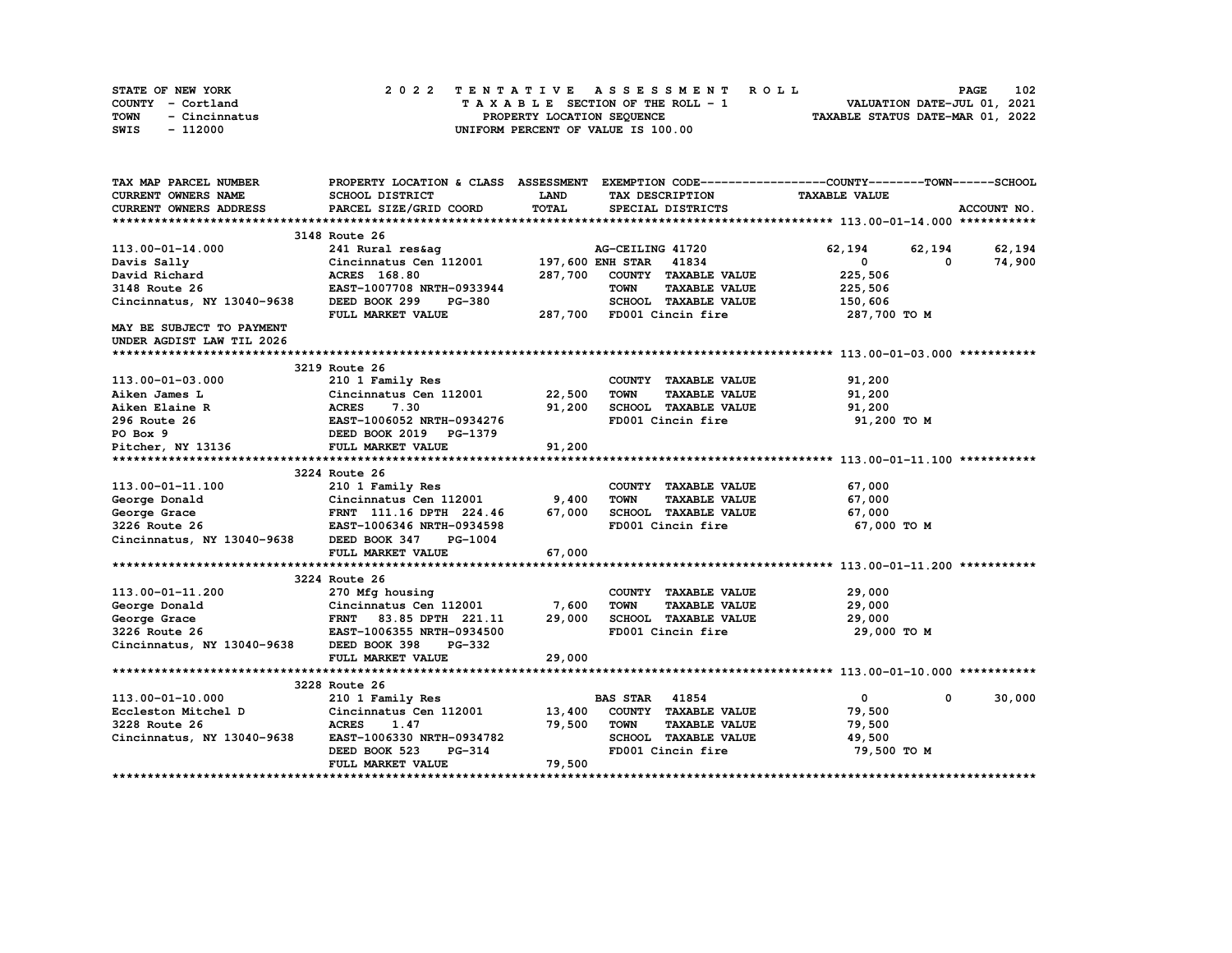| <b>STATE OF NEW YORK</b> |               |  |  |  |  |  | 2022 TENTATIVE ASSESSMENT ROLL     |  |  |  |  |  |  |                                  |  | <b>PAGE</b>                 | 103 |
|--------------------------|---------------|--|--|--|--|--|------------------------------------|--|--|--|--|--|--|----------------------------------|--|-----------------------------|-----|
| COUNTY - Cortland        |               |  |  |  |  |  | TAXABLE SECTION OF THE ROLL - 1    |  |  |  |  |  |  |                                  |  | VALUATION DATE-JUL 01, 2021 |     |
| TOWN                     | - Cincinnatus |  |  |  |  |  | PROPERTY LOCATION SEOUENCE         |  |  |  |  |  |  | TAXABLE STATUS DATE-MAR 01, 2022 |  |                             |     |
| SWIS                     | - 112000      |  |  |  |  |  | UNIFORM PERCENT OF VALUE IS 100.00 |  |  |  |  |  |  |                                  |  |                             |     |

| TAX MAP PARCEL NUMBER                                                                                                                                                                                      | PROPERTY LOCATION & CLASS ASSESSMENT EXEMPTION CODE----------------COUNTY-------TOWN-----SCHOOL |             |                       |                      |                      |                      |
|------------------------------------------------------------------------------------------------------------------------------------------------------------------------------------------------------------|-------------------------------------------------------------------------------------------------|-------------|-----------------------|----------------------|----------------------|----------------------|
| <b>CURRENT OWNERS NAME</b>                                                                                                                                                                                 | SCHOOL DISTRICT                                                                                 | <b>LAND</b> |                       | TAX DESCRIPTION      | <b>TAXABLE VALUE</b> |                      |
| CURRENT OWNERS ADDRESS                                                                                                                                                                                     | PARCEL SIZE/GRID COORD                                                                          | TOTAL       |                       | SPECIAL DISTRICTS    |                      | ACCOUNT NO.          |
|                                                                                                                                                                                                            |                                                                                                 |             |                       |                      |                      |                      |
|                                                                                                                                                                                                            | 3231 Route 26                                                                                   |             |                       |                      |                      |                      |
| 113.00-01-04.110                                                                                                                                                                                           | 210 1 Family Res                                                                                |             | <b>ENH STAR 41834</b> |                      | $\mathbf{0}$         | 74,900<br>$^{\circ}$ |
| <b>Cincin</b><br><b>ACRES</b><br>Fuller Donald F                                                                                                                                                           | Cincinnatus Cen 112001                                                                          | 18,100      |                       | COUNTY TAXABLE VALUE | 103,000              |                      |
| Fuller Roberta M                                                                                                                                                                                           | 4.40                                                                                            | 103,000     | <b>TOWN</b>           | <b>TAXABLE VALUE</b> | 103,000              |                      |
| 3231 Route 26                                                                                                                                                                                              | EAST-1005931 NRTH-0934732                                                                       |             |                       | SCHOOL TAXABLE VALUE | 28,100               |                      |
| Cincinnatus, NY 13040-9638 DEED BOOK 303                                                                                                                                                                   | PG-591                                                                                          |             |                       | FD001 Cincin fire    | 103,000 TO M         |                      |
|                                                                                                                                                                                                            | FULL MARKET VALUE                                                                               | 103,000     |                       |                      |                      |                      |
|                                                                                                                                                                                                            |                                                                                                 |             |                       |                      |                      |                      |
|                                                                                                                                                                                                            | 3239 Route 26                                                                                   |             |                       |                      |                      |                      |
|                                                                                                                                                                                                            |                                                                                                 |             |                       |                      | $\mathbf{0}$         | 30,000<br>$^{\circ}$ |
|                                                                                                                                                                                                            |                                                                                                 |             |                       |                      | 103,000              |                      |
|                                                                                                                                                                                                            |                                                                                                 |             |                       |                      | 103,000              |                      |
|                                                                                                                                                                                                            |                                                                                                 |             |                       | SCHOOL TAXABLE VALUE | 73,000               |                      |
|                                                                                                                                                                                                            |                                                                                                 |             |                       |                      | 103,000 TO M         |                      |
|                                                                                                                                                                                                            | FULL MARKET VALUE                                                                               | 103,000     |                       |                      |                      |                      |
|                                                                                                                                                                                                            |                                                                                                 |             |                       |                      |                      |                      |
|                                                                                                                                                                                                            | 3240 Route 26                                                                                   |             |                       |                      |                      |                      |
| 113.00-01-09.000                                                                                                                                                                                           | 210 1 Family Res                                                                                |             | <b>BAS STAR 41854</b> |                      | $\mathbf{0}$         | 30,000<br>$^{\circ}$ |
| 113.00-01-03.000<br>Aiken Thomas H<br>Aiken Christina (Cincinnatus Christina FRNT 66.51 DPTH 236.54 79,000<br>3240 Route 26 EAST-1006321 NRTH-0934934<br>Cincinnatus, NY 13040-9638 DEED BOOK 2003 PG-1892 |                                                                                                 |             |                       | COUNTY TAXABLE VALUE | 79,000               |                      |
|                                                                                                                                                                                                            |                                                                                                 |             | <b>TOWN</b>           | <b>TAXABLE VALUE</b> | 79,000               |                      |
|                                                                                                                                                                                                            |                                                                                                 |             |                       | SCHOOL TAXABLE VALUE | 49,000               |                      |
|                                                                                                                                                                                                            |                                                                                                 |             |                       | FD001 Cincin fire    | 79,000 TO M          |                      |
|                                                                                                                                                                                                            | FULL MARKET VALUE                                                                               | 79,000      |                       |                      |                      |                      |
|                                                                                                                                                                                                            |                                                                                                 |             |                       |                      |                      |                      |
|                                                                                                                                                                                                            | 3246 Route 26                                                                                   |             |                       |                      |                      |                      |
| 113.00-01-07.210                                                                                                                                                                                           | 210 1 Family Res                                                                                |             |                       | COUNTY TAXABLE VALUE | 86,900               |                      |
| Lange Carolyn Carlson                                                                                                                                                                                      | Cincinnatus Cen 112001 12,300                                                                   |             | <b>TOWN</b>           | <b>TAXABLE VALUE</b> | 86,900               |                      |
| 3246 Route 26                                                                                                                                                                                              | FRNT 183.73 DPTH 236.54 86,900                                                                  |             |                       | SCHOOL TAXABLE VALUE | 86,900               |                      |
| Cincinnatus, NY 13040                                                                                                                                                                                      | EAST-1006276 NRTH-0935060                                                                       |             |                       | FD001 Cincin fire    | 86,900 то м          |                      |
|                                                                                                                                                                                                            | DEED BOOK 2020 PG-3470                                                                          |             |                       |                      |                      |                      |
|                                                                                                                                                                                                            | FULL MARKET VALUE                                                                               | 86,900      |                       |                      |                      |                      |
|                                                                                                                                                                                                            |                                                                                                 |             |                       |                      |                      |                      |
|                                                                                                                                                                                                            | 3266 Route 26                                                                                   |             |                       |                      |                      |                      |
| 113.00-01-07.100                                                                                                                                                                                           | 270 Mfg housing                                                                                 |             |                       | COUNTY TAXABLE VALUE | 22,000               |                      |
| Lange Carolyn Carlson                                                                                                                                                                                      | Cincinnatus Cen 112001                                                                          | 7,700       | <b>TOWN</b>           | <b>TAXABLE VALUE</b> | 22,000               |                      |
| 3246 Route 26                                                                                                                                                                                              | FRNT 105.85 DPTH 138.33                                                                         | 22,000      |                       | SCHOOL TAXABLE VALUE | 22,000               |                      |
| Cincinnatus, PA 13040                                                                                                                                                                                      | EAST-1006256 NRTH-0935199                                                                       |             |                       | FD001 Cincin fire    | 22,000 TO M          |                      |
|                                                                                                                                                                                                            | DEED BOOK 2020 PG-3470                                                                          |             |                       |                      |                      |                      |
|                                                                                                                                                                                                            | FULL MARKET VALUE                                                                               | 22,000      |                       |                      |                      |                      |
|                                                                                                                                                                                                            |                                                                                                 |             |                       |                      |                      |                      |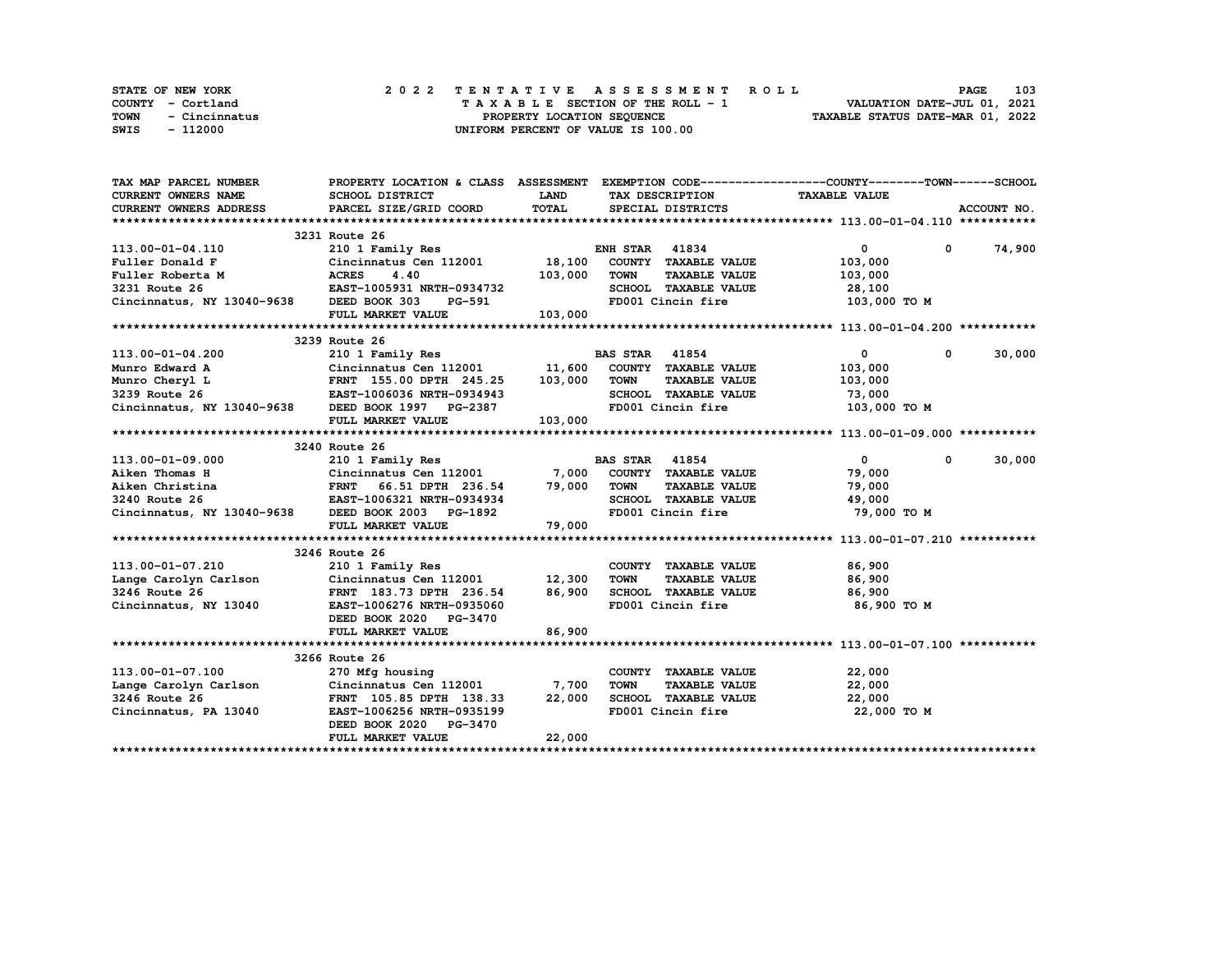|             | STATE OF NEW YORK | 2022 TENTATIVE ASSESSMENT ROLL |  |  |  |                                    |  |  |  |  |  |                                  | <b>PAGE</b> | 104 |
|-------------|-------------------|--------------------------------|--|--|--|------------------------------------|--|--|--|--|--|----------------------------------|-------------|-----|
|             | COUNTY - Cortland |                                |  |  |  | TAXABLE SECTION OF THE ROLL - 1    |  |  |  |  |  | VALUATION DATE-JUL 01, 2021      |             |     |
| <b>TOWN</b> | - Cincinnatus     |                                |  |  |  | PROPERTY LOCATION SEQUENCE         |  |  |  |  |  | TAXABLE STATUS DATE-MAR 01, 2022 |             |     |
| SWIS        | - 112000          |                                |  |  |  | UNIFORM PERCENT OF VALUE IS 100.00 |  |  |  |  |  |                                  |             |     |

| <b>TAX MAP PARCEL NUMBER</b>                       | PROPERTY LOCATION & CLASS ASSESSMENT                                                                                                                                                                         |             |                                                                             | EXEMPTION CODE-----------------COUNTY-------TOWN-----SCHOOL |
|----------------------------------------------------|--------------------------------------------------------------------------------------------------------------------------------------------------------------------------------------------------------------|-------------|-----------------------------------------------------------------------------|-------------------------------------------------------------|
| <b>CURRENT OWNERS NAME</b>                         | SCHOOL DISTRICT                                                                                                                                                                                              | <b>LAND</b> | TAX DESCRIPTION                                                             | TAXABLE VALUE                                               |
| <b>CURRENT OWNERS ADDRESS</b>                      | PARCEL SIZE/GRID COORD                                                                                                                                                                                       | TOTAL       | SPECIAL DISTRICTS                                                           | ACCOUNT NO.                                                 |
|                                                    |                                                                                                                                                                                                              |             |                                                                             |                                                             |
|                                                    | 5627 Route 26                                                                                                                                                                                                |             |                                                                             |                                                             |
| 122.08-01-25.200                                   | 312 Vac w/imprv                                                                                                                                                                                              |             | COUNTY TAXABLE VALUE                                                        | 26,000                                                      |
| Randall Sally                                      | Cincinnatus Cen $112001$ 13,000                                                                                                                                                                              |             | <b>TAXABLE VALUE</b><br><b>TOWN</b>                                         | 26,000                                                      |
| 34 Madison St                                      | <b>ACRES</b><br>1.24                                                                                                                                                                                         | 26,000      | SCHOOL TAXABLE VALUE                                                        | 26,000                                                      |
| Cortland, NY 13045                                 | EAST-1003300 NRTH-0927082                                                                                                                                                                                    |             | FD001 Cincin fire                                                           | 26,000 TO M                                                 |
|                                                    |                                                                                                                                                                                                              |             |                                                                             |                                                             |
|                                                    | DEED BOOK 437 PG-58                                                                                                                                                                                          |             | LD001 Cinc lights 26,000 TO M<br>26,000 WD005 Cincinnatus water 0.00 UN M   |                                                             |
|                                                    | FULL MARKET VALUE                                                                                                                                                                                            |             |                                                                             |                                                             |
|                                                    |                                                                                                                                                                                                              |             |                                                                             |                                                             |
| 2541, 2549 Route 26                                |                                                                                                                                                                                                              |             |                                                                             |                                                             |
| 122.00-03-11.000                                   | 281 Multiple res                                                                                                                                                                                             |             | COUNTY TAXABLE VALUE                                                        | 51,000                                                      |
| Carr Teresa                                        | Cincinnatus Cen 112001 11,500                                                                                                                                                                                |             | <b>TAXABLE VALUE</b><br><b>TOWN</b>                                         | 51,000                                                      |
| 2549 Route 26                                      | FRNT 186.00 DPTH 167.00                                                                                                                                                                                      | 51,000      | SCHOOL TAXABLE VALUE                                                        | 51,000                                                      |
| Cincinnatus, NY 13040 EAST-1002384 NRTH-0922765    |                                                                                                                                                                                                              |             | FD001 Cincin fire                                                           | 51,000 TO M                                                 |
|                                                    | DEED BOOK 2014 PG-4751                                                                                                                                                                                       |             |                                                                             | 51,000 TO M                                                 |
|                                                    | FULL MARKET VALUE                                                                                                                                                                                            | 51,000      | LD001 Cinc lights<br>WD005 Cincinnatus water 5                              | .00 UN M                                                    |
|                                                    |                                                                                                                                                                                                              |             |                                                                             |                                                             |
|                                                    | 2734, 2752 Route 26                                                                                                                                                                                          |             |                                                                             |                                                             |
| 122.08-01-41.000                                   | 455 Dealer-prod.                                                                                                                                                                                             |             | COUNTY TAXABLE VALUE                                                        | 925,000                                                     |
| Cincy Home Center LLC                              | Cincinnatus Cen 112001                                                                                                                                                                                       | 390,000     | <b>TOWN</b><br><b>TAXABLE VALUE</b>                                         | 925,000                                                     |
| 2752 Route 26                                      | <b>ACRES</b><br>4.43                                                                                                                                                                                         | 925,000     | SCHOOL TAXABLE VALUE                                                        | 925,000                                                     |
|                                                    |                                                                                                                                                                                                              |             |                                                                             |                                                             |
| Cincinnatus, NY 13040                              | EAST-1003924 NRTH-0926218<br>EAST-1003924 NRTH-0926218 FD001 Cincin fire 925,000 TO M<br>DEED BOOK 2011 PG-4066 LD001 Cinc lights 925,000 TO M<br>FULL MARKET VALUE 925,000 WD005 Cincinnatus water .00 UN M |             | FD001 Cincin fire                                                           | 925,000 TO M                                                |
|                                                    |                                                                                                                                                                                                              |             |                                                                             |                                                             |
|                                                    |                                                                                                                                                                                                              |             |                                                                             |                                                             |
|                                                    |                                                                                                                                                                                                              |             |                                                                             |                                                             |
| 2822-2824 Route 26                                 |                                                                                                                                                                                                              |             |                                                                             |                                                             |
| 122.08-01-08.000                                   | 281 Multiple res                                                                                                                                                                                             |             | <b>ENH STAR 41834</b>                                                       | $\mathbf{0}$<br>0<br>74,900                                 |
| Knickerbocker Todd G Cincinnatus Cen 112001 18,200 |                                                                                                                                                                                                              |             | COUNTY TAXABLE VALUE                                                        | 130,000                                                     |
| 2824 Route 26                                      | FRNT 132.50 DPTH 317.00                                                                                                                                                                                      | 130,000     | <b>TOWN</b><br><b>TAXABLE VALUE</b>                                         | 130,000                                                     |
| Cincinnatus, NY 13040                              | EAST-1003895 NRTH-0927589                                                                                                                                                                                    |             | SCHOOL TAXABLE VALUE                                                        | 55,100                                                      |
|                                                    | DEED BOOK 2002 PG-3514                                                                                                                                                                                       |             | FD001 Cincin fire                                                           | 130,000 то м                                                |
|                                                    | FULL MARKET VALUE                                                                                                                                                                                            |             |                                                                             |                                                             |
|                                                    |                                                                                                                                                                                                              |             | 130,000 LD001 Cinc lights 130,000 TO M<br>WD005 Cincinnatus water 0.00 UN M |                                                             |
|                                                    |                                                                                                                                                                                                              |             |                                                                             |                                                             |
|                                                    | Route 26 And 41                                                                                                                                                                                              |             |                                                                             |                                                             |
| 132.00-01-14.000                                   | 311 Res vac land                                                                                                                                                                                             |             | COUNTY TAXABLE VALUE                                                        | 4,000                                                       |
|                                                    |                                                                                                                                                                                                              |             |                                                                             |                                                             |
| Amidon John E                                      | Cincinnatus Cen 112001                                                                                                                                                                                       | 4,000       | <b>TAXABLE VALUE</b><br>TOWN                                                | 4,000                                                       |
| 60 Route 41                                        | FRNT 140.00 DPTH 211.25                                                                                                                                                                                      | 4,000       | SCHOOL TAXABLE VALUE                                                        | 4,000                                                       |
| Homer, NY 13077-8704                               | EAST-0999208 NRTH-0918105                                                                                                                                                                                    |             | FD001 Cincin fire                                                           | 4,000 TO M                                                  |
|                                                    | DEED BOOK 10280 PG-54002                                                                                                                                                                                     |             |                                                                             |                                                             |
|                                                    | FULL MARKET VALUE                                                                                                                                                                                            | 4,000       |                                                                             |                                                             |
|                                                    |                                                                                                                                                                                                              |             |                                                                             |                                                             |
|                                                    | Route 26 And 41                                                                                                                                                                                              |             |                                                                             |                                                             |
| 132.00-01-20.110                                   | 120 Field crops                                                                                                                                                                                              |             | COUNTY TAXABLE VALUE                                                        | 119,000                                                     |
| Parks James M                                      | Cincinnatus Cen 112001                                                                                                                                                                                       | 103,400     | <b>TOWN</b><br><b>TAXABLE VALUE</b>                                         | 119,000                                                     |
| Parks Marjorie J                                   | ACRES 80.60                                                                                                                                                                                                  | 119,000     | SCHOOL TAXABLE VALUE                                                        | 119,000                                                     |
| 4062 Union Valley Rd                               | EAST-1000168 NRTH-0914977                                                                                                                                                                                    |             | FD001 Cincin fire                                                           | 119,000 то м                                                |
| DeRuyter, NY 13052                                 | DEED BOOK 1998 PG-169                                                                                                                                                                                        |             |                                                                             |                                                             |
|                                                    | FULL MARKET VALUE                                                                                                                                                                                            | 119,000     |                                                                             |                                                             |
|                                                    |                                                                                                                                                                                                              |             |                                                                             |                                                             |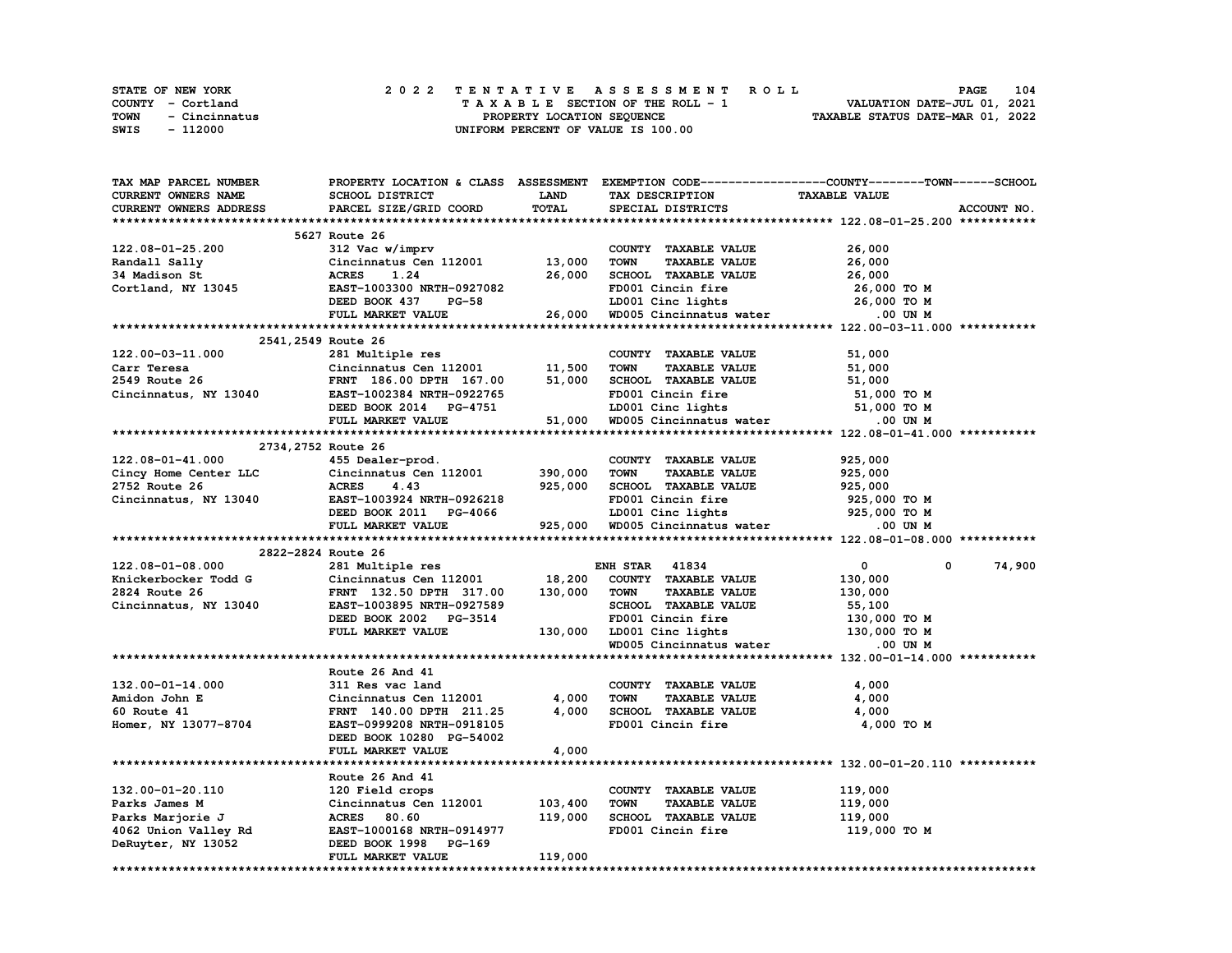| STATE OF NEW YORK     | 2022 TENTATIVE ASSESSMENT ROLL     | 105<br><b>PAGE</b>               |
|-----------------------|------------------------------------|----------------------------------|
| COUNTY - Cortland     | TAXABLE SECTION OF THE ROLL - 1    | VALUATION DATE-JUL 01, 2021      |
| TOWN<br>- Cincinnatus | PROPERTY LOCATION SEQUENCE         | TAXABLE STATUS DATE-MAR 01, 2022 |
| SWIS<br>- 112000      | UNIFORM PERCENT OF VALUE IS 100.00 |                                  |

| CURRENT OWNERS NAME<br>SCHOOL DISTRICT<br><b>LAND</b><br><b>TAXABLE VALUE</b><br>TAX DESCRIPTION<br>TOTAL<br>CURRENT OWNERS ADDRESS<br>PARCEL SIZE/GRID COORD<br>SPECIAL DISTRICTS<br>ACCOUNT NO.<br>1689 Route 26 And 41<br>241 Rural res&ag<br>56,076<br>56,076<br>56,076<br>142.00-01-20.000<br>AG-CEILING 41720<br>Cincinnatus Cen 112001 234, 100 ENH STAR 41834<br>$\mathbf{0}$<br>74,900<br>Littel Leona C<br>$\mathbf{0}$<br>412,000<br>COUNTY TAXABLE VALUE<br><b>ACRES</b> 220.00<br>355,924<br>Littel James L<br>EAST-0997601 NRTH-0908872<br>1689 Route 41<br><b>TOWN</b><br><b>TAXABLE VALUE</b><br>355,924<br>DEED BOOK 462<br>SCHOOL TAXABLE VALUE<br>Cincinnatus, NY 13040<br>PG-251<br>281,024<br>FULL MARKET VALUE<br>412,000 FD001 Cincin fire<br>412,000 TO M<br>MAY BE SUBJECT TO PAYMENT<br>UNDER AGDIST LAW TIL 2026<br>1919 Route 26 And 41<br>30,000<br>142.00-01-08.100<br>240 Rural res<br><b>BAS STAR</b> 41854<br>$\mathbf{0}$<br>$\mathbf 0$<br>Cincinnatus Cen 112001 95,600 CW_DISBLD_ 41172<br>8,500<br>$^{\circ}$<br>Hatch Michael G<br>170,000 CW_15_VET/ 41162<br>$^{\circ}$<br>$\mathbf{0}$<br>1919 Route 41<br>6,000<br>ACRES 66.80<br>Cincinnatus, NY 13040<br>EAST-0997609 NRTH-0910951<br>COUNTY TAXABLE VALUE<br>155,500<br><b>TOWN</b><br>DEED BOOK 2002 PG-5634<br><b>TAXABLE VALUE</b><br>170,000<br>FULL MARKET VALUE<br>170,000 SCHOOL TAXABLE VALUE<br>140,000<br>FD001 Cincin fire<br>170,000 TO M<br>Route 26 and 41<br>142.00-01-08.200<br>322 Rural vac>10<br>COUNTY TAXABLE VALUE<br>37,000<br>Cincinnatus Cen 112001 37,000<br>Parker Dale D<br><b>TOWN</b><br><b>TAXABLE VALUE</b><br>37,000<br>SCHOOL TAXABLE VALUE 37,000<br>1736 Whitebridge Cir<br>37,000<br>ACRES 26.75<br>FD001 Cincin fire<br>Homer, NY 13077<br>EAST-0998209 NRTH-0912101<br>37,000 TO M<br>DEED BOOK 2015 PG-365<br>FULL MARKET VALUE<br>37,000<br>Route 41<br>111.00-03-05.000<br>314 Rural vac<10<br>9,000<br>COUNTY TAXABLE VALUE<br>Cincinnatus Cen 112001<br>Cincinnatus Cen 112001 9<br>9,000<br><b>TOWN</b><br>Panagos Alex<br><b>TAXABLE VALUE</b><br>9,000<br>65 N Sussex St Fl 2A<br>9,000<br>SCHOOL TAXABLE VALUE<br><b>ACRES</b><br>4.00<br>9,000<br>FD001 Cincin fire<br>Dover, NJ 07801<br>EAST-0987094 NRTH-0928793<br>9,000 TO M<br>DEED BOOK 370<br><b>PG-978</b><br>9,000<br>FULL MARKET VALUE<br>Route 41<br>111.00-04-11.000<br>312 Vac w/imprv<br>COUNTY TAXABLE VALUE<br>54,600<br>Cincinnatus Cen 112001<br>37,600<br>Sexton John B<br><b>TOWN</b><br><b>TAXABLE VALUE</b><br>54,600<br>54,600<br>SCHOOL TAXABLE VALUE 54,600<br>Sexton Barbara<br><b>ACRES</b> 25.10<br>EAST-0986379 NRTH-0928421<br>FD001 Cincin fire<br>54,600 TO M<br>119 Quenby Rd<br>Great Meadows, NJ 07838<br>DEED BOOK 1999 PG-4605<br>FULL MARKET VALUE<br>54,600 | TAX MAP PARCEL NUMBER | PROPERTY LOCATION & CLASS ASSESSMENT EXEMPTION CODE----------------COUNTY-------TOWN------SCHOOL |  |  |  |
|----------------------------------------------------------------------------------------------------------------------------------------------------------------------------------------------------------------------------------------------------------------------------------------------------------------------------------------------------------------------------------------------------------------------------------------------------------------------------------------------------------------------------------------------------------------------------------------------------------------------------------------------------------------------------------------------------------------------------------------------------------------------------------------------------------------------------------------------------------------------------------------------------------------------------------------------------------------------------------------------------------------------------------------------------------------------------------------------------------------------------------------------------------------------------------------------------------------------------------------------------------------------------------------------------------------------------------------------------------------------------------------------------------------------------------------------------------------------------------------------------------------------------------------------------------------------------------------------------------------------------------------------------------------------------------------------------------------------------------------------------------------------------------------------------------------------------------------------------------------------------------------------------------------------------------------------------------------------------------------------------------------------------------------------------------------------------------------------------------------------------------------------------------------------------------------------------------------------------------------------------------------------------------------------------------------------------------------------------------------------------------------------------------------------------------------------------------------------------------------------------------------------------------------------------------------------------------------------------------------------------------------------------------------------------------------------------------------------------------------------------------------------------------------------------|-----------------------|--------------------------------------------------------------------------------------------------|--|--|--|
|                                                                                                                                                                                                                                                                                                                                                                                                                                                                                                                                                                                                                                                                                                                                                                                                                                                                                                                                                                                                                                                                                                                                                                                                                                                                                                                                                                                                                                                                                                                                                                                                                                                                                                                                                                                                                                                                                                                                                                                                                                                                                                                                                                                                                                                                                                                                                                                                                                                                                                                                                                                                                                                                                                                                                                                                    |                       |                                                                                                  |  |  |  |
|                                                                                                                                                                                                                                                                                                                                                                                                                                                                                                                                                                                                                                                                                                                                                                                                                                                                                                                                                                                                                                                                                                                                                                                                                                                                                                                                                                                                                                                                                                                                                                                                                                                                                                                                                                                                                                                                                                                                                                                                                                                                                                                                                                                                                                                                                                                                                                                                                                                                                                                                                                                                                                                                                                                                                                                                    |                       |                                                                                                  |  |  |  |
|                                                                                                                                                                                                                                                                                                                                                                                                                                                                                                                                                                                                                                                                                                                                                                                                                                                                                                                                                                                                                                                                                                                                                                                                                                                                                                                                                                                                                                                                                                                                                                                                                                                                                                                                                                                                                                                                                                                                                                                                                                                                                                                                                                                                                                                                                                                                                                                                                                                                                                                                                                                                                                                                                                                                                                                                    |                       |                                                                                                  |  |  |  |
|                                                                                                                                                                                                                                                                                                                                                                                                                                                                                                                                                                                                                                                                                                                                                                                                                                                                                                                                                                                                                                                                                                                                                                                                                                                                                                                                                                                                                                                                                                                                                                                                                                                                                                                                                                                                                                                                                                                                                                                                                                                                                                                                                                                                                                                                                                                                                                                                                                                                                                                                                                                                                                                                                                                                                                                                    |                       |                                                                                                  |  |  |  |
|                                                                                                                                                                                                                                                                                                                                                                                                                                                                                                                                                                                                                                                                                                                                                                                                                                                                                                                                                                                                                                                                                                                                                                                                                                                                                                                                                                                                                                                                                                                                                                                                                                                                                                                                                                                                                                                                                                                                                                                                                                                                                                                                                                                                                                                                                                                                                                                                                                                                                                                                                                                                                                                                                                                                                                                                    |                       |                                                                                                  |  |  |  |
|                                                                                                                                                                                                                                                                                                                                                                                                                                                                                                                                                                                                                                                                                                                                                                                                                                                                                                                                                                                                                                                                                                                                                                                                                                                                                                                                                                                                                                                                                                                                                                                                                                                                                                                                                                                                                                                                                                                                                                                                                                                                                                                                                                                                                                                                                                                                                                                                                                                                                                                                                                                                                                                                                                                                                                                                    |                       |                                                                                                  |  |  |  |
|                                                                                                                                                                                                                                                                                                                                                                                                                                                                                                                                                                                                                                                                                                                                                                                                                                                                                                                                                                                                                                                                                                                                                                                                                                                                                                                                                                                                                                                                                                                                                                                                                                                                                                                                                                                                                                                                                                                                                                                                                                                                                                                                                                                                                                                                                                                                                                                                                                                                                                                                                                                                                                                                                                                                                                                                    |                       |                                                                                                  |  |  |  |
|                                                                                                                                                                                                                                                                                                                                                                                                                                                                                                                                                                                                                                                                                                                                                                                                                                                                                                                                                                                                                                                                                                                                                                                                                                                                                                                                                                                                                                                                                                                                                                                                                                                                                                                                                                                                                                                                                                                                                                                                                                                                                                                                                                                                                                                                                                                                                                                                                                                                                                                                                                                                                                                                                                                                                                                                    |                       |                                                                                                  |  |  |  |
|                                                                                                                                                                                                                                                                                                                                                                                                                                                                                                                                                                                                                                                                                                                                                                                                                                                                                                                                                                                                                                                                                                                                                                                                                                                                                                                                                                                                                                                                                                                                                                                                                                                                                                                                                                                                                                                                                                                                                                                                                                                                                                                                                                                                                                                                                                                                                                                                                                                                                                                                                                                                                                                                                                                                                                                                    |                       |                                                                                                  |  |  |  |
|                                                                                                                                                                                                                                                                                                                                                                                                                                                                                                                                                                                                                                                                                                                                                                                                                                                                                                                                                                                                                                                                                                                                                                                                                                                                                                                                                                                                                                                                                                                                                                                                                                                                                                                                                                                                                                                                                                                                                                                                                                                                                                                                                                                                                                                                                                                                                                                                                                                                                                                                                                                                                                                                                                                                                                                                    |                       |                                                                                                  |  |  |  |
|                                                                                                                                                                                                                                                                                                                                                                                                                                                                                                                                                                                                                                                                                                                                                                                                                                                                                                                                                                                                                                                                                                                                                                                                                                                                                                                                                                                                                                                                                                                                                                                                                                                                                                                                                                                                                                                                                                                                                                                                                                                                                                                                                                                                                                                                                                                                                                                                                                                                                                                                                                                                                                                                                                                                                                                                    |                       |                                                                                                  |  |  |  |
|                                                                                                                                                                                                                                                                                                                                                                                                                                                                                                                                                                                                                                                                                                                                                                                                                                                                                                                                                                                                                                                                                                                                                                                                                                                                                                                                                                                                                                                                                                                                                                                                                                                                                                                                                                                                                                                                                                                                                                                                                                                                                                                                                                                                                                                                                                                                                                                                                                                                                                                                                                                                                                                                                                                                                                                                    |                       |                                                                                                  |  |  |  |
|                                                                                                                                                                                                                                                                                                                                                                                                                                                                                                                                                                                                                                                                                                                                                                                                                                                                                                                                                                                                                                                                                                                                                                                                                                                                                                                                                                                                                                                                                                                                                                                                                                                                                                                                                                                                                                                                                                                                                                                                                                                                                                                                                                                                                                                                                                                                                                                                                                                                                                                                                                                                                                                                                                                                                                                                    |                       |                                                                                                  |  |  |  |
|                                                                                                                                                                                                                                                                                                                                                                                                                                                                                                                                                                                                                                                                                                                                                                                                                                                                                                                                                                                                                                                                                                                                                                                                                                                                                                                                                                                                                                                                                                                                                                                                                                                                                                                                                                                                                                                                                                                                                                                                                                                                                                                                                                                                                                                                                                                                                                                                                                                                                                                                                                                                                                                                                                                                                                                                    |                       |                                                                                                  |  |  |  |
|                                                                                                                                                                                                                                                                                                                                                                                                                                                                                                                                                                                                                                                                                                                                                                                                                                                                                                                                                                                                                                                                                                                                                                                                                                                                                                                                                                                                                                                                                                                                                                                                                                                                                                                                                                                                                                                                                                                                                                                                                                                                                                                                                                                                                                                                                                                                                                                                                                                                                                                                                                                                                                                                                                                                                                                                    |                       |                                                                                                  |  |  |  |
|                                                                                                                                                                                                                                                                                                                                                                                                                                                                                                                                                                                                                                                                                                                                                                                                                                                                                                                                                                                                                                                                                                                                                                                                                                                                                                                                                                                                                                                                                                                                                                                                                                                                                                                                                                                                                                                                                                                                                                                                                                                                                                                                                                                                                                                                                                                                                                                                                                                                                                                                                                                                                                                                                                                                                                                                    |                       |                                                                                                  |  |  |  |
|                                                                                                                                                                                                                                                                                                                                                                                                                                                                                                                                                                                                                                                                                                                                                                                                                                                                                                                                                                                                                                                                                                                                                                                                                                                                                                                                                                                                                                                                                                                                                                                                                                                                                                                                                                                                                                                                                                                                                                                                                                                                                                                                                                                                                                                                                                                                                                                                                                                                                                                                                                                                                                                                                                                                                                                                    |                       |                                                                                                  |  |  |  |
|                                                                                                                                                                                                                                                                                                                                                                                                                                                                                                                                                                                                                                                                                                                                                                                                                                                                                                                                                                                                                                                                                                                                                                                                                                                                                                                                                                                                                                                                                                                                                                                                                                                                                                                                                                                                                                                                                                                                                                                                                                                                                                                                                                                                                                                                                                                                                                                                                                                                                                                                                                                                                                                                                                                                                                                                    |                       |                                                                                                  |  |  |  |
|                                                                                                                                                                                                                                                                                                                                                                                                                                                                                                                                                                                                                                                                                                                                                                                                                                                                                                                                                                                                                                                                                                                                                                                                                                                                                                                                                                                                                                                                                                                                                                                                                                                                                                                                                                                                                                                                                                                                                                                                                                                                                                                                                                                                                                                                                                                                                                                                                                                                                                                                                                                                                                                                                                                                                                                                    |                       |                                                                                                  |  |  |  |
|                                                                                                                                                                                                                                                                                                                                                                                                                                                                                                                                                                                                                                                                                                                                                                                                                                                                                                                                                                                                                                                                                                                                                                                                                                                                                                                                                                                                                                                                                                                                                                                                                                                                                                                                                                                                                                                                                                                                                                                                                                                                                                                                                                                                                                                                                                                                                                                                                                                                                                                                                                                                                                                                                                                                                                                                    |                       |                                                                                                  |  |  |  |
|                                                                                                                                                                                                                                                                                                                                                                                                                                                                                                                                                                                                                                                                                                                                                                                                                                                                                                                                                                                                                                                                                                                                                                                                                                                                                                                                                                                                                                                                                                                                                                                                                                                                                                                                                                                                                                                                                                                                                                                                                                                                                                                                                                                                                                                                                                                                                                                                                                                                                                                                                                                                                                                                                                                                                                                                    |                       |                                                                                                  |  |  |  |
|                                                                                                                                                                                                                                                                                                                                                                                                                                                                                                                                                                                                                                                                                                                                                                                                                                                                                                                                                                                                                                                                                                                                                                                                                                                                                                                                                                                                                                                                                                                                                                                                                                                                                                                                                                                                                                                                                                                                                                                                                                                                                                                                                                                                                                                                                                                                                                                                                                                                                                                                                                                                                                                                                                                                                                                                    |                       |                                                                                                  |  |  |  |
|                                                                                                                                                                                                                                                                                                                                                                                                                                                                                                                                                                                                                                                                                                                                                                                                                                                                                                                                                                                                                                                                                                                                                                                                                                                                                                                                                                                                                                                                                                                                                                                                                                                                                                                                                                                                                                                                                                                                                                                                                                                                                                                                                                                                                                                                                                                                                                                                                                                                                                                                                                                                                                                                                                                                                                                                    |                       |                                                                                                  |  |  |  |
|                                                                                                                                                                                                                                                                                                                                                                                                                                                                                                                                                                                                                                                                                                                                                                                                                                                                                                                                                                                                                                                                                                                                                                                                                                                                                                                                                                                                                                                                                                                                                                                                                                                                                                                                                                                                                                                                                                                                                                                                                                                                                                                                                                                                                                                                                                                                                                                                                                                                                                                                                                                                                                                                                                                                                                                                    |                       |                                                                                                  |  |  |  |
|                                                                                                                                                                                                                                                                                                                                                                                                                                                                                                                                                                                                                                                                                                                                                                                                                                                                                                                                                                                                                                                                                                                                                                                                                                                                                                                                                                                                                                                                                                                                                                                                                                                                                                                                                                                                                                                                                                                                                                                                                                                                                                                                                                                                                                                                                                                                                                                                                                                                                                                                                                                                                                                                                                                                                                                                    |                       |                                                                                                  |  |  |  |
|                                                                                                                                                                                                                                                                                                                                                                                                                                                                                                                                                                                                                                                                                                                                                                                                                                                                                                                                                                                                                                                                                                                                                                                                                                                                                                                                                                                                                                                                                                                                                                                                                                                                                                                                                                                                                                                                                                                                                                                                                                                                                                                                                                                                                                                                                                                                                                                                                                                                                                                                                                                                                                                                                                                                                                                                    |                       |                                                                                                  |  |  |  |
|                                                                                                                                                                                                                                                                                                                                                                                                                                                                                                                                                                                                                                                                                                                                                                                                                                                                                                                                                                                                                                                                                                                                                                                                                                                                                                                                                                                                                                                                                                                                                                                                                                                                                                                                                                                                                                                                                                                                                                                                                                                                                                                                                                                                                                                                                                                                                                                                                                                                                                                                                                                                                                                                                                                                                                                                    |                       |                                                                                                  |  |  |  |
|                                                                                                                                                                                                                                                                                                                                                                                                                                                                                                                                                                                                                                                                                                                                                                                                                                                                                                                                                                                                                                                                                                                                                                                                                                                                                                                                                                                                                                                                                                                                                                                                                                                                                                                                                                                                                                                                                                                                                                                                                                                                                                                                                                                                                                                                                                                                                                                                                                                                                                                                                                                                                                                                                                                                                                                                    |                       |                                                                                                  |  |  |  |
|                                                                                                                                                                                                                                                                                                                                                                                                                                                                                                                                                                                                                                                                                                                                                                                                                                                                                                                                                                                                                                                                                                                                                                                                                                                                                                                                                                                                                                                                                                                                                                                                                                                                                                                                                                                                                                                                                                                                                                                                                                                                                                                                                                                                                                                                                                                                                                                                                                                                                                                                                                                                                                                                                                                                                                                                    |                       |                                                                                                  |  |  |  |
|                                                                                                                                                                                                                                                                                                                                                                                                                                                                                                                                                                                                                                                                                                                                                                                                                                                                                                                                                                                                                                                                                                                                                                                                                                                                                                                                                                                                                                                                                                                                                                                                                                                                                                                                                                                                                                                                                                                                                                                                                                                                                                                                                                                                                                                                                                                                                                                                                                                                                                                                                                                                                                                                                                                                                                                                    |                       |                                                                                                  |  |  |  |
|                                                                                                                                                                                                                                                                                                                                                                                                                                                                                                                                                                                                                                                                                                                                                                                                                                                                                                                                                                                                                                                                                                                                                                                                                                                                                                                                                                                                                                                                                                                                                                                                                                                                                                                                                                                                                                                                                                                                                                                                                                                                                                                                                                                                                                                                                                                                                                                                                                                                                                                                                                                                                                                                                                                                                                                                    |                       |                                                                                                  |  |  |  |
|                                                                                                                                                                                                                                                                                                                                                                                                                                                                                                                                                                                                                                                                                                                                                                                                                                                                                                                                                                                                                                                                                                                                                                                                                                                                                                                                                                                                                                                                                                                                                                                                                                                                                                                                                                                                                                                                                                                                                                                                                                                                                                                                                                                                                                                                                                                                                                                                                                                                                                                                                                                                                                                                                                                                                                                                    |                       |                                                                                                  |  |  |  |
|                                                                                                                                                                                                                                                                                                                                                                                                                                                                                                                                                                                                                                                                                                                                                                                                                                                                                                                                                                                                                                                                                                                                                                                                                                                                                                                                                                                                                                                                                                                                                                                                                                                                                                                                                                                                                                                                                                                                                                                                                                                                                                                                                                                                                                                                                                                                                                                                                                                                                                                                                                                                                                                                                                                                                                                                    |                       |                                                                                                  |  |  |  |
|                                                                                                                                                                                                                                                                                                                                                                                                                                                                                                                                                                                                                                                                                                                                                                                                                                                                                                                                                                                                                                                                                                                                                                                                                                                                                                                                                                                                                                                                                                                                                                                                                                                                                                                                                                                                                                                                                                                                                                                                                                                                                                                                                                                                                                                                                                                                                                                                                                                                                                                                                                                                                                                                                                                                                                                                    |                       |                                                                                                  |  |  |  |
|                                                                                                                                                                                                                                                                                                                                                                                                                                                                                                                                                                                                                                                                                                                                                                                                                                                                                                                                                                                                                                                                                                                                                                                                                                                                                                                                                                                                                                                                                                                                                                                                                                                                                                                                                                                                                                                                                                                                                                                                                                                                                                                                                                                                                                                                                                                                                                                                                                                                                                                                                                                                                                                                                                                                                                                                    |                       |                                                                                                  |  |  |  |
|                                                                                                                                                                                                                                                                                                                                                                                                                                                                                                                                                                                                                                                                                                                                                                                                                                                                                                                                                                                                                                                                                                                                                                                                                                                                                                                                                                                                                                                                                                                                                                                                                                                                                                                                                                                                                                                                                                                                                                                                                                                                                                                                                                                                                                                                                                                                                                                                                                                                                                                                                                                                                                                                                                                                                                                                    |                       |                                                                                                  |  |  |  |
|                                                                                                                                                                                                                                                                                                                                                                                                                                                                                                                                                                                                                                                                                                                                                                                                                                                                                                                                                                                                                                                                                                                                                                                                                                                                                                                                                                                                                                                                                                                                                                                                                                                                                                                                                                                                                                                                                                                                                                                                                                                                                                                                                                                                                                                                                                                                                                                                                                                                                                                                                                                                                                                                                                                                                                                                    |                       |                                                                                                  |  |  |  |
|                                                                                                                                                                                                                                                                                                                                                                                                                                                                                                                                                                                                                                                                                                                                                                                                                                                                                                                                                                                                                                                                                                                                                                                                                                                                                                                                                                                                                                                                                                                                                                                                                                                                                                                                                                                                                                                                                                                                                                                                                                                                                                                                                                                                                                                                                                                                                                                                                                                                                                                                                                                                                                                                                                                                                                                                    |                       |                                                                                                  |  |  |  |
|                                                                                                                                                                                                                                                                                                                                                                                                                                                                                                                                                                                                                                                                                                                                                                                                                                                                                                                                                                                                                                                                                                                                                                                                                                                                                                                                                                                                                                                                                                                                                                                                                                                                                                                                                                                                                                                                                                                                                                                                                                                                                                                                                                                                                                                                                                                                                                                                                                                                                                                                                                                                                                                                                                                                                                                                    |                       |                                                                                                  |  |  |  |
|                                                                                                                                                                                                                                                                                                                                                                                                                                                                                                                                                                                                                                                                                                                                                                                                                                                                                                                                                                                                                                                                                                                                                                                                                                                                                                                                                                                                                                                                                                                                                                                                                                                                                                                                                                                                                                                                                                                                                                                                                                                                                                                                                                                                                                                                                                                                                                                                                                                                                                                                                                                                                                                                                                                                                                                                    |                       |                                                                                                  |  |  |  |
|                                                                                                                                                                                                                                                                                                                                                                                                                                                                                                                                                                                                                                                                                                                                                                                                                                                                                                                                                                                                                                                                                                                                                                                                                                                                                                                                                                                                                                                                                                                                                                                                                                                                                                                                                                                                                                                                                                                                                                                                                                                                                                                                                                                                                                                                                                                                                                                                                                                                                                                                                                                                                                                                                                                                                                                                    |                       |                                                                                                  |  |  |  |
|                                                                                                                                                                                                                                                                                                                                                                                                                                                                                                                                                                                                                                                                                                                                                                                                                                                                                                                                                                                                                                                                                                                                                                                                                                                                                                                                                                                                                                                                                                                                                                                                                                                                                                                                                                                                                                                                                                                                                                                                                                                                                                                                                                                                                                                                                                                                                                                                                                                                                                                                                                                                                                                                                                                                                                                                    |                       |                                                                                                  |  |  |  |
|                                                                                                                                                                                                                                                                                                                                                                                                                                                                                                                                                                                                                                                                                                                                                                                                                                                                                                                                                                                                                                                                                                                                                                                                                                                                                                                                                                                                                                                                                                                                                                                                                                                                                                                                                                                                                                                                                                                                                                                                                                                                                                                                                                                                                                                                                                                                                                                                                                                                                                                                                                                                                                                                                                                                                                                                    |                       |                                                                                                  |  |  |  |
|                                                                                                                                                                                                                                                                                                                                                                                                                                                                                                                                                                                                                                                                                                                                                                                                                                                                                                                                                                                                                                                                                                                                                                                                                                                                                                                                                                                                                                                                                                                                                                                                                                                                                                                                                                                                                                                                                                                                                                                                                                                                                                                                                                                                                                                                                                                                                                                                                                                                                                                                                                                                                                                                                                                                                                                                    |                       |                                                                                                  |  |  |  |
|                                                                                                                                                                                                                                                                                                                                                                                                                                                                                                                                                                                                                                                                                                                                                                                                                                                                                                                                                                                                                                                                                                                                                                                                                                                                                                                                                                                                                                                                                                                                                                                                                                                                                                                                                                                                                                                                                                                                                                                                                                                                                                                                                                                                                                                                                                                                                                                                                                                                                                                                                                                                                                                                                                                                                                                                    |                       |                                                                                                  |  |  |  |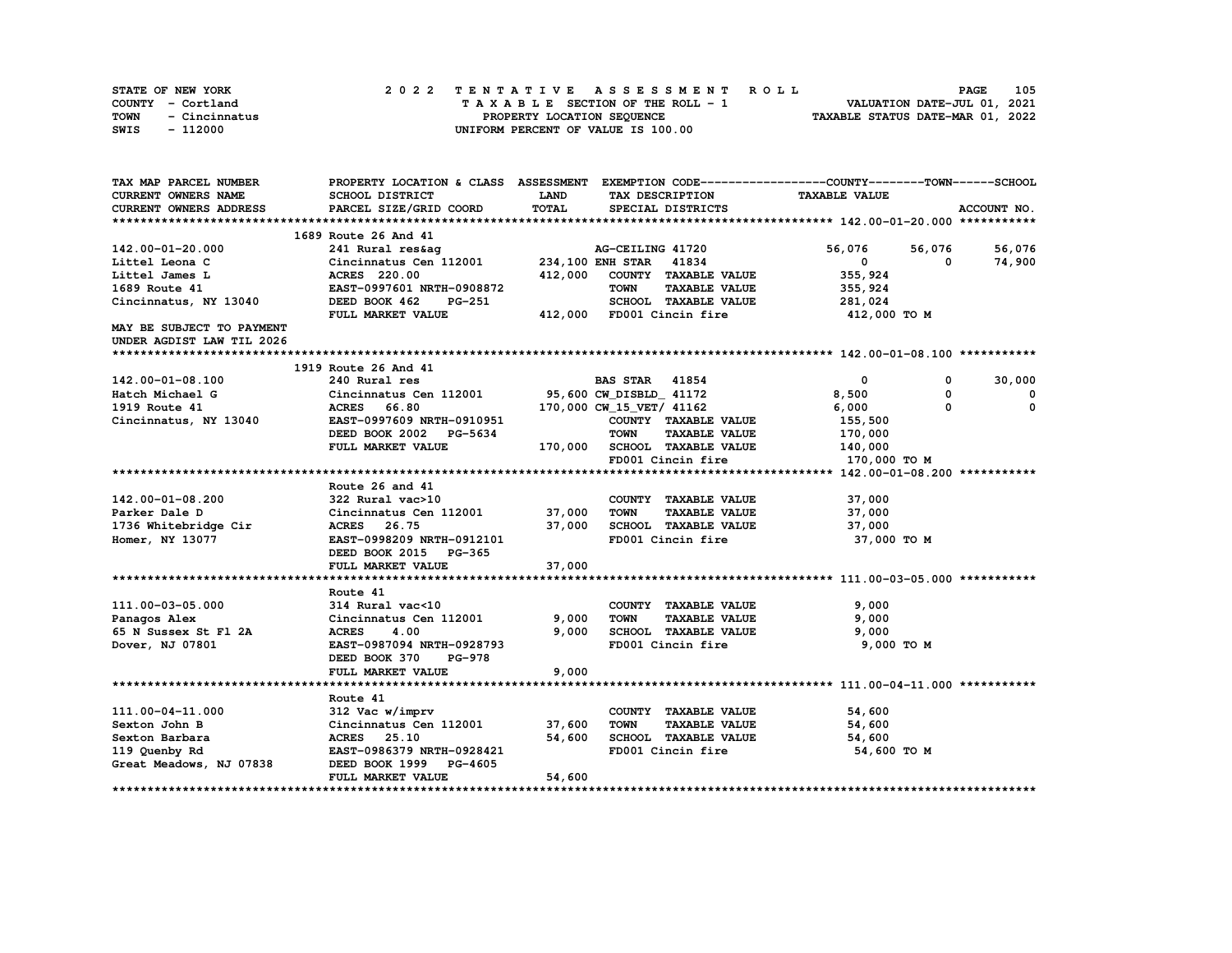| STATE OF NEW YORK     |  | 2022 TENTATIVE ASSESSMENT ROLL     |  | <b>PAGE</b>                      | 106 |
|-----------------------|--|------------------------------------|--|----------------------------------|-----|
| COUNTY - Cortland     |  | TAXABLE SECTION OF THE ROLL - 1    |  | VALUATION DATE-JUL 01, 2021      |     |
| TOWN<br>- Cincinnatus |  | PROPERTY LOCATION SEQUENCE         |  | TAXABLE STATUS DATE-MAR 01, 2022 |     |
| - 112000<br>SWIS      |  | UNIFORM PERCENT OF VALUE IS 100.00 |  |                                  |     |

| TAX MAP PARCEL NUMBER                                 | PROPERTY LOCATION & CLASS ASSESSMENT |         |                                     | EXEMPTION CODE-----------------COUNTY-------TOWN------SCHOOL |             |
|-------------------------------------------------------|--------------------------------------|---------|-------------------------------------|--------------------------------------------------------------|-------------|
| <b>CURRENT OWNERS NAME</b>                            | <b>SCHOOL DISTRICT</b>               | LAND    | TAX DESCRIPTION                     | <b>TAXABLE VALUE</b>                                         |             |
| CURRENT OWNERS ADDRESS                                | PARCEL SIZE/GRID COORD               | TOTAL   | SPECIAL DISTRICTS                   |                                                              | ACCOUNT NO. |
|                                                       |                                      |         |                                     |                                                              |             |
|                                                       | Route 41                             |         |                                     |                                                              |             |
| 121.00-01-12.100                                      | 322 Rural vac>10                     |         | COUNTY TAXABLE VALUE                | 37,500                                                       |             |
| Marvin Harold R Sr                                    | Cincinnatus Cen 112001               | 37,500  | <b>TOWN</b><br><b>TAXABLE VALUE</b> | 37,500                                                       |             |
| 2859 Route 41                                         | ACRES 24.97                          | 37,500  | SCHOOL TAXABLE VALUE                | 37,500                                                       |             |
| Cincinnatus, NY 13040-8756                            | EAST-0987924 NRTH-0927738            |         | FD001 Cincin fire                   | 37,500 TO M                                                  |             |
|                                                       | DEED BOOK 413<br>PG-189              |         |                                     |                                                              |             |
|                                                       | FULL MARKET VALUE                    | 37,500  |                                     |                                                              |             |
|                                                       |                                      |         |                                     |                                                              |             |
|                                                       | Route 41                             |         |                                     |                                                              |             |
| 122.00-04-02.000                                      | 120 Field crops                      |         | AG-CEILING 41720                    | 0<br>0                                                       | 0           |
| FJC Family Limited Partnership Cincinnatus Cen 112001 |                                      | 349,900 | COUNTY TAXABLE VALUE                | 363,000                                                      |             |
| 6945 Springhill Rd                                    | <b>ACRES</b> 579.55                  | 363,000 | <b>TOWN</b><br><b>TAXABLE VALUE</b> | 363,000                                                      |             |
| Wyalusing, PA 18853                                   | EAST-0993335 NRTH-0926546            |         | SCHOOL TAXABLE VALUE                | 363,000                                                      |             |
|                                                       | DEED BOOK 2014 PG-4695               |         | FD001 Cincin fire                   | 363,000 TO M                                                 |             |
| MAY BE SUBJECT TO PAYMENT                             | FULL MARKET VALUE                    | 363,000 |                                     |                                                              |             |
| UNDER AGDIST LAW TIL 2026                             |                                      |         |                                     |                                                              |             |
|                                                       |                                      |         |                                     |                                                              |             |
|                                                       | Route 41                             |         |                                     |                                                              |             |
| 122.00-04-03.000                                      | 314 Rural vac<10                     |         | COUNTY TAXABLE VALUE                | 7,000                                                        |             |
| Hegedus Andrew P III                                  | Cincinnatus Cen 112001               | 7,000   | <b>TOWN</b><br><b>TAXABLE VALUE</b> | 7,000                                                        |             |
| 1268 Conrad Rd                                        | <b>ACRES</b><br>2.38                 | 7,000   | SCHOOL TAXABLE VALUE                | 7,000                                                        |             |
| Marathon, NY 13803                                    | EAST-0994170 NRTH-0923845            |         | FD001 Cincin fire                   | 7,000 TO M                                                   |             |
|                                                       | DEED BOOK 2008 PG-7167               |         |                                     |                                                              |             |
|                                                       | FULL MARKET VALUE                    | 7,000   |                                     |                                                              |             |
|                                                       |                                      |         |                                     |                                                              |             |
|                                                       | Route 41                             |         |                                     |                                                              |             |
| 122.00-04-08.000                                      | 120 Field crops                      |         | AG-CEILING 41720                    | 29,659<br>29,659                                             | 29,659      |
| Mudge Steven R                                        | Cincinnatus Cen 112001               | 52,600  | COUNTY TAXABLE VALUE                | 54,341                                                       |             |
| Mudge Shelby A                                        | ACRES 33.16                          | 84,000  | <b>TOWN</b><br><b>TAXABLE VALUE</b> | 54,341                                                       |             |
| 5169 Piety Hill Rd                                    | EAST-0998605 NRTH-0920790            |         | SCHOOL TAXABLE VALUE                | 54,341                                                       |             |
| Cincinnatus, NY 13040                                 | DEED BOOK 547<br>$PG-94$             |         | FD001 Cincin fire                   | 84,000 TO M                                                  |             |
|                                                       | FULL MARKET VALUE                    | 84,000  |                                     |                                                              |             |
| MAY BE SUBJECT TO PAYMENT                             |                                      |         |                                     |                                                              |             |
| UNDER AGDIST LAW TIL 2026                             |                                      |         |                                     |                                                              |             |
|                                                       |                                      |         |                                     |                                                              |             |
|                                                       | Route 41                             |         |                                     |                                                              |             |
| 122.00-04-11.000                                      | 240 Rural res                        |         | COUNTY TAXABLE VALUE                | 113,600                                                      |             |
| Kenney Christopher M                                  | Cincinnatus Cen 112001               | 37,100  | <b>TOWN</b><br><b>TAXABLE VALUE</b> | 113,600                                                      |             |
| Kenney Melinda K                                      | ACRES 18.16                          | 113,600 | SCHOOL TAXABLE VALUE                | 113,600                                                      |             |
| 446 Hourglass Ln                                      | EAST-0997669 NRTH-0921926            |         | FD001 Cincin fire                   | 113,600 TO M                                                 |             |
| Baldwinsville, NY 13027                               | DEED BOOK 2017<br><b>PG-448</b>      |         |                                     |                                                              |             |
|                                                       | FULL MARKET VALUE                    | 113,600 |                                     |                                                              |             |
|                                                       |                                      |         |                                     |                                                              |             |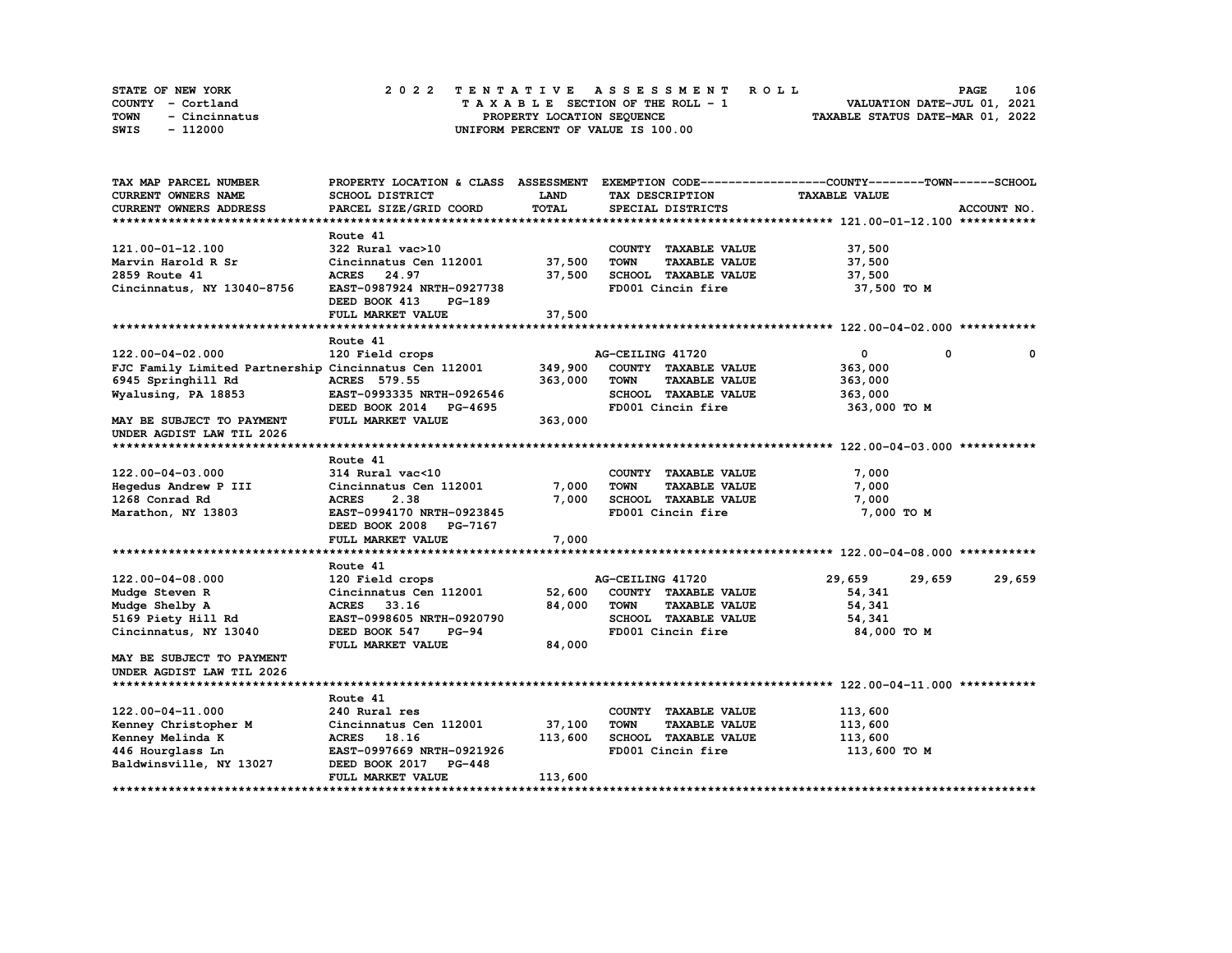| <b>STATE OF NEW YORK</b> | 2022 TENTATIVE ASSESSMENT ROLL     | 107<br><b>PAGE</b>               |
|--------------------------|------------------------------------|----------------------------------|
| COUNTY - Cortland        | TAXABLE SECTION OF THE ROLL - 1    | VALUATION DATE-JUL 01, 2021      |
| TOWN<br>- Cincinnatus    | PROPERTY LOCATION SEOUENCE         | TAXABLE STATUS DATE-MAR 01, 2022 |
| - 112000<br>SWIS         | UNIFORM PERCENT OF VALUE IS 100.00 |                                  |

| TAX MAP PARCEL NUMBER      |                                           |              |                                     | PROPERTY LOCATION & CLASS ASSESSMENT EXEMPTION CODE-----------------COUNTY-------TOWN-----SCHOOL |
|----------------------------|-------------------------------------------|--------------|-------------------------------------|--------------------------------------------------------------------------------------------------|
| CURRENT OWNERS NAME        | <b>SCHOOL DISTRICT</b>                    | LAND         | TAX DESCRIPTION                     | <b>TAXABLE VALUE</b>                                                                             |
| CURRENT OWNERS ADDRESS     | PARCEL SIZE/GRID COORD                    | <b>TOTAL</b> | SPECIAL DISTRICTS                   | ACCOUNT NO.                                                                                      |
|                            |                                           |              |                                     |                                                                                                  |
|                            | 2132 Route 41                             |              |                                     |                                                                                                  |
| 132.00-01-20.120           | 210 1 Family Res                          |              | <b>ENH STAR 41834</b>               | $\mathbf 0$<br>0<br>74,900                                                                       |
| Cass Judith A              | Cincinnatus Cen 112001                    | 15,300       | COUNTY TAXABLE VALUE                | 149,000                                                                                          |
| Rice Jeffrey L             | 2.50<br><b>ACRES</b>                      | 149,000      | <b>TOWN</b><br><b>TAXABLE VALUE</b> | 149,000                                                                                          |
| 2132 Route 41              | EAST-0999855 NRTH-0915171                 |              | SCHOOL TAXABLE VALUE                | 74,100                                                                                           |
| Cincinnatus, NY 13040      | DEED BOOK 1998 PG-170                     |              | FD001 Cincin fire                   | 149,000 TO M                                                                                     |
|                            | FULL MARKET VALUE                         | 149,000      |                                     |                                                                                                  |
|                            |                                           |              |                                     |                                                                                                  |
|                            | 2347 Route 41                             |              |                                     |                                                                                                  |
|                            |                                           |              |                                     |                                                                                                  |
| 132.00-01-03.100           | 260 Seasonal res                          |              | COUNTY TAXABLE VALUE                | 112,000                                                                                          |
| Discristina Walter K       | Cincinnatus Cen 112001                    | 34,100       | <b>TOWN</b><br><b>TAXABLE VALUE</b> | 112,000                                                                                          |
| 76 Scrivens St             | ACRES 24.23                               | 112,000      | <b>SCHOOL TAXABLE VALUE</b>         | 112,000                                                                                          |
| Totowa, NJ 07512           | EAST-0998481 NRTH-0918749                 |              | FD001 Cincin fire                   | 112,000 TO M                                                                                     |
|                            | DEED BOOK 2018 PG-5967                    |              |                                     |                                                                                                  |
|                            | FULL MARKET VALUE                         | 112,000      |                                     |                                                                                                  |
|                            |                                           |              |                                     |                                                                                                  |
|                            | 2372 Route 41                             |              |                                     |                                                                                                  |
| 132.00-01-04.000           | 240 Rural res                             |              | <b>ENH STAR 41834</b>               | $\mathbf 0$<br>$\mathbf{0}$<br>74,900                                                            |
| Weber William              | Cincinnatus Cen 112001                    | 50,600       | COUNTY TAXABLE VALUE                | 102,000                                                                                          |
| Weber Virginia             | ACRES 28.53                               | 102,000      | <b>TOWN</b><br><b>TAXABLE VALUE</b> | 102,000                                                                                          |
| 2372 Route 41              | EAST-0998924 NRTH-0919739                 |              | SCHOOL TAXABLE VALUE                | 27,100                                                                                           |
| Cincinnatus, NY 13040-9730 | DEED BOOK 357<br>PG-568                   |              | FD001 Cincin fire                   | 102,000 TO M                                                                                     |
|                            | FULL MARKET VALUE                         | 102,000      |                                     |                                                                                                  |
|                            |                                           |              |                                     |                                                                                                  |
|                            | 2390 Route 41                             |              |                                     |                                                                                                  |
| 122.00-04-09.000           | 240 Rural res                             |              | COUNTY TAXABLE VALUE                | 112,700                                                                                          |
| Grasso Benjamin S          | Cincinnatus Cen 112001                    | 31,600       | <b>TOWN</b><br><b>TAXABLE VALUE</b> | 112,700                                                                                          |
| Grasso Benjamin P          | <b>ACRES</b> 13.90                        | 112,700      | SCHOOL TAXABLE VALUE                | 112,700                                                                                          |
| 116 Coontown Rd            | EAST-0997876 NRTH-0920994                 |              | FD001 Cincin fire                   | 112,700 TO M                                                                                     |
| Logan Township, NJ 08085   | DEED BOOK 10658 PG-95001                  |              |                                     |                                                                                                  |
|                            | FULL MARKET VALUE                         | 112,700      |                                     |                                                                                                  |
|                            |                                           |              |                                     |                                                                                                  |
|                            |                                           |              |                                     |                                                                                                  |
|                            | 2410 Route 41                             |              |                                     |                                                                                                  |
| 122.00-04-10.000           | 270 Mfg housing                           |              | COUNTY TAXABLE VALUE                | 59,000                                                                                           |
| Standish Clayton H         | Cincinnatus Cen 112001                    | 33,400       | <b>TOWN</b><br><b>TAXABLE VALUE</b> | 59,000                                                                                           |
| Standish Donna M           | ACRES 15.34                               | 59,000       | SCHOOL TAXABLE VALUE                | 59,000                                                                                           |
| 2414 Route 41              | EAST-0997267 NRTH-0921176                 |              | FD001 Cincin fire                   | 59,000 TO M                                                                                      |
| Cincinnatus, NY 13040      | DEED BOOK 2018 PG-5000                    |              |                                     |                                                                                                  |
|                            | FULL MARKET VALUE                         | 59,000       |                                     |                                                                                                  |
|                            |                                           |              |                                     |                                                                                                  |
|                            | 2414 Route 41                             |              |                                     |                                                                                                  |
| 122.00-04-12.000           | 210 1 Family Res                          |              | <b>BAS STAR 41854</b>               | 30,000<br>$\mathbf{0}$<br>$\mathbf{0}$                                                           |
| Standish Clayton H         | Cincinnatus Cen 112001<br>Cincir<br>ACRES | 24,500       | COUNTY TAXABLE VALUE                | 157,000                                                                                          |
| Standish Donna M           | 8.65                                      | 157,000      | <b>TOWN</b><br><b>TAXABLE VALUE</b> | 157,000                                                                                          |
| 2414 Route 41              | EAST-0996856 NRTH-0921661                 |              | SCHOOL TAXABLE VALUE                | 127,000                                                                                          |
| Cincinnatus, NY 13040      | DEED BOOK 2018 PG-5000                    |              | FD001 Cincin fire                   | 157,000 TO M                                                                                     |
|                            | FULL MARKET VALUE                         | 157,000      |                                     |                                                                                                  |
|                            |                                           |              |                                     |                                                                                                  |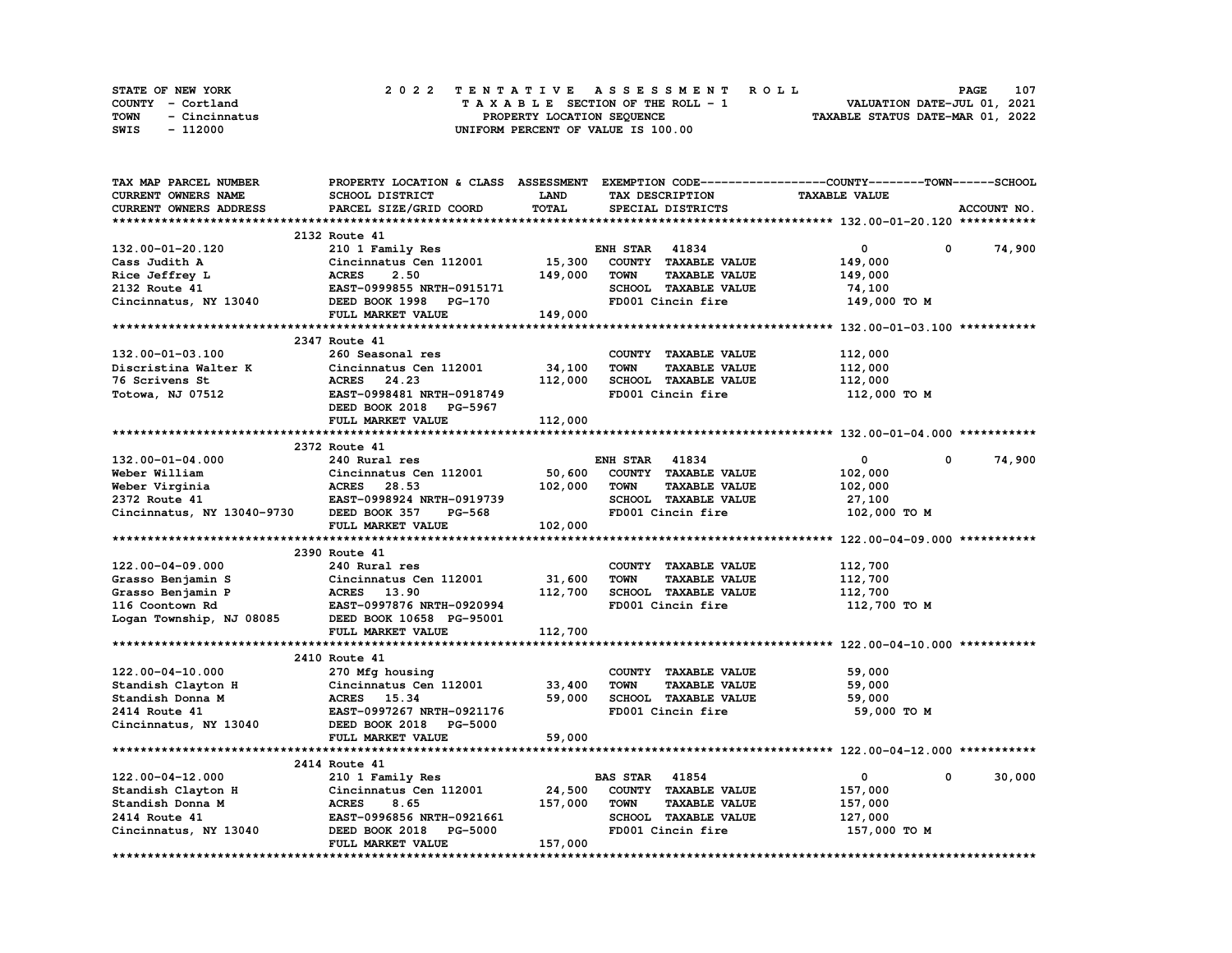|      | STATE OF NEW YORK | 2022 TENTATIVE ASSESSMENT ROLL     | 108<br><b>PAGE</b>               |
|------|-------------------|------------------------------------|----------------------------------|
|      | COUNTY - Cortland | TAXABLE SECTION OF THE ROLL - 1    | VALUATION DATE-JUL 01, 2021      |
| TOWN | - Cincinnatus     | PROPERTY LOCATION SEQUENCE         | TAXABLE STATUS DATE-MAR 01, 2022 |
| SWIS | - 112000          | UNIFORM PERCENT OF VALUE IS 100.00 |                                  |

| TAX MAP PARCEL NUMBER      | PROPERTY LOCATION & CLASS ASSESSMENT                 |             |                                     | EXEMPTION CODE-----------------COUNTY-------TOWN------SCHOOL |             |
|----------------------------|------------------------------------------------------|-------------|-------------------------------------|--------------------------------------------------------------|-------------|
| <b>CURRENT OWNERS NAME</b> | SCHOOL DISTRICT                                      | <b>LAND</b> | TAX DESCRIPTION                     | <b>TAXABLE VALUE</b>                                         |             |
| CURRENT OWNERS ADDRESS     | PARCEL SIZE/GRID COORD                               | TOTAL       | SPECIAL DISTRICTS                   |                                                              | ACCOUNT NO. |
|                            |                                                      |             |                                     |                                                              |             |
|                            | 2436 Route 41                                        |             |                                     |                                                              |             |
| 122.00-04-13.000           | 240 Rural res                                        |             | COUNTY TAXABLE VALUE                | 175,000                                                      |             |
| Kenney Christopher M       | Cincinnatus Cen 112001                               | 27,400      | <b>TOWN</b><br><b>TAXABLE VALUE</b> | 175,000                                                      |             |
| Kenney Melinda K           | ACRES 10.71                                          | 175,000     | SCHOOL TAXABLE VALUE                | 175,000                                                      |             |
| 446 Hourglass Ln           | EAST-0996663 NRTH-0922124                            |             | FD001 Cincin fire                   | 175,000 TO M                                                 |             |
| Baldwinsville, NY 13027    | DEED BOOK 2019 PG-2338                               |             |                                     |                                                              |             |
|                            | FULL MARKET VALUE                                    | 175,000     |                                     |                                                              |             |
|                            |                                                      |             |                                     |                                                              |             |
|                            | 2708 Route 41                                        |             |                                     |                                                              |             |
| 122.00-04-01.000           | 210 1 Family Res                                     |             | COUNTY TAXABLE VALUE                | 69,500                                                       |             |
| Bamberry Linda             | Cincinnatus Cen 112001                               | 12,500      | <b>TOWN</b><br><b>TAXABLE VALUE</b> | 69,500                                                       |             |
|                            | 3010 E Freetown Tx Valley Rd FRNT 288.30 DPTH 146.10 | 69,500      | SCHOOL TAXABLE VALUE                | 69,500                                                       |             |
| East Freetown, NY 13040    | EAST-0991795 NRTH-0925437                            |             | FD001 Cincin fire                   | 69,500 TO M                                                  |             |
|                            | DEED BOOK 2010 PG-153                                |             |                                     |                                                              |             |
|                            | FULL MARKET VALUE                                    | 69,500      |                                     |                                                              |             |
|                            |                                                      |             |                                     |                                                              |             |
|                            | 2772 Route 41                                        |             |                                     |                                                              |             |
| 121.00-01-03.000           | 241 Rural res&ag                                     |             | AG COMMIT 41730                     | 94,766<br>94,766                                             | 94,766      |
| Imbriano Angela            | Cincinnatus Cen 112001                               | 211,700     | COUNTY TAXABLE VALUE                | 220,234                                                      |             |
| Imbriano Alexander         | ACRES 166.88                                         | 315,000     | <b>TAXABLE VALUE</b><br><b>TOWN</b> | 220,234                                                      |             |
| 37 Virginia Dr             | EAST-0989954 NRTH-0926426                            |             | SCHOOL TAXABLE VALUE                | 220,234                                                      |             |
| Elmont, NY 11010           | DEED BOOK 2010 PG-1818                               |             | FD001 Cincin fire                   | 315,000 TO M                                                 |             |
|                            | FULL MARKET VALUE                                    | 315,000     |                                     |                                                              |             |
| MAY BE SUBJECT TO PAYMENT  |                                                      |             |                                     |                                                              |             |
| UNDER AGDIST LAW TIL 2029  |                                                      |             |                                     |                                                              |             |
|                            |                                                      |             |                                     |                                                              |             |
|                            | 2859 Route 41                                        |             |                                     |                                                              |             |
| 121.00-01-02.000           | 210 1 Family Res                                     |             | <b>ENH STAR 41834</b>               | $\mathbf{0}$<br>0                                            | 38,000      |
| Marvin Harold R Sr         | Cincinnatus Cen 112001                               | 17,100      | COUNTY TAXABLE VALUE                | 38,000                                                       |             |
| 2859 Route 41              | <b>ACRES</b><br>3.72                                 | 38,000      | <b>TOWN</b><br><b>TAXABLE VALUE</b> | 38,000                                                       |             |
| Cincinnatus, NY 13040-8756 | EAST-0988570 NRTH-0927576                            |             | SCHOOL TAXABLE VALUE                | 0                                                            |             |
|                            | DEED BOOK 293<br>PG-492                              |             | FD001 Cincin fire                   | 38,000 TO M                                                  |             |
|                            | FULL MARKET VALUE                                    | 38,000      |                                     |                                                              |             |
|                            |                                                      |             |                                     |                                                              |             |
|                            | 2889 Route 41                                        |             |                                     |                                                              |             |
| 121.00-01-12.200           | 270 Mfg housing                                      |             | COUNTY TAXABLE VALUE                | 44,000                                                       |             |
| Family Ties Trust          | Cincinnatus Cen 112001                               | 19,000      | <b>TOWN</b><br><b>TAXABLE VALUE</b> | 44,000                                                       |             |
| 2181 Washington St         | <b>ACRES</b><br>5.00                                 | 44,000      | SCHOOL TAXABLE VALUE                | 44,000                                                       |             |
| Cortland, NY 13045-9406    | EAST-0987624 NRTH-0928014                            |             | FD001 Cincin fire                   | 44,000 TO M                                                  |             |
|                            | DEED BOOK 2017 PG-6338                               |             |                                     |                                                              |             |
|                            | FULL MARKET VALUE                                    | 44,000      |                                     |                                                              |             |
|                            |                                                      |             |                                     |                                                              |             |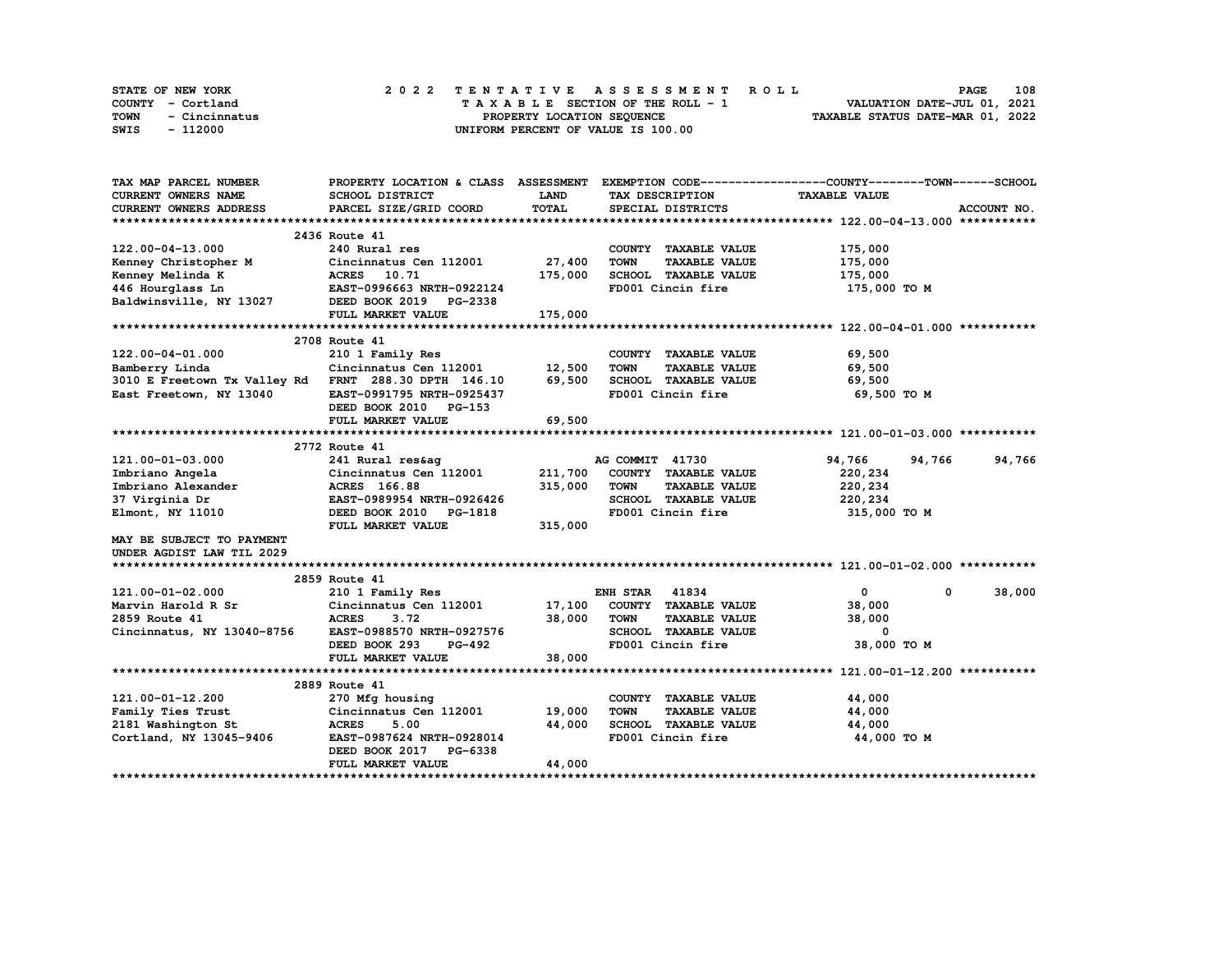| STATE OF NEW YORK     | 2022 TENTATIVE ASSESSMENT ROLL     | 109<br><b>PAGE</b>               |
|-----------------------|------------------------------------|----------------------------------|
| COUNTY - Cortland     | TAXABLE SECTION OF THE ROLL - 1    | VALUATION DATE-JUL 01, 2021      |
| TOWN<br>- Cincinnatus | PROPERTY LOCATION SEOUENCE         | TAXABLE STATUS DATE-MAR 01, 2022 |
| SWIS<br>- 112000      | UNIFORM PERCENT OF VALUE IS 100.00 |                                  |

| TAX MAP PARCEL NUMBER      | PROPERTY LOCATION & CLASS ASSESSMENT                                                               |             |                                     | EXEMPTION CODE-----------------COUNTY-------TOWN------SCHOOL |  |
|----------------------------|----------------------------------------------------------------------------------------------------|-------------|-------------------------------------|--------------------------------------------------------------|--|
| <b>CURRENT OWNERS NAME</b> | SCHOOL DISTRICT                                                                                    | <b>LAND</b> | TAX DESCRIPTION                     | <b>TAXABLE VALUE</b>                                         |  |
| CURRENT OWNERS ADDRESS     | PARCEL SIZE/GRID COORD                                                                             | TOTAL       | SPECIAL DISTRICTS                   | ACCOUNT NO.                                                  |  |
|                            |                                                                                                    |             |                                     |                                                              |  |
|                            | 2907 Route 41                                                                                      |             |                                     |                                                              |  |
| 111.00-03-04.000           | 312 Vac w/imprv                                                                                    |             | COUNTY TAXABLE VALUE                | 83,000                                                       |  |
| Hegedus Phillip            | Cincinnatus Cen 112001 26,000                                                                      |             | <b>TOWN</b><br><b>TAXABLE VALUE</b> | 83,000                                                       |  |
| Hedegus Biquette           | <b>ACRES</b> 15.80                                                                                 | 83,000      | SCHOOL TAXABLE VALUE                | 83,000                                                       |  |
| 2907 Route 41              | EAST-0987372 NRTH-0928470                                                                          |             | FD001 Cincin fire                   | 83,000 TO M                                                  |  |
| Cincinnatus, NY 13040      | DEED BOOK 2020 PG-2800                                                                             |             |                                     |                                                              |  |
|                            | FULL MARKET VALUE                                                                                  | 83,000      |                                     |                                                              |  |
|                            |                                                                                                    |             |                                     |                                                              |  |
|                            | 2912 Route 41                                                                                      |             |                                     |                                                              |  |
| 111.00-04-07.000           | 240 Rural res                                                                                      |             | COUNTY TAXABLE VALUE                | 120,000                                                      |  |
| Randall Andrew J           | Cincinnatus Cen 112001                                                                             | 43,500      | <b>TOWN</b><br><b>TAXABLE VALUE</b> | 120,000                                                      |  |
|                            |                                                                                                    | 120,000     | SCHOOL TAXABLE VALUE                | 120,000                                                      |  |
|                            |                                                                                                    |             | FD001 Cincin fire                   | 120,000 то м                                                 |  |
| Cincinnatus, NY 13040      | DEED BOOK 2020 PG-4871                                                                             |             |                                     |                                                              |  |
|                            | FULL MARKET VALUE                                                                                  | 120,000     |                                     |                                                              |  |
|                            |                                                                                                    |             |                                     |                                                              |  |
|                            | 2916 Route 41                                                                                      |             |                                     |                                                              |  |
| 111.00-04-08.120           | 210 1 Family Res                                                                                   |             | COUNTY TAXABLE VALUE                | 88,000                                                       |  |
|                            | Yesalonis Joseph W Cincinnatus Cen 112001 14,500                                                   |             | <b>TOWN</b><br><b>TAXABLE VALUE</b> | 88,000                                                       |  |
|                            | Xesalonis Carolann D<br>ACRES 2.02<br>43 Harvest Ln<br>Commack, NY 11725<br>DEED BOOK 2015 PG-4802 | 88,000      | SCHOOL TAXABLE VALUE                | 88,000                                                       |  |
|                            | EAST-0986948 NRTH-0929248                                                                          |             | FD001 Cincin fire                   | 88,000 TO M                                                  |  |
|                            |                                                                                                    |             |                                     |                                                              |  |
|                            | FULL MARKET VALUE                                                                                  | 88,000      |                                     |                                                              |  |
|                            |                                                                                                    |             |                                     |                                                              |  |
|                            | 2917 Route 41                                                                                      |             |                                     |                                                              |  |
| 111.00-04-12.000           | 210 1 Family Res                                                                                   |             | COUNTY TAXABLE VALUE                | 77,500                                                       |  |
| Gerrard Travis D           | Cincinnatus Cen $112001$ 26,100                                                                    |             | TOWN<br><b>TAXABLE VALUE</b>        | 77,500                                                       |  |
| 2917 Route 41 Rd           | <b>ACRES</b><br>9.75                                                                               | 77,500      | SCHOOL TAXABLE VALUE                | 77,500                                                       |  |
| Cincinnatus, NY 13040      | EAST-0985759 NRTH-0928456                                                                          |             | FD001 Cincin fire                   | 77,500 TO M                                                  |  |
|                            | DEED BOOK 2021 PG-4441                                                                             |             |                                     |                                                              |  |
|                            | FULL MARKET VALUE                                                                                  | 77,500      |                                     |                                                              |  |
|                            |                                                                                                    |             |                                     |                                                              |  |
|                            | 2918 Route 41                                                                                      |             |                                     |                                                              |  |
| 111.00-04-08.110           | 240 Rural res                                                                                      |             | AG-CEILING 41720                    | 15,541<br>15,541<br>15,541                                   |  |
| Standish Garry R Jr        | Cincinnatus Cen 112001                                                                             | 38,300      | COUNTY TAXABLE VALUE                | 74,459                                                       |  |
| Standish Saundra           | ACRES 19.07                                                                                        | 90,000      | <b>TOWN</b><br><b>TAXABLE VALUE</b> | 74,459                                                       |  |
| 2918 Route 41              | EAST-0986501 NRTH-0929976                                                                          |             | SCHOOL TAXABLE VALUE                | 74,459                                                       |  |
| Cincinnatus, NY 13040      | DEED BOOK 2013 PG-2116                                                                             |             | FD001 Cincin fire                   | 90,000 TO M                                                  |  |
|                            | FULL MARKET VALUE                                                                                  | 90,000      |                                     |                                                              |  |
| MAY BE SUBJECT TO PAYMENT  |                                                                                                    |             |                                     |                                                              |  |
| UNDER AGDIST LAW TIL 2026  |                                                                                                    |             |                                     |                                                              |  |
|                            |                                                                                                    |             |                                     |                                                              |  |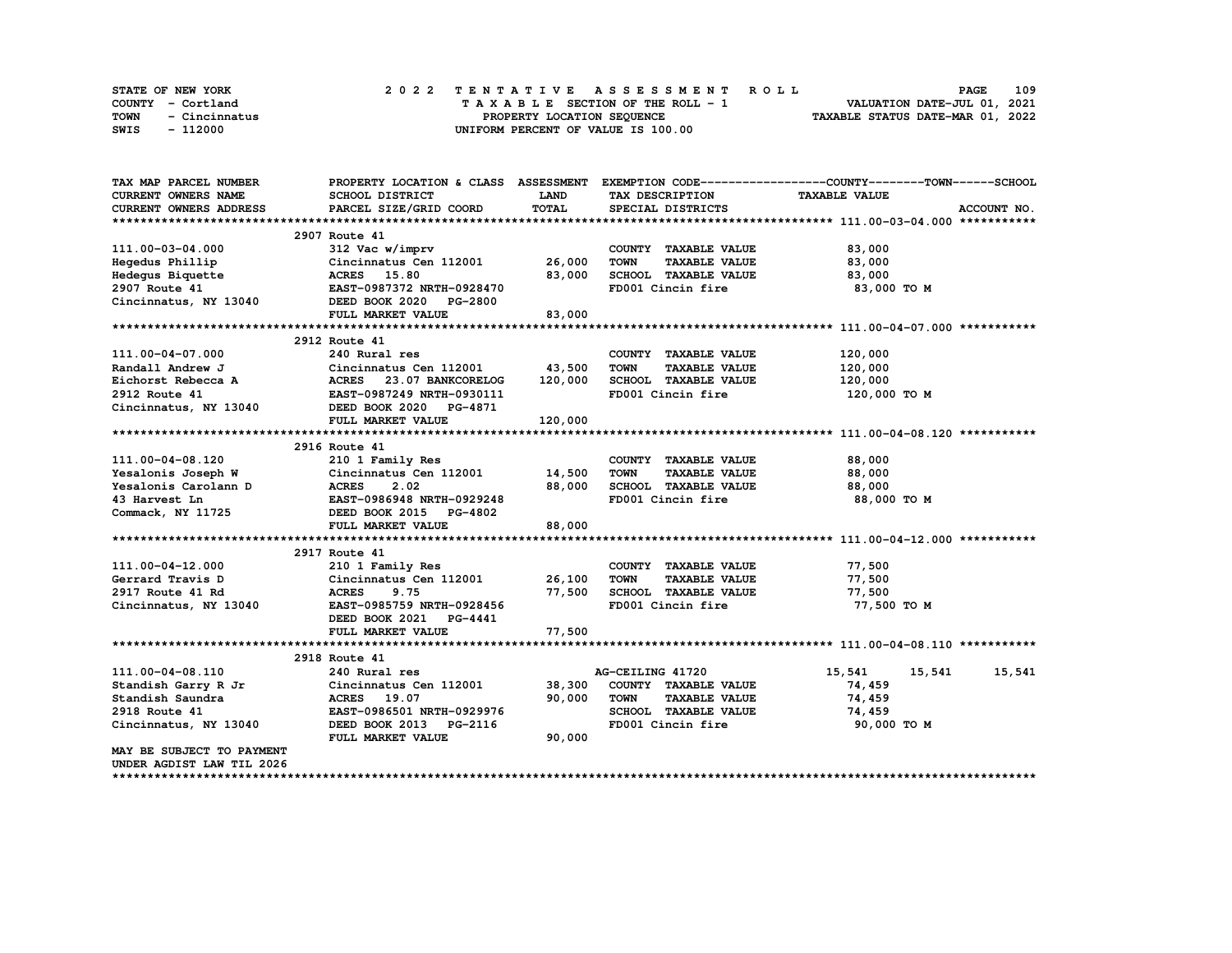|      | STATE OF NEW YORK |  | 2022 TENTATIVE ASSESSMENT ROLL     | 110<br><b>PAGE</b>               |
|------|-------------------|--|------------------------------------|----------------------------------|
|      | COUNTY - Cortland |  | TAXABLE SECTION OF THE ROLL - 1    | VALUATION DATE-JUL 01, 2021      |
| TOWN | - Cincinnatus     |  | PROPERTY LOCATION SEQUENCE         | TAXABLE STATUS DATE-MAR 01, 2022 |
| SWIS | - 112000          |  | UNIFORM PERCENT OF VALUE IS 100.00 |                                  |

| <b>CURRENT OWNERS NAME</b><br>SCHOOL DISTRICT<br><b>LAND</b><br><b>TAXABLE VALUE</b><br>TAX DESCRIPTION<br>TOTAL<br>ACCOUNT NO.<br>CURRENT OWNERS ADDRESS<br>PARCEL SIZE/GRID COORD<br>SPECIAL DISTRICTS<br>2924 Route 41<br>30,000<br>111.00-04-14.000<br><b>BAS STAR 41854</b><br>$\mathbf{0}$<br>270 Mfg housing<br>$^{\circ}$<br>Cincinnatus Cen 112001 12,500<br>COUNTY TAXABLE VALUE<br>Lewis Edward<br>37,000<br>1.00<br><b>ACRES</b><br>37,000<br><b>TOWN</b><br><b>TAXABLE VALUE</b><br>Lewis Kim<br>37,000<br>SCHOOL TAXABLE VALUE<br>2924 Route 41<br>EAST-0985621 NRTH-0929342<br>7,000<br>Cincinnatus, NY 13040-8755<br>DEED BOOK 564<br>FD001 Cincin fire<br>37,000 TO M<br>PG-217<br>FULL MARKET VALUE<br>37,000<br>2927 Route 41<br>90 PCT OF VALUE USED FOR EXEMPTION PURPOSES<br><b>VET WAR C 41122</b><br>111.00-04-13.000<br>210 1 Family Res<br>6,000<br>0<br>0<br>Cincinnatus Cen 112001<br>19,900 VET WAR C 41122<br>6,000<br>$\mathbf{o}$<br>Callaghan Eileen F<br>0<br>$\mathbf 0$<br>Russell Doris R<br>89,000 VET WAR T 41123<br>12,000<br><b>ACRES</b><br>6.10<br>$\mathbf 0$<br>$\mathbf 0$<br>2927 Route 41<br>EAST-0985506 NRTH-0928643<br><b>VET WAR T 41123</b><br>12,000<br>$^{\circ}$<br>41854<br>30,000<br>Cincinnatus, NY 13040<br>DEED BOOK 2002 PG-4914<br><b>BAS STAR</b><br>$\mathbf{0}$<br>0<br>COUNTY TAXABLE VALUE<br>77,000<br>FULL MARKET VALUE<br>89,000<br><b>TOWN</b><br><b>TAXABLE VALUE</b><br>65,000<br>SCHOOL TAXABLE VALUE<br>59,000<br>FD001 Cincin fire<br>89,000 TO M<br>3437 Route 41<br>111.00-04-08.200<br>314 Rural vac<10<br>COUNTY TAXABLE VALUE<br>14,000<br>Futch Martha<br>Cincinnatus Cen 112001 14,000<br><b>TOWN</b><br><b>TAXABLE VALUE</b><br>14,000<br>c/o Ethan Darrow<br><b>ACRES</b><br>5.43<br>14,000<br>SCHOOL TAXABLE VALUE<br>14,000<br>FD001 Cincin fire<br>129 Fairview Dr<br>EAST-0986725 NRTH-0929446<br>14,000 TO M<br>EAST-0986725 NRTH-0929446<br>DEED BOOK 10381 PG-61002<br>Franklin, VA 23851-1213<br>FULL MARKET VALUE<br>14,000<br>Short St<br>112.20-01-27.000<br>311 Res vac land<br>COUNTY TAXABLE VALUE<br>6,000<br>Wood Gene T<br>6,000<br><b>TOWN</b><br><b>TAXABLE VALUE</b><br>6,000<br>Cincinnatus Cen 112001<br>6,000<br>SCHOOL TAXABLE VALUE<br>5608 Short St<br>FRNT 255.71 DPTH 140.00<br>6,000<br>Cincinnatus, NY 13040<br>EAST-1003030 NRTH-0928015<br>FD001 Cincin fire<br>6,000 то м<br>LD001 Cinc lights 6,000 TO M<br>DEED BOOK 10177 PG-58001<br>FULL MARKET VALUE<br>6,000 WD005 Cincinnatus water<br>.00 UN M<br>2874 Short St<br>112.20-01-03.000<br>210 1 Family Res<br><b>BAS STAR 41854</b><br>$\mathbf{0}$<br>30,000<br>$^{\circ}$<br>7,800<br>COUNTY TAXABLE VALUE<br>Eaton Dennis<br>Cincinnatus Cen 112001<br>102,500<br>102,500<br>2874 Short St<br>FRNT 100.00 DPTH 140.00<br><b>TOWN</b><br><b>TAXABLE VALUE</b><br>102,500<br>SCHOOL TAXABLE VALUE<br>Cincinnatus, NY 13040<br>EAST-1002952 NRTH-0928380<br>72,500<br>DEED BOOK 539<br><b>PG-283</b><br>FD001 Cincin fire<br>102,500 TO M<br>LD001 Cinc lights<br>102,500 TO M<br>FULL MARKET VALUE<br>102,500<br>WD005 Cincinnatus water<br>.00 UN M | TAX MAP PARCEL NUMBER |  | PROPERTY LOCATION & CLASS ASSESSMENT EXEMPTION CODE----------------COUNTY-------TOWN-----SCHOOL |  |
|------------------------------------------------------------------------------------------------------------------------------------------------------------------------------------------------------------------------------------------------------------------------------------------------------------------------------------------------------------------------------------------------------------------------------------------------------------------------------------------------------------------------------------------------------------------------------------------------------------------------------------------------------------------------------------------------------------------------------------------------------------------------------------------------------------------------------------------------------------------------------------------------------------------------------------------------------------------------------------------------------------------------------------------------------------------------------------------------------------------------------------------------------------------------------------------------------------------------------------------------------------------------------------------------------------------------------------------------------------------------------------------------------------------------------------------------------------------------------------------------------------------------------------------------------------------------------------------------------------------------------------------------------------------------------------------------------------------------------------------------------------------------------------------------------------------------------------------------------------------------------------------------------------------------------------------------------------------------------------------------------------------------------------------------------------------------------------------------------------------------------------------------------------------------------------------------------------------------------------------------------------------------------------------------------------------------------------------------------------------------------------------------------------------------------------------------------------------------------------------------------------------------------------------------------------------------------------------------------------------------------------------------------------------------------------------------------------------------------------------------------------------------------------------------------------------------------------------------------------------------------------------------------------------------------------------------------------------------------------------------------------------------------------------------------------------------------------------------------------------------------------|-----------------------|--|-------------------------------------------------------------------------------------------------|--|
|                                                                                                                                                                                                                                                                                                                                                                                                                                                                                                                                                                                                                                                                                                                                                                                                                                                                                                                                                                                                                                                                                                                                                                                                                                                                                                                                                                                                                                                                                                                                                                                                                                                                                                                                                                                                                                                                                                                                                                                                                                                                                                                                                                                                                                                                                                                                                                                                                                                                                                                                                                                                                                                                                                                                                                                                                                                                                                                                                                                                                                                                                                                                    |                       |  |                                                                                                 |  |
|                                                                                                                                                                                                                                                                                                                                                                                                                                                                                                                                                                                                                                                                                                                                                                                                                                                                                                                                                                                                                                                                                                                                                                                                                                                                                                                                                                                                                                                                                                                                                                                                                                                                                                                                                                                                                                                                                                                                                                                                                                                                                                                                                                                                                                                                                                                                                                                                                                                                                                                                                                                                                                                                                                                                                                                                                                                                                                                                                                                                                                                                                                                                    |                       |  |                                                                                                 |  |
|                                                                                                                                                                                                                                                                                                                                                                                                                                                                                                                                                                                                                                                                                                                                                                                                                                                                                                                                                                                                                                                                                                                                                                                                                                                                                                                                                                                                                                                                                                                                                                                                                                                                                                                                                                                                                                                                                                                                                                                                                                                                                                                                                                                                                                                                                                                                                                                                                                                                                                                                                                                                                                                                                                                                                                                                                                                                                                                                                                                                                                                                                                                                    |                       |  |                                                                                                 |  |
|                                                                                                                                                                                                                                                                                                                                                                                                                                                                                                                                                                                                                                                                                                                                                                                                                                                                                                                                                                                                                                                                                                                                                                                                                                                                                                                                                                                                                                                                                                                                                                                                                                                                                                                                                                                                                                                                                                                                                                                                                                                                                                                                                                                                                                                                                                                                                                                                                                                                                                                                                                                                                                                                                                                                                                                                                                                                                                                                                                                                                                                                                                                                    |                       |  |                                                                                                 |  |
|                                                                                                                                                                                                                                                                                                                                                                                                                                                                                                                                                                                                                                                                                                                                                                                                                                                                                                                                                                                                                                                                                                                                                                                                                                                                                                                                                                                                                                                                                                                                                                                                                                                                                                                                                                                                                                                                                                                                                                                                                                                                                                                                                                                                                                                                                                                                                                                                                                                                                                                                                                                                                                                                                                                                                                                                                                                                                                                                                                                                                                                                                                                                    |                       |  |                                                                                                 |  |
|                                                                                                                                                                                                                                                                                                                                                                                                                                                                                                                                                                                                                                                                                                                                                                                                                                                                                                                                                                                                                                                                                                                                                                                                                                                                                                                                                                                                                                                                                                                                                                                                                                                                                                                                                                                                                                                                                                                                                                                                                                                                                                                                                                                                                                                                                                                                                                                                                                                                                                                                                                                                                                                                                                                                                                                                                                                                                                                                                                                                                                                                                                                                    |                       |  |                                                                                                 |  |
|                                                                                                                                                                                                                                                                                                                                                                                                                                                                                                                                                                                                                                                                                                                                                                                                                                                                                                                                                                                                                                                                                                                                                                                                                                                                                                                                                                                                                                                                                                                                                                                                                                                                                                                                                                                                                                                                                                                                                                                                                                                                                                                                                                                                                                                                                                                                                                                                                                                                                                                                                                                                                                                                                                                                                                                                                                                                                                                                                                                                                                                                                                                                    |                       |  |                                                                                                 |  |
|                                                                                                                                                                                                                                                                                                                                                                                                                                                                                                                                                                                                                                                                                                                                                                                                                                                                                                                                                                                                                                                                                                                                                                                                                                                                                                                                                                                                                                                                                                                                                                                                                                                                                                                                                                                                                                                                                                                                                                                                                                                                                                                                                                                                                                                                                                                                                                                                                                                                                                                                                                                                                                                                                                                                                                                                                                                                                                                                                                                                                                                                                                                                    |                       |  |                                                                                                 |  |
|                                                                                                                                                                                                                                                                                                                                                                                                                                                                                                                                                                                                                                                                                                                                                                                                                                                                                                                                                                                                                                                                                                                                                                                                                                                                                                                                                                                                                                                                                                                                                                                                                                                                                                                                                                                                                                                                                                                                                                                                                                                                                                                                                                                                                                                                                                                                                                                                                                                                                                                                                                                                                                                                                                                                                                                                                                                                                                                                                                                                                                                                                                                                    |                       |  |                                                                                                 |  |
|                                                                                                                                                                                                                                                                                                                                                                                                                                                                                                                                                                                                                                                                                                                                                                                                                                                                                                                                                                                                                                                                                                                                                                                                                                                                                                                                                                                                                                                                                                                                                                                                                                                                                                                                                                                                                                                                                                                                                                                                                                                                                                                                                                                                                                                                                                                                                                                                                                                                                                                                                                                                                                                                                                                                                                                                                                                                                                                                                                                                                                                                                                                                    |                       |  |                                                                                                 |  |
|                                                                                                                                                                                                                                                                                                                                                                                                                                                                                                                                                                                                                                                                                                                                                                                                                                                                                                                                                                                                                                                                                                                                                                                                                                                                                                                                                                                                                                                                                                                                                                                                                                                                                                                                                                                                                                                                                                                                                                                                                                                                                                                                                                                                                                                                                                                                                                                                                                                                                                                                                                                                                                                                                                                                                                                                                                                                                                                                                                                                                                                                                                                                    |                       |  |                                                                                                 |  |
|                                                                                                                                                                                                                                                                                                                                                                                                                                                                                                                                                                                                                                                                                                                                                                                                                                                                                                                                                                                                                                                                                                                                                                                                                                                                                                                                                                                                                                                                                                                                                                                                                                                                                                                                                                                                                                                                                                                                                                                                                                                                                                                                                                                                                                                                                                                                                                                                                                                                                                                                                                                                                                                                                                                                                                                                                                                                                                                                                                                                                                                                                                                                    |                       |  |                                                                                                 |  |
|                                                                                                                                                                                                                                                                                                                                                                                                                                                                                                                                                                                                                                                                                                                                                                                                                                                                                                                                                                                                                                                                                                                                                                                                                                                                                                                                                                                                                                                                                                                                                                                                                                                                                                                                                                                                                                                                                                                                                                                                                                                                                                                                                                                                                                                                                                                                                                                                                                                                                                                                                                                                                                                                                                                                                                                                                                                                                                                                                                                                                                                                                                                                    |                       |  |                                                                                                 |  |
|                                                                                                                                                                                                                                                                                                                                                                                                                                                                                                                                                                                                                                                                                                                                                                                                                                                                                                                                                                                                                                                                                                                                                                                                                                                                                                                                                                                                                                                                                                                                                                                                                                                                                                                                                                                                                                                                                                                                                                                                                                                                                                                                                                                                                                                                                                                                                                                                                                                                                                                                                                                                                                                                                                                                                                                                                                                                                                                                                                                                                                                                                                                                    |                       |  |                                                                                                 |  |
|                                                                                                                                                                                                                                                                                                                                                                                                                                                                                                                                                                                                                                                                                                                                                                                                                                                                                                                                                                                                                                                                                                                                                                                                                                                                                                                                                                                                                                                                                                                                                                                                                                                                                                                                                                                                                                                                                                                                                                                                                                                                                                                                                                                                                                                                                                                                                                                                                                                                                                                                                                                                                                                                                                                                                                                                                                                                                                                                                                                                                                                                                                                                    |                       |  |                                                                                                 |  |
|                                                                                                                                                                                                                                                                                                                                                                                                                                                                                                                                                                                                                                                                                                                                                                                                                                                                                                                                                                                                                                                                                                                                                                                                                                                                                                                                                                                                                                                                                                                                                                                                                                                                                                                                                                                                                                                                                                                                                                                                                                                                                                                                                                                                                                                                                                                                                                                                                                                                                                                                                                                                                                                                                                                                                                                                                                                                                                                                                                                                                                                                                                                                    |                       |  |                                                                                                 |  |
|                                                                                                                                                                                                                                                                                                                                                                                                                                                                                                                                                                                                                                                                                                                                                                                                                                                                                                                                                                                                                                                                                                                                                                                                                                                                                                                                                                                                                                                                                                                                                                                                                                                                                                                                                                                                                                                                                                                                                                                                                                                                                                                                                                                                                                                                                                                                                                                                                                                                                                                                                                                                                                                                                                                                                                                                                                                                                                                                                                                                                                                                                                                                    |                       |  |                                                                                                 |  |
|                                                                                                                                                                                                                                                                                                                                                                                                                                                                                                                                                                                                                                                                                                                                                                                                                                                                                                                                                                                                                                                                                                                                                                                                                                                                                                                                                                                                                                                                                                                                                                                                                                                                                                                                                                                                                                                                                                                                                                                                                                                                                                                                                                                                                                                                                                                                                                                                                                                                                                                                                                                                                                                                                                                                                                                                                                                                                                                                                                                                                                                                                                                                    |                       |  |                                                                                                 |  |
|                                                                                                                                                                                                                                                                                                                                                                                                                                                                                                                                                                                                                                                                                                                                                                                                                                                                                                                                                                                                                                                                                                                                                                                                                                                                                                                                                                                                                                                                                                                                                                                                                                                                                                                                                                                                                                                                                                                                                                                                                                                                                                                                                                                                                                                                                                                                                                                                                                                                                                                                                                                                                                                                                                                                                                                                                                                                                                                                                                                                                                                                                                                                    |                       |  |                                                                                                 |  |
|                                                                                                                                                                                                                                                                                                                                                                                                                                                                                                                                                                                                                                                                                                                                                                                                                                                                                                                                                                                                                                                                                                                                                                                                                                                                                                                                                                                                                                                                                                                                                                                                                                                                                                                                                                                                                                                                                                                                                                                                                                                                                                                                                                                                                                                                                                                                                                                                                                                                                                                                                                                                                                                                                                                                                                                                                                                                                                                                                                                                                                                                                                                                    |                       |  |                                                                                                 |  |
|                                                                                                                                                                                                                                                                                                                                                                                                                                                                                                                                                                                                                                                                                                                                                                                                                                                                                                                                                                                                                                                                                                                                                                                                                                                                                                                                                                                                                                                                                                                                                                                                                                                                                                                                                                                                                                                                                                                                                                                                                                                                                                                                                                                                                                                                                                                                                                                                                                                                                                                                                                                                                                                                                                                                                                                                                                                                                                                                                                                                                                                                                                                                    |                       |  |                                                                                                 |  |
|                                                                                                                                                                                                                                                                                                                                                                                                                                                                                                                                                                                                                                                                                                                                                                                                                                                                                                                                                                                                                                                                                                                                                                                                                                                                                                                                                                                                                                                                                                                                                                                                                                                                                                                                                                                                                                                                                                                                                                                                                                                                                                                                                                                                                                                                                                                                                                                                                                                                                                                                                                                                                                                                                                                                                                                                                                                                                                                                                                                                                                                                                                                                    |                       |  |                                                                                                 |  |
|                                                                                                                                                                                                                                                                                                                                                                                                                                                                                                                                                                                                                                                                                                                                                                                                                                                                                                                                                                                                                                                                                                                                                                                                                                                                                                                                                                                                                                                                                                                                                                                                                                                                                                                                                                                                                                                                                                                                                                                                                                                                                                                                                                                                                                                                                                                                                                                                                                                                                                                                                                                                                                                                                                                                                                                                                                                                                                                                                                                                                                                                                                                                    |                       |  |                                                                                                 |  |
|                                                                                                                                                                                                                                                                                                                                                                                                                                                                                                                                                                                                                                                                                                                                                                                                                                                                                                                                                                                                                                                                                                                                                                                                                                                                                                                                                                                                                                                                                                                                                                                                                                                                                                                                                                                                                                                                                                                                                                                                                                                                                                                                                                                                                                                                                                                                                                                                                                                                                                                                                                                                                                                                                                                                                                                                                                                                                                                                                                                                                                                                                                                                    |                       |  |                                                                                                 |  |
|                                                                                                                                                                                                                                                                                                                                                                                                                                                                                                                                                                                                                                                                                                                                                                                                                                                                                                                                                                                                                                                                                                                                                                                                                                                                                                                                                                                                                                                                                                                                                                                                                                                                                                                                                                                                                                                                                                                                                                                                                                                                                                                                                                                                                                                                                                                                                                                                                                                                                                                                                                                                                                                                                                                                                                                                                                                                                                                                                                                                                                                                                                                                    |                       |  |                                                                                                 |  |
|                                                                                                                                                                                                                                                                                                                                                                                                                                                                                                                                                                                                                                                                                                                                                                                                                                                                                                                                                                                                                                                                                                                                                                                                                                                                                                                                                                                                                                                                                                                                                                                                                                                                                                                                                                                                                                                                                                                                                                                                                                                                                                                                                                                                                                                                                                                                                                                                                                                                                                                                                                                                                                                                                                                                                                                                                                                                                                                                                                                                                                                                                                                                    |                       |  |                                                                                                 |  |
|                                                                                                                                                                                                                                                                                                                                                                                                                                                                                                                                                                                                                                                                                                                                                                                                                                                                                                                                                                                                                                                                                                                                                                                                                                                                                                                                                                                                                                                                                                                                                                                                                                                                                                                                                                                                                                                                                                                                                                                                                                                                                                                                                                                                                                                                                                                                                                                                                                                                                                                                                                                                                                                                                                                                                                                                                                                                                                                                                                                                                                                                                                                                    |                       |  |                                                                                                 |  |
|                                                                                                                                                                                                                                                                                                                                                                                                                                                                                                                                                                                                                                                                                                                                                                                                                                                                                                                                                                                                                                                                                                                                                                                                                                                                                                                                                                                                                                                                                                                                                                                                                                                                                                                                                                                                                                                                                                                                                                                                                                                                                                                                                                                                                                                                                                                                                                                                                                                                                                                                                                                                                                                                                                                                                                                                                                                                                                                                                                                                                                                                                                                                    |                       |  |                                                                                                 |  |
|                                                                                                                                                                                                                                                                                                                                                                                                                                                                                                                                                                                                                                                                                                                                                                                                                                                                                                                                                                                                                                                                                                                                                                                                                                                                                                                                                                                                                                                                                                                                                                                                                                                                                                                                                                                                                                                                                                                                                                                                                                                                                                                                                                                                                                                                                                                                                                                                                                                                                                                                                                                                                                                                                                                                                                                                                                                                                                                                                                                                                                                                                                                                    |                       |  |                                                                                                 |  |
|                                                                                                                                                                                                                                                                                                                                                                                                                                                                                                                                                                                                                                                                                                                                                                                                                                                                                                                                                                                                                                                                                                                                                                                                                                                                                                                                                                                                                                                                                                                                                                                                                                                                                                                                                                                                                                                                                                                                                                                                                                                                                                                                                                                                                                                                                                                                                                                                                                                                                                                                                                                                                                                                                                                                                                                                                                                                                                                                                                                                                                                                                                                                    |                       |  |                                                                                                 |  |
|                                                                                                                                                                                                                                                                                                                                                                                                                                                                                                                                                                                                                                                                                                                                                                                                                                                                                                                                                                                                                                                                                                                                                                                                                                                                                                                                                                                                                                                                                                                                                                                                                                                                                                                                                                                                                                                                                                                                                                                                                                                                                                                                                                                                                                                                                                                                                                                                                                                                                                                                                                                                                                                                                                                                                                                                                                                                                                                                                                                                                                                                                                                                    |                       |  |                                                                                                 |  |
|                                                                                                                                                                                                                                                                                                                                                                                                                                                                                                                                                                                                                                                                                                                                                                                                                                                                                                                                                                                                                                                                                                                                                                                                                                                                                                                                                                                                                                                                                                                                                                                                                                                                                                                                                                                                                                                                                                                                                                                                                                                                                                                                                                                                                                                                                                                                                                                                                                                                                                                                                                                                                                                                                                                                                                                                                                                                                                                                                                                                                                                                                                                                    |                       |  |                                                                                                 |  |
|                                                                                                                                                                                                                                                                                                                                                                                                                                                                                                                                                                                                                                                                                                                                                                                                                                                                                                                                                                                                                                                                                                                                                                                                                                                                                                                                                                                                                                                                                                                                                                                                                                                                                                                                                                                                                                                                                                                                                                                                                                                                                                                                                                                                                                                                                                                                                                                                                                                                                                                                                                                                                                                                                                                                                                                                                                                                                                                                                                                                                                                                                                                                    |                       |  |                                                                                                 |  |
|                                                                                                                                                                                                                                                                                                                                                                                                                                                                                                                                                                                                                                                                                                                                                                                                                                                                                                                                                                                                                                                                                                                                                                                                                                                                                                                                                                                                                                                                                                                                                                                                                                                                                                                                                                                                                                                                                                                                                                                                                                                                                                                                                                                                                                                                                                                                                                                                                                                                                                                                                                                                                                                                                                                                                                                                                                                                                                                                                                                                                                                                                                                                    |                       |  |                                                                                                 |  |
|                                                                                                                                                                                                                                                                                                                                                                                                                                                                                                                                                                                                                                                                                                                                                                                                                                                                                                                                                                                                                                                                                                                                                                                                                                                                                                                                                                                                                                                                                                                                                                                                                                                                                                                                                                                                                                                                                                                                                                                                                                                                                                                                                                                                                                                                                                                                                                                                                                                                                                                                                                                                                                                                                                                                                                                                                                                                                                                                                                                                                                                                                                                                    |                       |  |                                                                                                 |  |
|                                                                                                                                                                                                                                                                                                                                                                                                                                                                                                                                                                                                                                                                                                                                                                                                                                                                                                                                                                                                                                                                                                                                                                                                                                                                                                                                                                                                                                                                                                                                                                                                                                                                                                                                                                                                                                                                                                                                                                                                                                                                                                                                                                                                                                                                                                                                                                                                                                                                                                                                                                                                                                                                                                                                                                                                                                                                                                                                                                                                                                                                                                                                    |                       |  |                                                                                                 |  |
|                                                                                                                                                                                                                                                                                                                                                                                                                                                                                                                                                                                                                                                                                                                                                                                                                                                                                                                                                                                                                                                                                                                                                                                                                                                                                                                                                                                                                                                                                                                                                                                                                                                                                                                                                                                                                                                                                                                                                                                                                                                                                                                                                                                                                                                                                                                                                                                                                                                                                                                                                                                                                                                                                                                                                                                                                                                                                                                                                                                                                                                                                                                                    |                       |  |                                                                                                 |  |
|                                                                                                                                                                                                                                                                                                                                                                                                                                                                                                                                                                                                                                                                                                                                                                                                                                                                                                                                                                                                                                                                                                                                                                                                                                                                                                                                                                                                                                                                                                                                                                                                                                                                                                                                                                                                                                                                                                                                                                                                                                                                                                                                                                                                                                                                                                                                                                                                                                                                                                                                                                                                                                                                                                                                                                                                                                                                                                                                                                                                                                                                                                                                    |                       |  |                                                                                                 |  |
|                                                                                                                                                                                                                                                                                                                                                                                                                                                                                                                                                                                                                                                                                                                                                                                                                                                                                                                                                                                                                                                                                                                                                                                                                                                                                                                                                                                                                                                                                                                                                                                                                                                                                                                                                                                                                                                                                                                                                                                                                                                                                                                                                                                                                                                                                                                                                                                                                                                                                                                                                                                                                                                                                                                                                                                                                                                                                                                                                                                                                                                                                                                                    |                       |  |                                                                                                 |  |
|                                                                                                                                                                                                                                                                                                                                                                                                                                                                                                                                                                                                                                                                                                                                                                                                                                                                                                                                                                                                                                                                                                                                                                                                                                                                                                                                                                                                                                                                                                                                                                                                                                                                                                                                                                                                                                                                                                                                                                                                                                                                                                                                                                                                                                                                                                                                                                                                                                                                                                                                                                                                                                                                                                                                                                                                                                                                                                                                                                                                                                                                                                                                    |                       |  |                                                                                                 |  |
|                                                                                                                                                                                                                                                                                                                                                                                                                                                                                                                                                                                                                                                                                                                                                                                                                                                                                                                                                                                                                                                                                                                                                                                                                                                                                                                                                                                                                                                                                                                                                                                                                                                                                                                                                                                                                                                                                                                                                                                                                                                                                                                                                                                                                                                                                                                                                                                                                                                                                                                                                                                                                                                                                                                                                                                                                                                                                                                                                                                                                                                                                                                                    |                       |  |                                                                                                 |  |
|                                                                                                                                                                                                                                                                                                                                                                                                                                                                                                                                                                                                                                                                                                                                                                                                                                                                                                                                                                                                                                                                                                                                                                                                                                                                                                                                                                                                                                                                                                                                                                                                                                                                                                                                                                                                                                                                                                                                                                                                                                                                                                                                                                                                                                                                                                                                                                                                                                                                                                                                                                                                                                                                                                                                                                                                                                                                                                                                                                                                                                                                                                                                    |                       |  |                                                                                                 |  |
|                                                                                                                                                                                                                                                                                                                                                                                                                                                                                                                                                                                                                                                                                                                                                                                                                                                                                                                                                                                                                                                                                                                                                                                                                                                                                                                                                                                                                                                                                                                                                                                                                                                                                                                                                                                                                                                                                                                                                                                                                                                                                                                                                                                                                                                                                                                                                                                                                                                                                                                                                                                                                                                                                                                                                                                                                                                                                                                                                                                                                                                                                                                                    |                       |  |                                                                                                 |  |
|                                                                                                                                                                                                                                                                                                                                                                                                                                                                                                                                                                                                                                                                                                                                                                                                                                                                                                                                                                                                                                                                                                                                                                                                                                                                                                                                                                                                                                                                                                                                                                                                                                                                                                                                                                                                                                                                                                                                                                                                                                                                                                                                                                                                                                                                                                                                                                                                                                                                                                                                                                                                                                                                                                                                                                                                                                                                                                                                                                                                                                                                                                                                    |                       |  |                                                                                                 |  |
|                                                                                                                                                                                                                                                                                                                                                                                                                                                                                                                                                                                                                                                                                                                                                                                                                                                                                                                                                                                                                                                                                                                                                                                                                                                                                                                                                                                                                                                                                                                                                                                                                                                                                                                                                                                                                                                                                                                                                                                                                                                                                                                                                                                                                                                                                                                                                                                                                                                                                                                                                                                                                                                                                                                                                                                                                                                                                                                                                                                                                                                                                                                                    |                       |  |                                                                                                 |  |
|                                                                                                                                                                                                                                                                                                                                                                                                                                                                                                                                                                                                                                                                                                                                                                                                                                                                                                                                                                                                                                                                                                                                                                                                                                                                                                                                                                                                                                                                                                                                                                                                                                                                                                                                                                                                                                                                                                                                                                                                                                                                                                                                                                                                                                                                                                                                                                                                                                                                                                                                                                                                                                                                                                                                                                                                                                                                                                                                                                                                                                                                                                                                    |                       |  |                                                                                                 |  |
|                                                                                                                                                                                                                                                                                                                                                                                                                                                                                                                                                                                                                                                                                                                                                                                                                                                                                                                                                                                                                                                                                                                                                                                                                                                                                                                                                                                                                                                                                                                                                                                                                                                                                                                                                                                                                                                                                                                                                                                                                                                                                                                                                                                                                                                                                                                                                                                                                                                                                                                                                                                                                                                                                                                                                                                                                                                                                                                                                                                                                                                                                                                                    |                       |  |                                                                                                 |  |
|                                                                                                                                                                                                                                                                                                                                                                                                                                                                                                                                                                                                                                                                                                                                                                                                                                                                                                                                                                                                                                                                                                                                                                                                                                                                                                                                                                                                                                                                                                                                                                                                                                                                                                                                                                                                                                                                                                                                                                                                                                                                                                                                                                                                                                                                                                                                                                                                                                                                                                                                                                                                                                                                                                                                                                                                                                                                                                                                                                                                                                                                                                                                    |                       |  |                                                                                                 |  |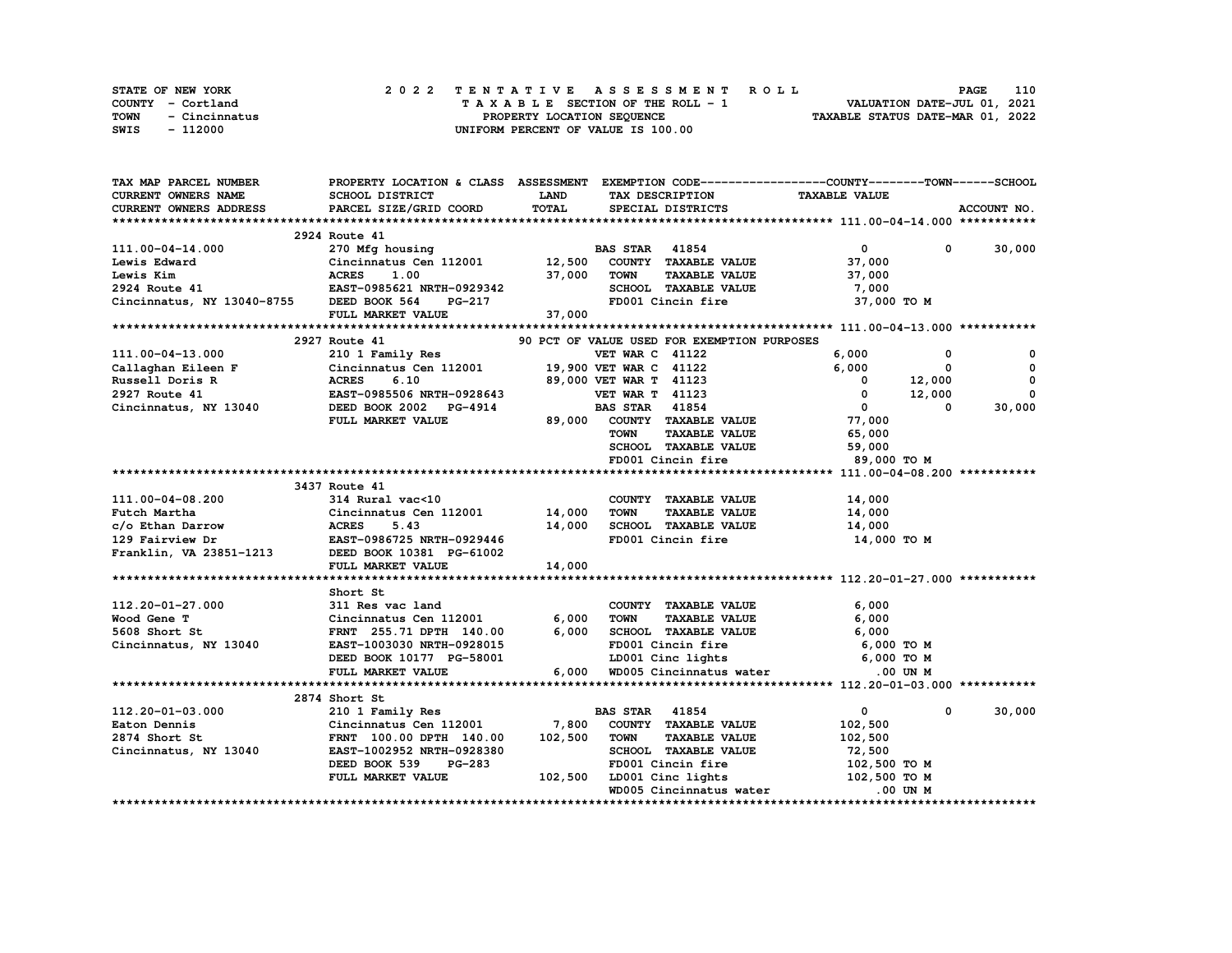| <b>STATE OF NEW YORK</b> |               |  |  |  |  | 2022 TENTATIVE ASSESSMENT ROLL     |  |  |  |  |  |  |                                  | <b>PAGE</b> | 111 |
|--------------------------|---------------|--|--|--|--|------------------------------------|--|--|--|--|--|--|----------------------------------|-------------|-----|
| COUNTY - Cortland        |               |  |  |  |  | TAXABLE SECTION OF THE ROLL - 1    |  |  |  |  |  |  | VALUATION DATE-JUL 01, 2021      |             |     |
| TOWN                     | - Cincinnatus |  |  |  |  | PROPERTY LOCATION SEOUENCE         |  |  |  |  |  |  | TAXABLE STATUS DATE-MAR 01, 2022 |             |     |
| SWIS                     | - 112000      |  |  |  |  | UNIFORM PERCENT OF VALUE IS 100.00 |  |  |  |  |  |  |                                  |             |     |

| TAX MAP PARCEL NUMBER      | PROPERTY LOCATION & CLASS ASSESSMENT |         | EXEMPTION CODE------------------COUNTY-------TOWN------SCHOOL |                      |                        |
|----------------------------|--------------------------------------|---------|---------------------------------------------------------------|----------------------|------------------------|
| CURRENT OWNERS NAME        | SCHOOL DISTRICT                      | LAND    | TAX DESCRIPTION                                               | <b>TAXABLE VALUE</b> |                        |
| CURRENT OWNERS ADDRESS     | PARCEL SIZE/GRID COORD               | TOTAL   | SPECIAL DISTRICTS                                             |                      | ACCOUNT NO.            |
|                            |                                      |         |                                                               |                      |                        |
|                            | 5608 Short St                        |         |                                                               |                      |                        |
| 112.20-01-08.000           | 210 1 Family Res                     |         | <b>BAS STAR</b><br>41854                                      | 0                    | 30,000<br>$\mathbf{0}$ |
| Wood Gene T                | Cincinnatus Cen 112001               | 11,100  | COUNTY TAXABLE VALUE                                          | 106,000              |                        |
| Wood Beth C                | FRNT 200.00 DPTH 140.00              | 106,000 | <b>TOWN</b><br><b>TAXABLE VALUE</b>                           | 106,000              |                        |
| 5608 Short St              | EAST-1002985 NRTH-0928229            |         | SCHOOL TAXABLE VALUE                                          | 76,000               |                        |
| Cincinnatus, NY 13040-8600 | DEED BOOK 444<br>PG-172              |         | FD001 Cincin fire                                             | 106,000 TO M         |                        |
|                            | FULL MARKET VALUE                    | 106,000 | LD001 Cinc lights                                             | 106,000 TO M         |                        |
|                            |                                      |         | WD005 Cincinnatus water                                       | .00 UN M             |                        |
|                            |                                      |         |                                                               |                      |                        |
|                            | 2273 Stafford Rd                     |         |                                                               |                      |                        |
| 132.00-01-12.000           | 241 Rural res&ag                     |         | AG-CEILING 41720                                              | 58,490<br>58,490     | 58,490                 |
| Griffen Fred A             | Cincinnatus Cen 112001               |         | 110,600 ENH STAR<br>41834                                     | 0                    | 74,900<br>0            |
| Griffen Revocable Trust    | <b>ACRES</b><br>81.80                | 187,000 | COUNTY TAXABLE VALUE                                          | 128,510              |                        |
| 2273 Stafford Rd           | EAST-1000480 NRTH-0917437            |         | <b>TOWN</b><br><b>TAXABLE VALUE</b>                           | 128,510              |                        |
| Cincinnatus, NY 13040      | DEED BOOK 2009 PG-316                |         | SCHOOL TAXABLE VALUE                                          | 53,610               |                        |
|                            | FULL MARKET VALUE                    | 187,000 | FD001 Cincin fire                                             |                      |                        |
| MAY BE SUBJECT TO PAYMENT  |                                      |         |                                                               | 187,000 TO M         |                        |
| UNDER AGDIST LAW TIL 2026  |                                      |         |                                                               |                      |                        |
|                            |                                      |         |                                                               |                      |                        |
|                            | 2349 Stafford Rd                     |         |                                                               |                      |                        |
|                            |                                      |         |                                                               |                      |                        |
| 132.00-01-07.120           | 112 Dairy farm                       |         | AG-CEILING 41720                                              | 63,925<br>63,925     | 63,925                 |
| Tuning Jason R             | Cincinnatus Cen 112001               |         | 120,100 BAS STAR 41854                                        | 0                    | 30,000<br>0            |
| 2349 Stafford Rd           | <b>ACRES</b><br>85.10                | 235,000 | COUNTY TAXABLE VALUE                                          | 171,075              |                        |
| Cincinnatus, NY 13040      | EAST-1000919 NRTH-0919001            |         | <b>TOWN</b><br><b>TAXABLE VALUE</b>                           | 171,075              |                        |
|                            | DEED BOOK 2012<br>PG-4428            |         | SCHOOL TAXABLE VALUE                                          | 141,075              |                        |
| MAY BE SUBJECT TO PAYMENT  | FULL MARKET VALUE                    | 235,000 | FD001 Cincin fire                                             | 235,000 TO M         |                        |
| UNDER AGDIST LAW TIL 2026  |                                      |         |                                                               |                      |                        |
|                            |                                      |         |                                                               |                      |                        |
|                            | 2385 Stafford Rd                     |         |                                                               |                      |                        |
| 132.00-01-08.000           | 210 1 Family Res                     |         | 41834<br><b>ENH STAR</b>                                      | 0                    | 74,900<br>$\mathbf{0}$ |
| Tuning Nettleton Martha J  | Cincinnatus Cen 112001               | 13,200  | COUNTY TAXABLE VALUE                                          | 134,000              |                        |
| Tuning Jeremiah P          | <b>ACRES</b><br>1.34                 | 134,000 | <b>TOWN</b><br><b>TAXABLE VALUE</b>                           | 134,000              |                        |
| 2385 Stafford Rd           | EAST-1001457 NRTH-0919839            |         | <b>SCHOOL TAXABLE VALUE</b>                                   | 59,100               |                        |
| Cincinnatus, NY 13040      | DEED BOOK 492<br>$PG-158$            |         | FD001 Cincin fire                                             | 134,000 TO M         |                        |
|                            | FULL MARKET VALUE                    | 134,000 | WD005 Cincinnatus water                                       | .00 UN M             |                        |
|                            |                                      |         |                                                               |                      |                        |
|                            | 2423 Stafford Rd                     |         |                                                               |                      |                        |
| 122.00-03-05.000           | 210 1 Family Res                     |         | <b>BAS STAR 41854</b>                                         | $\mathbf 0$          | 30,000<br>$^{\circ}$   |
| Vidal Robert               | Cincinnatus Cen 112001               | 14,800  | COUNTY TAXABLE VALUE                                          | 206,000              |                        |
| Vidal Ann Marie            | <b>ACRES</b><br>2.17                 | 206,000 | <b>TOWN</b><br><b>TAXABLE VALUE</b>                           | 206,000              |                        |
| 2423 Stafford Rd           | EAST-1001594 NRTH-0920151            |         | SCHOOL TAXABLE VALUE                                          | 176,000              |                        |
| Cincinnatus, NY 13040      | DEED BOOK 10534 PG-64001             |         | FD001 Cincin fire                                             | 206,000 TO M         |                        |
|                            | FULL MARKET VALUE                    | 206,000 | WD005 Cincinnatus water                                       | $.00$ UN M           |                        |
|                            |                                      |         |                                                               |                      |                        |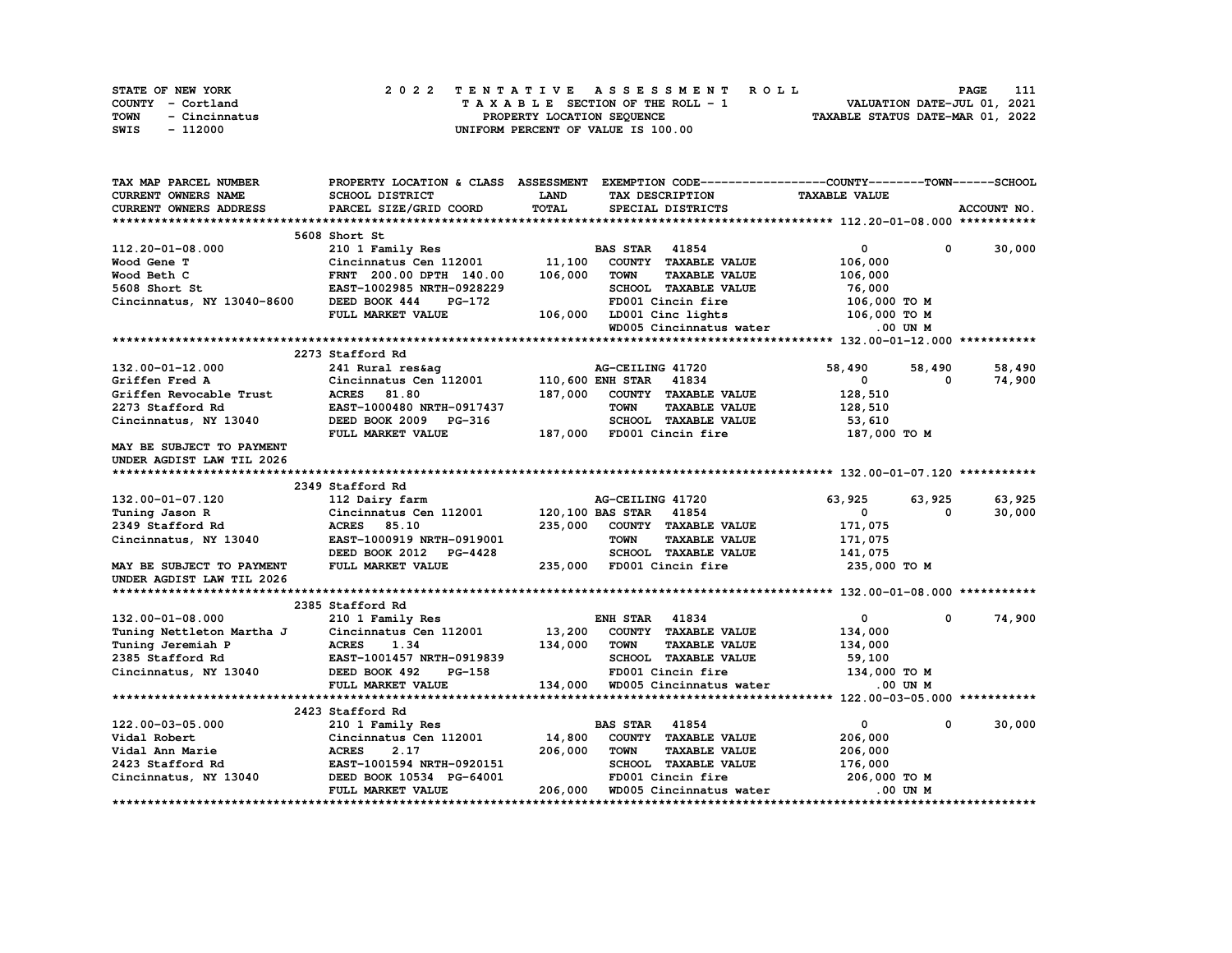| <b>STATE OF NEW YORK</b> | 2022 TENTATIVE ASSESSMENT ROLL     | 112<br><b>PAGE</b>               |
|--------------------------|------------------------------------|----------------------------------|
| COUNTY - Cortland        | TAXABLE SECTION OF THE ROLL - 1    | VALUATION DATE-JUL 01, 2021      |
| TOWN<br>- Cincinnatus    | PROPERTY LOCATION SEOUENCE         | TAXABLE STATUS DATE-MAR 01, 2022 |
| - 112000<br>SWIS         | UNIFORM PERCENT OF VALUE IS 100.00 |                                  |

| TAX MAP PARCEL NUMBER            |                                           |              | PROPERTY LOCATION & CLASS ASSESSMENT EXEMPTION CODE------------------COUNTY-------TOWN------SCHOOL |                      |                  |
|----------------------------------|-------------------------------------------|--------------|----------------------------------------------------------------------------------------------------|----------------------|------------------|
| <b>CURRENT OWNERS NAME</b>       | SCHOOL DISTRICT                           | LAND         | TAX DESCRIPTION                                                                                    | <b>TAXABLE VALUE</b> |                  |
| CURRENT OWNERS ADDRESS           | PARCEL SIZE/GRID COORD                    | <b>TOTAL</b> | SPECIAL DISTRICTS                                                                                  |                      | ACCOUNT NO.      |
|                                  |                                           |              |                                                                                                    |                      |                  |
|                                  | 2460 Stafford Rd                          |              |                                                                                                    |                      |                  |
| 132.00-01-11.200                 | 120 Field crops                           |              | AG COMMIT 41730                                                                                    | 15,999               | 15,999<br>15,999 |
| Tuning Jason                     | Cincinnatus Cen 112001                    | 23,400       | COUNTY TAXABLE VALUE                                                                               | 7,401                |                  |
| 2349 Stafford Rd                 | ACRES 19.03                               | 23,400       | <b>TOWN</b><br><b>TAXABLE VALUE</b>                                                                | 7,401                |                  |
| Cincinnatus, NY 13040            | EAST-1002174 NRTH-0920276                 |              | SCHOOL TAXABLE VALUE                                                                               | 7,401                |                  |
|                                  | DEED BOOK 2017 PG-698                     |              | FD001 Cincin fire                                                                                  | 23,400 TO M          |                  |
| <b>MAY BE SUBJECT TO PAYMENT</b> | FULL MARKET VALUE                         | 23,400       | WD005 Cincinnatus water                                                                            | .00 UN M             |                  |
| UNDER AGDIST LAW TIL 2029        |                                           |              |                                                                                                    |                      |                  |
|                                  |                                           |              |                                                                                                    |                      |                  |
|                                  | Staley Rd                                 |              |                                                                                                    |                      |                  |
| 143.00-01-02.120                 | 322 Rural vac>10                          |              | COUNTY TAXABLE VALUE                                                                               | 131,800              |                  |
| Kochanski Adam                   | Cincinnatus Cen 112001                    | 131,800      | <b>TOWN</b><br><b>TAXABLE VALUE</b>                                                                | 131,800              |                  |
| 33 Hope Rd                       | ACRES 116.00                              | 131,800      | SCHOOL TAXABLE VALUE                                                                               | 131,800              |                  |
| Blairstown, NJ 07825             | EAST-1004914 NRTH-0911081                 |              | FD001 Cincin fire                                                                                  | 131,800 TO M         |                  |
|                                  | DEED BOOK 2001 PG-3152                    |              |                                                                                                    |                      |                  |
|                                  | FULL MARKET VALUE                         | 131,800      |                                                                                                    |                      |                  |
|                                  |                                           |              |                                                                                                    |                      |                  |
|                                  | Staley Rd                                 |              |                                                                                                    |                      |                  |
| 143.00-01-03.000                 | 312 Vac w/imprv                           |              | AG-CEILING 41720                                                                                   | 83,631<br>83,631     | 83,631           |
| Ruschmann Peter                  | Cincinnatus Cen 112001                    | 132,000      | COUNTY TAXABLE VALUE                                                                               | 54,369               |                  |
| 2464 Lower Cincinnatus Rd        | <b>ACRES</b> 110.00                       | 138,000      | <b>TOWN</b><br><b>TAXABLE VALUE</b>                                                                | 54,369               |                  |
| Cincinnatus, NY 13040            | EAST-1006236 NRTH-0908890                 |              | SCHOOL TAXABLE VALUE                                                                               | 54,369               |                  |
|                                  | DEED BOOK 2021 PG-5367                    |              | FD001 Cincin fire                                                                                  | 138,000 TO M         |                  |
| MAY BE SUBJECT TO PAYMENT        | FULL MARKET VALUE                         | 138,000      |                                                                                                    |                      |                  |
| UNDER AGDIST LAW TIL 2026        |                                           |              |                                                                                                    |                      |                  |
|                                  |                                           |              |                                                                                                    |                      |                  |
|                                  | 5935 Staley Rd                            |              |                                                                                                    |                      |                  |
| 143.00-01-04.000                 | 112 Dairy farm                            |              | AG-CEILING 41720                                                                                   | 70,707<br>70,707     | 70,707           |
| Briggs Frederick D               | Cincinnatus Cen 112001                    |              | 131,100 ENH STAR 41834                                                                             | 0                    | 74,900<br>0      |
| 5935 Staley Rd                   | ACRES 100.27                              | 448,100      | COUNTY TAXABLE VALUE                                                                               | 377,393              |                  |
| Cincinnatus, NY 13040            | EAST-1008009 NRTH-0909342                 |              | <b>TOWN</b><br><b>TAXABLE VALUE</b>                                                                | 377,393              |                  |
|                                  | DEED BOOK 2000 PG-3869                    |              | SCHOOL TAXABLE VALUE                                                                               | 302,493              |                  |
| MAY BE SUBJECT TO PAYMENT        | FULL MARKET VALUE                         | 448,100      | FD001 Cincin fire                                                                                  | 448,100 TO M         |                  |
| UNDER AGDIST LAW TIL 2026        |                                           |              |                                                                                                    |                      |                  |
|                                  |                                           |              |                                                                                                    |                      |                  |
| 143.00-01-05.100                 | 5965 Staley Rd                            |              | COUNTY TAXABLE VALUE                                                                               | 142,600              |                  |
| Moniz Joseph P Jr                | 120 Field crops<br>Cincinnatus Cen 112001 | 142,600      | <b>TOWN</b><br><b>TAXABLE VALUE</b>                                                                | 142,600              |                  |
|                                  | ACRES 133.84                              | 142,600      | SCHOOL TAXABLE VALUE                                                                               | 142,600              |                  |
| Moniz Jessie L<br>PO Box 148     | EAST-1010266 NRTH-0909435                 |              | FD001 Cincin fire                                                                                  |                      |                  |
|                                  | DEED BOOK 1999 PG-4626                    |              |                                                                                                    | 142,600 TO M         |                  |
| Cincinnatus, NY 13040            |                                           |              |                                                                                                    |                      |                  |
|                                  | FULL MARKET VALUE                         | 142,600      |                                                                                                    |                      |                  |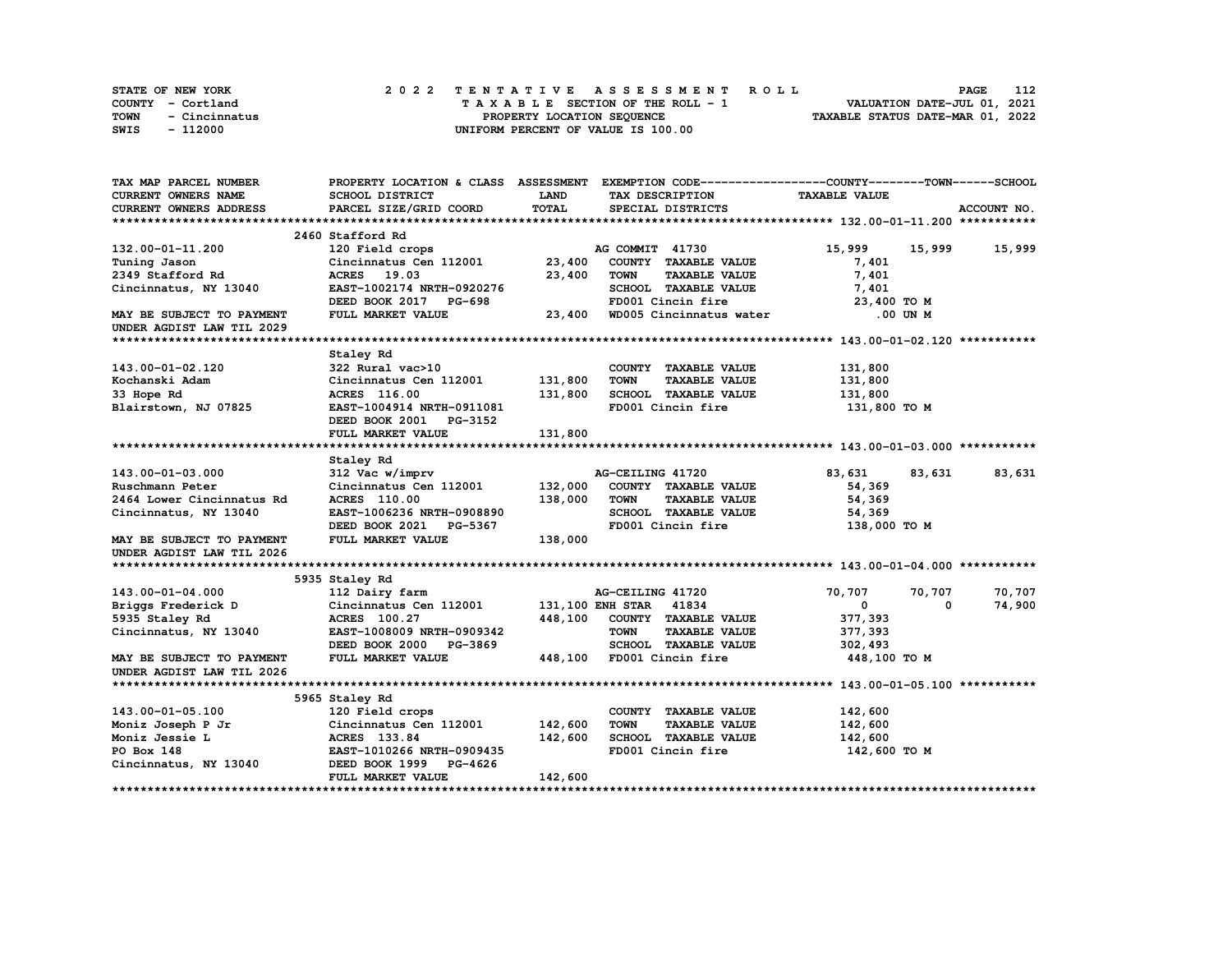| STATE OF NEW YORK     |  | 2022 TENTATIVE ASSESSMENT ROLL     | PAGE                             | 113 |
|-----------------------|--|------------------------------------|----------------------------------|-----|
| COUNTY - Cortland     |  | TAXABLE SECTION OF THE ROLL - 1    | VALUATION DATE-JUL 01, 2021      |     |
| TOWN<br>- Cincinnatus |  | PROPERTY LOCATION SEOUENCE         | TAXABLE STATUS DATE-MAR 01, 2022 |     |
| SWIS<br>- 112000      |  | UNIFORM PERCENT OF VALUE IS 100.00 |                                  |     |

| TAX MAP PARCEL NUMBER      |                           |             |                                     | PROPERTY LOCATION & CLASS ASSESSMENT EXEMPTION CODE----------------COUNTY-------TOWN-----SCHOOL |
|----------------------------|---------------------------|-------------|-------------------------------------|-------------------------------------------------------------------------------------------------|
| <b>CURRENT OWNERS NAME</b> | SCHOOL DISTRICT           | <b>LAND</b> | TAX DESCRIPTION                     | <b>TAXABLE VALUE</b>                                                                            |
| CURRENT OWNERS ADDRESS     | PARCEL SIZE/GRID COORD    | TOTAL       | SPECIAL DISTRICTS                   | ACCOUNT NO.                                                                                     |
|                            |                           |             |                                     |                                                                                                 |
|                            | 5999 Staley Rd            |             |                                     |                                                                                                 |
| 143.00-01-05.200           | 210 1 Family Res          |             | COUNTY TAXABLE VALUE                | 117,400                                                                                         |
| Hull Andrew J              | Cincinnatus Cen 112001    | 18,900      | TAXABLE VALUE<br><b>TOWN</b>        | 117,400                                                                                         |
| 5999 Staley Rd             | 7.41<br><b>ACRES</b>      | 117,400     | SCHOOL TAXABLE VALUE                | 117,400                                                                                         |
| Cincinnatus, NY 13040      | EAST-1010019 NRTH-0908359 |             | FD001 Cincin fire                   | 117,400 TO M                                                                                    |
|                            |                           |             |                                     |                                                                                                 |
|                            | DEED BOOK 2019 PG-2292    |             |                                     |                                                                                                 |
|                            | FULL MARKET VALUE         | 117,400     |                                     |                                                                                                 |
|                            |                           |             |                                     |                                                                                                 |
|                            | Stone Rd                  |             |                                     |                                                                                                 |
| 111.00-02-04.000           | 120 Field crops           |             | COUNTY TAXABLE VALUE                | 67,000                                                                                          |
| Sonntag Wayne H            | Cincinnatus Cen 112001    | 31,000      | <b>TOWN</b><br><b>TAXABLE VALUE</b> | 67,000                                                                                          |
| PO Box 61                  | ACRES 20.00               | 67,000      | SCHOOL TAXABLE VALUE                | 67,000                                                                                          |
| Cincinnatus, NY 13040      | EAST-0988397 NRTH-0930487 |             | FD001 Cincin fire                   | 67,000 TO M                                                                                     |
|                            | DEED BOOK 2017 PG-457     |             |                                     |                                                                                                 |
|                            | FULL MARKET VALUE         | 67,000      |                                     |                                                                                                 |
|                            |                           |             |                                     |                                                                                                 |
|                            | Stone Rd                  |             |                                     |                                                                                                 |
| 111.00-04-06.000           | 322 Rural vac>10          |             | COUNTY TAXABLE VALUE                | 33,200                                                                                          |
| Sexton John B              | Cincinnatus Cen 112001    | 33,200      | <b>TOWN</b><br><b>TAXABLE VALUE</b> | 33,200                                                                                          |
| Sexton Barbara             | ACRES 21.67               | 33,200      | SCHOOL TAXABLE VALUE                | 33,200                                                                                          |
| 119 Quenby Mountain Rd     | EAST-0987869 NRTH-0931351 |             | FD001 Cincin fire                   | 33,200 TO M                                                                                     |
| Great Meadows, NJ 07838    | DEED BOOK 2009 PG-5865    |             |                                     |                                                                                                 |
|                            | FULL MARKET VALUE         | 33,200      |                                     |                                                                                                 |
|                            |                           |             |                                     |                                                                                                 |
|                            | 2970 Stone Rd             |             |                                     |                                                                                                 |
| 111.00-02-05.200           | 240 Rural res             |             | <b>BAS STAR 41854</b>               | 30,000<br>$\mathbf{0}$<br>$^{\circ}$                                                            |
|                            |                           |             |                                     |                                                                                                 |
| Welsh Nicholas J           | Cincinnatus Cen 112001    | 26,500      | COUNTY TAXABLE VALUE                | 120,000                                                                                         |
| 2970 Stone Rd              | <b>ACRES</b> 10.00        | 120,000     | <b>TAXABLE VALUE</b><br>TOWN        | 120,000                                                                                         |
| Cincinnatus, NY 13040      | EAST-0989062 NRTH-0930392 |             | <b>SCHOOL TAXABLE VALUE</b>         | 90,000                                                                                          |
|                            | DEED BOOK 10402 PG-12001  |             | FD001 Cincin fire                   | 120,000 TO M                                                                                    |
|                            | FULL MARKET VALUE         | 120,000     |                                     |                                                                                                 |
|                            |                           |             |                                     |                                                                                                 |
|                            | 3050 Stone Rd             |             |                                     |                                                                                                 |
| 111.00-02-06.000           | 240 Rural res             |             | COUNTY TAXABLE VALUE                | 170,000                                                                                         |
| Gross Steven E             | Cincinnatus Cen 112001    | 29,100      | <b>TOWN</b><br><b>TAXABLE VALUE</b> | 170,000                                                                                         |
| Jones Catherine            | ACRES 12.00               | 170,000     | SCHOOL TAXABLE VALUE                | 170,000                                                                                         |
| 3050 Stone Rd              | EAST-0989068 NRTH-0931758 |             | FD001 Cincin fire                   | 170,000 TO M                                                                                    |
| Cincinnatus, NY 13040      | DEED BOOK 2014 PG-3887    |             |                                     |                                                                                                 |
|                            | FULL MARKET VALUE         | 170,000     |                                     |                                                                                                 |
|                            |                           |             |                                     |                                                                                                 |
|                            | 3063 Stone Rd             |             |                                     |                                                                                                 |
| 111.00-04-05.000           | 312 Vac w/imprv           |             | COUNTY TAXABLE VALUE                | 15,200                                                                                          |
| Morse Philip T             | Cincinnatus Cen 112001    | 11,300      | <b>TOWN</b><br><b>TAXABLE VALUE</b> | 15,200                                                                                          |
| Morse Colleen R            | <b>ACRES</b><br>5.51      | 15,200      | SCHOOL TAXABLE VALUE                | 15,200                                                                                          |
| 204 Ridge Rd               | EAST-0988339 NRTH-0931861 |             | FD001 Cincin fire                   | 15,200 TO M                                                                                     |
| South Otselic, NY 13155    | DEED BOOK 2013<br>PG-5144 |             |                                     |                                                                                                 |
|                            | FULL MARKET VALUE         | 15,200      |                                     |                                                                                                 |
| ********************       |                           |             |                                     |                                                                                                 |
|                            |                           |             |                                     |                                                                                                 |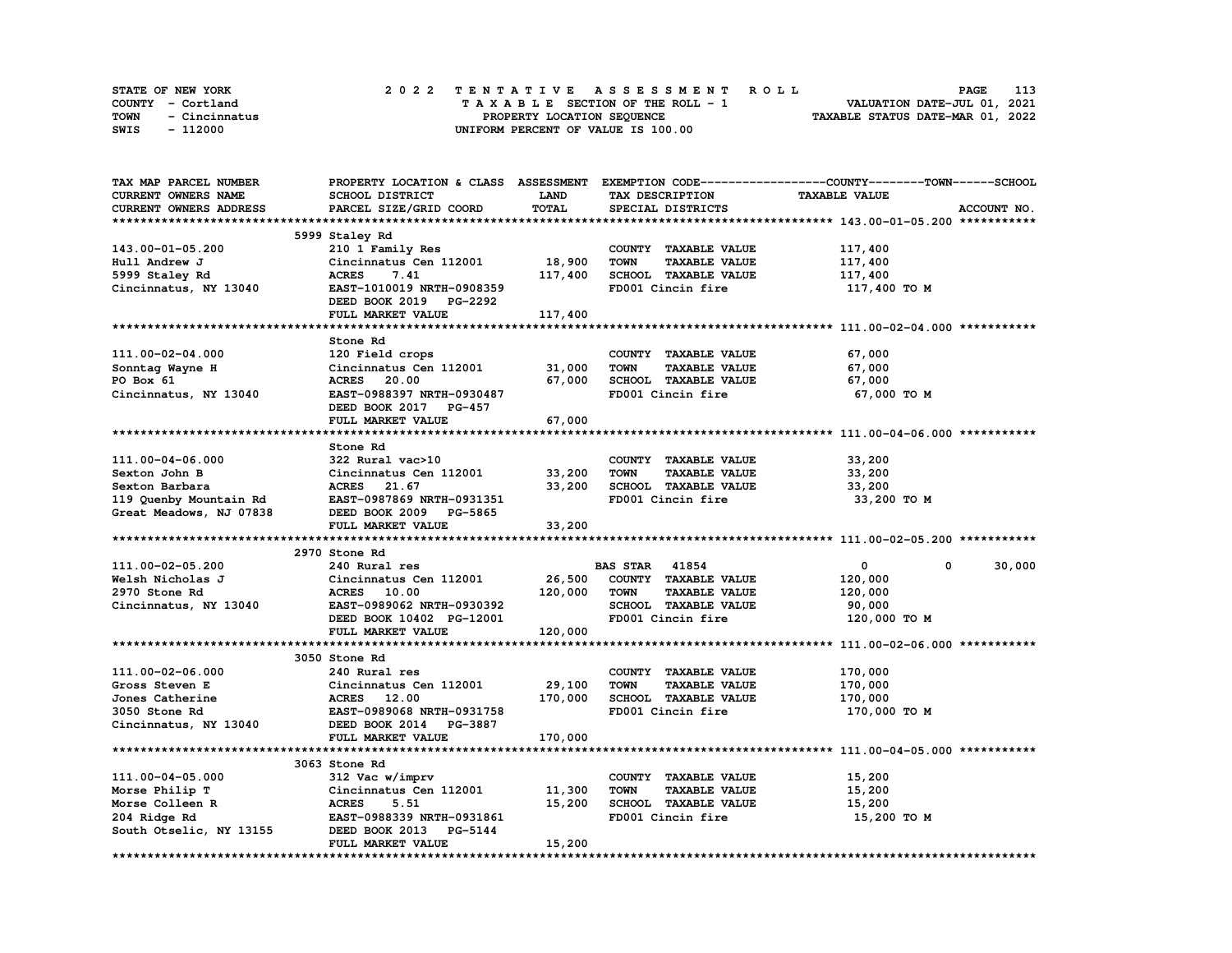| <b>STATE OF NEW YORK</b> | 2022 TENTATIVE ASSESSMENT ROLL     | 114<br>PAGE                      |
|--------------------------|------------------------------------|----------------------------------|
| COUNTY - Cortland        | TAXABLE SECTION OF THE ROLL - 1    | VALUATION DATE-JUL 01, 2021      |
| TOWN<br>- Cincinnatus    | PROPERTY LOCATION SEOUENCE         | TAXABLE STATUS DATE-MAR 01, 2022 |
| SWIS<br>- 112000         | UNIFORM PERCENT OF VALUE IS 100.00 |                                  |

| TAX MAP PARCEL NUMBER                               | PROPERTY LOCATION & CLASS ASSESSMENT EXEMPTION CODE----------------COUNTY-------TOWN-----SCHOOL |         |                                     |                      |             |
|-----------------------------------------------------|-------------------------------------------------------------------------------------------------|---------|-------------------------------------|----------------------|-------------|
| CURRENT OWNERS NAME                                 | SCHOOL DISTRICT                                                                                 | LAND    | TAX DESCRIPTION                     | <b>TAXABLE VALUE</b> |             |
| CURRENT OWNERS ADDRESS                              | PARCEL SIZE/GRID COORD                                                                          | TOTAL   | SPECIAL DISTRICTS                   |                      | ACCOUNT NO. |
|                                                     |                                                                                                 |         |                                     |                      |             |
|                                                     | Tarbell Rd                                                                                      |         |                                     |                      |             |
| 111.00-01-01.200                                    | 314 Rural vac<10                                                                                |         | COUNTY TAXABLE VALUE                | 8,700                |             |
| Lantz Deborah                                       | Cincinnatus Cen 112001                                                                          | 8,700   | <b>TAXABLE VALUE</b><br><b>TOWN</b> | 8,700                |             |
| Kramer Randy                                        | <b>ACRES</b><br>3.80                                                                            | 8,700   | SCHOOL TAXABLE VALUE                | 8,700                |             |
| 108 Wynding Way                                     | EAST-0985460 NRTH-0933446                                                                       |         | FD001 Cincin fire                   | 8,700 TO M           |             |
| Milford, PA 18337-9009                              | DEED BOOK 2002 PG-4213                                                                          |         |                                     |                      |             |
|                                                     | FULL MARKET VALUE                                                                               | 8,700   |                                     |                      |             |
|                                                     |                                                                                                 |         |                                     |                      |             |
|                                                     | 4722 Tarbell Rd                                                                                 |         |                                     |                      |             |
|                                                     |                                                                                                 |         |                                     |                      |             |
| 111.00-01-01.100                                    | 312 Vac w/imprv                                                                                 |         | COUNTY TAXABLE VALUE                | 14,000               |             |
| Hulik Scott A                                       | Cincinnatus Cen 112001                                                                          | 9,000   | <b>TOWN</b><br><b>TAXABLE VALUE</b> | 14,000               |             |
| Hulik Nicole L                                      | <b>ACRES</b><br>4.00                                                                            | 14,000  | SCHOOL TAXABLE VALUE                | 14,000               |             |
| 17 Swift St                                         | EAST-0985390 NRTH-0933676                                                                       |         | FD001 Cincin fire                   | 14,000 TO M          |             |
| Auburn, NY 13021                                    | DEED BOOK 2019 PG-3941                                                                          |         |                                     |                      |             |
|                                                     | FULL MARKET VALUE                                                                               | 14,000  |                                     |                      |             |
|                                                     |                                                                                                 |         |                                     |                      |             |
|                                                     | Taylor Valley Rd                                                                                |         |                                     |                      |             |
| 113.00-02-01.000                                    | 322 Rural vac>10                                                                                |         | COUNTY TAXABLE VALUE                | 31,400               |             |
| McKee Allen                                         | Cincinnatus Cen 112001                                                                          | 31,400  | <b>TOWN</b><br><b>TAXABLE VALUE</b> | 31,400               |             |
| McKee Jonathan                                      | ACRES 20.31                                                                                     | 31,400  | SCHOOL TAXABLE VALUE                | 31,400               |             |
| PO Box 31                                           | EAST-1003920 NRTH-0934508                                                                       |         | FD001 Cincin fire                   | 31,400 TO M          |             |
| Cincinnatus, NY 13040                               | DEED BOOK 10628 PG-11001                                                                        |         |                                     |                      |             |
|                                                     | FULL MARKET VALUE                                                                               | 31,400  |                                     |                      |             |
|                                                     |                                                                                                 |         |                                     |                      |             |
|                                                     | 3142 Taylor Valley Rd                                                                           |         |                                     |                      |             |
| 113.00-02-03.000                                    | 322 Rural vac>10                                                                                |         | COUNTY TAXABLE VALUE                | 28,700               |             |
| McKee Allen                                         | Cincinnatus Cen 112001                                                                          | 28,700  | <b>TOWN</b><br><b>TAXABLE VALUE</b> | 28,700               |             |
| McKee Jonathan                                      | ACRES 18.20                                                                                     | 28,700  | SCHOOL TAXABLE VALUE                | 28,700               |             |
| PO Box 405                                          | EAST-1004697 NRTH-0933623                                                                       |         | FD001 Cincin fire                   | 28,700 TO M          |             |
| Cincinnatus, NY 13040                               | DEED BOOK 10628 PG-11001                                                                        |         |                                     |                      |             |
|                                                     | FULL MARKET VALUE                                                                               | 28,700  |                                     |                      |             |
|                                                     |                                                                                                 |         |                                     |                      |             |
|                                                     | 3145 Taylor Valley Rd                                                                           |         |                                     |                      |             |
| 112.00-04-04.000                                    | 270 Mfg housing                                                                                 |         | COUNTY TAXABLE VALUE                | 58,800               |             |
| Ellerson Mark W                                     | Cincinnatus Cen 112001                                                                          | 13,300  | <b>TOWN</b><br><b>TAXABLE VALUE</b> | 58,800               |             |
| 10190 County Road 507                               | <b>ACRES</b><br>1.41                                                                            | 58,800  | SCHOOL TAXABLE VALUE                | 58,800               |             |
| Fellsmere, FL 32948                                 | EAST-1004402 NRTH-0933074                                                                       |         | FD001 Cincin fire                   | 58,800 TO M          |             |
|                                                     | DEED BOOK 2014 PG-4211                                                                          |         |                                     |                      |             |
|                                                     | FULL MARKET VALUE                                                                               | 58,800  |                                     |                      |             |
|                                                     |                                                                                                 |         |                                     |                      |             |
|                                                     | 3168 Taylor Valley Rd                                                                           |         |                                     |                      |             |
| 113.00-02-12.000                                    | 210 1 Family Res                                                                                |         | <b>VET COM C 41132</b>              | 10,000<br>0          | 0           |
| Davis Lawrence J                                    | Cincinnatus Cen 112001                                                                          |         | 15,300 VET COM T 41133              | 20,000<br>0          | $^{\circ}$  |
| Davis Martha P                                      | <b>ACRES</b><br>2.53                                                                            |         | 129,000 ENH STAR 41834              | $\mathbf{0}$<br>0    | 74,900      |
|                                                     | EAST-1004070 NRTH-0933767                                                                       |         | COUNTY TAXABLE VALUE                | 119,000              |             |
| 3168 Taylor Valley Rd<br>Cincinnatus, NY 13040-9634 | DEED BOOK 340<br>PG-904                                                                         |         | <b>TOWN</b><br><b>TAXABLE VALUE</b> |                      |             |
|                                                     |                                                                                                 |         |                                     | 109,000              |             |
|                                                     | FULL MARKET VALUE                                                                               | 129,000 | SCHOOL TAXABLE VALUE                | 54,100               |             |
|                                                     |                                                                                                 |         | FD001 Cincin fire                   | 129,000 TO M         |             |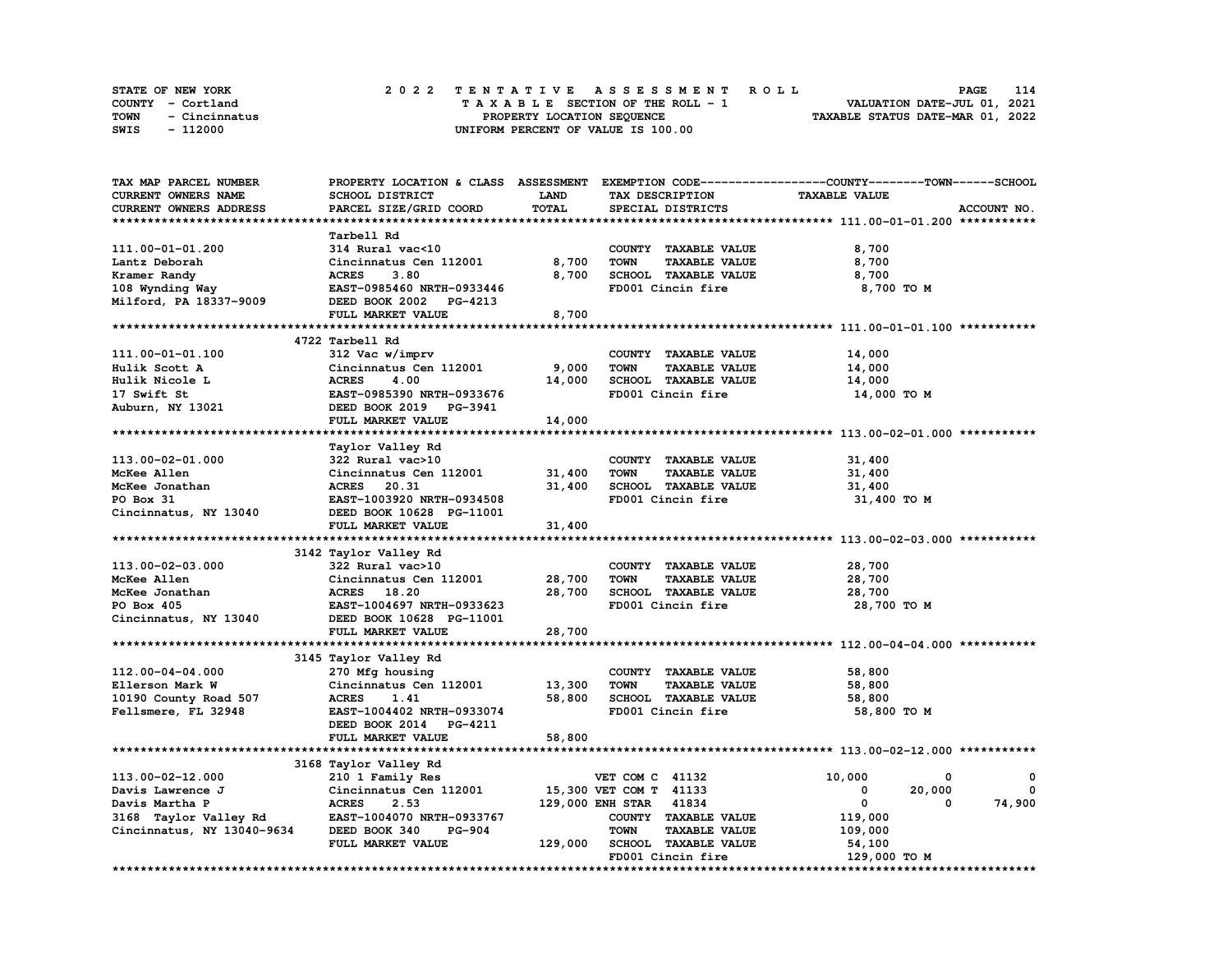|      | STATE OF NEW YORK |  |  |  |  |                                    |  |  |  |  | 2022 TENTATIVE ASSESSMENT ROLL |                                  | PAGE                        | 115 |
|------|-------------------|--|--|--|--|------------------------------------|--|--|--|--|--------------------------------|----------------------------------|-----------------------------|-----|
|      | COUNTY - Cortland |  |  |  |  | TAXABLE SECTION OF THE ROLL - 1    |  |  |  |  |                                |                                  | VALUATION DATE-JUL 01, 2021 |     |
| TOWN | - Cincinnatus     |  |  |  |  | PROPERTY LOCATION SEQUENCE         |  |  |  |  |                                | TAXABLE STATUS DATE-MAR 01, 2022 |                             |     |
| SWIS | - 112000          |  |  |  |  | UNIFORM PERCENT OF VALUE IS 100.00 |  |  |  |  |                                |                                  |                             |     |

| TAX MAP PARCEL NUMBER      | PROPERTY LOCATION & CLASS ASSESSMENT EXEMPTION CODE----------------COUNTY-------TOWN-----SCHOOL |              |                                     |                      |             |
|----------------------------|-------------------------------------------------------------------------------------------------|--------------|-------------------------------------|----------------------|-------------|
| <b>CURRENT OWNERS NAME</b> | SCHOOL DISTRICT                                                                                 | <b>LAND</b>  | TAX DESCRIPTION                     | <b>TAXABLE VALUE</b> |             |
| CURRENT OWNERS ADDRESS     | PARCEL SIZE/GRID COORD                                                                          | <b>TOTAL</b> | SPECIAL DISTRICTS                   |                      | ACCOUNT NO. |
|                            |                                                                                                 |              |                                     |                      |             |
|                            | 3239 Taylor Valley Rd                                                                           |              |                                     |                      |             |
| 112.00-04-03.000           | 120 Field crops                                                                                 |              | AG-CEILING 41720                    | 38,775<br>38,775     | 38,775      |
| Smith John L               | Cincinnatus Cen 112001                                                                          | 68,100       | COUNTY TAXABLE VALUE                | 33,325               |             |
| Smith Beatrice             | 53.60<br><b>ACRES</b>                                                                           | 72,100       | <b>TOWN</b><br><b>TAXABLE VALUE</b> | 33, 325              |             |
| 3299 Taylor Valley Rd      | EAST-1003003 NRTH-0934149                                                                       |              | SCHOOL TAXABLE VALUE                | 33,325               |             |
| Cincinnatus, NY 13040-9661 | DEED BOOK 306<br><b>PG-120</b>                                                                  |              | FD001 Cincin fire                   | 72,100 TO M          |             |
|                            | FULL MARKET VALUE                                                                               | 72,100       |                                     |                      |             |
| MAY BE SUBJECT TO PAYMENT  |                                                                                                 |              |                                     |                      |             |
| UNDER AGDIST LAW TIL 2026  |                                                                                                 |              |                                     |                      |             |
|                            |                                                                                                 |              |                                     |                      |             |
|                            | Telephone Rd                                                                                    |              |                                     |                      |             |
| 112.00-01-09.111           | 120 Field crops                                                                                 |              | AG-CEILING 41720                    | 91,150<br>91,150     | 91,150      |
| Knickerbocker Donald E II  | Cincinnatus Cen 112001                                                                          | 165,400      | COUNTY TAXABLE VALUE                | 103,350              |             |
| Knickerbocker Donald E     | <b>ACRES</b> 141.00                                                                             | 194,500      | <b>TOWN</b><br><b>TAXABLE VALUE</b> | 103,350              |             |
| 5358 Telephone Rd          | EAST-0997756 NRTH-0930583                                                                       |              | SCHOOL TAXABLE VALUE                | 103,350              |             |
| Cincinnatus, NY 13040      | DEED BOOK 2015 PG-1266                                                                          |              | FD001 Cincin fire                   | 194,500 TO M         |             |
|                            | FULL MARKET VALUE                                                                               | 194,500      |                                     |                      |             |
| MAY BE SUBJECT TO PAYMENT  |                                                                                                 |              |                                     |                      |             |
| UNDER AGDIST LAW TIL 2026  |                                                                                                 |              |                                     |                      |             |
|                            |                                                                                                 |              |                                     |                      |             |
|                            | Telephone Rd                                                                                    |              |                                     |                      |             |
| 112.00-03-01.000           | 322 Rural vac>10                                                                                |              | COUNTY TAXABLE VALUE                | 51,400               |             |
| Crawford Theodore J III    | Cincinnatus Cen 112001                                                                          | 51,400       | <b>TOWN</b><br><b>TAXABLE VALUE</b> | 51,400               |             |
| Crawford Patricia A        | ACRES 35.66                                                                                     | 51,400       | SCHOOL TAXABLE VALUE                | 51,400               |             |
| PO Box 855                 | EAST-1002026 NRTH-0928737                                                                       |              | FD001 Cincin fire                   | 51,400 TO M          |             |
| McGraw, NY 13101           | DEED BOOK 1997 PG-4607                                                                          |              |                                     |                      |             |
|                            | FULL MARKET VALUE                                                                               | 51,400       |                                     |                      |             |
|                            |                                                                                                 |              |                                     |                      |             |
|                            | <b>Telephone Rd</b>                                                                             |              |                                     |                      |             |
| 112.00-03-06.000           | 322 Rural vac>10                                                                                |              | COUNTY TAXABLE VALUE                | 25,000               |             |
| Loomis Dale J              | Cincinnatus Cen 112001                                                                          | 25,000       | <b>TOWN</b><br><b>TAXABLE VALUE</b> | 25,000               |             |
| Loomis Terena M            | ACRES 16.72                                                                                     | 25,000       | SCHOOL TAXABLE VALUE                | 25,000               |             |
| 5680 Telephine Rd          | EAST-1002431 NRTH-0927901                                                                       |              | FD001 Cincin fire                   | 25,000 TO M          |             |
| Cincinnatus, NY 13040      | DEED BOOK 2019 PG-46                                                                            |              |                                     |                      |             |
|                            | FULL MARKET VALUE                                                                               | 25,000       |                                     |                      |             |
|                            |                                                                                                 |              |                                     |                      |             |
|                            | Telephone Rd                                                                                    |              |                                     |                      |             |
| 112.00-05-02.000           | 314 Rural vac<10                                                                                |              | COUNTY TAXABLE VALUE                | 13,500               |             |
| Erdman Greg M              | Cincinnatus Cen 112001                                                                          | 13,500       | <b>TOWN</b><br><b>TAXABLE VALUE</b> | 13,500               |             |
| Erdman Gwen J              | <b>ACRES</b><br>7.00                                                                            | 13,500       | SCHOOL TAXABLE VALUE                | 13,500               |             |
| 28 East First St           | EAST-0995521 NRTH-0933743                                                                       |              | FD001 Cincin fire                   | 13,500 TO M          |             |
| Colonia, NJ 07067          | DEED BOOK 2000<br><b>PG-4135</b>                                                                |              |                                     |                      |             |
|                            | FULL MARKET VALUE                                                                               | 13,500       |                                     |                      |             |
|                            |                                                                                                 |              |                                     |                      |             |
|                            |                                                                                                 |              |                                     |                      |             |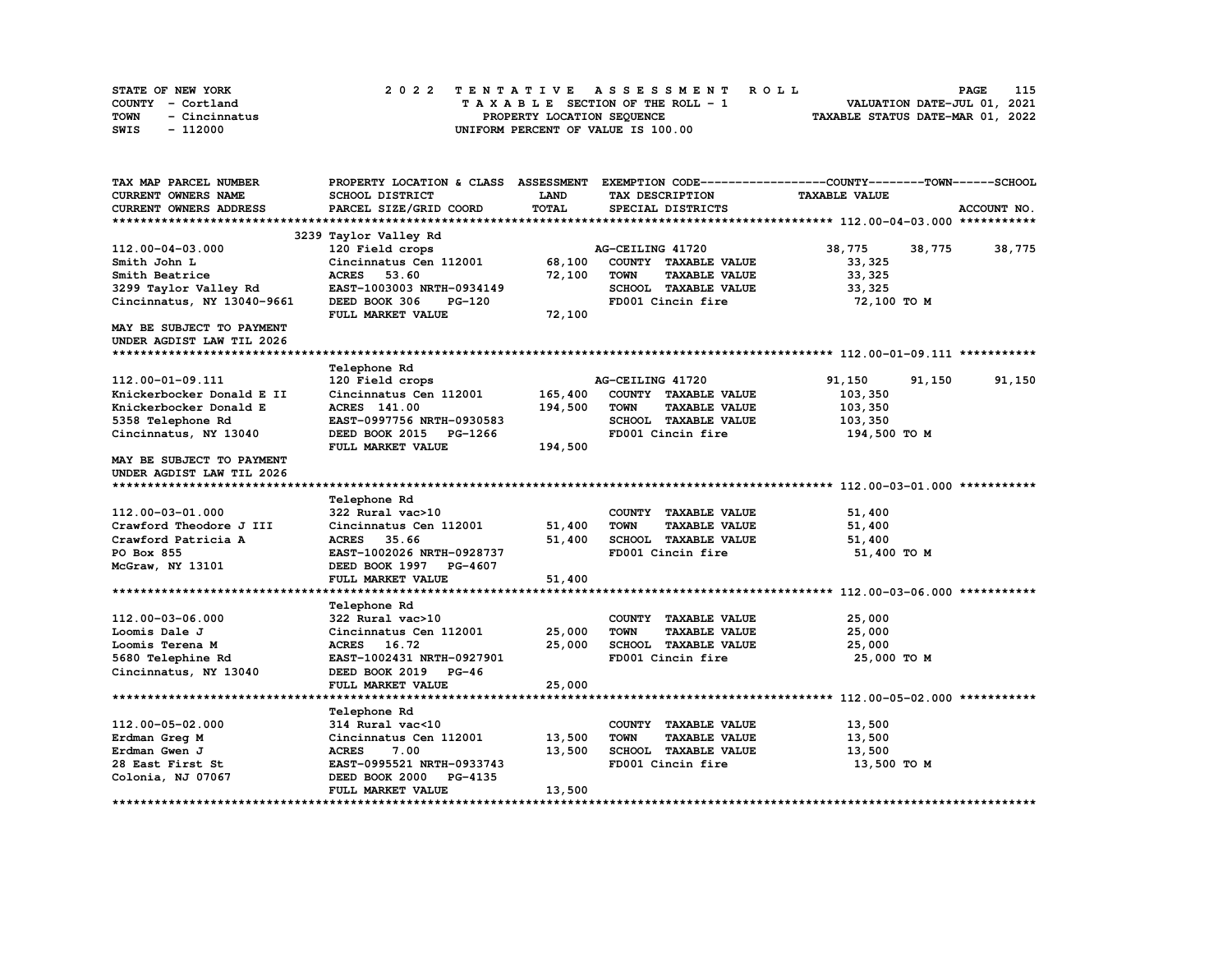| <b>STATE OF NEW YORK</b> | 2022 TENTATIVE ASSESSMENT ROLL     | 116<br><b>PAGE</b>               |
|--------------------------|------------------------------------|----------------------------------|
| COUNTY - Cortland        | TAXABLE SECTION OF THE ROLL - 1    | VALUATION DATE-JUL 01, 2021      |
| TOWN<br>- Cincinnatus    | PROPERTY LOCATION SEOUENCE         | TAXABLE STATUS DATE-MAR 01, 2022 |
| - 112000<br>SWIS         | UNIFORM PERCENT OF VALUE IS 100.00 |                                  |

| TAX MAP PARCEL NUMBER     | PROPERTY LOCATION & CLASS ASSESSMENT |              |                                     | EXEMPTION CODE-----------------COUNTY-------TOWN------SCHOOL |
|---------------------------|--------------------------------------|--------------|-------------------------------------|--------------------------------------------------------------|
| CURRENT OWNERS NAME       | SCHOOL DISTRICT                      | LAND         | TAX DESCRIPTION                     | <b>TAXABLE VALUE</b>                                         |
| CURRENT OWNERS ADDRESS    | PARCEL SIZE/GRID COORD               | <b>TOTAL</b> | SPECIAL DISTRICTS                   | ACCOUNT NO.                                                  |
|                           |                                      |              |                                     |                                                              |
|                           | <b>Telephone Rd</b>                  |              |                                     |                                                              |
| 112.00-05-03.000          | 314 Rural vac<10                     |              | COUNTY TAXABLE VALUE                | 15,000                                                       |
| Symons Dennis J           | Cincinnatus Cen 112001               | 15,000       | <b>TOWN</b><br><b>TAXABLE VALUE</b> | 15,000                                                       |
| Symons Brenda J           | 8.00<br>ACRES                        | 15,000       | SCHOOL TAXABLE VALUE                | 15,000                                                       |
| 171 State Highway 206     | EAST-0995838 NRTH-0933465            |              | FD001 Cincin fire                   | 15,000 TO M                                                  |
| Greene, NY 13778          | DEED BOOK 2000 PG-4255               |              |                                     |                                                              |
|                           |                                      |              |                                     |                                                              |
|                           | FULL MARKET VALUE                    | 15,000       |                                     |                                                              |
|                           |                                      |              |                                     |                                                              |
|                           | Telephone Rd                         |              |                                     |                                                              |
| 112.00-05-04.000          | 314 Rural vac<10                     |              | COUNTY TAXABLE VALUE                | 15,800                                                       |
| Symons Dennis J           | Cincinnatus Cen 112001               | 15,800       | <b>TOWN</b><br><b>TAXABLE VALUE</b> | 15,800                                                       |
| Symons Brenda J           | 8.54<br><b>ACRES</b>                 | 15,800       | SCHOOL TAXABLE VALUE                | 15,800                                                       |
| 171 State Highway 206     | EAST-0996174 NRTH-0933174            |              | FD001 Cincin fire                   | 15,800 TO M                                                  |
| Greene, NY 13778          | DEED BOOK 2000 PG-4255               |              |                                     |                                                              |
|                           | FULL MARKET VALUE                    | 15,800       |                                     |                                                              |
|                           |                                      |              |                                     |                                                              |
|                           | <b>Telephone Rd</b>                  |              |                                     |                                                              |
| 112.00-05-06.000          | 322 Rural vac>10                     |              | COUNTY TAXABLE VALUE                | 18,000                                                       |
| Dinstber George           | Cincinnatus Cen 112001               | 18,000       | <b>TOWN</b><br><b>TAXABLE VALUE</b> | 18,000                                                       |
| Novick Donna R            | <b>ACRES</b> 10.00                   | 18,000       | SCHOOL TAXABLE VALUE                | 18,000                                                       |
| PO Box 210                | EAST-0996924 NRTH-0932566            |              | FD001 Cincin fire                   | 18,000 TO M                                                  |
| Cincinnatus, NY 13040     | DEED BOOK 2019 PG-1251               |              |                                     |                                                              |
|                           | FULL MARKET VALUE                    | 18,000       |                                     |                                                              |
|                           |                                      |              |                                     |                                                              |
|                           |                                      |              |                                     |                                                              |
|                           | <b>Telephone Rd</b>                  |              |                                     |                                                              |
| 112.00-06-01.000          | 105 Vac farmland                     |              | COUNTY TAXABLE VALUE                | 41,500                                                       |
| Konka Steven V            | Cincinnatus Cen 112001               | 41,500       | <b>TOWN</b><br><b>TAXABLE VALUE</b> | 41,500                                                       |
| Konka Marianne T          | <b>ACRES</b><br>30.30                | 41,500       | SCHOOL TAXABLE VALUE                | 41,500                                                       |
| 3115 Duke Rd              | EAST-0996460 NRTH-0934093            |              | FD001 Cincin fire                   | 41,500 TO M                                                  |
| Cincinnatus, NY 13040     | DEED BOOK 2019 PG-3318               |              |                                     |                                                              |
|                           | FULL MARKET VALUE                    | 41,500       |                                     |                                                              |
| MAY BE SUBJECT TO PAYMENT |                                      |              |                                     |                                                              |
| UNDER AGDIST LAW TIL 2024 |                                      |              |                                     |                                                              |
|                           |                                      |              |                                     |                                                              |
|                           | Telephone Rd                         |              |                                     |                                                              |
| 112.00-06-02.000          | 312 Vac w/imprv                      |              | COUNTY TAXABLE VALUE                | 124,000                                                      |
| MacDonald Thomas L        | Cincinnatus Cen 112001               | 75,700       | <b>TOWN</b><br><b>TAXABLE VALUE</b> | 124,000                                                      |
| MacDonald Wanda M         | <b>ACRES</b> 48.00                   | 124,000      | <b>SCHOOL TAXABLE VALUE</b>         | 124,000                                                      |
| 827 Parry Ave             | EAST-0997584 NRTH-0933770            |              | FD001 Cincin fire                   | 124,000 TO M                                                 |
| Palmyra, NJ 08065         | DEED BOOK 10686 PG-44001             |              |                                     |                                                              |
|                           | FULL MARKET VALUE                    | 124,000      |                                     |                                                              |
| MAY BE SUBJECT TO PAYMENT |                                      |              |                                     |                                                              |
| UNDER AGDIST LAW TIL 2023 |                                      |              |                                     |                                                              |
|                           |                                      |              |                                     |                                                              |
|                           |                                      |              |                                     |                                                              |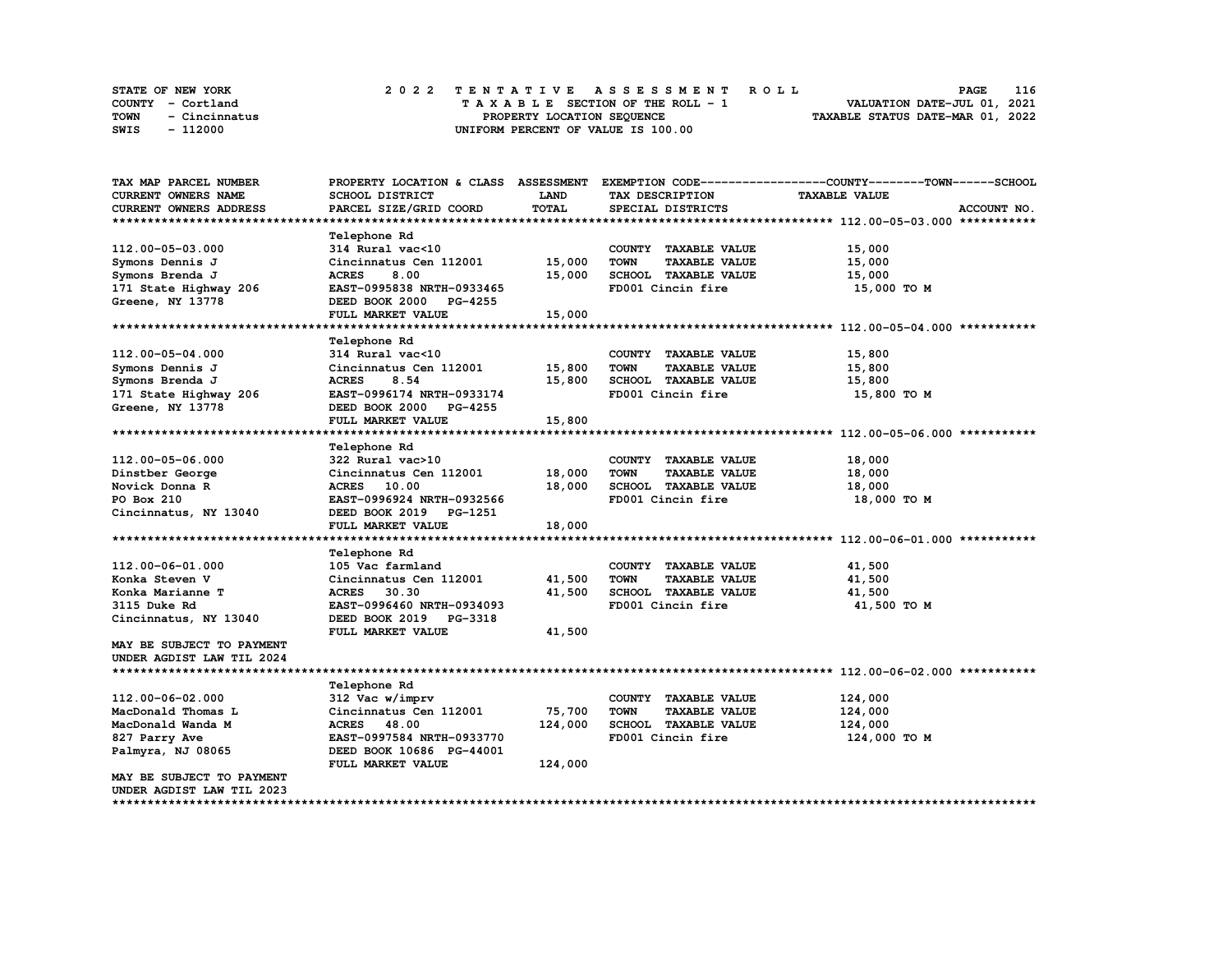|      | STATE OF NEW YORK | 2022 TENTATIVE ASSESSMENT ROLL     | 117<br>PAGE                      |
|------|-------------------|------------------------------------|----------------------------------|
|      | COUNTY - Cortland | TAXABLE SECTION OF THE ROLL - 1    | VALUATION DATE-JUL 01, 2021      |
| TOWN | - Cincinnatus     | PROPERTY LOCATION SEQUENCE         | TAXABLE STATUS DATE-MAR 01, 2022 |
| SWIS | - 112000          | UNIFORM PERCENT OF VALUE IS 100.00 |                                  |

| TAX MAP PARCEL NUMBER                                                                                                                                                                              |                                                                                                                                                                                                                                |        |                                           | PROPERTY LOCATION & CLASS ASSESSMENT EXEMPTION CODE-----------------COUNTY-------TOWN-----SCHOOL |
|----------------------------------------------------------------------------------------------------------------------------------------------------------------------------------------------------|--------------------------------------------------------------------------------------------------------------------------------------------------------------------------------------------------------------------------------|--------|-------------------------------------------|--------------------------------------------------------------------------------------------------|
| CURRENT OWNERS NAME                                                                                                                                                                                | SCHOOL DISTRICT                                                                                                                                                                                                                | LAND   | TAX DESCRIPTION TAXABLE VALUE             |                                                                                                  |
| <b>CURRENT OWNERS ADDRESS</b>                                                                                                                                                                      | PARCEL SIZE/GRID COORD                                                                                                                                                                                                         | TOTAL  | SPECIAL DISTRICTS                         | ACCOUNT NO.                                                                                      |
|                                                                                                                                                                                                    |                                                                                                                                                                                                                                |        |                                           |                                                                                                  |
|                                                                                                                                                                                                    | <b>Telephone Rd</b>                                                                                                                                                                                                            |        |                                           |                                                                                                  |
| 112.00-06-03.000                                                                                                                                                                                   | 105 Vac farmland 105 Vac farmland 12001 105 Vac farmland 12001 105 Vac 105 Vac 105 Vac 105 Vac 105 Vac 105 Vac 105 Vac 105 Vac 105 Vac 105 Vac 105 Vac 105 Vac 105 Vac 105 Vac 105 Vac 105 Vac 105 Vac 105 Vac 105 Vac 105 Vac |        | AG COMMIT 41730                           | 53,043 53,043 53,043                                                                             |
| Witmyer Family RR LLC                                                                                                                                                                              |                                                                                                                                                                                                                                |        | COUNTY TAXABLE VALUE                      | 38,257                                                                                           |
| 1 Stingray Dr                                                                                                                                                                                      | ACRES 69.00                                                                                                                                                                                                                    | 91,300 | <b>TOWN</b><br><b>TAXABLE VALUE</b>       | 38,257                                                                                           |
| Sinking Spring, PA 19608                                                                                                                                                                           | EAST-0998515 NRTH-0932870                                                                                                                                                                                                      |        | SCHOOL TAXABLE VALUE 38, 257              |                                                                                                  |
|                                                                                                                                                                                                    | DEED BOOK 2017 PG-1024                                                                                                                                                                                                         |        | FD001 Cincin fire                         | 91,300 TO M                                                                                      |
| MAY BE SUBJECT TO PAYMENT                                                                                                                                                                          | FULL MARKET VALUE                                                                                                                                                                                                              | 91,300 |                                           |                                                                                                  |
| UNDER AGDIST LAW TIL 2029                                                                                                                                                                          |                                                                                                                                                                                                                                |        |                                           |                                                                                                  |
|                                                                                                                                                                                                    |                                                                                                                                                                                                                                |        |                                           |                                                                                                  |
|                                                                                                                                                                                                    | <b>Telephone Rd</b>                                                                                                                                                                                                            |        |                                           |                                                                                                  |
| 122.08-01-14.200                                                                                                                                                                                   |                                                                                                                                                                                                                                |        | COUNTY TAXABLE VALUE                      | 11,300                                                                                           |
| Hillen Thomas F                                                                                                                                                                                    | 311 Res vac land<br>Cincinnatus Cen 112001 11,300                                                                                                                                                                              |        | <b>TOWN</b><br><b>TAXABLE VALUE</b>       | 11,300                                                                                           |
| Hillen Rosemarie                                                                                                                                                                                   | <b>ACRES</b><br>5.53                                                                                                                                                                                                           | 11,300 | SCHOOL TAXABLE VALUE 11,300               |                                                                                                  |
| 2833 Route 26<br>Cincinnatus, NY 13040<br>DEED BOOK 10577 PG-54001                                                                                                                                 |                                                                                                                                                                                                                                |        | FD001 Cincin fire 11,300 TO M             |                                                                                                  |
|                                                                                                                                                                                                    |                                                                                                                                                                                                                                |        | WD005 Cincinnatus water                   | .00 UN M                                                                                         |
|                                                                                                                                                                                                    | FULL MARKET VALUE                                                                                                                                                                                                              | 11,300 |                                           |                                                                                                  |
|                                                                                                                                                                                                    |                                                                                                                                                                                                                                |        |                                           |                                                                                                  |
|                                                                                                                                                                                                    | Telephone Rd                                                                                                                                                                                                                   |        |                                           |                                                                                                  |
| 122.08-01-15.000<br>Hillen Thomas F Cincinnatus Cen 112001 6,000<br>Hillen Rosemarie ACRES 1.25 6,000<br>2833 Route 26 EAST-1002805 NRTH-0927187<br>Cincinnatus, NY 13040 DEED BOOK 10577 PG-54001 | 311 Res vac land                                                                                                                                                                                                               |        | COUNTY TAXABLE VALUE                      | 6,000                                                                                            |
|                                                                                                                                                                                                    |                                                                                                                                                                                                                                |        | <b>TOWN</b><br>TAXABLE VALUE              | 6,000                                                                                            |
|                                                                                                                                                                                                    |                                                                                                                                                                                                                                |        |                                           |                                                                                                  |
|                                                                                                                                                                                                    |                                                                                                                                                                                                                                |        |                                           |                                                                                                  |
|                                                                                                                                                                                                    |                                                                                                                                                                                                                                |        | LD001 Cinc lights 6,000 TO M              |                                                                                                  |
|                                                                                                                                                                                                    | FULL MARKET VALUE                                                                                                                                                                                                              | 6,000  | WD005 Cincinnatus water                   | .00 UN M                                                                                         |
|                                                                                                                                                                                                    |                                                                                                                                                                                                                                |        |                                           |                                                                                                  |
|                                                                                                                                                                                                    | 5186 Telephone Rd                                                                                                                                                                                                              |        |                                           |                                                                                                  |
|                                                                                                                                                                                                    |                                                                                                                                                                                                                                |        | COUNTY TAXABLE VALUE                      | 43,500                                                                                           |
|                                                                                                                                                                                                    |                                                                                                                                                                                                                                |        | <b>TAXABLE VALUE</b><br><b>TOWN</b>       | 43,500                                                                                           |
|                                                                                                                                                                                                    |                                                                                                                                                                                                                                |        | SCHOOL TAXABLE VALUE 43,500               |                                                                                                  |
| 5098 Telephone Rd<br>EAST-0994645 NRTH-0934016                                                                                                                                                     |                                                                                                                                                                                                                                |        | FD001 Cincin fire                         | 43,500 TO M                                                                                      |
| Cincinnatus, NY 13040                                                                                                                                                                              | DEED BOOK 2008 PG-550                                                                                                                                                                                                          |        |                                           |                                                                                                  |
|                                                                                                                                                                                                    | FULL MARKET VALUE                                                                                                                                                                                                              | 43,500 |                                           |                                                                                                  |
|                                                                                                                                                                                                    |                                                                                                                                                                                                                                |        |                                           |                                                                                                  |
|                                                                                                                                                                                                    | 5214 Telephone Rd                                                                                                                                                                                                              |        |                                           |                                                                                                  |
|                                                                                                                                                                                                    | 322 Rural vac>10                                                                                                                                                                                                               |        | COUNTY TAXABLE VALUE                      | 17,800                                                                                           |
| 112.00-05-05.000<br>C Bullcow Enterprises LLC                                                                                                                                                      | Cincinnatus Cen 112001 17,800                                                                                                                                                                                                  |        | <b>TOWN</b><br>TAXABLE VALUE 17,800       |                                                                                                  |
|                                                                                                                                                                                                    | ACRES 9.86                                                                                                                                                                                                                     | 17,800 |                                           | 17,800                                                                                           |
| Fishkill, NY 12524                                                                                                                                                                                 | EAST-0996494 NRTH-0932855                                                                                                                                                                                                      |        | SCHOOL TAXABLE VALUE<br>FD001 Cincin fire | 17,800 TO M                                                                                      |
|                                                                                                                                                                                                    | DEED BOOK 2009 PG-4746                                                                                                                                                                                                         |        |                                           |                                                                                                  |
|                                                                                                                                                                                                    | FULL MARKET VALUE                                                                                                                                                                                                              | 17,800 |                                           |                                                                                                  |
|                                                                                                                                                                                                    |                                                                                                                                                                                                                                |        |                                           |                                                                                                  |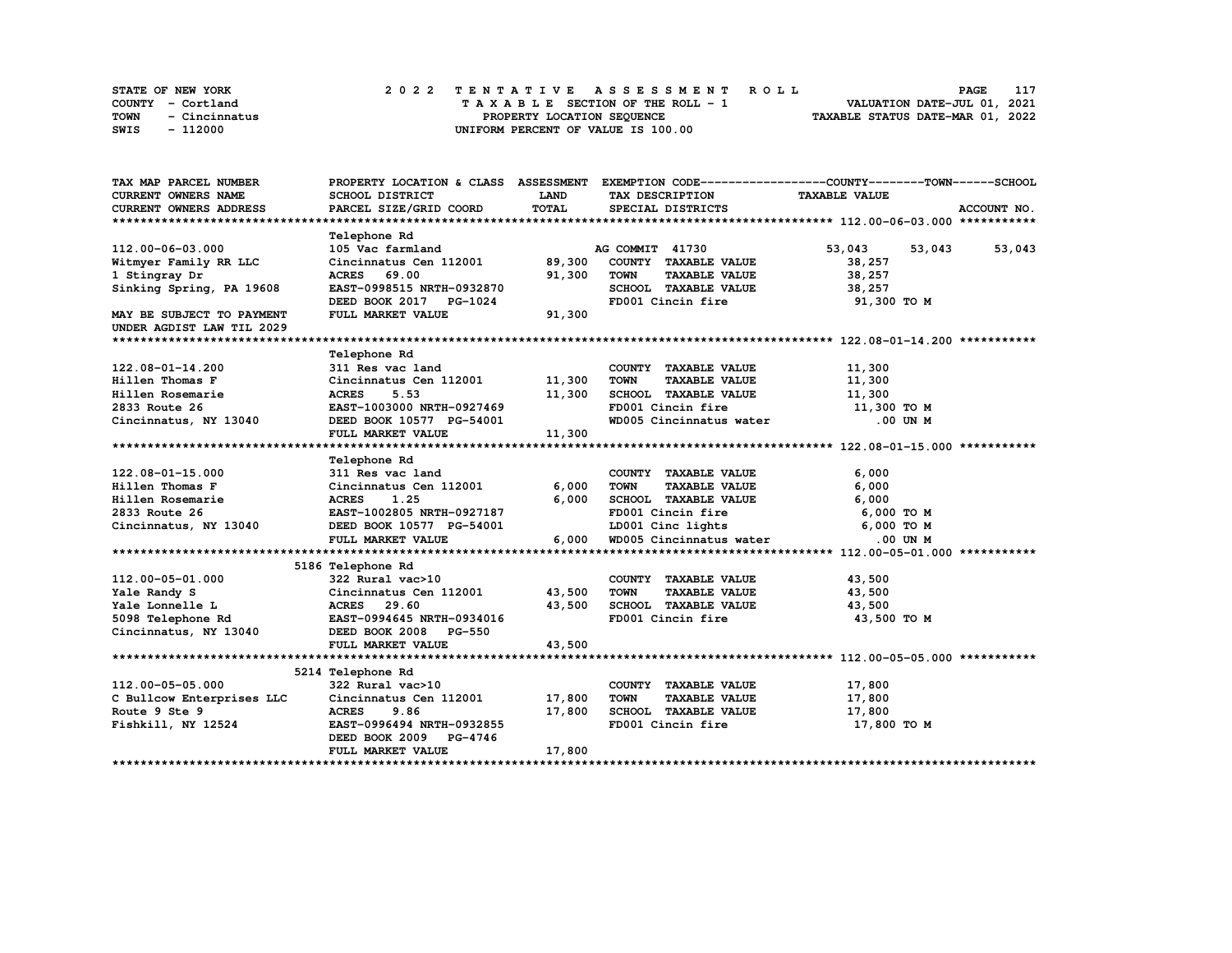| <b>STATE OF NEW YORK</b> | 2022 TENTATIVE ASSESSMENT ROLL     | 118<br>PAGE                      |
|--------------------------|------------------------------------|----------------------------------|
| COUNTY - Cortland        | TAXABLE SECTION OF THE ROLL - 1    | VALUATION DATE-JUL 01, 2021      |
| TOWN<br>- Cincinnatus    | PROPERTY LOCATION SEOUENCE         | TAXABLE STATUS DATE-MAR 01, 2022 |
| SWIS<br>- 112000         | UNIFORM PERCENT OF VALUE IS 100.00 |                                  |

| TAX MAP PARCEL NUMBER      | PROPERTY LOCATION & CLASS ASSESSMENT EXEMPTION CODE----------------COUNTY-------TOWN------SCHOOL |              |                         |                             |                      |        |             |
|----------------------------|--------------------------------------------------------------------------------------------------|--------------|-------------------------|-----------------------------|----------------------|--------|-------------|
| <b>CURRENT OWNERS NAME</b> | SCHOOL DISTRICT                                                                                  | LAND         |                         | TAX DESCRIPTION             | <b>TAXABLE VALUE</b> |        |             |
| CURRENT OWNERS ADDRESS     | PARCEL SIZE/GRID COORD                                                                           | <b>TOTAL</b> |                         | SPECIAL DISTRICTS           |                      |        | ACCOUNT NO. |
|                            |                                                                                                  |              |                         |                             |                      |        |             |
|                            | 5222 Telephone Rd                                                                                |              |                         |                             |                      |        |             |
| 112.00-05-07.000           | 210 1 Family Res                                                                                 |              | <b>BAS STAR 41854</b>   |                             | 0                    | 0      | 30,000      |
| Dinstber George            | Cincinnatus Cen 112001                                                                           | 19,900       |                         | COUNTY TAXABLE VALUE        | 88,700               |        |             |
| Novick Donna R             | 5.60<br><b>ACRES</b>                                                                             | 88,700       | <b>TOWN</b>             | <b>TAXABLE VALUE</b>        | 88,700               |        |             |
| 5222 Telephone Rd          | EAST-0997508 NRTH-0932358                                                                        |              |                         | SCHOOL TAXABLE VALUE        | 58,700               |        |             |
| PO Box 210                 | DEED BOOK 2019 PG-1250                                                                           |              |                         | FD001 Cincin fire           | 88,700 TO M          |        |             |
| Cincinnatus, NY 13040      | FULL MARKET VALUE                                                                                | 88,700       |                         |                             |                      |        |             |
|                            |                                                                                                  |              |                         |                             |                      |        |             |
|                            | 5358 Telephone Rd                                                                                |              |                         |                             |                      |        |             |
| 112.00-01-09.200           | 210 1 Family Res                                                                                 |              | <b>VET WAR C 41122</b>  |                             | 6,000                | 0      |             |
| Knickerbocker Donald E     | Cincinnatus Cen 112001                                                                           |              | 17,300 BAS STAR         | 41854                       | 0                    | 0      | 30,000      |
| Knickerbocker Tina M       | <b>ACRES</b><br>3.87                                                                             |              | 185,000 VET WAR T 41123 |                             | 0                    | 12,000 | 0           |
| 5358 Telephone Rd          | EAST-0998090 NRTH-0931760                                                                        |              |                         | COUNTY TAXABLE VALUE        | 179,000              |        |             |
| Cincinnatus, NY 13040      | DEED BOOK 2002<br>PG-1171                                                                        |              | <b>TOWN</b>             | <b>TAXABLE VALUE</b>        | 173,000              |        |             |
|                            | FULL MARKET VALUE                                                                                | 185,000      |                         | SCHOOL TAXABLE VALUE        | 155,000              |        |             |
|                            |                                                                                                  |              |                         | FD001 Cincin fire           | 185,000 TO M         |        |             |
|                            |                                                                                                  |              |                         |                             |                      |        |             |
|                            | 5401 Telephone Rd                                                                                |              |                         |                             |                      |        |             |
| 112.00-01-05.200           | 210 1 Family Res                                                                                 |              | <b>BAS STAR</b>         | 41854                       | 0                    | 0      | 30,000      |
| Knickerbocker Kim          | Cincinnatus Cen 112001                                                                           | 13,500       |                         | COUNTY TAXABLE VALUE        | 100,000              |        |             |
| Knickerbocker Cheryl       | <b>ACRES</b><br>1.52                                                                             | 100,000      | <b>TOWN</b>             | <b>TAXABLE VALUE</b>        | 100,000              |        |             |
| 5401 Telephone Rd          | EAST-0999077 NRTH-0931567                                                                        |              |                         | SCHOOL TAXABLE VALUE        | 70,000               |        |             |
| Cincinnatus, NY 13040-9697 | DEED BOOK 553<br>PG-165                                                                          |              |                         | FD001 Cincin fire           | 100,000 TO M         |        |             |
|                            | FULL MARKET VALUE                                                                                | 100,000      |                         |                             |                      |        |             |
|                            |                                                                                                  |              |                         |                             |                      |        |             |
|                            | 5415 Telephone Rd                                                                                |              |                         |                             |                      |        |             |
| 112.00-01-10.200           | 210 1 Family Res                                                                                 |              |                         | COUNTY TAXABLE VALUE        | 98,500               |        |             |
| Knickerbocker Family Prop  | Cincinnatus Cen 112001                                                                           | 15,000       | <b>TOWN</b>             | <b>TAXABLE VALUE</b>        | 98,500               |        |             |
| PO Box 230                 | <b>ACRES</b><br>2.40                                                                             | 98,500       |                         | <b>SCHOOL TAXABLE VALUE</b> | 98,500               |        |             |
| Cincinnatus, NY 13040      | EAST-0999280 NRTH-0931328                                                                        |              |                         | FD001 Cincin fire           | 98,500 TO M          |        |             |
|                            | FULL MARKET VALUE                                                                                | 98,500       |                         |                             |                      |        |             |
|                            |                                                                                                  |              |                         |                             |                      |        |             |
| 112.00-01-11.000           | 5468 Telephone Rd                                                                                |              |                         | COUNTY TAXABLE VALUE        | 115,000              |        |             |
| Kemak Shane D              | 210 1 Family Res<br>Cincinnatus Cen 112001                                                       | 17,500       | <b>TOWN</b>             | <b>TAXABLE VALUE</b>        | 115,000              |        |             |
| Kemak Brooke K             | <b>ACRES</b><br>4.00                                                                             | 115,000      |                         | SCHOOL TAXABLE VALUE        | 115,000              |        |             |
|                            | EAST-1000263 NRTH-0930007                                                                        |              |                         | FD001 Cincin fire           |                      |        |             |
| 5468 Telephone Rd          | DEED BOOK 2018<br>PG-5711                                                                        |              |                         |                             | 115,000 TO M         |        |             |
| Cincinnatus, NY 13040-9697 | FULL MARKET VALUE                                                                                | 115,000      |                         |                             |                      |        |             |
|                            |                                                                                                  |              |                         |                             |                      |        |             |
|                            | 5471 Telephone Rd                                                                                |              |                         |                             |                      |        |             |
| 112.00-01-10.100           | 552 Golf course                                                                                  |              |                         | COUNTY TAXABLE VALUE        | 604,000              |        |             |
| Meywood LLC                | Cincinnatus Cen 112001                                                                           | 536,500      | <b>TOWN</b>             | <b>TAXABLE VALUE</b>        | 604,000              |        |             |
| 137 L'Hommedieu Ln         | ACRES 140.71                                                                                     | 604,000      |                         | SCHOOL TAXABLE VALUE        | 604,000              |        |             |
| S Otselic, NY 13155        | EAST-0999762 NRTH-0931132                                                                        |              |                         | FD001 Cincin fire           | 604,000 TO M         |        |             |
|                            | DEED BOOK 2021<br>PG-2897                                                                        |              |                         |                             |                      |        |             |
|                            | FULL MARKET VALUE                                                                                | 604,000      |                         |                             |                      |        |             |
|                            |                                                                                                  |              |                         |                             |                      |        |             |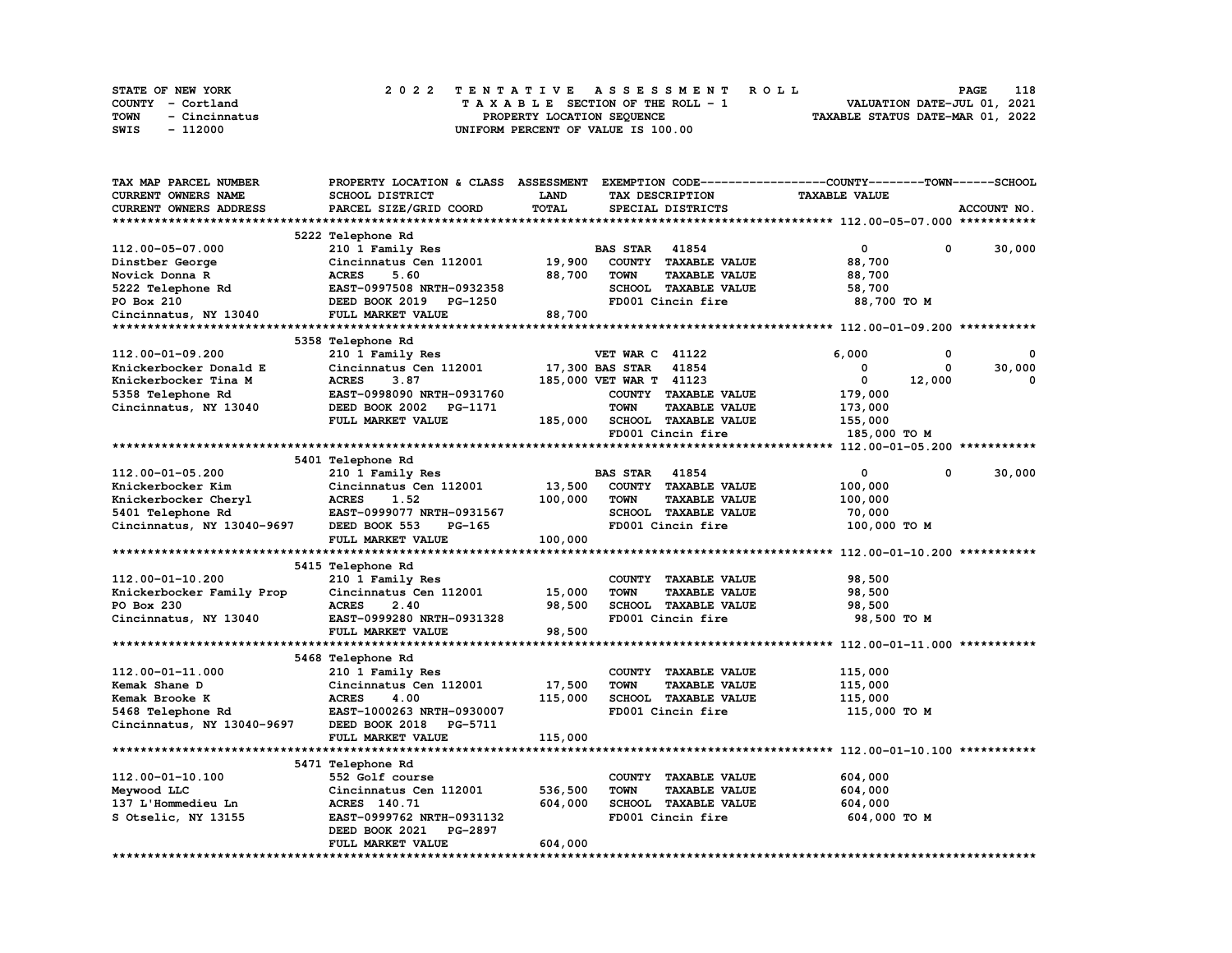| STATE OF NEW YORK |               |  | 2022 TENTATIVE ASSESSMENT ROLL |  |  |  |                                    |  |  |  |  |  |  |                                  |  | PAGE                        | 119 |
|-------------------|---------------|--|--------------------------------|--|--|--|------------------------------------|--|--|--|--|--|--|----------------------------------|--|-----------------------------|-----|
| COUNTY - Cortland |               |  |                                |  |  |  | TAXABLE SECTION OF THE ROLL - 1    |  |  |  |  |  |  |                                  |  | VALUATION DATE-JUL 01, 2021 |     |
| TOWN              | - Cincinnatus |  |                                |  |  |  | PROPERTY LOCATION SEQUENCE         |  |  |  |  |  |  | TAXABLE STATUS DATE-MAR 01, 2022 |  |                             |     |
| SWIS              | - 112000      |  |                                |  |  |  | UNIFORM PERCENT OF VALUE IS 100.00 |  |  |  |  |  |  |                                  |  |                             |     |

| <b>LAND</b><br><b>TAXABLE VALUE</b><br>CURRENT OWNERS NAME<br>SCHOOL DISTRICT<br>TAX DESCRIPTION<br>TOTAL<br>ACCOUNT NO.<br><b>CURRENT OWNERS ADDRESS</b><br>PARCEL SIZE/GRID COORD<br>SPECIAL DISTRICTS<br>71 PCT OF VALUE USED FOR EXEMPTION PURPOSES<br>5513 Telephone Rd<br>6,000<br>112.00-01-12.000<br>240 Rural res<br><b>VET WAR C 41122</b><br>0<br>0<br>$\mathbf{0}$<br>Crawford Theodore J III<br>Cincinnatus Cen 112001<br>102,700 VET WAR T 41123<br>$\mathbf{0}$<br>12,000<br>$\mathbf{0}$<br>74,900<br>73.90<br>300,000 ENH STAR<br>41834<br>Crawford Patricia A<br><b>ACRES</b><br>0<br>EAST-1001023 NRTH-0930967<br>COUNTY TAXABLE VALUE<br>294,000<br>PO Box 855<br><b>TOWN</b><br><b>TAXABLE VALUE</b><br>McGraw, NY 13101<br>DEED BOOK 468<br><b>PG-300</b><br>288,000<br>FULL MARKET VALUE<br>300,000<br>SCHOOL TAXABLE VALUE<br>225,100<br>FD001 Cincin fire<br>300,000 TO M<br>5518 Telephone Rd<br>80 PCT OF VALUE USED FOR EXEMPTION PURPOSES<br>112.00-03-07.000<br>240 Rural res<br><b>VET WAR C 41122</b><br>6,000<br>0<br>$^{\circ}$<br>$\mathbf 0$<br>Blanchard Trust James B<br>Cincinnatus Cen 112001 43,000 VET WAR T 41123<br>12,000<br>$\mathbf 0$<br>ACRES 22.67<br>167,500 ENH STAR 41834<br>$\mathbf 0$<br>74,900<br>5518 Telephone Rd<br>$\Omega$<br>Cincinnatus, NY 13040-9697<br>EAST-1000966 NRTH-0928433<br>COUNTY TAXABLE VALUE<br>161,500<br>DEED BOOK 2019 PG-5840<br><b>TOWN</b><br><b>TAXABLE VALUE</b><br>155,500<br>FULL MARKET VALUE<br>167,500 SCHOOL TAXABLE VALUE<br>92,600<br>FD001 Cincin fire<br>167,500 TO M<br>5614 Telephone Rd<br><b>BAS STAR</b> 41854<br>$\mathbf{0}$<br>30,000<br>122.08-01-17.000<br>270 Mfg housing<br>$^{\circ}$<br>Cincinnatus Cen 112001<br>13,100<br>COUNTY TAXABLE VALUE<br>31,588<br>Knapp Bryan<br>1.30<br>31,588<br><b>TOWN</b><br><b>TAXABLE VALUE</b><br>Knapp Kellie<br><b>ACRES</b><br>31,588<br>EAST-1002470 NRTH-0927023<br>SCHOOL TAXABLE VALUE<br>5614 Telephone Rd<br>1,588<br>Cincinnatus, NY 13040<br>FD001 Cincin fire<br>DEED BOOK 2014 PG-2111<br>31,588 TO M<br>31,588<br>LD001 Cinc lights<br>31,588 TO M<br>FULL MARKET VALUE<br>WD005 Cincinnatus water<br>.00 UN M<br>5620 Telephone Rd<br>122.08-01-18.110<br>314 Rural vac<10<br>COUNTY TAXABLE VALUE<br>8,400<br>Cincinnatus Cen 112001<br>8,400<br><b>TAXABLE VALUE</b><br>Ayers Richard H<br><b>TOWN</b><br>8,400<br>1168 Winburn Dr<br>8,400<br>SCHOOL TAXABLE VALUE<br>8,400<br><b>ACRES</b><br>3.60<br>E Point, GA 30344-2723<br>EAST-1002529 NRTH-0926862<br>FD001 Cincin fire<br>8,400 TO M<br>LD001 Cinc lights $8,400$ TO M<br>DEED BOOK 378<br>PG-101<br>FULL MARKET VALUE<br>8,400 WD005 Cincinnatus water<br>.00 UN M<br>5626 Telephone Rd<br><b>BAS STAR 41854</b><br>122.08-01-51.200<br>270 Mfg housing<br>$\mathbf{0}$<br>0<br>22,500<br>Cincinnatus Cen 112001<br>12,500<br>COUNTY TAXABLE VALUE<br>Peppin Joseph A<br>22,500<br><b>ACRES</b><br>22,500<br>5626 Telephone Rd<br>1.00<br><b>TOWN</b><br><b>TAXABLE VALUE</b><br>22,500<br>Cincinnatus, NY 13040-9697<br>EAST-1002968 NRTH-0926878<br>SCHOOL TAXABLE VALUE<br>0<br>DEED BOOK 2002 PG-4590<br>FD001 Cincin fire<br>22,500 TO M<br>FULL MARKET VALUE<br>22,500<br>22,500 TO M<br>LD001 Cinc lights<br>WD005 Cincinnatus water<br>.00 UN M | TAX MAP PARCEL NUMBER |  | PROPERTY LOCATION & CLASS ASSESSMENT EXEMPTION CODE----------------COUNTY-------TOWN-----SCHOOL |  |
|----------------------------------------------------------------------------------------------------------------------------------------------------------------------------------------------------------------------------------------------------------------------------------------------------------------------------------------------------------------------------------------------------------------------------------------------------------------------------------------------------------------------------------------------------------------------------------------------------------------------------------------------------------------------------------------------------------------------------------------------------------------------------------------------------------------------------------------------------------------------------------------------------------------------------------------------------------------------------------------------------------------------------------------------------------------------------------------------------------------------------------------------------------------------------------------------------------------------------------------------------------------------------------------------------------------------------------------------------------------------------------------------------------------------------------------------------------------------------------------------------------------------------------------------------------------------------------------------------------------------------------------------------------------------------------------------------------------------------------------------------------------------------------------------------------------------------------------------------------------------------------------------------------------------------------------------------------------------------------------------------------------------------------------------------------------------------------------------------------------------------------------------------------------------------------------------------------------------------------------------------------------------------------------------------------------------------------------------------------------------------------------------------------------------------------------------------------------------------------------------------------------------------------------------------------------------------------------------------------------------------------------------------------------------------------------------------------------------------------------------------------------------------------------------------------------------------------------------------------------------------------------------------------------------------------------------------------------------------------------------------------------------------------------------------------------------------------------------------------------------------------------------------------------------------------------------------------------------------------------------------------------------------------------|-----------------------|--|-------------------------------------------------------------------------------------------------|--|
|                                                                                                                                                                                                                                                                                                                                                                                                                                                                                                                                                                                                                                                                                                                                                                                                                                                                                                                                                                                                                                                                                                                                                                                                                                                                                                                                                                                                                                                                                                                                                                                                                                                                                                                                                                                                                                                                                                                                                                                                                                                                                                                                                                                                                                                                                                                                                                                                                                                                                                                                                                                                                                                                                                                                                                                                                                                                                                                                                                                                                                                                                                                                                                                                                                                                                        |                       |  |                                                                                                 |  |
|                                                                                                                                                                                                                                                                                                                                                                                                                                                                                                                                                                                                                                                                                                                                                                                                                                                                                                                                                                                                                                                                                                                                                                                                                                                                                                                                                                                                                                                                                                                                                                                                                                                                                                                                                                                                                                                                                                                                                                                                                                                                                                                                                                                                                                                                                                                                                                                                                                                                                                                                                                                                                                                                                                                                                                                                                                                                                                                                                                                                                                                                                                                                                                                                                                                                                        |                       |  |                                                                                                 |  |
|                                                                                                                                                                                                                                                                                                                                                                                                                                                                                                                                                                                                                                                                                                                                                                                                                                                                                                                                                                                                                                                                                                                                                                                                                                                                                                                                                                                                                                                                                                                                                                                                                                                                                                                                                                                                                                                                                                                                                                                                                                                                                                                                                                                                                                                                                                                                                                                                                                                                                                                                                                                                                                                                                                                                                                                                                                                                                                                                                                                                                                                                                                                                                                                                                                                                                        |                       |  |                                                                                                 |  |
|                                                                                                                                                                                                                                                                                                                                                                                                                                                                                                                                                                                                                                                                                                                                                                                                                                                                                                                                                                                                                                                                                                                                                                                                                                                                                                                                                                                                                                                                                                                                                                                                                                                                                                                                                                                                                                                                                                                                                                                                                                                                                                                                                                                                                                                                                                                                                                                                                                                                                                                                                                                                                                                                                                                                                                                                                                                                                                                                                                                                                                                                                                                                                                                                                                                                                        |                       |  |                                                                                                 |  |
|                                                                                                                                                                                                                                                                                                                                                                                                                                                                                                                                                                                                                                                                                                                                                                                                                                                                                                                                                                                                                                                                                                                                                                                                                                                                                                                                                                                                                                                                                                                                                                                                                                                                                                                                                                                                                                                                                                                                                                                                                                                                                                                                                                                                                                                                                                                                                                                                                                                                                                                                                                                                                                                                                                                                                                                                                                                                                                                                                                                                                                                                                                                                                                                                                                                                                        |                       |  |                                                                                                 |  |
|                                                                                                                                                                                                                                                                                                                                                                                                                                                                                                                                                                                                                                                                                                                                                                                                                                                                                                                                                                                                                                                                                                                                                                                                                                                                                                                                                                                                                                                                                                                                                                                                                                                                                                                                                                                                                                                                                                                                                                                                                                                                                                                                                                                                                                                                                                                                                                                                                                                                                                                                                                                                                                                                                                                                                                                                                                                                                                                                                                                                                                                                                                                                                                                                                                                                                        |                       |  |                                                                                                 |  |
|                                                                                                                                                                                                                                                                                                                                                                                                                                                                                                                                                                                                                                                                                                                                                                                                                                                                                                                                                                                                                                                                                                                                                                                                                                                                                                                                                                                                                                                                                                                                                                                                                                                                                                                                                                                                                                                                                                                                                                                                                                                                                                                                                                                                                                                                                                                                                                                                                                                                                                                                                                                                                                                                                                                                                                                                                                                                                                                                                                                                                                                                                                                                                                                                                                                                                        |                       |  |                                                                                                 |  |
|                                                                                                                                                                                                                                                                                                                                                                                                                                                                                                                                                                                                                                                                                                                                                                                                                                                                                                                                                                                                                                                                                                                                                                                                                                                                                                                                                                                                                                                                                                                                                                                                                                                                                                                                                                                                                                                                                                                                                                                                                                                                                                                                                                                                                                                                                                                                                                                                                                                                                                                                                                                                                                                                                                                                                                                                                                                                                                                                                                                                                                                                                                                                                                                                                                                                                        |                       |  |                                                                                                 |  |
|                                                                                                                                                                                                                                                                                                                                                                                                                                                                                                                                                                                                                                                                                                                                                                                                                                                                                                                                                                                                                                                                                                                                                                                                                                                                                                                                                                                                                                                                                                                                                                                                                                                                                                                                                                                                                                                                                                                                                                                                                                                                                                                                                                                                                                                                                                                                                                                                                                                                                                                                                                                                                                                                                                                                                                                                                                                                                                                                                                                                                                                                                                                                                                                                                                                                                        |                       |  |                                                                                                 |  |
|                                                                                                                                                                                                                                                                                                                                                                                                                                                                                                                                                                                                                                                                                                                                                                                                                                                                                                                                                                                                                                                                                                                                                                                                                                                                                                                                                                                                                                                                                                                                                                                                                                                                                                                                                                                                                                                                                                                                                                                                                                                                                                                                                                                                                                                                                                                                                                                                                                                                                                                                                                                                                                                                                                                                                                                                                                                                                                                                                                                                                                                                                                                                                                                                                                                                                        |                       |  |                                                                                                 |  |
|                                                                                                                                                                                                                                                                                                                                                                                                                                                                                                                                                                                                                                                                                                                                                                                                                                                                                                                                                                                                                                                                                                                                                                                                                                                                                                                                                                                                                                                                                                                                                                                                                                                                                                                                                                                                                                                                                                                                                                                                                                                                                                                                                                                                                                                                                                                                                                                                                                                                                                                                                                                                                                                                                                                                                                                                                                                                                                                                                                                                                                                                                                                                                                                                                                                                                        |                       |  |                                                                                                 |  |
|                                                                                                                                                                                                                                                                                                                                                                                                                                                                                                                                                                                                                                                                                                                                                                                                                                                                                                                                                                                                                                                                                                                                                                                                                                                                                                                                                                                                                                                                                                                                                                                                                                                                                                                                                                                                                                                                                                                                                                                                                                                                                                                                                                                                                                                                                                                                                                                                                                                                                                                                                                                                                                                                                                                                                                                                                                                                                                                                                                                                                                                                                                                                                                                                                                                                                        |                       |  |                                                                                                 |  |
|                                                                                                                                                                                                                                                                                                                                                                                                                                                                                                                                                                                                                                                                                                                                                                                                                                                                                                                                                                                                                                                                                                                                                                                                                                                                                                                                                                                                                                                                                                                                                                                                                                                                                                                                                                                                                                                                                                                                                                                                                                                                                                                                                                                                                                                                                                                                                                                                                                                                                                                                                                                                                                                                                                                                                                                                                                                                                                                                                                                                                                                                                                                                                                                                                                                                                        |                       |  |                                                                                                 |  |
|                                                                                                                                                                                                                                                                                                                                                                                                                                                                                                                                                                                                                                                                                                                                                                                                                                                                                                                                                                                                                                                                                                                                                                                                                                                                                                                                                                                                                                                                                                                                                                                                                                                                                                                                                                                                                                                                                                                                                                                                                                                                                                                                                                                                                                                                                                                                                                                                                                                                                                                                                                                                                                                                                                                                                                                                                                                                                                                                                                                                                                                                                                                                                                                                                                                                                        |                       |  |                                                                                                 |  |
|                                                                                                                                                                                                                                                                                                                                                                                                                                                                                                                                                                                                                                                                                                                                                                                                                                                                                                                                                                                                                                                                                                                                                                                                                                                                                                                                                                                                                                                                                                                                                                                                                                                                                                                                                                                                                                                                                                                                                                                                                                                                                                                                                                                                                                                                                                                                                                                                                                                                                                                                                                                                                                                                                                                                                                                                                                                                                                                                                                                                                                                                                                                                                                                                                                                                                        |                       |  |                                                                                                 |  |
|                                                                                                                                                                                                                                                                                                                                                                                                                                                                                                                                                                                                                                                                                                                                                                                                                                                                                                                                                                                                                                                                                                                                                                                                                                                                                                                                                                                                                                                                                                                                                                                                                                                                                                                                                                                                                                                                                                                                                                                                                                                                                                                                                                                                                                                                                                                                                                                                                                                                                                                                                                                                                                                                                                                                                                                                                                                                                                                                                                                                                                                                                                                                                                                                                                                                                        |                       |  |                                                                                                 |  |
|                                                                                                                                                                                                                                                                                                                                                                                                                                                                                                                                                                                                                                                                                                                                                                                                                                                                                                                                                                                                                                                                                                                                                                                                                                                                                                                                                                                                                                                                                                                                                                                                                                                                                                                                                                                                                                                                                                                                                                                                                                                                                                                                                                                                                                                                                                                                                                                                                                                                                                                                                                                                                                                                                                                                                                                                                                                                                                                                                                                                                                                                                                                                                                                                                                                                                        |                       |  |                                                                                                 |  |
|                                                                                                                                                                                                                                                                                                                                                                                                                                                                                                                                                                                                                                                                                                                                                                                                                                                                                                                                                                                                                                                                                                                                                                                                                                                                                                                                                                                                                                                                                                                                                                                                                                                                                                                                                                                                                                                                                                                                                                                                                                                                                                                                                                                                                                                                                                                                                                                                                                                                                                                                                                                                                                                                                                                                                                                                                                                                                                                                                                                                                                                                                                                                                                                                                                                                                        |                       |  |                                                                                                 |  |
|                                                                                                                                                                                                                                                                                                                                                                                                                                                                                                                                                                                                                                                                                                                                                                                                                                                                                                                                                                                                                                                                                                                                                                                                                                                                                                                                                                                                                                                                                                                                                                                                                                                                                                                                                                                                                                                                                                                                                                                                                                                                                                                                                                                                                                                                                                                                                                                                                                                                                                                                                                                                                                                                                                                                                                                                                                                                                                                                                                                                                                                                                                                                                                                                                                                                                        |                       |  |                                                                                                 |  |
|                                                                                                                                                                                                                                                                                                                                                                                                                                                                                                                                                                                                                                                                                                                                                                                                                                                                                                                                                                                                                                                                                                                                                                                                                                                                                                                                                                                                                                                                                                                                                                                                                                                                                                                                                                                                                                                                                                                                                                                                                                                                                                                                                                                                                                                                                                                                                                                                                                                                                                                                                                                                                                                                                                                                                                                                                                                                                                                                                                                                                                                                                                                                                                                                                                                                                        |                       |  |                                                                                                 |  |
|                                                                                                                                                                                                                                                                                                                                                                                                                                                                                                                                                                                                                                                                                                                                                                                                                                                                                                                                                                                                                                                                                                                                                                                                                                                                                                                                                                                                                                                                                                                                                                                                                                                                                                                                                                                                                                                                                                                                                                                                                                                                                                                                                                                                                                                                                                                                                                                                                                                                                                                                                                                                                                                                                                                                                                                                                                                                                                                                                                                                                                                                                                                                                                                                                                                                                        |                       |  |                                                                                                 |  |
|                                                                                                                                                                                                                                                                                                                                                                                                                                                                                                                                                                                                                                                                                                                                                                                                                                                                                                                                                                                                                                                                                                                                                                                                                                                                                                                                                                                                                                                                                                                                                                                                                                                                                                                                                                                                                                                                                                                                                                                                                                                                                                                                                                                                                                                                                                                                                                                                                                                                                                                                                                                                                                                                                                                                                                                                                                                                                                                                                                                                                                                                                                                                                                                                                                                                                        |                       |  |                                                                                                 |  |
|                                                                                                                                                                                                                                                                                                                                                                                                                                                                                                                                                                                                                                                                                                                                                                                                                                                                                                                                                                                                                                                                                                                                                                                                                                                                                                                                                                                                                                                                                                                                                                                                                                                                                                                                                                                                                                                                                                                                                                                                                                                                                                                                                                                                                                                                                                                                                                                                                                                                                                                                                                                                                                                                                                                                                                                                                                                                                                                                                                                                                                                                                                                                                                                                                                                                                        |                       |  |                                                                                                 |  |
|                                                                                                                                                                                                                                                                                                                                                                                                                                                                                                                                                                                                                                                                                                                                                                                                                                                                                                                                                                                                                                                                                                                                                                                                                                                                                                                                                                                                                                                                                                                                                                                                                                                                                                                                                                                                                                                                                                                                                                                                                                                                                                                                                                                                                                                                                                                                                                                                                                                                                                                                                                                                                                                                                                                                                                                                                                                                                                                                                                                                                                                                                                                                                                                                                                                                                        |                       |  |                                                                                                 |  |
|                                                                                                                                                                                                                                                                                                                                                                                                                                                                                                                                                                                                                                                                                                                                                                                                                                                                                                                                                                                                                                                                                                                                                                                                                                                                                                                                                                                                                                                                                                                                                                                                                                                                                                                                                                                                                                                                                                                                                                                                                                                                                                                                                                                                                                                                                                                                                                                                                                                                                                                                                                                                                                                                                                                                                                                                                                                                                                                                                                                                                                                                                                                                                                                                                                                                                        |                       |  |                                                                                                 |  |
|                                                                                                                                                                                                                                                                                                                                                                                                                                                                                                                                                                                                                                                                                                                                                                                                                                                                                                                                                                                                                                                                                                                                                                                                                                                                                                                                                                                                                                                                                                                                                                                                                                                                                                                                                                                                                                                                                                                                                                                                                                                                                                                                                                                                                                                                                                                                                                                                                                                                                                                                                                                                                                                                                                                                                                                                                                                                                                                                                                                                                                                                                                                                                                                                                                                                                        |                       |  |                                                                                                 |  |
|                                                                                                                                                                                                                                                                                                                                                                                                                                                                                                                                                                                                                                                                                                                                                                                                                                                                                                                                                                                                                                                                                                                                                                                                                                                                                                                                                                                                                                                                                                                                                                                                                                                                                                                                                                                                                                                                                                                                                                                                                                                                                                                                                                                                                                                                                                                                                                                                                                                                                                                                                                                                                                                                                                                                                                                                                                                                                                                                                                                                                                                                                                                                                                                                                                                                                        |                       |  |                                                                                                 |  |
|                                                                                                                                                                                                                                                                                                                                                                                                                                                                                                                                                                                                                                                                                                                                                                                                                                                                                                                                                                                                                                                                                                                                                                                                                                                                                                                                                                                                                                                                                                                                                                                                                                                                                                                                                                                                                                                                                                                                                                                                                                                                                                                                                                                                                                                                                                                                                                                                                                                                                                                                                                                                                                                                                                                                                                                                                                                                                                                                                                                                                                                                                                                                                                                                                                                                                        |                       |  |                                                                                                 |  |
|                                                                                                                                                                                                                                                                                                                                                                                                                                                                                                                                                                                                                                                                                                                                                                                                                                                                                                                                                                                                                                                                                                                                                                                                                                                                                                                                                                                                                                                                                                                                                                                                                                                                                                                                                                                                                                                                                                                                                                                                                                                                                                                                                                                                                                                                                                                                                                                                                                                                                                                                                                                                                                                                                                                                                                                                                                                                                                                                                                                                                                                                                                                                                                                                                                                                                        |                       |  |                                                                                                 |  |
|                                                                                                                                                                                                                                                                                                                                                                                                                                                                                                                                                                                                                                                                                                                                                                                                                                                                                                                                                                                                                                                                                                                                                                                                                                                                                                                                                                                                                                                                                                                                                                                                                                                                                                                                                                                                                                                                                                                                                                                                                                                                                                                                                                                                                                                                                                                                                                                                                                                                                                                                                                                                                                                                                                                                                                                                                                                                                                                                                                                                                                                                                                                                                                                                                                                                                        |                       |  |                                                                                                 |  |
|                                                                                                                                                                                                                                                                                                                                                                                                                                                                                                                                                                                                                                                                                                                                                                                                                                                                                                                                                                                                                                                                                                                                                                                                                                                                                                                                                                                                                                                                                                                                                                                                                                                                                                                                                                                                                                                                                                                                                                                                                                                                                                                                                                                                                                                                                                                                                                                                                                                                                                                                                                                                                                                                                                                                                                                                                                                                                                                                                                                                                                                                                                                                                                                                                                                                                        |                       |  |                                                                                                 |  |
|                                                                                                                                                                                                                                                                                                                                                                                                                                                                                                                                                                                                                                                                                                                                                                                                                                                                                                                                                                                                                                                                                                                                                                                                                                                                                                                                                                                                                                                                                                                                                                                                                                                                                                                                                                                                                                                                                                                                                                                                                                                                                                                                                                                                                                                                                                                                                                                                                                                                                                                                                                                                                                                                                                                                                                                                                                                                                                                                                                                                                                                                                                                                                                                                                                                                                        |                       |  |                                                                                                 |  |
|                                                                                                                                                                                                                                                                                                                                                                                                                                                                                                                                                                                                                                                                                                                                                                                                                                                                                                                                                                                                                                                                                                                                                                                                                                                                                                                                                                                                                                                                                                                                                                                                                                                                                                                                                                                                                                                                                                                                                                                                                                                                                                                                                                                                                                                                                                                                                                                                                                                                                                                                                                                                                                                                                                                                                                                                                                                                                                                                                                                                                                                                                                                                                                                                                                                                                        |                       |  |                                                                                                 |  |
|                                                                                                                                                                                                                                                                                                                                                                                                                                                                                                                                                                                                                                                                                                                                                                                                                                                                                                                                                                                                                                                                                                                                                                                                                                                                                                                                                                                                                                                                                                                                                                                                                                                                                                                                                                                                                                                                                                                                                                                                                                                                                                                                                                                                                                                                                                                                                                                                                                                                                                                                                                                                                                                                                                                                                                                                                                                                                                                                                                                                                                                                                                                                                                                                                                                                                        |                       |  |                                                                                                 |  |
|                                                                                                                                                                                                                                                                                                                                                                                                                                                                                                                                                                                                                                                                                                                                                                                                                                                                                                                                                                                                                                                                                                                                                                                                                                                                                                                                                                                                                                                                                                                                                                                                                                                                                                                                                                                                                                                                                                                                                                                                                                                                                                                                                                                                                                                                                                                                                                                                                                                                                                                                                                                                                                                                                                                                                                                                                                                                                                                                                                                                                                                                                                                                                                                                                                                                                        |                       |  |                                                                                                 |  |
|                                                                                                                                                                                                                                                                                                                                                                                                                                                                                                                                                                                                                                                                                                                                                                                                                                                                                                                                                                                                                                                                                                                                                                                                                                                                                                                                                                                                                                                                                                                                                                                                                                                                                                                                                                                                                                                                                                                                                                                                                                                                                                                                                                                                                                                                                                                                                                                                                                                                                                                                                                                                                                                                                                                                                                                                                                                                                                                                                                                                                                                                                                                                                                                                                                                                                        |                       |  |                                                                                                 |  |
|                                                                                                                                                                                                                                                                                                                                                                                                                                                                                                                                                                                                                                                                                                                                                                                                                                                                                                                                                                                                                                                                                                                                                                                                                                                                                                                                                                                                                                                                                                                                                                                                                                                                                                                                                                                                                                                                                                                                                                                                                                                                                                                                                                                                                                                                                                                                                                                                                                                                                                                                                                                                                                                                                                                                                                                                                                                                                                                                                                                                                                                                                                                                                                                                                                                                                        |                       |  |                                                                                                 |  |
|                                                                                                                                                                                                                                                                                                                                                                                                                                                                                                                                                                                                                                                                                                                                                                                                                                                                                                                                                                                                                                                                                                                                                                                                                                                                                                                                                                                                                                                                                                                                                                                                                                                                                                                                                                                                                                                                                                                                                                                                                                                                                                                                                                                                                                                                                                                                                                                                                                                                                                                                                                                                                                                                                                                                                                                                                                                                                                                                                                                                                                                                                                                                                                                                                                                                                        |                       |  |                                                                                                 |  |
|                                                                                                                                                                                                                                                                                                                                                                                                                                                                                                                                                                                                                                                                                                                                                                                                                                                                                                                                                                                                                                                                                                                                                                                                                                                                                                                                                                                                                                                                                                                                                                                                                                                                                                                                                                                                                                                                                                                                                                                                                                                                                                                                                                                                                                                                                                                                                                                                                                                                                                                                                                                                                                                                                                                                                                                                                                                                                                                                                                                                                                                                                                                                                                                                                                                                                        |                       |  |                                                                                                 |  |
|                                                                                                                                                                                                                                                                                                                                                                                                                                                                                                                                                                                                                                                                                                                                                                                                                                                                                                                                                                                                                                                                                                                                                                                                                                                                                                                                                                                                                                                                                                                                                                                                                                                                                                                                                                                                                                                                                                                                                                                                                                                                                                                                                                                                                                                                                                                                                                                                                                                                                                                                                                                                                                                                                                                                                                                                                                                                                                                                                                                                                                                                                                                                                                                                                                                                                        |                       |  |                                                                                                 |  |
|                                                                                                                                                                                                                                                                                                                                                                                                                                                                                                                                                                                                                                                                                                                                                                                                                                                                                                                                                                                                                                                                                                                                                                                                                                                                                                                                                                                                                                                                                                                                                                                                                                                                                                                                                                                                                                                                                                                                                                                                                                                                                                                                                                                                                                                                                                                                                                                                                                                                                                                                                                                                                                                                                                                                                                                                                                                                                                                                                                                                                                                                                                                                                                                                                                                                                        |                       |  |                                                                                                 |  |
|                                                                                                                                                                                                                                                                                                                                                                                                                                                                                                                                                                                                                                                                                                                                                                                                                                                                                                                                                                                                                                                                                                                                                                                                                                                                                                                                                                                                                                                                                                                                                                                                                                                                                                                                                                                                                                                                                                                                                                                                                                                                                                                                                                                                                                                                                                                                                                                                                                                                                                                                                                                                                                                                                                                                                                                                                                                                                                                                                                                                                                                                                                                                                                                                                                                                                        |                       |  |                                                                                                 |  |
|                                                                                                                                                                                                                                                                                                                                                                                                                                                                                                                                                                                                                                                                                                                                                                                                                                                                                                                                                                                                                                                                                                                                                                                                                                                                                                                                                                                                                                                                                                                                                                                                                                                                                                                                                                                                                                                                                                                                                                                                                                                                                                                                                                                                                                                                                                                                                                                                                                                                                                                                                                                                                                                                                                                                                                                                                                                                                                                                                                                                                                                                                                                                                                                                                                                                                        |                       |  |                                                                                                 |  |
|                                                                                                                                                                                                                                                                                                                                                                                                                                                                                                                                                                                                                                                                                                                                                                                                                                                                                                                                                                                                                                                                                                                                                                                                                                                                                                                                                                                                                                                                                                                                                                                                                                                                                                                                                                                                                                                                                                                                                                                                                                                                                                                                                                                                                                                                                                                                                                                                                                                                                                                                                                                                                                                                                                                                                                                                                                                                                                                                                                                                                                                                                                                                                                                                                                                                                        |                       |  |                                                                                                 |  |
|                                                                                                                                                                                                                                                                                                                                                                                                                                                                                                                                                                                                                                                                                                                                                                                                                                                                                                                                                                                                                                                                                                                                                                                                                                                                                                                                                                                                                                                                                                                                                                                                                                                                                                                                                                                                                                                                                                                                                                                                                                                                                                                                                                                                                                                                                                                                                                                                                                                                                                                                                                                                                                                                                                                                                                                                                                                                                                                                                                                                                                                                                                                                                                                                                                                                                        |                       |  |                                                                                                 |  |
|                                                                                                                                                                                                                                                                                                                                                                                                                                                                                                                                                                                                                                                                                                                                                                                                                                                                                                                                                                                                                                                                                                                                                                                                                                                                                                                                                                                                                                                                                                                                                                                                                                                                                                                                                                                                                                                                                                                                                                                                                                                                                                                                                                                                                                                                                                                                                                                                                                                                                                                                                                                                                                                                                                                                                                                                                                                                                                                                                                                                                                                                                                                                                                                                                                                                                        |                       |  |                                                                                                 |  |
|                                                                                                                                                                                                                                                                                                                                                                                                                                                                                                                                                                                                                                                                                                                                                                                                                                                                                                                                                                                                                                                                                                                                                                                                                                                                                                                                                                                                                                                                                                                                                                                                                                                                                                                                                                                                                                                                                                                                                                                                                                                                                                                                                                                                                                                                                                                                                                                                                                                                                                                                                                                                                                                                                                                                                                                                                                                                                                                                                                                                                                                                                                                                                                                                                                                                                        |                       |  |                                                                                                 |  |
|                                                                                                                                                                                                                                                                                                                                                                                                                                                                                                                                                                                                                                                                                                                                                                                                                                                                                                                                                                                                                                                                                                                                                                                                                                                                                                                                                                                                                                                                                                                                                                                                                                                                                                                                                                                                                                                                                                                                                                                                                                                                                                                                                                                                                                                                                                                                                                                                                                                                                                                                                                                                                                                                                                                                                                                                                                                                                                                                                                                                                                                                                                                                                                                                                                                                                        |                       |  |                                                                                                 |  |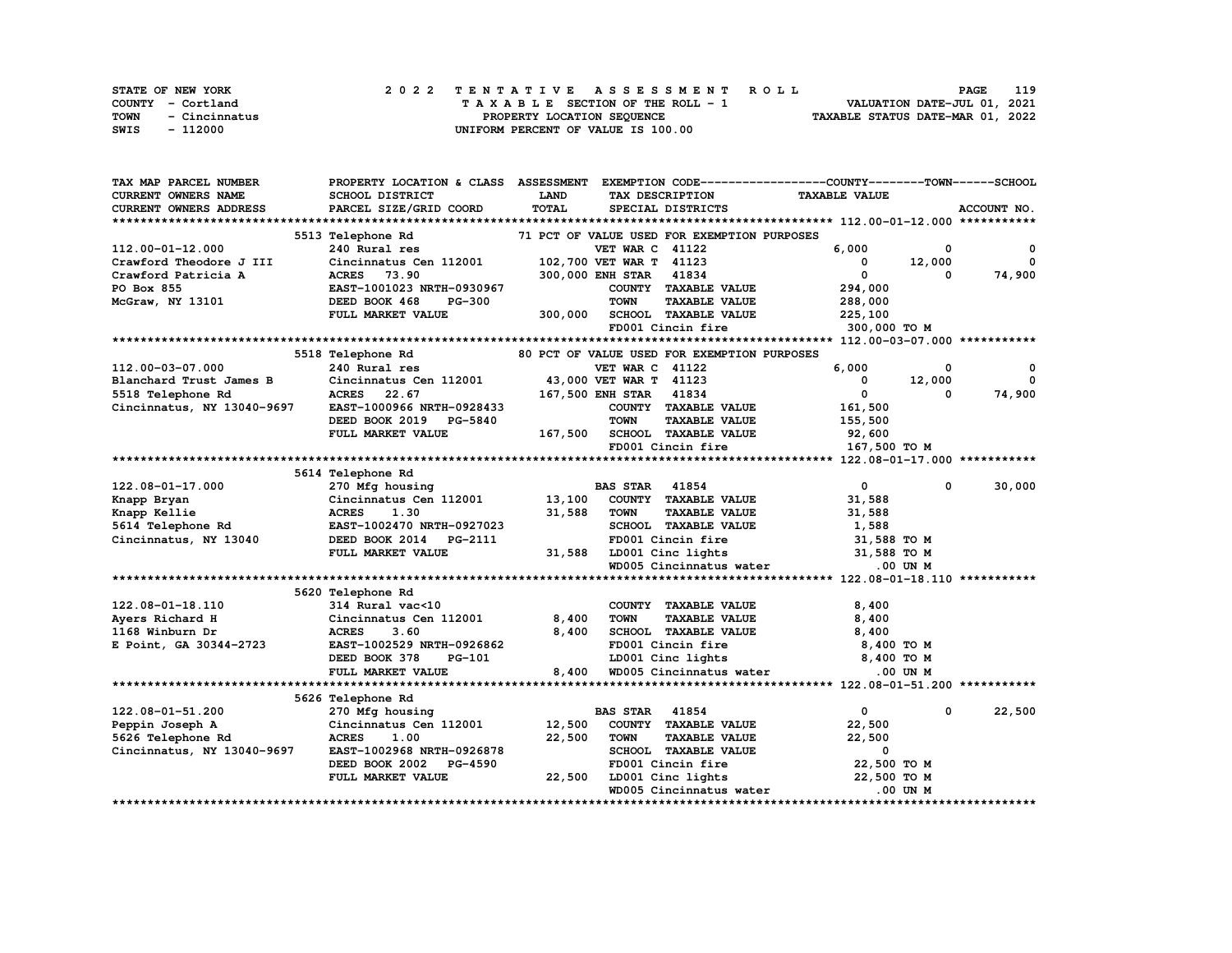| <b>STATE OF NEW YORK</b> | 2022 TENTATIVE ASSESSMENT ROLL     | 120<br><b>PAGE</b>               |
|--------------------------|------------------------------------|----------------------------------|
| COUNTY - Cortland        | TAXABLE SECTION OF THE ROLL - 1    | VALUATION DATE-JUL 01, 2021      |
| TOWN<br>- Cincinnatus    | PROPERTY LOCATION SEOUENCE         | TAXABLE STATUS DATE-MAR 01, 2022 |
| SWIS<br>- 112000         | UNIFORM PERCENT OF VALUE IS 100.00 |                                  |

| CURRENT OWNERS NAME<br><b>SCHOOL DISTRICT</b><br><b>LAND</b><br>TAX DESCRIPTION<br><b>TAXABLE VALUE</b><br>TOTAL<br>ACCOUNT NO.<br><b>CURRENT OWNERS ADDRESS</b><br>PARCEL SIZE/GRID COORD<br>SPECIAL DISTRICTS<br>5631 Telephone Rd<br>122.08-01-22.000<br>210 1 Family Res<br><b>BAS STAR</b><br>41854<br>0<br>0<br>30,000<br>10,600<br>Cincinnatus Cen 112001<br>COUNTY TAXABLE VALUE<br>77,700<br>Blanchard Kevin M<br>5631 Telephone Rd<br>FRNT 147.74 DPTH 173.06<br>77,700<br><b>TOWN</b><br><b>TAXABLE VALUE</b><br>77,700<br>SCHOOL TAXABLE VALUE<br>47,700<br>Cincinnatus, NY 13040-9697<br><b>BANKCORELOG</b><br>EAST-1003097 NRTH-0927003<br>FD001 Cincin fire<br>77,700 TO M<br>LD001 Cinc lights<br>77,700 TO M<br>DEED BOOK 2012 PG-2091<br>FULL MARKET VALUE<br>77,700<br>WD005 Cincinnatus water<br>.00 UN M<br>5639 Telephone Rd<br>122.08-01-23.000<br>210 1 Family Res<br>COUNTY TAXABLE VALUE<br>60,000<br>9,000<br><b>TOWN</b><br><b>TAXABLE VALUE</b><br>60,000<br>Marony Alicia B<br>Cincinnatus Cen 112001<br>3219 Route 26<br>60,000<br>SCHOOL TAXABLE VALUE<br>60,000<br>FRNT 130.00 DPTH 137.00<br>Cincinnatus, NY 13040<br>EAST-1003240 NRTH-0926906<br>FD001 Cincin fire<br>60,000 то м<br>LD001 Cinc lights<br>60,000 TO M<br>DEED BOOK 2015 PG-5213<br>FULL MARKET VALUE<br>60,000<br>WD005 Cincinnatus water<br>.00 UN M<br>5649 Telephone Rd<br>122.08-01-24.000<br>270 Mfg housing<br><b>ENH STAR</b><br>41834<br>$\mathbf{0}$<br>0<br>41,000<br>Cincinnatus Cen 112001<br>13,300<br>COUNTY TAXABLE VALUE<br>41,000<br>Deiss Dennis R<br>FRNT 245.00 DPTH 210.00<br>41,000<br><b>TOWN</b><br><b>TAXABLE VALUE</b><br>41,000<br>Carr Robert<br>SCHOOL TAXABLE VALUE<br>5649 Telephone Rd<br>EAST-1003355 NRTH-0926797<br>0<br>FD001 Cincin fire<br>41,000 TO M<br>Cincinnatus, NY 13040-9697<br>DEED BOOK 2019 PG-801<br>FULL MARKET VALUE<br>41,000<br>LD001 Cinc lights<br>41,000 TO M<br>WD005 Cincinnatus water<br>.00 UN M<br>5651 Telephone Rd<br>122.08-01-26.000<br>AGED C&T<br>41801<br>35,000<br>35,000<br>210 1 Family Res<br>0<br>41804<br>10,300 AGED S<br>0<br>24,500<br>Steele Donna J<br>Cincinnatus Cen 112001<br>0<br>0<br>5651 Telephone Rd<br><b>70,000 ENH STAR</b><br>41834<br>$\Omega$<br>45,500<br>FRNT 210.00 DPTH 117.13<br>Cincinnatus, NY 13040-2151<br>COUNTY TAXABLE VALUE<br>35,000<br>EAST-1003536 NRTH-0926807<br><b>TOWN</b><br>DEED BOOK 2002<br>PG-1534<br><b>TAXABLE VALUE</b><br>35,000<br>SCHOOL TAXABLE VALUE<br>70,000<br>0<br>FULL MARKET VALUE<br>FD001 Cincin fire<br>70,000 TO M<br>LD001 Cinc lights<br>70,000 TO M<br>WD005 Cincinnatus water<br>$.00$ UN $M$<br>5652 Telephone Rd<br>122.08-02-08.000<br>210 1 Family Res<br>COUNTY TAXABLE VALUE<br>80,000<br>Foster Wayne<br>Cincinnatus Cen 112001<br>11,500<br><b>TOWN</b><br><b>TAXABLE VALUE</b><br>80,000<br>Scanlon Evelyn<br>FRNT 180.00 DPTH 173.25<br>80,000<br>SCHOOL TAXABLE VALUE<br>80,000<br>5652 Telephone Rd<br>EAST-1003413 NRTH-0926628<br>FD001 Cincin fire<br>80,000 TO M<br>PG-3527<br>LD001 Cinc lights<br>80,000 TO M<br>Cincinnatus, NY 13040<br>DEED BOOK 2012<br>80,000<br>FULL MARKET VALUE<br>WD005 Cincinnatus water<br>.00 UN M | <b>TAX MAP PARCEL NUMBER</b> | PROPERTY LOCATION & CLASS ASSESSMENT |  | EXEMPTION CODE-----------------COUNTY-------TOWN------SCHOOL |  |
|---------------------------------------------------------------------------------------------------------------------------------------------------------------------------------------------------------------------------------------------------------------------------------------------------------------------------------------------------------------------------------------------------------------------------------------------------------------------------------------------------------------------------------------------------------------------------------------------------------------------------------------------------------------------------------------------------------------------------------------------------------------------------------------------------------------------------------------------------------------------------------------------------------------------------------------------------------------------------------------------------------------------------------------------------------------------------------------------------------------------------------------------------------------------------------------------------------------------------------------------------------------------------------------------------------------------------------------------------------------------------------------------------------------------------------------------------------------------------------------------------------------------------------------------------------------------------------------------------------------------------------------------------------------------------------------------------------------------------------------------------------------------------------------------------------------------------------------------------------------------------------------------------------------------------------------------------------------------------------------------------------------------------------------------------------------------------------------------------------------------------------------------------------------------------------------------------------------------------------------------------------------------------------------------------------------------------------------------------------------------------------------------------------------------------------------------------------------------------------------------------------------------------------------------------------------------------------------------------------------------------------------------------------------------------------------------------------------------------------------------------------------------------------------------------------------------------------------------------------------------------------------------------------------------------------------------------------------------------------------------------------------------------------------------------------------------------------------------------------------------------------------------------------------------------------------------------|------------------------------|--------------------------------------|--|--------------------------------------------------------------|--|
|                                                                                                                                                                                                                                                                                                                                                                                                                                                                                                                                                                                                                                                                                                                                                                                                                                                                                                                                                                                                                                                                                                                                                                                                                                                                                                                                                                                                                                                                                                                                                                                                                                                                                                                                                                                                                                                                                                                                                                                                                                                                                                                                                                                                                                                                                                                                                                                                                                                                                                                                                                                                                                                                                                                                                                                                                                                                                                                                                                                                                                                                                                                                                                                                   |                              |                                      |  |                                                              |  |
|                                                                                                                                                                                                                                                                                                                                                                                                                                                                                                                                                                                                                                                                                                                                                                                                                                                                                                                                                                                                                                                                                                                                                                                                                                                                                                                                                                                                                                                                                                                                                                                                                                                                                                                                                                                                                                                                                                                                                                                                                                                                                                                                                                                                                                                                                                                                                                                                                                                                                                                                                                                                                                                                                                                                                                                                                                                                                                                                                                                                                                                                                                                                                                                                   |                              |                                      |  |                                                              |  |
|                                                                                                                                                                                                                                                                                                                                                                                                                                                                                                                                                                                                                                                                                                                                                                                                                                                                                                                                                                                                                                                                                                                                                                                                                                                                                                                                                                                                                                                                                                                                                                                                                                                                                                                                                                                                                                                                                                                                                                                                                                                                                                                                                                                                                                                                                                                                                                                                                                                                                                                                                                                                                                                                                                                                                                                                                                                                                                                                                                                                                                                                                                                                                                                                   |                              |                                      |  |                                                              |  |
|                                                                                                                                                                                                                                                                                                                                                                                                                                                                                                                                                                                                                                                                                                                                                                                                                                                                                                                                                                                                                                                                                                                                                                                                                                                                                                                                                                                                                                                                                                                                                                                                                                                                                                                                                                                                                                                                                                                                                                                                                                                                                                                                                                                                                                                                                                                                                                                                                                                                                                                                                                                                                                                                                                                                                                                                                                                                                                                                                                                                                                                                                                                                                                                                   |                              |                                      |  |                                                              |  |
|                                                                                                                                                                                                                                                                                                                                                                                                                                                                                                                                                                                                                                                                                                                                                                                                                                                                                                                                                                                                                                                                                                                                                                                                                                                                                                                                                                                                                                                                                                                                                                                                                                                                                                                                                                                                                                                                                                                                                                                                                                                                                                                                                                                                                                                                                                                                                                                                                                                                                                                                                                                                                                                                                                                                                                                                                                                                                                                                                                                                                                                                                                                                                                                                   |                              |                                      |  |                                                              |  |
|                                                                                                                                                                                                                                                                                                                                                                                                                                                                                                                                                                                                                                                                                                                                                                                                                                                                                                                                                                                                                                                                                                                                                                                                                                                                                                                                                                                                                                                                                                                                                                                                                                                                                                                                                                                                                                                                                                                                                                                                                                                                                                                                                                                                                                                                                                                                                                                                                                                                                                                                                                                                                                                                                                                                                                                                                                                                                                                                                                                                                                                                                                                                                                                                   |                              |                                      |  |                                                              |  |
|                                                                                                                                                                                                                                                                                                                                                                                                                                                                                                                                                                                                                                                                                                                                                                                                                                                                                                                                                                                                                                                                                                                                                                                                                                                                                                                                                                                                                                                                                                                                                                                                                                                                                                                                                                                                                                                                                                                                                                                                                                                                                                                                                                                                                                                                                                                                                                                                                                                                                                                                                                                                                                                                                                                                                                                                                                                                                                                                                                                                                                                                                                                                                                                                   |                              |                                      |  |                                                              |  |
|                                                                                                                                                                                                                                                                                                                                                                                                                                                                                                                                                                                                                                                                                                                                                                                                                                                                                                                                                                                                                                                                                                                                                                                                                                                                                                                                                                                                                                                                                                                                                                                                                                                                                                                                                                                                                                                                                                                                                                                                                                                                                                                                                                                                                                                                                                                                                                                                                                                                                                                                                                                                                                                                                                                                                                                                                                                                                                                                                                                                                                                                                                                                                                                                   |                              |                                      |  |                                                              |  |
|                                                                                                                                                                                                                                                                                                                                                                                                                                                                                                                                                                                                                                                                                                                                                                                                                                                                                                                                                                                                                                                                                                                                                                                                                                                                                                                                                                                                                                                                                                                                                                                                                                                                                                                                                                                                                                                                                                                                                                                                                                                                                                                                                                                                                                                                                                                                                                                                                                                                                                                                                                                                                                                                                                                                                                                                                                                                                                                                                                                                                                                                                                                                                                                                   |                              |                                      |  |                                                              |  |
|                                                                                                                                                                                                                                                                                                                                                                                                                                                                                                                                                                                                                                                                                                                                                                                                                                                                                                                                                                                                                                                                                                                                                                                                                                                                                                                                                                                                                                                                                                                                                                                                                                                                                                                                                                                                                                                                                                                                                                                                                                                                                                                                                                                                                                                                                                                                                                                                                                                                                                                                                                                                                                                                                                                                                                                                                                                                                                                                                                                                                                                                                                                                                                                                   |                              |                                      |  |                                                              |  |
|                                                                                                                                                                                                                                                                                                                                                                                                                                                                                                                                                                                                                                                                                                                                                                                                                                                                                                                                                                                                                                                                                                                                                                                                                                                                                                                                                                                                                                                                                                                                                                                                                                                                                                                                                                                                                                                                                                                                                                                                                                                                                                                                                                                                                                                                                                                                                                                                                                                                                                                                                                                                                                                                                                                                                                                                                                                                                                                                                                                                                                                                                                                                                                                                   |                              |                                      |  |                                                              |  |
|                                                                                                                                                                                                                                                                                                                                                                                                                                                                                                                                                                                                                                                                                                                                                                                                                                                                                                                                                                                                                                                                                                                                                                                                                                                                                                                                                                                                                                                                                                                                                                                                                                                                                                                                                                                                                                                                                                                                                                                                                                                                                                                                                                                                                                                                                                                                                                                                                                                                                                                                                                                                                                                                                                                                                                                                                                                                                                                                                                                                                                                                                                                                                                                                   |                              |                                      |  |                                                              |  |
|                                                                                                                                                                                                                                                                                                                                                                                                                                                                                                                                                                                                                                                                                                                                                                                                                                                                                                                                                                                                                                                                                                                                                                                                                                                                                                                                                                                                                                                                                                                                                                                                                                                                                                                                                                                                                                                                                                                                                                                                                                                                                                                                                                                                                                                                                                                                                                                                                                                                                                                                                                                                                                                                                                                                                                                                                                                                                                                                                                                                                                                                                                                                                                                                   |                              |                                      |  |                                                              |  |
|                                                                                                                                                                                                                                                                                                                                                                                                                                                                                                                                                                                                                                                                                                                                                                                                                                                                                                                                                                                                                                                                                                                                                                                                                                                                                                                                                                                                                                                                                                                                                                                                                                                                                                                                                                                                                                                                                                                                                                                                                                                                                                                                                                                                                                                                                                                                                                                                                                                                                                                                                                                                                                                                                                                                                                                                                                                                                                                                                                                                                                                                                                                                                                                                   |                              |                                      |  |                                                              |  |
|                                                                                                                                                                                                                                                                                                                                                                                                                                                                                                                                                                                                                                                                                                                                                                                                                                                                                                                                                                                                                                                                                                                                                                                                                                                                                                                                                                                                                                                                                                                                                                                                                                                                                                                                                                                                                                                                                                                                                                                                                                                                                                                                                                                                                                                                                                                                                                                                                                                                                                                                                                                                                                                                                                                                                                                                                                                                                                                                                                                                                                                                                                                                                                                                   |                              |                                      |  |                                                              |  |
|                                                                                                                                                                                                                                                                                                                                                                                                                                                                                                                                                                                                                                                                                                                                                                                                                                                                                                                                                                                                                                                                                                                                                                                                                                                                                                                                                                                                                                                                                                                                                                                                                                                                                                                                                                                                                                                                                                                                                                                                                                                                                                                                                                                                                                                                                                                                                                                                                                                                                                                                                                                                                                                                                                                                                                                                                                                                                                                                                                                                                                                                                                                                                                                                   |                              |                                      |  |                                                              |  |
|                                                                                                                                                                                                                                                                                                                                                                                                                                                                                                                                                                                                                                                                                                                                                                                                                                                                                                                                                                                                                                                                                                                                                                                                                                                                                                                                                                                                                                                                                                                                                                                                                                                                                                                                                                                                                                                                                                                                                                                                                                                                                                                                                                                                                                                                                                                                                                                                                                                                                                                                                                                                                                                                                                                                                                                                                                                                                                                                                                                                                                                                                                                                                                                                   |                              |                                      |  |                                                              |  |
|                                                                                                                                                                                                                                                                                                                                                                                                                                                                                                                                                                                                                                                                                                                                                                                                                                                                                                                                                                                                                                                                                                                                                                                                                                                                                                                                                                                                                                                                                                                                                                                                                                                                                                                                                                                                                                                                                                                                                                                                                                                                                                                                                                                                                                                                                                                                                                                                                                                                                                                                                                                                                                                                                                                                                                                                                                                                                                                                                                                                                                                                                                                                                                                                   |                              |                                      |  |                                                              |  |
|                                                                                                                                                                                                                                                                                                                                                                                                                                                                                                                                                                                                                                                                                                                                                                                                                                                                                                                                                                                                                                                                                                                                                                                                                                                                                                                                                                                                                                                                                                                                                                                                                                                                                                                                                                                                                                                                                                                                                                                                                                                                                                                                                                                                                                                                                                                                                                                                                                                                                                                                                                                                                                                                                                                                                                                                                                                                                                                                                                                                                                                                                                                                                                                                   |                              |                                      |  |                                                              |  |
|                                                                                                                                                                                                                                                                                                                                                                                                                                                                                                                                                                                                                                                                                                                                                                                                                                                                                                                                                                                                                                                                                                                                                                                                                                                                                                                                                                                                                                                                                                                                                                                                                                                                                                                                                                                                                                                                                                                                                                                                                                                                                                                                                                                                                                                                                                                                                                                                                                                                                                                                                                                                                                                                                                                                                                                                                                                                                                                                                                                                                                                                                                                                                                                                   |                              |                                      |  |                                                              |  |
|                                                                                                                                                                                                                                                                                                                                                                                                                                                                                                                                                                                                                                                                                                                                                                                                                                                                                                                                                                                                                                                                                                                                                                                                                                                                                                                                                                                                                                                                                                                                                                                                                                                                                                                                                                                                                                                                                                                                                                                                                                                                                                                                                                                                                                                                                                                                                                                                                                                                                                                                                                                                                                                                                                                                                                                                                                                                                                                                                                                                                                                                                                                                                                                                   |                              |                                      |  |                                                              |  |
|                                                                                                                                                                                                                                                                                                                                                                                                                                                                                                                                                                                                                                                                                                                                                                                                                                                                                                                                                                                                                                                                                                                                                                                                                                                                                                                                                                                                                                                                                                                                                                                                                                                                                                                                                                                                                                                                                                                                                                                                                                                                                                                                                                                                                                                                                                                                                                                                                                                                                                                                                                                                                                                                                                                                                                                                                                                                                                                                                                                                                                                                                                                                                                                                   |                              |                                      |  |                                                              |  |
|                                                                                                                                                                                                                                                                                                                                                                                                                                                                                                                                                                                                                                                                                                                                                                                                                                                                                                                                                                                                                                                                                                                                                                                                                                                                                                                                                                                                                                                                                                                                                                                                                                                                                                                                                                                                                                                                                                                                                                                                                                                                                                                                                                                                                                                                                                                                                                                                                                                                                                                                                                                                                                                                                                                                                                                                                                                                                                                                                                                                                                                                                                                                                                                                   |                              |                                      |  |                                                              |  |
|                                                                                                                                                                                                                                                                                                                                                                                                                                                                                                                                                                                                                                                                                                                                                                                                                                                                                                                                                                                                                                                                                                                                                                                                                                                                                                                                                                                                                                                                                                                                                                                                                                                                                                                                                                                                                                                                                                                                                                                                                                                                                                                                                                                                                                                                                                                                                                                                                                                                                                                                                                                                                                                                                                                                                                                                                                                                                                                                                                                                                                                                                                                                                                                                   |                              |                                      |  |                                                              |  |
|                                                                                                                                                                                                                                                                                                                                                                                                                                                                                                                                                                                                                                                                                                                                                                                                                                                                                                                                                                                                                                                                                                                                                                                                                                                                                                                                                                                                                                                                                                                                                                                                                                                                                                                                                                                                                                                                                                                                                                                                                                                                                                                                                                                                                                                                                                                                                                                                                                                                                                                                                                                                                                                                                                                                                                                                                                                                                                                                                                                                                                                                                                                                                                                                   |                              |                                      |  |                                                              |  |
|                                                                                                                                                                                                                                                                                                                                                                                                                                                                                                                                                                                                                                                                                                                                                                                                                                                                                                                                                                                                                                                                                                                                                                                                                                                                                                                                                                                                                                                                                                                                                                                                                                                                                                                                                                                                                                                                                                                                                                                                                                                                                                                                                                                                                                                                                                                                                                                                                                                                                                                                                                                                                                                                                                                                                                                                                                                                                                                                                                                                                                                                                                                                                                                                   |                              |                                      |  |                                                              |  |
|                                                                                                                                                                                                                                                                                                                                                                                                                                                                                                                                                                                                                                                                                                                                                                                                                                                                                                                                                                                                                                                                                                                                                                                                                                                                                                                                                                                                                                                                                                                                                                                                                                                                                                                                                                                                                                                                                                                                                                                                                                                                                                                                                                                                                                                                                                                                                                                                                                                                                                                                                                                                                                                                                                                                                                                                                                                                                                                                                                                                                                                                                                                                                                                                   |                              |                                      |  |                                                              |  |
|                                                                                                                                                                                                                                                                                                                                                                                                                                                                                                                                                                                                                                                                                                                                                                                                                                                                                                                                                                                                                                                                                                                                                                                                                                                                                                                                                                                                                                                                                                                                                                                                                                                                                                                                                                                                                                                                                                                                                                                                                                                                                                                                                                                                                                                                                                                                                                                                                                                                                                                                                                                                                                                                                                                                                                                                                                                                                                                                                                                                                                                                                                                                                                                                   |                              |                                      |  |                                                              |  |
|                                                                                                                                                                                                                                                                                                                                                                                                                                                                                                                                                                                                                                                                                                                                                                                                                                                                                                                                                                                                                                                                                                                                                                                                                                                                                                                                                                                                                                                                                                                                                                                                                                                                                                                                                                                                                                                                                                                                                                                                                                                                                                                                                                                                                                                                                                                                                                                                                                                                                                                                                                                                                                                                                                                                                                                                                                                                                                                                                                                                                                                                                                                                                                                                   |                              |                                      |  |                                                              |  |
|                                                                                                                                                                                                                                                                                                                                                                                                                                                                                                                                                                                                                                                                                                                                                                                                                                                                                                                                                                                                                                                                                                                                                                                                                                                                                                                                                                                                                                                                                                                                                                                                                                                                                                                                                                                                                                                                                                                                                                                                                                                                                                                                                                                                                                                                                                                                                                                                                                                                                                                                                                                                                                                                                                                                                                                                                                                                                                                                                                                                                                                                                                                                                                                                   |                              |                                      |  |                                                              |  |
|                                                                                                                                                                                                                                                                                                                                                                                                                                                                                                                                                                                                                                                                                                                                                                                                                                                                                                                                                                                                                                                                                                                                                                                                                                                                                                                                                                                                                                                                                                                                                                                                                                                                                                                                                                                                                                                                                                                                                                                                                                                                                                                                                                                                                                                                                                                                                                                                                                                                                                                                                                                                                                                                                                                                                                                                                                                                                                                                                                                                                                                                                                                                                                                                   |                              |                                      |  |                                                              |  |
|                                                                                                                                                                                                                                                                                                                                                                                                                                                                                                                                                                                                                                                                                                                                                                                                                                                                                                                                                                                                                                                                                                                                                                                                                                                                                                                                                                                                                                                                                                                                                                                                                                                                                                                                                                                                                                                                                                                                                                                                                                                                                                                                                                                                                                                                                                                                                                                                                                                                                                                                                                                                                                                                                                                                                                                                                                                                                                                                                                                                                                                                                                                                                                                                   |                              |                                      |  |                                                              |  |
|                                                                                                                                                                                                                                                                                                                                                                                                                                                                                                                                                                                                                                                                                                                                                                                                                                                                                                                                                                                                                                                                                                                                                                                                                                                                                                                                                                                                                                                                                                                                                                                                                                                                                                                                                                                                                                                                                                                                                                                                                                                                                                                                                                                                                                                                                                                                                                                                                                                                                                                                                                                                                                                                                                                                                                                                                                                                                                                                                                                                                                                                                                                                                                                                   |                              |                                      |  |                                                              |  |
|                                                                                                                                                                                                                                                                                                                                                                                                                                                                                                                                                                                                                                                                                                                                                                                                                                                                                                                                                                                                                                                                                                                                                                                                                                                                                                                                                                                                                                                                                                                                                                                                                                                                                                                                                                                                                                                                                                                                                                                                                                                                                                                                                                                                                                                                                                                                                                                                                                                                                                                                                                                                                                                                                                                                                                                                                                                                                                                                                                                                                                                                                                                                                                                                   |                              |                                      |  |                                                              |  |
|                                                                                                                                                                                                                                                                                                                                                                                                                                                                                                                                                                                                                                                                                                                                                                                                                                                                                                                                                                                                                                                                                                                                                                                                                                                                                                                                                                                                                                                                                                                                                                                                                                                                                                                                                                                                                                                                                                                                                                                                                                                                                                                                                                                                                                                                                                                                                                                                                                                                                                                                                                                                                                                                                                                                                                                                                                                                                                                                                                                                                                                                                                                                                                                                   |                              |                                      |  |                                                              |  |
|                                                                                                                                                                                                                                                                                                                                                                                                                                                                                                                                                                                                                                                                                                                                                                                                                                                                                                                                                                                                                                                                                                                                                                                                                                                                                                                                                                                                                                                                                                                                                                                                                                                                                                                                                                                                                                                                                                                                                                                                                                                                                                                                                                                                                                                                                                                                                                                                                                                                                                                                                                                                                                                                                                                                                                                                                                                                                                                                                                                                                                                                                                                                                                                                   |                              |                                      |  |                                                              |  |
|                                                                                                                                                                                                                                                                                                                                                                                                                                                                                                                                                                                                                                                                                                                                                                                                                                                                                                                                                                                                                                                                                                                                                                                                                                                                                                                                                                                                                                                                                                                                                                                                                                                                                                                                                                                                                                                                                                                                                                                                                                                                                                                                                                                                                                                                                                                                                                                                                                                                                                                                                                                                                                                                                                                                                                                                                                                                                                                                                                                                                                                                                                                                                                                                   |                              |                                      |  |                                                              |  |
|                                                                                                                                                                                                                                                                                                                                                                                                                                                                                                                                                                                                                                                                                                                                                                                                                                                                                                                                                                                                                                                                                                                                                                                                                                                                                                                                                                                                                                                                                                                                                                                                                                                                                                                                                                                                                                                                                                                                                                                                                                                                                                                                                                                                                                                                                                                                                                                                                                                                                                                                                                                                                                                                                                                                                                                                                                                                                                                                                                                                                                                                                                                                                                                                   |                              |                                      |  |                                                              |  |
|                                                                                                                                                                                                                                                                                                                                                                                                                                                                                                                                                                                                                                                                                                                                                                                                                                                                                                                                                                                                                                                                                                                                                                                                                                                                                                                                                                                                                                                                                                                                                                                                                                                                                                                                                                                                                                                                                                                                                                                                                                                                                                                                                                                                                                                                                                                                                                                                                                                                                                                                                                                                                                                                                                                                                                                                                                                                                                                                                                                                                                                                                                                                                                                                   |                              |                                      |  |                                                              |  |
|                                                                                                                                                                                                                                                                                                                                                                                                                                                                                                                                                                                                                                                                                                                                                                                                                                                                                                                                                                                                                                                                                                                                                                                                                                                                                                                                                                                                                                                                                                                                                                                                                                                                                                                                                                                                                                                                                                                                                                                                                                                                                                                                                                                                                                                                                                                                                                                                                                                                                                                                                                                                                                                                                                                                                                                                                                                                                                                                                                                                                                                                                                                                                                                                   |                              |                                      |  |                                                              |  |
|                                                                                                                                                                                                                                                                                                                                                                                                                                                                                                                                                                                                                                                                                                                                                                                                                                                                                                                                                                                                                                                                                                                                                                                                                                                                                                                                                                                                                                                                                                                                                                                                                                                                                                                                                                                                                                                                                                                                                                                                                                                                                                                                                                                                                                                                                                                                                                                                                                                                                                                                                                                                                                                                                                                                                                                                                                                                                                                                                                                                                                                                                                                                                                                                   |                              |                                      |  |                                                              |  |
|                                                                                                                                                                                                                                                                                                                                                                                                                                                                                                                                                                                                                                                                                                                                                                                                                                                                                                                                                                                                                                                                                                                                                                                                                                                                                                                                                                                                                                                                                                                                                                                                                                                                                                                                                                                                                                                                                                                                                                                                                                                                                                                                                                                                                                                                                                                                                                                                                                                                                                                                                                                                                                                                                                                                                                                                                                                                                                                                                                                                                                                                                                                                                                                                   |                              |                                      |  |                                                              |  |
|                                                                                                                                                                                                                                                                                                                                                                                                                                                                                                                                                                                                                                                                                                                                                                                                                                                                                                                                                                                                                                                                                                                                                                                                                                                                                                                                                                                                                                                                                                                                                                                                                                                                                                                                                                                                                                                                                                                                                                                                                                                                                                                                                                                                                                                                                                                                                                                                                                                                                                                                                                                                                                                                                                                                                                                                                                                                                                                                                                                                                                                                                                                                                                                                   |                              |                                      |  |                                                              |  |
|                                                                                                                                                                                                                                                                                                                                                                                                                                                                                                                                                                                                                                                                                                                                                                                                                                                                                                                                                                                                                                                                                                                                                                                                                                                                                                                                                                                                                                                                                                                                                                                                                                                                                                                                                                                                                                                                                                                                                                                                                                                                                                                                                                                                                                                                                                                                                                                                                                                                                                                                                                                                                                                                                                                                                                                                                                                                                                                                                                                                                                                                                                                                                                                                   |                              |                                      |  |                                                              |  |
|                                                                                                                                                                                                                                                                                                                                                                                                                                                                                                                                                                                                                                                                                                                                                                                                                                                                                                                                                                                                                                                                                                                                                                                                                                                                                                                                                                                                                                                                                                                                                                                                                                                                                                                                                                                                                                                                                                                                                                                                                                                                                                                                                                                                                                                                                                                                                                                                                                                                                                                                                                                                                                                                                                                                                                                                                                                                                                                                                                                                                                                                                                                                                                                                   |                              |                                      |  |                                                              |  |
|                                                                                                                                                                                                                                                                                                                                                                                                                                                                                                                                                                                                                                                                                                                                                                                                                                                                                                                                                                                                                                                                                                                                                                                                                                                                                                                                                                                                                                                                                                                                                                                                                                                                                                                                                                                                                                                                                                                                                                                                                                                                                                                                                                                                                                                                                                                                                                                                                                                                                                                                                                                                                                                                                                                                                                                                                                                                                                                                                                                                                                                                                                                                                                                                   |                              |                                      |  |                                                              |  |
|                                                                                                                                                                                                                                                                                                                                                                                                                                                                                                                                                                                                                                                                                                                                                                                                                                                                                                                                                                                                                                                                                                                                                                                                                                                                                                                                                                                                                                                                                                                                                                                                                                                                                                                                                                                                                                                                                                                                                                                                                                                                                                                                                                                                                                                                                                                                                                                                                                                                                                                                                                                                                                                                                                                                                                                                                                                                                                                                                                                                                                                                                                                                                                                                   |                              |                                      |  |                                                              |  |
|                                                                                                                                                                                                                                                                                                                                                                                                                                                                                                                                                                                                                                                                                                                                                                                                                                                                                                                                                                                                                                                                                                                                                                                                                                                                                                                                                                                                                                                                                                                                                                                                                                                                                                                                                                                                                                                                                                                                                                                                                                                                                                                                                                                                                                                                                                                                                                                                                                                                                                                                                                                                                                                                                                                                                                                                                                                                                                                                                                                                                                                                                                                                                                                                   |                              |                                      |  |                                                              |  |
|                                                                                                                                                                                                                                                                                                                                                                                                                                                                                                                                                                                                                                                                                                                                                                                                                                                                                                                                                                                                                                                                                                                                                                                                                                                                                                                                                                                                                                                                                                                                                                                                                                                                                                                                                                                                                                                                                                                                                                                                                                                                                                                                                                                                                                                                                                                                                                                                                                                                                                                                                                                                                                                                                                                                                                                                                                                                                                                                                                                                                                                                                                                                                                                                   |                              |                                      |  |                                                              |  |
|                                                                                                                                                                                                                                                                                                                                                                                                                                                                                                                                                                                                                                                                                                                                                                                                                                                                                                                                                                                                                                                                                                                                                                                                                                                                                                                                                                                                                                                                                                                                                                                                                                                                                                                                                                                                                                                                                                                                                                                                                                                                                                                                                                                                                                                                                                                                                                                                                                                                                                                                                                                                                                                                                                                                                                                                                                                                                                                                                                                                                                                                                                                                                                                                   |                              |                                      |  |                                                              |  |
|                                                                                                                                                                                                                                                                                                                                                                                                                                                                                                                                                                                                                                                                                                                                                                                                                                                                                                                                                                                                                                                                                                                                                                                                                                                                                                                                                                                                                                                                                                                                                                                                                                                                                                                                                                                                                                                                                                                                                                                                                                                                                                                                                                                                                                                                                                                                                                                                                                                                                                                                                                                                                                                                                                                                                                                                                                                                                                                                                                                                                                                                                                                                                                                                   |                              |                                      |  |                                                              |  |
|                                                                                                                                                                                                                                                                                                                                                                                                                                                                                                                                                                                                                                                                                                                                                                                                                                                                                                                                                                                                                                                                                                                                                                                                                                                                                                                                                                                                                                                                                                                                                                                                                                                                                                                                                                                                                                                                                                                                                                                                                                                                                                                                                                                                                                                                                                                                                                                                                                                                                                                                                                                                                                                                                                                                                                                                                                                                                                                                                                                                                                                                                                                                                                                                   |                              |                                      |  |                                                              |  |
|                                                                                                                                                                                                                                                                                                                                                                                                                                                                                                                                                                                                                                                                                                                                                                                                                                                                                                                                                                                                                                                                                                                                                                                                                                                                                                                                                                                                                                                                                                                                                                                                                                                                                                                                                                                                                                                                                                                                                                                                                                                                                                                                                                                                                                                                                                                                                                                                                                                                                                                                                                                                                                                                                                                                                                                                                                                                                                                                                                                                                                                                                                                                                                                                   |                              |                                      |  |                                                              |  |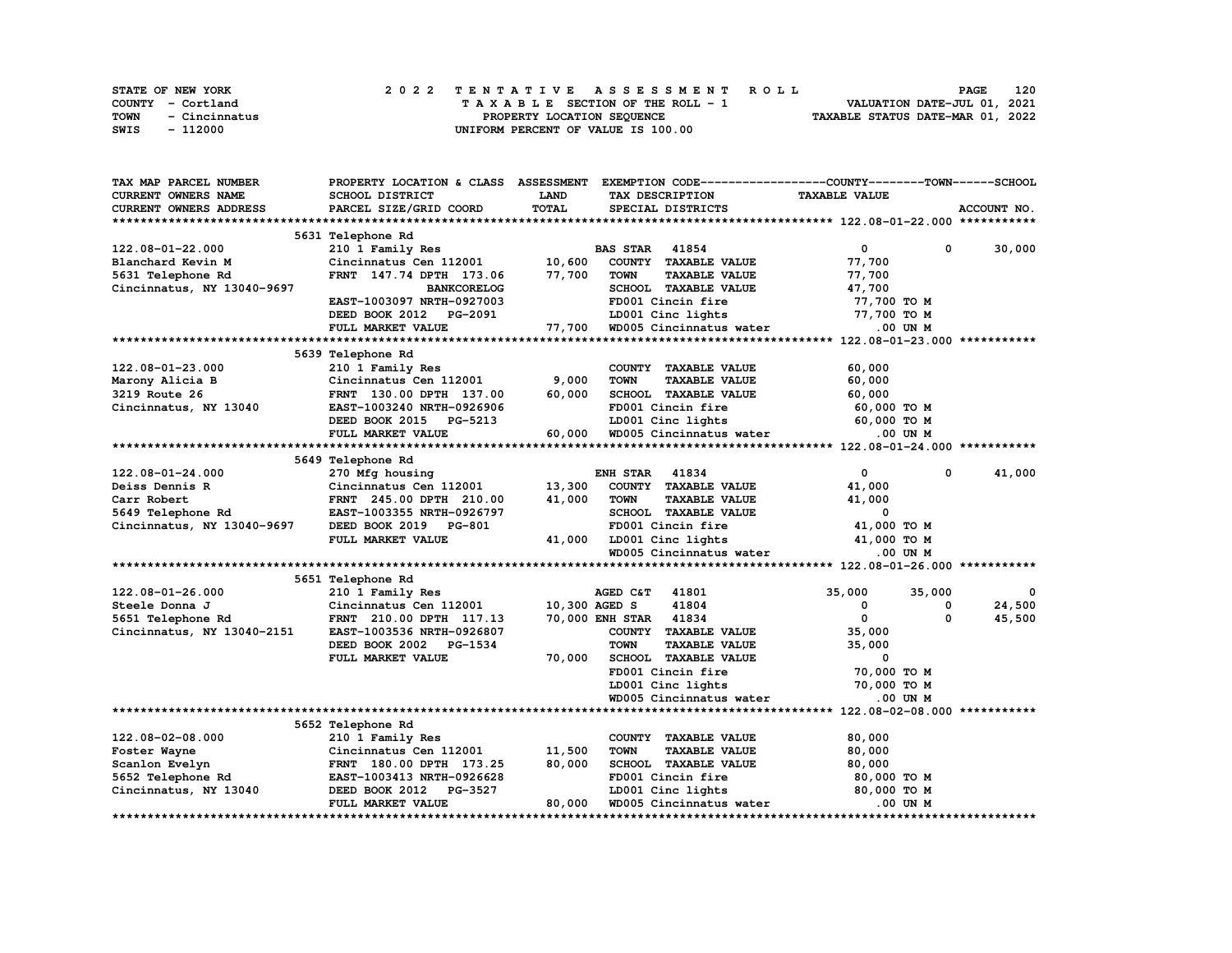| <b>STATE OF NEW YORK</b> | 2022 TENTATIVE ASSESSMENT ROLL     | 121<br>PAGE                      |
|--------------------------|------------------------------------|----------------------------------|
| COUNTY - Cortland        | TAXABLE SECTION OF THE ROLL - 1    | VALUATION DATE-JUL 01, 2021      |
| TOWN<br>- Cincinnatus    | PROPERTY LOCATION SEOUENCE         | TAXABLE STATUS DATE-MAR 01, 2022 |
| SWIS<br>- 112000         | UNIFORM PERCENT OF VALUE IS 100.00 |                                  |

| TAX MAP PARCEL NUMBER         | PROPERTY LOCATION & CLASS ASSESSMENT |             | EXEMPTION CODE-----------------COUNTY-------TOWN-----SCHOOL |                            |             |
|-------------------------------|--------------------------------------|-------------|-------------------------------------------------------------|----------------------------|-------------|
| <b>CURRENT OWNERS NAME</b>    | <b>SCHOOL DISTRICT</b>               | <b>LAND</b> | TAX DESCRIPTION                                             | <b>TAXABLE VALUE</b>       |             |
| <b>CURRENT OWNERS ADDRESS</b> | PARCEL SIZE/GRID COORD               | TOTAL       | SPECIAL DISTRICTS                                           |                            | ACCOUNT NO. |
|                               |                                      |             |                                                             |                            |             |
|                               | 5658 Telephone Rd                    |             |                                                             |                            |             |
| 122.08-02-09.000              | 210 1 Family Res                     |             | COUNTY TAXABLE VALUE                                        | 87,000                     |             |
| Silva Pedro M                 | Cincinnatus Cen 112001               | 10,500      | <b>TAXABLE VALUE</b><br><b>TOWN</b>                         | 87,000                     |             |
| Silva Amanda M                | FRNT 143.94 DPTH 175.25              | 87,000      | SCHOOL TAXABLE VALUE                                        | 87,000                     |             |
| 5658 Telephone Rd             | <b>BANKCORELOG</b>                   |             | FD001 Cincin fire                                           | 87,000 TO M                |             |
| Cincinnatus, NY 13040         | EAST-1003545 NRTH-0926617            |             | LD001 Cinc lights                                           | 87,000 TO M                |             |
|                               | DEED BOOK 2017 PG-5768               |             | WD005 Cincinnatus water                                     | .00 UN M                   |             |
|                               | FULL MARKET VALUE                    | 87,000      |                                                             |                            |             |
|                               |                                      |             |                                                             |                            |             |
|                               | 5660 Telephone Rd                    |             |                                                             |                            |             |
| 122.08-02-10.000              | 210 1 Family Res                     |             | <b>ENH STAR 41834</b>                                       | 0<br>$\mathbf 0$           | 69,000      |
| Longaker James M              | Cincinnatus Cen 112001               | 7,000       | COUNTY TAXABLE VALUE                                        | 69,000                     |             |
| Longaker Sandra L             | <b>FRNT</b><br>80.50 DPTH 177.20     | 69,000      | <b>TAXABLE VALUE</b><br><b>TOWN</b>                         | 69,000                     |             |
| PO Box 369                    | EAST-1003658 NRTH-0926622            |             | SCHOOL TAXABLE VALUE                                        | 0                          |             |
| Cincinnatus, NY 13040         | DEED BOOK 10589 PG-83001             |             | FD001 Cincin fire                                           | 69,000 TO M                |             |
|                               | FULL MARKET VALUE                    | 69,000      | LD001 Cinc lights                                           | 69,000 TO M                |             |
|                               |                                      |             | WD005 Cincinnatus water                                     | $.00$ UN $M$               |             |
|                               |                                      |             |                                                             |                            |             |
|                               | 5663 Telephone Rd                    |             |                                                             |                            |             |
| 122.08-01-28.000              | 210 1 Family Res                     |             | <b>ENH STAR 41834</b>                                       | $\mathbf 0$<br>$\mathbf 0$ | 74,900      |
| Button James D                | Cincinnatus Cen 112001               | 6,300       | COUNTY TAXABLE VALUE                                        | 84,000                     |             |
| Button Karen J                | FRNT 75.00 DPTH 125.25               | 84,000      | <b>TAXABLE VALUE</b><br><b>TOWN</b>                         | 84,000                     |             |
| 5663 Telephone Rd             | EAST-1003676 NRTH-0926819            |             | SCHOOL TAXABLE VALUE                                        | 9,100                      |             |
| Cincinnatus, NY 13040-9697    | DEED BOOK 10553 PG-66001             |             | FD001 Cincin fire                                           | 84,000 TO M                |             |
|                               | FULL MARKET VALUE                    | 84,000      | LD001 Cinc lights                                           | 84,000 TO M                |             |
|                               |                                      |             | WD005 Cincinnatus water                                     | .00 UN M                   |             |
|                               |                                      |             |                                                             |                            |             |
|                               | 5680 Telephone Rd Ext                |             |                                                             |                            |             |
| 122.08-01-39.000              | 210 1 Family Res                     |             | <b>ENH STAR 41834</b>                                       | 0<br>0                     | 74,900      |
| Loomis Dale J                 | Cincinnatus Cen 112001               | 7,800       | COUNTY TAXABLE VALUE                                        | 88,400                     |             |
| Loomis Terena M               | FRNT 120.00 DPTH 111.77              | 88,400      | <b>TAXABLE VALUE</b><br><b>TOWN</b>                         | 88,400                     |             |
| 5680 Telehone Rd Ext          | EAST-1004013 NRTH-0926688            |             | SCHOOL TAXABLE VALUE                                        | 13,500                     |             |
| Cincinnatus, NY 13040         | DEED BOOK 553<br>PG-119              |             | FD001 Cincin fire                                           | 88,400 TO M                |             |
|                               | FULL MARKET VALUE                    | 88,400      | LD001 Cinc lights                                           | 88,400 TO M                |             |
|                               |                                      |             | WD005 Cincinnatus water                                     | .00 UN M                   |             |
|                               |                                      |             |                                                             |                            |             |
|                               | 5690 Telephone Rd Ext                |             |                                                             |                            |             |
| 122.08-01-37.000              | 210 1 Family Res                     |             | <b>BAS STAR</b><br>41854                                    | 0<br>0                     | 30,000      |
| Henry Judy A                  | Cincinnatus Cen 112001               | 9,000       | COUNTY TAXABLE VALUE                                        | 56,000                     |             |
| Henry Brenda L                | FRNT 107.07 DPTH 194.35              | 56,000      | <b>TOWN</b><br><b>TAXABLE VALUE</b>                         | 56,000                     |             |
| 5690 Telephone Rd Ext         | EAST-1004280 NRTH-0926535            |             | SCHOOL TAXABLE VALUE                                        | 26,000                     |             |
| Cincinnatus, NY 13040         | DEED BOOK 2019 PG-2004               |             | FD001 Cincin fire                                           | 56,000 TO M                |             |
|                               | FULL MARKET VALUE                    | 56,000      | LD001 Cinc lights                                           | 56,000 TO M                |             |
|                               |                                      |             | WD005 Cincinnatus water                                     | .00 UN M                   |             |
|                               |                                      |             |                                                             |                            |             |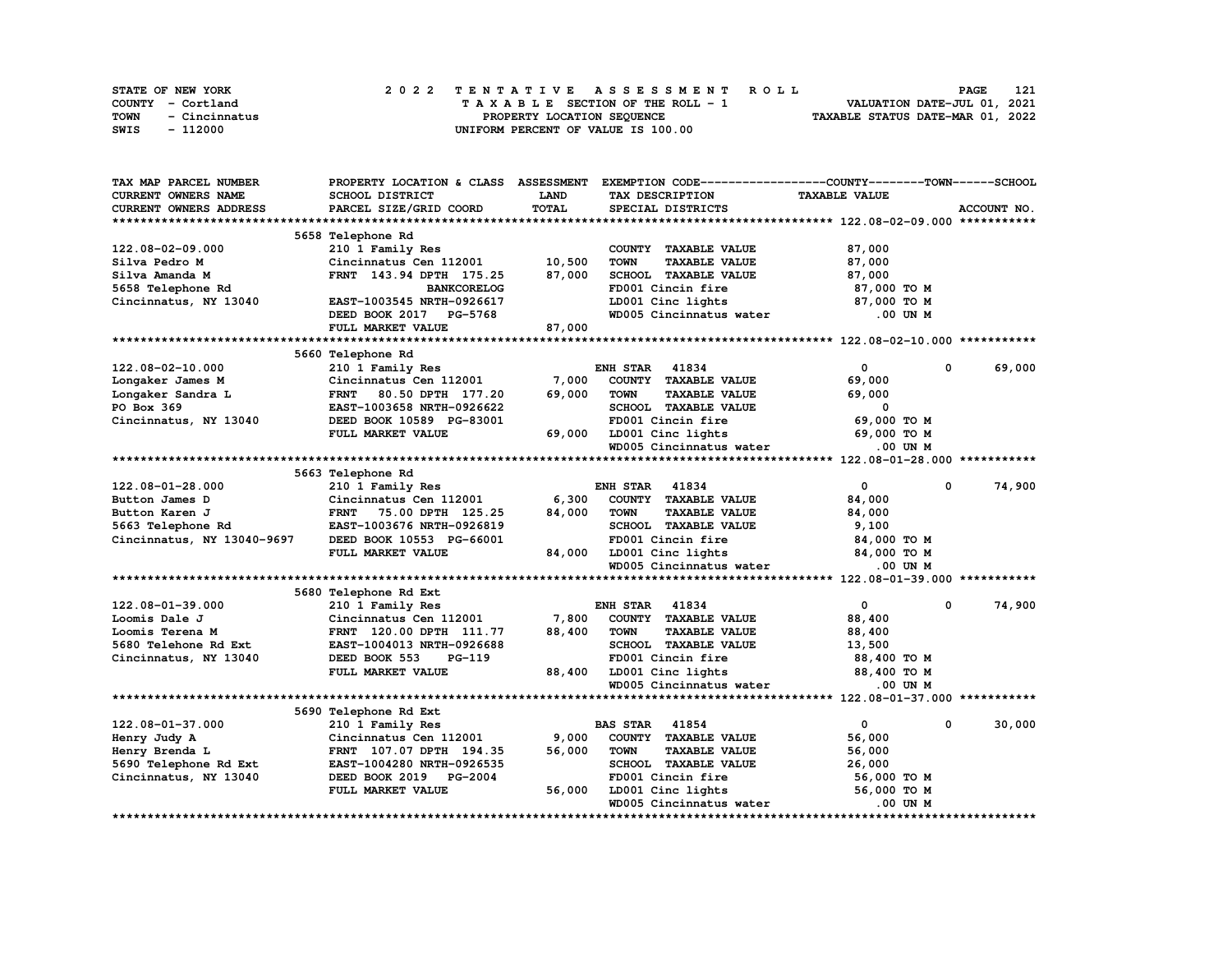|      | <b>STATE OF NEW YORK</b> |  | 2022 TENTATIVE ASSESSMENT ROLL |  |  |  |                                    |  |  |  |  |  |  |                                  |  | <b>PAGE</b> | 122 |
|------|--------------------------|--|--------------------------------|--|--|--|------------------------------------|--|--|--|--|--|--|----------------------------------|--|-------------|-----|
|      | COUNTY - Cortland        |  |                                |  |  |  | TAXABLE SECTION OF THE ROLL - 1    |  |  |  |  |  |  | VALUATION DATE-JUL 01, 2021      |  |             |     |
| TOWN | - Cincinnatus            |  |                                |  |  |  | PROPERTY LOCATION SEOUENCE         |  |  |  |  |  |  | TAXABLE STATUS DATE-MAR 01, 2022 |  |             |     |
| SWIS | - 112000                 |  |                                |  |  |  | UNIFORM PERCENT OF VALUE IS 100.00 |  |  |  |  |  |  |                                  |  |             |     |

| TAX MAP PARCEL NUMBER      | PROPERTY LOCATION & CLASS ASSESSMENT               |             | EXEMPTION CODE-----------------COUNTY-------TOWN------SCHOOL |                            |              |
|----------------------------|----------------------------------------------------|-------------|--------------------------------------------------------------|----------------------------|--------------|
| <b>CURRENT OWNERS NAME</b> | <b>SCHOOL DISTRICT</b>                             | <b>LAND</b> | TAX DESCRIPTION                                              | <b>TAXABLE VALUE</b>       |              |
| CURRENT OWNERS ADDRESS     | PARCEL SIZE/GRID COORD                             | TOTAL       | SPECIAL DISTRICTS                                            |                            | ACCOUNT NO.  |
|                            |                                                    |             |                                                              |                            |              |
|                            | 5694 Telephone Rd Ext                              |             |                                                              |                            |              |
| 122.08-01-36.100           | 210 1 Family Res                                   |             | VET COM C 41132                                              | 10,000<br>0                | $\mathbf{o}$ |
| Wasko Jeanette             | Cincinnatus Cen 112001                             |             | 8,000 VET COM T 41133                                        | $^{\circ}$<br>14,750       | $\Omega$     |
| Wasko Michael              | 98.80 DPTH 141.00<br><b>FRNT</b>                   |             | 59,000 ENH STAR 41834                                        | $\mathbf{0}$<br>$\Omega$   | 59,000       |
| 5694 Main St               | EAST-1004266 NRTH-0926695                          |             | COUNTY TAXABLE VALUE                                         | 49,000                     |              |
| PO Box 365                 | DEED BOOK 358<br><b>PG-156</b>                     |             | <b>TOWN</b><br><b>TAXABLE VALUE</b>                          | 44,250                     |              |
| Cincinnatus, NY 13040-0365 | FULL MARKET VALUE                                  | 59,000      | SCHOOL TAXABLE VALUE                                         | 0                          |              |
|                            |                                                    |             | FD001 Cincin fire                                            | 59,000 TO M                |              |
|                            |                                                    |             | LD001 Cinc lights                                            | 59,000 TO M                |              |
|                            |                                                    |             | WD005 Cincinnatus water                                      | .00 UN M                   |              |
|                            |                                                    |             |                                                              |                            |              |
|                            | 5695 Telephone Rd Ext                              |             |                                                              |                            |              |
| 122.08-01-35.000           |                                                    |             | COUNTY TAXABLE VALUE                                         | 56,000                     |              |
|                            | 210 1 Family Res<br>Cincinnatus Cen $112001$ 5,700 |             |                                                              |                            |              |
| Tei William                |                                                    |             | <b>TAXABLE VALUE</b><br><b>TOWN</b>                          | 56,000                     |              |
| 5695 Telephone Rd Ext      | <b>FRNT</b><br>70.62 DPTH<br>95.00                 | 56,000      | SCHOOL TAXABLE VALUE                                         | 56,000                     |              |
| Cincinnatus, NY 13040      | EAST-1004263 NRTH-0926885                          |             | FD001 Cincin fire                                            | 56,000 TO M                |              |
|                            | DEED BOOK 2017 PG-2655                             |             | LD001 Cinc lights<br>WD005 Cincinnatus water                 | 56,000 TO M                |              |
|                            | FULL MARKET VALUE                                  | 56,000      |                                                              | .00 UN M                   |              |
|                            |                                                    |             |                                                              |                            |              |
|                            | 5700 Telephone Rd Ext                              |             |                                                              |                            |              |
| 123.05-01-72.000           | 210 1 Family Res                                   |             | COUNTY TAXABLE VALUE                                         | 79,000                     |              |
| Ballard Cindy              | Cincinnatus Cen $112001$ 14,500                    |             | <b>TOWN</b><br><b>TAXABLE VALUE</b>                          | 79,000                     |              |
| Ballard Kenneth            | <b>ACRES</b><br>2.00                               | 79,000      | SCHOOL TAXABLE VALUE                                         | 79,000                     |              |
| 5700 Telephone Rd Ext      | EAST-1004454 NRTH-0926567                          |             | FD001 Cincin fire                                            | 79,000 TO M                |              |
| Cincinnatus, NY 13040      | DEED BOOK 2011 PG-3224                             |             | LD001 Cinc lights                                            | 79,000 TO M                |              |
|                            | FULL MARKET VALUE                                  | 79,000      | WD005 Cincinnatus water                                      | .00 UN M                   |              |
|                            |                                                    |             |                                                              |                            |              |
|                            | 5701 Telephone Rd Ext                              |             |                                                              |                            |              |
| 123.05-01-01.000           | 210 1 Family Res                                   |             | <b>ENH STAR 41834</b>                                        | $\mathbf{0}$<br>$^{\circ}$ | 53,500       |
| Wehner Verda               | Cincinnatus Cen 112001                             | 11,500      | COUNTY TAXABLE VALUE                                         | 53,500                     |              |
| 5701 Telephone Rd Ext      | FRNT 160.00 DPTH 200.00                            | 53,500      | <b>TOWN</b><br><b>TAXABLE VALUE</b>                          | 53,500                     |              |
| PO Box 323                 | EAST-1004341 NRTH-0926941                          |             | SCHOOL TAXABLE VALUE                                         | 0                          |              |
| Cincinnatus, NY 13040-0323 | DEED BOOK 344<br>$PG-51$                           |             | FD001 Cincin fire                                            | 53,500 TO M                |              |
|                            | FULL MARKET VALUE                                  | 53,500      | LD001 Cinc lights                                            | 53,500 TO M                |              |
|                            |                                                    |             | WD005 Cincinnatus water                                      | .00 UN M                   |              |
|                            |                                                    |             |                                                              |                            |              |
|                            | 5702 Telephone Rd Ext                              |             |                                                              |                            |              |
| 123.05-01-71.000           | 484 1 use sm bld                                   |             | COUNTY TAXABLE VALUE                                         | 20,500                     |              |
| Ballard Kenneth P          | Cincinnatus Cen 112001                             | 5,500       | <b>TOWN</b><br><b>TAXABLE VALUE</b>                          | 20,500                     |              |
| Ballard Cindy L            | FRNT 46.50 DPTH 100.00                             | 20,500      | SCHOOL TAXABLE VALUE                                         | 20,500                     |              |
| 5700 Telephone Rd Ext      | EAST-1004439 NRTH-0926731                          |             | FD001 Cincin fire                                            | 20,500 TO M                |              |
| Cincinnatus, NY 13040      | DEED BOOK 2020 PG-2488                             |             | LD001 Cinc lights                                            | 20,500 TO M                |              |
|                            | FULL MARKET VALUE                                  | 20,500      | WD005 Cincinnatus water                                      | .00 UN M                   |              |
|                            |                                                    |             |                                                              |                            |              |
|                            |                                                    |             |                                                              |                            |              |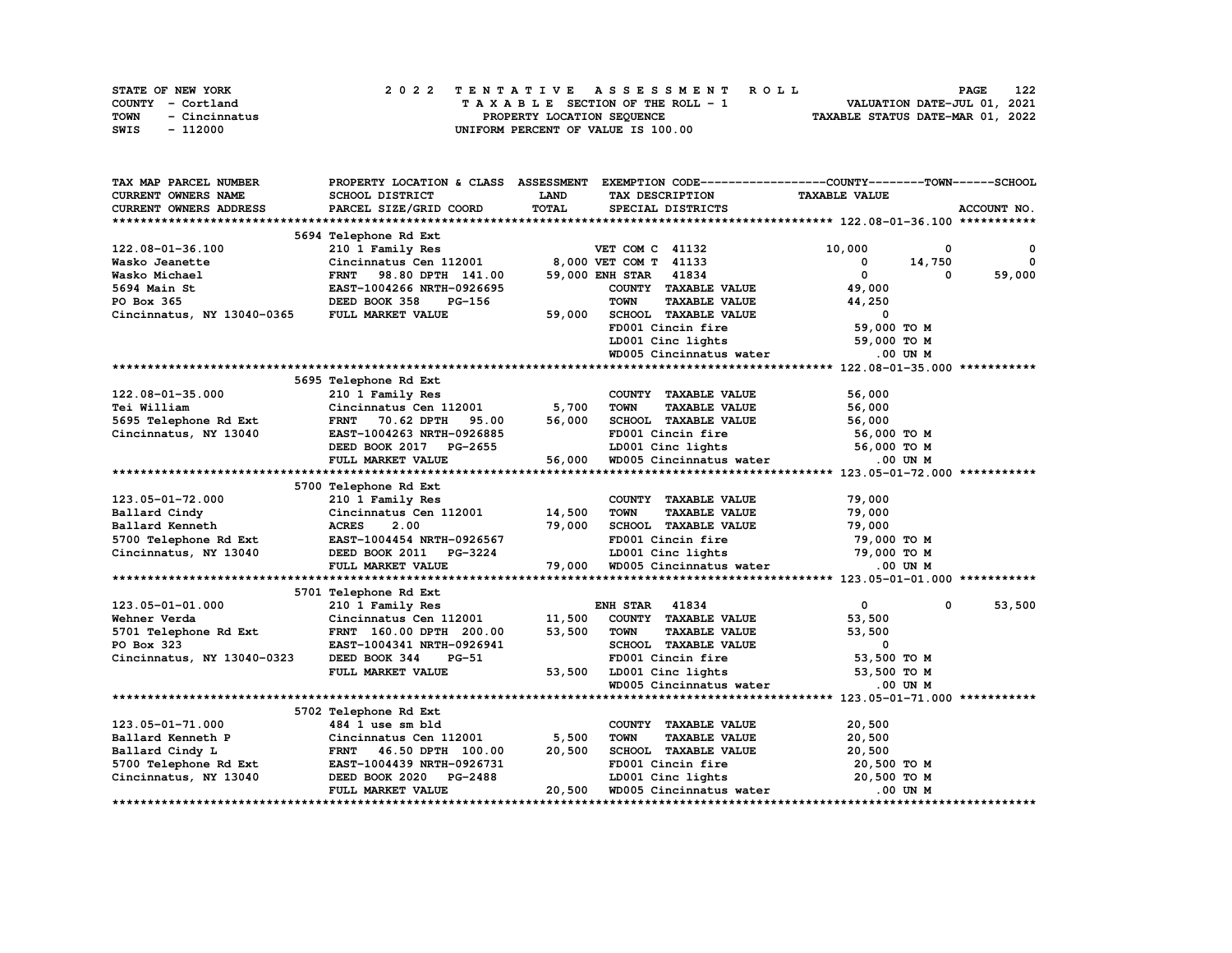|             | <b>STATE OF NEW YORK</b> | 2022 TENTATIVE ASSESSMENT ROLL     | 123<br><b>PAGE</b>               |
|-------------|--------------------------|------------------------------------|----------------------------------|
|             | COUNTY - Cortland        | TAXABLE SECTION OF THE ROLL - 1    | VALUATION DATE-JUL 01, 2021      |
| <b>TOWN</b> | - Cincinnatus            | PROPERTY LOCATION SEQUENCE         | TAXABLE STATUS DATE-MAR 01, 2022 |
| SWIS        | - 112000                 | UNIFORM PERCENT OF VALUE IS 100.00 |                                  |

| TAX MAP PARCEL NUMBER                                                                                                                                                                                                            |                                                    |             | PROPERTY LOCATION & CLASS ASSESSMENT EXEMPTION CODE------------------COUNTY-------TOWN------SCHOOL |                            |             |
|----------------------------------------------------------------------------------------------------------------------------------------------------------------------------------------------------------------------------------|----------------------------------------------------|-------------|----------------------------------------------------------------------------------------------------|----------------------------|-------------|
| CURRENT OWNERS NAME                                                                                                                                                                                                              | SCHOOL DISTRICT                                    | <b>LAND</b> | TAX DESCRIPTION                                                                                    | <b>TAXABLE VALUE</b>       |             |
| <b>CURRENT OWNERS ADDRESS</b>                                                                                                                                                                                                    | PARCEL SIZE/GRID COORD                             | TOTAL       | SPECIAL DISTRICTS                                                                                  |                            | ACCOUNT NO. |
|                                                                                                                                                                                                                                  |                                                    |             |                                                                                                    |                            |             |
|                                                                                                                                                                                                                                  | 5704 Telephone Rd Ext                              |             |                                                                                                    |                            |             |
| 123.05-01-73.000                                                                                                                                                                                                                 | ----phone Kd Ext<br>311 Res vac land               |             | COUNTY TAXABLE VALUE                                                                               | 1,000                      |             |
| Loomis Floyd B                                                                                                                                                                                                                   | Cincinnatus Cen 112001                             | 1,000       | <b>TOWN</b><br><b>TAXABLE VALUE</b>                                                                | 1,000                      |             |
| PO Box 145                                                                                                                                                                                                                       | FRNT 55.00 DPTH 155.00                             | 1,000       | SCHOOL TAXABLE VALUE                                                                               | 1,000                      |             |
| South Otselic, NY 13155                                                                                                                                                                                                          | EAST-1004502 NRTH-0926705                          |             | FD001 Cincin fire                                                                                  | 1,000 TO M                 |             |
|                                                                                                                                                                                                                                  | DEED BOOK 413<br>PG-180                            |             | LD001 Cinc lights                                                                                  | 1,000 TO M                 |             |
|                                                                                                                                                                                                                                  | FULL MARKET VALUE                                  |             | 1,000 WD005 Cincinnatus water                                                                      | .00 UN M                   |             |
|                                                                                                                                                                                                                                  |                                                    |             |                                                                                                    |                            |             |
|                                                                                                                                                                                                                                  | 5719 Telephone Rd Ext                              |             |                                                                                                    |                            |             |
| $123.05 - 01 - 02.000$                                                                                                                                                                                                           | 433 Auto body                                      |             | COUNTY TAXABLE VALUE                                                                               | 271,000                    |             |
| McKee Allen                                                                                                                                                                                                                      | Cincinnatus Cen 112001 19,800                      |             | <b>TOWN</b><br><b>TAXABLE VALUE</b>                                                                | 271,000                    |             |
|                                                                                                                                                                                                                                  |                                                    | 271,000     | SCHOOL TAXABLE VALUE                                                                               | 271,000                    |             |
| MCKee Michael M<br>MCKee Michael M<br>MCKee Michael M<br>MCKee Michael M<br>MCKee Michael M<br>MCKee Michael M<br>MCKee Michael M<br>MCKee Michael M<br>MCKee Michael M<br>MCKee Michael M<br>MCKee Michael M<br>MCKee Michael M |                                                    |             | FD001 Cincin fire                                                                                  | 271,000 TO M               |             |
| Cincinnatus, NY 13040-0405 DEED BOOK 489                                                                                                                                                                                         |                                                    |             |                                                                                                    |                            |             |
|                                                                                                                                                                                                                                  | FULL MARKET VALUE                                  |             | LD001 Cinc lights $271,000$ TO M<br>271,000 WD005 Cincinnatus water $0.00$ UN M                    |                            |             |
|                                                                                                                                                                                                                                  |                                                    |             |                                                                                                    |                            |             |
|                                                                                                                                                                                                                                  | 5727 Telephone Rd Ext                              |             |                                                                                                    |                            |             |
| 123.05-01-03.000                                                                                                                                                                                                                 | 210 1 Family Res                                   |             | <b>BAS STAR</b> 41854                                                                              | $\mathbf{0}$<br>$^{\circ}$ | 30,000      |
|                                                                                                                                                                                                                                  | Cincinnatus Cen 112001 12,500 COUNTY TAXABLE VALUE |             |                                                                                                    | 139,500                    |             |
| McKee Family Trust<br>PO Box 31<br>PO Box 31                                                                                                                                                                                     | <b>ACRES</b><br>1.00                               | 139,500     | TOWN<br><b>TAXABLE VALUE</b>                                                                       | 139,500                    |             |
| Cincinnatus, NY 13040-9701                                                                                                                                                                                                       | EAST-1004834 NRTH-0927076                          |             | SCHOOL TAXABLE VALUE                                                                               | 109,500                    |             |
|                                                                                                                                                                                                                                  | DEED BOOK 2010 PG-1174                             |             | FD001 Cincin fire                                                                                  | 139,500 то м               |             |
|                                                                                                                                                                                                                                  | FULL MARKET VALUE                                  |             | 139,500 LD001 Cinc lights 139,500 TO M                                                             |                            |             |
|                                                                                                                                                                                                                                  |                                                    |             | WD005 Cincinnatus water                                                                            | .00 UN M                   |             |
|                                                                                                                                                                                                                                  |                                                    |             |                                                                                                    |                            |             |
|                                                                                                                                                                                                                                  | 5728 Telephone Rd Ext                              |             |                                                                                                    |                            |             |
| $123.05 - 01 - 65.000$                                                                                                                                                                                                           | 210 1 Family Res                                   |             | <b>BAS STAR 41854</b>                                                                              | $\bullet$<br>$\mathbf 0$   | 30,000      |
| George Marlene                                                                                                                                                                                                                   | Cincinnatus Cen 112001                             | 6,300       | COUNTY TAXABLE VALUE                                                                               | 50,000                     |             |
| McDonald Amanda J                                                                                                                                                                                                                | FRNT 66.00 DPTH 157.96                             | 50,000      | <b>TOWN</b><br><b>TAXABLE VALUE</b>                                                                | 50,000                     |             |
| 5728 Telephone Rd Ext                                                                                                                                                                                                            | EAST-1004954 NRTH-0926804                          |             | SCHOOL TAXABLE VALUE                                                                               | 20,000                     |             |
| PO Box 273                                                                                                                                                                                                                       | DEED BOOK 475<br><b>PG-278</b>                     |             | FD001 Cincin fire                                                                                  | 50,000 TO M                |             |
| Cincinnatus, NY 13040                                                                                                                                                                                                            | FULL MARKET VALUE                                  | 50,000      |                                                                                                    |                            |             |
|                                                                                                                                                                                                                                  |                                                    |             | LD001 Cinc lights 50,000 TO M<br>WD005 Cincinnatus water 0.00 UN M                                 |                            |             |
|                                                                                                                                                                                                                                  |                                                    |             |                                                                                                    |                            |             |
|                                                                                                                                                                                                                                  | 5730 Telephone Rd Ext                              |             |                                                                                                    |                            |             |
| $123.05 - 01 - 64.000$                                                                                                                                                                                                           | 210 1 Family Res                                   |             | COUNTY TAXABLE VALUE                                                                               | 69,400                     |             |
| Wilmington Savings Fund Societ Cincinnatus Cen 112001                                                                                                                                                                            |                                                    | 5,300       | <b>TOWN</b><br><b>TAXABLE VALUE</b>                                                                | 69,400                     |             |
| 13266 Byrd Street 447                                                                                                                                                                                                            | FRNT 59.17 DPTH 165.00                             | 69,400      | SCHOOL TAXABLE VALUE                                                                               | 69,400                     |             |
| Odessa, FL 33556                                                                                                                                                                                                                 | <b>BANKCORELOG</b>                                 |             | FD001 Cincin fire                                                                                  | 69,400 TO M                |             |
|                                                                                                                                                                                                                                  | EAST-1005014 NRTH-0926813                          |             |                                                                                                    | 69,400 TO M                |             |
|                                                                                                                                                                                                                                  | DEED BOOK 2021 PG-5821                             |             | LD001 Cinc lights<br>WD005 Cincinnatus water                                                       | $.00$ UN M                 |             |
|                                                                                                                                                                                                                                  | FULL MARKET VALUE                                  | 69,400      |                                                                                                    |                            |             |
|                                                                                                                                                                                                                                  |                                                    |             |                                                                                                    |                            |             |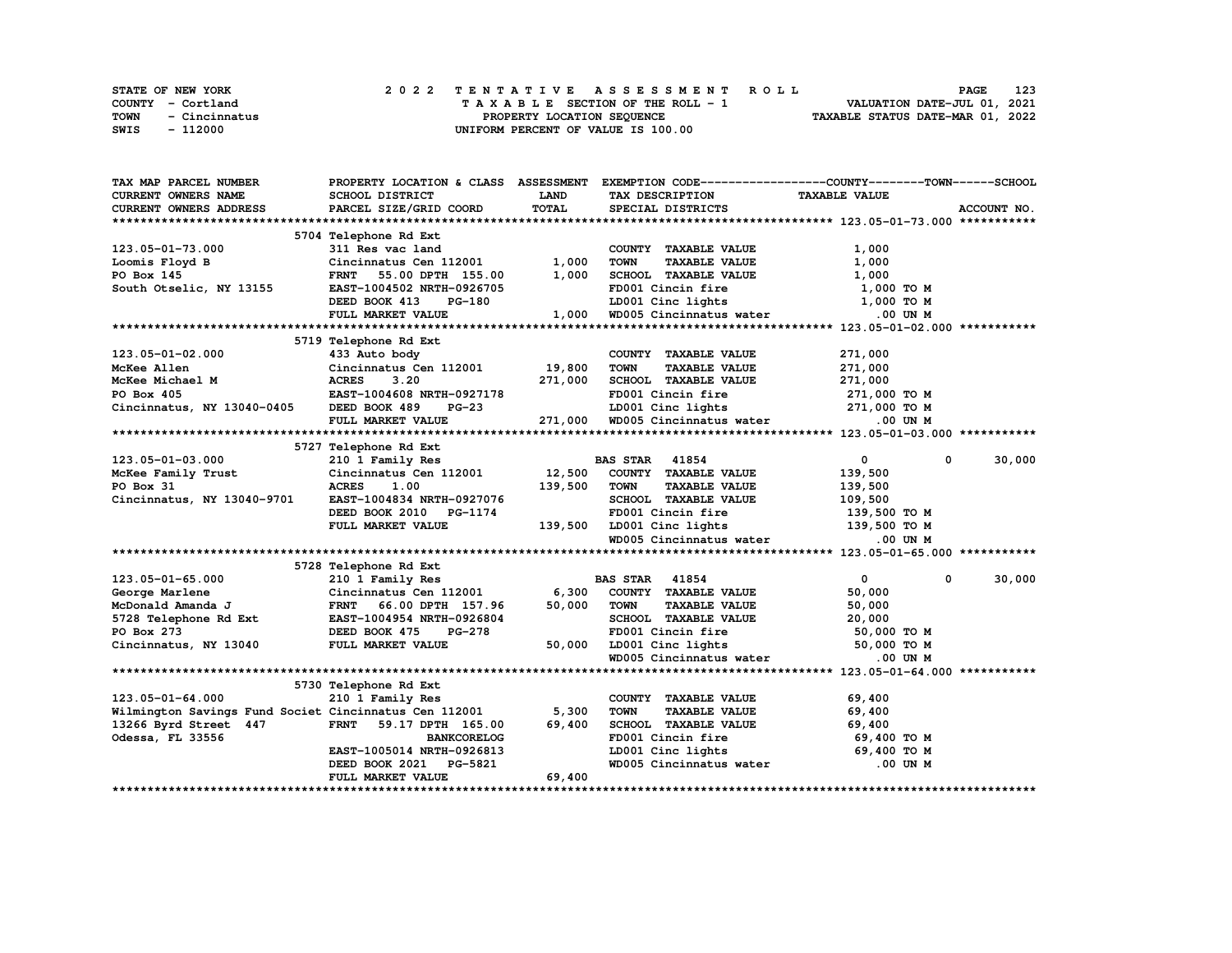| STATE OF NEW YORK     | 2022 TENTATIVE ASSESSMENT ROLL     | 124<br><b>PAGE</b>               |
|-----------------------|------------------------------------|----------------------------------|
| COUNTY - Cortland     | TAXABLE SECTION OF THE ROLL - 1    | VALUATION DATE-JUL 01, 2021      |
| TOWN<br>- Cincinnatus | PROPERTY LOCATION SEQUENCE         | TAXABLE STATUS DATE-MAR 01, 2022 |
| SWIS<br>- 112000      | UNIFORM PERCENT OF VALUE IS 100.00 |                                  |

| TAX MAP PARCEL NUMBER                                                                                                                                                                                                                                                         |                                                                                                                    |              |                                                                                                                             | PROPERTY LOCATION & CLASS ASSESSMENT EXEMPTION CODE-----------------COUNTY-------TOWN-----SCHOOL |
|-------------------------------------------------------------------------------------------------------------------------------------------------------------------------------------------------------------------------------------------------------------------------------|--------------------------------------------------------------------------------------------------------------------|--------------|-----------------------------------------------------------------------------------------------------------------------------|--------------------------------------------------------------------------------------------------|
| <b>CURRENT OWNERS NAME</b>                                                                                                                                                                                                                                                    | SCHOOL DISTRICT                                                                                                    | <b>LAND</b>  | TAX DESCRIPTION TAXABLE VALUE                                                                                               |                                                                                                  |
| CURRENT OWNERS ADDRESS                                                                                                                                                                                                                                                        | PARCEL SIZE/GRID COORD                                                                                             | <b>TOTAL</b> | SPECIAL DISTRICTS                                                                                                           | ACCOUNT NO.                                                                                      |
|                                                                                                                                                                                                                                                                               |                                                                                                                    |              |                                                                                                                             |                                                                                                  |
|                                                                                                                                                                                                                                                                               | 5731 Telephone Rd Ext                                                                                              |              |                                                                                                                             |                                                                                                  |
| 123.05-01-04.000                                                                                                                                                                                                                                                              | 411 Apartment                                                                                                      |              | COUNTY TAXABLE VALUE                                                                                                        | 175,000                                                                                          |
| Mountain Village LLC Cincinnatus Cen 112001 8,000<br>1343 Ely Rd FRNT 60.96 DPTH 307.00 175,000                                                                                                                                                                               |                                                                                                                    |              | <b>TOWN</b><br><b>TAXABLE VALUE</b>                                                                                         |                                                                                                  |
|                                                                                                                                                                                                                                                                               |                                                                                                                    |              | SCHOOL TAXABLE VALUE                                                                                                        | 175,000<br>175,000                                                                               |
| Cortland, NY 13045                                                                                                                                                                                                                                                            | EAST-1004932 NRTH-0927091                                                                                          |              | FD001 Cincin fire 175,000 TO M                                                                                              |                                                                                                  |
|                                                                                                                                                                                                                                                                               | DEED BOOK 2014 PG-219                                                                                              |              | WD005 Cincinnatus water .00 UN M                                                                                            |                                                                                                  |
|                                                                                                                                                                                                                                                                               | FULL MARKET VALUE                                                                                                  | 175,000      |                                                                                                                             |                                                                                                  |
|                                                                                                                                                                                                                                                                               |                                                                                                                    |              |                                                                                                                             |                                                                                                  |
|                                                                                                                                                                                                                                                                               | 5732 Telephone Rd Ext                                                                                              |              |                                                                                                                             |                                                                                                  |
| $123.05 - 01 - 63.000$                                                                                                                                                                                                                                                        |                                                                                                                    |              | COUNTY TAXABLE VALUE                                                                                                        |                                                                                                  |
| Sharp Kevin L                                                                                                                                                                                                                                                                 |                                                                                                                    |              | <b>TOWN</b><br><b>TAXABLE VALUE</b>                                                                                         | 14,500<br>14,500                                                                                 |
| PO Box 424                                                                                                                                                                                                                                                                    |                                                                                                                    |              | SCHOOL TAXABLE VALUE 14,500                                                                                                 |                                                                                                  |
| Cincinnatus, NY 13040                                                                                                                                                                                                                                                         |                                                                                                                    |              |                                                                                                                             |                                                                                                  |
|                                                                                                                                                                                                                                                                               | EAST-1005072 NRTH-0926826<br>DEED BOOK 2014 PG-6933                                                                |              |                                                                                                                             |                                                                                                  |
|                                                                                                                                                                                                                                                                               | FULL MARKET VALUE                                                                                                  |              | 6826 FD001 Cincin fire 14,500 TO M<br>14,500 TO M LD001 Cinc lights 14,500 TO M<br>14,500 WD005 Cincinnatus water 0.00 UN M |                                                                                                  |
|                                                                                                                                                                                                                                                                               |                                                                                                                    |              |                                                                                                                             |                                                                                                  |
|                                                                                                                                                                                                                                                                               | 5733 Telephone Rd Ext                                                                                              |              |                                                                                                                             |                                                                                                  |
| $[5733 \text{ Telephone Rd Ext}$ 123.05-01-05.100<br>Wehner Bryce E<br>Wehner Rhonda L<br>EXEL<br>Cincinnatus Cen 112001<br>EXEL<br>23.00 1201<br>EXEL<br>23.00 95,000<br>PO Box 258<br>EXEL<br>230.00 95,000<br>PO Box 258<br>Cincinnatus, NY 13040<br>DEED BOOK 2017<br>PG- |                                                                                                                    |              | COUNTY TAXABLE VALUE                                                                                                        | 95,000                                                                                           |
|                                                                                                                                                                                                                                                                               |                                                                                                                    |              | TAXABLE VALUE 95,000<br>TOWN                                                                                                |                                                                                                  |
|                                                                                                                                                                                                                                                                               |                                                                                                                    |              |                                                                                                                             | 95,000                                                                                           |
|                                                                                                                                                                                                                                                                               |                                                                                                                    |              | SCHOOL TAXABLE VALUE                                                                                                        | 95,000 TO M                                                                                      |
|                                                                                                                                                                                                                                                                               |                                                                                                                    |              |                                                                                                                             |                                                                                                  |
|                                                                                                                                                                                                                                                                               | FULL MARKET VALUE                                                                                                  |              | 27082 FD001 Cincin fire 55,000 TO M<br>1601 LD001 Cinc lights 95,000 TO M<br>95,000 WD005 Cincinnatus water 0.00 UN M       |                                                                                                  |
|                                                                                                                                                                                                                                                                               |                                                                                                                    |              |                                                                                                                             |                                                                                                  |
|                                                                                                                                                                                                                                                                               |                                                                                                                    |              |                                                                                                                             |                                                                                                  |
| 123.05-01-61.000                                                                                                                                                                                                                                                              | 5736 Telephone Rd Ext<br>471 Funeral home                                                                          |              | COUNTY TAXABLE VALUE                                                                                                        | 135,000                                                                                          |
|                                                                                                                                                                                                                                                                               |                                                                                                                    |              |                                                                                                                             |                                                                                                  |
|                                                                                                                                                                                                                                                                               |                                                                                                                    |              |                                                                                                                             |                                                                                                  |
|                                                                                                                                                                                                                                                                               |                                                                                                                    |              | TOWN TAXABLE VALUE 135,000<br>SCHOOL TAXABLE VALUE 135,000<br>FD001 Cincin fire 135,000 TO M                                |                                                                                                  |
|                                                                                                                                                                                                                                                                               |                                                                                                                    |              |                                                                                                                             |                                                                                                  |
| Cincinnatus, NY 13040-0424 DEED BOOK 1999 PG-2170                                                                                                                                                                                                                             |                                                                                                                    |              | LD001 Cinc lights 135,000 TO M                                                                                              |                                                                                                  |
|                                                                                                                                                                                                                                                                               | FULL MARKET VALUE                                                                                                  |              | 135,000 WD005 Cincinnatus water [135,000 WD005 Cincinnatus water                                                            |                                                                                                  |
|                                                                                                                                                                                                                                                                               |                                                                                                                    |              |                                                                                                                             |                                                                                                  |
|                                                                                                                                                                                                                                                                               | 5738 Telephone Rd Ext                                                                                              |              |                                                                                                                             |                                                                                                  |
|                                                                                                                                                                                                                                                                               |                                                                                                                    |              | COUNTY TAXABLE VALUE                                                                                                        | 55,500                                                                                           |
|                                                                                                                                                                                                                                                                               |                                                                                                                    |              | TOWN TAXABLE VALUE 55,500<br>SCHOOL TAXABLE VALUE 55,500                                                                    |                                                                                                  |
|                                                                                                                                                                                                                                                                               |                                                                                                                    |              |                                                                                                                             |                                                                                                  |
| Cincinnatus, NY 13040                                                                                                                                                                                                                                                         | EAST-1005246 NRTH-0926852                                                                                          |              | FD001 Cincin fire 55,500 TO M                                                                                               |                                                                                                  |
|                                                                                                                                                                                                                                                                               | DEED BOOK 2012 PG-1131 LD001 Cinc lights 55,500 TO M<br>FULL MARKET VALUE 55,500 WD005 Cincinnatus water 0.00 UN M |              |                                                                                                                             |                                                                                                  |
|                                                                                                                                                                                                                                                                               |                                                                                                                    |              |                                                                                                                             |                                                                                                  |
|                                                                                                                                                                                                                                                                               |                                                                                                                    |              |                                                                                                                             |                                                                                                  |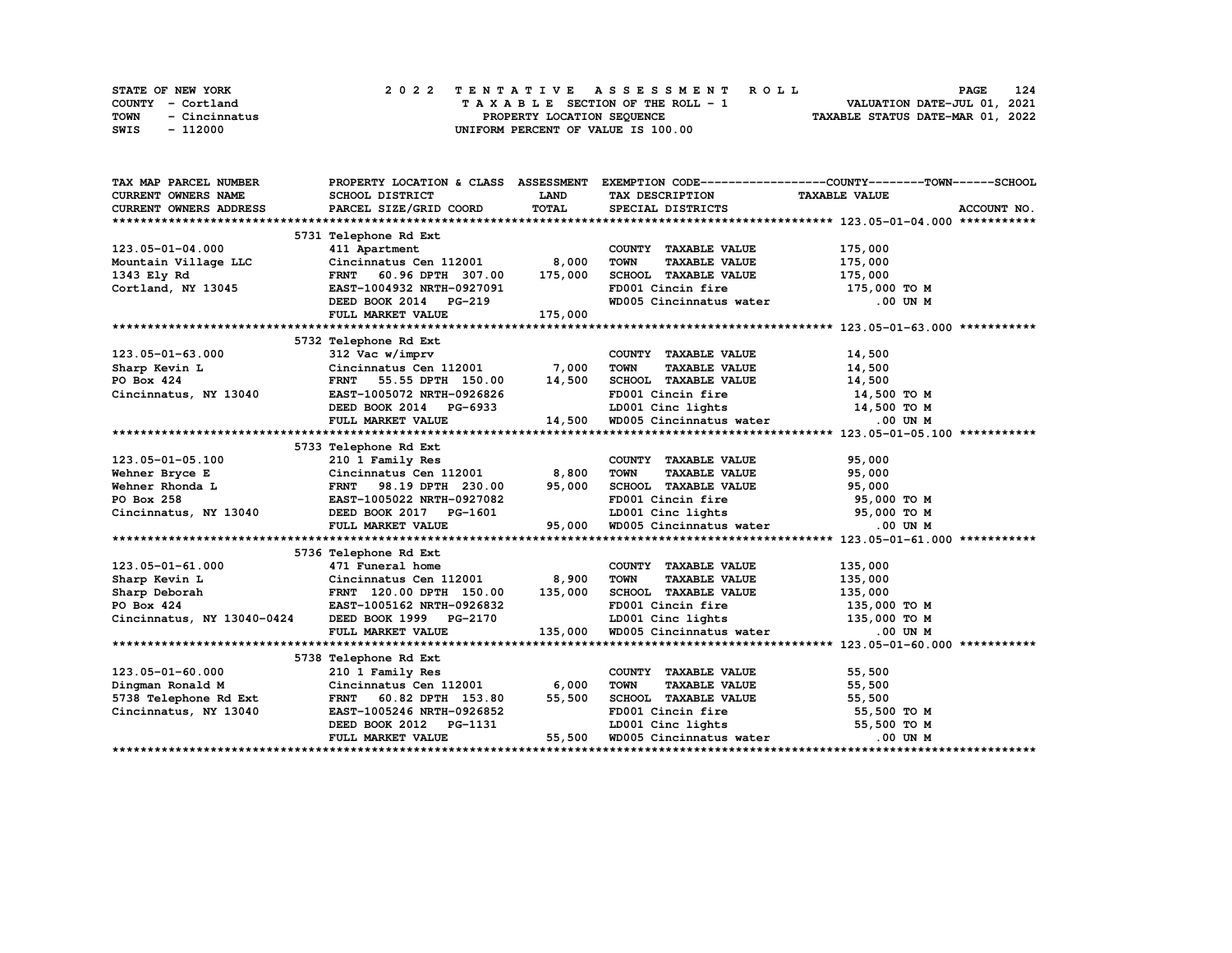|             | STATE OF NEW YORK | 2022 TENTATIVE ASSESSMENT ROLL     | 125<br><b>PAGE</b>               |
|-------------|-------------------|------------------------------------|----------------------------------|
|             | COUNTY - Cortland | TAXABLE SECTION OF THE ROLL - 1    | VALUATION DATE-JUL 01, 2021      |
| <b>TOWN</b> | - Cincinnatus     | PROPERTY LOCATION SEQUENCE         | TAXABLE STATUS DATE-MAR 01, 2022 |
| SWIS        | - 112000          | UNIFORM PERCENT OF VALUE IS 100.00 |                                  |

| TAX MAP PARCEL NUMBER      | PROPERTY LOCATION & CLASS ASSESSMENT |             | EXEMPTION CODE-----------------COUNTY-------TOWN------SCHOOL |                      |             |
|----------------------------|--------------------------------------|-------------|--------------------------------------------------------------|----------------------|-------------|
| CURRENT OWNERS NAME        | SCHOOL DISTRICT                      | <b>LAND</b> | TAX DESCRIPTION                                              | <b>TAXABLE VALUE</b> |             |
| CURRENT OWNERS ADDRESS     | PARCEL SIZE/GRID COORD               | TOTAL       | SPECIAL DISTRICTS                                            |                      | ACCOUNT NO. |
|                            |                                      |             |                                                              |                      |             |
|                            | 5739 Telephone Rd Ext                |             |                                                              |                      |             |
| 123.05-01-07.000           | 210 1 Family Res                     |             | COUNTY TAXABLE VALUE                                         | 32,000               |             |
| Supley Richard             | Cincinnatus Cen 112001               | 6,500       | <b>TOWN</b><br><b>TAXABLE VALUE</b>                          | 32,000               |             |
| Supley Nanette             | <b>FRNT</b><br>58.00 DPTH 180.68     | 32,000      | SCHOOL TAXABLE VALUE                                         | 32,000               |             |
| 5739 Telephone Road Ext    | EAST-1005165 NRTH-0927084            |             | FD001 Cincin fire                                            | 32,000 TO M          |             |
| Cincinnatus, NY 13040      | DEED BOOK 2009<br><b>PG-4006</b>     |             | LD001 Cinc lights                                            | 32,000 TO M          |             |
|                            | FULL MARKET VALUE                    | 32,000      | WD005 Cincinnatus water                                      | $.00$ UN $M$         |             |
|                            |                                      |             |                                                              |                      |             |
|                            |                                      |             |                                                              |                      |             |
|                            | 5741 Telephone Rd Ext                |             |                                                              |                      |             |
| 123.05-01-08.000           | 220 2 Family Res                     |             | COUNTY TAXABLE VALUE                                         | 48,000               |             |
| Rutan Jessica A            | Cincinnatus Cen 112001               | 6,000       | <b>TOWN</b><br><b>TAXABLE VALUE</b>                          | 48,000               |             |
| 5144 Conrad Rd             | 32.00 DPTH 175.72<br><b>FRNT</b>     | 48,000      | SCHOOL TAXABLE VALUE                                         | 48,000               |             |
| Cincinnatus, NY 13040      | EAST-1005206 NRTH-0927090            |             | FD001 Cincin fire                                            | 48,000 TO M          |             |
|                            | DEED BOOK 2003 PG-2493               |             | LD001 Cinc lights                                            | 48,000 TO M          |             |
|                            | FULL MARKET VALUE                    | 48,000      | WD005 Cincinnatus water                                      | .00 UN M             |             |
|                            |                                      |             |                                                              |                      |             |
|                            | 5751 Telephone Rd Ext                |             |                                                              |                      |             |
| 123.05-01-10.000           | 484 1 use sm bld                     |             | COUNTY TAXABLE VALUE                                         | 575,000              |             |
| ARC FDCCSNY001 LLC         | Cincinnatus Cen 112001               | 17,000      | <b>TOWN</b><br><b>TAXABLE VALUE</b>                          | 575,000              |             |
| <b>VEREIT</b>              | <b>ACRES</b><br>1.50                 | 575,000     | SCHOOL TAXABLE VALUE                                         | 575,000              |             |
|                            | EAST-1005198 NRTH-0927206            |             | FD001 Cincin fire                                            | 575,000 TO M         |             |
| Ryan LLC                   |                                      |             |                                                              |                      |             |
| Dept 100                   | DEED BOOK 2014 PG-203                |             | LD001 Cinc lights                                            | 575,000 TO M         |             |
| PO Box 460369              | FULL MARKET VALUE                    | 575,000     | WD005 Cincinnatus water                                      | .00 UN M             |             |
| Houston, TX 77056          |                                      |             |                                                              |                      |             |
|                            |                                      |             |                                                              |                      |             |
|                            | 5754 Telephone Rd Ext                |             |                                                              |                      |             |
| 123.05-01-59.000           | 210 1 Family Res                     |             | <b>VET WAR C 41122</b>                                       | 6,000<br>0           | 0           |
| Downs Fred                 | Cincinnatus Cen 112001               |             | 5,700 VET WAR T 41123                                        | 7,650<br>0           | $\Omega$    |
| Downs Mary                 | FRNT 45.00 DPTH 150.00               |             | 51,000 ENH STAR 41834                                        | 0<br>0               | 51,000      |
| PO Box 378                 | EAST-1005295 NRTH-0926856            |             | COUNTY TAXABLE VALUE                                         | 45,000               |             |
| Cincinnatus, NY 13040-0378 | DEED BOOK 311<br>$PG-48$             |             | <b>TOWN</b><br><b>TAXABLE VALUE</b>                          | 43,350               |             |
|                            | FULL MARKET VALUE                    | 51,000      | SCHOOL TAXABLE VALUE                                         | 0                    |             |
|                            |                                      |             | FD001 Cincin fire                                            | 51,000 TO M          |             |
|                            |                                      |             | LD001 Cinc lights                                            | 51,000 TO M          |             |
|                            |                                      |             | WD005 Cincinnatus water                                      | .00 UN M             |             |
|                            |                                      |             |                                                              |                      |             |
|                            | 5756 Telephone Rd Ext                |             |                                                              |                      |             |
|                            |                                      |             |                                                              | 0                    |             |
| 123.05-01-58.000           | 210 1 Family Res                     |             | 41854<br><b>BAS STAR</b>                                     | 0                    | 30,000      |
| Scoville Shawn M           | Cincinnatus Cen 112001               | 9,000       | COUNTY TAXABLE VALUE                                         | 132,000              |             |
| Scoville Tabitha           | FRNT 120.68 DPTH 152.59              | 132,000     | <b>TOWN</b><br><b>TAXABLE VALUE</b>                          | 132,000              |             |
| 5756 Telephone Rd Ext      | EAST-1005379 NRTH-0926859            |             | <b>SCHOOL TAXABLE VALUE</b>                                  | 102,000              |             |
| PO Box 25                  | DEED BOOK 10372 PG-36002             |             | FD001 Cincin fire                                            | 132,000 TO M         |             |
| Cincinnatus, NY 13040      | FULL MARKET VALUE                    | 132,000     | LD001 Cinc lights                                            | 132,000 TO M         |             |
|                            |                                      |             | WD005 Cincinnatus water                                      | .00 UN M             |             |
|                            |                                      |             |                                                              |                      |             |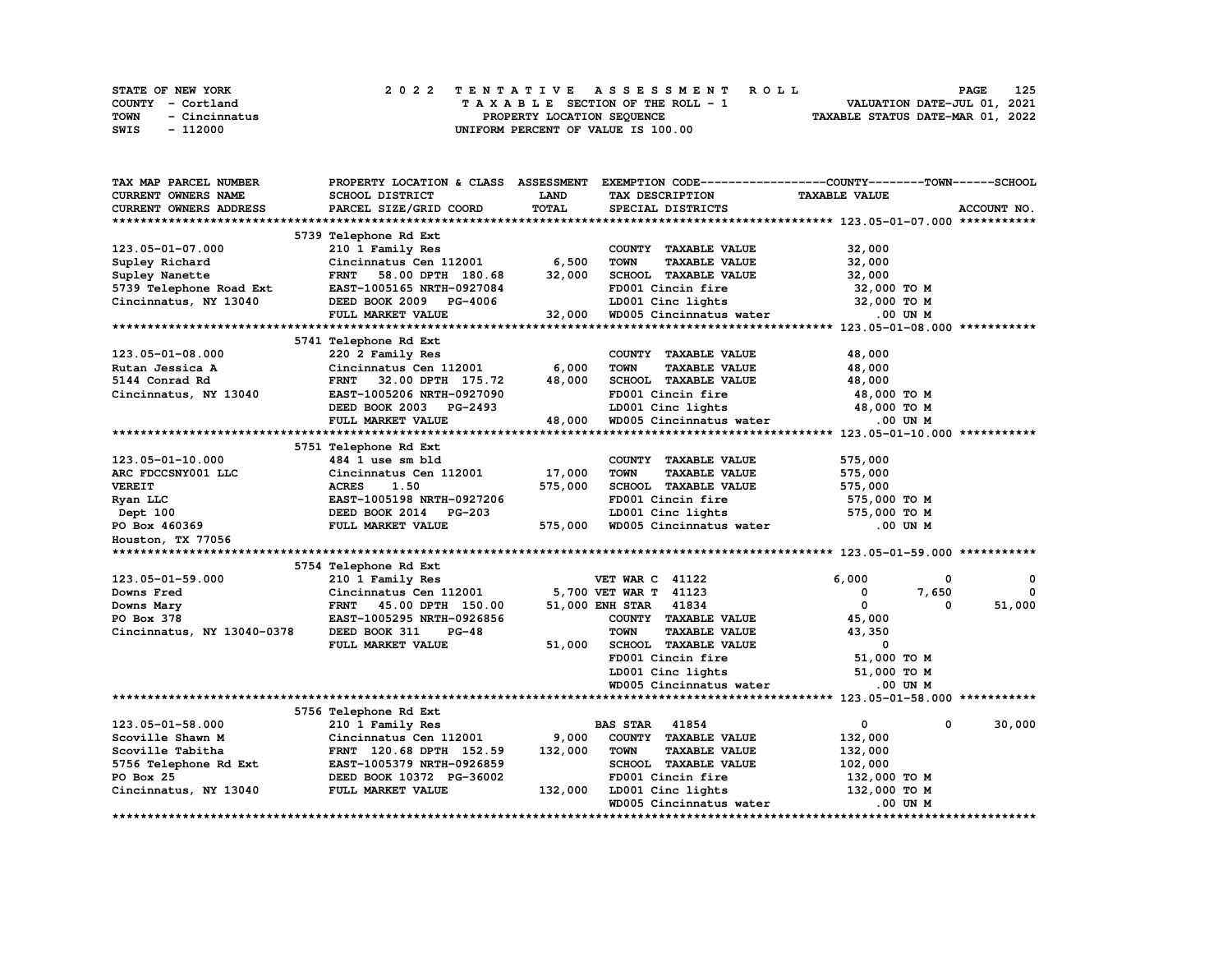| STATE OF NEW YORK |               |  |  |  |  |                                    |  |  |  |  | 2022 TENTATIVE ASSESSMENT ROLL |                                  |  | <b>PAGE</b>                 | 126 |
|-------------------|---------------|--|--|--|--|------------------------------------|--|--|--|--|--------------------------------|----------------------------------|--|-----------------------------|-----|
| COUNTY - Cortland |               |  |  |  |  | TAXABLE SECTION OF THE ROLL - 1    |  |  |  |  |                                |                                  |  | VALUATION DATE-JUL 01, 2021 |     |
| TOWN              | - Cincinnatus |  |  |  |  | PROPERTY LOCATION SEQUENCE         |  |  |  |  |                                | TAXABLE STATUS DATE-MAR 01, 2022 |  |                             |     |
| SWIS              | - 112000      |  |  |  |  | UNIFORM PERCENT OF VALUE IS 100.00 |  |  |  |  |                                |                                  |  |                             |     |

| TAX MAP PARCEL NUMBER                                                                                                                 |                                                  |         |                                                                       | PROPERTY LOCATION & CLASS ASSESSMENT EXEMPTION CODE----------------COUNTY-------TOWN-----SCHOOL |
|---------------------------------------------------------------------------------------------------------------------------------------|--------------------------------------------------|---------|-----------------------------------------------------------------------|-------------------------------------------------------------------------------------------------|
| <b>CURRENT OWNERS NAME</b>                                                                                                            | <b>SCHOOL DISTRICT</b>                           | LAND    | TAX DESCRIPTION                                                       | <b>TAXABLE VALUE</b>                                                                            |
| <b>CURRENT OWNERS ADDRESS</b>                                                                                                         | PARCEL SIZE/GRID COORD                           | TOTAL   | SPECIAL DISTRICTS                                                     | ACCOUNT NO.                                                                                     |
|                                                                                                                                       |                                                  |         |                                                                       |                                                                                                 |
|                                                                                                                                       | 5758 Telephone Rd Ext                            |         |                                                                       |                                                                                                 |
| 123.05-01-57.000                                                                                                                      | 423 Snack bar                                    |         | COUNTY TAXABLE VALUE                                                  | 90,000                                                                                          |
| Magros Italia Pizzeria Inc                                                                                                            | Cincinnatus Cen 112001 6,200                     |         | <b>TOWN</b><br><b>TAXABLE VALUE</b>                                   | 90,000                                                                                          |
| PO Box 178                                                                                                                            | FRNT 75.00 DPTH 142.50                           | 90,000  | SCHOOL TAXABLE VALUE                                                  | 90,000                                                                                          |
| Cincinnatus, NY 13040-0178                                                                                                            | EAST-1005454 NRTH-0926869                        |         |                                                                       |                                                                                                 |
|                                                                                                                                       | DEED BOOK 546<br>PG-146                          |         | CC001 Cincinnatus curbing $100$ MT M<br>FD001 Cincin fire 90,000 TO M |                                                                                                 |
|                                                                                                                                       | FULL MARKET VALUE                                |         |                                                                       |                                                                                                 |
|                                                                                                                                       |                                                  | 90,000  | LD001 Cinc lights<br>WD005 Cincinnatus water 000 UN M                 |                                                                                                 |
|                                                                                                                                       |                                                  |         |                                                                       |                                                                                                 |
|                                                                                                                                       | 5763 Telephone Rd Ext                            |         |                                                                       |                                                                                                 |
| 123.05-01-15.000                                                                                                                      | $425$ Bar                                        |         | COUNTY TAXABLE VALUE                                                  | 225,000                                                                                         |
| Our House Your Home, Cincinnat Cincinnatus Cen 112001 15,000                                                                          |                                                  |         | <b>TAXABLE VALUE</b><br><b>TOWN</b>                                   | 225,000                                                                                         |
|                                                                                                                                       | FRNT 84.00 DPTH 106.00                           | 225,000 | SCHOOL TAXABLE VALUE                                                  | 225,000                                                                                         |
| 187 Madison St                           FRNT     84.00 DPTH   106.00<br>Cortland, NY 13045                 EAST-1005478 NRTH-0927111 |                                                  |         | CCOOl Cincinnatus curbing .00 MT M<br>FD001 Cincin fire 225,000 TO M  |                                                                                                 |
|                                                                                                                                       | DEED BOOK 2021 PG-7349                           |         |                                                                       |                                                                                                 |
|                                                                                                                                       | FULL MARKET VALUE                                | 225,000 |                                                                       | 225,000 TO M                                                                                    |
|                                                                                                                                       |                                                  |         | FD001 Cincin fire<br>LD001 Cinc lights<br>WD005 Cincinnatus water     | $.00$ UN $M$                                                                                    |
|                                                                                                                                       |                                                  |         |                                                                       |                                                                                                 |
|                                                                                                                                       | 5735, 5737 Telephone Rd Ext                      |         |                                                                       |                                                                                                 |
| 123.05-01-06.000                                                                                                                      |                                                  |         | COUNTY TAXABLE VALUE                                                  | 62,000                                                                                          |
|                                                                                                                                       | 220 2 Family Res<br>Cincinnatus Cen 112001 6,000 |         | TOWN<br><b>TAXABLE VALUE</b>                                          | 62,000                                                                                          |
| Hotaling Gregory<br>Huntley Matthew Scott                                                                                             | FRNT 50.60 DPTH 184.55 62,000                    |         | SCHOOL TAXABLE VALUE 62,000                                           |                                                                                                 |
|                                                                                                                                       |                                                  |         | FD001 Cincin fire                                                     | 62,000 TO M                                                                                     |
|                                                                                                                                       |                                                  |         |                                                                       | 62,000 TO M                                                                                     |
|                                                                                                                                       | FULL MARKET VALUE                                | 62,000  | LD001 Cinc lights 62,000 TO M<br>WD005 Cincinnatus water .00 UN M     |                                                                                                 |
|                                                                                                                                       |                                                  |         |                                                                       |                                                                                                 |
|                                                                                                                                       | Telephone Road Ext.                              |         |                                                                       |                                                                                                 |
| 123.05-01-05.200                                                                                                                      | 311 Res vac land                                 |         | COUNTY TAXABLE VALUE                                                  | 100                                                                                             |
| Hotaling Gregory                                                                                                                      | Cincinnatus Cen 112001                           | 100     | <b>TOWN</b><br>TAXABLE VALUE                                          | 100                                                                                             |
| Huntley Matthew Scott                                                                                                                 | FRNT 20.00 DPTH 118.00                           | 100     | SCHOOL TAXABLE VALUE                                                  | 100                                                                                             |
| 3572 Taylor Valley Rd                                                                                                                 | EAST-1005077 NRTH-0927037                        |         | FD001 Cincin fire                                                     | 100 то м                                                                                        |
| Cincinnatus, NY 13040                                                                                                                 | DEED BOOK 2017 PG-1603                           |         |                                                                       | 100 TO M                                                                                        |
|                                                                                                                                       | FULL MARKET VALUE                                | 100     |                                                                       | .00 UN M                                                                                        |
|                                                                                                                                       |                                                  |         |                                                                       |                                                                                                 |
|                                                                                                                                       | Town Line Rd                                     |         |                                                                       |                                                                                                 |
| 113.00-01-08.000                                                                                                                      | 311 Res vac land                                 |         | COUNTY TAXABLE VALUE                                                  | 3,000                                                                                           |
| Eltz Russell                                                                                                                          | Cincinnatus Cen 112001                           | 3,000   | <b>TOWN</b><br>TAXABLE VALUE                                          | 3,000                                                                                           |
| 3278 Route 26                                                                                                                         | FRNT 100.00 DPTH 175.25                          | 3,000   |                                                                       | 3,000                                                                                           |
| Cincinnatus, NY 13040                                                                                                                 | EAST-1006370 NRTH-0935176                        |         | SCHOOL TAXABLE VALUE<br>FD001 Cincin fire                             | 3,000 TO M                                                                                      |
|                                                                                                                                       | DEED BOOK 329<br>PG-859                          |         |                                                                       |                                                                                                 |
|                                                                                                                                       | FULL MARKET VALUE                                | 3,000   |                                                                       |                                                                                                 |
|                                                                                                                                       |                                                  |         |                                                                       |                                                                                                 |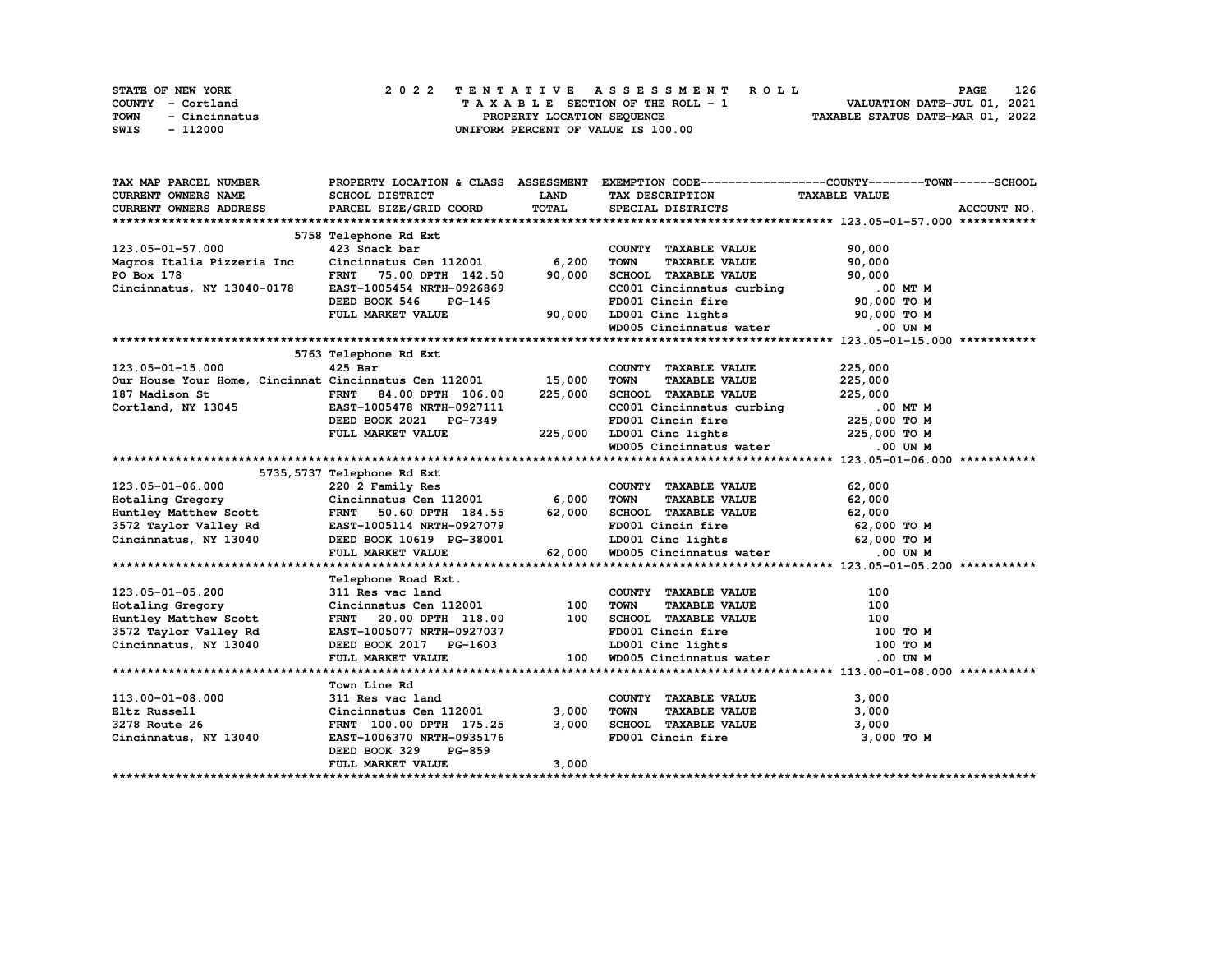| <b>STATE OF NEW YORK</b> | 2022 TENTATIVE ASSESSMENT ROLL     | 127<br>PAGE                      |
|--------------------------|------------------------------------|----------------------------------|
| COUNTY - Cortland        | TAXABLE SECTION OF THE ROLL - 1    | VALUATION DATE-JUL 01, 2021      |
| TOWN<br>- Cincinnatus    | PROPERTY LOCATION SEOUENCE         | TAXABLE STATUS DATE-MAR 01, 2022 |
| SWIS<br>- 112000         | UNIFORM PERCENT OF VALUE IS 100.00 |                                  |

| TAX MAP PARCEL NUMBER                                                                                                                                                                | PROPERTY LOCATION & CLASS ASSESSMENT         |             |                                     | EXEMPTION CODE-----------------COUNTY-------TOWN------SCHOOL |             |
|--------------------------------------------------------------------------------------------------------------------------------------------------------------------------------------|----------------------------------------------|-------------|-------------------------------------|--------------------------------------------------------------|-------------|
| <b>CURRENT OWNERS NAME</b>                                                                                                                                                           | <b>SCHOOL DISTRICT</b>                       | <b>LAND</b> | TAX DESCRIPTION                     | <b>TAXABLE VALUE</b>                                         |             |
| CURRENT OWNERS ADDRESS                                                                                                                                                               | PARCEL SIZE/GRID COORD                       | TOTAL       | SPECIAL DISTRICTS                   |                                                              | ACCOUNT NO. |
|                                                                                                                                                                                      |                                              |             |                                     |                                                              |             |
|                                                                                                                                                                                      | Town Line Rd                                 |             |                                     |                                                              |             |
| 113.00-01-31.000                                                                                                                                                                     | $314$ Rural vac<10                           |             | COUNTY TAXABLE VALUE                | 4,000                                                        |             |
| Munro Edward A                                                                                                                                                                       | Cincinnatus Cen 112001                       | 4,000       | <b>TOWN</b><br><b>TAXABLE VALUE</b> | 4,000                                                        |             |
| Munro Cheryl L                                                                                                                                                                       | FRNT 239.25 DPTH 146.69                      | 4,000       | SCHOOL TAXABLE VALUE                | 4,000                                                        |             |
| 3239 Route 26                                                                                                                                                                        | EAST-1006011 NRTH-0935177                    |             | FD001 Cincin fire                   | 4,000 TO M                                                   |             |
| Cincinnatus, NY 13040                                                                                                                                                                | DEED BOOK 10253 PG-42001                     |             |                                     |                                                              |             |
|                                                                                                                                                                                      | FULL MARKET VALUE                            | 4,000       |                                     |                                                              |             |
|                                                                                                                                                                                      |                                              |             |                                     |                                                              |             |
|                                                                                                                                                                                      | Town Line Rd                                 |             |                                     |                                                              |             |
| 113.00-02-02.000                                                                                                                                                                     | 322 Rural vac>10                             |             | COUNTY TAXABLE VALUE                | 50,000                                                       |             |
| McKee Allen                                                                                                                                                                          | Cincinnatus Cen 112001                       | 50,000      | <b>TOWN</b><br><b>TAXABLE VALUE</b> | 50,000                                                       |             |
| McKee Jonathan                                                                                                                                                                       | ACRES 34.64                                  | 50,000      | SCHOOL TAXABLE VALUE                | 50,000                                                       |             |
| PO Box 405                                                                                                                                                                           | EAST-1004922 NRTH-0934582                    |             | FD001 Cincin fire                   | 50,000 TO M                                                  |             |
| Cincinnatus, NY 13040                                                                                                                                                                | DEED BOOK 10628 PG-11001                     |             |                                     |                                                              |             |
|                                                                                                                                                                                      | FULL MARKET VALUE                            | 50,000      |                                     |                                                              |             |
|                                                                                                                                                                                      |                                              |             |                                     |                                                              |             |
|                                                                                                                                                                                      | 3249 Town Line Rd                            |             |                                     |                                                              |             |
| 113.00-01-06.000                                                                                                                                                                     | 312 Vac w/imprv                              |             | COUNTY TAXABLE VALUE                | 4,500                                                        |             |
| 312 vac W/1mprv<br>Munro Edward Christmatus Center<br>Munro Cheryl ERNT 82.50 DPTH 239.25<br>3239 Route 26 EAST-1006012 NRTH-0935054<br>Cincinnatus, NY 13040 DEED BOOK 2009 PG-6432 | Cincinnatus Cen 112001                       | 2,000       | <b>TOWN</b><br><b>TAXABLE VALUE</b> | 4,500                                                        |             |
|                                                                                                                                                                                      | FRNT 82.50 DPTH 239.25                       | 4,500       | SCHOOL TAXABLE VALUE                | 4,500                                                        |             |
|                                                                                                                                                                                      | EAST-1006012 NRTH-0935054                    |             | FD001 Cincin fire                   | 4,500 TO M                                                   |             |
|                                                                                                                                                                                      |                                              |             |                                     |                                                              |             |
|                                                                                                                                                                                      | FULL MARKET VALUE                            | 4,500       |                                     |                                                              |             |
|                                                                                                                                                                                      |                                              |             |                                     |                                                              |             |
|                                                                                                                                                                                      | 5830 Town Line Rd                            |             |                                     |                                                              |             |
| 113.00-01-12.000                                                                                                                                                                     | 210 1 Family Res                             |             | <b>ENH STAR 41834</b>               | $\mathbf{0}$<br>$^{\circ}$                                   | 74,000      |
| Garcia Brent E                                                                                                                                                                       |                                              |             |                                     | 74,000                                                       |             |
| <b>ACRES</b><br>EAST-1<br>Garcia Cecilia R                                                                                                                                           | 2.00                                         | 74,000      | <b>TOWN</b><br><b>TAXABLE VALUE</b> | 74,000                                                       |             |
|                                                                                                                                                                                      | EAST-1006675 NRTH-0935168                    |             | SCHOOL TAXABLE VALUE                | $\Omega$                                                     |             |
| Cost Town Line Rd<br>Cincinnatus, NY 13040                                                                                                                                           | DEED BOOK 2002 PG-7318                       |             | FD001 Cincin fire                   | 74,000 TO M                                                  |             |
|                                                                                                                                                                                      | FULL MARKET VALUE                            | 74,000      |                                     |                                                              |             |
|                                                                                                                                                                                      |                                              |             |                                     |                                                              |             |
|                                                                                                                                                                                      | 5858 Town Line Rd                            |             |                                     |                                                              |             |
| 113.00-01-13.000                                                                                                                                                                     | 112 Dairy farm                               |             | AG 10-YR 41700                      | 42,000<br>42,000                                             | 42,000      |
| Closson Randy L                                                                                                                                                                      | Cincinnatus Cen 112001 24,700 BAS STAR 41854 |             |                                     | 0<br>0                                                       | 30,000      |
| Closson Jacqueline                                                                                                                                                                   | ACRES 12.00                                  | 199,000     | COUNTY TAXABLE VALUE                | 157,000                                                      |             |
| 5858 Town Line Rd                                                                                                                                                                    | EAST-1007493 NRTH-0935101                    |             | <b>TOWN</b><br><b>TAXABLE VALUE</b> | 157,000                                                      |             |
| Cincinnatus, NY 13040-9666                                                                                                                                                           | DEED BOOK 1997 PG-4513                       |             | SCHOOL TAXABLE VALUE                | 127,000                                                      |             |
|                                                                                                                                                                                      | FULL MARKET VALUE                            |             | 199,000 FD001 Cincin fire           | 199,000 то м                                                 |             |
| MAY BE SUBJECT TO PAYMENT                                                                                                                                                            |                                              |             |                                     |                                                              |             |
| UNDER RPTL483 UNTIL 2024                                                                                                                                                             |                                              |             |                                     |                                                              |             |
|                                                                                                                                                                                      |                                              |             |                                     |                                                              |             |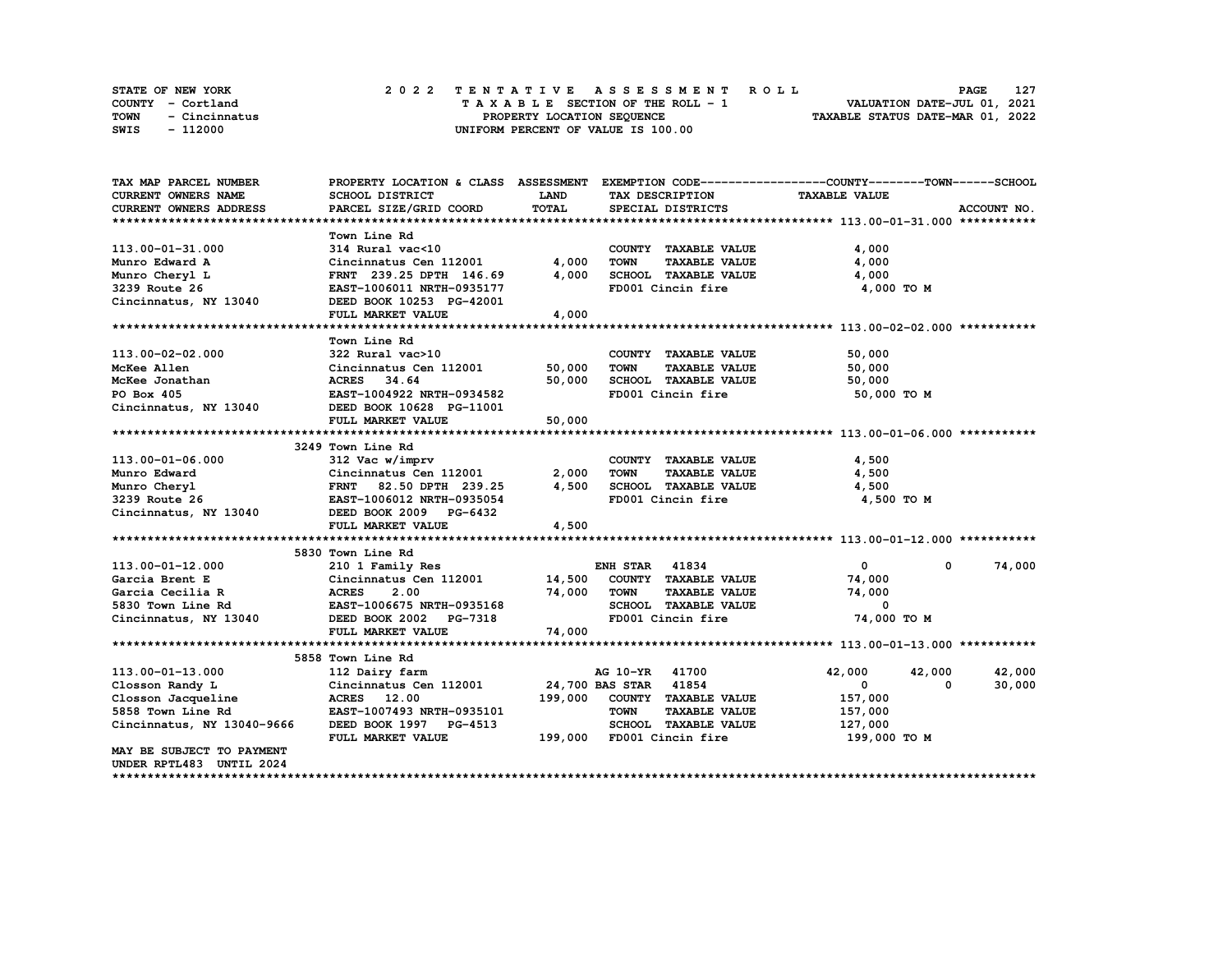| STATE OF NEW YORK     | 2022 TENTATIVE ASSESSMENT ROLL     | 128<br><b>PAGE</b>               |
|-----------------------|------------------------------------|----------------------------------|
| COUNTY - Cortland     | TAXABLE SECTION OF THE ROLL - 1    | VALUATION DATE-JUL 01, 2021      |
| TOWN<br>- Cincinnatus | PROPERTY LOCATION SEOUENCE         | TAXABLE STATUS DATE-MAR 01, 2022 |
| SWIS<br>- 112000      | UNIFORM PERCENT OF VALUE IS 100.00 |                                  |

| TAX MAP PARCEL NUMBER      | PROPERTY LOCATION & CLASS | <b>ASSESSMENT</b> |                                       | EXEMPTION CODE-----------------COUNTY-------TOWN------SCHOOL |
|----------------------------|---------------------------|-------------------|---------------------------------------|--------------------------------------------------------------|
| <b>CURRENT OWNERS NAME</b> | SCHOOL DISTRICT           | <b>LAND</b>       | TAX DESCRIPTION                       | <b>TAXABLE VALUE</b>                                         |
| CURRENT OWNERS ADDRESS     | PARCEL SIZE/GRID COORD    | <b>TOTAL</b>      | SPECIAL DISTRICTS                     | ACCOUNT NO.                                                  |
|                            |                           |                   |                                       | ***********                                                  |
|                            | off Telephone Rd Ext      |                   |                                       |                                                              |
| 123.05-01-66.120           | 311 Res vac land          |                   | <b>TAXABLE VALUE</b><br><b>COUNTY</b> | 2,000                                                        |
| Sharp Kevin L              | Cincinnatus Cen 112001    | 2,000             | TOWN<br><b>TAXABLE VALUE</b>          | 2,000                                                        |
| PO Box 424                 | 0.84<br><b>ACRES</b>      | 2,000             | <b>TAXABLE VALUE</b><br><b>SCHOOL</b> | 2,000                                                        |
| Cincinnatus, NY 13040      | EAST-1005100 NRTH-0926682 |                   | FD001 Cincin fire                     | $2,000$ TO M                                                 |
|                            | DEED BOOK 2015<br>PG-4064 |                   | LD001 Cinc lights                     | $2,000$ TO M                                                 |
|                            | FULL MARKET VALUE         | 2,000             | WD005 Cincinnatus water               | .00 UN M                                                     |
|                            |                           |                   |                                       |                                                              |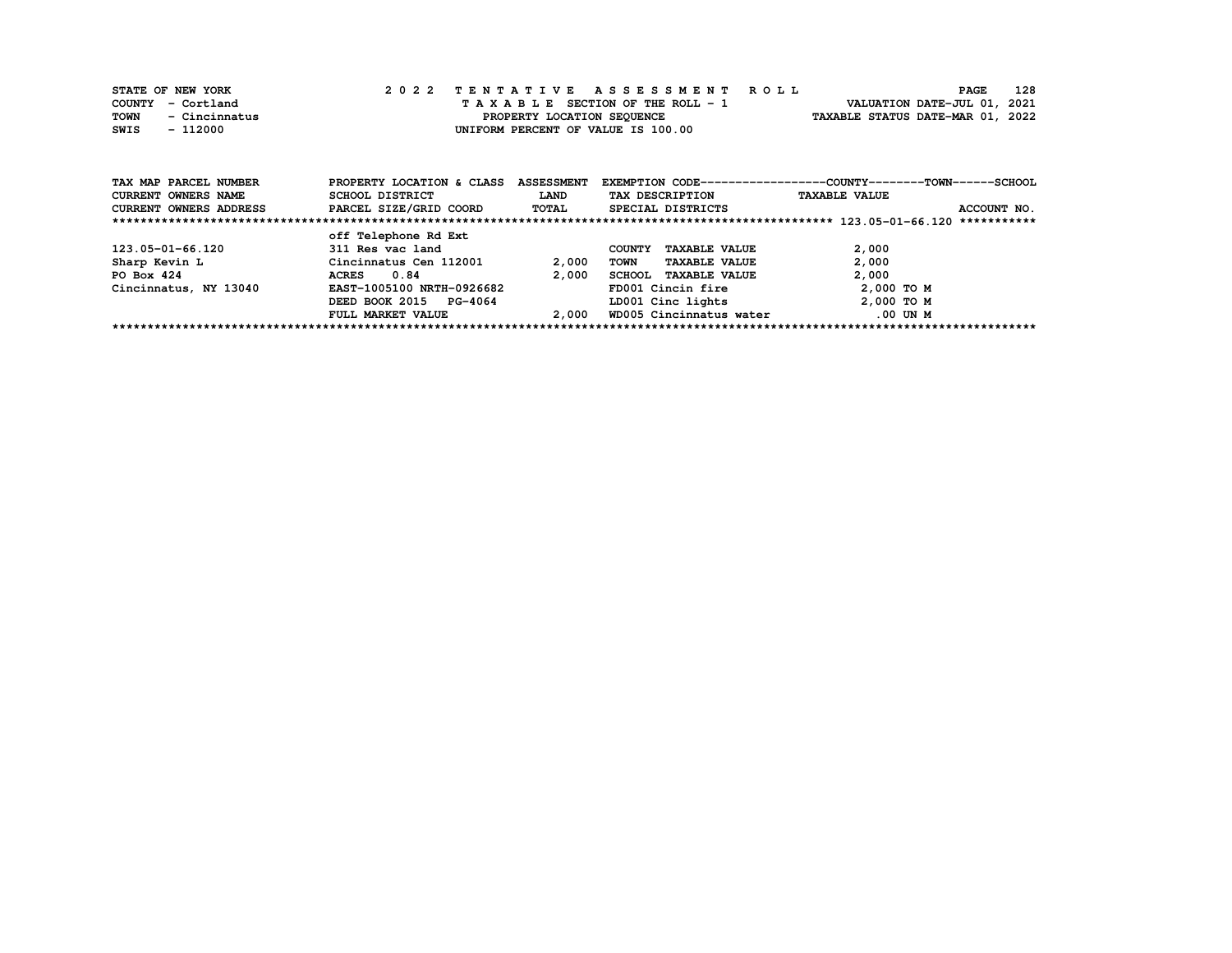|      | <b>STATE OF NEW YORK</b> |  | 2022 TENTATIVE ASSESSMENT ROLL     |                                  | <b>PAGE</b>     | 129 |
|------|--------------------------|--|------------------------------------|----------------------------------|-----------------|-----|
|      | COUNTY - Cortland        |  | TAXABLE SECTION OF THE ROLL - 1    | VALUATION DATE-JUL 01, 2021      |                 |     |
| TOWN | - Cincinnatus            |  |                                    | TAXABLE STATUS DATE-MAR 01, 2022 |                 |     |
| SWIS | - 112000                 |  | UNIFORM PERCENT OF VALUE IS 100.00 |                                  | RPS150/V04/L015 |     |
|      |                          |  |                                    | CURRENT DATE 5/04/2022           |                 |     |

## **\*\*\* S P E C I A L D I S T R I C T S U M M A R Y \*\*\***

| CODE | DISTRICT NAME        | TOTAL<br><b>PARCELS</b> | <b>EXTENSION</b><br>TYPE | <b>EXTENSION</b><br><b>VALUE</b> | AD VALOREM<br><b>VALUE</b> | <b>EXEMPT</b><br><b>AMOUNT</b> | TAXABLE<br><b>VALUE</b> |
|------|----------------------|-------------------------|--------------------------|----------------------------------|----------------------------|--------------------------------|-------------------------|
|      | CC001 Cincinnatus cu |                         | 55 MOVTAX                |                                  |                            |                                |                         |
|      | FD001 Cincin fire    |                         | 652 TOTAL M              |                                  | 60584,123                  | 20,200                         | 60563,923               |
|      | LD001 Cinc lights    |                         | 243 TOTAL M              |                                  | 20275,088                  |                                | 20275,088               |
|      | WD005 Cincinnatus wa |                         | 270 UNITS<br>M           |                                  |                            |                                |                         |

### **\*\*\* S C H O O L D I S T R I C T S U M M A R Y \*\*\***

| CODE             | DISTRICT NAME                           | <b>TOTAL</b><br><b>PARCELS</b> | <b>ASSESSED</b><br>LAND | <b>ASSESSED</b><br><b>TOTAL</b> | <b>EXEMPT</b><br><b>AMOUNT</b> | <b>TOTAL</b><br><b>TAXABLE</b> | <b>STAR</b><br><b>AMOUNT</b> | <b>STAR</b><br><b>TAXABLE</b> |
|------------------|-----------------------------------------|--------------------------------|-------------------------|---------------------------------|--------------------------------|--------------------------------|------------------------------|-------------------------------|
| 112001<br>113401 | Cincinnatus Central<br>Marathon Central | 646<br>6                       | 22086,535<br>432,200    | 59887,723<br>696,400            | 4458,890<br>175,203            | 55428,833<br>521,197           | 8716,190<br>134,900          | 46712,643<br>386,297          |
|                  | $SUB-TOTAL$                             | 652                            | 22518,735               | 60584,123                       | 4634,093                       | 55950,030                      | 8851,090                     | 47098,940                     |
|                  | TOTAL                                   | 652                            | 22518,735               | 60584,123                       | 4634,093                       | 55950,030                      | 8851,090                     | 47098,940                     |

#### **\*\*\* S Y S T E M C O D E S S U M M A R Y \*\*\***

### **NO SYSTEM EXEMPTIONS AT THIS LEVEL**

#### **\*\*\* E X E M P T I O N S U M M A R Y \*\*\***

|       |                    | <b>TOTAL</b>   |               |             |               |
|-------|--------------------|----------------|---------------|-------------|---------------|
| CODE  | <b>DESCRIPTION</b> | <b>PARCELS</b> | <b>COUNTY</b> | <b>TOWN</b> | <b>SCHOOL</b> |
|       |                    |                |               |             |               |
| 41121 | VET WAR CT         | 5              | 30,000        | 55,995      |               |
| 41122 | VET WAR C          | 15             | 96,000        |             |               |
| 41123 | VET WAR T          | 15             |               | 171,300     |               |
| 41131 | VET COM CT         | 3              | 35,550        | 65,550      |               |
| 41132 | VET COM C          | 9              | 90,000        |             |               |
| 41133 | VET COM T          | 9              |               | 168,750     |               |
| 41141 | VET DIS CT         |                | 20,000        | 40,000      |               |
| 41142 | VET DIS C          | 3              | 60,000        |             |               |
| 41143 | VET DIS T          | 3              |               | 80,000      |               |
| 41162 | $CW$ 15 $VET/$     | 4              | 24,000        |             |               |
|       |                    |                |               |             |               |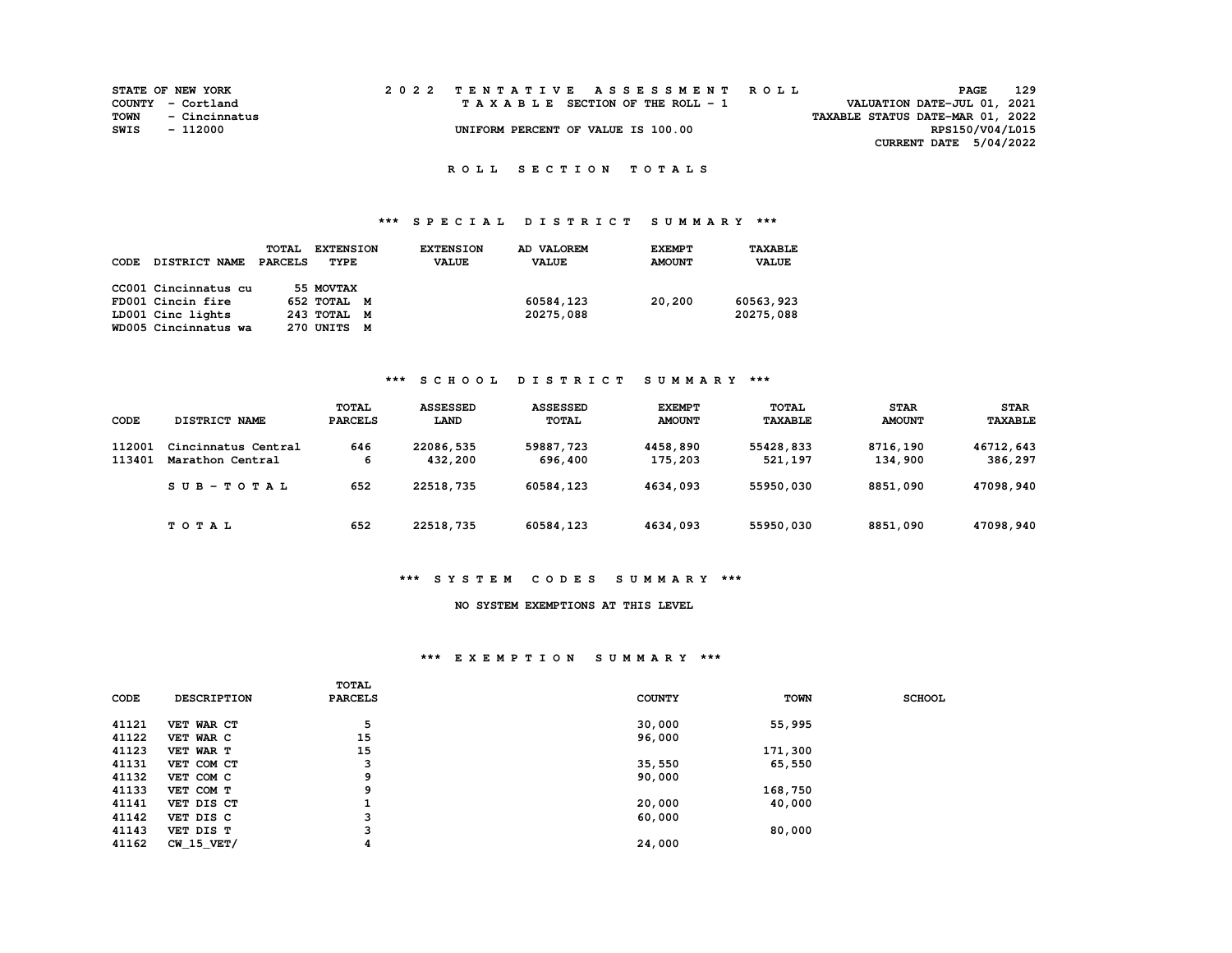|      | <b>STATE OF NEW YORK</b> |  | 2022 TENTATIVE ASSESSMENT ROLL     |                                  | PAGE                   | 130 |
|------|--------------------------|--|------------------------------------|----------------------------------|------------------------|-----|
|      | COUNTY - Cortland        |  | TAXABLE SECTION OF THE ROLL - 1    | VALUATION DATE-JUL 01, 2021      |                        |     |
| TOWN | - Cincinnatus            |  |                                    | TAXABLE STATUS DATE-MAR 01, 2022 |                        |     |
| SWIS | - 112000                 |  | UNIFORM PERCENT OF VALUE IS 100.00 |                                  | RPS150/V04/L015        |     |
|      |                          |  |                                    |                                  | CURRENT DATE 5/04/2022 |     |
|      |                          |  |                                    |                                  |                        |     |

### **\*\*\* E X E M P T I O N S U M M A R Y \*\*\***

| CODE  | <b>DESCRIPTION</b> | TOTAL<br><b>PARCELS</b> | <b>COUNTY</b> | <b>TOWN</b> | <b>SCHOOL</b> |
|-------|--------------------|-------------------------|---------------|-------------|---------------|
| 41172 | CW DISBLD          | <b>L</b>                | 8,500         |             |               |
| 41700 | AG 10-YR           | 5                       | 945,000       | 945,000     | 945,000       |
| 41720 | <b>AG-CEILING</b>  | 63                      | 2884,777      | 2884,777    | 2884,777      |
| 41730 | AG COMMIT          | 8                       | 415,967       | 415,967     | 415,967       |
| 41800 | AGED CTS           | $\overline{\mathbf{2}}$ | 59,125        | 62,125      | 62,125        |
| 41801 | AGED C&T           | 12                      | 386,505       | 387,983     |               |
| 41804 | AGED S             | 6                       |               |             | 116,324       |
| 41834 | <b>ENH STAR</b>    | 81                      |               |             | 5518,090      |
| 41854 | <b>BAS STAR</b>    | 112                     |               |             | 3333,000      |
| 41932 | Dis & Lim          |                         | 57,750        |             |               |
| 42100 | <b>AG IMPROV</b>   | 4                       | 20,200        | 20,200      | 20,200        |
| 47460 | 480A               | 3                       | 189,700       | 189,700     | 189,700       |
|       | TOTAL              | 365                     | 5323,074      | 5487,347    | 13485,183     |

## **\*\*\* G R A N D T O T A L S \*\*\***

| ROLL | <b>DESCRIPTION</b> | TOTAL          | <b>ASSESSED</b> | <b>ASSESSED</b> | <b><i>TAXABLE</i></b> | <b>TAXABLE</b> | <b><i>TAXABLE</i></b> | <b>STAR</b> |
|------|--------------------|----------------|-----------------|-----------------|-----------------------|----------------|-----------------------|-------------|
| SEC  |                    | <b>PARCELS</b> | LAND            | <b>TOTAL</b>    | <b>COUNTY</b>         | <b>TOWN</b>    | <b>SCHOOL</b>         | TAXABLE     |
|      | <b>TAXABLE</b>     | 652            | 22518,735       | 60584,123       | 55261,049             | 55096,776      | 55950,030             | 47098,940   |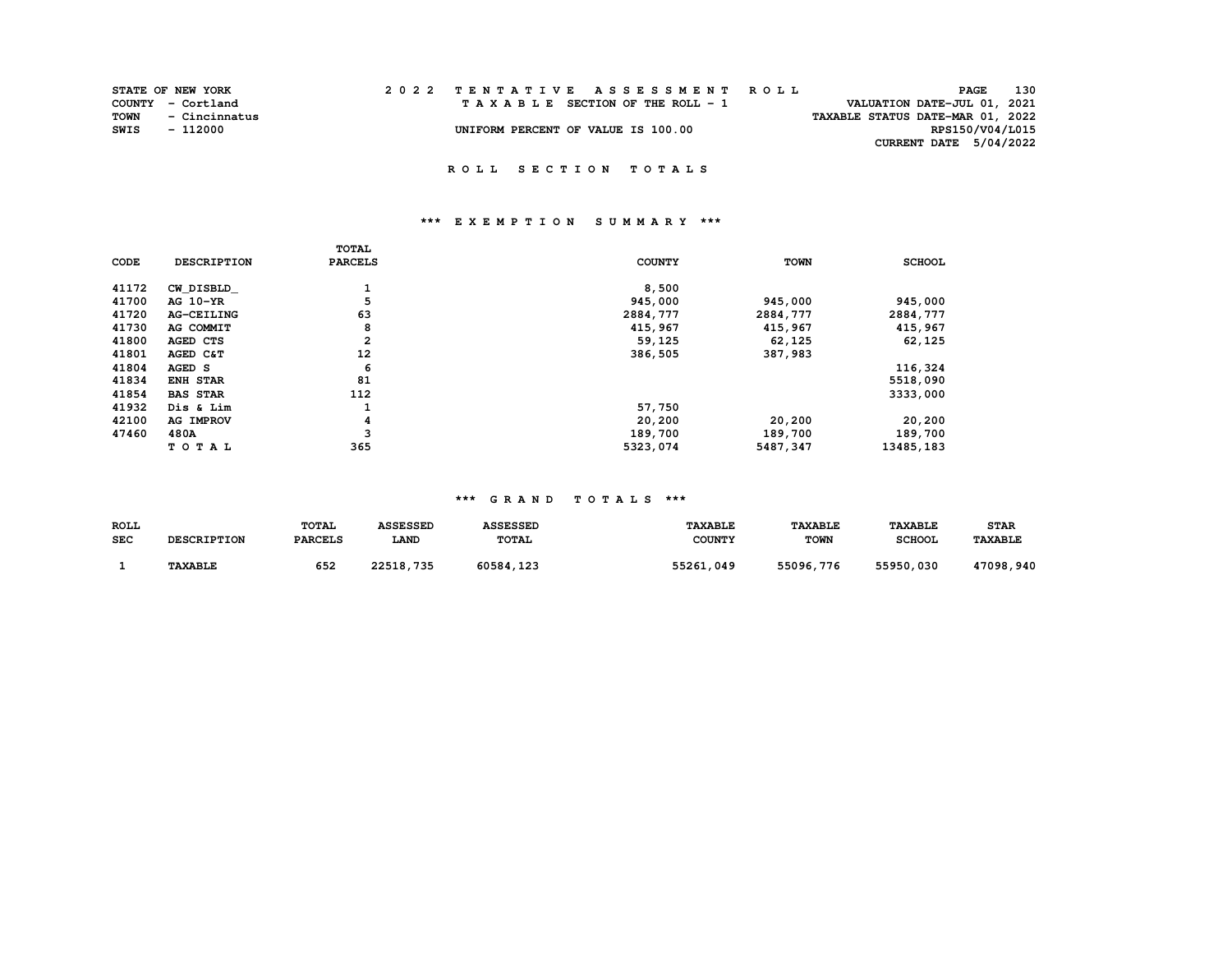| STATE OF NEW YORK     | 2022 TENTATIVE ASSESSMENT ROLL            | 131<br><b>PAGE</b>               |
|-----------------------|-------------------------------------------|----------------------------------|
| COUNTY - Cortland     | SPECIAL FRANCHISE SECTION OF THE ROLL - 5 | VALUATION DATE-JUL 01, 2021      |
| TOWN<br>- Cincinnatus | PROPERTY LOCATION SEQUENCE                | TAXABLE STATUS DATE-MAR 01, 2022 |
| SWIS<br>- 112000      | UNIFORM PERCENT OF VALUE IS 100.00        |                                  |

| TAX MAP PARCEL NUMBER                | PROPERTY LOCATION & CLASS ASSESSMENT |              |                                | EXEMPTION CODE-----------------COUNTY-------TOWN-----SCHOOL |
|--------------------------------------|--------------------------------------|--------------|--------------------------------|-------------------------------------------------------------|
| CURRENT OWNERS NAME                  | SCHOOL DISTRICT                      | <b>LAND</b>  | TAX DESCRIPTION TAXABLE VALUE  |                                                             |
| CURRENT OWNERS ADDRESS               | PARCEL SIZE/GRID COORD               |              | TOTAL SPECIAL DISTRICTS        | ACCOUNT NO.                                                 |
|                                      |                                      |              |                                |                                                             |
|                                      |                                      |              |                                |                                                             |
| 501.00-01-01.000                     | 866 Telephone                        |              | <b>TAXABLE VALUE</b><br>COUNTY | 2871,124                                                    |
| Citizens Telecom Co of NY            | Cincinnatus Cen 112001               | $\mathbf{0}$ | <b>TAXABLE VALUE</b><br>TOWN   | 2871,124                                                    |
| Duff & Phelps, LLC                   |                                      | 2871,124     | SCHOOL TAXABLE VALUE           | 2871,124                                                    |
| PO Box 2629                          | <b>FULL MARKET VALUE</b>             |              | 2871,124 FD001 Cincin fire     | 2871,124 TO M                                               |
| Addison, TX 75001                    |                                      |              |                                |                                                             |
|                                      |                                      |              |                                |                                                             |
| 501.00-02-01.000                     |                                      |              |                                | 626,284                                                     |
|                                      | 861 Elec & gas                       |              | COUNTY TAXABLE VALUE           |                                                             |
| NYS Electric & Gas Corp              | Cincinnatus Cen 112001               | $^{\circ}$   | <b>TAXABLE VALUE</b><br>TOWN   | 626,284                                                     |
| Avangrid Mgt Co LLC                  |                                      | 626,284      | SCHOOL TAXABLE VALUE           | 626,284                                                     |
| 1 City Center F1 5 FULL MARKET VALUE |                                      | 626,284      | FD001 Cincin fire              | 626,284 то м                                                |
| Portland, ME 04101                   |                                      |              |                                |                                                             |
|                                      |                                      |              |                                |                                                             |
| <b>TOWN</b>                          |                                      |              |                                |                                                             |
| 501.00-09-01.000                     | 869 Television                       |              | COUNTY TAXABLE VALUE           | 78,068                                                      |
| Time Warner Cable                    | Cincinnatus Cen 112001               | $\Omega$     | TOWN<br><b>TAXABLE VALUE</b>   | 78,068                                                      |
| Attn: Tax Dept                       |                                      | 78,068       | SCHOOL TAXABLE VALUE           | 78,068                                                      |
| PO Box 7467                          | <b>FULL MARKET VALUE</b>             | 78,068       | FD001 Cincin fire              | 78,068 TO M                                                 |
| Charlotte, NC 28241-7467             |                                      |              |                                |                                                             |
|                                      |                                      |              |                                |                                                             |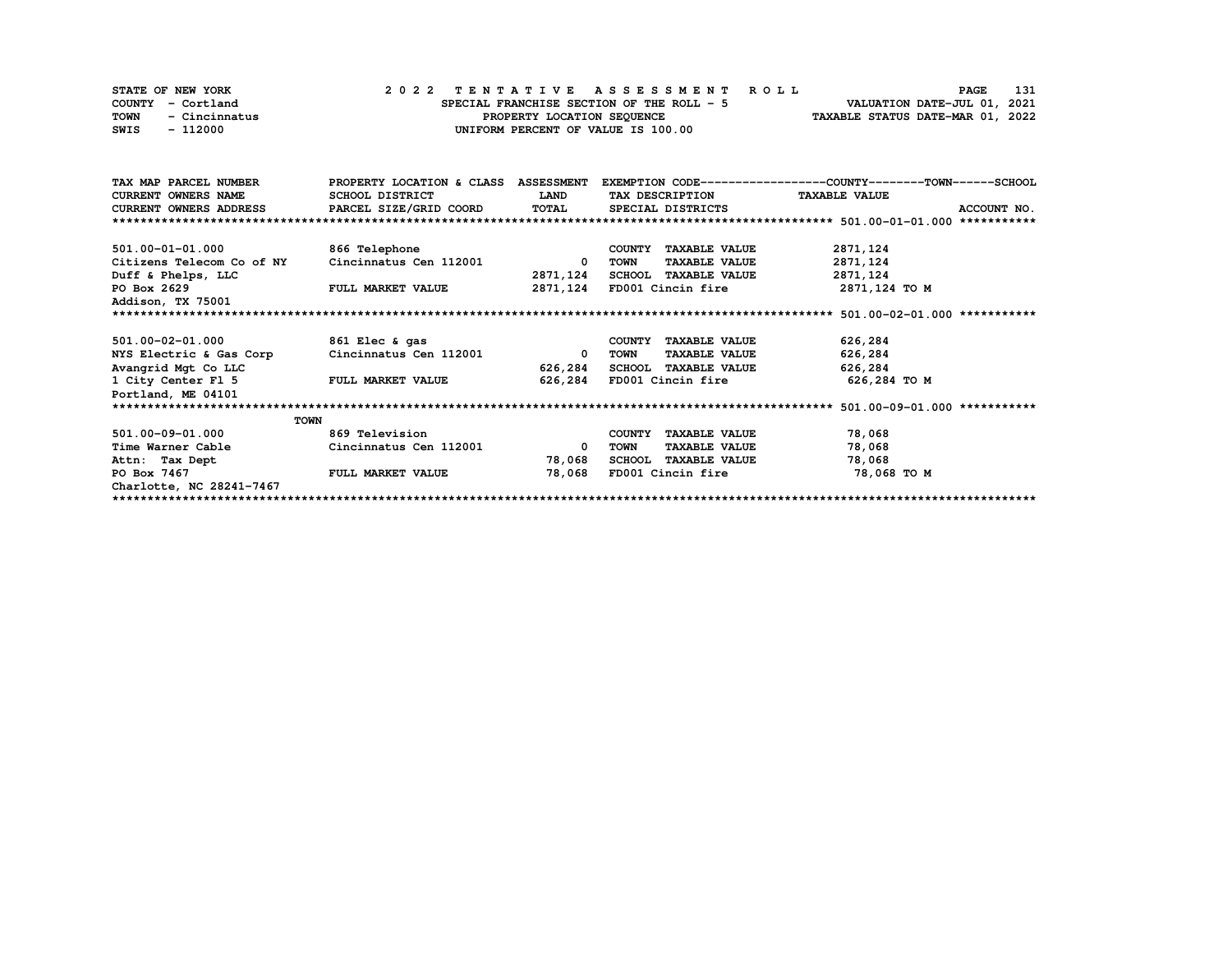|      | <b>STATE OF NEW YORK</b> |  | 2022 TENTATIVE ASSESSMENT ROLL            |                                  | PAGE                        | 132 |
|------|--------------------------|--|-------------------------------------------|----------------------------------|-----------------------------|-----|
|      | COUNTY - Cortland        |  | SPECIAL FRANCHISE SECTION OF THE ROLL - 5 |                                  | VALUATION DATE-JUL 01, 2021 |     |
| TOWN | - Cincinnatus            |  |                                           | TAXABLE STATUS DATE-MAR 01, 2022 |                             |     |
| SWIS | - 112000                 |  | UNIFORM PERCENT OF VALUE IS 100.00        |                                  | RPS150/V04/L015             |     |
|      |                          |  |                                           |                                  | CURRENT DATE 5/04/2022      |     |

# **\*\*\* S P E C I A L D I S T R I C T S U M M A R Y \*\*\***

|                            | TOTAL<br><b>EXTENSION</b> | <b>EXTENSION</b> | AD VALOREM   | <b>EXEMPT</b> | TAXABLE      |
|----------------------------|---------------------------|------------------|--------------|---------------|--------------|
| CODE DISTRICT NAME PARCELS | TYPE                      | <b>VALUE</b>     | <b>VALUE</b> | <b>AMOUNT</b> | <b>VALUE</b> |
|                            |                           |                  |              |               |              |
| FD001 Cincin fire          | 3 TOTAL M                 |                  | 3575,476     |               | 3575,476     |

### **\*\*\* S C H O O L D I S T R I C T S U M M A R Y \*\*\***

| CODE   | <b>DISTRICT NAME</b> | TOTAL<br><b>PARCELS</b> | <b>ASSESSED</b><br>LAND | <b>ASSESSED</b><br><b>TOTAL</b> | <b>EXEMPT</b><br><b>AMOUNT</b> | TOTAL<br><b>TAXABLE</b> | <b>STAR</b><br><b>AMOUNT</b> | <b>STAR</b><br>TAXABLE |
|--------|----------------------|-------------------------|-------------------------|---------------------------------|--------------------------------|-------------------------|------------------------------|------------------------|
| 112001 | Cincinnatus Central  | 3                       |                         | 3575,476                        |                                | 3575,476                |                              | 3575, 476              |
|        | SUB-TOTAL            | 3                       |                         | 3575,476                        |                                | 3575,476                |                              | 3575, 476              |
|        | <b>TOTAL</b>         | 3                       |                         | 3575,476                        |                                | 3575,476                |                              | 3575, 476              |

### **\*\*\* S Y S T E M C O D E S S U M M A R Y \*\*\***

#### **NO SYSTEM EXEMPTIONS AT THIS LEVEL**

### **\*\*\* E X E M P T I O N S U M M A R Y \*\*\***

#### **NO EXEMPTIONS AT THIS LEVEL**

### **\*\*\* G R A N D T O T A L S \*\*\***

| ROLL       | <b>DESCRIPTION</b> | <b>TOTAL</b>   | <b>ASSESSED</b> | <b>ASSESSED</b> | <b>TAXABLE</b> | <b>TAXABLE</b> | <b>TAXABLE</b> | <b>STAR</b>    |
|------------|--------------------|----------------|-----------------|-----------------|----------------|----------------|----------------|----------------|
| <b>SEC</b> |                    | <b>PARCELS</b> | <b>LAND</b>     | TOTAL           | <b>COUNTY</b>  | <b>TOWN</b>    | <b>SCHOOL</b>  | <b>TAXABLE</b> |
|            | SPECIAL FRANCHISE  |                |                 | 3575, 476       | 3575, 476      | 3575, 476      | 3575, 476      | 3575,476       |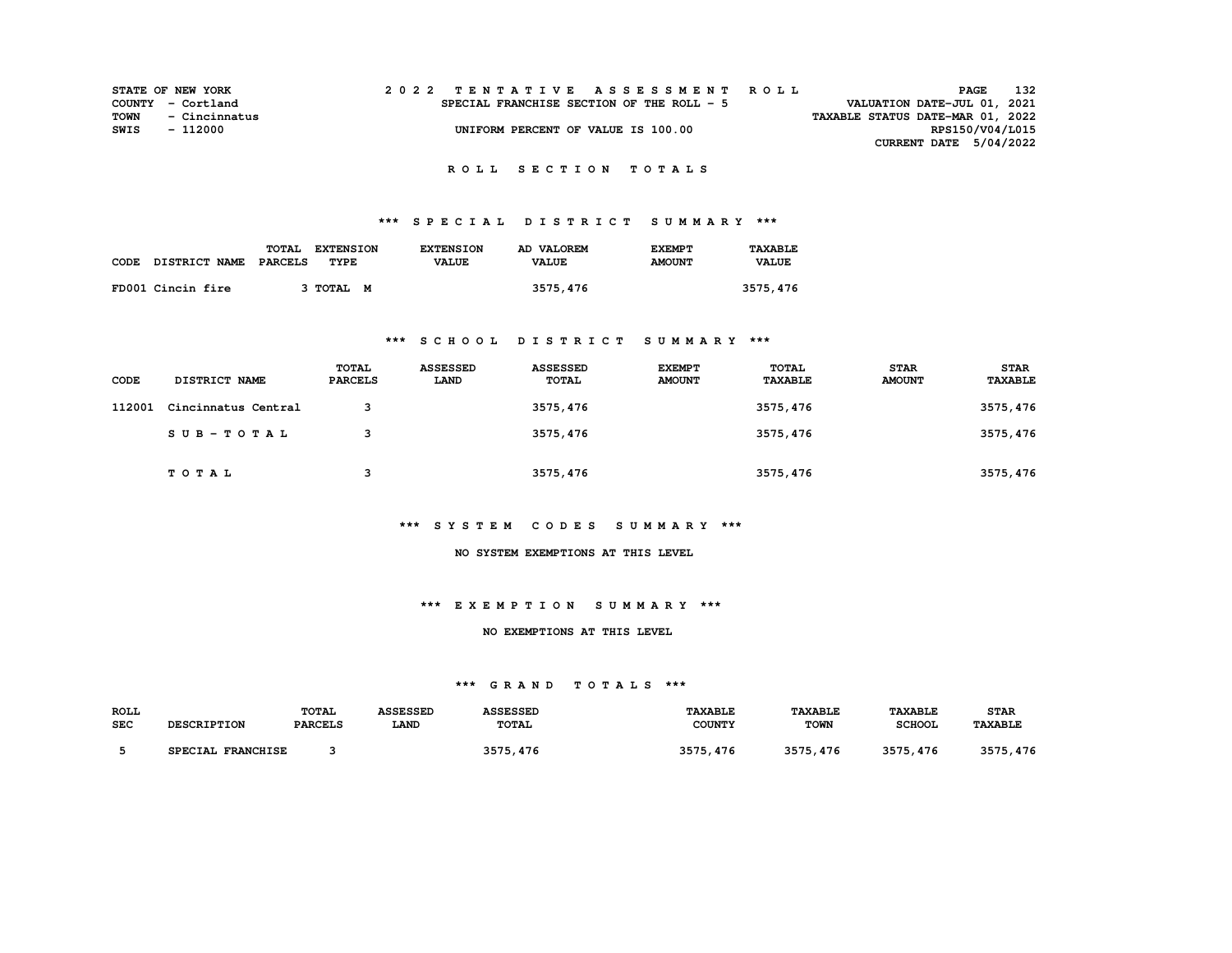|      | STATE OF NEW YORK | 2022 TENTATIVE ASSESSMENT ROLL         | 133<br><b>PAGE</b>               |
|------|-------------------|----------------------------------------|----------------------------------|
|      | COUNTY - Cortland | UTILITY & R.R. SECTION OF THE ROLL - 6 | VALUATION DATE-JUL 01, 2021      |
| TOWN | - Cincinnatus     | PROPERTY LOCATION SEQUENCE             | TAXABLE STATUS DATE-MAR 01, 2022 |
| SWIS | - 112000          | UNIFORM PERCENT OF VALUE IS 100.00     |                                  |

| TAX MAP PARCEL NUMBER         | PROPERTY LOCATION & CLASS ASSESSMENT |            |                                     | EXEMPTION CODE-----------------COUNTY-------TOWN------SCHOOL |
|-------------------------------|--------------------------------------|------------|-------------------------------------|--------------------------------------------------------------|
| <b>CURRENT OWNERS NAME</b>    | SCHOOL DISTRICT                      | LAND       | TAX DESCRIPTION                     | <b>TAXABLE VALUE</b>                                         |
| <b>CURRENT OWNERS ADDRESS</b> | PARCEL SIZE/GRID COORD               | TOTAL      | SPECIAL DISTRICTS                   | ACCOUNT NO.                                                  |
|                               |                                      |            |                                     |                                                              |
|                               | Outside Plant                        |            |                                     |                                                              |
| 620.00-9999-131.600-1881      | 882 Elec Trans Imp                   |            | COUNTY TAXABLE VALUE                | 855,508                                                      |
| NYS Electric & Gas Corp       | Cincinnatus Cen 112001               | $^{\circ}$ | <b>TOWN</b><br><b>TAXABLE VALUE</b> | 855,508                                                      |
| Avangrid Mgt Co LLC           |                                      | 855,508    | SCHOOL TAXABLE VALUE                | 855,508                                                      |
| 1 City Center F1 5            | FULL MARKET VALUE                    | 855,508    | FD001 Cincin fire                   | 855,508 TO M                                                 |
| Portland, ME 04101            |                                      |            |                                     |                                                              |
|                               |                                      |            |                                     |                                                              |
|                               | Outside Plant                        |            |                                     |                                                              |
| 620.00-9999-618.750-1881      | 836 Telecom. eq.                     |            | Mass Telec 47100                    | 172,815<br>172,815<br>172,815                                |
| Frontier Communications       | Cincinnatus Cen 112001               | 0          | COUNTY TAXABLE VALUE                | 242,438                                                      |
| Duff & Phelps, LLC            | DEED BOOK 0000                       | 415,253    | <b>TOWN</b><br><b>TAXABLE VALUE</b> | 242,438                                                      |
| PO Box 2629                   | FULL MARKET VALUE                    | 415,253    | SCHOOL TAXABLE VALUE                | 242,438                                                      |
| Addison, TX 75001             |                                      |            | FD001 Cincin fire                   | 242,438 TO M                                                 |
|                               |                                      |            | 172,815 EX                          |                                                              |
|                               |                                      |            | LD001 Cinc lights                   | 412 TO M                                                     |
|                               |                                      |            | 294 EX                              |                                                              |
|                               |                                      |            |                                     |                                                              |
|                               | 5515 Piety Hill Rd                   |            |                                     |                                                              |
| 122.00-04-23.000              | 872 Elec-Substation                  |            | COUNTY TAXABLE VALUE                | 111,475                                                      |
| NYS Electric & Gas Corp       | Cincinnatus Cen 112001               | 6,800      | <b>TOWN</b><br><b>TAXABLE VALUE</b> | 111,475                                                      |
| Avangrid Mgt Co               | FRNT 106.17 DPTH 100.00              | 111, 475   | SCHOOL TAXABLE VALUE                | 111,475                                                      |
| Local Taxes                   | EAST-1000095 NRTH-0926112            |            | FD001 Cincin fire                   | 111,475 TO M                                                 |
| 1 City Center F1 5            | DEED BOOK 149<br>$PG-463$            |            |                                     |                                                              |
| Portland, ME 04101            | FULL MARKET VALUE                    | 111, 475   |                                     |                                                              |
|                               |                                      |            |                                     |                                                              |
|                               | Route 41                             |            |                                     |                                                              |
| 121.00-01-11.000              | 843 Non-ceil. rr                     |            | COUNTY TAXABLE VALUE                | 25,300                                                       |
| NY Susquehanna West RR        | Cincinnatus Cen 112001               | 25,300     | <b>TAXABLE VALUE</b><br><b>TOWN</b> | 25,300                                                       |
| Attn: Nadine Steckler         | ACRES 15.60                          | 25,300     | SCHOOL TAXABLE VALUE                | 25,300                                                       |
| 1 Railroad Ave                | EAST-0989950 NRTH-0925941            |            | FD001 Cincin fire                   | 25,300 TO M                                                  |
| Cooperstown, NY 13326-1194    | DEED BOOK 375<br>PG-299              |            | LD001 Cinc lights                   | 25,300 TO M                                                  |
|                               | FULL MARKET VALUE                    | 25,300     |                                     |                                                              |
|                               |                                      |            |                                     |                                                              |
|                               | Route 41                             |            |                                     |                                                              |
| 122.00-04-06.000              | 843 Non-ceil. rr                     |            | COUNTY TAXABLE VALUE                | 7,000                                                        |
| NY Susquehanna West RR        | Cincinnatus Cen 112001               | 7,000      | <b>TOWN</b><br><b>TAXABLE VALUE</b> | 7,000                                                        |
| Attn: Steckler Nadine         | <b>ACRES</b><br>5.90                 | 7,000      | SCHOOL TAXABLE VALUE                | 7,000                                                        |
| 1 Railroad Ave                | EAST-0996573 NRTH-0919999            |            | FD001 Cincin fire                   | 7,000 TO M                                                   |
| Cooperstown, NY 13326-1194    | DEED BOOK 375<br>PG-299              |            |                                     |                                                              |
|                               | FULL MARKET VALUE                    | 7,000      |                                     |                                                              |
|                               |                                      |            |                                     |                                                              |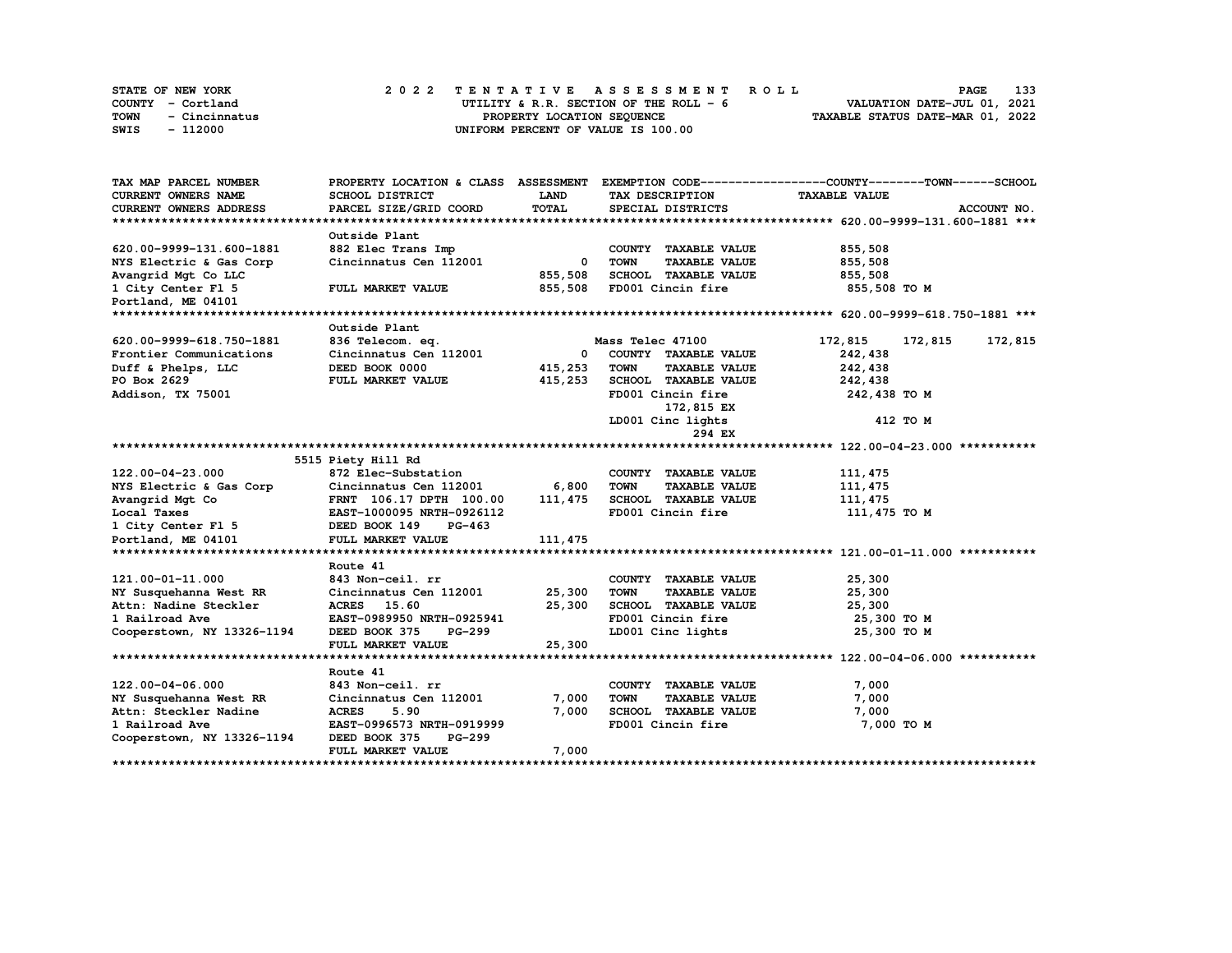|      | STATE OF NEW YORK | 2022 TENTATIVE ASSESSMENT ROLL         | 134<br>PAGE                      |
|------|-------------------|----------------------------------------|----------------------------------|
|      | COUNTY - Cortland | UTILITY & R.R. SECTION OF THE ROLL - 6 | VALUATION DATE-JUL 01, 2021      |
| TOWN | - Cincinnatus     | PROPERTY LOCATION SEQUENCE             | TAXABLE STATUS DATE-MAR 01, 2022 |
| SWIS | - 112000          | UNIFORM PERCENT OF VALUE IS 100.00     |                                  |

| TAX MAP PARCEL NUMBER                                 |                                                                                    |             |                                     | PROPERTY LOCATION & CLASS ASSESSMENT EXEMPTION CODE----------------COUNTY-------TOWN-----SCHOOL |
|-------------------------------------------------------|------------------------------------------------------------------------------------|-------------|-------------------------------------|-------------------------------------------------------------------------------------------------|
| <b>CURRENT OWNERS NAME</b>                            | SCHOOL DISTRICT                                                                    | <b>LAND</b> | TAX DESCRIPTION                     | <b>TAXABLE VALUE</b>                                                                            |
| CURRENT OWNERS ADDRESS PARCEL SIZE/GRID COORD TOTAL   |                                                                                    |             | SPECIAL DISTRICTS                   | ACCOUNT NO.                                                                                     |
|                                                       |                                                                                    |             |                                     |                                                                                                 |
|                                                       | Stafford Rd                                                                        |             |                                     |                                                                                                 |
| $132.00 - 01 - 26.000$                                | 843 Non-ceil. rr                                                                   |             | COUNTY TAXABLE VALUE                | 61,400                                                                                          |
| NY Susquehanna West RR                                | Cincinnatus Cen 112001 61,400                                                      |             | <b>TOWN</b><br><b>TAXABLE VALUE</b> | 61,400                                                                                          |
| Attn: Steckler Nadine                                 | <b>ACRES</b> 45.50                                                                 | 61,400      | SCHOOL TAXABLE VALUE                | 61,400                                                                                          |
| 1 Railroad Ave                                        | EAST-1002308 NRTH-0918893                                                          |             | FD001 Cincin fire                   | 61,400 TO M                                                                                     |
| Cooperstown, NY 13326-1194 DEED BOOK 375 PG-299       |                                                                                    |             | LD001 Cinc lights                   | 61,400 TO M                                                                                     |
|                                                       | FULL MARKET VALUE                                                                  | 61,400      |                                     |                                                                                                 |
|                                                       |                                                                                    |             |                                     |                                                                                                 |
|                                                       | 5627 Telephone Rd                                                                  |             |                                     |                                                                                                 |
| 122.08-01-14.100                                      | 871 Elec-Gas Facil National State of the Second State of the Second State of the S |             | COUNTY TAXABLE VALUE                | 73,000                                                                                          |
| NYS Electric & Gas Corp Cincinnatus Cen 112001 10,100 |                                                                                    |             | TOWN<br><b>TAXABLE VALUE</b>        | 73,000                                                                                          |
| Avangrid Mgt Co LLC FRNT 126.08 DPTH 208.00 73,000    |                                                                                    |             | SCHOOL TAXABLE VALUE                | 73,000                                                                                          |
| 1 City Center F1 5 EAST-1002986 NRTH-0927118          |                                                                                    |             | FD001 Cincin fire                   | 73,000 TO M                                                                                     |
| Portland, ME 04101                                    | DEED BOOK 318 PG-225                                                               |             | WD005 Cincinnatus water             | .00 UN M                                                                                        |
|                                                       | FULL MARKET VALUE                                                                  | 73,000      |                                     |                                                                                                 |
|                                                       |                                                                                    |             |                                     |                                                                                                 |
|                                                       | 5674 Telephone Rd                                                                  |             |                                     |                                                                                                 |
| 122.08-02-11.000                                      | 831 Tele Comm                                                                      |             | COUNTY TAXABLE VALUE                | 37,000                                                                                          |
| Frontier Communications                               | Cincinnatus Cen 112001                                                             | 7,500       | <b>TOWN</b><br><b>TAXABLE VALUE</b> | 37,000                                                                                          |
| Duff & Phelps, LLC                                    | FRNT 60.00 DPTH 180.51                                                             | 37,000      | SCHOOL TAXABLE VALUE                | 37,000                                                                                          |
| PO Box 2629                                           | <b>EAST-1003730 NRTH-0926624</b>                                                   |             | FD001 Cincin fire                   | 37,000 TO M                                                                                     |
| Addison, TX 75001                                     | DEED BOOK 565<br>$PG-88$                                                           |             | LD001 Cinc lights 37,000 TO M       |                                                                                                 |
|                                                       | FULL MARKET VALUE                                                                  | 37,000      | WD005 Cincinnatus water             | $.00$ UN M                                                                                      |
|                                                       |                                                                                    |             |                                     |                                                                                                 |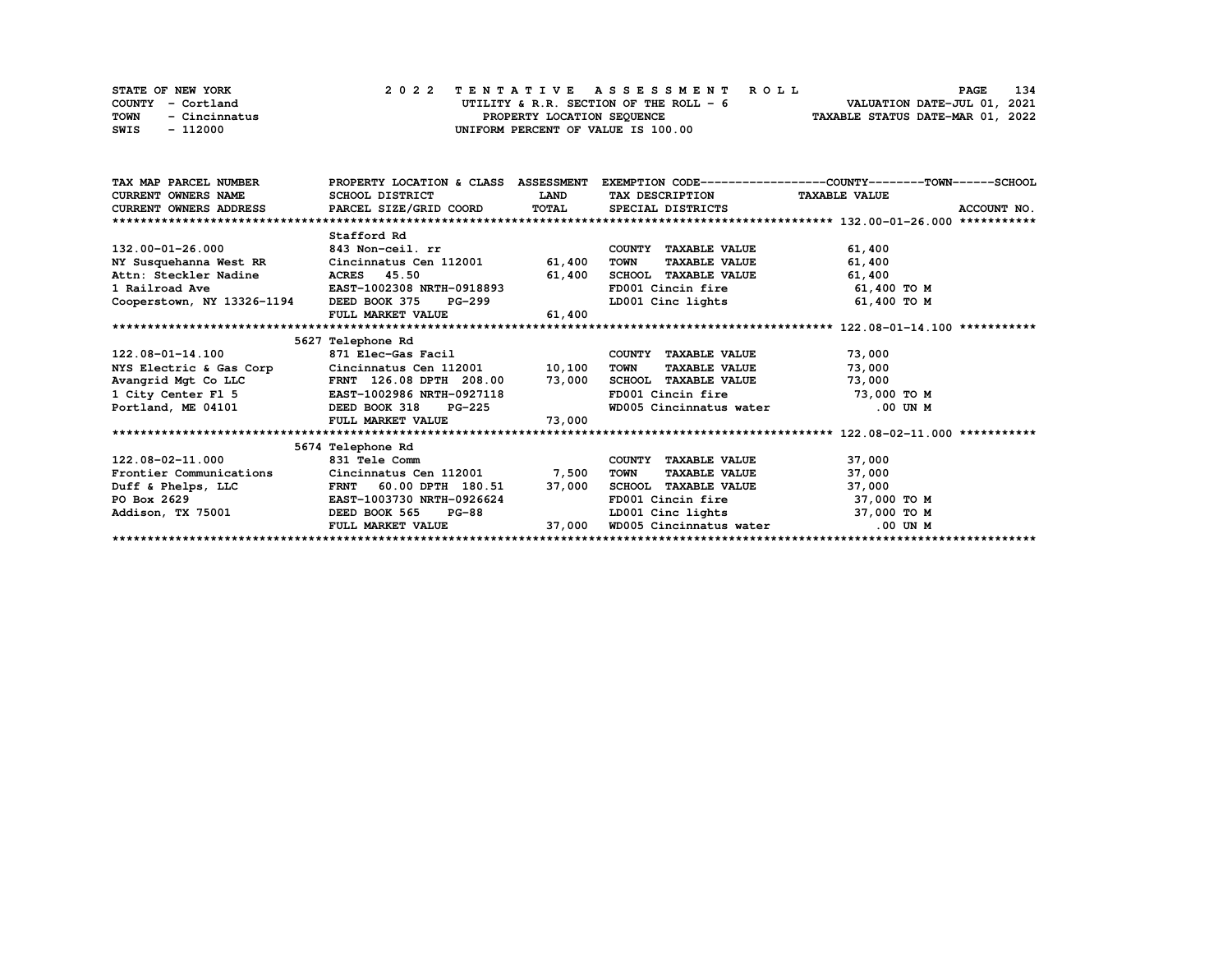|      | <b>STATE OF NEW YORK</b> |  | 2022 TENTATIVE ASSESSMENT ROLL          |                                  | PAGE                        | 135 |
|------|--------------------------|--|-----------------------------------------|----------------------------------|-----------------------------|-----|
|      | COUNTY - Cortland        |  | UTILITY & R.R. SECTION OF THE ROLL $-6$ |                                  | VALUATION DATE-JUL 01, 2021 |     |
| TOWN | - Cincinnatus            |  |                                         | TAXABLE STATUS DATE-MAR 01, 2022 |                             |     |
| SWIS | - 112000                 |  | UNIFORM PERCENT OF VALUE IS 100.00      |                                  | RPS150/V04/L015             |     |
|      |                          |  |                                         |                                  | CURRENT DATE 5/04/2022      |     |

# **\*\*\* S P E C I A L D I S T R I C T S U M M A R Y \*\*\***

| CODE | <b>DISTRICT NAME</b> | TOTAL<br>PARCELS | <b>EXTENSION</b><br>TYPE | <b>EXTENSION</b><br><b>VALUE</b> | AD VALOREM<br><b>VALUE</b> | <b>EXEMPT</b><br><b>AMOUNT</b> | <b>TAXABLE</b><br><b>VALUE</b> |
|------|----------------------|------------------|--------------------------|----------------------------------|----------------------------|--------------------------------|--------------------------------|
|      | FD001 Cincin fire    |                  | 8 тотац м                |                                  | 1585,936                   | 172,815                        | 1413, 121                      |
|      | LD001 Cinc lights    |                  | 4 TOTAL M                |                                  | 124,406                    | 294                            | 124, 112                       |
|      | WD005 Cincinnatus wa |                  | 2 UNITS M                |                                  |                            |                                |                                |

### **\*\*\* S C H O O L D I S T R I C T S U M M A R Y \*\*\***

| <b>CODE</b> | DISTRICT NAME       | <b>TOTAL</b><br><b>PARCELS</b> | <b>ASSESSED</b><br>LAND | <b>ASSESSED</b><br>TOTAL | <b>EXEMPT</b><br><b>AMOUNT</b> | <b>TOTAL</b><br><b>TAXABLE</b> | <b>STAR</b><br><b>AMOUNT</b> | <b>STAR</b><br><b>TAXABLE</b> |
|-------------|---------------------|--------------------------------|-------------------------|--------------------------|--------------------------------|--------------------------------|------------------------------|-------------------------------|
| 112001      | Cincinnatus Central | 8                              | 118,100                 | 1585,936                 | 172,815                        | 1413, 121                      |                              | 1413, 121                     |
|             | SUB-TOTAL           | 8                              | 118,100                 | 1585,936                 | 172,815                        | 1413, 121                      |                              | 1413, 121                     |
|             | <b>TOTAL</b>        | 8                              | 118,100                 | 1585,936                 | 172,815                        | 1413,121                       |                              | 1413, 121                     |

#### **\*\*\* S Y S T E M C O D E S S U M M A R Y \*\*\***

#### **NO SYSTEM EXEMPTIONS AT THIS LEVEL**

#### **\*\*\* E X E M P T I O N S U M M A R Y \*\*\***

| CODE  | <b>DESCRIPTION</b>  | <b>TOTAL</b><br><b>PARCELS</b> | <b>COUNTY</b>      | <b>TOWN</b>        | <b>SCHOOL</b>      |
|-------|---------------------|--------------------------------|--------------------|--------------------|--------------------|
| 47100 | Mass Telec<br>TOTAL |                                | 172,815<br>172,815 | 172,815<br>172,815 | 172,815<br>172,815 |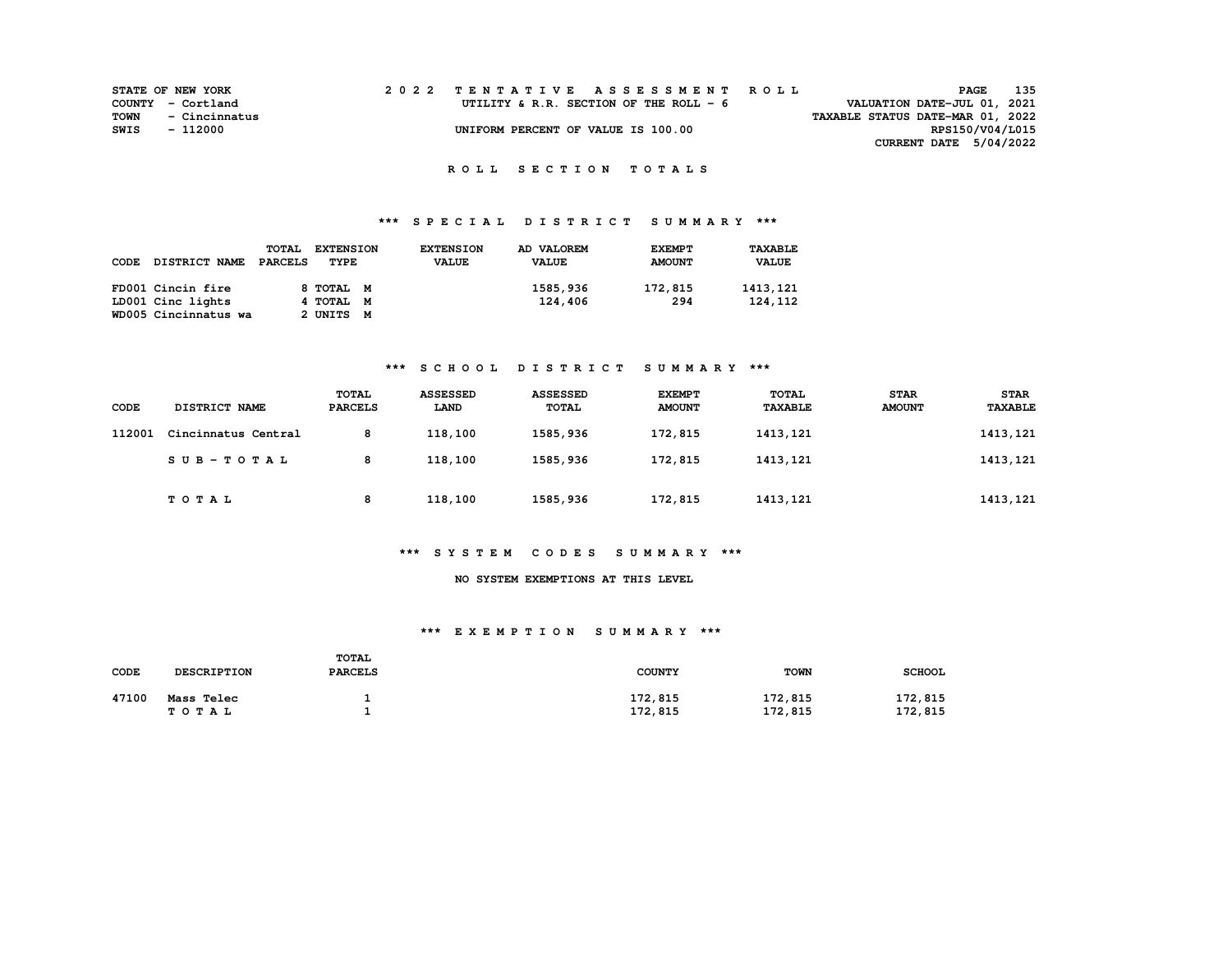|      | STATE OF NEW YORK |  | 2022 TENTATIVE ASSESSMENT ROLL          |  |  |  |                                  |                 | PAGE | 136 |
|------|-------------------|--|-----------------------------------------|--|--|--|----------------------------------|-----------------|------|-----|
|      | COUNTY - Cortland |  | UTILITY & R.R. SECTION OF THE ROLL $-6$ |  |  |  | VALUATION DATE-JUL 01, 2021      |                 |      |     |
| TOWN | - Cincinnatus     |  |                                         |  |  |  | TAXABLE STATUS DATE-MAR 01, 2022 |                 |      |     |
| SWIS | - 112000          |  | UNIFORM PERCENT OF VALUE IS 100.00      |  |  |  |                                  | RPS150/V04/L015 |      |     |
|      |                   |  |                                         |  |  |  | CURRENT DATE 5/04/2022           |                 |      |     |

# **\*\*\* G R A N D T O T A L S \*\*\***

| <b>ROLL</b> |                    | <b>TOTAL</b>   | <b>ASSESSED</b> | <b>ASSESSED</b> | <b>TAXABLE</b> | <b><i>TAXABLE</i></b> | <b>TAXABLE</b> | <b>STAR</b>    |
|-------------|--------------------|----------------|-----------------|-----------------|----------------|-----------------------|----------------|----------------|
| <b>SEC</b>  | <b>DESCRIPTION</b> | <b>PARCELS</b> | <b>LAND</b>     | <b>TOTAL</b>    | <b>COUNTY</b>  | <b>TOWN</b>           | <b>SCHOOL</b>  | <b>TAXABLE</b> |
|             | UTILITIES & N.C.   |                | 118,100         | 1585,936        | 1413,121       | 1413, 121             | 1413, 121      | 1413, 121      |
|             |                    |                |                 |                 |                |                       |                |                |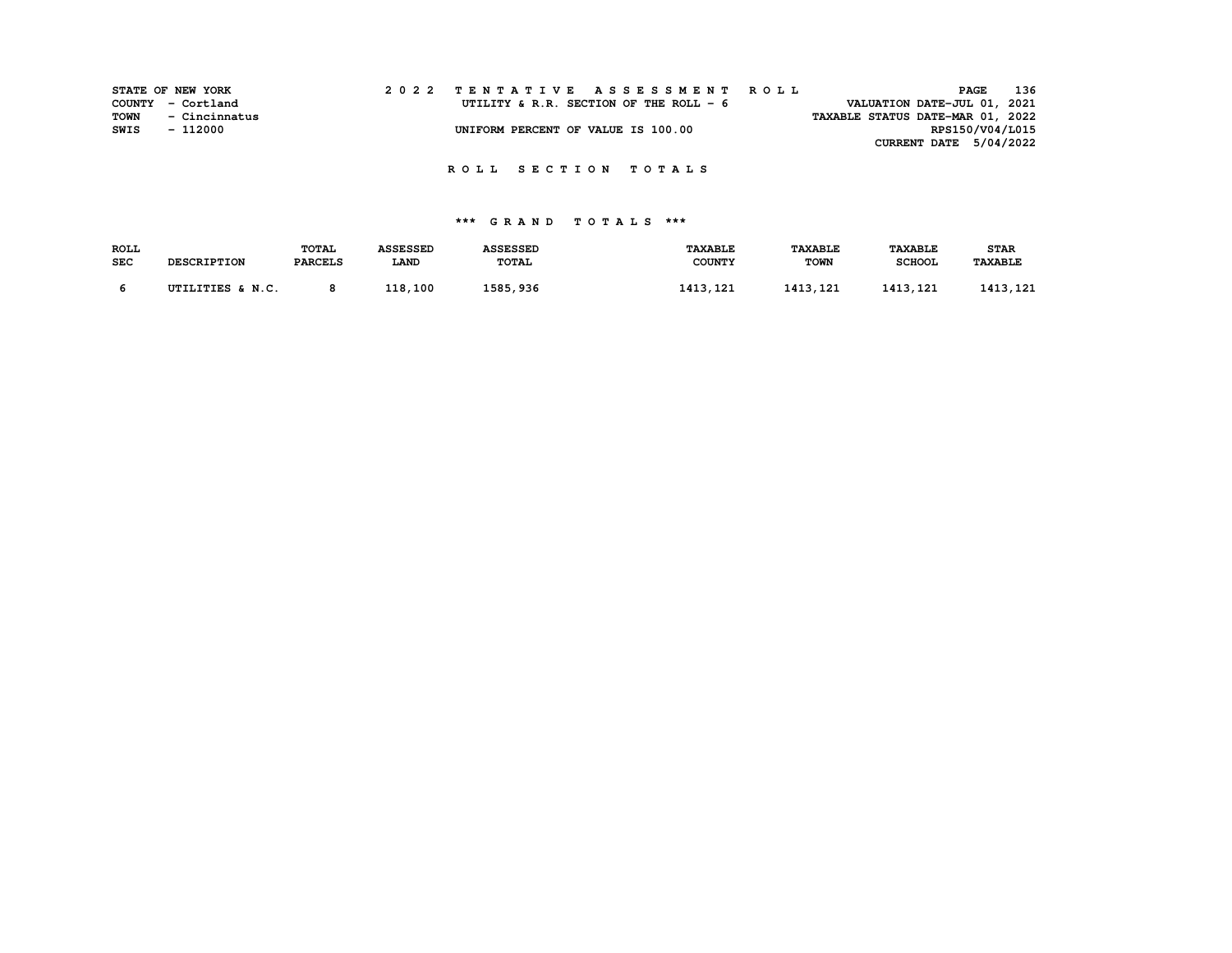|             | <b>STATE OF NEW YORK</b> | 2022 TENTATIVE ASSESSMENT ROLL         | 137<br><b>PAGE</b>               |
|-------------|--------------------------|----------------------------------------|----------------------------------|
|             | COUNTY - Cortland        | WHOLLY EXEMPT SECTION OF THE ROLL $-8$ | VALUATION DATE-JUL 01, 2021      |
| <b>TOWN</b> | - Cincinnatus            | PROPERTY LOCATION SEQUENCE             | TAXABLE STATUS DATE-MAR 01, 2022 |
| SWIS        | - 112000                 | UNIFORM PERCENT OF VALUE IS 100.00     |                                  |

| TAX MAP PARCEL NUMBER      | PROPERTY LOCATION & CLASS ASSESSMENT EXEMPTION CODE----------------COUNTY-------TOWN------SCHOOL |             |                                     |                      |             |
|----------------------------|--------------------------------------------------------------------------------------------------|-------------|-------------------------------------|----------------------|-------------|
| CURRENT OWNERS NAME        | <b>SCHOOL DISTRICT</b>                                                                           | <b>LAND</b> | TAX DESCRIPTION                     | <b>TAXABLE VALUE</b> |             |
| CURRENT OWNERS ADDRESS     | PARCEL SIZE/GRID COORD                                                                           | TOTAL       | SPECIAL DISTRICTS                   |                      | ACCOUNT NO. |
|                            |                                                                                                  |             |                                     |                      |             |
|                            | Baptist Ave                                                                                      |             |                                     |                      |             |
| 123.00-03-11.000           | 311 Res vac land                                                                                 |             | INTERD CEN 26300                    | 9,500<br>9,500       | 9,500       |
| Church First Baptist       | Cincinnatus Cen 112001 9,500                                                                     |             | COUNTY TAXABLE VALUE                | 0                    |             |
| 2805 Baptist Ave           | <b>ACRES</b><br>4.34                                                                             | 9,500       | <b>TOWN</b><br><b>TAXABLE VALUE</b> | $\mathbf{0}$         |             |
| Cincinnatus, NY 13040      | EAST-1005662 NRTH-0924370                                                                        |             | SCHOOL TAXABLE VALUE                |                      |             |
|                            | DEED BOOK 353<br>PG-282                                                                          |             | FD001 Cincin fire                   | 0 TO M               |             |
|                            | FULL MARKET VALUE                                                                                | 9,500       | 9,500 EX                            |                      |             |
|                            |                                                                                                  |             | WD005 Cincinnatus water             | $.00$ UN M           |             |
|                            |                                                                                                  |             |                                     |                      |             |
|                            | Baptist Ave                                                                                      |             |                                     |                      |             |
| 123.13-01-13.200           | 311 Res vac land                                                                                 |             | NON-PROFIT 25300                    | 200<br>200           | 200         |
| Church First Baptist       | Cincinnatus Cen 112001                                                                           | 200         | COUNTY TAXABLE VALUE                | 0                    |             |
| 2805 Baptist Ave           | 20.00<br><b>FRNT 145.00 DPTH</b>                                                                 | 200         | <b>TOWN</b><br><b>TAXABLE VALUE</b> | 0                    |             |
| Cincinnatus, NY 13040-9690 | EAST-1005286 NRTH-0923840                                                                        |             | SCHOOL TAXABLE VALUE                |                      |             |
|                            | DEED BOOK 552<br><b>PG-230</b>                                                                   |             | FD001 Cincin fire                   | 0 TO M               |             |
|                            | FULL MARKET VALUE                                                                                | 200         | 200 EX                              |                      |             |
|                            |                                                                                                  |             | LD001 Cinc lights                   | 0 TO M               |             |
|                            |                                                                                                  |             | 200 EX                              |                      |             |
|                            |                                                                                                  |             | WD005 Cincinnatus water             | $.00$ UN M           |             |
|                            |                                                                                                  |             |                                     |                      |             |
|                            | Baptist Ave                                                                                      |             |                                     |                      |             |
| 123.13-01-18.000           | 695 Cemetery                                                                                     |             | TWN CEME<br>13510                   | 14,800<br>14,800     | 14,800      |
| Cemetery Lower Village     | Cincinnatus Cen 112001                                                                           |             | 14,800 COUNTY TAXABLE VALUE         | 0                    |             |
| Cincinnatus, NY 13040      | <b>ACRES</b><br>2.20                                                                             | 14,800 TOWN | <b>TAXABLE VALUE</b>                | $\Omega$             |             |
|                            | EAST-1005621 NRTH-0923877                                                                        |             | SCHOOL TAXABLE VALUE                |                      |             |
|                            | DEED BOOK 90<br><b>PG-421</b>                                                                    |             | FD001 Cincin fire                   | 0 TO M               |             |
|                            | FULL MARKET VALUE                                                                                | 14,800      | 14,800 EX                           |                      |             |
|                            |                                                                                                  |             |                                     |                      |             |
|                            | 2602 Baptist Ave                                                                                 |             |                                     |                      |             |
| 123.13-01-20.000           | 210 1 Family Res                                                                                 |             | INTERD CEN 26300                    | 52,000<br>52,000     | 52,000      |
| Church First Baptist       | Cincinnatus Cen 112001                                                                           | 7,500       | COUNTY TAXABLE VALUE                | 0                    |             |
| 2608 Baptist Ave           | FRNT 81.23 DPTH 231.61                                                                           | 52,000      | TOWN<br><b>TAXABLE VALUE</b>        | $\Omega$             |             |
| Cincinnatus, NY 13040      | EAST-1005451 NRTH-0923731                                                                        |             | SCHOOL TAXABLE VALUE                |                      |             |
|                            | DEED BOOK 10442 PG-64001                                                                         |             | FD001 Cincin fire                   | 0 TO M               |             |
|                            | FULL MARKET VALUE                                                                                | 52,000      | 52,000 EX                           |                      |             |
|                            |                                                                                                  |             | LD001 Cinc lights                   | 0 TO M               |             |
|                            |                                                                                                  |             | 52,000 EX                           |                      |             |
|                            |                                                                                                  |             | WD005 Cincinnatus water             | .00 UN M             |             |
|                            |                                                                                                  |             |                                     |                      |             |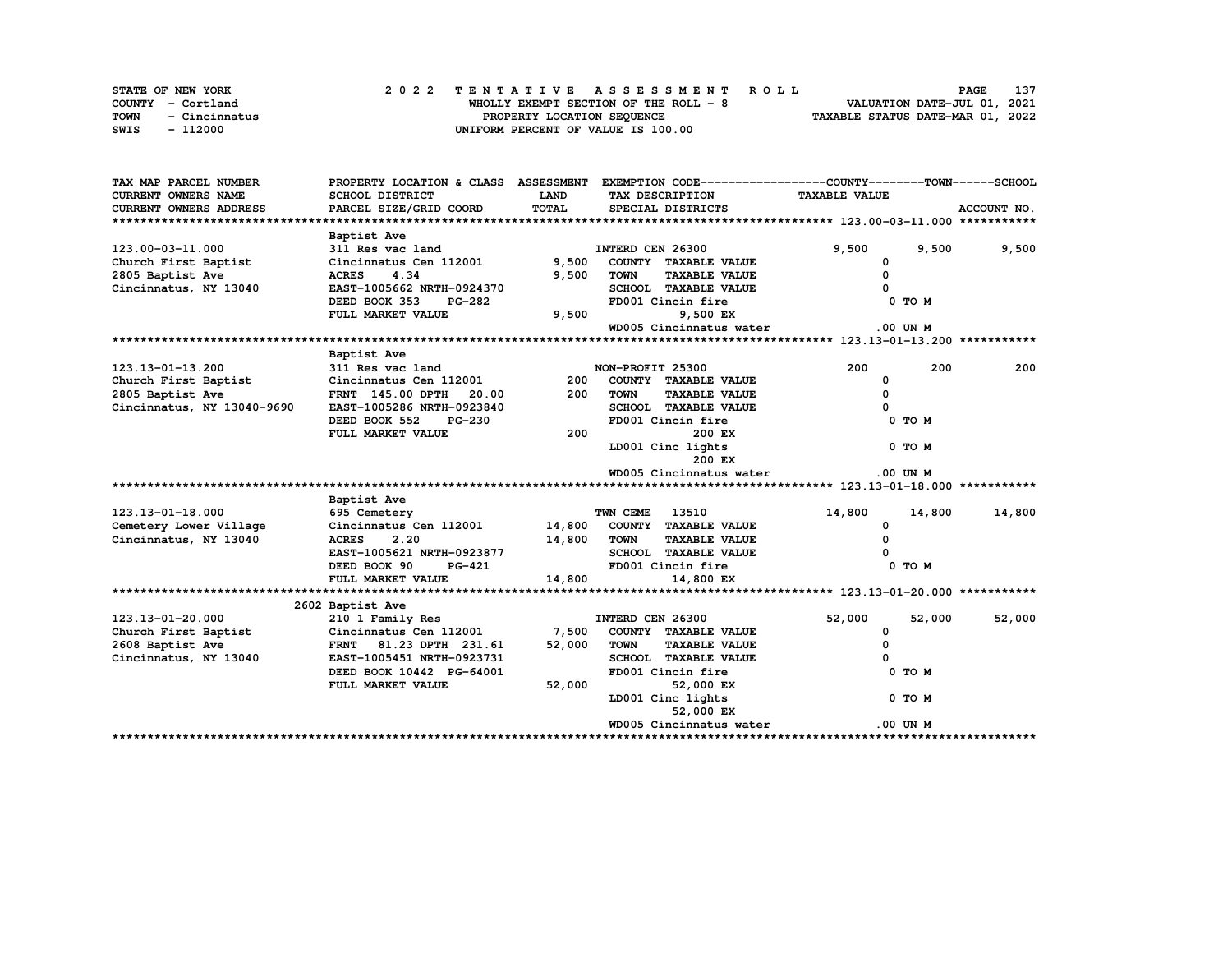|      | STATE OF NEW YORK | 2022 TENTATIVE ASSESSMENT ROLL         | 138<br><b>PAGE</b>               |
|------|-------------------|----------------------------------------|----------------------------------|
|      | COUNTY - Cortland | WHOLLY EXEMPT SECTION OF THE ROLL $-8$ | VALUATION DATE-JUL 01, 2021      |
| TOWN | - Cincinnatus     | PROPERTY LOCATION SEQUENCE             | TAXABLE STATUS DATE-MAR 01, 2022 |
| SWIS | - 112000          | UNIFORM PERCENT OF VALUE IS 100.00     |                                  |

| TAX MAP PARCEL NUMBER                                | PROPERTY LOCATION & CLASS ASSESSMENT EXEMPTION CODE-----------------COUNTY-------TOWN-----SCHOOL |              |                       |                                              |                      |            |             |
|------------------------------------------------------|--------------------------------------------------------------------------------------------------|--------------|-----------------------|----------------------------------------------|----------------------|------------|-------------|
| CURRENT OWNERS NAME                                  | SCHOOL DISTRICT                                                                                  | LAND         |                       | TAX DESCRIPTION                              | <b>TAXABLE VALUE</b> |            |             |
| <b>CURRENT OWNERS ADDRESS</b>                        | PARCEL SIZE/GRID COORD                                                                           | <b>TOTAL</b> |                       | SPECIAL DISTRICTS                            |                      |            | ACCOUNT NO. |
|                                                      |                                                                                                  |              |                       |                                              |                      |            |             |
|                                                      | 2608 Baptist Ave                                                                                 |              |                       |                                              |                      |            |             |
| 123.13-01-19.000                                     | 620 Religious                                                                                    |              | INTERD CEN 26300      |                                              | 390,000              | 390,000    | 390,000     |
| Church Baptist                                       | Cincinnatus Cen 112001 10,200                                                                    |              |                       | COUNTY TAXABLE VALUE                         | 0                    |            |             |
| 2805 Baptist Ave                                     | FRNT 135.00 DPTH 180.00                                                                          | 390,000      | <b>TOWN</b>           | <b>TAXABLE VALUE</b>                         | $\Omega$             |            |             |
| Cincinnatus, NY 13040-9690                           | EAST-1005428 NRTH-0923844                                                                        |              |                       | SCHOOL TAXABLE VALUE                         |                      |            |             |
|                                                      | DEED BOOK 10<br>PG-217                                                                           |              |                       | FD001 Cincin fire                            |                      | 0 TO M     |             |
|                                                      | FULL MARKET VALUE                                                                                | 390,000      |                       | 390,000 EX                                   |                      |            |             |
|                                                      |                                                                                                  |              |                       | WD005 Cincinnatus water                      |                      | $.00$ UN M |             |
|                                                      |                                                                                                  |              |                       |                                              |                      |            |             |
|                                                      | 2624 Baptist Ave                                                                                 |              |                       |                                              |                      |            |             |
| 123.13-01-16.100                                     | 220 2 Family Res                                                                                 |              | INTERD CEN 26300      |                                              | 95,000               | 95,000     | 95,000      |
| Church Baptist                                       |                                                                                                  |              |                       |                                              | 0                    |            |             |
| 2805 Baptist Ave                                     |                                                                                                  |              |                       | <b>TAXABLE VALUE</b>                         | 0                    |            |             |
| Cincinnatus, NY 13040-9690 EAST-1005286 NRTH-0924111 |                                                                                                  |              |                       | SCHOOL TAXABLE VALUE                         |                      |            |             |
|                                                      | FULL MARKET VALUE                                                                                | 95,000       |                       | FD001 Cincin fire                            |                      | 0 TO M     |             |
|                                                      |                                                                                                  |              |                       | 95,000 EX                                    |                      |            |             |
|                                                      |                                                                                                  |              |                       | WD005 Cincinnatus water                      |                      | .00 UN M   |             |
|                                                      |                                                                                                  |              |                       |                                              |                      |            |             |
|                                                      | Cincinnatus Rd                                                                                   |              |                       |                                              |                      |            |             |
| 113.17-02-15.000                                     | 695 Cemetery                                                                                     |              | <b>TWN CEME 13510</b> |                                              | 19,700               | 19,700     | 19,700      |
| Cemetery Cincinnatus                                 | Cincinnatus Cen 112001 16,900 COUNTY TAXABLE VALUE                                               |              |                       |                                              | 0                    |            |             |
| Cincinnatus, NY 13040                                | <b>ACRES</b><br>3.60                                                                             | 19,700       | <b>TOWN</b>           | <b>TAXABLE VALUE</b>                         | $\Omega$             |            |             |
|                                                      | EAST-1005130 NRTH-0928212                                                                        |              |                       | SCHOOL TAXABLE VALUE                         |                      |            |             |
|                                                      | DEED BOOK 90<br>PG-421                                                                           |              |                       | CC001 Cincinnatus curbing                    |                      | .00 MT M   |             |
|                                                      | FULL MARKET VALUE                                                                                |              |                       | 19,700 FD001 Cincin fire                     |                      | 0 TO M     |             |
|                                                      |                                                                                                  |              |                       | 19,700 EX                                    |                      |            |             |
|                                                      |                                                                                                  |              |                       |                                              |                      |            |             |
| 123.05-01-16.000                                     | 2805 Cincinnatus Rd<br>642 Health bldg                                                           |              | CTY HOSP 29300        |                                              | 375,000              |            |             |
| Family Health Network of CNY Cincinnatus Cen 112001  |                                                                                                  | 7,900        |                       | COUNTY TAXABLE VALUE                         |                      | 375,000    | 375,000     |
| 85 S West St                                         |                                                                                                  | 375,000      | <b>TOWN</b>           |                                              | 0<br>0               |            |             |
| Homer, NY 13077                                      | 91.50 DPTH 186.10<br><b>FRNT</b><br>EAST-1005434 NRTH-0927207                                    |              |                       | <b>TAXABLE VALUE</b><br>SCHOOL TAXABLE VALUE | $\Omega$             |            |             |
|                                                      | DEED BOOK 2010 PG-3762                                                                           |              |                       | CC001 Cincinnatus curbing                    |                      | .00 MT M   |             |
|                                                      | FULL MARKET VALUE                                                                                | 375,000      |                       | FD001 Cincin fire                            |                      | 0 TO M     |             |
|                                                      |                                                                                                  |              |                       | 375,000 EX                                   |                      |            |             |
|                                                      |                                                                                                  |              |                       | LD001 Cinc lights                            |                      | 0 TO M     |             |
|                                                      |                                                                                                  |              |                       | 375,000 EX                                   |                      |            |             |
|                                                      |                                                                                                  |              |                       | WD005 Cincinnatus water                      |                      | .00 UN M   |             |
|                                                      |                                                                                                  |              |                       |                                              |                      |            |             |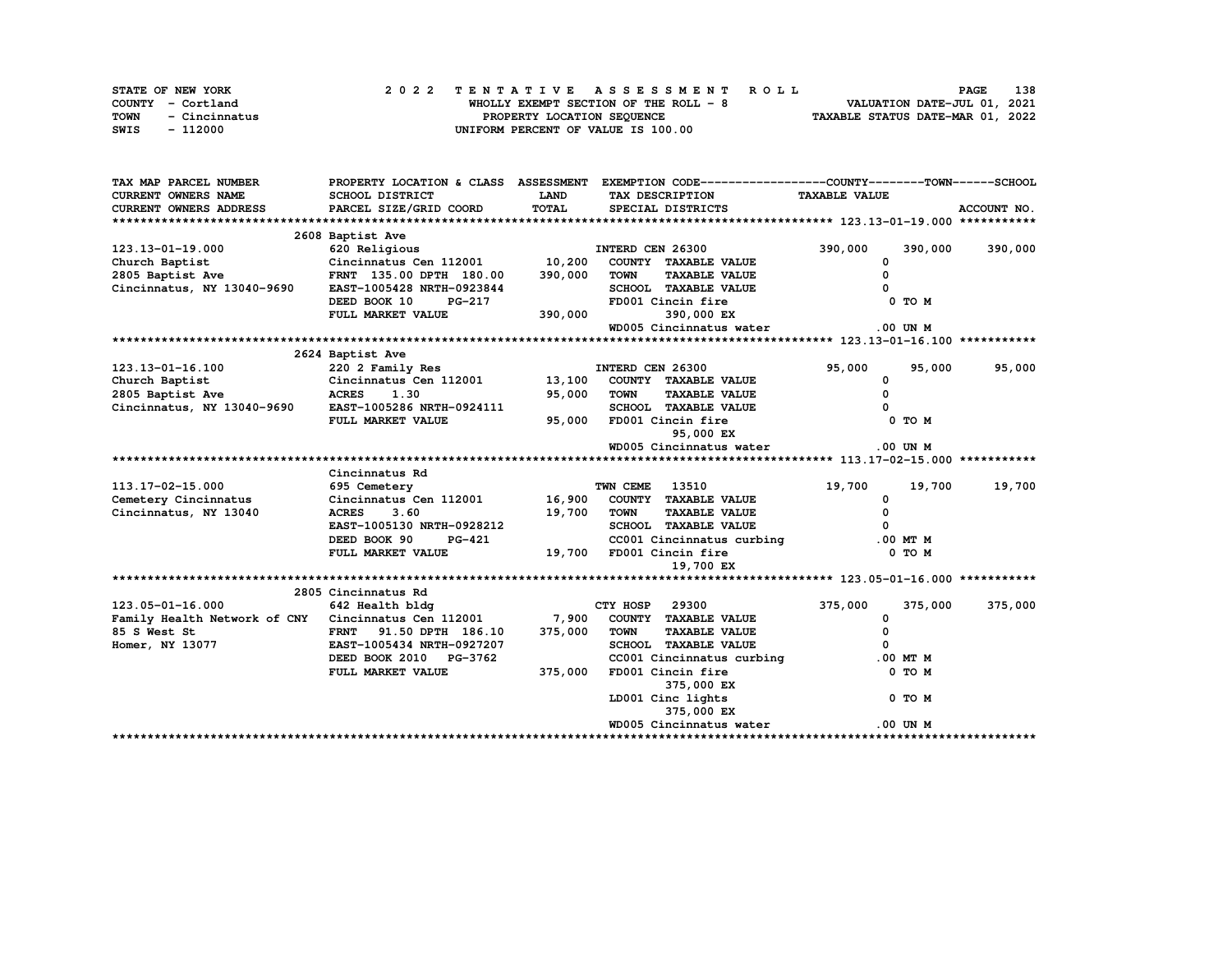|      | STATE OF NEW YORK |  | 2022 TENTATIVE ASSESSMENT ROLL |  |  |  |                                        |  |  |  |  |  |  |                                  |  | <b>PAGE</b>                 | 139 |
|------|-------------------|--|--------------------------------|--|--|--|----------------------------------------|--|--|--|--|--|--|----------------------------------|--|-----------------------------|-----|
|      | COUNTY - Cortland |  |                                |  |  |  | WHOLLY EXEMPT SECTION OF THE ROLL $-8$ |  |  |  |  |  |  |                                  |  | VALUATION DATE-JUL 01, 2021 |     |
| TOWN | - Cincinnatus     |  |                                |  |  |  | PROPERTY LOCATION SEQUENCE             |  |  |  |  |  |  | TAXABLE STATUS DATE-MAR 01, 2022 |  |                             |     |
| SWIS | - 112000          |  |                                |  |  |  | UNIFORM PERCENT OF VALUE IS 100.00     |  |  |  |  |  |  |                                  |  |                             |     |

| TAX MAP PARCEL NUMBER         |                           |              | PROPERTY LOCATION & CLASS ASSESSMENT EXEMPTION CODE----------------COUNTY-------TOWN------SCHOOL |                      |             |
|-------------------------------|---------------------------|--------------|--------------------------------------------------------------------------------------------------|----------------------|-------------|
| <b>CURRENT OWNERS NAME</b>    | SCHOOL DISTRICT           | <b>LAND</b>  | TAX DESCRIPTION                                                                                  | <b>TAXABLE VALUE</b> |             |
| <b>CURRENT OWNERS ADDRESS</b> | PARCEL SIZE/GRID COORD    | <b>TOTAL</b> | SPECIAL DISTRICTS                                                                                |                      | ACCOUNT NO. |
|                               |                           |              |                                                                                                  |                      |             |
|                               | 2819 Cincinnatus Rd       |              |                                                                                                  |                      |             |
| $123.05 - 01 - 18.000$        | 612 School                |              | SCHOOL DIS 13800                                                                                 | 3500,000<br>3500,000 | 3500,000    |
| School Cincinnatus Central    | Cincinnatus Cen 112001    | 34,300       | COUNTY TAXABLE VALUE                                                                             | 0                    |             |
| 2819 Cincinnatus Rd           | ACRES 16.00               | 3500,000     | <b>TAXABLE VALUE</b><br><b>TOWN</b>                                                              | 0                    |             |
| Cincinnatus, NY 13040-9669    | EAST-1004940 NRTH-0927579 |              | SCHOOL TAXABLE VALUE                                                                             |                      |             |
|                               | DEED BOOK 7<br>$PG-5$     |              | FD001 Cincin fire                                                                                | 0 TO M               |             |
|                               | FULL MARKET VALUE         | 3500,000     | 3500,000 EX                                                                                      |                      |             |
|                               |                           |              | LD001 Cinc lights                                                                                | 0 TO M               |             |
|                               |                           |              | 3500,000 EX                                                                                      |                      |             |
|                               |                           |              | WD005 Cincinnatus water                                                                          | $.00$ UN $M$         |             |
|                               |                           |              |                                                                                                  |                      |             |
|                               | 2847 Cincinnatus Rd       |              |                                                                                                  |                      |             |
| 113.17-02-14.000              | 695 Cemetery              |              | TWN CEME<br>13510                                                                                | 12,800<br>12,800     | 12,800      |
| Cemetery Cincinnatus Assoc    | Cincinnatus Cen 112001    | 12,800       | COUNTY TAXABLE VALUE                                                                             | 0                    |             |
| Cincinnatus, NY 13040         | 1.14<br><b>ACRES</b>      | 12,800       | <b>TAXABLE VALUE</b><br><b>TOWN</b>                                                              | $\Omega$             |             |
|                               | EAST-1005152 NRTH-0927967 |              | SCHOOL TAXABLE VALUE                                                                             |                      |             |
|                               | DEED BOOK 372<br>PG-1141  |              | FD001 Cincin fire                                                                                | 0 TO M               |             |
|                               | FULL MARKET VALUE         | 12,800       | 12,800 EX                                                                                        |                      |             |
|                               |                           |              | LD001 Cinc lights                                                                                | 0 TO M               |             |
|                               |                           |              | 12,800 EX                                                                                        |                      |             |
|                               |                           |              |                                                                                                  |                      |             |
|                               | Deer Path Ln              |              |                                                                                                  |                      |             |
| 113.17-02-19.000              | 330 Vacant comm           |              | INTERD CEN 26300                                                                                 | 500<br>500           | 500         |
| Church United Presbyterian    | Cincinnatus Cen 112001    | 500          | COUNTY TAXABLE VALUE                                                                             | 0                    |             |
| PO Box 149                    | FRNT 20.00 DPTH 660.00    | 500          | <b>TAXABLE VALUE</b><br><b>TOWN</b>                                                              | $\Omega$             |             |
| Cincinnatus, NY 13040         | EAST-1004602 NRTH-0927988 |              | SCHOOL TAXABLE VALUE                                                                             |                      |             |
|                               | DEED BOOK 409<br>$PG-15$  |              | FD001 Cincin fire                                                                                | 0 TO M               |             |
|                               | FULL MARKET VALUE         | 500          | 500 EX                                                                                           |                      |             |
|                               |                           |              | LD001 Cinc lights                                                                                | 0 TO M               |             |
|                               |                           |              | 500 EX                                                                                           |                      |             |
|                               |                           |              |                                                                                                  |                      |             |
|                               | 5685 Deer Path Ln         |              |                                                                                                  |                      |             |
| 113.17-02-20.100              | 438 Parking lot           |              | INTERD CEN 26300                                                                                 | 3,000<br>3,000       | 3,000       |
| Church United Presbyterian    | Cincinnatus Cen 112001    | 3,000        | COUNTY TAXABLE VALUE                                                                             | 0                    |             |
| 5750 Deer Path Ln             | FRNT 77.00 DPTH 151.74    | 3,000        | <b>TOWN</b><br><b>TAXABLE VALUE</b>                                                              | 0                    |             |
| Cincinnatus, NY 13040         | EAST-1004544 NRTH-0928066 |              | <b>SCHOOL TAXABLE VALUE</b>                                                                      |                      |             |
|                               | DEED BOOK 338<br>PG-979   |              | FD001 Cincin fire                                                                                | 0 TO M               |             |
|                               | FULL MARKET VALUE         | 3,000        | 3,000 EX                                                                                         |                      |             |
|                               |                           |              | WD005 Cincinnatus water                                                                          | $.00$ UN M           |             |
|                               |                           |              |                                                                                                  |                      |             |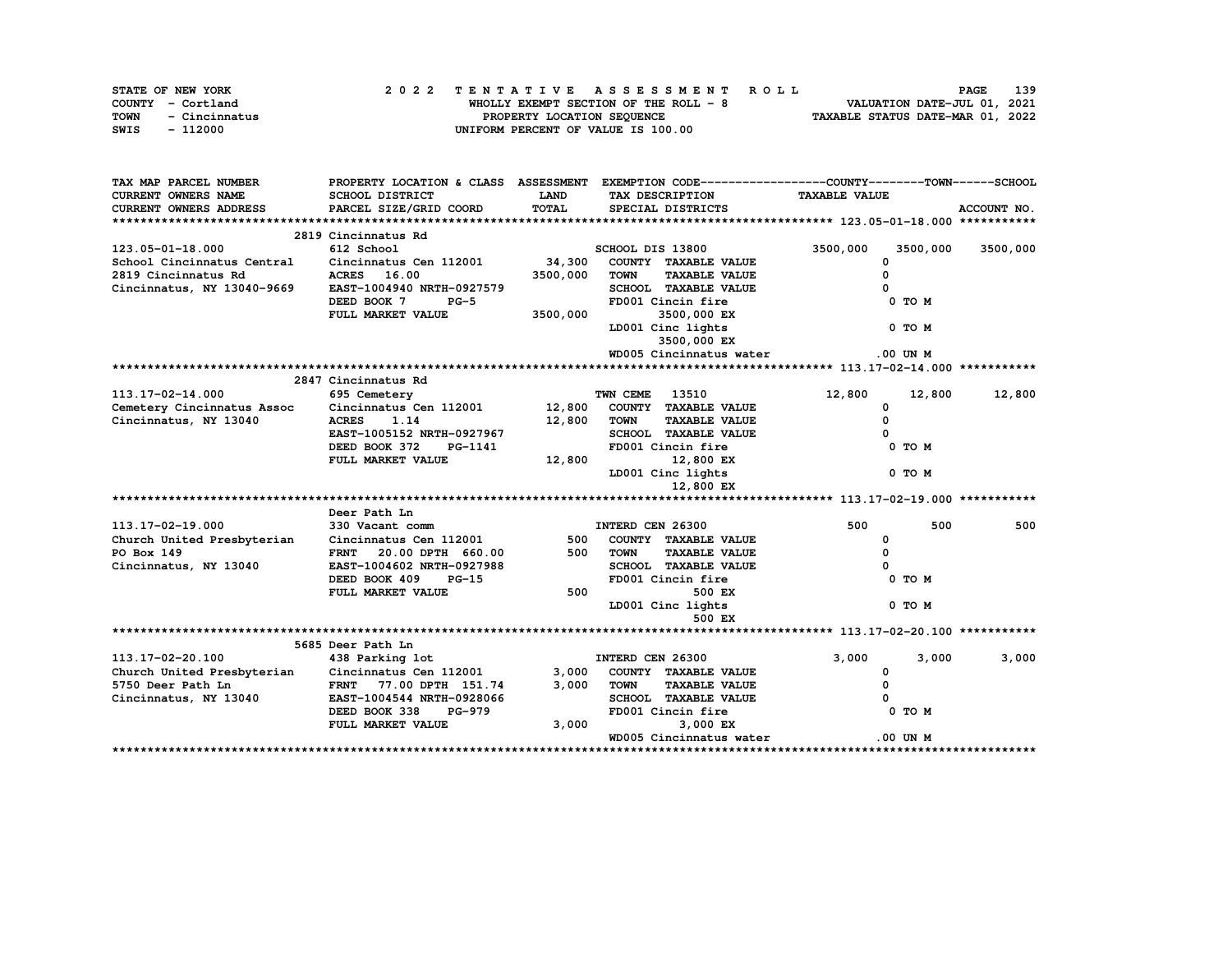|      | STATE OF NEW YORK | 2022 TENTATIVE ASSESSMENT ROLL         | 140<br><b>PAGE</b>               |
|------|-------------------|----------------------------------------|----------------------------------|
|      | COUNTY - Cortland | WHOLLY EXEMPT SECTION OF THE ROLL $-8$ | VALUATION DATE-JUL 01, 2021      |
| TOWN | - Cincinnatus     | PROPERTY LOCATION SEQUENCE             | TAXABLE STATUS DATE-MAR 01, 2022 |
| SWIS | - 112000          | UNIFORM PERCENT OF VALUE IS 100.00     |                                  |

| TAX MAP PARCEL NUMBER         | PROPERTY LOCATION & CLASS ASSESSMENT EXEMPTION CODE----------------COUNTY-------TOWN------SCHOOL |             |                       |                              |                      |              |             |
|-------------------------------|--------------------------------------------------------------------------------------------------|-------------|-----------------------|------------------------------|----------------------|--------------|-------------|
| <b>CURRENT OWNERS NAME</b>    | <b>SCHOOL DISTRICT</b>                                                                           | <b>LAND</b> |                       | TAX DESCRIPTION              | <b>TAXABLE VALUE</b> |              |             |
| <b>CURRENT OWNERS ADDRESS</b> | PARCEL SIZE/GRID COORD                                                                           | TOTAL       |                       | SPECIAL DISTRICTS            |                      |              | ACCOUNT NO. |
|                               |                                                                                                  |             |                       |                              |                      |              |             |
|                               | 5695 Deer Path Ln                                                                                |             |                       |                              |                      |              |             |
| 113.17-02-18.000              | 620 Religious                                                                                    |             | INTERD CEN 26300      |                              | 425,000              | 425,000      | 425,000     |
| Church United Presbyterian    | Cincinnatus Cen 112001                                                                           | 13,900      |                       | COUNTY TAXABLE VALUE         | 0                    |              |             |
| PO Box 149                    | <b>ACRES</b><br>1.70                                                                             | 425,000     | <b>TOWN</b>           | <b>TAXABLE VALUE</b>         | 0                    |              |             |
| Cincinnatus, NY 13040         | EAST-1004646 NRTH-0927927                                                                        |             |                       | <b>SCHOOL TAXABLE VALUE</b>  |                      |              |             |
|                               | DEED BOOK 339<br>PG-1125                                                                         |             |                       | FD001 Cincin fire            |                      | 0 TO M       |             |
|                               | FULL MARKET VALUE                                                                                | 425,000     |                       | 425,000 EX                   |                      |              |             |
|                               |                                                                                                  |             |                       | WD005 Cincinnatus water      |                      | $.00$ UN $M$ |             |
|                               |                                                                                                  |             |                       |                              |                      |              |             |
|                               | Gee Brook Rd                                                                                     |             |                       |                              |                      |              |             |
| 132.00-01-15.000              | 932 Forest s532b                                                                                 |             | <b>NY STATE</b>       | 12100                        | 285,400              | 285,400      | 285,400     |
| State of New York             | Cincinnatus Cen 112001                                                                           |             |                       | 285,400 COUNTY TAXABLE VALUE | 0                    |              |             |
| County Treasurer              | <b>ACRES</b> 292.00                                                                              | 285,400     | <b>TOWN</b>           | <b>TAXABLE VALUE</b>         | $\Omega$             |              |             |
| 6 Central Ave                 | EAST-0996993 NRTH-0917024                                                                        |             |                       | SCHOOL TAXABLE VALUE         |                      |              |             |
| Cortland, NY 13045            | <b>FULL MARKET VALUE</b>                                                                         |             |                       | 285,400 FD001 Cincin fire    |                      | 0 TO M       |             |
|                               |                                                                                                  |             |                       | 285,400 EX                   |                      |              |             |
|                               |                                                                                                  |             |                       |                              |                      |              |             |
|                               | Gee Brook Rd                                                                                     |             |                       |                              |                      |              |             |
| 132.00-01-24.000              | 932 Forest s532b                                                                                 |             | <b>NY STATE</b> 12100 |                              | 163,200              | 163,200      | 163,200     |
| State of New York             | Cincinnatus Cen 112001                                                                           |             |                       | 163,200 COUNTY TAXABLE VALUE | 0                    |              |             |
| County Treasurer              | <b>ACRES</b> 167.00<br>EAST-0996422 NRTH-0914311                                                 | 163,200     | <b>TOWN</b>           | <b>TAXABLE VALUE</b>         | 0                    |              |             |
| 6 Central Ave                 |                                                                                                  |             |                       | SCHOOL TAXABLE VALUE         |                      |              |             |
| Cortland, NY 13045            | FULL MARKET VALUE                                                                                |             |                       | 163,200 FD001 Cincin fire    |                      | 0 TO M       |             |
|                               |                                                                                                  |             |                       | 163,200 EX                   |                      |              |             |
|                               |                                                                                                  |             |                       |                              |                      |              |             |
|                               | Gee Brook Rd                                                                                     |             |                       |                              |                      |              |             |
| 141.00-01-09.000              | 941 SOL reforest                                                                                 |             | <b>NY STATE</b>       | 12100                        | 187,000              | 187,000      | 187,000     |
| State of New York             | Cincinnatus Cen 112001                                                                           |             |                       | 187,000 COUNTY TAXABLE VALUE | $\Omega$             |              |             |
| County Treasurer              | ACRES 191.40                                                                                     | 187,000     | <b>TOWN</b>           | <b>TAXABLE VALUE</b>         | $\Omega$             |              |             |
| 6 Central Ave                 | <b>EAST-0989960 NRTH-0909072</b>                                                                 |             |                       | SCHOOL TAXABLE VALUE         |                      |              |             |
| Cortland, NY 13045            | FULL MARKET VALUE                                                                                |             |                       | 187,000 FD001 Cincin fire    |                      | 0 TO M       |             |
|                               |                                                                                                  |             |                       | 187,000 EX                   |                      |              |             |
|                               |                                                                                                  |             |                       |                              |                      |              |             |
|                               | 5088 Knickerbocker Rd                                                                            |             |                       |                              |                      |              |             |
| 112.00-02-04.200              | 831 Tele Comm                                                                                    |             | CTY OWNED 13100       |                              | 75,000               | 75,000       | 75,000      |
| Cortland County               | Cincinnatus Cen 112001                                                                           | 8,500       |                       | COUNTY TAXABLE VALUE         | 0                    |              |             |
| 60 Central Ave                | <b>ACRES</b><br>0.23                                                                             | 75,000      | TOWN                  | <b>TAXABLE VALUE</b>         |                      |              |             |
| Cortland, NY 13045            | EAST-0994070 NRTH-0931373                                                                        |             |                       | SCHOOL TAXABLE VALUE         |                      |              |             |
|                               | DEED BOOK 2012 PG-3697                                                                           |             |                       | FD001 Cincin fire            |                      | 0 TO M       |             |
|                               | FULL MARKET VALUE                                                                                | 75,000      |                       | 75,000 EX                    |                      |              |             |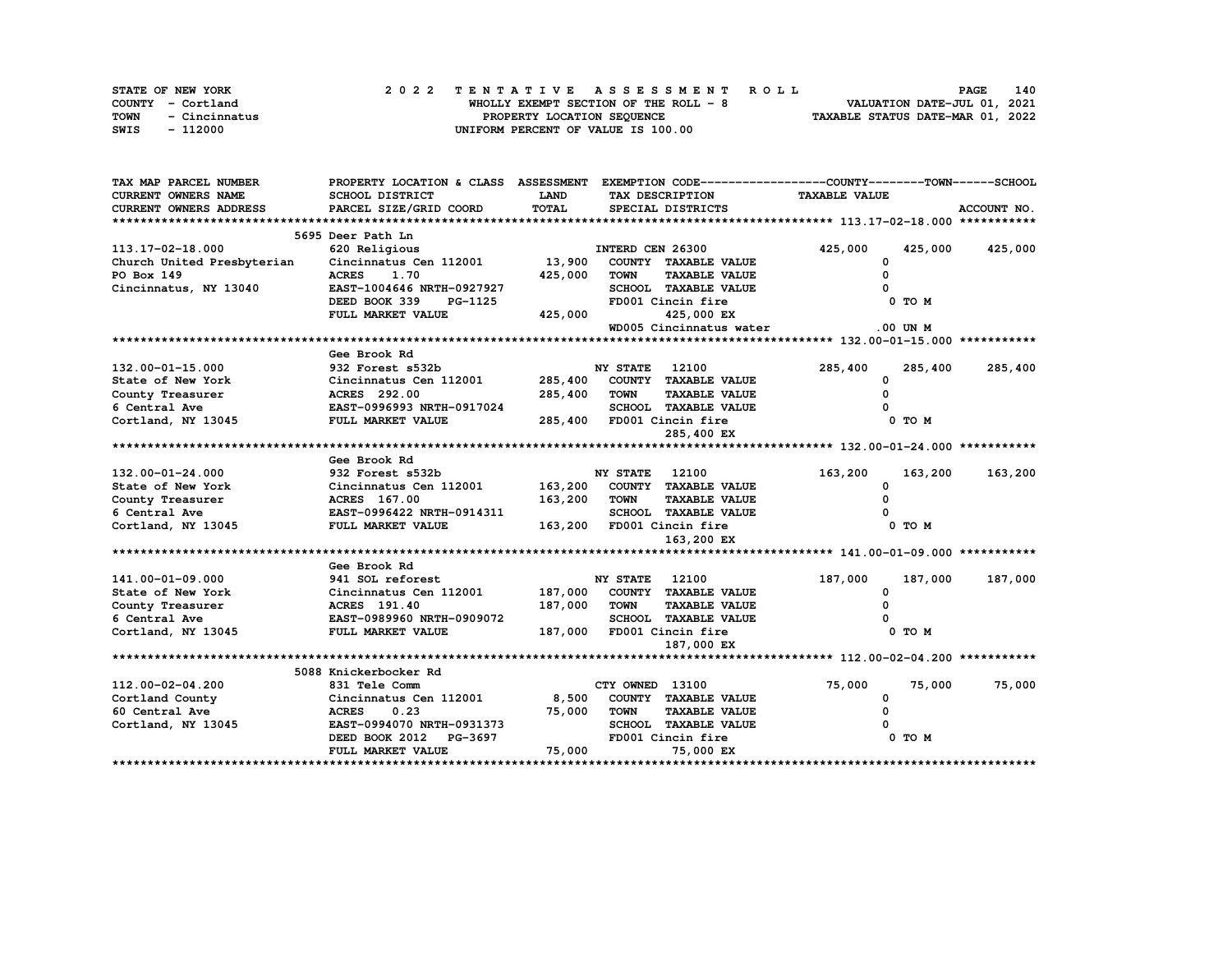| STATE OF NEW YORK |               | 2022 TENTATIVE ASSESSMENT ROLL |  |  |  |                                       |  |  |  |  |  |  |                                  | <b>PAGE</b> | 141 |
|-------------------|---------------|--------------------------------|--|--|--|---------------------------------------|--|--|--|--|--|--|----------------------------------|-------------|-----|
| COUNTY - Cortland |               |                                |  |  |  | WHOLLY EXEMPT SECTION OF THE ROLL - 8 |  |  |  |  |  |  | VALUATION DATE-JUL 01, 2021      |             |     |
| TOWN              | - Cincinnatus |                                |  |  |  | PROPERTY LOCATION SEQUENCE            |  |  |  |  |  |  | TAXABLE STATUS DATE-MAR 01, 2022 |             |     |
| SWIS              | - 112000      |                                |  |  |  | UNIFORM PERCENT OF VALUE IS 100.00    |  |  |  |  |  |  |                                  |             |     |

| TAX MAP PARCEL NUMBER                                                                     |                                                                          |             | PROPERTY LOCATION & CLASS ASSESSMENT EXEMPTION CODE----------------COUNTY-------TOWN-----SCHOOL |                      |               |
|-------------------------------------------------------------------------------------------|--------------------------------------------------------------------------|-------------|-------------------------------------------------------------------------------------------------|----------------------|---------------|
| <b>CURRENT OWNERS NAME</b>                                                                | SCHOOL DISTRICT                                                          | <b>LAND</b> | TAX DESCRIPTION                                                                                 | <b>TAXABLE VALUE</b> |               |
| CURRENT OWNERS ADDRESS                                                                    | PARCEL SIZE/GRID COORD                                                   | TOTAL       | SPECIAL DISTRICTS                                                                               |                      | ACCOUNT NO.   |
|                                                                                           |                                                                          |             |                                                                                                 |                      |               |
|                                                                                           | Lower Cincinnatus Rd                                                     |             |                                                                                                 |                      |               |
| 123.00-03-02.000                                                                          | % 822 Water supply<br>Cincinnatus Cen 112001 12,500 COUNTY TAXABLE VALUE |             |                                                                                                 | 65,000               | 65,000 65,000 |
| Cincinnatus Town of                                                                       |                                                                          |             |                                                                                                 | $\mathbf 0$          |               |
| 2768 L Cincinnatus Rd                                                                     | FRNT 200.00 DPTH 200.00 65,000 TOWN                                      |             | <b>TAXABLE VALUE</b>                                                                            | $\Omega$             |               |
| Cincinnatus, NY 13040-9601                                                                | EAST-1007149 NRTH-0926943                                                |             |                                                                                                 |                      |               |
|                                                                                           | DEED BOOK 352                                                            | $PG-527$    | SCHOOL TAXABLE VALUE (1999)<br>FD001 Cincin fire                                                | 0 TO M               |               |
|                                                                                           | FULL MARKET VALUE                                                        | 65,000      | 65,000 EX                                                                                       |                      |               |
|                                                                                           |                                                                          |             |                                                                                                 |                      |               |
|                                                                                           | Lower Cincinnatus Rd                                                     |             |                                                                                                 |                      |               |
| 123.00-03-03.000                                                                          | 311 Res vac land                                                         |             | TWN WTHIN 13500                                                                                 | 1,500<br>1,500       | 1,500         |
| Cincinnatus Town Of Cincinnatus Cen 112001<br>2768 L Cincinnatus Rd FRNT 7.00 DPTH 357.00 |                                                                          | 1,500       | COUNTY TAXABLE VALUE                                                                            | 0                    |               |
|                                                                                           |                                                                          | 1,500       | <b>TAXABLE VALUE</b><br>TOWN                                                                    | $\mathbf 0$          |               |
| Cincinnatus, NY 13040-9601                                                                | EAST-1005921 NRTH-0926615                                                |             | SCHOOL TAXABLE VALUE                                                                            |                      |               |
|                                                                                           | DEED BOOK 417<br><b>PG-120</b>                                           |             | FD001 Cincin fire                                                                               | 0 TO M               |               |
|                                                                                           | FULL MARKET VALUE                                                        | 1,500       | 1,500 EX                                                                                        |                      |               |
|                                                                                           |                                                                          |             | LD001 Cinc lights                                                                               | 0 TO M               |               |
|                                                                                           |                                                                          |             | 1,500 EX                                                                                        |                      |               |
|                                                                                           |                                                                          |             | WD005 Cincinnatus water                                                                         | .00 UN M             |               |
|                                                                                           |                                                                          |             |                                                                                                 |                      |               |
|                                                                                           | Lower Cincinnatus Rd                                                     |             |                                                                                                 |                      |               |
| 123.00-03-04.000                                                                          | 311 Res vac land                                                         |             | TWN WTHIN 13500                                                                                 | 7,500<br>7,500       | 7,500         |
| Cincinnatus Town Of                                                                       |                                                                          |             | 7,500 COUNTY TAXABLE VALUE                                                                      | 0                    |               |
| PO Box 231                                                                                | Cincinnatus Cen 112001<br>ACRES 2.00                                     | 7,500       | <b>TAXABLE VALUE</b><br><b>TOWN</b>                                                             | 0                    |               |
| Cincinnatus, NY 13040-0231                                                                | EAST-1005849 NRTH-0926392                                                |             | SCHOOL TAXABLE VALUE                                                                            |                      |               |
|                                                                                           | DEED BOOK 543<br><b>PG-80</b>                                            |             | FD001 Cincin fire                                                                               | 0 TO M               |               |
|                                                                                           | FULL MARKET VALUE                                                        | 7,500       | 7,500 EX                                                                                        |                      |               |
|                                                                                           |                                                                          |             | LD001 Cinc lights                                                                               | 0 TO M               |               |
|                                                                                           |                                                                          |             | 7,500 EX                                                                                        |                      |               |
|                                                                                           |                                                                          |             | WD005 Cincinnatus water                                                                         | $.00$ UN $M$         |               |
|                                                                                           |                                                                          |             |                                                                                                 |                      |               |
|                                                                                           | Lower Cincinnatus Rd                                                     |             |                                                                                                 |                      |               |
| 123.00-03-07.000                                                                          | 314 Rural vac<10                                                         |             | INTERD CEN 26300                                                                                | 500<br>500           | 500           |
| Catholic Charities                                                                        | Cincinnatus Cen 112001                                                   |             | 500 COUNTY TAXABLE VALUE                                                                        | $\mathbf 0$          |               |
| Cortland Chenango Rural Ser. FRNT 115.00 DPTH 325.00                                      |                                                                          | 500         | <b>TOWN</b><br><b>TAXABLE VALUE</b>                                                             | 0                    |               |
| PO Box 511                                                                                | EAST-1005500 NRTH-0925396                                                |             | SCHOOL TAXABLE VALUE                                                                            | $\Omega$             |               |
| Syracuse, NY 13201 DEED BOOK 1995 PG-1489                                                 |                                                                          |             | CC001 Cincinnatus curbing .00 MT M                                                              |                      |               |
|                                                                                           | FULL MARKET VALUE                                                        | 500         | FD001 Cincin fire                                                                               | 0 TO M               |               |
|                                                                                           |                                                                          |             | 500 EX                                                                                          |                      |               |
|                                                                                           |                                                                          |             | LD001 Cinc lights                                                                               | 0 TO M               |               |
|                                                                                           |                                                                          |             | 500 EX                                                                                          |                      |               |
|                                                                                           |                                                                          |             | WD005 Cincinnatus water                                                                         | .00 UN M             |               |
|                                                                                           |                                                                          |             |                                                                                                 |                      |               |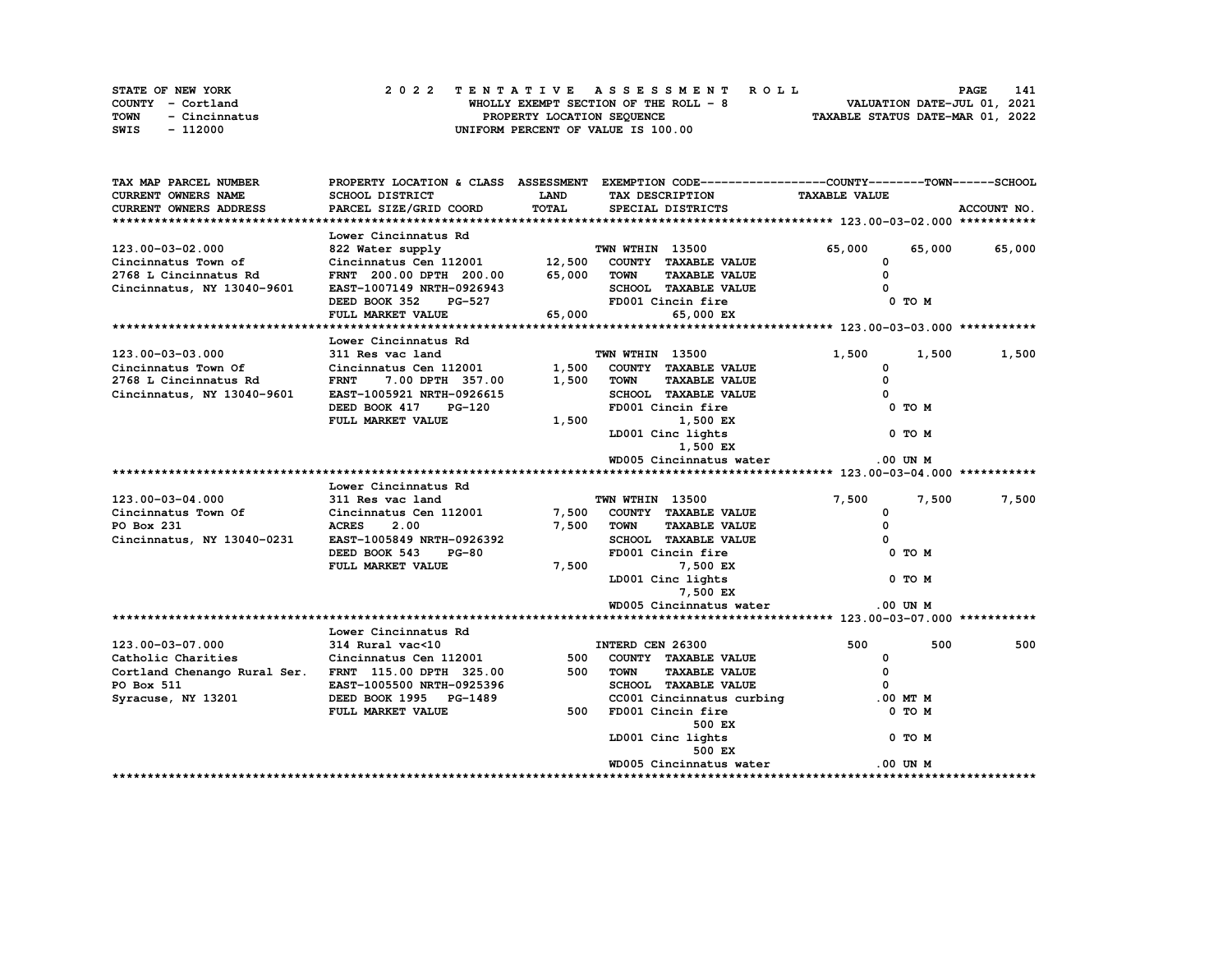| STATE OF NEW YORK |               |  | 2022 TENTATIVE ASSESSMENT ROLL |  |  |  |                                       |  |  |  |  |  |  |                                  | <b>PAGE</b> | 142 |
|-------------------|---------------|--|--------------------------------|--|--|--|---------------------------------------|--|--|--|--|--|--|----------------------------------|-------------|-----|
| COUNTY - Cortland |               |  |                                |  |  |  | WHOLLY EXEMPT SECTION OF THE ROLL - 8 |  |  |  |  |  |  | VALUATION DATE-JUL 01, 2021      |             |     |
| TOWN              | - Cincinnatus |  |                                |  |  |  | PROPERTY LOCATION SEQUENCE            |  |  |  |  |  |  | TAXABLE STATUS DATE-MAR 01, 2022 |             |     |
| SWIS              | - 112000      |  |                                |  |  |  | UNIFORM PERCENT OF VALUE IS 100.00    |  |  |  |  |  |  |                                  |             |     |

| TAX MAP PARCEL NUMBER         |                                |              | PROPERTY LOCATION & CLASS ASSESSMENT EXEMPTION CODE----------------COUNTY-------TOWN-----SCHOOL |                      |                   |
|-------------------------------|--------------------------------|--------------|-------------------------------------------------------------------------------------------------|----------------------|-------------------|
| <b>CURRENT OWNERS NAME</b>    | <b>SCHOOL DISTRICT</b>         | <b>LAND</b>  | TAX DESCRIPTION                                                                                 | <b>TAXABLE VALUE</b> |                   |
| <b>CURRENT OWNERS ADDRESS</b> | PARCEL SIZE/GRID COORD         | <b>TOTAL</b> | SPECIAL DISTRICTS                                                                               |                      | ACCOUNT NO.       |
|                               |                                |              |                                                                                                 |                      |                   |
|                               | Lower Cincinnatus Rd           |              |                                                                                                 |                      |                   |
| 123.09-01-07.000              | 311 Res vac land               |              | CTY OWN WT 13350                                                                                | 1,500                | 1,500<br>1,500    |
| Cortland County               | Cincinnatus Cen 112001         | 1,500        | COUNTY TAXABLE VALUE                                                                            | 0                    |                   |
| Attn: Treasures Office        | FRNT 39.00 DPTH 107.00         | 1,500        | <b>TOWN</b><br><b>TAXABLE VALUE</b>                                                             | $\Omega$             |                   |
| 60 Central Ave                | EAST-1005175 NRTH-0925410      |              | SCHOOL TAXABLE VALUE                                                                            |                      |                   |
| Cortland, NY 13045            | DEED BOOK 532<br><b>PG-134</b> |              | FD001 Cincin fire                                                                               | 0 TO M               |                   |
|                               | FULL MARKET VALUE              | 1,500        | 1,500 EX                                                                                        |                      |                   |
|                               |                                |              | LD001 Cinc lights                                                                               | 0 TO M               |                   |
|                               |                                |              | 1,500 EX                                                                                        |                      |                   |
|                               |                                |              |                                                                                                 |                      |                   |
|                               | Lower Cincinnatus Rd           |              |                                                                                                 |                      |                   |
| 123.13-01-03.220              | 330 Vacant comm                |              | TWN WTHIN 13500                                                                                 | 2,000                | 2,000<br>2,000    |
| Cincinnatus Water Dist        | Cincinnatus Cen 112001         | 2,000        | COUNTY TAXABLE VALUE                                                                            | 0                    |                   |
| PO Box 231                    | FRNT 92.00 DPTH 163.55         | 2,000        | <b>TAXABLE VALUE</b><br><b>TOWN</b>                                                             | $\Omega$             |                   |
| Cincinnatus, NY 13040-0231    | EAST-1004679 NRTH-0924000      |              | SCHOOL TAXABLE VALUE                                                                            | $\Omega$             |                   |
|                               | DEED BOOK 1999 PG-1707         |              | FD001 Cincin fire                                                                               | 0 TO M               |                   |
|                               | FULL MARKET VALUE              | 2,000        | 2,000 EX                                                                                        |                      |                   |
|                               |                                |              | LD001 Cinc lights                                                                               | 0 TO M               |                   |
|                               |                                |              | 2,000 EX                                                                                        |                      |                   |
|                               |                                |              | WD005 Cincinnatus water                                                                         | $.00$ UN $M$         |                   |
|                               |                                |              |                                                                                                 |                      |                   |
|                               | Lower Cincinnatus Rd           |              |                                                                                                 |                      |                   |
|                               |                                |              |                                                                                                 |                      |                   |
| 123.13-01-49.000              | 652 Govt bldgs                 |              | TWN WTHIN 13500                                                                                 | 42,000               | 42,000<br>42,000  |
| Cincinnatus Water District    | Cincinnatus Cen 112001         |              | 6,700 COUNTY TAXABLE VALUE                                                                      | 0                    |                   |
| PO Box 313                    | FRNT 82.00 DPTH 145.20         | 42,000       | <b>TAXABLE VALUE</b><br><b>TOWN</b>                                                             | 0                    |                   |
| Cincinnatus, NY 13040-0231    | EAST-1004849 NRTH-0923990      |              | SCHOOL TAXABLE VALUE                                                                            | $\Omega$             |                   |
|                               | DEED BOOK 1999 PG-1707         |              | FD001 Cincin fire                                                                               | 0 TO M               |                   |
|                               | FULL MARKET VALUE              | 42,000       | 42,000 EX                                                                                       |                      |                   |
|                               |                                |              | LD001 Cinc lights                                                                               | 0 TO M               |                   |
|                               |                                |              | 42,000 EX                                                                                       |                      |                   |
|                               |                                |              | WD005 Cincinnatus water                                                                         | .00 UN M             |                   |
|                               |                                |              |                                                                                                 |                      |                   |
|                               | Lower Cincinnatus Rd           |              |                                                                                                 |                      |                   |
| 123.13-01-50.000              | 330 Vacant comm                |              | TWN WTHIN 13500                                                                                 | 2,000                | 2,000<br>2,000    |
| Cincinnatus Water Dist        | Cincinnatus Cen 112001         | 2,000        | COUNTY TAXABLE VALUE                                                                            | 0                    |                   |
| PO Box 231                    | FRNT 79.66 DPTH 208.45         | 2,000        | <b>TAXABLE VALUE</b><br><b>TOWN</b>                                                             | 0                    |                   |
| Cincinnatus, NY 13040-0231    | EAST-1004739 NRTH-0924090      |              | SCHOOL TAXABLE VALUE                                                                            | $\Omega$             |                   |
|                               | DEED BOOK 1999 PG-1707         |              | FD001 Cincin fire                                                                               | 0 TO M               |                   |
|                               | FULL MARKET VALUE              | 2,000        | 2,000 EX                                                                                        |                      |                   |
|                               |                                |              | LD001 Cinc lights                                                                               | $0$ TO $M$           |                   |
|                               |                                |              | 2,000 EX                                                                                        |                      |                   |
|                               |                                |              | WD005 Cincinnatus water                                                                         | $.00$ UN $M$         |                   |
|                               |                                |              |                                                                                                 |                      | ***************** |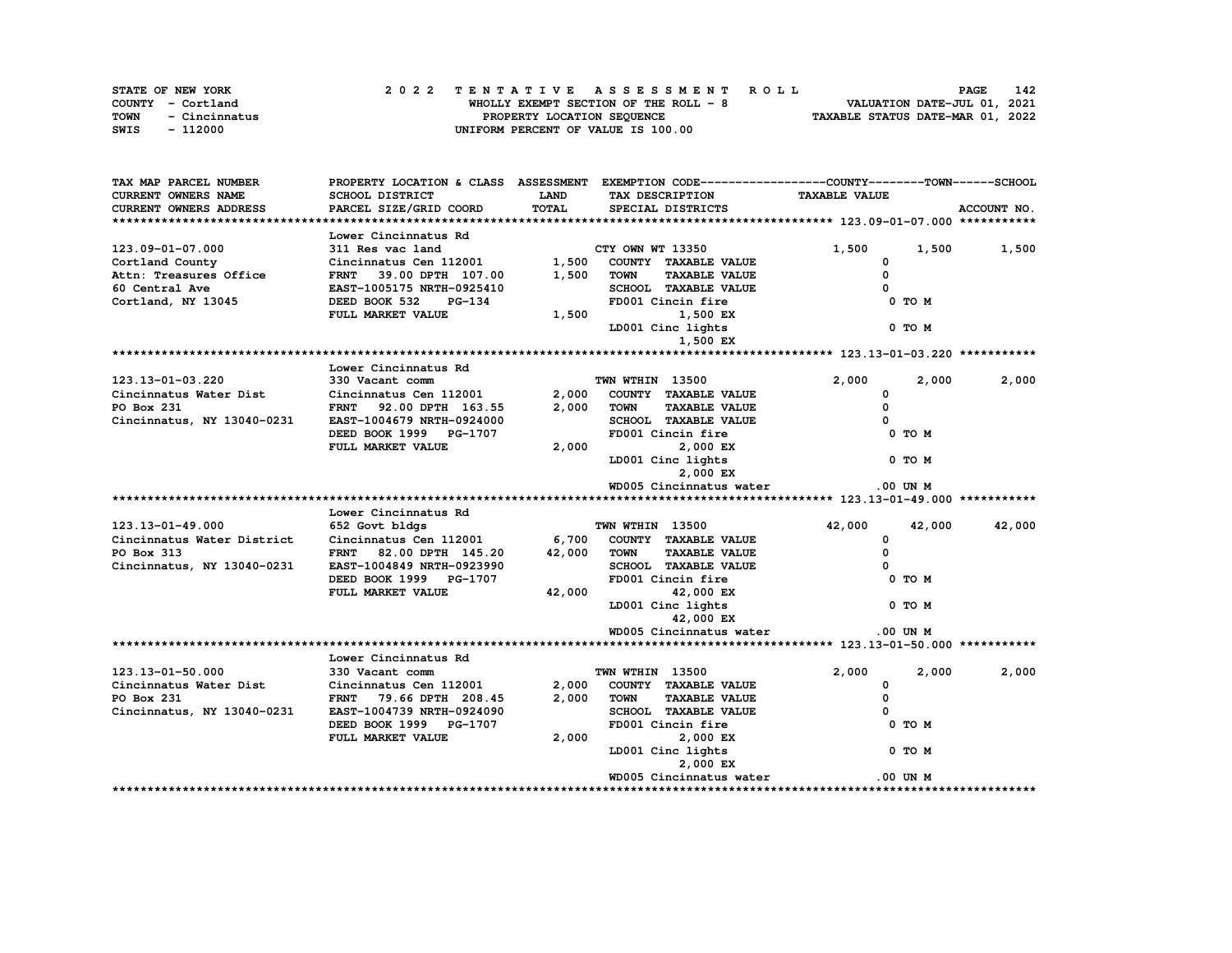|      | STATE OF NEW YORK | 2022 TENTATIVE ASSESSMENT ROLL        | 143<br>PAGE                      |
|------|-------------------|---------------------------------------|----------------------------------|
|      | COUNTY - Cortland | WHOLLY EXEMPT SECTION OF THE ROLL - 8 | VALUATION DATE-JUL 01, 2021      |
| TOWN | - Cincinnatus     | PROPERTY LOCATION SEQUENCE            | TAXABLE STATUS DATE-MAR 01, 2022 |
| SWIS | - 112000          | UNIFORM PERCENT OF VALUE IS 100.00    |                                  |

| TAX MAP PARCEL NUMBER                                                                                                                                                                                                                           |                                                   |              | PROPERTY LOCATION & CLASS ASSESSMENT EXEMPTION CODE----------------COUNTY-------TOWN-----SCHOOL |                         |             |
|-------------------------------------------------------------------------------------------------------------------------------------------------------------------------------------------------------------------------------------------------|---------------------------------------------------|--------------|-------------------------------------------------------------------------------------------------|-------------------------|-------------|
| <b>CURRENT OWNERS NAME</b>                                                                                                                                                                                                                      | SCHOOL DISTRICT                                   | <b>LAND</b>  | TAX DESCRIPTION                                                                                 | <b>TAXABLE VALUE</b>    |             |
| <b>CURRENT OWNERS ADDRESS</b>                                                                                                                                                                                                                   | PARCEL SIZE/GRID COORD                            | <b>TOTAL</b> | SPECIAL DISTRICTS                                                                               |                         | ACCOUNT NO. |
|                                                                                                                                                                                                                                                 |                                                   |              |                                                                                                 |                         |             |
|                                                                                                                                                                                                                                                 | 2742 Lower Cincinnatus Rd                         |              |                                                                                                 |                         |             |
| 123.05-01-46.000                                                                                                                                                                                                                                | 411 Apartment                                     |              | CTY FED HO 18080                                                                                | 97,000<br>97,000        | 97,000      |
| Cortland Housing Authority                                                                                                                                                                                                                      | Cincinnatus Cen 112001 7,500 COUNTY TAXABLE VALUE |              |                                                                                                 | 0                       |             |
| 42 Church St                                                                                                                                                                                                                                    | FRNT 64.77 DPTH 220.00                            | 97,000       | <b>TAXABLE VALUE</b><br><b>TOWN</b>                                                             | $\mathbf 0$             |             |
| Cortland, NY 13045                                                                                                                                                                                                                              | EAST-1005560 NRTH-0926189                         |              | SCHOOL TAXABLE VALUE                                                                            | $\overline{\mathbf{0}}$ |             |
|                                                                                                                                                                                                                                                 | DEED BOOK 370<br>PG-1036                          |              | CC001 Cincinnatus curbing                                                                       | .00 MT M                |             |
|                                                                                                                                                                                                                                                 | FULL MARKET VALUE                                 |              | 97,000 FD001 Cincin fire                                                                        | 97,000 TO M             |             |
|                                                                                                                                                                                                                                                 |                                                   |              | LD001 Cinc lights                                                                               | 97,000 TO M             |             |
|                                                                                                                                                                                                                                                 |                                                   |              | WD005 Cincinnatus water                                                                         | .00 UN M                |             |
|                                                                                                                                                                                                                                                 |                                                   |              |                                                                                                 |                         |             |
|                                                                                                                                                                                                                                                 |                                                   |              |                                                                                                 |                         |             |
|                                                                                                                                                                                                                                                 | 2758 Lower Cincinnatus Rd                         |              |                                                                                                 |                         |             |
| 123.05-01-42.000                                                                                                                                                                                                                                | 311 Res vac land                                  |              | <b>TWN WTHIN 13500</b>                                                                          | 6,200<br>6.200          | 6,200       |
| Cincinnatus Town of                                                                                                                                                                                                                             | Cincinnatus Cen 112001                            | 6,200        | COUNTY TAXABLE VALUE                                                                            | $\mathbf 0$             |             |
| 2768 Lower Cincinnatus Rd<br>Cincinnatus, NY 13040                                                                                                                                                                                              | FRNT 80.00 DPTH 132.08                            | 6,200        | <b>TAXABLE VALUE</b><br><b>TOWN</b>                                                             | 0                       |             |
|                                                                                                                                                                                                                                                 | EAST-1005556 NRTH-0926520                         |              | SCHOOL TAXABLE VALUE                                                                            | $\Omega$                |             |
|                                                                                                                                                                                                                                                 | DEED BOOK 2010 PG-3525                            |              | CC001 Cincinnatus curbing                                                                       | $.00$ MT $M$            |             |
|                                                                                                                                                                                                                                                 | FULL MARKET VALUE                                 | 6,200        | FD001 Cincin fire                                                                               | 0 TO M                  |             |
|                                                                                                                                                                                                                                                 |                                                   |              | 6,200 EX                                                                                        |                         |             |
|                                                                                                                                                                                                                                                 |                                                   |              | LD001 Cinc lights                                                                               | 0 TO M                  |             |
|                                                                                                                                                                                                                                                 |                                                   |              | 6,200 EX                                                                                        |                         |             |
|                                                                                                                                                                                                                                                 |                                                   |              | WD005 Cincinnatus water                                                                         | $.00$ UN M              |             |
|                                                                                                                                                                                                                                                 |                                                   |              |                                                                                                 |                         |             |
|                                                                                                                                                                                                                                                 | 2768 Lower Cincinnatus Rd                         |              |                                                                                                 |                         |             |
| 123.05-01-40.000<br>Cincinnatus Town of Cincinnatus Cen 112001<br>2768 Lower Cincinnatus Rd FRNT 82.50 DPTH 173.00<br>EAST-1005596 NRTH-0926667<br>$\begin{array}{r} \n\text{EAY} \n\end{array}$ 82.50 DPTH 173.00<br>EAST-1005596 NRTH-0926667 |                                                   |              | TWN WTHIN 13500                                                                                 | 145,000<br>145,000      | 145,000     |
|                                                                                                                                                                                                                                                 |                                                   | 7,100        | COUNTY TAXABLE VALUE                                                                            | $\mathbf 0$             |             |
|                                                                                                                                                                                                                                                 |                                                   | 145,000      | TOWN<br><b>TAXABLE VALUE</b>                                                                    | $\Omega$                |             |
|                                                                                                                                                                                                                                                 |                                                   |              | SCHOOL TAXABLE VALUE                                                                            | $\Omega$                |             |
|                                                                                                                                                                                                                                                 |                                                   |              | FD001 Cincin fire                                                                               | $0$ TO $M$              |             |
|                                                                                                                                                                                                                                                 | FULL MARKET VALUE                                 | 145,000      | 145,000 EX                                                                                      |                         |             |
|                                                                                                                                                                                                                                                 |                                                   |              | LD001 Cinc lights                                                                               | 0 TO M                  |             |
|                                                                                                                                                                                                                                                 |                                                   |              | 145,000 EX                                                                                      |                         |             |
|                                                                                                                                                                                                                                                 |                                                   |              |                                                                                                 | $.00$ UN $M$            |             |
|                                                                                                                                                                                                                                                 |                                                   |              | WD005 Cincinnatus water                                                                         |                         |             |
|                                                                                                                                                                                                                                                 |                                                   |              |                                                                                                 |                         |             |
|                                                                                                                                                                                                                                                 | 2770 Lower Cincinnatus Rd                         |              |                                                                                                 |                         |             |
| 123.05-01-39.000                                                                                                                                                                                                                                | 651 Highway gar                                   |              | TWN WTHIN 13500                                                                                 | 110,000<br>110,000      | 110,000     |
| Cincinnatus Town of                                                                                                                                                                                                                             | Cincinnatus Cen 112001                            | 12,500       | COUNTY TAXABLE VALUE                                                                            | $\mathbf 0$             |             |
| PO Box 313                                                                                                                                                                                                                                      | <b>ACRES</b><br>1.00                              | 110,000      | <b>TAXABLE VALUE</b><br><b>TOWN</b>                                                             | 0                       |             |
| Cincinnatus, NY 13040-0231 EAST-1005753 NRTH-0926651                                                                                                                                                                                            |                                                   |              | SCHOOL TAXABLE VALUE                                                                            | $\Omega$                |             |
|                                                                                                                                                                                                                                                 | DEED BOOK 219<br><b>PG-238</b>                    |              | FD001 Cincin fire                                                                               | $0$ TO $M$              |             |
|                                                                                                                                                                                                                                                 | FULL MARKET VALUE                                 | 110,000      | 110,000 EX                                                                                      |                         |             |
|                                                                                                                                                                                                                                                 |                                                   |              | LD001 Cinc lights                                                                               | 0 TO M                  |             |
|                                                                                                                                                                                                                                                 |                                                   |              | 110,000 EX                                                                                      |                         |             |
|                                                                                                                                                                                                                                                 |                                                   |              | WD005 Cincinnatus water                                                                         | $.00$ UN M              |             |
|                                                                                                                                                                                                                                                 |                                                   |              |                                                                                                 |                         |             |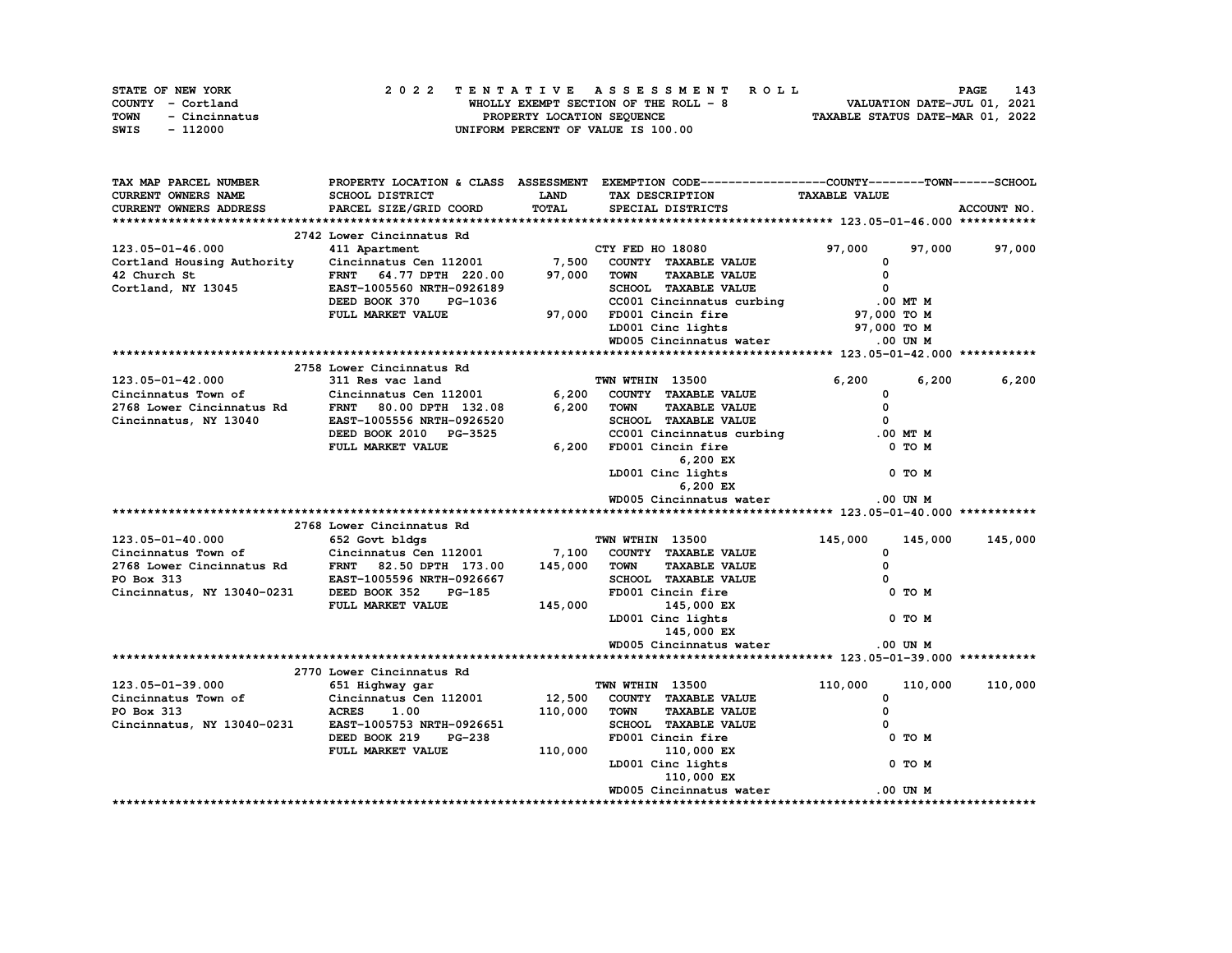|      | STATE OF NEW YORK |  |                            | 2022 TENTATIVE ASSESSMENT ROLL         | <b>PAGE</b>                      | 144 |
|------|-------------------|--|----------------------------|----------------------------------------|----------------------------------|-----|
|      | COUNTY - Cortland |  |                            | WHOLLY EXEMPT SECTION OF THE ROLL $-8$ | VALUATION DATE-JUL 01, 2021      |     |
| TOWN | - Cincinnatus     |  | PROPERTY LOCATION SEQUENCE |                                        | TAXABLE STATUS DATE-MAR 01, 2022 |     |
| SWIS | - 112000          |  |                            | UNIFORM PERCENT OF VALUE IS 100.00     |                                  |     |

| TAX MAP PARCEL NUMBER         |                                |             | PROPERTY LOCATION & CLASS ASSESSMENT EXEMPTION CODE----------------COUNTY-------TOWN-----SCHOOL |                      |             |
|-------------------------------|--------------------------------|-------------|-------------------------------------------------------------------------------------------------|----------------------|-------------|
| <b>CURRENT OWNERS NAME</b>    | <b>SCHOOL DISTRICT</b>         | <b>LAND</b> | TAX DESCRIPTION                                                                                 | <b>TAXABLE VALUE</b> |             |
| <b>CURRENT OWNERS ADDRESS</b> | PARCEL SIZE/GRID COORD         | TOTAL       | SPECIAL DISTRICTS                                                                               |                      | ACCOUNT NO. |
|                               |                                |             |                                                                                                 |                      |             |
|                               | 2704-2708 Lower Cincinnatus Rd |             |                                                                                                 |                      |             |
| 123.00-03-08.000              | 620 Religious                  |             | INTERD CEN 26300                                                                                | 275,000<br>275,000   | 275,000     |
| Church Our Lady Of            | Cincinnatus Cen 112001 16,700  |             | COUNTY TAXABLE VALUE                                                                            | 0                    |             |
| Perpetual Help                | <b>ACRES</b><br>1.50           | 275,000     | <b>TOWN</b><br><b>TAXABLE VALUE</b>                                                             | $\Omega$             |             |
| 2708 L Cincinnatus Rd         | EAST-1005363 NRTH-0925406      |             | SCHOOL TAXABLE VALUE                                                                            |                      |             |
| Cincinnatus, NY 13040         | DEED BOOK 249 PG-560           |             | CC001 Cincinnatus curbing                                                                       | $.00$ MT $M$         |             |
|                               | FULL MARKET VALUE              | 275,000     | FD001 Cincin fire                                                                               | 0 TO M               |             |
|                               |                                |             | 275,000 EX                                                                                      |                      |             |
|                               |                                |             | WD005 Cincinnatus water                                                                         | .00 UN M             |             |
|                               |                                |             |                                                                                                 |                      |             |
|                               | 5610 Piety Hill Rd             |             |                                                                                                 |                      |             |
| 122.08-02-02.000              | 620 Religious                  |             | INTERD CEN 26300                                                                                | 135,000<br>135,000   | 135,000     |
| Church Berean Bible           | Cincinnatus Cen 112001         | 10,300      | COUNTY TAXABLE VALUE                                                                            | 0                    |             |
| 109 County Road 2             | FRNT 129.50 DPTH 204.46        | 135,000     | <b>TOWN</b><br><b>TAXABLE VALUE</b>                                                             | $\mathbf{0}$         |             |
| Greene, NY 13778              | EAST-1002616 NRTH-0926528      |             | SCHOOL TAXABLE VALUE                                                                            |                      |             |
|                               | DEED BOOK 2015 PG-5058         |             | FD001 Cincin fire                                                                               | 0 TO M               |             |
|                               | FULL MARKET VALUE              | 135,000     | 135,000 EX                                                                                      |                      |             |
|                               |                                |             | LD001 Cinc lights                                                                               | 0 TO M               |             |
|                               |                                |             | 135,000 EX                                                                                      |                      |             |
|                               |                                |             | WD005 Cincinnatus water                                                                         | $.00$ UN $M$         |             |
|                               |                                |             |                                                                                                 |                      |             |
|                               | 2647 Route 26                  |             |                                                                                                 |                      |             |
| 122.00-03-14.200              | 312 Vac w/imprv                |             | VOLUN FIRE 26400                                                                                | 31,500<br>31,500     | 31,500      |
| Cincinnatus Fire District     | Cincinnatus Cen 112001         | 28,500      | COUNTY TAXABLE VALUE                                                                            | 0                    |             |
| 5722 Telephone Road Ext       | <b>ACRES</b> 18.07             | 31,500      | <b>TAXABLE VALUE</b><br><b>TOWN</b>                                                             | $\Omega$             |             |
| Cincinnatus, NY 13040         | EAST-1002971 NRTH-0925039      |             | SCHOOL TAXABLE VALUE                                                                            |                      |             |
|                               | DEED BOOK 2012 PG-5758         |             | FD001 Cincin fire                                                                               | 0 TO M               |             |
|                               | FULL MARKET VALUE              | 31,500      | 31,500 EX                                                                                       |                      |             |
|                               |                                |             | LD001 Cinc lights                                                                               | 0 TO M               |             |
|                               |                                |             | 31,500 EX                                                                                       |                      |             |
|                               |                                |             | WD005 Cincinnatus water                                                                         | $.00$ UN M           |             |
|                               |                                |             |                                                                                                 |                      |             |
|                               | 2697 Route 26                  |             |                                                                                                 |                      |             |
| 122.12-01-02.000              | 312 Vac w/imprv                |             | CLERGY RES 21600                                                                                | 13,000<br>13,000     | 13,000      |
| Church NE District            | Cincinnatus Cen 112001         | 11,900      | COUNTY TAXABLE VALUE                                                                            | 0                    |             |
| 2687 Route 26                 | FRNT 165.00 DPTH 231.00        | 13,000      | <b>TOWN</b><br><b>TAXABLE VALUE</b>                                                             | $\mathbf{o}$         |             |
| Cincinnatus, NY 13040         | EAST-1003354 NRTH-0925287      |             | SCHOOL TAXABLE VALUE                                                                            | $\mathbf 0$          |             |
|                               | DEED BOOK 447<br><b>PG-285</b> |             | FD001 Cincin fire                                                                               | 13,000 TO M          |             |
|                               | FULL MARKET VALUE              | 13,000      | LD001 Cinc lights                                                                               | 13,000 TO M          |             |
|                               |                                |             | WD005 Cincinnatus water                                                                         | .00 UN M             |             |
|                               |                                |             |                                                                                                 |                      |             |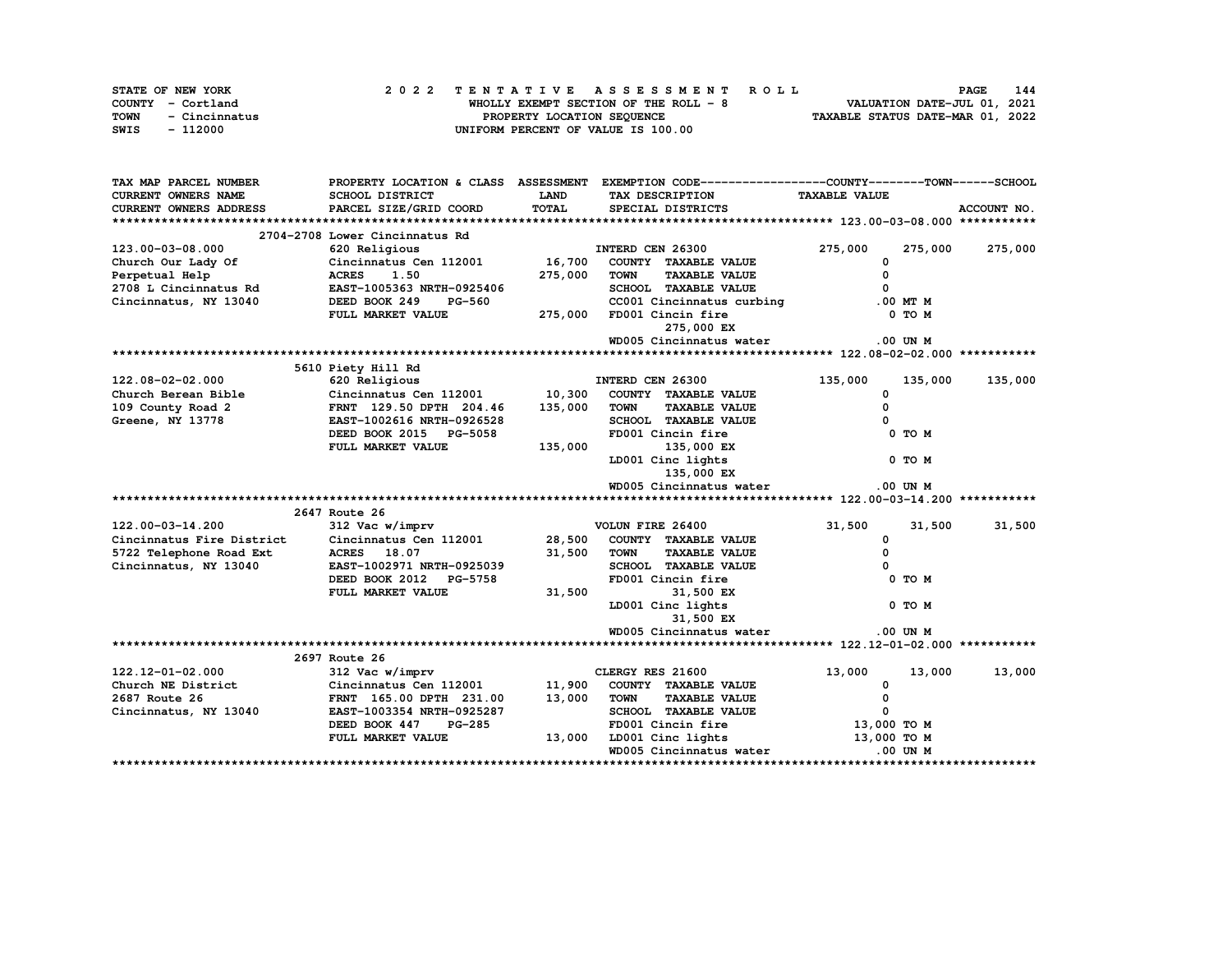| STATE OF NEW YORK     | 2022 TENTATIVE ASSESSMENT ROLL         | 145<br><b>PAGE</b>               |
|-----------------------|----------------------------------------|----------------------------------|
| COUNTY - Cortland     | WHOLLY EXEMPT SECTION OF THE ROLL $-8$ | VALUATION DATE-JUL 01, 2021      |
| TOWN<br>- Cincinnatus | PROPERTY LOCATION SEQUENCE             | TAXABLE STATUS DATE-MAR 01, 2022 |
| - 112000<br>SWIS      | UNIFORM PERCENT OF VALUE IS 100.00     |                                  |

| TAX MAP PARCEL NUMBER                                                                                                                                                                                                                                                                                                                                                                                                                    |                                                       |              | PROPERTY LOCATION & CLASS ASSESSMENT EXEMPTION CODE-----------------COUNTY-------TOWN------SCHOOL |                      |                 |
|------------------------------------------------------------------------------------------------------------------------------------------------------------------------------------------------------------------------------------------------------------------------------------------------------------------------------------------------------------------------------------------------------------------------------------------|-------------------------------------------------------|--------------|---------------------------------------------------------------------------------------------------|----------------------|-----------------|
| CURRENT OWNERS NAME                                                                                                                                                                                                                                                                                                                                                                                                                      | SCHOOL DISTRICT                                       | <b>LAND</b>  | TAX DESCRIPTION                                                                                   | <b>TAXABLE VALUE</b> |                 |
| CURRENT OWNERS ADDRESS                                                                                                                                                                                                                                                                                                                                                                                                                   | PARCEL SIZE/GRID COORD                                | <b>TOTAL</b> | SPECIAL DISTRICTS                                                                                 |                      | ACCOUNT NO.     |
|                                                                                                                                                                                                                                                                                                                                                                                                                                          |                                                       |              |                                                                                                   |                      |                 |
|                                                                                                                                                                                                                                                                                                                                                                                                                                          | 2747 Route 26                                         |              |                                                                                                   |                      |                 |
| 122.08-02-17.000                                                                                                                                                                                                                                                                                                                                                                                                                         | 612 School                                            |              | SCHOOL DIS 13800                                                                                  | 250,000              | 250,000 250,000 |
| School Cincinnatus Central Cincinnatus Cen 112001 19,000                                                                                                                                                                                                                                                                                                                                                                                 |                                                       |              | COUNTY TAXABLE VALUE                                                                              | $\mathbf 0$          |                 |
|                                                                                                                                                                                                                                                                                                                                                                                                                                          |                                                       |              | 250,000 TOWN TAXABLE VALUE                                                                        | $\Omega$             |                 |
| 2809 Cincinnatus Rd                 ACRES       5.00<br>Cincinnatus, NY 13040             EAST-1003251 NRTH-0925967                                                                                                                                                                                                                                                                                                                      |                                                       |              | SCHOOL TAXABLE VALUE                                                                              |                      |                 |
|                                                                                                                                                                                                                                                                                                                                                                                                                                          | DEED BOOK 2008 PG-272<br>FULL MARKET VALUE 250,000    |              | FD001 Cincin fire                                                                                 | 0 TO M               |                 |
|                                                                                                                                                                                                                                                                                                                                                                                                                                          |                                                       |              |                                                                                                   |                      |                 |
|                                                                                                                                                                                                                                                                                                                                                                                                                                          |                                                       |              | 250,000 EX<br>LD001 Cinc lights                                                                   | $0$ TO M             |                 |
|                                                                                                                                                                                                                                                                                                                                                                                                                                          |                                                       |              | 250,000 EX                                                                                        |                      |                 |
|                                                                                                                                                                                                                                                                                                                                                                                                                                          |                                                       |              | WD005 Cincinnatus water                                                                           | .00 UN M             |                 |
|                                                                                                                                                                                                                                                                                                                                                                                                                                          |                                                       |              |                                                                                                   |                      |                 |
|                                                                                                                                                                                                                                                                                                                                                                                                                                          | 2749 Route 26                                         |              |                                                                                                   |                      |                 |
| 122.08-02-14.000                                                                                                                                                                                                                                                                                                                                                                                                                         | 662 Police/fire <b>bluest volumers</b> volumers 26400 |              |                                                                                                   | 200,000              | 200,000 200,000 |
| Cincinnatus Fire District Cincinnatus Cen 112001 11,800 COUNTY TAXABLE VALUE                                                                                                                                                                                                                                                                                                                                                             |                                                       |              |                                                                                                   | $^{\circ}$           |                 |
|                                                                                                                                                                                                                                                                                                                                                                                                                                          |                                                       |              |                                                                                                   | $\Omega$             |                 |
|                                                                                                                                                                                                                                                                                                                                                                                                                                          |                                                       |              | SCHOOL TAXABLE VALUE                                                                              |                      |                 |
|                                                                                                                                                                                                                                                                                                                                                                                                                                          |                                                       |              |                                                                                                   | 0 TO M               |                 |
|                                                                                                                                                                                                                                                                                                                                                                                                                                          | DEED BOOK 545 PG-25<br>FULL MARKET VALUE              | 200,000      |                                                                                                   |                      |                 |
|                                                                                                                                                                                                                                                                                                                                                                                                                                          |                                                       |              | 200,000 EX<br>LD001 Cinc lights                                                                   | $O$ TO M             |                 |
|                                                                                                                                                                                                                                                                                                                                                                                                                                          |                                                       |              | 200,000 EX                                                                                        |                      |                 |
|                                                                                                                                                                                                                                                                                                                                                                                                                                          |                                                       |              | WD005 Cincinnatus water                                                                           | $.00$ UN M           |                 |
|                                                                                                                                                                                                                                                                                                                                                                                                                                          |                                                       |              |                                                                                                   |                      |                 |
|                                                                                                                                                                                                                                                                                                                                                                                                                                          | 2781 Route 26                                         |              |                                                                                                   |                      |                 |
| 122.08-01-29.000                                                                                                                                                                                                                                                                                                                                                                                                                         | 615 Educatn fac MON-PROFIT 25300                      |              |                                                                                                   | 127,000              | 127,000 127,000 |
| Cincinnatus Area Heritage Soc Cincinnatus Cen 112001                                                                                                                                                                                                                                                                                                                                                                                     |                                                       |              | 9,700 COUNTY TAXABLE VALUE                                                                        | $^{\circ}$           |                 |
|                                                                                                                                                                                                                                                                                                                                                                                                                                          |                                                       |              |                                                                                                   | $\Omega$             |                 |
| $\tiny{\texttt{PO Box 373}}\begin{array}{c} \texttt{PNN} \end{array}\begin{array}{c} \texttt{FRN} \end{array}\begin{array}{c} \texttt{IRN} \end{array}\begin{array}{c} \texttt{140.00 DPTH} \end{array}\begin{array}{c} \texttt{145.00} \end{array}\begin{array}{c} \texttt{127,000} \end{array}\begin{array}{c} \texttt{TOWN} \end{array}\begin{array}{c} \texttt{TAXABLE VALUE} \end{array}\begin{array}{c} \texttt{NLUE} \end{array}$ |                                                       |              |                                                                                                   |                      |                 |
|                                                                                                                                                                                                                                                                                                                                                                                                                                          | DEED BOOK 357 PG-1143                                 |              | SCHOOL TAXABLE VALUE<br>Theol Cincin fire<br>FD001 Cincin fire                                    | $0$ TO M             |                 |
|                                                                                                                                                                                                                                                                                                                                                                                                                                          | FULL MARKET VALUE 127,000                             |              | $127,000$ EX                                                                                      |                      |                 |
|                                                                                                                                                                                                                                                                                                                                                                                                                                          |                                                       |              | LD001 Cinc lights                                                                                 | $0$ TO M             |                 |
|                                                                                                                                                                                                                                                                                                                                                                                                                                          |                                                       |              | 127,000 EX                                                                                        |                      |                 |
|                                                                                                                                                                                                                                                                                                                                                                                                                                          |                                                       |              | WD005 Cincinnatus water                                                                           | $.00$ UN M           |                 |
|                                                                                                                                                                                                                                                                                                                                                                                                                                          |                                                       |              |                                                                                                   |                      |                 |
|                                                                                                                                                                                                                                                                                                                                                                                                                                          | 2810 Route 26                                         |              |                                                                                                   |                      |                 |
|                                                                                                                                                                                                                                                                                                                                                                                                                                          | 590 Park                                              |              | TWN WTHIN 13500                                                                                   |                      | 75,000 75,000   |
| 122.08-01-07.000                                                                                                                                                                                                                                                                                                                                                                                                                         |                                                       |              |                                                                                                   | 75,000<br>$^{\circ}$ |                 |
| Cincinnatus Town of Cincinnatus Cen 112001 19, 200 COUNTY TAXABLE VALUE<br>2769 L Cincinnatus Rd aCRES 5.10 75,000 TOWN TAXABLE VALUE<br>Cincinnatus, NY 13040-9601 EAST-1004068 NRTH-0927376 SCHOOL TAXABLE VALUE                                                                                                                                                                                                                       |                                                       |              |                                                                                                   | $^{\circ}$           |                 |
|                                                                                                                                                                                                                                                                                                                                                                                                                                          |                                                       |              | 75,000 TOWN TAXABLE VALUE                                                                         |                      |                 |
|                                                                                                                                                                                                                                                                                                                                                                                                                                          | FULL MARKET VALUE                                     | 75,000       | SCHOOL TAXABLE VALUE<br>FD001 Cincin fire                                                         | $0$ TO $M$           |                 |
|                                                                                                                                                                                                                                                                                                                                                                                                                                          |                                                       |              | 75,000 EX                                                                                         |                      |                 |
|                                                                                                                                                                                                                                                                                                                                                                                                                                          |                                                       |              | WD005 Cincinnatus water                                                                           | .00 UN M             |                 |
|                                                                                                                                                                                                                                                                                                                                                                                                                                          |                                                       |              |                                                                                                   |                      |                 |
|                                                                                                                                                                                                                                                                                                                                                                                                                                          |                                                       |              |                                                                                                   |                      |                 |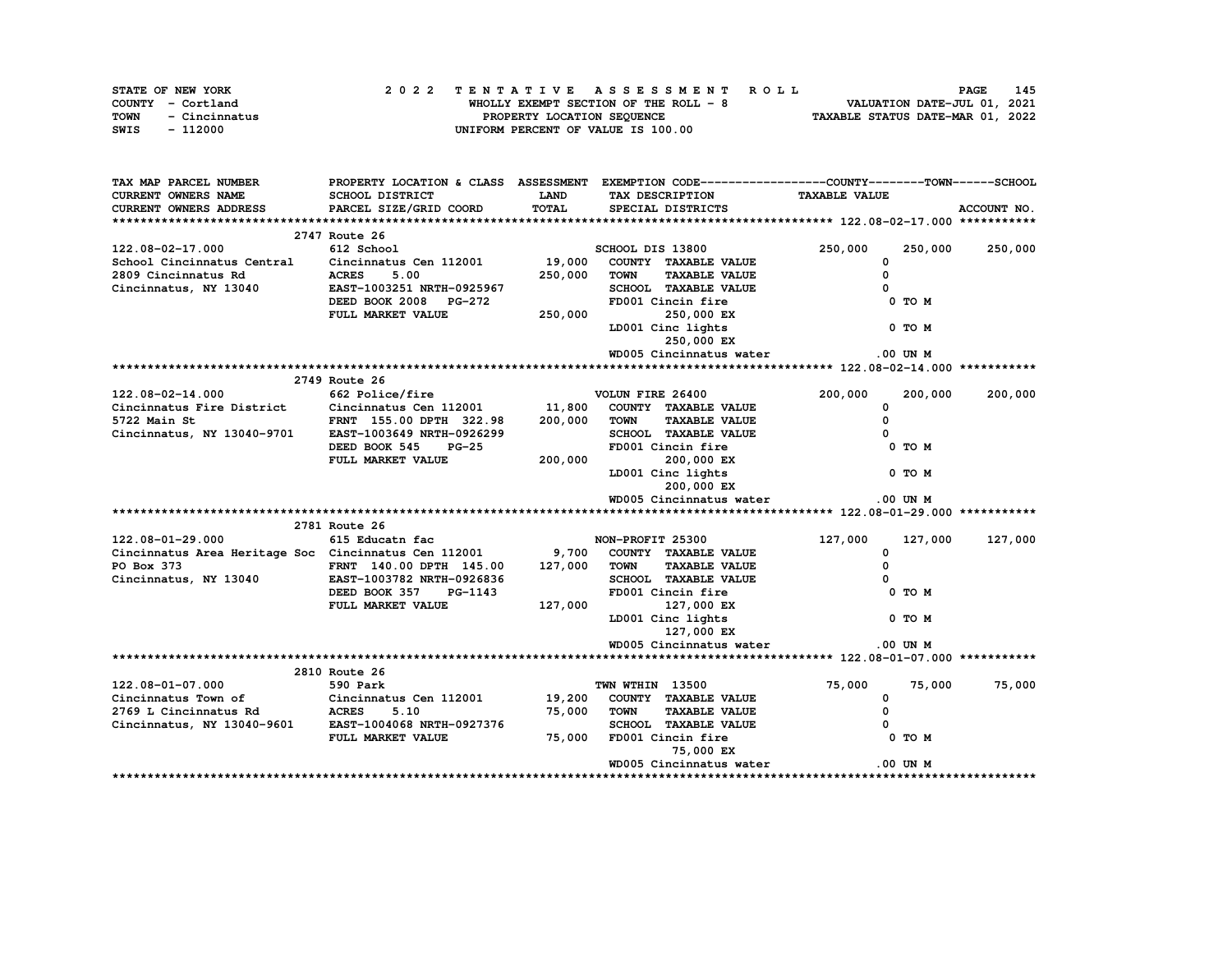| STATE OF NEW YORK     | 2022 TENTATIVE ASSESSMENT ROLL         | 146<br><b>PAGE</b>               |
|-----------------------|----------------------------------------|----------------------------------|
| COUNTY - Cortland     | WHOLLY EXEMPT SECTION OF THE ROLL $-8$ | VALUATION DATE-JUL 01, 2021      |
| TOWN<br>- Cincinnatus | PROPERTY LOCATION SEQUENCE             | TAXABLE STATUS DATE-MAR 01, 2022 |
| SWIS<br>- 112000      | UNIFORM PERCENT OF VALUE IS 100.00     |                                  |

| TAX MAP PARCEL NUMBER  | PROPERTY LOCATION & CLASS ASSESSMENT EXEMPTION CODE----------------COUNTY-------TOWN-----SCHOOL |             |                       |                            |                      |              |             |
|------------------------|-------------------------------------------------------------------------------------------------|-------------|-----------------------|----------------------------|----------------------|--------------|-------------|
| CURRENT OWNERS NAME    | SCHOOL DISTRICT                                                                                 | <b>LAND</b> |                       | TAX DESCRIPTION            | <b>TAXABLE VALUE</b> |              |             |
| CURRENT OWNERS ADDRESS | PARCEL SIZE/GRID COORD                                                                          | TOTAL       |                       | SPECIAL DISTRICTS          |                      |              | ACCOUNT NO. |
|                        |                                                                                                 |             |                       |                            |                      |              |             |
| 2687-2689 Route 26     |                                                                                                 |             |                       |                            |                      |              |             |
| 122.12-01-01.000       | 620 Religious                                                                                   |             | INTERD CEN 26300      |                            | 190,500              | 190,500      | 190,500     |
| Church NE District     | Cincinnatus Cen 112001                                                                          | 11,800      |                       | COUNTY TAXABLE VALUE       | 0                    |              |             |
| 2687 Route 26          | FRNT 150.00 DPTH 125.00                                                                         | 190,500     | <b>TOWN</b>           | <b>TAXABLE VALUE</b>       | 0                    |              |             |
| Cincinnatus, NY 13040  | EAST-1003360 NRTH-0925121                                                                       |             |                       | SCHOOL TAXABLE VALUE       |                      |              |             |
|                        | DEED BOOK 228<br><b>PG-581</b>                                                                  |             |                       | FD001 Cincin fire          |                      | 0 TO M       |             |
|                        | FULL MARKET VALUE                                                                               | 190,500     |                       | 190,500 EX                 |                      |              |             |
|                        |                                                                                                 |             |                       | WD005 Cincinnatus water    |                      | $.00$ UN $M$ |             |
|                        |                                                                                                 |             |                       |                            |                      |              |             |
|                        | Route 26 And 41                                                                                 |             |                       |                            |                      |              |             |
| 132.00-01-05.000       | 653 Govt pk lot                                                                                 |             | <b>NY STATE</b>       | 12100                      | 1,000                | 1,000        | 1,000       |
| NYS Highway Dept       | Cincinnatus Cen 112001                                                                          |             |                       | 1,000 COUNTY TAXABLE VALUE | 0                    |              |             |
| PO Box 313             | FRNT 150.00 DPTH 150.00                                                                         | 1,000       | <b>TOWN</b>           | <b>TAXABLE VALUE</b>       | $\Omega$             |              |             |
| Cincinnatus, NY 13040  | EAST-0999285 NRTH-0918602                                                                       |             |                       | SCHOOL TAXABLE VALUE       |                      |              |             |
|                        | FULL MARKET VALUE                                                                               | 1,000       |                       | FD001 Cincin fire          |                      | 0 TO M       |             |
|                        |                                                                                                 |             |                       | 1,000 EX                   |                      |              |             |
|                        |                                                                                                 |             |                       |                            |                      |              |             |
|                        | Route 26 And 41                                                                                 |             |                       |                            |                      |              |             |
| 132.00-01-21.000       | 932 Forest s532b                                                                                |             | <b>NY STATE</b>       | 12100                      | 488,000              | 488,000      | 488,000     |
| State of New York      | Cincinnatus Cen 112001                                                                          | 488,000     |                       | COUNTY TAXABLE VALUE       | 0                    |              |             |
| Whitney Point Dam      | <b>ACRES</b> 501.10                                                                             | 488,000     | <b>TOWN</b>           | <b>TAXABLE VALUE</b>       | 0                    |              |             |
| County Treasurer       | EAST-1000898 NRTH-0912878                                                                       |             |                       | SCHOOL TAXABLE VALUE       |                      |              |             |
| 6 Central Ave          | FULL MARKET VALUE                                                                               | 488,000     |                       | FD001 Cincin fire          |                      | 0 TO M       |             |
| Cortland, NY 13045     |                                                                                                 |             |                       | 488,000 EX                 |                      |              |             |
|                        |                                                                                                 |             |                       |                            |                      |              |             |
|                        | Route 26 And 41                                                                                 |             |                       |                            |                      |              |             |
| 132.00-01-23.000       | 932 Forest s532b                                                                                |             | <b>NY STATE</b> 12100 |                            | 75,300               | 75,300       | 75,300      |
| State of New York      | Cincinnatus Cen 112001                                                                          | 75,300      |                       | COUNTY TAXABLE VALUE       | 0                    |              |             |
| County Treasurer       | <b>ACRES</b> 77.00                                                                              | 75,300      | <b>TOWN</b>           | <b>TAXABLE VALUE</b>       | $\Omega$             |              |             |
| 6 Central Ave          | EAST-0998927 NRTH-0916090                                                                       |             |                       | SCHOOL TAXABLE VALUE       |                      |              |             |
| Cortland, NY 13045     | FULL MARKET VALUE                                                                               | 75,300      |                       | FD001 Cincin fire          |                      | 0 TO M       |             |
|                        |                                                                                                 |             |                       | 75,300 EX                  |                      |              |             |
|                        |                                                                                                 |             |                       |                            |                      |              |             |
|                        | Route 26 And 41                                                                                 |             |                       |                            |                      |              |             |
| 132.00-01-25.000       | 941 SOL reforest                                                                                |             | <b>NY STATE</b>       | 12100                      | 12,000               | 12,000       | 12,000      |
| State of New York      | Cincinnatus Cen 112001                                                                          | 12,000      |                       | COUNTY TAXABLE VALUE       | 0                    |              |             |
| County Treasurer       | ACRES 11.44                                                                                     | 12,000      | <b>TOWN</b>           | <b>TAXABLE VALUE</b>       | 0                    |              |             |
| 6 Central Ave          | EAST-0998496 NRTH-0917966                                                                       |             |                       | SCHOOL TAXABLE VALUE       |                      |              |             |
| Cortland, NY 13045     | DEED BOOK 364<br>PG-1047                                                                        |             |                       | FD001 Cincin fire          |                      | 0 TO M       |             |
|                        | FULL MARKET VALUE                                                                               | 12,000      |                       | 12,000 EX                  |                      |              |             |
|                        |                                                                                                 |             |                       | LD001 Cinc lights          |                      | 0 TO M       |             |
|                        |                                                                                                 |             |                       | 12,000 EX                  |                      |              |             |
|                        |                                                                                                 |             |                       |                            |                      |              |             |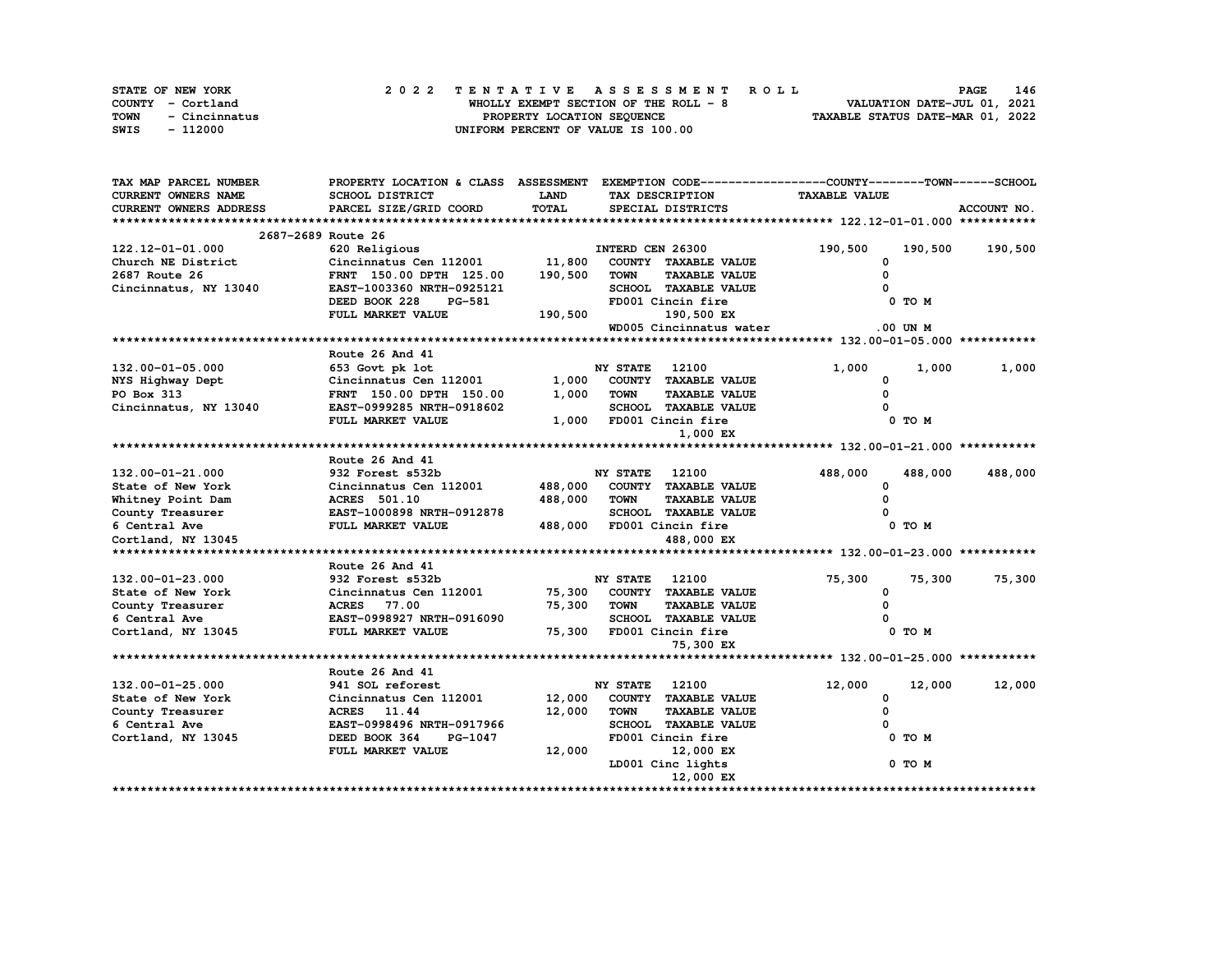|             | STATE OF NEW YORK | 2022 TENTATIVE ASSESSMENT ROLL         | 147<br><b>PAGE</b>               |
|-------------|-------------------|----------------------------------------|----------------------------------|
|             | COUNTY - Cortland | WHOLLY EXEMPT SECTION OF THE ROLL $-8$ | VALUATION DATE-JUL 01, 2021      |
| <b>TOWN</b> | - Cincinnatus     | PROPERTY LOCATION SEQUENCE             | TAXABLE STATUS DATE-MAR 01, 2022 |
| SWIS        | - 112000          | UNIFORM PERCENT OF VALUE IS 100.00     |                                  |

| TAX MAP PARCEL NUMBER      | PROPERTY LOCATION & CLASS ASSESSMENT |             |                  |                             | EXEMPTION CODE-----------------COUNTY-------TOWN-----SCHOOL |              |             |
|----------------------------|--------------------------------------|-------------|------------------|-----------------------------|-------------------------------------------------------------|--------------|-------------|
| CURRENT OWNERS NAME        | <b>SCHOOL DISTRICT</b>               | <b>LAND</b> |                  | TAX DESCRIPTION             | <b>TAXABLE VALUE</b>                                        |              |             |
| CURRENT OWNERS ADDRESS     | PARCEL SIZE/GRID COORD               | TOTAL       |                  | SPECIAL DISTRICTS           |                                                             |              | ACCOUNT NO. |
|                            |                                      |             |                  |                             |                                                             |              |             |
|                            | Route 41                             |             |                  |                             |                                                             |              |             |
| 122.00-04-04.000           | 932 Forest s532b                     |             | NY STATE         | 12100                       | 249,500                                                     | 249,500      | 249,500     |
| State of New York          | Cincinnatus Cen 112001               | 249,500     |                  | COUNTY TAXABLE VALUE        | $\Omega$                                                    |              |             |
| County Treasurer           | <b>ACRES</b> 255.30                  | 249,500     | <b>TOWN</b>      | <b>TAXABLE VALUE</b>        | 0                                                           |              |             |
| 6 Central Ave              | EAST-0993629 NRTH-0921986            |             |                  | SCHOOL TAXABLE VALUE        |                                                             |              |             |
| Cortland, NY 13045         | FULL MARKET VALUE                    | 249,500     |                  | FD001 Cincin fire           |                                                             | 0 TO M       |             |
|                            |                                      |             |                  | 249,500 EX                  |                                                             |              |             |
|                            |                                      |             |                  |                             |                                                             |              |             |
|                            | Route 41                             |             |                  |                             |                                                             |              |             |
| 122.00-04-05.000           | 941 SOL reforest                     |             | <b>NY STATE</b>  | 12100                       | 15,500                                                      | 15,500       | 15,500      |
| State of New York          | Cincinnatus Cen 112001               | 15,500      |                  | COUNTY TAXABLE VALUE        | $\Omega$                                                    |              |             |
| County Treasurer           | ACRES 10.15                          | 15,500      | <b>TOWN</b>      | <b>TAXABLE VALUE</b>        | 0                                                           |              |             |
| 6 Central Ave              | EAST-0994465 NRTH-0922285            |             |                  | SCHOOL TAXABLE VALUE        |                                                             |              |             |
| Cortland, NY 13045         | DEED BOOK 364<br>PG-1050             |             |                  | FD001 Cincin fire           |                                                             | 0 TO M       |             |
|                            | FULL MARKET VALUE                    | 15,500      |                  | 15,500 EX                   |                                                             |              |             |
|                            |                                      |             |                  | LD001 Cinc lights           |                                                             | 0 TO M       |             |
|                            |                                      |             |                  | 15,500 EX                   |                                                             |              |             |
|                            |                                      |             |                  |                             |                                                             |              |             |
|                            | Telephone Rd                         |             |                  |                             |                                                             |              |             |
| 122.08-01-16.000           | 323 Vacant rural                     |             | TWN CEME         | 13510                       | 10,500                                                      | 10,500       | 10,500      |
| Cemetery Cincinnatus       | Cincinnatus Cen 112001               | 10,500      |                  | COUNTY TAXABLE VALUE        | 0                                                           |              |             |
| Cincinnatus, NY 13040      | <b>ACRES</b><br>1.50                 | 10,500      | <b>TOWN</b>      | <b>TAXABLE VALUE</b>        | $\Omega$                                                    |              |             |
|                            | EAST-1002556 NRTH-0927314            |             |                  | SCHOOL TAXABLE VALUE        |                                                             |              |             |
|                            | DEED BOOK 49<br>PG-410               |             |                  | FD001 Cincin fire           |                                                             | 0 TO M       |             |
|                            | FULL MARKET VALUE                    | 10,500      |                  | 10,500 EX                   |                                                             |              |             |
|                            |                                      |             |                  |                             |                                                             |              |             |
|                            | 5681 Telephone Rd Ext                |             |                  |                             |                                                             |              |             |
| 122.08-01-31.000           | 611 Library                          |             | NON-PROFIT 25300 |                             | 195,000                                                     | 195,000      | 195,000     |
| Library Kellogg Free       | Cincinnatus Cen 112001               | 9,500       |                  | COUNTY TAXABLE VALUE        | 0                                                           |              |             |
| PO Box 150                 | FRNT 130.00 DPTH 160.00              | 195,000     | <b>TOWN</b>      | <b>TAXABLE VALUE</b>        | 0                                                           |              |             |
| Cincinnatus, NY 13040-0150 | EAST-1003999 NRTH-0926855            |             |                  | <b>SCHOOL TAXABLE VALUE</b> |                                                             |              |             |
|                            | DEED BOOK 370<br>PG-346              |             |                  | FD001 Cincin fire           |                                                             | 0 TO M       |             |
|                            | FULL MARKET VALUE                    | 195,000     |                  | 195,000 EX                  |                                                             |              |             |
|                            |                                      |             |                  | LD001 Cinc lights           |                                                             | 0 TO M       |             |
|                            |                                      |             |                  | 195,000 EX                  |                                                             |              |             |
|                            |                                      |             |                  | WD005 Cincinnatus water     |                                                             | $.00$ UN $M$ |             |
|                            |                                      |             |                  |                             |                                                             |              |             |
|                            | 5688 Telephone Rd Ext                |             |                  |                             |                                                             |              |             |
| 122.08-01-38.000           | 411 Apartment                        |             | CTY FED HO 18080 |                             | 250,000<br>0                                                | 250,000      | 250,000     |
| Cortland Housing Authority | Cincinnatus Cen 112001               | 13,100      |                  | COUNTY TAXABLE VALUE        | 0                                                           |              |             |
| 42 Church St               | 1.30<br><b>ACRES</b>                 | 250,000     | <b>TOWN</b>      | <b>TAXABLE VALUE</b>        | 0                                                           |              |             |
| Cortland, NY 13045         | EAST-1004136 NRTH-0926583            |             |                  | SCHOOL TAXABLE VALUE        |                                                             |              |             |
|                            | DEED BOOK 371<br>PG-218              | 250,000     |                  | FD001 Cincin fire           | 250,000 TO M                                                |              |             |
|                            | FULL MARKET VALUE                    |             |                  | LD001 Cinc lights           | 250,000 TO M                                                |              |             |
|                            |                                      |             |                  | WD005 Cincinnatus water     |                                                             | .00 UN M     |             |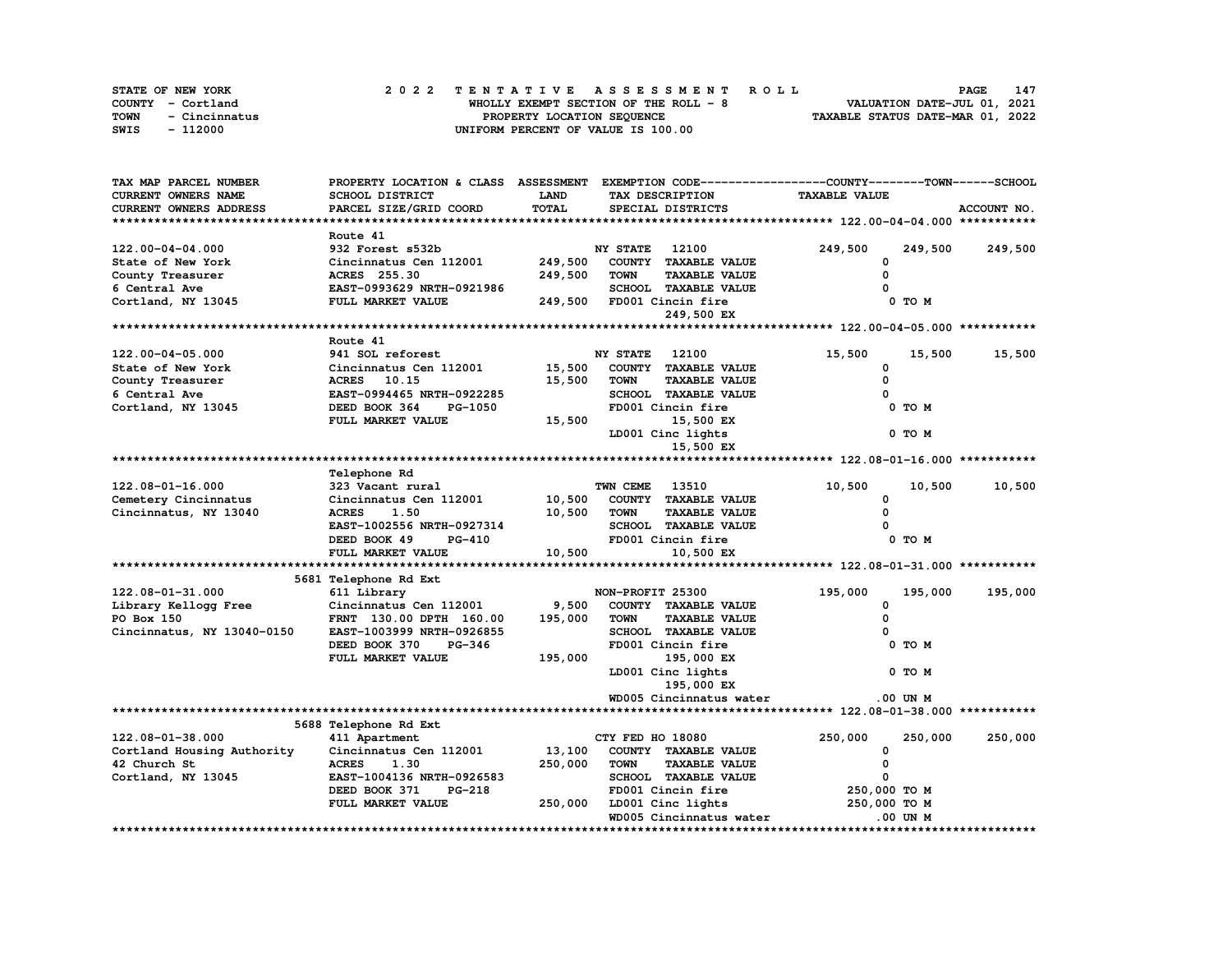|      | STATE OF NEW YORK | 2022 TENTATIVE ASSESSMENT ROLL         | 148<br><b>PAGE</b>               |
|------|-------------------|----------------------------------------|----------------------------------|
|      | COUNTY - Cortland | WHOLLY EXEMPT SECTION OF THE ROLL $-8$ | VALUATION DATE-JUL 01, 2021      |
| TOWN | - Cincinnatus     | PROPERTY LOCATION SEQUENCE             | TAXABLE STATUS DATE-MAR 01, 2022 |
| SWIS | - 112000          | UNIFORM PERCENT OF VALUE IS 100.00     |                                  |

| <b>CURRENT OWNERS NAME</b><br><b>SCHOOL DISTRICT</b><br><b>LAND</b><br><b>TAXABLE VALUE</b><br>TAX DESCRIPTION<br>TOTAL<br>PARCEL SIZE/GRID COORD<br>ACCOUNT NO.<br>CURRENT OWNERS ADDRESS<br>SPECIAL DISTRICTS<br>5691 Telephone Rd Ext<br>122.08-01-34.000<br>632 Benevolent<br>NON-PROFIT 25300<br>107,000<br>107,000<br>107,000<br>10,900<br>COUNTY TAXABLE VALUE<br>Library Kellogg Free<br>Cincinnatus Cen 112001<br>0<br>FRNT 150.00 DPTH 180.00<br>107,000<br><b>TAXABLE VALUE</b><br>0<br>PO Box 150<br><b>TOWN</b><br>SCHOOL TAXABLE VALUE<br>Cincinnatus, NY 13040-0150<br>EAST-1004152 NRTH-0926911<br>$\Omega$<br>PG-563<br>FD001 Cincin fire<br>0 TO M<br>DEED BOOK 348<br>107,000<br>FULL MARKET VALUE<br>107,000 EX<br>LD001 Cinc lights<br>0 TO M<br>107,000 EX<br>WD005 Cincinnatus water<br>.00 UN M<br>5720 Telephone Rd Ext<br>123.05-01-70.000<br>VOLUN FIRE 26400<br>311 Res vac land<br>10,500<br>10,500<br>10,500<br>Cincinnatus Fire District<br>10,500<br>Cincinnatus Cen 112001<br>COUNTY TAXABLE VALUE<br>0<br>$\mathbf 0$<br>5722 Main St<br>10,500<br><b>TOWN</b><br><b>TAXABLE VALUE</b><br>FRNT 140.00 DPTH 155.00<br>Cincinnatus, NY 13040-9701<br>SCHOOL TAXABLE VALUE<br>EAST-1004669 NRTH-0926771<br>DEED BOOK 483<br>FD001 Cincin fire<br>0 TO M<br>PG-316<br>FULL MARKET VALUE<br>10,500<br>10,500 EX<br>LD001 Cinc lights<br>0 TO M<br>10,500 EX<br>WD005 Cincinnatus water<br>.00 UN M<br>5722 Telephone Rd Ext<br>$123.05 - 01 - 68.000$<br>662 Police/fire<br>VOLUN FIRE 26400<br>175,000<br>175,000<br>175,000<br>Cincinnatus Fire District<br>Cincinnatus Cen 112001<br>6,000<br>COUNTY TAXABLE VALUE<br>0<br>175,000<br><b>TAXABLE VALUE</b><br>5722 Telephone Rd Ext<br>FRNT 44.00 DPTH 155.00<br>TOWN<br>$\Omega$<br>Cincinnatus, NY 13040-9701<br>SCHOOL TAXABLE VALUE<br>EAST-1004752 NRTH-0926774<br>FD001 Cincin fire<br>DEED BOOK 2003 PG-3159<br>0 TO M<br>175,000<br>FULL MARKET VALUE<br>175,000 EX<br>LD001 Cinc lights<br>0 TO M<br>175,000 EX<br>WD005 Cincinnatus water<br>.00 UN M<br>5724 Telephone Rd Ext<br>9,000<br>9,000<br>9,000<br>123.05-01-66.200<br>311 Res vac land<br>VOLUN FIRE 26400<br>9,000<br>Cincinnatus Fire Deaprtment<br>COUNTY TAXABLE VALUE<br>0<br>Cincinnatus Cen 112001<br>9,000<br><b>TOWN</b><br><b>TAXABLE VALUE</b><br>0<br>5722 Telephone Rd Ext<br>FRNT 151.72 DPTH 126.00<br><b>SCHOOL TAXABLE VALUE</b><br>Cincinnatus, NY 13040<br>EAST-1004843 NRTH-0926815<br>$\Omega$<br>FD001 Cincin fire<br>0 TO M<br>DEED BOOK 2014 PG-6518<br>9,000<br>FULL MARKET VALUE<br>9,000 EX<br>LD001 Cinc lights<br>0 TO M<br>9,000 EX<br>WD005 Cincinnatus water<br>.00 UN M | TAX MAP PARCEL NUMBER |  | PROPERTY LOCATION & CLASS ASSESSMENT EXEMPTION CODE-----------------COUNTY-------TOWN------SCHOOL |  |
|---------------------------------------------------------------------------------------------------------------------------------------------------------------------------------------------------------------------------------------------------------------------------------------------------------------------------------------------------------------------------------------------------------------------------------------------------------------------------------------------------------------------------------------------------------------------------------------------------------------------------------------------------------------------------------------------------------------------------------------------------------------------------------------------------------------------------------------------------------------------------------------------------------------------------------------------------------------------------------------------------------------------------------------------------------------------------------------------------------------------------------------------------------------------------------------------------------------------------------------------------------------------------------------------------------------------------------------------------------------------------------------------------------------------------------------------------------------------------------------------------------------------------------------------------------------------------------------------------------------------------------------------------------------------------------------------------------------------------------------------------------------------------------------------------------------------------------------------------------------------------------------------------------------------------------------------------------------------------------------------------------------------------------------------------------------------------------------------------------------------------------------------------------------------------------------------------------------------------------------------------------------------------------------------------------------------------------------------------------------------------------------------------------------------------------------------------------------------------------------------------------------------------------------------------------------------------------------------------------------------------------------------------------------|-----------------------|--|---------------------------------------------------------------------------------------------------|--|
|                                                                                                                                                                                                                                                                                                                                                                                                                                                                                                                                                                                                                                                                                                                                                                                                                                                                                                                                                                                                                                                                                                                                                                                                                                                                                                                                                                                                                                                                                                                                                                                                                                                                                                                                                                                                                                                                                                                                                                                                                                                                                                                                                                                                                                                                                                                                                                                                                                                                                                                                                                                                                                                               |                       |  |                                                                                                   |  |
|                                                                                                                                                                                                                                                                                                                                                                                                                                                                                                                                                                                                                                                                                                                                                                                                                                                                                                                                                                                                                                                                                                                                                                                                                                                                                                                                                                                                                                                                                                                                                                                                                                                                                                                                                                                                                                                                                                                                                                                                                                                                                                                                                                                                                                                                                                                                                                                                                                                                                                                                                                                                                                                               |                       |  |                                                                                                   |  |
|                                                                                                                                                                                                                                                                                                                                                                                                                                                                                                                                                                                                                                                                                                                                                                                                                                                                                                                                                                                                                                                                                                                                                                                                                                                                                                                                                                                                                                                                                                                                                                                                                                                                                                                                                                                                                                                                                                                                                                                                                                                                                                                                                                                                                                                                                                                                                                                                                                                                                                                                                                                                                                                               |                       |  |                                                                                                   |  |
|                                                                                                                                                                                                                                                                                                                                                                                                                                                                                                                                                                                                                                                                                                                                                                                                                                                                                                                                                                                                                                                                                                                                                                                                                                                                                                                                                                                                                                                                                                                                                                                                                                                                                                                                                                                                                                                                                                                                                                                                                                                                                                                                                                                                                                                                                                                                                                                                                                                                                                                                                                                                                                                               |                       |  |                                                                                                   |  |
|                                                                                                                                                                                                                                                                                                                                                                                                                                                                                                                                                                                                                                                                                                                                                                                                                                                                                                                                                                                                                                                                                                                                                                                                                                                                                                                                                                                                                                                                                                                                                                                                                                                                                                                                                                                                                                                                                                                                                                                                                                                                                                                                                                                                                                                                                                                                                                                                                                                                                                                                                                                                                                                               |                       |  |                                                                                                   |  |
|                                                                                                                                                                                                                                                                                                                                                                                                                                                                                                                                                                                                                                                                                                                                                                                                                                                                                                                                                                                                                                                                                                                                                                                                                                                                                                                                                                                                                                                                                                                                                                                                                                                                                                                                                                                                                                                                                                                                                                                                                                                                                                                                                                                                                                                                                                                                                                                                                                                                                                                                                                                                                                                               |                       |  |                                                                                                   |  |
|                                                                                                                                                                                                                                                                                                                                                                                                                                                                                                                                                                                                                                                                                                                                                                                                                                                                                                                                                                                                                                                                                                                                                                                                                                                                                                                                                                                                                                                                                                                                                                                                                                                                                                                                                                                                                                                                                                                                                                                                                                                                                                                                                                                                                                                                                                                                                                                                                                                                                                                                                                                                                                                               |                       |  |                                                                                                   |  |
|                                                                                                                                                                                                                                                                                                                                                                                                                                                                                                                                                                                                                                                                                                                                                                                                                                                                                                                                                                                                                                                                                                                                                                                                                                                                                                                                                                                                                                                                                                                                                                                                                                                                                                                                                                                                                                                                                                                                                                                                                                                                                                                                                                                                                                                                                                                                                                                                                                                                                                                                                                                                                                                               |                       |  |                                                                                                   |  |
|                                                                                                                                                                                                                                                                                                                                                                                                                                                                                                                                                                                                                                                                                                                                                                                                                                                                                                                                                                                                                                                                                                                                                                                                                                                                                                                                                                                                                                                                                                                                                                                                                                                                                                                                                                                                                                                                                                                                                                                                                                                                                                                                                                                                                                                                                                                                                                                                                                                                                                                                                                                                                                                               |                       |  |                                                                                                   |  |
|                                                                                                                                                                                                                                                                                                                                                                                                                                                                                                                                                                                                                                                                                                                                                                                                                                                                                                                                                                                                                                                                                                                                                                                                                                                                                                                                                                                                                                                                                                                                                                                                                                                                                                                                                                                                                                                                                                                                                                                                                                                                                                                                                                                                                                                                                                                                                                                                                                                                                                                                                                                                                                                               |                       |  |                                                                                                   |  |
|                                                                                                                                                                                                                                                                                                                                                                                                                                                                                                                                                                                                                                                                                                                                                                                                                                                                                                                                                                                                                                                                                                                                                                                                                                                                                                                                                                                                                                                                                                                                                                                                                                                                                                                                                                                                                                                                                                                                                                                                                                                                                                                                                                                                                                                                                                                                                                                                                                                                                                                                                                                                                                                               |                       |  |                                                                                                   |  |
|                                                                                                                                                                                                                                                                                                                                                                                                                                                                                                                                                                                                                                                                                                                                                                                                                                                                                                                                                                                                                                                                                                                                                                                                                                                                                                                                                                                                                                                                                                                                                                                                                                                                                                                                                                                                                                                                                                                                                                                                                                                                                                                                                                                                                                                                                                                                                                                                                                                                                                                                                                                                                                                               |                       |  |                                                                                                   |  |
|                                                                                                                                                                                                                                                                                                                                                                                                                                                                                                                                                                                                                                                                                                                                                                                                                                                                                                                                                                                                                                                                                                                                                                                                                                                                                                                                                                                                                                                                                                                                                                                                                                                                                                                                                                                                                                                                                                                                                                                                                                                                                                                                                                                                                                                                                                                                                                                                                                                                                                                                                                                                                                                               |                       |  |                                                                                                   |  |
|                                                                                                                                                                                                                                                                                                                                                                                                                                                                                                                                                                                                                                                                                                                                                                                                                                                                                                                                                                                                                                                                                                                                                                                                                                                                                                                                                                                                                                                                                                                                                                                                                                                                                                                                                                                                                                                                                                                                                                                                                                                                                                                                                                                                                                                                                                                                                                                                                                                                                                                                                                                                                                                               |                       |  |                                                                                                   |  |
|                                                                                                                                                                                                                                                                                                                                                                                                                                                                                                                                                                                                                                                                                                                                                                                                                                                                                                                                                                                                                                                                                                                                                                                                                                                                                                                                                                                                                                                                                                                                                                                                                                                                                                                                                                                                                                                                                                                                                                                                                                                                                                                                                                                                                                                                                                                                                                                                                                                                                                                                                                                                                                                               |                       |  |                                                                                                   |  |
|                                                                                                                                                                                                                                                                                                                                                                                                                                                                                                                                                                                                                                                                                                                                                                                                                                                                                                                                                                                                                                                                                                                                                                                                                                                                                                                                                                                                                                                                                                                                                                                                                                                                                                                                                                                                                                                                                                                                                                                                                                                                                                                                                                                                                                                                                                                                                                                                                                                                                                                                                                                                                                                               |                       |  |                                                                                                   |  |
|                                                                                                                                                                                                                                                                                                                                                                                                                                                                                                                                                                                                                                                                                                                                                                                                                                                                                                                                                                                                                                                                                                                                                                                                                                                                                                                                                                                                                                                                                                                                                                                                                                                                                                                                                                                                                                                                                                                                                                                                                                                                                                                                                                                                                                                                                                                                                                                                                                                                                                                                                                                                                                                               |                       |  |                                                                                                   |  |
|                                                                                                                                                                                                                                                                                                                                                                                                                                                                                                                                                                                                                                                                                                                                                                                                                                                                                                                                                                                                                                                                                                                                                                                                                                                                                                                                                                                                                                                                                                                                                                                                                                                                                                                                                                                                                                                                                                                                                                                                                                                                                                                                                                                                                                                                                                                                                                                                                                                                                                                                                                                                                                                               |                       |  |                                                                                                   |  |
|                                                                                                                                                                                                                                                                                                                                                                                                                                                                                                                                                                                                                                                                                                                                                                                                                                                                                                                                                                                                                                                                                                                                                                                                                                                                                                                                                                                                                                                                                                                                                                                                                                                                                                                                                                                                                                                                                                                                                                                                                                                                                                                                                                                                                                                                                                                                                                                                                                                                                                                                                                                                                                                               |                       |  |                                                                                                   |  |
|                                                                                                                                                                                                                                                                                                                                                                                                                                                                                                                                                                                                                                                                                                                                                                                                                                                                                                                                                                                                                                                                                                                                                                                                                                                                                                                                                                                                                                                                                                                                                                                                                                                                                                                                                                                                                                                                                                                                                                                                                                                                                                                                                                                                                                                                                                                                                                                                                                                                                                                                                                                                                                                               |                       |  |                                                                                                   |  |
|                                                                                                                                                                                                                                                                                                                                                                                                                                                                                                                                                                                                                                                                                                                                                                                                                                                                                                                                                                                                                                                                                                                                                                                                                                                                                                                                                                                                                                                                                                                                                                                                                                                                                                                                                                                                                                                                                                                                                                                                                                                                                                                                                                                                                                                                                                                                                                                                                                                                                                                                                                                                                                                               |                       |  |                                                                                                   |  |
|                                                                                                                                                                                                                                                                                                                                                                                                                                                                                                                                                                                                                                                                                                                                                                                                                                                                                                                                                                                                                                                                                                                                                                                                                                                                                                                                                                                                                                                                                                                                                                                                                                                                                                                                                                                                                                                                                                                                                                                                                                                                                                                                                                                                                                                                                                                                                                                                                                                                                                                                                                                                                                                               |                       |  |                                                                                                   |  |
|                                                                                                                                                                                                                                                                                                                                                                                                                                                                                                                                                                                                                                                                                                                                                                                                                                                                                                                                                                                                                                                                                                                                                                                                                                                                                                                                                                                                                                                                                                                                                                                                                                                                                                                                                                                                                                                                                                                                                                                                                                                                                                                                                                                                                                                                                                                                                                                                                                                                                                                                                                                                                                                               |                       |  |                                                                                                   |  |
|                                                                                                                                                                                                                                                                                                                                                                                                                                                                                                                                                                                                                                                                                                                                                                                                                                                                                                                                                                                                                                                                                                                                                                                                                                                                                                                                                                                                                                                                                                                                                                                                                                                                                                                                                                                                                                                                                                                                                                                                                                                                                                                                                                                                                                                                                                                                                                                                                                                                                                                                                                                                                                                               |                       |  |                                                                                                   |  |
|                                                                                                                                                                                                                                                                                                                                                                                                                                                                                                                                                                                                                                                                                                                                                                                                                                                                                                                                                                                                                                                                                                                                                                                                                                                                                                                                                                                                                                                                                                                                                                                                                                                                                                                                                                                                                                                                                                                                                                                                                                                                                                                                                                                                                                                                                                                                                                                                                                                                                                                                                                                                                                                               |                       |  |                                                                                                   |  |
|                                                                                                                                                                                                                                                                                                                                                                                                                                                                                                                                                                                                                                                                                                                                                                                                                                                                                                                                                                                                                                                                                                                                                                                                                                                                                                                                                                                                                                                                                                                                                                                                                                                                                                                                                                                                                                                                                                                                                                                                                                                                                                                                                                                                                                                                                                                                                                                                                                                                                                                                                                                                                                                               |                       |  |                                                                                                   |  |
|                                                                                                                                                                                                                                                                                                                                                                                                                                                                                                                                                                                                                                                                                                                                                                                                                                                                                                                                                                                                                                                                                                                                                                                                                                                                                                                                                                                                                                                                                                                                                                                                                                                                                                                                                                                                                                                                                                                                                                                                                                                                                                                                                                                                                                                                                                                                                                                                                                                                                                                                                                                                                                                               |                       |  |                                                                                                   |  |
|                                                                                                                                                                                                                                                                                                                                                                                                                                                                                                                                                                                                                                                                                                                                                                                                                                                                                                                                                                                                                                                                                                                                                                                                                                                                                                                                                                                                                                                                                                                                                                                                                                                                                                                                                                                                                                                                                                                                                                                                                                                                                                                                                                                                                                                                                                                                                                                                                                                                                                                                                                                                                                                               |                       |  |                                                                                                   |  |
|                                                                                                                                                                                                                                                                                                                                                                                                                                                                                                                                                                                                                                                                                                                                                                                                                                                                                                                                                                                                                                                                                                                                                                                                                                                                                                                                                                                                                                                                                                                                                                                                                                                                                                                                                                                                                                                                                                                                                                                                                                                                                                                                                                                                                                                                                                                                                                                                                                                                                                                                                                                                                                                               |                       |  |                                                                                                   |  |
|                                                                                                                                                                                                                                                                                                                                                                                                                                                                                                                                                                                                                                                                                                                                                                                                                                                                                                                                                                                                                                                                                                                                                                                                                                                                                                                                                                                                                                                                                                                                                                                                                                                                                                                                                                                                                                                                                                                                                                                                                                                                                                                                                                                                                                                                                                                                                                                                                                                                                                                                                                                                                                                               |                       |  |                                                                                                   |  |
|                                                                                                                                                                                                                                                                                                                                                                                                                                                                                                                                                                                                                                                                                                                                                                                                                                                                                                                                                                                                                                                                                                                                                                                                                                                                                                                                                                                                                                                                                                                                                                                                                                                                                                                                                                                                                                                                                                                                                                                                                                                                                                                                                                                                                                                                                                                                                                                                                                                                                                                                                                                                                                                               |                       |  |                                                                                                   |  |
|                                                                                                                                                                                                                                                                                                                                                                                                                                                                                                                                                                                                                                                                                                                                                                                                                                                                                                                                                                                                                                                                                                                                                                                                                                                                                                                                                                                                                                                                                                                                                                                                                                                                                                                                                                                                                                                                                                                                                                                                                                                                                                                                                                                                                                                                                                                                                                                                                                                                                                                                                                                                                                                               |                       |  |                                                                                                   |  |
|                                                                                                                                                                                                                                                                                                                                                                                                                                                                                                                                                                                                                                                                                                                                                                                                                                                                                                                                                                                                                                                                                                                                                                                                                                                                                                                                                                                                                                                                                                                                                                                                                                                                                                                                                                                                                                                                                                                                                                                                                                                                                                                                                                                                                                                                                                                                                                                                                                                                                                                                                                                                                                                               |                       |  |                                                                                                   |  |
|                                                                                                                                                                                                                                                                                                                                                                                                                                                                                                                                                                                                                                                                                                                                                                                                                                                                                                                                                                                                                                                                                                                                                                                                                                                                                                                                                                                                                                                                                                                                                                                                                                                                                                                                                                                                                                                                                                                                                                                                                                                                                                                                                                                                                                                                                                                                                                                                                                                                                                                                                                                                                                                               |                       |  |                                                                                                   |  |
|                                                                                                                                                                                                                                                                                                                                                                                                                                                                                                                                                                                                                                                                                                                                                                                                                                                                                                                                                                                                                                                                                                                                                                                                                                                                                                                                                                                                                                                                                                                                                                                                                                                                                                                                                                                                                                                                                                                                                                                                                                                                                                                                                                                                                                                                                                                                                                                                                                                                                                                                                                                                                                                               |                       |  |                                                                                                   |  |
|                                                                                                                                                                                                                                                                                                                                                                                                                                                                                                                                                                                                                                                                                                                                                                                                                                                                                                                                                                                                                                                                                                                                                                                                                                                                                                                                                                                                                                                                                                                                                                                                                                                                                                                                                                                                                                                                                                                                                                                                                                                                                                                                                                                                                                                                                                                                                                                                                                                                                                                                                                                                                                                               |                       |  |                                                                                                   |  |
|                                                                                                                                                                                                                                                                                                                                                                                                                                                                                                                                                                                                                                                                                                                                                                                                                                                                                                                                                                                                                                                                                                                                                                                                                                                                                                                                                                                                                                                                                                                                                                                                                                                                                                                                                                                                                                                                                                                                                                                                                                                                                                                                                                                                                                                                                                                                                                                                                                                                                                                                                                                                                                                               |                       |  |                                                                                                   |  |
|                                                                                                                                                                                                                                                                                                                                                                                                                                                                                                                                                                                                                                                                                                                                                                                                                                                                                                                                                                                                                                                                                                                                                                                                                                                                                                                                                                                                                                                                                                                                                                                                                                                                                                                                                                                                                                                                                                                                                                                                                                                                                                                                                                                                                                                                                                                                                                                                                                                                                                                                                                                                                                                               |                       |  |                                                                                                   |  |
|                                                                                                                                                                                                                                                                                                                                                                                                                                                                                                                                                                                                                                                                                                                                                                                                                                                                                                                                                                                                                                                                                                                                                                                                                                                                                                                                                                                                                                                                                                                                                                                                                                                                                                                                                                                                                                                                                                                                                                                                                                                                                                                                                                                                                                                                                                                                                                                                                                                                                                                                                                                                                                                               |                       |  |                                                                                                   |  |
|                                                                                                                                                                                                                                                                                                                                                                                                                                                                                                                                                                                                                                                                                                                                                                                                                                                                                                                                                                                                                                                                                                                                                                                                                                                                                                                                                                                                                                                                                                                                                                                                                                                                                                                                                                                                                                                                                                                                                                                                                                                                                                                                                                                                                                                                                                                                                                                                                                                                                                                                                                                                                                                               |                       |  |                                                                                                   |  |
|                                                                                                                                                                                                                                                                                                                                                                                                                                                                                                                                                                                                                                                                                                                                                                                                                                                                                                                                                                                                                                                                                                                                                                                                                                                                                                                                                                                                                                                                                                                                                                                                                                                                                                                                                                                                                                                                                                                                                                                                                                                                                                                                                                                                                                                                                                                                                                                                                                                                                                                                                                                                                                                               |                       |  |                                                                                                   |  |
|                                                                                                                                                                                                                                                                                                                                                                                                                                                                                                                                                                                                                                                                                                                                                                                                                                                                                                                                                                                                                                                                                                                                                                                                                                                                                                                                                                                                                                                                                                                                                                                                                                                                                                                                                                                                                                                                                                                                                                                                                                                                                                                                                                                                                                                                                                                                                                                                                                                                                                                                                                                                                                                               |                       |  |                                                                                                   |  |
|                                                                                                                                                                                                                                                                                                                                                                                                                                                                                                                                                                                                                                                                                                                                                                                                                                                                                                                                                                                                                                                                                                                                                                                                                                                                                                                                                                                                                                                                                                                                                                                                                                                                                                                                                                                                                                                                                                                                                                                                                                                                                                                                                                                                                                                                                                                                                                                                                                                                                                                                                                                                                                                               |                       |  |                                                                                                   |  |
|                                                                                                                                                                                                                                                                                                                                                                                                                                                                                                                                                                                                                                                                                                                                                                                                                                                                                                                                                                                                                                                                                                                                                                                                                                                                                                                                                                                                                                                                                                                                                                                                                                                                                                                                                                                                                                                                                                                                                                                                                                                                                                                                                                                                                                                                                                                                                                                                                                                                                                                                                                                                                                                               |                       |  |                                                                                                   |  |
|                                                                                                                                                                                                                                                                                                                                                                                                                                                                                                                                                                                                                                                                                                                                                                                                                                                                                                                                                                                                                                                                                                                                                                                                                                                                                                                                                                                                                                                                                                                                                                                                                                                                                                                                                                                                                                                                                                                                                                                                                                                                                                                                                                                                                                                                                                                                                                                                                                                                                                                                                                                                                                                               |                       |  |                                                                                                   |  |
|                                                                                                                                                                                                                                                                                                                                                                                                                                                                                                                                                                                                                                                                                                                                                                                                                                                                                                                                                                                                                                                                                                                                                                                                                                                                                                                                                                                                                                                                                                                                                                                                                                                                                                                                                                                                                                                                                                                                                                                                                                                                                                                                                                                                                                                                                                                                                                                                                                                                                                                                                                                                                                                               |                       |  |                                                                                                   |  |
|                                                                                                                                                                                                                                                                                                                                                                                                                                                                                                                                                                                                                                                                                                                                                                                                                                                                                                                                                                                                                                                                                                                                                                                                                                                                                                                                                                                                                                                                                                                                                                                                                                                                                                                                                                                                                                                                                                                                                                                                                                                                                                                                                                                                                                                                                                                                                                                                                                                                                                                                                                                                                                                               |                       |  |                                                                                                   |  |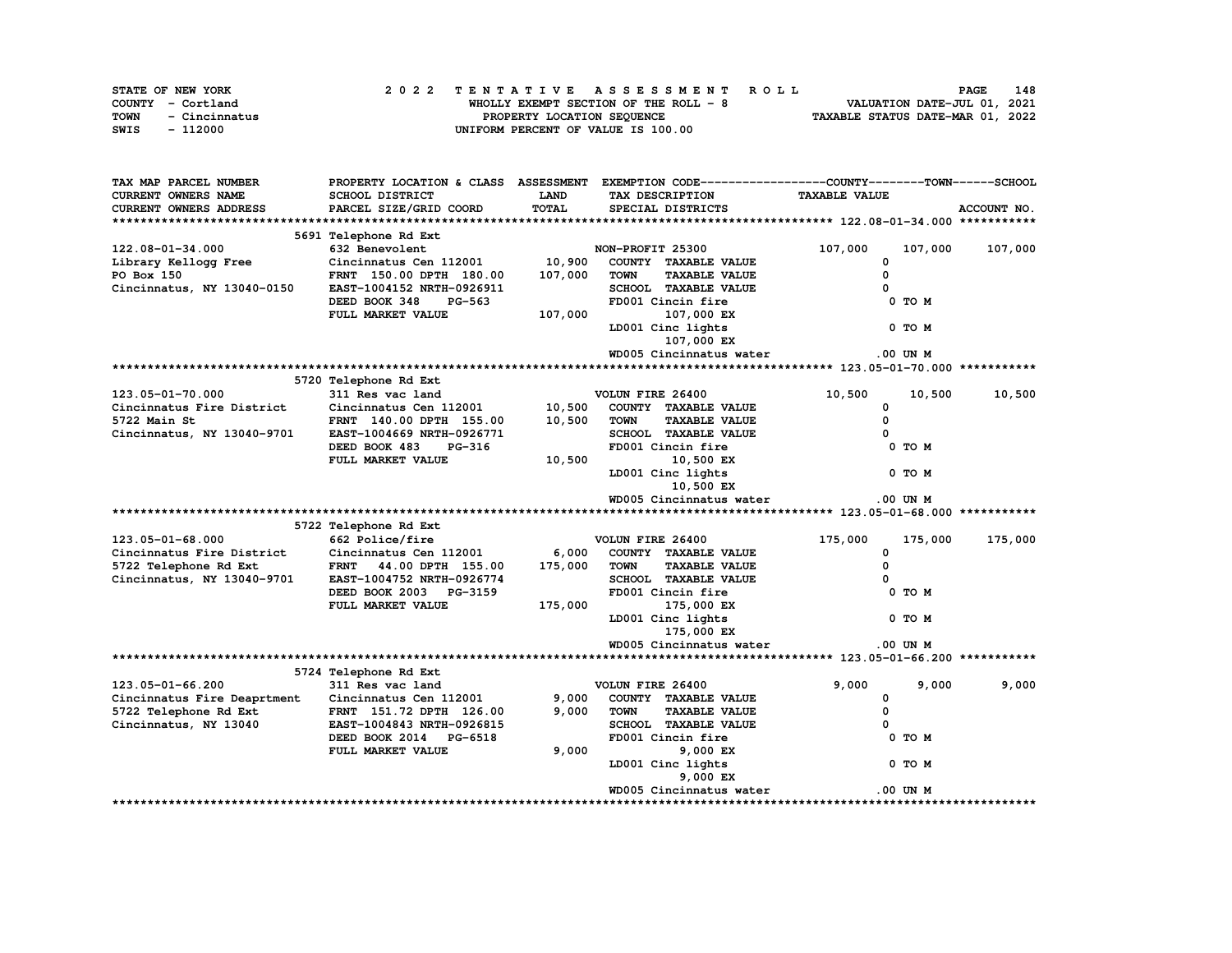|      | STATE OF NEW YORK | 2022 TENTATIVE ASSESSMENT ROLL        | 149<br><b>PAGE</b>               |
|------|-------------------|---------------------------------------|----------------------------------|
|      | COUNTY - Cortland | WHOLLY EXEMPT SECTION OF THE ROLL - 8 | VALUATION DATE-JUL 01, 2021      |
| TOWN | - Cincinnatus     | PROPERTY LOCATION SEQUENCE            | TAXABLE STATUS DATE-MAR 01, 2022 |
| SWIS | - 112000          | UNIFORM PERCENT OF VALUE IS 100.00    |                                  |

| TAX MAP PARCEL NUMBER       | PROPERTY LOCATION & CLASS ASSESSMENT |        | EXEMPTION CODE-----------------COUNTY-------TOWN------SCHOOL |                      |             |
|-----------------------------|--------------------------------------|--------|--------------------------------------------------------------|----------------------|-------------|
| <b>CURRENT OWNERS NAME</b>  | SCHOOL DISTRICT                      | LAND   | TAX DESCRIPTION                                              | <b>TAXABLE VALUE</b> |             |
| CURRENT OWNERS ADDRESS      | PARCEL SIZE/GRID COORD               | TOTAL  | SPECIAL DISTRICTS                                            |                      | ACCOUNT NO. |
|                             |                                      |        |                                                              |                      |             |
|                             | 5726 Telephone Rd Ext                |        |                                                              |                      |             |
| 123.05-01-66.110            | 662 Police/fire                      |        | VOLUN FIRE 26400                                             | 75,000<br>75,000     | 75,000      |
| Cincinnatus Fire Department | Cincinnatus Cen 112001               | 10,900 | COUNTY TAXABLE VALUE                                         |                      |             |
| 5722 Telephone Rd Ext       | 0.75<br><b>ACRES</b>                 | 75,000 | <b>TAXABLE VALUE</b><br>TOWN                                 |                      |             |
| Cincinnatus, NY 13040       | EAST-1004815 NRTH-0926677            |        | SCHOOL TAXABLE VALUE                                         |                      |             |
|                             | DEED BOOK 2002 PG-4669               |        | FD001 Cincin fire                                            | $0$ TO $M$           |             |
|                             | FULL MARKET VALUE                    | 75,000 | 75,000 EX                                                    |                      |             |
|                             |                                      |        | LD001 Cinc lights                                            | $0$ TO $M$           |             |
|                             |                                      |        | 75,000 EX                                                    |                      |             |
|                             |                                      |        | WD005 Cincinnatus water                                      | $.00$ UN M           |             |
|                             |                                      |        |                                                              |                      |             |
|                             | Town Line Rd                         |        |                                                              |                      |             |
| 113.00-01-04.120            | 695 Cemetery                         |        | TWN CEME<br>13510                                            | 12,900<br>12,900     | 12,900      |
| Taylor Rural Cemetery Inc   | Cincinnatus Cen 112001               | 12,900 | COUNTY TAXABLE VALUE                                         |                      |             |
| 5020 Telephone Rd           | ACRES 1.21                           | 12,900 | <b>TOWN</b><br><b>TAXABLE VALUE</b>                          |                      |             |
| Cincinnatus, NY 13040       | EAST-1005609 NRTH-0935082            |        | <b>SCHOOL TAXABLE VALUE</b>                                  |                      |             |
|                             | DEED BOOK 2001 PG-3792               |        | FD001 Cincin fire                                            | 0 TO M               |             |
|                             | FULL MARKET VALUE                    | 12,900 | 12,900 EX                                                    |                      |             |
|                             |                                      |        |                                                              |                      |             |
|                             | Town Line Rd                         |        |                                                              |                      |             |
| 113.00-01-05.000            | 695 Cemetery                         |        | 13510<br>TWN CEME                                            | 24,000<br>24,000     | 24,000      |
| Cemetery Taylor Rural Inc   | Cincinnatus Cen 112001               |        | 12,600 COUNTY TAXABLE VALUE                                  | 0                    |             |
| Cincinnatus, NY 13040       | <b>ACRES</b><br>1.01                 | 24,000 | <b>TOWN</b><br><b>TAXABLE VALUE</b>                          |                      |             |
|                             | EAST-1005806 NRTH-0935106            |        | SCHOOL TAXABLE VALUE                                         |                      |             |
|                             | DEED BOOK 151<br><b>PG-307</b>       |        | FD001 Cincin fire                                            | 0 TO M               |             |
|                             | FULL MARKET VALUE                    | 24,000 | 24,000 EX                                                    |                      |             |
|                             |                                      |        |                                                              |                      |             |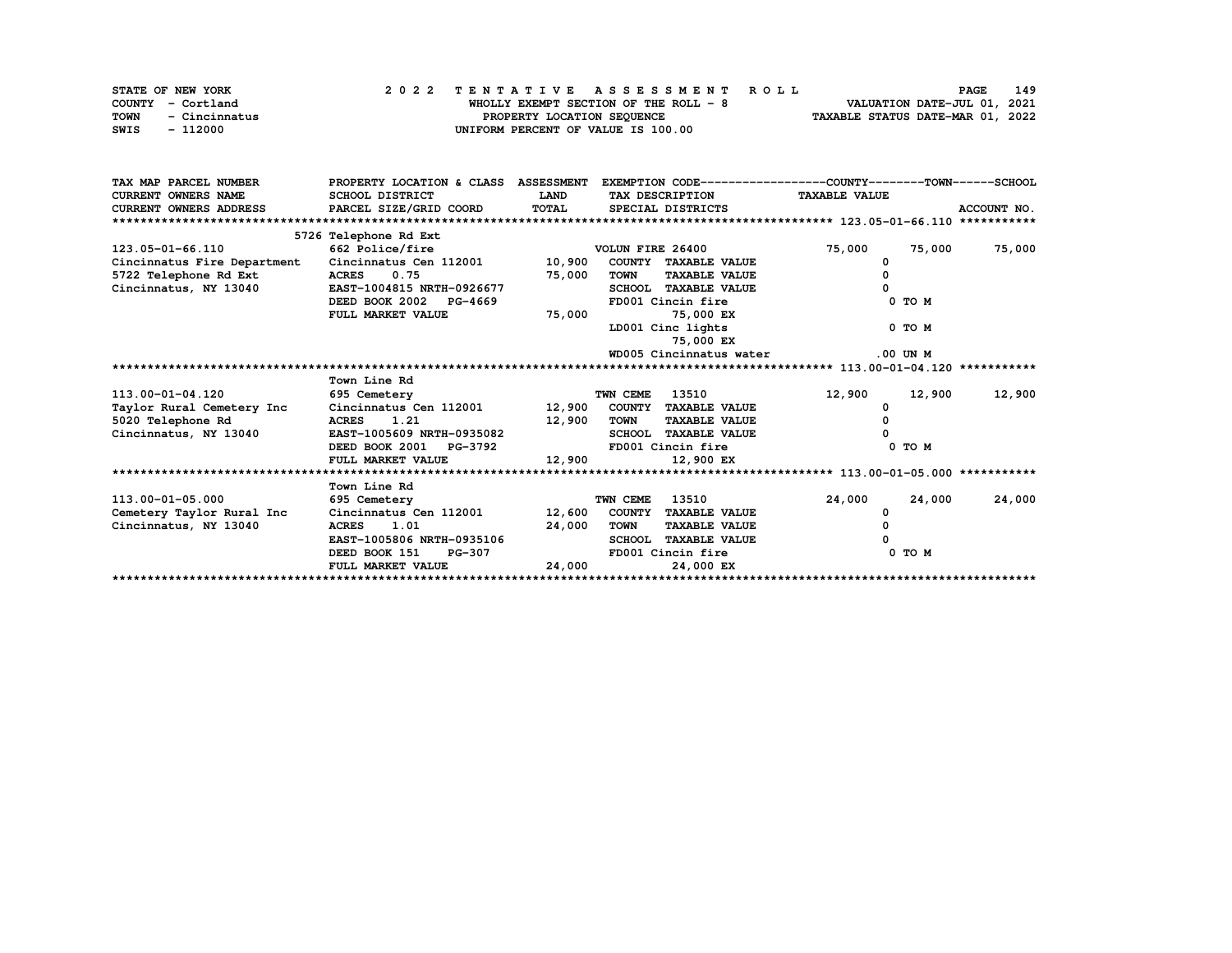|      | <b>STATE OF NEW YORK</b> |  | 2022 TENTATIVE ASSESSMENT ROLL        |                                  | <b>PAGE</b>     | 150 |
|------|--------------------------|--|---------------------------------------|----------------------------------|-----------------|-----|
|      | COUNTY - Cortland        |  | WHOLLY EXEMPT SECTION OF THE ROLL - 8 | VALUATION DATE-JUL 01, 2021      |                 |     |
| TOWN | - Cincinnatus            |  |                                       | TAXABLE STATUS DATE-MAR 01, 2022 |                 |     |
| SWIS | - 112000                 |  | UNIFORM PERCENT OF VALUE IS 100.00    |                                  | RPS150/V04/L015 |     |
|      |                          |  |                                       | CURRENT DATE 5/04/2022           |                 |     |

 **R O L L S E C T I O N T O T A L S** 

# **\*\*\* S P E C I A L D I S T R I C T S U M M A R Y \*\*\***

| CODE | <b>DISTRICT NAME</b> | <b>TOTAL</b><br><b>PARCELS</b> | <b>EXTENSION</b><br>TYPE | <b>EXTENSION</b><br><b>VALUE</b> | AD VALOREM<br><b>VALUE</b> | <b>EXEMPT</b><br><b>AMOUNT</b> | TAXABLE<br><b>VALUE</b> |
|------|----------------------|--------------------------------|--------------------------|----------------------------------|----------------------------|--------------------------------|-------------------------|
|      | CC001 Cincinnatus cu |                                | 6 MOVTAX                 |                                  |                            |                                |                         |
|      | FD001 Cincin fire    |                                | 54 TOTAL M               |                                  | 9095,500                   | 8735,500                       | 360,000                 |
|      | LD001 Cinc lights    |                                | 32 TOTAL M               |                                  | 5961,200                   | 5601,200                       | 360,000                 |
|      | WD005 Cincinnatus wa |                                | 35 UNITS<br>M            |                                  |                            |                                |                         |

# **\*\*\* S C H O O L D I S T R I C T S U M M A R Y \*\*\***

| CODE   | DISTRICT NAME       | TOTAL<br><b>PARCELS</b> | <b>ASSESSED</b><br><b>LAND</b> | <b>ASSESSED</b><br>TOTAL | <b>EXEMPT</b><br><b>AMOUNT</b> | TOTAL<br><b>TAXABLE</b> | <b>STAR</b><br><b>AMOUNT</b> | <b>STAR</b><br><b>TAXABLE</b> |
|--------|---------------------|-------------------------|--------------------------------|--------------------------|--------------------------------|-------------------------|------------------------------|-------------------------------|
| 112001 | Cincinnatus Central | 54                      | 1942,300                       | 9095,500                 | 9095,500                       |                         |                              |                               |
|        | $SUB-TOTAL$         | 54                      | 1942,300                       | 9095,500                 | 9095,500                       |                         |                              |                               |
|        | <b>TOTAL</b>        | 54                      | 1942,300                       | 9095,500                 | 9095,500                       |                         |                              |                               |

### **\*\*\* S Y S T E M C O D E S S U M M A R Y \*\*\***

# **NO SYSTEM EXEMPTIONS AT THIS LEVEL**

|       |                    | TOTAL          |               |             |               |
|-------|--------------------|----------------|---------------|-------------|---------------|
| CODE  | <b>DESCRIPTION</b> | <b>PARCELS</b> | <b>COUNTY</b> | <b>TOWN</b> | <b>SCHOOL</b> |
|       |                    |                |               |             |               |
| 12100 | <b>NY STATE</b>    | 9              | 1476,900      | 1476,900    | 1476,900      |
| 13100 | CTY OWNED          |                | 75,000        | 75,000      | 75,000        |
| 13350 | CTY OWN WT         |                | 1,500         | 1,500       | 1,500         |
| 13500 | TWN WTHIN          | 10             | 456,200       | 456,200     | 456,200       |
| 13510 | TWN CEME           | 6              | 94,700        | 94,700      | 94,700        |
| 13800 | SCHOOL DIS         | 2              | 3750,000      | 3750,000    | 3750,000      |
| 18080 | CTY FED HO         | 2              | 347,000       | 347,000     | 347,000       |
| 21600 | <b>CLERGY RES</b>  |                | 13,000        | 13,000      | 13,000        |
| 25300 | NON-PROFIT         | 4              | 429,200       | 429,200     | 429,200       |
| 26300 | INTERD CEN         | 11             | 1576,000      | 1576,000    | 1576,000      |
| 26400 | <b>VOLUN FIRE</b>  | 6              | 501,000       | 501,000     | 501,000       |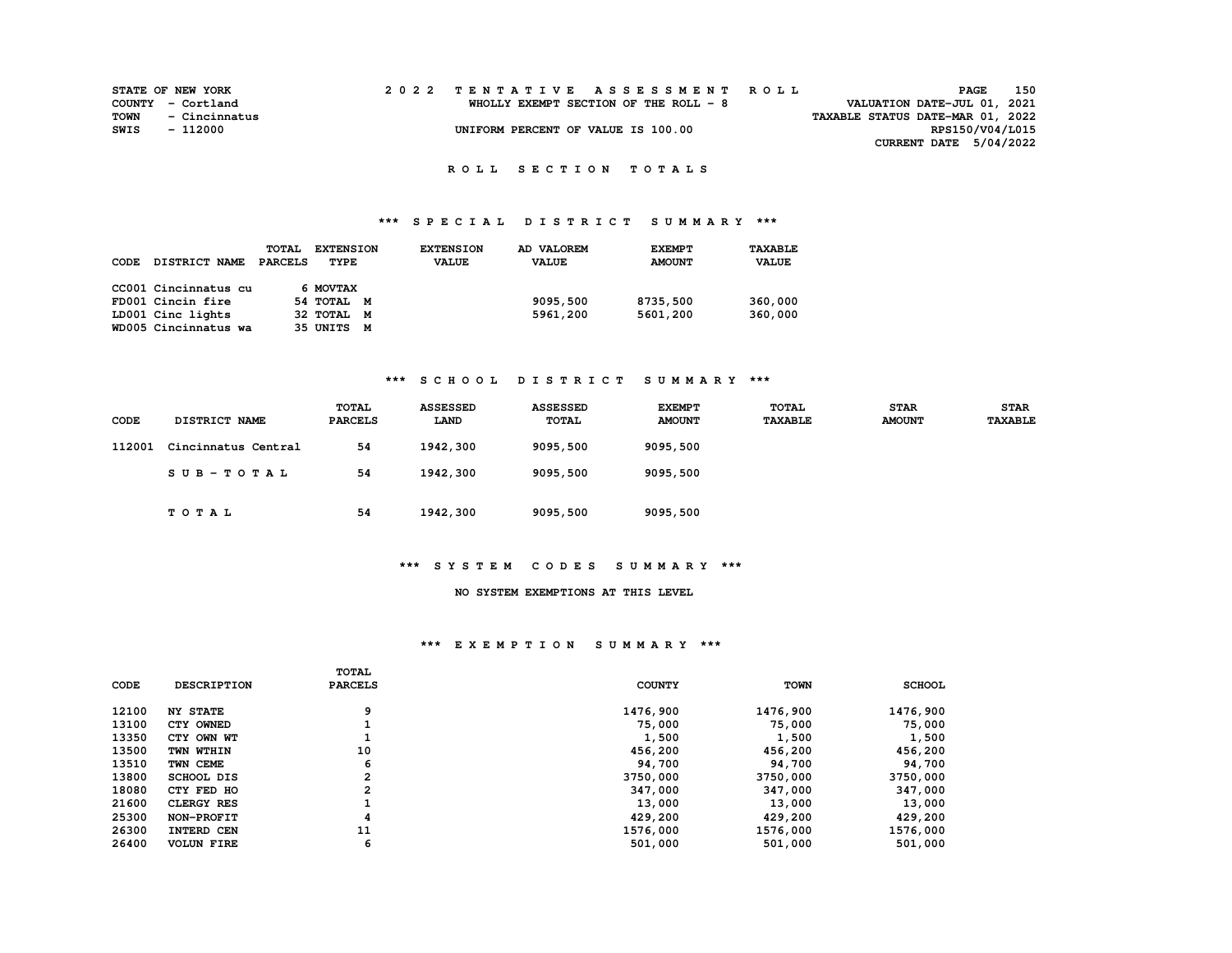|      | <b>STATE OF NEW YORK</b> |  | 2022 TENTATIVE ASSESSMENT ROLL<br>PAGE                                | 151             |
|------|--------------------------|--|-----------------------------------------------------------------------|-----------------|
|      | COUNTY - Cortland        |  | VALUATION DATE-JUL 01, 2021<br>WHOLLY EXEMPT SECTION OF THE ROLL $-8$ |                 |
| TOWN | - Cincinnatus            |  | TAXABLE STATUS DATE-MAR 01, 2022                                      |                 |
| SWIS | $-112000$                |  | UNIFORM PERCENT OF VALUE IS 100.00                                    | RPS150/V04/L015 |
|      |                          |  | CURRENT DATE $5/04/2022$                                              |                 |
|      |                          |  | ROLL SECTION TOTALS                                                   |                 |

# **\*\*\* E X E M P T I O N S U M M A R Y \*\*\***

| CODE  | <b>DESCRIPTION</b> | <b>TOTAL</b><br><b>PARCELS</b> | <b>COUNTY</b> | <b>TOWN</b> | <b>SCHOOL</b> |
|-------|--------------------|--------------------------------|---------------|-------------|---------------|
| 29300 | CTY HOSP           |                                | 375,000       | 375,000     | 375,000       |
|       | TOTAL              | 54                             | 9095,500      | 9095,500    | 9095,500      |

# **\*\*\* G R A N D T O T A L S \*\*\***

| <b>ROLL</b><br><b>SEC</b> | <b>DESCRIPTION</b> | <b>TOTAL</b><br><b>PARCELS</b> | <b>ASSESSED</b><br><b>LAND</b> | <b>ASSESSED</b><br><b>TOTAL</b> | <b>TAXABLE</b><br><b>COUNTY</b> | <b>TAXABLE</b><br><b>TOWN</b> | <b><i>TAXABLE</i></b><br><b>SCHOOL</b> | <b>STAR</b><br><b>TAXABLE</b> |
|---------------------------|--------------------|--------------------------------|--------------------------------|---------------------------------|---------------------------------|-------------------------------|----------------------------------------|-------------------------------|
|                           | WHOLLY EXEMPT      | 54                             | 1942,300                       | 9095,500                        |                                 |                               |                                        |                               |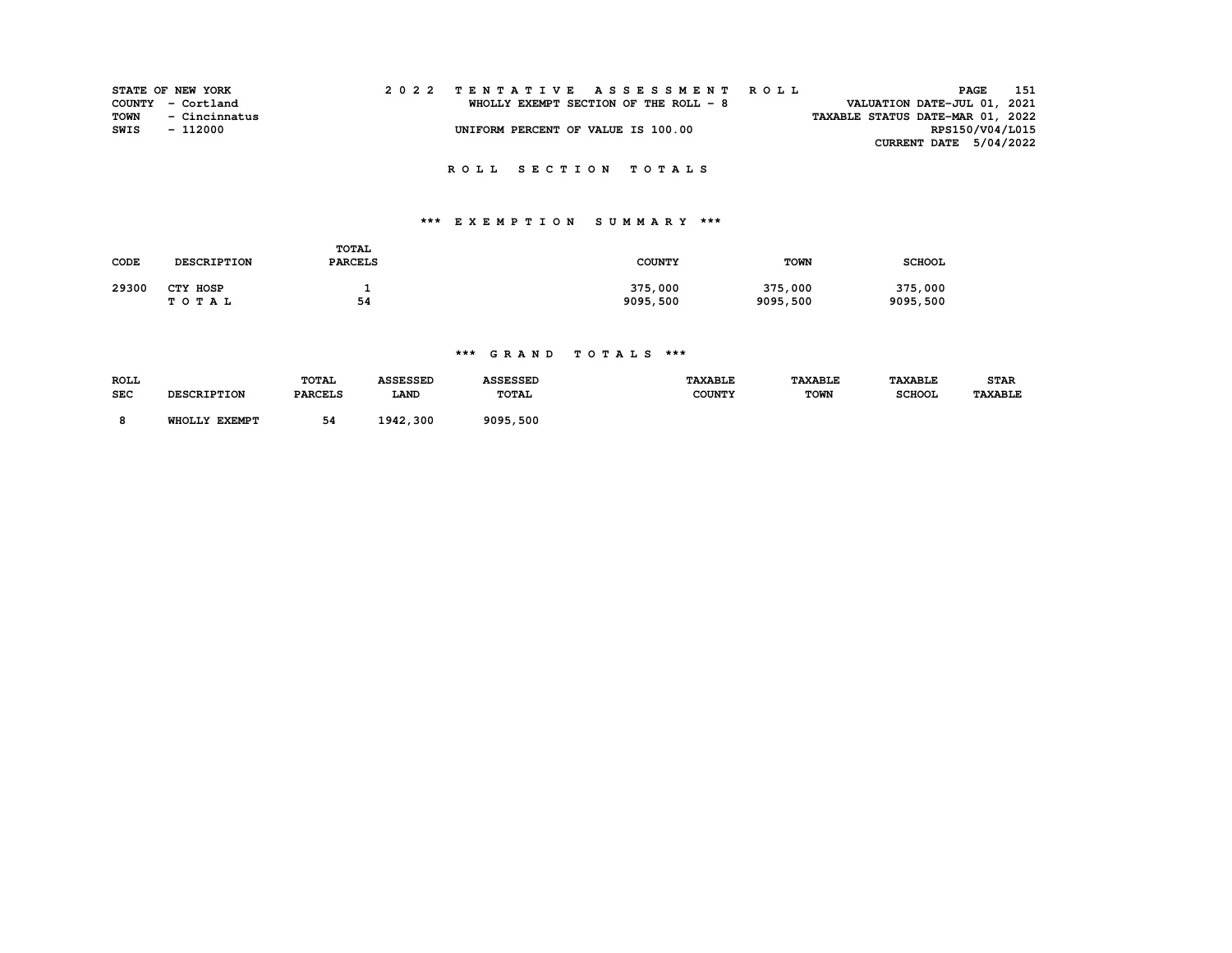|      | <b>STATE OF NEW YORK</b> |  | 2022 TENTATIVE ASSESSMENT ROLL     |                                  | PAGE                        | 152 |
|------|--------------------------|--|------------------------------------|----------------------------------|-----------------------------|-----|
|      | COUNTY - Cortland        |  |                                    |                                  | VALUATION DATE-JUL 01, 2021 |     |
| TOWN | - Cincinnatus            |  | SWIS TOTALS                        | TAXABLE STATUS DATE-MAR 01, 2022 |                             |     |
| SWIS | - 112000                 |  | UNIFORM PERCENT OF VALUE IS 100.00 |                                  | RPS150/V04/L015             |     |
|      |                          |  |                                    |                                  | CURRENT DATE 5/04/2022      |     |

# **\*\*\* S P E C I A L D I S T R I C T S U M M A R Y \*\*\***

| CODE | <b>DISTRICT NAME</b> | <b>TOTAL</b><br>PARCELS | <b>EXTENSION</b><br>TYPE | <b>EXTENSION</b><br><b>VALUE</b> | AD VALOREM<br><b>VALUE</b> | <b>EXEMPT</b><br><b>AMOUNT</b> | TAXABLE<br><b>VALUE</b> |
|------|----------------------|-------------------------|--------------------------|----------------------------------|----------------------------|--------------------------------|-------------------------|
|      | CC001 Cincinnatus cu |                         | 61 MOVTAX                |                                  |                            |                                |                         |
|      | FD001 Cincin fire    |                         | 717 TOTAL M              |                                  | 74841,035                  | 8928,515                       | 65912,520               |
|      | LD001 Cinc lights    |                         | 279 TOTAL M              |                                  | 26360,694                  | 5601,494                       | 20759,200               |
|      | WD005 Cincinnatus wa |                         | 307 UNITS<br>M           |                                  |                            |                                |                         |

# **\*\*\* S C H O O L D I S T R I C T S U M M A R Y \*\*\***

| CODE             | DISTRICT NAME                           | TOTAL<br><b>PARCELS</b> | <b>ASSESSED</b><br><b>LAND</b> | <b>ASSESSED</b><br>TOTAL | <b>EXEMPT</b><br><b>AMOUNT</b> | TOTAL<br><b>TAXABLE</b> | <b>STAR</b><br><b>AMOUNT</b> | <b>STAR</b><br><b>TAXABLE</b> |
|------------------|-----------------------------------------|-------------------------|--------------------------------|--------------------------|--------------------------------|-------------------------|------------------------------|-------------------------------|
| 112001<br>113401 | Cincinnatus Central<br>Marathon Central | 711<br>6                | 24146,935<br>432,200           | 74144,635<br>696,400     | 13727,205<br>175,203           | 60417,430<br>521,197    | 8716,190<br>134,900          | 51701,240<br>386,297          |
|                  | $SUB - TO T AL$                         | 717                     | 24579,135                      | 74841,035                | 13902,408                      | 60938,627               | 8851,090                     | 52087,537                     |
|                  | TOTAL                                   | 717                     | 24579,135                      | 74841,035                | 13902, 408                     | 60938,627               | 8851,090                     | 52087,537                     |

### **\*\*\* S Y S T E M C O D E S S U M M A R Y \*\*\***

# **NO SYSTEM EXEMPTIONS AT THIS LEVEL**

|             |                    | <b>TOTAL</b>   |               |             |               |
|-------------|--------------------|----------------|---------------|-------------|---------------|
| <b>CODE</b> | <b>DESCRIPTION</b> | <b>PARCELS</b> | <b>COUNTY</b> | <b>TOWN</b> | <b>SCHOOL</b> |
| 12100       | <b>NY STATE</b>    | 9              | 1476,900      | 1476,900    | 1476,900      |
| 13100       | CTY OWNED          |                | 75,000        | 75,000      | 75,000        |
| 13350       | CTY OWN WT         |                | 1,500         | 1,500       | 1,500         |
| 13500       | TWN WTHIN          | 10             | 456,200       | 456,200     | 456,200       |
| 13510       | TWN CEME           | 6              | 94,700        | 94,700      | 94,700        |
| 13800       | <b>SCHOOL DIS</b>  | 2              | 3750,000      | 3750,000    | 3750,000      |
| 18080       | CTY FED HO         | 2              | 347,000       | 347,000     | 347,000       |
| 21600       | <b>CLERGY RES</b>  |                | 13,000        | 13,000      | 13,000        |
| 25300       | NON-PROFIT         | 4              | 429,200       | 429,200     | 429,200       |
| 26300       | INTERD CEN         | 11             | 1576,000      | 1576,000    | 1576,000      |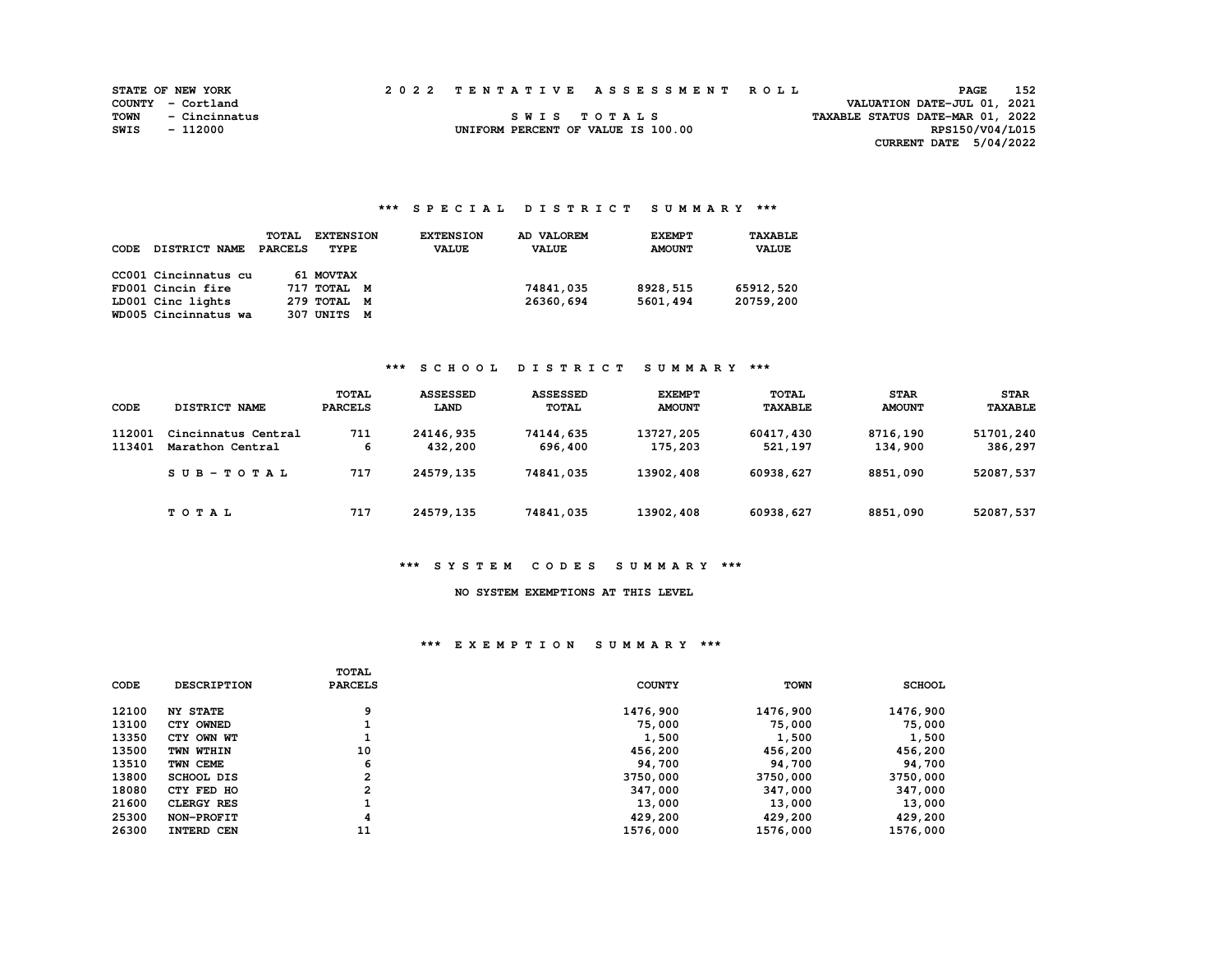VALUATION DATE-JUL 01, 2021

 **TOWN - Cincinnatus S W I S T O T A L S TAXABLE STATUS DATE-MAR 01, 2022 SWIS - 112000 UNIFORM PERCENT OF VALUE IS 100.00 RPS150/V04/L015 CURRENT DATE 5/04/2022** 

|             |                    | <b>TOTAL</b>   |               |             |               |
|-------------|--------------------|----------------|---------------|-------------|---------------|
| <b>CODE</b> | <b>DESCRIPTION</b> | <b>PARCELS</b> | <b>COUNTY</b> | <b>TOWN</b> | <b>SCHOOL</b> |
|             |                    |                |               |             |               |
| 26400       | <b>VOLUN FIRE</b>  | 6              | 501,000       | 501,000     | 501,000       |
| 29300       | CTY HOSP           | 1              | 375,000       | 375,000     | 375,000       |
| 41121       | VET WAR CT         | 5              | 30,000        | 55,995      |               |
| 41122       | VET WAR C          | 15             | 96,000        |             |               |
| 41123       | VET WAR T          | 15             |               | 171,300     |               |
| 41131       | VET COM CT         | 3              | 35,550        | 65,550      |               |
| 41132       | VET COM C          | 9              | 90,000        |             |               |
| 41133       | VET COM T          | 9              |               | 168,750     |               |
| 41141       | VET DIS CT         | 1              | 20,000        | 40,000      |               |
| 41142       | VET DIS C          | 3              | 60,000        |             |               |
| 41143       | VET DIS T          | 3              |               | 80,000      |               |
| 41162       | $CW_15_VET/$       | 4              | 24,000        |             |               |
| 41172       | CW DISBLD          | 1              | 8,500         |             |               |
| 41700       | AG 10-YR           | 5              | 945,000       | 945,000     | 945,000       |
| 41720       | AG-CEILING         | 63             | 2884,777      | 2884,777    | 2884,777      |
| 41730       | AG COMMIT          | 8              | 415,967       | 415,967     | 415,967       |
| 41800       | AGED CTS           | $\overline{a}$ | 59,125        | 62,125      | 62,125        |
| 41801       | AGED C&T           | 12             | 386,505       | 387,983     |               |
| 41804       | AGED S             | 6              |               |             | 116,324       |
| 41834       | <b>ENH STAR</b>    | 81             |               |             | 5518,090      |
| 41854       | <b>BAS STAR</b>    | 112            |               |             | 3333,000      |
| 41932       | Dis & Lim          | 1              | 57,750        |             |               |
| 42100       | AG IMPROV          | 4              | 20,200        | 20,200      | 20,200        |
| 47100       | Mass Telec         | 1              | 172,815       | 172,815     | 172,815       |
| 47460       | 480A               | 3              | 189,700       | 189,700     | 189,700       |
|             | TOTAL              | 420            | 14591,389     | 14755,662   | 22753, 498    |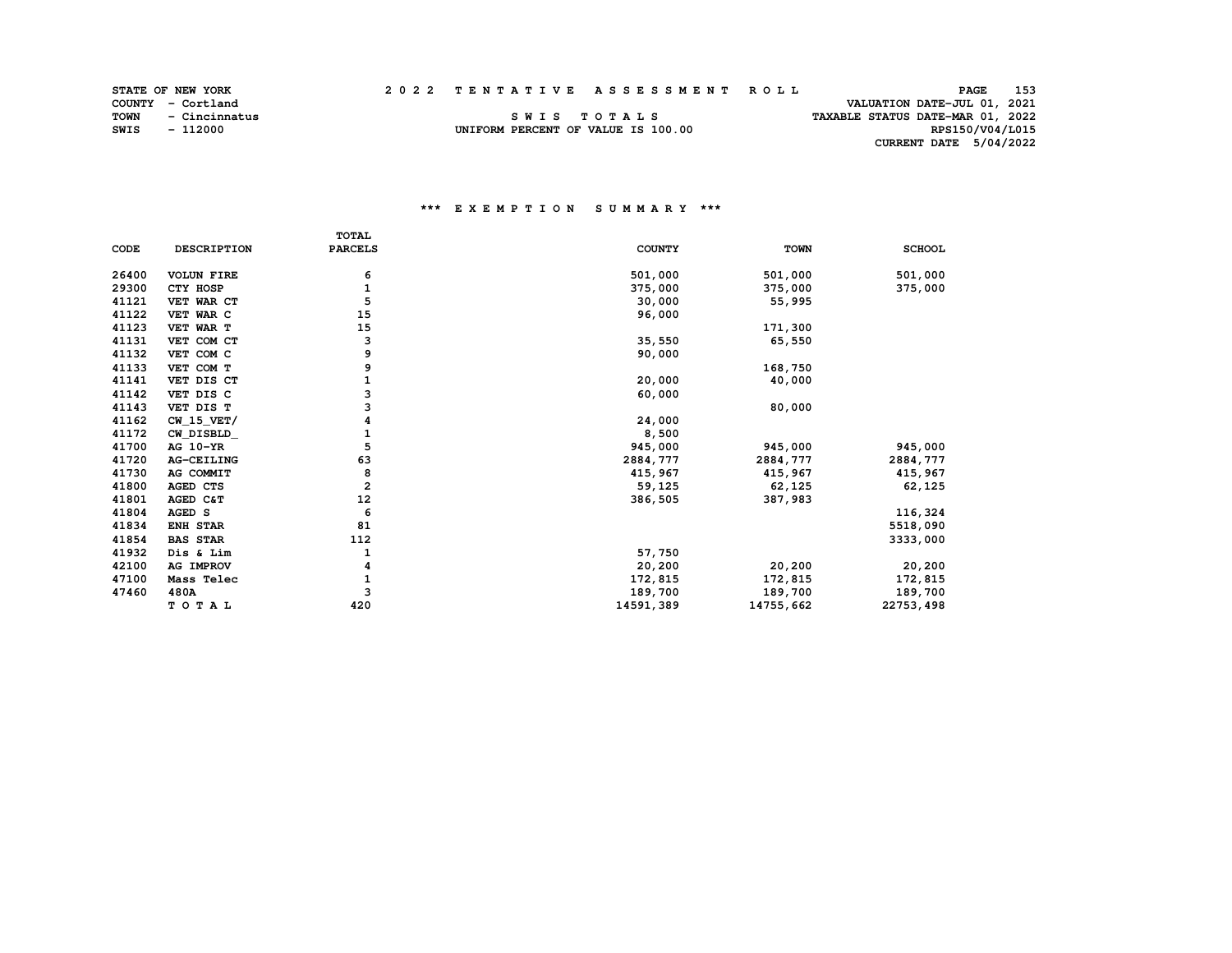|      | <b>STATE OF NEW YORK</b> |  | 2022 TENTATIVE ASSESSMENT ROLL     | PAGE                             | 154             |
|------|--------------------------|--|------------------------------------|----------------------------------|-----------------|
|      | COUNTY - Cortland        |  |                                    | VALUATION DATE-JUL 01, 2021      |                 |
| TOWN | - Cincinnatus            |  | SWIS TOTALS                        | TAXABLE STATUS DATE-MAR 01, 2022 |                 |
| SWIS | - 112000                 |  | UNIFORM PERCENT OF VALUE IS 100.00 |                                  | RPS150/V04/L015 |
|      |                          |  |                                    | CURRENT DATE $5/04/2022$         |                 |

 **\*\*\* G R A N D T O T A L S \*\*\*** 

| <b>ROLL</b><br><b>SEC</b> | <b>DESCRIPTION</b>         | TOTAL<br><b>PARCELS</b> | <b>ASSESSED</b><br>LAND | <b>ASSESSED</b><br>TOTAL | <b>TAXABLE</b><br><b>COUNTY</b> | <b>TAXABLE</b><br><b>TOWN</b> | <b>TAXABLE</b><br><b>SCHOOL</b> | <b>STAR</b><br><b>TAXABLE</b> |
|---------------------------|----------------------------|-------------------------|-------------------------|--------------------------|---------------------------------|-------------------------------|---------------------------------|-------------------------------|
| $\mathbf{1}$              | <b>TAXABLE</b>             | 652                     | 22518,735               | 60584,123                | 55261,049                       | 55096,776                     | 55950,030                       | 47098,940                     |
| 5                         | SPECIAL FRANCHISE          | 3                       |                         | 3575, 476                | 3575, 476                       | 3575, 476                     | 3575,476                        | 3575, 476                     |
| 6                         | UTILITIES & N.C.           | 8                       | 118,100                 | 1585,936                 | 1413, 121                       | 1413, 121                     | 1413, 121                       | 1413, 121                     |
| 8                         | WHOLLY EXEMPT              | 54                      | 1942,300                | 9095,500                 |                                 |                               |                                 |                               |
| $\star$                   | <b>SUB</b><br><b>TOTAL</b> | 717                     | 24579,135               | 74841,035                | 60249,646                       | 60085,373                     | 60938,627                       | 52087,537                     |
| **                        | <b>GRAND TOTAL</b>         | 717                     | 24579,135               | 74841,035                | 60249,646                       | 60085,373                     | 60938,627                       | 52087,537                     |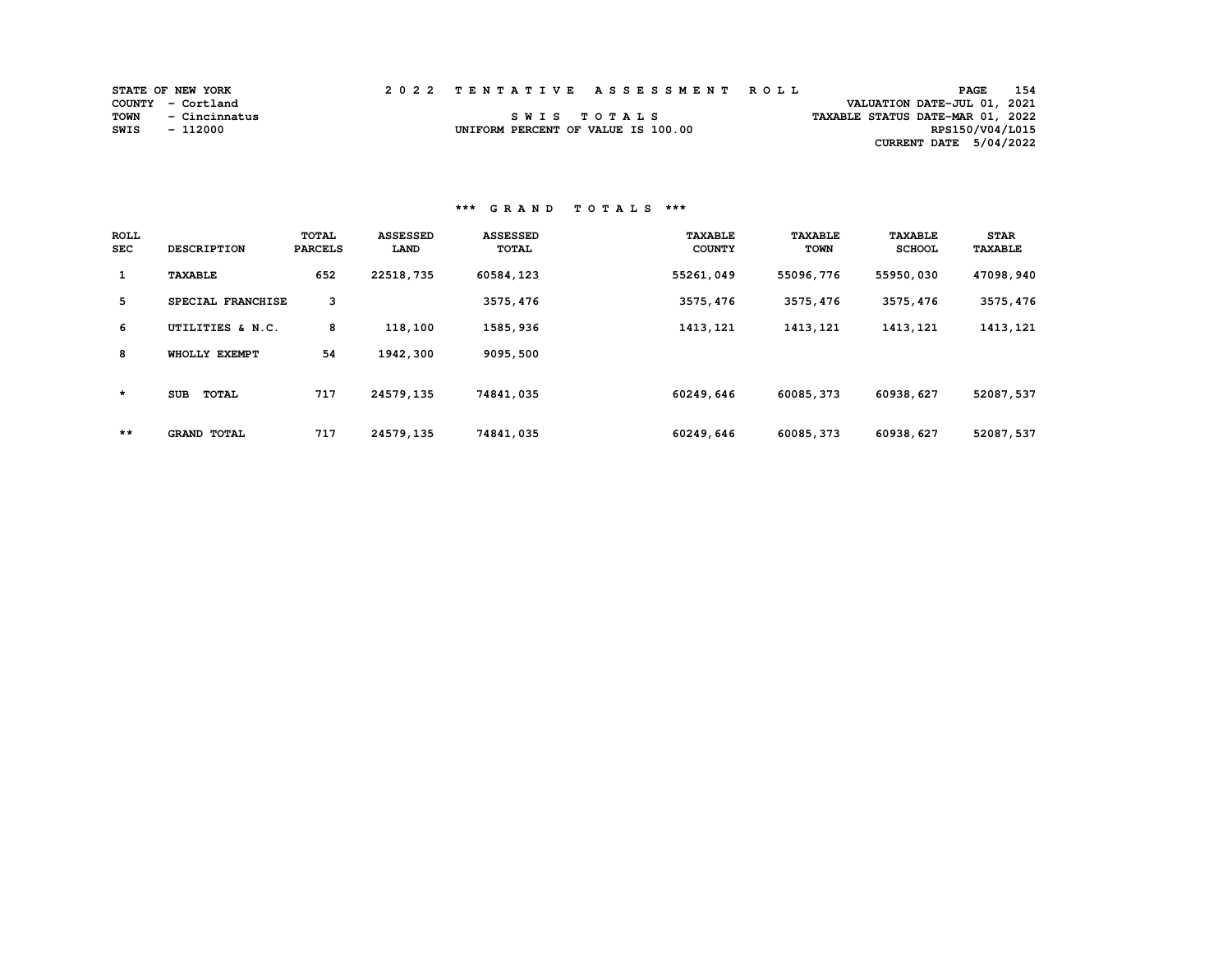|      | <b>STATE OF NEW YORK</b> |  | 2022 TENTATIVE ASSESSMENT ROLL     |                                  | <b>PAGE</b>            | 155 |
|------|--------------------------|--|------------------------------------|----------------------------------|------------------------|-----|
|      | COUNTY - Cortland        |  | TOWN TOTALS                        | VALUATION DATE-JUL 01, 2021      |                        |     |
|      | TOWN - Cincinnatus       |  |                                    | TAXABLE STATUS DATE-MAR 01, 2022 |                        |     |
| SWIS | - 1120                   |  | UNIFORM PERCENT OF VALUE IS 100.00 |                                  | RPS150/V04/L015        |     |
|      |                          |  |                                    |                                  | CURRENT DATE 5/04/2022 |     |

# **\*\*\* S P E C I A L D I S T R I C T S U M M A R Y \*\*\***

| CODE | DISTRICT NAME        | <b>TOTAL</b><br>PARCELS | <b>EXTENSION</b><br>TYPE | <b>EXTENSION</b><br><b>VALUE</b> | AD VALOREM<br><b>VALUE</b> | <b>EXEMPT</b><br><b>AMOUNT</b> | TAXABLE<br><b>VALUE</b> |
|------|----------------------|-------------------------|--------------------------|----------------------------------|----------------------------|--------------------------------|-------------------------|
|      | CC001 Cincinnatus cu |                         | 61 MOVTAX                |                                  |                            |                                |                         |
|      | FD001 Cincin fire    |                         | 717 TOTAL M              |                                  | 74841,035                  | 8928,515                       | 65912,520               |
|      | LD001 Cinc lights    |                         | 279 TOTAL M              |                                  | 26360,694                  | 5601,494                       | 20759,200               |
|      | WD005 Cincinnatus wa |                         | 307 UNITS<br>M           |                                  |                            |                                |                         |

# **\*\*\* S C H O O L D I S T R I C T S U M M A R Y \*\*\***

| CODE             | DISTRICT NAME                           | TOTAL<br><b>PARCELS</b> | <b>ASSESSED</b><br><b>LAND</b> | <b>ASSESSED</b><br>TOTAL | <b>EXEMPT</b><br><b>AMOUNT</b> | TOTAL<br><b>TAXABLE</b> | <b>STAR</b><br><b>AMOUNT</b> | <b>STAR</b><br><b>TAXABLE</b> |
|------------------|-----------------------------------------|-------------------------|--------------------------------|--------------------------|--------------------------------|-------------------------|------------------------------|-------------------------------|
| 112001<br>113401 | Cincinnatus Central<br>Marathon Central | 711<br>6                | 24146,935<br>432,200           | 74144,635<br>696,400     | 13727,205<br>175,203           | 60417,430<br>521,197    | 8716,190<br>134,900          | 51701,240<br>386,297          |
|                  | $SUB - TO T AL$                         | 717                     | 24579,135                      | 74841,035                | 13902,408                      | 60938,627               | 8851,090                     | 52087,537                     |
|                  | TOTAL                                   | 717                     | 24579,135                      | 74841,035                | 13902, 408                     | 60938,627               | 8851,090                     | 52087,537                     |

### **\*\*\* S Y S T E M C O D E S S U M M A R Y \*\*\***

# **NO SYSTEM EXEMPTIONS AT THIS LEVEL**

|             |                    | <b>TOTAL</b>   |               |             |               |
|-------------|--------------------|----------------|---------------|-------------|---------------|
| <b>CODE</b> | <b>DESCRIPTION</b> | <b>PARCELS</b> | <b>COUNTY</b> | <b>TOWN</b> | <b>SCHOOL</b> |
| 12100       | <b>NY STATE</b>    | 9              | 1476,900      | 1476,900    | 1476,900      |
| 13100       | CTY OWNED          |                | 75,000        | 75,000      | 75,000        |
| 13350       | CTY OWN WT         |                | 1,500         | 1,500       | 1,500         |
| 13500       | TWN WTHIN          | 10             | 456,200       | 456,200     | 456,200       |
| 13510       | TWN CEME           | 6              | 94,700        | 94,700      | 94,700        |
| 13800       | <b>SCHOOL DIS</b>  | 2              | 3750,000      | 3750,000    | 3750,000      |
| 18080       | CTY FED HO         | 2              | 347,000       | 347,000     | 347,000       |
| 21600       | <b>CLERGY RES</b>  |                | 13,000        | 13,000      | 13,000        |
| 25300       | NON-PROFIT         | 4              | 429,200       | 429,200     | 429,200       |
| 26300       | INTERD CEN         | 11             | 1576,000      | 1576,000    | 1576,000      |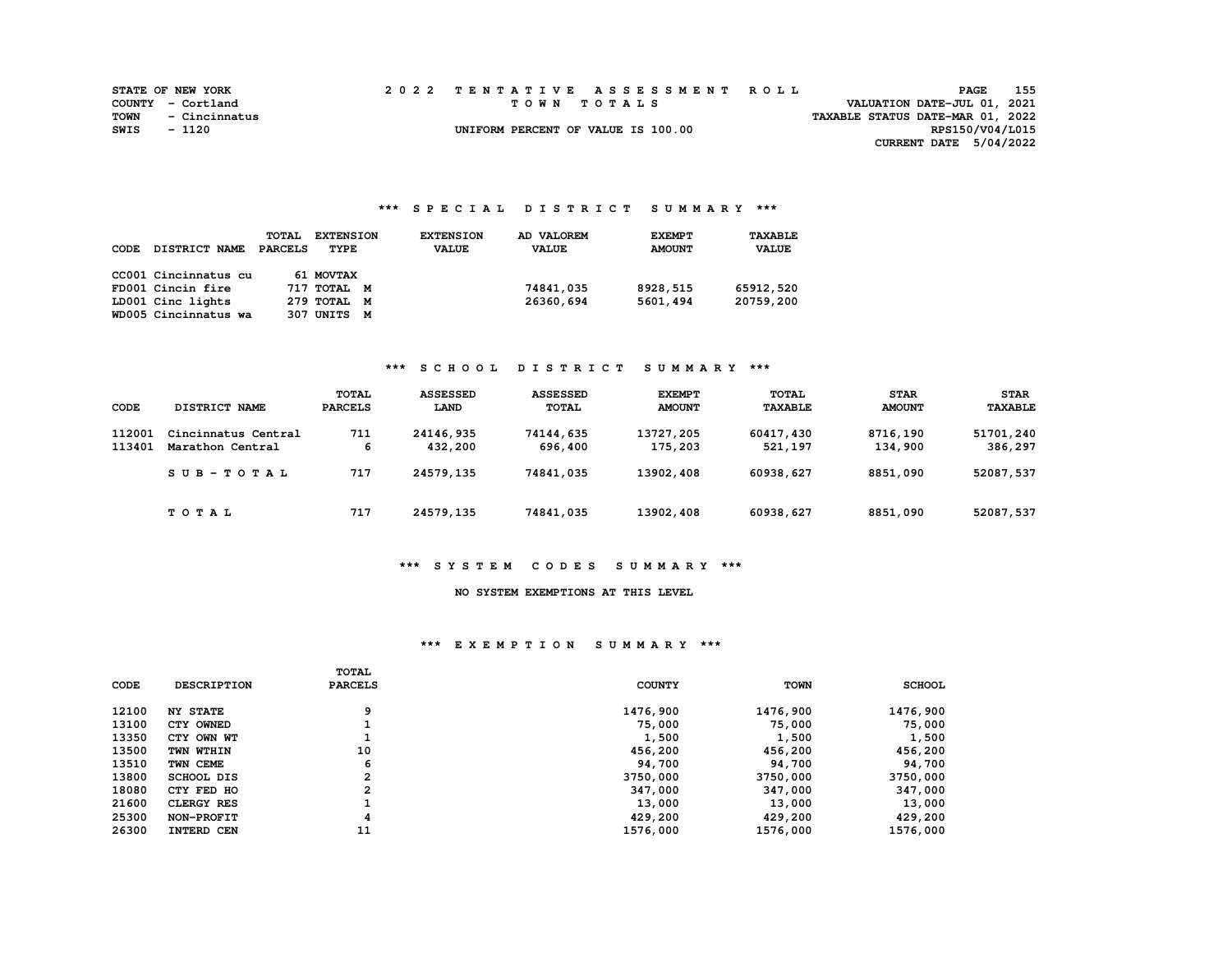|      | <b>STATE OF NEW YORK</b> | 2022 TENTATIVE ASSESSMENT ROLL     | 156<br><b>PAGE</b>               |
|------|--------------------------|------------------------------------|----------------------------------|
|      | COUNTY - Cortland        | TOWN TOTALS                        | VALUATION DATE-JUL 01, 2021      |
| TOWN | - Cincinnatus            |                                    | TAXABLE STATUS DATE-MAR 01, 2022 |
| SWIS | $-1120$                  | UNIFORM PERCENT OF VALUE IS 100.00 | RPS150/V04/L015                  |
|      |                          |                                    | CURRENT DATE 5/04/2022           |

|       |                    | TOTAL          |               |             |               |
|-------|--------------------|----------------|---------------|-------------|---------------|
| CODE  | <b>DESCRIPTION</b> | <b>PARCELS</b> | <b>COUNTY</b> | <b>TOWN</b> | <b>SCHOOL</b> |
| 26400 | <b>VOLUN FIRE</b>  | 6              | 501,000       | 501,000     | 501,000       |
| 29300 | CTY HOSP           | 1              | 375,000       | 375,000     | 375,000       |
| 41121 | VET WAR CT         | 5              | 30,000        | 55,995      |               |
| 41122 | VET WAR C          | 15             | 96,000        |             |               |
| 41123 | VET WAR T          | 15             |               | 171,300     |               |
| 41131 | VET COM CT         | 3              | 35,550        | 65,550      |               |
| 41132 | VET COM C          | 9              | 90,000        |             |               |
| 41133 | VET COM T          | 9              |               | 168,750     |               |
| 41141 | VET DIS CT         |                | 20,000        | 40,000      |               |
| 41142 | VET DIS C          | 3              | 60,000        |             |               |
| 41143 | VET DIS T          | 3              |               | 80,000      |               |
| 41162 | $CW_15_VET/$       | 4              | 24,000        |             |               |
| 41172 | CW DISBLD          |                | 8,500         |             |               |
| 41700 | AG 10-YR           | 5              | 945,000       | 945,000     | 945,000       |
| 41720 | AG-CEILING         | 63             | 2884,777      | 2884,777    | 2884,777      |
| 41730 | AG COMMIT          | 8              | 415,967       | 415,967     | 415,967       |
| 41800 | AGED CTS           | $\overline{a}$ | 59,125        | 62,125      | 62,125        |
| 41801 | AGED C&T           | 12             | 386,505       | 387,983     |               |
| 41804 | AGED S             | 6              |               |             | 116,324       |
| 41834 | <b>ENH STAR</b>    | 81             |               |             | 5518,090      |
| 41854 | <b>BAS STAR</b>    | 112            |               |             | 3333,000      |
| 41932 | Dis & Lim          | 1              | 57,750        |             |               |
| 42100 | <b>AG IMPROV</b>   | 4              | 20,200        | 20,200      | 20,200        |
| 47100 | Mass Telec         |                | 172,815       | 172,815     | 172,815       |
| 47460 | 480A               | 3              | 189,700       | 189,700     | 189,700       |
|       | TOTAL              | 420            | 14591,389     | 14755,662   | 22753, 498    |